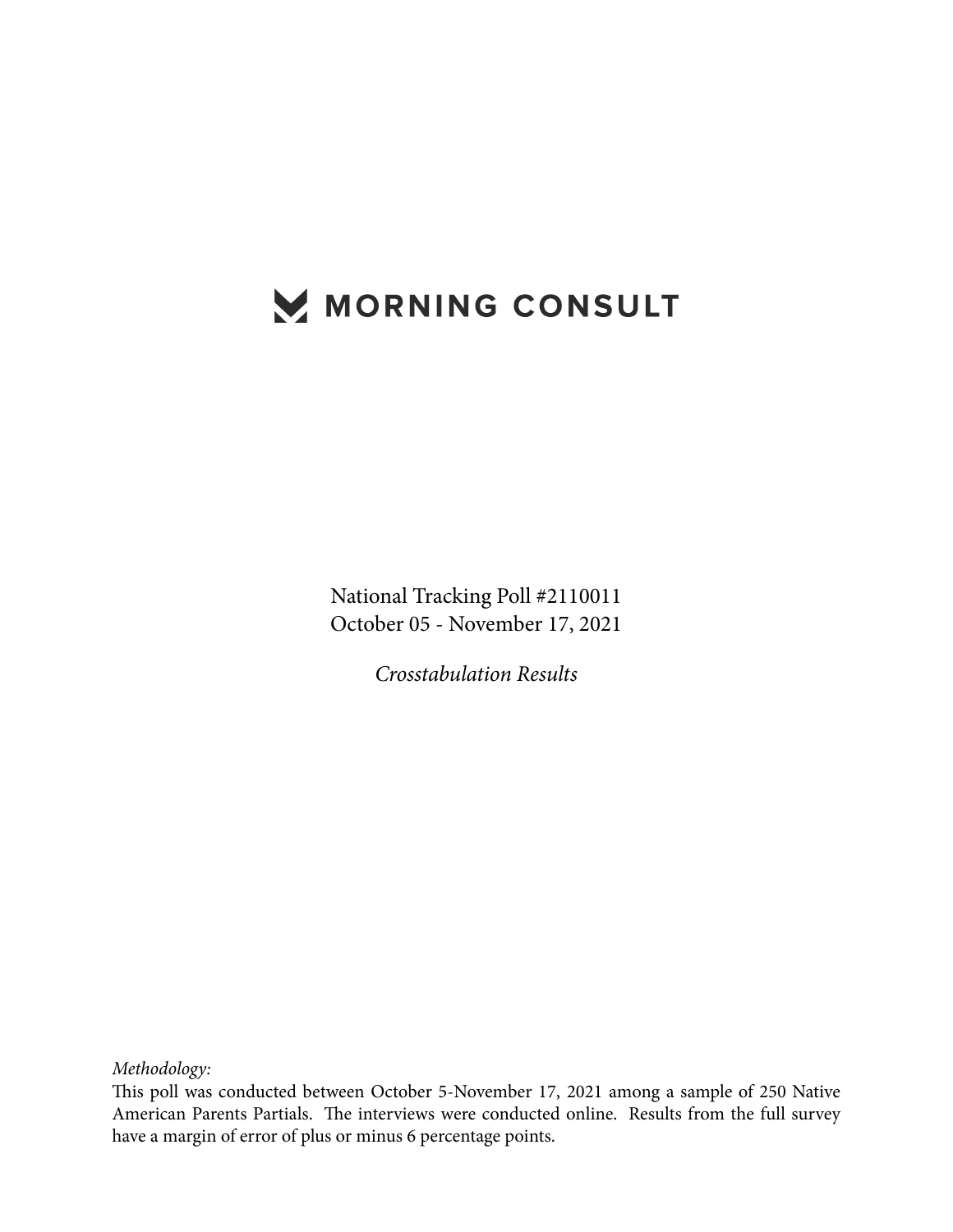## **Table Index**

| 1              | Table BPC1: Which of the following best describes your current work situation?                                                                                                                               | 7  |
|----------------|--------------------------------------------------------------------------------------------------------------------------------------------------------------------------------------------------------------|----|
| 2              | Table BPC2: Which of the following best describes your spouse or partner's current work                                                                                                                      | 11 |
| $\mathfrak{Z}$ | Table BPC3: Thinking about your work hours, how far in advance are you aware of your                                                                                                                         | 15 |
| 4              | Table BPC4: In the past month, how frequently, if at all, have child care responsibilities im-                                                                                                               | 18 |
| 5              | Table BPC6: Have you and/or your partner or spouse decided not to work out of personal<br>choice? This could include not wanting or not needing to work. $\ldots \ldots \ldots \ldots \ldots$                | 21 |
| 6              | Table BPC7: How much of an influence, if at all, did child care responsibilities have in your                                                                                                                | 24 |
| 7              | Table BPC8_1: Approximately how many miles is a one-way drive from your home to each                                                                                                                         | 27 |
| 8              | Table BPC8_2: Approximately how many miles is a one-way drive from your home to each<br>of the following? Elementary schools $\ldots \ldots \ldots \ldots \ldots \ldots \ldots \ldots \ldots \ldots \ldots$  | 30 |
| 9              | Table BPC8_3: Approximately how many miles is a one-way drive from your home to each<br>of the following? Walmart $\ldots \ldots \ldots \ldots \ldots \ldots \ldots \ldots \ldots \ldots \ldots \ldots$      | 33 |
| 10             | Table BPC8_4: Approximately how many miles is a one-way drive from your home to each                                                                                                                         | 36 |
| 11             | Table BPC8_5: Approximately how many miles is a one-way drive from your home to each<br>of the following? Tribal college                                                                                     | 39 |
| 12             | Table BPC8_6: Approximately how many miles is a one-way drive from your home to each                                                                                                                         | 42 |
| 13             | Table BPC8_7: Approximately how many miles is a one-way drive from your home to each<br>of the following? Indian Health Services $\ldots \ldots \ldots \ldots \ldots \ldots \ldots \ldots \ldots \ldots$     | 45 |
| 14             | Table BPC8_8: Approximately how many miles is a one-way drive from your home to each<br>of the following? Your regular work location $\ldots \ldots \ldots \ldots \ldots \ldots \ldots \ldots \ldots \ldots$ | 48 |
| 15             | Table BPC9: Does your or your spouse/partner's tribe provide child care services off tribal                                                                                                                  | 51 |
| 16             | Table BPC10: Do you receive child care services from the tribe you or your spouse/partner                                                                                                                    | 54 |
| 17             |                                                                                                                                                                                                              | 57 |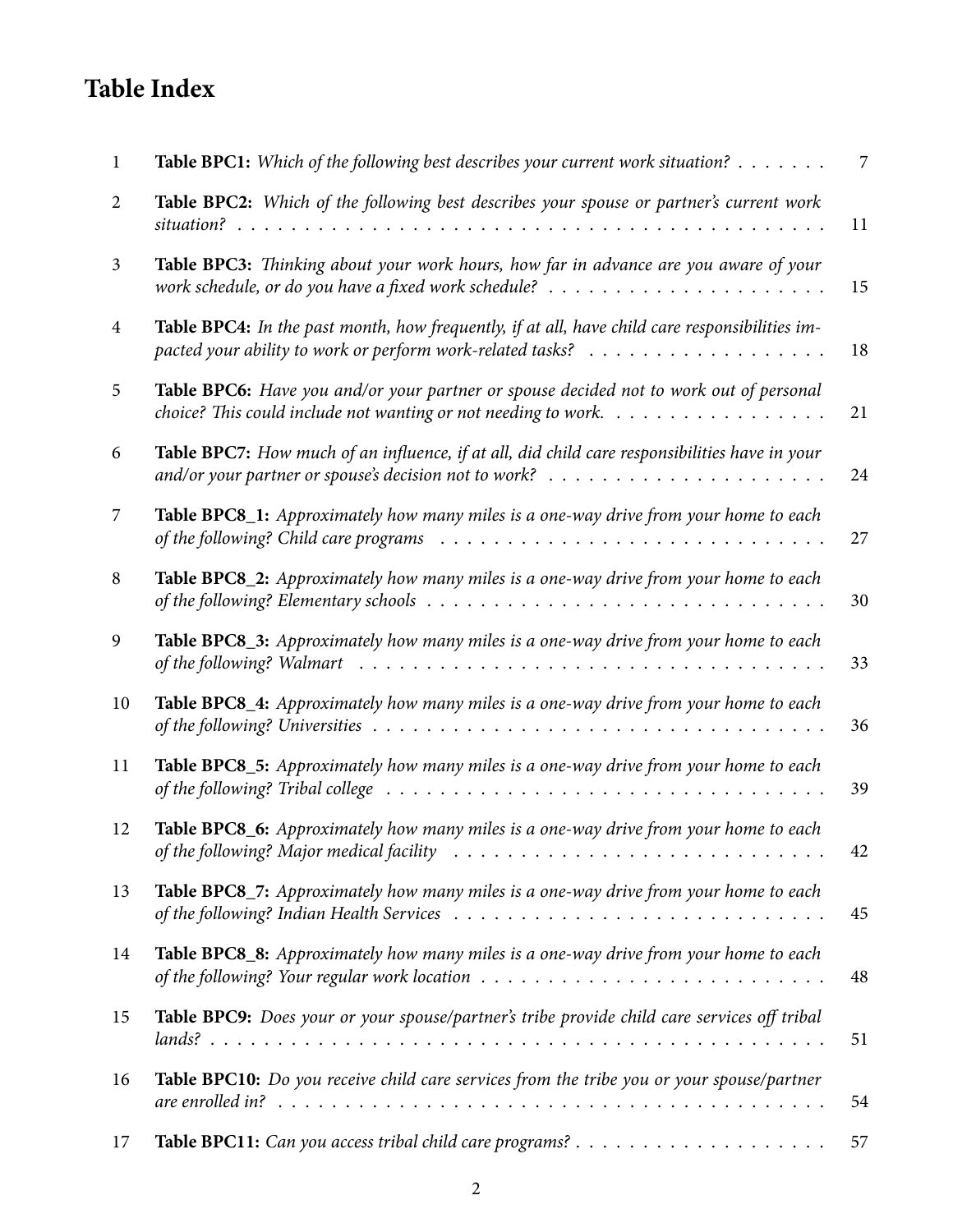| 18 | Table BPC13: If you do not receive child care services from either a tribe or the state, which                                                                                                                                                                                                     | 60  |
|----|----------------------------------------------------------------------------------------------------------------------------------------------------------------------------------------------------------------------------------------------------------------------------------------------------|-----|
| 19 | Table BPC14_1NET: Has your household received any of the following forms of public assis-<br>tance in the past 6 months from the state? Please select all that apply. Unemployment Insurance 63                                                                                                    |     |
| 20 | Table BPC14_2NET: Has your household received any of the following forms of public as-<br>sistance in the past 6 months from the state? Please select all that apply. Food Stamps or                                                                                                               | 66  |
| 21 | Table BPC14_3NET: Has your household received any of the following forms of public as-<br>sistance in the past 6 months from the state? Please select all that apply. WIC or the Special<br>Supplemental Nutrition Program for Women, Infants, and Children                                        | 69  |
| 22 | Table BPC14_4NET: Has your household received any of the following forms of public assis-<br>tance in the past 6 months from the state? Please select all that apply. Child support $\dots$ .                                                                                                      | 72  |
| 23 | Table BPC14_5NET: Has your household received any of the following forms of public assis-<br>tance in the past 6 months from the state? Please select all that apply. Supplemental Security<br>Income (SSI) or Social Security Retirement, Disability, or Survivor's benefits                      | 75  |
| 24 | Table BPC14_6NET: Has your household received any of the following forms of public assis-<br>tance in the past 6 months from the state? Please select all that apply. Energy assistance                                                                                                            | 78  |
| 25 | Table BPC14_7NET: Has your household received any of the following forms of public assis-<br>tance in the past 6 months from the state? Please select all that apply. Other, please specify $\ldots$                                                                                               | 81  |
| 26 | Table BPC14_8NET: Has your household received any of the following forms of public assis-<br>tance in the past 6 months from the state? Please select all that apply. None of the above                                                                                                            | 84  |
| 27 | Table BPC15: Which of the following do you rely on the most for child care during an emergency? 87                                                                                                                                                                                                 |     |
| 28 | Table BPC16_1NET: Which of the following community cultural activities, if any, has your<br>youngest child participated in in the last 12 months? Please select all that apply. Listened to<br>Elders tell stories<br>.                                                                            | 90  |
| 29 | Table BPC16_2NET: Which of the following community cultural activities, if any, has your<br>youngest child participated in in the last 12 months? Please select all that apply. Participated<br>in traditional ways, including carving, harvesting, collecting, hunting, and fishing $\dots \dots$ | 93  |
| 30 | Table BPC16_3NET: Which of the following community cultural activities, if any, has your<br>youngest child participated in in the last 12 months? Please select all that apply. Danced, sang,<br>or drummed at a pow-wow or other community cultural event $\dots \dots \dots \dots \dots \dots$   | 96  |
| 31 | Table BPC16_4NET: Which of the following community cultural activities, if any, has your<br>youngest child participated in in the last 12 months? Please select all that apply. Worked on<br>traditional arts and crafts, such as beading, blanket weaving, or making jewelry, a basket, a         | 99  |
| 32 | Table BPC16_5NET: Which of the following community cultural activities, if any, has your<br>youngest child participated in in the last 12 months? Please select all that apply. Participated                                                                                                       | 102 |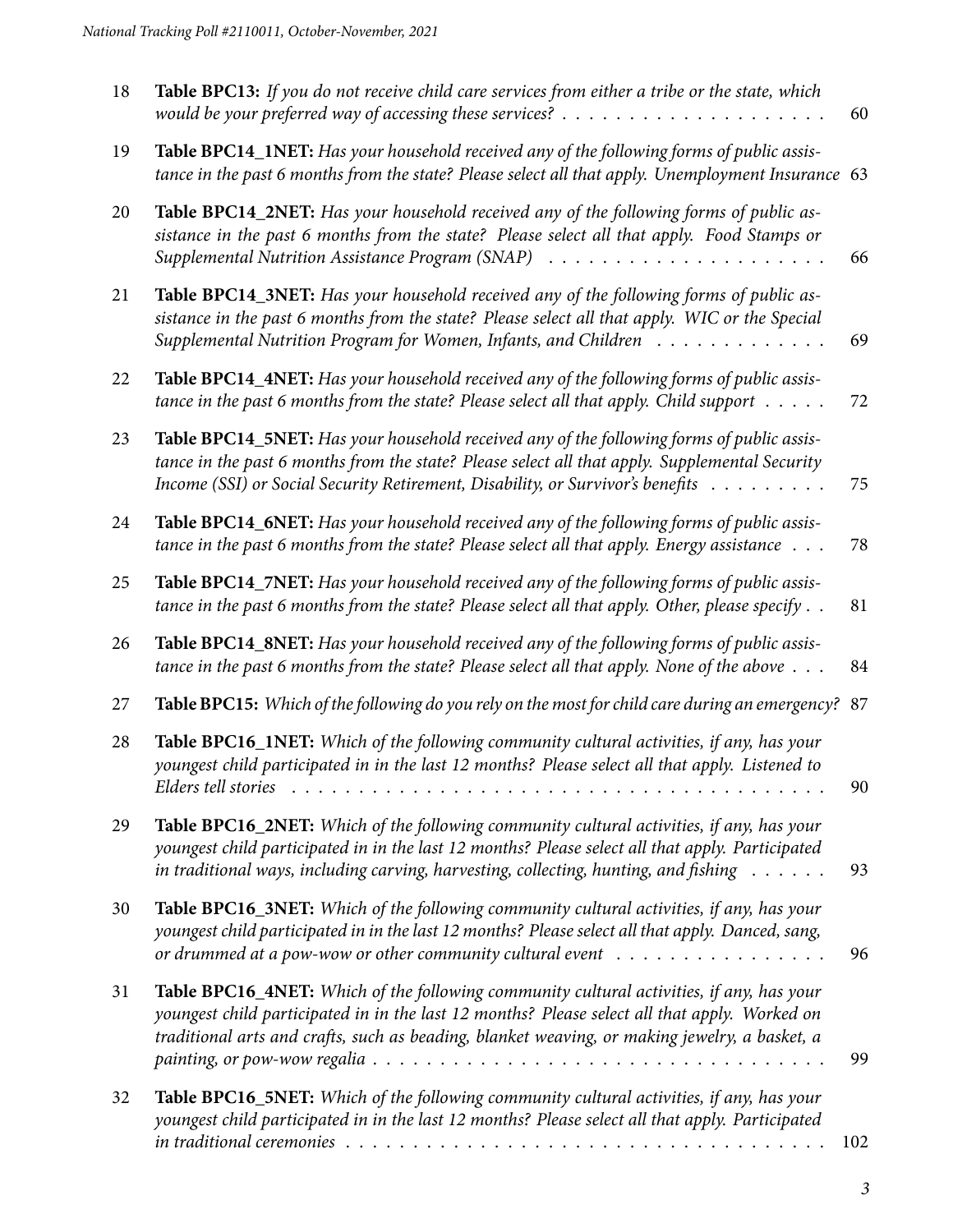| 33 | Table BPC16_6NET: Which of the following community cultural activities, if any, has your<br>youngest child participated in in the last 12 months? Please select all that apply. Played Amer-                                                                                                                                                                                                                               | 105 |
|----|----------------------------------------------------------------------------------------------------------------------------------------------------------------------------------------------------------------------------------------------------------------------------------------------------------------------------------------------------------------------------------------------------------------------------|-----|
| 34 | Table BPC16_7NET: Which of the following community cultural activities, if any, has your<br>youngest child participated in in the last 12 months? Please select all that apply. Read to or<br>otherwise engaged with your child in a Native language $\dots \dots \dots \dots \dots \dots \dots \dots$                                                                                                                     | 108 |
| 35 | Table BPC16_8NET: Which of the following community cultural activities, if any, has your<br>youngest child participated in in the last 12 months? Please select all that apply. Other                                                                                                                                                                                                                                      | 111 |
| 36 | Table BPC16_9NET: Which of the following community cultural activities, if any, has your<br>youngest child participated in in the last 12 months? Please select all that apply. None of the<br>above                                                                                                                                                                                                                       | 114 |
| 37 | <b>Table BPC17_1:</b> Do you have access to the following? Cellphone service $\dots \dots \dots$                                                                                                                                                                                                                                                                                                                           | 117 |
| 38 | <b>Table BPC17_2:</b> Do you have access to the following? Broadband internet                                                                                                                                                                                                                                                                                                                                              | 120 |
| 39 | <b>Table BPC17_3:</b> Do you have access to the following? A home computer $\dots \dots \dots$                                                                                                                                                                                                                                                                                                                             | 123 |
| 40 | Table BPC18: Which of the following best describes the current primary child care arrange-                                                                                                                                                                                                                                                                                                                                 | 126 |
| 41 | Table BPC19: Approximately how much time does it typically take to transport your youngest<br>child one-way to their primary child care arrangement? $\ldots \ldots \ldots \ldots \ldots \ldots \ldots$                                                                                                                                                                                                                    | 129 |
| 42 | Table BPC20_1: A child-care arrangement can include centers, home-based child care, pre-k,<br>relatives, parents, etc. In a typical week, does your family need a child care arrangement for<br>your children under 5 so that you (or both you and your spouse/partner) can work during the<br>following hours? During traditional work hours (8am-6pm)                                                                    | 132 |
| 43 | Table BPC20_2: A child-care arrangement can include centers, home-based child care, pre-k,<br>relatives, parents, etc. In a typical week, does your family need a child care arrangement for<br>your children under 5 so that you (or both you and your spouse/partner) can work during the<br>following hours? Outside of traditional work hours (6pm-8am)                                                                | 135 |
| 44 | Table BPC21_1NET: You mentioned that in a typical week, your family needs a child care<br>arrangement for your children under 5 outside of the traditional 8am-6pm work hours in order<br>to work. Which of the following hours do you require a child care arrangement? Please select<br>all that apply. 6pm to 8pm $\ldots \ldots \ldots \ldots \ldots \ldots \ldots \ldots \ldots \ldots \ldots \ldots \ldots$          | 138 |
| 45 | <b>Table BPC21_2NET:</b> You mentioned that in a typical week, your family needs a child care<br>arrangement for your children under 5 outside of the traditional 8am-6pm work hours in order<br>to work. Which of the following hours do you require a child care arrangement? Please select<br>all that apply. 8pm to 10pm $\ldots \ldots \ldots \ldots \ldots \ldots \ldots \ldots \ldots \ldots \ldots \ldots \ldots$  | 141 |
| 46 | <b>Table BPC21_3NET:</b> You mentioned that in a typical week, your family needs a child care<br>arrangement for your children under 5 outside of the traditional 8am-6pm work hours in order<br>to work. Which of the following hours do you require a child care arrangement? Please select<br>all that apply. 10pm to 12am $\ldots \ldots \ldots \ldots \ldots \ldots \ldots \ldots \ldots \ldots \ldots \ldots \ldots$ | 144 |
|    |                                                                                                                                                                                                                                                                                                                                                                                                                            |     |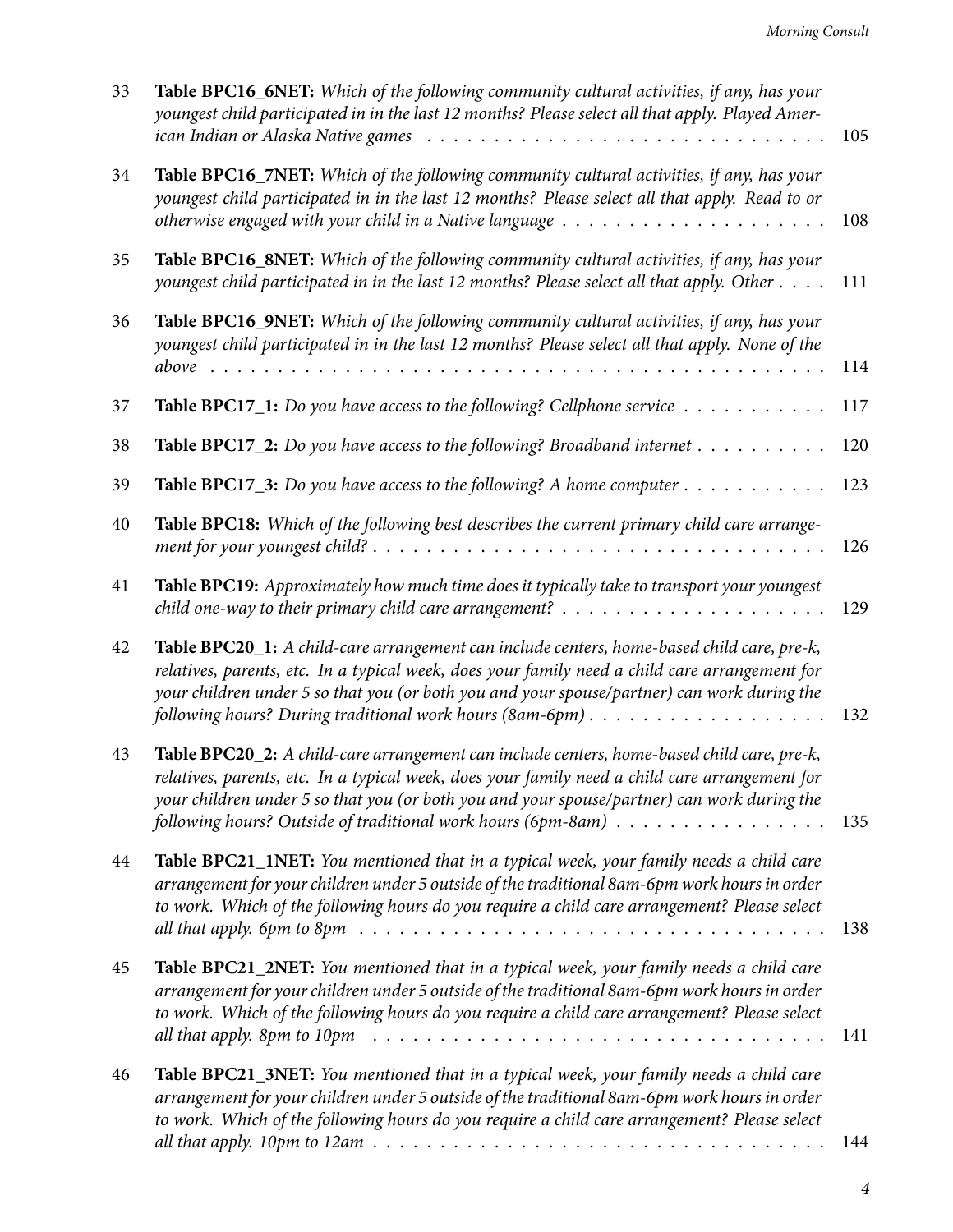| 47 | Table BPC21_4NET: You mentioned that in a typical week, your family needs a child care<br>arrangement for your children under 5 outside of the traditional 8am-6pm work hours in order<br>to work. Which of the following hours do you require a child care arrangement? Please select<br>all that apply. 12am to 2am                                                                                             | 147 |
|----|-------------------------------------------------------------------------------------------------------------------------------------------------------------------------------------------------------------------------------------------------------------------------------------------------------------------------------------------------------------------------------------------------------------------|-----|
| 48 | Table BPC21_5NET: You mentioned that in a typical week, your family needs a child care<br>arrangement for your children under 5 outside of the traditional 8am-6pm work hours in order<br>to work. Which of the following hours do you require a child care arrangement? Please select<br>all that apply. 2am to 4am $\ldots \ldots \ldots \ldots \ldots \ldots \ldots \ldots \ldots \ldots \ldots \ldots \ldots$ | 150 |
| 49 | Table BPC21_6NET: You mentioned that in a typical week, your family needs a child care<br>arrangement for your children under 5 outside of the traditional 8am-6pm work hours in order<br>to work. Which of the following hours do you require a child care arrangement? Please select                                                                                                                            | 153 |
| 50 | Table BPC21_7NET: You mentioned that in a typical week, your family needs a child care<br>arrangement for your children under 5 outside of the traditional 8am-6pm work hours in order<br>to work. Which of the following hours do you require a child care arrangement? Please select<br>all that apply. 6am to 8am $\ldots \ldots \ldots \ldots \ldots \ldots \ldots \ldots \ldots \ldots \ldots \ldots \ldots$ | 156 |
| 51 | Table BPC23: If child care were free for your family, what type of child care arrangement                                                                                                                                                                                                                                                                                                                         | 159 |
| 52 | Table BPC25: Is the primary child care arrangement you used prior to the pandemic for your                                                                                                                                                                                                                                                                                                                        | 162 |
| 53 | Table BPC26: Is your current child care provider experiencing any employee shortages? This<br>could include not having enough caregivers to open, having to reduce classroom size, or having<br>limited availability because they do not have enough staff. $\dots \dots \dots \dots \dots \dots \dots$                                                                                                           | 165 |
| 54 | Table BPC28: Are you currently paying for child care for any of your children under the age                                                                                                                                                                                                                                                                                                                       | 168 |
| 55 | Table BPCdem1: Do either you or your spouse/partner claim American Indian/Alaska Na-<br>tive blood?                                                                                                                                                                                                                                                                                                               | 172 |
| 56 | <b>Table BPCdem2:</b> Are either you or your spouse/partner enrolled in a Tribe? $\dots \dots \dots$                                                                                                                                                                                                                                                                                                              | 176 |
| 57 | Table BPCdem5: Do you live near the tribe that you or your spouse/partner are enrolled in?                                                                                                                                                                                                                                                                                                                        | 180 |
| 58 | Table BPCdem6: How many children under the age of 12 are you a parent or guardian to?.                                                                                                                                                                                                                                                                                                                            | 183 |
| 59 | <b>Table BPCdem7_1:</b> What are the ages of your children at home under 12? Age of child $1 \ldots$                                                                                                                                                                                                                                                                                                              | 186 |
| 60 | <b>Table BPCdem7_2:</b> What are the ages of your children at home under 12? Age of child 2                                                                                                                                                                                                                                                                                                                       | 189 |
| 61 | <b>Table BPCdem7_3:</b> What are the ages of your children at home under 12? Age of child 3 $\ldots$                                                                                                                                                                                                                                                                                                              | 192 |
| 62 | Table BPCdem7_4: What are the ages of your children at home under 12? Age of child 4                                                                                                                                                                                                                                                                                                                              | 195 |
| 63 | Table BPCdem7_5: What are the ages of your children at home under 12? Age of child 5                                                                                                                                                                                                                                                                                                                              | 198 |
| 64 | Table BPCdem8: How would you describe your present employment situation?                                                                                                                                                                                                                                                                                                                                          | 201 |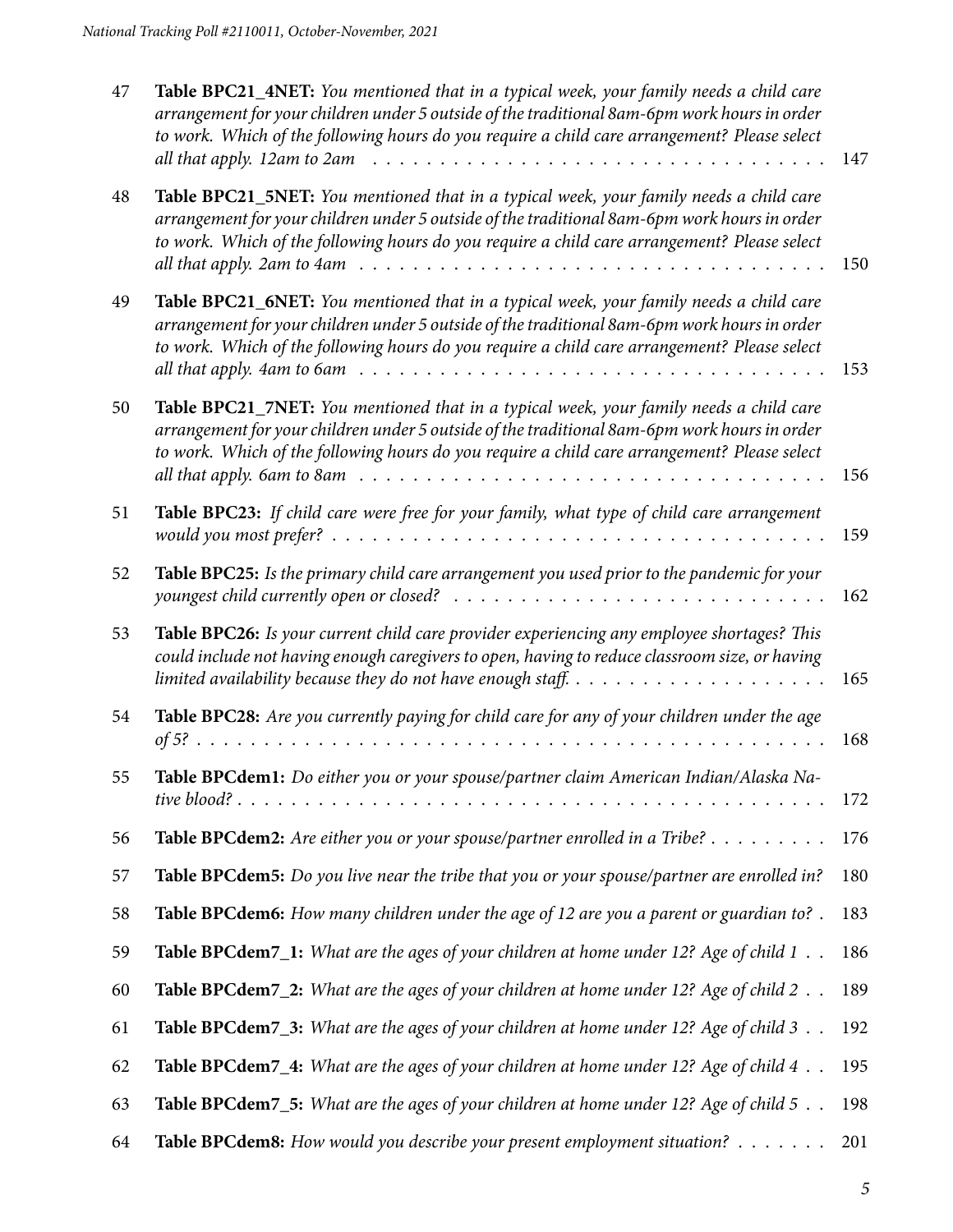| 65 | Table BPCdem9: Previously you indicated that you were either married or living with your<br>partner. Which of the following best represents you spouse's or partner's present employment         | 205 |
|----|--------------------------------------------------------------------------------------------------------------------------------------------------------------------------------------------------|-----|
| 66 | Table BPCdem10: And, would you consider your spouse's or partner's present job full-time                                                                                                         | 209 |
| 67 | <b>Table BPCdem11:</b> Which of the following categories best describes your current job? 212                                                                                                    |     |
| 68 | Table BPCdem12: Are you employed by a tribe or working with a federal agency working                                                                                                             | 218 |
| 69 | Table BPCdem13: Which of the following categories best describes your spouse's or partner's                                                                                                      | 221 |
| 70 | Table BPCdem14: Is your spouse or partner currently employed by a tribe or working with<br>a federal agency working with a tribe (BIA, Indian Health Service, etc.)? 227                         |     |
| 71 | Table BPCdem15: Which of the following best describes where you now live? A large city, a<br>suburb near a large city, a small city or town, a rural area, or a tribal land? $\dots \dots \dots$ | 230 |
| 72 |                                                                                                                                                                                                  | 234 |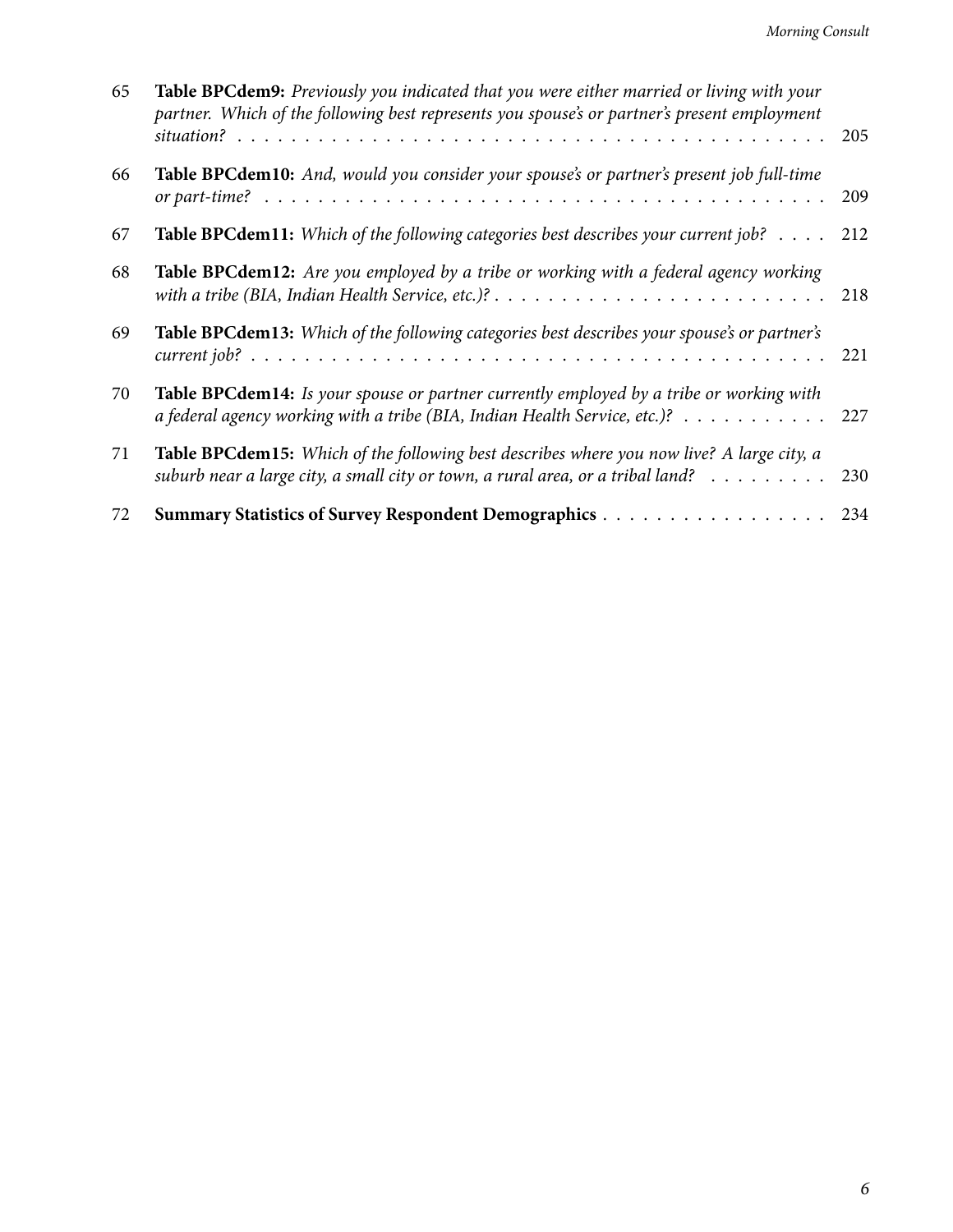## **Crosstabulation Results by Respondent Demographics**

## Table BPC1: Which of the following best describes your current work situation?

<span id="page-6-0"></span>

| Demographic                      |                                 | I work remotely<br>full-time |        | I work onsite or<br>in the office<br>full-time |                                 | I work in a<br>'hybrid'<br>environment,<br>both remotely<br>and on-site |                                 | I am a gig<br>worker | Otl                      |
|----------------------------------|---------------------------------|------------------------------|--------|------------------------------------------------|---------------------------------|-------------------------------------------------------------------------|---------------------------------|----------------------|--------------------------|
| Native American Parents Partials | 25%                             | (52)                         | 55\%   | (113)                                          | $12\%$                          | (25)                                                                    | $4\%$                           | (8)                  | 4%                       |
| Gender: Male                     | 38\%                            | (22)                         | 45\%   | (26)                                           | $10\%$                          | (6)                                                                     | $7\%$                           | (4)                  | $\overline{\phantom{0}}$ |
| Gender: Female                   | 20%                             | (30)                         | 58%    | (87)                                           | 13\%                            | (19)                                                                    | $3\%$                           | (4)                  | $6\%$                    |
| Age: 18-34                       | 27%                             | (29)                         | 53%    | (56)                                           | 10%                             | (11)                                                                    | $5\%$                           | (5)                  | 5%                       |
| Age: 35-44                       | 23%                             | (18)                         | 57\%   | (45)                                           | 15%                             | (12)                                                                    | $1\%$                           | $(1)$                | 4%                       |
| Age: 45-64                       | 25%                             | (5)                          | 55\%   | (11)                                           | $10\%$                          | (2)                                                                     | $10\%$                          | (2)                  | $\overline{\phantom{0}}$ |
| Age: 65+                         | $\hspace{0.1mm}-\hspace{0.1mm}$ | (0)                          | 50\%   | $\left(1\right)$                               | $\hspace{0.1mm}-\hspace{0.1mm}$ | (0)                                                                     |                                 | (0)                  | 50%                      |
| GenZers: 1997-2012               | 28%                             | (5)                          | 44\%   | (8)                                            | 17%                             | (3)                                                                     | $\hspace{0.1mm}-\hspace{0.1mm}$ | (0)                  | 11\%                     |
| Millennials: 1981-1996           | 25%                             | (36)                         | 56\%   | (80)                                           | 11%                             | (16)                                                                    | $3\%$                           | (5)                  | 4%                       |
| GenXers: 1965-1980               | 26%                             | (11)                         | 53%    | (23)                                           | $14\%$                          | (6)                                                                     | $7\%$                           | (3)                  | $\overline{\phantom{0}}$ |
| Baby Boomers: 1946-1964          |                                 | (0)                          | 67\%   | (2)                                            | $\hspace{0.1mm}-\hspace{0.1mm}$ | (0)                                                                     | $\hspace{0.05cm}$               | (0)                  | 33 <sup>0</sup>          |
| PID: Dem (no lean)               | 27\%                            | (21)                         | 55%    | (43)                                           | 13\%                            | (10)                                                                    | $4\%$                           | (3)                  | $1\%$                    |
| PID: Ind (no lean)               | 22%                             | (20)                         | 55%    | (49)                                           | $9\%$                           | (8)                                                                     | $6\%$                           | (5)                  | $8\%$                    |
| PID: Rep (no lean)               | $28\%$                          | (11)                         | 52\%   | (21)                                           | 18%                             | (7)                                                                     |                                 | (0)                  | 2%                       |
| Educ: < College                  | 24%                             | (32)                         | 56\%   | (75)                                           | $9\%$                           | (12)                                                                    | $5\%$                           | (7)                  | $6\%$                    |
| Educ: Bachelors degree           | $15\%$                          | (6)                          | 59%    | (23)                                           | 23%                             | (9)                                                                     |                                 | (0)                  | 3%                       |
| Educ: Post-grad                  | 41%                             | (14)                         | 44\%   | (15)                                           | 12%                             | (4)                                                                     | $3\%$                           | (1)                  | $\overline{\phantom{0}}$ |
| Income: Under 50k                | 26\%                            | (29)                         | 52\%   | (58)                                           | $9\%$                           | (10)                                                                    | $6\%$                           | (7)                  | $6\%$                    |
| Income: 50k-100k                 | 24\%                            | (15)                         | 59%    | (37)                                           | 14%                             | (9)                                                                     |                                 | (0)                  | 3%                       |
| Income: 100k+                    | 24%                             | (8)                          | 55%    | (18)                                           | 18%                             | (6)                                                                     | $3\%$                           | $\left(1\right)$     | $\overline{\phantom{0}}$ |
| Ethnicity: White                 | 45%                             | (17)                         | 39%    | (15)                                           | $8\%$                           | (3)                                                                     | $5\%$                           | (2)                  | $3\%$                    |
| Ethnicity: Hispanic              | 44%                             | (14)                         | $41\%$ | (13)                                           | $9\%$                           | (3)                                                                     | $3\%$                           | (1)                  | 3%                       |
| Ethnicity: Black                 | 45%                             | (5)                          | $9\%$  | (1)                                            | 18%                             | (2)                                                                     | $27\%$                          | (3)                  |                          |
| Ethnicity: Other                 | 19%                             | (30)                         | $61\%$ | (97)                                           | 13%                             | (20)                                                                    | $2\%$                           | (3)                  | $5\%$                    |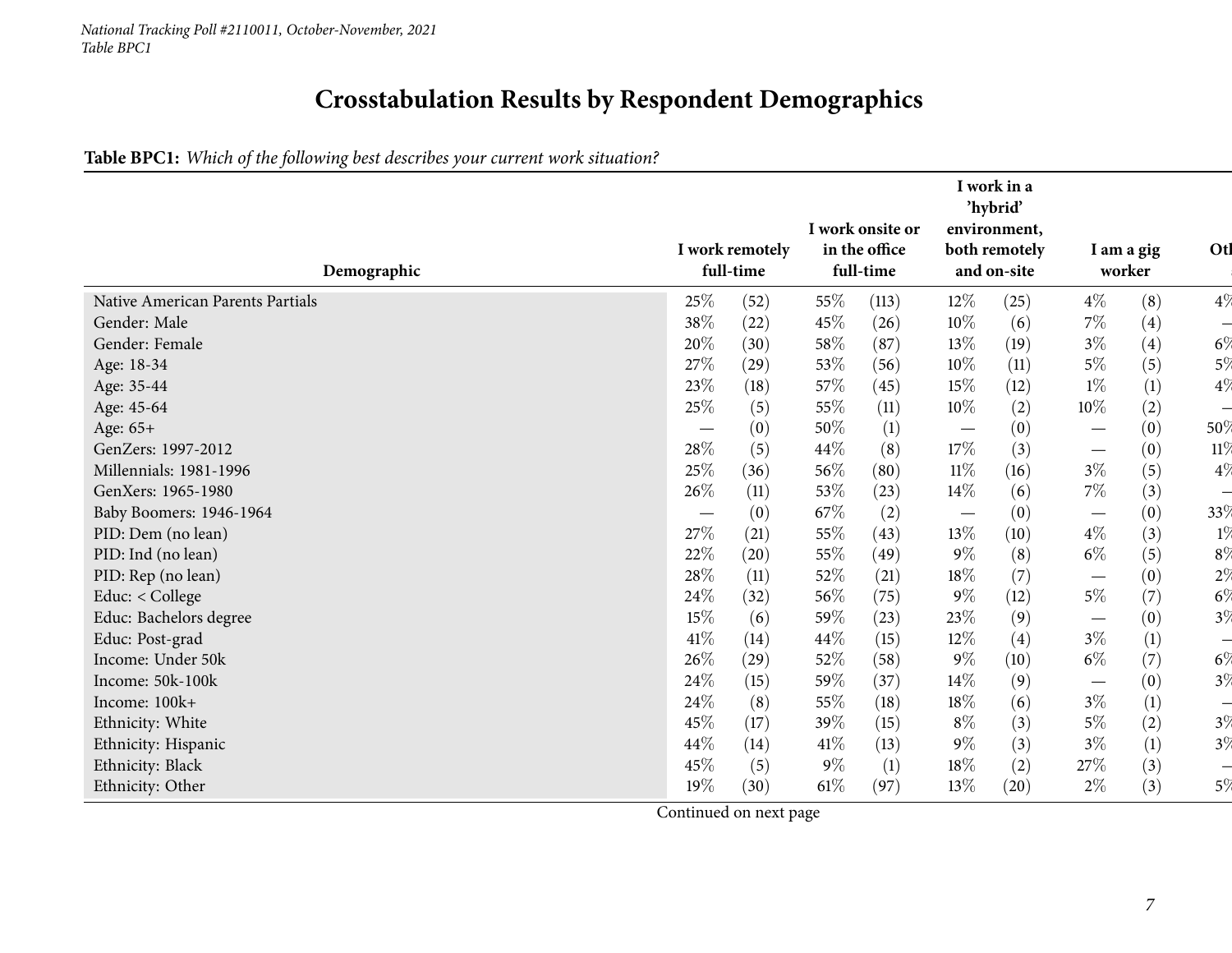## Table BPC1: Which of the following best describes your current work situation?

|                                                                                   |                              |      |                            | I work onsite or |                              | I work in a<br>'hybrid'<br>environment, |                          |                      |                          |
|-----------------------------------------------------------------------------------|------------------------------|------|----------------------------|------------------|------------------------------|-----------------------------------------|--------------------------|----------------------|--------------------------|
| Demographic                                                                       | I work remotely<br>full-time |      | in the office<br>full-time |                  | both remotely<br>and on-site |                                         |                          | I am a gig<br>worker |                          |
| Native American Parents Partials                                                  | 25%                          | (52) | 55%                        | (113)            | $12\%$                       | (25)                                    | $4\%$                    | (8)                  | $4\%$                    |
| 4-Region: Northeast                                                               | 50%                          | (7)  | 36%                        | (5)              | 14%                          | (2)                                     | $\overline{\phantom{m}}$ | (0)                  | $\overline{\phantom{0}}$ |
| 4-Region: Midwest                                                                 | 12%                          | (6)  | 62%                        | (31)             | 14%                          | (7)                                     | $2\%$                    | (1)                  | 10%                      |
| 4-Region: South                                                                   | 31%                          | (23) | $51\%$                     | (38)             | 12%                          | (9)                                     | $5\%$                    | (4)                  | $1\%$                    |
| 4-Region: West                                                                    | 24%                          | (16) | 57%                        | (39)             | 10%                          | (7)                                     | $4\%$                    | (3)                  | $4\%$                    |
| Age: 19-34                                                                        | 27%                          | (29) | 53%                        | (56)             | 10%                          | (11)                                    | $5\%$                    | (5)                  | 5%                       |
| Age: 35-44                                                                        | 23%                          | (18) | 57%                        | (45)             | 15%                          | (12)                                    | $1\%$                    | (1)                  | 4%                       |
| Age: 45+                                                                          | 23%                          | (5)  | 55%                        | (12)             | $9\%$                        | (2)                                     | $9\%$                    | (2)                  | $5\%$                    |
| <b>Enrolled</b> in Tribe                                                          | 22%                          | (33) | 60%                        | (90)             | $11\%$                       | (17)                                    | $3\%$                    | (4)                  | $5\%$                    |
| Not Enrolled in Tribe                                                             | 34%                          | (19) | 41\%                       | (23)             | 14%                          | (8)                                     | 7%                       | (4)                  | $4\%$                    |
| Live Near Tribe Enrolled in                                                       | 28%                          | (27) | 55%                        | (53)             | 10%                          | (10)                                    | $2\%$                    | (2)                  | $4\%$                    |
| Youngest Child under 1 Year                                                       | 9%                           | (2)  | $61\%$                     | (14)             | 22%                          | (5)                                     | $4\%$                    | (1)                  | $4\%$                    |
| Youngest Child 1-4                                                                | 21%                          | (20) | 60%                        | (58)             | 12%                          | (12)                                    | $2\%$                    | (2)                  | 5%                       |
| Youngest Child 5-11                                                               | 25%                          | (37) | 54%                        | (81)             | 13%                          | (20)                                    | $5\%$                    | (7)                  | 3%                       |
| Married/Partnered                                                                 | 26%                          | (35) | 55%                        | (75)             | 12%                          | (16)                                    | $4\%$                    | (6)                  | 4%                       |
| Single Parent HH                                                                  | 24%                          | (17) | 54%                        | (38)             | 13%                          | (9)                                     | $3\%$                    | (2)                  | $6\%$                    |
| Married/Partnered + both Employed                                                 | 25%                          | (29) | 54%                        | (61)             | $11\%$                       | (13)                                    | $5\%$                    | (6)                  | $4\%$                    |
| Married/Partnered + One Adult Employed                                            | 26%                          | (35) | 55%                        | (75)             | 12%                          | (16)                                    | $4\%$                    | (6)                  | $4\%$                    |
| Service Worker, Retail Sales, Laborers and Helpers                                | 23%                          | (12) | 54%                        | (28)             | $8\%$                        | (4)                                     | $8\%$                    | (4)                  | 8%                       |
| Trade and Skilled Workers                                                         | 39%                          | (11) | 46%                        | (13)             | $7\%$                        | (2)                                     | $4\%$                    | (1)                  | 4%                       |
| Administrative Workers, Office Professionals, and Executive/Senior Level Managers | 24%                          | (13) | 54%                        | (29)             | 19%                          | (10)                                    | $2\%$                    | (1)                  | 2%                       |
| Health Care and Medical Professionals, Lab Technicians, and Pharmacists           | 26%                          | (5)  | 47%                        | (9)              | 16%                          | (3)                                     | $5\%$                    | (1)                  | $5\%$                    |
| Other Professionals                                                               | 20%                          | (11) | 63%                        | (34)             | $11\%$                       | (6)                                     | $2\%$                    | (1)                  | $4\%$                    |
| Work Full Time                                                                    | 29%                          | (49) | 57%                        | (97)             | 13%                          | (22)                                    | $1\%$                    | (2)                  | $\overline{\phantom{0}}$ |
| <b>Work Part Time</b>                                                             | 8%                           | (3)  | 43%                        | (16)             | $8\%$                        | (3)                                     | 16%                      | (6)                  | 24%                      |
| Live on Tribal Land                                                               | 14%                          | (6)  | 63\%                       | (27)             | 16%                          | (7)                                     | $5\%$                    | (2)                  | $2\%$                    |
| Do not Live on Tribal Land                                                        | 28%                          | (46) | 52%                        | (86)             | $11\%$                       | (18)                                    | $4\%$                    | (6)                  | $5\%$                    |
| Parents in OK, AZ, CA                                                             | 31%                          | (15) | 55%                        | (27)             | 12%                          | (6)                                     | $\overline{\phantom{m}}$ | (0)                  | $2\%$                    |
| Need Child Care in Traditional Hours                                              | 27%                          | (40) | 54\%                       | (81)             | $11\%$                       | (17)                                    | $3\%$                    | (5)                  | $4\%$                    |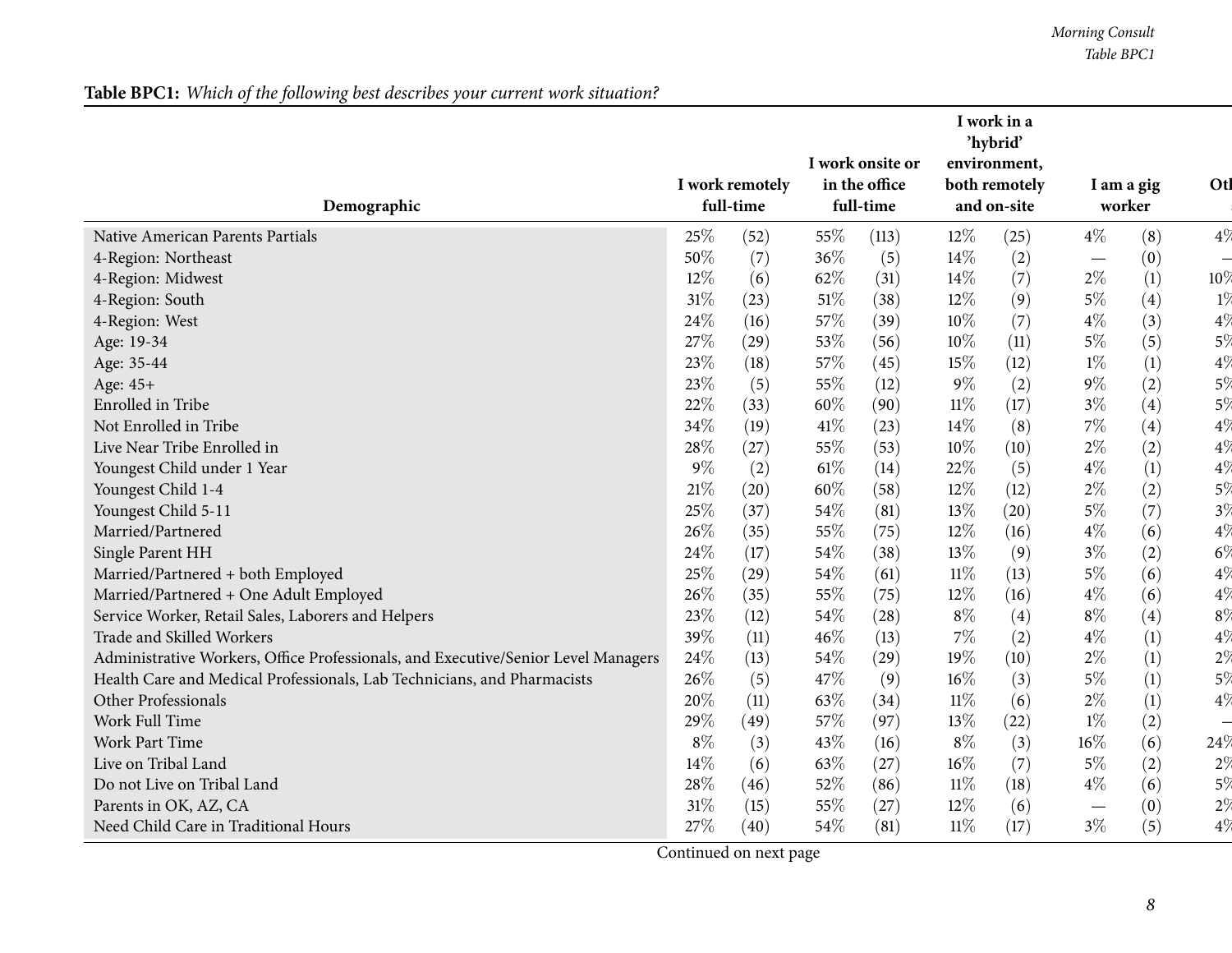## Table BPC1: Which of the following best describes your current work situation?

| Demographic                              |        | I work remotely<br>full-time |        | l work onsite or<br>in the office<br>full-time |                   | I work in a<br>'hybrid'<br>environment,<br>both remotely<br>and on-site |                   | I am a gig<br>worker | Otl   |
|------------------------------------------|--------|------------------------------|--------|------------------------------------------------|-------------------|-------------------------------------------------------------------------|-------------------|----------------------|-------|
| Native American Parents Partials         | 25%    | (52)                         | 55\%   | (113)                                          | $12\%$            | (25)                                                                    | $4\%$             | (8)                  | 4%    |
| Need Child Care in Non-Traditional Hours | 40%    | (31)                         | 47\%   | (36)                                           | $9\%$             | (7)                                                                     | $4\%$             | (3)                  |       |
| Single, never married                    | $31\%$ | (15)                         | $50\%$ | (24)                                           | 10%               | (5)                                                                     | $4\%$             | $\rm(2)$             | 4%    |
| Married                                  | 26\%   | (29)                         | 55\%   | (60)                                           | $12\%$            | (13)                                                                    | 5%                | (5)                  | 3%    |
| Separated                                |        | (0)                          | 100%   | (1)                                            | $\hspace{0.05cm}$ | (0)                                                                     | $\hspace{0.05cm}$ | (0)                  |       |
| Divorced                                 | $11\%$ | (2)                          | 63\%   | (12)                                           | 21%               | (4)                                                                     |                   | (0)                  | $5\%$ |
| Widowed                                  |        | (0)                          | $50\%$ | (1)                                            |                   | (0)                                                                     |                   | $\left(0\right)$     | 50%   |
| Living with a partner                    | 22%    | (6)                          | $56\%$ | (15)                                           | $11\%$            | (3)                                                                     | $4\%$             | $\left(1\right)$     | 7%    |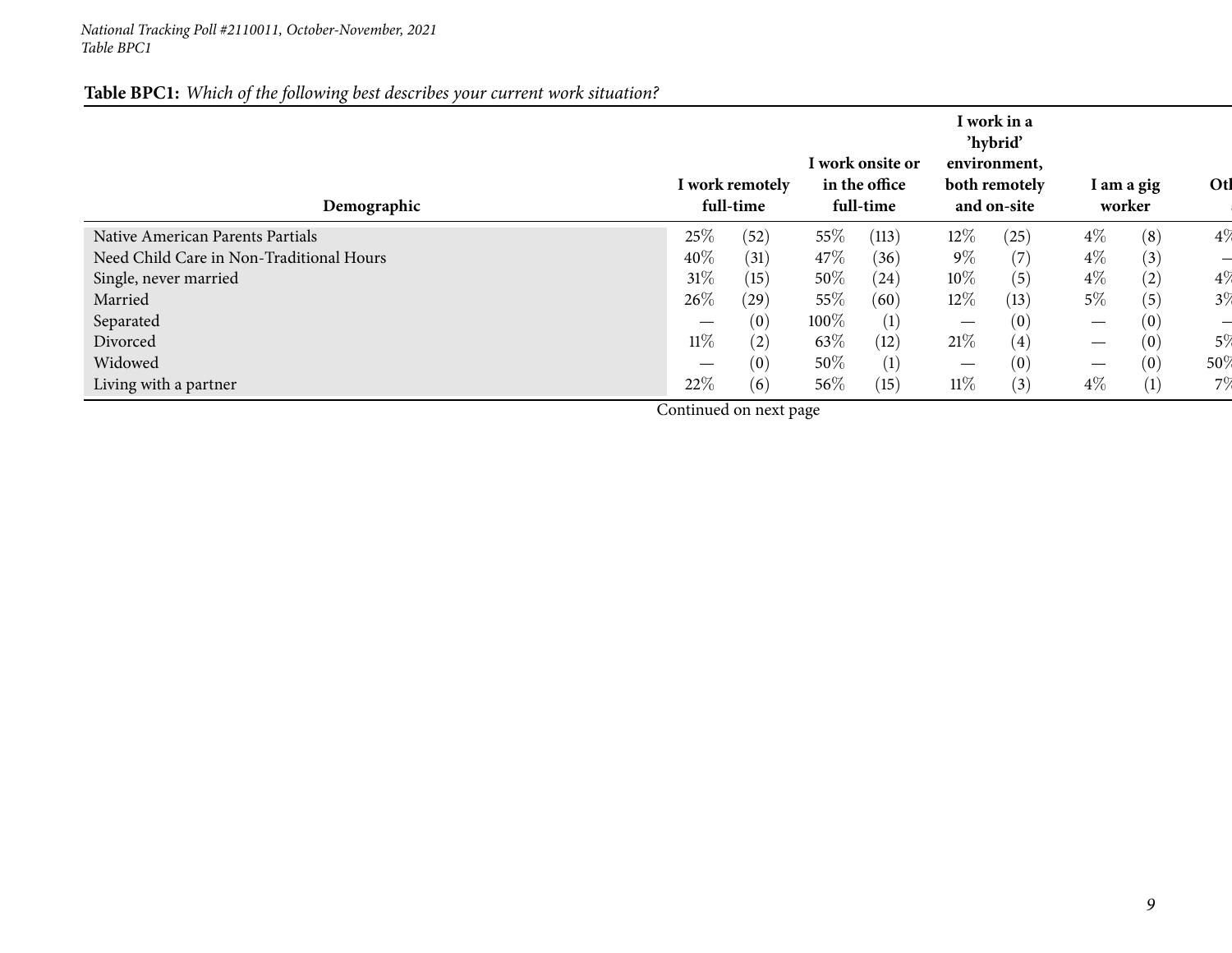## Table BPC1: Which of the following best describes your current work situation?

|                                  |                                  | I work remotely |                                 | I work onsite or<br>in the office |                                   | I work in a<br>'hybrid'<br>environment,<br>both remotely |                                 | I am a gig              | Otl                      |
|----------------------------------|----------------------------------|-----------------|---------------------------------|-----------------------------------|-----------------------------------|----------------------------------------------------------|---------------------------------|-------------------------|--------------------------|
| Demographic                      |                                  | full-time       |                                 | full-time                         |                                   | and on-site                                              |                                 | worker                  |                          |
| Native American Parents Partials | 25%                              | (52)            | 55%                             | (113)                             | $12\%$                            | (25)                                                     | $4\%$                           | (8)                     | 4%                       |
| Alabama                          | 50%                              | (2)             | $50\%$                          | (2)                               |                                   | (0)                                                      |                                 | (0)                     | ᅴ                        |
| Alaska                           | 20%                              | (1)             | 80%                             | (4)                               | $\hspace{0.1mm}-\hspace{0.1mm}$   | (0)                                                      |                                 | (0)                     | $\overline{\phantom{0}}$ |
| Arizona                          | 25%                              | (1)             | 50%                             | (2)                               | $\hspace{0.1mm}-\hspace{0.1mm}$   | (0)                                                      |                                 | (0)                     | 25%                      |
| Arkansas                         | 25%                              | (1)             | 50%                             | (2)                               | $\overbrace{\phantom{12322111}}$  | (0)                                                      | $25\%$                          | (1)                     | $\overline{\phantom{0}}$ |
| California                       | 46%                              | (11)            | 38\%                            | (9)                               | 17%                               | (4)                                                      | $\overline{\phantom{m}}$        | (0)                     |                          |
| Colorado                         | 50%                              | (2)             | $\hspace{0.1mm}-\hspace{0.1mm}$ | (0)                               | $\overbrace{\phantom{123221111}}$ | (0)                                                      | 25%                             | (1)                     | 25%                      |
| Connecticut                      | $\overbrace{\phantom{12322111}}$ | (0)             | $\hspace{0.1mm}-\hspace{0.1mm}$ | (0)                               | 100%                              | (1)                                                      |                                 | (0)                     | $\overline{\phantom{0}}$ |
| Delaware                         | 100%                             | (1)             | $\hspace{0.05cm}$               | (0)                               |                                   | (0)                                                      |                                 | (0)                     | $\overline{\phantom{0}}$ |
| District of Columbia             | 100%                             | (1)             | $\hspace{0.05cm}$               | (0)                               |                                   | (0)                                                      |                                 | (0)                     | $\overline{\phantom{0}}$ |
| Florida                          | 50%                              | (2)             | $\hspace{0.1mm}-\hspace{0.1mm}$ | (0)                               | 50%                               | (2)                                                      |                                 | (0)                     | $\overline{\phantom{0}}$ |
| Georgia                          | 22%                              | (2)             | 33%                             | (3)                               | 33%                               | (3)                                                      | $11\%$                          | (1)                     | $\overline{\phantom{0}}$ |
| Idaho                            |                                  | (0)             | 100%                            | (1)                               |                                   | (0)                                                      | $\overline{\phantom{0}}$        | (0)                     |                          |
| Illinois                         | 50%                              | (1)             |                                 | (0)                               | $\hspace{0.1mm}-\hspace{0.1mm}$   | (0)                                                      |                                 | (0)                     | 50%                      |
| Indiana                          |                                  | (0)             | 50%                             | (1)                               |                                   | (0)                                                      | $\hspace{0.1mm}-\hspace{0.1mm}$ | (0)                     | 50%                      |
| Iowa                             |                                  | (0)             | 100%                            | (1)                               | $\hspace{0.1mm}-\hspace{0.1mm}$   | (0)                                                      | $\overline{\phantom{0}}$        | (0)                     | $\overline{\phantom{0}}$ |
| Kansas                           |                                  | (0)             | $80\%$                          | (4)                               | $20\%$                            | (1)                                                      | —                               | (0)                     | $\overline{\phantom{0}}$ |
| Louisiana                        | 100%                             | (1)             |                                 | (0)                               | $\hspace{0.1mm}-\hspace{0.1mm}$   | (0)                                                      |                                 | (0)                     | $\overline{\phantom{0}}$ |
| Maine                            | —                                | (0)             | 100%                            | (2)                               | $\hspace{0.1mm}-\hspace{0.1mm}$   | (0)                                                      | —                               | (0)                     | $\overline{\phantom{0}}$ |
| Maryland                         | $\overline{\phantom{0}}$         | (0)             | 67\%                            | (2)                               | 33%                               | (1)                                                      | $\overline{\phantom{0}}$        | (0)                     | $\overline{\phantom{0}}$ |
| Massachusetts                    | 100%                             | (1)             |                                 | (0)                               |                                   | (0)                                                      | $\overline{\phantom{0}}$        | (0)                     | $\overline{\phantom{0}}$ |
| Michigan                         | $\qquad \qquad -$                | (0)             | 100%                            | (3)                               | $\overbrace{\phantom{123221111}}$ | (0)                                                      | $\overline{\phantom{0}}$        | (0)                     | $\overline{\phantom{0}}$ |
| Minnesota                        | $11\%$                           | (2)             | 74\%                            | (14)                              | $11\%$                            | (2)                                                      | —                               | (0)                     | 5\%                      |
| Mississippi                      | 50%                              | (1)             | 50%                             | (1)                               | $\hspace{0.1mm}-\hspace{0.1mm}$   | (0)                                                      | $\overline{\phantom{0}}$        | (0)                     | $\overline{\phantom{0}}$ |
| Missouri                         | 17%                              | (1)             | 50%                             | (3)                               | 17%                               | (1)                                                      |                                 | (0)                     | 17%                      |
| Montana                          |                                  | (0)             | 89%                             | (8)                               | $11\%$                            | (1)                                                      | $\overline{\phantom{0}}$        | (0)                     |                          |
| Nebraska                         | 50%                              | (1)             | $\hspace{0.1mm}-\hspace{0.1mm}$ | (0)                               | 50%                               | $\left(1\right)$                                         | —                               | (0)                     |                          |
| Nevada                           |                                  | (0)             | $67\%$                          | (2)                               |                                   | (0)                                                      | $33\%$                          | (1)                     |                          |
| New Mexico                       |                                  | (0)             | 71\%                            | (5)                               | 29\%                              | (2)                                                      |                                 | (0)                     |                          |
| New York                         | 71%                              | (5)             | $14\%$                          | (1)                               | $14\%$                            | (1)                                                      |                                 | (0)                     | $\overline{\phantom{0}}$ |
| North Carolina                   | 27%                              | (3)             | 64\%                            | (7)                               |                                   | (0)                                                      | $9\%$                           |                         |                          |
| North Dakota                     | 33%                              | (1)             | 67\%                            | (2)                               |                                   | (0)                                                      |                                 | $\left(1\right)$<br>(0) |                          |
| Ohio                             |                                  | (0)             |                                 | (0)                               | 50%                               | (1)                                                      |                                 | $\frac{1}{6}$           | 50%                      |
| Oklahoma                         | —<br>$14\%$                      | (3)             | 76\%                            | (16)                              | $10\%$                            |                                                          |                                 | (0)                     |                          |
|                                  |                                  | (n)             | $100\%$                         | (1)                               |                                   | (2)<br>$(\Omega)$                                        |                                 | (n)                     |                          |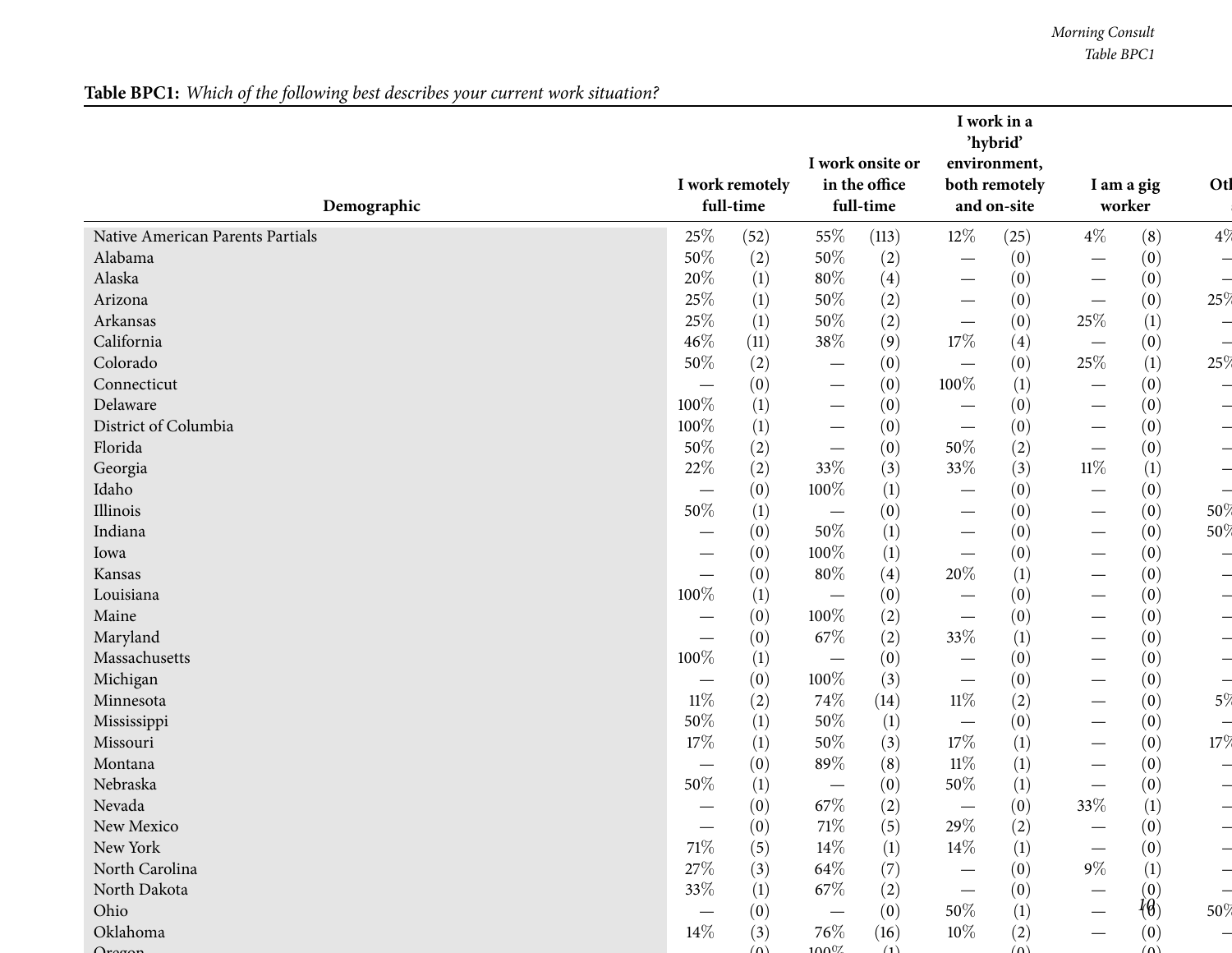## Table BPC2: Which of the following best describes your spouse or partner's current work situation?

<span id="page-10-0"></span>

| Demographic                      | They work<br>remotely<br>full-time |      |        | They work<br>onsite or in the<br>office full-time | They work in a<br>'hybrid'<br>environment,<br>both remotely<br>and on-site |      | They are a gig<br>worker          |      | Otl                      |
|----------------------------------|------------------------------------|------|--------|---------------------------------------------------|----------------------------------------------------------------------------|------|-----------------------------------|------|--------------------------|
| Native American Parents Partials | 26\%                               | (41) | 54\%   | (84)                                              | $11\%$                                                                     | (18) | $6\%$                             | (10) | 3%                       |
| Gender: Male                     | 36%                                | (13) | $31\%$ | (11)                                              | 22%                                                                        | (8)  | $8\%$                             | (3)  | $3\%$                    |
| Gender: Female                   | 23%                                | (28) | $60\%$ | (73)                                              | $8\%$                                                                      | (10) | $6\%$                             | (7)  | $2\%$                    |
| Age: 18-34                       | 31%                                | (25) | 50%    | (40)                                              | 12%                                                                        | (10) | $6\%$                             | (5)  | $\overline{\phantom{0}}$ |
| Age: 35-44                       | 23%                                | (14) | 58%    | (35)                                              | 12%                                                                        | (7)  | $5\%$                             | (3)  | 2%                       |
| Age: 45-64                       | 12%                                | (2)  | 53%    | (9)                                               | $6\%$                                                                      | (1)  | 12%                               | (2)  | 18%                      |
| Age: 65+                         |                                    | (0)  |        | (0)                                               |                                                                            | (0)  | $\overbrace{\phantom{12322111}}$  | (0)  | ᅴ                        |
| GenZers: 1997-2012               | 35%                                | (6)  | 47\%   | (8)                                               | 18%                                                                        | (3)  | $\overbrace{\phantom{123221111}}$ | (0)  | $\overline{\phantom{0}}$ |
| Millennials: 1981-1996           | 27%                                | (29) | 56%    | (60)                                              | $9\%$                                                                      | (10) | $7\%$                             | (8)  | $\overline{\phantom{0}}$ |
| GenXers: 1965-1980               | 19%                                | (6)  | 47%    | (15)                                              | $16\%$                                                                     | (5)  | $6\%$                             | (2)  | 12%                      |
| Baby Boomers: 1946-1964          | $\overline{\phantom{m}}$           | (0)  | 100%   | (1)                                               | $\overline{\phantom{m}}$                                                   | (0)  |                                   | (0)  | $\overline{\phantom{0}}$ |
| PID: Dem (no lean)               | 37%                                | (21) | 40%    | (23)                                              | $16\%$                                                                     | (9)  | $5\%$                             | (3)  | 2%                       |
| PID: Ind (no lean)               | 18%                                | (11) | 59%    | (36)                                              | $11\%$                                                                     | (7)  | 10%                               | (6)  | 2%                       |
| PID: Rep (no lean)               | 23%                                | (9)  | 64\%   | (25)                                              | $5\%$                                                                      | (2)  | $3\%$                             | (1)  | 5%                       |
| Educ: < College                  | 20%                                | (20) | 59%    | (60)                                              | $10\%$                                                                     | (10) | $9\%$                             | (9)  | 3%                       |
| Educ: Bachelors degree           | 25%                                | (7)  | 57%    | (16)                                              | $11\%$                                                                     | (3)  | $4\%$                             | (1)  | 4%                       |
| Educ: Post-grad                  | 52%                                | (14) | 30%    | (8)                                               | 19%                                                                        | (5)  | $\overline{\phantom{0}}$          | (0)  | $\overline{\phantom{0}}$ |
| Income: Under 50k                | 25%                                | (17) | 53%    | (36)                                              | 12%                                                                        | (8)  | 10%                               | (7)  | $\overline{\phantom{0}}$ |
| Income: 50k-100k                 | 28%                                | (17) | 55%    | (33)                                              | $7\%$                                                                      | (4)  | $3\%$                             | (2)  | 7%                       |
| Income: 100k+                    | 24%                                | (7)  | 52\%   | (15)                                              | $21\%$                                                                     | (6)  | $3\%$                             | (1)  | $\frac{1}{2}$            |
| Ethnicity: White                 | 45%                                | (15) | 27%    | (9)                                               | $21\%$                                                                     | (7)  |                                   | (0)  | 6%                       |
| Ethnicity: Hispanic              | 48%                                | (11) | 35%    | (8)                                               | 13%                                                                        | (3)  | $4\%$                             | (1)  | $\overline{\phantom{0}}$ |
| Ethnicity: Black                 | 50%                                | (4)  | 12%    | (1)                                               | 38%                                                                        | (3)  |                                   | (0)  | $\overline{\phantom{0}}$ |
| Ethnicity: Other                 | 19%                                | (22) | 64\%   | (74)                                              | $7\%$                                                                      | (8)  | $9\%$                             | (10) | 2%                       |
| 4-Region: Northeast              | 40%                                | (4)  | 40%    | (4)                                               | $10\%$                                                                     | (1)  | 10%                               | (1)  | $\overline{\phantom{0}}$ |
| 4-Region: Midwest                | 17%                                | (5)  | 69%    | (20)                                              | $7\%$                                                                      | (2)  | $7\%$                             | (2)  | $\overline{\phantom{0}}$ |
| 4-Region: South                  | 30%                                | (20) | 53%    | (35)                                              | $9\%$                                                                      | (6)  | $5\%$                             | (3)  | 3%                       |
| 4-Region: West                   | 23%                                | (12) | 48\%   | (25)                                              | 17%                                                                        | (9)  | $8\%$                             | (4)  | 4%                       |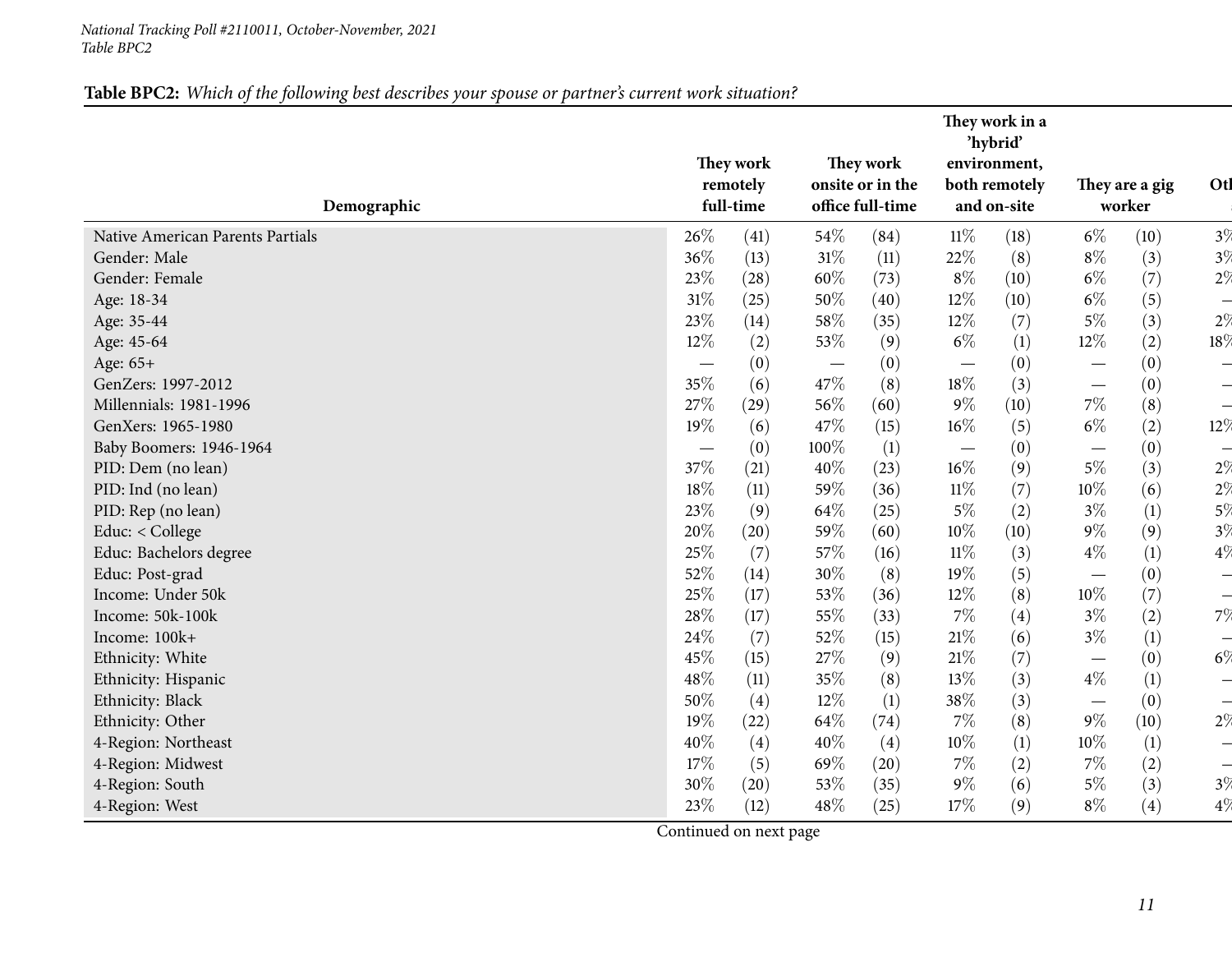Table BPC2: Which of the following best describes your spouse or partner's current work situation?

| Demographic                                                                       |        | They work<br>remotely<br>full-time |      | They work<br>onsite or in the<br>office full-time |        | They work in a<br>'hybrid'<br>environment,<br>both remotely<br>and on-site |                                 | They are a gig<br>worker | Otl                      |
|-----------------------------------------------------------------------------------|--------|------------------------------------|------|---------------------------------------------------|--------|----------------------------------------------------------------------------|---------------------------------|--------------------------|--------------------------|
| Native American Parents Partials                                                  | 26\%   | (41)                               | 54%  | (84)                                              | $11\%$ | (18)                                                                       | $6\%$                           | (10)                     | 3%                       |
| Age: 19-34                                                                        | 31%    | (25)                               | 50%  | (40)                                              | 12%    | (10)                                                                       | $6\%$                           | (5)                      | $\overline{\phantom{0}}$ |
| Age: 35-44                                                                        | 23%    | (14)                               | 58%  | (35)                                              | $12\%$ | (7)                                                                        | $5\%$                           | (3)                      | $2\%$                    |
| Age: 45+                                                                          | $12\%$ | (2)                                | 53%  | (9)                                               | $6\%$  | (1)                                                                        | 12%                             | (2)                      | 18\                      |
| Enrolled in Tribe                                                                 | 27%    | (30)                               | 54%  | (61)                                              | $12\%$ | (13)                                                                       | $5\%$                           | (6)                      | $2\%$                    |
| Not Enrolled in Tribe                                                             | 24%    | (11)                               | 51%  | (23)                                              | $11\%$ | (5)                                                                        | $9\%$                           | (4)                      | $4\%$                    |
| Live Near Tribe Enrolled in                                                       | 30%    | (21)                               | 54%  | (37)                                              | $10\%$ | (7)                                                                        | $4\%$                           | (3)                      | $1\%$                    |
| Youngest Child under 1 Year                                                       | 24%    | (5)                                | 71%  | (15)                                              | $5\%$  | (1)                                                                        | $\hspace{0.1mm}-\hspace{0.1mm}$ | (0)                      | $\overline{\phantom{0}}$ |
| Youngest Child 1-4                                                                | 27%    | (18)                               | 53%  | (35)                                              | $11\%$ | (7)                                                                        | $5\%$                           | (3)                      | $5\%$                    |
| Youngest Child 5-11                                                               | 23%    | (24)                               | 56%  | (59)                                              | $11\%$ | (12)                                                                       | $8\%$                           | (9)                      | $2\%$                    |
| Married/Partnered                                                                 | 26%    | (41)                               | 54%  | (84)                                              | $11\%$ | (18)                                                                       | $6\%$                           | (10)                     | 3%                       |
| Single Parent HH                                                                  |        | (0)                                |      | (0)                                               |        | (0)                                                                        | $\hspace{0.1mm}-\hspace{0.1mm}$ | (0)                      | $\overline{\phantom{0}}$ |
| Married/Partnered + both Employed                                                 | 29%    | (33)                               | 51%  | (58)                                              | 12%    | (14)                                                                       | $5\%$                           | (6)                      | 3%                       |
| Married/Partnered + One Adult Employed                                            | 26%    | (41)                               | 54%  | (84)                                              | $11\%$ | (18)                                                                       | $6\%$                           | (10)                     | 3%                       |
| Service Worker, Retail Sales, Laborers and Helpers                                | 33%    | (9)                                | 56%  | (15)                                              | $4\%$  | $\left(1\right)$                                                           | $7\%$                           | (2)                      | $\overline{\phantom{0}}$ |
| Trade and Skilled Workers                                                         | 36%    | (5)                                | 36%  | (5)                                               | 7%     | (1)                                                                        | 14%                             | (2)                      | 7%                       |
| Administrative Workers, Office Professionals, and Executive/Senior Level Managers | 27%    | (8)                                | 47%  | (14)                                              | 20%    | (6)                                                                        | $3\%$                           | (1)                      | 3%                       |
| Health Care and Medical Professionals, Lab Technicians, and Pharmacists           | 36%    | (4)                                | 27%  | (3)                                               | 27%    | (3)                                                                        | $\hspace{0.05cm}$               | (0)                      | $9\%$                    |
| Other Professionals                                                               | 22%    | (7)                                | 66%  | (21)                                              | $9\%$  | (3)                                                                        | $3\%$                           | (1)                      | $\overline{\phantom{0}}$ |
| Work Full Time                                                                    | 32%    | (31)                               | 48%  | (46)                                              | 12%    | (12)                                                                       | $4\%$                           | (4)                      | 3%                       |
| Work Part Time                                                                    | $11\%$ | (2)                                | 67\% | (12)                                              | 11%    | (2)                                                                        | $11\%$                          | (2)                      | $\frac{1}{\sqrt{2}}$     |
| Live on Tribal Land                                                               | $23\%$ | (7)                                | 52%  | (16)                                              | 13\%   | (4)                                                                        | $10\%$                          | (3)                      | 3%                       |
| Do not Live on Tribal Land                                                        | 27%    | (34)                               | 54%  | (68)                                              | 11%    | (14)                                                                       | $6\%$                           | (7)                      | 2%                       |
| Parents in OK, AZ, CA                                                             | 30%    | (11)                               | 43%  | (16)                                              | 14\%   | (5)                                                                        | $8\%$                           | (3)                      | $5\%$                    |
| Need Child Care in Traditional Hours                                              | 33%    | (31)                               | 52%  | (49)                                              | $9\%$  | (9)                                                                        | $3\%$                           | (3)                      | 3%                       |
| Need Child Care in Non-Traditional Hours                                          | 44%    | (25)                               | 37%  | (21)                                              | 14\%   | (8)                                                                        | $4\%$                           | (2)                      | $2\%$                    |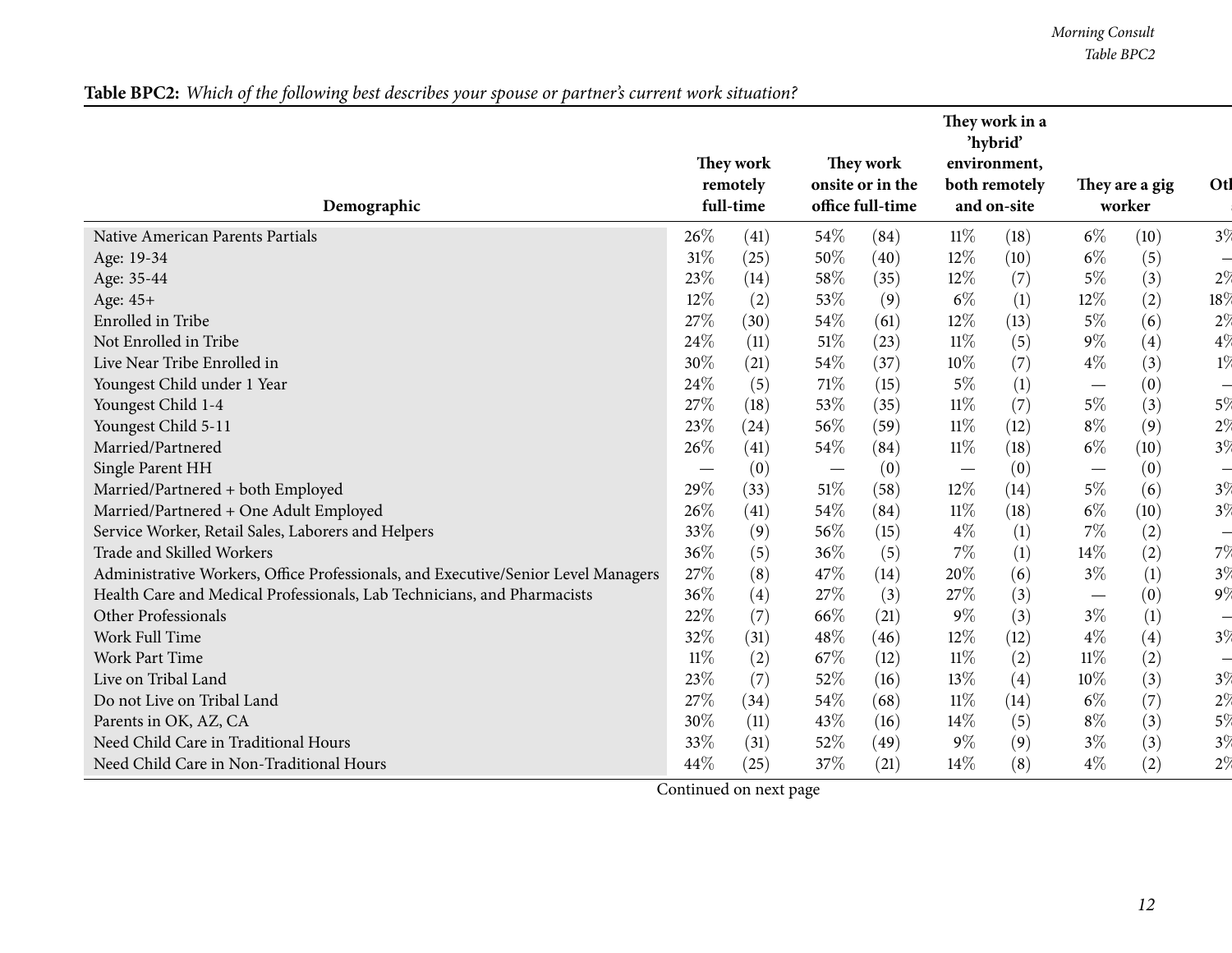## Table BPC2: Which of the following best describes your spouse or partner's current work situation?

| Demographic                      |        | They work<br>remotely<br>full-time |                                 | They work<br>onsite or in the<br>office full-time |                          | They work in a<br>'hybrid'<br>environment,<br>both remotely<br>and on-site |                   | They are a gig<br>worker | Otl   |
|----------------------------------|--------|------------------------------------|---------------------------------|---------------------------------------------------|--------------------------|----------------------------------------------------------------------------|-------------------|--------------------------|-------|
| Native American Parents Partials | 26\%   | (41)                               | $54\%$                          | (84)                                              | $11\%$                   | (18)                                                                       | $6\%$             | (10)                     | 3%    |
| Single, never married            |        | (0)                                |                                 | (0)                                               | $\hspace{0.05cm}$        | (0)                                                                        |                   | (0)                      |       |
| Married                          | 29%    | (33)                               | 53\%                            | (60)                                              | $11\%$                   | (12)                                                                       | $6\%$             | $\left( 7\right)$        | 2%    |
| Separated                        |        | (0)                                | $\hspace{0.1mm}-\hspace{0.1mm}$ | (0)                                               | $\overline{\phantom{a}}$ | (0)                                                                        | $\hspace{0.05cm}$ | (0)                      |       |
| Divorced                         |        | (0)                                | $\hspace{0.05cm}$               | (0)                                               | $\hspace{0.05cm}$        | (0)                                                                        |                   | (0)                      |       |
| Widowed                          |        | (0)                                |                                 | (0)                                               | $\hspace{0.05cm}$        | (0)                                                                        |                   | (0)                      |       |
| Living with a partner            | $19\%$ | (8)                                | $56\%$                          | (24)                                              | $14\%$                   | (6)                                                                        | 7%                | (3)                      | $5\%$ |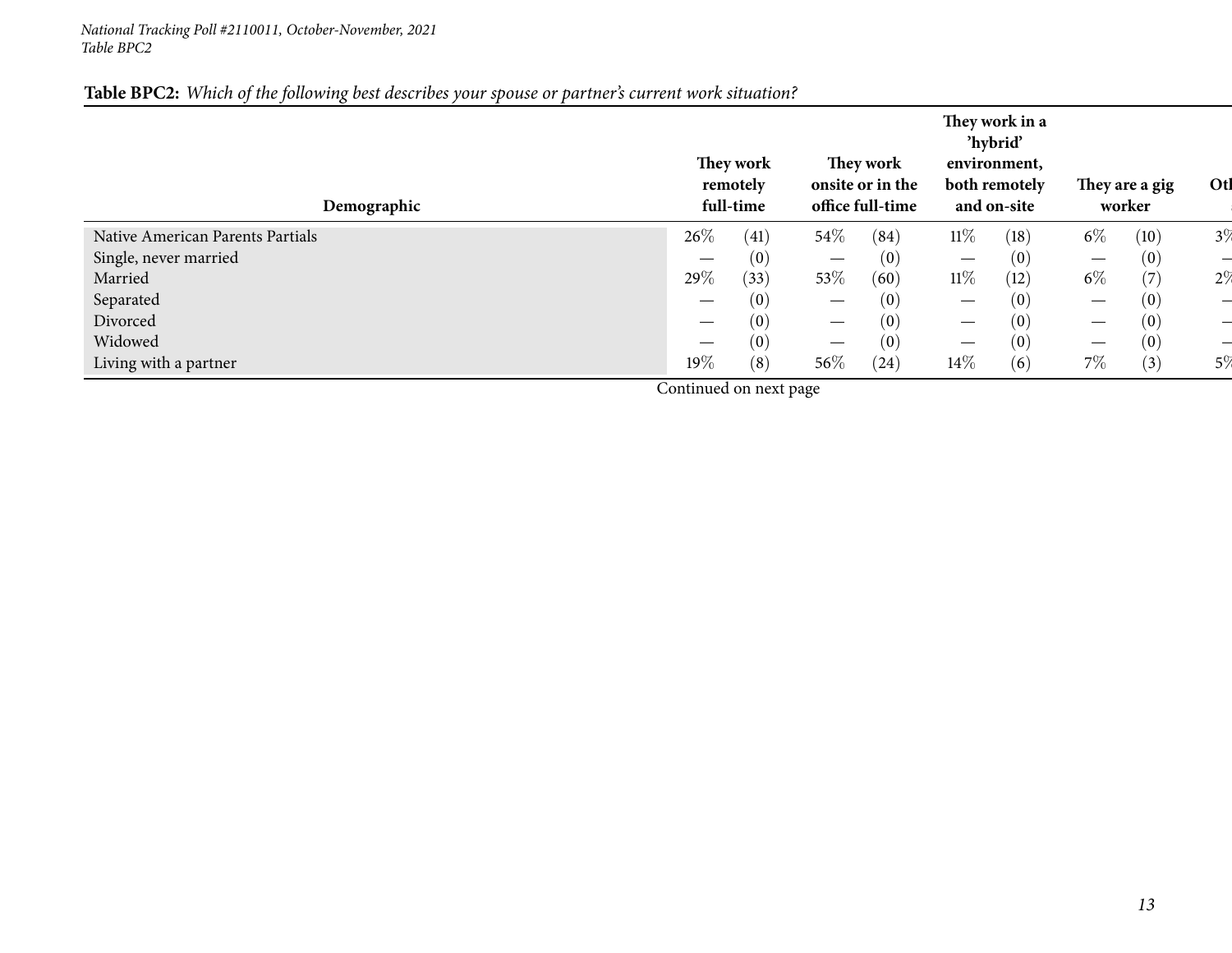Table BPC2: Which of the following best describes your spouse or partner's current work situation?

|                                  |                                 |                       |                                 |                               |                                 | They work in a<br>'hybrid'    |                                   |                   |                          |
|----------------------------------|---------------------------------|-----------------------|---------------------------------|-------------------------------|---------------------------------|-------------------------------|-----------------------------------|-------------------|--------------------------|
|                                  |                                 | They work<br>remotely |                                 | They work<br>onsite or in the |                                 | environment,<br>both remotely |                                   | They are a gig    | Otl                      |
| Demographic                      |                                 | full-time             |                                 | office full-time              |                                 | and on-site                   |                                   | worker            |                          |
| Native American Parents Partials | 26%                             | (41)                  | 54\%                            | (84)                          | $11\%$                          | (18)                          | $6\%$                             | (10)              | 3%                       |
| Alabama                          | 50%                             | (2)                   | 25%                             | $\left(1\right)$              | $25\%$                          | $\left(1\right)$              | $\overbrace{\phantom{123221111}}$ | (0)               | $\overline{\phantom{0}}$ |
| Alaska                           | 25%                             | (1)                   | 75%                             | (3)                           |                                 | (0)                           |                                   | (0)               | $\overline{\phantom{0}}$ |
| Arizona                          | 67%                             | (2)                   | 33%                             | (1)                           | $\hspace{0.1mm}-\hspace{0.1mm}$ | (0)                           |                                   | (0)               | $\overline{\phantom{0}}$ |
| Arkansas                         | 20%                             | (1)                   | 60%                             | (3)                           | $\hspace{0.1mm}-\hspace{0.1mm}$ | (0)                           | $\overbrace{\phantom{12322111}}$  | (0)               | 20%                      |
| California                       | 41\%                            | (7)                   | 12%                             | (2)                           | 24\%                            | (4)                           | $12\%$                            | (2)               | 12%                      |
| Colorado                         | 33%                             | (1)                   | 33%                             | (1)                           | 33%                             | $\left(1\right)$              |                                   | (0)               | $\frac{1}{2}$            |
| Connecticut                      | $\hspace{0.1mm}-\hspace{0.1mm}$ | (0)                   | $\overline{\phantom{m}}$        | (0)                           | $\hspace{0.1mm}-\hspace{0.1mm}$ | (0)                           | $\hspace{0.1mm}-\hspace{0.1mm}$   | (0)               | $\overline{\phantom{0}}$ |
| Delaware                         | 100%                            | (1)                   | $\hspace{0.1mm}-\hspace{0.1mm}$ | (0)                           | $\hspace{0.1mm}-\hspace{0.1mm}$ | (0)                           | $\overbrace{\phantom{12322111}}$  | (0)               | $\overline{\phantom{0}}$ |
| District of Columbia             | 100%                            | (1)                   | $\hspace{0.05cm}$               | (0)                           | $\hspace{0.1mm}-\hspace{0.1mm}$ | (0)                           |                                   | (0)               | $\rightarrow$            |
| Florida                          | 33%                             | (2)                   | 33\%                            | (2)                           | $17\%$                          | $\left(1\right)$              | 17%                               | (1)               | $\overline{\phantom{0}}$ |
| Georgia                          | 33%                             | (2)                   | 33%                             | (2)                           | 17%                             | $\left(1\right)$              | 17%                               | (1)               | $\overline{\phantom{0}}$ |
| Idaho                            | $\hspace{0.1mm}-\hspace{0.1mm}$ | (0)                   | 100%                            | $\left(1\right)$              | $\overbrace{\phantom{12333}}$   | (0)                           | $\overbrace{\phantom{12322111}}$  | (0)               | $\overline{\phantom{0}}$ |
| Illinois                         | 33%                             | (1)                   | 67\%                            | (2)                           | $\overbrace{\phantom{12333}}$   | (0)                           | $\overbrace{\phantom{123221111}}$ | (0)               | $\overline{\phantom{0}}$ |
| Indiana                          | 50%                             | (1)                   |                                 | (0)                           | $\hspace{0.1mm}-\hspace{0.1mm}$ | (0)                           | 50%                               | (1)               | $\frac{1}{2}$            |
| Iowa                             | —                               | (0)                   | 100%                            | (1)                           | $\overbrace{\phantom{12333}}$   | (0)                           | $\overbrace{\phantom{123221111}}$ | (0)               | $\overline{\phantom{0}}$ |
| Kansas                           |                                 | (0)                   | 100%                            | (1)                           |                                 | (0)                           | $\overbrace{\phantom{123221111}}$ | (0)               | $\overline{\phantom{0}}$ |
| Louisiana                        | $50\%$                          | (1)                   | —                               | (0)                           | $50\%$                          | (1)                           |                                   | (0)               | $\overline{\phantom{0}}$ |
| Maine                            |                                 | (0)                   |                                 | (0)                           |                                 | (0)                           | $\overbrace{\phantom{123221111}}$ | (0)               | $\overline{\phantom{0}}$ |
| Maryland                         |                                 | (0)                   | 100%                            | $\left(1\right)$              | $\hspace{0.1mm}-\hspace{0.1mm}$ | (0)                           |                                   | (0)               | $\overline{\phantom{0}}$ |
| Massachusetts                    |                                 | (0)                   |                                 | (0)                           | $\hspace{0.05cm}$               | (0)                           | $\overbrace{\phantom{123221111}}$ | (0)               | $\overline{\phantom{0}}$ |
| Michigan                         | —                               | (0)                   | 100%                            | (1)                           |                                 | (0)                           |                                   | (0)               | $\overline{\phantom{0}}$ |
| Minnesota                        | $8\%$                           | (1)                   | 75%                             | (9)                           | $17\%$                          | (2)                           | $\overbrace{\phantom{13333}}$     | (0)               | $\overline{\phantom{0}}$ |
| Mississippi                      |                                 | (0)                   | 100%                            | $\left(1\right)$              | $\hspace{0.1mm}-\hspace{0.1mm}$ | (0)                           |                                   | (0)               | $\overline{\phantom{0}}$ |
| Missouri                         | 50%                             | (2)                   | 50%                             | (2)                           | $\hspace{0.05cm}$               | (0)                           |                                   | (0)               | $\overline{\phantom{0}}$ |
| Montana                          |                                 | (0)                   | 71\%                            | (5)                           | 29%                             | (2)                           |                                   | (0)               | —                        |
| Nebraska                         |                                 | (0)                   |                                 | (0)                           | $\hspace{0.1mm}-\hspace{0.1mm}$ | (0)                           | 100%                              | (1)               |                          |
| Nevada                           |                                 | (0)                   | 33\%                            | (1)                           | $33\%$                          | (1)                           | 33%                               | (1)               |                          |
| New Mexico                       | 20%                             | (1)                   | $80\%$                          | $\left( 4\right)$             |                                 | (0)                           |                                   | (0)               |                          |
| New York                         | $57\%$                          | (4)                   | 29\%                            | (2)                           | 14%                             | (1)                           |                                   | (0)               | —                        |
| North Carolina                   | $14\%$                          |                       | $86\%$                          | (6)                           |                                 | (0)                           |                                   | (0)               |                          |
| North Dakota                     |                                 | $\left(1\right)$      |                                 |                               |                                 |                               |                                   |                   | —                        |
|                                  |                                 | (0)                   |                                 | (0)                           |                                 | (0)                           |                                   | (0)<br>ł∯)        |                          |
| Ohio<br>Oklahoma                 | —<br>$12\%$                     | (0)                   | 100\%<br>76\%                   | (2)                           | $6\%$                           | (0)                           | $6\%$                             |                   | $\overline{\phantom{0}}$ |
|                                  |                                 | (2)<br>$(\Omega)$     | 100 <sup>7</sup>                | (13)<br>$\big($               |                                 | (1)<br>$(\Omega)$             |                                   | (1)<br>$(\Omega)$ |                          |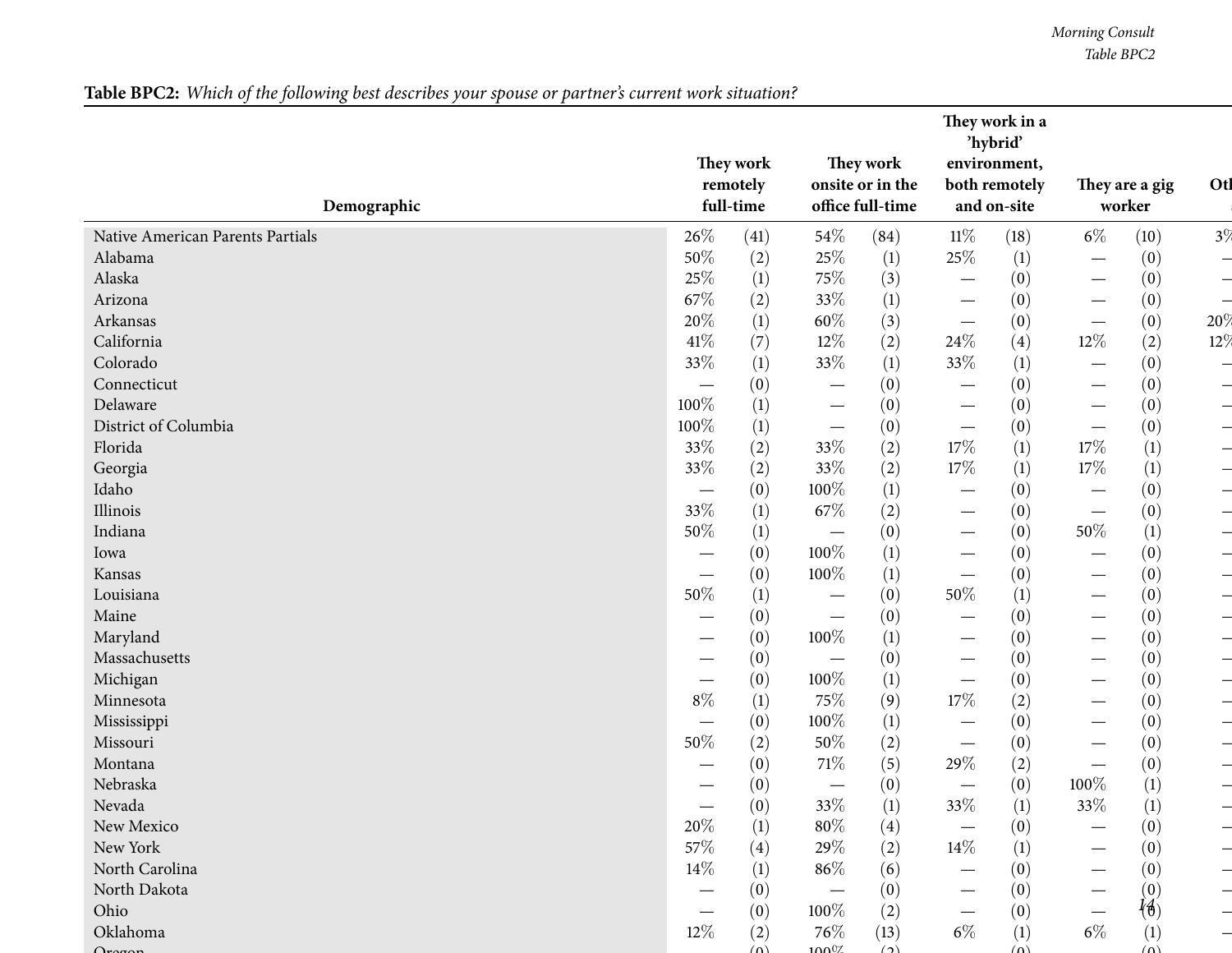#### *National Tracking Poll #2110011, October-November, <sup>2021</sup> Table BPC3*

## Table BPC3: Thinking about your work hours, how far in advance are you aware of your work schedule, or do you have a fixed work schedule?

<span id="page-14-0"></span>

| Demographic                                                                       | Less than a<br>week in<br>advance | 1 week in<br>advance            | 2 weeks in<br>advance           | 3 weeks in<br>advance                  | 4-7 weeks<br>in advance         | 8-12 weeks<br>in advance                            | I have a<br>fixed work<br>schedule | I am an<br>'on-call'<br>worker  | I make my<br>own<br>schedule.   |
|-----------------------------------------------------------------------------------|-----------------------------------|---------------------------------|---------------------------------|----------------------------------------|---------------------------------|-----------------------------------------------------|------------------------------------|---------------------------------|---------------------------------|
| Native American Parents Partials                                                  | $6\%$<br>(13)                     | $9\%$<br>(19)                   | $8\%$                           | $4\%$                                  | $4\%$<br>(9)                    | $5\%$                                               | 47%<br>(98)                        | $1\%$                           | 13%<br>(26)                     |
| Gender: Male                                                                      | $5\%$<br>(3)                      | $10\%$<br>(6)                   | (17)<br>$9\%$<br>(5)            | (9)<br>$3\%$<br>(2)                    | $5\%$<br>(3)                    | (11)<br>$7\%$<br>(4)                                | $45\%$<br>(26)                     | (2)<br>$2\%$<br>(1)             | $12\%$<br>(7)                   |
| Gender: Female                                                                    | 7%                                | $9\%$                           | $8\%$                           | $5\%$                                  | 4%                              | 5%                                                  | 48\%                               | $1\%$                           | 13%                             |
|                                                                                   | (10)                              | (13)                            | (12)                            | (7)                                    | (6)                             | (7)                                                 | (72)                               | (1)                             | (19)                            |
| Age: 18-34                                                                        | $7\%$                             | 11%                             | $9\%$                           | $4\%$                                  | $6\%$                           | $6\%$                                               | 42\%                               | $1\%$                           | $11\%$                          |
|                                                                                   | (7)                               | (12)                            | (10)                            | (4)                                    | (6)                             | (6)                                                 | (45)                               | (1)                             | (12)                            |
| Age: 35-44                                                                        | $6\%$                             | $8\%$                           | $9\%$                           | $5\%$                                  | $4\%$                           | 5%                                                  | (37)                               | (0)                             | $16\%$                          |
|                                                                                   | (5)                               | (6)                             | (7)                             | (4)                                    | (3)                             | (4)                                                 | 47\%                               | $\overline{\phantom{0}}$        | (13)                            |
| Age: 45-64                                                                        | $5\%$                             | 5%                              | (0)                             | $5\%$                                  | (0)                             | $5\%$                                               | 70%                                | 5%                              | $5\%$                           |
|                                                                                   | (1)                               | (1)                             | $\overline{\phantom{0}}$        | (1)                                    |                                 | $\left(1\right)$                                    | (14)                               | (1)                             | (1)                             |
| Age: 65+                                                                          | (0)                               | (0)                             | (0)                             | (0)<br>$\overline{\phantom{0}}$        | (0)<br>$\overline{\phantom{0}}$ | (0)<br>$\overline{\phantom{0}}$                     | (2)<br>$100\%$                     | (0)<br>$\overline{\phantom{0}}$ | (0)<br>$\overline{\phantom{0}}$ |
| GenZers: 1997-2012                                                                | 11%                               | 11%                             | 22\%                            | $11\%$                                 | (0)                             | (0)                                                 | 33\%                               | (0)                             | 11%                             |
|                                                                                   | (2)                               | (2)                             | (4)                             | (2)                                    | $\overline{\phantom{0}}$        | $\hspace{0.1mm}-\hspace{0.1mm}$                     | (6)                                | $\overline{\phantom{m}}$        | (2)                             |
| Millennials: 1981-1996                                                            | $6\%$                             | $10\%$                          | 7%                              | (5)                                    | 6%                              | $7\%$                                               | 45\%                               | $1\%$                           | 13%                             |
|                                                                                   | (9)                               | (14)                            | (10)                            | $3\%$                                  | (8)                             | (10)                                                | (64)                               | (1)                             | (19)                            |
| GenXers: 1965-1980                                                                | 5%<br>(2)                         | 7%<br>(3)                       | 7%<br>(3)                       | $5\%$                                  | 2%<br>(1)                       | $2\%$                                               | 58\%<br>(25)                       | $2\%$<br>(1)                    | $12\%$<br>(5)                   |
| Baby Boomers: 1946-1964                                                           | (0)                               | (0)<br>$\overline{\phantom{0}}$ | (0)<br>$\overline{\phantom{0}}$ | (2)<br>(0)<br>$\overline{\phantom{0}}$ | (0)<br>$\overline{\phantom{a}}$ | $\left(1\right)$<br>(0)<br>$\overline{\phantom{m}}$ | 100%<br>(3)                        | (0)<br>$\overline{\phantom{m}}$ | (0)<br>$\qquad \qquad =$        |
| PID: Dem (no lean)                                                                | 4%                                | $5\%$                           | $12\%$                          | (7)                                    | $6\%$                           | $4\%$                                               | 53%                                | $1\%$                           | $5\%$                           |
|                                                                                   | (3)                               | (4)                             | (9)                             | $9\%$                                  | (5)                             | (3)                                                 | (41)                               | (1)                             | (4)                             |
| PID: Ind (no lean)                                                                | 9%                                | $9\%$                           | $4\%$                           | $1\%$                                  | $2\%$                           | $6\%$                                               | 48\%                               | $1\%$                           | $17\%$                          |
|                                                                                   | (8)                               | (8)                             | (4)                             | (1)                                    | (2)                             | (5)                                                 | (43)                               | (1)                             | (15)                            |
| PID: Rep (no lean)                                                                | 5%                                | 18%                             | 10%                             | $2\%$                                  | 5%                              | $8\%$                                               | 35%                                | (0)                             | 18%                             |
|                                                                                   | (2)                               | (7)                             | (4)                             | (1)                                    | (2)                             | (3)                                                 | (14)                               | $\overline{\phantom{m}}$        | (7)                             |
| Educ: < College                                                                   | $8\%$                             | 11%                             | 7%                              | $3\%$                                  | 3%                              | $4\%$                                               | 47\%                               | $1\%$                           | 12%                             |
|                                                                                   | (11)                              | (15)                            | (10)                            | (4)                                    | (4)                             | (6)                                                 | (63)                               | (2)                             | (16)                            |
| Educ: Bachelors degree                                                            | $3\%$                             | $3\%$                           | $10\%$                          | $3\%$                                  | 5%                              | $10\%$                                              | $56\%$                             | (0)                             | $10\%$                          |
|                                                                                   | (1)                               | (1)                             | (4)                             | (1)                                    | (2)                             | (4)                                                 | (22)                               | $\overline{\phantom{m}}$        | (4)                             |
| Educ: Post-grad                                                                   | $3\%$                             | $9\%$                           | $9\%$                           | $12\%$                                 | $9\%$                           | $3\%$                                               | 38\%                               | (0)                             | $18\%$                          |
|                                                                                   | (1)                               | (3)                             | (3)                             | (4)                                    | (3)                             | (1)                                                 | (13)                               | $\overline{\phantom{0}}$        | (6)                             |
| Income: Under 50k                                                                 | 7%                                | 13%                             | $8\%$                           | $6\%$                                  | 4%                              | 5%                                                  | 41%                                | $2\%$                           | 13%                             |
|                                                                                   | (8)                               | (14)                            | (9)                             | (7)                                    | (4)                             | (5)                                                 | (46)                               | (2)                             | (14)                            |
| Income: 50k-100k                                                                  | $6\%$                             | $6\%$                           | $6\%$                           | (0)                                    | 3%                              | 5%                                                  | 59%                                | (0)                             | 13%                             |
|                                                                                   | (4)                               | (4)                             | (4)                             | $\overline{\phantom{m}}$               | (2)                             | (3)                                                 | (37)                               | $\overline{\phantom{m}}$        | (8)                             |
| Income: 100k+                                                                     | $3\%$                             | $3\%$                           | 12%                             | $6\%$                                  | 9%                              | $9\%$                                               | $45\%$                             | (0)                             | 12%                             |
|                                                                                   | (1)                               | (1)                             | (4)                             | (2)                                    | (3)                             | (3)                                                 | (15)                               |                                 | (4)                             |
| Ethnicity: White                                                                  | 11%                               | 13%                             | 11%                             | $8\%$                                  | 8%                              | 5%                                                  | 39\%                               | (0)                             | $5\%$                           |
|                                                                                   | (4)                               | (5)                             | (4)                             | (3)                                    | (3)                             | (2)                                                 | (15)                               | $\overline{\phantom{m}}$        | (2)                             |
| Ethnicity: Hispanic                                                               | 3%                                | 22\%                            | 12%                             | (5)                                    | 3%                              | (0)                                                 | 28\%                               | (0)                             | $16\%$                          |
|                                                                                   | (1)                               | (7)                             | (4)                             | $16\%$                                 | (1)                             | $\overline{\phantom{m}}$                            | (9)                                | $\overline{\phantom{m}}$        | (5)                             |
| Ethnicity: Black                                                                  | (0)                               | 27\%                            | $9\%$                           | $9\%$                                  | (0)                             | $9\%$                                               | 27%                                | (0)                             | 18%                             |
|                                                                                   | $\overline{\phantom{0}}$          | (3)                             | (1)                             | (1)                                    | $\overbrace{\phantom{123221}}$  | $\left(1\right)$                                    | (3)                                | $\overline{\phantom{m}}$        | (2)                             |
| Ethnicity: Other                                                                  | $6\%$                             | 7%                              | $8\%$                           | $3\%$                                  | 4%                              | 5%                                                  | 51%                                | $1\%$                           | $14\%$                          |
|                                                                                   | (9)                               | (11)                            | (12)                            | (5)                                    | (6)                             | (8)                                                 | (80)                               | (2)                             | (22)                            |
| 4-Region: Northeast                                                               | (0)                               | $7\%$                           | $14\%$                          | $7\%$                                  | (0)                             | 21%                                                 | 21\%                               | (0)                             | 29%                             |
|                                                                                   | $\overline{\phantom{0}}$          | (1)                             | (2)                             | (1)                                    |                                 | (3)                                                 | (3)                                | $\overline{\phantom{m}}$        | (4)                             |
| 4-Region: Midwest                                                                 | $6\%$                             | $8\%$                           | $10\%$                          | $6\%$                                  | $2\%$                           | $6\%$                                               | $44\%$                             | (0)                             | $14\%$                          |
|                                                                                   | (3)                               | (4)                             | (5)                             | (3)                                    | (1)                             | (3)                                                 | (22)                               | $\overbrace{\phantom{1232211}}$ | (7)                             |
| 4-Region: South                                                                   | $8\%$                             | $12\%$                          | $7\%$                           | $3\%$                                  | $5\%$                           | $3\%$                                               | 49%                                | (0)                             | $12\%$                          |
|                                                                                   | (6)                               | (9)                             | (5)                             | (2)                                    | (4)                             | (2)                                                 | (37)                               | $\qquad \qquad -$               | (9)                             |
| 4-Region: West                                                                    | $6\%$                             | 7%                              | 7%                              | $4\%$                                  | 6%                              | $4\%$                                               | 53%                                | $3\%$                           | $9\%$                           |
|                                                                                   | (4)                               | (5)                             | (5)                             | (3)                                    | (4)                             | (3)                                                 | (36)                               | (2)                             | (6)                             |
| Age: 19-34                                                                        | 7%                                | $11\%$                          | $9\%$                           | (4)                                    | $6\%$                           | $6\%$                                               | 42%                                | $1\%$                           | $11\%$                          |
|                                                                                   | (7)                               | (12)                            | (10)                            | $4\%$                                  | (6)                             | (6)                                                 | (45)                               | (1)                             | (12)                            |
| Age: 35-44                                                                        | (5)                               | $8\%$                           | $9\%$                           | $5\%$                                  | $4\%$                           | 5%                                                  | 47\%                               | (0)                             | $16\%$                          |
|                                                                                   | 6%                                | (6)                             | (7)                             | (4)                                    | (3)                             | (4)                                                 | (37)                               | $\overline{\phantom{0}}$        | (13)                            |
| Age: 45+                                                                          | 5%                                | 5%                              | (0)                             | $5\%$                                  | (0)                             | 5%                                                  | 73%                                | $5\%$                           | 5%                              |
|                                                                                   | (1)                               | (1)                             | $\overline{\phantom{a}}$        | (1)                                    | $\overline{\phantom{a}}$        | (1)                                                 | (16)                               | (1)                             | (1)                             |
| Enrolled in Tribe                                                                 | 5%                                | $9\%$                           | 7%                              | $5\%$                                  | 5%                              | 5%                                                  | 51%                                | $1\%$                           | 11%                             |
|                                                                                   | (7)                               | (13)                            | (11)                            | (8)                                    | (8)                             | (8)                                                 | (77)                               | (1)                             | (16)                            |
| Not Enrolled in Tribe                                                             | 11%                               | 11%                             | $11\%$                          | $2\%$                                  | $2\%$                           | 5%                                                  | 38\%                               | $2\%$                           | $18\%$                          |
|                                                                                   | (6)                               | (6)                             | (6)                             | $\left(1\right)$                       | (1)                             | (3)                                                 | (21)                               | (1)                             | (10)                            |
| Live Near Tribe Enrolled in                                                       | 7%                                | $9\%$                           | 7%                              | 7%                                     | 4%                              | 5%                                                  | (47)                               | $1\%$                           | $8\%$                           |
|                                                                                   | (7)                               | (9)                             | (7)                             | (7)                                    | (4)                             | (5)                                                 | 49\%                               | (1)                             | (8)                             |
| Youngest Child under 1 Year                                                       | (0)                               | $9\%$                           | $9\%$                           | (0)                                    | $9\%$                           | (0)                                                 | 61%                                | (0)                             | $9\%$                           |
|                                                                                   |                                   | (2)                             | (2)                             | $\overline{\phantom{a}}$               | (2)                             | $\overline{\phantom{0}}$                            | (14)                               | $\overline{\phantom{m}}$        | (2)                             |
| Youngest Child 1-4                                                                | 7%                                | 5%                              | $10\%$                          | (5)                                    | 2%                              | 5%                                                  | 51%                                | $1\%$                           | $11\%$                          |
|                                                                                   | (7)                               | (5)                             | (10)                            | $5\%$                                  | (2)                             | (5)                                                 | (49)                               | (1)                             | (11)                            |
| Youngest Child 5-11                                                               | 5%                                | 11%                             | 7%                              | (6)                                    | 4%                              | 5%                                                  | 49\%                               | $1\%$                           | $12\%$                          |
|                                                                                   | (8)                               | (16)                            | (11)                            | $4\%$                                  | (6)                             | (8)                                                 | (74)                               | (1)                             | (18)                            |
| Married/Partnered                                                                 | 7%                                | 7%                              | $9\%$                           | (6)                                    | 4%                              | 5%                                                  | 48\%                               | $1\%$                           | 13%                             |
|                                                                                   | (9)                               | (10)                            | (12)                            | $4\%$                                  | (6)                             | (7)                                                 | (66)                               | (1)                             | (18)                            |
| Single Parent HH                                                                  | $6\%$                             | 13%                             | 7%                              | (3)                                    | 4%                              | $6\%$                                               | 46%                                | $1\%$                           | $11\%$                          |
|                                                                                   | (4)                               | (9)                             | (5)                             | $4\%$                                  | (3)                             | (4)                                                 | (32)                               | (1)                             | (8)                             |
| Married/Partnered + both Employed                                                 | 7%                                | $8\%$                           | 8%                              | (5)                                    | 5%                              | $6\%$                                               | 46%                                | $1\%$                           | 13%                             |
|                                                                                   | (8)                               | (9)                             | (9)                             | $4\%$                                  | (6)                             | (7)                                                 | (53)                               | (1)                             | (15)                            |
| Married/Partnered + One Adult Employed                                            | 7%                                | 7%                              | $9\%$                           | (6)                                    | 4%                              | 5%                                                  | 48\%                               | $1\%$                           | 13%                             |
|                                                                                   | (9)                               | (10)                            | (12)                            | $4\%$                                  | (6)                             | (7)                                                 | (66)                               | (1)                             | (18)                            |
| Service Worker, Retail Sales, Laborers and Helpers                                | 8%                                | 12%                             | 19%                             | (2)                                    | 4%                              | $4\%$                                               | 38\%                               | $4\%$                           | $8\%$                           |
|                                                                                   | (4)                               | (6)                             | (10)                            | $4\%$                                  | (2)                             | (2)                                                 | (20)                               | (2)                             | (4)                             |
| Trade and Skilled Workers                                                         | $4\%$                             | 21%                             | $4\%$                           | (4)                                    | (0)                             | (0)                                                 | 32%                                | (0)                             | 21%                             |
|                                                                                   | (1)                               | (6)                             | (1)                             | 14%                                    | $\overline{\phantom{0}}$        | $\overline{\phantom{m}}$                            | (9)                                | $\overline{\phantom{m}}$        | (6)                             |
| Administrative Workers, Office Professionals, and Executive/Senior Level Managers | $6\%$                             | $6\%$                           | 7%                              | $2\%$                                  | 6%                              | (0)                                                 | 59%                                | (0)                             | 13%                             |
|                                                                                   | (3)                               | (3)                             | (4)                             | (1)                                    | (3)                             | $\overline{\phantom{m}}$                            | (32)                               | $\overbrace{\phantom{1232211}}$ | (7)                             |
| Health Care and Medical Professionals, Lab Technicians, and Pharmacists           | 5%                                | 21%                             | (0)                             | $5\%$                                  | $11\%$                          | 11%                                                 | 37\%                               | (0)                             | 11%                             |
|                                                                                   | (1)                               | (4)                             | $\overline{\phantom{0}}$        | (1)                                    | (2)                             | (2)                                                 | (7)                                | $\overline{\phantom{m}}$        | (2)                             |
| Other Professionals                                                               | $7\%$                             | (0)                             | $4\%$                           | $2\%$                                  | $4\%$                           | 13\%                                                | 56%                                | (0)                             | $13\%$                          |
|                                                                                   | (4)                               | $\overline{\phantom{0}}$        | (2)                             | (1)                                    | (2)                             | (7)                                                 | (30)                               | $\overline{\phantom{0}}$        | (7)                             |
|                                                                                   |                                   |                                 |                                 |                                        |                                 |                                                     |                                    |                                 |                                 |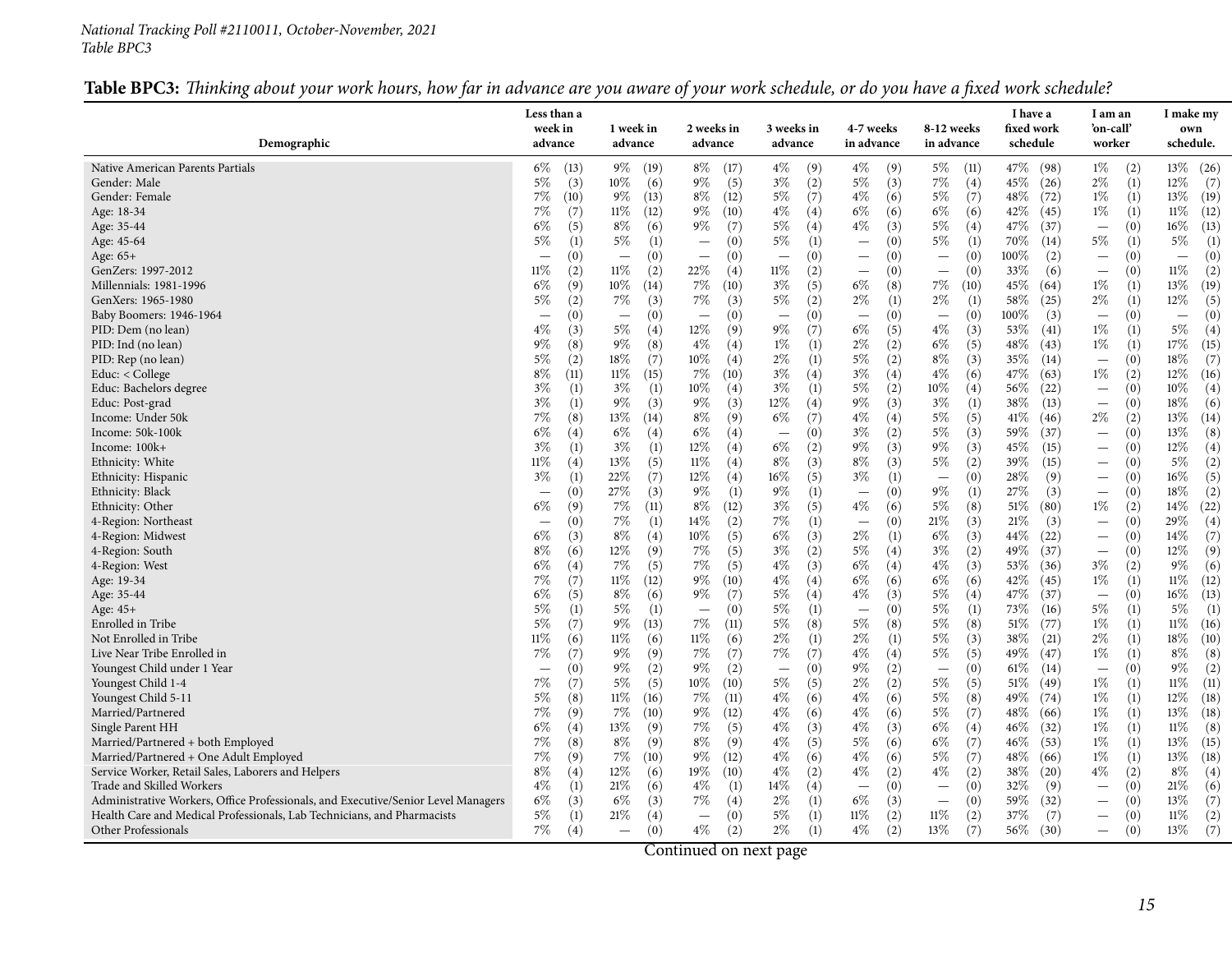|  | Table BPC3: Thinking about your work hours, how far in advance are you aware of your work schedule, or do you have a fixed work schedule? |  |  |  |  |
|--|-------------------------------------------------------------------------------------------------------------------------------------------|--|--|--|--|
|  |                                                                                                                                           |  |  |  |  |

| Demographic                              | Less than a<br>week in<br>advance | l week in<br>advance | 2 weeks in<br>advance                  | 3 weeks in<br>advance                   | 4-7 weeks<br>in advance         | 8-12 weeks<br>in advance               | I have a<br>fixed work<br>schedule | l am an<br>'on-call'<br>worker | I make my<br>own<br>schedule. |
|------------------------------------------|-----------------------------------|----------------------|----------------------------------------|-----------------------------------------|---------------------------------|----------------------------------------|------------------------------------|--------------------------------|-------------------------------|
| Native American Parents Partials         | $6\%$                             | $9\%$                | $8\%$                                  | $4\%$                                   | $4\%$                           | $5\%$                                  | 47\%                               | $1\%$                          | 13\%                          |
|                                          | (13)                              | (19)                 | (17)                                   | (9)                                     | (9)                             | (11)                                   | (98)                               | (2)                            | (26)                          |
| Work Full Time                           | $6\%$                             | $9\%$                | $5\%$                                  | $5\%$                                   | 5%                              | 5%                                     | 51%                                | 1%                             | $12\%$                        |
|                                          | (11)                              | (15)                 | (9)                                    | (9)                                     | (8)                             | (8)                                    | (86)                               | (1)                            | (21)                          |
| Work Part Time                           | $5\%$                             | 11%                  | 22%                                    | $\left(0\right)$                        | $3\%$                           | $8\%$                                  | 32\%                               | $3\%$                          | $14\%$                        |
|                                          | $\left( 2\right)$                 | (4)                  | (8)                                    | $\hspace{1.0cm} \overline{\phantom{0}}$ | (1)                             | (3)                                    | (12)                               | (1)                            | (5)                           |
| Live on Tribal Land                      | $9\%$                             | $2\%$                | (0)                                    | 7%                                      | $2\%$                           | $9\%$                                  | 58\%                               | $2\%$                          | 7%                            |
|                                          | $^{\prime}4)$                     | (1)                  | $\hspace{0.1mm}-\hspace{0.1mm}$        | (3)                                     | (1)                             | (4)                                    | (25)                               | (1)                            | (3)                           |
| Do not Live on Tribal Land               | $5\%$                             | 11%                  | $10\%$                                 | $4\%$                                   | 5%                              | $4\%$                                  | 45\%                               | 1%                             | 14\%                          |
|                                          | 9)                                | (18)                 | (17)                                   | (6)                                     | (8)                             | (7)                                    | (73)                               | (1)                            | (23)                          |
| Parents in OK, AZ, CA                    | $4\%$                             | 8%                   | $2\%$                                  | $6\%$                                   | $8\%$                           | $4\%$                                  | 49\%                               | $2\%$                          | $16\%$                        |
|                                          | $\mathbf{2}^{\prime}$             | (4)                  | (1)                                    | (3)                                     | (4)                             | (2)                                    | (24)                               | (1)                            | (8)                           |
| Need Child Care in Traditional Hours     | $6\%$<br>9                        | 11%<br>(16)          | $10\%$<br>(15)                         | $6\%$<br>(9)                            | 5%                              | $6\%$<br>(9)                           | 43\%<br>(64)                       | 1%<br>(1)                      | $11\%$<br>(17)                |
| Need Child Care in Non-Traditional Hours | $6\%$                             | 14%                  | $16\%$                                 | $8\%$                                   | $4\%$                           | $3\%$                                  | 32\%                               | 1%                             | 14%                           |
|                                          | 5                                 | (11)                 | (12)                                   | (6)                                     | (3)                             | (2)                                    | (25)                               | (1)                            | (11)                          |
| Single, never married                    | $4\%$                             | 10%                  | $8\%$                                  | $4\%$                                   | $6\%$                           | $8\%$                                  | $44\%$                             | $2\%$                          | 10%                           |
|                                          | $\mathbf{2}^{\prime}$             | (5)                  | (4)                                    | $\left( 2\right)$                       | (3)                             | (4)                                    | (21)                               | (1)                            | (5)                           |
| Married                                  | $8\%$                             | $6\%$                | $9\%$                                  | $5\%$                                   | 5%                              | $5\%$                                  | 45\%                               | 1%                             | 14%                           |
|                                          | 9                                 | (7)                  | (10)                                   | (6)                                     | (5)                             | (6)                                    | (50)                               | (1)                            | (15)                          |
| Separated                                | $\overline{\phantom{m}}$          | (0)                  | (0)<br>$\hspace{0.1mm}-\hspace{0.1mm}$ | $\left(0\right)$                        | (0)<br>$\overline{\phantom{0}}$ | (0)<br>$\overline{\phantom{m}}$        | $100\%$<br>(1)                     | $\qquad \qquad -$              | (0)<br>$\hspace{0.05cm}$      |
| Divorced                                 | $11\%$                            | 21%                  | $5\%$                                  | $5\%$                                   | (0)                             | (0)                                    | 42\%                               | $\qquad \qquad -$              | $16\%$                        |
|                                          | $\overline{2}$                    | (4)                  | $\left(1\right)$                       | (1)                                     | $\overline{\phantom{0}}$        | $\hspace{0.1mm}-\hspace{0.1mm}$        | (8)                                | v                              | (3)                           |
| Widowed                                  |                                   | (0)                  | (0)<br>$\hspace{0.1mm}-\hspace{0.1mm}$ | $\left(0\right)$                        | (0)<br>$\overline{\phantom{0}}$ | (0)<br>$\hspace{0.1mm}-\hspace{0.1mm}$ | $100\%$<br>(2)                     | $\overline{\phantom{0}}$       | (0)                           |
| Living with a partner                    | (0)                               | 11%                  | 7%                                     | $\left(0\right)$                        | (1)                             | 4%                                     | 59%                                | U)                             | $11\%$                        |
|                                          | $\overline{\phantom{m}}$          | (3)                  | (2)                                    | $\hspace{0.1mm}-\hspace{0.1mm}$         | $4\%$                           | (1)                                    | (16)                               | $\overline{\phantom{m}}$       | (3)                           |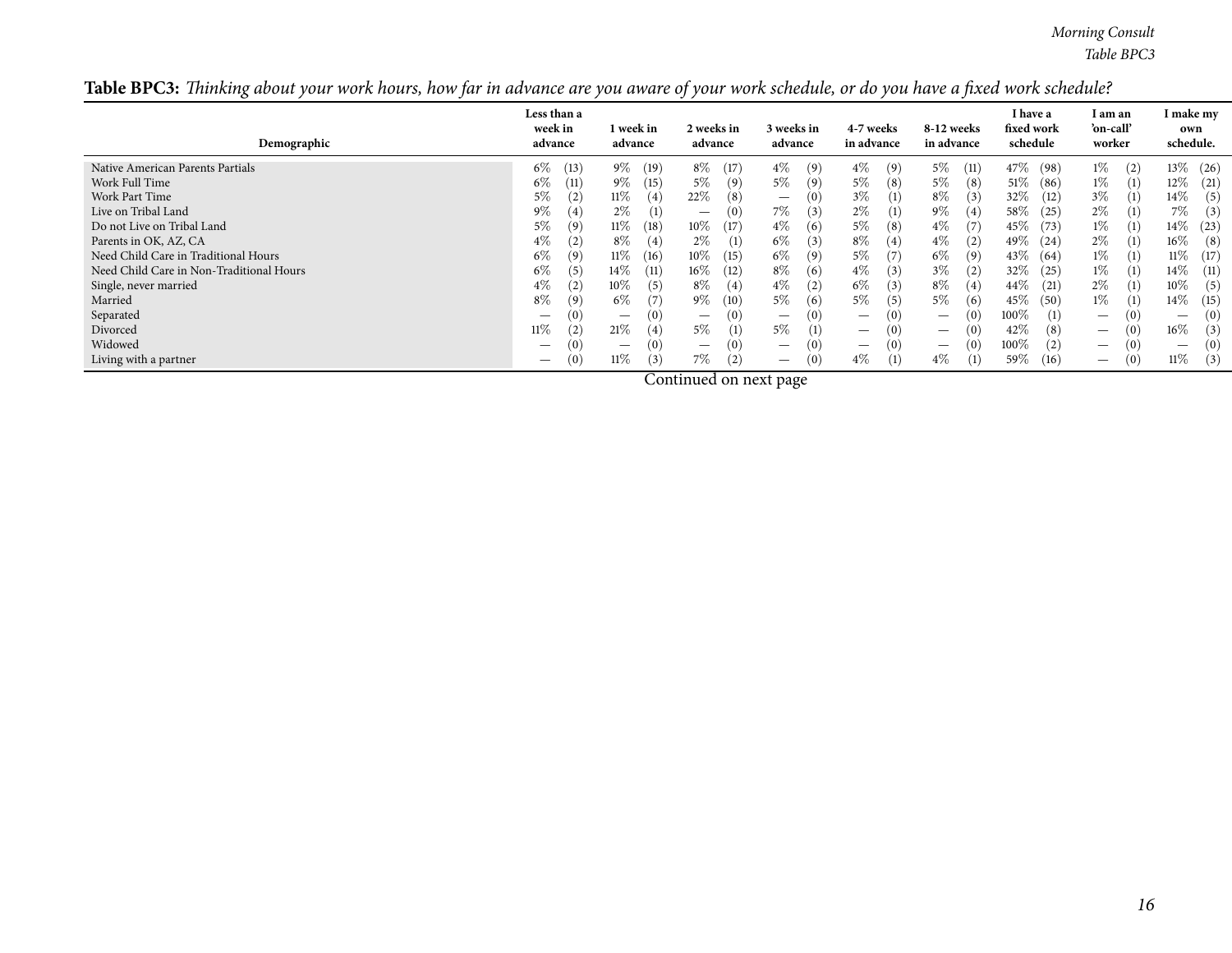#### *National Tracking Poll #2110011, October-November, <sup>2021</sup> Table BPC3*

## Table BPC3: Thinking about your work hours, how far in advance are you aware of your work schedule, or do you have a fixed work schedule?

| Demographic                      | Less than a<br>week in<br>advance | 1 week in<br>advance                                 | 2 weeks in<br>advance           | 3 weeks in<br>advance                  | 4-7 weeks<br>in advance                                     | 8-12 weeks<br>in advance                      | I have a<br>fixed work<br>schedule | I am an<br>'on-call'<br>worker  | I make my<br>own<br>schedule.          |
|----------------------------------|-----------------------------------|------------------------------------------------------|---------------------------------|----------------------------------------|-------------------------------------------------------------|-----------------------------------------------|------------------------------------|---------------------------------|----------------------------------------|
|                                  |                                   |                                                      |                                 |                                        |                                                             |                                               |                                    |                                 |                                        |
| Native American Parents Partials | $6\%$                             | $9\%$                                                | $8\%$                           | (9)                                    | $4\%$                                                       | $5\%$                                         | 47\%                               | $1\%$                           | 13%                                    |
|                                  | (13)                              | (19)                                                 | (17)                            | $4\%$                                  | (9)                                                         | (11)                                          | (98)                               | (2)                             | (26)                                   |
| Alabama                          | (0)                               | 25%                                                  | (0)                             | 25%                                    | (0)                                                         | (0)                                           | 50%                                | (0)                             | (0)                                    |
|                                  | $\overline{\phantom{0}}$          | (1)                                                  | $\overline{\phantom{0}}$        | (1)                                    |                                                             | $\overline{\phantom{0}}$                      | (2)                                | $\overline{\phantom{m}}$        | $\overline{\phantom{m}}$               |
| Alaska                           | $40\%$                            | (0)                                                  | (0)                             | (0)                                    | (0)                                                         | (0)                                           | (3)                                | (0)                             | (0)                                    |
|                                  | (2)                               |                                                      |                                 | $\overline{\phantom{a}}$               |                                                             | $\overline{\phantom{m}}$                      | $60\%$                             | $\overline{\phantom{m}}$        | $\overline{\phantom{m}}$               |
| Arizona                          | (0)                               | (0)                                                  | (0)                             | (0)                                    | (0)                                                         | (0)                                           | 75\%                               | (0)                             | $25\%$                                 |
|                                  | $\overline{\phantom{0}}$          |                                                      |                                 | $\overline{\phantom{m}}$               |                                                             | $\overline{\phantom{m}}$                      | (3)                                | $\overline{\phantom{m}}$        | (1)                                    |
| Arkansas                         | 25%                               | (0)                                                  | (0)                             | (0)                                    | (0)                                                         | (0)                                           | (3)                                | (0)                             | (0)                                    |
|                                  | (1)                               |                                                      | $\overline{\phantom{0}}$        | $\overline{\phantom{a}}$               |                                                             | $\overline{\phantom{m}}$                      | 75\%                               |                                 | $\overline{\phantom{m}}$               |
| California                       | (0)                               | 12\%<br>(3)                                          | $4\%$<br>(1)                    | $8\%$<br>(2)                           | 12%<br>(3)                                                  | $4\%$<br>$\left(1\right)$                     | 38\%<br>(9)                        | $4\%$<br>(1)                    | $17\%$<br>(4)                          |
| Colorado                         | (0)                               | (0)                                                  | 25%                             | 25%                                    | (0)                                                         | (0)                                           | 25\%                               | (0)                             | 25%                                    |
|                                  | $\overline{\phantom{0}}$          | $\overline{\phantom{0}}$                             | (1)                             | (1)                                    | $\overline{\phantom{0}}$                                    | $\overline{\phantom{0}}$                      | (1)                                | $\overline{\phantom{0}}$        | (1)                                    |
| Connecticut                      | (0)                               | (0)                                                  | (0)                             | (0)                                    | (0)                                                         | (0)                                           | $100\%$                            | (0)                             | (0)                                    |
|                                  | $\overline{\phantom{0}}$          | $\overline{\phantom{0}}$                             | $\overline{\phantom{0}}$        | $\overline{\phantom{a}}$               | $\overline{\phantom{0}}$                                    | $\overline{\phantom{a}}$                      | (1)                                | $\overbrace{\phantom{1232211}}$ | $\qquad \qquad -$                      |
| Delaware                         | (0)                               | (0)                                                  | (0)                             | (0)                                    | (0)                                                         | (0)                                           | 100%                               | (0)                             | (0)                                    |
|                                  |                                   | $\overline{\phantom{a}}$                             | $\overbrace{\phantom{1232211}}$ |                                        | $\overline{\phantom{0}}$                                    |                                               | (1)                                | $\overline{\phantom{0}}$        |                                        |
| District of Columbia             | (0)                               | $100\%$                                              | (0)                             | (0)                                    | (0)                                                         | (0)                                           | (0)                                | (0)                             | (0)                                    |
|                                  |                                   | (1)                                                  |                                 | $\overbrace{\phantom{12322111}}$       | $\overline{\phantom{0}}$                                    | $\overline{\phantom{a}}$                      | $\overline{\phantom{0}}$           | $\overline{\phantom{0}}$        | $\overline{\phantom{m}}$               |
| Florida                          | 25%                               | (0)                                                  | (0)                             | (0)                                    | (0)                                                         | (0)                                           | 25%                                | (0)                             | 50%                                    |
|                                  | (1)                               | $\overline{\phantom{0}}$                             | $\overline{\phantom{0}}$        | $\overline{\phantom{m}}$               |                                                             | $\overline{\phantom{m}}$                      | (1)                                | $\overline{\phantom{m}}$        | (2)                                    |
| Georgia                          | (0)                               | $22\%$                                               | $11\%$                          | (0)                                    | 22%                                                         | (0)                                           | 33%                                | (0)                             | $11\%$                                 |
|                                  | $\overline{\phantom{0}}$          | (2)                                                  | (1)                             | $\overline{\phantom{m}}$               | (2)                                                         | $\overline{\phantom{m}}$                      | (3)                                | $\overbrace{\phantom{1232211}}$ | (1)                                    |
| Idaho                            | (0)                               | (0)                                                  | (0)                             | (0)                                    | (0)                                                         | (0)                                           | $100\%$                            | (0)                             | (0)                                    |
|                                  |                                   | $\overline{\phantom{0}}$                             | $\overline{\phantom{m}}$        | $\overline{\phantom{m}}$               |                                                             | $\overline{\phantom{m}}$                      | (1)                                | $\overline{\phantom{m}}$        | $\overline{\phantom{0}}$               |
| Illinois                         | (0)                               | (0)                                                  | (0)                             | (0)                                    | (0)                                                         | 50%                                           | 50%                                | (0)                             | (0)                                    |
|                                  |                                   | $\overline{\phantom{0}}$                             |                                 | $\overline{\phantom{m}}$               |                                                             | (1)                                           | (1)                                | $\overline{\phantom{m}}$        | $\qquad \qquad -$                      |
| Indiana                          | 50%                               | (0)                                                  | 50%                             | (0)                                    | (0)                                                         | (0)                                           | (0)                                | (0)                             | (0)                                    |
|                                  | (1)                               | $\overline{\phantom{0}}$                             | (1)                             | $\overbrace{\phantom{123221111}}$      | $\overline{\phantom{0}}$                                    | $\overline{\phantom{m}}$                      | $\overline{\phantom{0}}$           | $\overline{\phantom{0}}$        |                                        |
| Iowa                             | (0)                               | (0)                                                  | (0)                             | (0)                                    | (0)                                                         | 100%                                          | (0)                                | (0)                             | (0)                                    |
|                                  |                                   |                                                      |                                 |                                        | $\overline{\phantom{0}}$                                    | (1)                                           | $\overline{\phantom{m}}$           |                                 | $\qquad \qquad -$                      |
| Kansas                           | (0)                               | (0)                                                  | 20%                             | (0)                                    | (0)                                                         | (0)                                           | 40%                                | (0)                             | 20%                                    |
|                                  | $\overline{\phantom{0}}$          | $\overline{\phantom{0}}$                             | (1)                             | $\overline{\phantom{0}}$               | $\overline{\phantom{0}}$                                    | $\overline{\phantom{a}}$                      | (2)                                | $\overline{\phantom{m}}$        | (1)                                    |
| Louisiana                        | $\left( 0\right)$                 | (0)                                                  | (0)                             | (0)                                    | (0)                                                         | (0)                                           | (0)                                | (0)                             | $100\%$                                |
|                                  |                                   | $\overline{\phantom{0}}$                             | $\overline{\phantom{0}}$        | $\overline{\phantom{0}}$               | $\overline{\phantom{0}}$                                    | $\overline{\phantom{a}}$                      | $\overline{\phantom{m}}$           | $\overbrace{\phantom{1232211}}$ | (1)                                    |
| Maine                            | (0)                               | (0)                                                  | (0)                             | (0)                                    | (0)                                                         | (0)                                           | 50%                                | (0)                             | 50%                                    |
|                                  | $\overline{\phantom{0}}$          | $\overline{\phantom{0}}$                             |                                 | $\overline{\phantom{0}}$               | $\overline{\phantom{0}}$                                    | $\hspace{0.1mm}-\hspace{0.1mm}$               | (1)                                | $\overline{\phantom{m}}$        | (1)                                    |
| Maryland                         | (0)                               | (0)                                                  | (0)                             | (0)                                    | (0)                                                         | (0)                                           | 67%                                | (0)                             | 33%                                    |
|                                  |                                   | $\overline{\phantom{0}}$                             | $\overline{\phantom{0}}$        |                                        | —                                                           |                                               | (2)                                | $\overline{\phantom{0}}$        | (1)                                    |
| Massachusetts                    | (0)                               | (0)                                                  | (0)                             | (0)                                    | (0)                                                         | (0)                                           | (0)                                | (0)                             | $100\%$                                |
|                                  | $\overline{\phantom{0}}$          | $\overline{\phantom{0}}$                             |                                 | $\overline{\phantom{0}}$               | $\overline{\phantom{0}}$                                    | $\overline{\phantom{m}}$                      | $\overline{\phantom{0}}$           | $\overbrace{\phantom{1232211}}$ | (1)                                    |
| Michigan                         | (0)                               | (0)                                                  | 33%                             | (0)                                    | (0)                                                         | (0)                                           | 67\%                               | (0)                             | (0)                                    |
|                                  |                                   | $\overline{\phantom{0}}$                             | (1)                             |                                        |                                                             | $\overline{\phantom{m}}$                      | (2)                                | $\overline{\phantom{m}}$        | $\overline{\phantom{m}}$               |
| Minnesota                        | 11%                               | (0)                                                  | (0)                             | (0)                                    | $5\%$                                                       | $5\%$                                         | 58\%                               | (0)                             | $16\%$                                 |
|                                  | (2)                               |                                                      | $\overline{\phantom{0}}$        | $\overline{\phantom{0}}$               | (1)                                                         | (1)                                           | (11)                               | $\qquad \qquad -$               | (3)                                    |
| Mississippi                      | (0)                               | (0)                                                  | (0)                             | (0)                                    | (0)                                                         | (0)                                           | (1)                                | (0)                             | $50\%$                                 |
|                                  | $\overline{\phantom{0}}$          |                                                      | $\overline{\phantom{0}}$        | $\overline{\phantom{0}}$               |                                                             | $\overline{\phantom{m}}$                      | 50\%                               | $\overline{\phantom{m}}$        | (1)                                    |
| Missouri                         | (0)                               | (0)<br>$\overline{\phantom{0}}$                      | $17\%$<br>(1)                   | $33\%$<br>(2)                          | (0)<br>$\overline{\phantom{0}}$                             | (0)<br>$\overline{\phantom{0}}$               | 33\%<br>(2)                        | (0)                             | $17\%$<br>(1)                          |
| Montana                          | (0)                               | (0)<br>$\overline{\phantom{0}}$                      | (0)                             | (0)<br>$\overline{\phantom{0}}$        | (0)<br>$\overline{\phantom{0}}$                             | 11%<br>(1)                                    | 89%<br>(8)                         | (0)                             | (0)<br>$\overline{\phantom{0}}$        |
| Nebraska                         | (0)                               | (0)                                                  | (0)                             | (0)                                    | (0)                                                         | (0)                                           | 50%                                | (0)                             | $50\%$                                 |
|                                  |                                   | $\overline{\phantom{0}}$                             | $\overline{\phantom{0}}$        |                                        | $\overline{\phantom{0}}$                                    | $\overline{\phantom{0}}$                      | (1)                                |                                 | (1)                                    |
| Nevada                           | 33%<br>(1)                        | (0)                                                  | 33%<br>(1)                      | (0)                                    | (0)                                                         | (0)                                           | (0)<br>$\overline{\phantom{m}}$    | 33%<br>(1)                      | (0)<br>$\overline{\phantom{0}}$        |
| New Mexico                       | 14%<br>(1)                        | $\qquad \qquad -$<br>(0)<br>$\overline{\phantom{m}}$ | (0)<br>$\overline{\phantom{0}}$ | $\overline{\phantom{m}}$<br>(0)        | $\overline{\phantom{m}}$<br>(0)<br>$\overline{\phantom{0}}$ | $\hspace{0.1mm}-\hspace{0.1mm}$<br>14%<br>(1) | 71%<br>(5)                         | (0)<br>$\overline{\phantom{0}}$ | (0)                                    |
| New York                         | (0)                               | 14%                                                  | 29%                             | 14\%                                   |                                                             | 43%                                           |                                    |                                 | (0)                                    |
|                                  | $\overline{\phantom{0}}$          | (1)<br>$9\%$                                         | (2)<br>9%                       | (1)                                    | (0)<br>$\overline{\phantom{0}}$                             | (3)                                           | (0)<br>$\overline{\phantom{m}}$    | (0)<br>$\overline{\phantom{0}}$ |                                        |
| North Carolina<br>North Dakota   | 9%<br>(1)<br>(0)                  | (1)<br>33%                                           | (1)<br>33%                      | (0)<br>$\overline{\phantom{m}}$<br>(0) | $9\%$<br>(1)                                                | (0)<br>$\overline{\phantom{m}}$               | 55%<br>(6)<br>33%                  | (0)                             | (0)<br>$\overline{\phantom{m}}$<br>(0) |
|                                  | $\overline{\phantom{0}}$          | (1)                                                  | (1)                             | $\overline{\phantom{m}}$               | (0)<br>$\overline{\phantom{0}}$                             | (0)<br>$\overline{\phantom{m}}$               | (1)                                | (0)<br>$\overline{\phantom{m}}$ |                                        |
| Ohio                             | (0)                               | 50%<br>(1)<br>5%                                     | (0)                             | (0)<br>$\overline{\phantom{m}}$        | (0)<br>$\overline{\phantom{0}}$                             | (0)<br>$\overline{\phantom{m}}$<br>$5\%$      | 50%<br>(1)                         | (0)<br>$\overline{\phantom{m}}$ | (0)<br>$\qquad \qquad -$               |
| Oklahoma                         | $10\%$<br>(2)                     | (1)                                                  | (0)                             | $5\%$<br>(1)                           | 5%<br>(1)                                                   | $\left(1\right)$                              | 57%<br>(12)                        | (0)<br>$\overline{\phantom{m}}$ | 14\%<br>(3)                            |
| Oregon                           | (0)                               | $100\%$                                              | (0)                             | (0)                                    | (0)                                                         | (0)                                           | (0)                                | (0)                             | (0)                                    |
|                                  |                                   | (1)                                                  |                                 | $\overline{\phantom{0}}$               | $\overline{\phantom{0}}$                                    | $\overline{\phantom{m}}$                      | $\overline{\phantom{m}}$           | $\overline{\phantom{m}}$        | $\overline{\phantom{m}}$               |
| Pennsylvania                     | (0)                               | (0)                                                  | (0)                             | (0)                                    | (0)                                                         | (0)                                           | 33\%                               | (0)                             | 67\%                                   |
|                                  |                                   | $\overline{\phantom{0}}$                             |                                 |                                        | $\overline{\phantom{0}}$                                    | $\overline{\phantom{0}}$                      | (1)                                |                                 | (2)                                    |
| South Carolina                   | (0)                               | (0)                                                  | (0)                             | (0)                                    | (0)                                                         | (0)                                           | $100\%$                            | (0)                             | (0)                                    |
|                                  |                                   | $\overline{\phantom{0}}$                             |                                 | $\overline{\phantom{a}}$               | $\overline{\phantom{0}}$                                    | $\overline{\phantom{0}}$                      | (1)                                | $\overline{\phantom{0}}$        |                                        |
| South Dakota                     | (0)                               | (0)                                                  | (0)                             | $100\%$                                | (0)                                                         | (0)                                           | (0)                                | (0)                             | (0)                                    |
|                                  | $\qquad \qquad$                   |                                                      |                                 | (1)                                    | $\overline{\phantom{0}}$                                    | $\overline{\phantom{m}}$                      | $\overbrace{\phantom{1232211}}$    | $\overbrace{\phantom{1232211}}$ | $\overline{\phantom{0}}$               |
| Tennessee                        | 33%                               | 33%                                                  | (0)                             | (0)                                    | (0)                                                         | (0)                                           | 33\%                               | (0)                             | (0)                                    |
|                                  | (1)                               | (1)                                                  |                                 | $\overline{\phantom{0}}$               | $\overline{\phantom{0}}$                                    | $\overline{\phantom{m}}$                      | (1)                                | $\overline{\phantom{0}}$        | $\overline{\phantom{0}}$               |
| Texas                            | (0)                               | 29\%                                                 | 29%                             | (0)                                    | (0)                                                         | (0)                                           | 43\%                               | (0)                             | (0)                                    |
|                                  | $\overline{\phantom{0}}$          | (2)                                                  | (2)                             |                                        | $\overline{\phantom{0}}$                                    | $\overline{\phantom{m}}$                      | (3)                                | $\overline{\phantom{0}}$        |                                        |
| Utah                             | (0)                               | (0)                                                  | 25%                             | (0)                                    | (0)                                                         | (0)                                           | 75%                                | (0)                             | (0)                                    |
|                                  | $\overline{\phantom{0}}$          | $\overline{\phantom{0}}$                             | (1)                             | $\overline{\phantom{m}}$               | $\overline{\phantom{0}}$                                    | $\overline{\phantom{m}}$                      | (3)                                |                                 |                                        |
| Virginia                         |                                   | (0)<br>$\overline{\phantom{0}}$                      | 33%<br>(1)                      | (0)<br>$\overline{\phantom{0}}$        | (0)<br>$\overline{\phantom{0}}$                             | $33\%$<br>(1)                                 | 33\%<br>(1)                        | (0)<br>$\overline{\phantom{0}}$ | (0)                                    |
|                                  | (0)                               |                                                      |                                 |                                        |                                                             |                                               |                                    |                                 |                                        |
| Washington                       | $\left( 0\right)$                 | (0)<br>$\overline{\phantom{0}}$                      | 20%<br>(1)                      | (0)<br>$\overline{\phantom{0}}$        | 20%<br>(1)                                                  | (0)<br>$\overline{\phantom{m}}$               | 60%<br>(3)                         | (0)                             | (0)<br>$\qquad \qquad -$               |
| Wisconsin                        | (0)                               | 50%                                                  | (0)                             | (0)                                    | (0)                                                         | (0)                                           | 25\%                               | (0)                             | 25\%                                   |
|                                  |                                   | (2)                                                  |                                 | $\overbrace{\phantom{12322111}}$       | $\overline{\phantom{0}}$                                    | $\overline{\phantom{m}}$                      | (1)                                |                                 | (1)                                    |
| Wyoming                          | (0)<br>$\qquad \qquad$            | 100%<br>(1)                                          | (0)<br>$\overline{\phantom{0}}$ | (0)                                    | (0)<br>$\overline{\phantom{0}}$                             | (0)                                           | (0)                                | (0)<br>$\overline{\phantom{m}}$ | (0)<br>$\equiv$                        |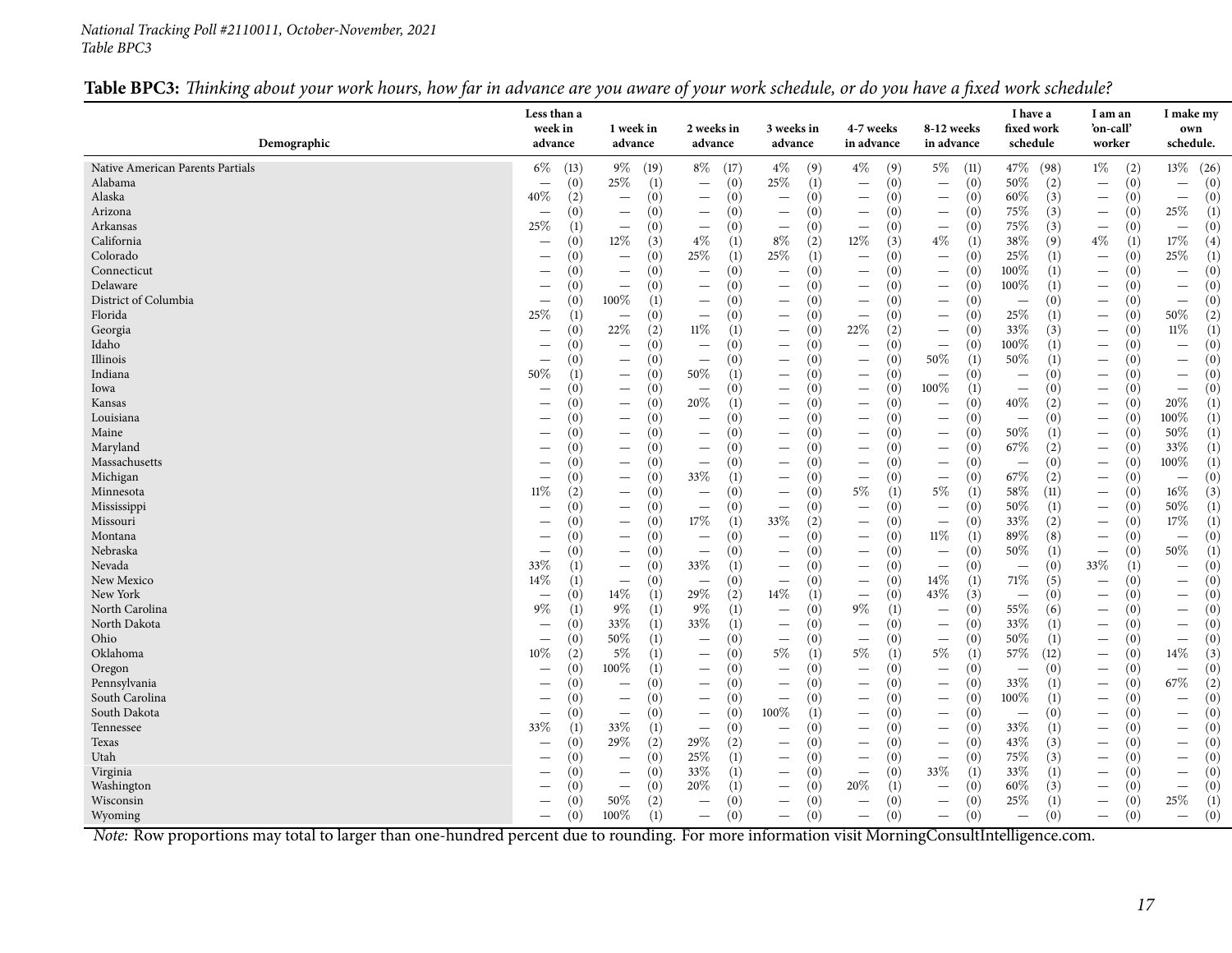| <b>Table BPC4:</b> In the past month, how frequently, if at all, have child care responsibilities impacted your ability to work or perform work-related tasks?<br>. The contract of the contract of the contract of the contract of the contract of the contract of the contract of the contract of the contract of the contract of the contract of the contract of the contract of the contrac |
|-------------------------------------------------------------------------------------------------------------------------------------------------------------------------------------------------------------------------------------------------------------------------------------------------------------------------------------------------------------------------------------------------|
|-------------------------------------------------------------------------------------------------------------------------------------------------------------------------------------------------------------------------------------------------------------------------------------------------------------------------------------------------------------------------------------------------|

<span id="page-17-0"></span>

| Demographic                      |                          | <b>Never</b> |        | Rarely            |        | <b>Sometimes</b> |                          | Often |                          | <b>Always</b> |
|----------------------------------|--------------------------|--------------|--------|-------------------|--------|------------------|--------------------------|-------|--------------------------|---------------|
| Native American Parents Partials | 16%                      | (34)         | 31%    | (64)              | $30\%$ | (62)             | $14\%$                   | (28)  | $9\%$                    | (18)          |
| Gender: Male                     | 16%                      | (9)          | 33%    | (19)              | 29%    | (17)             | $16\%$                   | (9)   | $7\%$                    | (4)           |
| Gender: Female                   | 17%                      | (25)         | 30%    | (45)              | 30%    | (45)             | 13%                      | (19)  | $9\%$                    | (14)          |
| Age: 18-34                       | 15%                      | (16)         | 30%    | (32)              | 31%    | (33)             | 16%                      | (17)  | $8\%$                    | (8)           |
| Age: 35-44                       | 16%                      | (13)         | 32%    | (25)              | 28%    | (22)             | $11\%$                   | (9)   | $11\%$                   | (9)           |
| Age: 45-64                       | 25%                      | (5)          | 30%    | (6)               | 30%    | (6)              | 10%                      | (2)   | $5\%$                    | (1)           |
| Age: 65+                         | $\overline{\phantom{0}}$ | (0)          | 50%    | (1)               | 50%    | (1)              | $\overline{\phantom{m}}$ | (0)   | $\overline{\phantom{m}}$ | (0)           |
| GenZers: 1997-2012               | $11\%$                   | (2)          | 33%    | (6)               | 33%    | (6)              | $11\%$                   | (2)   | $11\%$                   | (2)           |
| Millennials: 1981-1996           | 17%                      | (24)         | 29%    | (42)              | $30\%$ | (43)             | 15%                      | (21)  | $8\%$                    | (12)          |
| GenXers: 1965-1980               | 19%                      | (8)          | 35%    | (15)              | 26%    | (11)             | $12\%$                   | (5)   | $9\%$                    | (4)           |
| Baby Boomers: 1946-1964          | $\overline{\phantom{0}}$ | (0)          | 33\%   | (1)               | 67%    | (2)              | $\overline{\phantom{m}}$ | (0)   | $\overline{\phantom{m}}$ | (0)           |
| PID: Dem (no lean)               | 12%                      | (9)          | 31%    | (24)              | 26%    | (20)             | 19%                      | (15)  | $13\%$                   | (10)          |
| PID: Ind (no lean)               | 20%                      | (18)         | 33\%   | (29)              | 33%    | (29)             | $9\%$                    | (8)   | $6\%$                    | (5)           |
| PID: Rep (no lean)               | 18%                      | (7)          | 28%    | (11)              | 32%    | (13)             | $12\%$                   | (5)   | $8\%$                    | (3)           |
| Educ: < College                  | 22%                      | (29)         | 29%    | (39)              | 29%    | (39)             | 13\%                     | (17)  | $7\%$                    | (9)           |
| Educ: Bachelors degree           | 10%                      | (4)          | 46%    | (18)              | 31%    | (12)             | $8\%$                    | (3)   | $5\%$                    | (2)           |
| Educ: Post-grad                  | $3\%$                    | (1)          | $21\%$ | (7)               | 32%    | (11)             | 24\%                     | (8)   | $21\%$                   | (7)           |
| Income: Under 50k                | 21%                      | (23)         | $31\%$ | (34)              | 28%    | (31)             | 13%                      | (14)  | $8\%$                    | (9)           |
| Income: 50k-100k                 | 13%                      | (8)          | 37%    | (23)              | 32%    | (20)             | $11\%$                   | (7)   | $6\%$                    | (4)           |
| Income: 100k+                    | 9%                       | (3)          | $21\%$ | (7)               | 33%    | (11)             | $21\%$                   | (7)   | 15%                      | (5)           |
| Ethnicity: White                 | $5\%$                    | (2)          | 26%    | (10)              | 29%    | (11)             | $16\%$                   | (6)   | 21%                      | (8)           |
| Ethnicity: Hispanic              | 19%                      | (6)          | 12%    | (4)               | 25%    | (8)              | 25%                      | (8)   | 19%                      | (6)           |
| Ethnicity: Black                 | 18%                      | (2)          | 36%    | (4)               | 27%    | (3)              | 18%                      | (2)   | $\overline{\phantom{m}}$ | (0)           |
| Ethnicity: Other                 | 19%                      | (30)         | 32%    | (50)              | 30%    | (48)             | $13\%$                   | (20)  | $6\%$                    | (10)          |
| 4-Region: Northeast              | 14\%                     | (2)          | 29%    | $\left( 4\right)$ | 21%    | (3)              | $21\%$                   | (3)   | 14%                      | (2)           |
| 4-Region: Midwest                | 16%                      | (8)          | 40%    | (20)              | 32%    | (16)             | $10\%$                   | (5)   | $2\%$                    | (1)           |
| 4-Region: South                  | 20%                      | (15)         | 31%    | (23)              | 32%    | (24)             | $8\%$                    | (6)   | $8\%$                    | (6)           |
| 4-Region: West                   | 13%                      | (9)          | 25%    | (17)              | 28%    | (19)             | $21\%$                   | (14)  | 13%                      | (9)           |
| Age: 19-34                       | 15%                      | (16)         | $30\%$ | (32)              | 31%    | (33)             | $16\%$                   | (17)  | $8\%$                    | (8)           |
| Age: 35-44                       | 16%                      | (13)         | 32%    | (25)              | 28%    | (22)             | $11\%$                   | (9)   | 11%                      | (9)           |
| Age: 45+                         | 23%                      | (5)          | 32%    | (7)               | 32%    | (7)              | $9\%$                    | (2)   | $5\%$                    | (1)           |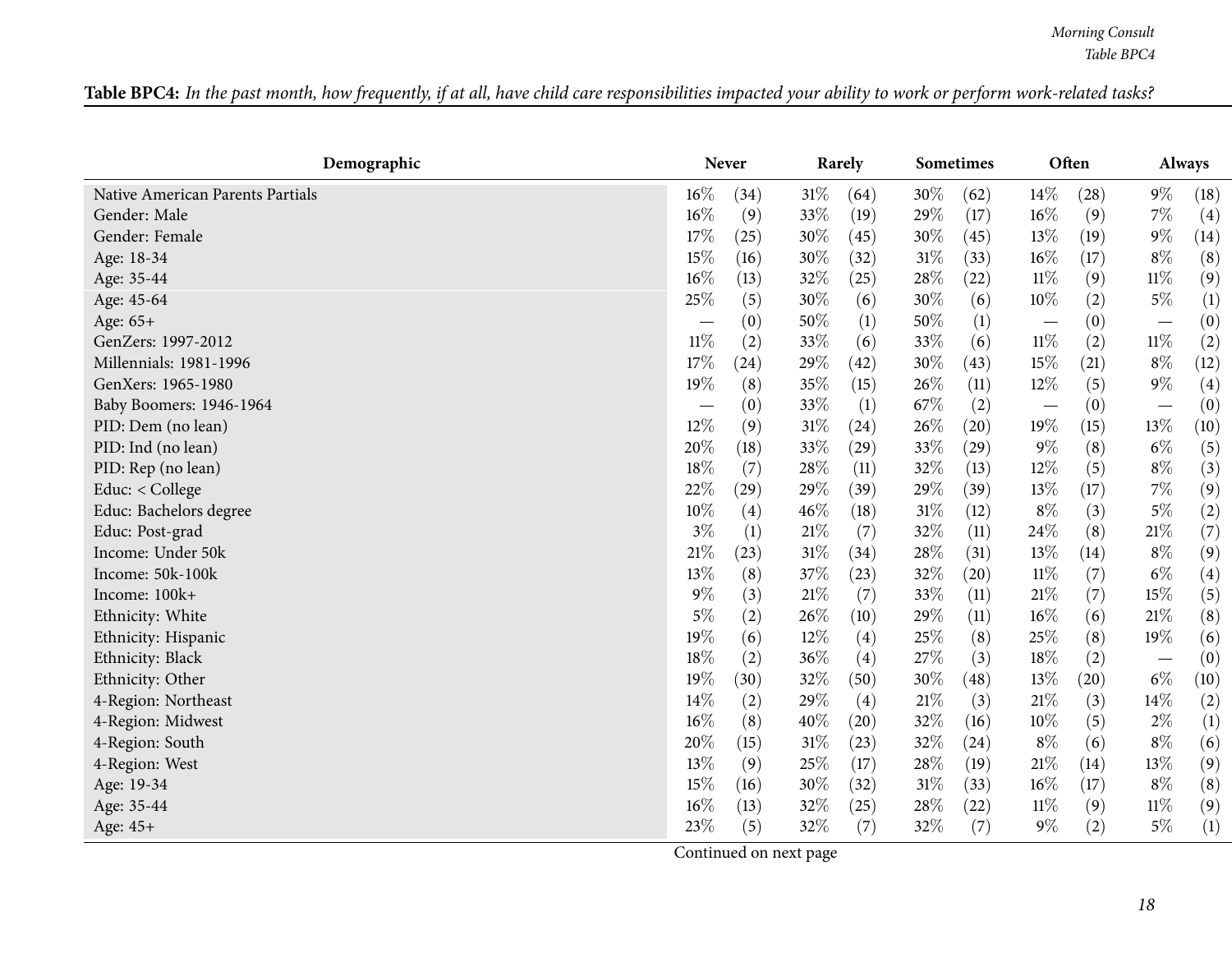| Table BPC4: In the past month, how frequently, if at all, have child care responsibilities impacted your ability to work or perform work-related tasks? |
|---------------------------------------------------------------------------------------------------------------------------------------------------------|
|---------------------------------------------------------------------------------------------------------------------------------------------------------|

| Demographic                                                                       |        | <b>Never</b> |                          | Rarely |                               | <b>Sometimes</b> |                                 | Often |                                 | <b>Always</b> |
|-----------------------------------------------------------------------------------|--------|--------------|--------------------------|--------|-------------------------------|------------------|---------------------------------|-------|---------------------------------|---------------|
| Native American Parents Partials                                                  | 16%    | (34)         | $31\%$                   | (64)   | 30%                           | (62)             | $14\%$                          | (28)  | $9\%$                           | (18)          |
| <b>Enrolled</b> in Tribe                                                          | 13%    | (20)         | 28\%                     | (43)   | 34%                           | (51)             | $16\%$                          | (24)  | $8\%$                           | (12)          |
| Not Enrolled in Tribe                                                             | 25%    | (14)         | 38\%                     | (21)   | 20%                           | (11)             | 7%                              | (4)   | $11\%$                          | (6)           |
| Live Near Tribe Enrolled in                                                       | 14%    | (13)         | 28\%                     | (27)   | 30%                           | (29)             | 17\%                            | (16)  | $10\%$                          | (10)          |
| Youngest Child under 1 Year                                                       | 17%    | (4)          | 22\%                     | (5)    | 48%                           | (11)             | 13%                             | (3)   | $\overline{\phantom{m}}$        | (0)           |
| Youngest Child 1-4                                                                | $11\%$ | (11)         | 28\%                     | (27)   | 32%                           | (31)             | 18%                             | (17)  | $11\%$                          | (11)          |
| Youngest Child 5-11                                                               | 17%    | (26)         | 33%                      | (49)   | 29%                           | (43)             | $11\%$                          | (17)  | $9\%$                           | (14)          |
| Married/Partnered                                                                 | 16%    | (22)         | 32\%                     | (44)   | 28\%                          | (39)             | 15%                             | (21)  | $7\%$                           | (10)          |
| Single Parent HH                                                                  | 17%    | (12)         | 29%                      | (20)   | 33%                           | (23)             | 10%                             | (7)   | 11%                             | (8)           |
| Married/Partnered + both Employed                                                 | 14%    | (16)         | 32%                      | (37)   | 27\%                          | (31)             | $18\%$                          | (20)  | $8\%$                           | (9)           |
| Married/Partnered + One Adult Employed                                            | 16%    | (22)         | 32%                      | (44)   | 28%                           | (39)             | $15\%$                          | (21)  | 7%                              | (10)          |
| Service Worker, Retail Sales, Laborers and Helpers                                | 25%    | (13)         | 35%                      | (18)   | 15%                           | (8)              | 12%                             | (6)   | 13%                             | (7)           |
| Trade and Skilled Workers                                                         | 32%    | (9)          | $46\%$                   | (13)   | 14\%                          | (4)              | $4\%$                           | (1)   | $4\%$                           | (1)           |
| Administrative Workers, Office Professionals, and Executive/Senior Level Managers | $4\%$  | (2)          | 28%                      | (15)   | 39%                           | (21)             | 22%                             | (12)  | $7\%$                           | (4)           |
| Health Care and Medical Professionals, Lab Technicians, and Pharmacists           | 16%    | (3)          | 32%                      | (6)    | 37%                           | (7)              | $5\%$                           | (1)   | $11\%$                          | (2)           |
| Other Professionals                                                               | 13%    | (7)          | 22%                      | (12)   | 41%                           | (22)             | $15\%$                          | (8)   | $7\%$                           | (4)           |
| Work Full Time                                                                    | 16%    | (27)         | 31%                      | (52)   | 29%                           | (50)             | 14%                             | (24)  | $9\%$                           | (16)          |
| <b>Work Part Time</b>                                                             | 19%    | (7)          | 32\%                     | (12)   | 32%                           | (12)             | $11\%$                          | (4)   | $5\%$                           | (2)           |
| Live on Tribal Land                                                               | 9%     | (4)          | 21%                      | (9)    | 35%                           | (15)             | 21\%                            | (9)   | 12%                             | (5)           |
| Do not Live on Tribal Land                                                        | 18%    | (30)         | 34\%                     | (55)   | 29%                           | (47)             | 12%                             | (19)  | $8\%$                           | (13)          |
| Parents in OK, AZ, CA                                                             | 16%    | (8)          | 24\%                     | (12)   | 35%                           | (17)             | 14\%                            | (7)   | $8\%$                           | (4)           |
| Need Child Care in Traditional Hours                                              | 12%    | (18)         | 29%                      | (43)   | 30%                           | (44)             | 17%                             | (26)  | $11\%$                          | (17)          |
| Need Child Care in Non-Traditional Hours                                          | 14%    | (11)         | 23%                      | (18)   | 23%                           | (18)             | 22%                             | (17)  | $16\%$                          | (12)          |
| Single, never married                                                             | 17%    | (8)          | 25\%                     | (12)   | 29%                           | (14)             | 12%                             | (6)   | 17%                             | (8)           |
| Married                                                                           | 15%    | (17)         | 32\%                     | (35)   | 30%                           | (33)             | 13%                             | (14)  | $9\%$                           | (10)          |
| Separated                                                                         | 100%   | (1)          | $\overline{\phantom{m}}$ | (0)    | $\overline{\phantom{m}}$      | (0)              | $\hspace{0.1mm}-\hspace{0.1mm}$ | (0)   | $\hspace{0.1mm}-\hspace{0.1mm}$ | (0)           |
| Divorced                                                                          | 16%    | (3)          | 32%                      | (6)    | 47%                           | (9)              | $5\%$                           | (1)   | $\hspace{0.1mm}-\hspace{0.1mm}$ | (0)           |
| Widowed                                                                           |        | (0)          | 100%                     | (2)    | $\overbrace{\phantom{12333}}$ | (0)              | $\hspace{0.1mm}-\hspace{0.1mm}$ | (0)   |                                 | (0)           |
| Living with a partner                                                             | 19%    | (5)          | 33\%                     | (9)    | 22\%                          | (6)              | 26%                             | (7)   | $\overbrace{\phantom{13333}}$   | (0)           |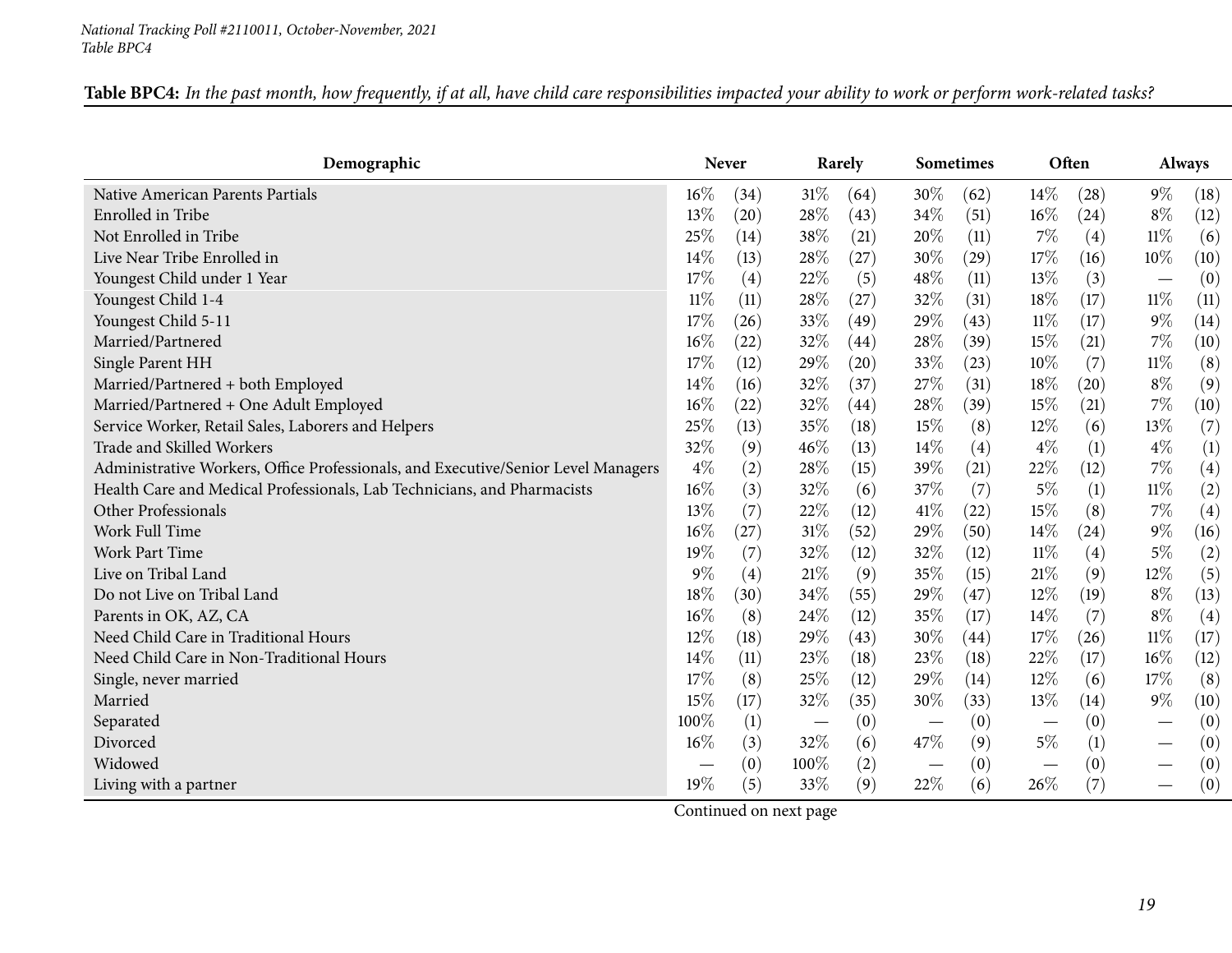| Table BPC4: In the past month, how frequently, if at all, have child care responsibilities impacted your ability to work or perform work-related tasks? |  |
|---------------------------------------------------------------------------------------------------------------------------------------------------------|--|
|---------------------------------------------------------------------------------------------------------------------------------------------------------|--|

| Demographic                       |                               | <b>Never</b>      |                                 | Rarely            |                                 | Sometimes         |                                 | Often             |                                   | <b>Always</b>    |
|-----------------------------------|-------------------------------|-------------------|---------------------------------|-------------------|---------------------------------|-------------------|---------------------------------|-------------------|-----------------------------------|------------------|
| Native American Parents Partials  | 16%                           | (34)              | $31\%$                          | (64)              | 30%                             | (62)              | $14\%$                          | (28)              | $9\%$                             | (18)             |
| Alabama                           |                               | (0)               | 50%                             | (2)               | 25\%                            | (1)               | 25\%                            | $\left(1\right)$  | $\overbrace{\phantom{123221111}}$ | (0)              |
| Alaska                            | 40%                           | (2)               | 40%                             | (2)               | $\hspace{0.1mm}-\hspace{0.1mm}$ | (0)               | $20\%$                          | (1)               | $\overline{\phantom{m}}$          | (0)              |
| Arizona                           |                               | (0)               | 50%                             | (2)               | $50\%$                          | (2)               |                                 | (0)               | $\overbrace{\phantom{123221111}}$ | (0)              |
| Arkansas                          | 25%                           | (1)               | 25\%                            | (1)               | $50\%$                          | (2)               | $\overline{\phantom{m}}$        | (0)               | $\overline{\phantom{m}}$          | (0)              |
| California                        | $8\%$                         | (2)               | 17%                             | $\left( 4\right)$ | 29%                             | (7)               | 29\%                            | (7)               | 17%                               | (4)              |
| Colorado                          |                               | (0)               | 75%                             | (3)               |                                 | (0)               | $\hspace{0.1mm}-\hspace{0.1mm}$ | (0)               | 25%                               | (1)              |
| Connecticut                       |                               | (0)               |                                 | (0)               | $\overbrace{\phantom{13333}}$   | (0)               | $\overline{\phantom{m}}$        | (0)               | 100%                              | (1)              |
| Delaware                          | $\overbrace{\phantom{13333}}$ | (0)               | 100%                            | (1)               | $\overline{\phantom{m}}$        | (0)               | $\overline{\phantom{m}}$        | (0)               | $\overline{\phantom{m}}$          | (0)              |
| District of Columbia              |                               | (0)               | $\hspace{0.1mm}-\hspace{0.1mm}$ | (0)               | $\overline{\phantom{m}}$        | (0)               | $\overline{\phantom{m}}$        | (0)               | 100%                              | $\left(1\right)$ |
| Florida                           |                               | (0)               | 25%                             | (1)               | 50%                             | (2)               | 25%                             | (1)               | $\overline{\phantom{m}}$          | (0)              |
| Georgia                           | 33%                           | (3)               | 22%                             | (2)               | $11\%$                          | (1)               | $11\%$                          | (1)               | 22%                               | (2)              |
| Idaho                             |                               | (0)               | $\overline{\phantom{m}}$        | (0)               | 100%                            | (1)               | $\hspace{0.1mm}-\hspace{0.1mm}$ | (0)               | $\hspace{0.1mm}-\hspace{0.1mm}$   | (0)              |
| Illinois                          |                               | (0)               | $50\%$                          | (1)               | 50%                             | (1)               | $\overline{\phantom{m}}$        | (0)               | $\hspace{0.1mm}-\hspace{0.1mm}$   | (0)              |
| Indiana                           |                               | (0)               | 50%                             | $\left(1\right)$  | $\hspace{0.1mm}-\hspace{0.1mm}$ | (0)               | $50\%$                          | (1)               | $\hspace{0.1mm}-\hspace{0.1mm}$   | (0)              |
| Iowa                              |                               | (0)               | $\hspace{0.1mm}-\hspace{0.1mm}$ | (0)               | 100%                            | (1)               | $\hspace{0.1mm}-\hspace{0.1mm}$ | (0)               |                                   | (0)              |
| Kansas                            |                               | (0)               | $60\%$                          | (3)               | 40%                             | $\left( 2\right)$ | $\hspace{0.1mm}-\hspace{0.1mm}$ | (0)               | $\overline{\phantom{m}}$          | (0)              |
| Louisiana                         |                               | (0)               | $\overline{\phantom{m}}$        | (0)               | $\overline{\phantom{0}}$        | (0)               | $\overbrace{\phantom{13333}}$   | (0)               | 100%                              | (1)              |
| Maine                             |                               | (0)               | 50%                             | (1)               | 50%                             | $\left(1\right)$  |                                 | (0)               |                                   | (0)              |
| Maryland                          |                               | (0)               |                                 | (0)               | 100%                            | (3)               | $\overline{\phantom{m}}$        | (0)               |                                   | (0)              |
| Massachusetts                     | —                             | (0)               | 100%                            | $\left(1\right)$  | $\hspace{0.1mm}-\hspace{0.1mm}$ | (0)               | $\overline{\phantom{m}}$        | (0)               | $\hspace{0.1mm}-\hspace{0.1mm}$   | (0)              |
| Michigan                          | 33%                           | (1)               | 67\%                            | (2)               | $\overline{\phantom{m}}$        | (0)               | $\overline{\phantom{m}}$        | (0)               | $\overline{\phantom{m}}$          | (0)              |
| Minnesota                         | $5\%$                         | (1)               | 42%                             | (8)               | $42\%$                          | (8)               | $11\%$                          | (2)               | $\overline{\phantom{m}}$          | (0)              |
| Mississippi                       | —                             | (0)               | 100%                            | (2)               |                                 | (0)               | $\overline{\phantom{m}}$        | (0)               | $\overline{\phantom{m}}$          | (0)              |
| Missouri                          | 33%                           | (2)               | 50%                             | (3)               | $\overline{\phantom{m}}$        | (0)               | $\overline{\phantom{m}}$        | (0)               | 17\%                              | (1)              |
| Montana                           | $11\%$                        | (1)               | 22%                             | (2)               | 56%                             | (5)               | $11\%$                          | (1)               | $\overbrace{\phantom{123221111}}$ | (0)              |
| Nebraska                          | 100%                          | (2)               |                                 | (0)               |                                 | (0)               |                                 | (0)               |                                   | (0)              |
| Nevada                            | 33%                           | (1)               | 33%                             | (1)               | $\hspace{0.1mm}-\hspace{0.1mm}$ | (0)               | 33%                             | (1)               | $\overline{\phantom{m}}$          | (0)              |
| New Mexico                        | $\overline{\phantom{0}}$      | (0)               | $\hspace{0.1mm}-\hspace{0.1mm}$ | (0)               | 29%                             | (2)               | 43%                             | (3)               | 29%                               | (2)              |
| New York                          | $14\%$                        | (1)               | $14\%$                          | (1)               | 29%                             | (2)               | 29%                             | (2)               | 14%                               | (1)              |
| North Carolina                    | $36\%$                        | (4)               | 45%                             | (5)               | $9\%$                           | (1)               | $\hspace{0.1mm}-\hspace{0.1mm}$ | (0)               | $9\%$                             | (1)              |
| North Dakota                      | $33\%$                        | (1)               |                                 | (0)               | $33\%$                          | (1)               | $33\%$                          | (1)               |                                   | (0)              |
| Ohio                              |                               | (0)               | 50\%                            | (1)               |                                 | (0)               | 50%                             | $\left( 1\right)$ |                                   | (0)              |
| Oklahoma                          | 29%                           | (6)               | 29%                             | (6)               | 38%                             | (8)               |                                 | (0)               |                                   | (0)              |
| Oregon                            | 100%                          | (1)               |                                 | (0)               |                                 | (0)               | $\overline{\phantom{0}}$        | (0)               | $20\,$                            | (0)              |
| Pennsylvania<br>$H_1$ $C$ analize | 33%                           | (1)<br>$(\Omega)$ | 33\%<br>$100\%$                 | (1)<br>(1)        |                                 | (0)<br>$(\Omega)$ | 33\%                            | (1)<br>$(\Omega)$ | $\overbrace{\phantom{13333}}$     | (0)<br>(n)       |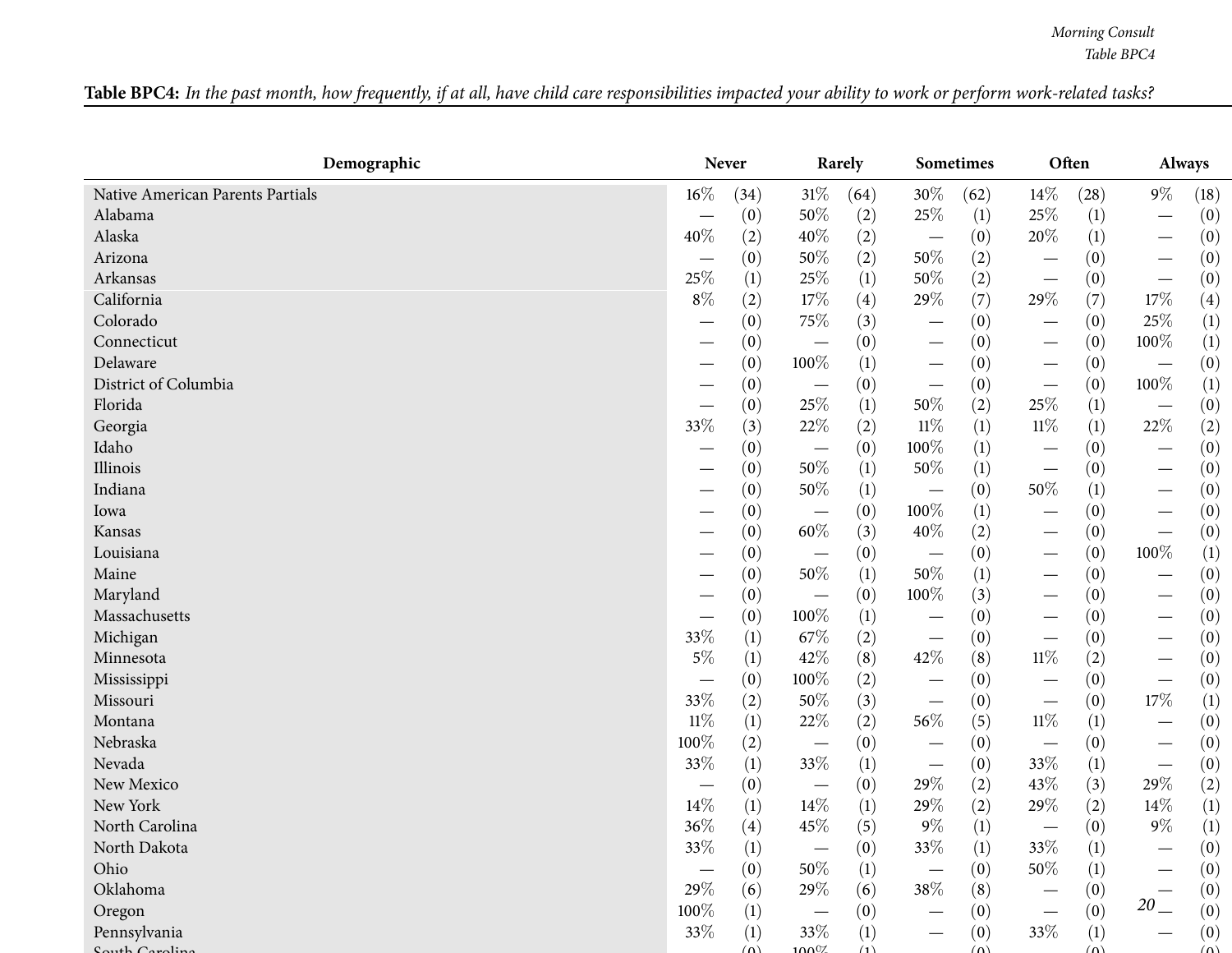*National Tracking Poll #2110011, October-November, <sup>2021</sup> Table BPC6*

Table BPC6: Have you and/or your partner or spouse decided not to work out of personal choice? This could include not wanting or not needing to *work.*

<span id="page-20-0"></span>

| Demographic                      |        | Yes  |                          | N <sub>o</sub>   | <b>Total N</b> |
|----------------------------------|--------|------|--------------------------|------------------|----------------|
| Native American Parents Partials | 49%    | (30) | $51\%$                   | (31)             | 61             |
| Gender: Male                     | 54\%   | (7)  | 46%                      | (6)              | 13             |
| Gender: Female                   | 48%    | (23) | 52%                      | (25)             | 48             |
| Age: 18-34                       | 59%    | (16) | 41\%                     | (11)             | 27             |
| Age: 35-44                       | 46%    | (12) | $54\%$                   | (14)             | 26             |
| Age: 45-64                       | 29%    | (2)  | $71\%$                   | (5)              | 7              |
| Age: 65+                         |        | (0)  | 100%                     | $\left(1\right)$ |                |
| GenZers: 1997-2012               | 67%    | (6)  | 33%                      | (3)              | 9              |
| Millennials: 1981-1996           | 54%    | (22) | 46%                      | (19)             | 41             |
| GenXers: 1965-1980               | 12%    | (1)  | 88%                      | (7)              | 8              |
| Baby Boomers: 1946-1964          | 33%    | (1)  | 67%                      | (2)              | 3              |
| PID: Dem (no lean)               | 55%    | (11) | 45%                      | (9)              | 20             |
| PID: Ind (no lean)               | 41\%   | (11) | 59%                      | (16)             | 27             |
| PID: Rep (no lean)               | 57%    | (8)  | 43%                      | (6)              | 14             |
| Educ: < College                  | 49%    | (25) | $51\%$                   | (26)             | 51             |
| Educ: Bachelors degree           | $50\%$ | (3)  | 50%                      | (3)              | 6              |
| Educ: Post-grad                  | 50%    | (2)  | 50%                      | (2)              | 4              |
| Income: Under 50k                | 39%    | (15) | $61\%$                   | (23)             | 38             |
| Income: 50k-100k                 | 63%    | (12) | 37%                      | (7)              | 19             |
| Income: 100k+                    | 75%    | (3)  | $25\%$                   | $\left(1\right)$ | 4              |
| Ethnicity: White                 | 67\%   | (6)  | 33%                      | (3)              | 9              |
| Ethnicity: Hispanic              | 67%    | (2)  | 33%                      | (1)              | 3              |
| Ethnicity: Black                 |        | (0)  | $\overline{\phantom{m}}$ | (0)              | $\overline{0}$ |
| Ethnicity: Other                 | 46%    | (24) | 54\%                     | (28)             | 52             |
| 4-Region: Northeast              | 29%    | (2)  | 71\%                     | (5)              | 7              |
| 4-Region: Midwest                | 55%    | (6)  | 45%                      | (5)              | 11             |
| 4-Region: South                  | 47%    | (14) | 53%                      | (16)             | 30             |
| 4-Region: West                   | 62%    | (8)  | $38\%$                   | (5)              | 13             |
| Age: 19-34                       | 59%    | (16) | $41\%$                   | (11)             | 27             |
| Age: 35-44                       | 46%    | (12) | $54\%$                   | (14)             | 26             |
| Age: 45+                         | 25%    | (2)  | 75%                      | (6)              | 8              |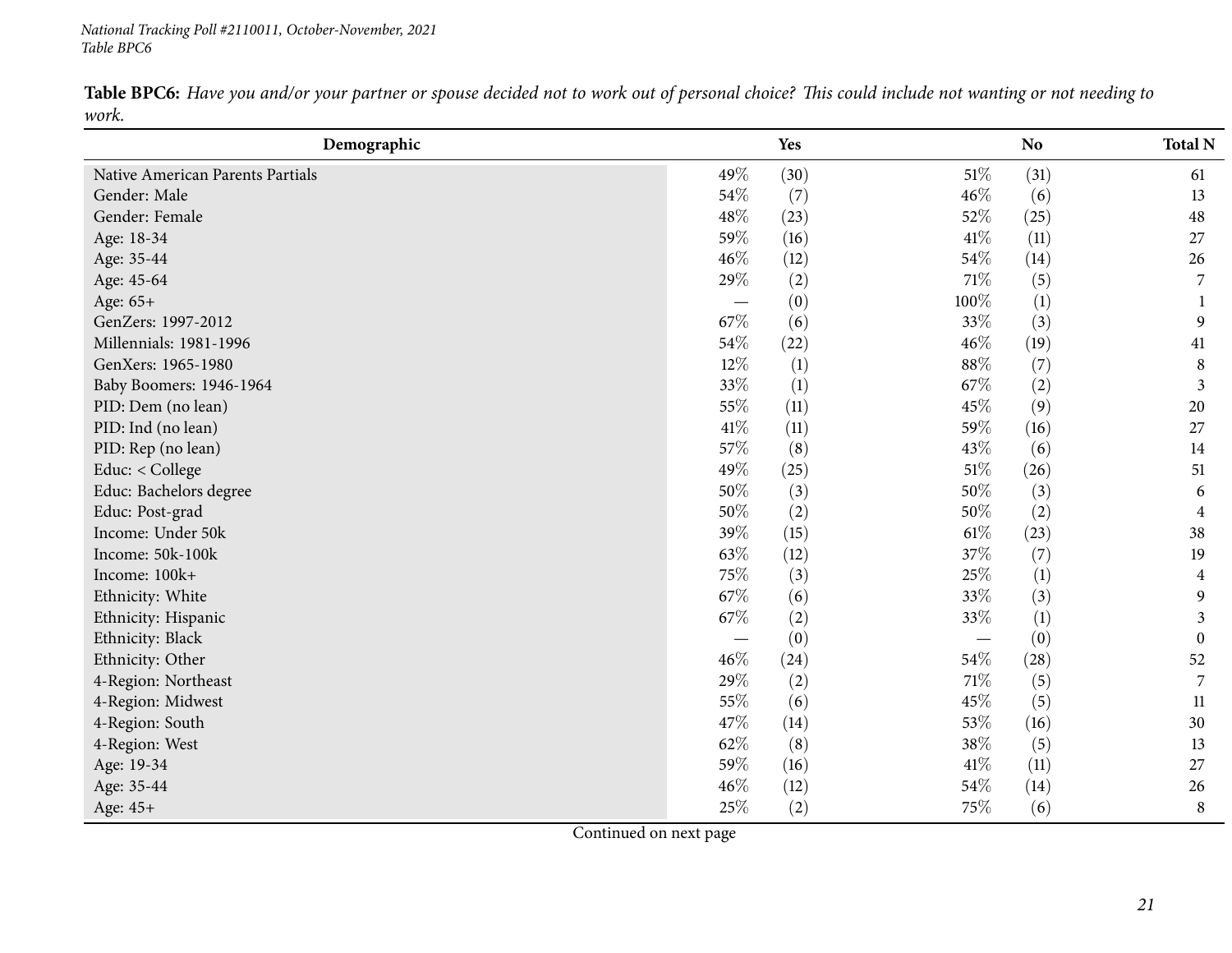Table BPC6: Have you and/or your partner or spouse decided not to work out of personal choice? This could include not wanting or not needing to *work.*

| Demographic                                                                       |      | Yes              |        | N <sub>o</sub> | <b>Total N</b> |
|-----------------------------------------------------------------------------------|------|------------------|--------|----------------|----------------|
| Native American Parents Partials                                                  | 49%  | (30)             | 51\%   | (31)           | 61             |
| Enrolled in Tribe                                                                 | 56%  | (22)             | 44%    | (17)           | 39             |
| Not Enrolled in Tribe                                                             | 36%  | (8)              | 64\%   | (14)           | 22             |
| Live Near Tribe Enrolled in                                                       | 64%  | (14)             | $36\%$ | (8)            | 22             |
| Youngest Child under 1 Year                                                       | 55%  | (6)              | 45%    | (5)            | 11             |
| Youngest Child 1-4                                                                | 50%  | (16)             | 50%    | (16)           | 32             |
| Youngest Child 5-11                                                               | 49%  | (20)             | 51%    | (21)           | 41             |
| Married/Partnered                                                                 | 49%  | (30)             | $51\%$ | (31)           | 61             |
| Single Parent HH                                                                  |      | (0)              |        | (0)            | 0              |
| Married/Partnered + both Employed                                                 |      | (0)              |        | (0)            | $\theta$       |
| Married/Partnered + One Adult Employed                                            | 49%  | (30)             | $51\%$ | (31)           | 61             |
| Service Worker, Retail Sales, Laborers and Helpers                                | 40%  | (2)              | 60%    | (3)            | 5              |
| Trade and Skilled Workers                                                         | 40%  | (2)              | 60%    | (3)            | 5              |
| Administrative Workers, Office Professionals, and Executive/Senior Level Managers | 67%  | (2)              | 33%    | (1)            | 3              |
| Health Care and Medical Professionals, Lab Technicians, and Pharmacists           |      | (0)              | 100%   | (1)            |                |
| Other Professionals                                                               | 60%  | (3)              | 40%    | (2)            | 5              |
| Work Full Time                                                                    | 44%  | (8)              | 56%    | (10)           | 18             |
| Work Part Time                                                                    | 100% | $\left(1\right)$ |        | (0)            |                |
| Live on Tribal Land                                                               | 69%  | (9)              | 31%    | (4)            | 13             |
| Do not Live on Tribal Land                                                        | 44%  | (21)             | 56%    | (27)           | 48             |
| Parents in OK, AZ, CA                                                             | 57%  | (8)              | 43%    | (6)            | 14             |
| Need Child Care in Traditional Hours                                              | 38%  | (8)              | 62%    | (13)           | 21             |
| Need Child Care in Non-Traditional Hours                                          | 53%  | (9)              | 47%    | (8)            | 17             |
| Single, never married                                                             |      | (0)              |        | (0)            | $\overline{0}$ |
| Married                                                                           | 39%  | (15)             | $61\%$ | (23)           | 38             |
| Separated                                                                         |      | (0)              |        | (0)            | 0              |
| Divorced                                                                          |      | (0)              |        | (0)            | 0              |
| Widowed                                                                           |      | (0)              |        | (0)            | 0              |
| Living with a partner                                                             | 65%  | (15)             | 35%    | (8)            | 23             |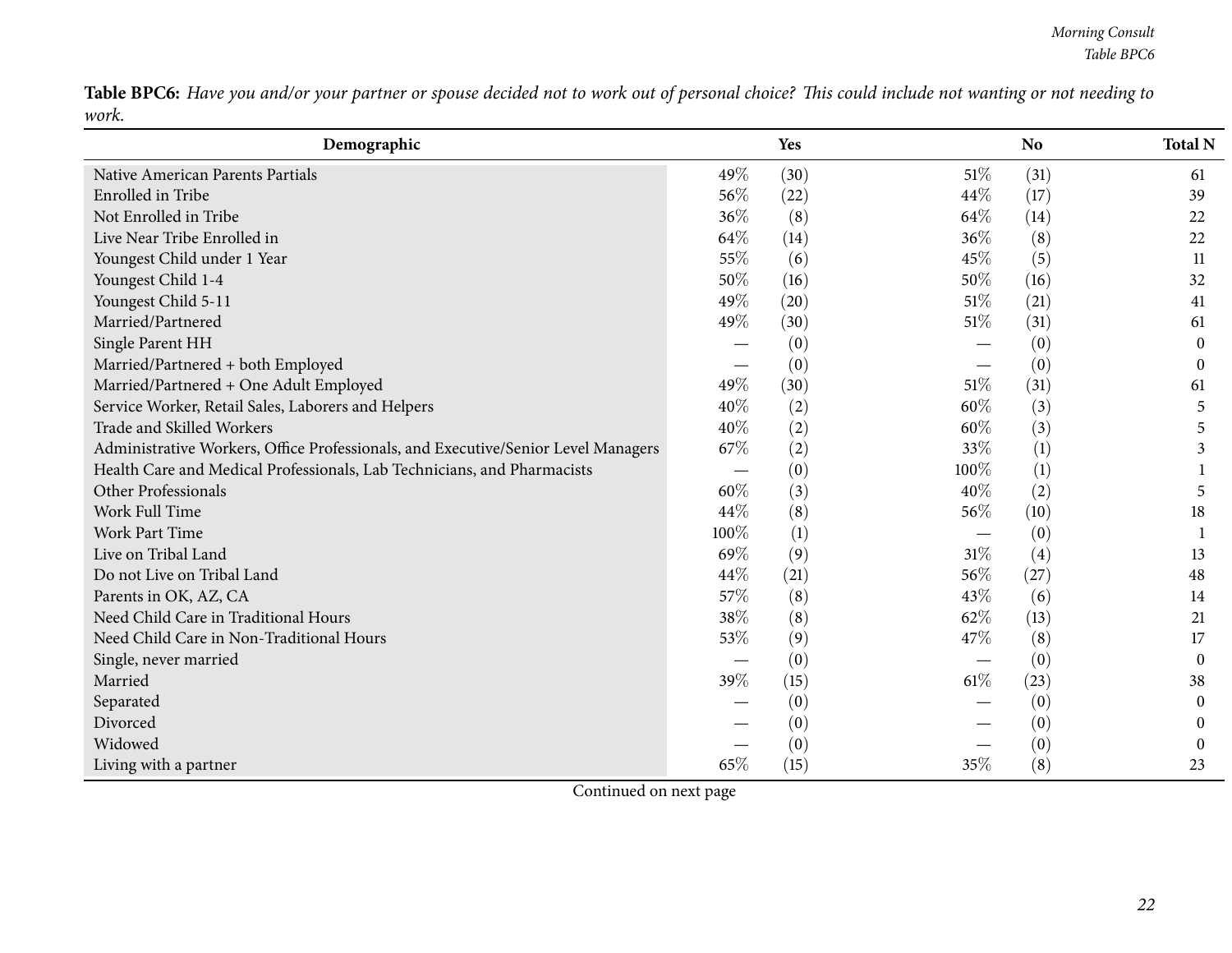*National Tracking Poll #2110011, October-November, <sup>2021</sup> Table BPC6*

Table BPC6: Have you and/or your partner or spouse decided not to work out of personal choice? This could include not wanting or not needing to *work.*

| Demographic                      |         | Yes              |                          | <b>No</b>        | <b>Total N</b>       |
|----------------------------------|---------|------------------|--------------------------|------------------|----------------------|
| Native American Parents Partials | 49%     | (30)             | $51\%$                   | (31)             | 61                   |
| Alabama                          | 100%    | $\left(1\right)$ | $\overline{\phantom{0}}$ | (0)              |                      |
| Alaska                           | $50\%$  | $\left(1\right)$ | 50%                      | $\left(1\right)$ | $\overline{c}$       |
| Arizona                          | $50\%$  | (1)              | $50\%$                   | $\left(1\right)$ | $\overline{c}$       |
| Arkansas                         | $50\%$  | $\left(1\right)$ | $50\%$                   | (1)              | $\overline{c}$       |
| California                       | $50\%$  | $\left(1\right)$ | $50\%$                   | (1)              | $\overline{2}$       |
| Colorado                         | $100\%$ | $\left(1\right)$ |                          | (0)              |                      |
| Connecticut                      |         | (0)              |                          | (0)              | 0                    |
| Delaware                         |         | (0)              |                          | (0)              | 0                    |
| District of Columbia             |         | (0)              |                          | (0)              | 0                    |
| Florida                          | $50\%$  | $\left(1\right)$ | 50%                      | $\left(1\right)$ | $\overline{c}$       |
| Georgia                          |         | (0)              | $100\%$                  | (2)              | $\overline{c}$       |
| Idaho                            | $50\%$  | $\left(1\right)$ | $50\%$                   | (1)              | $\overline{2}$       |
| Illinois                         | $100\%$ | $\left(1\right)$ |                          | (0)              | 1                    |
| Indiana                          |         | (0)              |                          | (0)              | 0                    |
| Iowa                             |         | (0)              |                          | (0)              | 0                    |
| Kansas                           | 100%    | (2)              |                          | (0)              | 2                    |
| Louisiana                        | $100\%$ | $\left(1\right)$ |                          | (0)              | 1                    |
| Maine                            |         | (0)              | $100\%$                  | $\left(1\right)$ |                      |
| Maryland                         |         | (0)              |                          | (0)              | 0                    |
| Massachusetts                    |         | (0)              |                          | (0)              | 0                    |
| Michigan                         |         | (0)              |                          | (0)              | 0                    |
| Minnesota                        | $60\%$  | (3)              | 40\%                     | (2)              | 5                    |
| Mississippi                      |         | (0)              |                          | (0)              | 0                    |
| Missouri                         |         | (0)              |                          | (0)              | 0                    |
| Montana                          | $50\%$  | $\left(1\right)$ | $50\%$                   | $\left(1\right)$ | 2                    |
| Nebraska                         |         | (0)              |                          | (0)              | 0                    |
| Nevada                           |         | (0)              |                          | (0)              | 0                    |
| New Mexico                       |         | (0)              |                          | (0)              | 0                    |
| New York                         | $50\%$  | (2)              | 50%                      | (2)              | 4                    |
| North Carolina                   | 40%     | (2)              | $60\%$                   | (3)              | 5                    |
| North Dakota                     |         | (0)              | $100\%$                  | (2)              | $\overline{2}$       |
| Ohio                             |         | (0)              | 100%                     | $\left(1\right)$ | 1                    |
| Oklahoma                         | $60\%$  | (6)              | 40\%                     | (4)              | $10\,$               |
| Oregon                           | 100%    | $\left(1\right)$ |                          | (0)              | 1                    |
| Pennsylvania                     |         | (0)              | 100%                     | (2)              | 23<br>$\overline{c}$ |
| South Carolina                   | 100%    | (2)              |                          | (0)              | $\overline{2}$       |
| 4.71                             |         | $\Delta$         |                          | $\Delta$         |                      |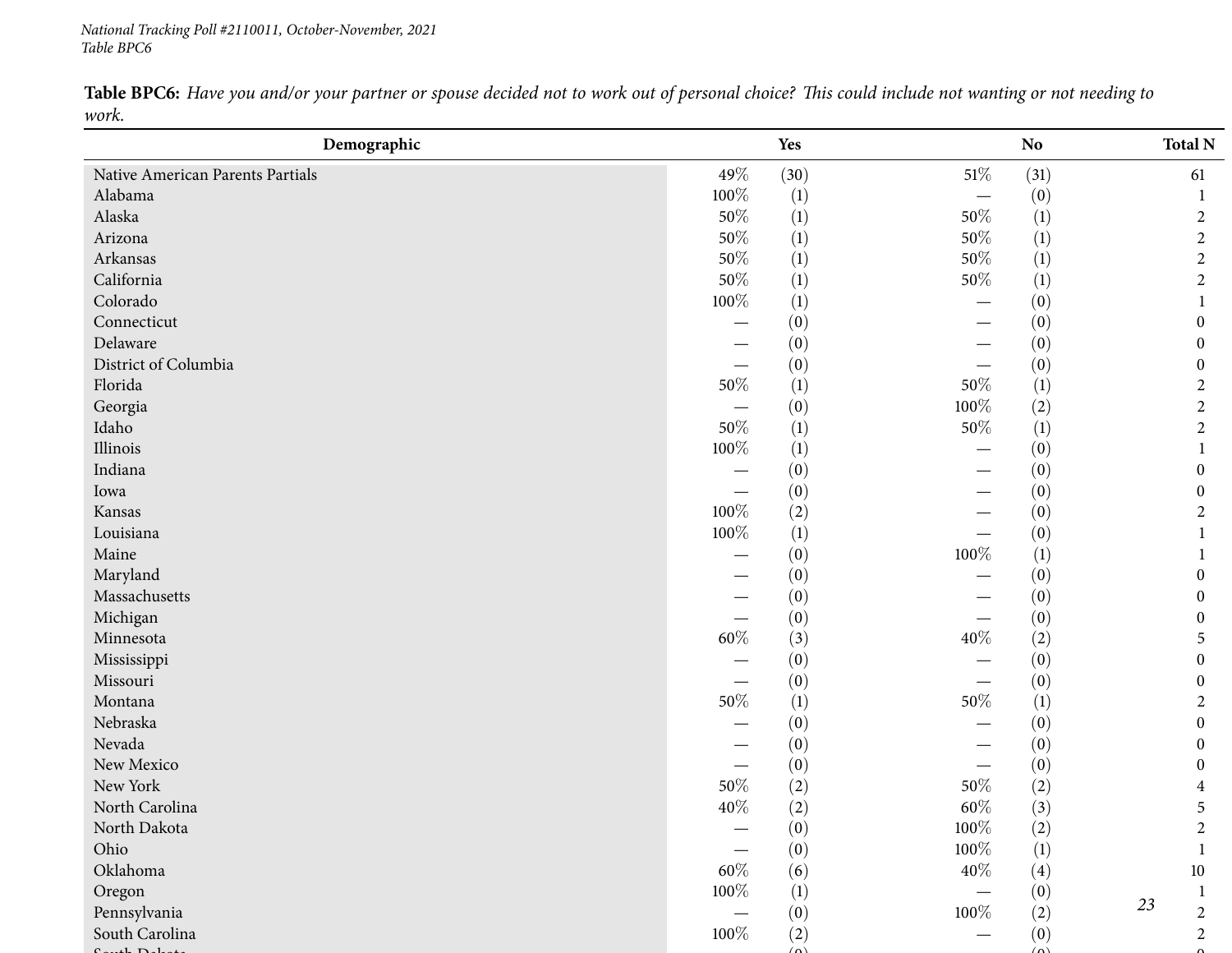<span id="page-23-0"></span>

|                                  | Significant |      |                                 | Somewhat of an |        | Not too much of |                                 |  |
|----------------------------------|-------------|------|---------------------------------|----------------|--------|-----------------|---------------------------------|--|
| Demographic                      | influence   |      |                                 | influence      |        | an influence    | No influence                    |  |
| Native American Parents Partials | 64%         | (39) | 13%                             | (8)            | $10\%$ | (6)             | 13%<br>(8                       |  |
| Gender: Male                     | 38%         | (5)  | 23%                             | (3)            | 23%    | (3)             | 15%                             |  |
| Gender: Female                   | 71%         | (34) | $10\%$                          | (5)            | $6\%$  | (3)             | $12\%$<br>(6                    |  |
| Age: 18-34                       | 70%         | (19) | 15%                             | (4)            | 7%     | (2)             | $7\%$                           |  |
| Age: 35-44                       | 73%         | (19) | $8\%$                           | (2)            | 12%    | (3)             | $8\%$                           |  |
| Age: 45-64                       | 14\%        | (1)  | 14\%                            | (1)            | 14%    | (1)             | 57\%                            |  |
| Age: 65+                         |             | (0)  | 100%                            | (1)            |        | (0)             |                                 |  |
| GenZers: 1997-2012               | 89%         | (8)  | $11\%$                          | (1)            |        | (0)             | $\overline{\phantom{0}}$        |  |
| Millennials: 1981-1996           | 71%         | (29) | $12\%$                          | (5)            | $12\%$ | (5)             | $5\%$                           |  |
| GenXers: 1965-1980               | 12%         | (1)  |                                 | (0)            | 12%    | (1)             | 75%<br>6                        |  |
| Baby Boomers: 1946-1964          | 33%         | (1)  | 67\%                            | (2)            |        | (0)             |                                 |  |
| PID: Dem (no lean)               | 60%         | (12) | 25%                             | (5)            | 10%    | (2)             | $5\%$                           |  |
| PID: Ind (no lean)               | 67%         | (18) | $4\%$                           | (1)            | $11\%$ | (3)             | 19%                             |  |
| PID: Rep (no lean)               | 64%         | (9)  | $14\%$                          | (2)            | 7%     | (1)             | 14%                             |  |
| Educ: < College                  | 59%         | (30) | $14\%$                          | (7)            | 12%    | (6)             | $16\%$<br>8)                    |  |
| Educ: Bachelors degree           | 100%        | (6)  |                                 | (0)            |        | (0)             |                                 |  |
| Educ: Post-grad                  | 75%         | (3)  | 25%                             | (1)            |        | (0)             | $\hspace{0.05cm}$               |  |
| Income: Under 50k                | 63%         | (24) | $8\%$                           | (3)            | 13%    | (5)             | $16\%$                          |  |
| Income: 50k-100k                 | 68%         | (13) | 16%                             | (3)            | $5\%$  | (1)             | $11\%$                          |  |
| Income: 100k+                    | $50\%$      | (2)  | 50%                             | (2)            |        | (0)             |                                 |  |
| Ethnicity: White                 | 67%         | (6)  | $11\%$                          | (1)            |        | (0)             | $22\%$                          |  |
| Ethnicity: Hispanic              | 100%        | (3)  |                                 | (0)            | —      | (0)             |                                 |  |
| Ethnicity: Black                 |             | (0)  | $\hspace{0.1mm}-\hspace{0.1mm}$ | (0)            |        | (0)             | $\hspace{0.1mm}-\hspace{0.1mm}$ |  |
| Ethnicity: Other                 | 63%         | (33) | $13\%$                          | (7)            | 12%    | (6)             | $12\%$<br>6                     |  |
| 4-Region: Northeast              | 43%         | (3)  | 29%                             | (2)            | 29%    | (2)             | $\overline{\phantom{0}}$        |  |
| 4-Region: Midwest                | 36%         | (4)  | 36%                             | (4)            | $9\%$  | (1)             | $18\%$                          |  |
| 4-Region: South                  | 77%         | (23) | $3\%$                           | (1)            | $3\%$  | (1)             | $17\%$                          |  |
| 4-Region: West                   | 69%         | (9)  | $8\%$                           | (1)            | 15%    | (2)             | $8\%$                           |  |
| Age: 19-34                       | 70%         | (19) | $15\%$                          | (4)            | 7%     | (2)             | $7\%$                           |  |
| Age: 35-44                       | 73%         | (19) | $8\%$                           | (2)            | 12%    | (3)             | $8\%$                           |  |
| Age: 45+                         | 12%         | (1)  | 25%                             | (2)            | 12%    | (1)             | 50%                             |  |

Table BPC7: How much of an influence, if at all, did child care responsibilities have in your and/or your partner or spouse's decision not to work?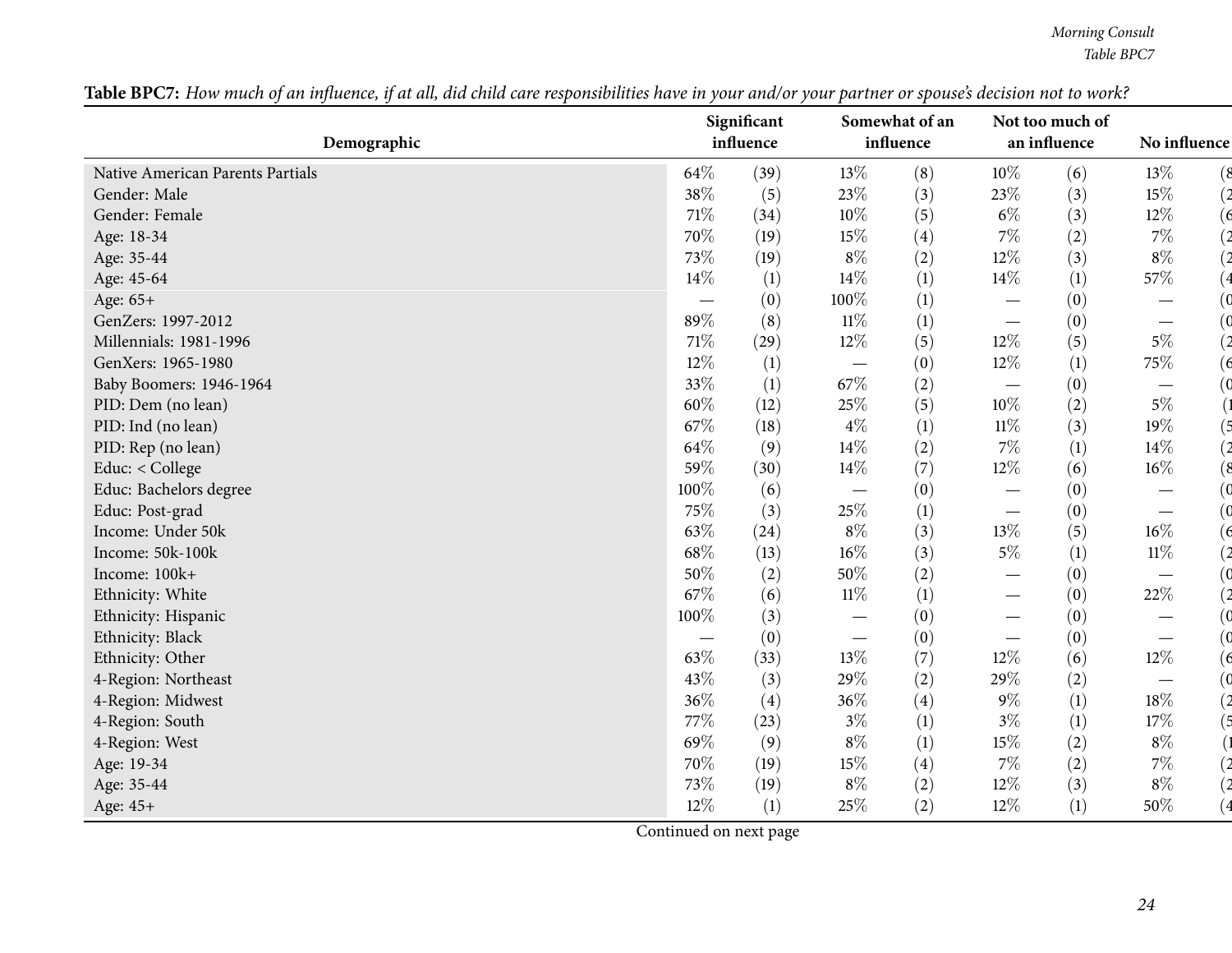#### *National Tracking Poll #2110011, October-November, <sup>2021</sup> Table BPC7*

|                                                                                   |      | Significant |                                   | Somewhat of an |        | Not too much of  |                                |
|-----------------------------------------------------------------------------------|------|-------------|-----------------------------------|----------------|--------|------------------|--------------------------------|
| Demographic                                                                       |      | influence   |                                   | influence      |        | an influence     | No influence                   |
| Native American Parents Partials                                                  | 64\% | (39)        | 13%                               | (8)            | 10%    | (6)              | 13%<br>8)                      |
| Enrolled in Tribe                                                                 | 64\% | (25)        | 15%                               | (6)            | 10%    | (4)              | $10\%$                         |
| Not Enrolled in Tribe                                                             | 64\% | (14)        | 9%                                | (2)            | $9\%$  | (2)              | 18%                            |
| Live Near Tribe Enrolled in                                                       | 68%  | (15)        | $9\%$                             | (2)            | $9\%$  | (2)              | $14\%$                         |
| Youngest Child under 1 Year                                                       | 100% | (11)        |                                   | (0)            |        | (0)              |                                |
| Youngest Child 1-4                                                                | 78%  | (25)        | $9\%$                             | (3)            | $3\%$  | (1)              | $9\%$                          |
| Youngest Child 5-11                                                               | 56%  | (23)        | 15%                               | (6)            | $15\%$ | (6)              | 15%<br>$\epsilon$              |
| Married/Partnered                                                                 | 64\% | (39)        | 13%                               | (8)            | $10\%$ | (6)              | 13%<br>8)                      |
| Single Parent HH                                                                  |      | (0)         |                                   | (0)            |        | (0)              |                                |
| Married/Partnered + both Employed                                                 |      | (0)         | $\hspace{0.1mm}-\hspace{0.1mm}$   | (0)            |        | (0)              |                                |
| Married/Partnered + One Adult Employed                                            | 64\% | (39)        | 13%                               | (8)            | 10%    | (6)              | 13%<br>8)                      |
| Service Worker, Retail Sales, Laborers and Helpers                                | 40%  | (2)         | 20%                               | (1)            |        | (0)              | 40%                            |
| Trade and Skilled Workers                                                         | 20%  | (1)         | 20%                               | (1)            | 40%    | (2)              | 20%                            |
| Administrative Workers, Office Professionals, and Executive/Senior Level Managers | 100% | (3)         |                                   | (0)            |        | (0)              |                                |
| Health Care and Medical Professionals, Lab Technicians, and Pharmacists           | 100% | (1)         |                                   | (0)            |        | (0)              |                                |
| Other Professionals                                                               | 60%  | (3)         | 40%                               | (2)            |        | (0)              |                                |
| Work Full Time                                                                    | 56%  | (10)        | 17%                               | (3)            | $11\%$ | (2)              | 17%                            |
| <b>Work Part Time</b>                                                             |      | (0)         | 100%                              | (1)            |        | (0)              |                                |
| Live on Tribal Land                                                               | 54%  | (7)         | 15%                               | (2)            | $15\%$ | (2)              | 15%                            |
| Do not Live on Tribal Land                                                        | 67\% | (32)        | 12%                               | (6)            | $8\%$  | (4)              | 12%                            |
| Parents in OK, AZ, CA                                                             | 71\% | (10)        |                                   | (0)            | $21\%$ | (3)              | $7\%$                          |
| Need Child Care in Traditional Hours                                              | 62%  | (13)        | 14%                               | (3)            | $5\%$  | $\left(1\right)$ | 19%                            |
| Need Child Care in Non-Traditional Hours                                          | 76%  | (13)        | 12%                               | (2)            |        | (0)              | 12%                            |
| Single, never married                                                             |      | (0)         |                                   | (0)            |        | (0)              |                                |
| Married                                                                           | 53%  | (20)        | 18%                               | (7)            | $11\%$ | (4)              | 18%                            |
| Separated                                                                         |      | (0)         |                                   | (0)            |        | (0)              |                                |
| Divorced                                                                          |      | (0)         | $\hspace{0.1mm}-\hspace{0.1mm}$   | (0)            |        | (0)              |                                |
| Widowed                                                                           |      | (0)         | $\overbrace{\phantom{123221111}}$ | (0)            |        | (0)              | $\overbrace{\phantom{123321}}$ |
| Living with a partner                                                             | 83%  | (19)        | $4\%$                             | (1)            | $9\%$  | (2)              | $4\%$                          |

Table BPC7: How much of an influence, if at all, did child care responsibilities have in your and/or your partner or spouse's decision not to work?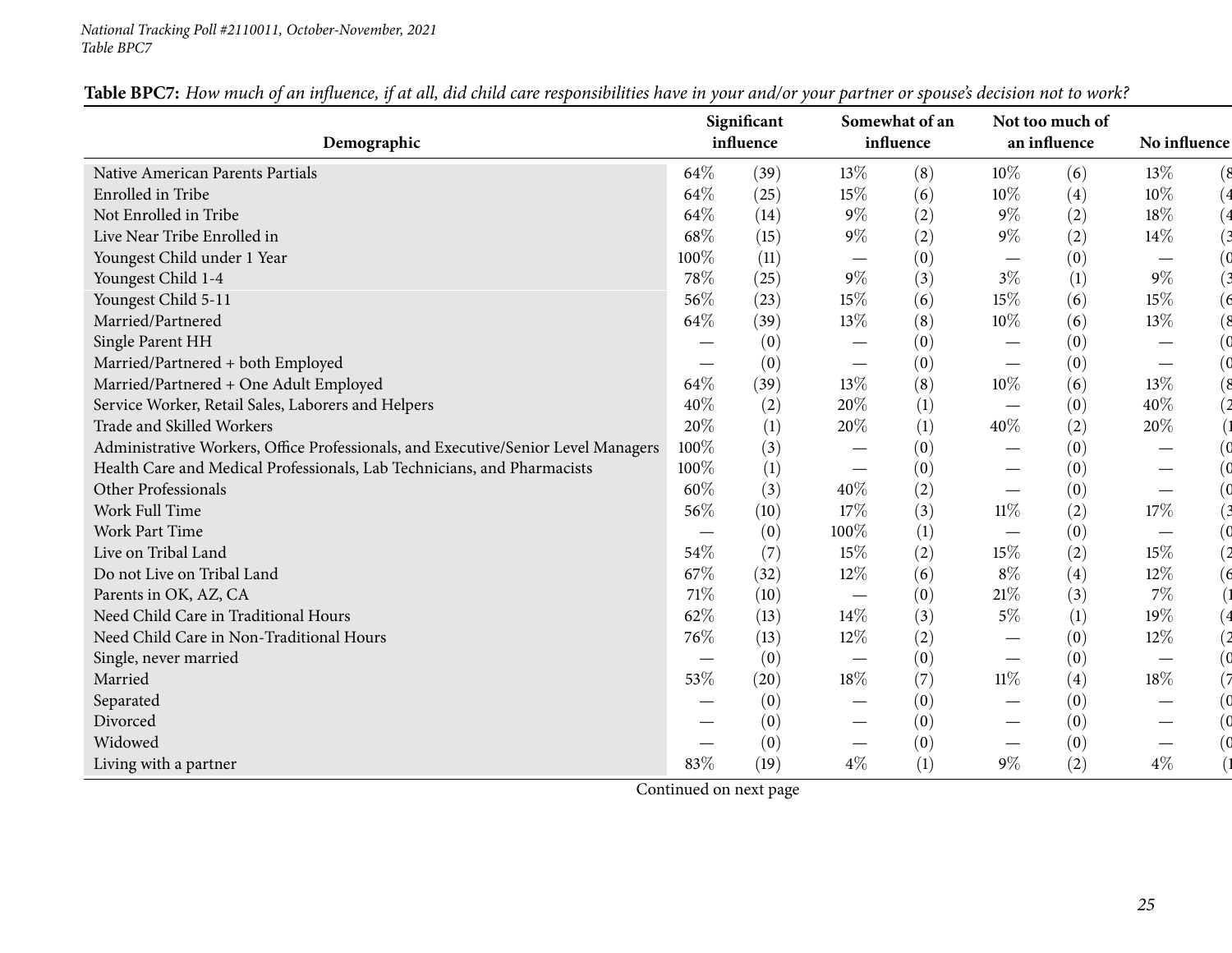| Demographic                      |                          | Significant<br>influence |                                   | Somewhat of an<br>influence |                                   | Not too much of<br>an influence | No influence                    |  |
|----------------------------------|--------------------------|--------------------------|-----------------------------------|-----------------------------|-----------------------------------|---------------------------------|---------------------------------|--|
|                                  |                          |                          |                                   |                             |                                   |                                 |                                 |  |
| Native American Parents Partials | $64\%$                   | (39)                     | $13\%$                            | (8)                         | $10\%$                            | (6)                             | $13\%$<br>(8                    |  |
| Alabama                          | 100%                     | (1)                      | $\overline{\phantom{m}}$          | (0)                         |                                   | (0)                             | $\overline{\phantom{m}}$        |  |
| Alaska                           | 50%                      | (1)                      | $\hspace{0.1mm}-\hspace{0.1mm}$   | (0)                         | $\overbrace{\phantom{13333}}$     | (0)                             | $50\%$                          |  |
| Arizona                          | $100\%$                  | (2)                      | $\hspace{0.05cm}$                 | (0)                         |                                   | (0)                             | $\overbrace{\phantom{13333}}$   |  |
| Arkansas                         | $50\%$                   | (1)                      | $\overbrace{\phantom{12332}}$     | (0)                         | $\overbrace{\phantom{12322111}}$  | (0)                             | $50\%$                          |  |
| California                       |                          | (0)                      | $\hspace{0.05cm}$                 | (0)                         | 100%                              | (2)                             | $\hspace{0.05cm}$               |  |
| Colorado                         | 100%                     | (1)                      | $\overbrace{\phantom{12332}}$     | (0)                         |                                   | (0)                             |                                 |  |
| Connecticut                      | --                       | (0)                      |                                   | (0)                         |                                   | (0)                             |                                 |  |
| Delaware                         |                          | (0)                      |                                   | (0)                         |                                   | (0)                             |                                 |  |
| District of Columbia             |                          | (0)                      | $\hspace{0.05cm}$                 | (0)                         | $\hspace{0.1mm}-\hspace{0.1mm}$   | (0)                             |                                 |  |
| Florida                          | 100%                     | (2)                      |                                   | (0)                         |                                   | (0)                             |                                 |  |
| Georgia                          | $50\%$                   | (1)                      |                                   | (0)                         |                                   | (0)                             | $50\%$                          |  |
| Idaho                            | 100%                     | (2)                      |                                   | (0)                         | $\overline{\phantom{0}}$          | (0)                             |                                 |  |
| Illinois                         |                          | (0)                      | 100%                              | $\left(1\right)$            | $\hspace{0.1mm}-\hspace{0.1mm}$   | (0)                             | $\hspace{0.05cm}$               |  |
| Indiana                          |                          | (0)                      |                                   | (0)                         |                                   | (0)                             | $\overbrace{\phantom{123321}}$  |  |
| Iowa                             |                          | (0)                      |                                   | (0)                         |                                   | (0)                             | $\overbrace{\phantom{123321}}$  |  |
| Kansas                           | 100%                     | (2)                      |                                   | (0)                         | —                                 | (0)                             | $\hspace{0.1mm}-\hspace{0.1mm}$ |  |
| Louisiana                        | 100%                     | $\left(1\right)$         | $\hspace{0.1mm}-\hspace{0.1mm}$   | (0)                         | $\hspace{0.1mm}-\hspace{0.1mm}$   | (0)                             | $\hspace{0.1mm}-\hspace{0.1mm}$ |  |
| Maine                            |                          | (0)                      | 100%                              | (1)                         |                                   | (0)                             |                                 |  |
| Maryland                         |                          | (0)                      |                                   | (0)                         |                                   | (0)                             |                                 |  |
| Massachusetts                    |                          | (0)                      |                                   | (0)                         |                                   | (0)                             |                                 |  |
| Michigan                         |                          | (0)                      | $\overbrace{\phantom{123221111}}$ | (0)                         |                                   | (0)                             |                                 |  |
| Minnesota                        | 40%                      | (2)                      | 40%                               | (2)                         | 20%                               | $\left(1\right)$                |                                 |  |
| Mississippi                      |                          | (0)                      |                                   | (0)                         |                                   | (0)                             |                                 |  |
| Missouri                         |                          | (0)                      |                                   | (0)                         |                                   | (0)                             |                                 |  |
| Montana                          | 100%                     | (2)                      | $\hspace{0.05cm}$                 | (0)                         |                                   | (0)                             | —                               |  |
| Nebraska                         |                          | (0)                      |                                   | (0)                         |                                   | (0)                             | $\hspace{0.05cm}$               |  |
| Nevada                           |                          | (0)                      | $\hspace{0.05cm}$                 | (0)                         |                                   | (0)                             |                                 |  |
| New Mexico                       | $\overline{\phantom{0}}$ | (0)                      | $\hspace{0.1mm}-\hspace{0.1mm}$   | (0)                         | $\overbrace{\phantom{13333}}$     | (0)                             |                                 |  |
| New York                         | $50\%$                   | (2)                      | $25\%$                            | (1)                         | 25%                               | $\left(1\right)$                | $\overbrace{\phantom{13333}}$   |  |
| North Carolina                   | $60\%$                   | (3)                      |                                   | (0)                         |                                   | (0)                             | $40\%$                          |  |
| North Dakota                     |                          | (0)                      | $50\%$                            | (1)                         |                                   | (0)                             | $50\%$                          |  |
| Ohio                             |                          | (0)                      |                                   | (0)                         | $\overline{\phantom{0}}$          | (0)                             | 100%                            |  |
| Oklahoma                         | $80\%$                   | (8)                      |                                   | (0)                         | $10\%$                            | (1)                             | $10\%$                          |  |
| Oregon                           |                          | (0)                      | 100%                              | $\left(1\right)$            | $\overbrace{\phantom{123221111}}$ | (0)                             | O                               |  |
| Pennsylvania                     | 50%                      | (1)                      |                                   | (0)                         | 50%                               | (1)                             | $26$ $-$                        |  |
| South Carolina                   | 100%                     | (2)                      |                                   | (0)                         |                                   | (0)                             | (0                              |  |
| uth Delvet                       |                          | $(\Omega)$               |                                   | $(\Omega)$                  |                                   | (n)                             |                                 |  |

Table BPC7: How much of an influence, if at all, did child care responsibilities have in your and/or your partner or spouse's decision not to work?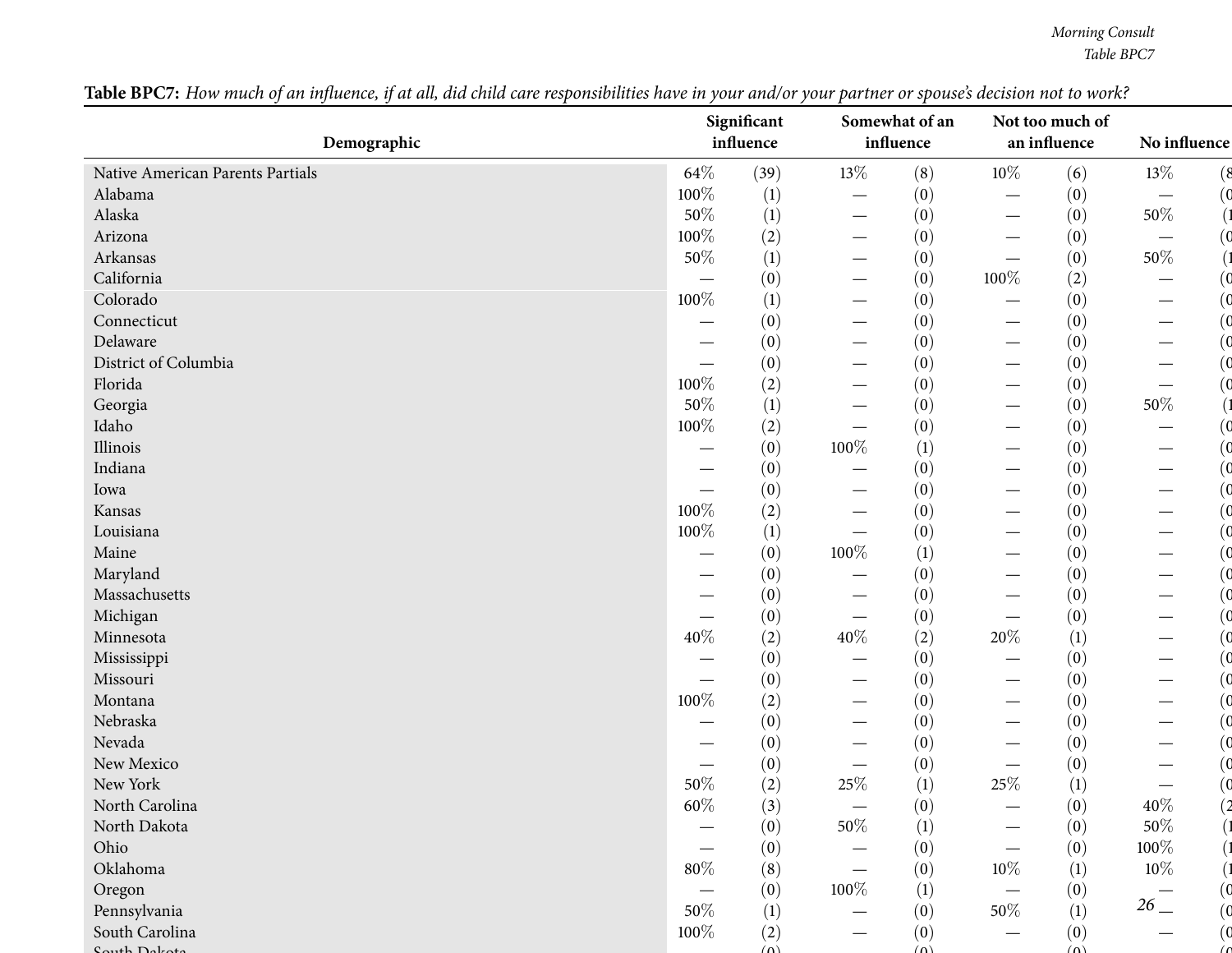*National Tracking Poll #2110011, October-November, <sup>2021</sup> Table BPC8\_1*

## Table BPC8\_1: Approximately how many miles is a one-way drive from your home to each of the following? *Child care programs*

<span id="page-26-0"></span>

| miles<br>Demographic<br>$11-20$ miles<br>21-30 miles<br>31-40 miles<br>41-50 miles<br>5-10 miles<br>39% (97)<br>$25\%$ (63)<br>$14\%$ (34)<br>$6\%$ (15)<br>$3\%$<br>$1\%$<br>Native American Parents Partials<br>(8)<br>(3)<br>$3\%$<br>30%<br>$30\%$ (18)<br>$13\%$<br>$11\%$<br>$2\%$<br>(1)<br>Gender: Male<br>(2)<br>(18)<br>(8)<br>(7)<br>42\%<br>$24\%$ (45)<br>$14\%$ (26)<br>$4\%$<br>$3\%$<br>$1\%$<br>(79)<br>(8)<br>(6)<br>(2)<br>Gender: Female<br>$3\%$<br>$2\%$<br>36\%<br>$24\%$ (31)<br>$18\%$ (23)<br>$7\%$<br>(9)<br>(4)<br>(2)<br>Age: 18-34<br>(46)<br>$26\%$ (24)<br>$6\%$<br>$2\%$<br>$1\%$<br>$10\%$<br>(2)<br>$44\%$<br>(9)<br>(6)<br>(1)<br>Age: 35-44<br>(41)<br>$31\%$<br>$31\%$<br>$8\%$<br>$8\%$<br>(2)<br>(2)<br>Age: 45-64<br>(8)<br>(0)<br>(0)<br>(8)<br>$\overline{\phantom{m}}$<br>$\overline{\phantom{m}}$<br>100%<br>(0)<br>(0)<br>Age: 65+<br>(2)<br>(0)<br>(0)<br>(0)<br>$\overline{\phantom{m}}$<br>$\overbrace{\phantom{12322111}}$<br>$\overline{\phantom{m}}$<br>$\overbrace{\phantom{123221111}}$<br>$\overline{\phantom{m}}$<br>35%<br>27\%<br>19%<br>$12\%$<br>$4\%$<br>(9)<br>(7)<br>(5)<br>(1)<br>GenZers: 1997-2012<br>(3)<br>(0)<br>$\qquad \qquad$<br>$5\%$<br>$1\%$<br>Millennials: 1981-1996<br>$25\%$ (43)<br>$15\%$ (26)<br>(9)<br>$4\%$<br>$\left( 1\right)$<br>$39\%$<br>(6)<br>(66)<br>$6\%$<br>$4\%$<br>$2\%$<br>27\%<br>$6\%$<br>GenXers: 1965-1980<br>37%<br>(3)<br>(3)<br>(2)<br>$\left(1\right)$<br>(18)<br>(13)<br>100%<br>(0)<br>(0)<br>(0)<br>(0)<br>(0)<br>Baby Boomers: 1946-1964<br>(4)<br>$\overline{\phantom{m}}$<br>$\overline{\phantom{m}}$<br>$\overline{\phantom{m}}$<br>$\qquad \qquad -$<br>37%<br>27\% (25)<br>$11\%$<br>$9\%$<br>$9\%$<br>$1\%$<br>(8)<br>(8)<br>(10)<br>(1)<br>PID: Dem (no lean)<br>(34)<br>$3\%$<br>46\%<br>$24\%$ (25)<br>$10\%$<br>(3)<br>$1\%$<br>PID: Ind (no lean)<br>$\left( 1\right)$<br>(48)<br>(11)<br>(0)<br>$\qquad \qquad -$<br>$8\%$<br>$2\%$<br>$25\%$ (13)<br>(1)<br>PID: Rep (no lean)<br>28\%<br>(15)<br>$25\%$ (13)<br>(4)<br>(0)<br>$\qquad \qquad -$<br>$26\%$ (45)<br>$6\%$<br>$2\%$<br>$1\%$<br>Educ: < College<br>$36\%$<br>$16\%$ (27)<br>(3)<br>(62)<br>(11)<br>$\left(1\right)$<br>28\% (12)<br>$7\%$<br>$2\%$<br>$2\%$<br>Educ: Bachelors degree<br>$51\%$<br>(3)<br>(1)<br>(0)<br>(22)<br>(1)<br>38%<br>$18\%$<br>$12\%$<br>$9\%$<br>12%<br>$6\%$<br>Educ: Post-grad<br>(13)<br>(6)<br>(4)<br>(3)<br>(4)<br>(2)<br>$6\%$<br>39%<br>$23\%$ (31)<br>$15\%$ (20)<br>(8)<br>$1\%$<br>(2)<br>$1\%$<br>Income: Under 50k<br>(52)<br>(2)<br>28\% (22)<br>$4\%$<br>$3\%$<br>Income: 50k-100k<br>$44\%$<br>$14\%$<br>(3)<br>(2)<br>(0)<br>(35)<br>(11)<br>$\overline{\phantom{m}}$<br>$28\%$ (10)<br>$11\%$<br>$3\%$<br>Income: 100k+<br>28\%<br>$8\%$<br>$11\%$<br>(3)<br>(4)<br>(4)<br>$\left(1\right)$<br>(10)<br>30%<br>27\% (12)<br>$14\%$<br>$11\%$<br>$7\%$<br>$2\%$<br>(6)<br>(3)<br>(1)<br>Ethnicity: White<br>(13)<br>(5)<br>38%<br>18%<br>15%<br>$12\%$<br>$3\%$<br>$6\%$<br>(5)<br>(4)<br>(1)<br>(2)<br>(6)<br>Ethnicity: Hispanic<br>(13)<br>$9\%$<br>$27\%$<br>36%<br>$9\%$<br>Ethnicity: Black<br>(1)<br>(3)<br>(4)<br>(1)<br>(0)<br>(0)<br>$\overline{\phantom{m}}$<br>$26\%$ (50)<br>$2\%$<br>43\%<br>$13\%$ (25)<br>$3\%$<br>(6)<br>(4)<br>$1\%$<br>(2)<br>Ethnicity: Other<br>(84)<br>$16\%$<br>$5\%$<br>26\%<br>$16\%$<br>$5\%$<br>21%<br>(3)<br>(3)<br>4-Region: Northeast<br>(4)<br>(5)<br>$\left(1\right)$<br>$\left(1\right)$<br>$2\%$<br>$51\%$<br>27\% (15)<br>$7\%$<br>$2\%$<br>(28)<br>(4)<br>(1)<br>(0)<br>4-Region: Midwest<br>(1)<br>$\overline{\phantom{m}}$<br>33%<br>28\% (27)<br>$7\%$<br>$3\%$<br>14%<br>(3)<br>(7)<br>(0)<br>4-Region: South<br>(32)<br>(14)<br>$\overline{\phantom{m}}$<br>$8\%$<br>42\%<br>$21\%$ (16)<br>$17\%$<br>$1\%$<br>$3\%$<br>4-Region: West<br>(6)<br>(1)<br>(2)<br>(33)<br>(13)<br>$2\%$<br>$24\%$ (31)<br>$18\%$ (23)<br>$7\%$<br>$3\%$<br>(2)<br>$36\%$ (46)<br>(9)<br>(4)<br>Age: 19-34<br>$6\%$<br>$44\%$<br>$26\%$ (24)<br>$10\%$<br>$2\%$<br>(2)<br>$1\%$<br>Age: 35-44<br>(41)<br>(9)<br>(6)<br>$\left(1\right)$<br>29%<br>$36\%$ (10)<br>$7\%$<br>(2)<br>$7\%$<br>(2)<br>(8)<br>(0)<br>(0)<br>Age: 45+<br>$\overline{\phantom{m}}$ | Less than 5 |  |  |  |
|----------------------------------------------------------------------------------------------------------------------------------------------------------------------------------------------------------------------------------------------------------------------------------------------------------------------------------------------------------------------------------------------------------------------------------------------------------------------------------------------------------------------------------------------------------------------------------------------------------------------------------------------------------------------------------------------------------------------------------------------------------------------------------------------------------------------------------------------------------------------------------------------------------------------------------------------------------------------------------------------------------------------------------------------------------------------------------------------------------------------------------------------------------------------------------------------------------------------------------------------------------------------------------------------------------------------------------------------------------------------------------------------------------------------------------------------------------------------------------------------------------------------------------------------------------------------------------------------------------------------------------------------------------------------------------------------------------------------------------------------------------------------------------------------------------------------------------------------------------------------------------------------------------------------------------------------------------------------------------------------------------------------------------------------------------------------------------------------------------------------------------------------------------------------------------------------------------------------------------------------------------------------------------------------------------------------------------------------------------------------------------------------------------------------------------------------------------------------------------------------------------------------------------------------------------------------------------------------------------------------------------------------------------------------------------------------------------------------------------------------------------------------------------------------------------------------------------------------------------------------------------------------------------------------------------------------------------------------------------------------------------------------------------------------------------------------------------------------------------------------------------------------------------------------------------------------------------------------------------------------------------------------------------------------------------------------------------------------------------------------------------------------------------------------------------------------------------------------------------------------------------------------------------------------------------------------------------------------------------------------------------------------------------------------------------------------------------------------------------------------------------------------------------------------------------------------------------------------------------------------------------------------------------------------------------------------------------------------------------------------------------------------------------------------------------------------------------------------------------------------------------------------------------------------------------------------------------------------------------|-------------|--|--|--|
|                                                                                                                                                                                                                                                                                                                                                                                                                                                                                                                                                                                                                                                                                                                                                                                                                                                                                                                                                                                                                                                                                                                                                                                                                                                                                                                                                                                                                                                                                                                                                                                                                                                                                                                                                                                                                                                                                                                                                                                                                                                                                                                                                                                                                                                                                                                                                                                                                                                                                                                                                                                                                                                                                                                                                                                                                                                                                                                                                                                                                                                                                                                                                                                                                                                                                                                                                                                                                                                                                                                                                                                                                                                                                                                                                                                                                                                                                                                                                                                                                                                                                                                                                                                                                                  |             |  |  |  |
|                                                                                                                                                                                                                                                                                                                                                                                                                                                                                                                                                                                                                                                                                                                                                                                                                                                                                                                                                                                                                                                                                                                                                                                                                                                                                                                                                                                                                                                                                                                                                                                                                                                                                                                                                                                                                                                                                                                                                                                                                                                                                                                                                                                                                                                                                                                                                                                                                                                                                                                                                                                                                                                                                                                                                                                                                                                                                                                                                                                                                                                                                                                                                                                                                                                                                                                                                                                                                                                                                                                                                                                                                                                                                                                                                                                                                                                                                                                                                                                                                                                                                                                                                                                                                                  |             |  |  |  |
|                                                                                                                                                                                                                                                                                                                                                                                                                                                                                                                                                                                                                                                                                                                                                                                                                                                                                                                                                                                                                                                                                                                                                                                                                                                                                                                                                                                                                                                                                                                                                                                                                                                                                                                                                                                                                                                                                                                                                                                                                                                                                                                                                                                                                                                                                                                                                                                                                                                                                                                                                                                                                                                                                                                                                                                                                                                                                                                                                                                                                                                                                                                                                                                                                                                                                                                                                                                                                                                                                                                                                                                                                                                                                                                                                                                                                                                                                                                                                                                                                                                                                                                                                                                                                                  |             |  |  |  |
|                                                                                                                                                                                                                                                                                                                                                                                                                                                                                                                                                                                                                                                                                                                                                                                                                                                                                                                                                                                                                                                                                                                                                                                                                                                                                                                                                                                                                                                                                                                                                                                                                                                                                                                                                                                                                                                                                                                                                                                                                                                                                                                                                                                                                                                                                                                                                                                                                                                                                                                                                                                                                                                                                                                                                                                                                                                                                                                                                                                                                                                                                                                                                                                                                                                                                                                                                                                                                                                                                                                                                                                                                                                                                                                                                                                                                                                                                                                                                                                                                                                                                                                                                                                                                                  |             |  |  |  |
|                                                                                                                                                                                                                                                                                                                                                                                                                                                                                                                                                                                                                                                                                                                                                                                                                                                                                                                                                                                                                                                                                                                                                                                                                                                                                                                                                                                                                                                                                                                                                                                                                                                                                                                                                                                                                                                                                                                                                                                                                                                                                                                                                                                                                                                                                                                                                                                                                                                                                                                                                                                                                                                                                                                                                                                                                                                                                                                                                                                                                                                                                                                                                                                                                                                                                                                                                                                                                                                                                                                                                                                                                                                                                                                                                                                                                                                                                                                                                                                                                                                                                                                                                                                                                                  |             |  |  |  |
|                                                                                                                                                                                                                                                                                                                                                                                                                                                                                                                                                                                                                                                                                                                                                                                                                                                                                                                                                                                                                                                                                                                                                                                                                                                                                                                                                                                                                                                                                                                                                                                                                                                                                                                                                                                                                                                                                                                                                                                                                                                                                                                                                                                                                                                                                                                                                                                                                                                                                                                                                                                                                                                                                                                                                                                                                                                                                                                                                                                                                                                                                                                                                                                                                                                                                                                                                                                                                                                                                                                                                                                                                                                                                                                                                                                                                                                                                                                                                                                                                                                                                                                                                                                                                                  |             |  |  |  |
|                                                                                                                                                                                                                                                                                                                                                                                                                                                                                                                                                                                                                                                                                                                                                                                                                                                                                                                                                                                                                                                                                                                                                                                                                                                                                                                                                                                                                                                                                                                                                                                                                                                                                                                                                                                                                                                                                                                                                                                                                                                                                                                                                                                                                                                                                                                                                                                                                                                                                                                                                                                                                                                                                                                                                                                                                                                                                                                                                                                                                                                                                                                                                                                                                                                                                                                                                                                                                                                                                                                                                                                                                                                                                                                                                                                                                                                                                                                                                                                                                                                                                                                                                                                                                                  |             |  |  |  |
|                                                                                                                                                                                                                                                                                                                                                                                                                                                                                                                                                                                                                                                                                                                                                                                                                                                                                                                                                                                                                                                                                                                                                                                                                                                                                                                                                                                                                                                                                                                                                                                                                                                                                                                                                                                                                                                                                                                                                                                                                                                                                                                                                                                                                                                                                                                                                                                                                                                                                                                                                                                                                                                                                                                                                                                                                                                                                                                                                                                                                                                                                                                                                                                                                                                                                                                                                                                                                                                                                                                                                                                                                                                                                                                                                                                                                                                                                                                                                                                                                                                                                                                                                                                                                                  |             |  |  |  |
|                                                                                                                                                                                                                                                                                                                                                                                                                                                                                                                                                                                                                                                                                                                                                                                                                                                                                                                                                                                                                                                                                                                                                                                                                                                                                                                                                                                                                                                                                                                                                                                                                                                                                                                                                                                                                                                                                                                                                                                                                                                                                                                                                                                                                                                                                                                                                                                                                                                                                                                                                                                                                                                                                                                                                                                                                                                                                                                                                                                                                                                                                                                                                                                                                                                                                                                                                                                                                                                                                                                                                                                                                                                                                                                                                                                                                                                                                                                                                                                                                                                                                                                                                                                                                                  |             |  |  |  |
|                                                                                                                                                                                                                                                                                                                                                                                                                                                                                                                                                                                                                                                                                                                                                                                                                                                                                                                                                                                                                                                                                                                                                                                                                                                                                                                                                                                                                                                                                                                                                                                                                                                                                                                                                                                                                                                                                                                                                                                                                                                                                                                                                                                                                                                                                                                                                                                                                                                                                                                                                                                                                                                                                                                                                                                                                                                                                                                                                                                                                                                                                                                                                                                                                                                                                                                                                                                                                                                                                                                                                                                                                                                                                                                                                                                                                                                                                                                                                                                                                                                                                                                                                                                                                                  |             |  |  |  |
|                                                                                                                                                                                                                                                                                                                                                                                                                                                                                                                                                                                                                                                                                                                                                                                                                                                                                                                                                                                                                                                                                                                                                                                                                                                                                                                                                                                                                                                                                                                                                                                                                                                                                                                                                                                                                                                                                                                                                                                                                                                                                                                                                                                                                                                                                                                                                                                                                                                                                                                                                                                                                                                                                                                                                                                                                                                                                                                                                                                                                                                                                                                                                                                                                                                                                                                                                                                                                                                                                                                                                                                                                                                                                                                                                                                                                                                                                                                                                                                                                                                                                                                                                                                                                                  |             |  |  |  |
|                                                                                                                                                                                                                                                                                                                                                                                                                                                                                                                                                                                                                                                                                                                                                                                                                                                                                                                                                                                                                                                                                                                                                                                                                                                                                                                                                                                                                                                                                                                                                                                                                                                                                                                                                                                                                                                                                                                                                                                                                                                                                                                                                                                                                                                                                                                                                                                                                                                                                                                                                                                                                                                                                                                                                                                                                                                                                                                                                                                                                                                                                                                                                                                                                                                                                                                                                                                                                                                                                                                                                                                                                                                                                                                                                                                                                                                                                                                                                                                                                                                                                                                                                                                                                                  |             |  |  |  |
|                                                                                                                                                                                                                                                                                                                                                                                                                                                                                                                                                                                                                                                                                                                                                                                                                                                                                                                                                                                                                                                                                                                                                                                                                                                                                                                                                                                                                                                                                                                                                                                                                                                                                                                                                                                                                                                                                                                                                                                                                                                                                                                                                                                                                                                                                                                                                                                                                                                                                                                                                                                                                                                                                                                                                                                                                                                                                                                                                                                                                                                                                                                                                                                                                                                                                                                                                                                                                                                                                                                                                                                                                                                                                                                                                                                                                                                                                                                                                                                                                                                                                                                                                                                                                                  |             |  |  |  |
|                                                                                                                                                                                                                                                                                                                                                                                                                                                                                                                                                                                                                                                                                                                                                                                                                                                                                                                                                                                                                                                                                                                                                                                                                                                                                                                                                                                                                                                                                                                                                                                                                                                                                                                                                                                                                                                                                                                                                                                                                                                                                                                                                                                                                                                                                                                                                                                                                                                                                                                                                                                                                                                                                                                                                                                                                                                                                                                                                                                                                                                                                                                                                                                                                                                                                                                                                                                                                                                                                                                                                                                                                                                                                                                                                                                                                                                                                                                                                                                                                                                                                                                                                                                                                                  |             |  |  |  |
|                                                                                                                                                                                                                                                                                                                                                                                                                                                                                                                                                                                                                                                                                                                                                                                                                                                                                                                                                                                                                                                                                                                                                                                                                                                                                                                                                                                                                                                                                                                                                                                                                                                                                                                                                                                                                                                                                                                                                                                                                                                                                                                                                                                                                                                                                                                                                                                                                                                                                                                                                                                                                                                                                                                                                                                                                                                                                                                                                                                                                                                                                                                                                                                                                                                                                                                                                                                                                                                                                                                                                                                                                                                                                                                                                                                                                                                                                                                                                                                                                                                                                                                                                                                                                                  |             |  |  |  |
|                                                                                                                                                                                                                                                                                                                                                                                                                                                                                                                                                                                                                                                                                                                                                                                                                                                                                                                                                                                                                                                                                                                                                                                                                                                                                                                                                                                                                                                                                                                                                                                                                                                                                                                                                                                                                                                                                                                                                                                                                                                                                                                                                                                                                                                                                                                                                                                                                                                                                                                                                                                                                                                                                                                                                                                                                                                                                                                                                                                                                                                                                                                                                                                                                                                                                                                                                                                                                                                                                                                                                                                                                                                                                                                                                                                                                                                                                                                                                                                                                                                                                                                                                                                                                                  |             |  |  |  |
|                                                                                                                                                                                                                                                                                                                                                                                                                                                                                                                                                                                                                                                                                                                                                                                                                                                                                                                                                                                                                                                                                                                                                                                                                                                                                                                                                                                                                                                                                                                                                                                                                                                                                                                                                                                                                                                                                                                                                                                                                                                                                                                                                                                                                                                                                                                                                                                                                                                                                                                                                                                                                                                                                                                                                                                                                                                                                                                                                                                                                                                                                                                                                                                                                                                                                                                                                                                                                                                                                                                                                                                                                                                                                                                                                                                                                                                                                                                                                                                                                                                                                                                                                                                                                                  |             |  |  |  |
|                                                                                                                                                                                                                                                                                                                                                                                                                                                                                                                                                                                                                                                                                                                                                                                                                                                                                                                                                                                                                                                                                                                                                                                                                                                                                                                                                                                                                                                                                                                                                                                                                                                                                                                                                                                                                                                                                                                                                                                                                                                                                                                                                                                                                                                                                                                                                                                                                                                                                                                                                                                                                                                                                                                                                                                                                                                                                                                                                                                                                                                                                                                                                                                                                                                                                                                                                                                                                                                                                                                                                                                                                                                                                                                                                                                                                                                                                                                                                                                                                                                                                                                                                                                                                                  |             |  |  |  |
|                                                                                                                                                                                                                                                                                                                                                                                                                                                                                                                                                                                                                                                                                                                                                                                                                                                                                                                                                                                                                                                                                                                                                                                                                                                                                                                                                                                                                                                                                                                                                                                                                                                                                                                                                                                                                                                                                                                                                                                                                                                                                                                                                                                                                                                                                                                                                                                                                                                                                                                                                                                                                                                                                                                                                                                                                                                                                                                                                                                                                                                                                                                                                                                                                                                                                                                                                                                                                                                                                                                                                                                                                                                                                                                                                                                                                                                                                                                                                                                                                                                                                                                                                                                                                                  |             |  |  |  |
|                                                                                                                                                                                                                                                                                                                                                                                                                                                                                                                                                                                                                                                                                                                                                                                                                                                                                                                                                                                                                                                                                                                                                                                                                                                                                                                                                                                                                                                                                                                                                                                                                                                                                                                                                                                                                                                                                                                                                                                                                                                                                                                                                                                                                                                                                                                                                                                                                                                                                                                                                                                                                                                                                                                                                                                                                                                                                                                                                                                                                                                                                                                                                                                                                                                                                                                                                                                                                                                                                                                                                                                                                                                                                                                                                                                                                                                                                                                                                                                                                                                                                                                                                                                                                                  |             |  |  |  |
|                                                                                                                                                                                                                                                                                                                                                                                                                                                                                                                                                                                                                                                                                                                                                                                                                                                                                                                                                                                                                                                                                                                                                                                                                                                                                                                                                                                                                                                                                                                                                                                                                                                                                                                                                                                                                                                                                                                                                                                                                                                                                                                                                                                                                                                                                                                                                                                                                                                                                                                                                                                                                                                                                                                                                                                                                                                                                                                                                                                                                                                                                                                                                                                                                                                                                                                                                                                                                                                                                                                                                                                                                                                                                                                                                                                                                                                                                                                                                                                                                                                                                                                                                                                                                                  |             |  |  |  |
|                                                                                                                                                                                                                                                                                                                                                                                                                                                                                                                                                                                                                                                                                                                                                                                                                                                                                                                                                                                                                                                                                                                                                                                                                                                                                                                                                                                                                                                                                                                                                                                                                                                                                                                                                                                                                                                                                                                                                                                                                                                                                                                                                                                                                                                                                                                                                                                                                                                                                                                                                                                                                                                                                                                                                                                                                                                                                                                                                                                                                                                                                                                                                                                                                                                                                                                                                                                                                                                                                                                                                                                                                                                                                                                                                                                                                                                                                                                                                                                                                                                                                                                                                                                                                                  |             |  |  |  |
|                                                                                                                                                                                                                                                                                                                                                                                                                                                                                                                                                                                                                                                                                                                                                                                                                                                                                                                                                                                                                                                                                                                                                                                                                                                                                                                                                                                                                                                                                                                                                                                                                                                                                                                                                                                                                                                                                                                                                                                                                                                                                                                                                                                                                                                                                                                                                                                                                                                                                                                                                                                                                                                                                                                                                                                                                                                                                                                                                                                                                                                                                                                                                                                                                                                                                                                                                                                                                                                                                                                                                                                                                                                                                                                                                                                                                                                                                                                                                                                                                                                                                                                                                                                                                                  |             |  |  |  |
|                                                                                                                                                                                                                                                                                                                                                                                                                                                                                                                                                                                                                                                                                                                                                                                                                                                                                                                                                                                                                                                                                                                                                                                                                                                                                                                                                                                                                                                                                                                                                                                                                                                                                                                                                                                                                                                                                                                                                                                                                                                                                                                                                                                                                                                                                                                                                                                                                                                                                                                                                                                                                                                                                                                                                                                                                                                                                                                                                                                                                                                                                                                                                                                                                                                                                                                                                                                                                                                                                                                                                                                                                                                                                                                                                                                                                                                                                                                                                                                                                                                                                                                                                                                                                                  |             |  |  |  |
|                                                                                                                                                                                                                                                                                                                                                                                                                                                                                                                                                                                                                                                                                                                                                                                                                                                                                                                                                                                                                                                                                                                                                                                                                                                                                                                                                                                                                                                                                                                                                                                                                                                                                                                                                                                                                                                                                                                                                                                                                                                                                                                                                                                                                                                                                                                                                                                                                                                                                                                                                                                                                                                                                                                                                                                                                                                                                                                                                                                                                                                                                                                                                                                                                                                                                                                                                                                                                                                                                                                                                                                                                                                                                                                                                                                                                                                                                                                                                                                                                                                                                                                                                                                                                                  |             |  |  |  |
|                                                                                                                                                                                                                                                                                                                                                                                                                                                                                                                                                                                                                                                                                                                                                                                                                                                                                                                                                                                                                                                                                                                                                                                                                                                                                                                                                                                                                                                                                                                                                                                                                                                                                                                                                                                                                                                                                                                                                                                                                                                                                                                                                                                                                                                                                                                                                                                                                                                                                                                                                                                                                                                                                                                                                                                                                                                                                                                                                                                                                                                                                                                                                                                                                                                                                                                                                                                                                                                                                                                                                                                                                                                                                                                                                                                                                                                                                                                                                                                                                                                                                                                                                                                                                                  |             |  |  |  |
|                                                                                                                                                                                                                                                                                                                                                                                                                                                                                                                                                                                                                                                                                                                                                                                                                                                                                                                                                                                                                                                                                                                                                                                                                                                                                                                                                                                                                                                                                                                                                                                                                                                                                                                                                                                                                                                                                                                                                                                                                                                                                                                                                                                                                                                                                                                                                                                                                                                                                                                                                                                                                                                                                                                                                                                                                                                                                                                                                                                                                                                                                                                                                                                                                                                                                                                                                                                                                                                                                                                                                                                                                                                                                                                                                                                                                                                                                                                                                                                                                                                                                                                                                                                                                                  |             |  |  |  |
|                                                                                                                                                                                                                                                                                                                                                                                                                                                                                                                                                                                                                                                                                                                                                                                                                                                                                                                                                                                                                                                                                                                                                                                                                                                                                                                                                                                                                                                                                                                                                                                                                                                                                                                                                                                                                                                                                                                                                                                                                                                                                                                                                                                                                                                                                                                                                                                                                                                                                                                                                                                                                                                                                                                                                                                                                                                                                                                                                                                                                                                                                                                                                                                                                                                                                                                                                                                                                                                                                                                                                                                                                                                                                                                                                                                                                                                                                                                                                                                                                                                                                                                                                                                                                                  |             |  |  |  |
|                                                                                                                                                                                                                                                                                                                                                                                                                                                                                                                                                                                                                                                                                                                                                                                                                                                                                                                                                                                                                                                                                                                                                                                                                                                                                                                                                                                                                                                                                                                                                                                                                                                                                                                                                                                                                                                                                                                                                                                                                                                                                                                                                                                                                                                                                                                                                                                                                                                                                                                                                                                                                                                                                                                                                                                                                                                                                                                                                                                                                                                                                                                                                                                                                                                                                                                                                                                                                                                                                                                                                                                                                                                                                                                                                                                                                                                                                                                                                                                                                                                                                                                                                                                                                                  |             |  |  |  |
|                                                                                                                                                                                                                                                                                                                                                                                                                                                                                                                                                                                                                                                                                                                                                                                                                                                                                                                                                                                                                                                                                                                                                                                                                                                                                                                                                                                                                                                                                                                                                                                                                                                                                                                                                                                                                                                                                                                                                                                                                                                                                                                                                                                                                                                                                                                                                                                                                                                                                                                                                                                                                                                                                                                                                                                                                                                                                                                                                                                                                                                                                                                                                                                                                                                                                                                                                                                                                                                                                                                                                                                                                                                                                                                                                                                                                                                                                                                                                                                                                                                                                                                                                                                                                                  |             |  |  |  |
|                                                                                                                                                                                                                                                                                                                                                                                                                                                                                                                                                                                                                                                                                                                                                                                                                                                                                                                                                                                                                                                                                                                                                                                                                                                                                                                                                                                                                                                                                                                                                                                                                                                                                                                                                                                                                                                                                                                                                                                                                                                                                                                                                                                                                                                                                                                                                                                                                                                                                                                                                                                                                                                                                                                                                                                                                                                                                                                                                                                                                                                                                                                                                                                                                                                                                                                                                                                                                                                                                                                                                                                                                                                                                                                                                                                                                                                                                                                                                                                                                                                                                                                                                                                                                                  |             |  |  |  |
|                                                                                                                                                                                                                                                                                                                                                                                                                                                                                                                                                                                                                                                                                                                                                                                                                                                                                                                                                                                                                                                                                                                                                                                                                                                                                                                                                                                                                                                                                                                                                                                                                                                                                                                                                                                                                                                                                                                                                                                                                                                                                                                                                                                                                                                                                                                                                                                                                                                                                                                                                                                                                                                                                                                                                                                                                                                                                                                                                                                                                                                                                                                                                                                                                                                                                                                                                                                                                                                                                                                                                                                                                                                                                                                                                                                                                                                                                                                                                                                                                                                                                                                                                                                                                                  |             |  |  |  |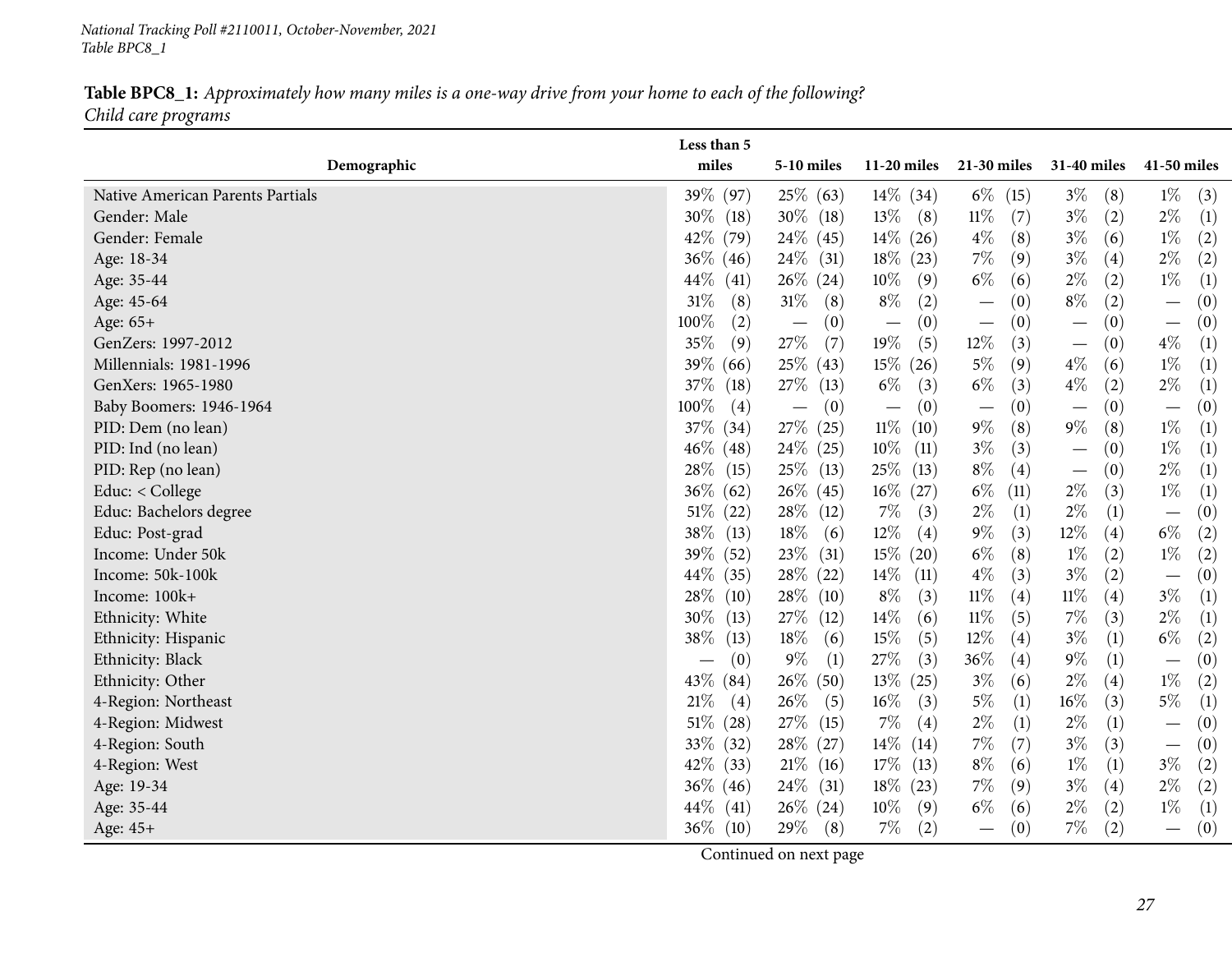## Table BPC8\_1: Approximately how many miles is a one-way drive from your home to each of the following? *Child care programs*

|                                                                                   | Less than 5   |                                 |                                        |                                        |              |                                               |
|-----------------------------------------------------------------------------------|---------------|---------------------------------|----------------------------------------|----------------------------------------|--------------|-----------------------------------------------|
| Demographic                                                                       | miles         | $5-10$ miles                    | $11-20$ miles                          | $21-30$ miles                          | 31-40 miles  | 41-50 miles                                   |
| Native American Parents Partials                                                  | 39\% (97)     | $25\%$ (63)                     | $14\%$ (34)                            | $6\%$ (15)                             | $3\%$<br>(8) | $1\%$<br>(3)                                  |
| Enrolled in Tribe                                                                 | 43\% (76)     | $22\%$ (39)                     | $14\%$ (25)                            | $5\%$<br>(9)                           | $4\%$<br>(7) | $1\%$<br>(2)                                  |
| Not Enrolled in Tribe                                                             | 28\%<br>(21)  | $32\%$ (24)                     | $12\%$<br>(9)                          | $8\%$<br>(6)                           | $1\%$<br>(1) | $1\%$<br>(1)                                  |
| Live Near Tribe Enrolled in                                                       | 43\%<br>(46)  | $19\%$ (20)                     | $17\%$<br>(18)                         | $7\%$<br>(7)                           | $6\%$<br>(6) | $1\%$<br>(1)                                  |
| Youngest Child under 1 Year                                                       | 44\%<br>(14)  | $28\%$<br>(9)                   | $19\%$<br>(6)                          | (0)<br>$\overline{\phantom{m}}$        | (0)          | $\left( 0\right)$<br>$\overline{\phantom{m}}$ |
| Youngest Child 1-4                                                                | $40\%$ (48)   | $31\%$ (37)                     | $13\%$ (16)                            | $4\%$<br>(5)                           | $3\%$<br>(3) | $1\%$<br>(1)                                  |
| Youngest Child 5-11                                                               | 41\%<br>(71)  | $20\%$ (35)                     | $14\%$ (24)                            | $7\%$ (13)                             | $3\%$<br>(5) | $1\%$<br>$\left( 2\right)$                    |
| Married/Partnered                                                                 | $37\%$ (67)   | $23\%$ (41)                     | $15\%$ (27)                            | $6\%$ (10)                             | $4\%$<br>(7) | $1\%$<br>(2)                                  |
| Single Parent HH                                                                  | 43\%<br>(30)  | $31\%$ (22)                     | $10\%$<br>(7)                          | $7\%$<br>(5)                           | $1\%$<br>(1) | $1\%$<br>(1)                                  |
| Married/Partnered + both Employed                                                 | 39%<br>(45)   | 25% (29)                        | $11\%$ (13)                            | $6\%$<br>(7)                           | $4\%$<br>(5) | $2\%$<br>(2)                                  |
| Married/Partnered + One Adult Employed                                            | $37\%$ (67)   | $23\%$ (41)                     | $15\%$ (27)                            | $6\%$ (10)                             | $4\%$<br>(7) | $1\%$<br>(2)                                  |
| Service Worker, Retail Sales, Laborers and Helpers                                | 40%<br>(21)   | $23\%$ (12)                     | 13\%<br>(7)                            | $4\%$<br>(2)                           | $2\%$<br>(1) | $2\%$<br>(1)                                  |
| Trade and Skilled Workers                                                         | $21\%$<br>(6) | 43\% (12)                       | $11\%$<br>(3)                          | 14\%<br>(4)                            | $4\%$<br>(1) | (0)<br>$\overline{\phantom{m}}$               |
| Administrative Workers, Office Professionals, and Executive/Senior Level Managers | $41\%$ (22)   | $22\%$<br>(12)                  | 13\%<br>(7)                            | $6\%$<br>(3)                           | $6\%$<br>(3) | $2\%$<br>(1)                                  |
| Health Care and Medical Professionals, Lab Technicians, and Pharmacists           | 37%<br>(7)    | 26\%<br>(5)                     | $11\%$<br>(2)                          | $5\%$<br>$\left(1\right)$              | $5\%$<br>(1) | (0)<br>$\overline{\phantom{m}}$               |
| Other Professionals                                                               | 54\%<br>(29)  | $24\%$ (13)                     | $11\%$<br>(6)                          | $6\%$<br>(3)                           | (0)          | $2\%$<br>(1)                                  |
| <b>Work Full Time</b>                                                             | $39\%$ (66)   | $27\%$ (46)                     | $13\%$ (22)                            | $6\%$<br>(11)                          | $4\%$<br>(6) | $2\%$<br>(3)                                  |
| Work Part Time                                                                    | 51\%<br>(19)  | 22\%<br>(8)                     | $8\%$<br>(3)                           | $5\%$<br>(2)                           | (0)          | (0)<br>$\overline{\phantom{m}}$               |
| Live on Tribal Land                                                               | 42%<br>(21)   | $24\%$ (12)                     | $14\%$<br>(7)                          | $8\%$<br>(4)                           | $4\%$<br>(2) | $2\%$<br>(1)                                  |
| Do not Live on Tribal Land                                                        | 38\%<br>(76)  | $26\%$ (51)                     | $14\%$ (27)                            | $6\%$<br>(11)                          | $3\%$<br>(6) | $1\%$<br>(2)                                  |
| Parents in OK, AZ, CA                                                             | 29%<br>(17)   | 29\% (17)                       | $24\%$ (14)                            | $9\%$<br>(5)                           | $2\%$<br>(1) | $2\%$<br>(1)                                  |
| Need Child Care in Traditional Hours                                              | 37%<br>(60)   | 29\% (46)                       | $14\%$ (22)                            | $6\%$<br>(9)                           | $4\%$<br>(6) | $1\%$<br>(2)                                  |
| Need Child Care in Non-Traditional Hours                                          | 32\%<br>(28)  | 22\% (19)                       | $17\%$ (15)                            | $7\%$<br>(6)                           | $6\%$<br>(5) | $3\%$<br>(3)                                  |
| Single, never married                                                             | 40%<br>(19)   | 29\% (14)                       | 15%<br>(7)                             | $10\%$<br>(5)                          | $2\%$<br>(1) | $2\%$<br>(1)                                  |
| Married                                                                           | 36\%<br>(48)  | $21\%$ (28)                     | $16\%$ (21)                            | $6\%$<br>(8)                           | $5\%$<br>(6) | $2\%$<br>(2)                                  |
| Separated                                                                         | 100%<br>(1)   | (0)<br>$\overline{\phantom{m}}$ | (0)<br>$\overline{\phantom{m}}$        | (0)<br>$\overline{\phantom{m}}$        | (0)          | $\left( 0\right)$                             |
| Divorced                                                                          | 42%<br>(8)    | 42%<br>(8)                      | (0)<br>$\hspace{0.1mm}-\hspace{0.1mm}$ | (0)<br>$\hspace{0.1mm}-\hspace{0.1mm}$ | (0)          | (0)                                           |
| Widowed                                                                           | 100%<br>(2)   | (0)                             | (0)                                    | (0)<br>$\overline{\phantom{m}}$        | (0)          | (0)                                           |
| Living with a partner                                                             | 40%<br>(19)   | $28\%$ (13)                     | $13\%$<br>(6)                          | $4\%$<br>(2)                           | $2\%$<br>(1) | (0)                                           |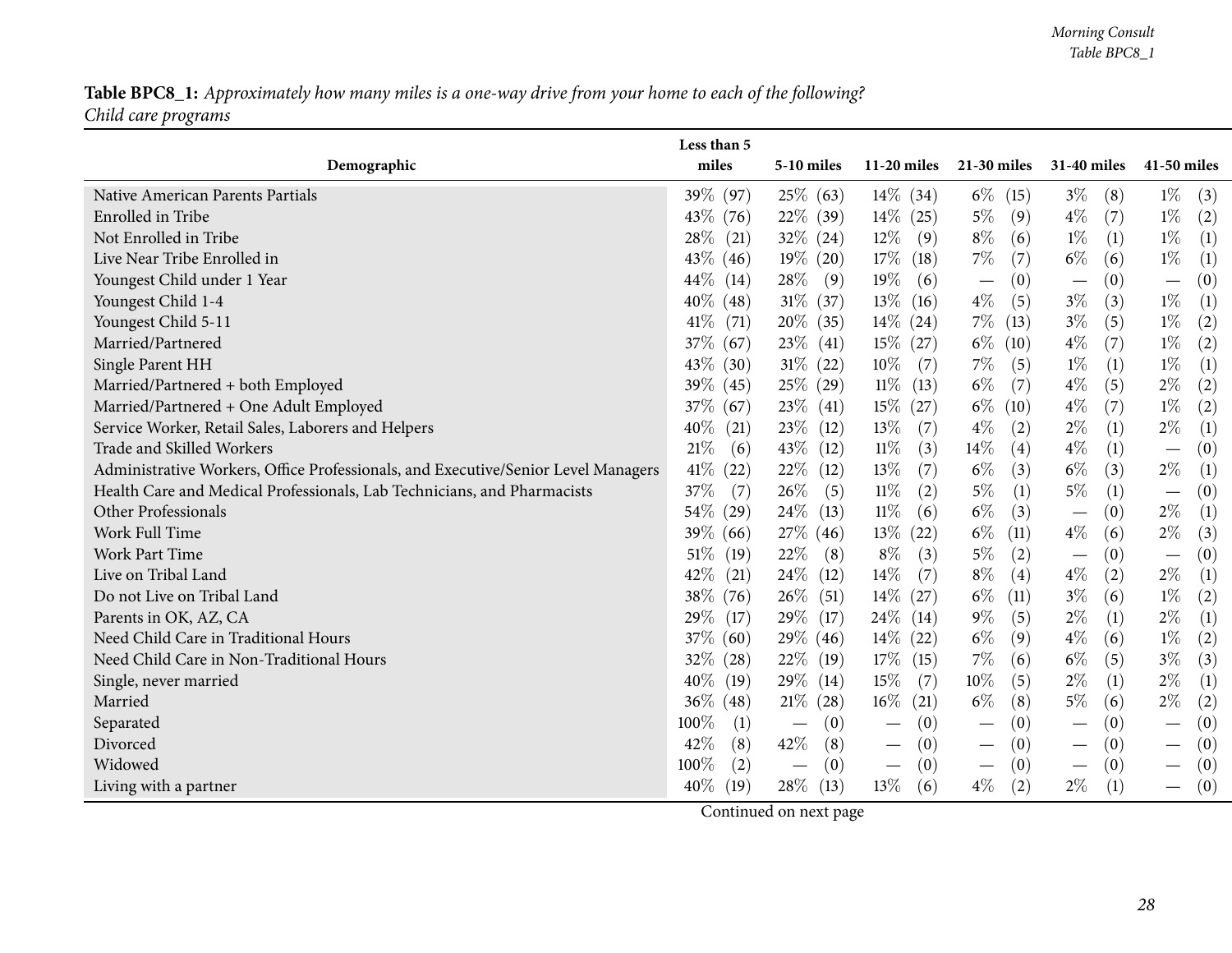*National Tracking Poll #2110011, October-November, <sup>2021</sup> Table BPC8\_1*

## Table BPC8\_1: Approximately how many miles is a one-way drive from your home to each of the following? *Child care programs*

|                                  | Less than 5                   |                                        |                                        |                                        |                                        |                                        |
|----------------------------------|-------------------------------|----------------------------------------|----------------------------------------|----------------------------------------|----------------------------------------|----------------------------------------|
| Demographic                      | miles                         | $5-10$ miles                           | $11-20$ miles                          | 21-30 miles                            | 31-40 miles                            | 41-50 miles                            |
| Native American Parents Partials | 39% (97)                      | 25\% (63)                              | $14\%$ (34)                            | $6\%$ (15)                             | $3\%$<br>(8)                           | $1\%$<br>(3)                           |
| Alabama                          | (0)                           | $40\%$<br>(2)                          | 20%<br>$\left(1\right)$                | 20%<br>(1)                             | (0)<br>$\overline{\phantom{m}}$        | (0)<br>$\overline{\phantom{m}}$        |
| Alaska                           | 57\%                          | $14\%$                                 | $14\%$                                 | (0)                                    | (0)                                    | (0)                                    |
|                                  | (4)                           | (1)                                    | $\left(1\right)$                       | $\overline{\phantom{m}}$               | $\overline{\phantom{0}}$               | $\hspace{0.1mm}-\hspace{0.1mm}$        |
| Arizona                          | 67\%                          | (0)                                    | 33%                                    | (0)                                    | (0)                                    | (0)                                    |
|                                  | (4)                           | $\overline{\phantom{m}}$               | (2)                                    | $\overline{\phantom{m}}$               |                                        | $\overline{\phantom{m}}$               |
| Arkansas                         | 50%                           | 33%                                    | (0)                                    | (0)                                    | (0)                                    | (0)                                    |
|                                  | (3)                           | (2)                                    | $\overline{\phantom{m}}$               | $\overline{\phantom{m}}$               | $\overbrace{\phantom{13333}}$          | $\overline{\phantom{m}}$               |
| California                       | 12%                           | 36\%                                   | 24\%                                   | $12\%$                                 | $4\%$                                  | $4\%$                                  |
|                                  | (3)                           | (9)                                    | (6)                                    | (3)                                    | (1)                                    | (1)                                    |
| Colorado                         | 75%                           | (0)                                    | (0)                                    | 25\%                                   | (0)                                    | (0)                                    |
|                                  | (3)                           | $\hspace{0.1mm}-\hspace{0.1mm}$        | $\hspace{0.1mm}-\hspace{0.1mm}$        | (1)                                    | $\overline{\phantom{m}}$               | $\hspace{0.1mm}-\hspace{0.1mm}$        |
| Connecticut                      | (0)                           | (0)<br>$\hspace{0.1mm}-\hspace{0.1mm}$ | (0)<br>$\hspace{0.1mm}-\hspace{0.1mm}$ | (0)<br>—                               | (0)<br>$\qquad \qquad -$               | 100%<br>(1)                            |
| Delaware                         | (0)                           | (0)<br>$\hspace{0.1mm}-\hspace{0.1mm}$ | $100\%$<br>(1)                         | (0)<br>$\hspace{0.1mm}-\hspace{0.1mm}$ | (0)                                    | (0)                                    |
| District of Columbia             | (0)                           | (0)<br>$\hspace{0.1mm}-\hspace{0.1mm}$ | 100%<br>(1)                            | (0)<br>$\hspace{0.1mm}-\hspace{0.1mm}$ | (0)<br>$\hspace{0.1mm}-\hspace{0.1mm}$ | (0)<br>$\hspace{0.1mm}-\hspace{0.1mm}$ |
| Florida                          | 43%                           | $14\%$                                 | 14%                                    | (0)                                    | (0)                                    | (0)                                    |
|                                  | (3)                           | (1)                                    | (1)                                    | $\overline{\phantom{m}}$               | $\overline{\phantom{m}}$               | $\hspace{0.1mm}-\hspace{0.1mm}$        |
| Georgia                          | 36%                           | $27\%$                                 | $9\%$                                  | $9\%$                                  | $9\%$                                  | (0)                                    |
|                                  | (4)                           | (3)                                    | (1)                                    | (1)                                    | (1)                                    | $\overline{\phantom{m}}$               |
| Idaho                            | 50%                           | (0)                                    | (0)                                    | (0)                                    | (0)                                    | (0)                                    |
|                                  | $\left(1\right)$              | $\hspace{0.1mm}-\hspace{0.1mm}$        |                                        |                                        | $\overline{\phantom{0}}$               | $\hspace{0.1mm}-\hspace{0.1mm}$        |
| Illinois                         | 33%                           | (0)                                    | $67\%$                                 | (0)                                    | (0)                                    | (0)                                    |
|                                  | (1)                           | $\hspace{0.1mm}-\hspace{0.1mm}$        | (2)                                    | $\hspace{0.1mm}-\hspace{0.1mm}$        | $\hspace{0.1mm}-\hspace{0.1mm}$        | $\hspace{0.1mm}-\hspace{0.1mm}$        |
| Indiana                          | 100%                          | (0)                                    | (0)                                    | (0)                                    | (0)                                    | (0)                                    |
|                                  | (2)                           | $\hspace{0.1mm}-\hspace{0.1mm}$        | $\hspace{0.1mm}-\hspace{0.1mm}$        |                                        | $\overbrace{\hspace{15em}}$            | $\hspace{0.1mm}-\hspace{0.1mm}$        |
| Iowa                             | (0)                           | 100%                                   | (0)                                    | (0)                                    | (0)                                    | (0)                                    |
|                                  | $\overbrace{\phantom{13333}}$ | (1)                                    | $\hspace{0.1mm}-\hspace{0.1mm}$        | $\overline{\phantom{0}}$               |                                        | $\hspace{0.1mm}-\hspace{0.1mm}$        |
| Kansas                           | 80%                           | 20%                                    | (0)                                    | (0)                                    | (0)                                    | (0)                                    |
|                                  | (4)                           | (1)                                    | $\hspace{0.1mm}-\hspace{0.1mm}$        | $\overline{\phantom{0}}$               | $\overbrace{\phantom{13333}}$          | $\hspace{0.1mm}-\hspace{0.1mm}$        |
| Louisiana                        | (0)                           | (0)<br>$\qquad \qquad -$               | (0)<br>$\overline{\phantom{m}}$        | (0)<br>$\hspace{0.1mm}-\hspace{0.1mm}$ | 50\%<br>(1)                            | (0)<br>$\hspace{0.1mm}-\hspace{0.1mm}$ |
| Maine                            | (0)                           | $50\%$                                 | 50%                                    | (0)                                    | (0)                                    | (0)                                    |
|                                  |                               | (1)                                    | $\left(1\right)$                       | $\hspace{0.1mm}-\hspace{0.1mm}$        |                                        | $\overline{\phantom{0}}$               |
| Maryland                         | 33%                           | $33\%$                                 | 33%                                    | (0)                                    | (0)                                    | (0)                                    |
|                                  | (1)                           | (1)                                    | (1)                                    | $\overbrace{\phantom{aaaaa}}$          | $\overline{\phantom{m}}$               | $\hspace{0.1mm}-\hspace{0.1mm}$        |
| Massachusetts                    | (0)                           | 100%<br>(1)                            | (0)<br>$\hspace{0.1mm}-\hspace{0.1mm}$ | (0)                                    | (0)                                    | (0)<br>$\overline{\phantom{0}}$        |
| Michigan                         | 67\%                          | 33%                                    | (0)                                    | (0)                                    | (0)                                    | (0)                                    |
|                                  | (2)                           | (1)                                    | $\hspace{0.1mm}-\hspace{0.1mm}$        | $\hspace{0.1mm}-\hspace{0.1mm}$        | $\hspace{0.1mm}-\hspace{0.1mm}$        | $\hspace{0.1mm}-\hspace{0.1mm}$        |
| Minnesota                        | 55%                           | 32\%                                   | $5\%$                                  | (0)                                    | $5\%$                                  | (0)                                    |
|                                  | (12)                          | (7)                                    | (1)                                    | $\overline{\phantom{m}}$               | (1)                                    | $\hspace{0.1mm}-\hspace{0.1mm}$        |
| Mississippi                      | (0)                           | $50\%$                                 | (0)                                    | 50%                                    | (0)                                    | (0)                                    |
|                                  |                               | (1)                                    | $\hspace{0.1mm}-\hspace{0.1mm}$        | (1)                                    | $\hspace{0.1mm}-\hspace{0.1mm}$        | $\hspace{0.1mm}-\hspace{0.1mm}$        |
| Missouri                         | (0)                           | 50%                                    | $17\%$                                 | (0)                                    | (0)                                    | (0)                                    |
|                                  |                               | (3)                                    | (1)                                    | $\hspace{0.1mm}-\hspace{0.1mm}$        | $\hspace{0.1mm}-\hspace{0.1mm}$        | $\hspace{0.1mm}-\hspace{0.1mm}$        |
| Montana                          | 64\%                          | 18%                                    | $9\%$                                  | (0)                                    | (0)                                    | (0)                                    |
|                                  | (7)                           | (2)                                    | (1)                                    | $\hspace{0.1mm}-\hspace{0.1mm}$        | $\hspace{0.1mm}-\hspace{0.1mm}$        | $\hspace{0.1mm}-\hspace{0.1mm}$        |
| Nebraska                         | 50%                           | $50\%$                                 | (0)                                    | (0)                                    | (0)                                    | (0)                                    |
|                                  | (1)                           | (1)                                    | $\overline{\phantom{m}}$               | $\hspace{0.1mm}-\hspace{0.1mm}$        | $\overbrace{\hspace{15em}}$            | $\hspace{0.1mm}-\hspace{0.1mm}$        |
| Nevada                           | 67\%                          | (0)                                    | (0)                                    | (0)                                    | (0)                                    | 33\%                                   |
|                                  | (2)                           | $\overline{\phantom{m}}$               | $\hspace{0.1mm}-\hspace{0.1mm}$        | $\hspace{0.1mm}-\hspace{0.1mm}$        | $\overline{\phantom{m}}$               | (1)                                    |
| New Mexico                       | 57%                           | 29%                                    | (0)                                    | (0)                                    | (0)                                    | (0)                                    |
|                                  | (4)                           | (2)                                    | $\hspace{0.05cm}$                      | $\hspace{0.1mm}-\hspace{0.1mm}$        | $\hspace{0.1mm}-\hspace{0.1mm}$        | $\overbrace{\phantom{aaaaa}}$          |
| New York                         | 20%                           | $30\%$                                 | (0)                                    | $10\%$                                 | 30\%                                   | (0)                                    |
|                                  | (2)                           | (3)                                    | $\overline{\phantom{m}}$               | (1)                                    | (3)                                    | $\hspace{0.1mm}-\hspace{0.1mm}$        |
| North Carolina                   | $38\%$<br>(5)                 | $15\%$<br>(2)                          | $8\%$<br>$\left(1\right)$              | (0)                                    | $8\%$<br>(1)                           | (0)                                    |
| North Dakota                     | $33\%$<br>(1)                 | (0)                                    | (0)<br>$\overline{\phantom{0}}$        | 33\%<br>(1)                            | (0)                                    | (0)                                    |
| Ohio                             | $33\%$<br>(1)                 | 33\%<br>(1)                            | (0)<br>$\overline{\phantom{0}}$        | (0)<br>$\overline{\phantom{m}}$        | (0)                                    | (0)                                    |
| Oklahoma                         | 37\% (10)                     | $30\%$<br>(8)                          | 22\%<br>(6)                            | $7\%$<br>(2)                           | (0)                                    | (0)                                    |
| Oregon                           | 50%<br>(1)                    | (0)                                    | (0)<br>$\overbrace{\phantom{13333}}$   | $50\%$<br>(1)                          | (0)                                    | 29<br>(0)                              |
| Pennsylvania                     | 40%<br>(2)                    | (0)                                    | $40\%$<br>(2)                          | (0)                                    | (0)                                    | (0)                                    |
| $1\Omega$                        |                               | $F \cap \mathbb{C}$                    | $\sqrt{2}$                             |                                        | $\sqrt{2}$                             |                                        |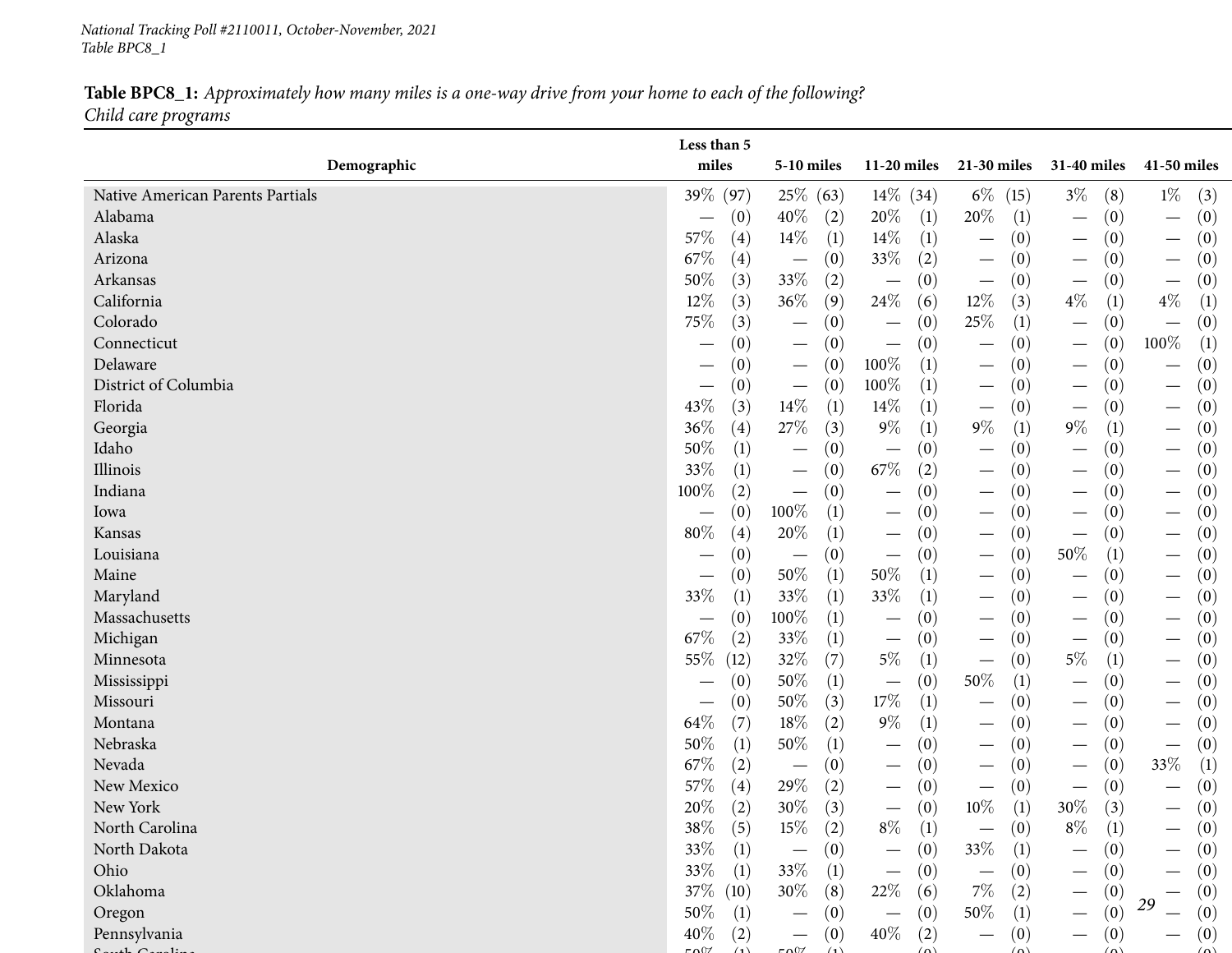## Table BPC8\_2: Approximately how many miles is a one-way drive from your home to each of the following? *Elementary schools*

<span id="page-29-0"></span>

| miles<br>Demographic<br>5-10 miles<br>$11-20$ miles<br>21-30 miles<br>31-40 miles<br>41-50 miles<br>54\% (134)<br>$23\%$ (58)<br>$12\%$ (31)<br>$3\%$<br>$3\%$<br>$1\%$<br>Native American Parents Partials<br>(3)<br>(8)<br>(7)<br>48% (29)<br>$25\%$ (15)<br>$7\%$<br>$3\%$<br>$10\%$<br>$2\%$<br>(2)<br>(1)<br>Gender: Male<br>$\left( 4\right)$<br>(6)<br>$56\% (105)$<br>$23\%$ (43)<br>$14\%$ (27)<br>$3\%$<br>$1\%$<br>(1)<br>$1\%$<br>(2)<br>Gender: Female<br>(6)<br>$5\%$<br>$2\%$<br>49\% (63)<br>$23\%$ (30)<br>$17\%$ (22)<br>$2\%$<br>(2)<br>(2)<br>Age: 18-34<br>(6) |
|-------------------------------------------------------------------------------------------------------------------------------------------------------------------------------------------------------------------------------------------------------------------------------------------------------------------------------------------------------------------------------------------------------------------------------------------------------------------------------------------------------------------------------------------------------------------------------------|
|                                                                                                                                                                                                                                                                                                                                                                                                                                                                                                                                                                                     |
|                                                                                                                                                                                                                                                                                                                                                                                                                                                                                                                                                                                     |
|                                                                                                                                                                                                                                                                                                                                                                                                                                                                                                                                                                                     |
|                                                                                                                                                                                                                                                                                                                                                                                                                                                                                                                                                                                     |
|                                                                                                                                                                                                                                                                                                                                                                                                                                                                                                                                                                                     |
| $2\%$<br>$5\%$<br>$22\%$ (21)<br>$7\%$<br>(5)<br>57\% (54)<br>(7)<br>(2)<br>(0)<br>Age: 35-44<br>$\overline{\phantom{0}}$                                                                                                                                                                                                                                                                                                                                                                                                                                                           |
| $8\%$<br>62\%<br>23\%<br>$4\%$<br>(2)<br>Age: 45-64<br>(0)<br>(0)<br>(1)<br>(16)<br>(6)<br>$\overline{\phantom{m}}$                                                                                                                                                                                                                                                                                                                                                                                                                                                                 |
| $50\%$<br>$50\%$<br>(0)<br>Age: 65+<br>(1)<br>(0)<br>(0)<br>(0)<br>(1)<br>$\overline{\phantom{m}}$<br>$\overline{\phantom{m}}$                                                                                                                                                                                                                                                                                                                                                                                                                                                      |
| $23\%$<br>$4\%$<br>50%<br>23\%<br>GenZers: 1997-2012<br>(13)<br>(6)<br>(6)<br>(1)<br>(0)<br>(0)<br>$\overline{\phantom{m}}$                                                                                                                                                                                                                                                                                                                                                                                                                                                         |
| $5\%$<br>$1\%$<br>53\%<br>$23\%$ (40)<br>$11\%$<br>$3\%$<br>(1)<br>Millennials: 1981-1996<br>(90)<br>(19)<br>(8)<br>(5)                                                                                                                                                                                                                                                                                                                                                                                                                                                             |
| $2\%$<br>$20\%$ (10)<br>$12\%$<br>$4\%$<br>GenXers: 1965-1980<br>59% (29)<br>(6)<br>(2)<br>(0)<br>(1)<br>$\overline{\phantom{m}}$                                                                                                                                                                                                                                                                                                                                                                                                                                                   |
| 50%<br>$50\%$<br>Baby Boomers: 1946-1964<br>(2)<br>(2)<br>(0)<br>(0)<br>(0)<br>(0)<br>$\overline{\phantom{m}}$<br>$\overline{\phantom{m}}$<br>$\overline{\phantom{m}}$                                                                                                                                                                                                                                                                                                                                                                                                              |
| $3\%$<br>47\%<br>$23\%$ (21)<br>$18\%$<br>$4\%$<br>$2\%$<br>(3)<br>(4)<br>PID: Dem (no lean)<br>(43)<br>(17)<br>(2)                                                                                                                                                                                                                                                                                                                                                                                                                                                                 |
| $2\%$<br>62%<br>25\% (26)<br>$7\%$<br>PID: Ind (no lean)<br>(2)<br>(0)<br>(65)<br>(7)<br>(0)<br>$\overline{\phantom{m}}$                                                                                                                                                                                                                                                                                                                                                                                                                                                            |
| $6\%$<br>13\%<br>$6\%$<br>$2\%$<br>49%<br>$21\%$ (11)<br>(7)<br>(3)<br>(3)<br>(1)<br>PID: Rep (no lean)<br>(26)                                                                                                                                                                                                                                                                                                                                                                                                                                                                     |
| $4\%$<br>$1\%$<br>$1\%$<br>53\%<br>$24\%$ (42)<br>$13\%$ (23)<br>(7)<br>(2)<br>Educ: < College<br>(91)<br>$\left( 2\right)$                                                                                                                                                                                                                                                                                                                                                                                                                                                         |
| 72\%<br>$16\%$<br>$2\%$<br>Educ: Bachelors degree<br>$7\%$<br>(3)<br>(0)<br>(0)<br>(31)<br>(7)<br>(1)<br>$\overline{\phantom{m}}$<br>$\overline{\phantom{m}}$                                                                                                                                                                                                                                                                                                                                                                                                                       |
| 35%<br>26\%<br>$15\%$<br>$15\%$<br>$3\%$<br>(5)<br>(5)<br>Educ: Post-grad<br>(12)<br>(9)<br>(0)<br>(1)<br>$\overline{\phantom{m}}$                                                                                                                                                                                                                                                                                                                                                                                                                                                  |
| $13\%$<br>$3\%$<br>$3\%$<br>50%<br>27\% (36)<br>$1\%$<br>Income: Under 50k<br>(68)<br>(18)<br>(4)<br>(4)<br>$\left( 2\right)$                                                                                                                                                                                                                                                                                                                                                                                                                                                       |
| $4\%$<br>63\%<br>$16\%$ (13)<br>$13\%$<br>Income: 50k-100k<br>(50)<br>(10)<br>(3)<br>(0)<br>(0)<br>$\overline{\phantom{m}}$                                                                                                                                                                                                                                                                                                                                                                                                                                                         |
| $3\%$<br>$8\%$<br>$44\%$<br>25\%<br>$3\%$<br>Income: 100k+<br>(9)<br>$8\%$<br>(1)<br>(3)<br>(3)<br>$\left(1\right)$<br>(16)                                                                                                                                                                                                                                                                                                                                                                                                                                                         |
| $2\%$<br>$11\%$<br>41\%<br>$18\%$<br>$20\%$<br>$2\%$<br>(8)<br>(9)<br>(1)<br>(5)<br>Ethnicity: White<br>(18)<br>(1)                                                                                                                                                                                                                                                                                                                                                                                                                                                                 |
| $15\%$<br>$24\%$<br>$3\%$<br>47\%<br>$9\%$<br>(8)<br>(1)<br>(0)<br>(3)<br>Ethnicity: Hispanic<br>(5)<br>(16)<br>$\overline{\phantom{0}}$                                                                                                                                                                                                                                                                                                                                                                                                                                            |
| $9\%$<br>36\%<br>18%<br>$9\%$<br>$9\%$<br>Ethnicity: Black<br>(0)<br>(4)<br>(2)<br>(1)<br>(1)<br>(1)<br>$\hspace{0.05cm}$                                                                                                                                                                                                                                                                                                                                                                                                                                                           |
| $1\%$<br>59\% (116)<br>$3\%$<br>$1\%$<br>$24\%$ (46)<br>$10\%$ (20)<br>(6)<br>(1)<br>(1)<br>Ethnicity: Other                                                                                                                                                                                                                                                                                                                                                                                                                                                                        |
| 42\%<br>$5\%$<br>$26\%$<br>21%<br>4-Region: Northeast<br>(8)<br>(4)<br>(0)<br>(0)<br>(5)<br>(1)<br>$\overbrace{\phantom{123221111}}$<br>$\overline{\phantom{m}}$                                                                                                                                                                                                                                                                                                                                                                                                                    |
| 55\%<br>27\% (15)<br>13%<br>$2\%$<br>(7)<br>4-Region: Midwest<br>(30)<br>(0)<br>(1)<br>(0)<br>$\overline{\phantom{m}}$<br>$\overline{\phantom{m}}$                                                                                                                                                                                                                                                                                                                                                                                                                                  |
| 54\%<br>22% (22)<br>$10\%$<br>$4\%$<br>$2\%$<br>$1\%$<br>(2)<br>(53)<br>(10)<br>(4)<br>(1)<br>4-Region: South                                                                                                                                                                                                                                                                                                                                                                                                                                                                       |
| 13%<br>$4\%$<br>59\%<br>$17\%$ (13)<br>$5\%$<br>$3\%$<br>4-Region: West<br>(3)<br>(4)<br>$\left( 2\right)$<br>(46)<br>(10)                                                                                                                                                                                                                                                                                                                                                                                                                                                          |
| 49\%<br>$17\%$ (22)<br>$5\%$<br>$2\%$<br>(2)<br>$2\%$<br>(2)<br>$23\%$ (30)<br>(6)<br>Age: 19-34<br>(63)                                                                                                                                                                                                                                                                                                                                                                                                                                                                            |
| $2\%$<br>57\% (54)<br>$22\%$ (21)<br>$7\%$<br>(2)<br>Age: 35-44<br>(7)<br>$5\%$<br>(5)<br>(0)<br>$\overline{\phantom{m}}$                                                                                                                                                                                                                                                                                                                                                                                                                                                           |
| $61\%$ (17)<br>25\%<br>$7\%$<br>(2)<br>$4\%$<br>(7)<br>(0)<br>(0)<br>(1)<br>Age: 45+<br>$\overline{\phantom{m}}$<br>$\overbrace{\phantom{123331}}$                                                                                                                                                                                                                                                                                                                                                                                                                                  |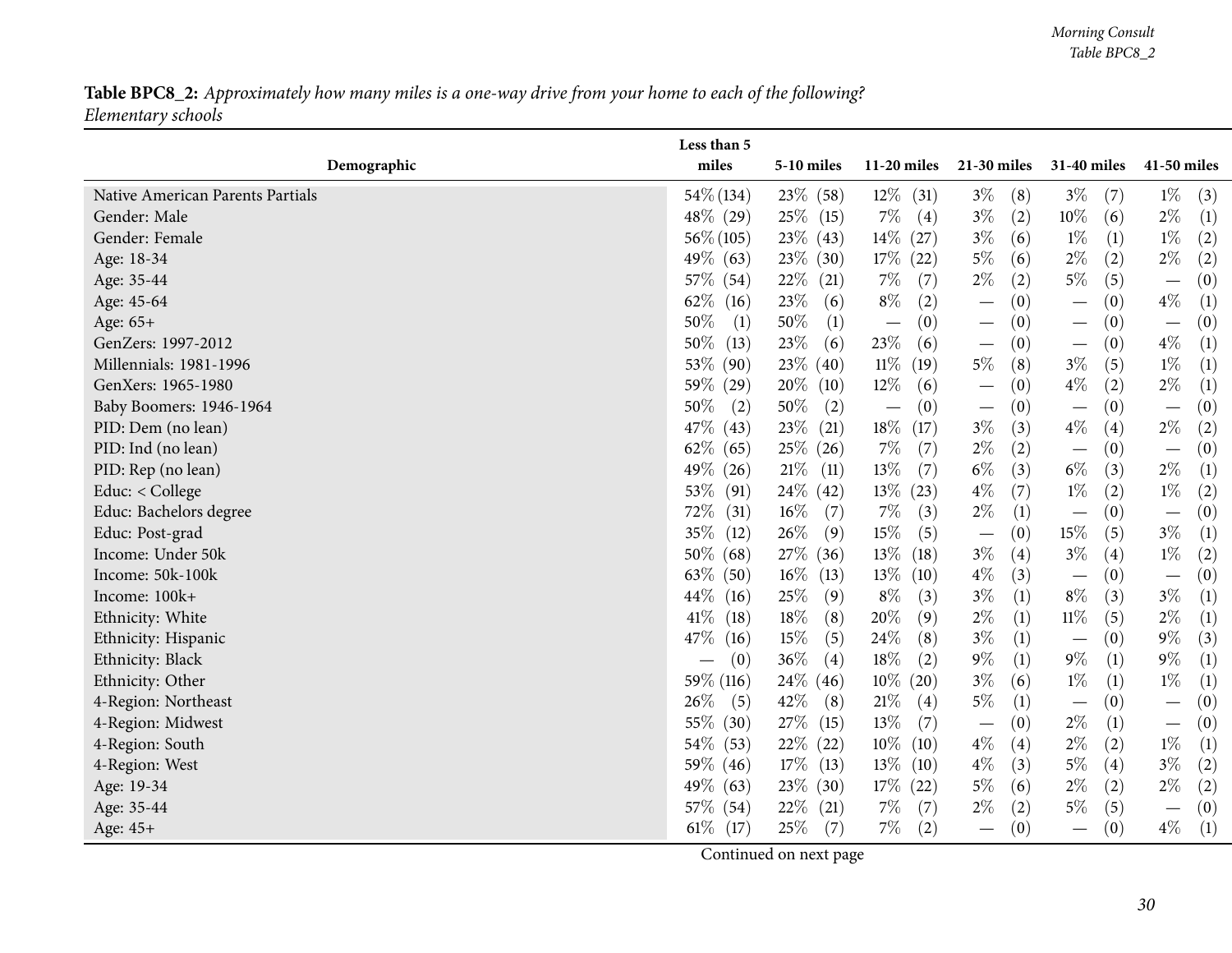*National Tracking Poll #2110011, October-November, <sup>2021</sup> Table BPC8\_2*

## Table BPC8\_2: Approximately how many miles is a one-way drive from your home to each of the following? *Elementary schools*

|                                                                                   | Less than 5<br>miles | 5-10 miles                      | $11-20$ miles                   | 21-30 miles                            | <b>31-40 miles</b>                   | 41-50 miles                             |
|-----------------------------------------------------------------------------------|----------------------|---------------------------------|---------------------------------|----------------------------------------|--------------------------------------|-----------------------------------------|
| Demographic                                                                       |                      |                                 |                                 |                                        |                                      |                                         |
| Native American Parents Partials                                                  | $54\%$ (134)         | 23\% (58)                       | $12\%$ (31)                     | $3\%$<br>(8)                           | $3\%$<br>(7)                         | $1\%$<br>(3)                            |
| Enrolled in Tribe                                                                 | 53\% (94)            | $23\%$ (40)                     | $12\%$ (21)                     | $3\%$<br>(5)                           | $3\%$<br>(6)                         | $2\%$<br>(3)                            |
| Not Enrolled in Tribe                                                             | 54\% (40)            | $24\%$ (18)                     | $14\%$<br>(10)                  | $4\%$<br>(3)                           | $1\%$<br>(1)                         | (0)<br>$\overline{\phantom{m}}$         |
| Live Near Tribe Enrolled in                                                       | 49%<br>(52)          | $22\%$ $(24)$                   | $16\%$ (17)                     | $4\%$<br>(4)                           | $4\%$<br>(4)                         | $3\%$<br>(3)                            |
| Youngest Child under 1 Year                                                       | 62\%<br>(20)         | $16\%$<br>(5)                   | $19\%$<br>(6)                   | (0)<br>$\overline{\phantom{m}}$        | (0)                                  | $\left( 0\right)$                       |
| Youngest Child 1-4                                                                | 55% (65)             | 24\% (29)                       | $14\%$<br>(17)                  | $2\%$<br>(2)                           | (0)<br>$\overbrace{\phantom{13333}}$ | $3\%$<br>(3)                            |
| Youngest Child 5-11                                                               | 55% (96)             | $22\%$ (39)                     | $12\%$ (21)                     | $3\%$<br>(6)                           | $4\%$<br>(7)                         | (0)<br>$\overline{\phantom{m}}$         |
| Married/Partnered                                                                 | 54\% (97)            | $22\%$ (40)                     | $12\%$ (22)                     | $2\%$<br>(4)                           | $4\%$<br>(7)                         | $2\%$<br>(3)                            |
| Single Parent HH                                                                  | 53%<br>(37)          | $26\%$ (18)                     | $13\%$<br>(9)                   | $6\%$<br>(4)                           | (0)                                  | (0)<br>$\overline{\phantom{m}}$         |
| Married/Partnered + both Employed                                                 | 53%<br>(60)          | $22\%$ (25)                     | $12\%$ (14)                     | $1\%$<br>(1)                           | $6\%$<br>(7)                         | $3\%$<br>(3)                            |
| Married/Partnered + One Adult Employed                                            | 54\% (97)            | $22\%$ (40)                     | $12\%$ (22)                     | $2\%$<br>(4)                           | $4\%$<br>(7)                         | $2\%$<br>(3)                            |
| Service Worker, Retail Sales, Laborers and Helpers                                | 58\%<br>(30)         | $23\%$ (12)                     | $10\%$<br>(5)                   | $4\%$<br>(2)                           | (0)<br>$\overbrace{\phantom{12333}}$ | (0)<br>$\overline{\phantom{m}}$         |
| Trade and Skilled Workers                                                         | 36%<br>(10)          | $36\%$ (10)                     | 18%<br>(5)                      | $4\%$<br>(1)                           | (0)                                  | 7%<br>(2)                               |
| Administrative Workers, Office Professionals, and Executive/Senior Level Managers | 56\%<br>(30)         | $22\%$ (12)                     | 13\%<br>(7)                     | (0)<br>$\overline{\phantom{m}}$        | $6\%$<br>(3)                         | $2\%$<br>(1)                            |
| Health Care and Medical Professionals, Lab Technicians, and Pharmacists           | 53%<br>(10)          | $16\%$<br>(3)                   | $5\%$<br>(1)                    | (0)<br>$\overline{\phantom{m}}$        | $11\%$<br>(2)                        | $\left( 0\right)$                       |
| Other Professionals                                                               | 54\%<br>(29)         | $26\%$ (14)                     | 13%<br>(7)                      | $4\%$<br>(2)                           | $4\%$<br>(2)                         | (0)                                     |
| Work Full Time                                                                    | $49\%$ (84)          | 25\% (43)                       | $14\%$ (23)                     | $3\%$<br>(5)                           | $4\%$<br>(6)                         | $2\%$<br>(3)                            |
| <b>Work Part Time</b>                                                             | 68\%<br>(25)         | 22\%<br>(8)                     | $5\%$<br>(2)                    | (0)<br>$\overline{\phantom{m}}$        | $3\%$<br>(1)                         | (0)<br>$\overline{\phantom{m}}$         |
| Live on Tribal Land                                                               | 46%<br>(23)          | $26\%$ (13)                     | $20\%$ (10)                     | $4\%$<br>(2)                           | (0)                                  | $2\%$<br>(1)                            |
| Do not Live on Tribal Land                                                        | 56\%<br>(111)        | $22\%$ (45)                     | $10\%$ (21)                     | $3\%$<br>(6)                           | $4\%$<br>(7)                         | $1\%$<br>(2)                            |
| Parents in OK, AZ, CA                                                             | 53%<br>(31)          | $17\%$ $(10)$                   | $17\%$<br>(10)                  | $5\%$<br>(3)                           | $3\%$<br>(2)                         | $3\%$<br>(2)                            |
| Need Child Care in Traditional Hours                                              | 52\%<br>(83)         | $22\%$ (35)                     | $15\%$ (24)                     | $2\%$<br>(4)                           | $4\%$<br>(6)                         | $2\%$<br>(3)                            |
| Need Child Care in Non-Traditional Hours                                          | $41\%$<br>(36)       | $20\%$ (17)                     | $20\%$ (17)                     | $3\%$<br>(3)                           | $6\%$<br>(5)                         | $3\%$<br>(3)                            |
| Single, never married                                                             | 42\%<br>(20)         | $29\%$ (14)                     | $17\%$<br>(8)                   | $8\%$<br>(4)                           | (0)                                  | (0)<br>$\overline{\phantom{m}}$         |
| Married                                                                           | 52\%<br>(69)         | $22\%$ (29)                     | $14\%$<br>(18)                  | $2\%$<br>(2)                           | $5\%$<br>(6)                         | $2\%$<br>(3)                            |
| Separated                                                                         | 100%<br>(1)          | (0)<br>$\overline{\phantom{m}}$ | (0)<br>$\overline{\phantom{m}}$ | (0)<br>$\overline{\phantom{m}}$        | (0)                                  | $\left( 0\right)$                       |
| Divorced                                                                          | 74%<br>(14)          | 21\%<br>(4)                     | $5\%$<br>(1)                    | (0)<br>$\hspace{0.1mm}-\hspace{0.1mm}$ | (0)                                  | (0)<br>$\overbrace{\phantom{12322111}}$ |
| Widowed                                                                           | 100%<br>(2)          | (0)                             | (0)<br>$\overline{\phantom{m}}$ | (0)<br>$\hspace{0.1mm}-\hspace{0.1mm}$ | (0)                                  | (0)                                     |
| Living with a partner                                                             | $60\%$ (28)          | $23\%$<br>(11)                  | $9\%$<br>(4)                    | $4\%$<br>(2)                           | $2\%$<br>(1)                         | (0)                                     |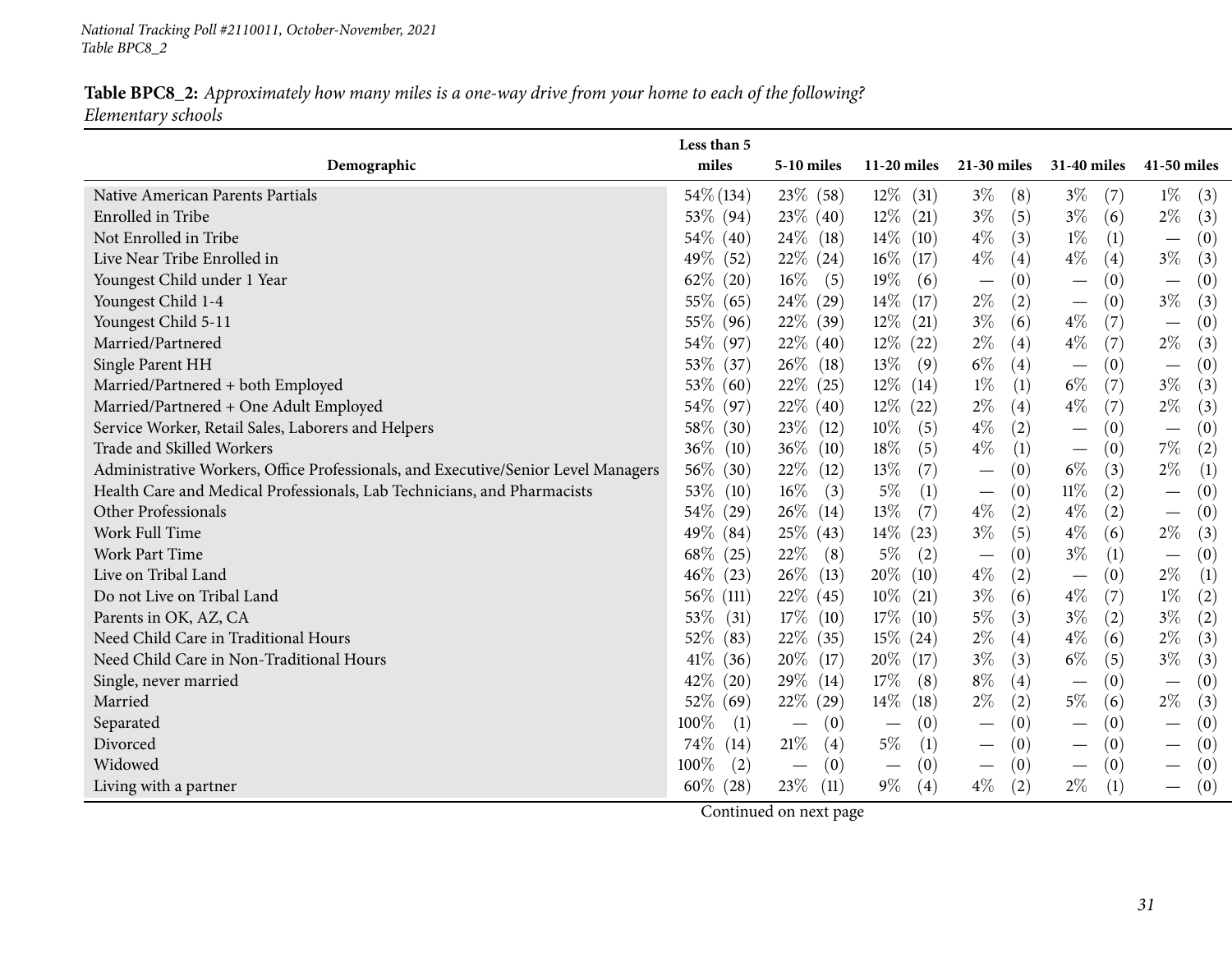## Table BPC8\_2: Approximately how many miles is a one-way drive from your home to each of the following? *Elementary schools*

|                                  | Less than 5   |                                        |                                        |                                        |                                        |                                                   |
|----------------------------------|---------------|----------------------------------------|----------------------------------------|----------------------------------------|----------------------------------------|---------------------------------------------------|
| Demographic                      | miles         | <b>5-10 miles</b>                      | $11-20$ miles                          | 21-30 miles                            | 31-40 miles                            | 41-50 miles                                       |
| Native American Parents Partials | 54\% (134)    | 23\% (58)                              | $12\%$ (31)                            | $3\%$<br>(8)                           | $3\%$<br>(7)                           | $1\%$<br>(3)                                      |
| Alabama                          | (0)           | $60\%$<br>(3)                          | 20%<br>(1)                             | (0)<br>$\hspace{0.1mm}-\hspace{0.1mm}$ | (0)<br>$\qquad \qquad$                 | 20%<br>(1)                                        |
| Alaska                           | $71\%$        | 14\%                                   | $14\%$                                 | (0)                                    | (0)                                    | $\left(0\right)$                                  |
|                                  | (5)           | (1)                                    | (1)                                    | $\overline{\phantom{m}}$               | $\hspace{0.1mm}-\hspace{0.1mm}$        | $\overline{\phantom{m}}$                          |
| Arizona                          | 83%           | $17\%$                                 | (0)                                    | (0)                                    | (0)                                    | (0)                                               |
|                                  | (5)           | (1)                                    | $\overbrace{\phantom{123221111}}$      | $\hspace{0.1mm}-\hspace{0.1mm}$        | $\hspace{0.1mm}-\hspace{0.1mm}$        | $\overline{\phantom{m}}$                          |
| Arkansas                         | $50\%$        | $50\%$                                 | (0)                                    | (0)                                    | (0)                                    | (0)                                               |
|                                  | (3)           | (3)                                    |                                        | $\hspace{0.1mm}-\hspace{0.1mm}$        | $\qquad \qquad$                        | $\overline{\phantom{m}}$                          |
| California                       | 36%           | 24\%                                   | 20%                                    | $4\%$                                  | $8\%$                                  | $8\%$                                             |
|                                  | (9)           | (6)                                    | (5)                                    | $\left(1\right)$                       | (2)                                    | (2)                                               |
| Colorado                         | 75%           | (0)                                    | 25%                                    | (0)                                    | (0)                                    | $\left(0\right)$                                  |
|                                  | (3)           | $\hspace{0.1mm}-\hspace{0.1mm}$        | (1)                                    | $\hspace{0.1mm}-\hspace{0.1mm}$        | $\qquad \qquad$                        |                                                   |
| Connecticut                      | (0)           | (0)<br>$\hspace{0.1mm}-\hspace{0.1mm}$ | 100%<br>(1)                            | (0)<br>$\overline{\phantom{m}}$        | (0)                                    | $\left(0\right)$                                  |
| Delaware                         | (0)           | (0)<br>$\hspace{0.1mm}-\hspace{0.1mm}$ | 100%<br>(1)                            | (0)<br>$\overline{\phantom{m}}$        | (0)<br>$\overline{\phantom{0}}$        | $\left(0\right)$<br>$\overbrace{\phantom{13333}}$ |
| District of Columbia             | (0)           | (0)<br>$\hspace{0.1mm}-\hspace{0.1mm}$ | 100%<br>(1)                            | (0)<br>$\hspace{0.1mm}-\hspace{0.1mm}$ | (0)<br>$\hspace{0.1mm}-\hspace{0.1mm}$ | $\left(0\right)$                                  |
| Florida                          | $86\%$        | $14\%$                                 | (0)                                    | (0)                                    | (0)                                    | $\left(0\right)$                                  |
|                                  | (6)           | (1)                                    | $\overbrace{\phantom{13333}}$          | $\overline{\phantom{m}}$               | $\overbrace{\phantom{13333}}$          |                                                   |
| Georgia                          | 45%           | $18\%$                                 | $18\%$                                 | (0)                                    | $9\%$                                  | $\left(0\right)$                                  |
|                                  | (5)           | (2)                                    | (2)                                    | $\overline{\phantom{m}}$               | (1)                                    |                                                   |
| Idaho                            | 100%          | (0)                                    | (0)                                    | (0)                                    | (0)                                    | $\left(0\right)$                                  |
|                                  | (2)           | $\overbrace{\phantom{13333}}$          |                                        | $\overline{\phantom{m}}$               |                                        | $\overbrace{\phantom{13333}}$                     |
| Illinois                         | 67\%          | (0)                                    | (0)                                    | (0)                                    | 33%                                    | $\left(0\right)$                                  |
|                                  | (2)           | $\hspace{0.1mm}-\hspace{0.1mm}$        | $\hspace{0.1mm}-\hspace{0.1mm}$        | $\hspace{0.1mm}-\hspace{0.1mm}$        | (1)                                    |                                                   |
| Indiana                          | 50%           | (0)                                    | 50%                                    | (0)                                    | (0)                                    | $\left(0\right)$                                  |
|                                  | (1)           | $\hspace{0.1mm}-\hspace{0.1mm}$        | (1)                                    | $\hspace{0.1mm}-\hspace{0.1mm}$        | $\hspace{0.1mm}-\hspace{0.1mm}$        | $\overbrace{\phantom{13333}}$                     |
| Iowa                             | (0)           | 100%<br>(1)                            | (0)                                    | (0)<br>$\overline{\phantom{m}}$        | (0)<br>$\hspace{0.1mm}-\hspace{0.1mm}$ | $\left(0\right)$                                  |
| Kansas                           | 80%           | 20%                                    | (0)                                    | (0)                                    | (0)                                    | $\left(0\right)$                                  |
|                                  | (4)           | (1)                                    |                                        |                                        | —                                      |                                                   |
| Louisiana                        | (0)           | (0)<br>$\hspace{0.1mm}-\hspace{0.1mm}$ | (0)<br>$\hspace{0.1mm}-\hspace{0.1mm}$ | $50\%$<br>(1)                          | (0)<br>$\hspace{0.1mm}-\hspace{0.1mm}$ | (0)<br>$\overbrace{\phantom{13333}}$              |
| Maine                            | 50%           | $50\%$                                 | (0)                                    | (0)                                    | (0)                                    | $\left(0\right)$                                  |
|                                  | (1)           | (1)                                    | $\hspace{0.1mm}-\hspace{0.1mm}$        | $\overline{\phantom{m}}$               | $\hspace{0.1mm}-\hspace{0.1mm}$        | $\overbrace{\phantom{13333}}$                     |
| Maryland                         | 100%          | (0)                                    | (0)                                    | (0)                                    | (0)                                    | $\left(0\right)$                                  |
|                                  | (3)           | $\overline{\phantom{m}}$               |                                        |                                        | $\qquad \qquad$                        |                                                   |
| Massachusetts                    | (0)           | 100%<br>(1)                            | (0)                                    | (0)                                    | (0)<br>—                               | (0)                                               |
| Michigan                         | $67\%$        | $33\%$                                 | (0)                                    | (0)                                    | (0)                                    | $\left(0\right)$                                  |
|                                  | (2)           | (1)                                    | $\overbrace{\phantom{13333}}$          | $\overline{\phantom{m}}$               | $\qquad \qquad$                        |                                                   |
| Minnesota                        | 45%           | 32%                                    | 18%                                    | (0)                                    | (0)                                    | (0)                                               |
|                                  | (10)          | (7)                                    | (4)                                    | $\overline{\phantom{m}}$               |                                        |                                                   |
| Mississippi                      | (0)           | 100%                                   | (0)                                    | (0)                                    | (0)                                    | (0)                                               |
|                                  |               | (2)                                    |                                        | $\overline{\phantom{m}}$               | $\qquad \qquad$                        |                                                   |
| Missouri                         | 83%           | (0)                                    | (0)                                    | (0)                                    | (0)                                    | (0)                                               |
|                                  | (5)           | $\hspace{0.05cm}$                      | $\hspace{0.1mm}-\hspace{0.1mm}$        | $\overline{\phantom{m}}$               | $\qquad \qquad$                        | $\overbrace{\phantom{13333}}$                     |
| Montana                          | 82%           | (0)                                    | (0)                                    | $9\%$                                  | $9\%$                                  | (0)                                               |
|                                  | (9)           | $\hspace{0.1mm}-\hspace{0.1mm}$        | $\overbrace{\phantom{13333}}$          | $\left( 1\right)$                      | (1)                                    |                                                   |
| Nebraska                         | 50%           | (0)                                    | 50%                                    | (0)                                    | (0)                                    | (0)                                               |
|                                  | (1)           | $\hspace{0.1mm}-\hspace{0.1mm}$        | (1)                                    | $\overline{\phantom{m}}$               | $\overbrace{\phantom{13333}}$          |                                                   |
| Nevada                           | 67%           | (0)                                    | (0)                                    | (0)                                    | 33%                                    | (0)                                               |
|                                  | (2)           | $\overline{\phantom{m}}$               |                                        | $\overline{\phantom{m}}$               | (1)                                    |                                                   |
| New Mexico                       | 29%           | 57\%                                   | 14\%                                   | (0)                                    | (0)                                    | (0)                                               |
|                                  | (2)           | $\left( 4\right)$                      | (1)                                    | $\hspace{0.1mm}-\hspace{0.1mm}$        | $\overline{\phantom{0}}$               | $\hspace{0.1mm}-\hspace{0.1mm}$                   |
| New York                         | 20%           | $40\%$                                 | $20\%$                                 | $10\%$                                 | (0)                                    | (0)                                               |
|                                  | (2)           | $\left( 4\right)$                      | (2)                                    | $\left( 1\right)$                      | $\hspace{0.1mm}-\hspace{0.1mm}$        | $\hspace{0.1mm}-\hspace{0.1mm}$                   |
| North Carolina                   | $54\%$<br>(7) | $31\%$<br>$\left(4\right)$             | (0)                                    | (0)                                    | (0)                                    | (0)                                               |
| North Dakota                     | $33\%$<br>(1) | $67\%$<br>(2)                          | (0)                                    | (0)                                    | (0)                                    | $\left(0\right)$                                  |
| Ohio                             | $33\%$<br>(1) | $67\%$<br>(2)                          | (0)<br>$\overbrace{\phantom{13333}}$   | (0)<br>$\overline{\phantom{m}}$        | (0)                                    | $\left(0\right)$                                  |
| Oklahoma                         | 63\% $(17)$   | $11\%$<br>(3)                          | $19\%$<br>(5)                          | $7\%$<br>(2)                           | (0)                                    | $\left( 0\right)$<br>$\overline{\phantom{0}}$     |
| Oregon                           | $50\%$        | (0)                                    | (0)                                    | $50\%$                                 | (0)                                    | 32                                                |
|                                  | (1)           | $\overline{\phantom{m}}$               | $\overbrace{\phantom{13333}}$          | (1)                                    | $\overline{\phantom{0}}$               | $\left(0\right)$                                  |
| Pennsylvania                     | 40%<br>(2)    | $40\%$<br>(2)                          | $20\%$<br>(1)                          | (0)<br>$\overline{\phantom{m}}$        | (0)                                    | $\left(0\right)$                                  |
|                                  | $-001$        | $F \wedge 0$                           |                                        |                                        |                                        |                                                   |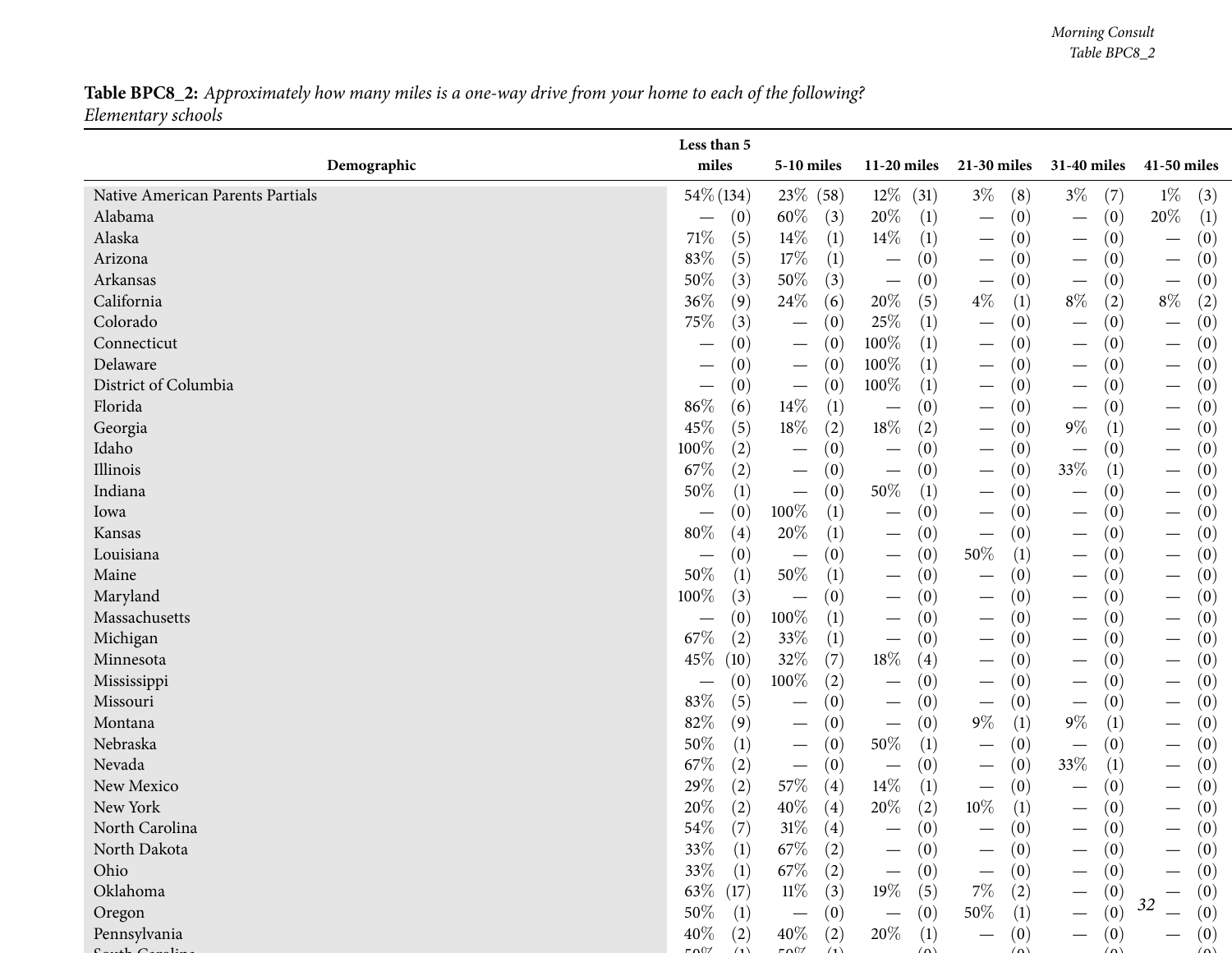*National Tracking Poll #2110011, October-November, <sup>2021</sup> Table BPC8\_3*

Table BPC8\_3: Approximately how many miles is a one-way drive from your home to each of the following? *Walmart*

<span id="page-32-0"></span>

|                                  | Less than 5    |                                        |                                 |                                          |                                       |                                 |
|----------------------------------|----------------|----------------------------------------|---------------------------------|------------------------------------------|---------------------------------------|---------------------------------|
| Demographic                      | miles          | 5-10 miles                             | $11-20$ miles                   | $21-30$ miles                            | 31-40 miles                           | 41-50 miles                     |
| Native American Parents Partials | 35\% (87)      | $22\%$ (55)                            | $16\%$ (40)                     | $10\%$ (25)                              | $6\%$ (16)                            | $2\%$<br>(4)                    |
| Gender: Male                     | 33% (20)       | $28\%$ (17)                            | $15\%$<br>(9)                   | $7\%$<br>$\left( 4\right)$               | $11\%$<br>(7)                         | (0)<br>$\overline{\phantom{0}}$ |
| Gender: Female                   | 35\% (67)      | $20\%$ (38)                            | $16\%$ (31)                     | $11\%$ (21)                              | $5\%$<br>(9)                          | $2\%$<br>(4)                    |
| Age: 18-34                       | $34\%$ (43)    | $23\%$ (29)                            | $22\%$ (28)                     | $7\%$<br>(9)                             | $5\%$<br>(7)                          | $2\%$<br>(3)                    |
| Age: 35-44                       | 35\% (33)      | $24\%$ (23)                            | $9\%$<br>(8)                    | $15\%$ (14)                              | $5\%$<br>(5)                          | $1\%$<br>(1)                    |
| Age: 45-64                       | 38\%<br>(10)   | $12\%$<br>(3)                          | $15\%$<br>(4)                   | $8\%$<br>(2)                             | $15\%$<br>(4)                         | (0)<br>$\overline{\phantom{0}}$ |
| Age: 65+                         | 50%<br>(1)     | (0)<br>$\overline{\phantom{m}}$        | (0)<br>$\overline{\phantom{m}}$ | (0)                                      | (0)<br>—                              | (0)<br>$\overline{\phantom{m}}$ |
| GenZers: 1997-2012               | $38\%$<br>(10) | $12\%$<br>(3)                          | $27\%$<br>(7)                   | $8\%$<br>(2)                             | (0)<br>$\qquad \qquad \longleftarrow$ | (0)<br>$\overline{\phantom{m}}$ |
| Millennials: 1981-1996           | 33\%<br>(57)   | $27\%$ (46)                            | $16\%$ (27)                     | $10\%$<br>(17)                           | $6\%$<br>(10)                         | $2\%$<br>(3)                    |
| GenXers: 1965-1980               | 37\%<br>(18)   | $12\%$<br>(6)                          | $10\%$<br>(5)                   | $12\%$<br>(6)                            | 12\%<br>(6)                           | $2\%$<br>(1)                    |
| Baby Boomers: 1946-1964          | 50%<br>(2)     | (0)<br>$\hspace{0.1mm}-\hspace{0.1mm}$ | $25\%$<br>(1)                   | (0)<br>$\overbrace{\phantom{123221111}}$ | (0)<br>$\overline{\phantom{m}}$       | (0)<br>$\overline{\phantom{0}}$ |
| PID: Dem (no lean)               | 25%<br>(23)    | $25\%$ (23)                            | $18\%$<br>(17)                  | 12%<br>(11)                              | $8\%$<br>(7)                          | $3\%$<br>(3)                    |
| PID: Ind (no lean)               | $40\%$<br>(42) | $23\%$ $(24)$                          | $13\%$ (14)                     | $9\%$<br>(9)                             | $4\%$<br>(4)                          | (0)<br>$\overline{\phantom{m}}$ |
| PID: Rep (no lean)               | $42\%$<br>(22) | $15\%$ (8)                             | 17\%<br>(9)                     | $9\%$<br>(5)                             | $9\%$<br>(5)                          | $2\%$<br>(1)                    |
| Educ: < College                  | 32\% (55)      | $23\%$ (39)                            | $19\%$ (33)                     | $10\%$<br>(18)                           | $6\%$ (10)                            | $2\%$<br>(3)                    |
| Educ: Bachelors degree           | $51\%$<br>(22) | $23\%$ (10)                            | $9\%$<br>(4)                    | $9\%$<br>(4)                             | $2\%$<br>(1)                          | (0)<br>$\overline{\phantom{m}}$ |
| Educ: Post-grad                  | 29%<br>(10)    | $18\%$<br>(6)                          | $9\%$<br>(3)                    | $9\%$<br>(3)                             | $15\%$<br>(5)                         | $3\%$<br>(1)                    |
| Income: Under 50k                | 35\%<br>(47)   | $21\%$ (28)                            | $21\%$<br>(28)                  | $10\%$ (13)                              | $6\%$<br>(8)                          | $1\%$<br>(2)                    |
| Income: 50k-100k                 | $41\%$<br>(32) | $22\%$ (17)                            | $11\%$<br>(9)                   | $10\%$<br>(8)                            | $3\%$<br>(2)                          | $3\%$<br>(2)                    |
| Income: 100k+                    | 22%<br>(8)     | $28\%$ (10)                            | $8\%$<br>(3)                    | $11\%$<br>(4)                            | 17%<br>(6)                            | (0)<br>$\overline{\phantom{m}}$ |
| Ethnicity: White                 | 20%<br>(9)     | $32\%$ (14)                            | $16\%$<br>(7)                   | $7\%$<br>(3)                             | $14\%$<br>(6)                         | $2\%$<br>(1)                    |
| Ethnicity: Hispanic              | 32%<br>(11)    | 35\% (12)                              | $9\%$<br>(3)                    | $3\%$<br>(1)                             | $6\%$<br>(2)                          | $3\%$<br>(1)                    |
| Ethnicity: Black                 | $9\%$<br>(1)   | 36\%<br>(4)                            | $27\%$<br>(3)                   | $9\%$<br>(1)                             | $9\%$<br>(1)                          | (0)<br>$\overline{\phantom{m}}$ |
| Ethnicity: Other                 | 39\%<br>(77)   | 19\% (37)                              | $15\%$ (30)                     | $11\%$ (21)                              | $5\%$<br>(9)                          | $2\%$<br>(3)                    |
| 4-Region: Northeast              | $16\%$<br>(3)  | 37\%<br>(7)                            | 21%<br>(4)                      | $11\%$<br>(2)                            | (0)<br>$\overline{\phantom{m}}$       | $5\%$<br>(1)                    |
| 4-Region: Midwest                | 40%<br>(22)    | 15\%<br>(8)                            | $16\%$<br>(9)                   | $11\%$<br>(6)                            | $7\%$<br>(4)                          | $2\%$<br>(1)                    |
| 4-Region: South                  | $36\%$<br>(35) | $26\%$ (25)                            | $18\%$<br>(18)                  | $12\%$<br>(12)                           | $4\%$<br>(4)                          | $1\%$<br>(1)                    |
| 4-Region: West                   | 35\%<br>(27)   | $19\%$ (15)                            | $12\%$<br>(9)                   | $6\%$<br>(5)                             | $10\%$<br>(8)                         | $1\%$<br>(1)                    |
| Age: 19-34                       | $34\%$ (43)    | $23\%$ (29)                            | $22\%$ (28)                     | $7\%$<br>(9)                             | $5\%$<br>(7)                          | $2\%$<br>(3)                    |
| Age: 35-44                       | 35\% (33)      | $24\%$ (23)                            | $9\%$<br>(8)                    | $15\%$ (14)                              | $5\%$<br>(5)                          | $1\%$<br>(1)                    |
| Age: 45+                         | $39\%$ (11)    | $11\%$<br>(3)                          | $14\%$<br>(4)                   | $7\%$<br>(2)                             | $14\%$<br>(4)                         | (0)<br>$\overline{\phantom{0}}$ |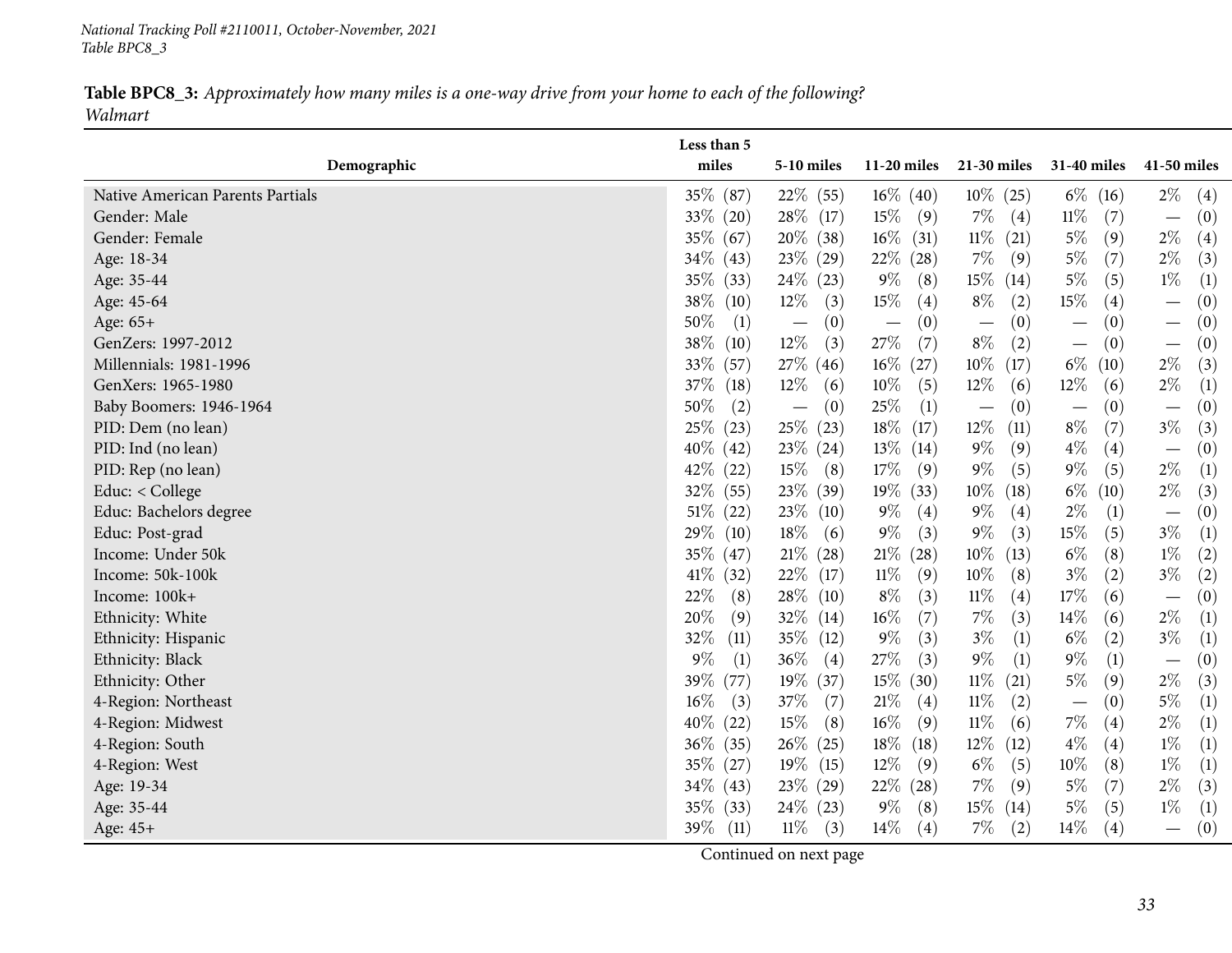Table BPC8\_3: Approximately how many miles is a one-way drive from your home to each of the following? *Walmart*

|                                                                                   | Less than 5    |                                 |                                        |                                        |                                 |                                              |
|-----------------------------------------------------------------------------------|----------------|---------------------------------|----------------------------------------|----------------------------------------|---------------------------------|----------------------------------------------|
| Demographic                                                                       | miles          | 5-10 miles                      | $11-20$ miles                          | 21-30 miles                            | 31-40 miles                     | 41-50 miles                                  |
| Native American Parents Partials                                                  | 35% (87)       | $22\%$ (55)                     | $16\%$ (40)                            | $10\%$ (25)                            | $6\%$ (16)                      | $2\%$<br>(4)                                 |
| Enrolled in Tribe                                                                 | $35\%$ (62)    | $19\%$ (33)                     | $15\%$ (26)                            | $12\%$ (21)                            | $7\%$ (13)                      | $2\%$<br>(3)                                 |
| Not Enrolled in Tribe                                                             | 34\%<br>(25)   | $30\%$ (22)                     | $19\%$ (14)                            | $5\%$<br>(4)                           | $4\%$<br>(3)                    | $1\%$<br>(1)                                 |
| Live Near Tribe Enrolled in                                                       | 32%<br>(34)    | $14\%$ (15)                     | $15\%$ (16)                            | $14\%$ (15)                            | $8\%$<br>(9)                    | $3\%$<br>(3)                                 |
| Youngest Child under 1 Year                                                       | 38\%<br>(12)   | $25\%$<br>(8)                   | $28\%$<br>(9)                          | $6\%$<br>(2)                           | $3\%$<br>(1)                    | $\left(0\right)$<br>$\overline{\phantom{m}}$ |
| Youngest Child 1-4                                                                | 35%<br>(42)    | $24\%$ (28)                     | $13\%$ (16)                            | $8\%$<br>(9)                           | $7\%$<br>(8)                    | $2\%$<br>(2)                                 |
| Youngest Child 5-11                                                               | $35\%$<br>(62) | $24\%$ (42)                     | $14\%$ (24)                            | $11\%$ (19)                            | $7\%$ (12)                      | $2\%$<br>(3)                                 |
| Married/Partnered                                                                 | 32%<br>(58)    | $23\%$ (42)                     | $14\%$ (26)                            | $12\%$ (21)                            | $7\%$<br>(12)                   | $2\%$<br>(4)                                 |
| Single Parent HH                                                                  | 41\%<br>(29)   | $19\%$ (13)                     | $20\%$ (14)                            | $6\%$<br>(4)                           | $6\%$<br>(4)                    | (0)<br>$\hspace{0.1mm}-\hspace{0.1mm}$       |
| Married/Partnered + both Employed                                                 | 32%<br>(36)    | $25\%$ (28)                     | $12\%$ (14)                            | $12\%$ (14)                            | $8\%$<br>(9)                    | $3\%$<br>(3)                                 |
| Married/Partnered + One Adult Employed                                            | 32%<br>(58)    | $23\%$ (42)                     | $14\%$ (26)                            | $12\%$ (21)                            | $7\%$<br>(12)                   | $2\%$<br>(4)                                 |
| Service Worker, Retail Sales, Laborers and Helpers                                | 37\%<br>(19)   | $27\%$ (14)                     | $23\%$ (12)                            | $8\%$<br>(4)                           | $2\%$<br>(1)                    | (0)<br>$\overline{\phantom{m}}$              |
| Trade and Skilled Workers                                                         | 18\%<br>(5)    | 29%<br>(8)                      | $21\%$<br>(6)                          | 18%<br>(5)                             | $4\%$<br>(1)                    | $4\%$<br>(1)                                 |
| Administrative Workers, Office Professionals, and Executive/Senior Level Managers | 41\%<br>(22)   | $19\%$ (10)                     | $7\%$<br>(4)                           | $9\%$<br>(5)                           | $11\%$<br>(6)                   | $4\%$<br>(2)                                 |
| Health Care and Medical Professionals, Lab Technicians, and Pharmacists           | 32%<br>(6)     | 21%<br>(4)                      | $21\%$<br>(4)                          | $11\%$<br>(2)                          | $5\%$<br>(1)                    | (0)                                          |
| Other Professionals                                                               | 35\%<br>(19)   | $24\%$ (13)                     | 13\%<br>(7)                            | $9\%$<br>(5)                           | $7\%$<br>(4)                    | (0)<br>$\overline{\phantom{m}}$              |
| Work Full Time                                                                    | 30%<br>(51)    | $26\%$ (44)                     | $16\%$ (27)                            | $11\%$<br>(18)                         | 7%<br>(12)                      | $2\%$<br>(3)                                 |
| <b>Work Part Time</b>                                                             | 54\%<br>(20)   | $14\%$<br>(5)                   | $16\%$<br>(6)                          | $8\%$<br>(3)                           | $3\%$<br>(1)                    | (0)<br>$\overline{\phantom{m}}$              |
| Live on Tribal Land                                                               | 18%<br>(9)     | $10\%$<br>(5)                   | $6\%$<br>(3)                           | 22\%<br>(11)                           | $16\%$<br>(8)                   | $4\%$<br>(2)                                 |
| Do not Live on Tribal Land                                                        | 39%<br>(78)    | 25% (50)                        | 18%<br>(37)                            | $7\%$ (14)                             | $4\%$<br>(8)                    | $1\%$<br>(2)                                 |
| Parents in OK, AZ, CA                                                             | $36\%$<br>(21) | $22\%$ (13)                     | $21\%$ (12)                            | $7\%$<br>(4)                           | $9\%$<br>(5)                    | $2\%$<br>(1)                                 |
| Need Child Care in Traditional Hours                                              | 34\%<br>(55)   | $22\%$ (35)                     | $15\%$ (24)                            | $9\%$<br>(15)                          | $7\%$<br>(12)                   | $1\%$<br>$\left( 2\right)$                   |
| Need Child Care in Non-Traditional Hours                                          | 32%<br>(28)    | $23\%$ (20)                     | $16\%$ (14)                            | $10\%$<br>(9)                          | $10\%$<br>(9)                   | (0)                                          |
| Single, never married                                                             | $31\%$<br>(15) | $15\%$<br>(7)                   | 29\% (14)                              | $8\%$<br>(4)                           | $4\%$<br>(2)                    | (0)<br>$\overline{\phantom{m}}$              |
| Married                                                                           | 29%<br>(38)    | $26\%$ (34)                     | $14\%$ (18)                            | $14\%$<br>(18)                         | $8\%$ (10)                      | $2\%$<br>(2)                                 |
| Separated                                                                         | (0)            | 100%<br>(1)                     | (0)                                    | (0)                                    | (0)                             | (0)                                          |
| Divorced                                                                          | 63\%<br>(12)   | 26%<br>(5)                      | (0)<br>$\hspace{0.1mm}-\hspace{0.1mm}$ | (0)<br>$\hspace{0.1mm}-\hspace{0.1mm}$ | $11\%$<br>(2)                   | (0)<br>$\hspace{0.1mm}-\hspace{0.1mm}$       |
| Widowed                                                                           | $100\%$<br>(2) | (0)<br>$\overline{\phantom{m}}$ | (0)<br>$\overline{\phantom{m}}$        | (0)<br>$\overline{\phantom{m}}$        | (0)<br>$\overline{\phantom{m}}$ | (0)<br>$\overline{\phantom{m}}$              |
| Living with a partner                                                             | 43\%<br>(20)   | 17\%<br>(8)                     | 17%<br>(8)                             | $6\%$<br>(3)                           | $4\%$<br>(2)                    | $4\%$<br>(2)                                 |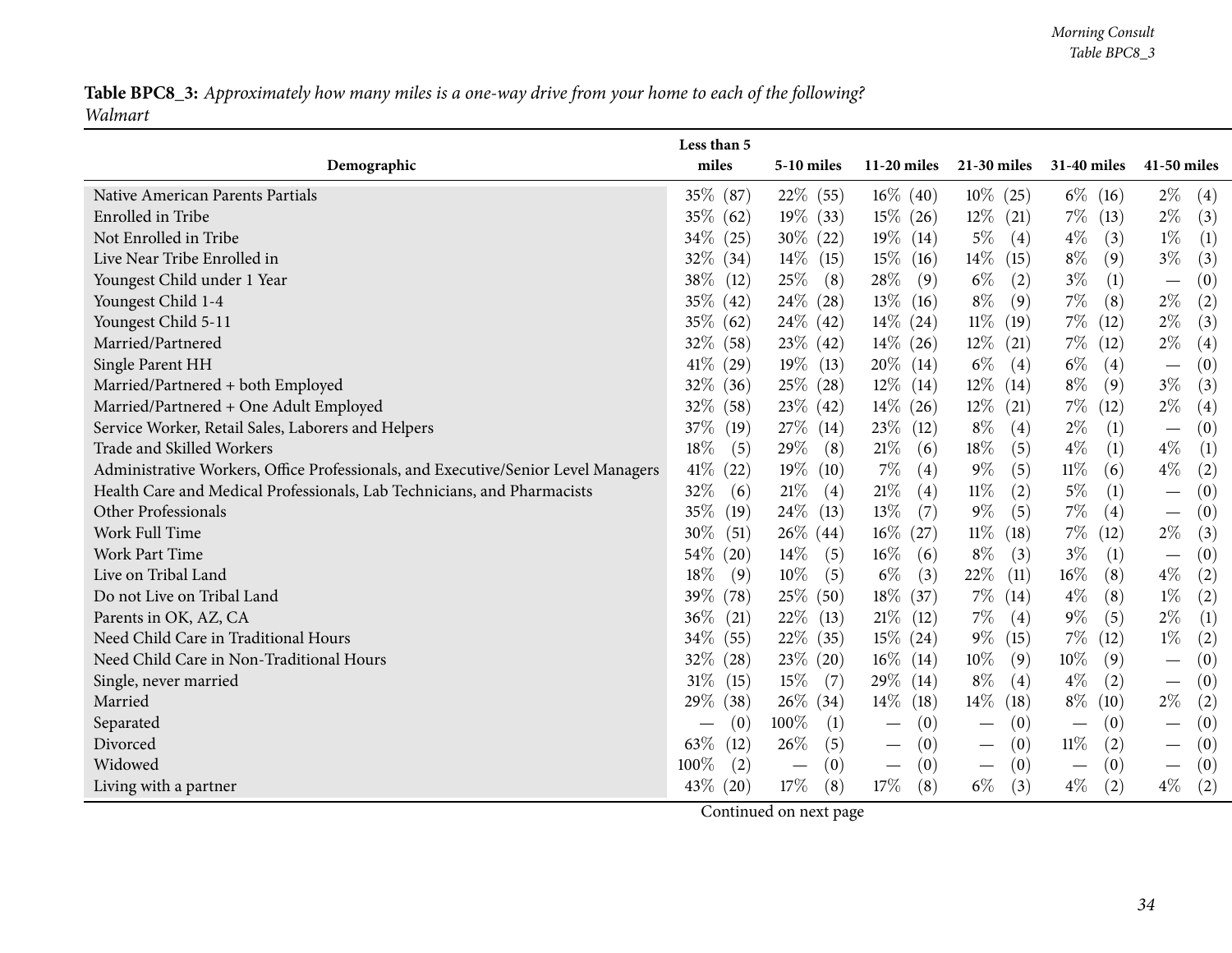*National Tracking Poll #2110011, October-November, <sup>2021</sup> Table BPC8\_3*

### Table BPC8\_3: Approximately how many miles is a one-way drive from your home to each of the following? *Walmart*

|                                  | Less than 5 |                   |                                 |            |                                 |     |                                        |        |                                        |                                 |             |  |
|----------------------------------|-------------|-------------------|---------------------------------|------------|---------------------------------|-----|----------------------------------------|--------|----------------------------------------|---------------------------------|-------------|--|
| Demographic                      | miles       |                   | 5-10 miles                      |            | $11-20$ miles                   |     | 21-30 miles                            |        | 31-40 miles                            |                                 | 41-50 miles |  |
| Native American Parents Partials | 35\% (87)   |                   | $22\%$ (55)                     |            | $16\%$ (40)                     |     | $10\%$ (25)                            |        | $6\%$ (16)                             | $2\%$                           | (4)         |  |
| Alabama                          |             | (0)               | 20\%                            | (1)        | 20\%                            | (1) | $40\%$<br>(2)                          |        | (0)<br>$\hspace{0.1mm}-\hspace{0.1mm}$ | $\overline{\phantom{m}}$        | (0)         |  |
| Alaska                           |             | (0)               |                                 | (0)        | $\overline{\phantom{m}}$        | (0) | $14\%$<br>(1)                          |        | (0)                                    | $\hspace{0.1mm}-\hspace{0.1mm}$ | (0)         |  |
| Arizona                          | 83%         | (5)               | $\overline{\phantom{m}}$        | (0)        | $17\%$                          | (1) | (0)<br>$\overline{\phantom{m}}$        |        | (0)<br>$\overline{\phantom{m}}$        | $\hspace{0.1mm}-\hspace{0.1mm}$ | (0)         |  |
| Arkansas                         | 17%         | (1)               | 17\%                            | (1)        | 33%                             | (2) | $17\%$<br>(1)                          | $17\%$ | (1)                                    | $\hspace{0.1mm}-\hspace{0.1mm}$ | (0)         |  |
| California                       | 24%         | (6)               | 32%                             | (8)        | $20\%$                          | (5) | (0)<br>$\overline{\phantom{m}}$        | $16\%$ | $\left( 4\right)$                      | $\hspace{0.1mm}-\hspace{0.1mm}$ | (0)         |  |
| Colorado                         | 25%         | (1)               | 75%                             | (3)        | $\hspace{0.1mm}-\hspace{0.1mm}$ | (0) | (0)<br>$\hspace{0.1mm}-\hspace{0.1mm}$ |        | (0)<br>$\overline{\phantom{0}}$        | $\hspace{0.1mm}-\hspace{0.1mm}$ | (0)         |  |
| Connecticut                      |             | (0)               | 100%                            | (1)        | $\hspace{0.1mm}-\hspace{0.1mm}$ | (0) | (0)<br>$\hspace{0.1mm}-\hspace{0.1mm}$ |        | (0)                                    | $\hspace{0.1mm}-\hspace{0.1mm}$ | (0)         |  |
| Delaware                         |             | (0)               | 100%                            | (1)        | $\hspace{0.1mm}-\hspace{0.1mm}$ | (0) | (0)<br>$\overline{\phantom{m}}$        |        | (0)<br>$\overline{\phantom{0}}$        | $\overline{\phantom{m}}$        | (0)         |  |
| District of Columbia             | —           | (0)               | $\qquad \qquad \longleftarrow$  | (0)        | 100%                            | (1) | (0)<br>$\overline{\phantom{m}}$        |        | (0)                                    | $\overline{\phantom{m}}$        | (0)         |  |
| Florida                          | 86%         | (6)               | $\overline{\phantom{m}}$        | (0)        | 14\%                            | (1) | (0)<br>$\overline{\phantom{m}}$        |        | (0)<br>$\overbrace{\phantom{12333}}$   | $\hspace{0.1mm}-\hspace{0.1mm}$ | (0)         |  |
| Georgia                          | 55%         | (6)               | $18\%$                          | (2)        | $9\%$                           | (1) | $9\%$<br>(1)                           | $9\%$  | (1)                                    | $\hspace{0.1mm}-\hspace{0.1mm}$ | (0)         |  |
| Idaho                            | 50%         | (1)               | $\overline{\phantom{m}}$        | (0)        | 50%                             | (1) | (0)<br>$\hspace{0.1mm}-\hspace{0.1mm}$ |        | (0)<br>$\overline{\phantom{m}}$        | $\hspace{0.1mm}-\hspace{0.1mm}$ | (0)         |  |
| Illinois                         | 67%         | (2)               | 33%                             | (1)        | $\overline{\phantom{m}}$        | (0) | (0)<br>$\overline{\phantom{m}}$        |        | (0)                                    | $\overline{\phantom{m}}$        | (0)         |  |
| Indiana                          | 50%         | (1)               | 50%                             | (1)        | $\hspace{0.1mm}-\hspace{0.1mm}$ | (0) | (0)<br>$\hspace{0.1mm}-\hspace{0.1mm}$ |        | (0)                                    | $\hspace{0.05cm}$               | (0)         |  |
| Iowa                             |             | (0)               | $\hspace{0.1mm}-\hspace{0.1mm}$ | (0)        | 100%                            | (1) | (0)<br>$\hspace{0.1mm}-\hspace{0.1mm}$ |        | (0)<br>$\overline{\phantom{0}}$        | $\hspace{0.1mm}-\hspace{0.1mm}$ | (0)         |  |
| Kansas                           | 100%        | (5)               |                                 | (0)        | $\hspace{0.1mm}-\hspace{0.1mm}$ | (0) | (0)<br>$\hspace{0.1mm}-\hspace{0.1mm}$ |        | (0)<br>$\hspace{0.1mm}-\hspace{0.1mm}$ | $\hspace{0.1mm}-\hspace{0.1mm}$ | (0)         |  |
| Louisiana                        |             | (0)               | $\qquad \qquad \longleftarrow$  | (0)        | $\hspace{0.1mm}-\hspace{0.1mm}$ | (0) | $50\%$<br>(1)                          |        | (0)<br>$\overbrace{\phantom{13333}}$   | $\hspace{0.1mm}-\hspace{0.1mm}$ | (0)         |  |
| Maine                            |             | (0)               | $\qquad \qquad \longleftarrow$  | (0)        | $100\%$                         | (2) | (0)<br>$\hspace{0.1mm}-\hspace{0.1mm}$ |        | (0)                                    | $\hspace{0.05cm}$               | (0)         |  |
| Maryland                         | 67\%        | (2)               | $33\%$                          | (1)        |                                 | (0) | (0)<br>$\hspace{0.1mm}-\hspace{0.1mm}$ |        | (0)<br>$\overline{\phantom{0}}$        | $\hspace{0.1mm}-\hspace{0.1mm}$ | (0)         |  |
| Massachusetts                    | —           | (0)               | 100%                            | (1)        | $\hspace{0.1mm}-\hspace{0.1mm}$ | (0) | (0)<br>$\overline{\phantom{m}}$        |        | (0)<br>$\hspace{0.1mm}-\hspace{0.1mm}$ | $\hspace{0.1mm}-\hspace{0.1mm}$ | (0)         |  |
| Michigan                         | 67\%        | (2)               |                                 | (0)        | 33%                             | (1) | (0)<br>$\overline{\phantom{m}}$        |        | (0)<br>$\overbrace{\phantom{12333}}$   | $\overbrace{\phantom{13333}}$   | (0)         |  |
| Minnesota                        | 23%         | (5)               | $14\%$                          | (3)        | 23\%                            | (5) | $9\%$<br>(2)                           | $18\%$ | (4)                                    | $5\%$                           | (1)         |  |
| Mississippi                      |             | (0)               | $\hspace{0.1mm}-\hspace{0.1mm}$ | (0)        | 50%                             | (1) | 50%<br>(1)                             |        | (0)<br>$\hspace{0.1mm}-\hspace{0.1mm}$ | $\hspace{0.1mm}-\hspace{0.1mm}$ | (0)         |  |
| Missouri                         | $17\%$      | (1)               | $17\%$                          | (1)        | 33%                             | (2) | $17\%$<br>(1)                          |        | (0)<br>$\hspace{0.1mm}-\hspace{0.1mm}$ | $\hspace{0.1mm}-\hspace{0.1mm}$ | (0)         |  |
| Montana                          | 64\%        | (7)               | $\overline{\phantom{m}}$        | (0)        |                                 | (0) | $9\%$<br>(1)                           |        | (0)                                    | $\overline{\phantom{m}}$        | (0)         |  |
| Nebraska                         | 50%         | (1)               | $50\%$                          | (1)        | $\hspace{0.1mm}-\hspace{0.1mm}$ | (0) | (0)<br>$\hspace{0.1mm}-\hspace{0.1mm}$ |        | (0)<br>$\overline{\phantom{m}}$        | $\hspace{0.1mm}-\hspace{0.1mm}$ | (0)         |  |
| Nevada                           | 33%         | (1)               | $\hspace{0.05cm}$               | (0)        | $\hspace{0.1mm}-\hspace{0.1mm}$ | (0) | (0)<br>$\hspace{0.1mm}-\hspace{0.1mm}$ | 67\%   | (2)                                    | $\hspace{0.1mm}-\hspace{0.1mm}$ | (0)         |  |
| New Mexico                       |             | (0)               | 14%                             | (1)        | $\overline{\phantom{m}}$        | (0) | 29%<br>(2)                             | $14\%$ | (1)                                    | $14\%$                          | (1)         |  |
| New York                         |             | (0)               | $50\%$                          | (5)        | $10\%$                          | (1) | $20\%$<br>(2)                          |        | (0)<br>$\hspace{0.1mm}-\hspace{0.1mm}$ | $10\%$                          | (1)         |  |
| North Carolina                   | $31\%$      | $\left( 4\right)$ | $38\%$                          | (5)        | 23\%                            | (3) | $8\%$<br>(1)                           |        | (0)                                    |                                 | (0)         |  |
| North Dakota                     | 33%         | (1)               |                                 | (0)        |                                 | (0) | 33\%<br>(1)                            |        | (0)                                    |                                 | (0)         |  |
| Ohio                             | 33%         | (1)               | 33\%                            | (1)        | $\overline{\phantom{m}}$        | (0) | 33\%<br>(1)                            |        | (0)<br>$\hspace{0.1mm}-\hspace{0.1mm}$ | $\hspace{0.1mm}-\hspace{0.1mm}$ | (0)         |  |
| Oklahoma                         | $37\%$ (10) |                   | 19%                             | (5)        | 22\%                            | (6) | $15\%$<br>(4)                          | $4\%$  | (1)                                    | $4\%$                           | (1)         |  |
| Oregon                           |             | (0)               | 50%                             | (1)        |                                 | (0) | (0)                                    | 50%    | (1)                                    | 35                              | (0)         |  |
| Pennsylvania<br>$1 \cap$         | $60\%$      | (3)               | $\sim$ 0 $\sim$                 | (0)<br>(1) | $20\%$<br>$F \cap \mathbb{C}$   | (1) | (0)<br>$\overbrace{\phantom{aaaaa}}$   |        | (0)<br>$\overline{\phantom{0}}$        |                                 | (0)         |  |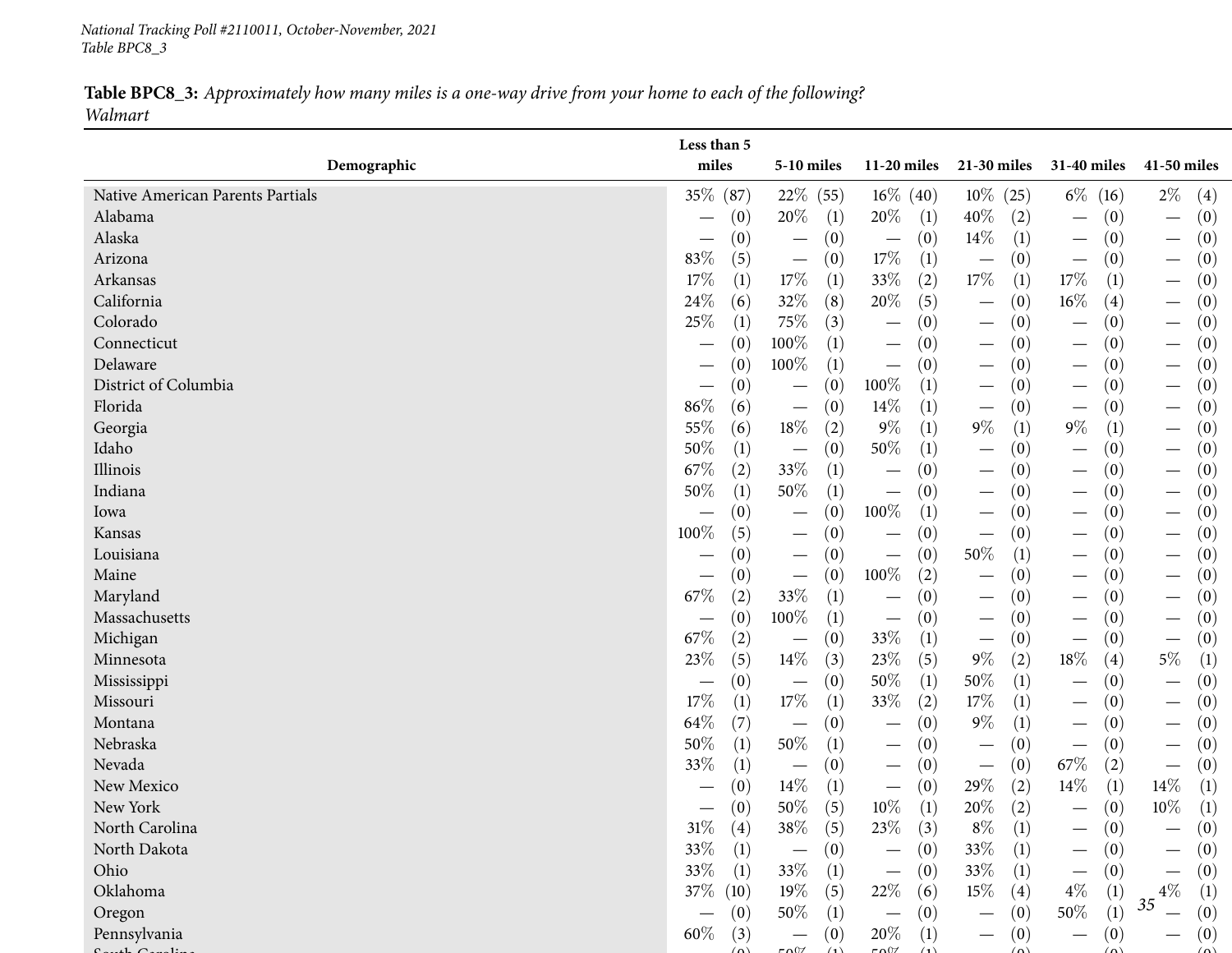Table BPC8\_4: Approximately how many miles is a one-way drive from your home to each of the following? *Universities*

<span id="page-35-0"></span>

|                                  | Less than 5                            |                                 |                |                                 |                                      |                                          |
|----------------------------------|----------------------------------------|---------------------------------|----------------|---------------------------------|--------------------------------------|------------------------------------------|
| Demographic                      | miles                                  | 5-10 miles                      | 11-20 miles    | 21-30 miles                     | 31-40 miles                          | 41-50 miles                              |
| Native American Parents Partials | $18\%$ (46)                            | $17\%$ (42)                     | $14\%$ (35)    | $11\% (28)$                     | $10\%$ (25)                          | $6\%$ (16)                               |
| Gender: Male                     | 13\%<br>(8)                            | $21\%$ (13)                     | $15\%$<br>(9)  | $10\%$<br>(6)                   | $16\%$ (10)                          | $3\%$<br>(2)                             |
| Gender: Female                   | 20\%<br>(38)                           | $15\%$ (29)                     | $14\%$ (26)    | $12\%$ (22)                     | $8\%$ (15)                           | $7\%$<br>(14)                            |
| Age: 18-34                       | $18\%$<br>(23)                         | $17\%$ (22)                     | $16\%$ (21)    | $12\%$ (15)                     | $11\%$ (14)                          | $4\%$<br>(5)                             |
| Age: 35-44                       | $17\%$<br>(16)                         | $18\%$ (17)                     | $13\%$ (12)    | $11\%$ (10)                     | $10\%$<br>(9)                        | $10\%$<br>(9)                            |
| Age: 45-64                       | 23\%<br>(6)                            | $12\%$<br>(3)                   | $8\%$<br>(2)   | $12\%$<br>(3)                   | $8\%$<br>(2)                         | $8\%$<br>(2)                             |
| Age: 65+                         | 50%<br>(1)                             | (0)<br>$\overline{\phantom{m}}$ | (0)            | (0)<br>$\overline{\phantom{0}}$ | (0)<br>$\overbrace{\phantom{12333}}$ | (0)<br>$\overbrace{\phantom{123221111}}$ |
| GenZers: 1997-2012               | 19%<br>(5)                             | 23\%<br>(6)                     | $4\%$<br>(1)   | $8\%$<br>(2)                    | 23\%<br>(6)                          | $4\%$<br>(1)                             |
| Millennials: 1981-1996           | $15\%$<br>(26)                         | $18\%$<br>(31)                  | $19\%$<br>(32) | $12\%$ (20)                     | $9\%$ (16)                           | $5\%$<br>(8)                             |
| GenXers: 1965-1980               | 29\%<br>(14)                           | $10\%$<br>(5)                   | $2\%$<br>(1)   | $12\%$<br>(6)                   | $4\%$<br>(2)                         | $14\%$<br>(7)                            |
| Baby Boomers: 1946-1964          | 25\%<br>(1)                            | (0)<br>$\overline{\phantom{m}}$ | 25%<br>(1)     | (0)<br>$\overline{\phantom{m}}$ | $25\%$<br>(1)                        | (0)<br>$\overline{\phantom{m}}$          |
| PID: Dem (no lean)               | 13\%<br>(12)                           | $15\%$ (14)                     | $13\%$<br>(12) | $14\%$ (13)                     | $12\%$<br>(11)                       | $11\%$<br>(10)                           |
| PID: Ind (no lean)               | $18\%$<br>(19)                         | $20\%$ (21)                     | $14\%$<br>(15) | $11\%$ (12)                     | $8\%$<br>(8)                         | $6\%$<br>(6)                             |
| PID: Rep (no lean)               | $28\%$<br>(15)                         | $13\%$<br>(7)                   | 15%<br>(8)     | $6\%$<br>(3)                    | $11\%$<br>(6)                        | (0)<br>$\overline{\phantom{m}}$          |
| Educ: < College                  | $17\%$<br>(30)                         | $16\%$ (28)                     | 14%<br>(25)    | $10\%$<br>(18)                  | $10\%$<br>(17)                       | $5\%$<br>(9)                             |
| Educ: Bachelors degree           | 23%<br>(10)                            | $19\%$<br>(8)                   | 19%<br>(8)     | $14\%$<br>(6)                   | $5\%$<br>(2)                         | $7\%$<br>(3)                             |
| Educ: Post-grad                  | 18%<br>(6)                             | 18\%<br>(6)                     | $6\%$<br>(2)   | $12\%$<br>(4)                   | $18\%$<br>(6)                        | $12\%$<br>(4)                            |
| Income: Under 50k                | $16\%$<br>(22)                         | $16\%$<br>(21)                  | $17\%$<br>(23) | $12\%$ (16)                     | $10\%$ (14)                          | $7\%$<br>(10)                            |
| Income: 50k-100k                 | $25\%$ (20)                            | $14\%$ (11)                     | 10%<br>(8)     | $10\%$<br>(8)                   | $10\%$<br>(8)                        | $6\%$<br>(5)                             |
| Income: 100k+                    | $11\%$<br>(4)                          | $28\%$ (10)                     | $11\%$<br>(4)  | $11\%$<br>(4)                   | $8\%$<br>(3)                         | $3\%$<br>(1)                             |
| Ethnicity: White                 | $16\%$<br>(7)                          | 20%<br>(9)                      | $16\%$<br>(7)  | $9\%$<br>(4)                    | $11\%$<br>(5)                        | $7\%$<br>(3)                             |
| Ethnicity: Hispanic              | 18%<br>(6)                             | 26\%<br>(9)                     | 12%<br>(4)     | $6\%$<br>(2)                    | $21\%$<br>(7)                        | $3\%$<br>(1)                             |
| Ethnicity: Black                 | (0)<br>$\hspace{0.1mm}-\hspace{0.1mm}$ | $9\%$<br>(1)                    | 18%<br>(2)     | $9\%$<br>(1)                    | $45\%$<br>(5)                        | (0)<br>$\overline{\phantom{m}}$          |
| Ethnicity: Other                 | 20%<br>(39)                            | $16\%$ (32)                     | $13\%$ (26)    | $12\%$<br>(23)                  | $8\%$<br>(15)                        | $7\%$<br>(13)                            |
| 4-Region: Northeast              | $16\%$<br>(3)                          | 21%<br>(4)                      | 11%<br>(2)     | $21\%$<br>(4)                   | $11\%$<br>(2)                        | $11\%$<br>(2)                            |
| 4-Region: Midwest                | 20\%<br>(11)                           | 15\%<br>(8)                     | 13%<br>(7)     | $11\%$<br>(6)                   | $9\%$<br>(5)                         | $2\%$<br>(1)                             |
| 4-Region: South                  | $16\%$<br>(16)                         | $20\%$ (20)                     | $15\%$ (15)    | $9\%$<br>(9)                    | $12\%$<br>(12)                       | $8\%$<br>(8)                             |
| 4-Region: West                   | 21%<br>(16)                            | $13\%$ (10)                     | $14\%$<br>(11) | $12\%$<br>(9)                   | $8\%$<br>(6)                         | $6\%$<br>(5)                             |
| Age: 19-34                       | $18\%$<br>(23)                         | $17\%$ (22)                     | $16\%$ (21)    | $12\%$<br>(15)                  | $11\%$ (14)                          | $4\%$<br>(5)                             |
| Age: 35-44                       | $17\%$<br>(16)                         | $18\%$ (17)                     | $13\%$ (12)    | $11\%$ (10)                     | $10\%$<br>(9)                        | $10\%$<br>(9)                            |
| Age: 45+                         | $25\%$<br>(7)                          | $11\%$<br>(3)                   | $7\%$<br>(2)   | $11\%$<br>(3)                   | $7\%$<br>(2)                         | $7\%$<br>(2)                             |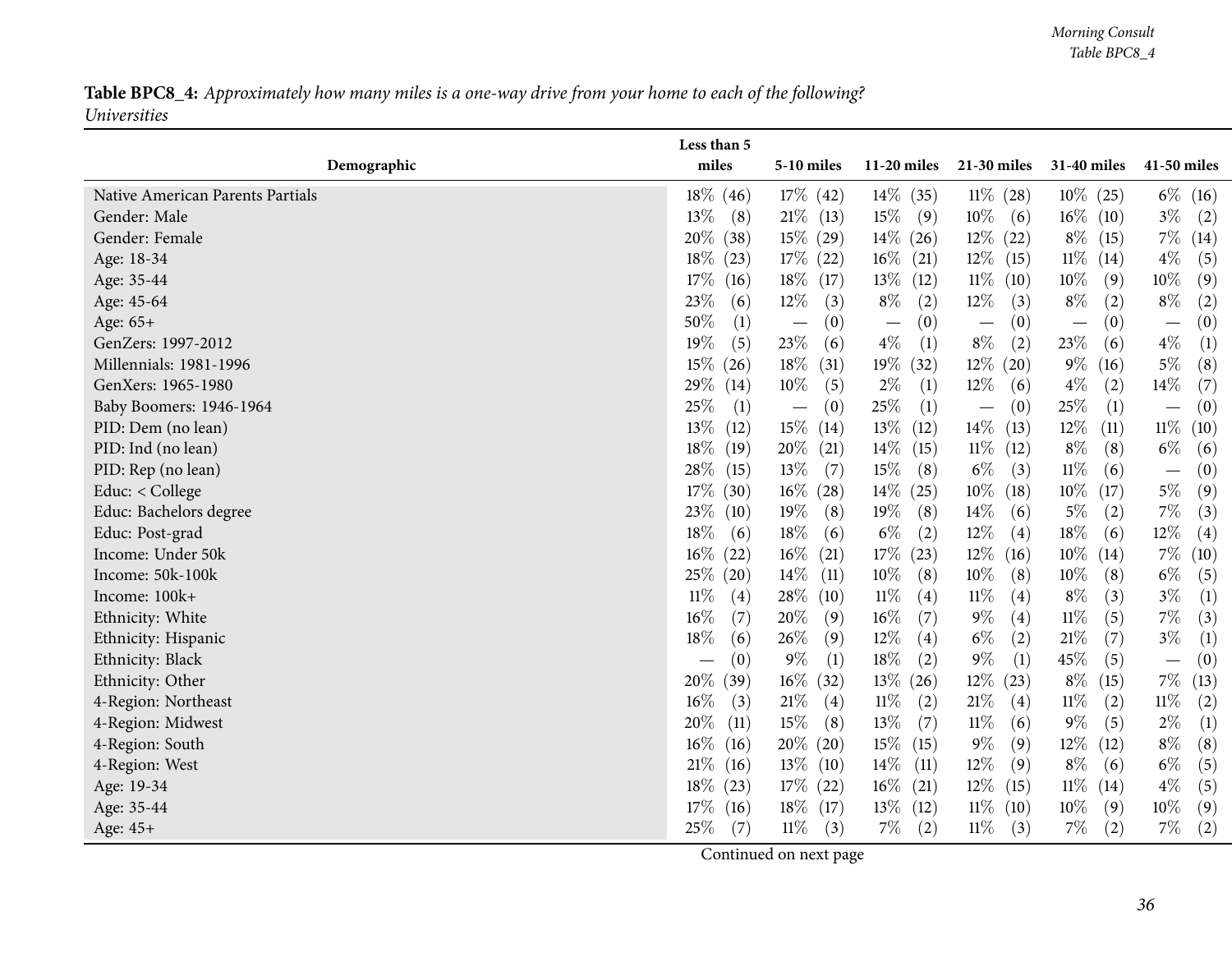*National Tracking Poll #2110011, October-November, <sup>2021</sup> Table BPC8\_4*

#### Table BPC8\_4: Approximately how many miles is a one-way drive from your home to each of the following? *Universities*

|                                                                                   | Less than 5    |                                        |                |                                 |                                      |                                 |
|-----------------------------------------------------------------------------------|----------------|----------------------------------------|----------------|---------------------------------|--------------------------------------|---------------------------------|
| Demographic                                                                       | miles          | 5-10 miles                             | $11-20$ miles  | 21-30 miles                     | 31-40 miles                          | 41-50 miles                     |
| Native American Parents Partials                                                  | $18\%$ (46)    | $17\%$ (42)                            | $14\%$ (35)    | $11\%$ (28)                     | $10\%$ (25)                          | $6\%$ (16)                      |
| Enrolled in Tribe                                                                 | $18\%$<br>(31) | $16\%$ (28)                            | $15\%$ (27)    | $10\%$ (18)                     | $10\%$ (17)                          | $6\%$<br>(11)                   |
| Not Enrolled in Tribe                                                             | 20%<br>(15)    | 19% (14)                               | $11\%$<br>(8)  | $14\%$ (10)                     | $11\%$<br>(8)                        | 7%<br>(5)                       |
| Live Near Tribe Enrolled in                                                       | 20%<br>(21)    | $10\%$<br>(11)                         | $15\%$ (16)    | $9\%$ (10)                      | $11\%$ (12)                          | $7\%$<br>(8)                    |
| Youngest Child under 1 Year                                                       | 19%<br>(6)     | $16\%$<br>(5)                          | $16\%$<br>(5)  | $9\%$<br>(3)                    | $3\%$<br>(1)                         | $12\%$<br>(4)                   |
| Youngest Child 1-4                                                                | 19%<br>(23)    | $19\%$ (23)                            | $13\%$ (16)    | $9\%$<br>(11)                   | $8\%$ (10)                           | $7\%$<br>(8)                    |
| Youngest Child 5-11                                                               | $18\%$<br>(32) | $17\%$ (29)                            | $13\%$ (23)    | $12\%$ (21)                     | $11\%$ (19)                          | $6\%$ (10)                      |
| Married/Partnered                                                                 | $17\%$<br>(31) | $17\%$ (31)                            | $13\%$ (24)    | $12\%$ (21)                     | $10\%$ (18)                          | $8\%$ (14)                      |
| Single Parent HH                                                                  | $21\%$<br>(15) | $16\%$<br>(11)                         | $16\%$<br>(11) | $10\%$<br>(7)                   | $10\%$<br>(7)                        | $3\%$<br>(2)                    |
| Married/Partnered + both Employed                                                 | 21%<br>(24)    | $14\%$ (16)                            | $13\%$ (15)    | $13\%$ (15)                     | $10\%$<br>(11)                       | $5\%$<br>(6)                    |
| Married/Partnered + One Adult Employed                                            | $17\%$<br>(31) | $17\%$ (31)                            | $13\%$ (24)    | $12\%$ (21)                     | $10\%$ (18)                          | $8\%$<br>(14)                   |
| Service Worker, Retail Sales, Laborers and Helpers                                | 29%<br>(15)    | 12%<br>(6)                             | $12\%$<br>(6)  | $17\%$<br>(9)                   | $6\%$<br>(3)                         | $2\%$<br>(1)                    |
| Trade and Skilled Workers                                                         | $4\%$<br>(1)   | 29%<br>(8)                             | $11\%$<br>(3)  | $18\%$<br>(5)                   | 18\%<br>(5)                          | $7\%$<br>(2)                    |
| Administrative Workers, Office Professionals, and Executive/Senior Level Managers | 26%<br>(14)    | 15%<br>(8)                             | $15\%$<br>(8)  | $9\%$<br>(5)                    | $7\%$<br>(4)                         | $6\%$<br>(3)                    |
| Health Care and Medical Professionals, Lab Technicians, and Pharmacists           | 16%<br>(3)     | $16\%$<br>(3)                          | $21\%$<br>(4)  | $11\%$<br>(2)                   | $11\%$<br>(2)                        | (0)                             |
| Other Professionals                                                               | 15%<br>(8)     | 13\%<br>(7)                            | 13\%<br>(7)    | $9\%$<br>(5)                    | 15%<br>(8)                           | $6\%$<br>(3)                    |
| Work Full Time                                                                    | 16%<br>(28)    | $18\%$ (30)                            | $14\%$<br>(23) | $12\%$<br>(21)                  | $11\%$<br>(18)                       | $5\%$<br>(8)                    |
| <b>Work Part Time</b>                                                             | 35%<br>(13)    | $5\%$<br>(2)                           | $14\%$<br>(5)  | $14\%$<br>(5)                   | $11\%$<br>(4)                        | $3\%$<br>(1)                    |
| Live on Tribal Land                                                               | $4\%$<br>(2)   | $10\%$<br>(5)                          | $6\%$<br>(3)   | $4\%$<br>(2)                    | $14\%$<br>(7)                        | $6\%$<br>(3)                    |
| Do not Live on Tribal Land                                                        | 22%<br>(44)    | $18\%$ (37)                            | $16\%$<br>(32) | $13\%$ (26)                     | $9\%$<br>(18)                        | $6\%$<br>(13)                   |
| Parents in OK, AZ, CA                                                             | 17%<br>(10)    | $19\%$ (11)                            | $26\%$ (15)    | $10\%$<br>(6)                   | $9\%$<br>(5)                         | $2\%$<br>(1)                    |
| Need Child Care in Traditional Hours                                              | 20%<br>(33)    | $14\%$ (22)                            | $14\%$ (23)    | $11\%$ (18)                     | $9\%$<br>(15)                        | $7\%$<br>(12)                   |
| Need Child Care in Non-Traditional Hours                                          | $16\%$<br>(14) | 22\% (19)                              | $14\%$ (12)    | $10\%$<br>(9)                   | $16\%$ (14)                          | $7\%$<br>(6)                    |
| Single, never married                                                             | $12\%$<br>(6)  | 17%<br>(8)                             | 17\%<br>(8)    | $12\%$<br>(6)                   | $12\%$<br>(6)                        | $2\%$<br>(1)                    |
| Married                                                                           | $15\%$<br>(20) | $17\%$ (22)                            | $14\%$<br>(18) | $13\%$ (17)                     | $12\%$ (16)                          | 7%<br>(9)                       |
| Separated                                                                         | (0)            | (0)<br>$\hspace{0.1mm}-\hspace{0.1mm}$ | (0)            | (0)<br>$\overline{\phantom{m}}$ | (0)                                  | (0)                             |
| Divorced                                                                          | 42%<br>(8)     | $11\%$<br>(2)                          | $16\%$<br>(3)  | $5\%$<br>$\left( 1\right)$      | $5\%$<br>(1)                         | $5\%$<br>(1)                    |
| Widowed                                                                           | $50\%$<br>(1)  | 50%<br>(1)                             | (0)            | (0)<br>$\overline{\phantom{m}}$ | (0)<br>$\overbrace{\phantom{13333}}$ | (0)<br>$\overline{\phantom{m}}$ |
| Living with a partner                                                             | 23%<br>(11)    | 19%<br>(9)                             | 13\%<br>(6)    | $9\%$<br>(4)                    | $4\%$<br>(2)                         | $11\%$<br>(5)                   |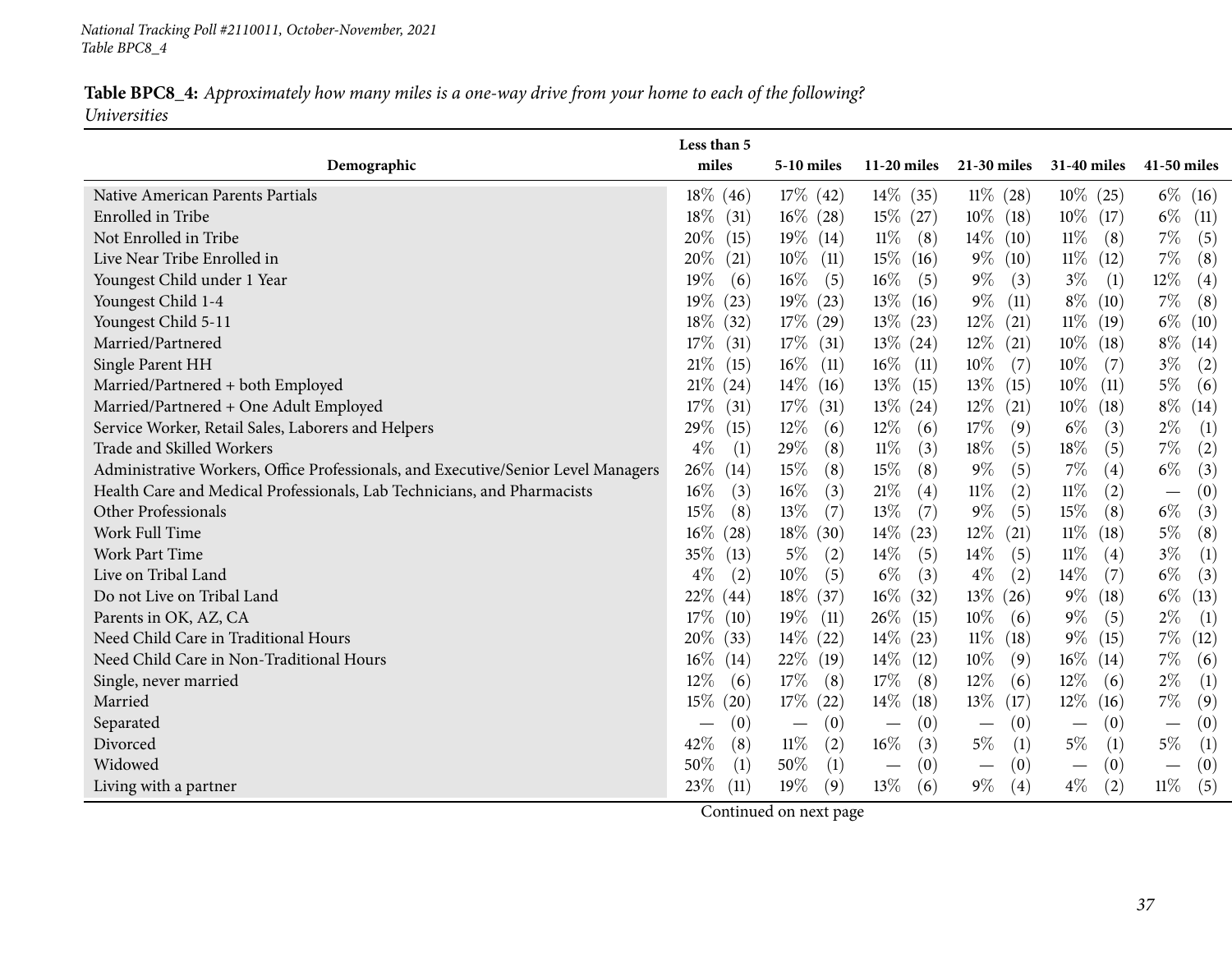#### Table BPC8\_4: Approximately how many miles is a one-way drive from your home to each of the following? *Universities*

|                                  | Less than 5    |                                        |                                        |                                        |                                                  |                                        |
|----------------------------------|----------------|----------------------------------------|----------------------------------------|----------------------------------------|--------------------------------------------------|----------------------------------------|
| Demographic                      | miles          | 5-10 miles                             | $11-20$ miles                          | 21-30 miles                            | 31-40 miles                                      | 41-50 miles                            |
| Native American Parents Partials | $18\%$<br>(46) | $17\%$ (42)                            | $14\%$ (35)                            | $11\%$ (28)                            | $10\%$ (25)                                      | $6\%$ (16)                             |
| Alabama                          | (0)            | 20%<br>$\left(1\right)$                | (0)<br>$\hspace{0.1mm}-\hspace{0.1mm}$ | 20\%<br>(1)                            | $40\%$<br>(2)                                    | (0)                                    |
| Alaska                           | $14\%$<br>(1)  | (0)<br>$\hspace{0.1mm}-\hspace{0.1mm}$ | (0)<br>$\overbrace{\phantom{13333}}$   | (0)<br>$\overline{\phantom{m}}$        | $14\%$<br>(1)                                    | (0)<br>$\hspace{0.1mm}-\hspace{0.1mm}$ |
| Arizona                          | (0)            | $50\%$<br>(3)                          | $50\%$<br>(3)                          | (0)<br>$\overline{\phantom{m}}$        | (0)<br>$\overbrace{\phantom{13333}}$             | (0)<br>$\overbrace{\phantom{123333}}$  |
| Arkansas                         | (0)            | $17\%$<br>(1)                          | (0)                                    | 33%<br>(2)                             | (0)<br>$\overbrace{\phantom{13333}}$             | $17\%$<br>$\left(1\right)$             |
| California                       | $20\%$<br>(5)  | 20%<br>(5)                             | $16\%$<br>(4)                          | $16\%$<br>(4)                          | 12\%<br>(3)                                      | (0)                                    |
| Colorado                         | 25\%<br>(1)    | (0)<br>$\hspace{0.1mm}-\hspace{0.1mm}$ | 25%<br>(1)                             | $25\%$<br>(1)                          | 25\%<br>(1)                                      | (0)<br>$\hspace{0.1mm}-\hspace{0.1mm}$ |
| Connecticut                      | (0)            | (0)<br>$\hspace{0.1mm}-\hspace{0.1mm}$ | (0)                                    | (0)<br>$\hspace{0.1mm}-\hspace{0.1mm}$ | 100%<br>(1)                                      | (0)<br>$\hspace{0.1mm}-\hspace{0.1mm}$ |
| Delaware                         | (0)            | (0)<br>$\hspace{0.1mm}-\hspace{0.1mm}$ | (0)<br>$\hspace{0.1mm}-\hspace{0.1mm}$ | (0)                                    | 100%<br>(1)                                      | (0)                                    |
| District of Columbia             | (0)            | 100%<br>(1)                            | (0)                                    | (0)                                    | (0)<br>$\overline{\phantom{0}}$                  | (0)                                    |
| Florida                          | 43%<br>(3)     | 43%<br>(3)                             | $14\%$<br>(1)                          | (0)<br>$\overline{\phantom{m}}$        | (0)<br>$\overline{\phantom{m}}$                  | (0)<br>$\hspace{0.1mm}-\hspace{0.1mm}$ |
| Georgia                          | 27%<br>(3)     | $27\%$<br>(3)                          | 18%<br>(2)                             | (0)<br>$\hspace{0.1mm}-\hspace{0.1mm}$ | 18\%<br>(2)                                      | (0)<br>$\overline{\phantom{m}}$        |
| Idaho                            | 50%<br>(1)     | (0)<br>$\hspace{0.1mm}-\hspace{0.1mm}$ | (0)                                    | (0)                                    | (0)                                              | $50\%$<br>(1)                          |
| Illinois                         | 33%<br>(1)     | 33%<br>(1)                             | (0)<br>$\hspace{0.1mm}-\hspace{0.1mm}$ | (0)                                    | (0)<br>$\overline{\phantom{0}}$                  | (0)                                    |
| Indiana                          | 50%<br>(1)     | $50\%$<br>(1)                          | (0)                                    | (0)<br>$\hspace{0.1mm}-\hspace{0.1mm}$ | (0)                                              | (0)                                    |
| Iowa                             | (0)            | (0)<br>$\overline{\phantom{m}}$        | (0)<br>$\overbrace{\phantom{13333}}$   | (0)<br>$\overline{\phantom{m}}$        | (0)<br>$\overline{\phantom{m}}$                  | (0)<br>$\overline{\phantom{m}}$        |
| Kansas                           | (0)            | 40%<br>(2)                             | 20%<br>(1)                             | (0)<br>$\hspace{0.1mm}-\hspace{0.1mm}$ | 20%<br>(1)                                       | (0)<br>$\overline{\phantom{m}}$        |
| Louisiana                        | (0)            | (0)<br>$\hspace{0.1mm}-\hspace{0.1mm}$ | (0)                                    | (0)<br>$\overline{\phantom{m}}$        | (0)                                              | $50\%$<br>(1)                          |
| Maine                            | (0)            | (0)<br>$\qquad \qquad -$               | 50%<br>(1)                             | (0)<br>$\overline{\phantom{m}}$        | (0)                                              | (0)<br>$\overline{\phantom{m}}$        |
| Maryland                         | 33%<br>(1)     | (0)<br>$\qquad \qquad -$               | 33%<br>(1)                             | (0)<br>$\overline{\phantom{m}}$        | (0)                                              | (0)<br>$\overline{\phantom{m}}$        |
| Massachusetts                    | (0)            | 100%<br>(1)                            | (0)<br>$\hspace{0.1mm}-\hspace{0.1mm}$ | (0)<br>$\hspace{0.1mm}-\hspace{0.1mm}$ | (0)<br>$\overline{\phantom{0}}$                  | (0)<br>$\hspace{0.1mm}-\hspace{0.1mm}$ |
| Michigan                         | 33%<br>(1)     | 33%<br>(1)                             | (0)<br>$\hspace{0.1mm}-\hspace{0.1mm}$ | 33%<br>(1)                             | (0)<br>$\overbrace{\phantom{12333}}$             | (0)<br>$\hspace{0.1mm}-\hspace{0.1mm}$ |
| Minnesota                        | $14\%$<br>(3)  | $9\%$<br>(2)                           | $18\%$<br>(4)                          | (0)<br>$\overline{\phantom{m}}$        | $9\%$<br>(2)                                     | $5\%$<br>(1)                           |
| Mississippi                      | (0)            | (0)<br>$\hspace{0.05cm}$               | (0)<br>$\qquad \qquad \longleftarrow$  | $50\%$<br>(1)                          | 50%<br>(1)                                       | (0)<br>$\overline{\phantom{m}}$        |
| Missouri                         | 17%<br>(1)     | (0)<br>$\hspace{0.1mm}-\hspace{0.1mm}$ | $17\%$<br>(1)                          | 50%<br>(3)                             | (0)<br>$\overbrace{\phantom{13333}}$             | (0)<br>$\hspace{0.1mm}-\hspace{0.1mm}$ |
| Montana                          | 45\%<br>(5)    | (0)<br>$\hspace{0.1mm}-\hspace{0.1mm}$ | 27\%<br>(3)                            | (0)<br>$\overline{\phantom{m}}$        | (0)<br>$\overbrace{\phantom{123331}}$            | $9\%$<br>(1)                           |
| Nebraska                         | 50%<br>(1)     | (0)<br>$\hspace{0.1mm}-\hspace{0.1mm}$ | (0)                                    | (0)<br>$\hspace{0.1mm}-\hspace{0.1mm}$ | $50\%$<br>(1)                                    | (0)<br>$\overline{\phantom{m}}$        |
| Nevada                           | 33%<br>(1)     | (0)<br>$\hspace{0.05cm}$               | (0)<br>$\overbrace{\phantom{123321}}$  | (0)<br>$\hspace{0.1mm}-\hspace{0.1mm}$ | 33%<br>(1)                                       | (0)<br>$\hspace{0.1mm}-\hspace{0.1mm}$ |
| New Mexico                       | (0)            | (0)<br>$\hspace{0.1mm}-\hspace{0.1mm}$ | (0)<br>$\overbrace{\phantom{aaaaa}}$   | (0)<br>$\hspace{0.1mm}-\hspace{0.1mm}$ | (0)<br>$\overline{\phantom{0}}$                  | $14\%$<br>(1)                          |
| New York                         | $20\%$<br>(2)  | $20\%$<br>(2)                          | (0)<br>$\overbrace{\phantom{13333}}$   | 30%<br>(3)                             | (0)                                              | 20%<br>(2)                             |
| North Carolina                   | $15\%$<br>(2)  | $15\%$<br>(2)                          | $15\%$<br>(2)                          | $15\%$<br>(2)                          | (0)                                              | $8\%$<br>(1)                           |
| North Dakota                     | (0)            | 33\%<br>(1)                            | (0)<br>—                               | 33\%<br>(1)                            | (0)<br>$\overline{\phantom{0}}$                  | (0)                                    |
| Ohio                             | $33\%$<br>(1)  | (0)<br>$\hspace{0.1mm}-\hspace{0.1mm}$ | 33\%<br>(1)                            | (0)<br>$\overline{\phantom{m}}$        | 33\%<br>(1)                                      | (0)                                    |
| Oklahoma                         | 19%<br>(5)     | $11\%$<br>(3)                          | 30\%<br>(8)                            | $7\%$<br>(2)                           | $7\%$<br>(2)                                     | $4\%$<br>$\left( 1\right)$             |
| Oregon                           | (0)            | (0)<br>$\overline{\phantom{0}}$        | (0)                                    | $50\%$<br>(1)                          | (0)<br>$\overline{\phantom{0}}$                  | 38<br>(0)<br>$\overline{\phantom{m}}$  |
| Pennsylvania                     | $20\%$<br>(1)  | $20\%$<br>(1)<br>$F \wedge 0$          | 20\%<br>(1)                            | 20%<br>(1)<br>$\sim$                   | $20\%$<br>(1)<br>$F \wedge \theta$<br>$\sqrt{1}$ | (0)                                    |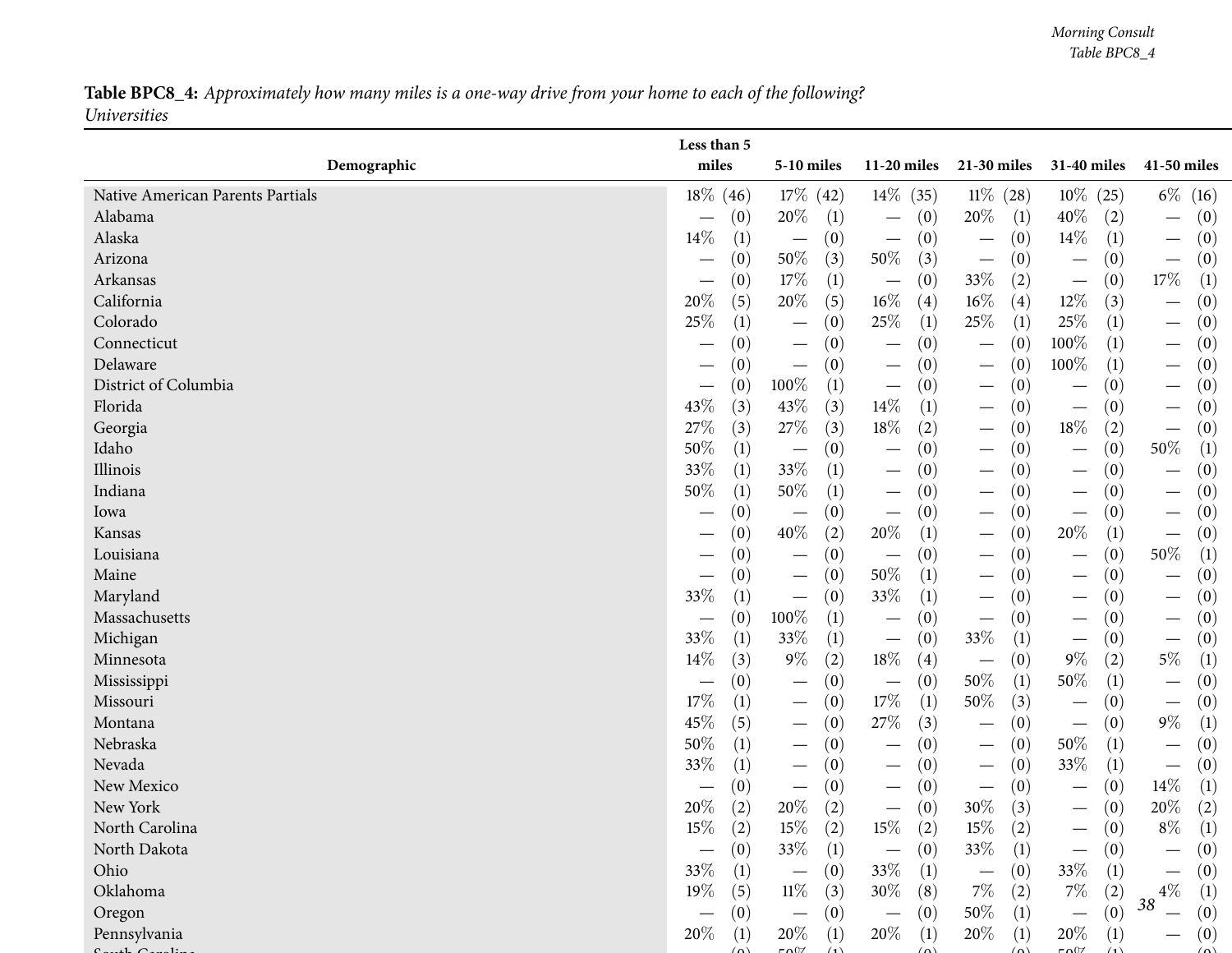*National Tracking Poll #2110011, October-November, <sup>2021</sup> Table BPC8\_5*

Table BPC8\_5: Approximately how many miles is a one-way drive from your home to each of the following? *Tribal college*

|                                  | Less than 5              |                   |                                 |                          |                          |                          |
|----------------------------------|--------------------------|-------------------|---------------------------------|--------------------------|--------------------------|--------------------------|
| Demographic                      | miles                    | 5-10 miles        | $11-20$ miles                   | 21-30 miles              | 31-40 miles              | 41-50 miles              |
| Native American Parents Partials | $6\%$<br>(14)            | $8\% (20)$        | $10\%$ (24)                     | $6\%$ (16)               | $7\%$ (18)               | $4\%$<br>(11)            |
| Gender: Male                     | $3\%$<br>(2)             | $13\%$ (8)        | $8\%$<br>(5)                    | $5\%$<br>(3)             | $11\%$<br>(7)            | $7\%$<br>(4)             |
| Gender: Female                   | $6\%$<br>(12)            | $6\%$ (12)        | $10\%$<br>(19)                  | $7\%$ (13)               | $6\%$<br>(11)            | $4\%$<br>(7)             |
| Age: 18-34                       | $8\%$<br>(10)            | $9\%$ (12)        | $13\%$<br>(17)                  | $5\%$<br>(6)             | $8\%$ (10)               | $4\%$<br>(5)             |
| Age: 35-44                       | $2\%$                    | $6\%$             | $6\%$                           | $10\%$                   | $7\%$                    | $4\%$                    |
|                                  | (2)                      | (6)               | (6)                             | (9)                      | (7)                      | (4)                      |
| Age: 45-64                       | $8\%$                    | $4\%$             | $4\%$                           | $4\%$                    | $4\%$                    | $8\%$                    |
|                                  | (2)                      | (1)               | (1)                             | (1)                      | (1)                      | (2)                      |
| Age: 65+                         | (0)                      | $50\%$            | (0)                             | (0)                      | (0)                      | (0)                      |
|                                  |                          | (1)               | $\hspace{0.1mm}-\hspace{0.1mm}$ |                          | $\overline{\phantom{m}}$ | $\overline{\phantom{m}}$ |
| GenZers: 1997-2012               | 15%                      | $8\%$             | $8\%$                           | $4\%$                    | $4\%$                    | $4\%$                    |
|                                  | (4)                      | (2)               | (2)                             | (1)                      | (1)                      | (1)                      |
| Millennials: 1981-1996           | $5\%$                    | $8\%$             | $11\%$                          | $7\%$                    | $7\%$                    | $5\%$                    |
|                                  | (8)                      | (14)              | (18)                            | (12)                     | (12)                     | (8)                      |
| GenXers: 1965-1980               | $4\%$                    | $6\%$             | $6\%$                           | $6\%$                    | $10\%$                   | $2\%$                    |
|                                  | (2)                      | (3)               | (3)                             | (3)                      | (5)                      | (1)                      |
| Baby Boomers: 1946-1964          | (0)                      | 25%               | $25\%$                          | (0)                      | (0)                      | 25\%                     |
|                                  |                          | (1)               | (1)                             |                          |                          | (1)                      |
| PID: Dem (no lean)               | $3\%$                    | $14\%$            | 15\%                            | $8\%$                    | $10\%$                   | $4\%$                    |
|                                  | (3)                      | (13)              | (14)                            | (7)                      | (9)                      | (4)                      |
| PID: Ind (no lean)               | $7\%$                    | $5\%$             | $7\%$                           | $7\%$                    | $8\%$                    | $4\%$                    |
|                                  | (7)                      | (5)               | (7)                             | (7)                      | (8)                      | (4)                      |
| PID: Rep (no lean)               | $8\%$                    | $4\%$             | $6\%$                           | $4\%$                    | $2\%$                    | $6\%$                    |
|                                  | (4)                      | (2)               | (3)                             | (2)                      | (1)                      | (3)                      |
| Educ: < College                  | $6\%$                    | $7\%$             | $9\%$                           | $5\%$                    | $5\%$                    | $4\%$                    |
|                                  | (11)                     | (12)              | (15)                            | (9)                      | (8)                      | (7)                      |
| Educ: Bachelors degree           | $2\%$                    | $5\%$             | $9\%$                           | $9\%$                    | $9\%$                    | $2\%$                    |
|                                  | (1)                      | (2)               | (4)                             | (4)                      | (4)                      | (1)                      |
| Educ: Post-grad                  | $6\%$                    | 18%               | $15\%$                          | $9\%$                    | $18\%$                   | $9\%$                    |
|                                  | (2)                      | (6)               | (5)                             | (3)                      | (6)                      | (3)                      |
| Income: Under 50k                | $4\%$                    | $8\%$             | $10\%$                          | $6\%$                    | $9\%$                    | $4\%$                    |
|                                  | (5)                      | (11)              | (14)                            | (8)                      | (12)                     | (6)                      |
| Income: 50k-100k                 | $8\%$                    | $6\%$             | $9\%$                           | $6\%$                    | $4\%$                    | $4\%$                    |
|                                  | (6)                      | (5)               | (7)                             | (5)                      | (3)                      | (3)                      |
| Income: 100k+                    | $8\%$                    | $11\%$            | $8\%$                           | $8\%$                    | $8\%$                    | $6\%$                    |
|                                  | (3)                      | (4)               | (3)                             | (3)                      | (3)                      | (2)                      |
| Ethnicity: White                 | 5%                       | $16\%$            | $16\%$                          | $7\%$                    | $9\%$                    | $14\%$                   |
|                                  | (2)                      | (7)               | (7)                             | (3)                      | (4)                      | (6)                      |
| Ethnicity: Hispanic              | 15%                      | $12\%$            | $9\%$                           | $9\%$                    | $9\%$                    | $6\%$                    |
|                                  | (5)                      | (4)               | (3)                             | (3)                      | (3)                      | (2)                      |
| Ethnicity: Black                 | (0)                      | 27\%              | $9\%$                           | (0)                      | $18\%$                   | (0)                      |
|                                  | $\overline{\phantom{m}}$ | (3)               | (1)                             | $\overline{\phantom{m}}$ | (2)                      | $\overline{\phantom{m}}$ |
| Ethnicity: Other                 | $6\%$                    | $5\%$             | $8\%$                           | $7\%$                    | $6\%$                    | $3\%$                    |
|                                  | (12)                     | (10)              | (16)                            | (13)                     | (12)                     | (5)                      |
| 4-Region: Northeast              | 5%                       | $21\%$            | $16\%$                          | $5\%$                    | $11\%$                   | $5\%$                    |
|                                  | (1)                      | $\left( 4\right)$ | (3)                             | (1)                      | (2)                      | (1)                      |
| 4-Region: Midwest                | $5\%$                    | $13\%$            | $11\%$                          | $9\%$                    | $5\%$                    | $5\%$                    |
|                                  | (3)                      | (7)               | (6)                             | (5)                      | (3)                      | (3)                      |
| 4-Region: South                  | 3%                       | $5\%$             | $6\%$                           | $5\%$                    | $8\%$                    | $6\%$                    |
|                                  | (3)                      | (5)               | (6)                             | (5)                      | (8)                      | (6)                      |
| 4-Region: West                   | $9\%$                    | $5\%$             | $12\%$                          | $6\%$                    | $6\%$                    | $1\%$                    |
|                                  | (7)                      | (4)               | (9)                             | (5)                      | (5)                      | (1)                      |
| Age: 19-34                       | $8\%$                    | $9\%$             | $13\%$                          | $5\%$                    | $8\%$                    | $4\%$                    |
|                                  | (10)                     | (12)              | (17)                            | (6)                      | (10)                     | (5)                      |
| Age: 35-44                       | $2\%$                    | $6\%$             | $6\%$                           | $10\%$                   | $7\%$                    | $4\%$                    |
|                                  | (2)                      | (6)               | (6)                             | (9)                      | (7)                      | (4)                      |
| Age: 45+                         | $7\%$                    | $7\%$             | $4\%$                           | $4\%$                    | $4\%$                    | $7\%$                    |
|                                  | (2)                      | (2)               | (1)                             | (1)                      | (1)                      | (2)                      |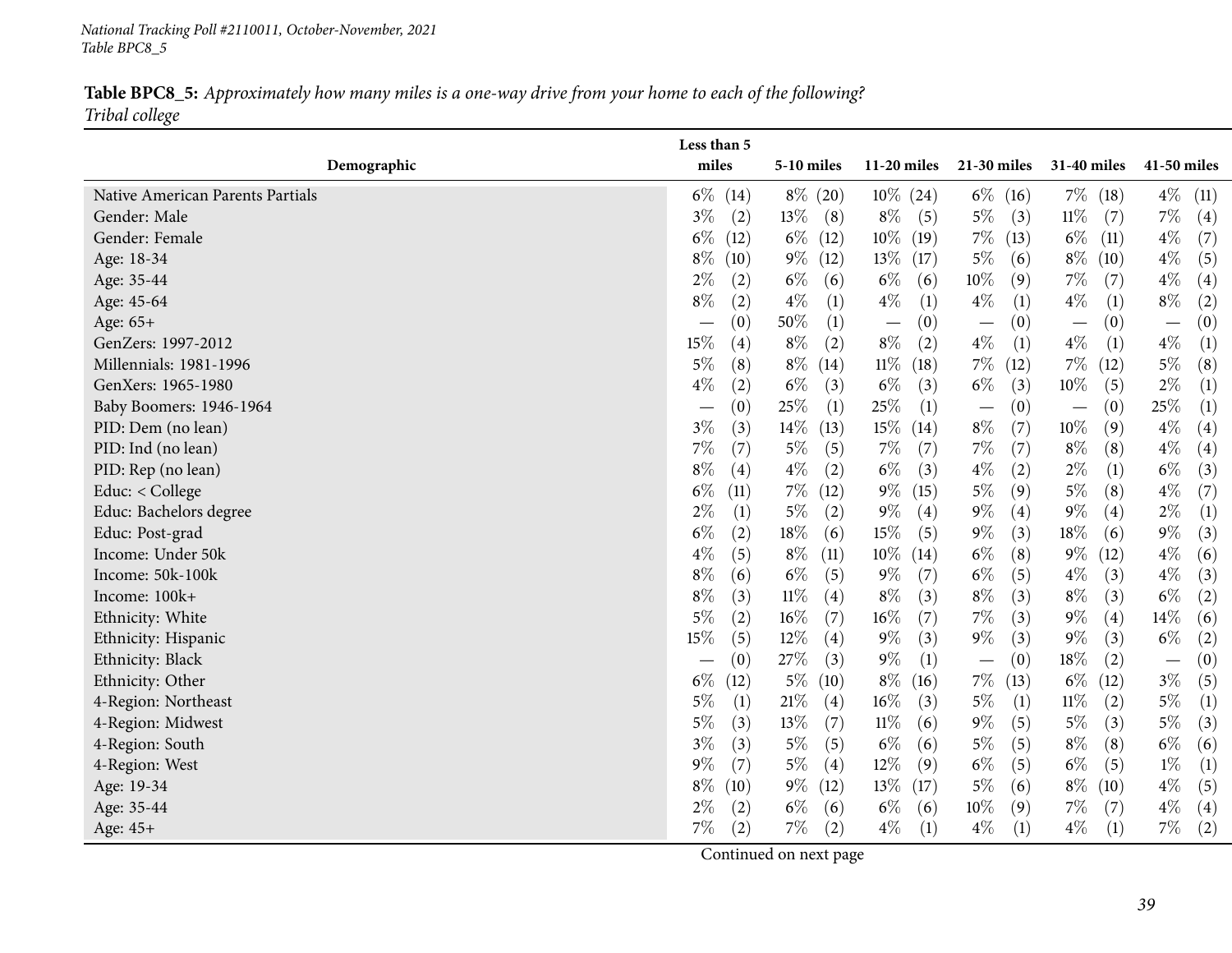## Table BPC8\_5: Approximately how many miles is a one-way drive from your home to each of the following? *Tribal college*

|                                                                                   | Less than 5   |                                        |                                          |                                 |                        |                                              |
|-----------------------------------------------------------------------------------|---------------|----------------------------------------|------------------------------------------|---------------------------------|------------------------|----------------------------------------------|
| Demographic                                                                       | miles         | $5-10$ miles                           | $11-20$ miles                            | $21-30$ miles                   | <b>31-40 miles</b>     | 41-50 miles                                  |
| Native American Parents Partials                                                  | $6\%$<br>(14) | $8\%$ (20)                             | $10\%$ (24)                              | $6\%$ (16)                      | $7\%$ (18)             | $4\%$ (11)                                   |
| Enrolled in Tribe                                                                 | $5\%$<br>(9)  | $9\%$ (15)                             | $11\%$ (20)                              | $7\%$ (13)                      | $6\%$<br>(11)          | $6\%$<br>(10)                                |
| Not Enrolled in Tribe                                                             | $7\%$<br>(5)  | $7\%$<br>(5)                           | $5\%$<br>(4)                             | $4\%$<br>(3)                    | $9\%$<br>(7)           | $1\%$<br>(1)                                 |
| Live Near Tribe Enrolled in                                                       | $7\%$<br>(7)  | $10\%$<br>(11)                         | $15\%$ (16)                              | $8\%$<br>(9)                    | $8\%$<br>(9)           | 7%<br>(7)                                    |
| Youngest Child under 1 Year                                                       | $3\%$<br>(1)  | $9\%$<br>(3)                           | $3\%$<br>(1)                             | (0)<br>$\overline{\phantom{m}}$ | $3\%$<br>(1)           | $3\%$<br>(1)                                 |
| Youngest Child 1-4                                                                | $9\%$<br>(11) | $8\%$<br>(10)                          | $8\%$<br>(9)                             | $6\%$<br>(7)                    | $8\%$<br>(9)           | $4\%$<br>(5)                                 |
| Youngest Child 5-11                                                               | $4\%$<br>(7)  | $7\%$ (13)                             | $12\%$ (21)                              | $7\%$ (12)                      | $7\%$ (12)             | $4\%$<br>(7)                                 |
| Married/Partnered                                                                 | $6\%$<br>(10) | $7\%$<br>(13)                          | $11\%$ (20)                              | $7\%$ (12)                      | $4\%$<br>(8)           | $4\%$<br>(8)                                 |
| Single Parent HH                                                                  | $6\%$<br>(4)  | $10\%$<br>(7)                          | $6\%$<br>(4)                             | $6\%$<br>(4)                    | $14\%$<br>(10)         | $4\%$<br>(3)                                 |
| Married/Partnered + both Employed                                                 | $7\%$<br>(8)  | $8\%$<br>(9)                           | $12\%$ (14)                              | $8\%$<br>(9)                    | $5\%$<br>(6)           | $4\%$<br>(5)                                 |
| Married/Partnered + One Adult Employed                                            | $6\%$<br>(10) | $7\%$<br>(13)                          | $11\%$ (20)                              | $7\%$<br>(12)                   | $4\%$<br>(8)           | $4\%$<br>(8)                                 |
| Service Worker, Retail Sales, Laborers and Helpers                                | $6\%$<br>(3)  | $15\%$<br>(8)                          | $10\%$<br>(5)                            | $4\%$<br>(2)                    | $6\%$<br>(3)           | $8\%$<br>$\left( 4\right)$                   |
| Trade and Skilled Workers                                                         | $7\%$<br>(2)  | 7%<br>(2)                              | $7\%$<br>(2)                             | $7\%$<br>(2)                    | 18%<br>(5)             | $4\%$<br>(1)                                 |
| Administrative Workers, Office Professionals, and Executive/Senior Level Managers | $4\%$<br>(2)  | $4\%$<br>(2)                           | $7\%$<br>(4)                             | $11\%$<br>(6)                   | $7\%$<br>(4)           | $6\%$<br>(3)                                 |
| Health Care and Medical Professionals, Lab Technicians, and Pharmacists           | $11\%$<br>(2) | $5\%$<br>(1)                           | $11\%$<br>(2)                            | $5\%$<br>$\left(1\right)$       | $5\%$<br>(1)           | $5\%$<br>(1)                                 |
| Other Professionals                                                               | $6\%$<br>(3)  | $7\%$<br>(4)                           | $15\%$<br>(8)                            | $7\%$<br>(4)                    | $9\%$<br>(5)           | (0)                                          |
| Work Full Time                                                                    | $6\%$<br>(10) | $9\%$<br>(15)                          | $11\%$<br>(19)                           | $9\%$<br>(15)                   | $9\%$<br>(16)          | $4\%$<br>(7)                                 |
| <b>Work Part Time</b>                                                             | $5\%$<br>(2)  | $5\%$<br>(2)                           | $5\%$<br>(2)                             | (0)<br>$\overline{\phantom{m}}$ | $5\%$<br>(2)           | $5\%$<br>(2)                                 |
| Live on Tribal Land                                                               | (5)<br>$10\%$ | $12\%$<br>(6)                          | $10\%$<br>(5)                            | $12\%$<br>(6)                   | $10\%$<br>(5)          | $8\%$<br>$\left( 4\right)$                   |
| Do not Live on Tribal Land                                                        | $4\%$<br>(9)  | $7\%$ (14)                             | $10\%$<br>(19)                           | $5\%$ (10)                      | $6\%$<br>(13)          | $4\%$<br>(7)                                 |
| Parents in OK, AZ, CA                                                             | $2\%$<br>(1)  | $7\%$<br>$\left( 4\right)$             | 10%<br>(6)                               | $12\%$<br>(7)                   | $9\%$<br>(5)           | $5\%$<br>(3)                                 |
| Need Child Care in Traditional Hours                                              | $7\%$<br>(12) | $9\%$ (15)                             | $11\%$ (17)                              | $9\%$ (14)                      | $8\%$<br>(13)          | $5\%$<br>(8)                                 |
| Need Child Care in Non-Traditional Hours                                          | $8\%$<br>(7)  | $13\%$<br>(11)                         | $14\%$ (12)                              | $6\%$<br>(5)                    | $11\%$ (10)            | $8\%$<br>(7)                                 |
| Single, never married                                                             | $8\%$<br>(4)  | $12\%$<br>(6)                          | $8\%$<br>(4)                             | $2\%$<br>(1)                    | 19%<br>(9)             | $4\%$<br>(2)                                 |
| Married                                                                           | (7)<br>$5\%$  | $8\%$<br>(11)                          | $13\%$ (17)                              | $8\%$ (10)                      | $6\%$<br>(8)           | $5\%$<br>(7)                                 |
| Separated                                                                         | (0)           | (0)<br>$\hspace{0.1mm}-\hspace{0.1mm}$ | (0)<br>$\overbrace{\phantom{123221111}}$ | (0)<br>$\overline{\phantom{m}}$ | (0)<br>$\qquad \qquad$ | $\left(0\right)$<br>$\overline{\phantom{m}}$ |
| Divorced                                                                          | (0)           | $5\%$<br>(1)                           | (0)<br>$\overbrace{\phantom{123221111}}$ | $16\%$<br>(3)                   | $5\%$<br>(1)           | $5\%$<br>(1)                                 |
| Widowed                                                                           | (0)           | (0)<br>$\overbrace{\phantom{13333}}$   | (0)                                      | (0)<br>$\overline{\phantom{m}}$ | (0)                    | (0)                                          |
| Living with a partner                                                             | (3)<br>$6\%$  | $4\%$<br>(2)                           | $6\%$<br>(3)                             | $4\%$<br>(2)                    | (0)<br>$\qquad \qquad$ | $2\%$<br>(1)                                 |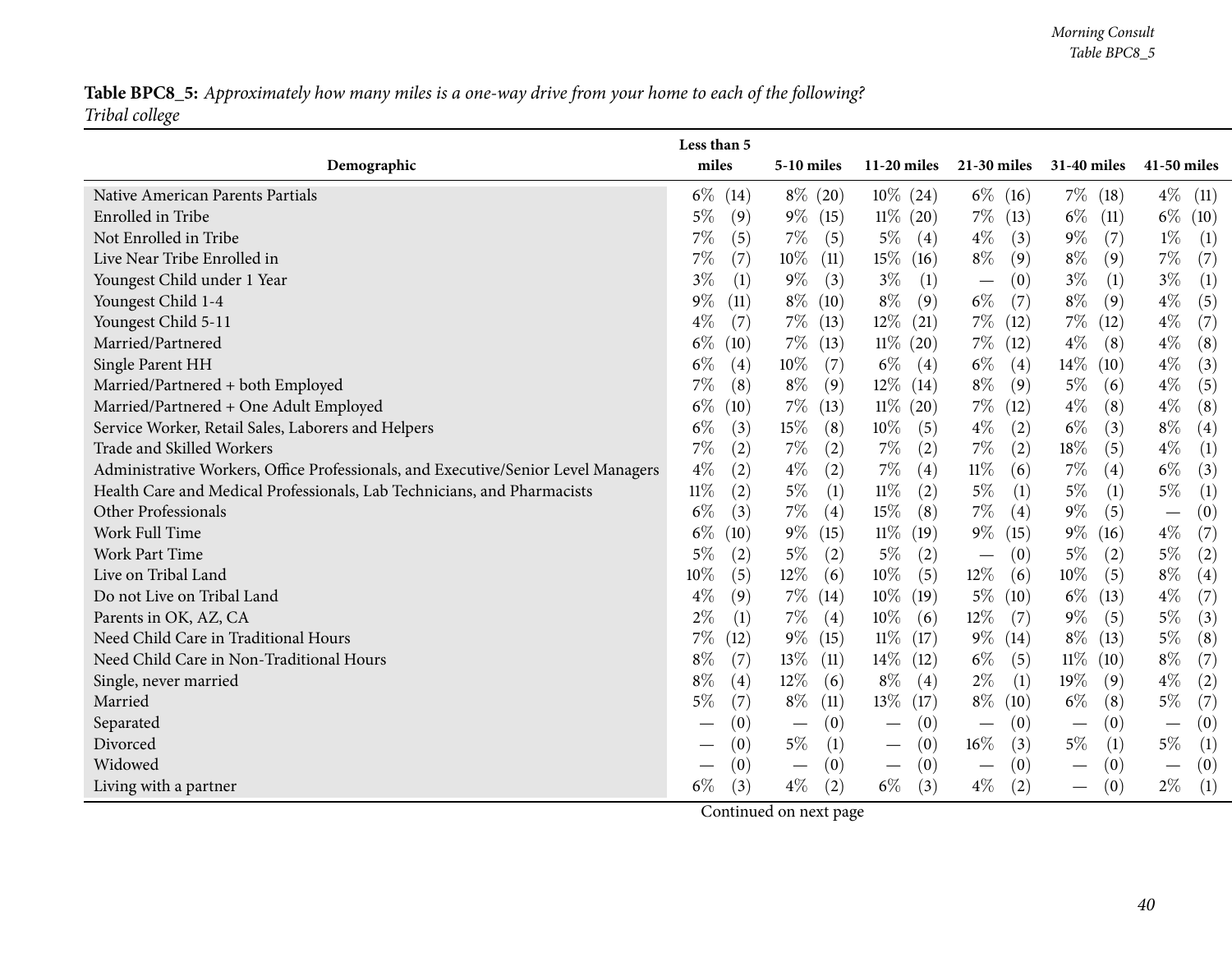*National Tracking Poll #2110011, October-November, <sup>2021</sup> Table BPC8\_5*

Table BPC8\_5: Approximately how many miles is a one-way drive from your home to each of the following? *Tribal college*

| miles<br>Demographic<br>5-10 miles<br>$11-20$ miles<br>21-30 miles<br>31-40 miles<br>41-50 miles<br>$6\%$<br>$8\%$ (20)<br>$10\%$ (24)<br>$7\%$ (18)<br>$4\%$<br>$6\%$ (16)<br>Native American Parents Partials<br>(11)<br>(14)<br>20%<br>20\%<br>Alabama<br>(1)<br>(1)<br>(0)<br>(0)<br>(0)<br>(0)<br>$\overline{\phantom{0}}$<br>$\overline{\phantom{m}}$<br>29%<br>Alaska<br>(2)<br>(0)<br>(0)<br>(0)<br>(0)<br>(0)<br>$\overline{\phantom{m}}$<br>$\overline{\phantom{m}}$<br>$\overline{\phantom{0}}$<br>$\overline{\phantom{m}}$<br>$\overbrace{\phantom{13333}}$<br>(0)<br>Arizona<br>(0)<br>(0)<br>(0)<br>(0)<br>(0)<br>$\overline{\phantom{m}}$<br>$\overline{\phantom{m}}$<br>$\overline{\phantom{m}}$<br>$\hspace{0.1mm}-\hspace{0.1mm}$<br>17\%<br>(0)<br>Arkansas<br>(0)<br>(0)<br>(1)<br>(0)<br>(0)<br>$\hspace{0.1mm}-\hspace{0.1mm}$<br>$\overline{\phantom{m}}$<br>$\overline{\phantom{m}}$<br>$\overline{\phantom{m}}$<br>$16\%$<br>California<br>$4\%$<br>$12\%$<br>16%<br>$8\%$<br>(2)<br>(1)<br>(3)<br>(4)<br>(4)<br>(0)<br>$\overline{\phantom{m}}$<br>$25\%$<br>25%<br>Colorado<br>(1)<br>25\%<br>(1)<br>(0)<br>(0)<br>(0)<br>(1)<br>$\hspace{0.1mm}-\hspace{0.1mm}$<br>$\hspace{0.1mm}-\hspace{0.1mm}$<br>$\overline{\phantom{m}}$<br>100%<br>Connecticut<br>(1)<br>(0)<br>(0)<br>(0)<br>(0)<br>(0)<br>$\hspace{0.1mm}-\hspace{0.1mm}$<br>$\hspace{0.1mm}-\hspace{0.1mm}$<br>$\hspace{0.1mm}-\hspace{0.1mm}$<br>Delaware<br>(0)<br>(0)<br>(0)<br>(0)<br>(0)<br>(0)<br>$\hspace{0.1mm}-\hspace{0.1mm}$<br>$\hspace{0.1mm}-\hspace{0.1mm}$<br>$\overline{\phantom{0}}$<br>$\hspace{0.1mm}-\hspace{0.1mm}$<br>100%<br>District of Columbia<br>(1)<br>(0)<br>(0)<br>(0)<br>(0)<br>(0)<br>$\hspace{0.1mm}-\hspace{0.1mm}$<br>$\hspace{0.1mm}-\hspace{0.1mm}$<br>$\overline{\phantom{m}}$<br>$\hspace{0.1mm}-\hspace{0.1mm}$<br>$\overbrace{\phantom{13333}}$<br>$14\%$<br>29\%<br>Florida<br>(0)<br>(2)<br>(0)<br>(0)<br>(1)<br>(0)<br>$\overline{\phantom{m}}$<br>$\overline{\phantom{m}}$<br>$\overline{\phantom{m}}$<br>$18\%$<br>$9\%$<br>$9\%$<br>(2)<br>(1)<br>(0)<br>(0)<br>Georgia<br>(0)<br>(1)<br>$\hspace{0.1mm}-\hspace{0.1mm}$<br>$\hspace{0.1mm}-\hspace{0.1mm}$<br>$\hspace{0.1mm}-\hspace{0.1mm}$<br>50%<br>Idaho<br>(1)<br>(0)<br>(0)<br>(0)<br>(0)<br>(0)<br>$\hspace{0.1mm}-\hspace{0.1mm}$<br>$\hspace{0.1mm}-\hspace{0.1mm}$<br>$67\%$<br>33%<br>Illinois<br>(1)<br>(2)<br>(0)<br>(0)<br>(0)<br>(0)<br>$\hspace{0.1mm}-\hspace{0.1mm}$<br>$\hspace{0.1mm}-\hspace{0.1mm}$<br>$\overline{\phantom{m}}$<br>$50\%$<br>Indiana<br>(0)<br>(0)<br>(1)<br>(0)<br>(0)<br>(0)<br>$\overline{\phantom{m}}$<br>$\hspace{0.1mm}-\hspace{0.1mm}$<br>$\overline{\phantom{0}}$<br>(0)<br>(0)<br>(0)<br>(0)<br>(0)<br>(0)<br>Iowa<br>$\overline{\phantom{m}}$<br>$\hspace{0.1mm}-\hspace{0.1mm}$<br>$\hspace{0.1mm}-\hspace{0.1mm}$<br>20%<br>(1)<br>Kansas<br>(0)<br>(0)<br>(0)<br>(0)<br>(0)<br>$\hspace{0.1mm}-\hspace{0.1mm}$<br>$\hspace{0.1mm}-\hspace{0.1mm}$<br>$\hspace{0.1mm}-\hspace{0.1mm}$<br>$\overline{\phantom{0}}$<br>100%<br>$\left( 2\right)$<br>Louisiana<br>(0)<br>(0)<br>(0)<br>(0)<br>(0)<br>$\overline{\phantom{m}}$<br>$\hspace{0.1mm}-\hspace{0.1mm}$<br>$\hspace{0.1mm}-\hspace{0.1mm}$<br>$\overline{\phantom{0}}$<br>Maine<br>(0)<br>(0)<br>(0)<br>(0)<br>(0)<br>(0)<br>$\hspace{0.1mm}-\hspace{0.1mm}$<br>$\overline{\phantom{0}}$<br>$\overbrace{\phantom{12333}}$<br>Maryland<br>(0)<br>(0)<br>(0)<br>(0)<br>(0)<br>(0)<br>$\overline{\phantom{0}}$<br>$\overline{\phantom{m}}$<br>$\hspace{0.1mm}-\hspace{0.1mm}$<br>$\hspace{0.1mm}-\hspace{0.1mm}$<br>$\hspace{0.1mm}-\hspace{0.1mm}$<br>100%<br>Massachusetts<br>(0)<br>(0)<br>(1)<br>(0)<br>(0)<br>(0)<br>$\hspace{0.1mm}-\hspace{0.1mm}$<br>$\hspace{0.1mm}-\hspace{0.1mm}$<br>$\overline{\phantom{m}}$<br>$\overline{\phantom{m}}$<br>33%<br>Michigan<br>33\%<br>(0)<br>(0)<br>(1)<br>(0)<br>(0)<br>(1)<br>$\hspace{0.1mm}-\hspace{0.1mm}$<br>$\hspace{0.1mm}-\hspace{0.1mm}$<br>$\overline{\phantom{m}}$<br>$5\%$<br>$18\%$<br>$5\%$<br>18%<br>$5\%$<br>Minnesota<br>(1)<br>(1)<br>(4)<br>(1)<br>(0)<br>(4)<br>$\hspace{0.1mm}-\hspace{0.1mm}$<br>50%<br>(0)<br>(0)<br>(0)<br>(0)<br>(1)<br>Mississippi<br>(0)<br>$\overline{\phantom{m}}$<br>$\hspace{0.05cm}$<br>$\overbrace{\phantom{12333}}$<br>17%<br>33\%<br>(2)<br>Missouri<br>(0)<br>(0)<br>(1)<br>(0)<br>(0)<br>$\hspace{0.1mm}-\hspace{0.1mm}$<br>$9\%$<br>27%<br>Montana<br>(1)<br>(3)<br>(0)<br>(0)<br>(0)<br>(0)<br>$\hspace{0.1mm}-\hspace{0.1mm}$<br>$\hspace{0.1mm}-\hspace{0.1mm}$<br>$\hspace{0.1mm}-\hspace{0.1mm}$<br>$\hspace{0.1mm}-\hspace{0.1mm}$<br>50%<br>50%<br>Nebraska<br>(1)<br>(1)<br>(0)<br>(0)<br>(0)<br>(0)<br>$\overline{\phantom{m}}$<br>$\overline{\phantom{m}}$<br>$\hspace{0.1mm}-\hspace{0.1mm}$<br>33%<br>33%<br>Nevada<br>(1)<br>(0)<br>(0)<br>(0)<br>(1)<br>(0)<br>$\overbrace{\phantom{12333}}$<br>$14\%$<br>New Mexico<br>(0)<br>(0)<br>(0)<br>(0)<br>(0)<br>(1)<br>$\hspace{0.1mm}-\hspace{0.1mm}$<br>$\hspace{0.1mm}-\hspace{0.1mm}$<br>$\hspace{0.1mm}-\hspace{0.1mm}$<br>$\hspace{0.1mm}-\hspace{0.1mm}$<br>10%<br>$30\%$<br>10%<br>$10\%$<br>20%<br>New York<br>(3)<br>(1)<br>(2)<br>(0)<br>(1)<br>$\left(1\right)$<br>$15\%$<br>(2)<br>(0)<br>North Carolina<br>(0)<br>(0)<br>(0)<br>(0)<br>$67\%$<br>North Dakota<br>(2)<br>(0)<br>(0)<br>(0)<br>(0)<br>(0)<br>$\hspace{0.1mm}-\hspace{0.1mm}$<br>--<br>$33\%$<br>Ohio<br>(0)<br>(0)<br>(0)<br>(1)<br>(0)<br>(0)<br>$\overline{\phantom{m}}$<br>$\overline{\phantom{0}}$<br>$11\%$<br>Oklahoma<br>$4\%$<br>$7\%$<br>$11\%$<br>$11\%$<br>(2)<br>(3)<br>(3)<br>(0)<br>(1)<br>(3)<br>41<br>(0)<br>(0)<br>(0)<br>Oregon<br>(0)<br>(0)<br>(0)<br>$\overline{\phantom{m}}$<br>$\hspace{0.1mm}-\hspace{0.1mm}$<br>$\qquad \qquad \longleftarrow$<br>$\overbrace{\phantom{13333}}$<br>20%<br>Pennsylvania<br>20%<br>(1)<br>(0)<br>(1)<br>(0)<br>(0)<br>(0)<br>$\qquad \qquad$ | Less than 5 |  |  |  |  |  |
|-------------------------------------------------------------------------------------------------------------------------------------------------------------------------------------------------------------------------------------------------------------------------------------------------------------------------------------------------------------------------------------------------------------------------------------------------------------------------------------------------------------------------------------------------------------------------------------------------------------------------------------------------------------------------------------------------------------------------------------------------------------------------------------------------------------------------------------------------------------------------------------------------------------------------------------------------------------------------------------------------------------------------------------------------------------------------------------------------------------------------------------------------------------------------------------------------------------------------------------------------------------------------------------------------------------------------------------------------------------------------------------------------------------------------------------------------------------------------------------------------------------------------------------------------------------------------------------------------------------------------------------------------------------------------------------------------------------------------------------------------------------------------------------------------------------------------------------------------------------------------------------------------------------------------------------------------------------------------------------------------------------------------------------------------------------------------------------------------------------------------------------------------------------------------------------------------------------------------------------------------------------------------------------------------------------------------------------------------------------------------------------------------------------------------------------------------------------------------------------------------------------------------------------------------------------------------------------------------------------------------------------------------------------------------------------------------------------------------------------------------------------------------------------------------------------------------------------------------------------------------------------------------------------------------------------------------------------------------------------------------------------------------------------------------------------------------------------------------------------------------------------------------------------------------------------------------------------------------------------------------------------------------------------------------------------------------------------------------------------------------------------------------------------------------------------------------------------------------------------------------------------------------------------------------------------------------------------------------------------------------------------------------------------------------------------------------------------------------------------------------------------------------------------------------------------------------------------------------------------------------------------------------------------------------------------------------------------------------------------------------------------------------------------------------------------------------------------------------------------------------------------------------------------------------------------------------------------------------------------------------------------------------------------------------------------------------------------------------------------------------------------------------------------------------------------------------------------------------------------------------------------------------------------------------------------------------------------------------------------------------------------------------------------------------------------------------------------------------------------------------------------------------------------------------------------------------------------------------------------------------------------------------------------------------------------------------------------------------------------------------------------------------------------------------------------------------------------------------------------------------------------------------------------------------------------------------------------------------------------------------------------------------------------------------------------------------------------------------------------------------------------------------------------------------------------------------------------------------------------------------------------------------------------------------------------------------------------------------------------------------------------------------------------------------------------------------------------------------------------------------------------------------------------------------------------------------------------------------------------------------------------------------------------------------------------------|-------------|--|--|--|--|--|
|                                                                                                                                                                                                                                                                                                                                                                                                                                                                                                                                                                                                                                                                                                                                                                                                                                                                                                                                                                                                                                                                                                                                                                                                                                                                                                                                                                                                                                                                                                                                                                                                                                                                                                                                                                                                                                                                                                                                                                                                                                                                                                                                                                                                                                                                                                                                                                                                                                                                                                                                                                                                                                                                                                                                                                                                                                                                                                                                                                                                                                                                                                                                                                                                                                                                                                                                                                                                                                                                                                                                                                                                                                                                                                                                                                                                                                                                                                                                                                                                                                                                                                                                                                                                                                                                                                                                                                                                                                                                                                                                                                                                                                                                                                                                                                                                                                                                                                                                                                                                                                                                                                                                                                                                                                                                                                                                                                                                                                                                                                                                                                                                                                                                                                                                                                                                                                                                                                                                           |             |  |  |  |  |  |
|                                                                                                                                                                                                                                                                                                                                                                                                                                                                                                                                                                                                                                                                                                                                                                                                                                                                                                                                                                                                                                                                                                                                                                                                                                                                                                                                                                                                                                                                                                                                                                                                                                                                                                                                                                                                                                                                                                                                                                                                                                                                                                                                                                                                                                                                                                                                                                                                                                                                                                                                                                                                                                                                                                                                                                                                                                                                                                                                                                                                                                                                                                                                                                                                                                                                                                                                                                                                                                                                                                                                                                                                                                                                                                                                                                                                                                                                                                                                                                                                                                                                                                                                                                                                                                                                                                                                                                                                                                                                                                                                                                                                                                                                                                                                                                                                                                                                                                                                                                                                                                                                                                                                                                                                                                                                                                                                                                                                                                                                                                                                                                                                                                                                                                                                                                                                                                                                                                                                           |             |  |  |  |  |  |
|                                                                                                                                                                                                                                                                                                                                                                                                                                                                                                                                                                                                                                                                                                                                                                                                                                                                                                                                                                                                                                                                                                                                                                                                                                                                                                                                                                                                                                                                                                                                                                                                                                                                                                                                                                                                                                                                                                                                                                                                                                                                                                                                                                                                                                                                                                                                                                                                                                                                                                                                                                                                                                                                                                                                                                                                                                                                                                                                                                                                                                                                                                                                                                                                                                                                                                                                                                                                                                                                                                                                                                                                                                                                                                                                                                                                                                                                                                                                                                                                                                                                                                                                                                                                                                                                                                                                                                                                                                                                                                                                                                                                                                                                                                                                                                                                                                                                                                                                                                                                                                                                                                                                                                                                                                                                                                                                                                                                                                                                                                                                                                                                                                                                                                                                                                                                                                                                                                                                           |             |  |  |  |  |  |
|                                                                                                                                                                                                                                                                                                                                                                                                                                                                                                                                                                                                                                                                                                                                                                                                                                                                                                                                                                                                                                                                                                                                                                                                                                                                                                                                                                                                                                                                                                                                                                                                                                                                                                                                                                                                                                                                                                                                                                                                                                                                                                                                                                                                                                                                                                                                                                                                                                                                                                                                                                                                                                                                                                                                                                                                                                                                                                                                                                                                                                                                                                                                                                                                                                                                                                                                                                                                                                                                                                                                                                                                                                                                                                                                                                                                                                                                                                                                                                                                                                                                                                                                                                                                                                                                                                                                                                                                                                                                                                                                                                                                                                                                                                                                                                                                                                                                                                                                                                                                                                                                                                                                                                                                                                                                                                                                                                                                                                                                                                                                                                                                                                                                                                                                                                                                                                                                                                                                           |             |  |  |  |  |  |
|                                                                                                                                                                                                                                                                                                                                                                                                                                                                                                                                                                                                                                                                                                                                                                                                                                                                                                                                                                                                                                                                                                                                                                                                                                                                                                                                                                                                                                                                                                                                                                                                                                                                                                                                                                                                                                                                                                                                                                                                                                                                                                                                                                                                                                                                                                                                                                                                                                                                                                                                                                                                                                                                                                                                                                                                                                                                                                                                                                                                                                                                                                                                                                                                                                                                                                                                                                                                                                                                                                                                                                                                                                                                                                                                                                                                                                                                                                                                                                                                                                                                                                                                                                                                                                                                                                                                                                                                                                                                                                                                                                                                                                                                                                                                                                                                                                                                                                                                                                                                                                                                                                                                                                                                                                                                                                                                                                                                                                                                                                                                                                                                                                                                                                                                                                                                                                                                                                                                           |             |  |  |  |  |  |
|                                                                                                                                                                                                                                                                                                                                                                                                                                                                                                                                                                                                                                                                                                                                                                                                                                                                                                                                                                                                                                                                                                                                                                                                                                                                                                                                                                                                                                                                                                                                                                                                                                                                                                                                                                                                                                                                                                                                                                                                                                                                                                                                                                                                                                                                                                                                                                                                                                                                                                                                                                                                                                                                                                                                                                                                                                                                                                                                                                                                                                                                                                                                                                                                                                                                                                                                                                                                                                                                                                                                                                                                                                                                                                                                                                                                                                                                                                                                                                                                                                                                                                                                                                                                                                                                                                                                                                                                                                                                                                                                                                                                                                                                                                                                                                                                                                                                                                                                                                                                                                                                                                                                                                                                                                                                                                                                                                                                                                                                                                                                                                                                                                                                                                                                                                                                                                                                                                                                           |             |  |  |  |  |  |
|                                                                                                                                                                                                                                                                                                                                                                                                                                                                                                                                                                                                                                                                                                                                                                                                                                                                                                                                                                                                                                                                                                                                                                                                                                                                                                                                                                                                                                                                                                                                                                                                                                                                                                                                                                                                                                                                                                                                                                                                                                                                                                                                                                                                                                                                                                                                                                                                                                                                                                                                                                                                                                                                                                                                                                                                                                                                                                                                                                                                                                                                                                                                                                                                                                                                                                                                                                                                                                                                                                                                                                                                                                                                                                                                                                                                                                                                                                                                                                                                                                                                                                                                                                                                                                                                                                                                                                                                                                                                                                                                                                                                                                                                                                                                                                                                                                                                                                                                                                                                                                                                                                                                                                                                                                                                                                                                                                                                                                                                                                                                                                                                                                                                                                                                                                                                                                                                                                                                           |             |  |  |  |  |  |
|                                                                                                                                                                                                                                                                                                                                                                                                                                                                                                                                                                                                                                                                                                                                                                                                                                                                                                                                                                                                                                                                                                                                                                                                                                                                                                                                                                                                                                                                                                                                                                                                                                                                                                                                                                                                                                                                                                                                                                                                                                                                                                                                                                                                                                                                                                                                                                                                                                                                                                                                                                                                                                                                                                                                                                                                                                                                                                                                                                                                                                                                                                                                                                                                                                                                                                                                                                                                                                                                                                                                                                                                                                                                                                                                                                                                                                                                                                                                                                                                                                                                                                                                                                                                                                                                                                                                                                                                                                                                                                                                                                                                                                                                                                                                                                                                                                                                                                                                                                                                                                                                                                                                                                                                                                                                                                                                                                                                                                                                                                                                                                                                                                                                                                                                                                                                                                                                                                                                           |             |  |  |  |  |  |
|                                                                                                                                                                                                                                                                                                                                                                                                                                                                                                                                                                                                                                                                                                                                                                                                                                                                                                                                                                                                                                                                                                                                                                                                                                                                                                                                                                                                                                                                                                                                                                                                                                                                                                                                                                                                                                                                                                                                                                                                                                                                                                                                                                                                                                                                                                                                                                                                                                                                                                                                                                                                                                                                                                                                                                                                                                                                                                                                                                                                                                                                                                                                                                                                                                                                                                                                                                                                                                                                                                                                                                                                                                                                                                                                                                                                                                                                                                                                                                                                                                                                                                                                                                                                                                                                                                                                                                                                                                                                                                                                                                                                                                                                                                                                                                                                                                                                                                                                                                                                                                                                                                                                                                                                                                                                                                                                                                                                                                                                                                                                                                                                                                                                                                                                                                                                                                                                                                                                           |             |  |  |  |  |  |
|                                                                                                                                                                                                                                                                                                                                                                                                                                                                                                                                                                                                                                                                                                                                                                                                                                                                                                                                                                                                                                                                                                                                                                                                                                                                                                                                                                                                                                                                                                                                                                                                                                                                                                                                                                                                                                                                                                                                                                                                                                                                                                                                                                                                                                                                                                                                                                                                                                                                                                                                                                                                                                                                                                                                                                                                                                                                                                                                                                                                                                                                                                                                                                                                                                                                                                                                                                                                                                                                                                                                                                                                                                                                                                                                                                                                                                                                                                                                                                                                                                                                                                                                                                                                                                                                                                                                                                                                                                                                                                                                                                                                                                                                                                                                                                                                                                                                                                                                                                                                                                                                                                                                                                                                                                                                                                                                                                                                                                                                                                                                                                                                                                                                                                                                                                                                                                                                                                                                           |             |  |  |  |  |  |
|                                                                                                                                                                                                                                                                                                                                                                                                                                                                                                                                                                                                                                                                                                                                                                                                                                                                                                                                                                                                                                                                                                                                                                                                                                                                                                                                                                                                                                                                                                                                                                                                                                                                                                                                                                                                                                                                                                                                                                                                                                                                                                                                                                                                                                                                                                                                                                                                                                                                                                                                                                                                                                                                                                                                                                                                                                                                                                                                                                                                                                                                                                                                                                                                                                                                                                                                                                                                                                                                                                                                                                                                                                                                                                                                                                                                                                                                                                                                                                                                                                                                                                                                                                                                                                                                                                                                                                                                                                                                                                                                                                                                                                                                                                                                                                                                                                                                                                                                                                                                                                                                                                                                                                                                                                                                                                                                                                                                                                                                                                                                                                                                                                                                                                                                                                                                                                                                                                                                           |             |  |  |  |  |  |
|                                                                                                                                                                                                                                                                                                                                                                                                                                                                                                                                                                                                                                                                                                                                                                                                                                                                                                                                                                                                                                                                                                                                                                                                                                                                                                                                                                                                                                                                                                                                                                                                                                                                                                                                                                                                                                                                                                                                                                                                                                                                                                                                                                                                                                                                                                                                                                                                                                                                                                                                                                                                                                                                                                                                                                                                                                                                                                                                                                                                                                                                                                                                                                                                                                                                                                                                                                                                                                                                                                                                                                                                                                                                                                                                                                                                                                                                                                                                                                                                                                                                                                                                                                                                                                                                                                                                                                                                                                                                                                                                                                                                                                                                                                                                                                                                                                                                                                                                                                                                                                                                                                                                                                                                                                                                                                                                                                                                                                                                                                                                                                                                                                                                                                                                                                                                                                                                                                                                           |             |  |  |  |  |  |
|                                                                                                                                                                                                                                                                                                                                                                                                                                                                                                                                                                                                                                                                                                                                                                                                                                                                                                                                                                                                                                                                                                                                                                                                                                                                                                                                                                                                                                                                                                                                                                                                                                                                                                                                                                                                                                                                                                                                                                                                                                                                                                                                                                                                                                                                                                                                                                                                                                                                                                                                                                                                                                                                                                                                                                                                                                                                                                                                                                                                                                                                                                                                                                                                                                                                                                                                                                                                                                                                                                                                                                                                                                                                                                                                                                                                                                                                                                                                                                                                                                                                                                                                                                                                                                                                                                                                                                                                                                                                                                                                                                                                                                                                                                                                                                                                                                                                                                                                                                                                                                                                                                                                                                                                                                                                                                                                                                                                                                                                                                                                                                                                                                                                                                                                                                                                                                                                                                                                           |             |  |  |  |  |  |
|                                                                                                                                                                                                                                                                                                                                                                                                                                                                                                                                                                                                                                                                                                                                                                                                                                                                                                                                                                                                                                                                                                                                                                                                                                                                                                                                                                                                                                                                                                                                                                                                                                                                                                                                                                                                                                                                                                                                                                                                                                                                                                                                                                                                                                                                                                                                                                                                                                                                                                                                                                                                                                                                                                                                                                                                                                                                                                                                                                                                                                                                                                                                                                                                                                                                                                                                                                                                                                                                                                                                                                                                                                                                                                                                                                                                                                                                                                                                                                                                                                                                                                                                                                                                                                                                                                                                                                                                                                                                                                                                                                                                                                                                                                                                                                                                                                                                                                                                                                                                                                                                                                                                                                                                                                                                                                                                                                                                                                                                                                                                                                                                                                                                                                                                                                                                                                                                                                                                           |             |  |  |  |  |  |
|                                                                                                                                                                                                                                                                                                                                                                                                                                                                                                                                                                                                                                                                                                                                                                                                                                                                                                                                                                                                                                                                                                                                                                                                                                                                                                                                                                                                                                                                                                                                                                                                                                                                                                                                                                                                                                                                                                                                                                                                                                                                                                                                                                                                                                                                                                                                                                                                                                                                                                                                                                                                                                                                                                                                                                                                                                                                                                                                                                                                                                                                                                                                                                                                                                                                                                                                                                                                                                                                                                                                                                                                                                                                                                                                                                                                                                                                                                                                                                                                                                                                                                                                                                                                                                                                                                                                                                                                                                                                                                                                                                                                                                                                                                                                                                                                                                                                                                                                                                                                                                                                                                                                                                                                                                                                                                                                                                                                                                                                                                                                                                                                                                                                                                                                                                                                                                                                                                                                           |             |  |  |  |  |  |
|                                                                                                                                                                                                                                                                                                                                                                                                                                                                                                                                                                                                                                                                                                                                                                                                                                                                                                                                                                                                                                                                                                                                                                                                                                                                                                                                                                                                                                                                                                                                                                                                                                                                                                                                                                                                                                                                                                                                                                                                                                                                                                                                                                                                                                                                                                                                                                                                                                                                                                                                                                                                                                                                                                                                                                                                                                                                                                                                                                                                                                                                                                                                                                                                                                                                                                                                                                                                                                                                                                                                                                                                                                                                                                                                                                                                                                                                                                                                                                                                                                                                                                                                                                                                                                                                                                                                                                                                                                                                                                                                                                                                                                                                                                                                                                                                                                                                                                                                                                                                                                                                                                                                                                                                                                                                                                                                                                                                                                                                                                                                                                                                                                                                                                                                                                                                                                                                                                                                           |             |  |  |  |  |  |
|                                                                                                                                                                                                                                                                                                                                                                                                                                                                                                                                                                                                                                                                                                                                                                                                                                                                                                                                                                                                                                                                                                                                                                                                                                                                                                                                                                                                                                                                                                                                                                                                                                                                                                                                                                                                                                                                                                                                                                                                                                                                                                                                                                                                                                                                                                                                                                                                                                                                                                                                                                                                                                                                                                                                                                                                                                                                                                                                                                                                                                                                                                                                                                                                                                                                                                                                                                                                                                                                                                                                                                                                                                                                                                                                                                                                                                                                                                                                                                                                                                                                                                                                                                                                                                                                                                                                                                                                                                                                                                                                                                                                                                                                                                                                                                                                                                                                                                                                                                                                                                                                                                                                                                                                                                                                                                                                                                                                                                                                                                                                                                                                                                                                                                                                                                                                                                                                                                                                           |             |  |  |  |  |  |
|                                                                                                                                                                                                                                                                                                                                                                                                                                                                                                                                                                                                                                                                                                                                                                                                                                                                                                                                                                                                                                                                                                                                                                                                                                                                                                                                                                                                                                                                                                                                                                                                                                                                                                                                                                                                                                                                                                                                                                                                                                                                                                                                                                                                                                                                                                                                                                                                                                                                                                                                                                                                                                                                                                                                                                                                                                                                                                                                                                                                                                                                                                                                                                                                                                                                                                                                                                                                                                                                                                                                                                                                                                                                                                                                                                                                                                                                                                                                                                                                                                                                                                                                                                                                                                                                                                                                                                                                                                                                                                                                                                                                                                                                                                                                                                                                                                                                                                                                                                                                                                                                                                                                                                                                                                                                                                                                                                                                                                                                                                                                                                                                                                                                                                                                                                                                                                                                                                                                           |             |  |  |  |  |  |
|                                                                                                                                                                                                                                                                                                                                                                                                                                                                                                                                                                                                                                                                                                                                                                                                                                                                                                                                                                                                                                                                                                                                                                                                                                                                                                                                                                                                                                                                                                                                                                                                                                                                                                                                                                                                                                                                                                                                                                                                                                                                                                                                                                                                                                                                                                                                                                                                                                                                                                                                                                                                                                                                                                                                                                                                                                                                                                                                                                                                                                                                                                                                                                                                                                                                                                                                                                                                                                                                                                                                                                                                                                                                                                                                                                                                                                                                                                                                                                                                                                                                                                                                                                                                                                                                                                                                                                                                                                                                                                                                                                                                                                                                                                                                                                                                                                                                                                                                                                                                                                                                                                                                                                                                                                                                                                                                                                                                                                                                                                                                                                                                                                                                                                                                                                                                                                                                                                                                           |             |  |  |  |  |  |
|                                                                                                                                                                                                                                                                                                                                                                                                                                                                                                                                                                                                                                                                                                                                                                                                                                                                                                                                                                                                                                                                                                                                                                                                                                                                                                                                                                                                                                                                                                                                                                                                                                                                                                                                                                                                                                                                                                                                                                                                                                                                                                                                                                                                                                                                                                                                                                                                                                                                                                                                                                                                                                                                                                                                                                                                                                                                                                                                                                                                                                                                                                                                                                                                                                                                                                                                                                                                                                                                                                                                                                                                                                                                                                                                                                                                                                                                                                                                                                                                                                                                                                                                                                                                                                                                                                                                                                                                                                                                                                                                                                                                                                                                                                                                                                                                                                                                                                                                                                                                                                                                                                                                                                                                                                                                                                                                                                                                                                                                                                                                                                                                                                                                                                                                                                                                                                                                                                                                           |             |  |  |  |  |  |
|                                                                                                                                                                                                                                                                                                                                                                                                                                                                                                                                                                                                                                                                                                                                                                                                                                                                                                                                                                                                                                                                                                                                                                                                                                                                                                                                                                                                                                                                                                                                                                                                                                                                                                                                                                                                                                                                                                                                                                                                                                                                                                                                                                                                                                                                                                                                                                                                                                                                                                                                                                                                                                                                                                                                                                                                                                                                                                                                                                                                                                                                                                                                                                                                                                                                                                                                                                                                                                                                                                                                                                                                                                                                                                                                                                                                                                                                                                                                                                                                                                                                                                                                                                                                                                                                                                                                                                                                                                                                                                                                                                                                                                                                                                                                                                                                                                                                                                                                                                                                                                                                                                                                                                                                                                                                                                                                                                                                                                                                                                                                                                                                                                                                                                                                                                                                                                                                                                                                           |             |  |  |  |  |  |
|                                                                                                                                                                                                                                                                                                                                                                                                                                                                                                                                                                                                                                                                                                                                                                                                                                                                                                                                                                                                                                                                                                                                                                                                                                                                                                                                                                                                                                                                                                                                                                                                                                                                                                                                                                                                                                                                                                                                                                                                                                                                                                                                                                                                                                                                                                                                                                                                                                                                                                                                                                                                                                                                                                                                                                                                                                                                                                                                                                                                                                                                                                                                                                                                                                                                                                                                                                                                                                                                                                                                                                                                                                                                                                                                                                                                                                                                                                                                                                                                                                                                                                                                                                                                                                                                                                                                                                                                                                                                                                                                                                                                                                                                                                                                                                                                                                                                                                                                                                                                                                                                                                                                                                                                                                                                                                                                                                                                                                                                                                                                                                                                                                                                                                                                                                                                                                                                                                                                           |             |  |  |  |  |  |
|                                                                                                                                                                                                                                                                                                                                                                                                                                                                                                                                                                                                                                                                                                                                                                                                                                                                                                                                                                                                                                                                                                                                                                                                                                                                                                                                                                                                                                                                                                                                                                                                                                                                                                                                                                                                                                                                                                                                                                                                                                                                                                                                                                                                                                                                                                                                                                                                                                                                                                                                                                                                                                                                                                                                                                                                                                                                                                                                                                                                                                                                                                                                                                                                                                                                                                                                                                                                                                                                                                                                                                                                                                                                                                                                                                                                                                                                                                                                                                                                                                                                                                                                                                                                                                                                                                                                                                                                                                                                                                                                                                                                                                                                                                                                                                                                                                                                                                                                                                                                                                                                                                                                                                                                                                                                                                                                                                                                                                                                                                                                                                                                                                                                                                                                                                                                                                                                                                                                           |             |  |  |  |  |  |
|                                                                                                                                                                                                                                                                                                                                                                                                                                                                                                                                                                                                                                                                                                                                                                                                                                                                                                                                                                                                                                                                                                                                                                                                                                                                                                                                                                                                                                                                                                                                                                                                                                                                                                                                                                                                                                                                                                                                                                                                                                                                                                                                                                                                                                                                                                                                                                                                                                                                                                                                                                                                                                                                                                                                                                                                                                                                                                                                                                                                                                                                                                                                                                                                                                                                                                                                                                                                                                                                                                                                                                                                                                                                                                                                                                                                                                                                                                                                                                                                                                                                                                                                                                                                                                                                                                                                                                                                                                                                                                                                                                                                                                                                                                                                                                                                                                                                                                                                                                                                                                                                                                                                                                                                                                                                                                                                                                                                                                                                                                                                                                                                                                                                                                                                                                                                                                                                                                                                           |             |  |  |  |  |  |
|                                                                                                                                                                                                                                                                                                                                                                                                                                                                                                                                                                                                                                                                                                                                                                                                                                                                                                                                                                                                                                                                                                                                                                                                                                                                                                                                                                                                                                                                                                                                                                                                                                                                                                                                                                                                                                                                                                                                                                                                                                                                                                                                                                                                                                                                                                                                                                                                                                                                                                                                                                                                                                                                                                                                                                                                                                                                                                                                                                                                                                                                                                                                                                                                                                                                                                                                                                                                                                                                                                                                                                                                                                                                                                                                                                                                                                                                                                                                                                                                                                                                                                                                                                                                                                                                                                                                                                                                                                                                                                                                                                                                                                                                                                                                                                                                                                                                                                                                                                                                                                                                                                                                                                                                                                                                                                                                                                                                                                                                                                                                                                                                                                                                                                                                                                                                                                                                                                                                           |             |  |  |  |  |  |
|                                                                                                                                                                                                                                                                                                                                                                                                                                                                                                                                                                                                                                                                                                                                                                                                                                                                                                                                                                                                                                                                                                                                                                                                                                                                                                                                                                                                                                                                                                                                                                                                                                                                                                                                                                                                                                                                                                                                                                                                                                                                                                                                                                                                                                                                                                                                                                                                                                                                                                                                                                                                                                                                                                                                                                                                                                                                                                                                                                                                                                                                                                                                                                                                                                                                                                                                                                                                                                                                                                                                                                                                                                                                                                                                                                                                                                                                                                                                                                                                                                                                                                                                                                                                                                                                                                                                                                                                                                                                                                                                                                                                                                                                                                                                                                                                                                                                                                                                                                                                                                                                                                                                                                                                                                                                                                                                                                                                                                                                                                                                                                                                                                                                                                                                                                                                                                                                                                                                           |             |  |  |  |  |  |
|                                                                                                                                                                                                                                                                                                                                                                                                                                                                                                                                                                                                                                                                                                                                                                                                                                                                                                                                                                                                                                                                                                                                                                                                                                                                                                                                                                                                                                                                                                                                                                                                                                                                                                                                                                                                                                                                                                                                                                                                                                                                                                                                                                                                                                                                                                                                                                                                                                                                                                                                                                                                                                                                                                                                                                                                                                                                                                                                                                                                                                                                                                                                                                                                                                                                                                                                                                                                                                                                                                                                                                                                                                                                                                                                                                                                                                                                                                                                                                                                                                                                                                                                                                                                                                                                                                                                                                                                                                                                                                                                                                                                                                                                                                                                                                                                                                                                                                                                                                                                                                                                                                                                                                                                                                                                                                                                                                                                                                                                                                                                                                                                                                                                                                                                                                                                                                                                                                                                           |             |  |  |  |  |  |
|                                                                                                                                                                                                                                                                                                                                                                                                                                                                                                                                                                                                                                                                                                                                                                                                                                                                                                                                                                                                                                                                                                                                                                                                                                                                                                                                                                                                                                                                                                                                                                                                                                                                                                                                                                                                                                                                                                                                                                                                                                                                                                                                                                                                                                                                                                                                                                                                                                                                                                                                                                                                                                                                                                                                                                                                                                                                                                                                                                                                                                                                                                                                                                                                                                                                                                                                                                                                                                                                                                                                                                                                                                                                                                                                                                                                                                                                                                                                                                                                                                                                                                                                                                                                                                                                                                                                                                                                                                                                                                                                                                                                                                                                                                                                                                                                                                                                                                                                                                                                                                                                                                                                                                                                                                                                                                                                                                                                                                                                                                                                                                                                                                                                                                                                                                                                                                                                                                                                           |             |  |  |  |  |  |
|                                                                                                                                                                                                                                                                                                                                                                                                                                                                                                                                                                                                                                                                                                                                                                                                                                                                                                                                                                                                                                                                                                                                                                                                                                                                                                                                                                                                                                                                                                                                                                                                                                                                                                                                                                                                                                                                                                                                                                                                                                                                                                                                                                                                                                                                                                                                                                                                                                                                                                                                                                                                                                                                                                                                                                                                                                                                                                                                                                                                                                                                                                                                                                                                                                                                                                                                                                                                                                                                                                                                                                                                                                                                                                                                                                                                                                                                                                                                                                                                                                                                                                                                                                                                                                                                                                                                                                                                                                                                                                                                                                                                                                                                                                                                                                                                                                                                                                                                                                                                                                                                                                                                                                                                                                                                                                                                                                                                                                                                                                                                                                                                                                                                                                                                                                                                                                                                                                                                           |             |  |  |  |  |  |
|                                                                                                                                                                                                                                                                                                                                                                                                                                                                                                                                                                                                                                                                                                                                                                                                                                                                                                                                                                                                                                                                                                                                                                                                                                                                                                                                                                                                                                                                                                                                                                                                                                                                                                                                                                                                                                                                                                                                                                                                                                                                                                                                                                                                                                                                                                                                                                                                                                                                                                                                                                                                                                                                                                                                                                                                                                                                                                                                                                                                                                                                                                                                                                                                                                                                                                                                                                                                                                                                                                                                                                                                                                                                                                                                                                                                                                                                                                                                                                                                                                                                                                                                                                                                                                                                                                                                                                                                                                                                                                                                                                                                                                                                                                                                                                                                                                                                                                                                                                                                                                                                                                                                                                                                                                                                                                                                                                                                                                                                                                                                                                                                                                                                                                                                                                                                                                                                                                                                           |             |  |  |  |  |  |
|                                                                                                                                                                                                                                                                                                                                                                                                                                                                                                                                                                                                                                                                                                                                                                                                                                                                                                                                                                                                                                                                                                                                                                                                                                                                                                                                                                                                                                                                                                                                                                                                                                                                                                                                                                                                                                                                                                                                                                                                                                                                                                                                                                                                                                                                                                                                                                                                                                                                                                                                                                                                                                                                                                                                                                                                                                                                                                                                                                                                                                                                                                                                                                                                                                                                                                                                                                                                                                                                                                                                                                                                                                                                                                                                                                                                                                                                                                                                                                                                                                                                                                                                                                                                                                                                                                                                                                                                                                                                                                                                                                                                                                                                                                                                                                                                                                                                                                                                                                                                                                                                                                                                                                                                                                                                                                                                                                                                                                                                                                                                                                                                                                                                                                                                                                                                                                                                                                                                           |             |  |  |  |  |  |
|                                                                                                                                                                                                                                                                                                                                                                                                                                                                                                                                                                                                                                                                                                                                                                                                                                                                                                                                                                                                                                                                                                                                                                                                                                                                                                                                                                                                                                                                                                                                                                                                                                                                                                                                                                                                                                                                                                                                                                                                                                                                                                                                                                                                                                                                                                                                                                                                                                                                                                                                                                                                                                                                                                                                                                                                                                                                                                                                                                                                                                                                                                                                                                                                                                                                                                                                                                                                                                                                                                                                                                                                                                                                                                                                                                                                                                                                                                                                                                                                                                                                                                                                                                                                                                                                                                                                                                                                                                                                                                                                                                                                                                                                                                                                                                                                                                                                                                                                                                                                                                                                                                                                                                                                                                                                                                                                                                                                                                                                                                                                                                                                                                                                                                                                                                                                                                                                                                                                           |             |  |  |  |  |  |
|                                                                                                                                                                                                                                                                                                                                                                                                                                                                                                                                                                                                                                                                                                                                                                                                                                                                                                                                                                                                                                                                                                                                                                                                                                                                                                                                                                                                                                                                                                                                                                                                                                                                                                                                                                                                                                                                                                                                                                                                                                                                                                                                                                                                                                                                                                                                                                                                                                                                                                                                                                                                                                                                                                                                                                                                                                                                                                                                                                                                                                                                                                                                                                                                                                                                                                                                                                                                                                                                                                                                                                                                                                                                                                                                                                                                                                                                                                                                                                                                                                                                                                                                                                                                                                                                                                                                                                                                                                                                                                                                                                                                                                                                                                                                                                                                                                                                                                                                                                                                                                                                                                                                                                                                                                                                                                                                                                                                                                                                                                                                                                                                                                                                                                                                                                                                                                                                                                                                           |             |  |  |  |  |  |
|                                                                                                                                                                                                                                                                                                                                                                                                                                                                                                                                                                                                                                                                                                                                                                                                                                                                                                                                                                                                                                                                                                                                                                                                                                                                                                                                                                                                                                                                                                                                                                                                                                                                                                                                                                                                                                                                                                                                                                                                                                                                                                                                                                                                                                                                                                                                                                                                                                                                                                                                                                                                                                                                                                                                                                                                                                                                                                                                                                                                                                                                                                                                                                                                                                                                                                                                                                                                                                                                                                                                                                                                                                                                                                                                                                                                                                                                                                                                                                                                                                                                                                                                                                                                                                                                                                                                                                                                                                                                                                                                                                                                                                                                                                                                                                                                                                                                                                                                                                                                                                                                                                                                                                                                                                                                                                                                                                                                                                                                                                                                                                                                                                                                                                                                                                                                                                                                                                                                           |             |  |  |  |  |  |
|                                                                                                                                                                                                                                                                                                                                                                                                                                                                                                                                                                                                                                                                                                                                                                                                                                                                                                                                                                                                                                                                                                                                                                                                                                                                                                                                                                                                                                                                                                                                                                                                                                                                                                                                                                                                                                                                                                                                                                                                                                                                                                                                                                                                                                                                                                                                                                                                                                                                                                                                                                                                                                                                                                                                                                                                                                                                                                                                                                                                                                                                                                                                                                                                                                                                                                                                                                                                                                                                                                                                                                                                                                                                                                                                                                                                                                                                                                                                                                                                                                                                                                                                                                                                                                                                                                                                                                                                                                                                                                                                                                                                                                                                                                                                                                                                                                                                                                                                                                                                                                                                                                                                                                                                                                                                                                                                                                                                                                                                                                                                                                                                                                                                                                                                                                                                                                                                                                                                           |             |  |  |  |  |  |
|                                                                                                                                                                                                                                                                                                                                                                                                                                                                                                                                                                                                                                                                                                                                                                                                                                                                                                                                                                                                                                                                                                                                                                                                                                                                                                                                                                                                                                                                                                                                                                                                                                                                                                                                                                                                                                                                                                                                                                                                                                                                                                                                                                                                                                                                                                                                                                                                                                                                                                                                                                                                                                                                                                                                                                                                                                                                                                                                                                                                                                                                                                                                                                                                                                                                                                                                                                                                                                                                                                                                                                                                                                                                                                                                                                                                                                                                                                                                                                                                                                                                                                                                                                                                                                                                                                                                                                                                                                                                                                                                                                                                                                                                                                                                                                                                                                                                                                                                                                                                                                                                                                                                                                                                                                                                                                                                                                                                                                                                                                                                                                                                                                                                                                                                                                                                                                                                                                                                           |             |  |  |  |  |  |
| (n)                                                                                                                                                                                                                                                                                                                                                                                                                                                                                                                                                                                                                                                                                                                                                                                                                                                                                                                                                                                                                                                                                                                                                                                                                                                                                                                                                                                                                                                                                                                                                                                                                                                                                                                                                                                                                                                                                                                                                                                                                                                                                                                                                                                                                                                                                                                                                                                                                                                                                                                                                                                                                                                                                                                                                                                                                                                                                                                                                                                                                                                                                                                                                                                                                                                                                                                                                                                                                                                                                                                                                                                                                                                                                                                                                                                                                                                                                                                                                                                                                                                                                                                                                                                                                                                                                                                                                                                                                                                                                                                                                                                                                                                                                                                                                                                                                                                                                                                                                                                                                                                                                                                                                                                                                                                                                                                                                                                                                                                                                                                                                                                                                                                                                                                                                                                                                                                                                                                                       |             |  |  |  |  |  |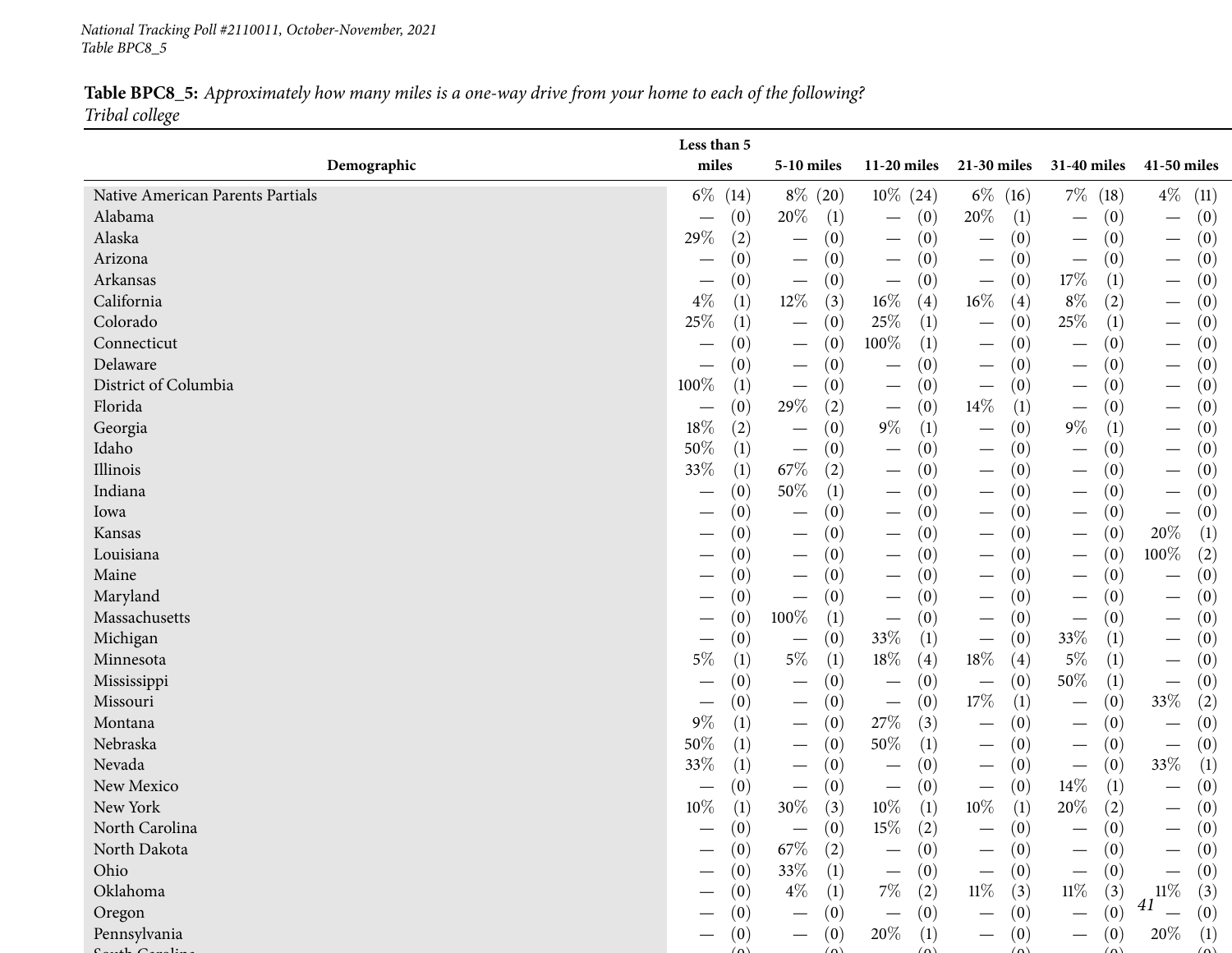## Table BPC8\_6: Approximately how many miles is a one-way drive from your home to each of the following? *Major medical facility*

| miles<br>$11-20$ miles<br>21-30 miles<br>31-40 miles<br>41-50 miles<br>Demographic<br><b>5-10 miles</b><br>25\% (63)<br>25\% (63)<br>$18\%$ (45)<br>$10\%$ (25)<br>$8\%$ (20)<br>$4\%$<br>Native American Parents Partials<br>(9)<br>20%<br>33\% (20)<br>$10\%$<br>$10\%$<br>$16\%$ (10)<br>$5\%$<br>Gender: Male<br>(3)<br>(12)<br>(6)<br>(6)<br>23\% (43)<br>$21\%$ (39)<br>$10\%$ (19)<br>27\%<br>(51)<br>$3\%$<br>(6)<br>Gender: Female<br>$5\%$ (10)<br>$27\%$ (35)<br>$23\%$ (29)<br>$11\%$ (14)<br>$6\%$<br>(8)<br>$3\%$<br>Age: 18-34<br>20%<br>(26)<br>(4)<br>$10\%$<br>$7\%$<br>$5\%$<br>$26\%$ (24)<br>(7)<br>$30\%$<br>$13\%$ (12)<br>(9)<br>(5)<br>Age: 35-44<br>(28)<br>$8\%$<br>19%<br>$31\%$<br>$15\%$<br>$15\%$<br>(5)<br>(4)<br>(2)<br>(0)<br>Age: 45-64<br>(8)<br>(4)<br>$\overline{\phantom{m}}$<br>$50\%$<br>(0)<br>Age: 65+<br>(1)<br>(0)<br>(0)<br>(0)<br>(0)<br>$\overline{\phantom{m}}$<br>$\overline{\phantom{m}}$<br>$\overline{\phantom{m}}$<br>$\qquad \qquad -$<br>$\overline{\phantom{m}}$<br>19%<br>$23\%$<br>$15\%$<br>27%<br>$8\%$<br>(2)<br>GenZers: 1997-2012<br>(7)<br>(5)<br>(0)<br>(6)<br>(4)<br>$\overline{\phantom{m}}$<br>$10\%$ (17)<br>$5\%$<br>$5\%$<br>23\%<br>27\% (47)<br>$18\%$<br>(9)<br>(9)<br>Millennials: 1981-1996<br>(40)<br>(31)<br>$20\%$ (10)<br>$16\%$<br>$8\%$<br>$16\%$<br>GenXers: 1965-1980<br>$31\%$<br>(8)<br>(8)<br>(0)<br>(15)<br>(4)<br>$\overline{\phantom{m}}$<br>25%<br>25\%<br>25%<br>(1)<br>Baby Boomers: 1946-1964<br>(1)<br>(1)<br>(0)<br>(0)<br>(0)<br>$\overline{\phantom{m}}$<br>$\overline{\phantom{m}}$<br>$\overline{\phantom{m}}$<br>$14\%$<br>$8\%$<br>22%<br>25% (23)<br>$12\%$<br>$7\%$<br>(7)<br>(11)<br>PID: Dem (no lean)<br>(20)<br>(13)<br>(6)<br>$9\%$<br>$30\%$ (31)<br>$21\%$ (22)<br>$4\%$<br>$3\%$<br>PID: Ind (no lean)<br>27\%<br>(28)<br>(9)<br>(4)<br>(3)<br>17\%<br>$9\%$<br>28\%<br>$17\%$<br>(9)<br>$19\%$ (10)<br>(9)<br>(5)<br>(0)<br>PID: Rep (no lean)<br>(15)<br>$\overline{\phantom{m}}$<br>$10\%$<br>25\%<br>$24\%$ (42)<br>$18\%$ (32)<br>$7\%$<br>$3\%$<br>Educ: $<$ College<br>(18)<br>(12)<br>(5)<br>(43)<br>33%<br>$35\%$ (15)<br>$21\%$<br>Educ: Bachelors degree<br>$2\%$<br>$5\%$<br>$5\%$<br>(9)<br>(2)<br>(2)<br>(14)<br>(1)<br>$18\%$<br>18%<br>$12\%$<br>$18\%$<br>$18\%$<br>(6)<br>$6\%$<br>Educ: Post-grad<br>(6)<br>(6)<br>(4)<br>(6)<br>(2)<br>$21\%$ (29)<br>24\%<br>24\% (33)<br>$15\%$ (20)<br>(7)<br>$3\%$<br>Income: Under 50k<br>(32)<br>$5\%$<br>(4)<br>$24\%$ (19)<br>$16\%$ (13)<br>$4\%$<br>$9\%$<br>(7)<br>$4\%$<br>(3)<br>Income: 50k-100k<br>30\%<br>(24)<br>(3)<br>$31\%$ (11)<br>$6\%$<br>$6\%$<br>Income: 100k+<br>19%<br>$8\%$<br>(2)<br>17%<br>(2)<br>(7)<br>(3)<br>(6)<br>23\%<br>$30\%$ (13)<br>$18\%$<br>$2\%$<br>7%<br>(8)<br>$16\%$<br>(7)<br>Ethnicity: White<br>(10)<br>(1)<br>(3)<br>32\%<br>$12\%$<br>$12\%$<br>26%<br>$9\%$<br>(3)<br>(4)<br>(0)<br>Ethnicity: Hispanic<br>(9)<br>(11)<br>(4)<br>$\overline{\phantom{m}}$<br>$18\%$<br>$36\%$<br>27\%<br>$9\%$<br>Ethnicity: Black<br>(0)<br>(2)<br>(4)<br>(3)<br>(1)<br>(0)<br>$\overline{\phantom{m}}$<br>25\% (48)<br>$17\%$ (33)<br>$11\%$ (21)<br>$6\%$<br>$3\%$<br>27\%<br>(53)<br>(12)<br>(6)<br>Ethnicity: Other<br>$21\%$<br>$16\%$<br>21%<br>$11\%$<br>4-Region: Northeast<br>21%<br>(3)<br>$5\%$<br>(1)<br>(2)<br>(4)<br>(4)<br>(4)<br>35%<br>$24\%$ (13)<br>$16\%$<br>$5\%$<br>$9\%$<br>$5\%$<br>4-Region: Midwest<br>(19)<br>(9)<br>(3)<br>(5)<br>(3)<br>20%<br>29\% (28)<br>$21\%$<br>$11\%$<br>$9\%$<br>(9)<br>$2\%$<br>(20)<br>(21)<br>(11)<br>(2)<br>4-Region: South<br>$9\%$<br>$26\%$<br>$23\%$ (18)<br>$15\%$<br>(7)<br>$6\%$<br>(5)<br>$3\%$<br>(2)<br>4-Region: West<br>(20)<br>(12)<br>27\% (35)<br>$11\%$ (14)<br>$6\%$<br>$3\%$<br>$20\%$<br>$23\%$ (29)<br>(8)<br>(4)<br>Age: 19-34<br>(26)<br>$10\%$<br>$30\%$ (28)<br>$26\%$ (24)<br>$7\%$<br>(7)<br>$5\%$<br>Age: 35-44<br>$13\%$ (12)<br>(9)<br>(5)<br>32%<br>$14\%$<br>$14\%$<br>$7\%$<br>(2)<br>$18\%$<br>(5)<br>(0)<br>(9)<br>(4)<br>(4)<br>$\qquad \qquad -$ |          | Less than 5 |  |  |  |
|---------------------------------------------------------------------------------------------------------------------------------------------------------------------------------------------------------------------------------------------------------------------------------------------------------------------------------------------------------------------------------------------------------------------------------------------------------------------------------------------------------------------------------------------------------------------------------------------------------------------------------------------------------------------------------------------------------------------------------------------------------------------------------------------------------------------------------------------------------------------------------------------------------------------------------------------------------------------------------------------------------------------------------------------------------------------------------------------------------------------------------------------------------------------------------------------------------------------------------------------------------------------------------------------------------------------------------------------------------------------------------------------------------------------------------------------------------------------------------------------------------------------------------------------------------------------------------------------------------------------------------------------------------------------------------------------------------------------------------------------------------------------------------------------------------------------------------------------------------------------------------------------------------------------------------------------------------------------------------------------------------------------------------------------------------------------------------------------------------------------------------------------------------------------------------------------------------------------------------------------------------------------------------------------------------------------------------------------------------------------------------------------------------------------------------------------------------------------------------------------------------------------------------------------------------------------------------------------------------------------------------------------------------------------------------------------------------------------------------------------------------------------------------------------------------------------------------------------------------------------------------------------------------------------------------------------------------------------------------------------------------------------------------------------------------------------------------------------------------------------------------------------------------------------------------------------------------------------------------------------------------------------------------------------------------------------------------------------------------------------------------------------------------------------------------------------------------------------------------------------------------------------------------------------------------------------------------------------------------------------------------------------------------------------------------------------------------------------------------------------------------------------------------------------------------------------------------------------------------------------------------------------------------------------------------------------------------------------------------------------------------------------------------------------------------|----------|-------------|--|--|--|
|                                                                                                                                                                                                                                                                                                                                                                                                                                                                                                                                                                                                                                                                                                                                                                                                                                                                                                                                                                                                                                                                                                                                                                                                                                                                                                                                                                                                                                                                                                                                                                                                                                                                                                                                                                                                                                                                                                                                                                                                                                                                                                                                                                                                                                                                                                                                                                                                                                                                                                                                                                                                                                                                                                                                                                                                                                                                                                                                                                                                                                                                                                                                                                                                                                                                                                                                                                                                                                                                                                                                                                                                                                                                                                                                                                                                                                                                                                                                                                                                                                                         |          |             |  |  |  |
|                                                                                                                                                                                                                                                                                                                                                                                                                                                                                                                                                                                                                                                                                                                                                                                                                                                                                                                                                                                                                                                                                                                                                                                                                                                                                                                                                                                                                                                                                                                                                                                                                                                                                                                                                                                                                                                                                                                                                                                                                                                                                                                                                                                                                                                                                                                                                                                                                                                                                                                                                                                                                                                                                                                                                                                                                                                                                                                                                                                                                                                                                                                                                                                                                                                                                                                                                                                                                                                                                                                                                                                                                                                                                                                                                                                                                                                                                                                                                                                                                                                         |          |             |  |  |  |
|                                                                                                                                                                                                                                                                                                                                                                                                                                                                                                                                                                                                                                                                                                                                                                                                                                                                                                                                                                                                                                                                                                                                                                                                                                                                                                                                                                                                                                                                                                                                                                                                                                                                                                                                                                                                                                                                                                                                                                                                                                                                                                                                                                                                                                                                                                                                                                                                                                                                                                                                                                                                                                                                                                                                                                                                                                                                                                                                                                                                                                                                                                                                                                                                                                                                                                                                                                                                                                                                                                                                                                                                                                                                                                                                                                                                                                                                                                                                                                                                                                                         |          |             |  |  |  |
|                                                                                                                                                                                                                                                                                                                                                                                                                                                                                                                                                                                                                                                                                                                                                                                                                                                                                                                                                                                                                                                                                                                                                                                                                                                                                                                                                                                                                                                                                                                                                                                                                                                                                                                                                                                                                                                                                                                                                                                                                                                                                                                                                                                                                                                                                                                                                                                                                                                                                                                                                                                                                                                                                                                                                                                                                                                                                                                                                                                                                                                                                                                                                                                                                                                                                                                                                                                                                                                                                                                                                                                                                                                                                                                                                                                                                                                                                                                                                                                                                                                         |          |             |  |  |  |
|                                                                                                                                                                                                                                                                                                                                                                                                                                                                                                                                                                                                                                                                                                                                                                                                                                                                                                                                                                                                                                                                                                                                                                                                                                                                                                                                                                                                                                                                                                                                                                                                                                                                                                                                                                                                                                                                                                                                                                                                                                                                                                                                                                                                                                                                                                                                                                                                                                                                                                                                                                                                                                                                                                                                                                                                                                                                                                                                                                                                                                                                                                                                                                                                                                                                                                                                                                                                                                                                                                                                                                                                                                                                                                                                                                                                                                                                                                                                                                                                                                                         |          |             |  |  |  |
|                                                                                                                                                                                                                                                                                                                                                                                                                                                                                                                                                                                                                                                                                                                                                                                                                                                                                                                                                                                                                                                                                                                                                                                                                                                                                                                                                                                                                                                                                                                                                                                                                                                                                                                                                                                                                                                                                                                                                                                                                                                                                                                                                                                                                                                                                                                                                                                                                                                                                                                                                                                                                                                                                                                                                                                                                                                                                                                                                                                                                                                                                                                                                                                                                                                                                                                                                                                                                                                                                                                                                                                                                                                                                                                                                                                                                                                                                                                                                                                                                                                         |          |             |  |  |  |
|                                                                                                                                                                                                                                                                                                                                                                                                                                                                                                                                                                                                                                                                                                                                                                                                                                                                                                                                                                                                                                                                                                                                                                                                                                                                                                                                                                                                                                                                                                                                                                                                                                                                                                                                                                                                                                                                                                                                                                                                                                                                                                                                                                                                                                                                                                                                                                                                                                                                                                                                                                                                                                                                                                                                                                                                                                                                                                                                                                                                                                                                                                                                                                                                                                                                                                                                                                                                                                                                                                                                                                                                                                                                                                                                                                                                                                                                                                                                                                                                                                                         |          |             |  |  |  |
|                                                                                                                                                                                                                                                                                                                                                                                                                                                                                                                                                                                                                                                                                                                                                                                                                                                                                                                                                                                                                                                                                                                                                                                                                                                                                                                                                                                                                                                                                                                                                                                                                                                                                                                                                                                                                                                                                                                                                                                                                                                                                                                                                                                                                                                                                                                                                                                                                                                                                                                                                                                                                                                                                                                                                                                                                                                                                                                                                                                                                                                                                                                                                                                                                                                                                                                                                                                                                                                                                                                                                                                                                                                                                                                                                                                                                                                                                                                                                                                                                                                         |          |             |  |  |  |
|                                                                                                                                                                                                                                                                                                                                                                                                                                                                                                                                                                                                                                                                                                                                                                                                                                                                                                                                                                                                                                                                                                                                                                                                                                                                                                                                                                                                                                                                                                                                                                                                                                                                                                                                                                                                                                                                                                                                                                                                                                                                                                                                                                                                                                                                                                                                                                                                                                                                                                                                                                                                                                                                                                                                                                                                                                                                                                                                                                                                                                                                                                                                                                                                                                                                                                                                                                                                                                                                                                                                                                                                                                                                                                                                                                                                                                                                                                                                                                                                                                                         |          |             |  |  |  |
|                                                                                                                                                                                                                                                                                                                                                                                                                                                                                                                                                                                                                                                                                                                                                                                                                                                                                                                                                                                                                                                                                                                                                                                                                                                                                                                                                                                                                                                                                                                                                                                                                                                                                                                                                                                                                                                                                                                                                                                                                                                                                                                                                                                                                                                                                                                                                                                                                                                                                                                                                                                                                                                                                                                                                                                                                                                                                                                                                                                                                                                                                                                                                                                                                                                                                                                                                                                                                                                                                                                                                                                                                                                                                                                                                                                                                                                                                                                                                                                                                                                         |          |             |  |  |  |
|                                                                                                                                                                                                                                                                                                                                                                                                                                                                                                                                                                                                                                                                                                                                                                                                                                                                                                                                                                                                                                                                                                                                                                                                                                                                                                                                                                                                                                                                                                                                                                                                                                                                                                                                                                                                                                                                                                                                                                                                                                                                                                                                                                                                                                                                                                                                                                                                                                                                                                                                                                                                                                                                                                                                                                                                                                                                                                                                                                                                                                                                                                                                                                                                                                                                                                                                                                                                                                                                                                                                                                                                                                                                                                                                                                                                                                                                                                                                                                                                                                                         |          |             |  |  |  |
|                                                                                                                                                                                                                                                                                                                                                                                                                                                                                                                                                                                                                                                                                                                                                                                                                                                                                                                                                                                                                                                                                                                                                                                                                                                                                                                                                                                                                                                                                                                                                                                                                                                                                                                                                                                                                                                                                                                                                                                                                                                                                                                                                                                                                                                                                                                                                                                                                                                                                                                                                                                                                                                                                                                                                                                                                                                                                                                                                                                                                                                                                                                                                                                                                                                                                                                                                                                                                                                                                                                                                                                                                                                                                                                                                                                                                                                                                                                                                                                                                                                         |          |             |  |  |  |
|                                                                                                                                                                                                                                                                                                                                                                                                                                                                                                                                                                                                                                                                                                                                                                                                                                                                                                                                                                                                                                                                                                                                                                                                                                                                                                                                                                                                                                                                                                                                                                                                                                                                                                                                                                                                                                                                                                                                                                                                                                                                                                                                                                                                                                                                                                                                                                                                                                                                                                                                                                                                                                                                                                                                                                                                                                                                                                                                                                                                                                                                                                                                                                                                                                                                                                                                                                                                                                                                                                                                                                                                                                                                                                                                                                                                                                                                                                                                                                                                                                                         |          |             |  |  |  |
|                                                                                                                                                                                                                                                                                                                                                                                                                                                                                                                                                                                                                                                                                                                                                                                                                                                                                                                                                                                                                                                                                                                                                                                                                                                                                                                                                                                                                                                                                                                                                                                                                                                                                                                                                                                                                                                                                                                                                                                                                                                                                                                                                                                                                                                                                                                                                                                                                                                                                                                                                                                                                                                                                                                                                                                                                                                                                                                                                                                                                                                                                                                                                                                                                                                                                                                                                                                                                                                                                                                                                                                                                                                                                                                                                                                                                                                                                                                                                                                                                                                         |          |             |  |  |  |
|                                                                                                                                                                                                                                                                                                                                                                                                                                                                                                                                                                                                                                                                                                                                                                                                                                                                                                                                                                                                                                                                                                                                                                                                                                                                                                                                                                                                                                                                                                                                                                                                                                                                                                                                                                                                                                                                                                                                                                                                                                                                                                                                                                                                                                                                                                                                                                                                                                                                                                                                                                                                                                                                                                                                                                                                                                                                                                                                                                                                                                                                                                                                                                                                                                                                                                                                                                                                                                                                                                                                                                                                                                                                                                                                                                                                                                                                                                                                                                                                                                                         |          |             |  |  |  |
|                                                                                                                                                                                                                                                                                                                                                                                                                                                                                                                                                                                                                                                                                                                                                                                                                                                                                                                                                                                                                                                                                                                                                                                                                                                                                                                                                                                                                                                                                                                                                                                                                                                                                                                                                                                                                                                                                                                                                                                                                                                                                                                                                                                                                                                                                                                                                                                                                                                                                                                                                                                                                                                                                                                                                                                                                                                                                                                                                                                                                                                                                                                                                                                                                                                                                                                                                                                                                                                                                                                                                                                                                                                                                                                                                                                                                                                                                                                                                                                                                                                         |          |             |  |  |  |
|                                                                                                                                                                                                                                                                                                                                                                                                                                                                                                                                                                                                                                                                                                                                                                                                                                                                                                                                                                                                                                                                                                                                                                                                                                                                                                                                                                                                                                                                                                                                                                                                                                                                                                                                                                                                                                                                                                                                                                                                                                                                                                                                                                                                                                                                                                                                                                                                                                                                                                                                                                                                                                                                                                                                                                                                                                                                                                                                                                                                                                                                                                                                                                                                                                                                                                                                                                                                                                                                                                                                                                                                                                                                                                                                                                                                                                                                                                                                                                                                                                                         |          |             |  |  |  |
|                                                                                                                                                                                                                                                                                                                                                                                                                                                                                                                                                                                                                                                                                                                                                                                                                                                                                                                                                                                                                                                                                                                                                                                                                                                                                                                                                                                                                                                                                                                                                                                                                                                                                                                                                                                                                                                                                                                                                                                                                                                                                                                                                                                                                                                                                                                                                                                                                                                                                                                                                                                                                                                                                                                                                                                                                                                                                                                                                                                                                                                                                                                                                                                                                                                                                                                                                                                                                                                                                                                                                                                                                                                                                                                                                                                                                                                                                                                                                                                                                                                         |          |             |  |  |  |
|                                                                                                                                                                                                                                                                                                                                                                                                                                                                                                                                                                                                                                                                                                                                                                                                                                                                                                                                                                                                                                                                                                                                                                                                                                                                                                                                                                                                                                                                                                                                                                                                                                                                                                                                                                                                                                                                                                                                                                                                                                                                                                                                                                                                                                                                                                                                                                                                                                                                                                                                                                                                                                                                                                                                                                                                                                                                                                                                                                                                                                                                                                                                                                                                                                                                                                                                                                                                                                                                                                                                                                                                                                                                                                                                                                                                                                                                                                                                                                                                                                                         |          |             |  |  |  |
|                                                                                                                                                                                                                                                                                                                                                                                                                                                                                                                                                                                                                                                                                                                                                                                                                                                                                                                                                                                                                                                                                                                                                                                                                                                                                                                                                                                                                                                                                                                                                                                                                                                                                                                                                                                                                                                                                                                                                                                                                                                                                                                                                                                                                                                                                                                                                                                                                                                                                                                                                                                                                                                                                                                                                                                                                                                                                                                                                                                                                                                                                                                                                                                                                                                                                                                                                                                                                                                                                                                                                                                                                                                                                                                                                                                                                                                                                                                                                                                                                                                         |          |             |  |  |  |
|                                                                                                                                                                                                                                                                                                                                                                                                                                                                                                                                                                                                                                                                                                                                                                                                                                                                                                                                                                                                                                                                                                                                                                                                                                                                                                                                                                                                                                                                                                                                                                                                                                                                                                                                                                                                                                                                                                                                                                                                                                                                                                                                                                                                                                                                                                                                                                                                                                                                                                                                                                                                                                                                                                                                                                                                                                                                                                                                                                                                                                                                                                                                                                                                                                                                                                                                                                                                                                                                                                                                                                                                                                                                                                                                                                                                                                                                                                                                                                                                                                                         |          |             |  |  |  |
|                                                                                                                                                                                                                                                                                                                                                                                                                                                                                                                                                                                                                                                                                                                                                                                                                                                                                                                                                                                                                                                                                                                                                                                                                                                                                                                                                                                                                                                                                                                                                                                                                                                                                                                                                                                                                                                                                                                                                                                                                                                                                                                                                                                                                                                                                                                                                                                                                                                                                                                                                                                                                                                                                                                                                                                                                                                                                                                                                                                                                                                                                                                                                                                                                                                                                                                                                                                                                                                                                                                                                                                                                                                                                                                                                                                                                                                                                                                                                                                                                                                         |          |             |  |  |  |
|                                                                                                                                                                                                                                                                                                                                                                                                                                                                                                                                                                                                                                                                                                                                                                                                                                                                                                                                                                                                                                                                                                                                                                                                                                                                                                                                                                                                                                                                                                                                                                                                                                                                                                                                                                                                                                                                                                                                                                                                                                                                                                                                                                                                                                                                                                                                                                                                                                                                                                                                                                                                                                                                                                                                                                                                                                                                                                                                                                                                                                                                                                                                                                                                                                                                                                                                                                                                                                                                                                                                                                                                                                                                                                                                                                                                                                                                                                                                                                                                                                                         |          |             |  |  |  |
|                                                                                                                                                                                                                                                                                                                                                                                                                                                                                                                                                                                                                                                                                                                                                                                                                                                                                                                                                                                                                                                                                                                                                                                                                                                                                                                                                                                                                                                                                                                                                                                                                                                                                                                                                                                                                                                                                                                                                                                                                                                                                                                                                                                                                                                                                                                                                                                                                                                                                                                                                                                                                                                                                                                                                                                                                                                                                                                                                                                                                                                                                                                                                                                                                                                                                                                                                                                                                                                                                                                                                                                                                                                                                                                                                                                                                                                                                                                                                                                                                                                         |          |             |  |  |  |
|                                                                                                                                                                                                                                                                                                                                                                                                                                                                                                                                                                                                                                                                                                                                                                                                                                                                                                                                                                                                                                                                                                                                                                                                                                                                                                                                                                                                                                                                                                                                                                                                                                                                                                                                                                                                                                                                                                                                                                                                                                                                                                                                                                                                                                                                                                                                                                                                                                                                                                                                                                                                                                                                                                                                                                                                                                                                                                                                                                                                                                                                                                                                                                                                                                                                                                                                                                                                                                                                                                                                                                                                                                                                                                                                                                                                                                                                                                                                                                                                                                                         |          |             |  |  |  |
|                                                                                                                                                                                                                                                                                                                                                                                                                                                                                                                                                                                                                                                                                                                                                                                                                                                                                                                                                                                                                                                                                                                                                                                                                                                                                                                                                                                                                                                                                                                                                                                                                                                                                                                                                                                                                                                                                                                                                                                                                                                                                                                                                                                                                                                                                                                                                                                                                                                                                                                                                                                                                                                                                                                                                                                                                                                                                                                                                                                                                                                                                                                                                                                                                                                                                                                                                                                                                                                                                                                                                                                                                                                                                                                                                                                                                                                                                                                                                                                                                                                         |          |             |  |  |  |
|                                                                                                                                                                                                                                                                                                                                                                                                                                                                                                                                                                                                                                                                                                                                                                                                                                                                                                                                                                                                                                                                                                                                                                                                                                                                                                                                                                                                                                                                                                                                                                                                                                                                                                                                                                                                                                                                                                                                                                                                                                                                                                                                                                                                                                                                                                                                                                                                                                                                                                                                                                                                                                                                                                                                                                                                                                                                                                                                                                                                                                                                                                                                                                                                                                                                                                                                                                                                                                                                                                                                                                                                                                                                                                                                                                                                                                                                                                                                                                                                                                                         |          |             |  |  |  |
|                                                                                                                                                                                                                                                                                                                                                                                                                                                                                                                                                                                                                                                                                                                                                                                                                                                                                                                                                                                                                                                                                                                                                                                                                                                                                                                                                                                                                                                                                                                                                                                                                                                                                                                                                                                                                                                                                                                                                                                                                                                                                                                                                                                                                                                                                                                                                                                                                                                                                                                                                                                                                                                                                                                                                                                                                                                                                                                                                                                                                                                                                                                                                                                                                                                                                                                                                                                                                                                                                                                                                                                                                                                                                                                                                                                                                                                                                                                                                                                                                                                         |          |             |  |  |  |
|                                                                                                                                                                                                                                                                                                                                                                                                                                                                                                                                                                                                                                                                                                                                                                                                                                                                                                                                                                                                                                                                                                                                                                                                                                                                                                                                                                                                                                                                                                                                                                                                                                                                                                                                                                                                                                                                                                                                                                                                                                                                                                                                                                                                                                                                                                                                                                                                                                                                                                                                                                                                                                                                                                                                                                                                                                                                                                                                                                                                                                                                                                                                                                                                                                                                                                                                                                                                                                                                                                                                                                                                                                                                                                                                                                                                                                                                                                                                                                                                                                                         |          |             |  |  |  |
|                                                                                                                                                                                                                                                                                                                                                                                                                                                                                                                                                                                                                                                                                                                                                                                                                                                                                                                                                                                                                                                                                                                                                                                                                                                                                                                                                                                                                                                                                                                                                                                                                                                                                                                                                                                                                                                                                                                                                                                                                                                                                                                                                                                                                                                                                                                                                                                                                                                                                                                                                                                                                                                                                                                                                                                                                                                                                                                                                                                                                                                                                                                                                                                                                                                                                                                                                                                                                                                                                                                                                                                                                                                                                                                                                                                                                                                                                                                                                                                                                                                         |          |             |  |  |  |
|                                                                                                                                                                                                                                                                                                                                                                                                                                                                                                                                                                                                                                                                                                                                                                                                                                                                                                                                                                                                                                                                                                                                                                                                                                                                                                                                                                                                                                                                                                                                                                                                                                                                                                                                                                                                                                                                                                                                                                                                                                                                                                                                                                                                                                                                                                                                                                                                                                                                                                                                                                                                                                                                                                                                                                                                                                                                                                                                                                                                                                                                                                                                                                                                                                                                                                                                                                                                                                                                                                                                                                                                                                                                                                                                                                                                                                                                                                                                                                                                                                                         |          |             |  |  |  |
|                                                                                                                                                                                                                                                                                                                                                                                                                                                                                                                                                                                                                                                                                                                                                                                                                                                                                                                                                                                                                                                                                                                                                                                                                                                                                                                                                                                                                                                                                                                                                                                                                                                                                                                                                                                                                                                                                                                                                                                                                                                                                                                                                                                                                                                                                                                                                                                                                                                                                                                                                                                                                                                                                                                                                                                                                                                                                                                                                                                                                                                                                                                                                                                                                                                                                                                                                                                                                                                                                                                                                                                                                                                                                                                                                                                                                                                                                                                                                                                                                                                         | Age: 45+ |             |  |  |  |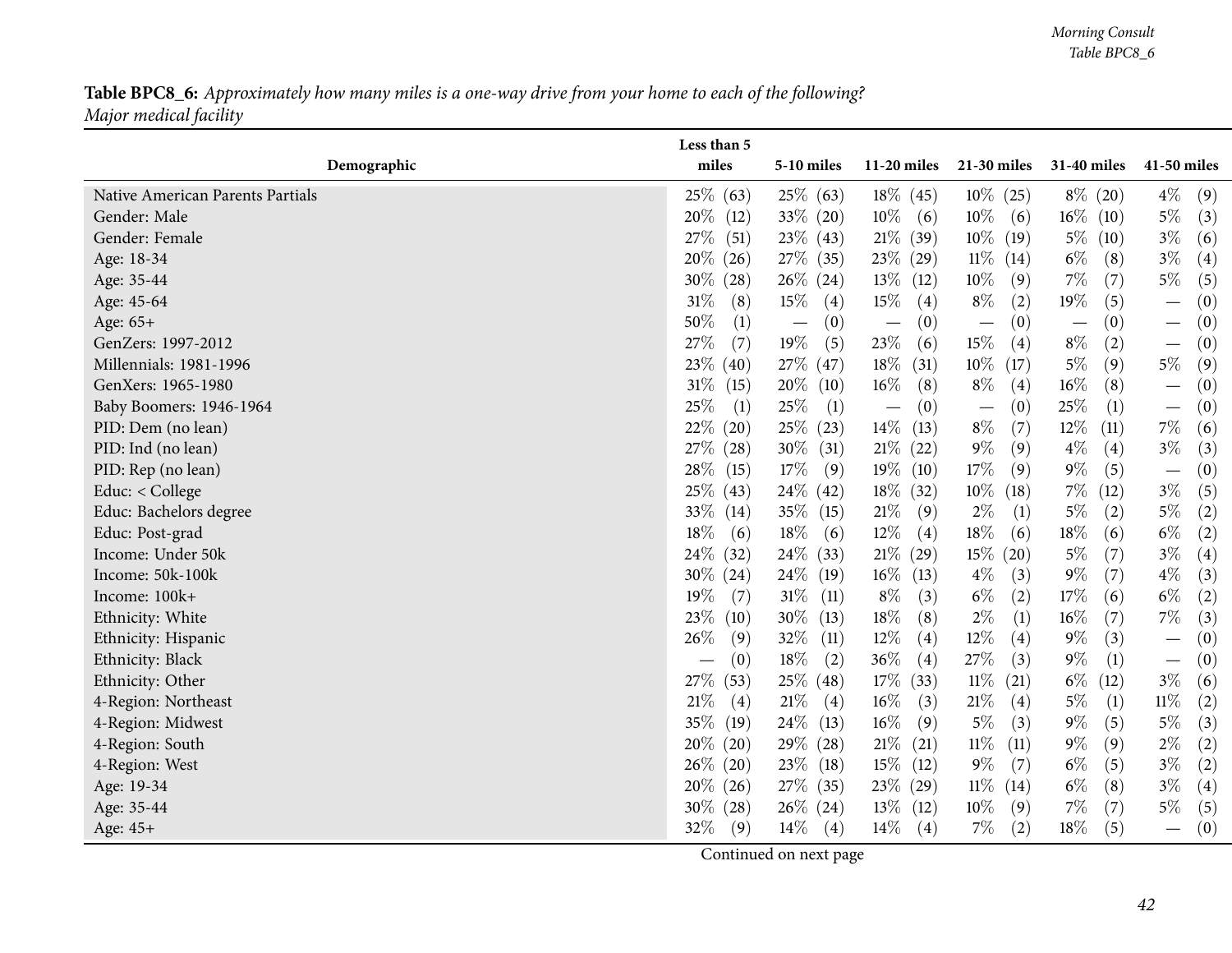*National Tracking Poll #2110011, October-November, <sup>2021</sup> Table BPC8\_6*

#### Table BPC8\_6: Approximately how many miles is a one-way drive from your home to each of the following? *Major medical facility*

|                                                                                   | Less than 5    |                                 |                                 |                                 |                                      |                                      |
|-----------------------------------------------------------------------------------|----------------|---------------------------------|---------------------------------|---------------------------------|--------------------------------------|--------------------------------------|
| Demographic                                                                       | miles          | 5-10 miles                      | $11-20$ miles                   | $21-30$ miles                   | <b>31-40 miles</b>                   | 41-50 miles                          |
| Native American Parents Partials                                                  | $25\%$ (63)    | 25\% (63)                       | $18\%$ (45)                     | $10\%$ (25)                     | $8\%$ (20)                           | $4\%$<br>(9)                         |
| Enrolled in Tribe                                                                 | $24\%$ (42)    | $25\%$ (44)                     | $15\%$ (27)                     | $12\%$ (22)                     | $10\%$ (17)                          | $3\%$<br>(6)                         |
| Not Enrolled in Tribe                                                             | 28%<br>(21)    | $26\%$ (19)                     | $24\%$ (18)                     | $4\%$<br>(3)                    | $4\%$<br>(3)                         | $4\%$<br>(3)                         |
| Live Near Tribe Enrolled in                                                       | 20%<br>(21)    | $21\%$ (22)                     | $17\%$ (18)                     | $13\%$ (14)                     | $13\%$ (14)                          | $6\%$<br>(6)                         |
| Youngest Child under 1 Year                                                       | 16%<br>(5)     | 44\% $(14)$                     | $25\%$<br>(8)                   | $6\%$<br>(2)                    | (0)<br>$\overbrace{\phantom{12333}}$ | (0)<br>$\overline{\phantom{m}}$      |
| Youngest Child 1-4                                                                | 25%<br>(30)    | $26\%$ (31)                     | 17% (20)                        | $8\%$ (10)                      | $10\%$ (12)                          | $3\%$<br>(3)                         |
| Youngest Child 5-11                                                               | $26\%$ (46)    | 23\% (40)                       | 17% (30)                        | $12\%$ (21)                     | $6\%$ (11)                           | $5\%$<br>(8)                         |
| Married/Partnered                                                                 | 22\%<br>(39)   | 25\% (45)                       | $19\%$ (34)                     | $11\%$ (19)                     | $9\%$ (16)                           | $3\%$<br>(6)                         |
| Single Parent HH                                                                  | 34%<br>(24)    | $26\%$ (18)                     | $16\%$<br>(11)                  | $9\%$<br>(6)                    | $6\%$<br>(4)                         | $4\%$<br>(3)                         |
| Married/Partnered + both Employed                                                 | 22\%<br>(25)   | $28\%$ (32)                     | 19% (22)                        | $11\%$ (12)                     | $9\%$ (10)                           | $3\%$<br>(3)                         |
| Married/Partnered + One Adult Employed                                            | 22\%<br>(39)   | $25\%$ (45)                     | $19\%$ (34)                     | $11\%$ (19)                     | $9\%$ (16)                           | $3\%$<br>(6)                         |
| Service Worker, Retail Sales, Laborers and Helpers                                | 23%<br>(12)    | $25\%$ (13)                     | $27\%$ (14)                     | $6\%$<br>(3)                    | $6\%$<br>(3)                         | $6\%$<br>(3)                         |
| Trade and Skilled Workers                                                         | 11%<br>(3)     | $46\%$ (13)                     | $7\%$<br>(2)                    | $21\%$<br>(6)                   | $11\%$<br>(3)                        | (0)<br>$\overline{\phantom{m}}$      |
| Administrative Workers, Office Professionals, and Executive/Senior Level Managers | 28\%<br>(15)   | $22\%$ (12)                     | $19\%$ (10)                     | $4\%$<br>(2)                    | 17%<br>(9)                           | $2\%$<br>(1)                         |
| Health Care and Medical Professionals, Lab Technicians, and Pharmacists           | 32%<br>(6)     | $16\%$<br>(3)                   | 26\%<br>(5)                     | $11\%$<br>(2)                   | $5\%$<br>(1)                         | (0)                                  |
| Other Professionals                                                               | $31\%$<br>(17) | $24\%$ (13)                     | $7\%$<br>(4)                    | $17\%$<br>(9)                   | $4\%$<br>(2)                         | $6\%$<br>(3)                         |
| Work Full Time                                                                    | 22%<br>(38)    | $28\%$ (47)                     | $16\%$ (28)                     | $12\%$ (20)                     | $9\%$<br>(15)                        | $4\%$<br>(6)                         |
| Work Part Time                                                                    | 41\%<br>(15)   | 19%<br>(7)                      | $19\%$<br>(7)                   | $5\%$<br>(2)                    | $8\%$<br>(3)                         | $3\%$<br>(1)                         |
| Live on Tribal Land                                                               | 20%<br>(10)    | $16\%$<br>(8)                   | $8\%$<br>(4)                    | $16\%$<br>(8)                   | $14\%$<br>(7)                        | $6\%$<br>(3)                         |
| Do not Live on Tribal Land                                                        | 26%<br>(53)    | 28\% (55)                       | $20\%$ (41)                     | $8\%$<br>(17)                   | $6\%$<br>(13)                        | $3\%$<br>(6)                         |
| Parents in OK, AZ, CA                                                             | $21\%$<br>(12) | 28\% (16)                       | $22\%$ (13)                     | $12\%$<br>(7)                   | $5\%$<br>(3)                         | $2\%$<br>(1)                         |
| Need Child Care in Traditional Hours                                              | 27\%<br>(43)   | $25\%$ (41)                     | $17\%$ (27)                     | $9\%$ (14)                      | $9\%$ (14)                           | $4\%$<br>(7)                         |
| Need Child Care in Non-Traditional Hours                                          | $21\%$<br>(18) | $22\%$ (19)                     | $22\%$ (19)                     | $11\%$ (10)                     | $13\%$<br>(11)                       | $5\%$<br>$\left( 4\right)$           |
| Single, never married                                                             | 27%<br>(13)    | $25\%$ (12)                     | $21\%$ (10)                     | $8\%$<br>$\left( 4\right)$      | $4\%$<br>(2)                         | $6\%$<br>(3)                         |
| Married                                                                           | 20%<br>(27)    | $26\%$ (34)                     | $17\%$ (22)                     | $14\%$<br>(18)                  | $10\%$<br>(13)                       | $3\%$<br>(4)                         |
| Separated                                                                         | (0)            | (0)<br>$\overline{\phantom{0}}$ | (0)<br>$\overline{\phantom{m}}$ | 100%<br>(1)                     | (0)<br>$\overbrace{\phantom{12333}}$ | $\left( 0\right)$                    |
| Divorced                                                                          | 47%<br>(9)     | 32%<br>(6)                      | $5\%$<br>(1)                    | $5\%$<br>(1)                    | $11\%$<br>(2)                        | (0)<br>$\overbrace{\phantom{13333}}$ |
| Widowed                                                                           | 100%<br>(2)    | (0)<br>$\overline{\phantom{0}}$ | (0)<br>$\overline{\phantom{m}}$ | (0)<br>$\overline{\phantom{m}}$ | (0)<br>$\overbrace{\phantom{12333}}$ | (0)<br>$\overline{\phantom{m}}$      |
| Living with a partner                                                             | 26%<br>(12)    | 23\%<br>(11)                    | $26\%$ (12)                     | $2\%$<br>$\left( 1\right)$      | $6\%$<br>(3)                         | $4\%$<br>(2)                         |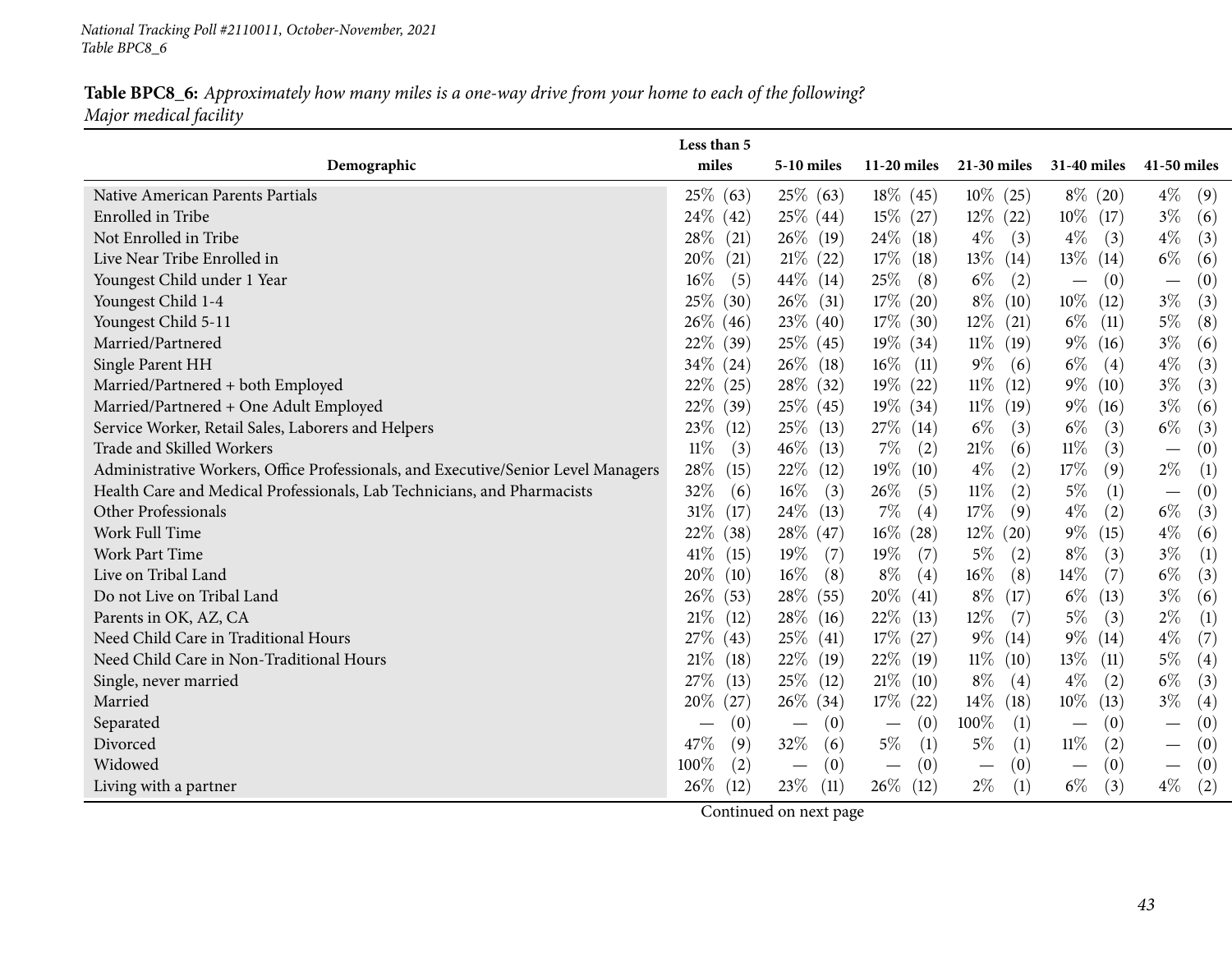### **Table BPC8\_6:** Approximately how many miles is a one-way drive from your home to each of the following? *Major medical facility*

|                                  | Less than 5       |                                        |                                          |                                        |                                        |                                              |
|----------------------------------|-------------------|----------------------------------------|------------------------------------------|----------------------------------------|----------------------------------------|----------------------------------------------|
| Demographic                      | miles             | 5-10 miles                             | 11-20 miles                              | 21-30 miles                            | 31-40 miles                            | 41-50 miles                                  |
| Native American Parents Partials | 25\%<br>(63)      | 25\% (63)                              | $18\%$ (45)                              | $10\%$ (25)                            | $8\%$ (20)                             | $4\%$<br>(9)                                 |
| Alabama                          | (0)               | 40%<br>(2)                             | 20%<br>(1)                               | (0)<br>$\overline{\phantom{m}}$        | $40\%$<br>(2)                          | (0)                                          |
| Alaska                           | 43\%              | 14\%                                   | (0)                                      | $14\%$                                 | (0)                                    | (0)                                          |
|                                  | (3)               | (1)                                    |                                          | (1)                                    | $\qquad \qquad -$                      |                                              |
| Arizona                          | $17\%$            | 67\%                                   | (0)                                      | (0)                                    | (0)                                    | $\left(0\right)$                             |
|                                  | (1)               | (4)                                    | $\overbrace{\phantom{13333}}$            | $\overline{\phantom{m}}$               | $\overbrace{\phantom{13333}}$          | $\overbrace{\phantom{13333}}$                |
| Arkansas                         | (0)               | $33\%$<br>(2)                          | 17%<br>(1)                               | $33\%$<br>(2)                          | 17\%<br>(1)                            | $\left(0\right)$<br>$\overline{\phantom{m}}$ |
| California                       | $16\%$            | 24\%                                   | $28\%$                                   | $12\%$                                 | $8\%$                                  | $4\%$                                        |
|                                  | (4)               | (6)                                    | (7)                                      | (3)                                    | (2)                                    | (1)                                          |
| Colorado                         | 50%               | 25\%                                   | (0)                                      | 25\%                                   | (0)                                    | $\left(0\right)$                             |
|                                  | (2)               | (1)                                    |                                          | $\left(1\right)$                       | $\qquad \qquad$                        |                                              |
| Connecticut                      | (0)               | (0)<br>$\hspace{0.1mm}-\hspace{0.1mm}$ | (0)<br>$\overline{\phantom{m}}$          | 100%<br>$\left( 1\right)$              | (0)<br>$\hspace{0.1mm}-\hspace{0.1mm}$ | $\left(0\right)$                             |
| Delaware                         | (0)               | (0)<br>$\hspace{0.1mm}-\hspace{0.1mm}$ | $100\%$<br>(1)                           | (0)                                    | (0)<br>—                               | (0)                                          |
| District of Columbia             | (0)               | (0)<br>$\hspace{0.1mm}-\hspace{0.1mm}$ | 100%<br>(1)                              | (0)<br>$\overline{\phantom{m}}$        | (0)<br>$\qquad \qquad$                 | (0)                                          |
| Florida                          | 57\%              | 29%                                    | (0)                                      | $14\%$                                 | (0)                                    | $\left( 0\right)$                            |
|                                  | (4)               | (2)                                    |                                          | $\left(1\right)$                       | $\qquad \qquad$                        |                                              |
| Georgia                          | 27%               | $45\%$                                 | $9\%$                                    | $9\%$                                  | $9\%$                                  | $\left(0\right)$                             |
|                                  | (3)               | (5)                                    | (1)                                      | $\left( 1\right)$                      | (1)                                    |                                              |
| Idaho                            | 50%               | (0)                                    | 50%                                      | (0)                                    | (0)                                    | (0)                                          |
|                                  | (1)               |                                        | (1)                                      |                                        | —                                      |                                              |
| Illinois                         | 67\%              | (0)                                    | 33%                                      | (0)                                    | (0)                                    | (0)                                          |
|                                  | (2)               | $\hspace{0.1mm}-\hspace{0.1mm}$        | (1)                                      | $\overline{\phantom{m}}$               | $\qquad \qquad$                        |                                              |
| Indiana                          | 50%               | $50\%$                                 | (0)                                      | (0)                                    | (0)                                    | (0)                                          |
|                                  | (1)               | (1)                                    |                                          | $\hspace{0.1mm}-\hspace{0.1mm}$        | $\qquad \qquad$                        |                                              |
| Iowa                             | (0)               | $100\%$                                | (0)                                      | (0)                                    | (0)                                    | $\left(0\right)$                             |
|                                  | $\hspace{0.05cm}$ | (1)                                    |                                          | $\overline{\phantom{m}}$               | $\overbrace{\phantom{13333}}$          |                                              |
| Kansas                           | 40%               | 40%                                    | (0)                                      | (0)                                    | 20%                                    | $\left(0\right)$                             |
|                                  | (2)               | (2)                                    | $\hspace{0.1mm}-\hspace{0.1mm}$          | $\hspace{0.1mm}-\hspace{0.1mm}$        | (1)                                    | $\overline{\phantom{m}}$                     |
| Louisiana                        | (0)               | (0)<br>$\hspace{0.1mm}-\hspace{0.1mm}$ | (0)                                      | (0)<br>$\overline{\phantom{m}}$        | (0)<br>$\qquad \qquad$                 | $50\%$<br>(1)                                |
| Maine                            | (0)               | (0)<br>$\overline{\phantom{m}}$        | 50%<br>(1)                               | 50%<br>$\left(1\right)$                | (0)<br>$\qquad \qquad$                 | $\left(0\right)$                             |
| Maryland                         | 33%               | 67\%                                   | (0)                                      | (0)                                    | (0)                                    | $\left(0\right)$                             |
|                                  | (1)               | (2)                                    |                                          |                                        | $\qquad \qquad$                        |                                              |
| Massachusetts                    | (0)               | $100\%$<br>(1)                         | (0)<br>$\hspace{0.1mm}-\hspace{0.1mm}$   | (0)<br>$\hspace{0.1mm}-\hspace{0.1mm}$ | (0)<br>$\hspace{0.1mm}-\hspace{0.1mm}$ | (0)<br>$\hspace{0.1mm}-\hspace{0.1mm}$       |
| Michigan                         | 33%               | 67\%                                   | (0)                                      | (0)                                    | (0)                                    | $\left(0\right)$                             |
|                                  | (1)               | (2)                                    | $\overbrace{\phantom{13333}}$            | $\hspace{0.1mm}-\hspace{0.1mm}$        | $\qquad \qquad$                        | $\overline{\phantom{m}}$                     |
| Minnesota                        | 32%               | $14\%$                                 | $18\%$                                   | $5\%$                                  | $14\%$                                 | $9\%$                                        |
|                                  | (7)               | (3)                                    | (4)                                      | $\left( 1\right)$                      | (3)                                    | (2)                                          |
| Mississippi                      | (0)               | (0)                                    | 50%                                      | $50\%$                                 | (0)                                    | (0)                                          |
|                                  |                   | $\hspace{0.1mm}-\hspace{0.1mm}$        | (1)                                      | $\left( 1\right)$                      | $\hspace{0.1mm}-\hspace{0.1mm}$        | $\overline{\phantom{m}}$                     |
| Missouri                         | 17%               | $17\%$                                 | 50%                                      | (0)                                    | (0)                                    | $17\%$                                       |
|                                  | (1)               | (1)                                    | (3)                                      | $\overline{\phantom{m}}$               | $\hspace{0.1mm}-\hspace{0.1mm}$        | (1)                                          |
| Montana                          | 36%               | $18\%$                                 | $18\%$                                   | $9\%$                                  | (0)                                    | $\left( 0\right)$                            |
|                                  | (4)               | (2)                                    | (2)                                      | $\left( 1\right)$                      | $\hspace{0.1mm}-\hspace{0.1mm}$        | $\overline{\phantom{m}}$                     |
| Nebraska                         | 50%               | $50\%$                                 | (0)                                      | (0)                                    | (0)                                    | (0)                                          |
|                                  | (1)               | (1)                                    |                                          | $\hspace{0.1mm}-\hspace{0.1mm}$        | $\overbrace{\phantom{13333}}$          | $\overline{\phantom{m}}$                     |
| Nevada                           | 33%               | (0)                                    | (0)                                      | (0)                                    | $67\%$                                 | (0)                                          |
|                                  | (1)               | $\hspace{0.1mm}-\hspace{0.1mm}$        | $\hspace{0.1mm}-\hspace{0.1mm}$          | $\overline{\phantom{m}}$               | (2)                                    | $\hspace{0.1mm}-\hspace{0.1mm}$              |
| New Mexico                       | (0)               | $14\%$<br>(1)                          | (0)<br>$\hspace{0.1mm}-\hspace{0.1mm}$   | $14\%$<br>(1)                          | 14%<br>(1)                             | (0)<br>$\hspace{0.1mm}-\hspace{0.1mm}$       |
| New York                         | 30%               | $20\%$                                 | (0)                                      | $10\%$                                 | $10\%$                                 | 20%                                          |
|                                  | (3)               | (2)                                    | $\overbrace{\phantom{13333}}$            | (1)                                    | (1)                                    | (2)                                          |
| North Carolina                   | $8\%$<br>(1)      | $8\%$<br>(1)                           | $46\%$<br>(6)                            | $15\%$<br>(2)                          | $8\%$<br>$\left(1\right)$              | (0)                                          |
| North Dakota                     | (0)               | $33\%$<br>(1)                          | (0)                                      | (0)                                    | $33\%$<br>(1)                          | (0)                                          |
| Ohio                             | 33%<br>(1)        | (0)<br>$\hspace{0.1mm}-\hspace{0.1mm}$ | 33\%<br>(1)                              | 33\%<br>(1)                            | (0)                                    | $\left(0\right)$                             |
| Oklahoma                         | $26\%$<br>(7)     | 22\%<br>(6)                            | 22\%<br>(6)                              | $15\%$<br>(4)                          | $4\%$<br>(1)                           | (0)                                          |
| Oregon                           | (0)               | (0)<br>$\overline{\phantom{m}}$        | (0)<br>$\overbrace{\phantom{123221111}}$ | (0)<br>$\overline{\phantom{m}}$        | (0)                                    | 44<br>(0)                                    |
| Pennsylvania                     | $20\%$<br>(1)     | $20\%$<br>(1)                          | $40\%$<br>(2)                            | 20%<br>(1)                             | (0)                                    | $\left(0\right)$                             |
| $\sim$                           |                   | $F \cap \mathbb{C}$                    | $F \wedge 0$                             | $\sqrt{2}$                             | $\sim$                                 |                                              |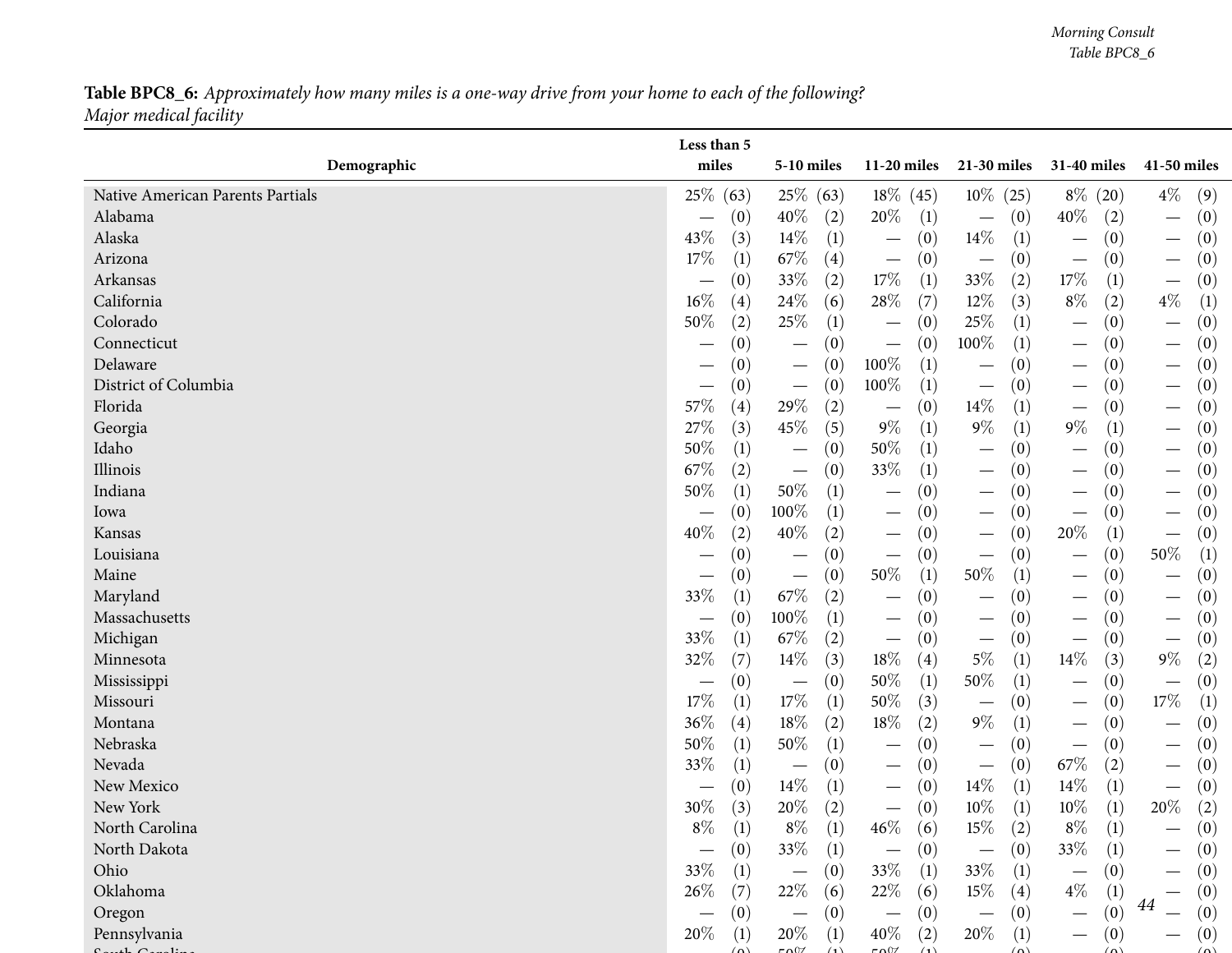*National Tracking Poll #2110011, October-November, <sup>2021</sup> Table BPC8\_7*

Table BPC8\_7: Approximately how many miles is a one-way drive from your home to each of the following? *Indian Health Services*

|                                  | Less than 5    |                                        |                |                                      |                                          |                                          |
|----------------------------------|----------------|----------------------------------------|----------------|--------------------------------------|------------------------------------------|------------------------------------------|
| Demographic                      | miles          | 5-10 miles                             | $11-20$ miles  | $21-30$ miles                        | 31-40 miles                              | 41-50 miles                              |
| Native American Parents Partials | $14\%$<br>(36) | $14\%$ (34)                            | $18\%$ (46)    | $8\%$ (19)                           | $6\%$ (16)                               | $4\%$<br>(9)                             |
| Gender: Male                     | $15\%$<br>(9)  | $16\%$ (10)                            | 13%<br>(8)     | $7\%$<br>(4)                         | $10\%$<br>(6)                            | $7\%$<br>$\left( 4\right)$               |
| Gender: Female                   | $14\%$<br>(27) | $13\%$ (24)                            | 20% (38)       | $8\%$ (15)                           | $5\%$ (10)                               | $3\%$<br>(5)                             |
| Age: 18-34                       | $12\%$<br>(16) | $15\%$ (19)                            | $21\%$ (27)    | $9\%$<br>(11)                        | $8\%$ (10)                               | $2\%$<br>(3)                             |
| Age: 35-44                       | $14\%$<br>(13) | $13\%$ (12)                            | $17\%$ (16)    | $9\%$<br>(8)                         | $4\%$<br>(4)                             | $6\%$<br>(6)                             |
| Age: 45-64                       | 23\%<br>(6)    | $12\%$<br>(3)                          | $12\%$<br>(3)  | (0)<br>$\overline{\phantom{m}}$      | $8\%$<br>(2)                             | (0)<br>$\overbrace{\phantom{123221111}}$ |
| Age: 65+                         | 50%<br>(1)     | (0)<br>$\overline{\phantom{m}}$        | (0)            | (0)<br>$\overbrace{\phantom{12333}}$ | (0)<br>$\overbrace{\phantom{123221111}}$ | (0)<br>$\overbrace{\phantom{13333}}$     |
| GenZers: 1997-2012               | $19\%$<br>(5)  | $4\%$<br>(1)                           | $35\%$<br>(9)  | $8\%$<br>(2)                         | $4\%$<br>(1)                             | $4\%$<br>(1)                             |
| Millennials: 1981-1996           | 12\%<br>(21)   | $16\%$ (28)                            | $16\%$<br>(28) | $9\%$<br>(15)                        | $6\%$<br>(11)                            | $3\%$<br>(5)                             |
| GenXers: 1965-1980               | $18\%$<br>(9)  | $10\%$<br>(5)                          | $16\%$<br>(8)  | $4\%$<br>(2)                         | $8\%$<br>(4)                             | $6\%$<br>(3)                             |
| Baby Boomers: 1946-1964          | 25%<br>(1)     | (0)<br>$\hspace{0.1mm}-\hspace{0.1mm}$ | $25\%$<br>(1)  | (0)<br>$\overline{\phantom{m}}$      | (0)<br>$\overbrace{\phantom{123221111}}$ | (0)                                      |
| PID: Dem (no lean)               | $12\%$<br>(11) | $14\%$<br>(13)                         | 24\% (22)      | $11\%$<br>(10)                       | $11\%$<br>(10)                           | $4\%$<br>(4)                             |
| PID: Ind (no lean)               | 16%<br>(17)    | $13\%$ (14)                            | $16\%$ (17)    | $5\%$<br>(5)                         | $2\%$<br>(2)                             | $5\%$<br>(5)                             |
| PID: Rep (no lean)               | 15\%<br>(8)    | $13\%$<br>(7)                          | 13\%<br>(7)    | $8\%$<br>(4)                         | $8\%$<br>(4)                             | (0)<br>$\overline{\phantom{0}}$          |
| Educ: < College                  | $14\%$<br>(25) | $13\%$ (23)                            | $18\%$ (32)    | $6\%$<br>(11)                        | $7\%$<br>(12)                            | $1\%$<br>$\left( 2\right)$               |
| Educ: Bachelors degree           | $19\%$<br>(8)  | $16\%$<br>(7)                          | $16\%$<br>(7)  | $9\%$<br>(4)                         | (0)<br>$\overline{\phantom{m}}$          | $5\%$<br>(2)                             |
| Educ: Post-grad                  | $9\%$<br>(3)   | $12\%$<br>$\left( 4\right)$            | $21\%$<br>(7)  | $12\%$<br>(4)                        | 12\%<br>(4)                              | 15%<br>(5)                               |
| Income: Under 50k                | 13\%<br>(17)   | $13\%$ (17)                            | $21\%$ (29)    | $8\%$<br>(11)                        | $7\%$ (10)                               | $4\%$<br>(5)                             |
| Income: 50k-100k                 | $16\%$<br>(13) | $14\%$<br>(11)                         | $15\%$<br>(12) | $5\%$<br>(4)                         | $5\%$<br>(4)                             | $1\%$<br>$\left(1\right)$                |
| Income: 100k+                    | $17\%$<br>(6)  | $17\%$<br>(6)                          | $14\%$<br>(5)  | $11\%$<br>(4)                        | $6\%$<br>(2)                             | $8\%$<br>(3)                             |
| Ethnicity: White                 | $16\%$<br>(7)  | $9\%$<br>$\left( 4\right)$             | 18%<br>(8)     | $7\%$<br>(3)                         | $14\%$<br>(6)                            | $9\%$<br>(4)                             |
| Ethnicity: Hispanic              | $21\%$<br>(7)  | $12\%$<br>$\left( 4\right)$            | 29%<br>(10)    | $3\%$<br>(1)                         | $9\%$<br>(3)                             | $6\%$<br>(2)                             |
| Ethnicity: Black                 | (0)            | $9\%$<br>(1)                           | $36\%$<br>(4)  | $18\%$<br>(2)                        | $9\%$<br>(1)                             | (0)                                      |
| Ethnicity: Other                 | 15\%<br>(29)   | 15% (29)                               | $17\%$ (34)    | $7\%$ (14)                           | $5\%$<br>(9)                             | $3\%$<br>(5)                             |
| 4-Region: Northeast              | $11\%$<br>(2)  | $5\%$<br>(1)                           | 21%<br>(4)     | $11\%$<br>(2)                        | (0)<br>$\hspace{0.1mm}-\hspace{0.1mm}$   | $5\%$<br>(1)                             |
| 4-Region: Midwest                | 20%<br>(11)    | $15\%$<br>(8)                          | $16\%$<br>(9)  | $4\%$<br>(2)                         | $5\%$<br>(3)                             | $5\%$<br>(3)                             |
| 4-Region: South                  | $8\%$<br>(8)   | $16\%$ (16)                            | 13%<br>(13)    | $7\%$<br>(7)                         | $6\%$<br>(6)                             | $2\%$<br>$\rm(2)$                        |
| 4-Region: West                   | 19%<br>(15)    | $12\%$<br>(9)                          | $26\%$ (20)    | $10\%$<br>(8)                        | $9\%$<br>(7)                             | $4\%$<br>(3)                             |
| Age: 19-34                       | $12\%$<br>(16) | $15\%$ (19)                            | $21\%$ (27)    | $9\%$<br>(11)                        | $8\%$ (10)                               | $2\%$<br>(3)                             |
| Age: 35-44                       | $14\%$<br>(13) | $13\%$ (12)                            | $17\%$ (16)    | $9\%$<br>(8)                         | $4\%$<br>(4)                             | $6\%$<br>(6)                             |
| Age: 45+                         | 25\%<br>(7)    | $11\%$<br>(3)                          | $11\%$<br>(3)  | (0)<br>$\qquad \qquad -$             | $7\%$<br>(2)                             | (0)<br>$\qquad \qquad$                   |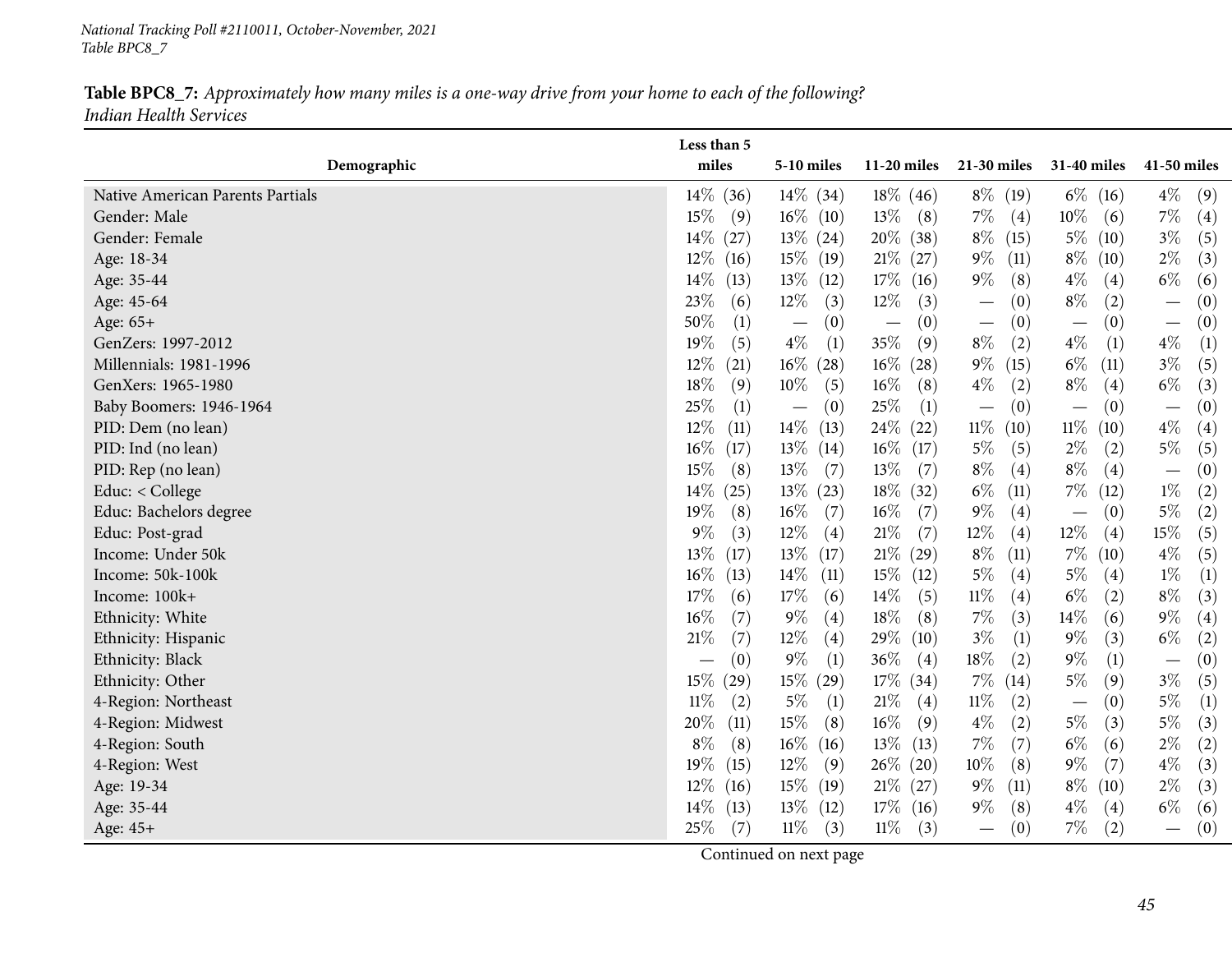### Table BPC8\_7: Approximately how many miles is a one-way drive from your home to each of the following? *Indian Health Services*

| Demographic                                                                       | Less than 5<br>miles   | 5-10 miles                      | $11-20$ miles                   | 21-30 miles                     | <b>31-40 miles</b> | 41-50 miles                            |
|-----------------------------------------------------------------------------------|------------------------|---------------------------------|---------------------------------|---------------------------------|--------------------|----------------------------------------|
| Native American Parents Partials                                                  | 14\% (36)              | $14\%$ (34)                     | $18\%$ (46)                     | $8\%$ (19)                      | $6\%$ (16)         | $4\%$<br>(9)                           |
| Enrolled in Tribe                                                                 | $15\%$ (27)            | $16\%$ (29)                     | $20\%$ (36)                     | $8\%$ (14)                      | $7\%$ (12)         | $4\%$<br>(7)                           |
| Not Enrolled in Tribe                                                             | $12\%$<br>(9)          | $7\%$<br>(5)                    | $14\%$ (10)                     | $7\%$<br>(5)                    | $5\%$<br>(4)       | $3\%$<br>(2)                           |
| Live Near Tribe Enrolled in                                                       | 19%<br>(20)            | $17\%$ (18)                     | 27\% (29)                       | $10\%$<br>(11)                  | $10\%$<br>(11)     | $4\%$<br>$\left( 4\right)$             |
| Youngest Child under 1 Year                                                       | $12\%$<br>(4)          | $12\%$<br>(4)                   | $16\%$ (5)                      | $3\%$<br>(1)                    | $3\%$<br>(1)       | (0)<br>$\overline{\phantom{m}}$        |
| Youngest Child 1-4                                                                | 16%<br>(19)            | $18\%$ (21)                     | $13\%$ (16)                     | $8\%$<br>(9)                    | $10\%$<br>(12)     | $3\%$<br>$\left( 4\right)$             |
| Youngest Child 5-11                                                               | 13\%<br>(22)           | $16\%$ (28)                     | $19\%$ (34)                     | $9\%$ (16)                      | $5\%$<br>(8)       | $3\%$<br>(5)                           |
| Married/Partnered                                                                 | $16\%$<br>(29)         | $13\%$ (23)                     | $17\%$ (31)                     | $8\%$ (15)                      | $6\%$ (10)         | $3\%$<br>(5)                           |
| Single Parent HH                                                                  | 10%<br>(7)             | $16\%$ (11)                     | $21\%$ (15)                     | $6\%$<br>(4)                    | $9\%$<br>(6)       | $6\%$<br>$\left( 4\right)$             |
| Married/Partnered + both Employed                                                 | 19%<br>(22)            | $12\%$ (14)                     | $18\%$ (21)                     | $11\%$ (13)                     | $5\%$<br>(6)       | $4\%$<br>(5)                           |
| Married/Partnered + One Adult Employed                                            | $16\%$<br>(29)         | $13\%$ (23)                     | $17\%$ (31)                     | $8\%$ (15)                      | $6\%$ (10)         | $3\%$<br>(5)                           |
| Service Worker, Retail Sales, Laborers and Helpers                                | 15%<br>(8)             | $17\%$<br>(9)                   | $25\%$<br>(13)                  | $8\%$<br>(4)                    | $2\%$<br>(1)       | $4\%$<br>(2)                           |
| Trade and Skilled Workers                                                         | $11\%$<br>(3)          | $14\%$<br>(4)                   | $14\%$<br>(4)                   | $11\%$<br>(3)                   | $14\%$<br>(4)      | $4\%$<br>(1)                           |
| Administrative Workers, Office Professionals, and Executive/Senior Level Managers | 19%<br>(10)            | $11\%$<br>(6)                   | 17\%<br>(9)                     | $6\%$<br>(3)                    | $9\%$<br>(5)       | $6\%$<br>(3)                           |
| Health Care and Medical Professionals, Lab Technicians, and Pharmacists           | $11\%$<br>(2)          | $16\%$<br>(3)                   | $21\%$<br>(4)                   | $5\%$<br>(1)                    | $5\%$<br>(1)       | $5\%$<br>(1)                           |
| Other Professionals                                                               | 17%<br>(9)             | 13\%<br>(7)                     | $20\%$<br>(11)                  | $11\%$<br>(6)                   | $6\%$<br>(3)       | $4\%$<br>(2)                           |
| Work Full Time                                                                    | $16\%$<br>(27)         | $16\%$ (28)                     | 20% (34)                        | $9\%$<br>(16)                   | $8\%$<br>(13)      | $4\%$<br>(7)                           |
| Work Part Time                                                                    | 14%<br>(5)             | $3\%$<br>(1)                    | 19%<br>(7)                      | $3\%$<br>(1)                    | $3\%$<br>(1)       | $5\%$<br>(2)                           |
| Live on Tribal Land                                                               | 32%<br>(16)            | $22\%$ (11)                     | $14\%$<br>(7)                   | $10\%$<br>(5)                   | $10\%$<br>(5)      | $6\%$<br>(3)                           |
| Do not Live on Tribal Land                                                        | $10\%$<br>(20)         | $12\%$ (23)                     | 20% (39)                        | $7\%$ (14)                      | $6\%$<br>(11)      | $3\%$<br>(6)                           |
| Parents in OK, AZ, CA                                                             | 14%<br>(8)             | $16\%$<br>(9)                   | 29\% (17)                       | $19\%$<br>(11)                  | $9\%$<br>(5)       | $3\%$<br>(2)                           |
| Need Child Care in Traditional Hours                                              | $15\%$<br>(24)         | $16\%$ (25)                     | 20% (32)                        | $7\%$ (12)                      | $7\%$ (12)         | $5\%$<br>(8)                           |
| Need Child Care in Non-Traditional Hours                                          | $11\%$<br>(10)         | $14\%$ (12)                     | $21\%$ (18)                     | $9\%$<br>(8)                    | $11\%$ (10)        | $6\%$<br>(5)                           |
| Single, never married                                                             | 10%<br>(5)             | $15\%$<br>(7)                   | 25\% (12)                       | $8\%$<br>(4)                    | $8\%$<br>(4)       | $6\%$<br>(3)                           |
| Married                                                                           | 14\%<br>(19)           | $12\%$ (16)                     | $17\%$ (23)                     | $11\%$ (14)                     | $5\%$<br>(7)       | $4\%$<br>(5)                           |
| Separated                                                                         | (0)<br>$\qquad \qquad$ | (0)<br>$\overline{\phantom{m}}$ | (0)<br>$\overline{\phantom{m}}$ | (0)<br>$\overline{\phantom{m}}$ | (0)                | (0)<br>$\overline{\phantom{m}}$        |
| Divorced                                                                          | 11%<br>(2)             | $21\%$<br>(4)                   | $11\%$<br>(2)                   | (0)<br>$\overline{\phantom{m}}$ | $11\%$<br>(2)      | $5\%$<br>(1)                           |
| Widowed                                                                           | (0)                    | (0)                             | 50%<br>(1)                      | (0)<br>$\overline{\phantom{m}}$ | (0)                | $\left( 0\right)$                      |
| Living with a partner                                                             | $21\%$ (10)            | 15%<br>(7)                      | 17%<br>(8)                      | $2\%$<br>(1)                    | $6\%$<br>(3)       | (0)<br>$\hspace{0.1mm}-\hspace{0.1mm}$ |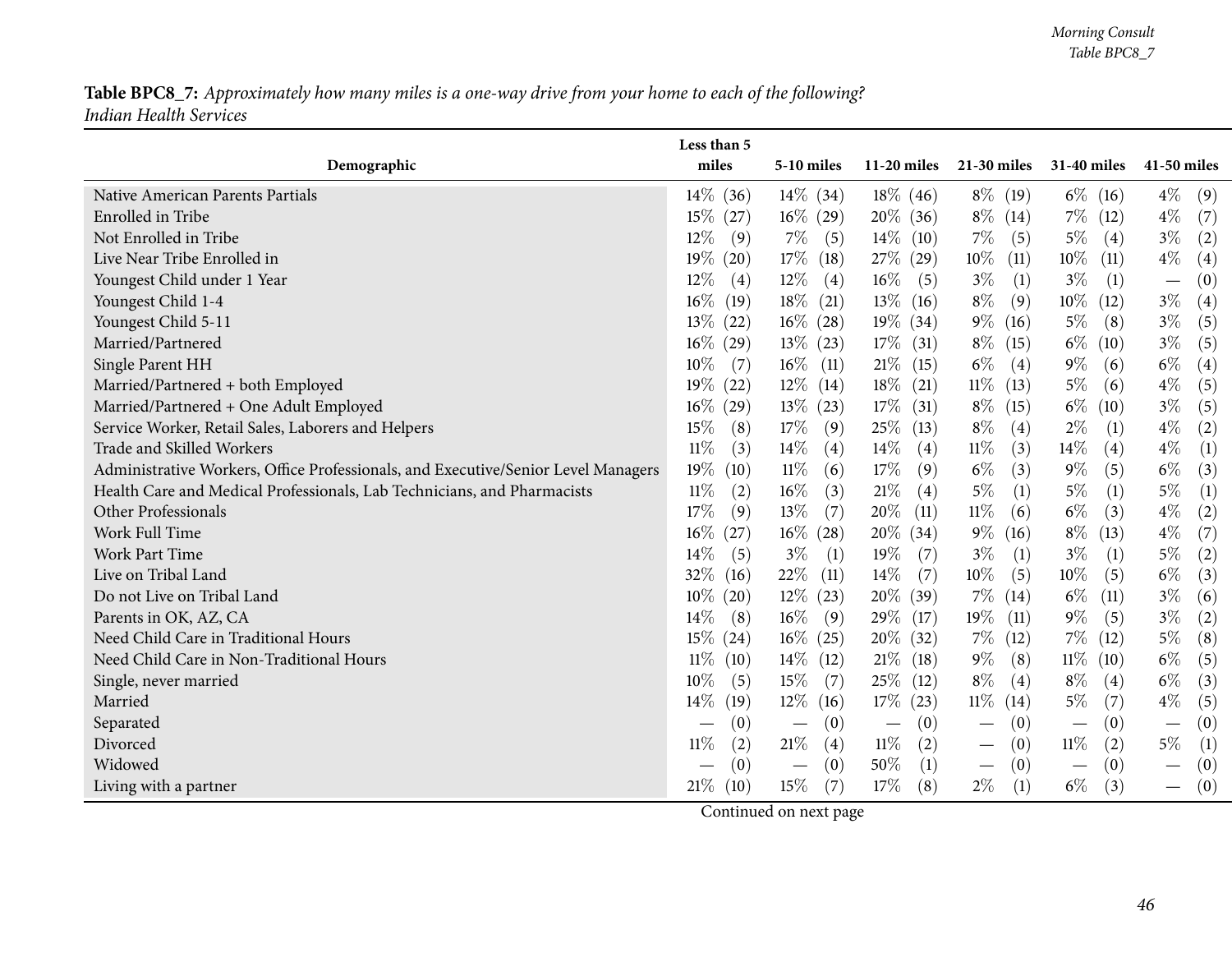*National Tracking Poll #2110011, October-November, <sup>2021</sup> Table BPC8\_7*

Table BPC8\_7: Approximately how many miles is a one-way drive from your home to each of the following? *Indian Health Services*

|                                  | Less than 5                 |                                        |                                        |                                          |                                      |                                        |
|----------------------------------|-----------------------------|----------------------------------------|----------------------------------------|------------------------------------------|--------------------------------------|----------------------------------------|
| Demographic                      | miles                       | 5-10 miles                             | $11-20$ miles                          | 21-30 miles                              | 31-40 miles                          | 41-50 miles                            |
| Native American Parents Partials | $14\%$<br>(36)              | 14\% (34)                              | 18% (46)                               | $8\%$ (19)                               | $6\%$ (16)                           | $4\%$<br>(9)                           |
| Alabama                          | (0)                         | 20\%<br>(1)                            | 20%<br>(1)                             | (0)<br>$\overline{\phantom{m}}$          | 20%<br>(1)                           | (0)<br>$\overline{\phantom{m}}$        |
| Alaska                           | 43%<br>(3)                  | (0)<br>$\overline{\phantom{m}}$        | $14\%$<br>(1)                          | (0)<br>$\overline{\phantom{m}}$          | (0)<br>$\overline{\phantom{m}}$      | (0)<br>$\overline{\phantom{m}}$        |
| Arizona                          | (0)                         | $17\%$<br>(1)                          | 33\%<br>(2)                            | 33\%<br>(2)                              | (0)<br>$\overline{\phantom{m}}$      | $17\%$<br>(1)                          |
| Arkansas                         | (0)                         | (0)<br>$\hspace{0.1mm}-\hspace{0.1mm}$ | $17\%$<br>(1)                          | (0)                                      | (0)                                  | (0)<br>$\overline{\phantom{m}}$        |
| California                       | $16\%$<br>(4)               | $4\%$<br>(1)                           | $40\%$<br>(10)                         | $12\%$<br>(3)                            | $8\%$<br>(2)                         | $4\%$<br>$\left(1\right)$              |
| Colorado                         | (0)                         | 25%<br>(1)                             | 50%<br>(2)                             | (0)<br>$\overline{\phantom{m}}$          | 25\%<br>(1)                          | (0)<br>$\overline{\phantom{m}}$        |
| Connecticut                      | (0)                         | (0)<br>$\hspace{0.1mm}-\hspace{0.1mm}$ | 100%<br>(1)                            | (0)<br>$\overline{\phantom{m}}$          | (0)<br>$\overline{\phantom{0}}$      | (0)<br>$\overline{\phantom{m}}$        |
| Delaware                         | (0)                         | (0)<br>$\hspace{0.1mm}-\hspace{0.1mm}$ | (0)                                    | $100\%$<br>(1)                           | (0)<br>$\overline{\phantom{0}}$      | (0)                                    |
| District of Columbia             | (0)                         | 100%<br>(1)                            | (0)                                    | (0)<br>$\hspace{0.1mm}-\hspace{0.1mm}$   | (0)                                  | (0)<br>$\hspace{0.1mm}-\hspace{0.1mm}$ |
| Florida                          | (0)                         | 29%<br>(2)                             | $14\%$<br>(1)                          | (0)<br>$\overline{\phantom{m}}$          | (0)                                  | (0)<br>$\overline{\phantom{m}}$        |
| Georgia                          | 18%<br>(2)                  | $9\%$<br>(1)                           | (0)                                    | (0)<br>$\overline{\phantom{m}}$          | (0)                                  | $9\%$<br>$\left(1\right)$              |
| Idaho                            | $50\%$<br>(1)               | (0)<br>$\hspace{0.1mm}-\hspace{0.1mm}$ | (0)<br>$\hspace{0.1mm}-\hspace{0.1mm}$ | (0)<br>$\hspace{0.1mm}-\hspace{0.1mm}$   | (0)<br>$\overline{\phantom{0}}$      | (0)<br>$\hspace{0.1mm}-\hspace{0.1mm}$ |
| Illinois                         | 33%<br>(1)                  | $33\%$<br>(1)                          | (0)                                    | (0)<br>$\overline{\phantom{m}}$          | (0)                                  | (0)<br>$\hspace{0.1mm}-\hspace{0.1mm}$ |
| Indiana                          | 100%<br>(2)                 | (0)<br>$\hspace{0.1mm}-\hspace{0.1mm}$ | (0)<br>$\hspace{0.1mm}-\hspace{0.1mm}$ | (0)<br>$\hspace{0.1mm}-\hspace{0.1mm}$   | (0)                                  | (0)                                    |
| lowa                             | (0)                         | (0)<br>$\qquad \qquad -$               | (0)<br>$\hspace{0.1mm}-\hspace{0.1mm}$ | (0)<br>$\hspace{0.1mm}-\hspace{0.1mm}$   | (0)<br>$\overline{\phantom{0}}$      | (0)<br>$\overline{\phantom{m}}$        |
| Kansas                           | (0)                         | $20\%$<br>(1)                          | 40%<br>(2)                             | (0)<br>$\hspace{0.05cm}$                 | (0)<br>$\overline{\phantom{m}}$      | (0)<br>$\overbrace{\phantom{123321}}$  |
| Louisiana                        | (0)                         | (0)<br>$\hspace{0.1mm}-\hspace{0.1mm}$ | (0)<br>$\hspace{0.1mm}-\hspace{0.1mm}$ | (0)<br>$\overline{\phantom{m}}$          | 50%<br>(1)                           | (0)<br>$\hspace{0.1mm}-\hspace{0.1mm}$ |
| Maine                            | (0)                         | (0)<br>$\hspace{0.1mm}-\hspace{0.1mm}$ | (0)<br>$\hspace{0.1mm}-\hspace{0.1mm}$ | (0)<br>$\hspace{0.1mm}-\hspace{0.1mm}$   | (0)<br>$\overline{\phantom{0}}$      | (0)<br>$\overline{\phantom{m}}$        |
| Maryland                         | (0)                         | (0)<br>$\hspace{0.1mm}-\hspace{0.1mm}$ | (0)<br>$\overbrace{\phantom{123321}}$  | (0)<br>$\hspace{0.1mm}-\hspace{0.1mm}$   | (0)                                  | (0)<br>$\hspace{0.1mm}-\hspace{0.1mm}$ |
| Massachusetts                    | (0)                         | 100%<br>(1)                            | (0)<br>$\overbrace{\phantom{123321}}$  | (0)<br>$\hspace{0.1mm}-\hspace{0.1mm}$   | (0)<br>$\overline{\phantom{m}}$      | (0)<br>$\hspace{0.1mm}-\hspace{0.1mm}$ |
| Michigan                         | 33%<br>(1)                  | (0)<br>$\hspace{0.1mm}-\hspace{0.1mm}$ | (0)<br>$\overbrace{\phantom{13333}}$   | (0)<br>$\overline{\phantom{m}}$          | 33%<br>(1)                           | (0)                                    |
| Minnesota                        | $18\%$<br>$\left( 4\right)$ | 23\%<br>(5)                            | $14\%$<br>(3)                          | $5\%$<br>(1)                             | $9\%$<br>(2)                         | (0)<br>$\overline{\phantom{m}}$        |
| Mississippi                      | (0)                         | (0)<br>$\hspace{0.1mm}-\hspace{0.1mm}$ | 50%<br>(1)                             | (0)                                      | (0)<br>$\overline{\phantom{0}}$      | (0)<br>$\overline{\phantom{m}}$        |
| Missouri                         | $\left(0\right)$            | (0)<br>$\overline{\phantom{m}}$        | 33%<br>(2)                             | $17\%$<br>(1)                            | (0)<br>$\overline{\phantom{m}}$      | 33\%<br>(2)                            |
| Montana                          | 27\%<br>(3)                 | $18\%$<br>(2)                          | $27\%$<br>(3)                          | (0)<br>$\overline{\phantom{m}}$          | $9\%$<br>(1)                         | (0)<br>$\overline{\phantom{m}}$        |
| Nebraska                         | 50%<br>(1)                  | $50\%$<br>$\left(1\right)$             | (0)                                    | (0)<br>$\overline{\phantom{m}}$          | (0)<br>$\overbrace{\phantom{13333}}$ | (0)<br>$\overline{\phantom{m}}$        |
| Nevada                           | 67%<br>(2)                  | (0)<br>$\hspace{0.1mm}-\hspace{0.1mm}$ | (0)                                    | (0)<br>$\overline{\phantom{m}}$          | 33\%<br>(1)                          | (0)<br>$\overline{\phantom{m}}$        |
| New Mexico                       | 14%<br>(1)                  | 29%<br>(2)                             | $14\%$<br>(1)                          | $14\%$<br>(1)                            | $14\%$<br>(1)                        | $14\%$<br>(1)                          |
| New York                         | 20%<br>$\left( 2\right)$    | (0)<br>$\hspace{0.1mm}-\hspace{0.1mm}$ | 20%<br>(2)                             | 20%<br>(2)                               | (0)                                  | $10\%$<br>(1)                          |
| North Carolina                   | $8\%$<br>(1)                | $23\%$<br>(3)                          | $15\%$<br>(2)                          | (0)                                      | (0)                                  | (0)                                    |
| North Dakota                     | $33\%$<br>(1)               | (0)<br>$\hspace{0.1mm}-\hspace{0.1mm}$ | $33\%$<br>(1)                          | (0)                                      | (0)                                  | 33\%<br>(1)                            |
| Ohio                             | (0)                         | (0)<br>$\hspace{0.1mm}-\hspace{0.1mm}$ | 33\%<br>(1)                            | (0)<br>$\qquad \qquad -$                 | (0)                                  | (0)                                    |
| Oklahoma                         | $15\%$<br>(4)               | 26\%<br>(7)                            | $19\%$<br>(5)                          | 22\%<br>(6)                              | $11\%$<br>(3)                        | (0)<br>$\hspace{0.1mm}-\hspace{0.1mm}$ |
| Oregon                           | (0)                         | (0)                                    | (0)                                    | $50\%$<br>(1)                            | (0)                                  | 47<br>(0)                              |
| Pennsylvania<br>$1 \cap 1$       | (0)                         | (0)                                    | $20\%$<br>(1)                          | (0)<br>$\overbrace{\phantom{123221111}}$ | (0)                                  | (0)                                    |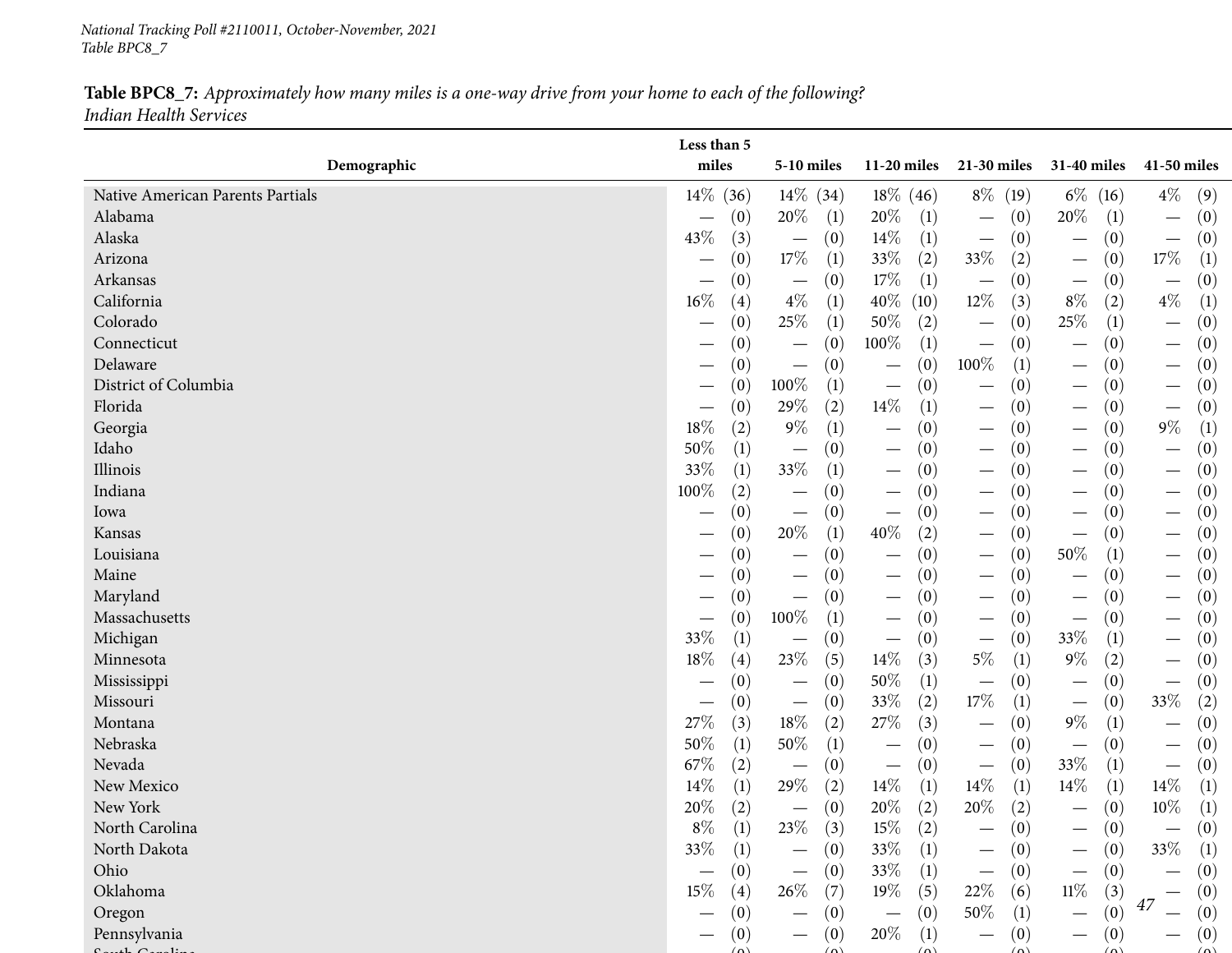#### Table BPC8\_8: Approximately how many miles is a one-way drive from your home to each of the following? *Your regular work location*

| miles<br>Demographic<br>$11-20$ miles<br>21-30 miles<br>31-40 miles<br>41-50 miles<br>5-10 miles<br>32% (79)<br>$18\%$ (44)<br>$24\%$ (61)<br>$9\%$ (23)<br>$8\%$ (19)<br>$2\%$<br>Native American Parents Partials<br>(5)<br>$21\%$ (13)<br>$20\%$ (12)<br>$26\%$ (16)<br>$15\%$<br>$10\%$<br>$2\%$<br>(9)<br>(1)<br>Gender: Male<br>(6)<br>$17\%$ (32)<br>$24\%$ (45)<br>35%<br>$7\%$ (14)<br>$7\%$<br>$2\%$<br>Gender: Female<br>(66)<br>(13)<br>(4)<br>28\%<br>$16\%$ (21)<br>$32\%$ (41)<br>$8\%$ (10)<br>$6\%$<br>(8)<br>$2\%$<br>(3)<br>Age: 18-34<br>(36)<br>$2\%$<br>$22\%$ (21)<br>$15\%$ (14)<br>$11\%$ (10)<br>$9\%$<br>$34\%$<br>(8)<br>(2)<br>Age: 35-44<br>(32)<br>$12\%$<br>35%<br>$8\%$<br>23\%<br>$12\%$<br>(2)<br>(3)<br>(0)<br>Age: 45-64<br>(9)<br>(6)<br>(3)<br>$\overline{\phantom{m}}$<br>100%<br>(0)<br>Age: 65+<br>(2)<br>(0)<br>(0)<br>(0)<br>(0)<br>$\overline{\phantom{0}}$<br>$\overline{\phantom{m}}$<br>$\overline{\phantom{m}}$<br>$\overline{\phantom{m}}$<br>$27\%$<br>$23\%$<br>$4\%$<br>$4\%$<br>27\%<br>(7)<br>$4\%$<br>GenZers: 1997-2012<br>(7)<br>(1)<br>(1)<br>(1)<br>(6)<br>$11\%$ (18)<br>$2\%$<br>32%<br>$16\%$ (27)<br>$26\%$ (44)<br>$7\%$<br>(3)<br>Millennials: 1981-1996<br>(54)<br>(12)<br>$20\%$ (10)<br>$6\%$<br>12\%<br>$2\%$<br>GenXers: 1965-1980<br>33\%<br>$20\%$ (10)<br>(3)<br>(6)<br>$\left(1\right)$<br>(16)<br>$25\%$<br>50%<br>25\%<br>Baby Boomers: 1946-1964<br>(2)<br>(1)<br>(1)<br>(0)<br>(0)<br>(0)<br>$\overline{\phantom{0}}$<br>$\overline{\phantom{0}}$<br>$\overline{\phantom{0}}$<br>28\%<br>$15\%$ (14)<br>$26\%$ (24)<br>$11\%$<br>$14\%$<br>$2\%$<br>(13)<br>PID: Dem (no lean)<br>(26)<br>(10)<br>(2)<br>38\%<br>$22\%$ (23)<br>$1\%$<br>PID: Ind (no lean)<br>$21\%$ (22)<br>$6\%$<br>$2\%$<br>(2)<br>(1)<br>(40)<br>(6)<br>13\%<br>$8\%$<br>$4\%$<br>25\%<br>$15\%$<br>$26\%$ (14)<br>(7)<br>(4)<br>(2)<br>PID: Rep (no lean)<br>(13)<br>(8)<br>$34\%$<br>$17\%$ (30)<br>$23\%$ (39)<br>$8\%$ (14)<br>$8\%$<br>$1\%$<br>Educ: < College<br>(14)<br>(2)<br>(58)<br>26\%<br>$16\%$<br>Educ: Bachelors degree<br>$16\%$<br>$35\%$ (15)<br>$2\%$<br>$2\%$<br>(1)<br>(7)<br>(11)<br>(7)<br>(1)<br>29%<br>$21\%$<br>$21\%$<br>$6\%$<br>$12\%$<br>(4)<br>$6\%$<br>Educ: Post-grad<br>(7)<br>(7)<br>(2)<br>$\left( 2\right)$<br>(10)<br>$9\%$<br>$31\%$<br>$18\%$ (24)<br>25\% (34)<br>$7\%$<br>$2\%$<br>(3)<br>Income: Under 50k<br>(42)<br>(12)<br>(10)<br>37\%<br>$19\%$ (15)<br>$22\%$ (17)<br>$8\%$<br>$6\%$<br>$1\%$<br>(1)<br>Income: 50k-100k<br>(29)<br>(6)<br>(5)<br>$14\%$<br>22\%<br>$14\%$<br>$11\%$<br>$3\%$<br>Income: 100k+<br>$28\%$<br>(5)<br>(4)<br>(8)<br>(5)<br>(10)<br>(1) |
|---------------------------------------------------------------------------------------------------------------------------------------------------------------------------------------------------------------------------------------------------------------------------------------------------------------------------------------------------------------------------------------------------------------------------------------------------------------------------------------------------------------------------------------------------------------------------------------------------------------------------------------------------------------------------------------------------------------------------------------------------------------------------------------------------------------------------------------------------------------------------------------------------------------------------------------------------------------------------------------------------------------------------------------------------------------------------------------------------------------------------------------------------------------------------------------------------------------------------------------------------------------------------------------------------------------------------------------------------------------------------------------------------------------------------------------------------------------------------------------------------------------------------------------------------------------------------------------------------------------------------------------------------------------------------------------------------------------------------------------------------------------------------------------------------------------------------------------------------------------------------------------------------------------------------------------------------------------------------------------------------------------------------------------------------------------------------------------------------------------------------------------------------------------------------------------------------------------------------------------------------------------------------------------------------------------------------------------------------------------------------------------------------------------------------------------------------------------------------------------------------------------------------------------------------------------------------------------------------------------------------------------------------------------------------|
|                                                                                                                                                                                                                                                                                                                                                                                                                                                                                                                                                                                                                                                                                                                                                                                                                                                                                                                                                                                                                                                                                                                                                                                                                                                                                                                                                                                                                                                                                                                                                                                                                                                                                                                                                                                                                                                                                                                                                                                                                                                                                                                                                                                                                                                                                                                                                                                                                                                                                                                                                                                                                                                                           |
|                                                                                                                                                                                                                                                                                                                                                                                                                                                                                                                                                                                                                                                                                                                                                                                                                                                                                                                                                                                                                                                                                                                                                                                                                                                                                                                                                                                                                                                                                                                                                                                                                                                                                                                                                                                                                                                                                                                                                                                                                                                                                                                                                                                                                                                                                                                                                                                                                                                                                                                                                                                                                                                                           |
|                                                                                                                                                                                                                                                                                                                                                                                                                                                                                                                                                                                                                                                                                                                                                                                                                                                                                                                                                                                                                                                                                                                                                                                                                                                                                                                                                                                                                                                                                                                                                                                                                                                                                                                                                                                                                                                                                                                                                                                                                                                                                                                                                                                                                                                                                                                                                                                                                                                                                                                                                                                                                                                                           |
|                                                                                                                                                                                                                                                                                                                                                                                                                                                                                                                                                                                                                                                                                                                                                                                                                                                                                                                                                                                                                                                                                                                                                                                                                                                                                                                                                                                                                                                                                                                                                                                                                                                                                                                                                                                                                                                                                                                                                                                                                                                                                                                                                                                                                                                                                                                                                                                                                                                                                                                                                                                                                                                                           |
|                                                                                                                                                                                                                                                                                                                                                                                                                                                                                                                                                                                                                                                                                                                                                                                                                                                                                                                                                                                                                                                                                                                                                                                                                                                                                                                                                                                                                                                                                                                                                                                                                                                                                                                                                                                                                                                                                                                                                                                                                                                                                                                                                                                                                                                                                                                                                                                                                                                                                                                                                                                                                                                                           |
|                                                                                                                                                                                                                                                                                                                                                                                                                                                                                                                                                                                                                                                                                                                                                                                                                                                                                                                                                                                                                                                                                                                                                                                                                                                                                                                                                                                                                                                                                                                                                                                                                                                                                                                                                                                                                                                                                                                                                                                                                                                                                                                                                                                                                                                                                                                                                                                                                                                                                                                                                                                                                                                                           |
|                                                                                                                                                                                                                                                                                                                                                                                                                                                                                                                                                                                                                                                                                                                                                                                                                                                                                                                                                                                                                                                                                                                                                                                                                                                                                                                                                                                                                                                                                                                                                                                                                                                                                                                                                                                                                                                                                                                                                                                                                                                                                                                                                                                                                                                                                                                                                                                                                                                                                                                                                                                                                                                                           |
|                                                                                                                                                                                                                                                                                                                                                                                                                                                                                                                                                                                                                                                                                                                                                                                                                                                                                                                                                                                                                                                                                                                                                                                                                                                                                                                                                                                                                                                                                                                                                                                                                                                                                                                                                                                                                                                                                                                                                                                                                                                                                                                                                                                                                                                                                                                                                                                                                                                                                                                                                                                                                                                                           |
|                                                                                                                                                                                                                                                                                                                                                                                                                                                                                                                                                                                                                                                                                                                                                                                                                                                                                                                                                                                                                                                                                                                                                                                                                                                                                                                                                                                                                                                                                                                                                                                                                                                                                                                                                                                                                                                                                                                                                                                                                                                                                                                                                                                                                                                                                                                                                                                                                                                                                                                                                                                                                                                                           |
|                                                                                                                                                                                                                                                                                                                                                                                                                                                                                                                                                                                                                                                                                                                                                                                                                                                                                                                                                                                                                                                                                                                                                                                                                                                                                                                                                                                                                                                                                                                                                                                                                                                                                                                                                                                                                                                                                                                                                                                                                                                                                                                                                                                                                                                                                                                                                                                                                                                                                                                                                                                                                                                                           |
|                                                                                                                                                                                                                                                                                                                                                                                                                                                                                                                                                                                                                                                                                                                                                                                                                                                                                                                                                                                                                                                                                                                                                                                                                                                                                                                                                                                                                                                                                                                                                                                                                                                                                                                                                                                                                                                                                                                                                                                                                                                                                                                                                                                                                                                                                                                                                                                                                                                                                                                                                                                                                                                                           |
|                                                                                                                                                                                                                                                                                                                                                                                                                                                                                                                                                                                                                                                                                                                                                                                                                                                                                                                                                                                                                                                                                                                                                                                                                                                                                                                                                                                                                                                                                                                                                                                                                                                                                                                                                                                                                                                                                                                                                                                                                                                                                                                                                                                                                                                                                                                                                                                                                                                                                                                                                                                                                                                                           |
|                                                                                                                                                                                                                                                                                                                                                                                                                                                                                                                                                                                                                                                                                                                                                                                                                                                                                                                                                                                                                                                                                                                                                                                                                                                                                                                                                                                                                                                                                                                                                                                                                                                                                                                                                                                                                                                                                                                                                                                                                                                                                                                                                                                                                                                                                                                                                                                                                                                                                                                                                                                                                                                                           |
|                                                                                                                                                                                                                                                                                                                                                                                                                                                                                                                                                                                                                                                                                                                                                                                                                                                                                                                                                                                                                                                                                                                                                                                                                                                                                                                                                                                                                                                                                                                                                                                                                                                                                                                                                                                                                                                                                                                                                                                                                                                                                                                                                                                                                                                                                                                                                                                                                                                                                                                                                                                                                                                                           |
|                                                                                                                                                                                                                                                                                                                                                                                                                                                                                                                                                                                                                                                                                                                                                                                                                                                                                                                                                                                                                                                                                                                                                                                                                                                                                                                                                                                                                                                                                                                                                                                                                                                                                                                                                                                                                                                                                                                                                                                                                                                                                                                                                                                                                                                                                                                                                                                                                                                                                                                                                                                                                                                                           |
|                                                                                                                                                                                                                                                                                                                                                                                                                                                                                                                                                                                                                                                                                                                                                                                                                                                                                                                                                                                                                                                                                                                                                                                                                                                                                                                                                                                                                                                                                                                                                                                                                                                                                                                                                                                                                                                                                                                                                                                                                                                                                                                                                                                                                                                                                                                                                                                                                                                                                                                                                                                                                                                                           |
|                                                                                                                                                                                                                                                                                                                                                                                                                                                                                                                                                                                                                                                                                                                                                                                                                                                                                                                                                                                                                                                                                                                                                                                                                                                                                                                                                                                                                                                                                                                                                                                                                                                                                                                                                                                                                                                                                                                                                                                                                                                                                                                                                                                                                                                                                                                                                                                                                                                                                                                                                                                                                                                                           |
|                                                                                                                                                                                                                                                                                                                                                                                                                                                                                                                                                                                                                                                                                                                                                                                                                                                                                                                                                                                                                                                                                                                                                                                                                                                                                                                                                                                                                                                                                                                                                                                                                                                                                                                                                                                                                                                                                                                                                                                                                                                                                                                                                                                                                                                                                                                                                                                                                                                                                                                                                                                                                                                                           |
|                                                                                                                                                                                                                                                                                                                                                                                                                                                                                                                                                                                                                                                                                                                                                                                                                                                                                                                                                                                                                                                                                                                                                                                                                                                                                                                                                                                                                                                                                                                                                                                                                                                                                                                                                                                                                                                                                                                                                                                                                                                                                                                                                                                                                                                                                                                                                                                                                                                                                                                                                                                                                                                                           |
|                                                                                                                                                                                                                                                                                                                                                                                                                                                                                                                                                                                                                                                                                                                                                                                                                                                                                                                                                                                                                                                                                                                                                                                                                                                                                                                                                                                                                                                                                                                                                                                                                                                                                                                                                                                                                                                                                                                                                                                                                                                                                                                                                                                                                                                                                                                                                                                                                                                                                                                                                                                                                                                                           |
|                                                                                                                                                                                                                                                                                                                                                                                                                                                                                                                                                                                                                                                                                                                                                                                                                                                                                                                                                                                                                                                                                                                                                                                                                                                                                                                                                                                                                                                                                                                                                                                                                                                                                                                                                                                                                                                                                                                                                                                                                                                                                                                                                                                                                                                                                                                                                                                                                                                                                                                                                                                                                                                                           |
| 32\%<br>$16\%$<br>27%<br>$7\%$<br>$9\%$<br>$2\%$<br>(7)<br>(3)<br>(4)<br>(1)<br>Ethnicity: White<br>(12)<br>(14)                                                                                                                                                                                                                                                                                                                                                                                                                                                                                                                                                                                                                                                                                                                                                                                                                                                                                                                                                                                                                                                                                                                                                                                                                                                                                                                                                                                                                                                                                                                                                                                                                                                                                                                                                                                                                                                                                                                                                                                                                                                                                                                                                                                                                                                                                                                                                                                                                                                                                                                                                          |
| $24\%$<br>35%<br>$21\%$<br>$6\%$<br>$9\%$<br>(3)<br>$3\%$<br>(2)<br>(1)<br>Ethnicity: Hispanic<br>(7)<br>(8)<br>(12)                                                                                                                                                                                                                                                                                                                                                                                                                                                                                                                                                                                                                                                                                                                                                                                                                                                                                                                                                                                                                                                                                                                                                                                                                                                                                                                                                                                                                                                                                                                                                                                                                                                                                                                                                                                                                                                                                                                                                                                                                                                                                                                                                                                                                                                                                                                                                                                                                                                                                                                                                      |
| $9\%$<br>$9\%$<br>18%<br>55%<br>(1)<br>Ethnicity: Black<br>(0)<br>(2)<br>(6)<br>(1)<br>(0)<br>$\overline{\phantom{0}}$<br>$\hspace{0.05cm}$                                                                                                                                                                                                                                                                                                                                                                                                                                                                                                                                                                                                                                                                                                                                                                                                                                                                                                                                                                                                                                                                                                                                                                                                                                                                                                                                                                                                                                                                                                                                                                                                                                                                                                                                                                                                                                                                                                                                                                                                                                                                                                                                                                                                                                                                                                                                                                                                                                                                                                                               |
| $10\%$ (19)<br>33\%<br>$18\%$ (35)<br>$7\%$<br>$2\%$<br>$22\%$ (43)<br>(14)<br>Ethnicity: Other<br>(65)<br>(4)                                                                                                                                                                                                                                                                                                                                                                                                                                                                                                                                                                                                                                                                                                                                                                                                                                                                                                                                                                                                                                                                                                                                                                                                                                                                                                                                                                                                                                                                                                                                                                                                                                                                                                                                                                                                                                                                                                                                                                                                                                                                                                                                                                                                                                                                                                                                                                                                                                                                                                                                                            |
| $16\%$<br>21%<br>32\%<br>$11\%$<br>$16\%$<br>4-Region: Northeast<br>(4)<br>(2)<br>(3)<br>(0)<br>(3)<br>(6)<br>$\overline{\phantom{m}}$                                                                                                                                                                                                                                                                                                                                                                                                                                                                                                                                                                                                                                                                                                                                                                                                                                                                                                                                                                                                                                                                                                                                                                                                                                                                                                                                                                                                                                                                                                                                                                                                                                                                                                                                                                                                                                                                                                                                                                                                                                                                                                                                                                                                                                                                                                                                                                                                                                                                                                                                    |
| $44\%$<br>15%<br>$25\%$ (14)<br>7\%<br>$4\%$<br>(2)<br>4-Region: Midwest<br>(8)<br>(4)<br>(0)<br>(24)<br>$\overline{\phantom{m}}$                                                                                                                                                                                                                                                                                                                                                                                                                                                                                                                                                                                                                                                                                                                                                                                                                                                                                                                                                                                                                                                                                                                                                                                                                                                                                                                                                                                                                                                                                                                                                                                                                                                                                                                                                                                                                                                                                                                                                                                                                                                                                                                                                                                                                                                                                                                                                                                                                                                                                                                                         |
| 24\%<br>$21\%$<br>13\%<br>$5\%$<br>$3\%$<br>23\% (23)<br>(5)<br>(3)<br>4-Region: South<br>(24)<br>(21)<br>(13)                                                                                                                                                                                                                                                                                                                                                                                                                                                                                                                                                                                                                                                                                                                                                                                                                                                                                                                                                                                                                                                                                                                                                                                                                                                                                                                                                                                                                                                                                                                                                                                                                                                                                                                                                                                                                                                                                                                                                                                                                                                                                                                                                                                                                                                                                                                                                                                                                                                                                                                                                            |
| $36\%$<br>$14\%$ (11)<br>23\%<br>$5\%$<br>12%<br>$3\%$<br>$\left( 2\right)$<br>4-Region: West<br>(28)<br>(18)<br>(4)<br>(9)                                                                                                                                                                                                                                                                                                                                                                                                                                                                                                                                                                                                                                                                                                                                                                                                                                                                                                                                                                                                                                                                                                                                                                                                                                                                                                                                                                                                                                                                                                                                                                                                                                                                                                                                                                                                                                                                                                                                                                                                                                                                                                                                                                                                                                                                                                                                                                                                                                                                                                                                               |
| 28\% (36)<br>$16\%$ (21)<br>$8\%$ (10)<br>$6\%$<br>$2\%$<br>(3)<br>$32\%$ (41)<br>(8)<br>Age: 19-34                                                                                                                                                                                                                                                                                                                                                                                                                                                                                                                                                                                                                                                                                                                                                                                                                                                                                                                                                                                                                                                                                                                                                                                                                                                                                                                                                                                                                                                                                                                                                                                                                                                                                                                                                                                                                                                                                                                                                                                                                                                                                                                                                                                                                                                                                                                                                                                                                                                                                                                                                                       |
| $2\%$<br>$34\%$ (32)<br>$22\%$ (21)<br>$15\%$ (14)<br>$11\%$ (10)<br>$9\%$<br>(8)<br>Age: 35-44<br>$\left( 2\right)$                                                                                                                                                                                                                                                                                                                                                                                                                                                                                                                                                                                                                                                                                                                                                                                                                                                                                                                                                                                                                                                                                                                                                                                                                                                                                                                                                                                                                                                                                                                                                                                                                                                                                                                                                                                                                                                                                                                                                                                                                                                                                                                                                                                                                                                                                                                                                                                                                                                                                                                                                      |
| $39\%$ (11)<br>$11\%$<br>$7\%$<br>21%<br>$11\%$<br>(3)<br>(0)<br>(6)<br>(3)<br>Age: 45+<br>(2)<br>$\qquad \qquad$                                                                                                                                                                                                                                                                                                                                                                                                                                                                                                                                                                                                                                                                                                                                                                                                                                                                                                                                                                                                                                                                                                                                                                                                                                                                                                                                                                                                                                                                                                                                                                                                                                                                                                                                                                                                                                                                                                                                                                                                                                                                                                                                                                                                                                                                                                                                                                                                                                                                                                                                                         |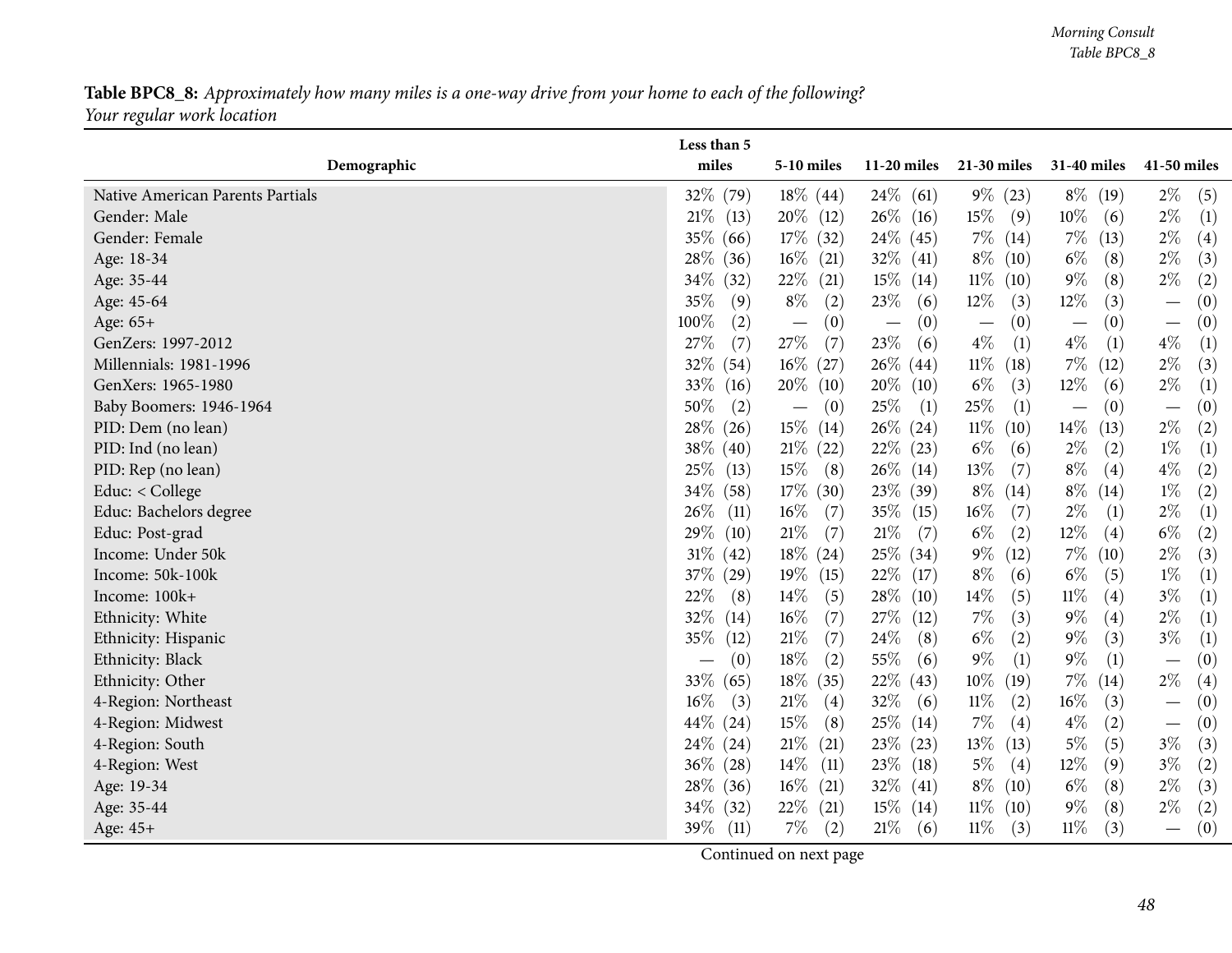#### Table BPC8\_8: Approximately how many miles is a one-way drive from your home to each of the following? *Your regular work location*

|                                                                                   | Less than 5                     |                          |                                 |                                        |                                        |                                        |
|-----------------------------------------------------------------------------------|---------------------------------|--------------------------|---------------------------------|----------------------------------------|----------------------------------------|----------------------------------------|
| Demographic                                                                       | miles                           | 5-10 miles               | $11-20$ miles                   | 21-30 miles                            | <b>31-40 miles</b>                     | 41-50 miles                            |
| Native American Parents Partials                                                  | 32\% (79)                       | $18\%$ (44)              | $24\%$ (61)                     | $9\%$ (23)                             | $8\%$ (19)                             | $2\%$<br>(5)                           |
| Enrolled in Tribe                                                                 | $31\%$ (55)                     | $18\%$ (32)              | $26\%$ (45)                     | $7\%$ (13)                             | $7\%$ (13)                             | $2\%$<br>(4)                           |
| Not Enrolled in Tribe                                                             | 32\%<br>(24)                    | $16\%$ (12)              | $22\%$ (16)                     | $14\%$ (10)                            | $8\%$<br>(6)                           | $1\%$<br>(1)                           |
| Live Near Tribe Enrolled in                                                       | 34\%<br>(36)                    | $17\%$ (18)              | 27\% (29)                       | $6\%$<br>(6)                           | $8\%$<br>(9)                           | $3\%$<br>(3)                           |
| Youngest Child under 1 Year                                                       | 19%<br>(6)                      | $28\%$<br>(9)            | 22\%<br>(7)                     | $16\%$<br>(5)                          | $6\%$<br>(2)                           | $3\%$<br>(1)                           |
| Youngest Child 1-4                                                                | 34%<br>(41)                     | $20\%$ (24)              | 17% (20)                        | $8\%$<br>(9)                           | $11\%$<br>(13)                         | $3\%$<br>(3)                           |
| Youngest Child 5-11                                                               | $34\%$ (59)                     | $15\%$ (27)              | $26\%$ (46)                     | $11\%$ (19)                            | $5\%$<br>(8)                           | $2\%$<br>(3)                           |
| Married/Partnered                                                                 | $30\%$ (54)                     | $19\%$ (34)              | $22\%$ (40)                     | $9\%$ (16)                             | $7\%$<br>(13)                          | $3\%$<br>(5)                           |
| Single Parent HH                                                                  | 36%<br>(25)                     | $14\%$ (10)              | $30\%$ (21)                     | $10\%$<br>(7)                          | $9\%$<br>(6)                           | (0)<br>$\hspace{0.1mm}-\hspace{0.1mm}$ |
| Married/Partnered + both Employed                                                 | 33%<br>(38)                     | $21\%$ (24)              | $26\%$ (30)                     | $8\%$<br>(9)                           | $6\%$<br>(7)                           | $1\%$<br>(1)                           |
| Married/Partnered + One Adult Employed                                            | $30\%$ (54)                     | $19\%$ (34)              | $22\%$ (40)                     | $9\%$<br>(16)                          | $7\%$<br>(13)                          | $3\%$<br>(5)                           |
| Service Worker, Retail Sales, Laborers and Helpers                                | 33%<br>(17)                     | $25\%$ (13)              | $35\%$ (18)                     | $2\%$<br>(1)                           | $4\%$<br>(2)                           | (0)<br>$\overline{\phantom{m}}$        |
| Trade and Skilled Workers                                                         | 14%<br>(4)                      | 25\%<br>(7)              | $36\%$ (10)                     | 14\%<br>(4)                            | $11\%$<br>(3)                          | (0)<br>$\hspace{0.1mm}-\hspace{0.1mm}$ |
| Administrative Workers, Office Professionals, and Executive/Senior Level Managers | 35%<br>(19)                     | $15\%$<br>(8)            | $24\%$ (13)                     | $7\%$<br>(4)                           | 15\%<br>(8)                            | $2\%$<br>(1)                           |
| Health Care and Medical Professionals, Lab Technicians, and Pharmacists           | 32%<br>(6)                      | $11\%$<br>(2)            | 26\%<br>(5)                     | $16\%$<br>(3)                          | (0)<br>$\hspace{0.1mm}-\hspace{0.1mm}$ | (0)                                    |
| Other Professionals                                                               | 43%<br>(23)                     | $15\%$<br>(8)            | $22\%$ (12)                     | 13%<br>(7)                             | $4\%$<br>(2)                           | $2\%$<br>(1)                           |
| Work Full Time                                                                    | 32% (54)                        | $20\%$ (34)              | $27\%$ (46)                     | $10\%$ (17)                            | $8\%$ (14)                             | $1\%$<br>(2)                           |
| Work Part Time                                                                    | 41\%<br>(15)                    | $11\%$<br>(4)            | $32\%$ (12)                     | $5\%$<br>(2)                           | $3\%$<br>(1)                           | (0)<br>$\overline{\phantom{m}}$        |
| Live on Tribal Land                                                               | 44\%<br>(22)                    | $20\%$ (10)              | $14\%$<br>(7)                   | $8\%$<br>(4)                           | $4\%$<br>(2)                           | $2\%$<br>(1)                           |
| Do not Live on Tribal Land                                                        | 28\%<br>(57)                    | $17\%$ (34)              | 27\% (54)                       | $10\%$<br>(19)                         | $8\%$ (17)                             | $2\%$<br>(4)                           |
| Parents in OK, AZ, CA                                                             | 24%<br>(14)                     | $14\%$<br>(8)            | $31\%$ (18)                     | 14\%<br>(8)                            | $9\%$<br>(5)                           | $3\%$<br>(2)                           |
| Need Child Care in Traditional Hours                                              | 32%<br>(51)                     | $17\%$ (28)              | $26\%$ (42)                     | $8\%$<br>(13)                          | $10\%$<br>(16)                         | $2\%$<br>(4)                           |
| Need Child Care in Non-Traditional Hours                                          | 29\%<br>(25)                    | 20\% (17)                | $24\%$ (21)                     | $7\%$<br>(6)                           | $10\%$<br>(9)                          | $3\%$<br>(3)                           |
| Single, never married                                                             | $31\%$<br>(15)                  | 15\%<br>(7)              | 33\% (16)                       | $10\%$<br>(5)                          | $8\%$<br>(4)                           | (0)<br>$\overline{\phantom{m}}$        |
| Married                                                                           | 32%<br>(42)                     | $16\%$ (21)              | $26\%$ (34)                     | $9\%$ (12)                             | 7%<br>(9)                              | $4\%$<br>(5)                           |
| Separated                                                                         | (0)<br>$\overline{\phantom{0}}$ | $100\%$<br>(1)           | (0)<br>$\overline{\phantom{m}}$ | (0)<br>$\overline{\phantom{m}}$        | (0)<br>$\overline{\phantom{m}}$        | (0)<br>$\overline{\phantom{m}}$        |
| Divorced                                                                          | 47%<br>(9)                      | $11\%$<br>(2)            | $21\%$<br>(4)                   | $11\%$<br>(2)                          | $11\%$<br>(2)                          | (0)<br>$\overline{\phantom{m}}$        |
| Widowed                                                                           | 50%<br>(1)                      | (0)<br>$\qquad \qquad -$ | 50%<br>(1)                      | (0)<br>$\hspace{0.1mm}-\hspace{0.1mm}$ | (0)<br>$\hspace{0.1mm}-\hspace{0.1mm}$ | (0)                                    |
| Living with a partner                                                             | $26\%$<br>(12)                  | $28\%$ (13)              | 13\%<br>(6)                     | $9\%$<br>(4)                           | $9\%$<br>(4)                           | (0)<br>$\overline{\phantom{0}}$        |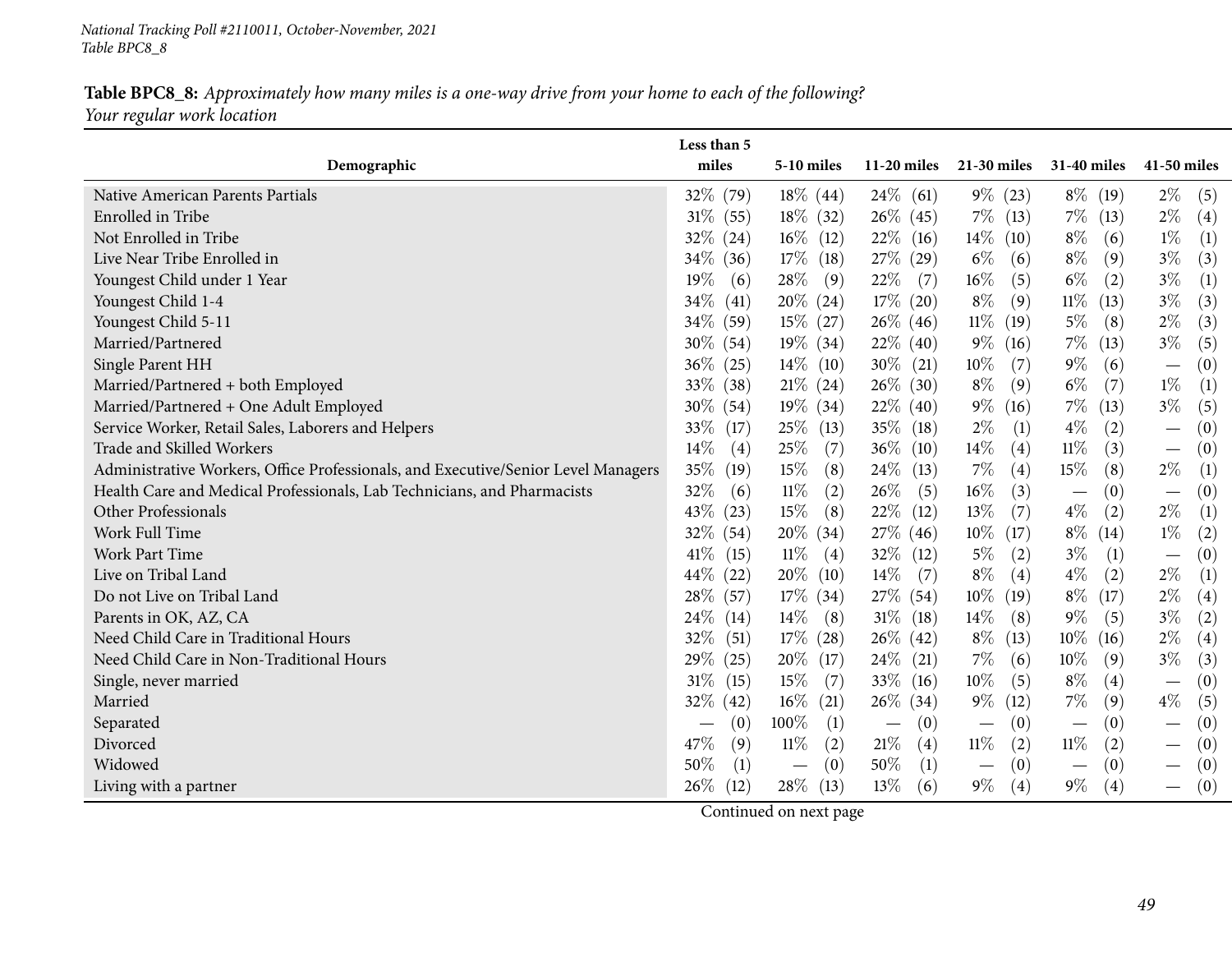### **Table BPC8\_8:** Approximately how many miles is a one-way drive from your home to each of the following? *Your regular work location*

| miles<br>Demographic<br>11-20 miles<br>21-30 miles<br>31-40 miles<br>41-50 miles<br><b>5-10 miles</b><br>32% (79)<br>$18\%$ (44)<br>$24\%$ (61)<br>$9\%$ (23)<br>$8\%$ (19)<br>$2\%$<br>(5)<br>Native American Parents Partials<br>20%<br>40%<br>40\%<br>(0)<br>Alabama<br>(2)<br>(2)<br>(1)<br>(0)<br>(0)<br>$\hspace{0.1mm}-\hspace{0.1mm}$<br>43%<br>14\%<br>$14\%$<br>Alaska<br>(3)<br>(1)<br>(1)<br>(0)<br>(0)<br>(0)<br>$\overline{\phantom{m}}$<br>$\overline{\phantom{m}}$<br>$\hspace{0.1mm}-\hspace{0.1mm}$<br>33%<br>$17\%$<br>17\%<br>17\%<br>Arizona<br>(2)<br>(1)<br>(1)<br>(0)<br>$\left(1\right)$<br>(0)<br>$\hspace{0.1mm}-\hspace{0.1mm}$<br>$\overline{\phantom{m}}$<br>$17\%$<br>$33\%$<br>17%<br>17%<br>(1)<br>(1)<br>$\left(0\right)$<br>Arkansas<br>(1)<br>(2)<br>(0)<br>$\hspace{0.1mm}-\hspace{0.1mm}$<br>24\%<br>$12\%$<br>36%<br>$8\%$<br>California<br>(9)<br>$16\%$<br>(4)<br>(6)<br>(3)<br>(2)<br>(0)<br>$\hspace{0.1mm}-\hspace{0.1mm}$<br>$25\%$<br>75\%<br>Colorado<br>(3)<br>(0)<br>(0)<br>$\left(0\right)$<br>(1)<br>(0)<br>$\hspace{0.1mm}-\hspace{0.1mm}$<br>$\overbrace{\phantom{13333}}$<br>100%<br>Connecticut<br>(0)<br>(0)<br>(1)<br>(0)<br>(0)<br>(0)<br>$\hspace{0.1mm}-\hspace{0.1mm}$<br>$\overline{\phantom{0}}$<br>100%<br>Delaware<br>(1)<br>(0)<br>(0)<br>(0)<br>(0)<br>(0)<br>—<br>$\hspace{0.1mm}-\hspace{0.1mm}$<br>$\hspace{0.1mm}-\hspace{0.1mm}$<br>$\overbrace{\phantom{13333}}$<br>District of Columbia<br>100%<br>(0)<br>(1)<br>(0)<br>(0)<br>(0)<br>(0)<br>$\hspace{0.1mm}-\hspace{0.1mm}$<br>$\overline{\phantom{m}}$<br>$\overbrace{\phantom{13333}}$<br>$14\%$<br>43%<br>29%<br>Florida<br>(3)<br>(2)<br>(0)<br>(1)<br>(0)<br>(0)<br>$\overline{\phantom{m}}$<br>$\hspace{0.1mm}-\hspace{0.1mm}$<br>$9\%$<br>27%<br>$18\%$<br>$36\%$<br>Georgia<br>(3)<br>(2)<br>(4)<br>(0)<br>(0)<br>$\left( 1\right)$<br>50%<br>Idaho<br>(0)<br>(0)<br>(1)<br>(0)<br>(0)<br>(0)<br>$\overbrace{\phantom{13333}}$<br>$\overbrace{\phantom{13333}}$<br>$\overbrace{\phantom{13333}}$<br>$\overbrace{\phantom{13333}}$ |
|----------------------------------------------------------------------------------------------------------------------------------------------------------------------------------------------------------------------------------------------------------------------------------------------------------------------------------------------------------------------------------------------------------------------------------------------------------------------------------------------------------------------------------------------------------------------------------------------------------------------------------------------------------------------------------------------------------------------------------------------------------------------------------------------------------------------------------------------------------------------------------------------------------------------------------------------------------------------------------------------------------------------------------------------------------------------------------------------------------------------------------------------------------------------------------------------------------------------------------------------------------------------------------------------------------------------------------------------------------------------------------------------------------------------------------------------------------------------------------------------------------------------------------------------------------------------------------------------------------------------------------------------------------------------------------------------------------------------------------------------------------------------------------------------------------------------------------------------------------------------------------------------------------------------------------------------------------------------------------------------------------------------------------------------------------------------|
|                                                                                                                                                                                                                                                                                                                                                                                                                                                                                                                                                                                                                                                                                                                                                                                                                                                                                                                                                                                                                                                                                                                                                                                                                                                                                                                                                                                                                                                                                                                                                                                                                                                                                                                                                                                                                                                                                                                                                                                                                                                                      |
|                                                                                                                                                                                                                                                                                                                                                                                                                                                                                                                                                                                                                                                                                                                                                                                                                                                                                                                                                                                                                                                                                                                                                                                                                                                                                                                                                                                                                                                                                                                                                                                                                                                                                                                                                                                                                                                                                                                                                                                                                                                                      |
|                                                                                                                                                                                                                                                                                                                                                                                                                                                                                                                                                                                                                                                                                                                                                                                                                                                                                                                                                                                                                                                                                                                                                                                                                                                                                                                                                                                                                                                                                                                                                                                                                                                                                                                                                                                                                                                                                                                                                                                                                                                                      |
|                                                                                                                                                                                                                                                                                                                                                                                                                                                                                                                                                                                                                                                                                                                                                                                                                                                                                                                                                                                                                                                                                                                                                                                                                                                                                                                                                                                                                                                                                                                                                                                                                                                                                                                                                                                                                                                                                                                                                                                                                                                                      |
|                                                                                                                                                                                                                                                                                                                                                                                                                                                                                                                                                                                                                                                                                                                                                                                                                                                                                                                                                                                                                                                                                                                                                                                                                                                                                                                                                                                                                                                                                                                                                                                                                                                                                                                                                                                                                                                                                                                                                                                                                                                                      |
|                                                                                                                                                                                                                                                                                                                                                                                                                                                                                                                                                                                                                                                                                                                                                                                                                                                                                                                                                                                                                                                                                                                                                                                                                                                                                                                                                                                                                                                                                                                                                                                                                                                                                                                                                                                                                                                                                                                                                                                                                                                                      |
|                                                                                                                                                                                                                                                                                                                                                                                                                                                                                                                                                                                                                                                                                                                                                                                                                                                                                                                                                                                                                                                                                                                                                                                                                                                                                                                                                                                                                                                                                                                                                                                                                                                                                                                                                                                                                                                                                                                                                                                                                                                                      |
|                                                                                                                                                                                                                                                                                                                                                                                                                                                                                                                                                                                                                                                                                                                                                                                                                                                                                                                                                                                                                                                                                                                                                                                                                                                                                                                                                                                                                                                                                                                                                                                                                                                                                                                                                                                                                                                                                                                                                                                                                                                                      |
|                                                                                                                                                                                                                                                                                                                                                                                                                                                                                                                                                                                                                                                                                                                                                                                                                                                                                                                                                                                                                                                                                                                                                                                                                                                                                                                                                                                                                                                                                                                                                                                                                                                                                                                                                                                                                                                                                                                                                                                                                                                                      |
|                                                                                                                                                                                                                                                                                                                                                                                                                                                                                                                                                                                                                                                                                                                                                                                                                                                                                                                                                                                                                                                                                                                                                                                                                                                                                                                                                                                                                                                                                                                                                                                                                                                                                                                                                                                                                                                                                                                                                                                                                                                                      |
|                                                                                                                                                                                                                                                                                                                                                                                                                                                                                                                                                                                                                                                                                                                                                                                                                                                                                                                                                                                                                                                                                                                                                                                                                                                                                                                                                                                                                                                                                                                                                                                                                                                                                                                                                                                                                                                                                                                                                                                                                                                                      |
|                                                                                                                                                                                                                                                                                                                                                                                                                                                                                                                                                                                                                                                                                                                                                                                                                                                                                                                                                                                                                                                                                                                                                                                                                                                                                                                                                                                                                                                                                                                                                                                                                                                                                                                                                                                                                                                                                                                                                                                                                                                                      |
|                                                                                                                                                                                                                                                                                                                                                                                                                                                                                                                                                                                                                                                                                                                                                                                                                                                                                                                                                                                                                                                                                                                                                                                                                                                                                                                                                                                                                                                                                                                                                                                                                                                                                                                                                                                                                                                                                                                                                                                                                                                                      |
|                                                                                                                                                                                                                                                                                                                                                                                                                                                                                                                                                                                                                                                                                                                                                                                                                                                                                                                                                                                                                                                                                                                                                                                                                                                                                                                                                                                                                                                                                                                                                                                                                                                                                                                                                                                                                                                                                                                                                                                                                                                                      |
| $33\%$<br>33%<br>33%<br>Illinois<br>(1)<br>(0)<br>(1)<br>$\left(0\right)$<br>(0)<br>$\left(1\right)$<br>$\hspace{0.1mm}-\hspace{0.1mm}$<br>$\hspace{0.1mm}-\hspace{0.1mm}$                                                                                                                                                                                                                                                                                                                                                                                                                                                                                                                                                                                                                                                                                                                                                                                                                                                                                                                                                                                                                                                                                                                                                                                                                                                                                                                                                                                                                                                                                                                                                                                                                                                                                                                                                                                                                                                                                           |
| $50\%$<br>50%<br>Indiana<br>(1)<br>(0)<br>(0)<br>(0)<br>$\left(1\right)$<br>(0)<br>$\hspace{0.1mm}-\hspace{0.1mm}$<br>$\overbrace{\phantom{13333}}$                                                                                                                                                                                                                                                                                                                                                                                                                                                                                                                                                                                                                                                                                                                                                                                                                                                                                                                                                                                                                                                                                                                                                                                                                                                                                                                                                                                                                                                                                                                                                                                                                                                                                                                                                                                                                                                                                                                  |
| 100%<br>(0)<br>(1)<br>$\left(0\right)$<br>(0)<br>(0)<br>(0)<br>Iowa<br>$\hspace{0.1mm}-\hspace{0.1mm}$<br>$\overline{\phantom{m}}$<br>$\hspace{0.1mm}-\hspace{0.1mm}$                                                                                                                                                                                                                                                                                                                                                                                                                                                                                                                                                                                                                                                                                                                                                                                                                                                                                                                                                                                                                                                                                                                                                                                                                                                                                                                                                                                                                                                                                                                                                                                                                                                                                                                                                                                                                                                                                                |
| $20\%$<br>60%<br>20%<br>(3)<br>(1)<br>(0)<br>(0)<br>(0)<br>Kansas<br>(1)                                                                                                                                                                                                                                                                                                                                                                                                                                                                                                                                                                                                                                                                                                                                                                                                                                                                                                                                                                                                                                                                                                                                                                                                                                                                                                                                                                                                                                                                                                                                                                                                                                                                                                                                                                                                                                                                                                                                                                                             |
| $50\%$<br>Louisiana<br>(0)<br>(0)<br>(0)<br>(1)<br>(0)<br>(0)<br>$\hspace{0.1mm}-\hspace{0.1mm}$<br>$\hspace{0.1mm}-\hspace{0.1mm}$                                                                                                                                                                                                                                                                                                                                                                                                                                                                                                                                                                                                                                                                                                                                                                                                                                                                                                                                                                                                                                                                                                                                                                                                                                                                                                                                                                                                                                                                                                                                                                                                                                                                                                                                                                                                                                                                                                                                  |
| 50%<br>50%<br>Maine<br>(0)<br>(0)<br>(1)<br>(0)<br>(1)<br>(0)<br>$\hspace{0.1mm}-\hspace{0.1mm}$<br>$\hspace{0.1mm}-\hspace{0.1mm}$                                                                                                                                                                                                                                                                                                                                                                                                                                                                                                                                                                                                                                                                                                                                                                                                                                                                                                                                                                                                                                                                                                                                                                                                                                                                                                                                                                                                                                                                                                                                                                                                                                                                                                                                                                                                                                                                                                                                  |
| 33%<br>33%<br>$33\%$<br>Maryland<br>(1)<br>(0)<br>$\left(0\right)$<br>(1)<br>(1)<br>(0)<br>$\overline{\phantom{m}}$<br>$\hspace{0.1mm}-\hspace{0.1mm}$                                                                                                                                                                                                                                                                                                                                                                                                                                                                                                                                                                                                                                                                                                                                                                                                                                                                                                                                                                                                                                                                                                                                                                                                                                                                                                                                                                                                                                                                                                                                                                                                                                                                                                                                                                                                                                                                                                               |
| 100%<br>Massachusetts<br>(0)<br>(0)<br>(0)<br>(0)<br>(0)<br>(1)<br>—                                                                                                                                                                                                                                                                                                                                                                                                                                                                                                                                                                                                                                                                                                                                                                                                                                                                                                                                                                                                                                                                                                                                                                                                                                                                                                                                                                                                                                                                                                                                                                                                                                                                                                                                                                                                                                                                                                                                                                                                 |
| 67\%<br>$33\%$<br>(2)<br>Michigan<br>(1)<br>(0)<br>$\left(0\right)$<br>(0)<br>(0)<br>$\overline{\phantom{m}}$<br>$\overbrace{\phantom{13333}}$                                                                                                                                                                                                                                                                                                                                                                                                                                                                                                                                                                                                                                                                                                                                                                                                                                                                                                                                                                                                                                                                                                                                                                                                                                                                                                                                                                                                                                                                                                                                                                                                                                                                                                                                                                                                                                                                                                                       |
| $9\%$<br>$14\%$<br>23\%<br>$9\%$<br>41\%<br>(2)<br>Minnesota<br>(9)<br>(3)<br>(5)<br>(2)<br>(0)<br>$\overbrace{\phantom{13333}}$                                                                                                                                                                                                                                                                                                                                                                                                                                                                                                                                                                                                                                                                                                                                                                                                                                                                                                                                                                                                                                                                                                                                                                                                                                                                                                                                                                                                                                                                                                                                                                                                                                                                                                                                                                                                                                                                                                                                     |
| $50\%$<br>50%<br>(0)<br>(0)<br>(1)<br>(0)<br>Mississippi<br>(0)<br>$\left( 1\right)$<br>$\overline{\phantom{m}}$<br>$\qquad \qquad$<br>$\overline{\phantom{m}}$<br>$\hspace{0.05cm}$                                                                                                                                                                                                                                                                                                                                                                                                                                                                                                                                                                                                                                                                                                                                                                                                                                                                                                                                                                                                                                                                                                                                                                                                                                                                                                                                                                                                                                                                                                                                                                                                                                                                                                                                                                                                                                                                                 |
| 33%<br>$17\%$<br>17%<br>17%<br>(2)<br>(1)<br>$\left(0\right)$<br>Missouri<br>(1)<br>$\left(1\right)$<br>(0)<br>$\overline{\phantom{m}}$<br>$\overbrace{\phantom{13333}}$                                                                                                                                                                                                                                                                                                                                                                                                                                                                                                                                                                                                                                                                                                                                                                                                                                                                                                                                                                                                                                                                                                                                                                                                                                                                                                                                                                                                                                                                                                                                                                                                                                                                                                                                                                                                                                                                                             |
| $18\%$<br>$27\%$<br>$9\%$<br>$9\%$<br>36%<br>(3)<br>(4)<br>(2)<br>(0)<br>(1)<br>$\left( 1\right)$<br>Montana<br>$\overline{\phantom{m}}$                                                                                                                                                                                                                                                                                                                                                                                                                                                                                                                                                                                                                                                                                                                                                                                                                                                                                                                                                                                                                                                                                                                                                                                                                                                                                                                                                                                                                                                                                                                                                                                                                                                                                                                                                                                                                                                                                                                             |
| 100%<br>Nebraska<br>(2)<br>(0)<br>$\left(0\right)$<br>(0)<br>(0)<br>(0)<br>$\overline{\phantom{m}}$<br>$\hspace{0.1mm}-\hspace{0.1mm}$<br>$\hspace{0.1mm}-\hspace{0.1mm}$<br>$\qquad \qquad$                                                                                                                                                                                                                                                                                                                                                                                                                                                                                                                                                                                                                                                                                                                                                                                                                                                                                                                                                                                                                                                                                                                                                                                                                                                                                                                                                                                                                                                                                                                                                                                                                                                                                                                                                                                                                                                                         |
| 33\%<br>Nevada<br>67\%<br>(2)<br>(0)<br>$\left(1\right)$<br>(0)<br>(0)<br>(0)<br>$\hspace{0.1mm}-\hspace{0.1mm}$<br>$\hspace{0.1mm}-\hspace{0.1mm}$<br>$\qquad \qquad$                                                                                                                                                                                                                                                                                                                                                                                                                                                                                                                                                                                                                                                                                                                                                                                                                                                                                                                                                                                                                                                                                                                                                                                                                                                                                                                                                                                                                                                                                                                                                                                                                                                                                                                                                                                                                                                                                               |
| 29%<br>71\%<br>New Mexico<br>(5)<br>(2)<br>$\left(0\right)$<br>(0)<br>(0)<br>(0)<br>$\overbrace{\phantom{13333}}$<br>$\hspace{0.1mm}-\hspace{0.1mm}$<br>$\hspace{0.1mm}-\hspace{0.1mm}$<br>$\overbrace{\phantom{aaaaa}}$                                                                                                                                                                                                                                                                                                                                                                                                                                                                                                                                                                                                                                                                                                                                                                                                                                                                                                                                                                                                                                                                                                                                                                                                                                                                                                                                                                                                                                                                                                                                                                                                                                                                                                                                                                                                                                             |
| New York<br>$10\%$<br>$30\%$<br>$40\%$<br>$10\%$<br>$10\%$<br>(3)<br>(4)<br>(1)<br>(1)<br>(0)<br>$\left( 1\right)$<br>$\hspace{0.1mm}-\hspace{0.1mm}$                                                                                                                                                                                                                                                                                                                                                                                                                                                                                                                                                                                                                                                                                                                                                                                                                                                                                                                                                                                                                                                                                                                                                                                                                                                                                                                                                                                                                                                                                                                                                                                                                                                                                                                                                                                                                                                                                                                |
| $15\%$<br>$38\%$<br>$8\%$<br>15%<br>$15\%$<br>(2)<br>(5)<br>(2)<br>(1)<br>(2)<br>(0)<br>North Carolina                                                                                                                                                                                                                                                                                                                                                                                                                                                                                                                                                                                                                                                                                                                                                                                                                                                                                                                                                                                                                                                                                                                                                                                                                                                                                                                                                                                                                                                                                                                                                                                                                                                                                                                                                                                                                                                                                                                                                               |
| $33\%$<br>$67\%$<br>(0)<br>North Dakota<br>(1)<br>(2)<br>(0)<br>(0)<br>$\left(0\right)$<br>$\qquad \qquad$<br>$\overline{\phantom{0}}$                                                                                                                                                                                                                                                                                                                                                                                                                                                                                                                                                                                                                                                                                                                                                                                                                                                                                                                                                                                                                                                                                                                                                                                                                                                                                                                                                                                                                                                                                                                                                                                                                                                                                                                                                                                                                                                                                                                               |
| 33\%<br>(1)<br>$33\%$<br>(1)<br>Ohio<br>(0)<br>(0)<br>(0)<br>$\left(0\right)$                                                                                                                                                                                                                                                                                                                                                                                                                                                                                                                                                                                                                                                                                                                                                                                                                                                                                                                                                                                                                                                                                                                                                                                                                                                                                                                                                                                                                                                                                                                                                                                                                                                                                                                                                                                                                                                                                                                                                                                        |
| 7%<br>Oklahoma<br>$22\%$<br>$15\%$<br>$30\%$<br>22\%<br>(6)<br>(8)<br>(0)<br>(4)<br>(6)<br>(2)<br>—                                                                                                                                                                                                                                                                                                                                                                                                                                                                                                                                                                                                                                                                                                                                                                                                                                                                                                                                                                                                                                                                                                                                                                                                                                                                                                                                                                                                                                                                                                                                                                                                                                                                                                                                                                                                                                                                                                                                                                  |
| 50<br>$50\%$<br>Oregon<br>(0)<br>(0)<br>(1)<br>(0)<br>(0)<br>(0)<br>$\overline{\phantom{m}}$<br>$\overbrace{\phantom{13333}}$                                                                                                                                                                                                                                                                                                                                                                                                                                                                                                                                                                                                                                                                                                                                                                                                                                                                                                                                                                                                                                                                                                                                                                                                                                                                                                                                                                                                                                                                                                                                                                                                                                                                                                                                                                                                                                                                                                                                        |
| 20%<br>Pennsylvania<br>40%<br>20%<br>(2)<br>(0)<br>(1)<br>(0)<br>(0)<br>$\left(1\right)$<br>$\sim 0$                                                                                                                                                                                                                                                                                                                                                                                                                                                                                                                                                                                                                                                                                                                                                                                                                                                                                                                                                                                                                                                                                                                                                                                                                                                                                                                                                                                                                                                                                                                                                                                                                                                                                                                                                                                                                                                                                                                                                                 |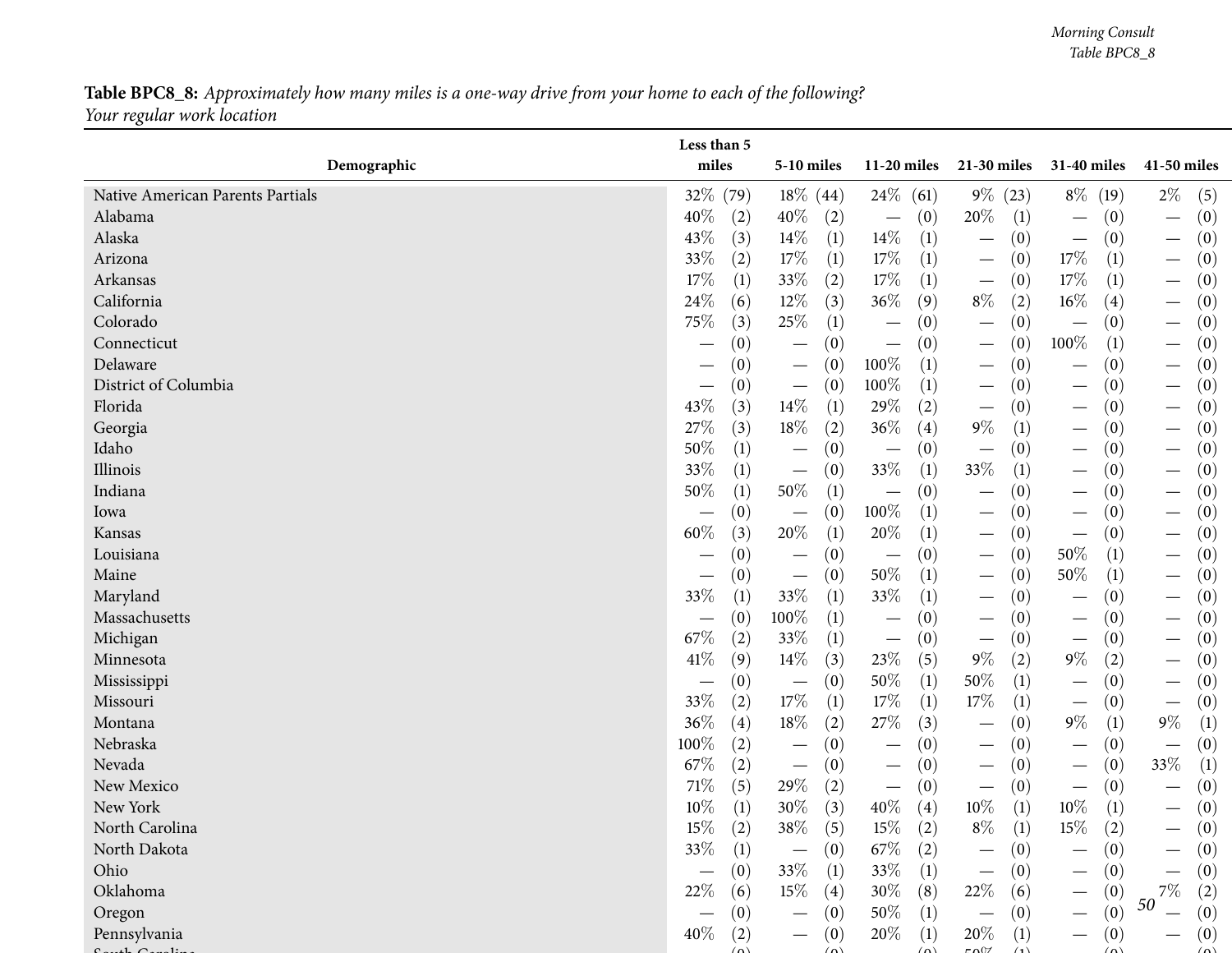#### Table BPC9: Does your or your spouse/partner's tribe provide child care services off tribal lands?

| Demographic                      | Yes                      |      |      | N <sub>o</sub> |                                 | Unsure           |
|----------------------------------|--------------------------|------|------|----------------|---------------------------------|------------------|
| Native American Parents Partials | $31\%$                   | (54) | 53%  | (93)           | $16\%$                          | (29)             |
| Gender: Male                     | 32%                      | (12) | 47\% | (18)           | $21\%$                          | (8)              |
| Gender: Female                   | 30%                      | (42) | 54\% | (75)           | $15\%$                          | (21)             |
| Age: 18-34                       | 35%                      | (32) | 52%  | (48)           | 13%                             | (12)             |
| Age: 35-44                       | 25%                      | (16) | 52%  | (34)           | 23%                             | (15)             |
| Age: 45-64                       | 35%                      | (6)  | 53%  | (9)            | $12\%$                          | (2)              |
| Age: 65+                         | $\overline{\phantom{m}}$ | (0)  | 100% | (2)            | $\overline{\phantom{m}}$        | (0)              |
| GenZers: 1997-2012               | 37%                      | (7)  | 47%  | (9)            | $16\%$                          | (3)              |
| Millennials: 1981-1996           | 30%                      | (37) | 52%  | (63)           | 18%                             | (22)             |
| GenXers: 1965-1980               | 32%                      | (10) | 55%  | (17)           | 13%                             | (4)              |
| Baby Boomers: 1946-1964          |                          | (0)  | 100% | (4)            | $\overbrace{\phantom{1232211}}$ | (0)              |
| PID: Dem (no lean)               | 38%                      | (26) | 52%  | (36)           | $10\%$                          | (7)              |
| PID: Ind (no lean)               | 22%                      | (14) | 62%  | (40)           | 17%                             | (11)             |
| PID: Rep (no lean)               | 33%                      | (14) | 40%  | (17)           | 26%                             | (11)             |
| Educ: < College                  | 29%                      | (34) | 55%  | (64)           | $16\%$                          | (18)             |
| Educ: Bachelors degree           | 22%                      | (7)  | 53%  | (17)           | 25%                             | (8)              |
| Educ: Post-grad                  | 46%                      | (13) | 43%  | (12)           | $11\%$                          | (3)              |
| Income: Under 50k                | 26%                      | (24) | 56%  | (52)           | 18%                             | (17)             |
| Income: 50k-100k                 | 36%                      | (20) | 48\% | (27)           | $16\%$                          | (9)              |
| Income: 100k+                    | 37%                      | (10) | 52%  | (14)           | $11\%$                          | (3)              |
| Ethnicity: White                 | 55%                      | (16) | 28%  | (8)            | 17%                             | (5)              |
| Ethnicity: Hispanic              | 68%                      | (15) | 23%  | (5)            | $9\%$                           | (2)              |
| Ethnicity: Black                 | 60%                      | (3)  | 40%  | (2)            | $\overline{\phantom{m}}$        | (0)              |
| Ethnicity: Other                 | 25%                      | (35) | 58%  | (83)           | 17%                             | (24)             |
| 4-Region: Northeast              | 60%                      | (6)  | 30%  | (3)            | 10%                             | $\left(1\right)$ |
| 4-Region: Midwest                | 15%                      | (6)  | 69%  | (27)           | $15\%$                          | (6)              |
| 4-Region: South                  | 29%                      | (19) | 47%  | (31)           | 24\%                            | (16)             |
| 4-Region: West                   | 38\%                     | (23) | 52%  | (32)           | $10\%$                          | (6)              |
| Age: 19-34                       | 35%                      | (32) | 52%  | (48)           | 13%                             | (12)             |
| Age: 35-44                       | 25%                      | (16) | 52%  | (34)           | 23%                             | (15)             |
| Age: 45+                         | 32%                      | (6)  | 58%  | (11)           | $11\%$                          | (2)              |
| Enrolled in Tribe                | 31%                      | (54) | 53%  | (93)           | $16\%$                          | (29)             |
| Not Enrolled in Tribe            |                          | (0)  |      | (0)            |                                 | (0)              |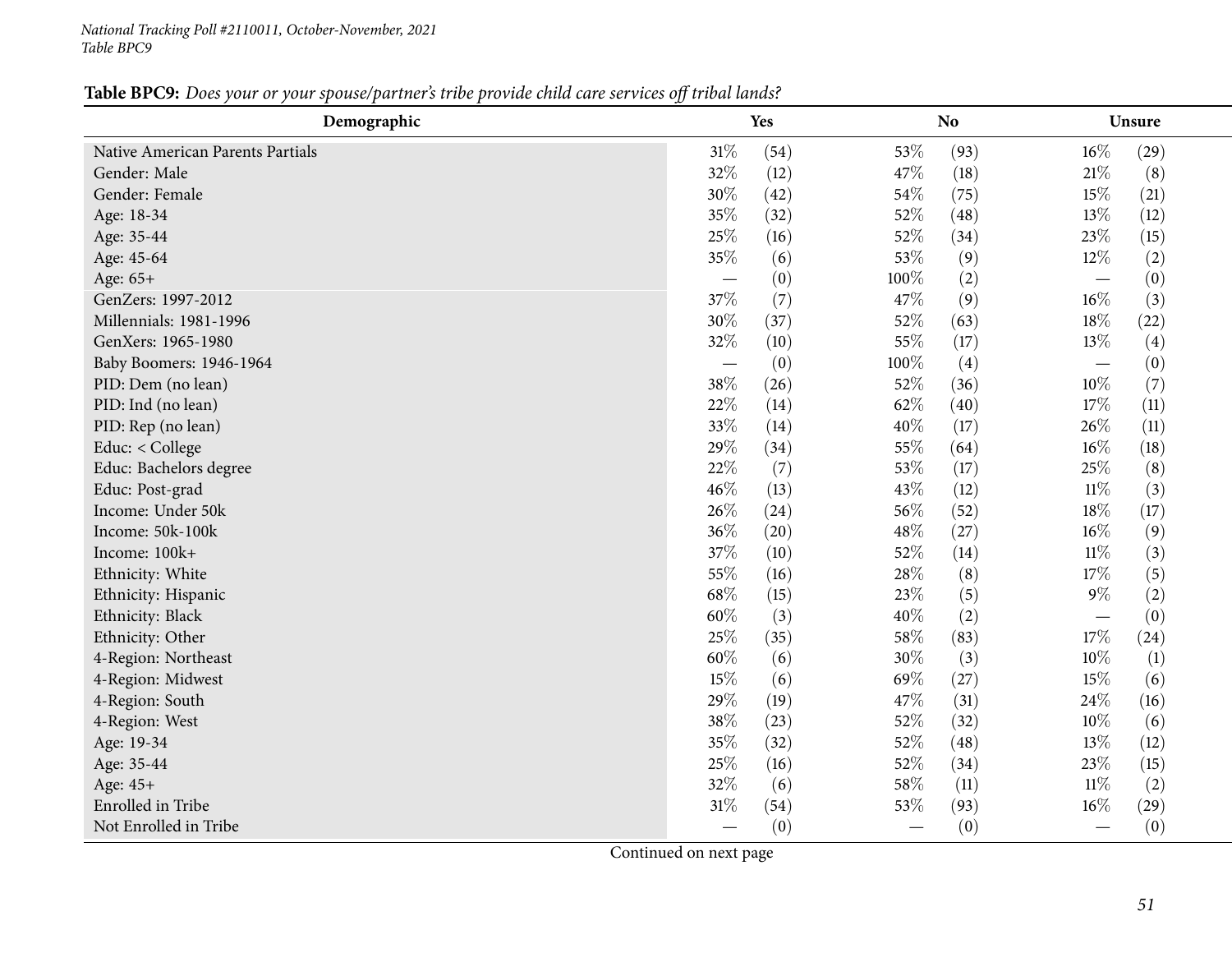*Morning Consult Table BPC9*

Table BPC9: Does your or your spouse/partner's tribe provide child care services off tribal lands?

| Demographic                                                                       |        | <b>Yes</b> |        | N <sub>o</sub> |        | <b>Unsure</b>    |  |
|-----------------------------------------------------------------------------------|--------|------------|--------|----------------|--------|------------------|--|
| Native American Parents Partials                                                  | $31\%$ | (54)       | 53%    | (93)           | $16\%$ | (29)             |  |
| Live Near Tribe Enrolled in                                                       | 44\%   | (47)       | $44\%$ | (47)           | $12\%$ | (13)             |  |
| Youngest Child under 1 Year                                                       | 13\%   | (3)        | $61\%$ | (14)           | $26\%$ | (6)              |  |
| Youngest Child 1-4                                                                | 30%    | (26)       | 47%    | (41)           | 23%    | (20)             |  |
| Youngest Child 5-11                                                               | 29%    | (36)       | 57%    | (71)           | 14%    | (18)             |  |
| Married/Partnered                                                                 | 34%    | (44)       | 53%    | (69)           | 13%    | (17)             |  |
| Single Parent HH                                                                  | 22%    | (10)       | 52%    | (24)           | 26%    | (12)             |  |
| Married/Partnered + both Employed                                                 | 40%    | (35)       | 53%    | (46)           | $7\%$  | (6)              |  |
| Married/Partnered + One Adult Employed                                            | 34\%   | (44)       | 53\%   | (69)           | 13%    | (17)             |  |
| Service Worker, Retail Sales, Laborers and Helpers                                | 33\%   | (13)       | 64\%   | (25)           | $3\%$  | $\left(1\right)$ |  |
| Trade and Skilled Workers                                                         | 38%    | (6)        | 44\%   | (7)            | 19%    | (3)              |  |
| Administrative Workers, Office Professionals, and Executive/Senior Level Managers | 32%    | (13)       | 54\%   | (22)           | 15%    | (6)              |  |
| Health Care and Medical Professionals, Lab Technicians, and Pharmacists           | 27\%   | (4)        | 33%    | (5)            | 40%    | (6)              |  |
| Other Professionals                                                               | 30%    | (12)       | 50\%   | (20)           | 20%    | (8)              |  |
| Work Full Time                                                                    | 32%    | (41)       | $51\%$ | (66)           | 18%    | (23)             |  |
| <b>Work Part Time</b>                                                             | 33%    | (7)        | 62\%   | (13)           | $5\%$  | $\left(1\right)$ |  |
| Live on Tribal Land                                                               | 40%    | (18)       | 47\%   | (21)           | 13%    | (6)              |  |
| Do not Live on Tribal Land                                                        | 27%    | (36)       | 55%    | (72)           | 18%    | (23)             |  |
| Parents in OK, AZ, CA                                                             | 40%    | (19)       | 45%    | (21)           | $15\%$ | (7)              |  |
| Need Child Care in Traditional Hours                                              | 38%    | (46)       | 48%    | (58)           | 15%    | (18)             |  |
| Need Child Care in Non-Traditional Hours                                          | 48%    | (30)       | 44\%   | (27)           | $8\%$  | (5)              |  |
| Single, never married                                                             | 23%    | (7)        | 53%    | (16)           | 23%    | (7)              |  |
| Married                                                                           | 37\%   | (35)       | 49%    | (47)           | 14%    | (13)             |  |
| Separated                                                                         |        | (0)        |        | (0)            | 100%   | $\left(1\right)$ |  |
| Divorced                                                                          | 23\%   | (3)        | $54\%$ | (7)            | 23\%   | (3)              |  |
| Widowed                                                                           |        | (0)        | 50%    | (1)            | 50%    | (1)              |  |
| Living with a partner                                                             | 26%    | (9)        | 63%    | (22)           | $11\%$ | (4)              |  |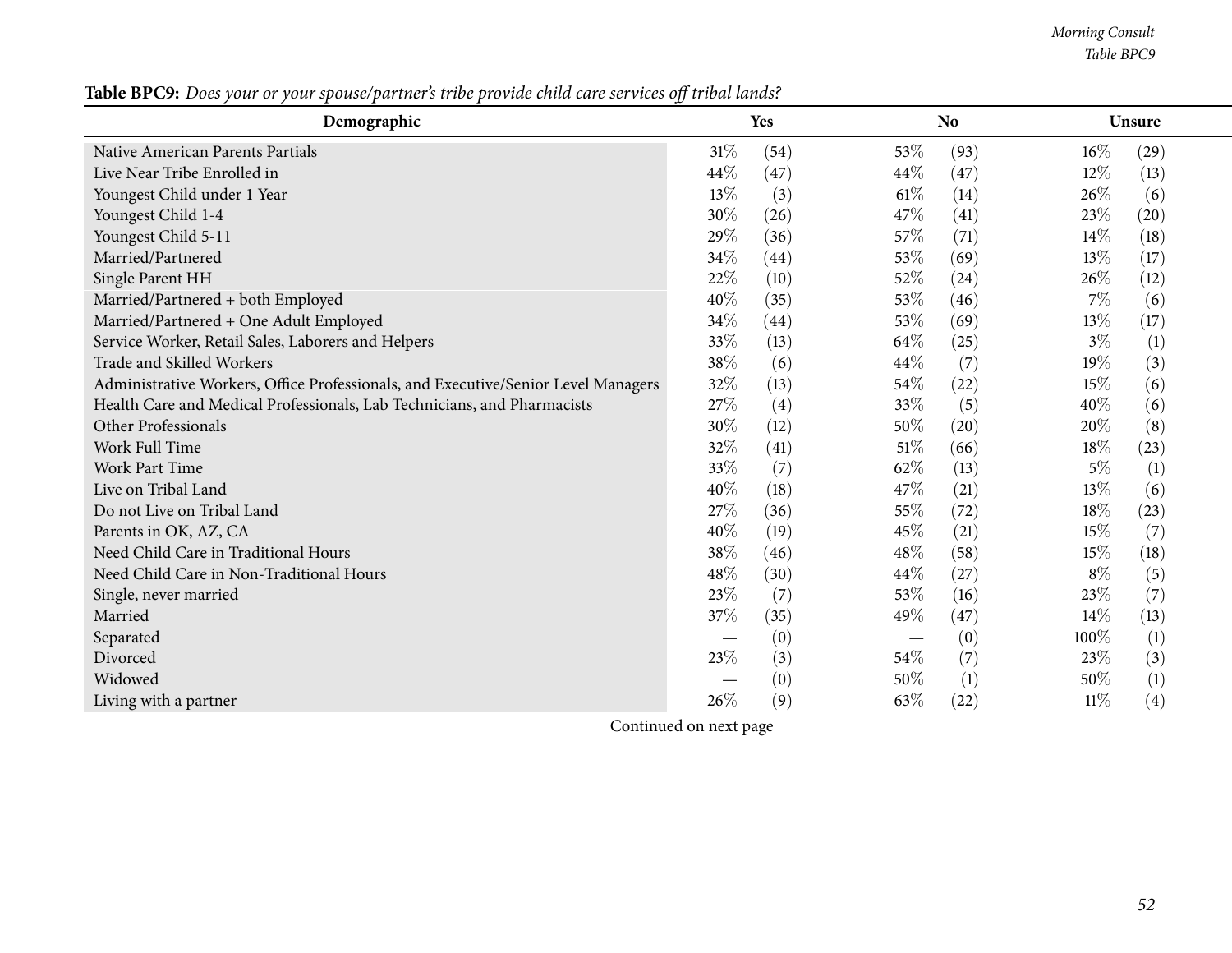# Table BPC9: Does your or your spouse/partner's tribe provide child care services off tribal lands?

| Demographic                      |                                  | Yes      |           | <b>No</b>        | Unsure                          |
|----------------------------------|----------------------------------|----------|-----------|------------------|---------------------------------|
| Native American Parents Partials | $31\%$                           | (54)     | $53\%$    | (93)             | $16\%$<br>(29)                  |
| Alabama                          | 50%                              | (2)      | 25%       | $\left(1\right)$ | 25%<br>$\left(1\right)$         |
| Alaska                           | $\overline{\phantom{0}}$         | (0)      | 33%       | (2)              | 67\%<br>(4)                     |
| Arizona                          | 20%                              | (1)      | $80\%$    | (4)              | (0)                             |
| Arkansas                         |                                  | (0)      | 67\%      | (2)              | 33%<br>$\left(1\right)$         |
| California                       | $71\%$                           | (12)     | 24%       | (4)              | $6\%$<br>$\left(1\right)$       |
| Colorado                         | 100%                             | (4)      |           | (0)              | (0)                             |
| Connecticut                      | 100%                             | (1)      |           | (0)              | (0)                             |
| Delaware                         | $\overbrace{\phantom{12322111}}$ | (0)      |           | (0)              | (0)                             |
| District of Columbia             | 100%                             | (1)      |           | (0)              | (0)                             |
| Florida                          | 20%                              | (1)      | $60\%$    | (3)              | 20%<br>(1)                      |
| Georgia                          | 50%                              | (2)      | 25%       | (1)              | $25\%$<br>$\left(1\right)$      |
| Idaho                            | $\overline{\phantom{0}}$         | (0)      | 100%      | (1)              | (0)                             |
| Illinois                         | 100%                             | (2)      |           | (0)              | (0)                             |
| Indiana                          |                                  | (0)      | 100%      | (1)              | (0)                             |
| Iowa                             |                                  | (0)      |           | (0)              | 100%<br>$\left(1\right)$        |
| Kansas                           |                                  | (0)      | $60\%$    | (3)              | 40%<br>(2)                      |
| Louisiana                        | 100%                             | (2)      |           | (0)              | (0)                             |
| Maine                            |                                  | (0)      | 100%      | (1)              | (0)                             |
| Maryland                         |                                  | (0)      | 50%       | (1)              | 50%<br>$\left(1\right)$         |
| Massachusetts                    |                                  | (0)      |           | (0)              | (0)                             |
| Michigan                         |                                  | (0)      | 100%      | (1)              | (0)<br>$\overline{\phantom{0}}$ |
| Minnesota                        | $6\%$                            | (1)      | 75%       | (12)             | 19%<br>(3)                      |
| Mississippi                      |                                  | (0)      | 100%      | (1)              | (0)                             |
| Missouri                         | 50%                              | (2)      | 50%       | (2)              | (0)<br>—                        |
| Montana                          | $20\%$                           | (2)      | 70%       | (7)              | $10\%$<br>$\left(1\right)$      |
| Nebraska                         |                                  | (0)      | 100%      | (1)              | (0)                             |
| Nevada                           | $50\%$                           | (1)      | 50%       | (1)              | (0)<br>—                        |
| New Mexico                       | 14%                              | (1)      | 86%       | (6)              | (0)<br>—                        |
| New York                         | 67\%                             | (4)      | 17%       | (1)              | $17\%$<br>(1)                   |
| North Carolina                   | $11\%$                           | (1)      | 56%       | (5)              | (3)<br>33%                      |
| North Dakota                     | 33\%                             | (1)      | $67\%$    | (2)              | (0)                             |
| Ohio                             |                                  | (0)      | 100%      | (1)              | (0)                             |
| Oklahoma                         | 24\%                             | (6)      | 52%       | (13)             | 24\%<br>(6)                     |
| Oregon                           |                                  | (0)      | 100%      | (1)              | (0)                             |
| Pennsylvania                     | 50%                              | (1)      | 50%       | (1)              |                                 |
| South Carolina                   |                                  | (0)      | 100%      | (1)              | $5^{(0)}_{(0)}$                 |
| South Dakota                     |                                  | (0)      | 100%      | (1)              | (0)                             |
|                                  |                                  | $\omega$ | $E\Omega$ | (1)              | (1)<br>$\mathcal{L}00$          |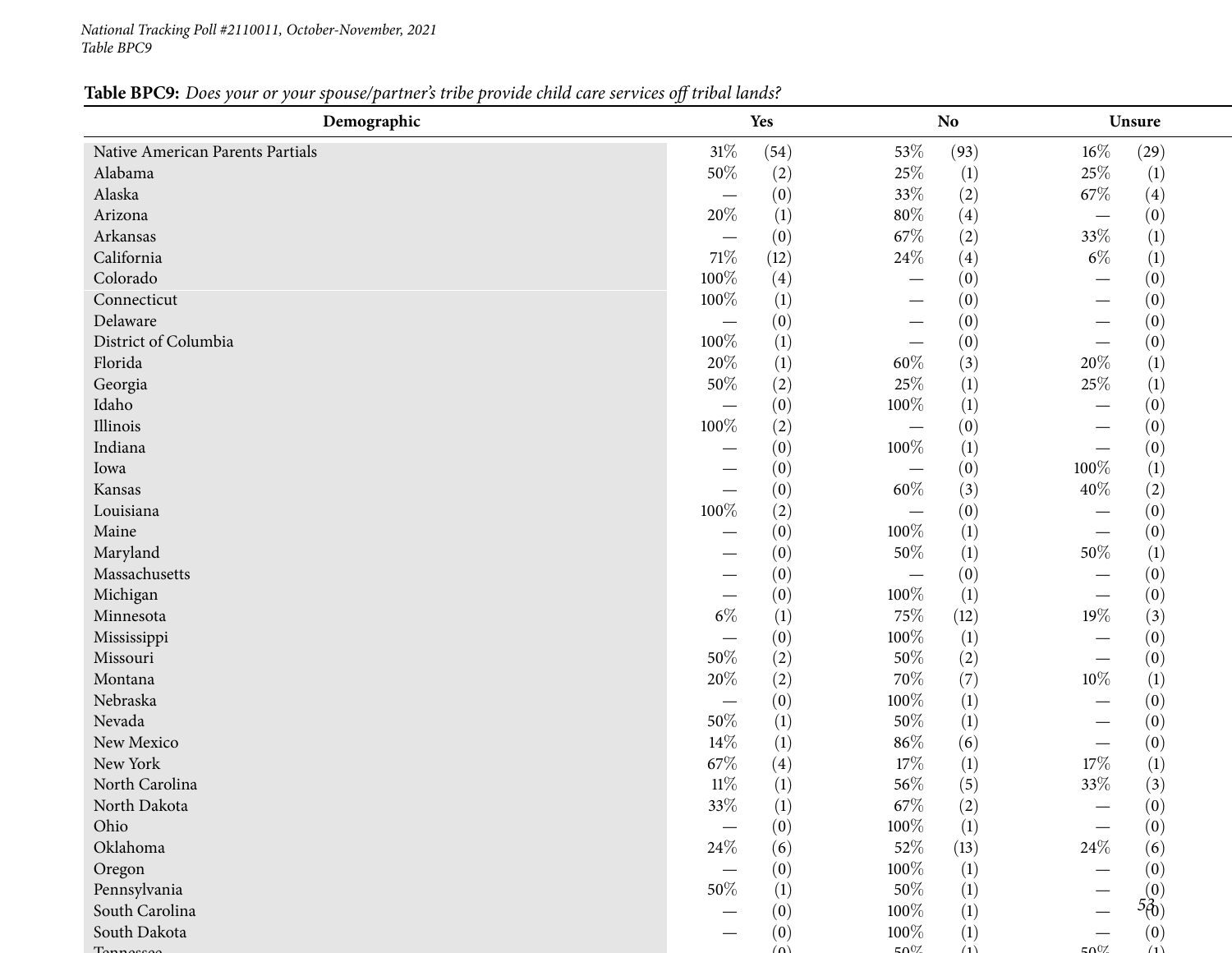*Morning Consult Table BPC10*

| Demographic                      | Yes    |      | <b>No</b> |       | Unsure                          |
|----------------------------------|--------|------|-----------|-------|---------------------------------|
| Native American Parents Partials | 27\%   | (48) | 70%       | (123) | $3\%$<br>(5)                    |
| Gender: Male                     | 37%    | (14) | $61\%$    | (23)  | $3\%$<br>(1)                    |
| Gender: Female                   | 25%    | (34) | 72%       | (100) | $3\%$<br>(4)                    |
| Age: 18-34                       | 26%    | (24) | 71\%      | (65)  | $3\%$<br>(3)                    |
| Age: 35-44                       | 25%    | (16) | 72%       | (47)  | (2)<br>$3\%$                    |
| Age: 45-64                       | 47%    | (8)  | 53%       | (9)   | (0)                             |
| Age: 65+                         |        | (0)  | 100%      | (2)   | (0)                             |
| GenZers: 1997-2012               | $16\%$ | (3)  | 79%       | (15)  | $5\%$<br>(1)                    |
| Millennials: 1981-1996           | 27%    | (33) | 70%       | (85)  | $3\%$<br>(4)                    |
| GenXers: 1965-1980               | 39%    | (12) | $61\%$    | (19)  | (0)                             |
| Baby Boomers: 1946-1964          |        | (0)  | 100%      | (4)   | (0)<br>—                        |
| PID: Dem (no lean)               | 33%    | (23) | 65%       | (45)  | $1\%$<br>(1)                    |
| PID: Ind (no lean)               | 17%    | (11) | 78%       | (51)  | (3)<br>$5\%$                    |
| PID: Rep (no lean)               | 33%    | (14) | 64\%      | (27)  | $2\%$<br>$\left(1\right)$       |
| Educ: < College                  | 28\%   | (32) | 68\%      | (79)  | $4\%$<br>(5)                    |
| Educ: Bachelors degree           | 12%    | (4)  | 88%       | (28)  | (0)<br>$\overline{\phantom{0}}$ |
| Educ: Post-grad                  | 43%    | (12) | 57%       | (16)  | (0)                             |
| Income: Under 50k                | 27%    | (25) | 69%       | (64)  | $4\%$<br>(4)                    |
| Income: 50k-100k                 | 25%    | (14) | 75%       | (42)  | (0)                             |
| Income: 100k+                    | 33%    | (9)  | 63%       | (17)  | (1)<br>$4\%$                    |
| Ethnicity: White                 | 48\%   | (14) | 45%       | (13)  | $7\%$<br>(2)                    |
| Ethnicity: Hispanic              | 73%    | (16) | 27%       | (6)   | (0)                             |
| Ethnicity: Black                 | 60%    | (3)  | 40%       | (2)   | (0)                             |
| Ethnicity: Other                 | 22%    | (31) | 76%       | (108) | $2\%$<br>(3)                    |
| 4-Region: Northeast              | 50%    | (5)  | 50%       | (5)   | (0)                             |
| 4-Region: Midwest                | 10%    | (4)  | 87%       | (34)  | $3\%$<br>(1)                    |
| 4-Region: South                  | 23%    | (15) | 73%       | (48)  | $5\%$<br>(3)                    |
| 4-Region: West                   | 39%    | (24) | 59%       | (36)  | $2\%$<br>(1)                    |
| Age: 19-34                       | 26%    | (24) | $71\%$    | (65)  | $3\%$<br>(3)                    |
| Age: 35-44                       | 25%    | (16) | 72%       | (47)  | $3\%$<br>(2)                    |
| Age: 45+                         | 42%    | (8)  | 58%       | (11)  | (0)                             |
| Enrolled in Tribe                | 27%    | (48) | 70%       | (123) | $3\%$<br>(5)                    |
| Not Enrolled in Tribe            |        | (0)  |           | (0)   | (0)                             |

Table BPC10: Do you receive child care services from the tribe you or your spouse/partner are enrolled in?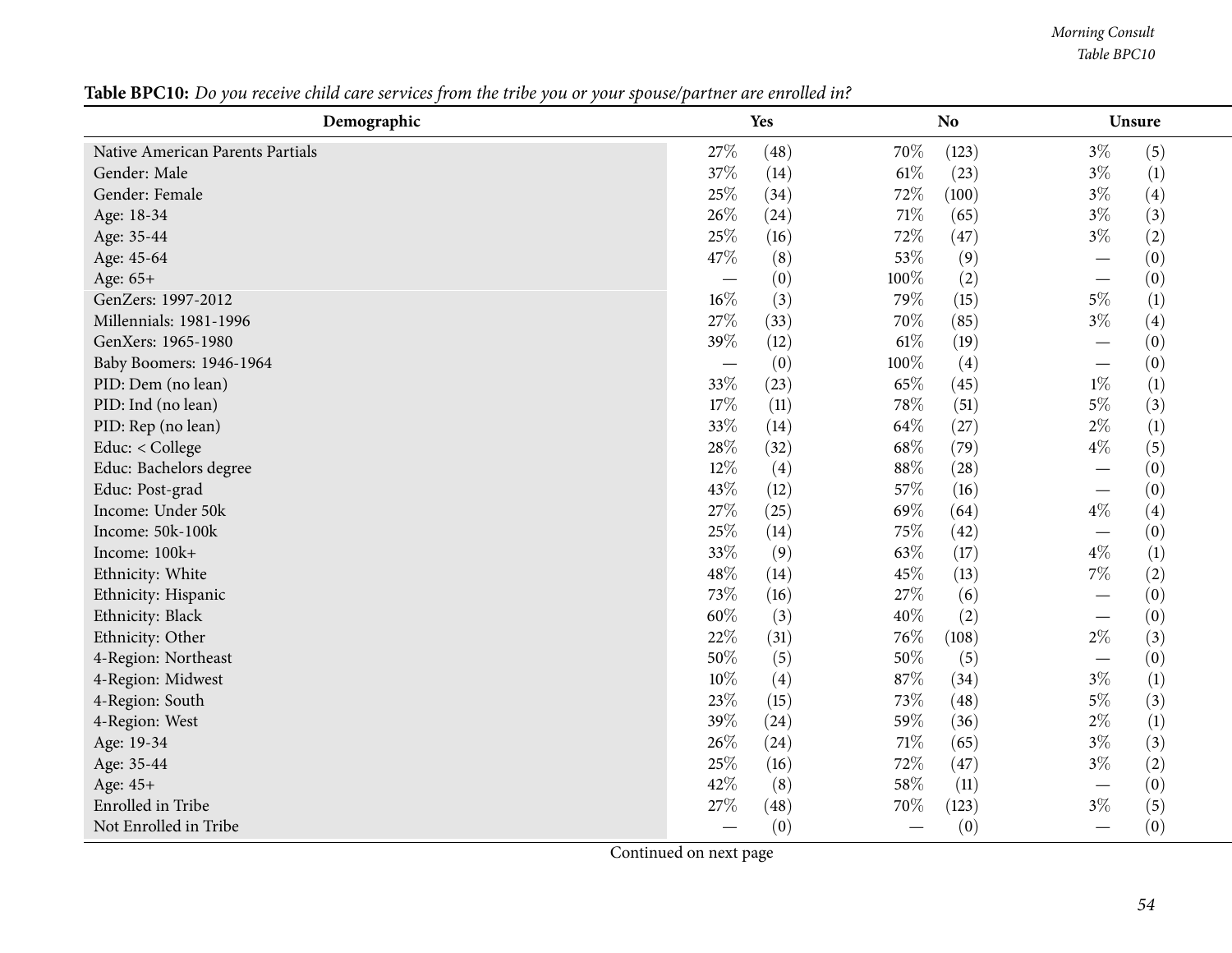| Demographic                                                                       | Yes  |      |      | N <sub>o</sub> |                               | <b>Unsure</b>    |  |
|-----------------------------------------------------------------------------------|------|------|------|----------------|-------------------------------|------------------|--|
| Native American Parents Partials                                                  | 27%  | (48) | 70%  | (123)          | $3\%$                         | (5)              |  |
| Live Near Tribe Enrolled in                                                       | 41\% | (44) | 59%  | (63)           | $\overbrace{\phantom{aaaaa}}$ | (0)              |  |
| Youngest Child under 1 Year                                                       | 22%  | (5)  | 74%  | (17)           | $4\%$                         | (1)              |  |
| Youngest Child 1-4                                                                | 28%  | (24) | 70%  | (61)           | $2\%$                         | (2)              |  |
| Youngest Child 5-11                                                               | 25%  | (31) | 73%  | (91)           | $2\%$                         | (3)              |  |
| Married/Partnered                                                                 | 32%  | (41) | 67\% | (87)           | $2\%$                         | (2)              |  |
| Single Parent HH                                                                  | 15%  | (7)  | 78%  | (36)           | $7\%$                         | (3)              |  |
| Married/Partnered + both Employed                                                 | 40%  | (35) | 59%  | (51)           | $1\%$                         | (1)              |  |
| Married/Partnered + One Adult Employed                                            | 32%  | (41) | 67%  | (87)           | $2\%$                         | (2)              |  |
| Service Worker, Retail Sales, Laborers and Helpers                                | 26%  | (10) | 74%  | (29)           |                               | (0)              |  |
| Trade and Skilled Workers                                                         | 38%  | (6)  | 56%  | (9)            | $6\%$                         | (1)              |  |
| Administrative Workers, Office Professionals, and Executive/Senior Level Managers | 37%  | (15) | 61%  | (25)           | $2\%$                         | (1)              |  |
| Health Care and Medical Professionals, Lab Technicians, and Pharmacists           | 27%  | (4)  | 73%  | (11)           | $\overbrace{\phantom{aaaaa}}$ | (0)              |  |
| Other Professionals                                                               | 28%  | (11) | 68%  | (27)           | $5\%$                         | (2)              |  |
| <b>Work Full Time</b>                                                             | 33%  | (43) | 65%  | (84)           | $2\%$                         | (3)              |  |
| <b>Work Part Time</b>                                                             | 14%  | (3)  | 81%  | (17)           | $5\%$                         | (1)              |  |
| Live on Tribal Land                                                               | 40%  | (18) | 60%  | (27)           |                               | (0)              |  |
| Do not Live on Tribal Land                                                        | 23\% | (30) | 73%  | (96)           | $4\%$                         | (5)              |  |
| Parents in OK, AZ, CA                                                             | 32%  | (15) | 66%  | (31)           | $2\%$                         | (1)              |  |
| Need Child Care in Traditional Hours                                              | 38%  | (46) | 61\% | (75)           | $1\%$                         | (1)              |  |
| Need Child Care in Non-Traditional Hours                                          | 45%  | (28) | 53%  | (33)           | $2\%$                         | (1)              |  |
| Single, never married                                                             | 17%  | (5)  | 80%  | (24)           | $3\%$                         | (1)              |  |
| Married                                                                           | 34\% | (32) | 64\% | (61)           | $2\%$                         | (2)              |  |
| Separated                                                                         |      | (0)  |      | (0)            | 100%                          | (1)              |  |
| Divorced                                                                          | 15%  | (2)  | 77\% | (10)           | $8\%$                         | $\left(1\right)$ |  |
| Widowed                                                                           |      | (0)  | 100% | (2)            |                               | (0)              |  |
| Living with a partner                                                             | 26%  | (9)  | 74%  | (26)           |                               | (0)              |  |

# Table BPC10: Do you receive child care services from the tribe you or your spouse/partner are enrolled in?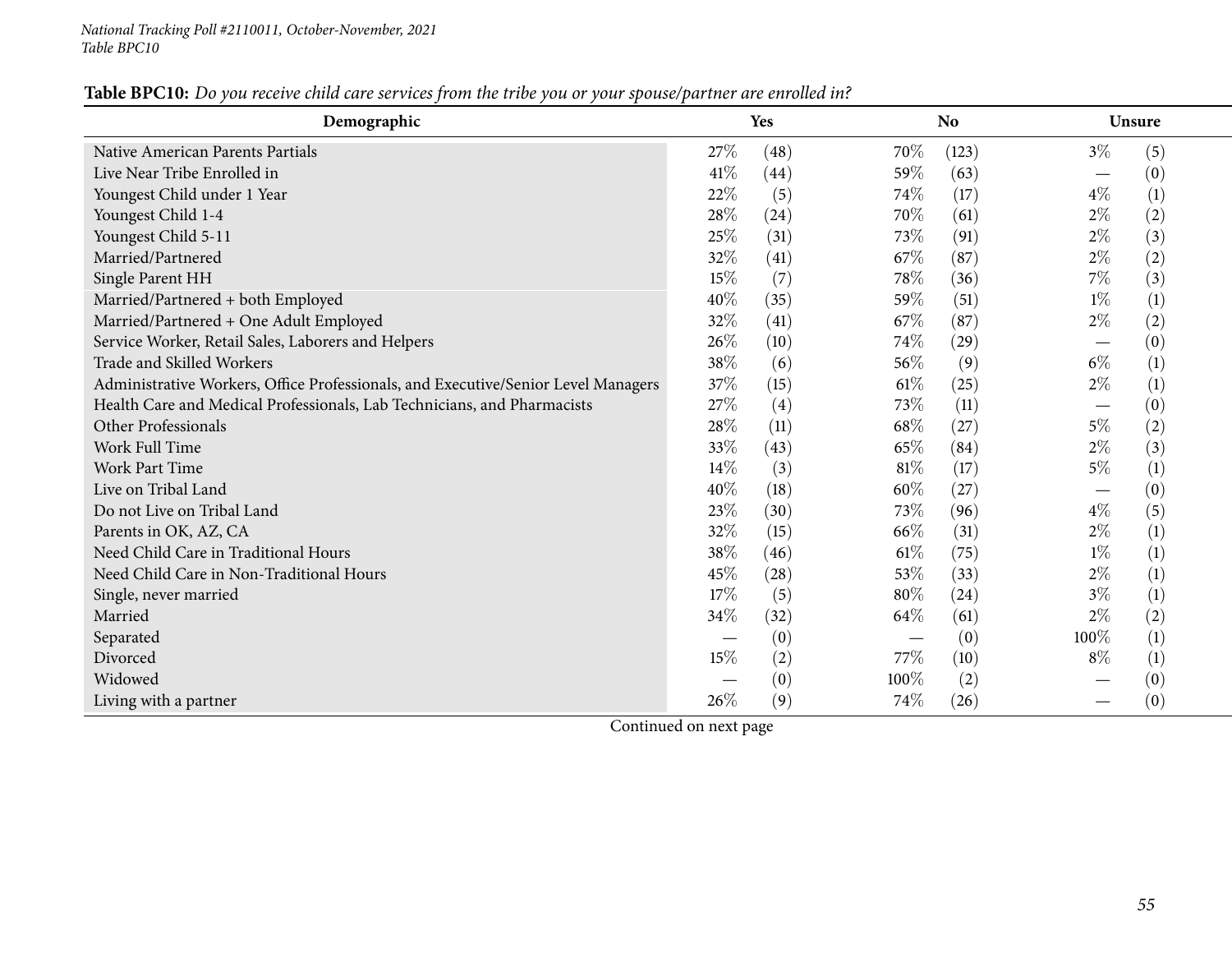*Morning Consult Table BPC10*

#### $\begin{array}{cc} - & 0 \\ - & 56 \end{array}$ **Demographic Yes NoNo Unsure** Native American Parents Partials  $\begin{array}{cccc} 27\% & (48) & 70\% & (123) & 3\% & (5) \\ 48\end{array}$ Alabamaa and  $25\%$  (1)  $75\%$  (3)  $-$  (0)  $(0)$ Alaskaa and  $17\%$  (1)  $83\%$  (5)  $-$  (0)  $(0)$ Arizona $\overline{a}$  and  $\overline{b}$  and  $\overline{c}$  and  $\overline{c}$  and  $\overline{c}$  and  $\overline{c}$  and  $\overline{c}$  and  $\overline{c}$  and  $\overline{c}$  and  $\overline{c}$  and  $\overline{c}$  and  $\overline{c}$  and  $\overline{c}$  and  $\overline{c}$  and  $\overline{c}$  and  $\overline{c}$  and  $\overline{c}$  and  $-$  (0)  $100\%$  (5)  $-$  (0)<br>(0)  $\epsilon 70^\circ$  (2)  $320^\circ$  (1) Arkansas $\overline{\phantom{a}}$  $-$  (0) 67% (2) 33% (1)<br>  $-$  (1) 300% (5) 33% (1) Californiaa a  $65\%$  (11)  $29\%$  (5)  $6\%$  (1) Colorado**0** 25% (3)  $25\%$  (1)  $-$  (0)  $(0)$ Connecticutt the contract of the contract of the contract of the contract of the contract of the contract of the contract of the contract of the contract of the contract of the contract of the contract of the contract of the contrac  $\frac{1}{\sqrt{2}}$   $\frac{1}{\sqrt{2}}$  $-$  (0)  $-$  (0)  $-$  (0) Delaware $\epsilon$  and  $\epsilon$  and  $\epsilon$  and  $\epsilon$  and  $\epsilon$  and  $\epsilon$  and  $\epsilon$  and  $\epsilon$  and  $\epsilon$  and  $\epsilon$  and  $\epsilon$  and  $\epsilon$  and  $\epsilon$  and  $\epsilon$  and  $\epsilon$  and  $\epsilon$  and  $\epsilon$  and  $\epsilon$  and  $\epsilon$  and  $\epsilon$  and  $\epsilon$  and  $\epsilon$  and  $\epsilon$  and  $\epsilon$  and  $\epsilon$   $\begin{array}{cccc} - & (0) & - & (0) & - & (0) \\ \frac{07}{2} & (1) & (1) & (0) & (0) \end{array}$ District of Columbia  $100\%$  (1)  $\begin{array}{cccc} - & (0) & - & (0) \\ \frac{07}{2} & (4) & (1) & (0) \end{array}$ Floridaa and  $20\%$  (1) and  $80\%$  (4) and  $80\%$  (4) and  $-$  (0)  $(0)$ Georgiaa  $50\%$  (2)  $50\%$  (2)  $-$  (0)  $(0)$ Idaho — $-$  (0)  $100\%$  (1)  $-$  (0)  $(0)$  100% (2)  $-$  (0) Illinois $\sim$   $\begin{array}{cccc} - & (0) & 100\% & (2) & - & (0) \\ \frac{07}{2} & (1) & (0) & (0) & (0) \end{array}$ Indianaa and  $100\%$  (1)  $\begin{array}{cccc} - & (0) & - & (0) \\ \frac{07}{2} & (1) & (0) \end{array}$ Iowa $\overline{a}$  and  $\overline{b}$  and  $\overline{c}$  and  $\overline{a}$  and  $\overline{a}$  and  $\overline{a}$  and  $\overline{a}$  and  $\overline{a}$  and  $\overline{a}$  and  $\overline{a}$  and  $\overline{a}$  and  $\overline{a}$  and  $\overline{a}$  and  $\overline{a}$  and  $\overline{a}$  and  $\overline{a}$  and  $\overline{a}$  and  $-$  (0)  $100\%$  (1)  $-$  (0)  $(0)$  100<sup>07</sup> (5)  $-$  (0) Kansas $\sim$   $\begin{array}{cccc} - & (0) & 100\% & (5) & - & (0) \\ \frac{67}{2} & (2) & (0) & (0) & 0 \end{array}$ Louisianaa and  $100\%$  (2)  $\begin{array}{cccc} - & (0) & - & (0) \\ \frac{07}{2} & (1) & (0) \end{array}$ Maine $\mathcal{L}$  and  $\mathcal{L}$  and  $\mathcal{L}$  and  $\mathcal{L}$  and  $\mathcal{L}$  and  $\mathcal{L}$  and  $\mathcal{L}$  and  $\mathcal{L}$  and  $\mathcal{L}$  and  $\mathcal{L}$  and  $\mathcal{L}$  and  $\mathcal{L}$  and  $\mathcal{L}$  and  $\mathcal{L}$  and  $\mathcal{L}$  and  $\mathcal{L}$  and  $\mathcal{L}$  and  $-$  (0)  $100\%$  (1)  $-$  (0)  $(0)$  100<sup>07</sup> (2)  $-$  (0) Maryland $\mathbf{u}$  and  $\mathbf{v}$  and  $\mathbf{v}$  and  $\mathbf{v}$  and  $\mathbf{v}$  and  $\mathbf{v}$  and  $\mathbf{v}$  and  $\mathbf{v}$  and  $\mathbf{v}$  $-$  (0)  $100\%$  (2)  $-$  (0)  $(0)$ Massachusetts $\sim$   $-$  (0)  $-$  (0)  $-$  (0)  $-$  (0) Michigan $\overline{ }$   $\overline{ }$   $\overline{ }$   $\overline{ }$   $\overline{ }$   $\overline{ }$   $\overline{ }$   $\overline{ }$   $\overline{ }$   $\overline{ }$   $\overline{ }$   $\overline{ }$   $\overline{ }$   $\overline{ }$   $\overline{ }$   $\overline{ }$   $\overline{ }$   $\overline{ }$   $\overline{ }$   $\overline{ }$   $\overline{ }$   $\overline{ }$   $\overline{ }$   $\overline{ }$   $\overline{ }$   $\overline{ }$   $\overline{ }$   $\overline{$  $\begin{array}{cccc} - & (0) & 100\% & (1) & - & (0) \\ \frac{07}{2} & (2) & 0.0\% & (14) & (11) \end{array}$ Minnesotaa a  $12\%$  (2)  $88\%$  (14)  $-$  (0)  $(0)$ Mississippi $\overline{1}$  and  $\overline{1}$  and  $\overline{1}$  and  $\overline{1}$  and  $\overline{1}$  and  $\overline{1}$  and  $\overline{1}$  and  $\overline{1}$  and  $\overline{1}$  and  $\overline{1}$  and  $\overline{1}$  and  $\overline{1}$  and  $\overline{1}$  and  $\overline{1}$  and  $\overline{1}$  and  $\overline{1}$  and  $\overline{1}$  and  $\begin{array}{cccc} - & (0) & 100\% & (1) & - & (0) \\ \frac{67}{2} & (1) & 50\% & (2) & 25\% & (1) \end{array}$ Missourii 25% (1)  $50\%$  (2)  $25\%$  (1) Montanaa and  $20\%$  (2) and  $80\%$  (8) and  $80\%$  (8) and  $-$  (0)  $(0)$ Nebraska $\overline{a}$  and  $\overline{a}$  and  $\overline{a}$  and  $\overline{a}$  and  $\overline{a}$  and  $\overline{a}$  and  $\overline{a}$  and  $\overline{a}$  and  $\overline{a}$  and  $\overline{a}$  and  $\overline{a}$  and  $\overline{a}$  and  $\overline{a}$  and  $\overline{a}$  and  $\overline{a}$  and  $\overline{a}$  and  $\overline{a}$  and  $\begin{array}{cccc} - & (0) & 100\% & (1) & - & (0) \\ \frac{07}{2} & (1) & 50\% & (1) & (0) \end{array}$ Nevadaa  $50\%$  (1)  $50\%$  (1)  $-$  (0)  $(0)$ New Mexico**o**  $57\%$  (4)  $43\%$  (3)  $-$  (0)  $(0)$ New Yorkk  $50\%$  (3)  $50\%$  (3)  $\frac{1}{\alpha}$  (0) North Carolina — $-$  (0) 89% (8) 11% (1) 99% (8) North Dakota — $-$  (0)  $100\%$  (3)  $-$  (0)  $(0)$   $100\%$  (1)  $(0)$ Ohio — $\begin{array}{cccc} - & (0) & 100\% & (1) & - & (0) \\ \frac{67}{2} & (4) & 84\% & (21) & (0) \end{array}$ Oklahomaa a  $16\%$  (4)  $84\%$  (21)  $-$  (0)  $(0)$ Oregon $\frac{1}{2}$  $\begin{array}{cccc} - & (0) & 100\% & (1) & - & (0) \\ \frac{07}{2} & (1) & 50\% & (1) & (0) \end{array}$ Pennsylvaniaa  $50\%$  (1)  $50\%$  (1)  $-$ South Carolina — $-$  (0)  $100\%$  (1)  $2(0)$  (0) South Dakota — $-$  (0)  $100\%$  (1)  $-$  (0)  $100\%$  (1)  $-$  (0)  $T$ ennessee  $(0)$   $50\%$   $(1)$   $50\%$   $(1)$

Table BPC10: Do you receive child care services from the tribe you or your spouse/partner are enrolled in?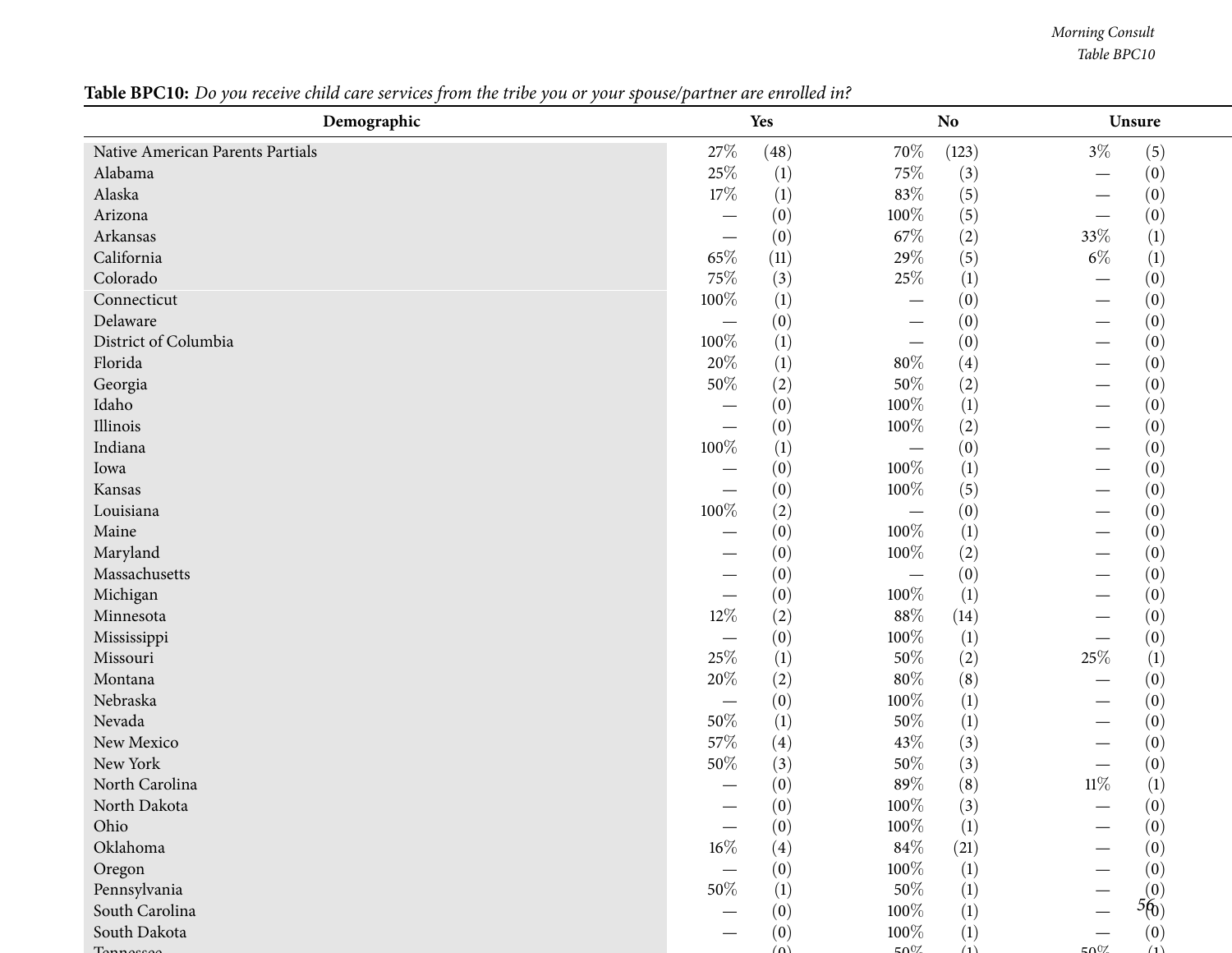**Table BPC11:** *Can you access tribal child care programs?*

| Demographic                      | <b>Yes</b>               |      |        | <b>No</b> | Unsure                          |
|----------------------------------|--------------------------|------|--------|-----------|---------------------------------|
| Native American Parents Partials | 48%                      | (85) | 31%    | (55)      | 20%<br>(36)                     |
| Gender: Male                     | 53%                      | (20) | 29%    | (11)      | $18\%$<br>(7)                   |
| Gender: Female                   | 47%                      | (65) | 32%    | (44)      | $21\%$<br>(29)                  |
| Age: 18-34                       | 48%                      | (44) | 32%    | (29)      | $21\%$<br>(19)                  |
| Age: 35-44                       | 51%                      | (33) | 28\%   | (18)      | 22%<br>(14)                     |
| Age: 45-64                       | 47%                      | (8)  | 41\%   | (7)       | (2)<br>$12\%$                   |
| Age: 65+                         | $\overline{\phantom{m}}$ | (0)  | 50%    | (1)       | 50%<br>$\left(1\right)$         |
| GenZers: 1997-2012               | 63%                      | (12) | 26%    | (5)       | $11\%$<br>(2)                   |
| Millennials: 1981-1996           | 46%                      | (56) | 30%    | (37)      | 24\%<br>(29)                    |
| GenXers: 1965-1980               | 55%                      | (17) | 32%    | (10)      | 13%<br>(4)                      |
| Baby Boomers: 1946-1964          | $\overline{\phantom{m}}$ | (0)  | 75%    | (3)       | 25%<br>(1)                      |
| PID: Dem (no lean)               | 49%                      | (34) | 30%    | (21)      | 20%<br>(14)                     |
| PID: Ind (no lean)               | 45%                      | (29) | 34%    | (22)      | 22%<br>(14)                     |
| PID: Rep (no lean)               | 52%                      | (22) | 29%    | (12)      | 19%<br>(8)                      |
| Educ: < College                  | 50%                      | (58) | 28%    | (33)      | 22%<br>(25)                     |
| Educ: Bachelors degree           | 41\%                     | (13) | 34%    | (11)      | 25%<br>(8)                      |
| Educ: Post-grad                  | 50%                      | (14) | 39%    | (11)      | $11\%$<br>(3)                   |
| Income: Under 50k                | 45%                      | (42) | 35%    | (33)      | 19%<br>(18)                     |
| Income: 50k-100k                 | 50%                      | (28) | $27\%$ | (15)      | 23%<br>(13)                     |
| Income: 100k+                    | 56%                      | (15) | 26%    | (7)       | 19%<br>(5)                      |
| Ethnicity: White                 | 83%                      | (24) | $14\%$ | (4)       | (1)<br>$3\%$                    |
| Ethnicity: Hispanic              | 77%                      | (17) | $5\%$  | (1)       | $18\%$<br>(4)                   |
| Ethnicity: Black                 | 40%                      | (2)  | $60\%$ | (3)       | (0)<br>$\overline{\phantom{m}}$ |
| Ethnicity: Other                 | 42%                      | (59) | 34%    | (48)      | 25%<br>(35)                     |
| 4-Region: Northeast              | 40%                      | (4)  | 40%    | (4)       | 20%<br>(2)                      |
| 4-Region: Midwest                | 31%                      | (12) | 38%    | (15)      | $31\%$<br>(12)                  |
| 4-Region: South                  | 58%                      | (38) | 29%    | (19)      | $14\%$<br>(9)                   |
| 4-Region: West                   | 51%                      | (31) | 28\%   | (17)      | $21\%$<br>(13)                  |
| Age: 19-34                       | 48%                      | (44) | 32%    | (29)      | $21\%$<br>(19)                  |
| Age: 35-44                       | 51%                      | (33) | 28%    | (18)      | 22\%<br>(14)                    |
| Age: 45+                         | 42%                      | (8)  | 42%    | (8)       | $16\%$<br>(3)                   |
| Enrolled in Tribe                | 48%                      | (85) | 31%    | (55)      | 20%<br>(36)                     |
| Not Enrolled in Tribe            |                          | (0)  |        | (0)       | (0)                             |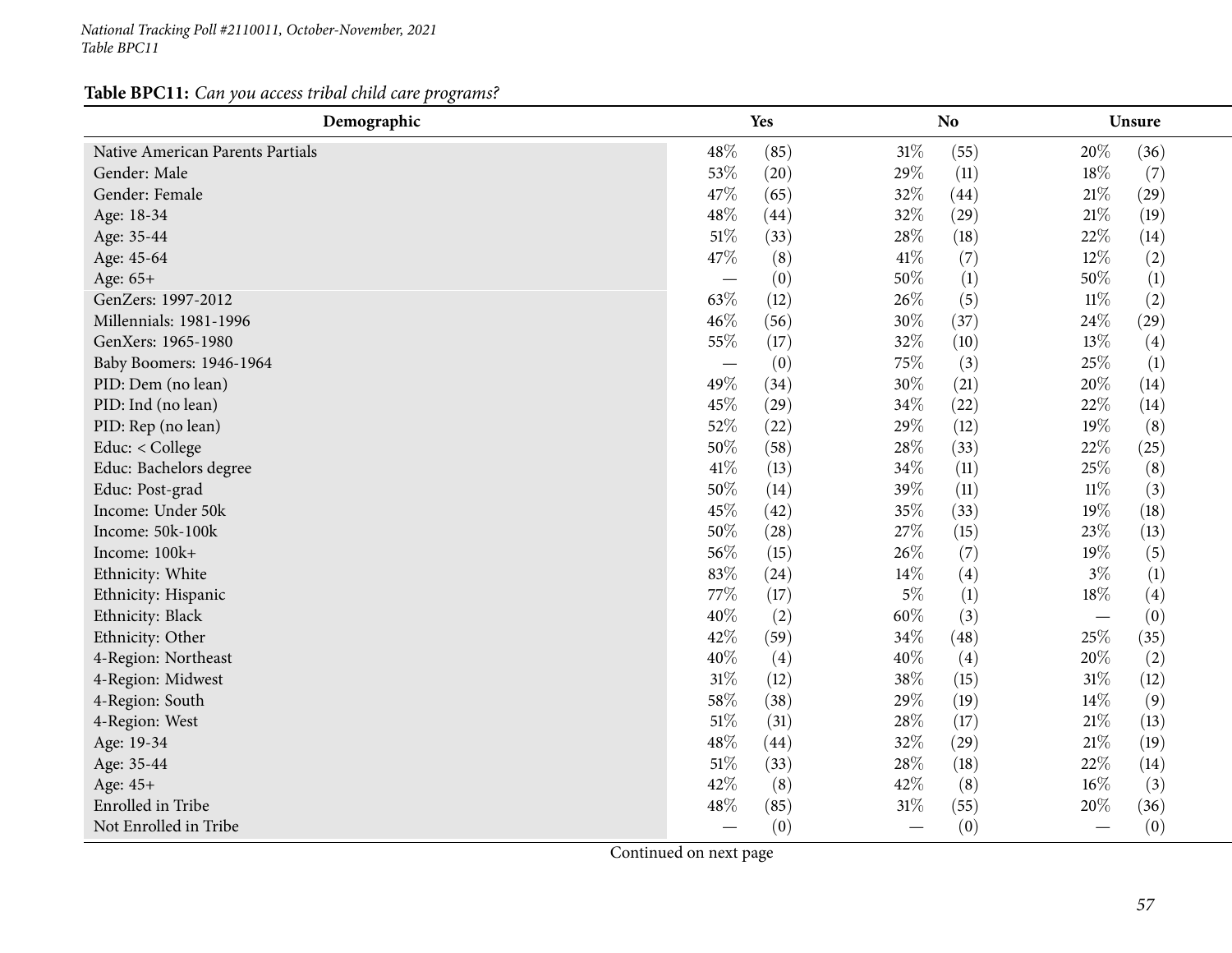*Morning Consult Table BPC11*

**Table BPC11:** *Can you access tribal child care programs?*

| Demographic                                                                       | Yes    |                | <b>No</b> | Unsure         |      |
|-----------------------------------------------------------------------------------|--------|----------------|-----------|----------------|------|
| Native American Parents Partials                                                  | 48%    | (85)<br>$31\%$ | (55)      | 20\%<br>(36)   |      |
| Live Near Tribe Enrolled in                                                       | 62%    | 23\%<br>(66)   | (25)      | 15%            | (16) |
| Youngest Child under 1 Year                                                       | 52%    | (12)<br>22%    | (5)       | 26\%           | (6)  |
| Youngest Child 1-4                                                                | 52%    | (45)<br>26\%   | (23)      | 22%<br>(19)    |      |
| Youngest Child 5-11                                                               | 43\%   | 36%<br>(54)    | (45)      | $21\%$<br>(26) |      |
| Married/Partnered                                                                 | 48\%   | 30%<br>(63)    | (39)      | 22%<br>(28)    |      |
| Single Parent HH                                                                  | 48\%   | (22)<br>35%    | (16)      | 17%            | (8)  |
| Married/Partnered + both Employed                                                 | 51%    | 29%<br>(44)    | (25)      | $21\%$<br>(18) |      |
| Married/Partnered + One Adult Employed                                            | 48\%   | 30%<br>(63)    | (39)      | 22\%<br>(28)   |      |
| Service Worker, Retail Sales, Laborers and Helpers                                | 54%    | (21)<br>26\%   | (10)      | 21%            | (8)  |
| Trade and Skilled Workers                                                         | 44\%   | (7)<br>$31\%$  | (5)       | 25\%           | (4)  |
| Administrative Workers, Office Professionals, and Executive/Senior Level Managers | $51\%$ | 29%<br>(21)    | (12)      | 20%            | (8)  |
| Health Care and Medical Professionals, Lab Technicians, and Pharmacists           | 60%    | 20%<br>(9)     | (3)       | 20%            | (3)  |
| Other Professionals                                                               | 45%    | 32%<br>(18)    | (13)      | 22\%           | (9)  |
| Work Full Time                                                                    | 53%    | 26\%<br>(69)   | (34)      | $21\%$<br>(27) |      |
| <b>Work Part Time</b>                                                             | 33%    | (7)<br>43\%    | (9)       | 24\%           | (5)  |
| Live on Tribal Land                                                               | 76%    | 13%<br>(34)    | (6)       | $11\%$         | (5)  |
| Do not Live on Tribal Land                                                        | 39%    | 37%<br>(51)    | (49)      | 24%<br>(31)    |      |
| Parents in OK, AZ, CA                                                             | 72%    | $11\%$<br>(34) | (5)       | 17\%           | (8)  |
| Need Child Care in Traditional Hours                                              | 56%    | 29%<br>(68)    | (35)      | $16\%$<br>(19) |      |
| Need Child Care in Non-Traditional Hours                                          | 56%    | 29%<br>(35)    | (18)      | 15%            | (9)  |
| Single, never married                                                             | 57%    | 27%<br>(17)    | (8)       | 17%            | (5)  |
| Married                                                                           | 49%    | 28\%<br>(47)   | (27)      | 22\%<br>(21)   |      |
| Separated                                                                         |        | (0)            | (0)       | 100%           | (1)  |
| Divorced                                                                          | 38%    | (5)<br>$54\%$  | (7)       | $8\%$          | (1)  |
| Widowed                                                                           |        | (0)<br>50%     | (1)       | 50%            | (1)  |
| Living with a partner                                                             | 46%    | (16)<br>34\%   | (12)      | 20%            | (7)  |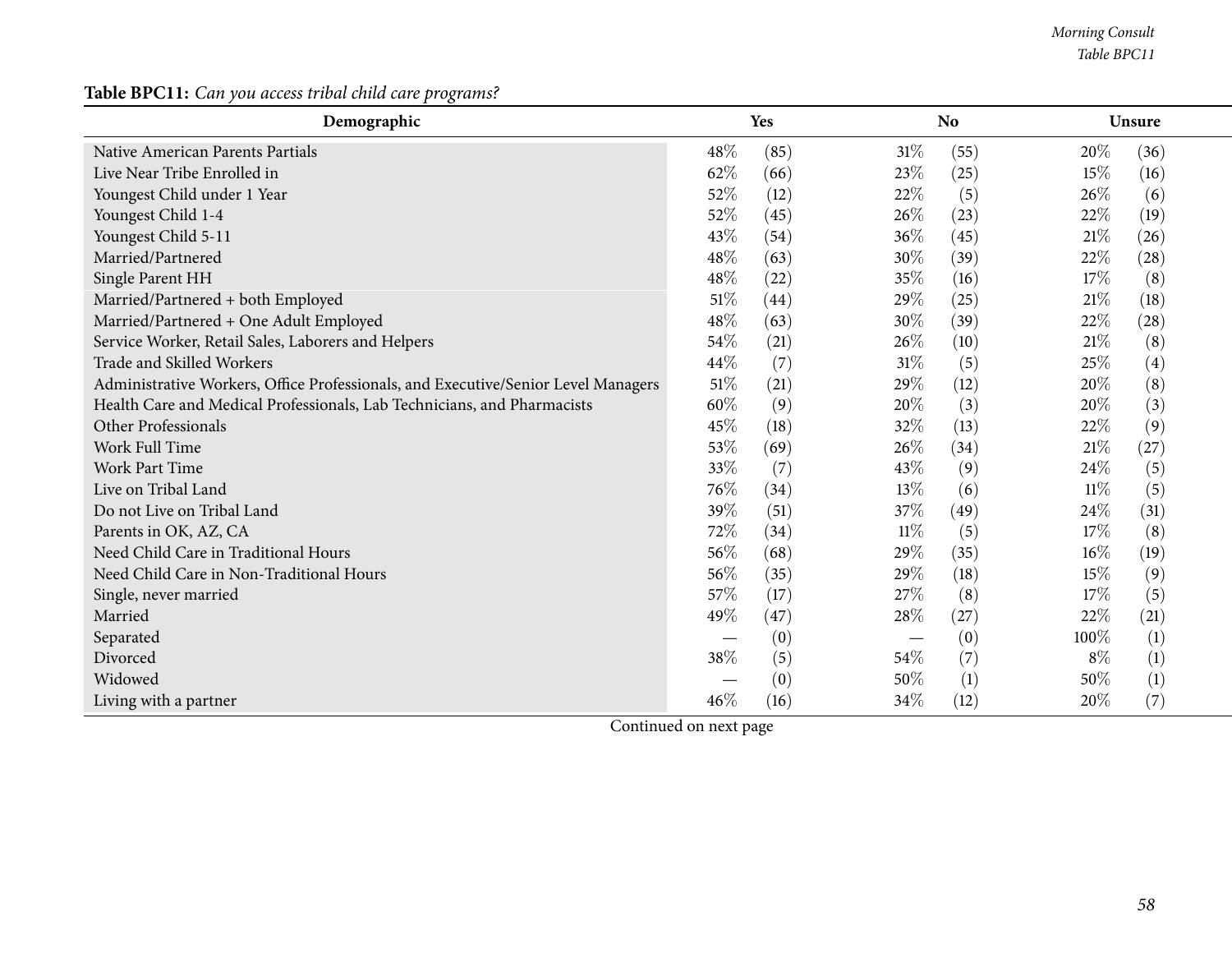*National Tracking Poll #2110011, October-November, <sup>2021</sup> Table BPC11*

**Table BPC11:** *Can you access tribal child care programs?*

| Demographic                      | Yes                              |                  |                          | N <sub>o</sub>   | Unsure                          |
|----------------------------------|----------------------------------|------------------|--------------------------|------------------|---------------------------------|
| Native American Parents Partials | 48\%                             | (85)             | $31\%$                   | (55)             | $20\%$<br>(36)                  |
| Alabama                          | 100%                             | (4)              |                          | (0)              | (0)<br>$\overline{\phantom{0}}$ |
| Alaska                           | 17%                              | (1)              | 50%                      | (3)              | (2)<br>33%                      |
| Arizona                          | 40%                              | (2)              | 20%                      | (1)              | 40\%<br>(2)                     |
| Arkansas                         |                                  | (0)              | 100%                     | (3)              | (0)<br>$\overline{\phantom{m}}$ |
| California                       | $71\%$                           | (12)             | $6\%$                    | (1)              | $24\%$<br>(4)                   |
| Colorado                         | 100%                             | (4)              |                          | (0)              | (0)                             |
| Connecticut                      | 100%                             | $\left(1\right)$ |                          | (0)              | (0)                             |
| Delaware                         |                                  | (0)              |                          | (0)              | (0)                             |
| District of Columbia             | 100%                             | (1)              |                          | (0)              | (0)                             |
| Florida                          | 40%                              | (2)              | $60\%$                   | (3)              | (0)                             |
| Georgia                          | 100%                             | (4)              |                          | (0)              | (0)                             |
| Idaho                            | 100%                             | (1)              |                          | (0)              | (0)                             |
| Illinois                         | 100%                             | (2)              |                          | (0)              | (0)                             |
| Indiana                          |                                  | (0)              | —                        | (0)              | (1)<br>100%                     |
| Iowa                             |                                  | (0)              |                          | (0)              | 100%<br>$\left(1\right)$        |
| Kansas                           | 40%                              | (2)              | $\overline{\phantom{0}}$ | (0)              | $60\%$<br>(3)                   |
| Louisiana                        | 50%                              | (1)              | 50%                      | (1)              | (0)                             |
| Maine                            |                                  | (0)              | 100%                     | (1)              | (0)                             |
| Maryland                         | 50%                              | (1)              | $50\%$                   | (1)              | (0)                             |
| Massachusetts                    |                                  | (0)              |                          | (0)              | (0)                             |
| Michigan                         |                                  | (0)              | $100\%$                  | (1)              | (0)                             |
| Minnesota                        | $31\%$                           | (5)              | 56\%                     | (9)              | $12\%$<br>(2)                   |
| Mississippi                      | $\overbrace{\phantom{12322111}}$ | (0)              |                          | (0)              | 100%<br>(1)                     |
| Missouri                         | 25%                              | (1)              | 25%                      | (1)              | 50%<br>(2)                      |
| Montana                          | 30%                              | (3)              | $60\%$                   | (6)              | (1)<br>$10\%$                   |
| Nebraska                         | $\overline{\phantom{m}}$         | (0)              |                          | (0)              | 100%<br>(1)                     |
| Nevada                           | 50%                              | (1)              | 50%                      | $\left(1\right)$ | (0)                             |
| New Mexico                       | 43%                              | (3)              | 29%                      | (2)              | 29%<br>(2)                      |
| New York                         | $33\%$                           | (2)              | 33%                      | (2)              | (2)<br>33%                      |
| North Carolina                   | $22\%$                           | (2)              | 33%                      | (3)              | 44\%<br>(4)                     |
| North Dakota                     | 33\%                             | (1)              | $33\%$                   | (1)              | 33\%<br>(1)                     |
| Ohio                             |                                  | (0)              |                          | (0)              | 100%<br>(1)                     |
| Oklahoma                         | $80\%$                           | (20)             | $12\%$                   | (3)              | (2)<br>$8\%$                    |
| Oregon                           | 100%                             | (1)              |                          | (0)              | (0)                             |
| Pennsylvania                     | 50%                              | (1)              | 50\%                     | (1)              |                                 |
| South Carolina                   |                                  | (0)              | 100%                     | (1)              | $5^{(0)}_{(0)}$                 |
| South Dakota                     | 100%                             | (1)              |                          | (0)              | (0)                             |
|                                  |                                  | $(\Omega)$       | $E\Omega$                | (1)              | (1)<br>$\sim 0$                 |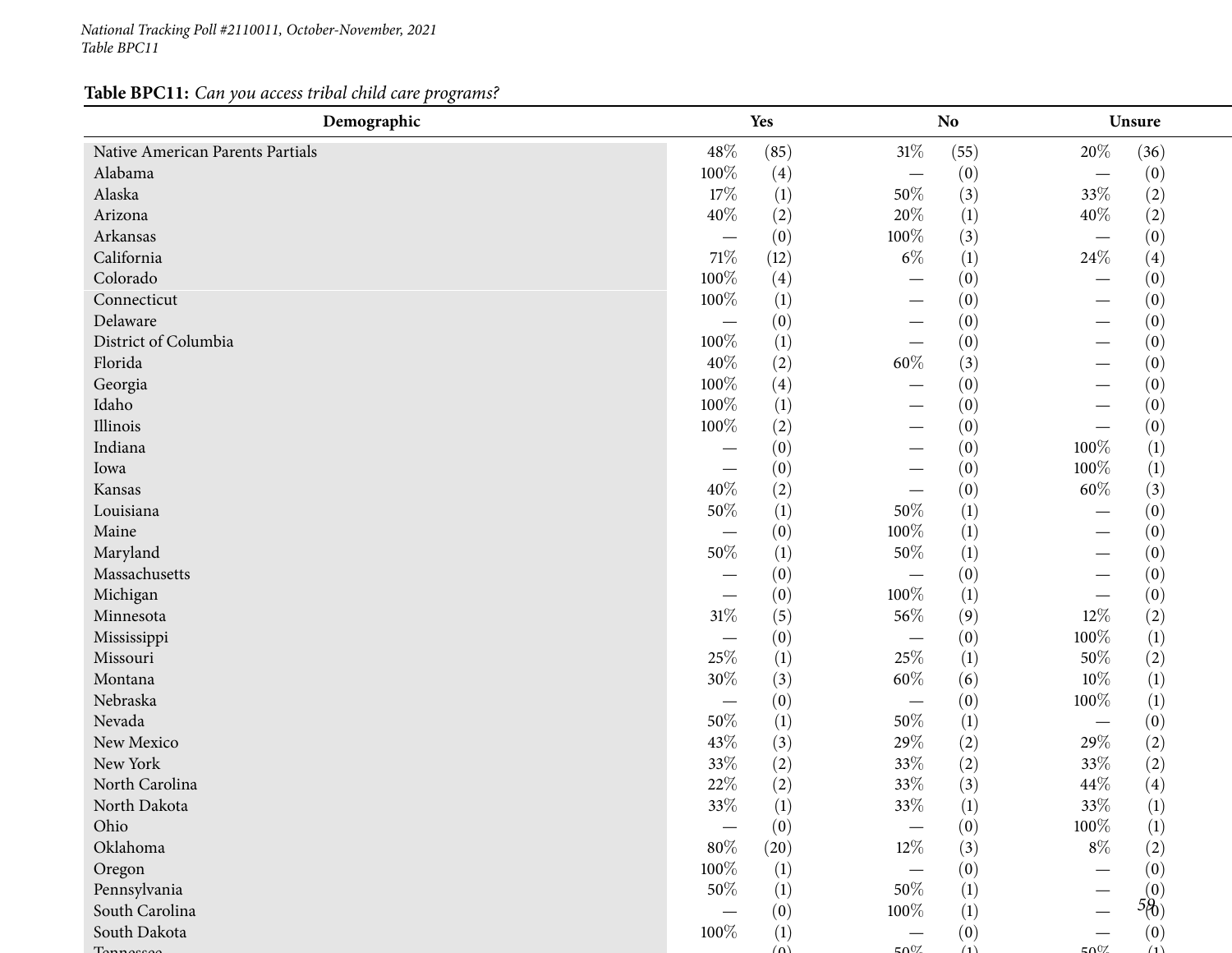*Morning Consult Table BPC13*

| Demographic                      | From a tribe |       |        | From the state | <b>Total N</b> |
|----------------------------------|--------------|-------|--------|----------------|----------------|
| Native American Parents Partials | 56%          | (139) | 44%    | (111)          | 250            |
| Gender: Male                     | 54\%         | (33)  | 46%    | (28)           | 61             |
| Gender: Female                   | 56%          | (106) | 44\%   | (83)           | 189            |
| Age: 18-34                       | 53%          | (68)  | 47%    | (60)           | 128            |
| Age: 35-44                       | 59%          | (55)  | 41\%   | (39)           | 94             |
| Age: 45-64                       | 58%          | (15)  | 42%    | (11)           | 26             |
| Age: 65+                         | 50%          | (1)   | 50%    | (1)            | $\overline{2}$ |
| GenZers: 1997-2012               | 50%          | (13)  | 50%    | (13)           | 26             |
| Millennials: 1981-1996           | 57%          | (97)  | 43%    | (74)           | 171            |
| GenXers: 1965-1980               | 53%          | (26)  | 47%    | (23)           | 49             |
| Baby Boomers: 1946-1964          | 75%          | (3)   | 25%    | (1)            | $\overline{4}$ |
| PID: Dem (no lean)               | 55%          | (51)  | 45%    | (41)           | 92             |
| PID: Ind (no lean)               | 52%          | (55)  | 48%    | (50)           | 105            |
| PID: Rep (no lean)               | 62%          | (33)  | 38%    | (20)           | 53             |
| Educ: < College                  | 53%          | (91)  | 47%    | (82)           | 173            |
| Educ: Bachelors degree           | 60%          | (26)  | 40%    | (17)           | 43             |
| Educ: Post-grad                  | 65%          | (22)  | 35%    | (12)           | 34             |
| Income: Under 50k                | 50%          | (67)  | 50%    | (68)           | 135            |
| Income: 50k-100k                 | 68\%         | (54)  | 32%    | (25)           | 79             |
| Income: 100k+                    | 50%          | (18)  | $50\%$ | (18)           | 36             |
| Ethnicity: White                 | 57%          | (25)  | 43%    | (19)           | 44             |
| Ethnicity: Hispanic              | $50\%$       | (17)  | 50%    | (17)           | 34             |
| Ethnicity: Black                 | 27%          | (3)   | 73%    | (8)            | 11             |
| Ethnicity: Other                 | 57%          | (111) | 43%    | (84)           | 195            |
| 4-Region: Northeast              | 32%          | (6)   | 68%    | (13)           | 19             |
| 4-Region: Midwest                | 62%          | (34)  | 38%    | (21)           | 55             |
| 4-Region: South                  | 54%          | (53)  | 46%    | (45)           | 98             |
| 4-Region: West                   | 59%          | (46)  | 41\%   | (32)           | 78             |
| Age: 19-34                       | 53%          | (68)  | 47%    | (60)           | 128            |
| Age: 35-44                       | 59%          | (55)  | 41\%   | (39)           | 94             |
| Age: 45+                         | 57%          | (16)  | 43%    | (12)           | 28             |
| Enrolled in Tribe                | 65%          | (114) | 35%    | (62)           | 176            |
| Not Enrolled in Tribe            | 34%          | (25)  | 66\%   | (49)           | 74             |

Table BPC13: If you do not receive child care services from either a tribe or the state, which would be your preferred way of accessing these services?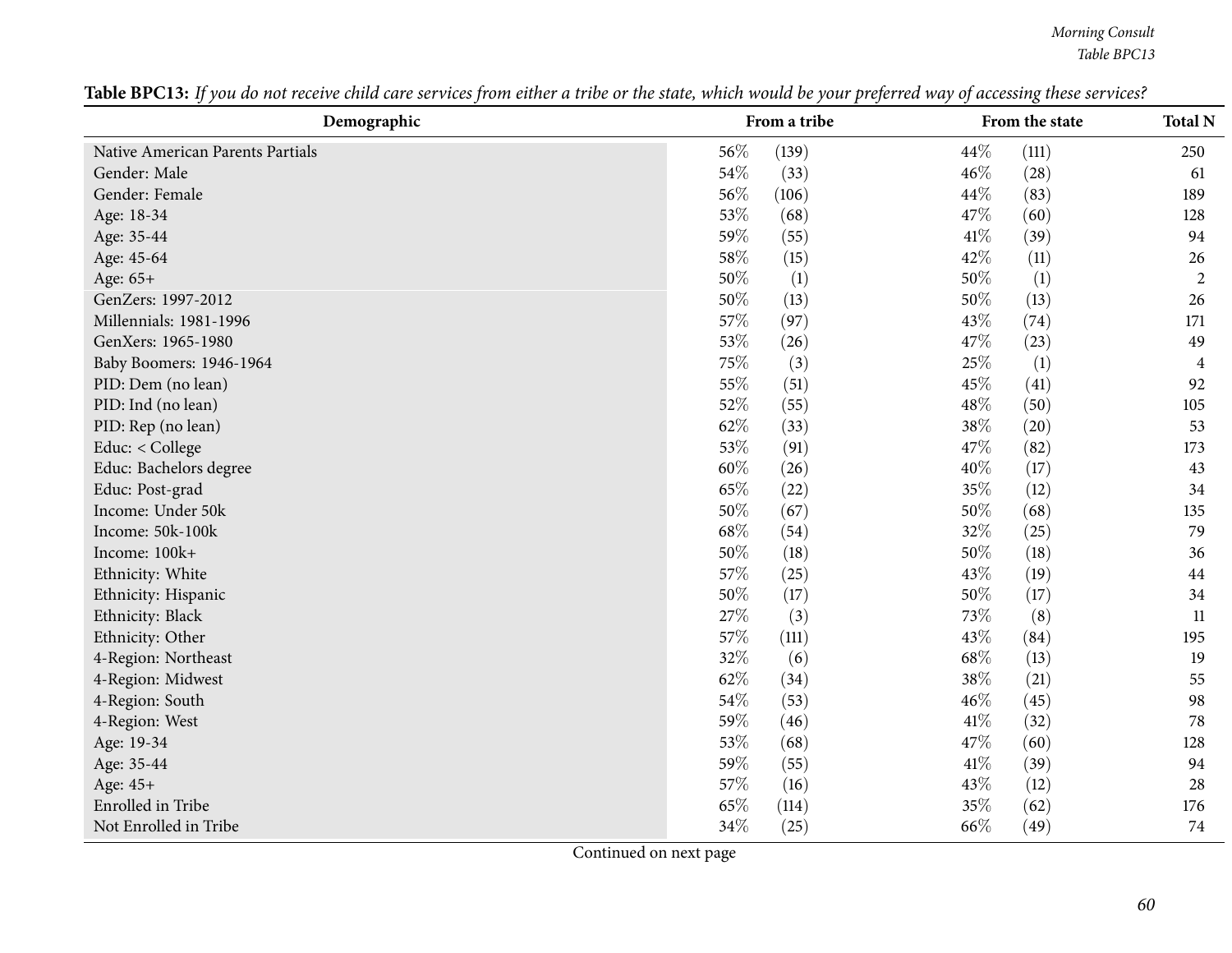| Demographic                                                                       |        | From a tribe |        | From the state | <b>Total N</b> |
|-----------------------------------------------------------------------------------|--------|--------------|--------|----------------|----------------|
| Native American Parents Partials                                                  | 56\%   | (139)        | 44\%   | (111)          | 250            |
| Live Near Tribe Enrolled in                                                       | 70%    | (75)         | 30\%   | (32)           | 107            |
| Youngest Child under 1 Year                                                       | 69%    | (22)         | $31\%$ | (10)           | 32             |
| Youngest Child 1-4                                                                | 64\%   | (76)         | 36\%   | (43)           | 119            |
| Youngest Child 5-11                                                               | 53%    | (92)         | 47\%   | (83)           | 175            |
| Married/Partnered                                                                 | 60%    | (108)        | 40\%   | (72)           | 180            |
| Single Parent HH                                                                  | 44%    | (31)         | 56%    | (39)           | 70             |
| Married/Partnered + both Employed                                                 | 62%    | (71)         | 38\%   | (43)           | 114            |
| Married/Partnered + One Adult Employed                                            | $60\%$ | (108)        | 40%    | (72)           | 180            |
| Service Worker, Retail Sales, Laborers and Helpers                                | 58%    | (30)         | 42%    | (22)           | 52             |
| Trade and Skilled Workers                                                         | 39%    | (11)         | $61\%$ | (17)           | 28             |
| Administrative Workers, Office Professionals, and Executive/Senior Level Managers | $50\%$ | (27)         | 50%    | (27)           | 54             |
| Health Care and Medical Professionals, Lab Technicians, and Pharmacists           | 63\%   | (12)         | 37\%   | (7)            | 19             |
| Other Professionals                                                               | 69%    | (37)         | $31\%$ | (17)           | 54             |
| Work Full Time                                                                    | 60%    | (102)        | 40\%   | (68)           | 170            |
| Work Part Time                                                                    | 41%    | (15)         | 59%    | (22)           | 37             |
| Live on Tribal Land                                                               | $80\%$ | (40)         | 20%    | (10)           | 50             |
| Do not Live on Tribal Land                                                        | 50%    | (99)         | 50\%   | (101)          | 200            |
| Parents in OK, AZ, CA                                                             | 64\%   | (37)         | 36\%   | (21)           | 58             |
| Need Child Care in Traditional Hours                                              | 58\%   | (93)         | 42%    | (68)           | 161            |
| Need Child Care in Non-Traditional Hours                                          | 57\%   | (50)         | 43\%   | (37)           | 87             |
| Single, never married                                                             | 42\%   | (20)         | $58\%$ | (28)           | 48             |
| Married                                                                           | 62\%   | (82)         | 38%    | (51)           | 133            |
| Separated                                                                         |        | (0)          | 100%   | (1)            |                |
| Divorced                                                                          | 53%    | (10)         | 47%    | (9)            | 19             |
| Widowed                                                                           | 50%    | (1)          | 50%    | (1)            | 2              |
| Living with a partner                                                             | 55%    | (26)         | 45%    | (21)           | 47             |

Table BPC13: If you do not receive child care services from either a tribe or the state, which would be your preferred way of accessing these services?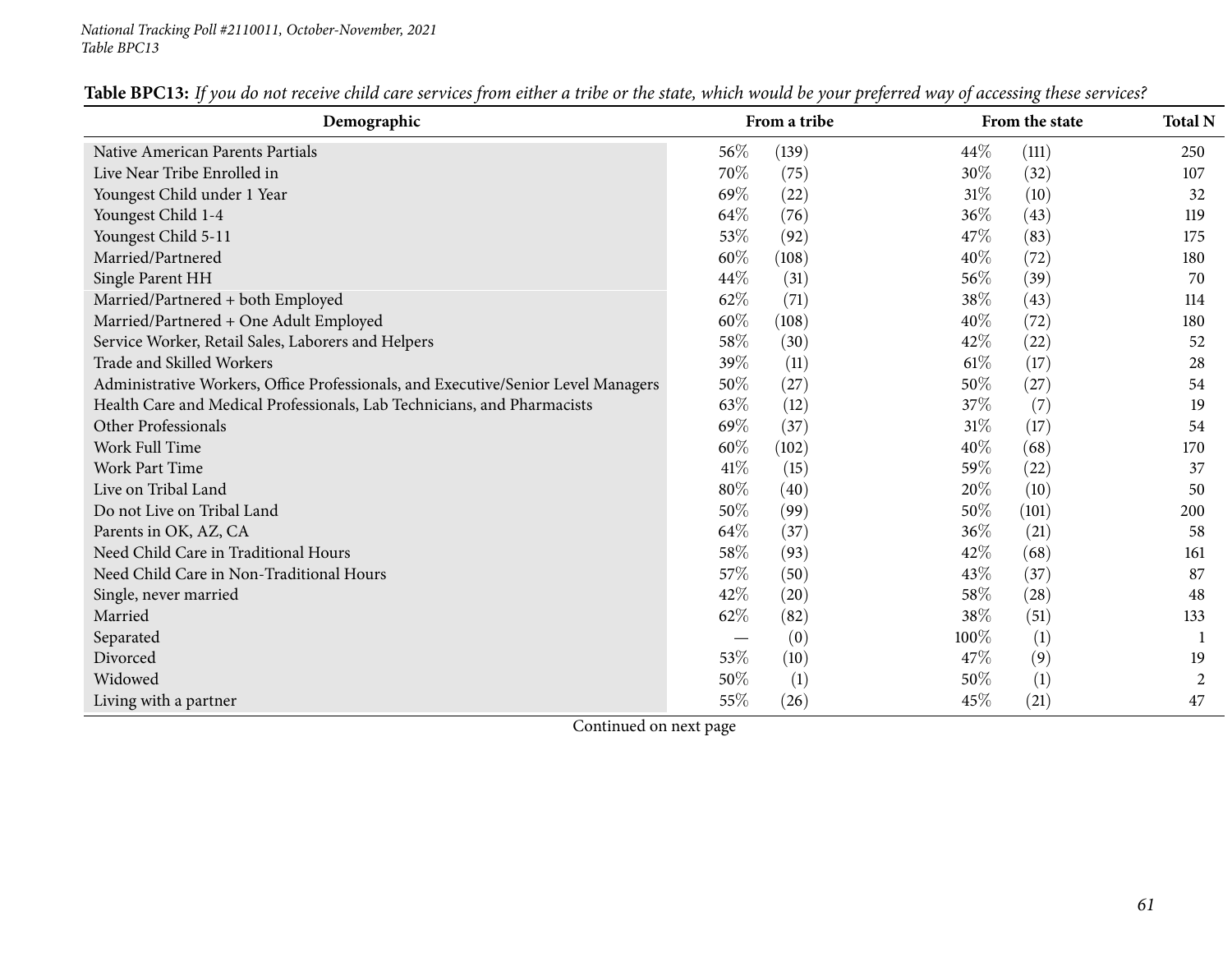*Morning Consult Table BPC13*

| Demographic                      | From a tribe |                  |         | From the state   |                      |  |
|----------------------------------|--------------|------------------|---------|------------------|----------------------|--|
| Native American Parents Partials | 56\%         | (139)            | 44\%    | (111)            | 250                  |  |
| Alabama                          | 80%          | (4)              | $20\%$  | $\left(1\right)$ | 5                    |  |
| Alaska                           | 57%          | (4)              | 43%     | (3)              | 7                    |  |
| Arizona                          | 17%          | (1)              | $83\%$  | (5)              | 6                    |  |
| Arkansas                         | 50%          | (3)              | $50\%$  | (3)              | 6                    |  |
| California                       | 56%          | (14)             | 44\%    | (11)             | 25                   |  |
| Colorado                         | 50%          | (2)              | 50%     | (2)              | 4                    |  |
| Connecticut                      | 100%         | (1)              |         | (0)              |                      |  |
| Delaware                         |              | (0)              | 100%    | (1)              |                      |  |
| District of Columbia             | 100%         | (1)              |         | (0)              |                      |  |
| Florida                          | 57%          | (4)              | 43%     | (3)              | 7                    |  |
| Georgia                          | 55%          | (6)              | 45%     | (5)              | 11                   |  |
| Idaho                            | 100%         | (2)              |         | (0)              | $\overline{2}$       |  |
| Illinois                         | 33%          | $\left(1\right)$ | $67\%$  | (2)              | 3                    |  |
| Indiana                          | 50%          | (1)              | $50\%$  | (1)              | $\overline{c}$       |  |
| Iowa                             | 100%         | (1)              |         | (0)              |                      |  |
| Kansas                           | 80%          | (4)              | 20%     | (1)              | 5                    |  |
| Louisiana                        | 50%          | (1)              | $50\%$  | (1)              | $\overline{2}$       |  |
| Maine                            | —            | (0)              | $100\%$ | (2)              | $\overline{2}$       |  |
| Maryland                         | 33%          | (1)              | 67\%    | (2)              | 3                    |  |
| Massachusetts                    |              | (0)              | 100%    | (1)              | 1                    |  |
| Michigan                         | 67\%         | (2)              | $33\%$  | $\left(1\right)$ | $\mathfrak{Z}$       |  |
| Minnesota                        | 73%          | (16)             | $27\%$  | (6)              | 22                   |  |
| Mississippi                      |              | (0)              | 100%    | (2)              | $\overline{c}$       |  |
| Missouri                         | 50%          | (3)              | 50%     | (3)              | 6                    |  |
| Montana                          | 55%          | (6)              | 45%     | (5)              | 11                   |  |
| Nebraska                         | $50\%$       | (1)              | $50\%$  | (1)              | $\overline{2}$       |  |
| Nevada                           | 33%          | (1)              | 67\%    | (2)              | 3                    |  |
| New Mexico                       | 86%          | (6)              | $14\%$  | (1)              | 7                    |  |
| New York                         | $30\%$       | (3)              | 70%     | (7)              | 10                   |  |
| North Carolina                   | 23%          | (3)              | $77\%$  | (10)             | 13                   |  |
| North Dakota                     | $67\%$       | (2)              | $33\%$  | (1)              | $\mathfrak{Z}$       |  |
| Ohio                             | 33%          | (1)              | 67\%    | (2)              | 3                    |  |
| Oklahoma                         | $81\%$       | (22)             | 19%     | (5)              | 27                   |  |
| Oregon                           | 100%         | (2)              |         | (0)              | $\overline{c}$       |  |
| Pennsylvania                     | 40%          | (2)              | $60\%$  | (3)              | 5                    |  |
| South Carolina                   | 50%          | (1)              | $50\%$  | (1)              | 62<br>$\overline{2}$ |  |
| South Dakota                     | 100%         | (1)              |         | (0)              |                      |  |
| $T_{\rm a}$                      | 4007         | $\Delta$         | COOZ    | (2)              |                      |  |

Table BPC13: If you do not receive child care services from either a tribe or the state, which would be your preferred way of accessing these services?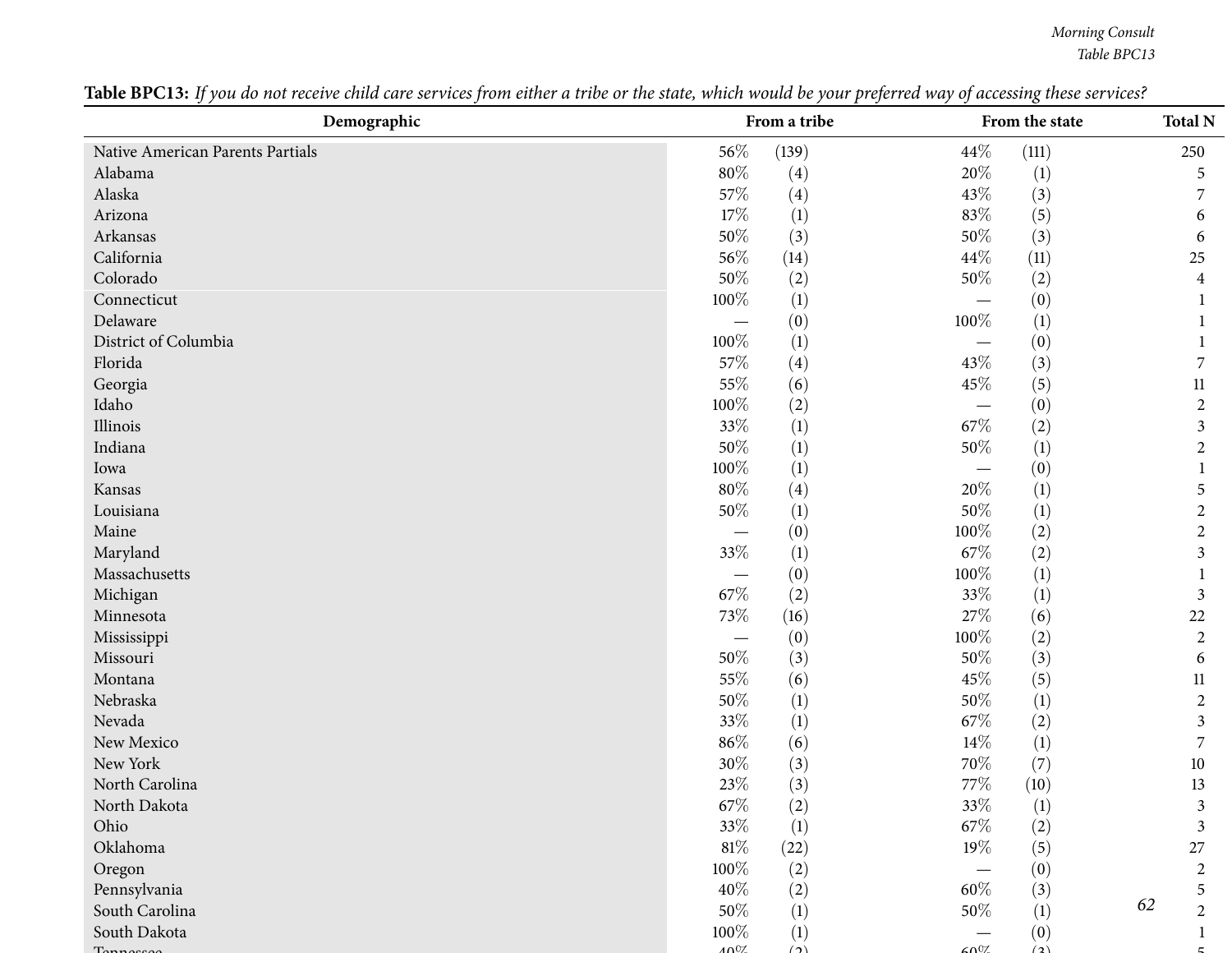#### *National Tracking Poll #2110011, October-November, <sup>2021</sup> Table BPC14\_1NET*

|                        | Table BPC14_1NET: Has your household received any of the following forms of public assistance in the past 6 months from the state? Please select all |  |
|------------------------|------------------------------------------------------------------------------------------------------------------------------------------------------|--|
| that apply.            |                                                                                                                                                      |  |
| Unemployment Insurance |                                                                                                                                                      |  |

| Demographic                      | Selected                 |      | Not Selected |                   | <b>Total N</b> |
|----------------------------------|--------------------------|------|--------------|-------------------|----------------|
| Native American Parents Partials | $8\%$                    | (20) | 92%          | (230)             | 250            |
| Gender: Male                     | $8\%$                    | (5)  | 92%          | (56)              | 61             |
| Gender: Female                   | $8\%$                    | (15) | 92%          | (174)             | 189            |
| Age: 18-34                       | 10%                      | (13) | 90%          | (115)             | 128            |
| Age: 35-44                       | $6\%$                    | (6)  | 94%          | (88)              | 94             |
| Age: 45-64                       | $4\%$                    | (1)  | 96%          | (25)              | 26             |
| Age: 65+                         | $\overline{\phantom{m}}$ | (0)  | 100%         | (2)               | $\overline{c}$ |
| GenZers: 1997-2012               | $4\%$                    | (1)  | 96%          | (25)              | 26             |
| Millennials: 1981-1996           | $9\%$                    | (16) | 91%          | (155)             | 171            |
| GenXers: 1965-1980               | $6\%$                    | (3)  | 94%          | (46)              | 49             |
| Baby Boomers: 1946-1964          |                          | (0)  | 100%         | $\left( 4\right)$ | 4              |
| PID: Dem (no lean)               | $10\%$                   | (9)  | $90\%$       | (83)              | 92             |
| PID: Ind (no lean)               | $6\%$                    | (6)  | 94%          | (99)              | 105            |
| PID: Rep (no lean)               | $9\%$                    | (5)  | 91%          | (48)              | 53             |
| Educ: < College                  | $9\%$                    | (15) | $91\%$       | (158)             | 173            |
| Educ: Bachelors degree           | $5\%$                    | (2)  | 95%          | (41)              | 43             |
| Educ: Post-grad                  | $9\%$                    | (3)  | 91%          | (31)              | 34             |
| Income: Under 50k                | $7\%$                    | (10) | 93%          | (125)             | 135            |
| Income: 50k-100k                 | 10%                      | (8)  | 90%          | (71)              | 79             |
| Income: 100k+                    | $6\%$                    | (2)  | 94%          | (34)              | 36             |
| Ethnicity: White                 | 14\%                     | (6)  | 86%          | (38)              | 44             |
| Ethnicity: Hispanic              | $6\%$                    | (2)  | 94%          | (32)              | 34             |
| Ethnicity: Black                 | 18%                      | (2)  | 82%          | (9)               | 11             |
| Ethnicity: Other                 | $6\%$                    | (12) | 94%          | (183)             | 195            |
| 4-Region: Northeast              | $5\%$                    | (1)  | 95%          | (18)              | 19             |
| 4-Region: Midwest                | 13%                      | (7)  | 87%          | (48)              | 55             |
| 4-Region: South                  | $8\%$                    | (8)  | 92%          | (90)              | 98             |
| 4-Region: West                   | $5\%$                    | (4)  | 95%          | (74)              | 78             |
| Age: 19-34                       | 10%                      | (13) | 90%          | (115)             | 128            |
| Age: 35-44                       | $6\%$                    | (6)  | 94%          | (88)              | 94             |
| Age: 45+                         | $4\%$                    | (1)  | 96%          | (27)              | 28             |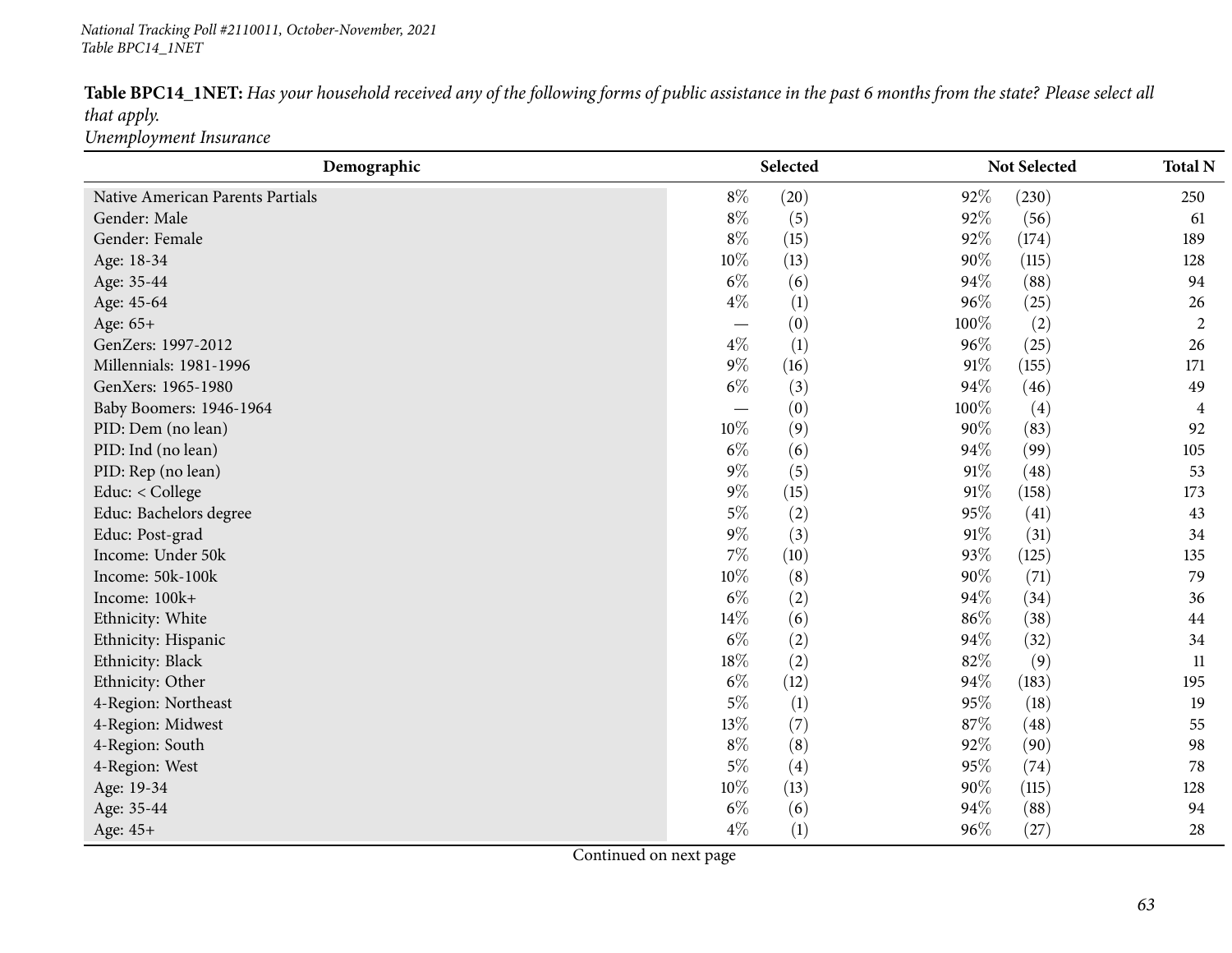Table BPC14\_1NET: Has your household received any of the following forms of public assistance in the past 6 months from the state? Please select all *that apply. Unemployment Insurance*

| Demographic                                                                       |        | Selected |      | <b>Not Selected</b> |                |  |
|-----------------------------------------------------------------------------------|--------|----------|------|---------------------|----------------|--|
| Native American Parents Partials                                                  | $8\%$  | (20)     | 92%  | (230)               | 250            |  |
| Enrolled in Tribe                                                                 | $7\%$  | (12)     | 93%  | (164)               | 176            |  |
| Not Enrolled in Tribe                                                             | $11\%$ | (8)      | 89%  | (66)                | 74             |  |
| Live Near Tribe Enrolled in                                                       | 7%     | (8)      | 93%  | (99)                | 107            |  |
| Youngest Child under 1 Year                                                       | $6\%$  | (2)      | 94%  | (30)                | 32             |  |
| Youngest Child 1-4                                                                | 7%     | (8)      | 93%  | (111)               | 119            |  |
| Youngest Child 5-11                                                               | $9\%$  | (15)     | 91%  | (160)               | 175            |  |
| Married/Partnered                                                                 | $9\%$  | (17)     | 91%  | (163)               | 180            |  |
| Single Parent HH                                                                  | $4\%$  | (3)      | 96%  | (67)                | 70             |  |
| Married/Partnered + both Employed                                                 | 10%    | (11)     | 90%  | (103)               | 114            |  |
| Married/Partnered + One Adult Employed                                            | $9\%$  | (17)     | 91%  | (163)               | 180            |  |
| Service Worker, Retail Sales, Laborers and Helpers                                | 12%    | (6)      | 88%  | (46)                | 52             |  |
| Trade and Skilled Workers                                                         | 14%    | (4)      | 86%  | (24)                | 28             |  |
| Administrative Workers, Office Professionals, and Executive/Senior Level Managers |        | (0)      | 100% | (54)                | 54             |  |
| Health Care and Medical Professionals, Lab Technicians, and Pharmacists           | $5\%$  | (1)      | 95%  | (18)                | 19             |  |
| Other Professionals                                                               | $6\%$  | (3)      | 94%  | (51)                | 54             |  |
| Work Full Time                                                                    | $6\%$  | (11)     | 94%  | (159)               | 170            |  |
| Work Part Time                                                                    | $8\%$  | (3)      | 92%  | (34)                | 37             |  |
| Live on Tribal Land                                                               | $8\%$  | (4)      | 92%  | (46)                | 50             |  |
| Do not Live on Tribal Land                                                        | $8\%$  | (16)     | 92%  | (184)               | 200            |  |
| Parents in OK, AZ, CA                                                             | $5\%$  | (3)      | 95%  | (55)                | 58             |  |
| Need Child Care in Traditional Hours                                              | 7%     | (12)     | 93%  | (149)               | 161            |  |
| Need Child Care in Non-Traditional Hours                                          | 10%    | (9)      | 90%  | (78)                | 87             |  |
| Single, never married                                                             | $6\%$  | (3)      | 94%  | (45)                | 48             |  |
| Married                                                                           | 10%    | (13)     | 90%  | (120)               | 133            |  |
| Separated                                                                         |        | (0)      | 100% | (1)                 | -1             |  |
| Divorced                                                                          |        | (0)      | 100% | (19)                | 19             |  |
| Widowed                                                                           |        | (0)      | 100% | (2)                 | $\overline{2}$ |  |
| Living with a partner                                                             | $9\%$  | (4)      | 91%  | (43)                | 47             |  |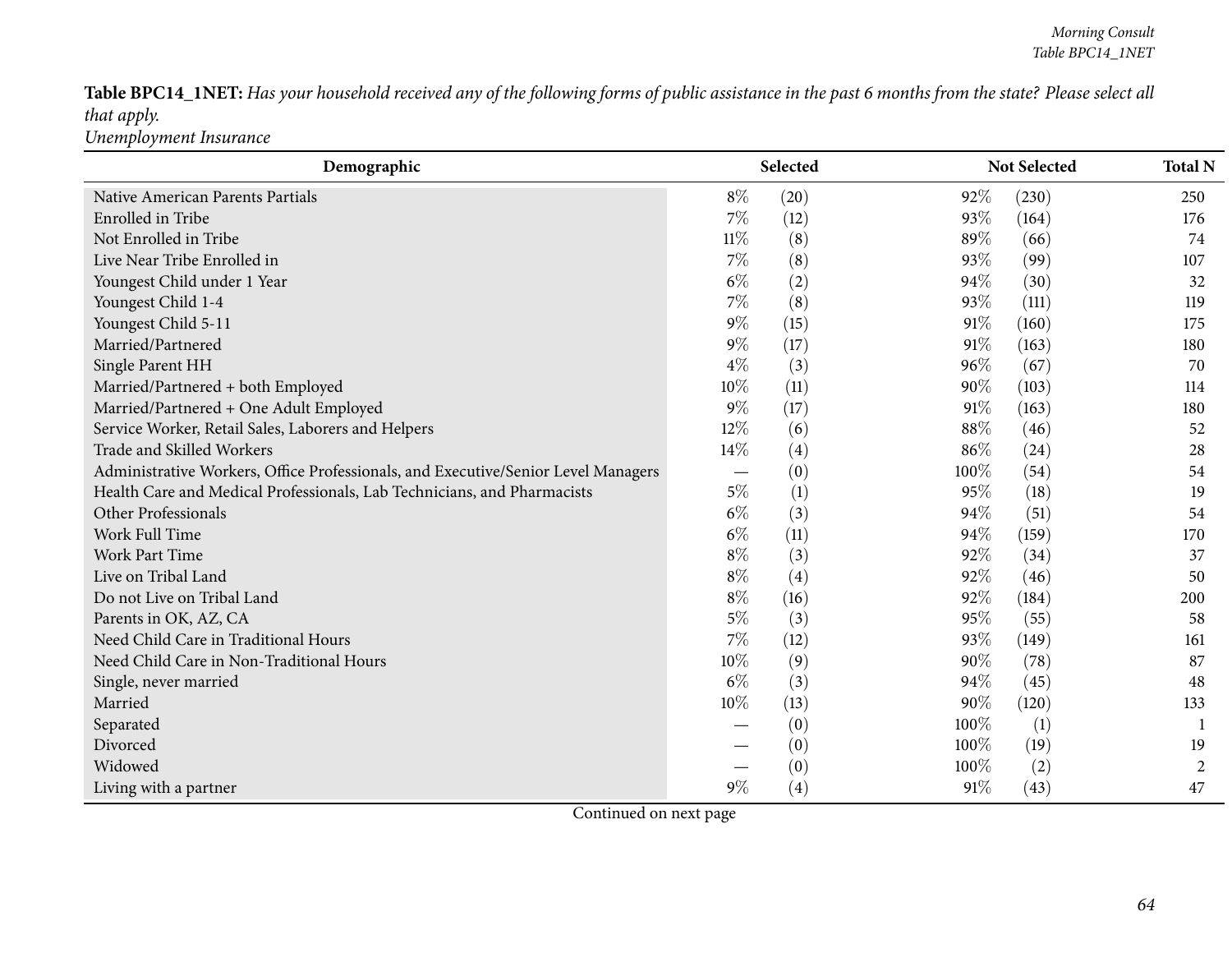#### *National Tracking Poll #2110011, October-November, <sup>2021</sup> Table BPC14\_1NET*

|                        | Table BPC14_1NET: Has your household received any of the following forms of public assistance in the past 6 months from the state? Please select all |
|------------------------|------------------------------------------------------------------------------------------------------------------------------------------------------|
| that apply.            |                                                                                                                                                      |
| Unemployment Insurance |                                                                                                                                                      |

| Demographic                      |                          | Selected<br>Not Selected |         |                   | <b>Total N</b> |                |
|----------------------------------|--------------------------|--------------------------|---------|-------------------|----------------|----------------|
| Native American Parents Partials | $8\%$                    | (20)                     | 92%     | (230)             |                | 250            |
| Alabama                          | 20%                      | $\left(1\right)$         | $80\%$  | (4)               |                | 5              |
| Alaska                           |                          | (0)                      | 100%    | (7)               |                | 7              |
| Arizona                          |                          | (0)                      | 100%    | (6)               |                | 6              |
| Arkansas                         |                          | (0)                      | 100%    | (6)               |                | 6              |
| California                       | $4\%$                    | (1)                      | $96\%$  | (24)              |                | 25             |
| Colorado                         |                          | (0)                      | 100%    | $\left( 4\right)$ |                | $\overline{4}$ |
| Connecticut                      |                          | (0)                      | 100%    | (1)               |                |                |
| Delaware                         |                          | (0)                      | 100%    | (1)               |                |                |
| District of Columbia             | 100%                     | (1)                      |         | (0)               |                |                |
| Florida                          | 14\%                     | (1)                      | 86%     | (6)               |                | 7              |
| Georgia                          | $18\%$                   | (2)                      | $82\%$  | (9)               |                | $11\,$         |
| Idaho                            |                          | (0)                      | 100%    | (2)               |                | $\overline{2}$ |
| Illinois                         | 67%                      | (2)                      | 33%     | $\left(1\right)$  |                | 3              |
| Indiana                          |                          | (0)                      | 100%    | (2)               |                | $\overline{2}$ |
| Iowa                             |                          | (0)                      | 100%    | (1)               |                |                |
| Kansas                           | 20%                      | (1)                      | $80\%$  | (4)               |                | 5              |
| Louisiana                        | $50\%$                   | (1)                      | $50\%$  | $\left(1\right)$  |                | $\overline{2}$ |
| Maine                            |                          | (0)                      | 100%    | (2)               |                | $\overline{2}$ |
| Maryland                         |                          | (0)                      | 100%    | (3)               |                | 3              |
| Massachusetts                    | $\overline{\phantom{0}}$ | (0)                      | 100%    | (1)               |                |                |
| Michigan                         | 33%                      | (1)                      | 67\%    | (2)               |                | $\mathfrak{Z}$ |
| Minnesota                        | $5\%$                    | (1)                      | 95%     | (21)              |                | 22             |
| Mississippi                      | —                        | (0)                      | 100%    | (2)               |                | $\overline{2}$ |
| Missouri                         |                          | (0)                      | 100%    | (6)               |                | 6              |
| Montana                          | $9\%$                    | (1)                      | $91\%$  | (10)              |                | $11\,$         |
| Nebraska                         |                          | (0)                      | 100%    | (2)               |                | $\overline{2}$ |
| Nevada                           |                          | (0)                      | 100%    | (3)               |                | 3              |
| New Mexico                       | $\overline{\phantom{0}}$ | (0)                      | 100%    | (7)               |                | 7              |
| New York                         | 10%                      | (1)                      | $90\%$  | (9)               |                | $10\,$         |
| North Carolina                   |                          | (0)                      | 100%    | (13)              |                | 13             |
| North Dakota                     |                          | (0)                      | $100\%$ | (3)               |                | $\mathfrak{Z}$ |
| Ohio                             | $33\%$                   | (1)                      | $67\%$  | (2)               |                | $\mathfrak{Z}$ |
| Oklahoma                         | $7\%$                    | (2)                      | $93\%$  | (25)              | 65             | 27             |
| Oregon                           | 50%                      | (1)                      | 50%     | $\left(1\right)$  |                | $\sqrt{2}$     |
| Pennsylvania                     |                          | (0)                      | 100%    | (5)               |                | 5              |
|                                  |                          |                          |         |                   |                |                |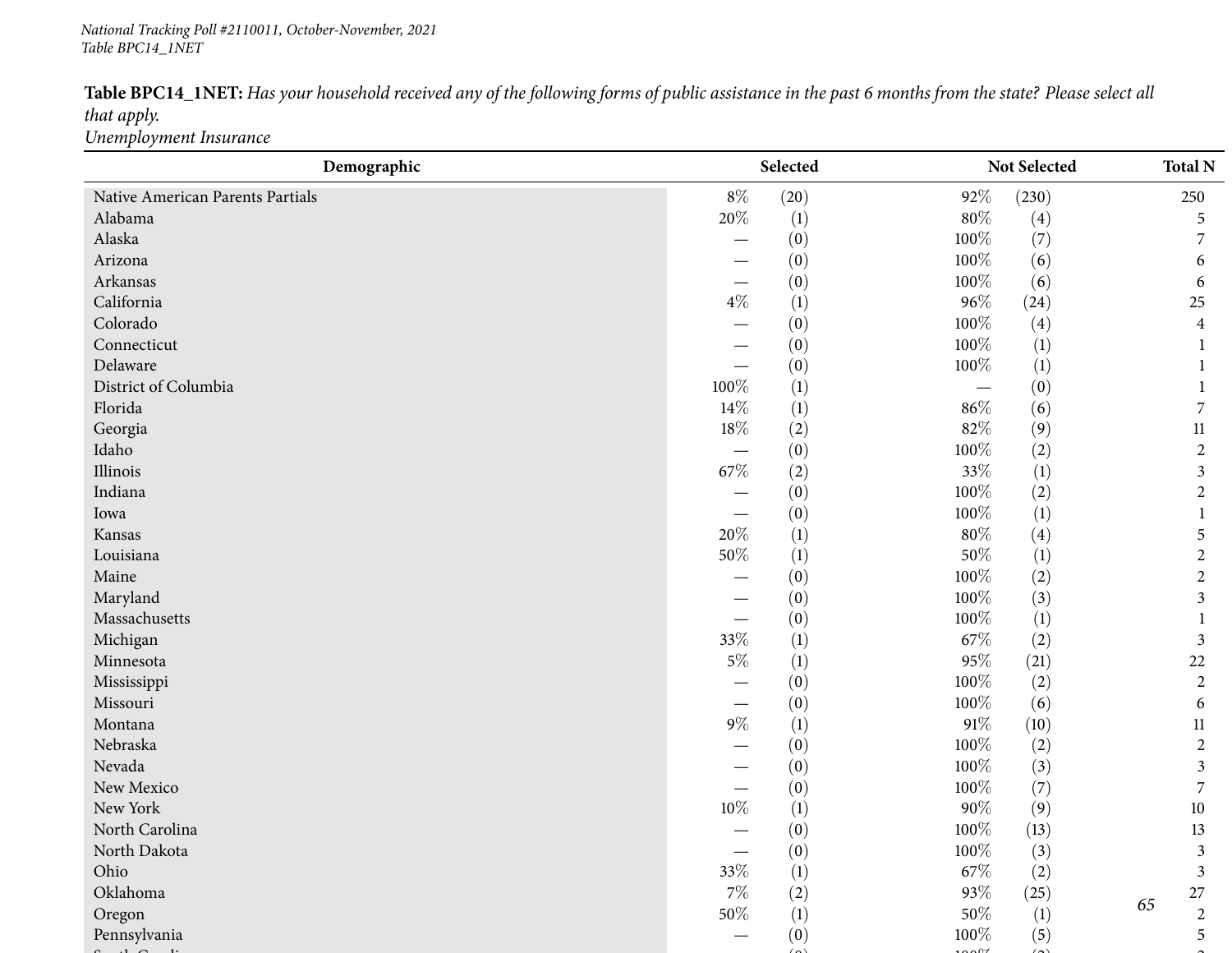Table BPC14\_2NET: Has your household received any of the following forms of public assistance in the past 6 months from the state? Please select all *that apply.*

| Food Stamps or Supplemental Nutrition Assistance Program (SNAP) |
|-----------------------------------------------------------------|
|-----------------------------------------------------------------|

| Demographic                      | Selected |      | Not Selected |       | <b>Total N</b> |
|----------------------------------|----------|------|--------------|-------|----------------|
| Native American Parents Partials | 36%      | (90) | 64\%         | (160) | 250            |
| Gender: Male                     | 28\%     | (17) | 72%          | (44)  | 61             |
| Gender: Female                   | 39%      | (73) | $61\%$       | (116) | 189            |
| Age: 18-34                       | 35%      | (45) | 65%          | (83)  | 128            |
| Age: 35-44                       | 35%      | (33) | 65%          | (61)  | 94             |
| Age: 45-64                       | 42\%     | (11) | 58%          | (15)  | 26             |
| Age: 65+                         | 50%      | (1)  | 50%          | (1)   | $\overline{2}$ |
| GenZers: 1997-2012               | 42\%     | (11) | 58%          | (15)  | 26             |
| Millennials: 1981-1996           | 34%      | (58) | 66%          | (113) | 171            |
| GenXers: 1965-1980               | 39%      | (19) | $61\%$       | (30)  | 49             |
| Baby Boomers: 1946-1964          | 50%      | (2)  | 50%          | (2)   | 4              |
| PID: Dem (no lean)               | 35%      | (32) | 65%          | (60)  | 92             |
| PID: Ind (no lean)               | 40%      | (42) | 60%          | (63)  | 105            |
| PID: Rep (no lean)               | 30%      | (16) | 70%          | (37)  | 53             |
| Educ: < College                  | 42%      | (72) | 58%          | (101) | 173            |
| Educ: Bachelors degree           | 28\%     | (12) | 72%          | (31)  | 43             |
| Educ: Post-grad                  | 18%      | (6)  | 82%          | (28)  | 34             |
| Income: Under 50k                | 50%      | (67) | 50%          | (68)  | 135            |
| Income: 50k-100k                 | 23%      | (18) | 77%          | (61)  | 79             |
| Income: 100k+                    | 14%      | (5)  | 86%          | (31)  | 36             |
| Ethnicity: White                 | 32%      | (14) | 68%          | (30)  | 44             |
| Ethnicity: Hispanic              | 38%      | (13) | 62%          | (21)  | 34             |
| Ethnicity: Black                 | 36%      | (4)  | 64\%         | (7)   | 11             |
| Ethnicity: Other                 | 37%      | (72) | 63%          | (123) | 195            |
| 4-Region: Northeast              | 37\%     | (7)  | 63%          | (12)  | 19             |
| 4-Region: Midwest                | $31\%$   | (17) | 69%          | (38)  | 55             |
| 4-Region: South                  | 39%      | (38) | $61\%$       | (60)  | 98             |
| 4-Region: West                   | 36%      | (28) | 64\%         | (50)  | 78             |
| Age: 19-34                       | 35%      | (45) | 65%          | (83)  | 128            |
| Age: 35-44                       | 35%      | (33) | 65%          | (61)  | 94             |
| Age: 45+                         | 43%      | (12) | 57%          | (16)  | 28             |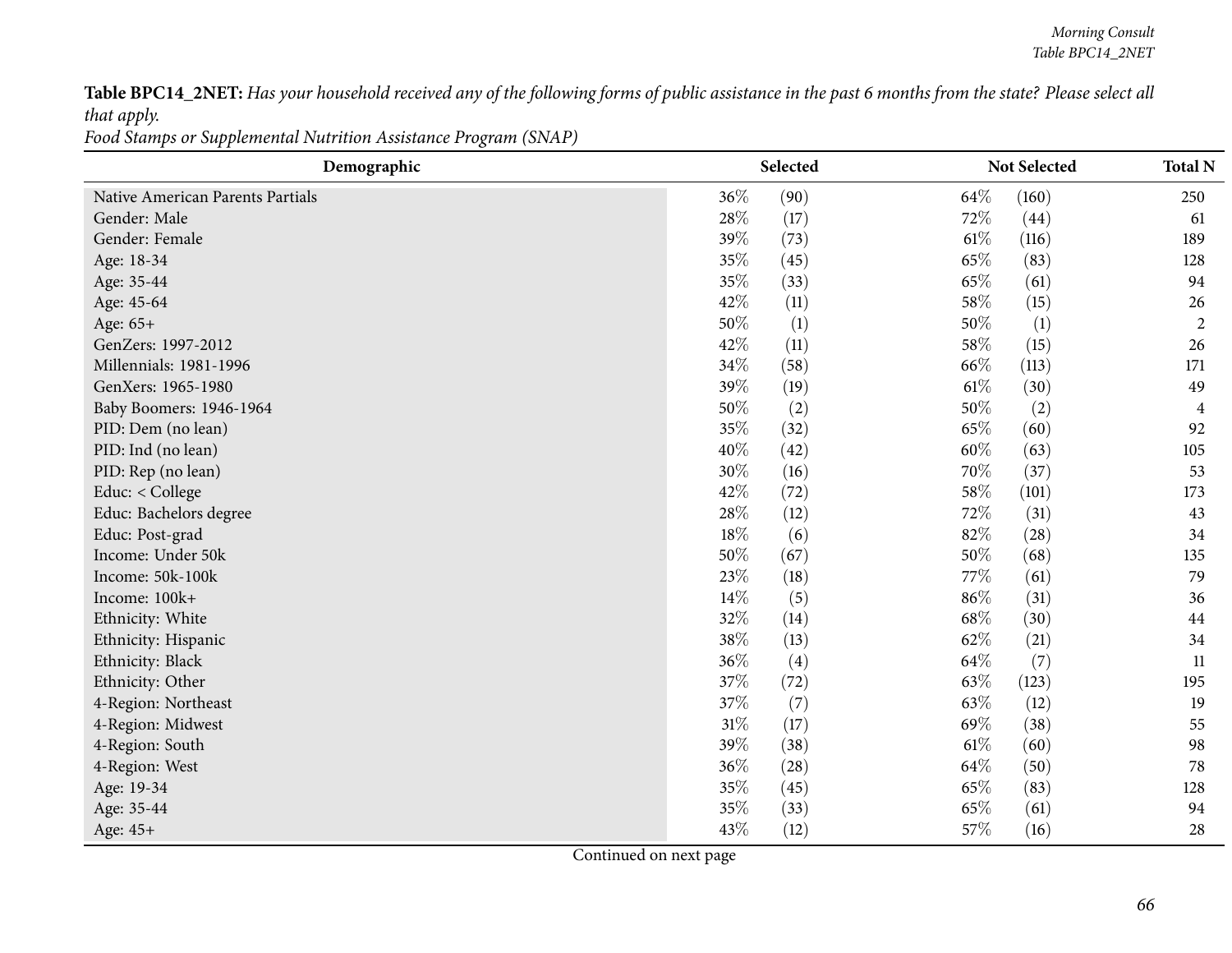|             |  |  | Table BPC14_2NET: Has your household received any of the following forms of public assistance in the past 6 months from the state? Please select all |  |
|-------------|--|--|------------------------------------------------------------------------------------------------------------------------------------------------------|--|
| that apply. |  |  |                                                                                                                                                      |  |

*Food Stamps or Supplemental Nutrition Assistance Program (SNAP)*

| Demographic                                                                       |        | Selected |        | Not Selected | <b>Total N</b> |
|-----------------------------------------------------------------------------------|--------|----------|--------|--------------|----------------|
| Native American Parents Partials                                                  | 36%    | (90)     | 64\%   | (160)        | 250            |
| Enrolled in Tribe                                                                 | 35%    | (61)     | 65\%   | (115)        | 176            |
| Not Enrolled in Tribe                                                             | 39%    | (29)     | $61\%$ | (45)         | 74             |
| Live Near Tribe Enrolled in                                                       | 37%    | (40)     | 63\%   | (67)         | 107            |
| Youngest Child under 1 Year                                                       | 38%    | (12)     | 62%    | (20)         | 32             |
| Youngest Child 1-4                                                                | 39%    | (47)     | $61\%$ | (72)         | 119            |
| Youngest Child 5-11                                                               | 37%    | (65)     | 63\%   | (110)        | 175            |
| Married/Partnered                                                                 | $31\%$ | (56)     | 69%    | (124)        | 180            |
| Single Parent HH                                                                  | 49%    | (34)     | 51\%   | (36)         | 70             |
| Married/Partnered + both Employed                                                 | 25%    | (28)     | 75\%   | (86)         | 114            |
| Married/Partnered + One Adult Employed                                            | $31\%$ | (56)     | 69%    | (124)        | 180            |
| Service Worker, Retail Sales, Laborers and Helpers                                | 50%    | (26)     | 50%    | (26)         | 52             |
| Trade and Skilled Workers                                                         | 36%    | (10)     | 64%    | (18)         | 28             |
| Administrative Workers, Office Professionals, and Executive/Senior Level Managers | 30%    | (16)     | 70%    | (38)         | 54             |
| Health Care and Medical Professionals, Lab Technicians, and Pharmacists           | 42%    | (8)      | 58%    | (11)         | 19             |
| Other Professionals                                                               | 26%    | (14)     | 74\%   | (40)         | 54             |
| Work Full Time                                                                    | 34%    | (57)     | 66\%   | (113)        | 170            |
| Work Part Time                                                                    | 46%    | (17)     | 54\%   | (20)         | 37             |
| Live on Tribal Land                                                               | 36%    | (18)     | 64\%   | (32)         | 50             |
| Do not Live on Tribal Land                                                        | 36%    | (72)     | 64\%   | (128)        | 200            |
| Parents in OK, AZ, CA                                                             | 38%    | (22)     | 62%    | (36)         | 58             |
| Need Child Care in Traditional Hours                                              | 36%    | (58)     | 64\%   | (103)        | 161            |
| Need Child Care in Non-Traditional Hours                                          | 39%    | (34)     | $61\%$ | (53)         | 87             |
| Single, never married                                                             | 48%    | (23)     | 52\%   | (25)         | 48             |
| Married                                                                           | 27%    | (36)     | 73\%   | (97)         | 133            |
| Separated                                                                         | 100%   | (1)      |        | (0)          | -1             |
| Divorced                                                                          | 42%    | (8)      | 58%    | (11)         | 19             |
| Widowed                                                                           | 100%   | (2)      |        | (0)          | 2              |
| Living with a partner                                                             | 43%    | (20)     | 57\%   | (27)         | 47             |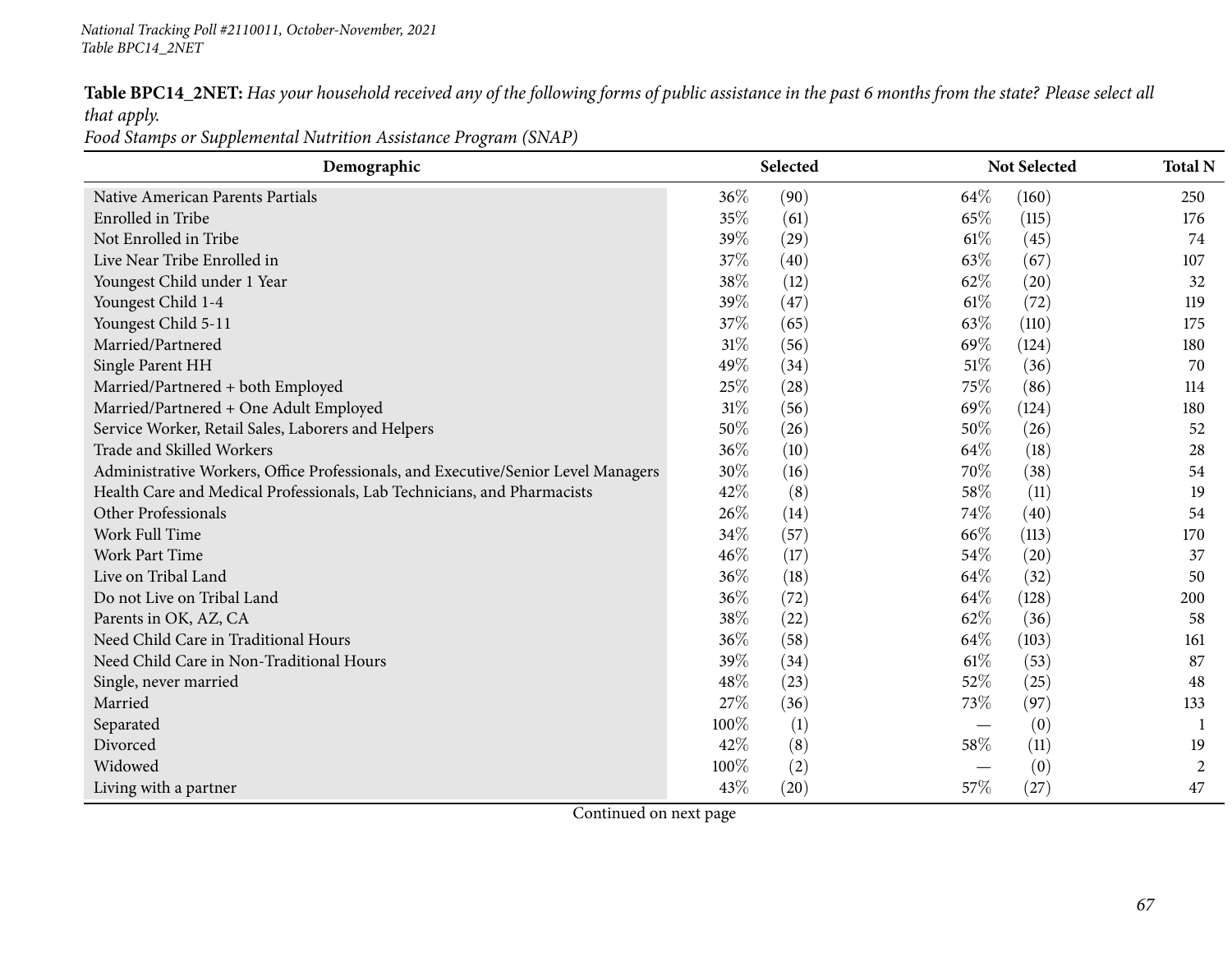Table BPC14\_2NET: Has your household received any of the following forms of public assistance in the past 6 months from the state? Please select all *that apply.*

*Food Stamps or Supplemental Nutrition Assistance Program (SNAP)*

| Demographic                      |        | Selected |        | Not Selected      | <b>Total N</b>          |
|----------------------------------|--------|----------|--------|-------------------|-------------------------|
| Native American Parents Partials | 36%    | (90)     | 64\%   | (160)             | 250                     |
| Alabama                          | 20%    | (1)      | $80\%$ | $\left( 4\right)$ | 5                       |
| Alaska                           |        | (0)      | 100%   | (7)               |                         |
| Arizona                          | $17\%$ | (1)      | 83%    | (5)               | 6                       |
| Arkansas                         | 33%    | (2)      | 67\%   | $\left( 4\right)$ | 6                       |
| California                       | 32%    | (8)      | $68\%$ | (17)              | 25                      |
| Colorado                         | 100%   | (4)      |        | (0)               | $\overline{\mathbf{4}}$ |
| Connecticut                      | 100%   | (1)      |        | (0)               | -1                      |
| Delaware                         |        | (0)      | 100%   | $\left(1\right)$  |                         |
| District of Columbia             |        | (0)      | 100%   | (1)               | -1                      |
| Florida                          | 43\%   | (3)      | 57%    | (4)               | 7                       |
| Georgia                          | $9\%$  | (1)      | $91\%$ | (10)              | 11                      |
| Idaho                            | 100%   | (2)      |        | (0)               | $\overline{2}$          |
| Illinois                         |        | (0)      | 100%   | (3)               | $\mathfrak{Z}$          |
| Indiana                          | $50\%$ | (1)      | $50\%$ | $\left(1\right)$  | $\overline{2}$          |
| Iowa                             |        | (0)      | 100%   | (1)               |                         |
| Kansas                           | $40\%$ | (2)      | $60\%$ | (3)               | 5                       |
| Louisiana                        |        | (0)      | 100%   | (2)               | $\overline{2}$          |
| Maine                            | 100%   | (2)      |        | (0)               | $\mathbf{2}$            |
| Maryland                         | 67\%   | (2)      | 33%    | $\left(1\right)$  | 3                       |
| Massachusetts                    |        | (0)      | 100%   | $\left(1\right)$  |                         |
| Michigan                         | 33%    | (1)      | 67\%   | (2)               | 3                       |
| Minnesota                        | 23%    | (5)      | $77\%$ | (17)              | 22                      |
| Mississippi                      | 50%    | (1)      | $50\%$ | $\left(1\right)$  | $\overline{2}$          |
| Missouri                         |        | (0)      | 100%   | (6)               | 6                       |
| Montana                          | $18\%$ | (2)      | $82\%$ | (9)               | $11\,$                  |
| Nebraska                         | 100%   | (2)      |        | (0)               | $\overline{c}$          |
| Nevada                           | 67%    | (2)      | 33%    | $\left(1\right)$  | 3                       |
| New Mexico                       | 43%    | (3)      | 57%    | (4)               | 7                       |
| New York                         | $20\%$ | (2)      | $80\%$ | (8)               | 10                      |
| North Carolina                   | $54\%$ | (7)      | 46%    | (6)               | 13                      |
| North Dakota                     | $67\%$ | (2)      | $33\%$ | (1)               | 3                       |
| Ohio                             | 67%    | (2)      | $33\%$ | (1)               | $\mathfrak{Z}$          |
| Oklahoma                         | $48\%$ | (13)     | $52\%$ | (14)              | $27\,$                  |
| Oregon                           | $50\%$ | (1)      | $50\%$ | (1)               | 68<br>$\overline{2}$    |
| Pennsylvania                     | 40%    | (2)      | $60\%$ | (3)               | 5                       |
|                                  |        |          |        |                   |                         |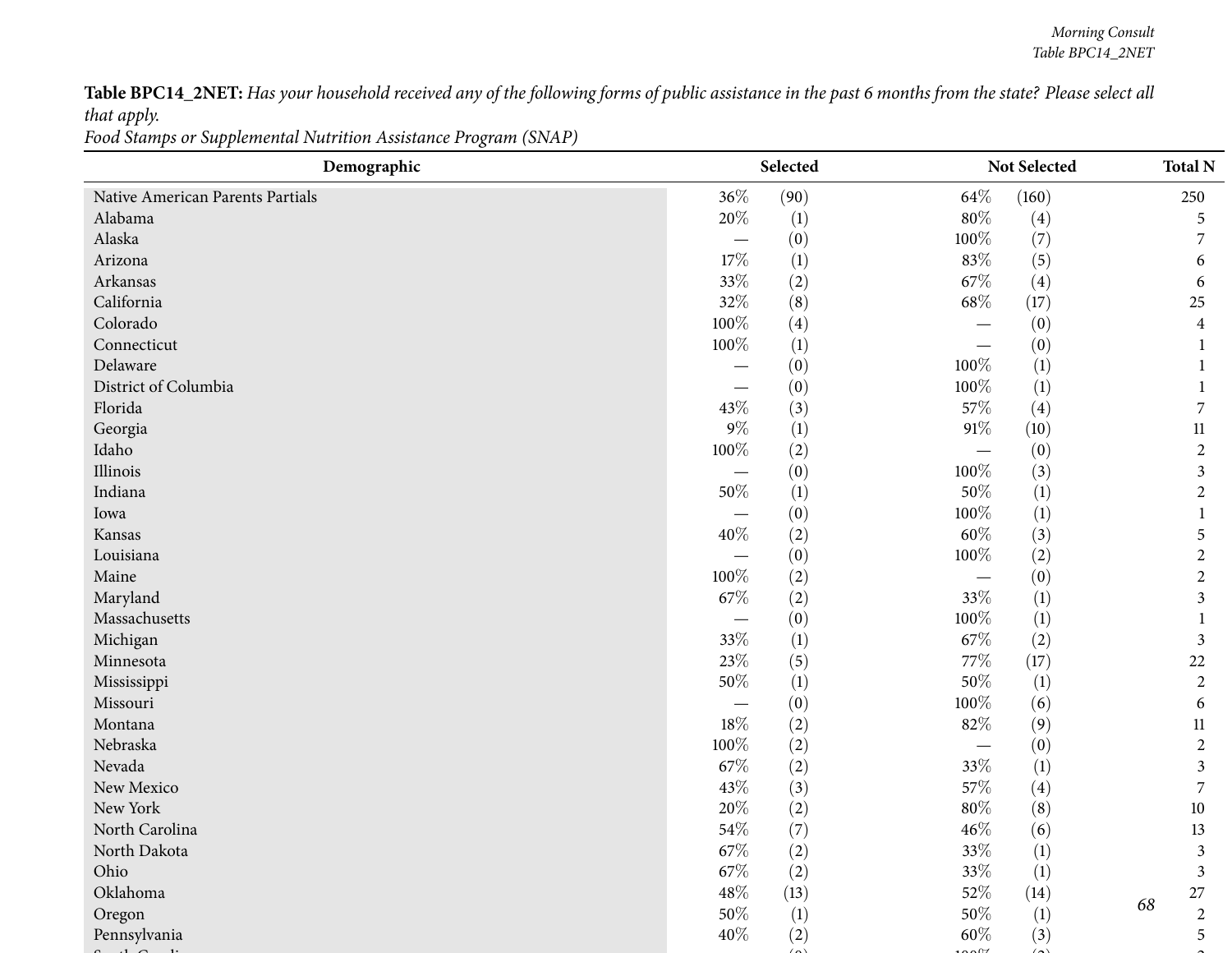Table BPC14\_3NET: Has your household received any of the following forms of public assistance in the past 6 months from the state? Please select all *that apply.*

WIC or the Special Supplemental Nutrition Program for Women, Infants, and Children

| Demographic                      | Selected |      |        | Not Selected     |                |
|----------------------------------|----------|------|--------|------------------|----------------|
| Native American Parents Partials | 25%      | (62) | 75%    | (188)            | 250            |
| Gender: Male                     | 20%      | (12) | $80\%$ | (49)             | 61             |
| Gender: Female                   | 26\%     | (50) | 74\%   | (139)            | 189            |
| Age: 18-34                       | 27%      | (34) | 73%    | (94)             | 128            |
| Age: 35-44                       | 22%      | (21) | 78%    | (73)             | 94             |
| Age: 45-64                       | 23%      | (6)  | 77\%   | (20)             | 26             |
| Age: 65+                         | 50%      | (1)  | 50%    | $\left(1\right)$ | $\overline{2}$ |
| GenZers: 1997-2012               | 31%      | (8)  | 69%    | (18)             | 26             |
| Millennials: 1981-1996           | 25%      | (43) | 75%    | (128)            | 171            |
| GenXers: 1965-1980               | 20%      | (10) | 80%    | (39)             | 49             |
| Baby Boomers: 1946-1964          | 25%      | (1)  | 75\%   | (3)              | 4              |
| PID: Dem (no lean)               | 29%      | (27) | 71\%   | (65)             | 92             |
| PID: Ind (no lean)               | 23%      | (24) | 77%    | (81)             | 105            |
| PID: Rep (no lean)               | 21%      | (11) | 79%    | (42)             | 53             |
| Educ: < College                  | 27%      | (47) | 73%    | (126)            | 173            |
| Educ: Bachelors degree           | $9\%$    | (4)  | $91\%$ | (39)             | 43             |
| Educ: Post-grad                  | 32%      | (11) | 68\%   | (23)             | 34             |
| Income: Under 50k                | 30%      | (40) | 70\%   | (95)             | 135            |
| Income: 50k-100k                 | 20%      | (16) | $80\%$ | (63)             | 79             |
| Income: 100k+                    | 17%      | (6)  | 83%    | (30)             | 36             |
| Ethnicity: White                 | 23%      | (10) | 77\%   | (34)             | 44             |
| Ethnicity: Hispanic              | 24%      | (8)  | 76%    | (26)             | 34             |
| Ethnicity: Black                 | 36%      | (4)  | 64\%   | (7)              | 11             |
| Ethnicity: Other                 | 25%      | (48) | 75%    | (147)            | 195            |
| 4-Region: Northeast              | $5\%$    | (1)  | 95%    | (18)             | 19             |
| 4-Region: Midwest                | 25%      | (14) | 75%    | (41)             | 55             |
| 4-Region: South                  | 24\%     | (24) | 76\%   | (74)             | 98             |
| 4-Region: West                   | 29%      | (23) | 71\%   | (55)             | 78             |
| Age: 19-34                       | 27%      | (34) | 73%    | (94)             | 128            |
| Age: 35-44                       | 22%      | (21) | 78%    | (73)             | 94             |
| Age: 45+                         | 25%      | (7)  | 75%    | (21)             | 28             |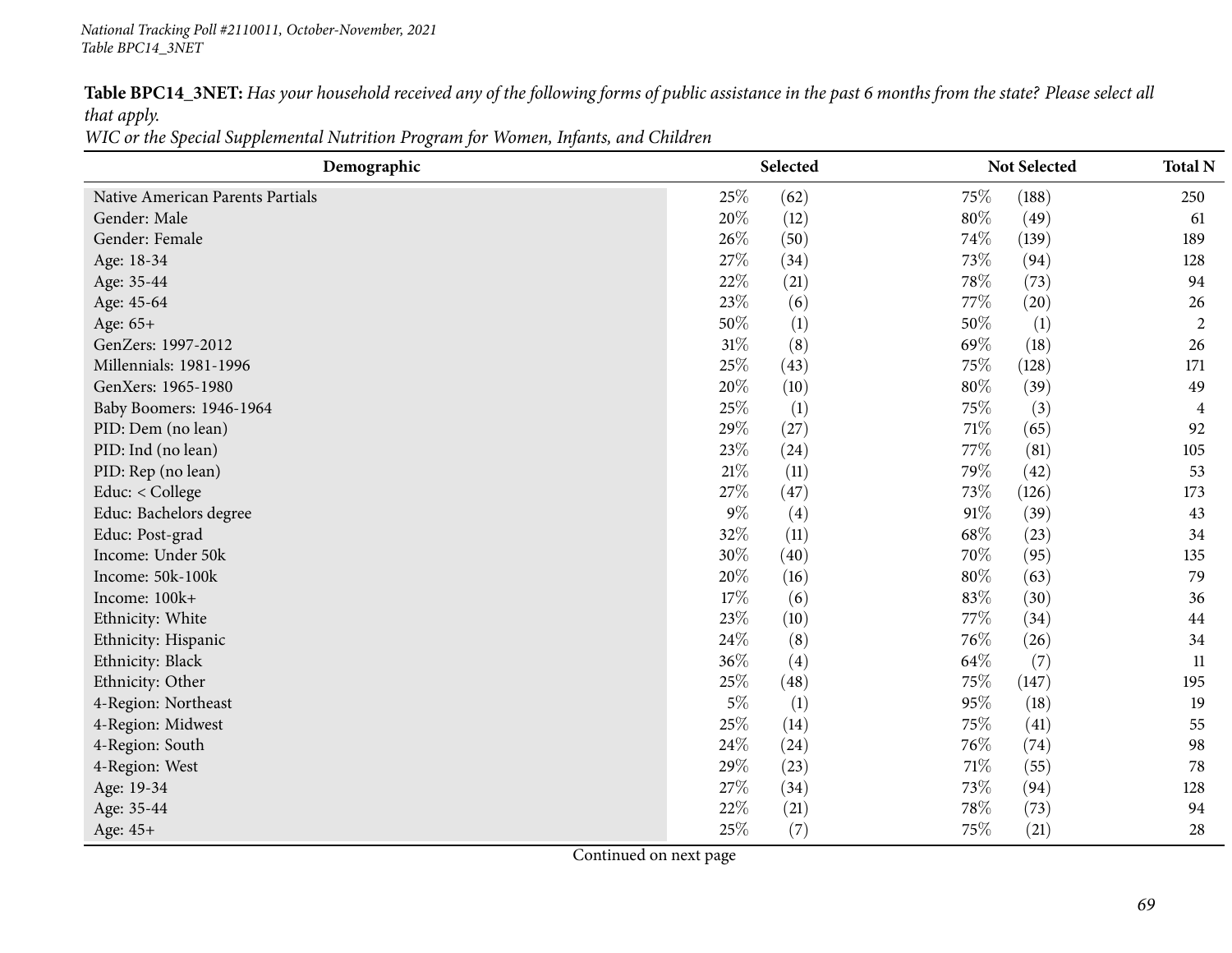Table BPC14\_3NET: Has your household received any of the following forms of public assistance in the past 6 months from the state? Please select all *that apply.*

WIC or the Special Supplemental Nutrition Program for Women, Infants, and Children

| Demographic                                                                       | Selected |      |      | Not Selected | <b>Total N</b> |
|-----------------------------------------------------------------------------------|----------|------|------|--------------|----------------|
| Native American Parents Partials                                                  | 25\%     | (62) | 75%  | (188)        | 250            |
| Enrolled in Tribe                                                                 | 30%      | (52) | 70%  | (124)        | 176            |
| Not Enrolled in Tribe                                                             | 14%      | (10) | 86%  | (64)         | 74             |
| Live Near Tribe Enrolled in                                                       | 32%      | (34) | 68%  | (73)         | 107            |
| Youngest Child under 1 Year                                                       | 47%      | (15) | 53%  | (17)         | 32             |
| Youngest Child 1-4                                                                | $31\%$   | (37) | 69%  | (82)         | 119            |
| Youngest Child 5-11                                                               | 23%      | (40) | 77\% | (135)        | 175            |
| Married/Partnered                                                                 | 24%      | (43) | 76%  | (137)        | 180            |
| Single Parent HH                                                                  | 27\%     | (19) | 73%  | (51)         | 70             |
| Married/Partnered + both Employed                                                 | 26%      | (30) | 74%  | (84)         | 114            |
| Married/Partnered + One Adult Employed                                            | 24%      | (43) | 76%  | (137)        | 180            |
| Service Worker, Retail Sales, Laborers and Helpers                                | 19%      | (10) | 81\% | (42)         | 52             |
| Trade and Skilled Workers                                                         | $11\%$   | (3)  | 89%  | (25)         | 28             |
| Administrative Workers, Office Professionals, and Executive/Senior Level Managers | 30%      | (16) | 70%  | (38)         | 54             |
| Health Care and Medical Professionals, Lab Technicians, and Pharmacists           | 32%      | (6)  | 68%  | (13)         | 19             |
| Other Professionals                                                               | 35%      | (19) | 65%  | (35)         | 54             |
| Work Full Time                                                                    | 25%      | (42) | 75%  | (128)        | 170            |
| Work Part Time                                                                    | 32%      | (12) | 68%  | (25)         | 37             |
| Live on Tribal Land                                                               | 34%      | (17) | 66%  | (33)         | 50             |
| Do not Live on Tribal Land                                                        | 22%      | (45) | 78%  | (155)        | 200            |
| Parents in OK, AZ, CA                                                             | 34%      | (20) | 66\% | (38)         | 58             |
| Need Child Care in Traditional Hours                                              | $31\%$   | (50) | 69%  | (111)        | 161            |
| Need Child Care in Non-Traditional Hours                                          | 29%      | (25) | 71\% | (62)         | 87             |
| Single, never married                                                             | 29%      | (14) | 71\% | (34)         | 48             |
| Married                                                                           | 22%      | (29) | 78%  | (104)        | 133            |
| Separated                                                                         |          | (0)  | 100% | (1)          | 1              |
| Divorced                                                                          | 21\%     | (4)  | 79%  | (15)         | 19             |
| Widowed                                                                           | 50%      | (1)  | 50%  | (1)          | 2              |
| Living with a partner                                                             | 30%      | (14) | 70%  | (33)         | 47             |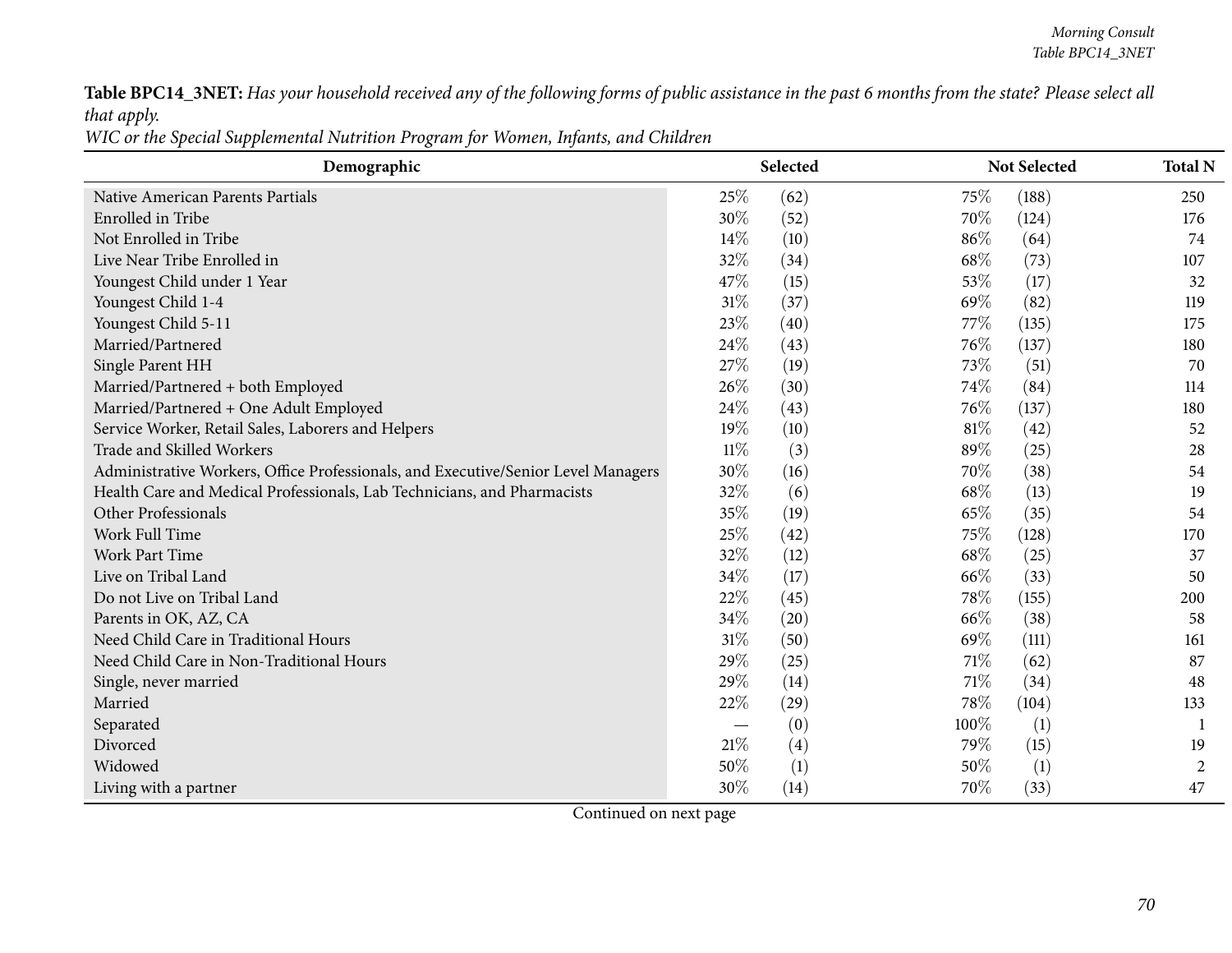Table BPC14\_3NET: Has your household received any of the following forms of public assistance in the past 6 months from the state? Please select all *that apply.*

WIC or the Special Supplemental Nutrition Program for Women, Infants, and Children

| Demographic                      |        | Selected         |         | Not Selected      |    | <b>Total N</b>          |  |
|----------------------------------|--------|------------------|---------|-------------------|----|-------------------------|--|
| Native American Parents Partials | 25%    | (62)             | 75%     | (188)             |    | 250                     |  |
| Alabama                          | 20%    | (1)              | $80\%$  | $\left( 4\right)$ |    | 5                       |  |
| Alaska                           | 14\%   | (1)              | $86\%$  | (6)               |    |                         |  |
| Arizona                          | 33%    | (2)              | 67\%    | (4)               |    | 6                       |  |
| Arkansas                         |        | (0)              | 100%    | (6)               |    | 6                       |  |
| California                       | 36%    | (9)              | 64\%    | (16)              |    | 25                      |  |
| Colorado                         | $50\%$ | (2)              | $50\%$  | (2)               |    | $\overline{\mathbf{4}}$ |  |
| Connecticut                      |        | (0)              | 100%    | $\left(1\right)$  |    |                         |  |
| Delaware                         |        | (0)              | 100%    | $\left(1\right)$  |    |                         |  |
| District of Columbia             | 100%   | (1)              |         | (0)               |    |                         |  |
| Florida                          | 29%    | (2)              | $71\%$  | (5)               |    | 7                       |  |
| Georgia                          |        | (0)              | 100%    | (11)              |    | 11                      |  |
| Idaho                            |        | (0)              | 100%    | (2)               |    | $\overline{2}$          |  |
| Illinois                         | $33\%$ | (1)              | 67\%    | (2)               |    | 3                       |  |
| Indiana                          |        | (0)              | 100%    | (2)               |    | $\overline{2}$          |  |
| Iowa                             |        | (0)              | 100%    | $\left(1\right)$  |    |                         |  |
| Kansas                           | $20\%$ | $\left(1\right)$ | $80\%$  | $\left( 4\right)$ |    | 5                       |  |
| Louisiana                        |        | (0)              | 100%    | (2)               |    | $\overline{2}$          |  |
| Maine                            | $50\%$ | (1)              | $50\%$  | (1)               |    | $\overline{c}$          |  |
| Maryland                         |        | (0)              | 100%    | (3)               |    | 3                       |  |
| Massachusetts                    |        | (0)              | 100%    | $\left(1\right)$  |    |                         |  |
| Michigan                         |        | (0)              | 100%    | (3)               |    | $\mathfrak{Z}$          |  |
| Minnesota                        | $36\%$ | (8)              | 64\%    | (14)              |    | 22                      |  |
| Mississippi                      |        | (0)              | 100%    | (2)               |    | $\overline{2}$          |  |
| Missouri                         |        | (0)              | 100%    | (6)               |    | 6                       |  |
| Montana                          | $18\%$ | (2)              | $82\%$  | (9)               |    | $11\,$                  |  |
| Nebraska                         | 50%    | (1)              | 50%     | (1)               |    | $\overline{2}$          |  |
| Nevada                           | 67\%   | (2)              | 33%     | $\left(1\right)$  |    | 3                       |  |
| New Mexico                       | $57\%$ | (4)              | $43\%$  | (3)               |    | 7                       |  |
| New York                         |        | (0)              | 100%    | (10)              |    | 10                      |  |
| North Carolina                   | $31\%$ | (4)              | 69%     | (9)               |    | 13                      |  |
| North Dakota                     |        | (0)              | 100%    | (3)               |    | 3                       |  |
| Ohio                             | $67\%$ | (2)              | $33\%$  | $\left(1\right)$  |    | $\mathfrak{Z}$          |  |
| Oklahoma                         | $33\%$ | (9)              | $67\%$  | (18)              | 71 | $27\,$                  |  |
| Oregon                           |        | (0)              | $100\%$ | (2)               |    | $\overline{2}$          |  |
| Pennsylvania                     |        | (0)              | 100%    | (5)               |    | 5                       |  |
|                                  |        |                  |         |                   |    |                         |  |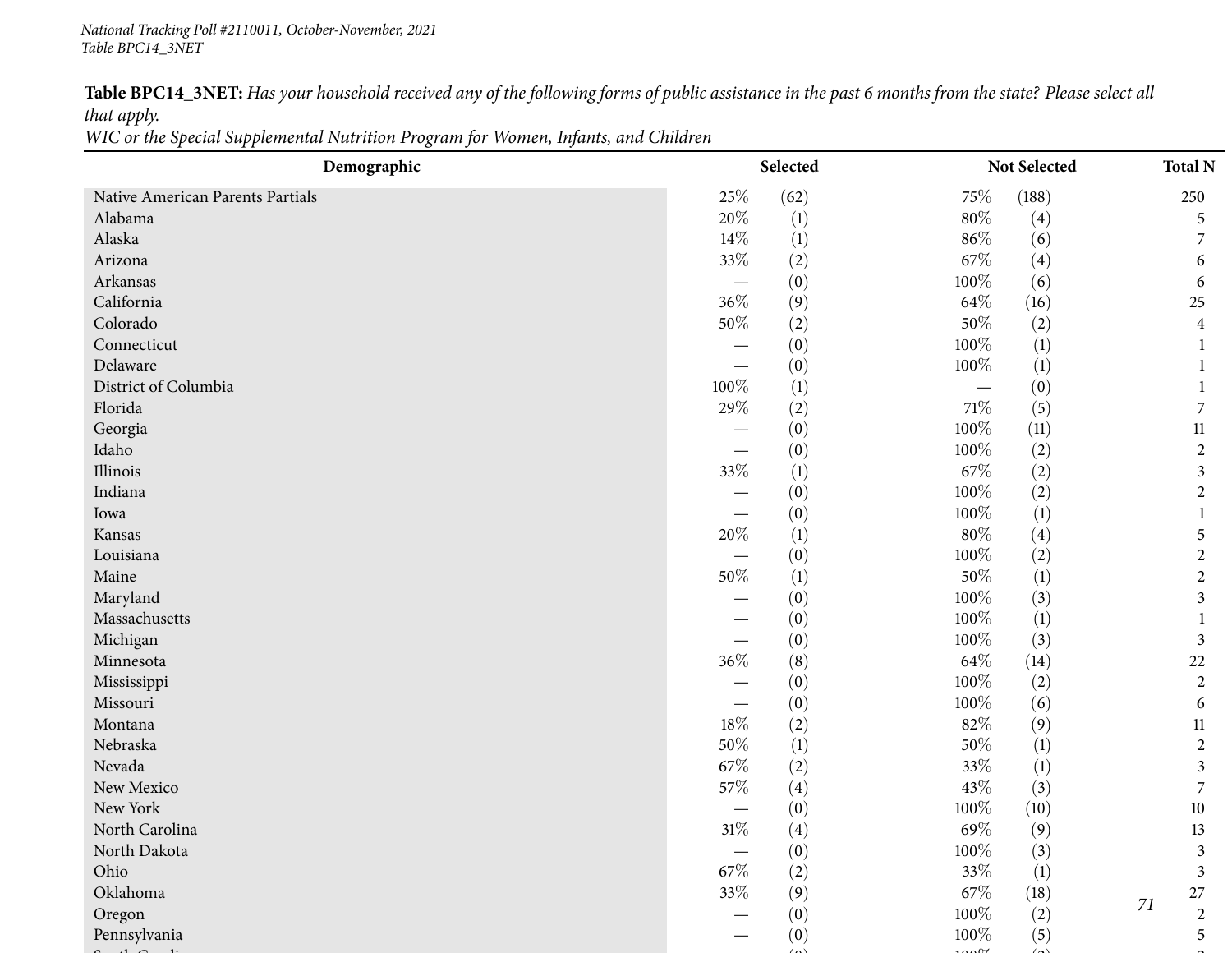Table BPC14\_4NET: Has your household received any of the following forms of public assistance in the past 6 months from the state? Please select all *that apply. Child support*

| Demographic                      |        | Selected |        | Not Selected | <b>Total N</b> |
|----------------------------------|--------|----------|--------|--------------|----------------|
| Native American Parents Partials | 12%    | (29)     | 88%    | (221)        | 250            |
| Gender: Male                     | 13%    | (8)      | 87%    | (53)         | 61             |
| Gender: Female                   | $11\%$ | (21)     | 89%    | (168)        | 189            |
| Age: 18-34                       | 12%    | (16)     | 88%    | (112)        | 128            |
| Age: 35-44                       | $11\%$ | (10)     | 89%    | (84)         | 94             |
| Age: 45-64                       | $12\%$ | (3)      | 88%    | (23)         | 26             |
| Age: 65+                         |        | (0)      | 100%   | (2)          | $\overline{2}$ |
| GenZers: 1997-2012               | 12%    | (3)      | 88%    | (23)         | 26             |
| Millennials: 1981-1996           | 13%    | (22)     | 87%    | (149)        | 171            |
| GenXers: 1965-1980               | $8\%$  | (4)      | 92%    | (45)         | 49             |
| Baby Boomers: 1946-1964          |        | (0)      | 100%   | (4)          | 4              |
| PID: Dem (no lean)               | 17%    | (16)     | 83%    | (76)         | 92             |
| PID: Ind (no lean)               | $6\%$  | (6)      | 94%    | (99)         | 105            |
| PID: Rep (no lean)               | 13%    | (7)      | 87%    | (46)         | 53             |
| Educ: < College                  | $9\%$  | (16)     | $91\%$ | (157)        | 173            |
| Educ: Bachelors degree           | 12%    | (5)      | 88\%   | (38)         | 43             |
| Educ: Post-grad                  | 24\%   | (8)      | 76\%   | (26)         | 34             |
| Income: Under 50k                | 10%    | (14)     | 90%    | (121)        | 135            |
| Income: 50k-100k                 | 10%    | (8)      | 90%    | (71)         | 79             |
| Income: 100k+                    | 19%    | (7)      | $81\%$ | (29)         | 36             |
| Ethnicity: White                 | 25%    | (11)     | 75%    | (33)         | 44             |
| Ethnicity: Hispanic              | 21\%   | (7)      | 79%    | (27)         | 34             |
| Ethnicity: Black                 | 18%    | (2)      | 82%    | (9)          | 11             |
| Ethnicity: Other                 | $8\%$  | (16)     | 92%    | (179)        | 195            |
| 4-Region: Northeast              | $16\%$ | (3)      | 84%    | (16)         | 19             |
| 4-Region: Midwest                | $11\%$ | (6)      | 89%    | (49)         | 55             |
| 4-Region: South                  | 10%    | (10)     | 90%    | (88)         | 98             |
| 4-Region: West                   | 13%    | (10)     | 87%    | (68)         | 78             |
| Age: 19-34                       | 12%    | (16)     | 88%    | (112)        | 128            |
| Age: 35-44                       | $11\%$ | (10)     | 89%    | (84)         | 94             |
| Age: 45+                         | $11\%$ | (3)      | 89%    | (25)         | 28             |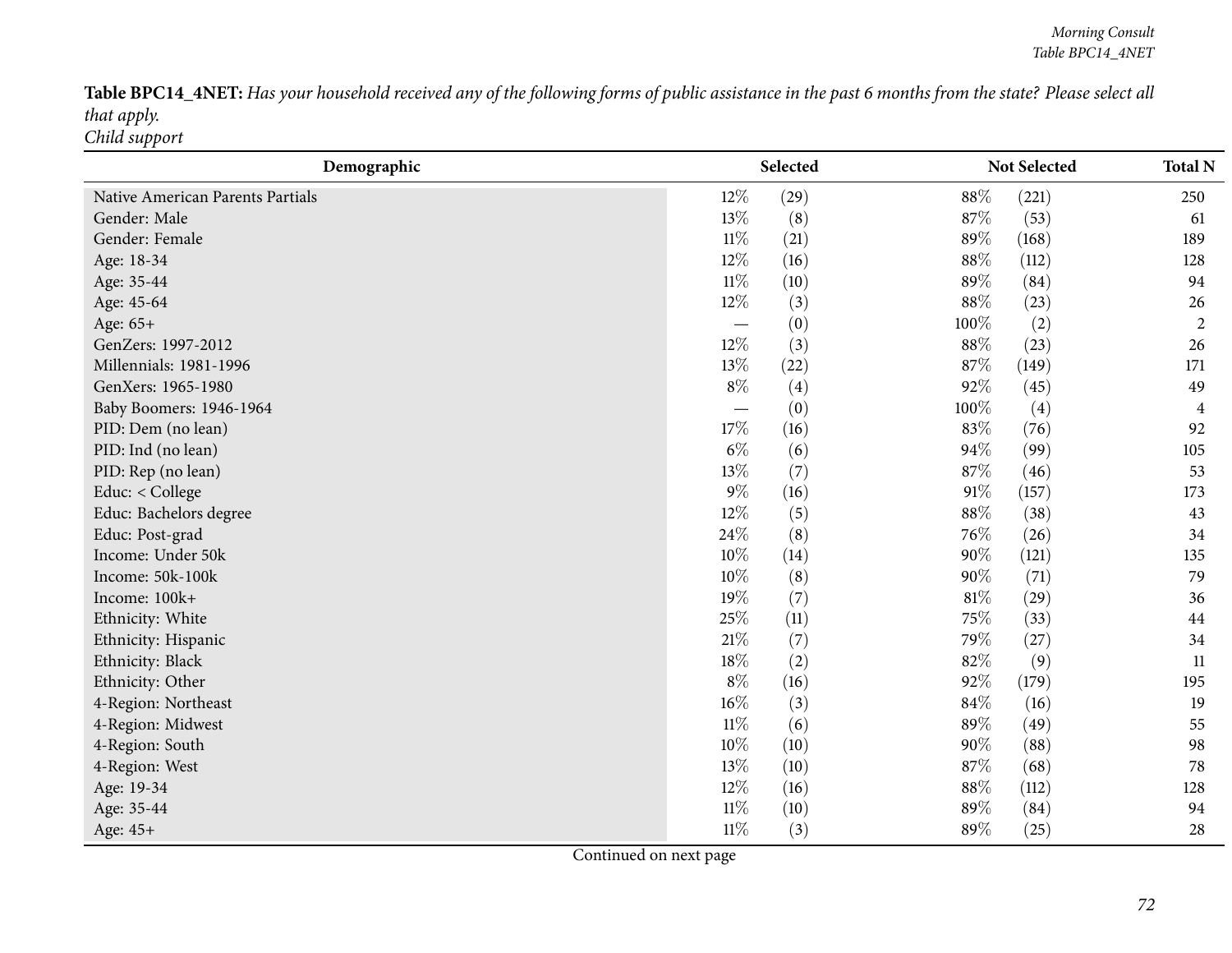Table BPC14\_4NET: Has your household received any of the following forms of public assistance in the past 6 months from the state? Please select all *that apply. Child support*

| Demographic                                                                       |        | Selected |        | <b>Not Selected</b> | <b>Total N</b> |
|-----------------------------------------------------------------------------------|--------|----------|--------|---------------------|----------------|
| Native American Parents Partials                                                  | $12\%$ | (29)     | 88%    | (221)               | 250            |
| Enrolled in Tribe                                                                 | $11\%$ | (20)     | 89%    | (156)               | 176            |
| Not Enrolled in Tribe                                                             | 12%    | (9)      | 88%    | (65)                | 74             |
| Live Near Tribe Enrolled in                                                       | 14%    | (15)     | 86%    | (92)                | 107            |
| Youngest Child under 1 Year                                                       | $3\%$  | (1)      | 97\%   | (31)                | 32             |
| Youngest Child 1-4                                                                | 14%    | (17)     | 86%    | (102)               | 119            |
| Youngest Child 5-11                                                               | 10%    | (17)     | $90\%$ | (158)               | 175            |
| Married/Partnered                                                                 | $11\%$ | (19)     | 89%    | (161)               | 180            |
| Single Parent HH                                                                  | 14\%   | (10)     | 86%    | (60)                | 70             |
| Married/Partnered + both Employed                                                 | 15%    | (17)     | 85%    | (97)                | 114            |
| Married/Partnered + One Adult Employed                                            | $11\%$ | (19)     | 89%    | (161)               | 180            |
| Service Worker, Retail Sales, Laborers and Helpers                                | 13%    | (7)      | 87%    | (45)                | 52             |
| Trade and Skilled Workers                                                         | 7%     | (2)      | 93%    | (26)                | 28             |
| Administrative Workers, Office Professionals, and Executive/Senior Level Managers | 22%    | (12)     | 78%    | (42)                | 54             |
| Health Care and Medical Professionals, Lab Technicians, and Pharmacists           | $11\%$ | (2)      | 89%    | (17)                | 19             |
| Other Professionals                                                               | $9\%$  | (5)      | 91%    | (49)                | 54             |
| Work Full Time                                                                    | 13%    | (22)     | 87\%   | (148)               | 170            |
| Work Part Time                                                                    | $16\%$ | (6)      | 84\%   | (31)                | 37             |
| Live on Tribal Land                                                               | $8\%$  | (4)      | 92%    | (46)                | 50             |
| Do not Live on Tribal Land                                                        | 12%    | (25)     | 88%    | (175)               | 200            |
| Parents in OK, AZ, CA                                                             | 16%    | (9)      | 84\%   | (49)                | 58             |
| Need Child Care in Traditional Hours                                              | 14\%   | (23)     | 86%    | (138)               | 161            |
| Need Child Care in Non-Traditional Hours                                          | 20%    | (17)     | 80%    | (70)                | 87             |
| Single, never married                                                             | 17%    | (8)      | 83%    | (40)                | 48             |
| Married                                                                           | 14%    | (18)     | 86%    | (115)               | 133            |
| Separated                                                                         | 100%   | (1)      |        | (0)                 |                |
| Divorced                                                                          | $5\%$  | (1)      | 95%    | (18)                | 19             |
| Widowed                                                                           |        | (0)      | 100%   | (2)                 | $\overline{c}$ |
| Living with a partner                                                             | $2\%$  | (1)      | 98%    | (46)                | 47             |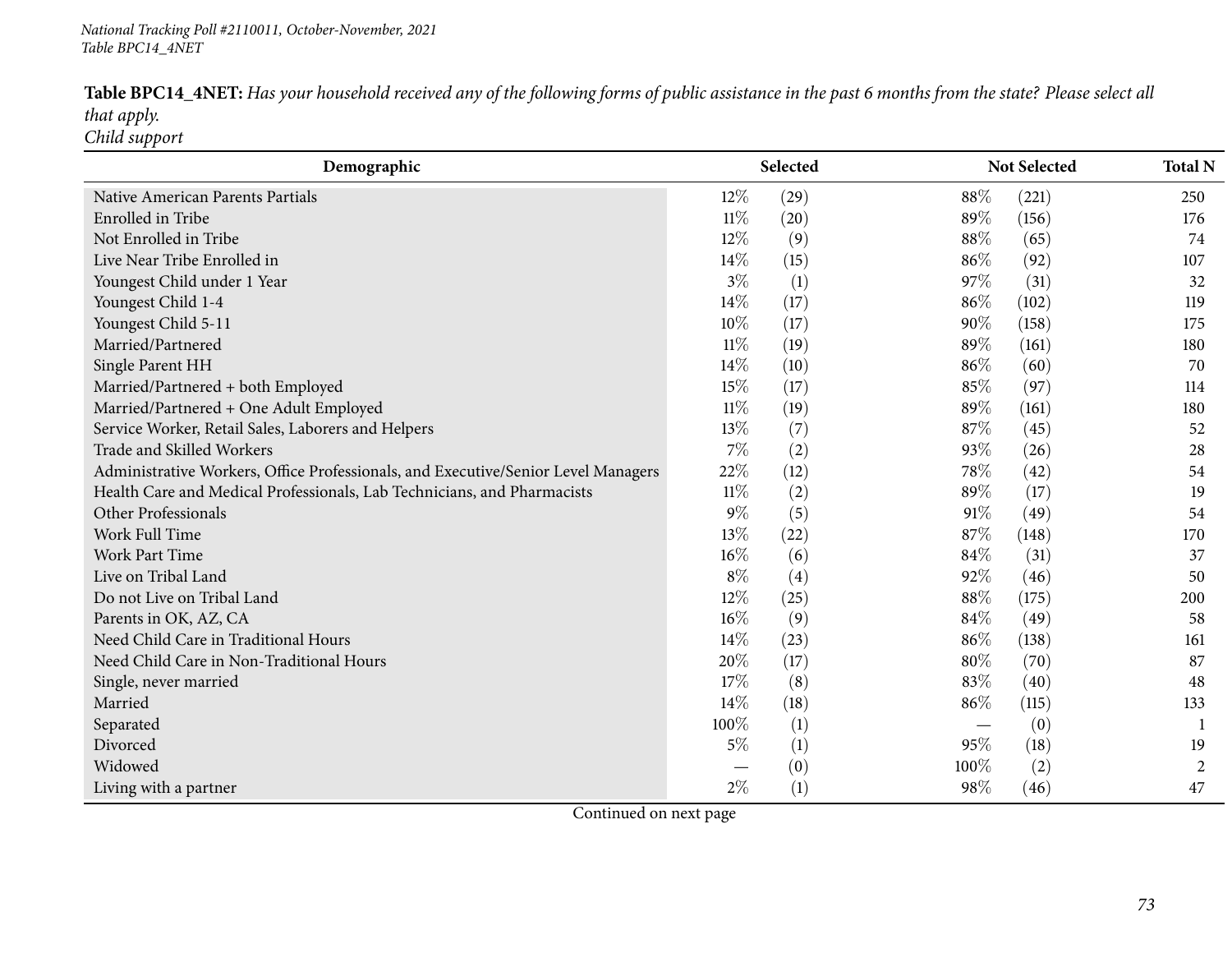Table BPC14\_4NET: Has your household received any of the following forms of public assistance in the past 6 months from the state? Please select all *that apply. Child support*

| Demographic                      |                          | Selected         |         | Not Selected     |    | <b>Total N</b> |
|----------------------------------|--------------------------|------------------|---------|------------------|----|----------------|
| Native American Parents Partials | $12\%$                   | (29)             | $88\%$  | (221)            |    | 250            |
| Alabama                          | $\overline{\phantom{m}}$ | (0)              | 100%    | (5)              |    | 5              |
| Alaska                           | $14\%$                   | $\left(1\right)$ | $86\%$  | (6)              |    | 7              |
| Arizona                          |                          | (0)              | 100%    | (6)              |    | 6              |
| Arkansas                         |                          | (0)              | 100%    | (6)              |    | 6              |
| California                       | $28\%$                   | (7)              | 72%     | (18)             |    | 25             |
| Colorado                         |                          | (0)              | 100%    | (4)              |    | 4              |
| Connecticut                      |                          | (0)              | 100%    | (1)              |    |                |
| Delaware                         |                          | (0)              | 100%    | (1)              |    |                |
| District of Columbia             |                          | (0)              | 100%    | $\left(1\right)$ |    |                |
| Florida                          | $14\%$                   | (1)              | $86\%$  | (6)              |    | 7              |
| Georgia                          | $27\%$                   | (3)              | 73%     | (8)              |    | $11\,$         |
| Idaho                            |                          | (0)              | 100%    | (2)              |    | $\overline{2}$ |
| Illinois                         |                          | (0)              | 100%    | (3)              |    | 3              |
| Indiana                          | 100%                     | (2)              |         | (0)              |    | $\overline{2}$ |
| Iowa                             |                          | (0)              | 100%    | (1)              |    |                |
| Kansas                           | 20%                      | (1)              | $80\%$  | (4)              |    | 5              |
| Louisiana                        | 50%                      | $\left(1\right)$ | 50%     | (1)              |    | $\overline{2}$ |
| Maine                            |                          | (0)              | 100%    | (2)              |    | $\overline{2}$ |
| Maryland                         |                          | (0)              | 100%    | (3)              |    | 3              |
| Massachusetts                    |                          | (0)              | 100%    | $\left(1\right)$ |    |                |
| Michigan                         | 33%                      | (1)              | $67\%$  | (2)              |    | 3              |
| Minnesota                        | $5\%$                    | (1)              | 95%     | (21)             |    | 22             |
| Mississippi                      |                          | (0)              | 100%    | (2)              |    | $\overline{2}$ |
| Missouri                         |                          | (0)              | $100\%$ | (6)              |    | 6              |
| Montana                          | $9\%$                    | $\left(1\right)$ | $91\%$  | (10)             |    | 11             |
| Nebraska                         | 50%                      | (1)              | 50%     | $\left(1\right)$ |    | $\overline{2}$ |
| Nevada                           |                          | (0)              | 100%    | (3)              |    | 3              |
| New Mexico                       |                          | (0)              | 100%    | (7)              |    | 7              |
| New York                         | $20\%$                   | (2)              | $80\%$  | (8)              |    | $10\,$         |
| North Carolina                   | $8\%$                    | (1)              | $92\%$  | (12)             |    | 13             |
| North Dakota                     |                          | (0)              | $100\%$ | (3)              |    | 3              |
| Ohio                             |                          | (0)              | 100%    | (3)              |    | 3              |
| Oklahoma                         | $7\%$                    | (2)              | 93%     | (25)             |    | 27             |
| Oregon                           |                          | (0)              | 100%    | (2)              | 74 | $\overline{2}$ |
| Pennsylvania                     | 20%                      | (1)              | $80\%$  | (4)              |    | 5              |
|                                  |                          |                  |         |                  |    |                |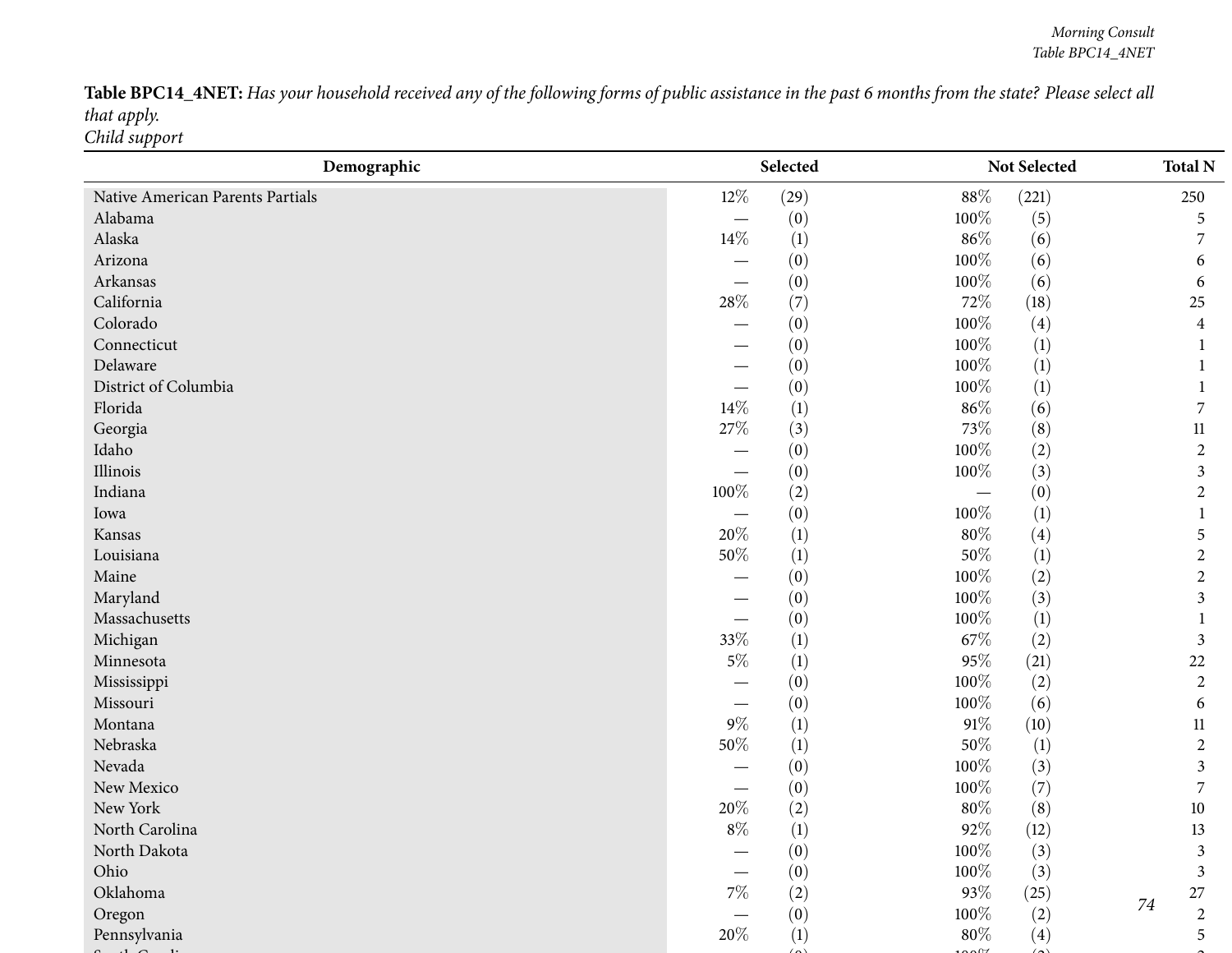### *National Tracking Poll #2110011, October-November, <sup>2021</sup> Table BPC14\_5NET*

Table BPC14\_5NET: Has your household received any of the following forms of public assistance in the past 6 months from the state? Please select all *that apply.*

Supplemental Security Income (SSI) or Social Security Retirement, Disability, or Survivor's benefits

| Demographic                      | Selected |      |        | Not Selected | <b>Total N</b> |
|----------------------------------|----------|------|--------|--------------|----------------|
| Native American Parents Partials | 14%      | (34) | 86%    | (216)        | 250            |
| Gender: Male                     | 13%      | (8)  | 87%    | (53)         | 61             |
| Gender: Female                   | $14\%$   | (26) | 86%    | (163)        | 189            |
| Age: 18-34                       | 14%      | (18) | 86%    | (110)        | 128            |
| Age: 35-44                       | 12%      | (11) | 88%    | (83)         | 94             |
| Age: 45-64                       | 15%      | (4)  | 85%    | (22)         | 26             |
| Age: 65+                         | 50%      | (1)  | 50%    | (1)          | $\overline{c}$ |
| GenZers: 1997-2012               | 15%      | (4)  | 85%    | (22)         | 26             |
| Millennials: 1981-1996           | 13%      | (22) | 87%    | (149)        | 171            |
| GenXers: 1965-1980               | 14\%     | (7)  | 86%    | (42)         | 49             |
| Baby Boomers: 1946-1964          | 25%      | (1)  | 75\%   | (3)          | 4              |
| PID: Dem (no lean)               | 24\%     | (22) | 76\%   | (70)         | 92             |
| PID: Ind (no lean)               | $7\%$    | (7)  | 93%    | (98)         | 105            |
| PID: Rep (no lean)               | $9\%$    | (5)  | 91%    | (48)         | 53             |
| Educ: < College                  | 12%      | (20) | 88%    | (153)        | 173            |
| Educ: Bachelors degree           | 19%      | (8)  | $81\%$ | (35)         | 43             |
| Educ: Post-grad                  | 18%      | (6)  | 82%    | (28)         | 34             |
| Income: Under 50k                | $14\%$   | (19) | 86%    | (116)        | 135            |
| Income: 50k-100k                 | $11\%$   | (9)  | 89%    | (70)         | 79             |
| Income: 100k+                    | 17%      | (6)  | 83%    | (30)         | 36             |
| Ethnicity: White                 | 25%      | (11) | 75\%   | (33)         | 44             |
| Ethnicity: Hispanic              | $6\%$    | (2)  | 94%    | (32)         | 34             |
| Ethnicity: Black                 | 18%      | (2)  | 82\%   | (9)          | 11             |
| Ethnicity: Other                 | $11\%$   | (21) | 89%    | (174)        | 195            |
| 4-Region: Northeast              | 37%      | (7)  | 63\%   | (12)         | 19             |
| 4-Region: Midwest                | $5\%$    | (3)  | 95%    | (52)         | 55             |
| 4-Region: South                  | 13%      | (13) | 87%    | (85)         | 98             |
| 4-Region: West                   | 14%      | (11) | 86%    | (67)         | 78             |
| Age: 19-34                       | $14\%$   | (18) | 86%    | (110)        | 128            |
| Age: 35-44                       | 12%      | (11) | 88%    | (83)         | 94             |
| Age: 45+                         | $18\%$   | (5)  | 82%    | (23)         | 28             |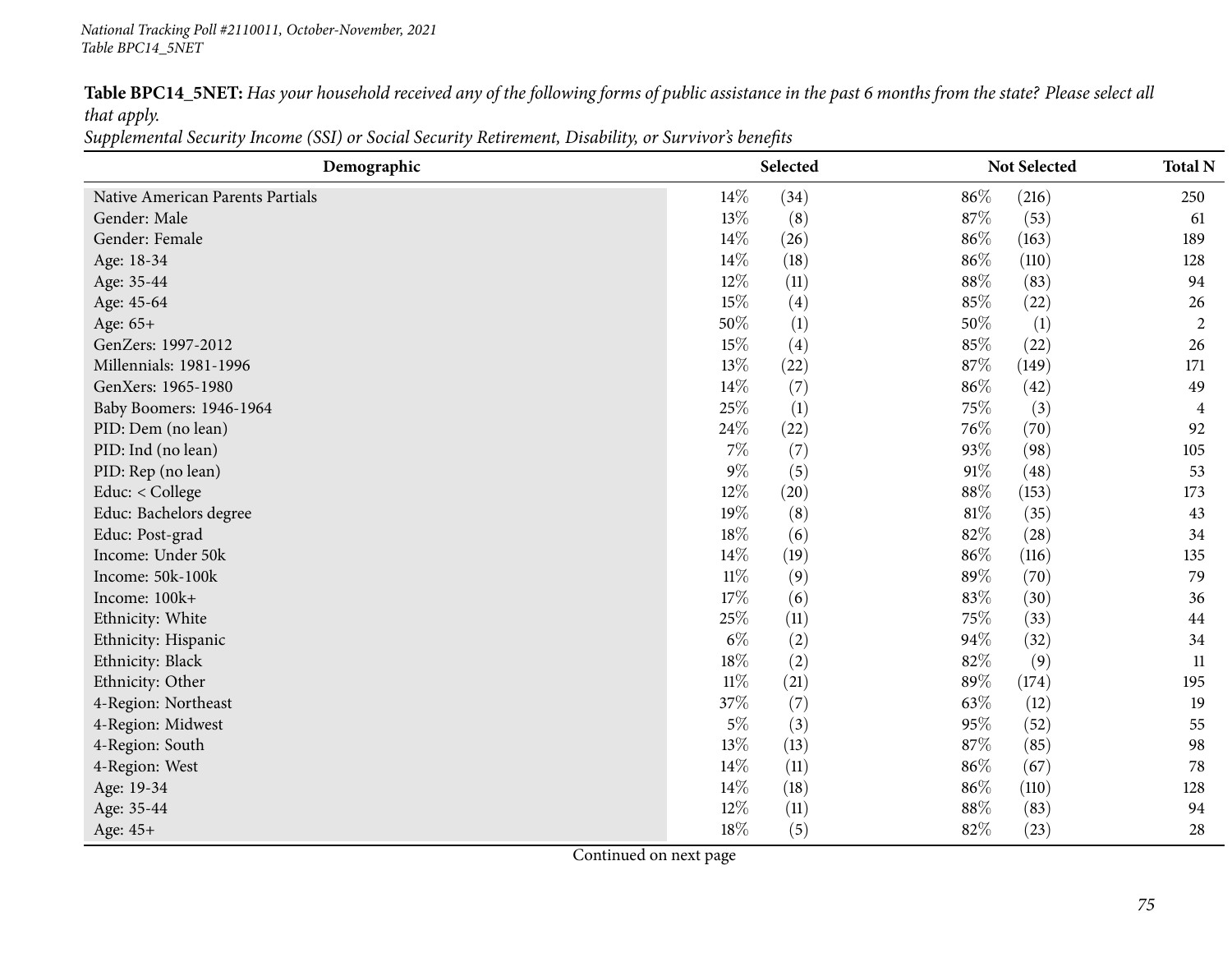Table BPC14\_5NET: Has your household received any of the following forms of public assistance in the past 6 months from the state? Please select all *that apply.*

Supplemental Security Income (SSI) or Social Security Retirement, Disability, or Survivor's benefits

| Demographic                                                                       |        | Selected |      | Not Selected | <b>Total N</b> |
|-----------------------------------------------------------------------------------|--------|----------|------|--------------|----------------|
| Native American Parents Partials                                                  | 14%    | (34)     | 86%  | (216)        | 250            |
| Enrolled in Tribe                                                                 | 14%    | (25)     | 86%  | (151)        | 176            |
| Not Enrolled in Tribe                                                             | 12%    | (9)      | 88%  | (65)         | 74             |
| Live Near Tribe Enrolled in                                                       | 17%    | (18)     | 83%  | (89)         | 107            |
| Youngest Child under 1 Year                                                       | $12\%$ | (4)      | 88%  | (28)         | 32             |
| Youngest Child 1-4                                                                | 13%    | (15)     | 87\% | (104)        | 119            |
| Youngest Child 5-11                                                               | $14\%$ | (25)     | 86%  | (150)        | 175            |
| Married/Partnered                                                                 | 12%    | (21)     | 88%  | (159)        | 180            |
| Single Parent HH                                                                  | 19%    | (13)     | 81\% | (57)         | 70             |
| Married/Partnered + both Employed                                                 | 14%    | (16)     | 86%  | (98)         | 114            |
| Married/Partnered + One Adult Employed                                            | 12%    | (21)     | 88%  | (159)        | 180            |
| Service Worker, Retail Sales, Laborers and Helpers                                | 13%    | (7)      | 87%  | (45)         | 52             |
| Trade and Skilled Workers                                                         | $11\%$ | (3)      | 89%  | (25)         | 28             |
| Administrative Workers, Office Professionals, and Executive/Senior Level Managers | $11\%$ | (6)      | 89%  | (48)         | 54             |
| Health Care and Medical Professionals, Lab Technicians, and Pharmacists           | 21\%   | (4)      | 79%  | (15)         | 19             |
| Other Professionals                                                               | 19%    | (10)     | 81\% | (44)         | 54             |
| Work Full Time                                                                    | 12%    | (20)     | 88%  | (150)        | 170            |
| Work Part Time                                                                    | 27%    | (10)     | 73%  | (27)         | 37             |
| Live on Tribal Land                                                               | 12%    | (6)      | 88%  | (44)         | 50             |
| Do not Live on Tribal Land                                                        | 14%    | (28)     | 86%  | (172)        | 200            |
| Parents in OK, AZ, CA                                                             | 10%    | (6)      | 90%  | (52)         | 58             |
| Need Child Care in Traditional Hours                                              | 14%    | (22)     | 86%  | (139)        | 161            |
| Need Child Care in Non-Traditional Hours                                          | 17%    | (15)     | 83%  | (72)         | 87             |
| Single, never married                                                             | 21%    | (10)     | 79%  | (38)         | 48             |
| Married                                                                           | 14%    | (19)     | 86%  | (114)        | 133            |
| Separated                                                                         |        | (0)      | 100% | (1)          | 1              |
| Divorced                                                                          | $5\%$  | (1)      | 95%  | (18)         | 19             |
| Widowed                                                                           | 100%   | (2)      |      | (0)          | 2              |
| Living with a partner                                                             | $4\%$  | (2)      | 96%  | (45)         | 47             |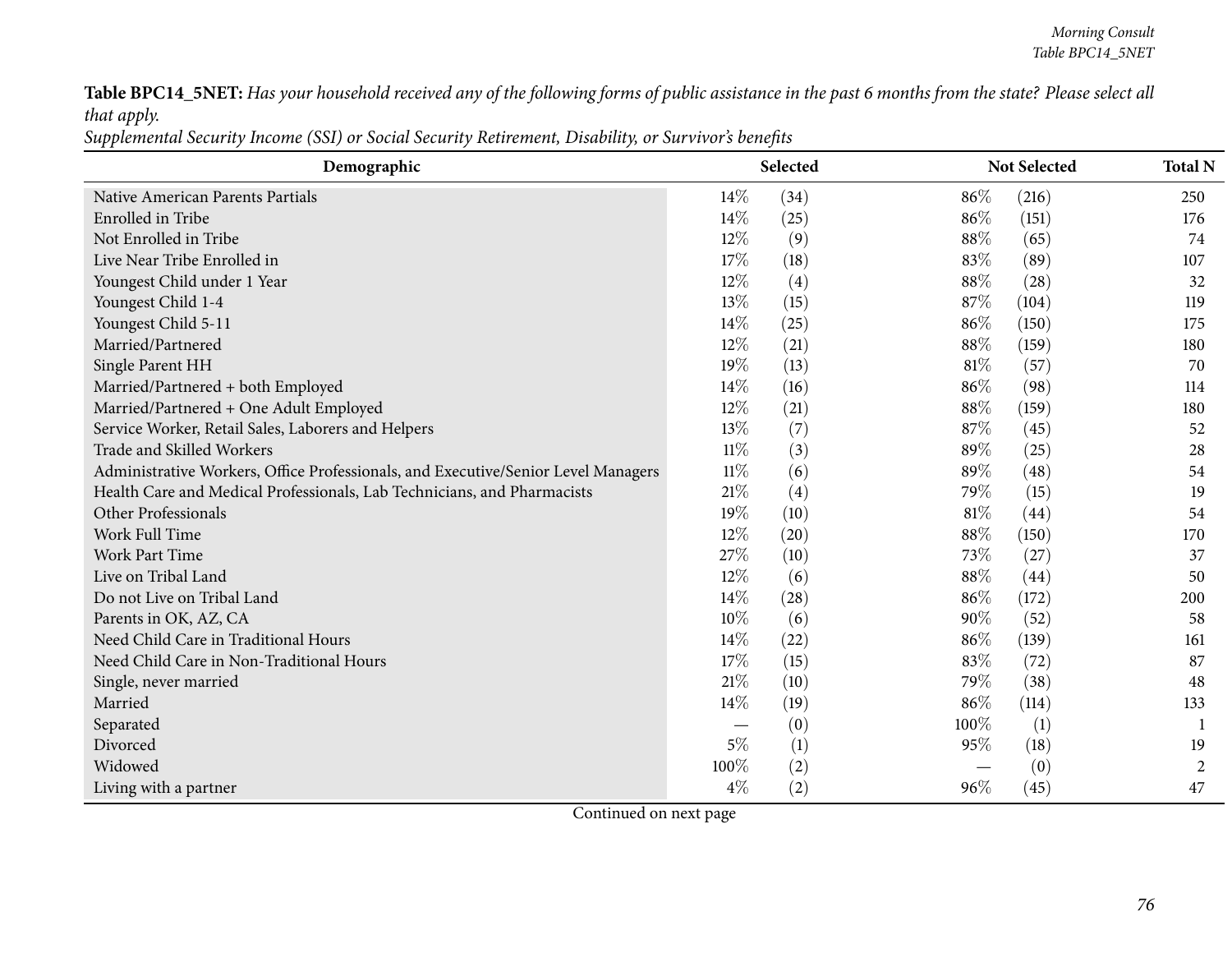Table BPC14\_5NET: Has your household received any of the following forms of public assistance in the past 6 months from the state? Please select all *that apply.*

Supplemental Security Income (SSI) or Social Security Retirement, Disability, or Survivor's benefits

| Demographic                      | Selected                 |                  |         | Not Selected     | <b>Total N</b>   |
|----------------------------------|--------------------------|------------------|---------|------------------|------------------|
| Native American Parents Partials | $14\%$                   | (34)             | $86\%$  | (216)            | 250              |
| Alabama                          | $20\%$                   | $\left(1\right)$ | $80\%$  | (4)              | 5                |
| Alaska                           | $14\%$                   | (1)              | $86\%$  | (6)              |                  |
| Arizona                          | $\overline{\phantom{0}}$ | (0)              | 100%    | (6)              | 6                |
| Arkansas                         | 17%                      | (1)              | 83%     | (5)              | 6                |
| California                       | 12%                      | (3)              | $88\%$  | (22)             | $25\,$           |
| Colorado                         | 25%                      | (1)              | 75%     | (3)              | $\overline{4}$   |
| Connecticut                      | 100%                     | (1)              |         | (0)              |                  |
| Delaware                         |                          | (0)              | 100%    | $\left(1\right)$ |                  |
| District of Columbia             |                          | (0)              | 100%    | $\left(1\right)$ |                  |
| Florida                          |                          | (0)              | 100%    | (7)              | 7                |
| Georgia                          | 27\%                     | (3)              | 73%     | (8)              | $11\,$           |
| Idaho                            | 50%                      | (1)              | 50%     | (1)              | $\overline{2}$   |
| Illinois                         |                          | (0)              | 100%    | (3)              | $\mathfrak{Z}$   |
| Indiana                          |                          | (0)              | 100%    | (2)              | $\overline{2}$   |
| Iowa                             |                          | (0)              | 100%    | $\left(1\right)$ |                  |
| Kansas                           | 20%                      | (1)              | $80\%$  | (4)              | 5                |
| Louisiana                        |                          | (0)              | 100%    | (2)              | $\overline{2}$   |
| Maine                            |                          | (0)              | 100%    | (2)              | 2                |
| Maryland                         | 33%                      | (1)              | 67\%    | (2)              | 3                |
| Massachusetts                    |                          | (0)              | 100%    | (1)              |                  |
| Michigan                         | $\overline{\phantom{0}}$ | (0)              | 100%    | (3)              | 3                |
| Minnesota                        | $5\%$                    | (1)              | $95\%$  | (21)             | $22\,$           |
| Mississippi                      |                          | (0)              | 100%    | (2)              | $\overline{2}$   |
| Missouri                         |                          | (0)              | 100%    | (6)              | 6                |
| Montana                          | $9\%$                    | $\left(1\right)$ | $91\%$  | (10)             | $11\,$           |
| Nebraska                         | 50%                      | (1)              | 50%     | $\left(1\right)$ | $\overline{2}$   |
| Nevada                           | 33%                      | (1)              | $67\%$  | (2)              | 3                |
| New Mexico                       |                          | (0)              | 100%    | (7)              | 7                |
| New York                         | $50\%$                   | (5)              | $50\%$  | (5)              | $10\,$           |
| North Carolina                   | $8\%$                    | (1)              | 92%     | (12)             | 13               |
| North Dakota                     |                          | (0)              | 100%    | (3)              | 3                |
| Ohio                             |                          | (0)              | 100%    | (3)              | 3                |
| Oklahoma                         | $11\%$                   | (3)              | $89\%$  | (24)             | 27<br>77         |
| Oregon                           |                          | (0)              | $100\%$ | (2)              | $\boldsymbol{2}$ |
| Pennsylvania                     | $20\%$                   | (1)              | $80\%$  | (4)              | $\mathfrak s$    |
|                                  |                          |                  |         |                  |                  |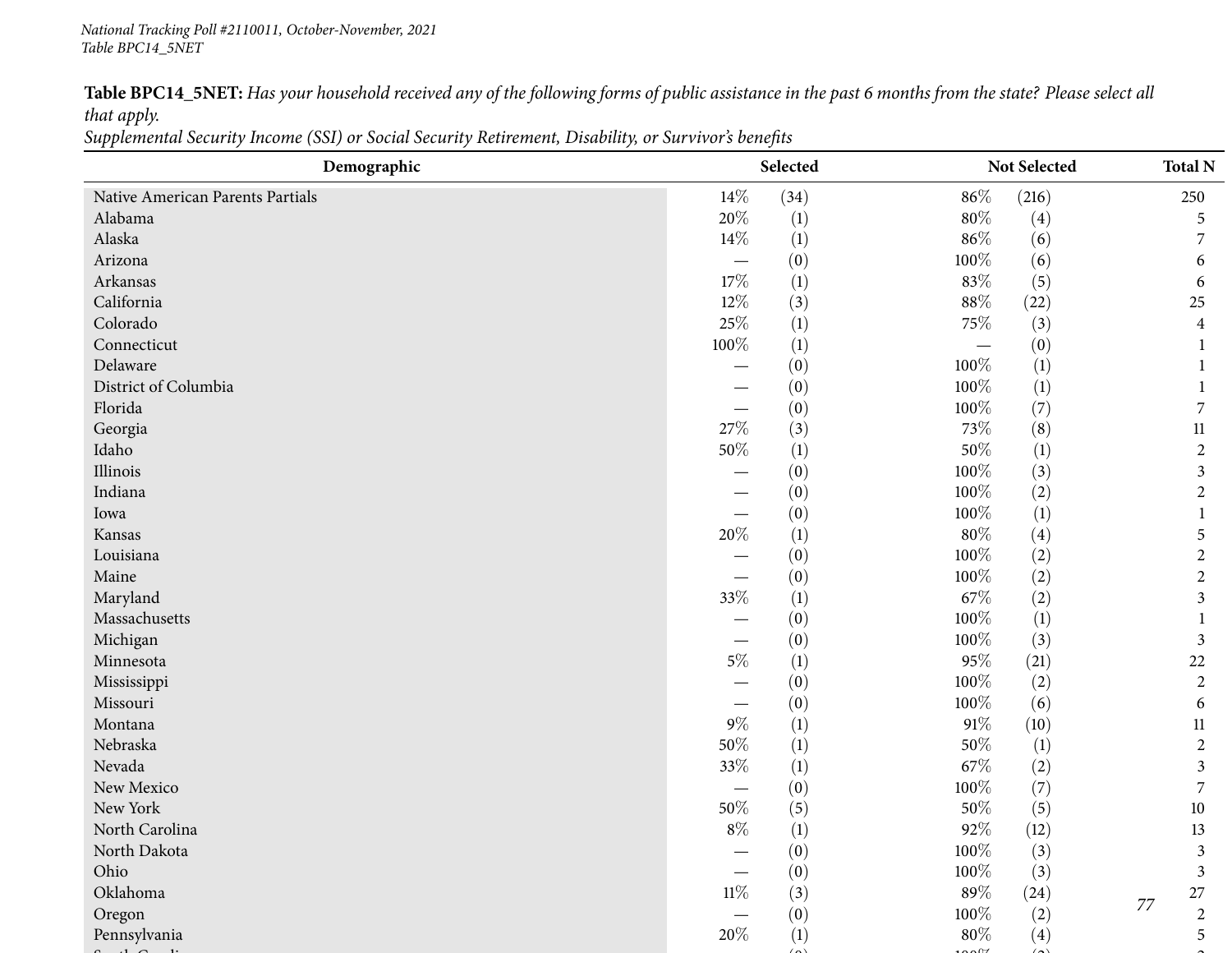Table BPC14\_6NET: Has your household received any of the following forms of public assistance in the past 6 months from the state? Please select all *that apply. Energy assistance*

| Demographic                      |        | Selected |        | Not Selected | <b>Total N</b> |
|----------------------------------|--------|----------|--------|--------------|----------------|
| Native American Parents Partials | 15%    | (37)     | 85%    | (213)        | 250            |
| Gender: Male                     | 23\%   | (14)     | 77%    | (47)         | 61             |
| Gender: Female                   | $12\%$ | (23)     | 88\%   | (166)        | 189            |
| Age: 18-34                       | 13%    | (17)     | 87%    | (111)        | 128            |
| Age: 35-44                       | 19%    | (18)     | 81\%   | (76)         | 94             |
| Age: 45-64                       | $8\%$  | (2)      | 92%    | (24)         | 26             |
| Age: 65+                         |        | (0)      | 100%   | (2)          | $\overline{2}$ |
| GenZers: 1997-2012               |        | (0)      | 100%   | (26)         | 26             |
| Millennials: 1981-1996           | 19%    | (32)     | $81\%$ | (139)        | 171            |
| GenXers: 1965-1980               | 10%    | (5)      | 90%    | (44)         | 49             |
| Baby Boomers: 1946-1964          |        | (0)      | 100%   | (4)          | 4              |
| PID: Dem (no lean)               | 20%    | (18)     | 80%    | (74)         | 92             |
| PID: Ind (no lean)               | $8\%$  | (8)      | 92%    | (97)         | 105            |
| PID: Rep (no lean)               | 21\%   | (11)     | 79%    | (42)         | 53             |
| Educ: < College                  | $10\%$ | (18)     | 90%    | (155)        | 173            |
| Educ: Bachelors degree           | $21\%$ | (9)      | 79%    | (34)         | 43             |
| Educ: Post-grad                  | 29%    | (10)     | 71\%   | (24)         | 34             |
| Income: Under 50k                | 15%    | (20)     | $85\%$ | (115)        | 135            |
| Income: 50k-100k                 | $11\%$ | (9)      | 89%    | (70)         | 79             |
| Income: 100k+                    | 22%    | (8)      | 78\%   | (28)         | 36             |
| Ethnicity: White                 | 25%    | (11)     | 75%    | (33)         | 44             |
| Ethnicity: Hispanic              | 18%    | (6)      | 82%    | (28)         | 34             |
| Ethnicity: Black                 | 18%    | (2)      | 82%    | (9)          | 11             |
| Ethnicity: Other                 | $12\%$ | (24)     | 88%    | (171)        | 195            |
| 4-Region: Northeast              | 21\%   | (4)      | 79%    | (15)         | 19             |
| 4-Region: Midwest                | $16\%$ | (9)      | 84%    | (46)         | 55             |
| 4-Region: South                  | 15%    | (15)     | 85%    | (83)         | 98             |
| 4-Region: West                   | 12%    | (9)      | 88%    | (69)         | 78             |
| Age: 19-34                       | 13%    | (17)     | 87%    | (111)        | 128            |
| Age: 35-44                       | 19%    | (18)     | $81\%$ | (76)         | 94             |
| Age: 45+                         | $7\%$  | (2)      | 93%    | (26)         | 28             |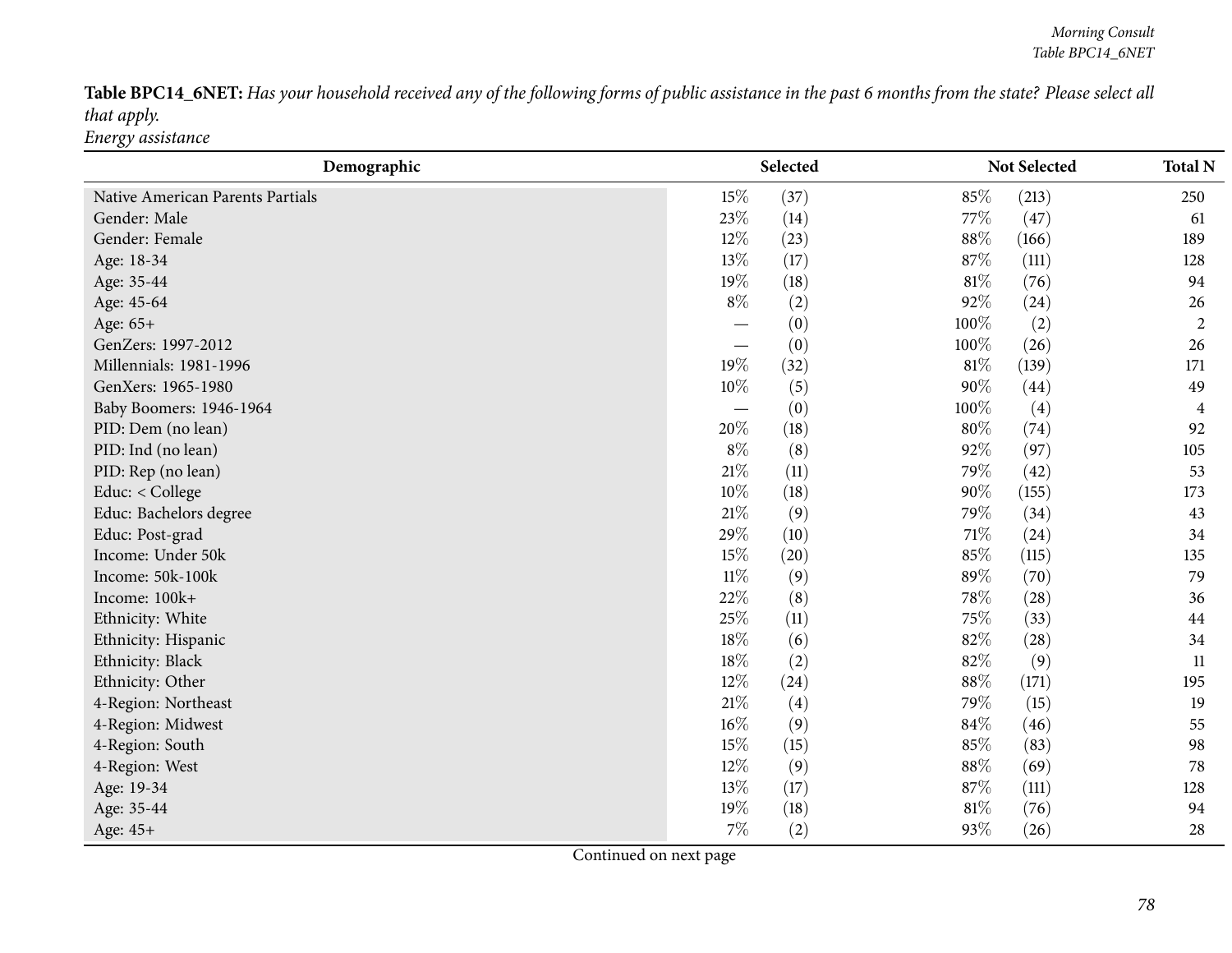Table BPC14\_6NET: Has your household received any of the following forms of public assistance in the past 6 months from the state? Please select all *that apply. Energy assistance*

| Demographic                                                                       |        | Selected |      | Not Selected | <b>Total N</b> |
|-----------------------------------------------------------------------------------|--------|----------|------|--------------|----------------|
| Native American Parents Partials                                                  | 15%    | (37)     | 85%  | (213)        | 250            |
| Enrolled in Tribe                                                                 | $16\%$ | (29)     | 84%  | (147)        | 176            |
| Not Enrolled in Tribe                                                             | $11\%$ | (8)      | 89%  | (66)         | 74             |
| Live Near Tribe Enrolled in                                                       | 20%    | (21)     | 80%  | (86)         | 107            |
| Youngest Child under 1 Year                                                       | $6\%$  | (2)      | 94%  | (30)         | 32             |
| Youngest Child 1-4                                                                | 14%    | (17)     | 86%  | (102)        | 119            |
| Youngest Child 5-11                                                               | 18%    | (31)     | 82%  | (144)        | 175            |
| Married/Partnered                                                                 | 14%    | (26)     | 86%  | (154)        | 180            |
| Single Parent HH                                                                  | $16\%$ | (11)     | 84%  | (59)         | 70             |
| Married/Partnered + both Employed                                                 | 15%    | (17)     | 85%  | (97)         | 114            |
| Married/Partnered + One Adult Employed                                            | 14%    | (26)     | 86%  | (154)        | 180            |
| Service Worker, Retail Sales, Laborers and Helpers                                | 15%    | (8)      | 85%  | (44)         | 52             |
| Trade and Skilled Workers                                                         | 18%    | (5)      | 82%  | (23)         | 28             |
| Administrative Workers, Office Professionals, and Executive/Senior Level Managers | 24%    | (13)     | 76%  | (41)         | 54             |
| Health Care and Medical Professionals, Lab Technicians, and Pharmacists           | 21\%   | (4)      | 79%  | (15)         | 19             |
| Other Professionals                                                               | $7\%$  | (4)      | 93%  | (50)         | 54             |
| Work Full Time                                                                    | 18%    | (31)     | 82%  | (139)        | 170            |
| Work Part Time                                                                    | $8\%$  | (3)      | 92%  | (34)         | 37             |
| Live on Tribal Land                                                               | 12%    | (6)      | 88%  | (44)         | 50             |
| Do not Live on Tribal Land                                                        | 16%    | (31)     | 84\% | (169)        | 200            |
| Parents in OK, AZ, CA                                                             | 22%    | (13)     | 78%  | (45)         | 58             |
| Need Child Care in Traditional Hours                                              | 17%    | (28)     | 83%  | (133)        | 161            |
| Need Child Care in Non-Traditional Hours                                          | 23%    | (20)     | 77\% | (67)         | 87             |
| Single, never married                                                             | 15%    | (7)      | 85%  | (41)         | 48             |
| Married                                                                           | 17%    | (22)     | 83%  | (111)        | 133            |
| Separated                                                                         |        | (0)      | 100% | (1)          | -1             |
| Divorced                                                                          | 21%    | (4)      | 79%  | (15)         | 19             |
| Widowed                                                                           |        | (0)      | 100% | (2)          | $\overline{2}$ |
| Living with a partner                                                             | $9\%$  | (4)      | 91%  | (43)         | 47             |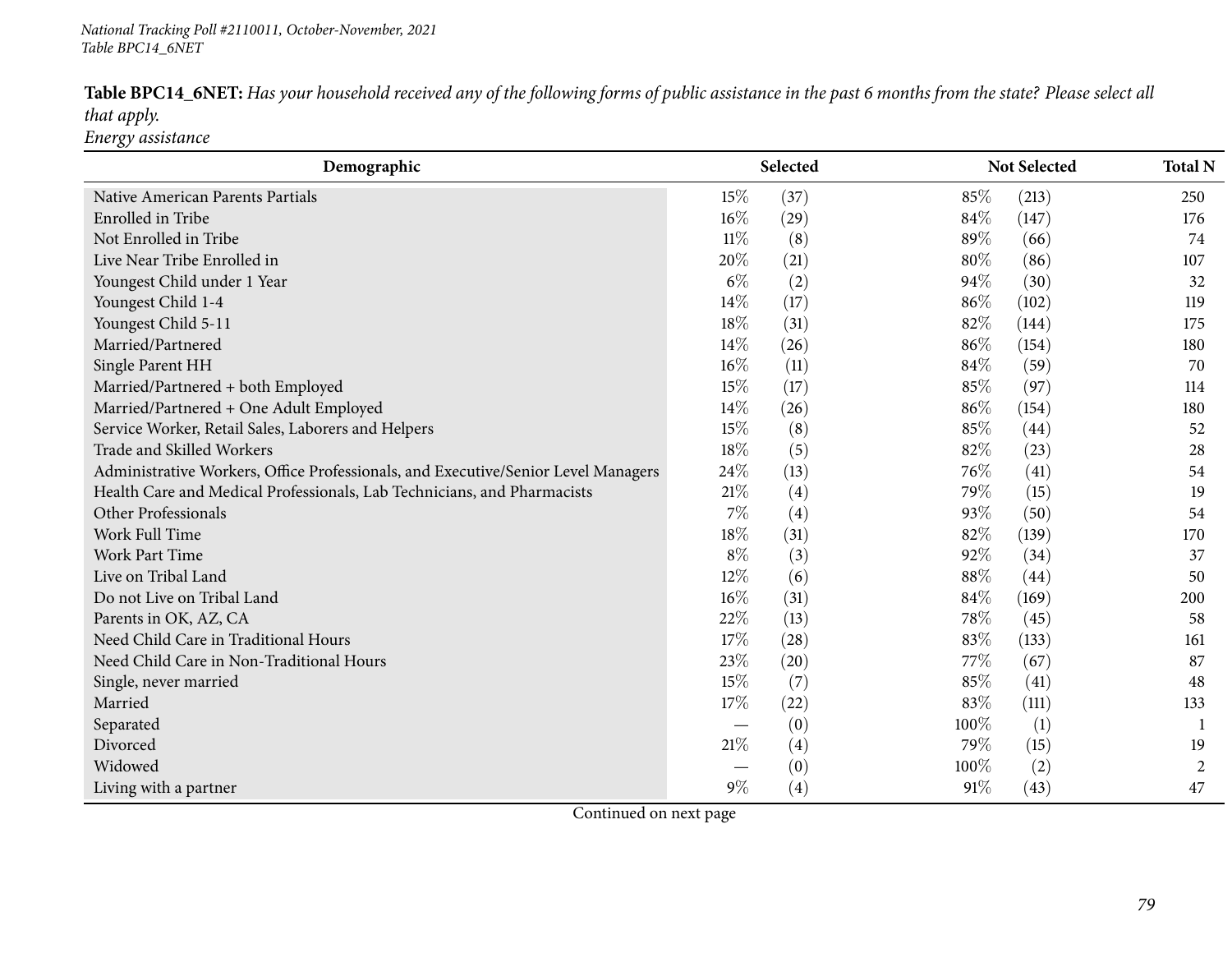Table BPC14\_6NET: Has your household received any of the following forms of public assistance in the past 6 months from the state? Please select all *that apply. Energy assistance*

| Demographic                      |         | Selected         |         | Not Selected     |    | <b>Total N</b> |
|----------------------------------|---------|------------------|---------|------------------|----|----------------|
| Native American Parents Partials | 15%     | (37)             | 85%     | (213)            |    | 250            |
| Alabama                          | 20%     | $\left(1\right)$ | $80\%$  | (4)              |    | 5              |
| Alaska                           |         | (0)              | 100%    | (7)              |    | 7              |
| Arizona                          |         | (0)              | 100%    | (6)              |    | 6              |
| Arkansas                         |         | (0)              | 100%    | (6)              |    | 6              |
| California                       | $24\%$  | (6)              | 76%     | (19)             |    | 25             |
| Colorado                         |         | (0)              | 100%    | (4)              |    | $\overline{4}$ |
| Connecticut                      |         | (0)              | 100%    | (1)              |    |                |
| Delaware                         |         | (0)              | 100%    | (1)              |    |                |
| District of Columbia             | $100\%$ | $\left(1\right)$ |         | (0)              |    |                |
| Florida                          |         | (0)              | 100%    | (7)              |    | 7              |
| Georgia                          | $18\%$  | (2)              | 82%     | (9)              |    | $11\,$         |
| Idaho                            |         | (0)              | 100%    | (2)              |    | $\overline{2}$ |
| Illinois                         |         | (0)              | 100%    | (3)              |    | 3              |
| Indiana                          |         | (0)              | 100%    | (2)              |    | $\overline{2}$ |
| Iowa                             |         | (0)              | 100%    | (1)              |    |                |
| Kansas                           | $20\%$  | (1)              | $80\%$  | (4)              |    | 5              |
| Louisiana                        |         | (0)              | 100%    | (2)              |    | $\overline{2}$ |
| Maine                            | $50\%$  | (1)              | 50%     | $\left(1\right)$ |    | $\overline{2}$ |
| Maryland                         | 33%     | (1)              | $67\%$  | (2)              |    | 3              |
| Massachusetts                    |         | (0)              | 100%    | $\left(1\right)$ |    |                |
| Michigan                         |         | (0)              | 100%    | (3)              |    | $\mathfrak{Z}$ |
| Minnesota                        | $18\%$  | (4)              | 82%     | (18)             |    | 22             |
| Mississippi                      |         | (0)              | 100%    | (2)              |    | $\overline{2}$ |
| Missouri                         | 33%     | (2)              | 67\%    | (4)              |    | 6              |
| Montana                          | $9\%$   | (1)              | $91\%$  | (10)             |    | 11             |
| Nebraska                         | $50\%$  | (1)              | 50%     | $\left(1\right)$ |    | $\overline{2}$ |
| Nevada                           | 33%     | (1)              | 67\%    | (2)              |    | 3              |
| New Mexico                       |         | (0)              | 100%    | (7)              |    | 7              |
| New York                         | $30\%$  | (3)              | $70\%$  | (7)              |    | $10\,$         |
| North Carolina                   |         | (0)              | 100%    | (13)             |    | 13             |
| North Dakota                     |         | (0)              | $100\%$ | (3)              |    | 3              |
| Ohio                             |         | (0)              | 100%    | (3)              |    | 3              |
| Oklahoma                         | $26\%$  | (7)              | 74\%    | (20)             | 80 | 27             |
| Oregon                           |         | (0)              | 100%    | (2)              |    | $\sqrt{2}$     |
| Pennsylvania                     |         | (0)              | 100%    | (5)              |    | 5              |
|                                  |         |                  |         |                  |    |                |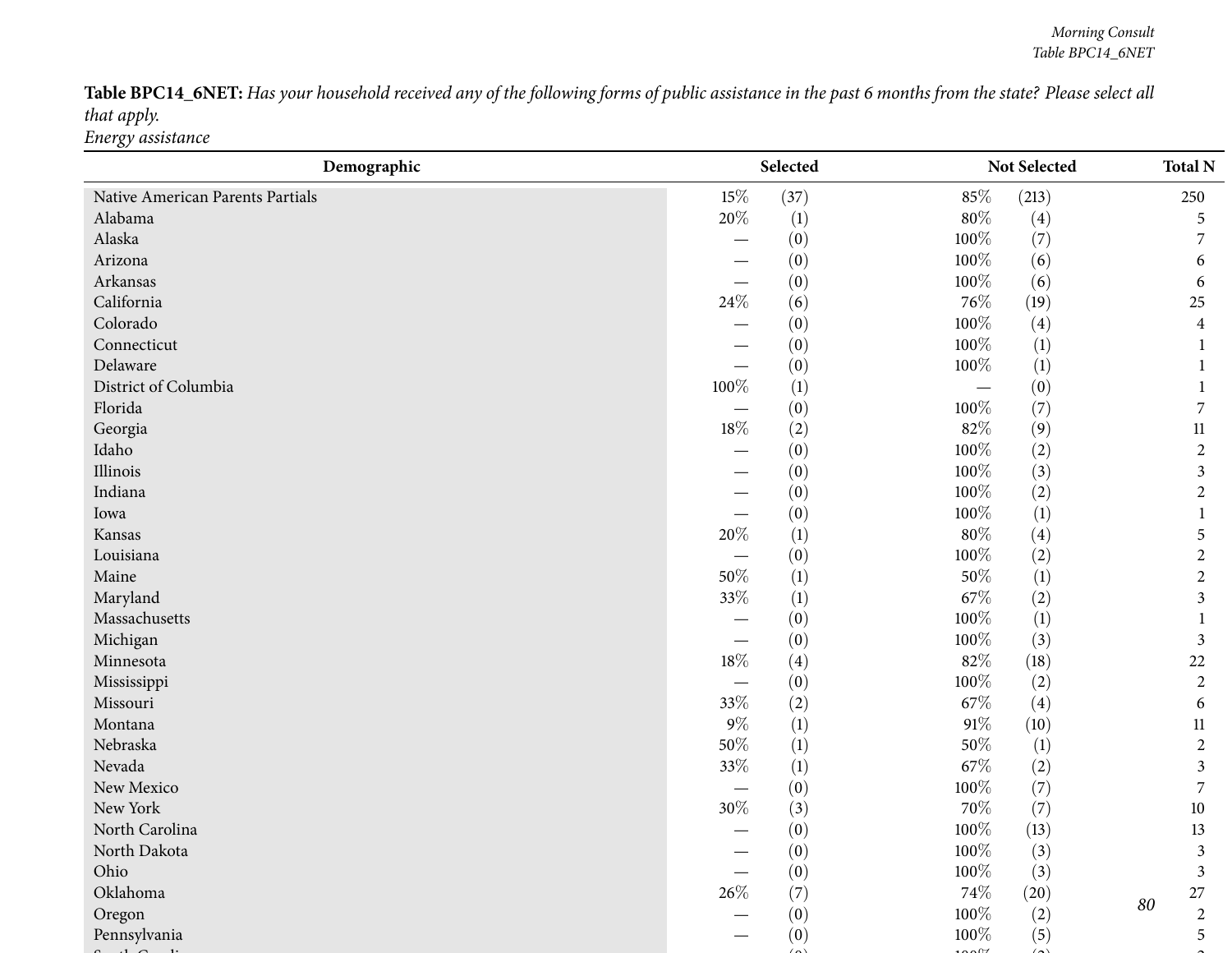## *National Tracking Poll #2110011, October-November, <sup>2021</sup> Table BPC14\_7NET*

| Table BPC14_7NET: Has your household received any of the following forms of public assistance in the past 6 months from the state? Please select all |  |
|------------------------------------------------------------------------------------------------------------------------------------------------------|--|
| that apply.                                                                                                                                          |  |
| Other, please specify                                                                                                                                |  |

| Demographic                      | Selected                 |     |        | Not Selected |                |
|----------------------------------|--------------------------|-----|--------|--------------|----------------|
| Native American Parents Partials | $2\%$                    | (5) | 98%    | (245)        | 250            |
| Gender: Male                     | $3\%$                    | (2) | 97%    | (59)         | 61             |
| Gender: Female                   | $2\%$                    | (3) | 98\%   | (186)        | 189            |
| Age: 18-34                       | $2\%$                    | (2) | 98%    | (126)        | 128            |
| Age: 35-44                       | $2\%$                    | (2) | 98%    | (92)         | 94             |
| Age: 45-64                       | $4\%$                    | (1) | 96%    | (25)         | 26             |
| Age: 65+                         | $\overline{\phantom{0}}$ | (0) | 100%   | (2)          | $\overline{2}$ |
| GenZers: 1997-2012               |                          | (0) | 100%   | (26)         | 26             |
| Millennials: 1981-1996           | $2\%$                    | (4) | 98%    | (167)        | 171            |
| GenXers: 1965-1980               |                          | (0) | 100%   | (49)         | 49             |
| Baby Boomers: 1946-1964          | 25%                      | (1) | 75%    | (3)          | 4              |
| PID: Dem (no lean)               | $1\%$                    | (1) | 99%    | (91)         | 92             |
| PID: Ind (no lean)               | $3\%$                    | (3) | 97%    | (102)        | 105            |
| PID: Rep (no lean)               | $2\%$                    | (1) | 98%    | (52)         | 53             |
| Educ: < College                  | $2\%$                    | (3) | 98%    | (170)        | 173            |
| Educ: Bachelors degree           | $2\%$                    | (1) | 98%    | (42)         | 43             |
| Educ: Post-grad                  | $3\%$                    | (1) | 97%    | (33)         | 34             |
| Income: Under 50k                | $1\%$                    | (2) | 99%    | (133)        | 135            |
| Income: 50k-100k                 | $3\%$                    | (2) | 97%    | (77)         | 79             |
| Income: 100k+                    | $3\%$                    | (1) | 97%    | (35)         | 36             |
| Ethnicity: White                 |                          | (0) | 100%   | (44)         | 44             |
| Ethnicity: Hispanic              | $\overline{\phantom{0}}$ | (0) | 100%   | (34)         | 34             |
| Ethnicity: Black                 | $\overline{\phantom{0}}$ | (0) | 100%   | (11)         | 11             |
| Ethnicity: Other                 | $3\%$                    | (5) | 97%    | (190)        | 195            |
| 4-Region: Northeast              |                          | (0) | 100%   | (19)         | 19             |
| 4-Region: Midwest                | $2\%$                    | (1) | 98%    | (54)         | 55             |
| 4-Region: South                  | $2\%$                    | (2) | 98%    | (96)         | 98             |
| 4-Region: West                   | $3\%$                    | (2) | 97%    | (76)         | 78             |
| Age: 19-34                       | $2\%$                    | (2) | 98%    | (126)        | 128            |
| Age: 35-44                       | $2\%$                    | (2) | 98%    | (92)         | 94             |
| Age: 45+                         | $4\%$                    | (1) | $96\%$ | (27)         | 28             |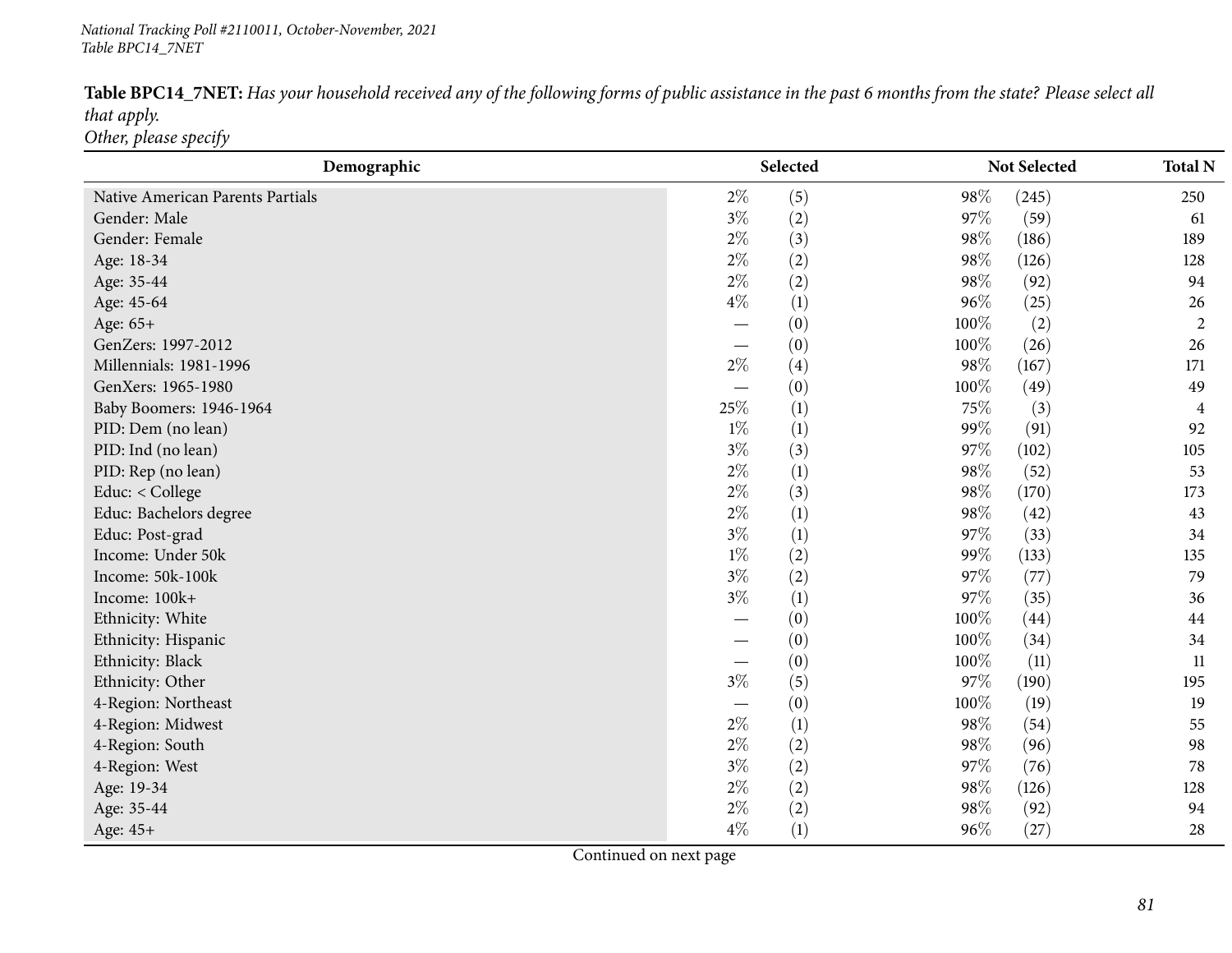Table BPC14\_7NET: Has your household received any of the following forms of public assistance in the past 6 months from the state? Please select all *that apply. Other, <sup>p</sup>lease specify*

| Demographic                                                                       |       | Selected |      | <b>Not Selected</b> | <b>Total N</b> |
|-----------------------------------------------------------------------------------|-------|----------|------|---------------------|----------------|
| Native American Parents Partials                                                  | $2\%$ | (5)      | 98%  | (245)               | 250            |
| Enrolled in Tribe                                                                 | $2\%$ | (3)      | 98%  | (173)               | 176            |
| Not Enrolled in Tribe                                                             | $3\%$ | (2)      | 97%  | (72)                | 74             |
| Live Near Tribe Enrolled in                                                       |       | (0)      | 100% | (107)               | 107            |
| Youngest Child under 1 Year                                                       |       | (0)      | 100% | (32)                | 32             |
| Youngest Child 1-4                                                                | $2\%$ | (2)      | 98%  | (117)               | 119            |
| Youngest Child 5-11                                                               | $2\%$ | (4)      | 98%  | (171)               | 175            |
| Married/Partnered                                                                 | $3\%$ | (5)      | 97%  | (175)               | 180            |
| Single Parent HH                                                                  |       | (0)      | 100% | (70)                | 70             |
| Married/Partnered + both Employed                                                 | $1\%$ | (1)      | 99%  | (113)               | 114            |
| Married/Partnered + One Adult Employed                                            | $3\%$ | (5)      | 97%  | (175)               | 180            |
| Service Worker, Retail Sales, Laborers and Helpers                                |       | (0)      | 100% | (52)                | 52             |
| Trade and Skilled Workers                                                         |       | (0)      | 100% | (28)                | 28             |
| Administrative Workers, Office Professionals, and Executive/Senior Level Managers | $2\%$ | (1)      | 98%  | (53)                | 54             |
| Health Care and Medical Professionals, Lab Technicians, and Pharmacists           |       | (0)      | 100% | (19)                | 19             |
| Other Professionals                                                               | $4\%$ | (2)      | 96%  | (52)                | 54             |
| Work Full Time                                                                    | $1\%$ | (2)      | 99%  | (168)               | 170            |
| Work Part Time                                                                    | $3\%$ | (1)      | 97%  | (36)                | 37             |
| Live on Tribal Land                                                               |       | (0)      | 100% | (50)                | 50             |
| Do not Live on Tribal Land                                                        | $2\%$ | (5)      | 98%  | (195)               | 200            |
| Parents in OK, AZ, CA                                                             |       | (0)      | 100% | (58)                | 58             |
| Need Child Care in Traditional Hours                                              |       | (0)      | 100% | (161)               | 161            |
| Need Child Care in Non-Traditional Hours                                          |       | (0)      | 100% | (87)                | 87             |
| Single, never married                                                             |       | (0)      | 100% | (48)                | 48             |
| Married                                                                           | $3\%$ | (4)      | 97%  | (129)               | 133            |
| Separated                                                                         |       | (0)      | 100% | (1)                 |                |
| Divorced                                                                          |       | (0)      | 100% | (19)                | 19             |
| Widowed                                                                           |       | (0)      | 100% | (2)                 | $\overline{c}$ |
| Living with a partner                                                             | $2\%$ | (1)      | 98%  | (46)                | 47             |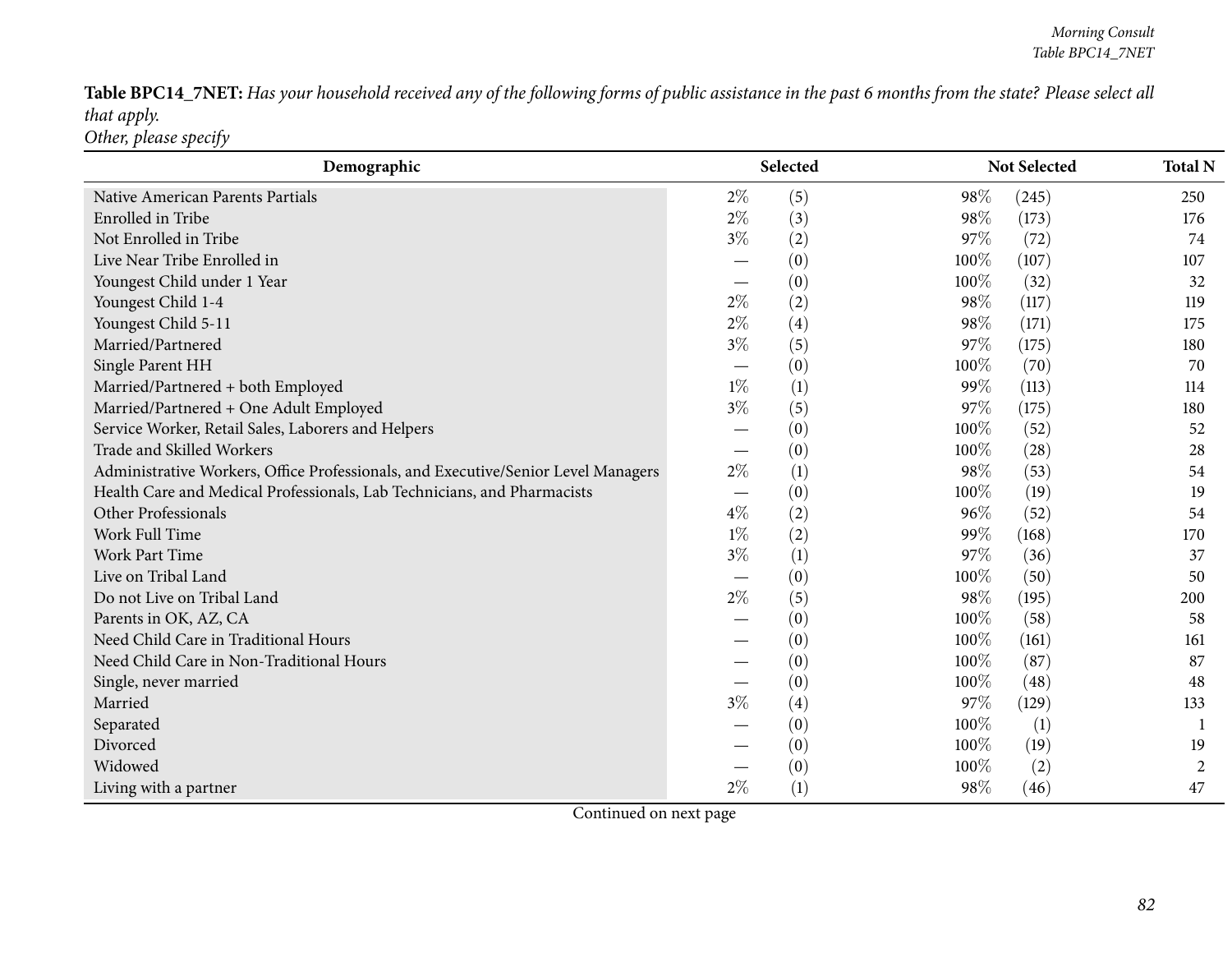### *National Tracking Poll #2110011, October-November, <sup>2021</sup> Table BPC14\_7NET*

| Table BPC14_7NET: Has your household received any of the following forms of public assistance in the past 6 months from the state? Please select all |  |
|------------------------------------------------------------------------------------------------------------------------------------------------------|--|
| that apply.                                                                                                                                          |  |
| Other, please specify                                                                                                                                |  |

| Demographic                      |                                 | Selected<br>Not Selected |         |                  |    | <b>Total N</b> |
|----------------------------------|---------------------------------|--------------------------|---------|------------------|----|----------------|
| Native American Parents Partials | $2\%$                           | (5)                      | $98\%$  | (245)            |    | 250            |
| Alabama                          |                                 | (0)                      | 100%    | (5)              |    | 5              |
| Alaska                           |                                 | (0)                      | 100%    | (7)              |    |                |
| Arizona                          | $\hspace{0.1mm}-\hspace{0.1mm}$ | (0)                      | 100%    | (6)              |    | 6              |
| Arkansas                         | $17\%$                          | (1)                      | $83\%$  | (5)              |    | 6              |
| California                       |                                 | (0)                      | 100%    | (25)             |    | 25             |
| Colorado                         | $\overbrace{\phantom{aaaaa}}$   | (0)                      | 100%    | (4)              |    | 4              |
| Connecticut                      |                                 | (0)                      | 100%    | $\left(1\right)$ |    | 1              |
| Delaware                         |                                 | (0)                      | 100%    | (1)              |    |                |
| District of Columbia             |                                 | (0)                      | 100%    | (1)              |    |                |
| Florida                          | $\overbrace{\phantom{aaaaa}}$   | (0)                      | 100%    | (7)              |    | 7              |
| Georgia                          |                                 | (0)                      | 100%    | (11)             |    | $11\,$         |
| Idaho                            |                                 | (0)                      | 100%    | (2)              |    | $\overline{2}$ |
| Illinois                         |                                 | (0)                      | 100%    | (3)              |    | $\mathfrak{Z}$ |
| Indiana                          |                                 | (0)                      | 100%    | (2)              |    | $\overline{2}$ |
| Iowa                             |                                 | (0)                      | 100%    | $\left(1\right)$ |    |                |
| Kansas                           |                                 | (0)                      | 100%    | (5)              |    | 5              |
| Louisiana                        |                                 | (0)                      | 100%    | (2)              |    | 2              |
| Maine                            | $\overbrace{\phantom{aaaaa}}$   | (0)                      | 100%    | (2)              |    | $\overline{2}$ |
| Maryland                         |                                 | (0)                      | 100%    | (3)              |    | 3              |
| Massachusetts                    |                                 | (0)                      | 100%    | $\left(1\right)$ |    |                |
| Michigan                         |                                 | (0)                      | 100%    | (3)              |    | 3              |
| Minnesota                        | $5\%$                           | (1)                      | $95\%$  | (21)             |    | 22             |
| Mississippi                      |                                 | (0)                      | 100%    | (2)              |    | $\overline{2}$ |
| Missouri                         |                                 | (0)                      | 100%    | (6)              |    | 6              |
| Montana                          | $9\%$                           | (1)                      | $91\%$  | (10)             |    | $11\,$         |
| Nebraska                         |                                 | (0)                      | 100%    | (2)              |    | $\overline{2}$ |
| Nevada                           |                                 | (0)                      | 100%    | (3)              |    | 3              |
| New Mexico                       |                                 | (0)                      | 100%    | (7)              |    | 7              |
| New York                         |                                 | (0)                      | 100%    | (10)             |    | $10\,$         |
| North Carolina                   | $8\%$                           | (1)                      | 92%     | (12)             |    | 13             |
| North Dakota                     |                                 | (0)                      | $100\%$ | (3)              |    | $\mathfrak{Z}$ |
| Ohio                             |                                 | (0)                      | $100\%$ | (3)              |    | $\mathfrak{Z}$ |
| Oklahoma                         |                                 | (0)                      | 100%    | (27)             | 83 | 27             |
| Oregon                           | $50\%$                          | (1)                      | $50\%$  | (1)              |    | $\overline{2}$ |
| Pennsylvania                     |                                 | (0)                      | 100%    | (5)              |    | 5              |
|                                  |                                 |                          |         |                  |    |                |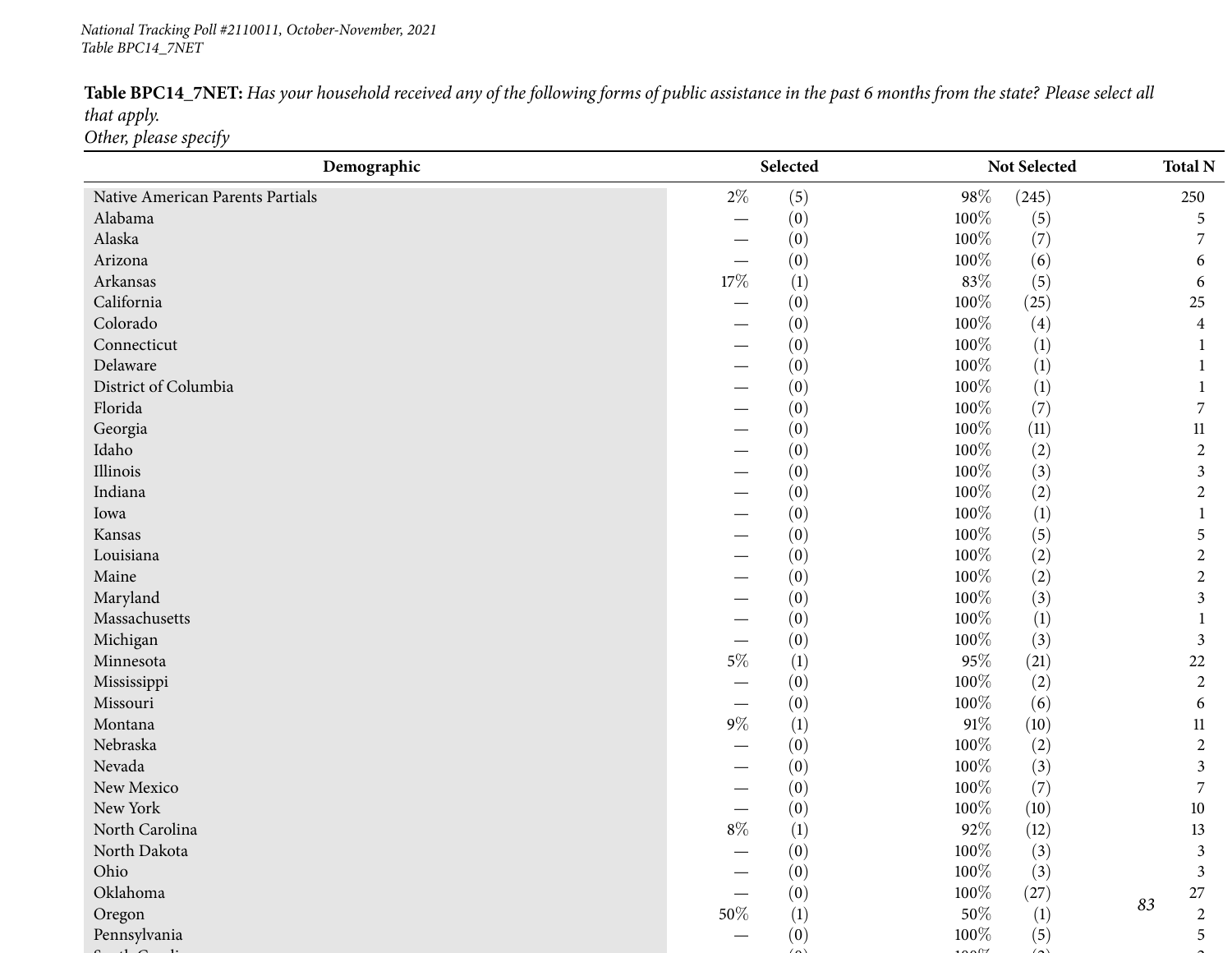Table BPC14\_8NET: Has your household received any of the following forms of public assistance in the past 6 months from the state? Please select all *that apply. None of the above*

| Demographic                      |        | Selected |        | Not Selected | <b>Total N</b> |
|----------------------------------|--------|----------|--------|--------------|----------------|
| Native American Parents Partials | 32%    | (80)     | 68%    | (170)        | 250            |
| Gender: Male                     | 36%    | (22)     | 64\%   | (39)         | 61             |
| Gender: Female                   | $31\%$ | (58)     | 69%    | (131)        | 189            |
| Age: 18-34                       | 28%    | (36)     | 72%    | (92)         | 128            |
| Age: 35-44                       | 36%    | (34)     | 64%    | (60)         | 94             |
| Age: 45-64                       | 35%    | (9)      | 65%    | (17)         | 26             |
| Age: 65+                         | 50%    | (1)      | 50%    | (1)          | $\overline{2}$ |
| GenZers: 1997-2012               | 27\%   | (7)      | 73%    | (19)         | 26             |
| Millennials: 1981-1996           | 30%    | (52)     | 70%    | (119)        | 171            |
| GenXers: 1965-1980               | 41\%   | (20)     | 59%    | (29)         | 49             |
| Baby Boomers: 1946-1964          | 25%    | (1)      | 75%    | (3)          | 4              |
| PID: Dem (no lean)               | 26%    | (24)     | 74%    | (68)         | 92             |
| PID: Ind (no lean)               | 35%    | (37)     | 65%    | (68)         | 105            |
| PID: Rep (no lean)               | 36%    | (19)     | 64%    | (34)         | 53             |
| Educ: < College                  | 30%    | (52)     | 70%    | (121)        | 173            |
| Educ: Bachelors degree           | 49%    | (21)     | $51\%$ | (22)         | 43             |
| Educ: Post-grad                  | 21%    | (7)      | 79%    | (27)         | 34             |
| Income: Under 50k                | 22%    | (30)     | 78%    | (105)        | 135            |
| Income: 50k-100k                 | 43%    | (34)     | 57%    | (45)         | 79             |
| Income: 100k+                    | 44\%   | (16)     | 56%    | (20)         | 36             |
| Ethnicity: White                 | 20%    | (9)      | $80\%$ | (35)         | 44             |
| Ethnicity: Hispanic              | 24%    | (8)      | 76%    | (26)         | 34             |
| Ethnicity: Black                 | 18%    | (2)      | 82%    | (9)          | 11             |
| Ethnicity: Other                 | 35%    | (69)     | 65%    | (126)        | 195            |
| 4-Region: Northeast              | 26\%   | (5)      | 74%    | (14)         | 19             |
| 4-Region: Midwest                | 38%    | (21)     | 62%    | (34)         | 55             |
| 4-Region: South                  | $31\%$ | (30)     | 69%    | (68)         | 98             |
| 4-Region: West                   | $31\%$ | (24)     | 69%    | (54)         | 78             |
| Age: 19-34                       | 28%    | (36)     | 72%    | (92)         | 128            |
| Age: 35-44                       | 36\%   | (34)     | 64%    | (60)         | 94             |
| Age: 45+                         | 36%    | (10)     | 64%    | (18)         | 28             |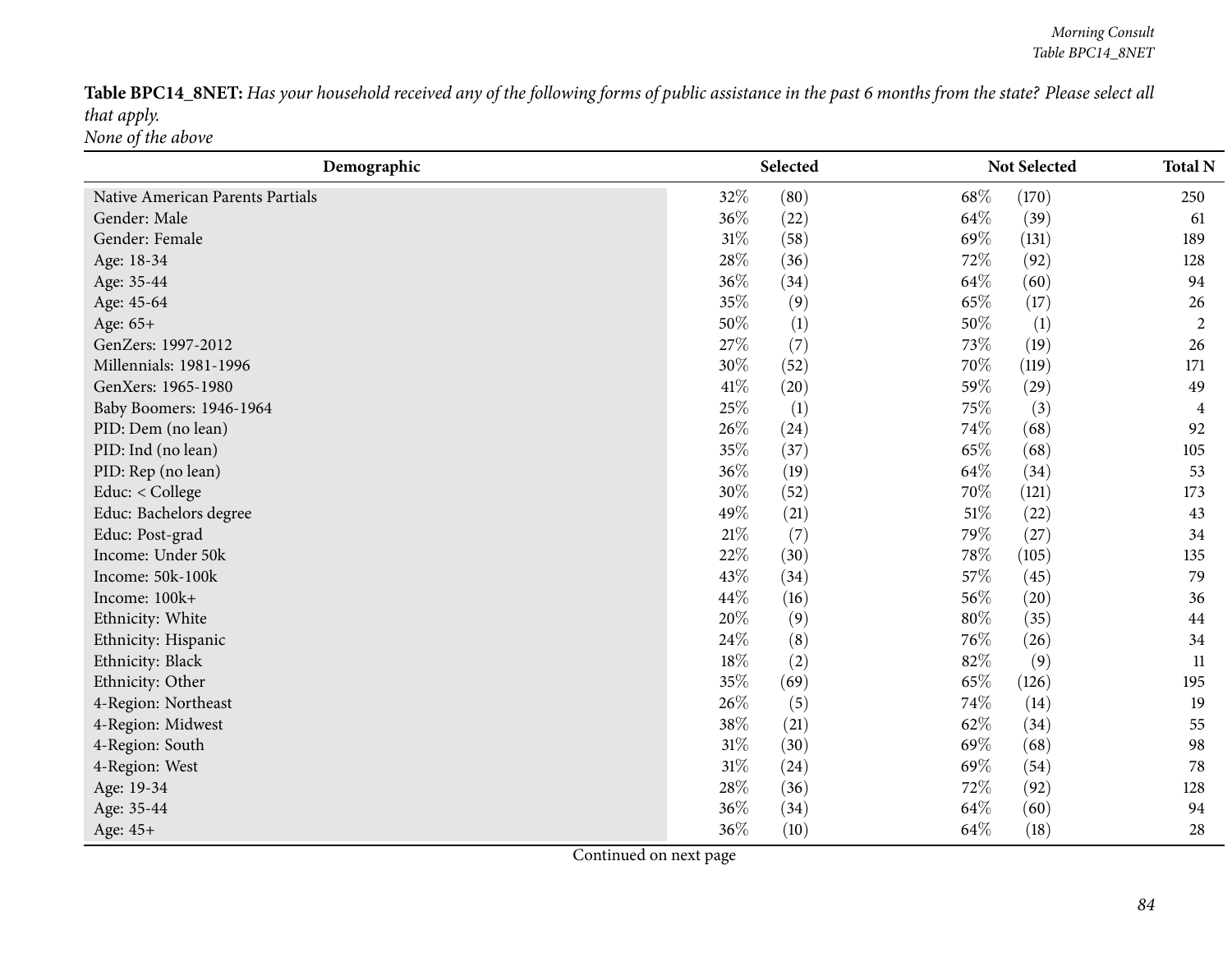Table BPC14\_8NET: Has your household received any of the following forms of public assistance in the past 6 months from the state? Please select all *that apply. None of the above*

| Demographic                                                                       |      | Selected |      | Not Selected |                |  |
|-----------------------------------------------------------------------------------|------|----------|------|--------------|----------------|--|
| Native American Parents Partials                                                  | 32%  | (80)     | 68\% | (170)        | 250            |  |
| Enrolled in Tribe                                                                 | 30%  | (53)     | 70%  | (123)        | 176            |  |
| Not Enrolled in Tribe                                                             | 36%  | (27)     | 64%  | (47)         | 74             |  |
| Live Near Tribe Enrolled in                                                       | 24\% | (26)     | 76%  | (81)         | 107            |  |
| Youngest Child under 1 Year                                                       | 34%  | (11)     | 66%  | (21)         | 32             |  |
| Youngest Child 1-4                                                                | 27\% | (32)     | 73\% | (87)         | 119            |  |
| Youngest Child 5-11                                                               | 32%  | (56)     | 68\% | (119)        | 175            |  |
| Married/Partnered                                                                 | 34%  | (61)     | 66%  | (119)        | 180            |  |
| Single Parent HH                                                                  | 27%  | (19)     | 73%  | (51)         | 70             |  |
| Married/Partnered + both Employed                                                 | 35%  | (40)     | 65%  | (74)         | 114            |  |
| Married/Partnered + One Adult Employed                                            | 34\% | (61)     | 66\% | (119)        | 180            |  |
| Service Worker, Retail Sales, Laborers and Helpers                                | 27%  | (14)     | 73%  | (38)         | 52             |  |
| Trade and Skilled Workers                                                         | 43%  | (12)     | 57%  | (16)         | 28             |  |
| Administrative Workers, Office Professionals, and Executive/Senior Level Managers | 30%  | (16)     | 70%  | (38)         | 54             |  |
| Health Care and Medical Professionals, Lab Technicians, and Pharmacists           | 26%  | (5)      | 74%  | (14)         | 19             |  |
| Other Professionals                                                               | 33%  | (18)     | 67%  | (36)         | 54             |  |
| <b>Work Full Time</b>                                                             | 32%  | (55)     | 68\% | (115)        | 170            |  |
| Work Part Time                                                                    | 27%  | (10)     | 73%  | (27)         | 37             |  |
| Live on Tribal Land                                                               | 28%  | (14)     | 72\% | (36)         | 50             |  |
| Do not Live on Tribal Land                                                        | 33%  | (66)     | 67\% | (134)        | 200            |  |
| Parents in OK, AZ, CA                                                             | 24\% | (14)     | 76\% | (44)         | 58             |  |
| Need Child Care in Traditional Hours                                              | 29%  | (46)     | 71\% | (115)        | 161            |  |
| Need Child Care in Non-Traditional Hours                                          | 18%  | (16)     | 82%  | (71)         | 87             |  |
| Single, never married                                                             | 25\% | (12)     | 75%  | (36)         | 48             |  |
| Married                                                                           | 36%  | (48)     | 64\% | (85)         | 133            |  |
| Separated                                                                         |      | (0)      | 100% | (1)          |                |  |
| Divorced                                                                          | 37%  | (7)      | 63%  | (12)         | 19             |  |
| Widowed                                                                           |      | (0)      | 100% | (2)          | $\overline{2}$ |  |
| Living with a partner                                                             | 28%  | (13)     | 72%  | (34)         | 47             |  |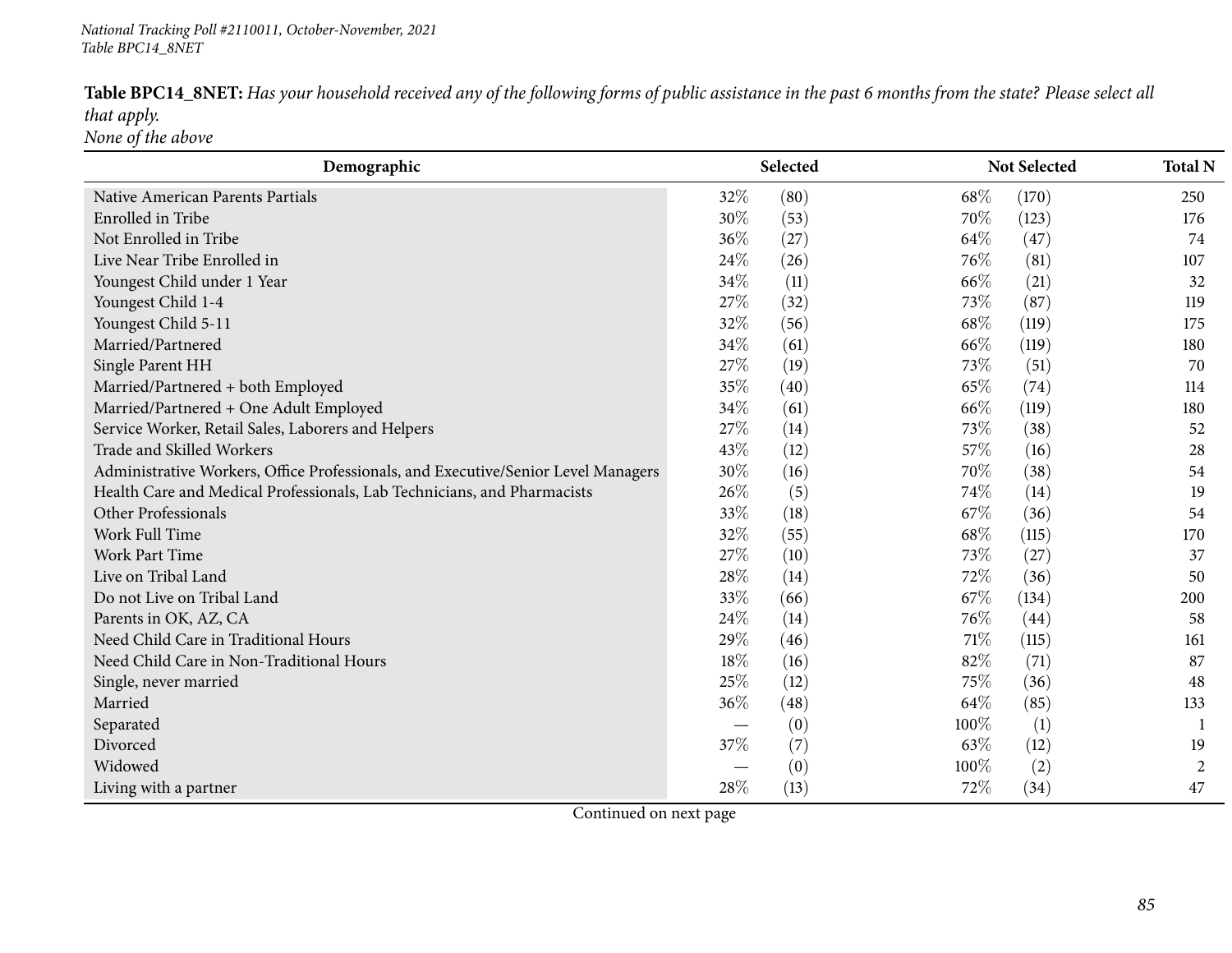Table BPC14\_8NET: Has your household received any of the following forms of public assistance in the past 6 months from the state? Please select all *that apply. None of the above*

| Demographic                      | Selected |                  |         | Not Selected |    | <b>Total N</b>   |
|----------------------------------|----------|------------------|---------|--------------|----|------------------|
| Native American Parents Partials | 32%      | (80)             | $68\%$  | (170)        |    | 250              |
| Alabama                          | 20%      | $\left(1\right)$ | $80\%$  | (4)          |    | 5                |
| Alaska                           | 57%      | (4)              | 43\%    | (3)          |    | 7                |
| Arizona                          | $50\%$   | (3)              | $50\%$  | (3)          |    | 6                |
| Arkansas                         | 50%      | (3)              | $50\%$  | (3)          |    | 6                |
| California                       | $16\%$   | (4)              | 84\%    | (21)         |    | $25\,$           |
| Colorado                         |          | (0)              | 100%    | (4)          |    | $\overline{4}$   |
| Connecticut                      |          | (0)              | 100%    | (1)          |    |                  |
| Delaware                         | 100%     | (1)              |         | (0)          |    |                  |
| District of Columbia             |          | (0)              | 100%    | (1)          |    |                  |
| Florida                          | 43%      | (3)              | 57%     | (4)          |    | 7                |
| Georgia                          | 36%      | (4)              | 64\%    | (7)          |    | 11               |
| Idaho                            |          | (0)              | $100\%$ | (2)          |    | $\boldsymbol{2}$ |
| Illinois                         |          | (0)              | 100%    | (3)          |    | 3                |
| Indiana                          |          | (0)              | $100\%$ | (2)          |    | 2                |
| Iowa                             | 100%     | (1)              |         | (0)          |    |                  |
| Kansas                           | $60\%$   | (3)              | 40%     | (2)          |    | 5                |
| Louisiana                        |          | (0)              | 100%    | (2)          |    | $\overline{2}$   |
| Maine                            |          | (0)              | $100\%$ | (2)          |    | $\mathbf{2}$     |
| Maryland                         | 33%      | (1)              | $67\%$  | (2)          |    | 3                |
| Massachusetts                    | 100%     | (1)              |         | (0)          |    | 1                |
| Michigan                         | 33%      | (1)              | $67\%$  | (2)          |    | 3                |
| Minnesota                        | 41\%     | (9)              | 59%     | (13)         |    | 22               |
| Mississippi                      | 50%      | (1)              | $50\%$  | (1)          |    | $\overline{2}$   |
| Missouri                         | 67%      | (4)              | 33%     | (2)          |    | 6                |
| Montana                          | 55%      | (6)              | 45%     | (5)          |    | 11               |
| Nebraska                         |          | (0)              | $100\%$ | (2)          |    | $\mathbf{2}$     |
| Nevada                           |          | (0)              | $100\%$ | (3)          |    | 3                |
| New Mexico                       | $14\%$   | (1)              | $86\%$  | (6)          |    | $\overline{7}$   |
| New York                         | 20%      | (2)              | $80\%$  | (8)          |    | $10\,$           |
| North Carolina                   | 23%      | (3)              | 77\%    | (10)         |    | 13               |
| North Dakota                     | $33\%$   | (1)              | $67\%$  | (2)          |    | 3                |
| Ohio                             |          | (0)              | $100\%$ | (3)          |    | $\mathfrak{Z}$   |
| Oklahoma                         | $26\%$   | (7)              | 74\%    | (20)         | 86 | $27\,$           |
| Oregon                           |          | (0)              | 100%    | (2)          |    | $\overline{2}$   |
| Pennsylvania                     | 40%      | (2)              | $60\%$  | (3)          |    | 5                |
|                                  |          |                  |         |              |    |                  |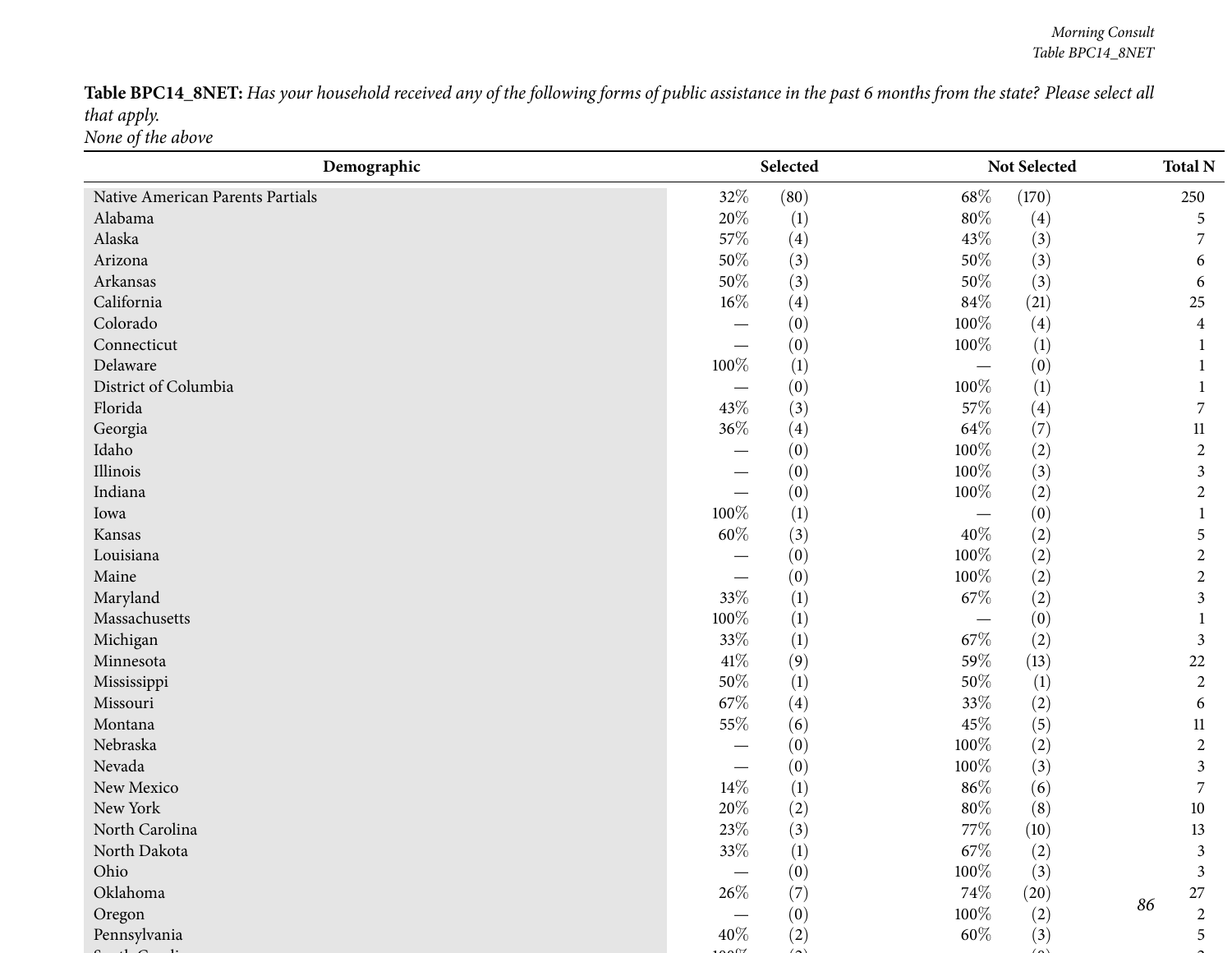### *National Tracking Poll #2110011, October-November, <sup>2021</sup> Table BPC15*

# Table BPC15: Which of the following do you rely on the most for child care during an emergency?

| Demographic                      |                               | Friend |        | Family |                                 | Neighbor |                          | Community<br>organization | Otl                      |
|----------------------------------|-------------------------------|--------|--------|--------|---------------------------------|----------|--------------------------|---------------------------|--------------------------|
| Native American Parents Partials | 14%                           | (35)   | 76\%   | (190)  | $3\%$                           | (7)      | $3\%$                    | (8)                       | $4\%$                    |
| Gender: Male                     | 16%                           | (10)   | 72%    | (44)   | 7%                              | (4)      | $3\%$                    | (2)                       | $2\%$                    |
| Gender: Female                   | 13%                           | (25)   | 77%    | (146)  | $2\%$                           | (3)      | $3\%$                    | (6)                       | 5%                       |
| Age: 18-34                       | 12%                           | (15)   | 77%    | (99)   | $2\%$                           | (3)      | $4\%$                    | (5)                       | $5\%$                    |
| Age: 35-44                       | 18%                           | (17)   | 73\%   | (69)   | $3\%$                           | (3)      | $1\%$                    | (1)                       | 4%                       |
| Age: 45-64                       | 12%                           | (3)    | 77\%   | (20)   | $4\%$                           | (1)      | $8\%$                    | (2)                       | $\overline{\phantom{0}}$ |
| Age: 65+                         |                               | (0)    | 100%   | (2)    | $\hspace{0.1mm}-\hspace{0.1mm}$ | (0)      |                          | (0)                       | $\overline{\phantom{0}}$ |
| GenZers: 1997-2012               | 19%                           | (5)    | 69%    | (18)   | $4\%$                           | (1)      |                          | (0)                       | 8%                       |
| Millennials: 1981-1996           | 14%                           | (24)   | 76%    | (130)  | $2\%$                           | (4)      | $4\%$                    | (6)                       | 4%                       |
| GenXers: 1965-1980               | 12%                           | (6)    | 78\%   | (38)   | $4\%$                           | (2)      | $4\%$                    | (2)                       | $2\%$                    |
| Baby Boomers: 1946-1964          |                               | (0)    | 100%   | (4)    | $\hspace{0.05cm}$               | (0)      |                          | (0)                       | $\overline{\phantom{0}}$ |
| PID: Dem (no lean)               | 7%                            | (6)    | 83%    | (76)   | $4\%$                           | (4)      | $7\%$                    | (6)                       | $\overline{\phantom{0}}$ |
| PID: Ind (no lean)               | 21%                           | (22)   | 68\%   | (71)   | $3\%$                           | (3)      | $2\%$                    | (2)                       | 7%                       |
| PID: Rep (no lean)               | 13%                           | (7)    | 81%    | (43)   | $\overline{\phantom{m}}$        | (0)      | $\overline{\phantom{0}}$ | (0)                       | $6\%$                    |
| Educ: < College                  | $11\%$                        | (19)   | 82%    | (142)  | $2\%$                           | (3)      | $1\%$                    | (2)                       | $4\%$                    |
| Educ: Bachelors degree           | 14%                           | (6)    | 74%    | (32)   | $2\%$                           | (1)      | $5\%$                    | (2)                       | $5\%$                    |
| Educ: Post-grad                  | 29%                           | (10)   | 47\%   | (16)   | $9\%$                           | (3)      | 12%                      | (4)                       | 3%                       |
| Income: Under 50k                | 13%                           | (17)   | 79%    | (106)  | $3\%$                           | (4)      | $1\%$                    | (2)                       | 4%                       |
| Income: 50k-100k                 | 16%                           | (13)   | 75%    | (59)   | $1\%$                           | (1)      | $4\%$                    | (3)                       | $4\%$                    |
| Income: 100k+                    | 14\%                          | (5)    | 69%    | (25)   | $6\%$                           | (2)      | $8\%$                    | (3)                       | 3%                       |
| Ethnicity: White                 | 25%                           | (11)   | 64\%   | (28)   | $2\%$                           | (1)      | 7%                       | (3)                       | 2%                       |
| Ethnicity: Hispanic              | 24%                           | (8)    | 62%    | (21)   | $3\%$                           | (1)      | $9\%$                    | (3)                       | 3%                       |
| Ethnicity: Black                 | $\overbrace{\phantom{aaaaa}}$ | (0)    | 73%    | (8)    | 18%                             | (2)      | $9\%$                    | (1)                       | $\overline{\phantom{0}}$ |
| Ethnicity: Other                 | 12%                           | (24)   | 79%    | (154)  | $2\%$                           | (4)      | $2\%$                    | (4)                       | 5%                       |
| 4-Region: Northeast              | 16%                           | (3)    | 68\%   | (13)   | $5\%$                           | (1)      | $5\%$                    | (1)                       | $5\%$                    |
| 4-Region: Midwest                | $11\%$                        | (6)    | 75\%   | (41)   | $2\%$                           | (1)      | $7\%$                    | (4)                       | $5\%$                    |
| 4-Region: South                  | 16%                           | (16)   | 74%    | (73)   | $4\%$                           | (4)      | $1\%$                    | (1)                       | 4%                       |
| 4-Region: West                   | 13%                           | (10)   | $81\%$ | (63)   | $1\%$                           | (1)      | $3\%$                    | (2)                       | 3%                       |
| Age: 19-34                       | 12%                           | (15)   | 77%    | (99)   | $2\%$                           | (3)      | $4\%$                    | (5)                       | 5%                       |
| Age: 35-44                       | 18%                           | (17)   | 73%    | (69)   | $3\%$                           | (3)      | $1\%$                    | (1)                       | $4\%$                    |
| Age: 45+                         | $11\%$                        | (3)    | 79%    | (22)   | $4\%$                           | (1)      | 7%                       | (2)                       |                          |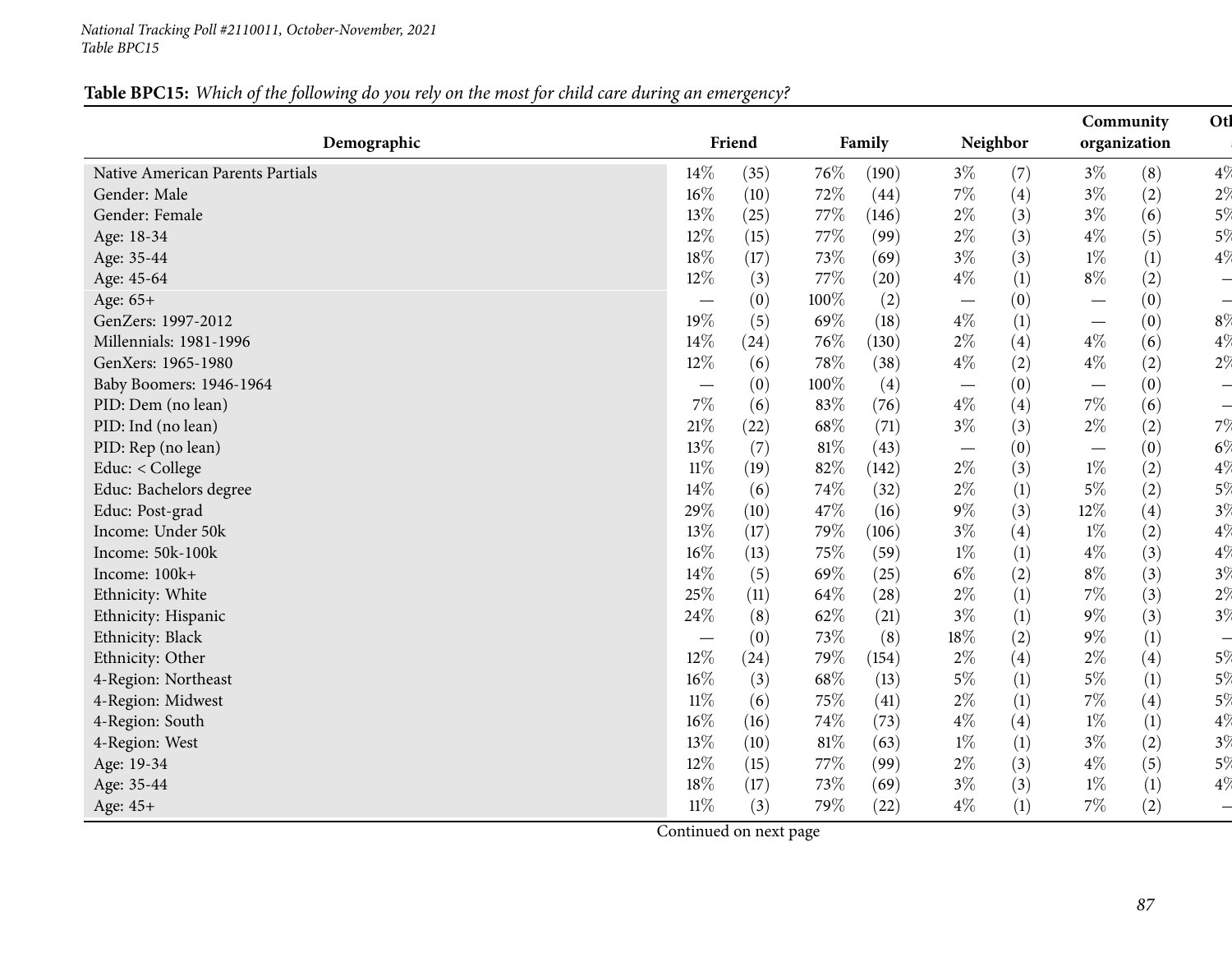*Morning Consult Table BPC15*

| Demographic                                                                       |                               | Friend |                                 | Family |                                 | Neighbor |                                 | Otl<br>Community<br>organization |                          |
|-----------------------------------------------------------------------------------|-------------------------------|--------|---------------------------------|--------|---------------------------------|----------|---------------------------------|----------------------------------|--------------------------|
| Native American Parents Partials                                                  | 14%                           | (35)   | 76%                             | (190)  | $3\%$                           | (7)      | $3\%$                           | (8)                              | $4\%$                    |
| Enrolled in Tribe                                                                 | 14%                           | (25)   | 75\%                            | (132)  | $4\%$                           | (7)      | $3\%$                           | (5)                              | $4\%$                    |
| Not Enrolled in Tribe                                                             | 14%                           | (10)   | 78%                             | (58)   | $\hspace{0.05cm}$               | (0)      | $4\%$                           | (3)                              | $4\%$                    |
| Live Near Tribe Enrolled in                                                       | 12%                           | (13)   | 79%                             | (85)   | $3\%$                           | (3)      | $3\%$                           | (3)                              | 3%                       |
| Youngest Child under 1 Year                                                       | 16%                           | (5)    | 69%                             | (22)   | $\hspace{0.1mm}-\hspace{0.1mm}$ | (0)      | $6\%$                           | (2)                              | $9\%$                    |
| Youngest Child 1-4                                                                | $18\%$                        | (22)   | 71\%                            | (84)   | $3\%$                           | (3)      | $3\%$                           | (3)                              | $6\%$                    |
| Youngest Child 5-11                                                               | $11\%$                        | (20)   | 79%                             | (139)  | $3\%$                           | (5)      | $3\%$                           | (5)                              | 3%                       |
| Married/Partnered                                                                 | 14%                           | (25)   | 75%                             | (135)  | $3\%$                           | (5)      | $4\%$                           | (8)                              | $4\%$                    |
| Single Parent HH                                                                  | 14%                           | (10)   | 79%                             | (55)   | $3\%$                           | (2)      |                                 | (0)                              | $4\%$                    |
| Married/Partnered + both Employed                                                 | $11\%$                        | (13)   | 75%                             | (86)   | $3\%$                           | (3)      | $7\%$                           | (8)                              | $4\%$                    |
| Married/Partnered + One Adult Employed                                            | 14%                           | (25)   | 75%                             | (135)  | $3\%$                           | (5)      | $4\%$                           | (8)                              | $4\%$                    |
| Service Worker, Retail Sales, Laborers and Helpers                                | 13%                           | (7)    | 77\%                            | (40)   | $4\%$                           | (2)      | $4\%$                           | (2)                              | $2\%$                    |
| Trade and Skilled Workers                                                         | 14%                           | (4)    | 82%                             | (23)   | $4\%$                           | (1)      | $\hspace{0.1mm}-\hspace{0.1mm}$ | (0)                              | $\overline{\phantom{0}}$ |
| Administrative Workers, Office Professionals, and Executive/Senior Level Managers | 17%                           | (9)    | 70%                             | (38)   | $2\%$                           | (1)      | $6\%$                           | (3)                              | $6\%$                    |
| Health Care and Medical Professionals, Lab Technicians, and Pharmacists           | $11\%$                        | (2)    | 68\%                            | (13)   | $11\%$                          | (2)      | $11\%$                          | (2)                              | $\overline{\phantom{0}}$ |
| Other Professionals                                                               | 7%                            | (4)    | 81%                             | (44)   | $2\%$                           | (1)      | $2\%$                           | (1)                              | 7%                       |
| Work Full Time                                                                    | 14%                           | (23)   | 76%                             | (129)  | $4\%$                           | (6)      | $4\%$                           | (7)                              | $3\%$                    |
| Work Part Time                                                                    | $8\%$                         | (3)    | 78%                             | (29)   | $3\%$                           | (1)      | $3\%$                           | (1)                              | $8\%$                    |
| Live on Tribal Land                                                               | $10\%$                        | (5)    | 80%                             | (40)   | $4\%$                           | (2)      | $2\%$                           | (1)                              | 4%                       |
| Do not Live on Tribal Land                                                        | 15%                           | (30)   | 75%                             | (150)  | $2\%$                           | (5)      | $4\%$                           | (7)                              | $4\%$                    |
| Parents in OK, AZ, CA                                                             | $9\%$                         | (5)    | 84%                             | (49)   | $2\%$                           | (1)      | $3\%$                           | (2)                              | $2\%$                    |
| Need Child Care in Traditional Hours                                              | 13%                           | (21)   | 77%                             | (124)  | $3\%$                           | (5)      | $4\%$                           | (7)                              | 2%                       |
| Need Child Care in Non-Traditional Hours                                          | 16%                           | (14)   | 68\%                            | (59)   | $7\%$                           | (6)      | $6\%$                           | (5)                              | $3\%$                    |
| Single, never married                                                             | 19%                           | (9)    | 75%                             | (36)   | $2\%$                           | (1)      | $\hspace{0.1mm}-\hspace{0.1mm}$ | (0)                              | $4\%$                    |
| Married                                                                           | 14%                           | (19)   | 74%                             | (98)   | $4\%$                           | (5)      | $5\%$                           | (7)                              | $3\%$                    |
| Separated                                                                         | $\overbrace{\phantom{aaaaa}}$ | (0)    | $\hspace{0.1mm}-\hspace{0.1mm}$ | (0)    | $\hspace{0.05cm}$               | (0)      | $\overline{\phantom{0}}$        | (0)                              | 100%                     |
| Divorced                                                                          | $5\%$                         | (1)    | 89%                             | (17)   | $5\%$                           | (1)      | $\hspace{0.05cm}$               | (0)                              | -                        |
| Widowed                                                                           |                               | (0)    | 100%                            | (2)    |                                 | (0)      | $\hspace{0.1mm}-\hspace{0.1mm}$ | (0)                              |                          |
| Living with a partner                                                             | 13%                           | (6)    | 79%                             | (37)   |                                 | (0)      | $2\%$                           | (1)                              | $6\%$                    |

Table BPC15: Which of the following do you rely on the most for child care during an emergency?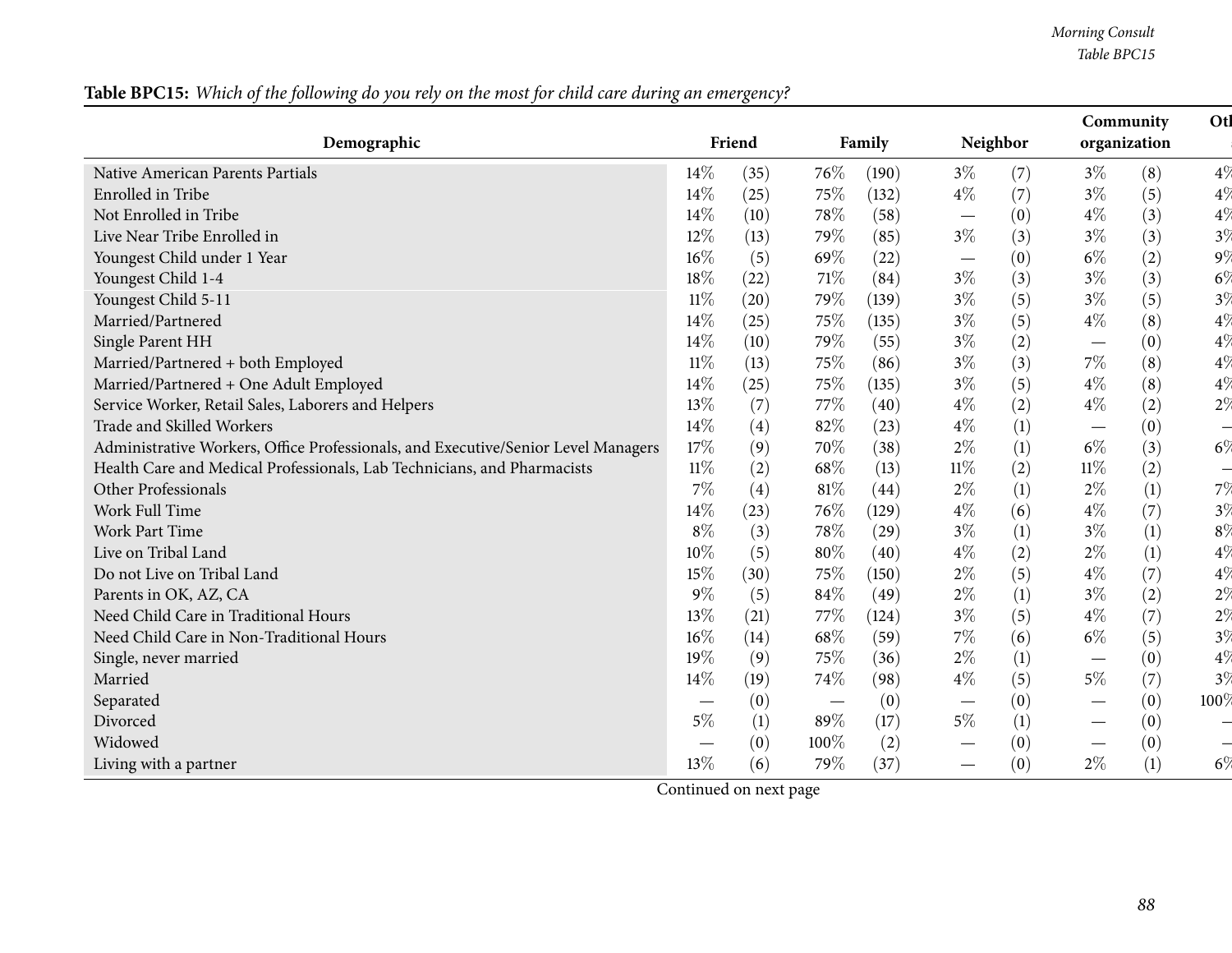#### *National Tracking Poll #2110011, October-November, <sup>2021</sup> Table BPC15*

# Table BPC15: Which of the following do you rely on the most for child care during an emergency?

| Demographic                      |                                 | Friend   |                                 | Family |                                 | Neighbor         |                                   | Community<br>organization                    |                          |
|----------------------------------|---------------------------------|----------|---------------------------------|--------|---------------------------------|------------------|-----------------------------------|----------------------------------------------|--------------------------|
| Native American Parents Partials | $14\%$                          | (35)     | 76\%                            | (190)  | $3\%$                           | (7)              | $3\%$                             | (8)                                          | 4%                       |
| Alabama                          |                                 | (0)      | 100%                            | (5)    | $\hspace{0.1mm}-\hspace{0.1mm}$ | (0)              | $\hspace{0.05cm}$                 | (0)                                          | $\overline{\phantom{0}}$ |
| Alaska                           | 43%                             | (3)      | 57%                             | (4)    | $\hspace{0.1mm}-\hspace{0.1mm}$ | (0)              | $\hspace{0.1mm}-\hspace{0.1mm}$   | (0)                                          | $\overline{\phantom{0}}$ |
| Arizona                          | $\hspace{0.1mm}-\hspace{0.1mm}$ | (0)      | 100%                            | (6)    | $\hspace{0.1mm}-\hspace{0.1mm}$ | (0)              | $\overline{\phantom{0}}$          | (0)                                          | ᅴ                        |
| Arkansas                         | 33%                             | (2)      | 67\%                            | (4)    | $\hspace{0.05cm}$               | (0)              | $\overline{\phantom{0}}$          | (0)                                          | ᅴ                        |
| California                       | $12\%$                          | (3)      | $80\%$                          | (20)   |                                 | (0)              | $8\%$                             | (2)                                          | ᅴ                        |
| Colorado                         | $\hspace{0.1mm}-\hspace{0.1mm}$ | (0)      | 75%                             | (3)    | $25\%$                          | $\left(1\right)$ | $\overline{\phantom{0}}$          | (0)                                          | ᅴ                        |
| Connecticut                      | 100%                            | (1)      | $\overline{\phantom{m}}$        | (0)    |                                 | (0)              |                                   | (0)                                          |                          |
| Delaware                         |                                 | (0)      | 100%                            | (1)    |                                 | (0)              | $\overline{\phantom{0}}$          | (0)                                          | $\overline{\phantom{0}}$ |
| District of Columbia             |                                 | (0)      | 100%                            | (1)    |                                 | (0)              |                                   | (0)                                          |                          |
| Florida                          | 14\%                            | (1)      | 71\%                            | (5)    | 14%                             | $\left(1\right)$ | $\overline{\phantom{0}}$          | (0)                                          |                          |
| Georgia                          | $27\%$                          | (3)      | 64\%                            | (7)    | $9\%$                           | (1)              | $\overline{\phantom{0}}$          | (0)                                          | $\overline{\phantom{0}}$ |
| Idaho                            |                                 | (0)      | $100\%$                         | (2)    | $\overline{\phantom{0}}$        | (0)              | $\overline{\phantom{0}}$          | (0)                                          |                          |
| Illinois                         |                                 | (0)      | 100%                            | (3)    | $\hspace{0.1mm}-\hspace{0.1mm}$ | (0)              | $\overline{\phantom{0}}$          | (0)                                          | $\overline{\phantom{0}}$ |
| Indiana                          |                                 | (0)      | 50%                             | (1)    |                                 | (0)              | 50%                               | $\left(1\right)$                             |                          |
| Iowa                             |                                 | (0)      | 100%                            | (1)    | $\qquad \qquad$                 | (0)              | $\overline{\phantom{0}}$          | (0)                                          |                          |
| Kansas                           | 20%                             | (1)      | $60\%$                          | (3)    |                                 | (0)              | $\overline{\phantom{0}}$          | (0)                                          | 20%                      |
| Louisiana                        | 100%                            | (2)      | $\hspace{0.1mm}-\hspace{0.1mm}$ | (0)    |                                 | (0)              | $\hspace{0.1mm}-\hspace{0.1mm}$   | (0)                                          |                          |
| Maine                            |                                 | (0)      | 100%                            | (2)    |                                 | (0)              | $\hspace{0.1mm}-\hspace{0.1mm}$   | (0)                                          |                          |
| Maryland                         |                                 | (0)      | 67\%                            | (2)    | $\qquad \qquad$                 | (0)              |                                   | (0)                                          | 33%                      |
| Massachusetts                    |                                 | (0)      | 100%                            | (1)    |                                 | (0)              | $\overline{\phantom{0}}$          | (0)                                          |                          |
| Michigan                         |                                 | (0)      | 100%                            | (3)    | $\qquad \qquad$                 | (0)              | $\overbrace{\phantom{123221111}}$ | (0)                                          | $\overline{\phantom{0}}$ |
| Minnesota                        | $5\%$                           | (1)      | 82%                             | (18)   |                                 | (0)              | $5\%$                             | $\left(1\right)$                             | 9\%                      |
| Mississippi                      |                                 | (0)      | 100%                            | (2)    | $\qquad \qquad$                 | (0)              |                                   | (0)                                          | $\overline{\phantom{0}}$ |
| Missouri                         | 33%                             | (2)      | $50\%$                          | (3)    |                                 | (0)              | $17\%$                            | (1)                                          |                          |
| Montana                          | $\overbrace{\phantom{12333}}$   | (0)      | 82%                             | (9)    |                                 | (0)              | $\overbrace{\phantom{123221111}}$ | (0)                                          | 18%                      |
| Nebraska                         |                                 | (0)      | 100%                            | (2)    | $\overbrace{\phantom{123321}}$  | (0)              | $\hspace{0.05cm}$                 | (0)                                          | ᅴ                        |
| Nevada                           | 33%                             | (1)      | 67\%                            | (2)    |                                 | (0)              | $\qquad \qquad$                   | (0)                                          |                          |
| New Mexico                       |                                 | (0)      | 100%                            | (7)    |                                 | (0)              | $\hspace{0.1mm}-\hspace{0.1mm}$   | (0)                                          |                          |
| New York                         | $10\%$                          | (1)      | 70%                             | (7)    | $10\%$                          | (1)              | $10\%$                            | (1)                                          |                          |
| North Carolina                   | $15\%$                          | (2)      | 77\%                            | (10)   |                                 | (0)              |                                   | (0)                                          | $8\%$                    |
| North Dakota                     | 33\%                            | (1)      | $67\%$                          | (2)    |                                 | (0)              |                                   | (0)                                          |                          |
| Ohio                             | $\hspace{0.1mm}-\hspace{0.1mm}$ | (0)      | 67\%                            | (2)    |                                 | (0)              | 33%                               | (1)                                          |                          |
| Oklahoma                         | $7\%$                           | (2)      | 85%                             | (23)   | $4\%$                           | (1)              |                                   | (0)                                          | 4%                       |
| Oregon                           | $\hspace{0.1mm}-\hspace{0.1mm}$ | (0)      | 100%                            | (2)    |                                 | (0)              |                                   |                                              |                          |
| Pennsylvania                     | 20%                             | (1)      | 60\%                            | (3)    |                                 | (0)              |                                   | $\overset{(0)}{\underset{(0)}{\vartheta_0}}$ | 20%                      |
| South Carolina                   | 100%                            | (2)      |                                 | (0)    |                                 | (0)              |                                   | (0)                                          |                          |
| H <sub>1</sub>                   |                                 | $\Delta$ | $100\%$                         | (1)    |                                 | $(\Omega)$       |                                   | $\omega$                                     |                          |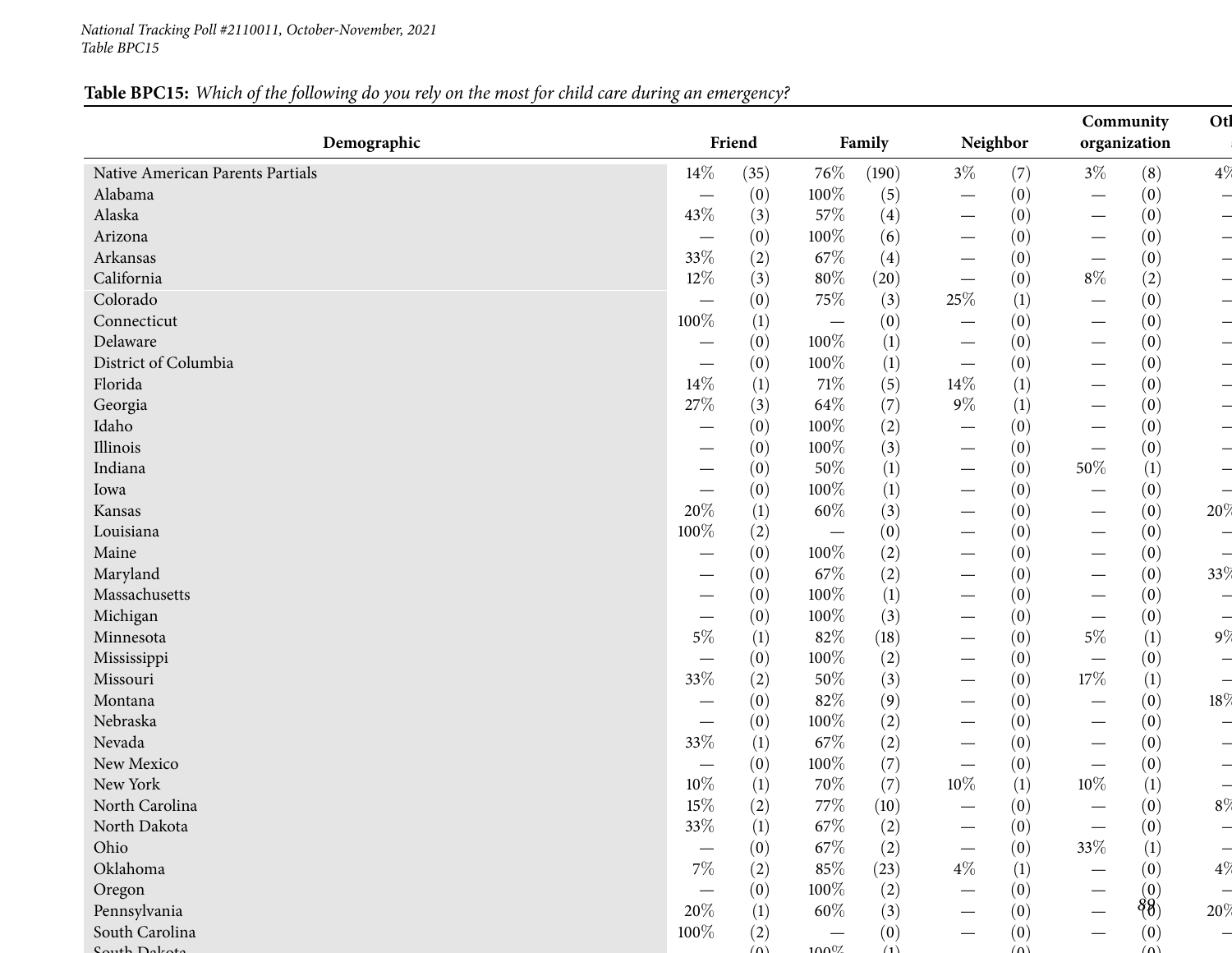Table BPC16\_1NET: Which of the following community cultural activities, if any, has your youngest child participated in in the last 12 months? *Please select all that apply. Listened to Elders tell stories*

| Demographic                      |        | Selected |        | Not Selected | <b>Total N</b> |
|----------------------------------|--------|----------|--------|--------------|----------------|
| Native American Parents Partials | 30%    | (74)     | 70%    | (176)        | 250            |
| Gender: Male                     | 36%    | (22)     | 64%    | (39)         | 61             |
| Gender: Female                   | 28\%   | (52)     | 72%    | (137)        | 189            |
| Age: 18-34                       | 29%    | (37)     | 71\%   | (91)         | 128            |
| Age: 35-44                       | 29%    | (27)     | $71\%$ | (67)         | 94             |
| Age: 45-64                       | 35%    | (9)      | 65%    | (17)         | 26             |
| Age: 65+                         | 50%    | (1)      | 50%    | (1)          | $\overline{2}$ |
| GenZers: 1997-2012               | 23%    | (6)      | 77\%   | (20)         | 26             |
| Millennials: 1981-1996           | 26%    | (44)     | 74%    | (127)        | 171            |
| GenXers: 1965-1980               | 45%    | (22)     | 55%    | (27)         | 49             |
| Baby Boomers: 1946-1964          | 50%    | (2)      | 50%    | (2)          | 4              |
| PID: Dem (no lean)               | 34%    | (31)     | 66%    | (61)         | 92             |
| PID: Ind (no lean)               | 28%    | (29)     | 72%    | (76)         | 105            |
| PID: Rep (no lean)               | 26%    | (14)     | 74%    | (39)         | 53             |
| Educ: < College                  | 27%    | (46)     | 73%    | (127)        | 173            |
| Educ: Bachelors degree           | 23%    | (10)     | 77%    | (33)         | 43             |
| Educ: Post-grad                  | 53%    | (18)     | 47%    | (16)         | 34             |
| Income: Under 50k                | 27%    | (37)     | 73%    | (98)         | 135            |
| Income: 50k-100k                 | 28%    | (22)     | 72%    | (57)         | 79             |
| Income: 100k+                    | 42%    | (15)     | 58\%   | (21)         | 36             |
| Ethnicity: White                 | 32%    | (14)     | 68%    | (30)         | 44             |
| Ethnicity: Hispanic              | 26%    | (9)      | 74%    | (25)         | 34             |
| Ethnicity: Black                 | 27%    | (3)      | 73%    | (8)          | 11             |
| Ethnicity: Other                 | 29%    | (57)     | $71\%$ | (138)        | 195            |
| 4-Region: Northeast              | 32%    | (6)      | 68%    | (13)         | 19             |
| 4-Region: Midwest                | $31\%$ | (17)     | 69%    | (38)         | 55             |
| 4-Region: South                  | 23%    | (23)     | 77%    | (75)         | 98             |
| 4-Region: West                   | 36%    | (28)     | 64\%   | (50)         | 78             |
| Age: 19-34                       | 29%    | (37)     | $71\%$ | (91)         | 128            |
| Age: 35-44                       | 29%    | (27)     | 71%    | (67)         | 94             |
| Age: 45+                         | 36%    | (10)     | 64%    | (18)         | 28             |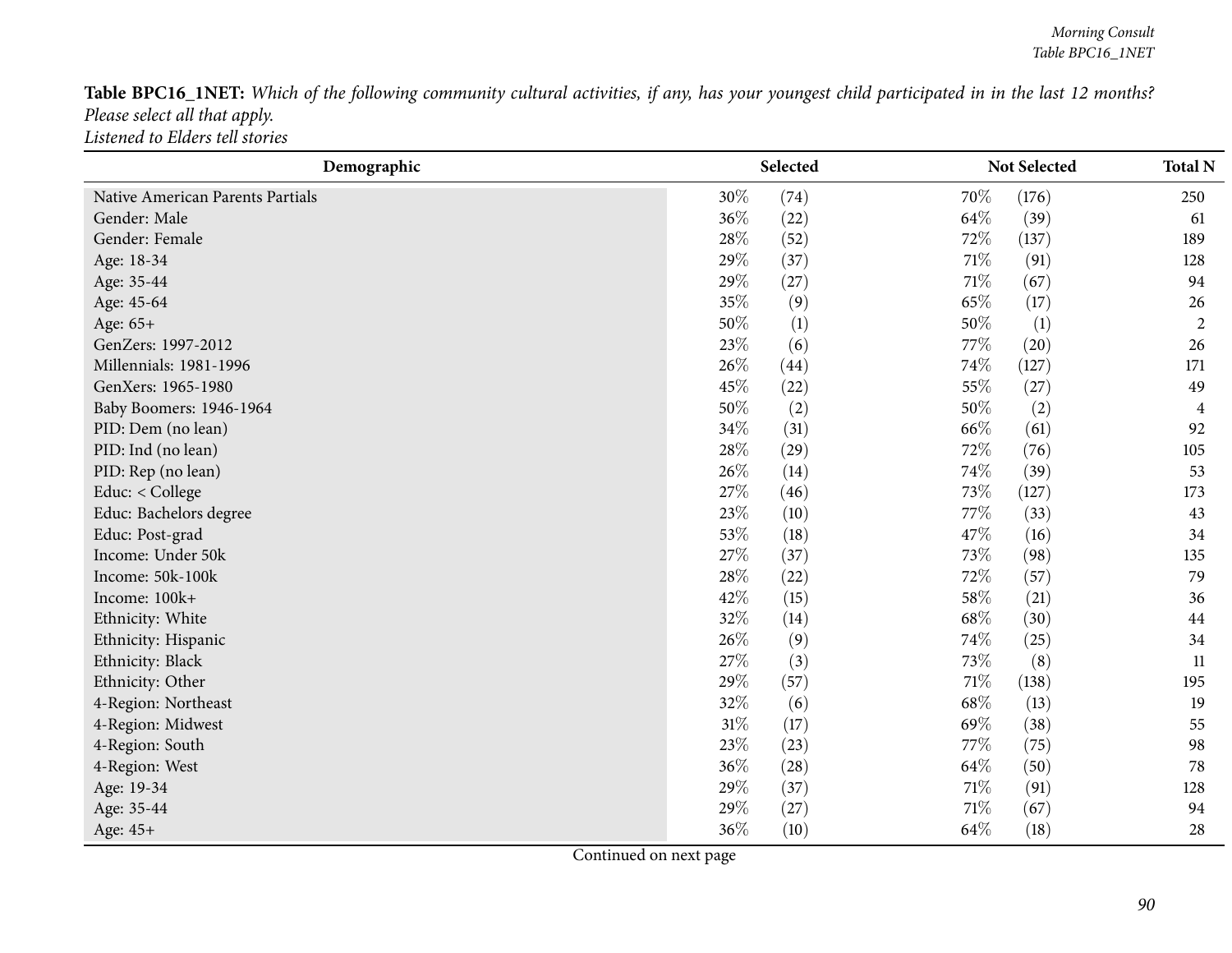## *National Tracking Poll #2110011, October-November, <sup>2021</sup> Table BPC16\_1NET*

| Table BPC16_1NET: Which of the following community cultural activities, if any, has your youngest child participated in in the last 12 months? |  |  |  |  |  |  |  |
|------------------------------------------------------------------------------------------------------------------------------------------------|--|--|--|--|--|--|--|
| Please select all that apply.                                                                                                                  |  |  |  |  |  |  |  |
| Listened to Elders tell stories                                                                                                                |  |  |  |  |  |  |  |

| Demographic                                                                       |        | Selected |      | Not Selected | <b>Total N</b> |
|-----------------------------------------------------------------------------------|--------|----------|------|--------------|----------------|
| Native American Parents Partials                                                  | $30\%$ | (74)     | 70\% | (176)        | 250            |
| Enrolled in Tribe                                                                 | 29%    | (51)     | 71\% | (125)        | 176            |
| Not Enrolled in Tribe                                                             | 31%    | (23)     | 69%  | (51)         | 74             |
| Live Near Tribe Enrolled in                                                       | 29%    | (31)     | 71\% | (76)         | 107            |
| Youngest Child under 1 Year                                                       | $9\%$  | (3)      | 91%  | (29)         | 32             |
| Youngest Child 1-4                                                                | 24\%   | (29)     | 76\% | (90)         | 119            |
| Youngest Child 5-11                                                               | 33%    | (58)     | 67%  | (117)        | 175            |
| Married/Partnered                                                                 | 29%    | (52)     | 71\% | (128)        | 180            |
| Single Parent HH                                                                  | 31%    | (22)     | 69%  | (48)         | 70             |
| Married/Partnered + both Employed                                                 | 33%    | (38)     | 67\% | (76)         | 114            |
| Married/Partnered + One Adult Employed                                            | 29%    | (52)     | 71\% | (128)        | 180            |
| Service Worker, Retail Sales, Laborers and Helpers                                | 27%    | (14)     | 73%  | (38)         | 52             |
| Trade and Skilled Workers                                                         | 43%    | (12)     | 57\% | (16)         | 28             |
| Administrative Workers, Office Professionals, and Executive/Senior Level Managers | 37%    | (20)     | 63%  | (34)         | 54             |
| Health Care and Medical Professionals, Lab Technicians, and Pharmacists           | 32%    | (6)      | 68\% | (13)         | 19             |
| Other Professionals                                                               | 26\%   | (14)     | 74%  | (40)         | 54             |
| Work Full Time                                                                    | 34%    | (58)     | 66%  | (112)        | 170            |
| <b>Work Part Time</b>                                                             | 22%    | (8)      | 78%  | (29)         | 37             |
| Live on Tribal Land                                                               | 36%    | (18)     | 64%  | (32)         | 50             |
| Do not Live on Tribal Land                                                        | 28%    | (56)     | 72\% | (144)        | 200            |
| Parents in OK, AZ, CA                                                             | 24\%   | (14)     | 76\% | (44)         | 58             |
| Need Child Care in Traditional Hours                                              | 29%    | (47)     | 71\% | (114)        | 161            |
| Need Child Care in Non-Traditional Hours                                          | 31%    | (27)     | 69%  | (60)         | 87             |
| Single, never married                                                             | 31%    | (15)     | 69%  | (33)         | 48             |
| Married                                                                           | 29%    | (39)     | 71\% | (94)         | 133            |
| Separated                                                                         |        | (0)      | 100% | (1)          |                |
| Divorced                                                                          | 37%    | (7)      | 63\% | (12)         | 19             |
| Widowed                                                                           |        | (0)      | 100% | (2)          | $\overline{2}$ |
| Living with a partner                                                             | 28%    | (13)     | 72%  | (34)         | 47             |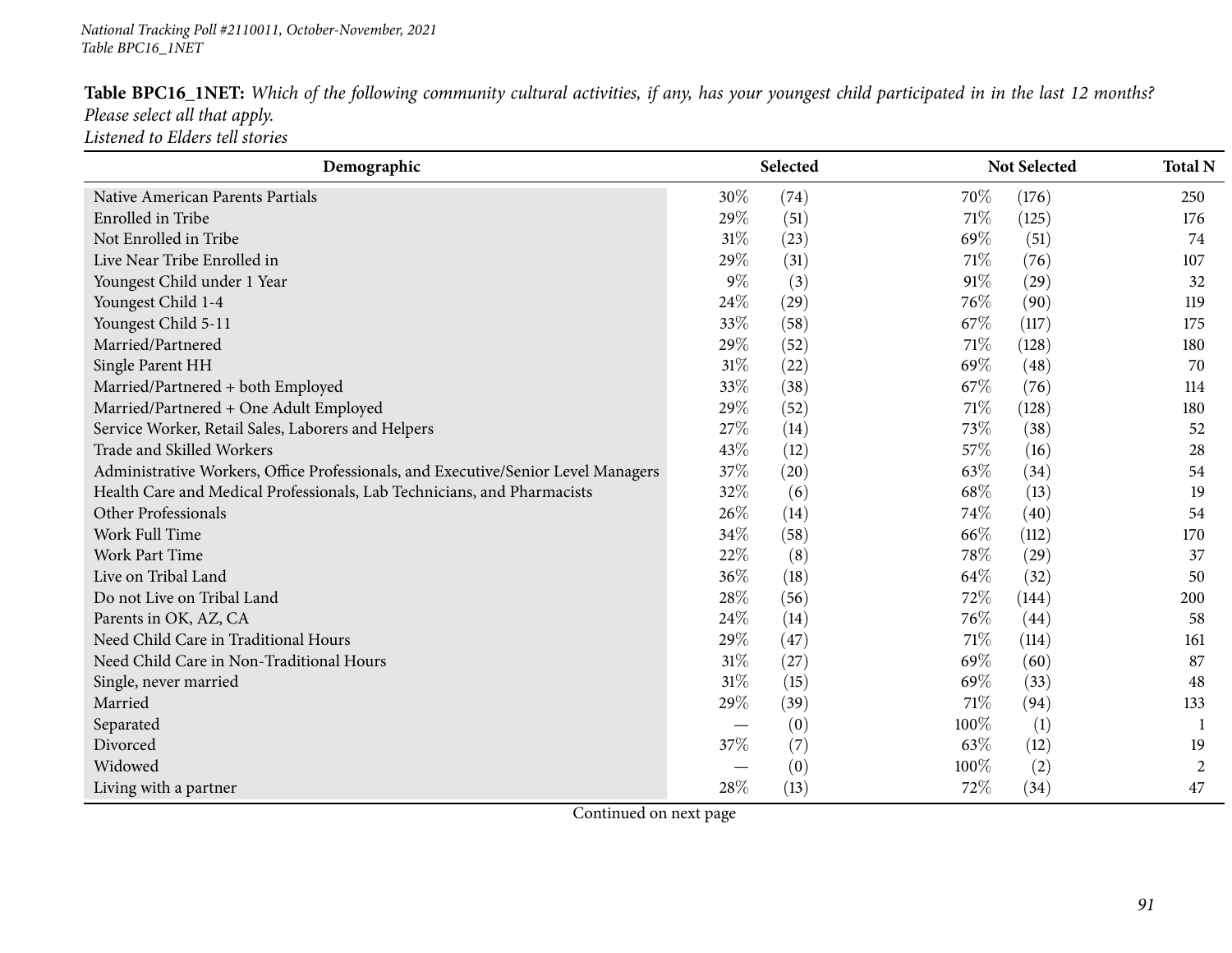Table BPC16\_1NET: Which of the following community cultural activities, if any, has your youngest child participated in in the last 12 months? *Please select all that apply. Listened to Elders tell stories*

| Demographic                      | Selected |                  | Not Selected |                  |                |
|----------------------------------|----------|------------------|--------------|------------------|----------------|
| Native American Parents Partials | 30%      | (74)             | 70%          | (176)            | 250            |
| Alabama                          | 60%      | (3)              | 40%          | (2)              | 5              |
| Alaska                           | 43%      | (3)              | 57\%         | (4)              | 7              |
| Arizona                          | 33%      | (2)              | 67%          | (4)              | 6              |
| Arkansas                         | 17%      | (1)              | 83%          | (5)              | 6              |
| California                       | 36%      | (9)              | 64\%         | (16)             | 25             |
| Colorado                         | 75%      | (3)              | 25\%         | $\left(1\right)$ | 4              |
| Connecticut                      | 100%     | (1)              |              | (0)              |                |
| Delaware                         |          | (0)              | 100%         | (1)              |                |
| District of Columbia             | 100%     | $\left(1\right)$ |              | (0)              |                |
| Florida                          | 29%      | (2)              | $71\%$       | (5)              | 7              |
| Georgia                          | 27%      | (3)              | 73%          | (8)              | $11\,$         |
| Idaho                            | $50\%$   | (1)              | $50\%$       | (1)              | $\sqrt{2}$     |
| Illinois                         |          | (0)              | 100%         | (3)              | 3              |
| Indiana                          | 50%      | (1)              | $50\%$       | $\left(1\right)$ | $\overline{2}$ |
| Iowa                             |          | (0)              | 100%         | (1)              |                |
| Kansas                           |          | (0)              | 100%         | (5)              | 5              |
| Louisiana                        | $50\%$   | $\left(1\right)$ | 50%          | $\left(1\right)$ | $\overline{2}$ |
| Maine                            |          | (0)              | $100\%$      | (2)              | $\sqrt{2}$     |
| Maryland                         | 67%      | (2)              | $33\%$       | (1)              | 3              |
| Massachusetts                    | 100%     | (1)              |              | (0)              |                |
| Michigan                         | 33%      | (1)              | 67\%         | (2)              | 3              |
| Minnesota                        | 45%      | (10)             | 55%          | (12)             | 22             |
| Mississippi                      | 50%      | $\left(1\right)$ | 50%          | (1)              | $\overline{2}$ |
| Missouri                         | 17%      | (1)              | 83%          | (5)              | 6              |
| Montana                          | 45%      | (5)              | 55%          | (6)              | 11             |
| Nebraska                         |          | (0)              | 100%         | (2)              | $\overline{2}$ |
| Nevada                           | $67\%$   | (2)              | 33%          | (1)              | 3              |
| New Mexico                       | 14\%     | $\left(1\right)$ | $86\%$       | (6)              | 7              |
| New York                         | 30%      | (3)              | 70%          | (7)              | $10\,$         |
| North Carolina                   | $15\%$   | (2)              | 85%          | (11)             | 13             |
| North Dakota                     | $67\%$   | (2)              | $33\%$       | (1)              | $\mathfrak{Z}$ |
| Ohio                             |          | (0)              | 100%         | (3)              | $\mathfrak{Z}$ |
| Oklahoma                         | $11\%$   | (3)              | 89%          | (24)             | 27<br>92       |
| Oregon                           | 100%     | (2)              |              | (0)              | $\overline{2}$ |
| Pennsylvania                     | 20%      | (1)              | $80\%$       | (4)              | 5              |
|                                  |          |                  |              |                  |                |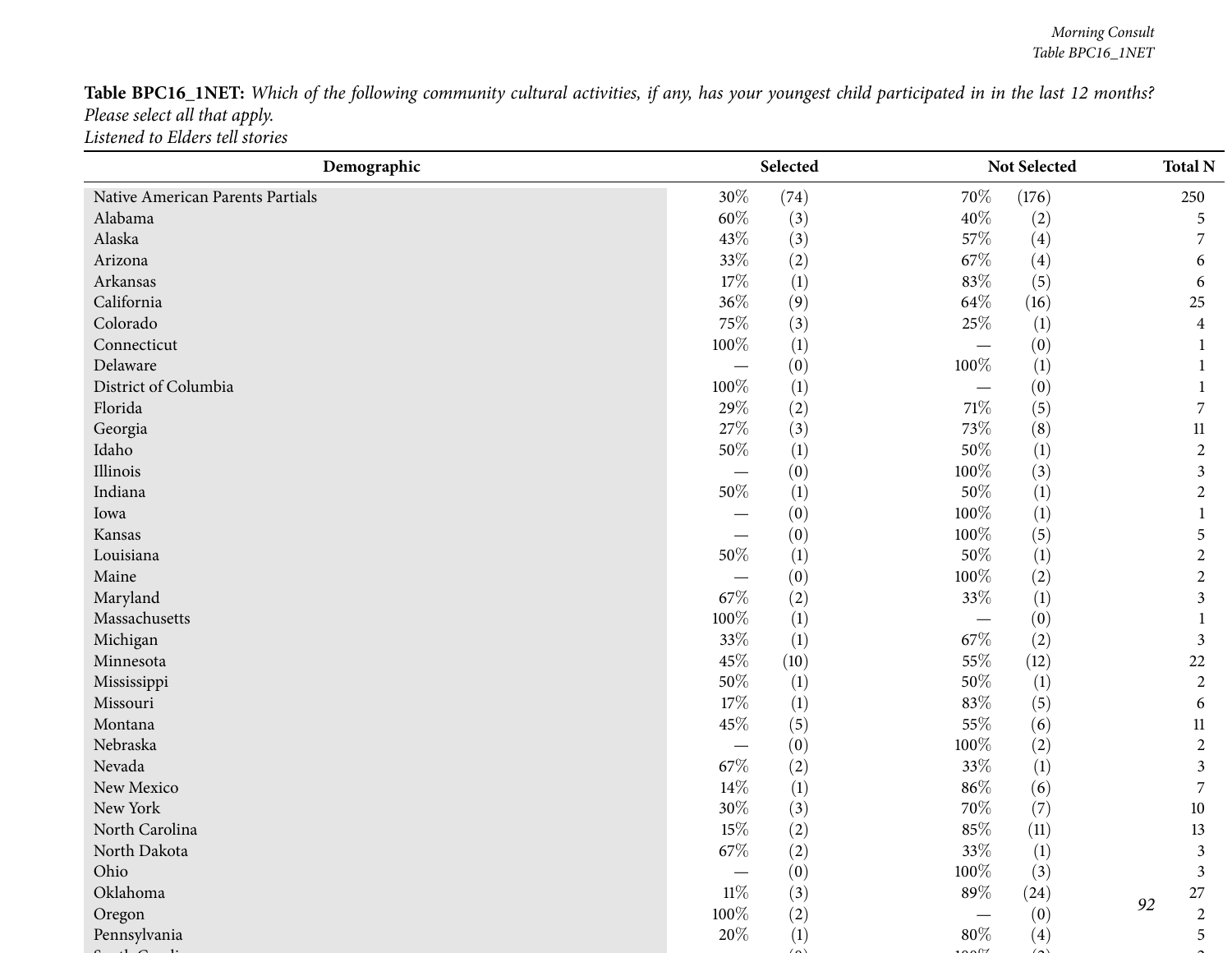Table BPC16\_2NET: Which of the following community cultural activities, if any, has your youngest child participated in in the last 12 months? *Please select all that apply.*

Participated in traditional ways, including carving, harvesting, collecting, hunting, and fishing

| Demographic                      |                                   | Selected |        | Not Selected      | <b>Total N</b> |
|----------------------------------|-----------------------------------|----------|--------|-------------------|----------------|
| Native American Parents Partials | 26\%                              | (64)     | 74\%   | (186)             | 250            |
| Gender: Male                     | 23%                               | (14)     | 77\%   | (47)              | 61             |
| Gender: Female                   | 26%                               | (50)     | 74\%   | (139)             | 189            |
| Age: 18-34                       | 20%                               | (25)     | 80%    | (103)             | 128            |
| Age: 35-44                       | 36%                               | (34)     | 64\%   | (60)              | 94             |
| Age: 45-64                       | 19%                               | (5)      | $81\%$ | (21)              | 26             |
| Age: 65+                         | $\overbrace{\phantom{12321111}}$  | (0)      | 100%   | (2)               | $\overline{2}$ |
| GenZers: 1997-2012               | 23\%                              | (6)      | 77\%   | (20)              | 26             |
| Millennials: 1981-1996           | 24\%                              | (41)     | 76\%   | (130)             | 171            |
| GenXers: 1965-1980               | 35%                               | (17)     | 65%    | (32)              | 49             |
| Baby Boomers: 1946-1964          | $\overbrace{\phantom{123221111}}$ | (0)      | 100%   | $\left( 4\right)$ | 4              |
| PID: Dem (no lean)               | 32%                               | (29)     | 68\%   | (63)              | 92             |
| PID: Ind (no lean)               | 23%                               | (24)     | 77\%   | (81)              | 105            |
| PID: Rep (no lean)               | 21%                               | (11)     | 79%    | (42)              | 53             |
| Educ: < College                  | 26%                               | (45)     | 74%    | (128)             | 173            |
| Educ: Bachelors degree           | 23\%                              | (10)     | 77\%   | (33)              | 43             |
| Educ: Post-grad                  | 26%                               | (9)      | 74%    | (25)              | 34             |
| Income: Under 50k                | 25%                               | (34)     | 75\%   | (101)             | 135            |
| Income: 50k-100k                 | 27%                               | (21)     | 73%    | (58)              | 79             |
| Income: 100k+                    | 25%                               | (9)      | 75%    | (27)              | 36             |
| Ethnicity: White                 | 30%                               | (13)     | 70%    | (31)              | 44             |
| Ethnicity: Hispanic              | 24%                               | (8)      | 76%    | (26)              | 34             |
| Ethnicity: Black                 | 18%                               | (2)      | 82%    | (9)               | 11             |
| Ethnicity: Other                 | 25%                               | (49)     | 75%    | (146)             | 195            |
| 4-Region: Northeast              | 21\%                              | (4)      | 79%    | (15)              | 19             |
| 4-Region: Midwest                | 29%                               | (16)     | 71\%   | (39)              | 55             |
| 4-Region: South                  | 17%                               | (17)     | 83%    | (81)              | 98             |
| 4-Region: West                   | 35%                               | (27)     | 65%    | (51)              | 78             |
| Age: 19-34                       | 20%                               | (25)     | 80%    | (103)             | 128            |
| Age: 35-44                       | 36\%                              | (34)     | 64\%   | (60)              | 94             |
| Age: 45+                         | $18\%$                            | (5)      | 82%    | (23)              | 28             |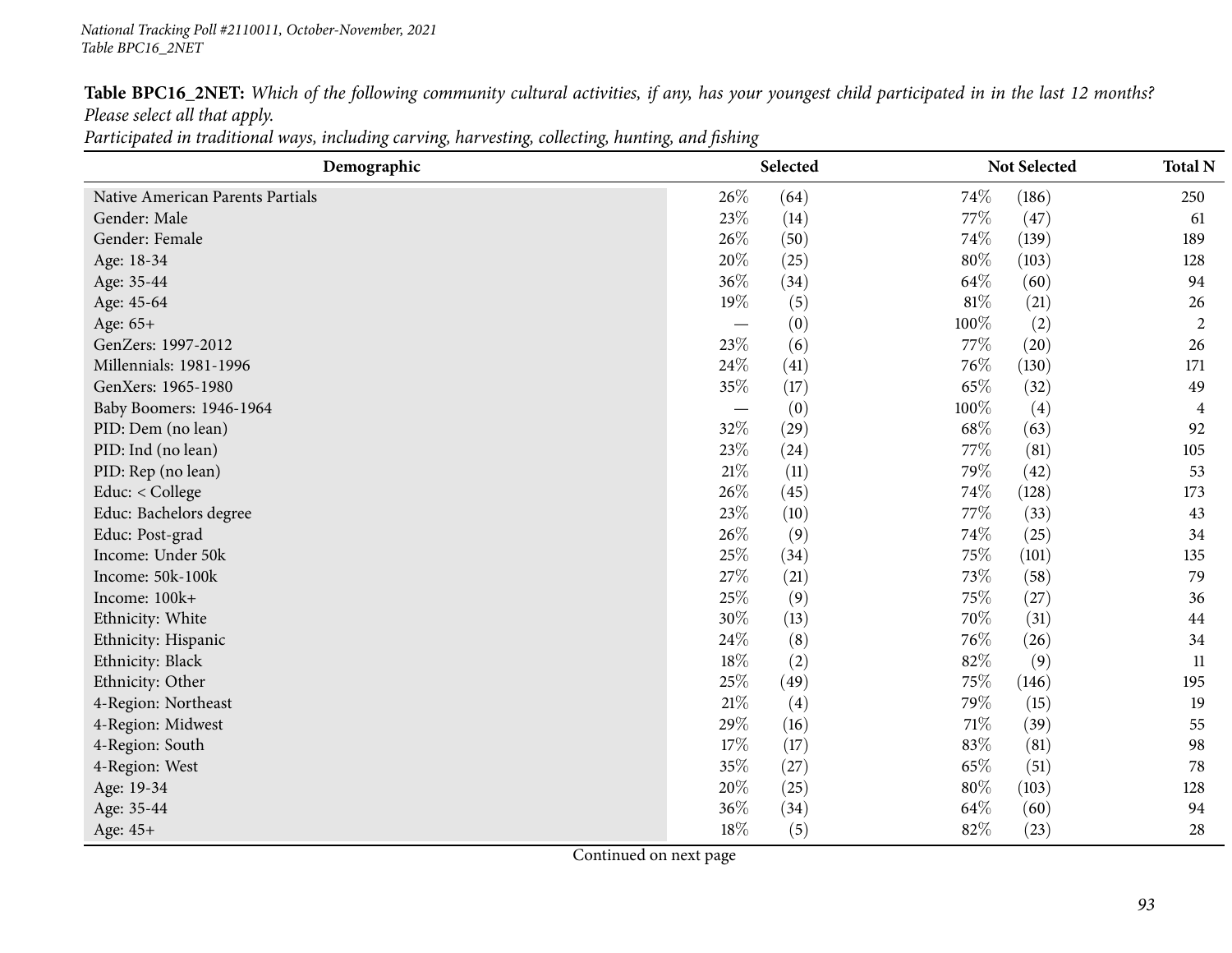Table BPC16\_2NET: Which of the following community cultural activities, if any, has your youngest child participated in in the last 12 months? *Please select all that apply.*

Participated in traditional ways, including carving, harvesting, collecting, hunting, and fishing

| Demographic                                                                       |        | Selected |      | Not Selected | <b>Total N</b> |
|-----------------------------------------------------------------------------------|--------|----------|------|--------------|----------------|
| Native American Parents Partials                                                  | 26\%   | (64)     | 74\% | (186)        | 250            |
| Enrolled in Tribe                                                                 | 27%    | (48)     | 73%  | (128)        | 176            |
| Not Enrolled in Tribe                                                             | 22%    | (16)     | 78%  | (58)         | 74             |
| Live Near Tribe Enrolled in                                                       | 25%    | (27)     | 75%  | (80)         | 107            |
| Youngest Child under 1 Year                                                       | 22%    | (7)      | 78%  | (25)         | 32             |
| Youngest Child 1-4                                                                | 26%    | (31)     | 74%  | (88)         | 119            |
| Youngest Child 5-11                                                               | 27%    | (47)     | 73%  | (128)        | 175            |
| Married/Partnered                                                                 | 26%    | (47)     | 74%  | (133)        | 180            |
| Single Parent HH                                                                  | 24\%   | (17)     | 76\% | (53)         | 70             |
| Married/Partnered + both Employed                                                 | 30%    | (34)     | 70%  | (80)         | 114            |
| Married/Partnered + One Adult Employed                                            | 26%    | (47)     | 74\% | (133)        | 180            |
| Service Worker, Retail Sales, Laborers and Helpers                                | 23%    | (12)     | 77\% | (40)         | 52             |
| Trade and Skilled Workers                                                         | $11\%$ | (3)      | 89%  | (25)         | 28             |
| Administrative Workers, Office Professionals, and Executive/Senior Level Managers | 33%    | (18)     | 67%  | (36)         | 54             |
| Health Care and Medical Professionals, Lab Technicians, and Pharmacists           | 26%    | (5)      | 74%  | (14)         | 19             |
| Other Professionals                                                               | 30%    | (16)     | 70%  | (38)         | 54             |
| Work Full Time                                                                    | 28%    | (48)     | 72\% | (122)        | 170            |
| Work Part Time                                                                    | $16\%$ | (6)      | 84\% | (31)         | 37             |
| Live on Tribal Land                                                               | 36%    | (18)     | 64\% | (32)         | 50             |
| Do not Live on Tribal Land                                                        | 23%    | (46)     | 77%  | (154)        | 200            |
| Parents in OK, AZ, CA                                                             | 26%    | (15)     | 74%  | (43)         | 58             |
| Need Child Care in Traditional Hours                                              | 28%    | (45)     | 72%  | (116)        | 161            |
| Need Child Care in Non-Traditional Hours                                          | $31\%$ | (27)     | 69%  | (60)         | 87             |
| Single, never married                                                             | 17%    | (8)      | 83%  | (40)         | 48             |
| Married                                                                           | 24%    | (32)     | 76%  | (101)        | 133            |
| Separated                                                                         | 100%   | (1)      |      | (0)          | 1              |
| Divorced                                                                          | 37%    | (7)      | 63%  | (12)         | 19             |
| Widowed                                                                           | 50%    | (1)      | 50%  | (1)          | 2              |
| Living with a partner                                                             | 32%    | (15)     | 68%  | (32)         | 47             |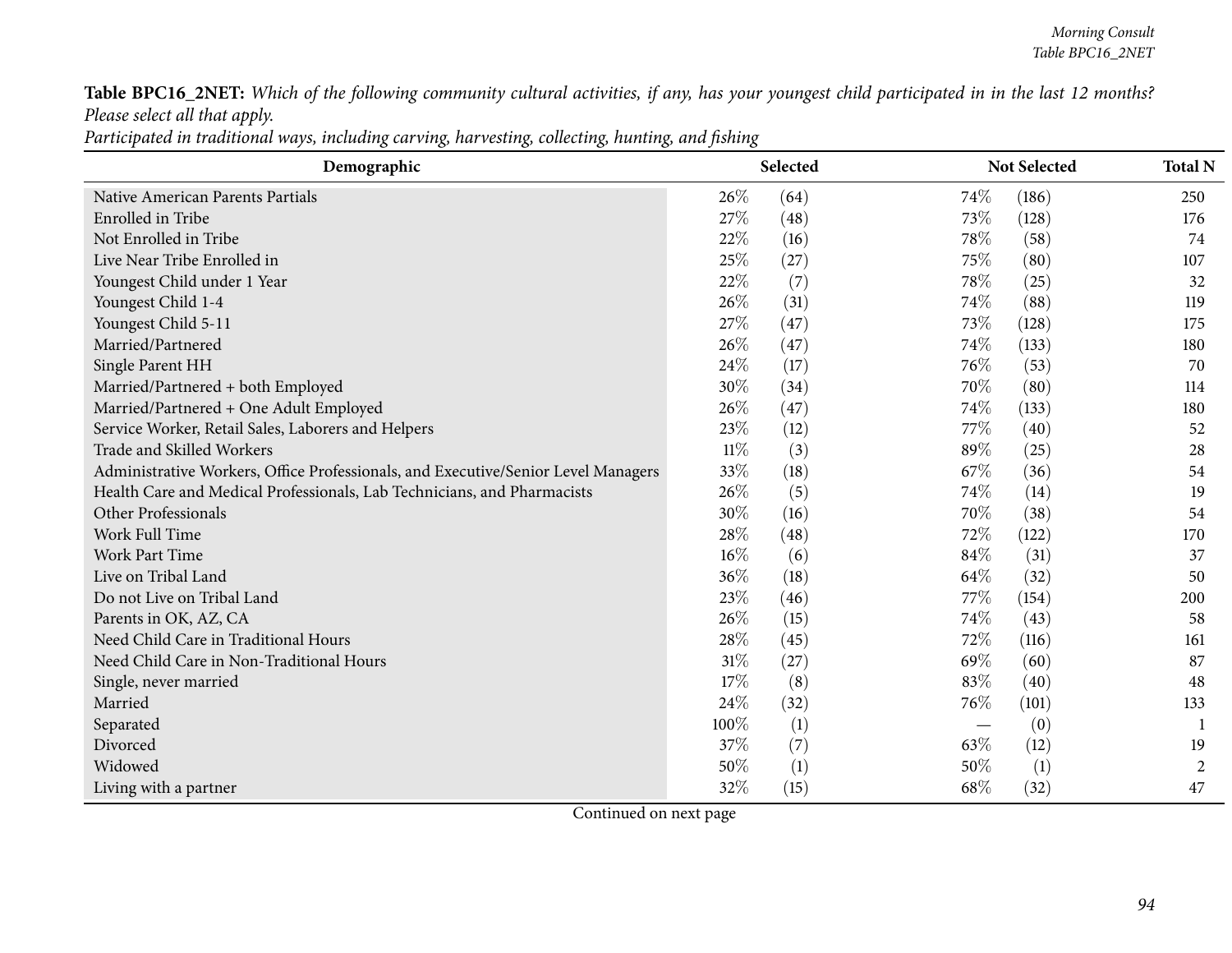Table BPC16\_2NET: Which of the following community cultural activities, if any, has your youngest child participated in in the last 12 months? *Please select all that apply.*

Participated in traditional ways, including carving, harvesting, collecting, hunting, and fishing

| Demographic                      |                          | Selected |        | Not Selected |    | <b>Total N</b>          |
|----------------------------------|--------------------------|----------|--------|--------------|----|-------------------------|
| Native American Parents Partials | 26%                      | (64)     | 74%    | (186)        |    | 250                     |
| Alabama                          | $\overline{\phantom{0}}$ | (0)      | 100%   | (5)          |    | 5                       |
| Alaska                           | 57%                      | (4)      | 43%    | (3)          |    | $\overline{7}$          |
| Arizona                          | 33%                      | (2)      | $67\%$ | (4)          |    | 6                       |
| Arkansas                         | 33%                      | (2)      | $67\%$ | (4)          |    | 6                       |
| California                       | 36%                      | (9)      | 64\%   | (16)         |    | 25                      |
| Colorado                         | 25%                      | (1)      | $75\%$ | (3)          |    | $\overline{\mathbf{4}}$ |
| Connecticut                      | 100%                     | (1)      |        | (0)          |    | $\mathbf{1}$            |
| Delaware                         |                          | (0)      | 100%   | (1)          |    | $\mathbf{1}$            |
| District of Columbia             | $\overline{\phantom{0}}$ | (0)      | 100%   | (1)          |    | $\mathbf{1}$            |
| Florida                          | 43%                      | (3)      | $57\%$ | (4)          |    | 7                       |
| Georgia                          | $9\%$                    | (1)      | $91\%$ | (10)         |    | $11\,$                  |
| Idaho                            | $50\%$                   | (1)      | 50%    | (1)          |    | $\overline{c}$          |
| Illinois                         | 33%                      | (1)      | 67\%   | (2)          |    | $\mathfrak{Z}$          |
| Indiana                          | 100%                     | (2)      |        | (0)          |    | $\overline{c}$          |
| Iowa                             | $\overline{\phantom{0}}$ | (0)      | 100%   | (1)          |    | $\mathbf{1}$            |
| Kansas                           | $60\%$                   | (3)      | $40\%$ | (2)          |    | 5                       |
| Louisiana                        | $50\%$                   | (1)      | $50\%$ | (1)          |    | $\overline{c}$          |
| Maine                            | $\overline{\phantom{0}}$ | (0)      | 100%   | (2)          |    | $\overline{c}$          |
| Maryland                         |                          | (0)      | 100%   | (3)          |    | $\mathfrak{Z}$          |
| Massachusetts                    |                          | (0)      | 100%   | (1)          |    | $\mathbf{1}$            |
| Michigan                         | $33\%$                   | (1)      | $67\%$ | (2)          |    | $\mathfrak{Z}$          |
| Minnesota                        | 32%                      | (7)      | $68\%$ | (15)         |    | 22                      |
| Mississippi                      |                          | (0)      | 100%   | (2)          |    | $\overline{c}$          |
| Missouri                         | $17\%$                   | (1)      | 83%    | (5)          |    | 6                       |
| Montana                          | $18\%$                   | (2)      | $82\%$ | (9)          |    | $11\,$                  |
| Nebraska                         |                          | (0)      | 100%   | (2)          |    | $\overline{c}$          |
| Nevada                           | 33%                      | (1)      | $67\%$ | (2)          |    | $\overline{3}$          |
| New Mexico                       | 57\%                     | (4)      | 43\%   | (3)          |    | $\overline{7}$          |
| New York                         | $20\%$                   | (2)      | $80\%$ | (8)          |    | 10                      |
| North Carolina                   | 23%                      | (3)      | $77\%$ | (10)         |    | 13                      |
| North Dakota                     |                          | (0)      | 100%   | (3)          |    | $\mathfrak{Z}$          |
| Ohio                             |                          | (0)      | 100%   | (3)          |    | $\mathfrak{Z}$          |
| Oklahoma                         | 15%                      | (4)      | $85\%$ | (23)         | 95 | 27                      |
| Oregon                           | $100\%$                  | (2)      |        | (0)          |    | $\overline{c}$          |
| Pennsylvania                     | 20%                      | (1)      | $80\%$ | (4)          |    | 5                       |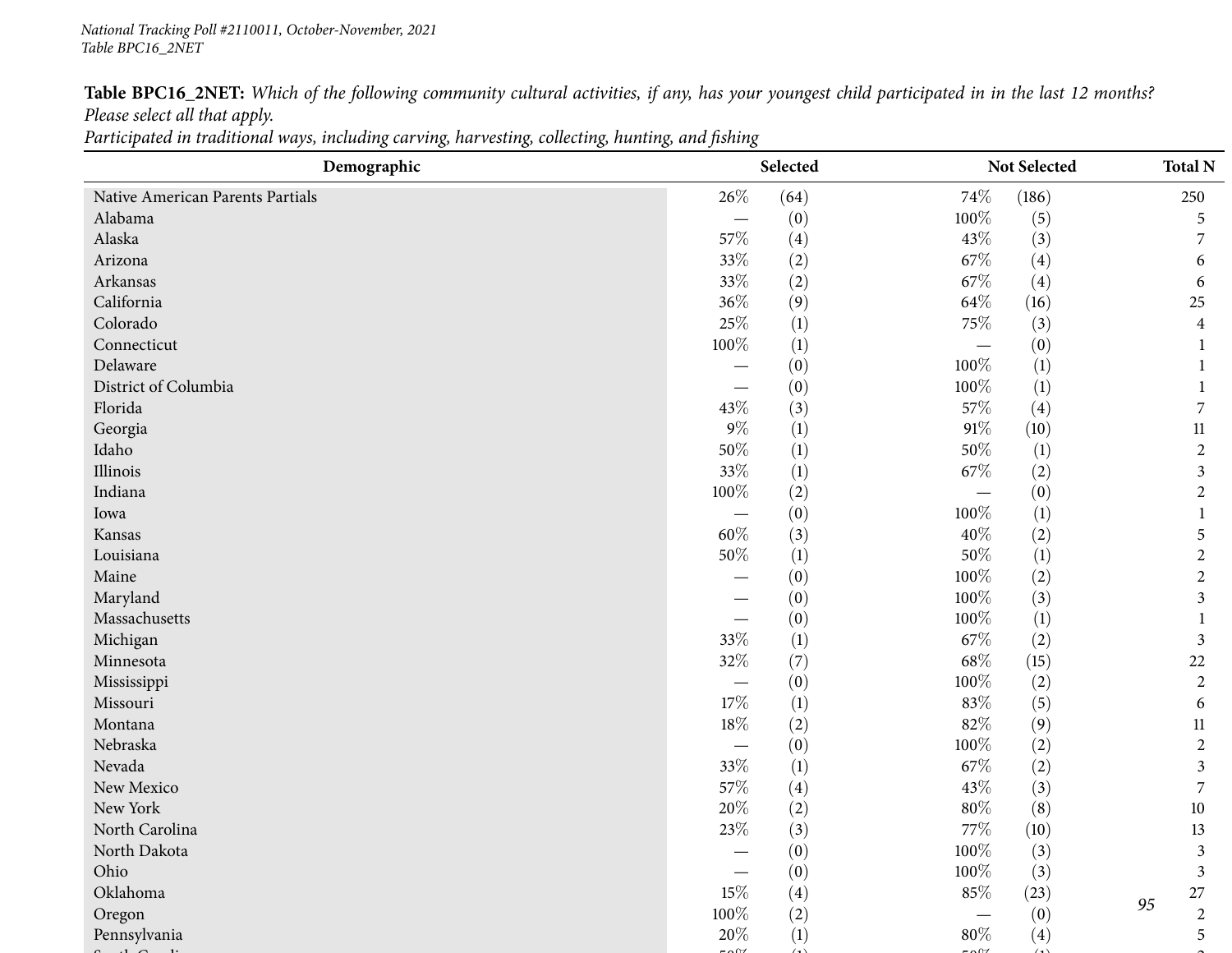Table BPC16\_3NET: Which of the following community cultural activities, if any, has your youngest child participated in in the last 12 months? *Please select all that apply.*

Danced, sang, or drummed at a pow-wow or other community cultural event

| Demographic                      |        | Selected |        | Not Selected | <b>Total N</b> |
|----------------------------------|--------|----------|--------|--------------|----------------|
| Native American Parents Partials | 20%    | (51)     | 80%    | (199)        | 250            |
| Gender: Male                     | 10%    | (6)      | 90%    | (55)         | 61             |
| Gender: Female                   | 24\%   | (45)     | $76\%$ | (144)        | 189            |
| Age: 18-34                       | 23%    | (29)     | 77%    | (99)         | 128            |
| Age: 35-44                       | $16\%$ | (15)     | 84\%   | (79)         | 94             |
| Age: 45-64                       | 27\%   | (7)      | 73\%   | (19)         | 26             |
| Age: 65+                         |        | (0)      | 100%   | (2)          | $\overline{2}$ |
| GenZers: 1997-2012               | $31\%$ | (8)      | 69%    | (18)         | 26             |
| Millennials: 1981-1996           | $16\%$ | (28)     | 84\%   | (143)        | 171            |
| GenXers: 1965-1980               | $31\%$ | (15)     | 69%    | (34)         | 49             |
| Baby Boomers: 1946-1964          |        | (0)      | 100%   | (4)          | $\overline{4}$ |
| PID: Dem (no lean)               | 32%    | (29)     | 68%    | (63)         | 92             |
| PID: Ind (no lean)               | $11\%$ | (12)     | 89%    | (93)         | 105            |
| PID: Rep (no lean)               | 19%    | (10)     | $81\%$ | (43)         | 53             |
| Educ: < College                  | 20%    | (35)     | 80%    | (138)        | 173            |
| Educ: Bachelors degree           | 19%    | (8)      | 81\%   | (35)         | 43             |
| Educ: Post-grad                  | 24\%   | (8)      | 76%    | (26)         | 34             |
| Income: Under 50k                | 20%    | (27)     | 80%    | (108)        | 135            |
| Income: 50k-100k                 | 24%    | (19)     | 76%    | (60)         | 79             |
| Income: 100k+                    | 14%    | (5)      | 86%    | (31)         | 36             |
| Ethnicity: White                 | 27%    | (12)     | 73%    | (32)         | 44             |
| Ethnicity: Hispanic              | 29%    | (10)     | 71\%   | (24)         | 34             |
| Ethnicity: Black                 | 27%    | (3)      | 73%    | (8)          | 11             |
| Ethnicity: Other                 | 18%    | (36)     | 82\%   | (159)        | 195            |
| 4-Region: Northeast              | $16\%$ | (3)      | $84\%$ | (16)         | 19             |
| 4-Region: Midwest                | 20%    | (11)     | 80%    | (44)         | 55             |
| 4-Region: South                  | 15%    | (15)     | 85%    | (83)         | 98             |
| 4-Region: West                   | 28\%   | (22)     | 72%    | (56)         | 78             |
| Age: 19-34                       | 23\%   | (29)     | 77\%   | (99)         | 128            |
| Age: 35-44                       | $16\%$ | (15)     | 84%    | (79)         | 94             |
| Age: 45+                         | 25%    | (7)      | 75%    | (21)         | 28             |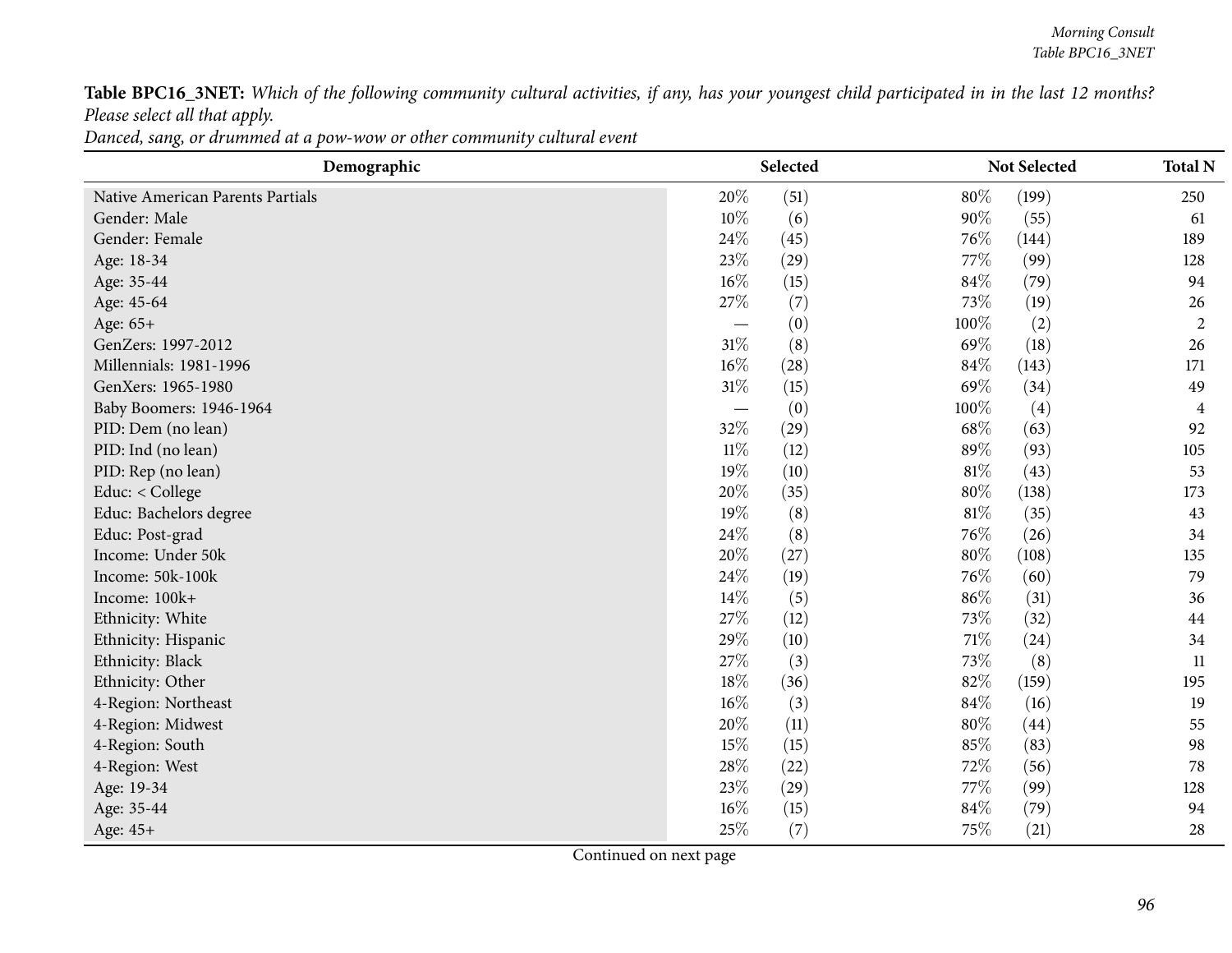Table BPC16\_3NET: Which of the following community cultural activities, if any, has your youngest child participated in in the last 12 months? *Please select all that apply.*

Danced, sang, or drummed at a pow-wow or other community cultural event

| Demographic                                                                       |        | Selected |      | Not Selected | <b>Total N</b> |
|-----------------------------------------------------------------------------------|--------|----------|------|--------------|----------------|
| Native American Parents Partials                                                  | 20%    | (51)     | 80%  | (199)        | 250            |
| Enrolled in Tribe                                                                 | 23\%   | (41)     | 77\% | (135)        | 176            |
| Not Enrolled in Tribe                                                             | $14\%$ | (10)     | 86%  | (64)         | 74             |
| Live Near Tribe Enrolled in                                                       | 25%    | (27)     | 75\% | (80)         | 107            |
| Youngest Child under 1 Year                                                       | 19%    | (6)      | 81\% | (26)         | 32             |
| Youngest Child 1-4                                                                | 25%    | (30)     | 75\% | (89)         | 119            |
| Youngest Child 5-11                                                               | 18%    | (31)     | 82%  | (144)        | 175            |
| Married/Partnered                                                                 | 21%    | (37)     | 79%  | (143)        | 180            |
| Single Parent HH                                                                  | 20%    | (14)     | 80%  | (56)         | 70             |
| Married/Partnered + both Employed                                                 | 26%    | (30)     | 74\% | (84)         | 114            |
| Married/Partnered + One Adult Employed                                            | 21%    | (37)     | 79%  | (143)        | 180            |
| Service Worker, Retail Sales, Laborers and Helpers                                | 23%    | (12)     | 77\% | (40)         | 52             |
| Trade and Skilled Workers                                                         | $11\%$ | (3)      | 89%  | (25)         | 28             |
| Administrative Workers, Office Professionals, and Executive/Senior Level Managers | 31%    | (17)     | 69%  | (37)         | 54             |
| Health Care and Medical Professionals, Lab Technicians, and Pharmacists           | 26\%   | (5)      | 74%  | (14)         | 19             |
| Other Professionals                                                               | 17%    | (9)      | 83%  | (45)         | 54             |
| Work Full Time                                                                    | 22%    | (38)     | 78\% | (132)        | 170            |
| Work Part Time                                                                    | 22%    | (8)      | 78\% | (29)         | 37             |
| Live on Tribal Land                                                               | 24\%   | (12)     | 76\% | (38)         | 50             |
| Do not Live on Tribal Land                                                        | 20%    | (39)     | 80%  | (161)        | 200            |
| Parents in OK, AZ, CA                                                             | 24%    | (14)     | 76%  | (44)         | 58             |
| Need Child Care in Traditional Hours                                              | 24%    | (39)     | 76\% | (122)        | 161            |
| Need Child Care in Non-Traditional Hours                                          | 23%    | (20)     | 77\% | (67)         | 87             |
| Single, never married                                                             | 23%    | (11)     | 77\% | (37)         | 48             |
| Married                                                                           | 19%    | (25)     | 81\% | (108)        | 133            |
| Separated                                                                         |        | (0)      | 100% | (1)          | -1             |
| Divorced                                                                          | $16\%$ | (3)      | 84\% | (16)         | 19             |
| Widowed                                                                           |        | (0)      | 100% | (2)          | $\overline{c}$ |
| Living with a partner                                                             | 26%    | (12)     | 74%  | (35)         | 47             |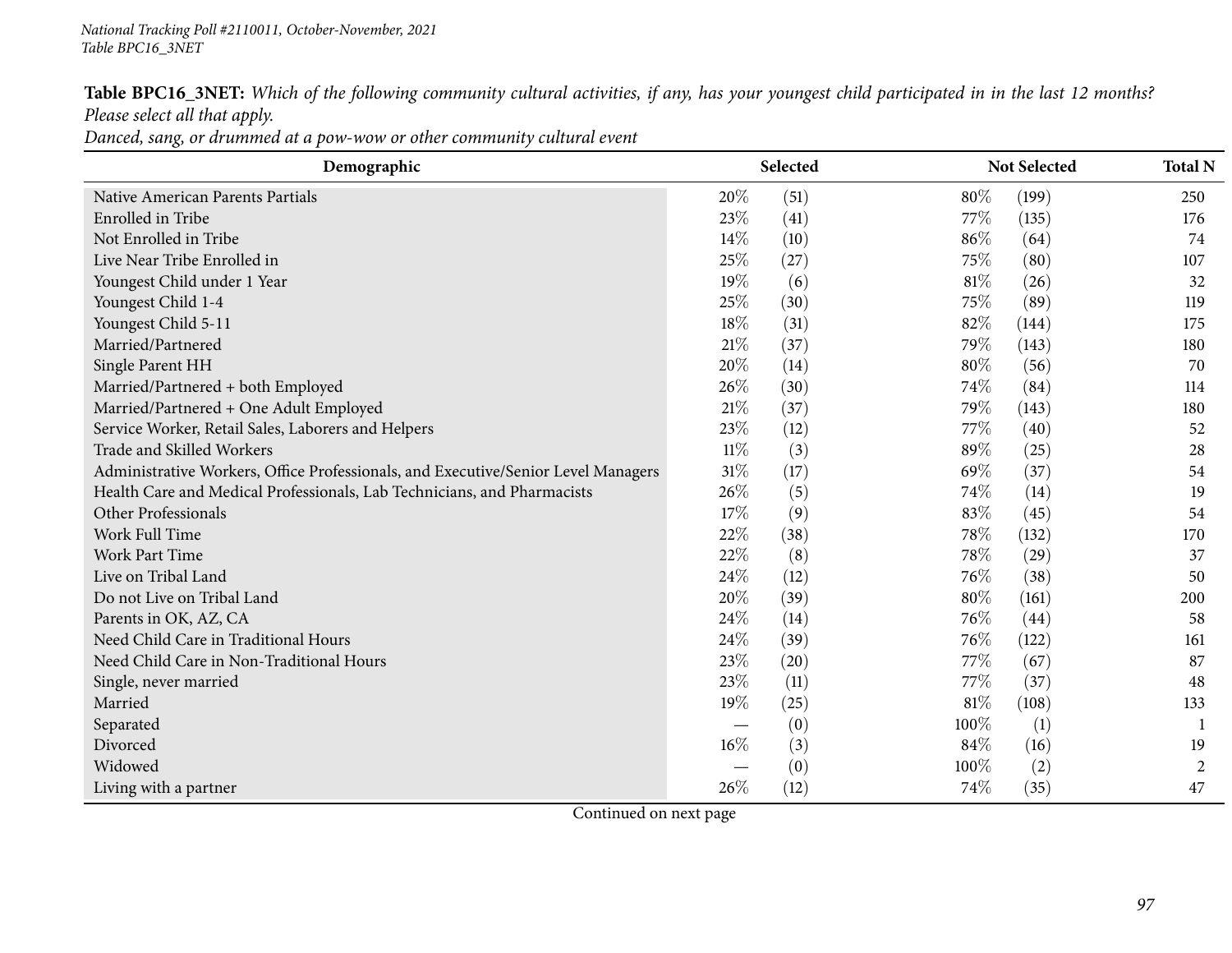Table BPC16\_3NET: Which of the following community cultural activities, if any, has your youngest child participated in in the last 12 months? *Please select all that apply.*

Danced, sang, or drummed at a pow-wow or other community cultural event

| Demographic                      | Selected<br>Not Selected        |                  | <b>Total N</b> |                  |                  |  |
|----------------------------------|---------------------------------|------------------|----------------|------------------|------------------|--|
| Native American Parents Partials | 20%                             | (51)             | $80\%$         | (199)            | 250              |  |
| Alabama                          | $60\%$                          | (3)              | 40\%           | (2)              | 5                |  |
| Alaska                           | 29%                             | (2)              | $71\%$         | (5)              |                  |  |
| Arizona                          | 17\%                            | (1)              | 83%            | (5)              | 6                |  |
| Arkansas                         | 33%                             | (2)              | 67\%           | (4)              | 6                |  |
| California                       | 44\%                            | (11)             | 56\%           | (14)             | 25               |  |
| Colorado                         | 75%                             | (3)              | 25\%           | $\left(1\right)$ | $\overline{4}$   |  |
| Connecticut                      | 100%                            | (1)              |                | (0)              |                  |  |
| Delaware                         |                                 | (0)              | 100%           | $\left(1\right)$ |                  |  |
| District of Columbia             |                                 | (0)              | 100%           | (1)              |                  |  |
| Florida                          | $14\%$                          | (1)              | $86\%$         | (6)              | 7                |  |
| Georgia                          | $9\%$                           | (1)              | $91\%$         | (10)             | $11\,$           |  |
| Idaho                            |                                 | (0)              | 100%           | (2)              | $\overline{2}$   |  |
| Illinois                         | 67%                             | (2)              | 33%            | (1)              | 3                |  |
| Indiana                          |                                 | (0)              | 100%           | (2)              | $\overline{c}$   |  |
| Iowa                             |                                 | (0)              | 100%           | (1)              |                  |  |
| Kansas                           | 20%                             | $\left(1\right)$ | $80\%$         | (4)              | 5                |  |
| Louisiana                        | $100\%$                         | (2)              |                | (0)              | $\mathbf{2}$     |  |
| Maine                            |                                 | (0)              | 100%           | (2)              | $\overline{2}$   |  |
| Maryland                         | —                               | (0)              | 100%           | (3)              | 3                |  |
| Massachusetts                    |                                 | (0)              | 100%           | (1)              |                  |  |
| Michigan                         |                                 | (0)              | 100%           | (3)              | 3                |  |
| Minnesota                        | 27\%                            | (6)              | 73\%           | (16)             | $22\,$           |  |
| Mississippi                      |                                 | (0)              | 100%           | (2)              | $\overline{2}$   |  |
| Missouri                         | 17%                             | $\left(1\right)$ | 83%            | (5)              | 6                |  |
| Montana                          | $27\%$                          | (3)              | $73\%$         | (8)              | $11\,$           |  |
| Nebraska                         |                                 | (0)              | 100%           | (2)              | $\overline{2}$   |  |
| Nevada                           | $\hspace{0.1mm}-\hspace{0.1mm}$ | (0)              | 100%           | (3)              | 3                |  |
| New Mexico                       | 14%                             | (1)              | $86\%$         | (6)              | 7                |  |
| New York                         | 20%                             | (2)              | $80\%$         | (8)              | $10\,$           |  |
| North Carolina                   | $8\%$                           | (1)              | 92%            | (12)             | 13               |  |
| North Dakota                     |                                 | (0)              | 100%           | (3)              | 3                |  |
| Ohio                             |                                 | (0)              | 100%           | (3)              | 3                |  |
| Oklahoma                         | $7\%$                           | (2)              | $93\%$         | (25)             | 27<br>98         |  |
| Oregon                           |                                 | (0)              | 100%           | (2)              | $\boldsymbol{2}$ |  |
| Pennsylvania                     |                                 | (0)              | 100%           | (5)              | 5                |  |
|                                  |                                 |                  |                |                  |                  |  |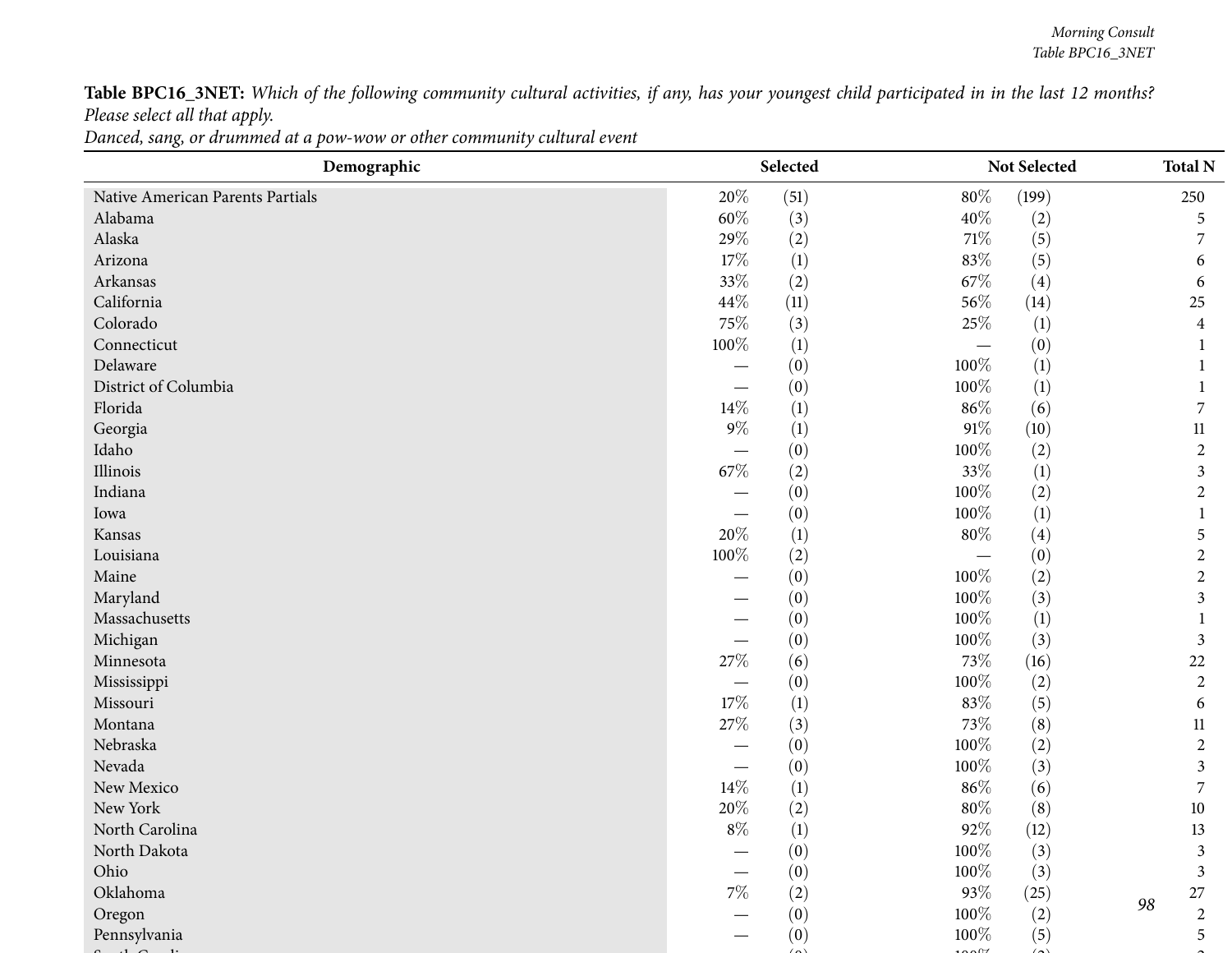### *National Tracking Poll #2110011, October-November, <sup>2021</sup> Table BPC16\_4NET*

Table BPC16\_4NET: Which of the following community cultural activities, if any, has your youngest child participated in in the last 12 months? *Please select all that apply.*

| Worked on traditional arts and crafts, such as beading, blanket weaving, or making jewelry, a basket, a painting, or pow-wow regalia |
|--------------------------------------------------------------------------------------------------------------------------------------|
|--------------------------------------------------------------------------------------------------------------------------------------|

| Demographic                      |        | Selected |        | Not Selected | <b>Total N</b> |
|----------------------------------|--------|----------|--------|--------------|----------------|
| Native American Parents Partials | 23%    | (58)     | $77\%$ | (192)        | 250            |
| Gender: Male                     | 21\%   | (13)     | 79%    | (48)         | 61             |
| Gender: Female                   | 24\%   | (45)     | 76%    | (144)        | 189            |
| Age: 18-34                       | 22%    | (28)     | 78%    | (100)        | 128            |
| Age: 35-44                       | 24\%   | (23)     | 76%    | (71)         | 94             |
| Age: 45-64                       | 27%    | (7)      | 73%    | (19)         | 26             |
| Age: 65+                         |        | (0)      | 100%   | (2)          | $\overline{2}$ |
| GenZers: 1997-2012               | 27%    | (7)      | 73%    | (19)         | 26             |
| Millennials: 1981-1996           | 23%    | (39)     | 77\%   | (132)        | 171            |
| GenXers: 1965-1980               | 24\%   | (12)     | 76%    | (37)         | 49             |
| Baby Boomers: 1946-1964          |        | (0)      | 100%   | (4)          | 4              |
| PID: Dem (no lean)               | 28%    | (26)     | 72%    | (66)         | 92             |
| PID: Ind (no lean)               | 22%    | (23)     | 78%    | (82)         | 105            |
| PID: Rep (no lean)               | 17%    | (9)      | 83%    | (44)         | 53             |
| Educ: < College                  | $21\%$ | (36)     | 79%    | (137)        | 173            |
| Educ: Bachelors degree           | 28\%   | (12)     | 72\%   | (31)         | 43             |
| Educ: Post-grad                  | 29%    | (10)     | $71\%$ | (24)         | 34             |
| Income: Under 50k                | 22%    | (30)     | 78%    | (105)        | 135            |
| Income: 50k-100k                 | 25%    | (20)     | 75%    | (59)         | 79             |
| Income: 100k+                    | 22%    | (8)      | 78%    | (28)         | 36             |
| Ethnicity: White                 | 25%    | (11)     | 75%    | (33)         | 44             |
| Ethnicity: Hispanic              | 21\%   | (7)      | 79%    | (27)         | 34             |
| Ethnicity: Black                 | 27%    | (3)      | 73%    | (8)          | 11             |
| Ethnicity: Other                 | 23%    | (44)     | 77\%   | (151)        | 195            |
| 4-Region: Northeast              | $16\%$ | (3)      | 84%    | (16)         | 19             |
| 4-Region: Midwest                | 25%    | (14)     | 75%    | (41)         | 55             |
| 4-Region: South                  | 18%    | (18)     | 82%    | (80)         | 98             |
| 4-Region: West                   | 29%    | (23)     | $71\%$ | (55)         | 78             |
| Age: 19-34                       | 22%    | (28)     | 78%    | (100)        | 128            |
| Age: 35-44                       | 24\%   | (23)     | 76\%   | (71)         | 94             |
| Age: 45+                         | 25%    | (7)      | 75%    | (21)         | 28             |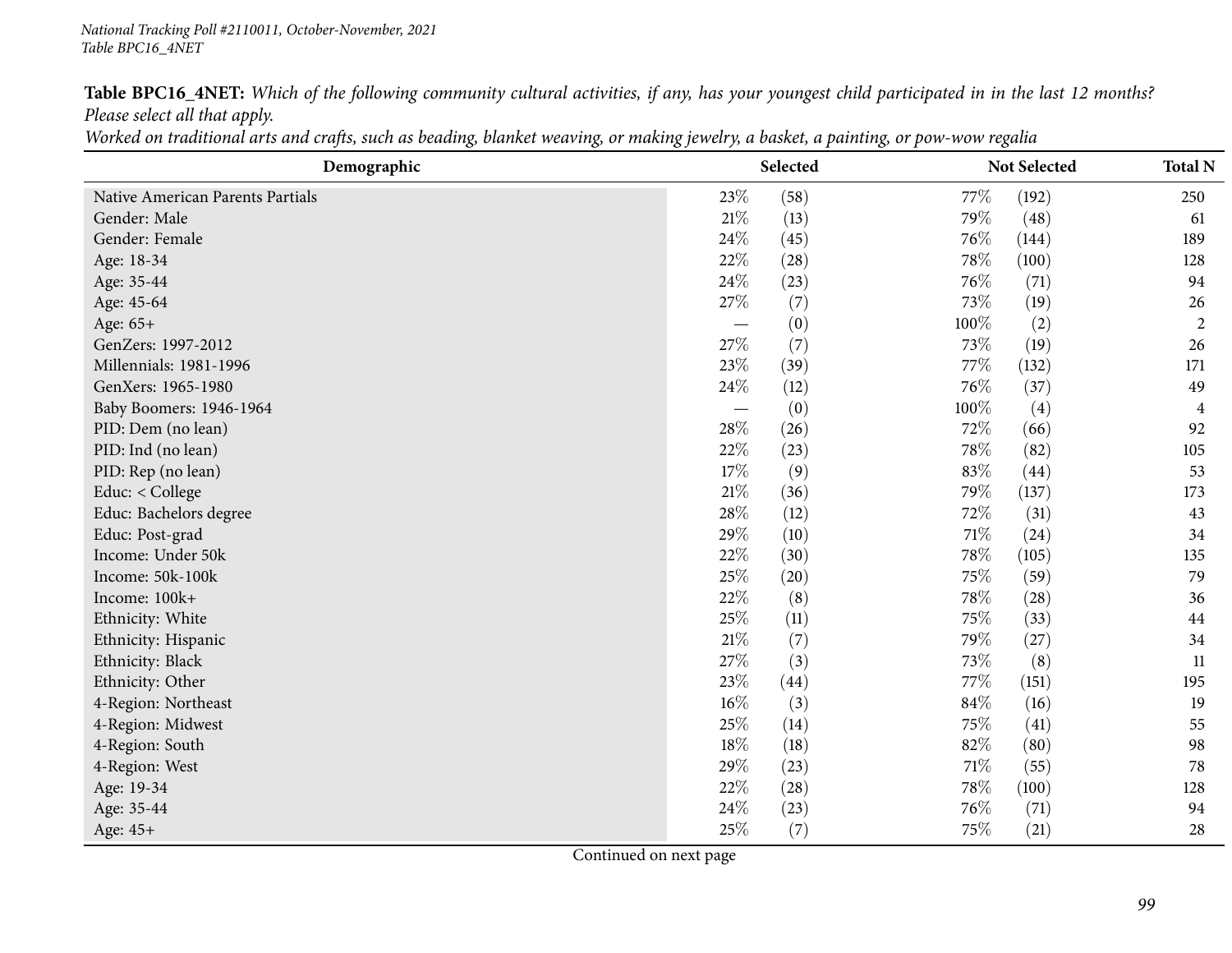Table BPC16\_4NET: Which of the following community cultural activities, if any, has your youngest child participated in in the last 12 months? *Please select all that apply.*

|  | Worked on traditional arts and crafts, such as beading, blanket weaving, or making jewelry, a basket, a painting, or pow-wow regalia |  |
|--|--------------------------------------------------------------------------------------------------------------------------------------|--|
|--|--------------------------------------------------------------------------------------------------------------------------------------|--|

| Demographic                                                                       |        | Selected |      | Not Selected | <b>Total N</b> |
|-----------------------------------------------------------------------------------|--------|----------|------|--------------|----------------|
| Native American Parents Partials                                                  | 23\%   | (58)     | 77\% | (192)        | 250            |
| Enrolled in Tribe                                                                 | 26%    | (46)     | 74%  | (130)        | 176            |
| Not Enrolled in Tribe                                                             | 16%    | (12)     | 84%  | (62)         | 74             |
| Live Near Tribe Enrolled in                                                       | 26%    | (28)     | 74%  | (79)         | 107            |
| Youngest Child under 1 Year                                                       | 12%    | (4)      | 88%  | (28)         | 32             |
| Youngest Child 1-4                                                                | 24%    | (28)     | 76%  | (91)         | 119            |
| Youngest Child 5-11                                                               | 26%    | (46)     | 74\% | (129)        | 175            |
| Married/Partnered                                                                 | 23%    | (41)     | 77\% | (139)        | 180            |
| Single Parent HH                                                                  | 24\%   | (17)     | 76%  | (53)         | 70             |
| Married/Partnered + both Employed                                                 | 26%    | (30)     | 74\% | (84)         | 114            |
| Married/Partnered + One Adult Employed                                            | 23%    | (41)     | 77\% | (139)        | 180            |
| Service Worker, Retail Sales, Laborers and Helpers                                | 31%    | (16)     | 69%  | (36)         | 52             |
| Trade and Skilled Workers                                                         | $7\%$  | (2)      | 93%  | (26)         | 28             |
| Administrative Workers, Office Professionals, and Executive/Senior Level Managers | 22%    | (12)     | 78%  | (42)         | 54             |
| Health Care and Medical Professionals, Lab Technicians, and Pharmacists           | 42%    | (8)      | 58%  | (11)         | 19             |
| Other Professionals                                                               | 26%    | (14)     | 74\% | (40)         | 54             |
| Work Full Time                                                                    | 26%    | (44)     | 74\% | (126)        | 170            |
| <b>Work Part Time</b>                                                             | 22%    | (8)      | 78%  | (29)         | 37             |
| Live on Tribal Land                                                               | 28%    | (14)     | 72%  | (36)         | 50             |
| Do not Live on Tribal Land                                                        | 22%    | (44)     | 78\% | (156)        | 200            |
| Parents in OK, AZ, CA                                                             | 17\%   | (10)     | 83%  | (48)         | 58             |
| Need Child Care in Traditional Hours                                              | 27%    | (43)     | 73%  | (118)        | 161            |
| Need Child Care in Non-Traditional Hours                                          | 28%    | (24)     | 72%  | (63)         | 87             |
| Single, never married                                                             | 25%    | (12)     | 75%  | (36)         | 48             |
| Married                                                                           | 20%    | (27)     | 80%  | (106)        | 133            |
| Separated                                                                         |        | (0)      | 100% | (1)          | 1              |
| Divorced                                                                          | $21\%$ | (4)      | 79%  | (15)         | 19             |
| Widowed                                                                           | 50%    | (1)      | 50%  | (1)          | 2              |
| Living with a partner                                                             | 30%    | (14)     | 70%  | (33)         | 47             |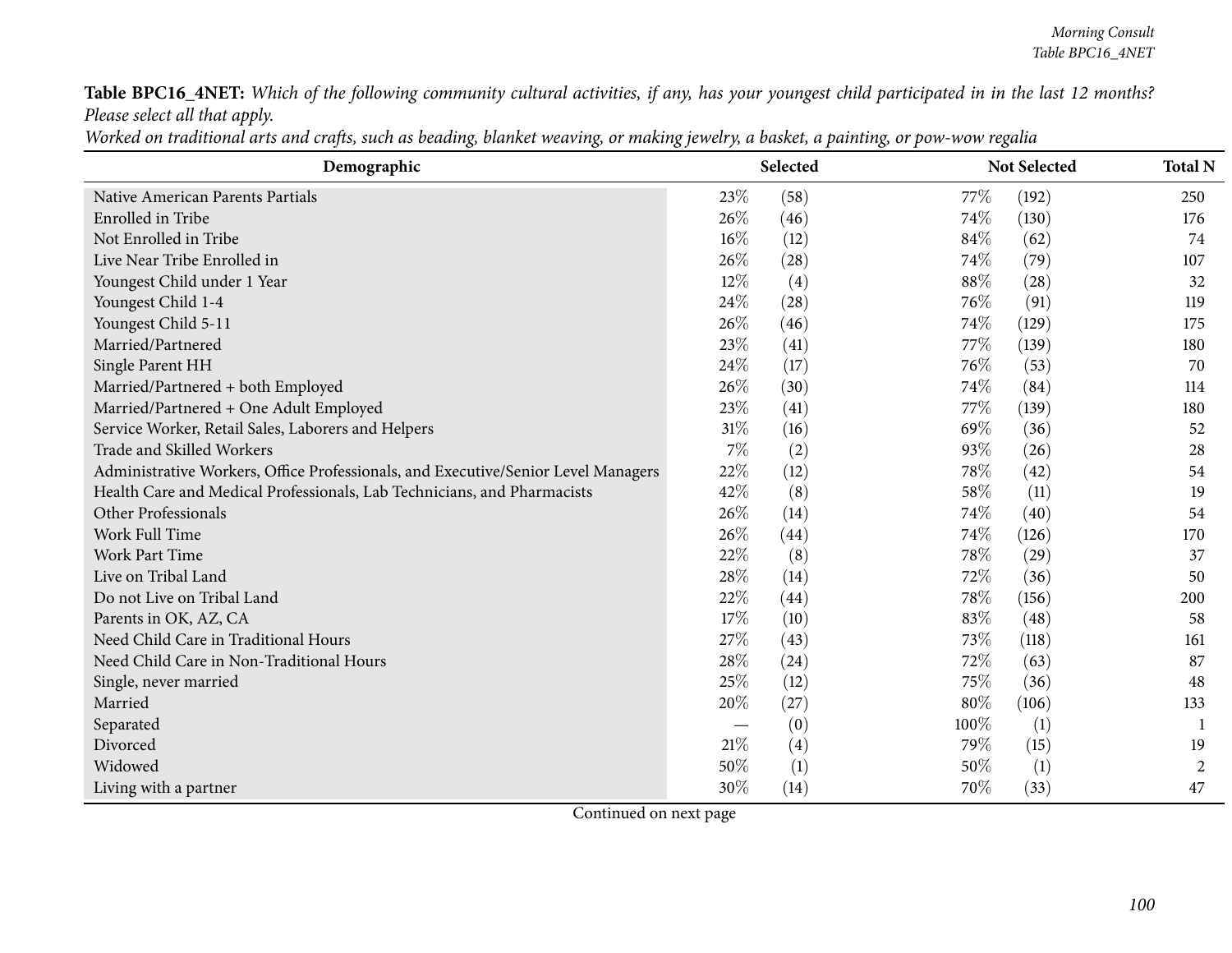Table BPC16\_4NET: Which of the following community cultural activities, if any, has your youngest child participated in in the last 12 months? *Please select all that apply.*

|  | Worked on traditional arts and crafts, such as beading, blanket weaving, or making jewelry, a basket, a painting, or pow-wow regalia |  |  |  |  |  |  |  |
|--|--------------------------------------------------------------------------------------------------------------------------------------|--|--|--|--|--|--|--|
|--|--------------------------------------------------------------------------------------------------------------------------------------|--|--|--|--|--|--|--|

| Demographic                      |                          | Selected |         | Not Selected | <b>Total N</b> |
|----------------------------------|--------------------------|----------|---------|--------------|----------------|
| Native American Parents Partials | 23\%                     | (58)     | 77\%    | (192)        | 250            |
| Alabama                          | 40%                      | (2)      | $60\%$  | (3)          | 5              |
| Alaska                           | 43%                      | (3)      | 57%     | (4)          | 7              |
| Arizona                          | 17%                      | (1)      | 83%     | (5)          | 6              |
| Arkansas                         | $17\%$                   | (1)      | $83\%$  | (5)          | 6              |
| California                       | 24\%                     | (6)      | 76\%    | (19)         | 25             |
| Colorado                         | 100%                     | (4)      |         | (0)          | 4              |
| Connecticut                      | 100%                     | (1)      |         | (0)          |                |
| Delaware                         |                          | (0)      | 100%    | (1)          |                |
| District of Columbia             |                          | (0)      | 100%    | (1)          |                |
| Florida                          | 29%                      | (2)      | $71\%$  | (5)          | 7              |
| Georgia                          | 18%                      | (2)      | 82%     | (9)          | $11\,$         |
| Idaho                            | $50\%$                   | (1)      | $50\%$  | (1)          | $\overline{c}$ |
| Illinois                         | $33\%$                   | (1)      | 67\%    | (2)          | 3              |
| Indiana                          |                          | (0)      | $100\%$ | (2)          | $\overline{c}$ |
| Iowa                             |                          | (0)      | 100%    | (1)          |                |
| Kansas                           | $60\%$                   | (3)      | $40\%$  | (2)          | 5              |
| Louisiana                        | $100\%$                  | (2)      |         | (0)          | $\overline{c}$ |
| Maine                            |                          | (0)      | 100%    | (2)          | $\overline{c}$ |
| Maryland                         | 33%                      | (1)      | 67\%    | (2)          | 3              |
| Massachusetts                    |                          | (0)      | 100%    | (1)          |                |
| Michigan                         |                          | (0)      | 100%    | (3)          | 3              |
| Minnesota                        | 36%                      | (8)      | $64\%$  | (14)         | $22\,$         |
| Mississippi                      |                          | (0)      | 100%    | (2)          | $\overline{2}$ |
| Missouri                         | 33%                      | (2)      | 67\%    | (4)          | 6              |
| Montana                          | $36\%$                   | (4)      | 64\%    | (7)          | 11             |
| Nebraska                         | $\overline{\phantom{0}}$ | (0)      | 100%    | (2)          | $\overline{c}$ |
| Nevada                           | $33\%$                   | (1)      | 67\%    | (2)          | 3              |
| New Mexico                       |                          | (0)      | 100%    | (7)          | 7              |
| New York                         | $20\%$                   | (2)      | $80\%$  | (8)          | 10             |
| North Carolina                   | 15%                      | (2)      | 85%     | (11)         | 13             |
| North Dakota                     |                          | (0)      | $100\%$ | (3)          | 3              |
| Ohio                             |                          | (0)      | $100\%$ | (3)          | $\mathfrak{Z}$ |
| Oklahoma                         | $11\%$                   | (3)      | 89%     | (24)         | $27\,$<br>101  |
| Oregon                           |                          | (0)      | 100%    | (2)          | $\overline{c}$ |
| Pennsylvania                     |                          | (0)      | 100%    | (5)          | 5              |
|                                  |                          |          |         |              |                |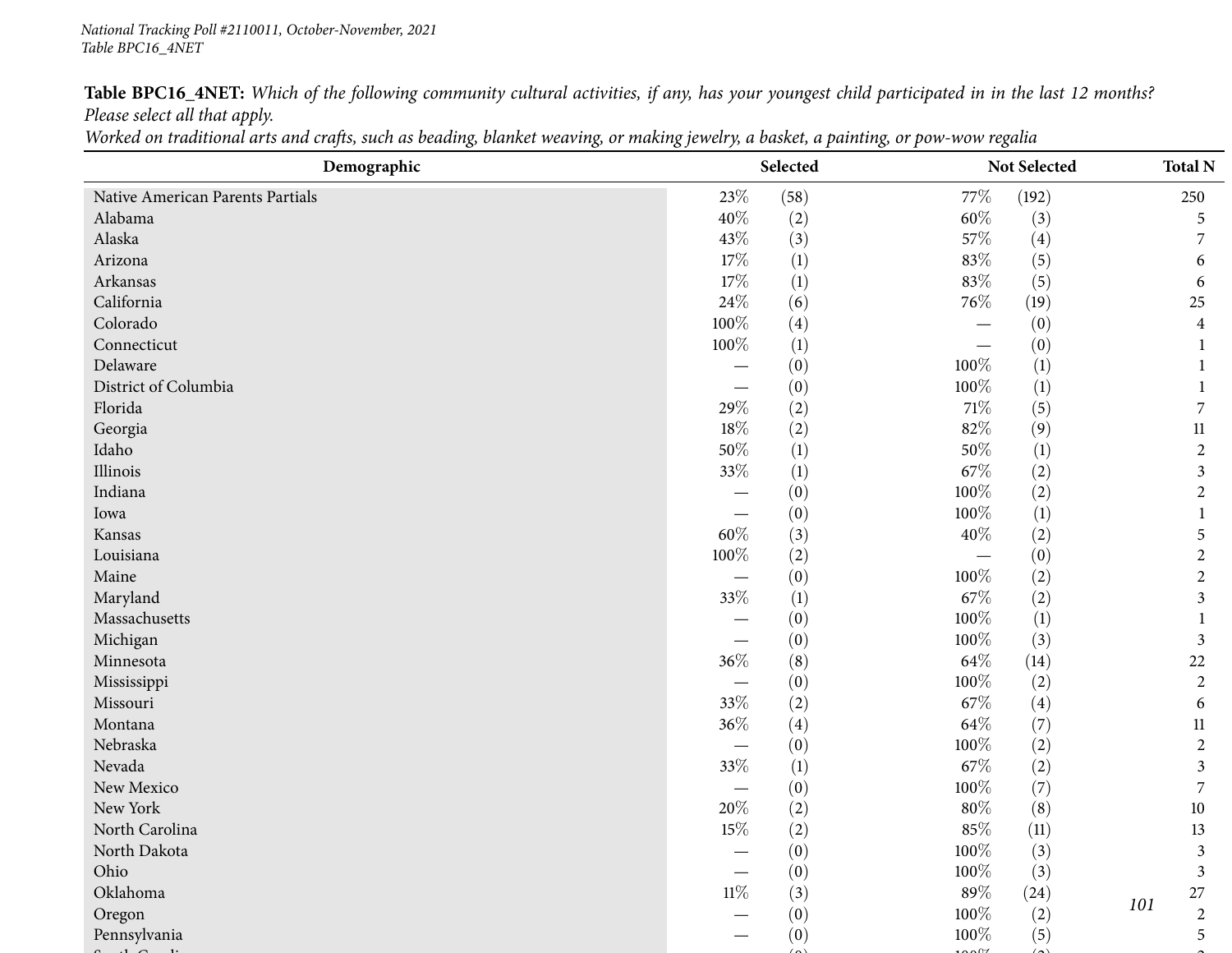Table BPC16\_5NET: Which of the following community cultural activities, if any, has your youngest child participated in in the last 12 months? *Please select all that apply. Participated in traditional ceremonies*

| Demographic                      |        | Selected |        | Not Selected | <b>Total N</b> |
|----------------------------------|--------|----------|--------|--------------|----------------|
| Native American Parents Partials | 17%    | (43)     | 83%    | (207)        | 250            |
| Gender: Male                     | 20%    | (12)     | $80\%$ | (49)         | 61             |
| Gender: Female                   | 16%    | (31)     | 84%    | (158)        | 189            |
| Age: 18-34                       | $15\%$ | (19)     | 85%    | (109)        | 128            |
| Age: 35-44                       | 17%    | (16)     | 83%    | (78)         | 94             |
| Age: 45-64                       | 27\%   | (7)      | 73%    | (19)         | 26             |
| Age: 65+                         | 50%    | (1)      | 50%    | (1)          | $\overline{2}$ |
| GenZers: 1997-2012               | 12%    | (3)      | $88\%$ | (23)         | 26             |
| Millennials: 1981-1996           | $15\%$ | (26)     | 85%    | (145)        | 171            |
| GenXers: 1965-1980               | 24\%   | (12)     | 76\%   | (37)         | 49             |
| Baby Boomers: 1946-1964          | 50%    | (2)      | 50%    | (2)          | 4              |
| PID: Dem (no lean)               | 23%    | (21)     | 77%    | (71)         | 92             |
| PID: Ind (no lean)               | 15%    | (16)     | 85%    | (89)         | 105            |
| PID: Rep (no lean)               | $11\%$ | (6)      | 89%    | (47)         | 53             |
| Educ: $<$ College                | 16%    | (28)     | 84%    | (145)        | 173            |
| Educ: Bachelors degree           | $16\%$ | (7)      | 84%    | (36)         | 43             |
| Educ: Post-grad                  | 24\%   | (8)      | 76%    | (26)         | 34             |
| Income: Under 50k                | 15%    | (20)     | 85%    | (115)        | 135            |
| Income: 50k-100k                 | 18%    | (14)     | 82%    | (65)         | 79             |
| Income: 100k+                    | 25%    | (9)      | 75%    | (27)         | 36             |
| Ethnicity: White                 | 18%    | (8)      | 82%    | (36)         | 44             |
| Ethnicity: Hispanic              | 15%    | (5)      | 85%    | (29)         | 34             |
| Ethnicity: Black                 | $9\%$  | (1)      | $91\%$ | (10)         | 11             |
| Ethnicity: Other                 | 17%    | (34)     | 83%    | (161)        | 195            |
| 4-Region: Northeast              | $11\%$ | (2)      | 89%    | (17)         | 19             |
| 4-Region: Midwest                | 15%    | (8)      | 85%    | (47)         | 55             |
| 4-Region: South                  | 15%    | (15)     | 85%    | (83)         | 98             |
| 4-Region: West                   | 23%    | (18)     | 77%    | (60)         | 78             |
| Age: 19-34                       | $15\%$ | (19)     | 85%    | (109)        | 128            |
| Age: 35-44                       | 17%    | (16)     | 83%    | (78)         | 94             |
| Age: 45+                         | 29%    | (8)      | $71\%$ | (20)         | 28             |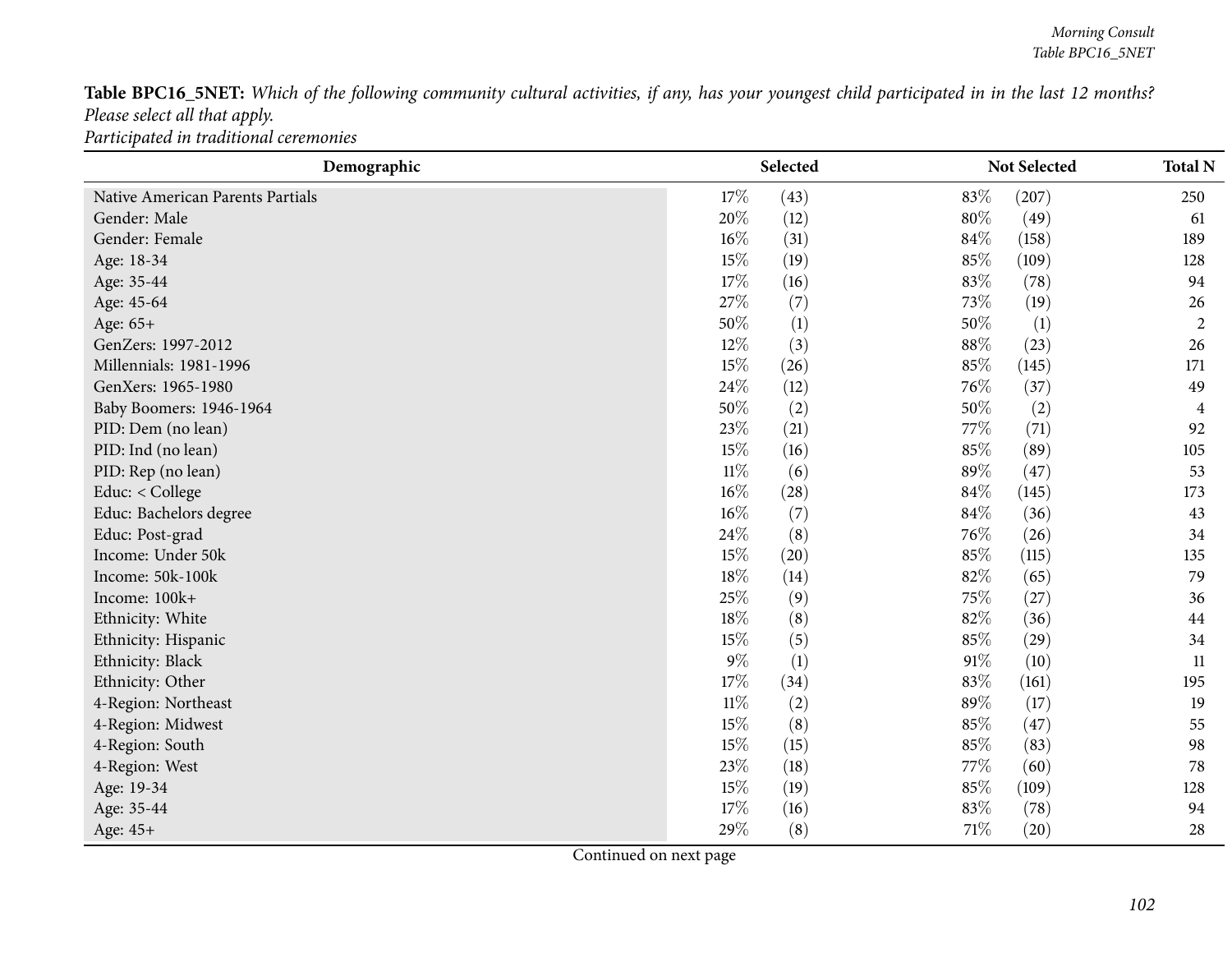| Table BPC16_5NET: Which of the following community cultural activities, if any, has your youngest child participated in in the last 12 months? |  |
|------------------------------------------------------------------------------------------------------------------------------------------------|--|
| Please select all that apply.                                                                                                                  |  |
| Participated in traditional ceremonies                                                                                                         |  |

| Demographic                                                                       |        | Selected |        | Not Selected | <b>Total N</b> |
|-----------------------------------------------------------------------------------|--------|----------|--------|--------------|----------------|
| Native American Parents Partials                                                  | 17%    | (43)     | 83%    | (207)        | 250            |
| <b>Enrolled</b> in Tribe                                                          | 19%    | (34)     | 81\%   | (142)        | 176            |
| Not Enrolled in Tribe                                                             | $12\%$ | (9)      | 88%    | (65)         | 74             |
| Live Near Tribe Enrolled in                                                       | 21%    | (23)     | 79%    | (84)         | 107            |
| Youngest Child under 1 Year                                                       | $9\%$  | (3)      | 91%    | (29)         | 32             |
| Youngest Child 1-4                                                                | 22%    | (26)     | 78\%   | (93)         | 119            |
| Youngest Child 5-11                                                               | 17%    | (30)     | 83%    | (145)        | 175            |
| Married/Partnered                                                                 | $16\%$ | (28)     | 84\%   | (152)        | 180            |
| Single Parent HH                                                                  | 21\%   | (15)     | 79%    | (55)         | 70             |
| Married/Partnered + both Employed                                                 | 18%    | (21)     | 82%    | (93)         | 114            |
| Married/Partnered + One Adult Employed                                            | $16\%$ | (28)     | 84\%   | (152)        | 180            |
| Service Worker, Retail Sales, Laborers and Helpers                                | $21\%$ | (11)     | 79%    | (41)         | 52             |
| Trade and Skilled Workers                                                         | 14%    | (4)      | 86%    | (24)         | 28             |
| Administrative Workers, Office Professionals, and Executive/Senior Level Managers | 26%    | (14)     | 74%    | (40)         | 54             |
| Health Care and Medical Professionals, Lab Technicians, and Pharmacists           | $11\%$ | (2)      | 89%    | (17)         | 19             |
| Other Professionals                                                               | 17%    | (9)      | 83%    | (45)         | 54             |
| Work Full Time                                                                    | 20%    | (34)     | 80%    | (136)        | 170            |
| <b>Work Part Time</b>                                                             | $16\%$ | (6)      | 84\%   | (31)         | 37             |
| Live on Tribal Land                                                               | 24%    | (12)     | 76%    | (38)         | 50             |
| Do not Live on Tribal Land                                                        | $16\%$ | (31)     | $84\%$ | (169)        | 200            |
| Parents in OK, AZ, CA                                                             | $14\%$ | (8)      | 86%    | (50)         | 58             |
| Need Child Care in Traditional Hours                                              | 22%    | (36)     | 78\%   | (125)        | 161            |
| Need Child Care in Non-Traditional Hours                                          | $16\%$ | (14)     | 84\%   | (73)         | 87             |
| Single, never married                                                             | 15%    | (7)      | 85%    | (41)         | 48             |
| Married                                                                           | 13%    | (17)     | 87\%   | (116)        | 133            |
| Separated                                                                         |        | (0)      | 100%   | (1)          |                |
| Divorced                                                                          | 37%    | (7)      | 63\%   | (12)         | 19             |
| Widowed                                                                           | 50%    | (1)      | 50%    | (1)          | 2              |
| Living with a partner                                                             | 23%    | (11)     | 77\%   | (36)         | 47             |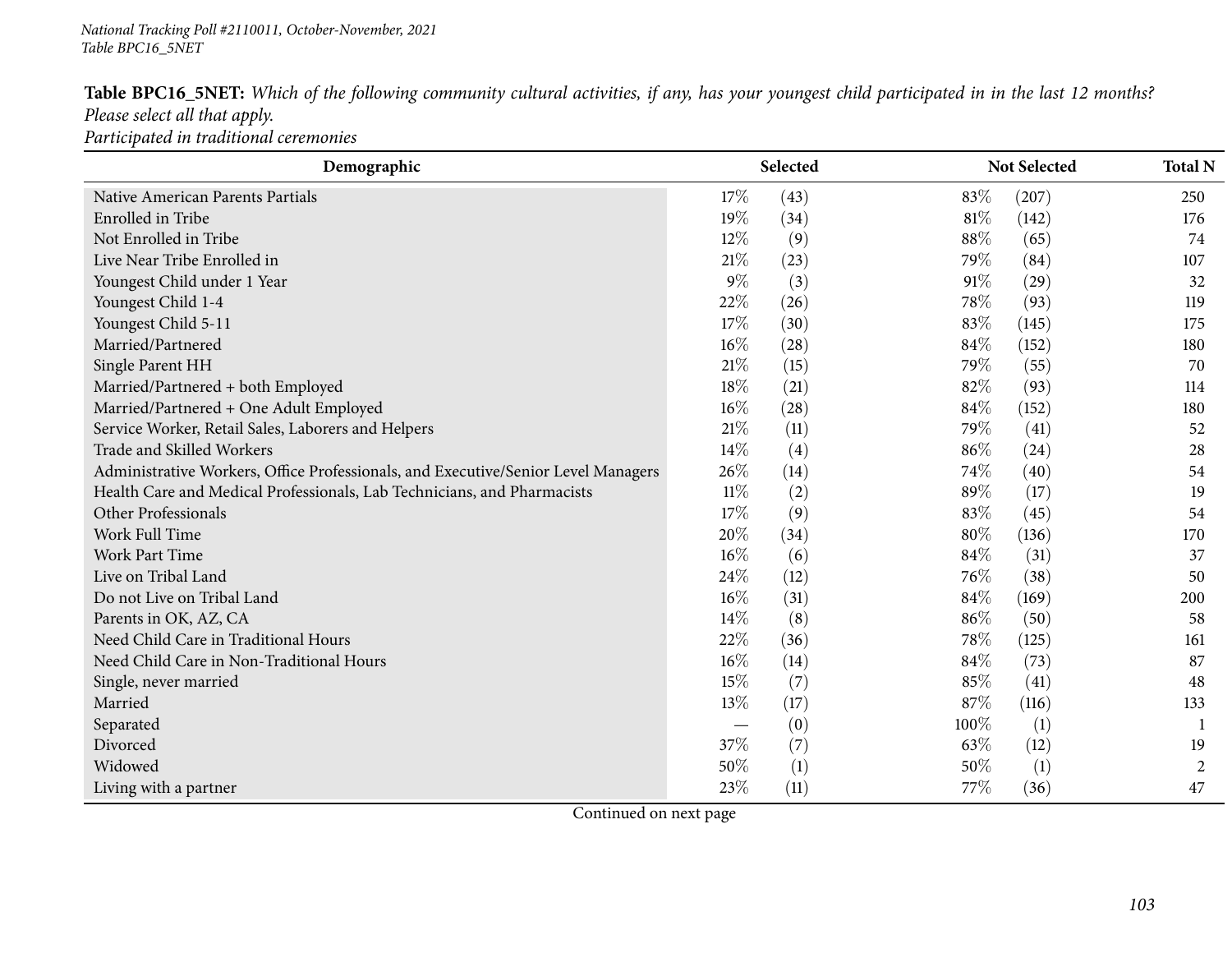Table BPC16\_5NET: Which of the following community cultural activities, if any, has your youngest child participated in in the last 12 months? *Please select all that apply. Participated in traditional ceremonies*

| 17%<br>(43)<br>83%<br>(207)<br>Native American Parents Partials<br>100%<br>Alabama<br>(0)<br>(5)<br>$\overline{\phantom{m}}$<br>Alaska<br>29%<br>71\%<br>(2)<br>(5)<br>$83\%$<br>17%<br>Arizona<br>(5)<br>(1)<br>100%<br>Arkansas<br>(0)<br>(6)<br>California<br>$16\%$<br>$84\%$<br>(4)<br>(21)<br>25%<br>Colorado<br>75%<br>(3)<br>$\left(1\right)$<br>$100\%$<br>Connecticut<br>(1)<br>(0)<br>Delaware<br>100%<br>(1)<br>(0)<br>District of Columbia<br>100%<br>(0)<br>$\left(1\right)$<br>— | 250            |
|-------------------------------------------------------------------------------------------------------------------------------------------------------------------------------------------------------------------------------------------------------------------------------------------------------------------------------------------------------------------------------------------------------------------------------------------------------------------------------------------------|----------------|
|                                                                                                                                                                                                                                                                                                                                                                                                                                                                                                 |                |
|                                                                                                                                                                                                                                                                                                                                                                                                                                                                                                 | 5              |
|                                                                                                                                                                                                                                                                                                                                                                                                                                                                                                 | 7              |
|                                                                                                                                                                                                                                                                                                                                                                                                                                                                                                 | 6              |
|                                                                                                                                                                                                                                                                                                                                                                                                                                                                                                 | 6              |
|                                                                                                                                                                                                                                                                                                                                                                                                                                                                                                 | 25             |
|                                                                                                                                                                                                                                                                                                                                                                                                                                                                                                 | 4              |
|                                                                                                                                                                                                                                                                                                                                                                                                                                                                                                 |                |
|                                                                                                                                                                                                                                                                                                                                                                                                                                                                                                 |                |
|                                                                                                                                                                                                                                                                                                                                                                                                                                                                                                 |                |
| Florida<br>43%<br>57%<br>(3)<br>(4)                                                                                                                                                                                                                                                                                                                                                                                                                                                             | 7              |
| 18%<br>82%<br>(2)<br>(9)<br>Georgia                                                                                                                                                                                                                                                                                                                                                                                                                                                             | $11\,$         |
| 100%<br>Idaho<br>(0)<br>(2)                                                                                                                                                                                                                                                                                                                                                                                                                                                                     | $\sqrt{2}$     |
| 100%<br>Illinois<br>(3)<br>(0)                                                                                                                                                                                                                                                                                                                                                                                                                                                                  | 3              |
| 100%<br>Indiana<br>(2)<br>(0)                                                                                                                                                                                                                                                                                                                                                                                                                                                                   | $\overline{2}$ |
| 100%<br>(0)<br>(1)<br>Iowa                                                                                                                                                                                                                                                                                                                                                                                                                                                                      |                |
| 20%<br>$80\%$<br>(1)<br>(4)<br>Kansas                                                                                                                                                                                                                                                                                                                                                                                                                                                           | 5              |
| Louisiana<br>100%<br>(2)<br>(0)                                                                                                                                                                                                                                                                                                                                                                                                                                                                 | $\overline{2}$ |
| Maine<br>100%<br>(0)<br>(2)<br>$\overline{\phantom{0}}$                                                                                                                                                                                                                                                                                                                                                                                                                                         | $\sqrt{2}$     |
| 33%<br>67\%<br>Maryland<br>(1)<br>(2)                                                                                                                                                                                                                                                                                                                                                                                                                                                           | 3              |
| Massachusetts<br>100%<br>(0)<br>$\left(1\right)$<br>$\overline{\phantom{0}}$                                                                                                                                                                                                                                                                                                                                                                                                                    |                |
| 33%<br>67\%<br>Michigan<br>(2)<br>(1)                                                                                                                                                                                                                                                                                                                                                                                                                                                           | 3              |
| $82\%$<br>18%<br>Minnesota<br>(4)<br>(18)                                                                                                                                                                                                                                                                                                                                                                                                                                                       | 22             |
| 100%<br>(2)<br>(0)<br>Mississippi<br>$\overline{\phantom{0}}$                                                                                                                                                                                                                                                                                                                                                                                                                                   | $\overline{2}$ |
| 17%<br>83%<br>(1)<br>(5)<br>Missouri                                                                                                                                                                                                                                                                                                                                                                                                                                                            | 6              |
| 45%<br>55%<br>Montana<br>(5)<br>(6)                                                                                                                                                                                                                                                                                                                                                                                                                                                             | 11             |
| $100\%$<br>Nebraska<br>(0)<br>(2)<br>$\overline{\phantom{0}}$                                                                                                                                                                                                                                                                                                                                                                                                                                   | $\overline{2}$ |
| 33%<br>Nevada<br>67\%<br>(2)<br>(1)                                                                                                                                                                                                                                                                                                                                                                                                                                                             | 3              |
| 29%<br>$71\%$<br>New Mexico<br>(2)<br>(5)                                                                                                                                                                                                                                                                                                                                                                                                                                                       | 7              |
| New York<br>20%<br>$80\%$<br>(2)<br>(8)                                                                                                                                                                                                                                                                                                                                                                                                                                                         | 10             |
| $100\%$<br>North Carolina<br>(0)<br>(13)                                                                                                                                                                                                                                                                                                                                                                                                                                                        | 13             |
| $100\%$<br>North Dakota<br>(3)<br>(0)                                                                                                                                                                                                                                                                                                                                                                                                                                                           | 3              |
| 100%<br>Ohio<br>(0)<br>(3)                                                                                                                                                                                                                                                                                                                                                                                                                                                                      | $\mathfrak{Z}$ |
| $11\%$<br>89%<br>Oklahoma<br>(3)<br>(24)                                                                                                                                                                                                                                                                                                                                                                                                                                                        | 27             |
| 104<br>100%<br>(0)<br>(2)<br>Oregon                                                                                                                                                                                                                                                                                                                                                                                                                                                             | $\overline{2}$ |
| Pennsylvania<br>(0)<br>100%<br>(5)                                                                                                                                                                                                                                                                                                                                                                                                                                                              | 5              |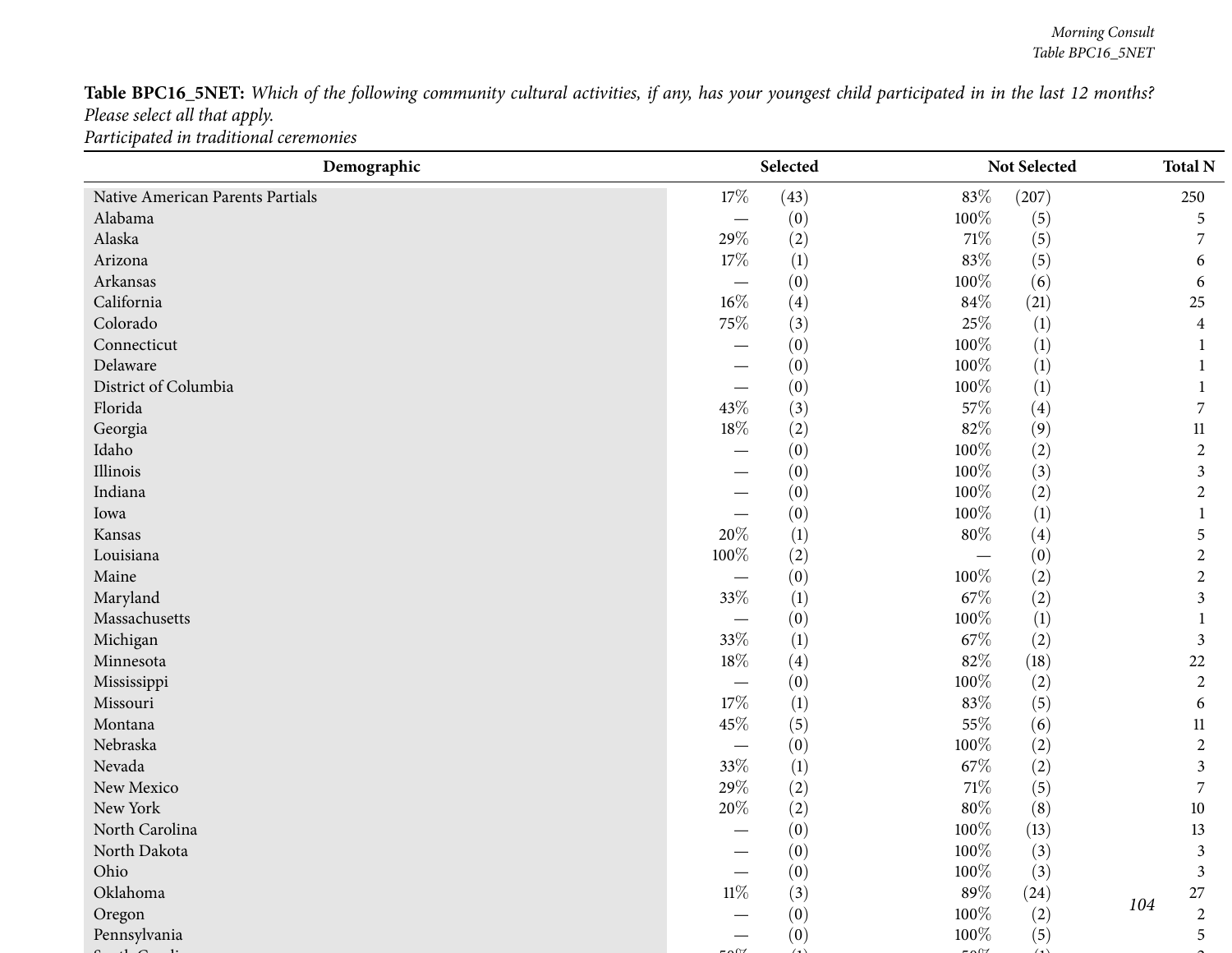|                               | Table BPC16_6NET: Which of the following community cultural activities, if any, has your youngest child participated in in the last 12 months? |  |  |  |  |  |  |
|-------------------------------|------------------------------------------------------------------------------------------------------------------------------------------------|--|--|--|--|--|--|
| Please select all that apply. |                                                                                                                                                |  |  |  |  |  |  |
|                               | Played American Indian or Alaska Native games                                                                                                  |  |  |  |  |  |  |

| Demographic                      | Selected                 |                  |        | <b>Not Selected</b> |                |  |
|----------------------------------|--------------------------|------------------|--------|---------------------|----------------|--|
| Native American Parents Partials | $14\%$                   | (36)             | 86%    | (214)               | 250            |  |
| Gender: Male                     | 28%                      | (17)             | 72%    | (44)                | 61             |  |
| Gender: Female                   | 10%                      | (19)             | 90%    | (170)               | 189            |  |
| Age: 18-34                       | 15%                      | (19)             | 85%    | (109)               | 128            |  |
| Age: 35-44                       | 14%                      | (13)             | 86%    | (81)                | 94             |  |
| Age: 45-64                       | 15%                      | (4)              | $85\%$ | (22)                | 26             |  |
| Age: 65+                         |                          | (0)              | 100%   | (2)                 | $\overline{2}$ |  |
| GenZers: 1997-2012               | 12%                      | (3)              | 88%    | (23)                | 26             |  |
| Millennials: 1981-1996           | 13%                      | (23)             | 87%    | (148)               | 171            |  |
| GenXers: 1965-1980               | 20%                      | (10)             | $80\%$ | (39)                | 49             |  |
| Baby Boomers: 1946-1964          | $\overline{\phantom{m}}$ | (0)              | 100%   | $\left( 4\right)$   | 4              |  |
| PID: Dem (no lean)               | 15%                      | (14)             | 85%    | (78)                | 92             |  |
| PID: Ind (no lean)               | $11\%$                   | (12)             | 89%    | (93)                | 105            |  |
| PID: Rep (no lean)               | 19%                      | (10)             | $81\%$ | (43)                | 53             |  |
| Educ: < College                  | 12%                      | (21)             | 88%    | (152)               | 173            |  |
| Educ: Bachelors degree           | 12%                      | (5)              | 88%    | (38)                | 43             |  |
| Educ: Post-grad                  | 29%                      | (10)             | 71\%   | (24)                | 34             |  |
| Income: Under 50k                | $12\%$                   | (16)             | 88%    | (119)               | 135            |  |
| Income: 50k-100k                 | 14%                      | (11)             | 86%    | (68)                | 79             |  |
| Income: 100k+                    | 25%                      | (9)              | 75\%   | (27)                | 36             |  |
| Ethnicity: White                 | 25%                      | (11)             | 75%    | (33)                | 44             |  |
| Ethnicity: Hispanic              | 18%                      | (6)              | 82%    | (28)                | 34             |  |
| Ethnicity: Black                 | 27%                      | (3)              | 73%    | (8)                 | 11             |  |
| Ethnicity: Other                 | $11\%$                   | (22)             | 89%    | (173)               | 195            |  |
| 4-Region: Northeast              | $5\%$                    | $\left(1\right)$ | 95%    | (18)                | 19             |  |
| 4-Region: Midwest                | $11\%$                   | (6)              | 89%    | (49)                | 55             |  |
| 4-Region: South                  | 13%                      | (13)             | 87%    | (85)                | 98             |  |
| 4-Region: West                   | 21%                      | (16)             | 79%    | (62)                | 78             |  |
| Age: 19-34                       | 15%                      | (19)             | 85%    | (109)               | 128            |  |
| Age: 35-44                       | $14\%$                   | (13)             | 86%    | (81)                | 94             |  |
| Age: 45+                         | $14\%$                   | (4)              | 86%    | (24)                | 28             |  |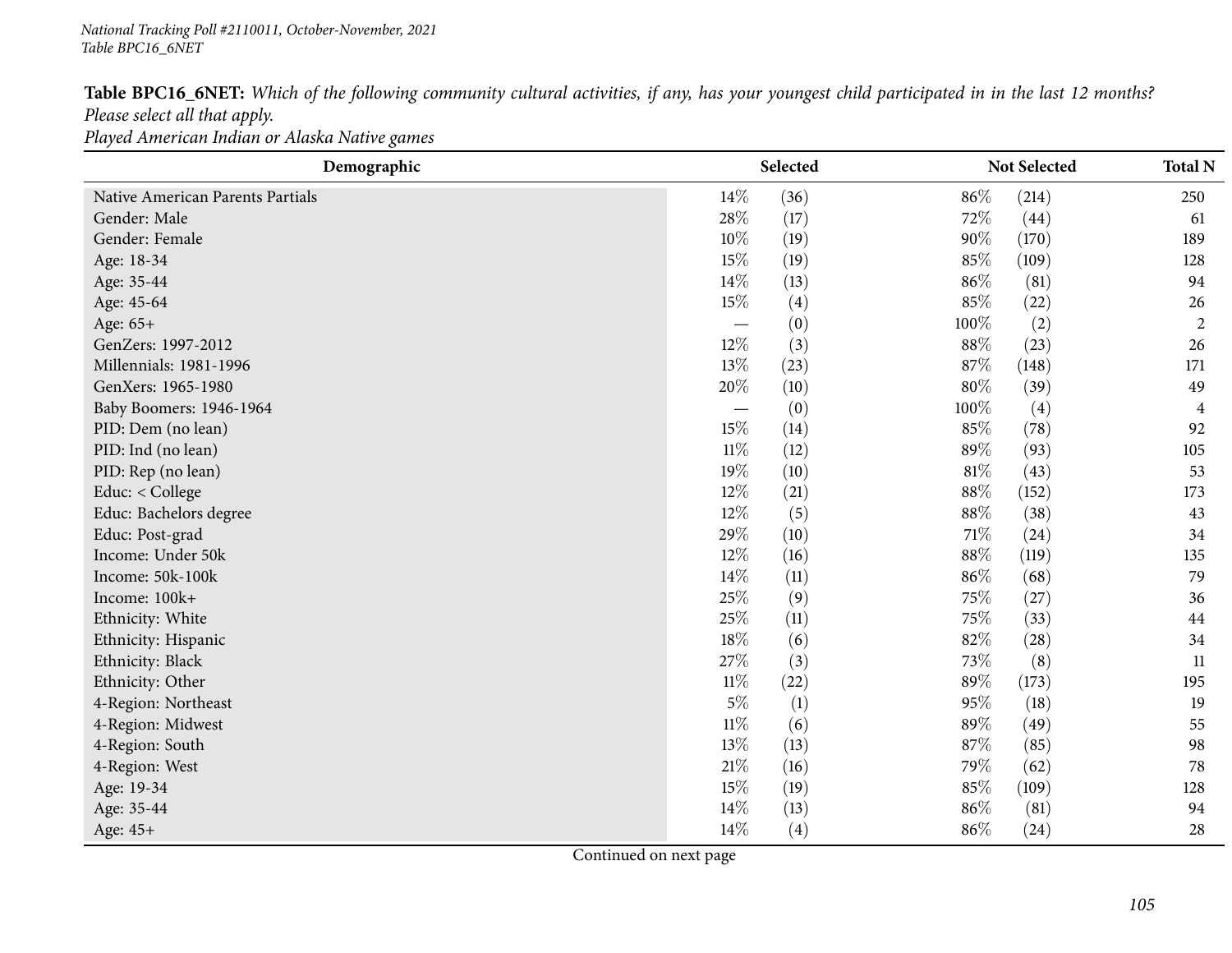Table BPC16\_6NET: Which of the following community cultural activities, if any, has your youngest child participated in in the last 12 months? *Please select all that apply.*

*Played American Indian or Alaska Native games*

| Demographic                                                                       |        | Selected |        | Not Selected | <b>Total N</b> |
|-----------------------------------------------------------------------------------|--------|----------|--------|--------------|----------------|
| Native American Parents Partials                                                  | $14\%$ | (36)     | 86%    | (214)        | 250            |
| Enrolled in Tribe                                                                 | $16\%$ | (28)     | $84\%$ | (148)        | 176            |
| Not Enrolled in Tribe                                                             | $11\%$ | (8)      | 89%    | (66)         | 74             |
| Live Near Tribe Enrolled in                                                       | 18%    | (19)     | 82%    | (88)         | 107            |
| Youngest Child under 1 Year                                                       | $9\%$  | (3)      | 91%    | (29)         | 32             |
| Youngest Child 1-4                                                                | 11%    | (13)     | 89\%   | (106)        | 119            |
| Youngest Child 5-11                                                               | 15%    | (27)     | 85%    | (148)        | 175            |
| Married/Partnered                                                                 | 16%    | (29)     | 84%    | (151)        | 180            |
| Single Parent HH                                                                  | 10%    | (7)      | 90%    | (63)         | 70             |
| Married/Partnered + both Employed                                                 | 18%    | (21)     | 82%    | (93)         | 114            |
| Married/Partnered + One Adult Employed                                            | $16\%$ | (29)     | 84%    | (151)        | 180            |
| Service Worker, Retail Sales, Laborers and Helpers                                | $10\%$ | (5)      | 90%    | (47)         | 52             |
| Trade and Skilled Workers                                                         | 32%    | (9)      | 68\%   | (19)         | 28             |
| Administrative Workers, Office Professionals, and Executive/Senior Level Managers | 15%    | (8)      | 85%    | (46)         | 54             |
| Health Care and Medical Professionals, Lab Technicians, and Pharmacists           | $16\%$ | (3)      | 84%    | (16)         | 19             |
| Other Professionals                                                               | 15%    | (8)      | 85%    | (46)         | 54             |
| Work Full Time                                                                    | 18%    | (30)     | 82%    | (140)        | 170            |
| <b>Work Part Time</b>                                                             | $8\%$  | (3)      | 92%    | (34)         | 37             |
| Live on Tribal Land                                                               | 18%    | (9)      | 82%    | (41)         | 50             |
| Do not Live on Tribal Land                                                        | 14%    | (27)     | 86%    | (173)        | 200            |
| Parents in OK, AZ, CA                                                             | 17%    | (10)     | 83%    | (48)         | 58             |
| Need Child Care in Traditional Hours                                              | 17%    | (28)     | 83%    | (133)        | 161            |
| Need Child Care in Non-Traditional Hours                                          | 17%    | (15)     | 83%    | (72)         | 87             |
| Single, never married                                                             | 10%    | (5)      | 90%    | (43)         | 48             |
| Married                                                                           | 16%    | (21)     | $84\%$ | (112)        | 133            |
| Separated                                                                         |        | (0)      | 100%   | (1)          |                |
| Divorced                                                                          | $11\%$ | (2)      | 89%    | (17)         | 19             |
| Widowed                                                                           |        | (0)      | 100%   | (2)          | 2              |
| Living with a partner                                                             | 17%    | (8)      | 83%    | (39)         | 47             |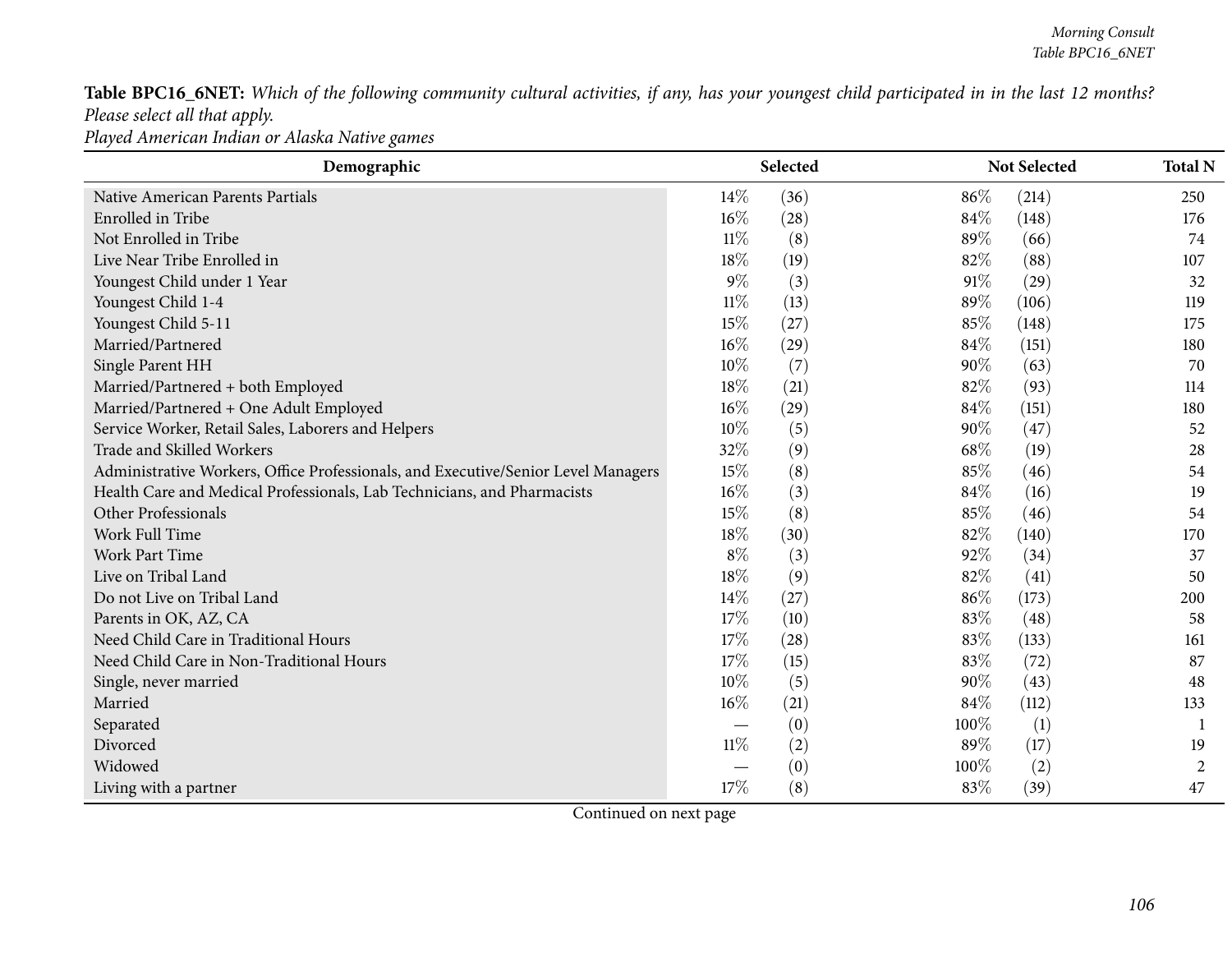Table BPC16\_6NET: Which of the following community cultural activities, if any, has your youngest child participated in in the last 12 months? *Please select all that apply.*

*Played American Indian or Alaska Native games*

| Demographic                      |                          | Selected         |         | Not Selected     |     | <b>Total N</b>   |
|----------------------------------|--------------------------|------------------|---------|------------------|-----|------------------|
| Native American Parents Partials | $14\%$                   | (36)             | $86\%$  | (214)            |     | 250              |
| Alabama                          |                          | (0)              | 100%    | (5)              |     | 5                |
| Alaska                           | 14%                      | (1)              | $86\%$  | (6)              |     |                  |
| Arizona                          | $17\%$                   | (1)              | $83\%$  | (5)              |     | 6                |
| Arkansas                         | $17\%$                   | $\left(1\right)$ | $83\%$  | (5)              |     | 6                |
| California                       | 28\%                     | (7)              | 72%     | (18)             |     | 25               |
| Colorado                         | $50\%$                   | (2)              | $50\%$  | (2)              |     | 4                |
| Connecticut                      |                          | (0)              | 100%    | (1)              |     |                  |
| Delaware                         |                          | (0)              | 100%    | (1)              |     |                  |
| District of Columbia             | 100%                     | $\left(1\right)$ |         | (0)              |     |                  |
| Florida                          |                          | (0)              | 100%    | (7)              |     |                  |
| Georgia                          | 18%                      | (2)              | 82%     | (9)              |     | 11               |
| Idaho                            |                          | (0)              | 100%    | (2)              |     | $\overline{2}$   |
| Illinois                         | 33%                      | $\left(1\right)$ | 67\%    | (2)              |     | 3                |
| Indiana                          |                          | (0)              | 100%    | (2)              |     | 2                |
| Iowa                             |                          | (0)              | 100%    | $\left(1\right)$ |     | 1                |
| Kansas                           |                          | (0)              | 100%    | (5)              |     | 5                |
| Louisiana                        | 50%                      | (1)              | $50\%$  | $\left(1\right)$ |     | $\overline{c}$   |
| Maine                            |                          | (0)              | $100\%$ | (2)              |     | 2                |
| Maryland                         | $33\%$                   | $\left(1\right)$ | 67%     | (2)              |     | 3                |
| Massachusetts                    |                          | (0)              | 100%    | $\left(1\right)$ |     |                  |
| Michigan                         | $\overline{\phantom{0}}$ | (0)              | 100%    | (3)              |     | 3                |
| Minnesota                        | 14\%                     | (3)              | $86\%$  | (19)             |     | 22               |
| Mississippi                      |                          | (0)              | 100%    | (2)              |     | $\overline{2}$   |
| Missouri                         |                          | (0)              | 100%    | (6)              |     | 6                |
| Montana                          | $27\%$                   | (3)              | $73\%$  | (8)              |     | 11               |
| Nebraska                         |                          | (0)              | 100%    | (2)              |     | $\mathbf{2}$     |
| Nevada                           | $33\%$                   | $\left(1\right)$ | $67\%$  | (2)              |     | 3                |
| New Mexico                       |                          | (0)              | 100%    | (7)              |     | 7                |
| New York                         | $10\%$                   | (1)              | $90\%$  | (9)              |     | $10\,$           |
| North Carolina                   | $8\%$                    | (1)              | 92%     | (12)             |     | 13               |
| North Dakota                     | $33\%$                   | $\left(1\right)$ | $67\%$  | (2)              |     | 3                |
| Ohio                             |                          | (0)              | $100\%$ | (3)              |     | $\mathfrak{Z}$   |
| Oklahoma                         | $7\%$                    | (2)              | $93\%$  | (25)             | 107 | $27\,$           |
| Oregon                           | $50\%$                   | (1)              | $50\%$  | $\left(1\right)$ |     | $\boldsymbol{2}$ |
| Pennsylvania                     |                          | (0)              | 100%    | (5)              |     | 5                |
|                                  |                          |                  |         |                  |     |                  |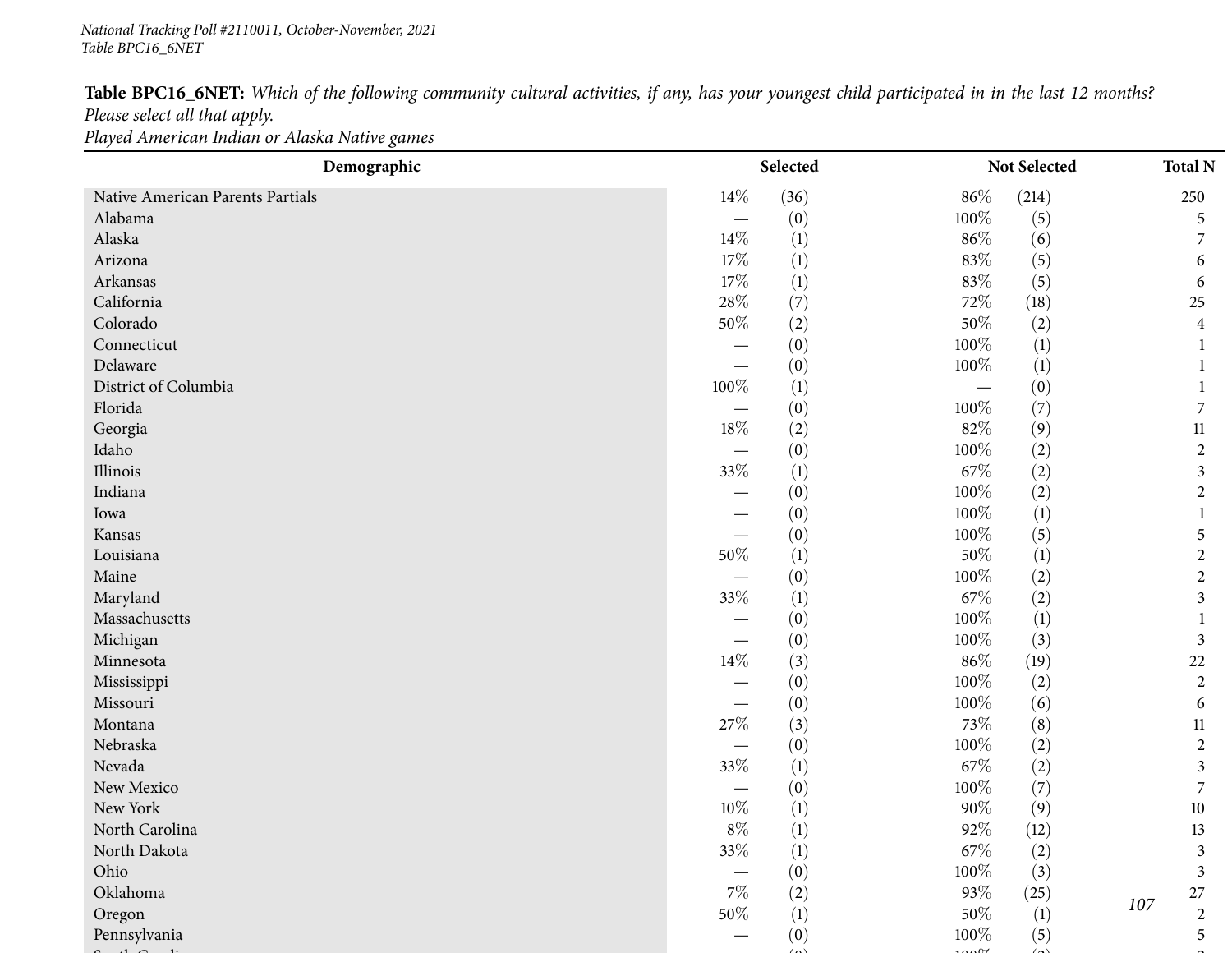Table BPC16\_7NET: Which of the following community cultural activities, if any, has your youngest child participated in in the last 12 months? *Please select all that apply.*

Read to or otherwise engaged with your child in a Native language

| Demographic                      |        | Selected         |        | Not Selected | <b>Total N</b> |
|----------------------------------|--------|------------------|--------|--------------|----------------|
| Native American Parents Partials | 22\%   | (55)             | 78%    | (195)        | 250            |
| Gender: Male                     | $21\%$ | (13)             | 79%    | (48)         | 61             |
| Gender: Female                   | 22%    | (42)             | 78%    | (147)        | 189            |
| Age: 18-34                       | 20%    | (25)             | $80\%$ | (103)        | 128            |
| Age: 35-44                       | 23\%   | (22)             | 77%    | (72)         | 94             |
| Age: 45-64                       | 27\%   | (7)              | 73%    | (19)         | 26             |
| Age: 65+                         | 50%    | $\left(1\right)$ | 50%    | (1)          | $\overline{2}$ |
| GenZers: 1997-2012               | 27\%   | (7)              | 73%    | (19)         | 26             |
| Millennials: 1981-1996           | 18%    | (30)             | 82%    | (141)        | 171            |
| GenXers: 1965-1980               | 33\%   | (16)             | 67\%   | (33)         | 49             |
| Baby Boomers: 1946-1964          | 50%    | (2)              | 50%    | (2)          | 4              |
| PID: Dem (no lean)               | 35%    | (32)             | 65%    | (60)         | 92             |
| PID: Ind (no lean)               | 15%    | (16)             | 85%    | (89)         | 105            |
| PID: Rep (no lean)               | 13%    | (7)              | 87%    | (46)         | 53             |
| Educ: < College                  | 20%    | (35)             | $80\%$ | (138)        | 173            |
| Educ: Bachelors degree           | 28\%   | (12)             | 72%    | (31)         | 43             |
| Educ: Post-grad                  | 24\%   | (8)              | 76%    | (26)         | 34             |
| Income: Under 50k                | $19\%$ | (26)             | $81\%$ | (109)        | 135            |
| Income: 50k-100k                 | 23%    | (18)             | 77%    | (61)         | 79             |
| Income: 100k+                    | $31\%$ | (11)             | 69%    | (25)         | 36             |
| Ethnicity: White                 | 27\%   | (12)             | 73%    | (32)         | 44             |
| Ethnicity: Hispanic              | 24\%   | (8)              | 76%    | (26)         | 34             |
| Ethnicity: Black                 | 36%    | (4)              | 64\%   | (7)          | 11             |
| Ethnicity: Other                 | 20%    | (39)             | $80\%$ | (156)        | 195            |
| 4-Region: Northeast              | $16\%$ | (3)              | 84%    | (16)         | 19             |
| 4-Region: Midwest                | 22%    | (12)             | 78%    | (43)         | 55             |
| 4-Region: South                  | 15%    | (15)             | 85%    | (83)         | 98             |
| 4-Region: West                   | 32%    | (25)             | 68%    | (53)         | 78             |
| Age: 19-34                       | 20%    | (25)             | 80%    | (103)        | 128            |
| Age: 35-44                       | 23%    | (22)             | 77%    | (72)         | 94             |
| Age: 45+                         | 29%    | (8)              | $71\%$ | (20)         | 28             |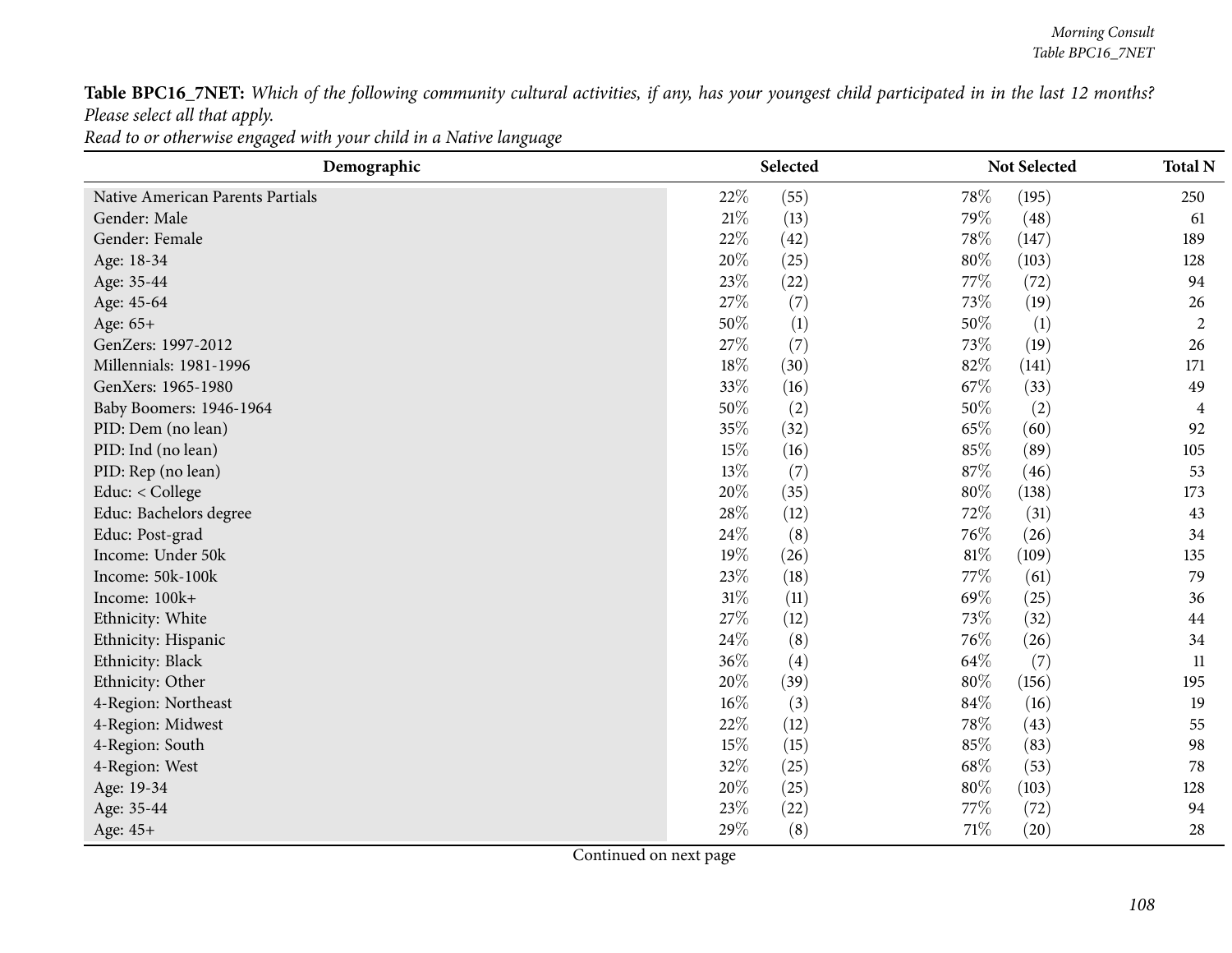| Table BPC16_7NET: Which of the following community cultural activities, if any, has your youngest child participated in in the last 12 months? |  |  |  |  |  |  |  |  |
|------------------------------------------------------------------------------------------------------------------------------------------------|--|--|--|--|--|--|--|--|
| Please select all that apply.                                                                                                                  |  |  |  |  |  |  |  |  |

Read to or otherwise engaged with your child in a Native language

| Demographic                                                                       |       | Selected |        | Not Selected | <b>Total N</b> |
|-----------------------------------------------------------------------------------|-------|----------|--------|--------------|----------------|
| Native American Parents Partials                                                  | 22%   | (55)     | 78\%   | (195)        | 250            |
| Enrolled in Tribe                                                                 | 26%   | (45)     | $74\%$ | (131)        | 176            |
| Not Enrolled in Tribe                                                             | 14%   | (10)     | 86\%   | (64)         | 74             |
| Live Near Tribe Enrolled in                                                       | 26\%  | (28)     | 74\%   | (79)         | 107            |
| Youngest Child under 1 Year                                                       | $6\%$ | (2)      | 94%    | (30)         | 32             |
| Youngest Child 1-4                                                                | 24\%  | (29)     | 76\%   | (90)         | 119            |
| Youngest Child 5-11                                                               | 19%   | (34)     | 81\%   | (141)        | 175            |
| Married/Partnered                                                                 | 22%   | (40)     | 78\%   | (140)        | 180            |
| Single Parent HH                                                                  | 21%   | (15)     | 79%    | (55)         | 70             |
| Married/Partnered + both Employed                                                 | 26%   | (30)     | 74\%   | (84)         | 114            |
| Married/Partnered + One Adult Employed                                            | 22%   | (40)     | 78\%   | (140)        | 180            |
| Service Worker, Retail Sales, Laborers and Helpers                                | 13%   | (7)      | 87%    | (45)         | 52             |
| Trade and Skilled Workers                                                         | 25%   | (7)      | 75%    | (21)         | 28             |
| Administrative Workers, Office Professionals, and Executive/Senior Level Managers | 26%   | (14)     | 74%    | (40)         | 54             |
| Health Care and Medical Professionals, Lab Technicians, and Pharmacists           | 47%   | (9)      | 53%    | (10)         | 19             |
| Other Professionals                                                               | 24\%  | (13)     | 76\%   | (41)         | 54             |
| Work Full Time                                                                    | 25\%  | (42)     | 75\%   | (128)        | 170            |
| <b>Work Part Time</b>                                                             | 22%   | (8)      | 78\%   | (29)         | 37             |
| Live on Tribal Land                                                               | 30%   | (15)     | 70%    | (35)         | 50             |
| Do not Live on Tribal Land                                                        | 20%   | (40)     | 80%    | (160)        | 200            |
| Parents in OK, AZ, CA                                                             | 22%   | (13)     | 78%    | (45)         | 58             |
| Need Child Care in Traditional Hours                                              | 27%   | (43)     | 73\%   | (118)        | 161            |
| Need Child Care in Non-Traditional Hours                                          | 28\%  | (24)     | 72\%   | (63)         | 87             |
| Single, never married                                                             | 29%   | (14)     | 71\%   | (34)         | 48             |
| Married                                                                           | 22%   | (29)     | 78\%   | (104)        | 133            |
| Separated                                                                         |       | (0)      | 100%   | (1)          | -1             |
| Divorced                                                                          |       | (0)      | 100%   | (19)         | 19             |
| Widowed                                                                           | 50%   | (1)      | 50%    | (1)          | 2              |
| Living with a partner                                                             | 23%   | (11)     | 77%    | (36)         | 47             |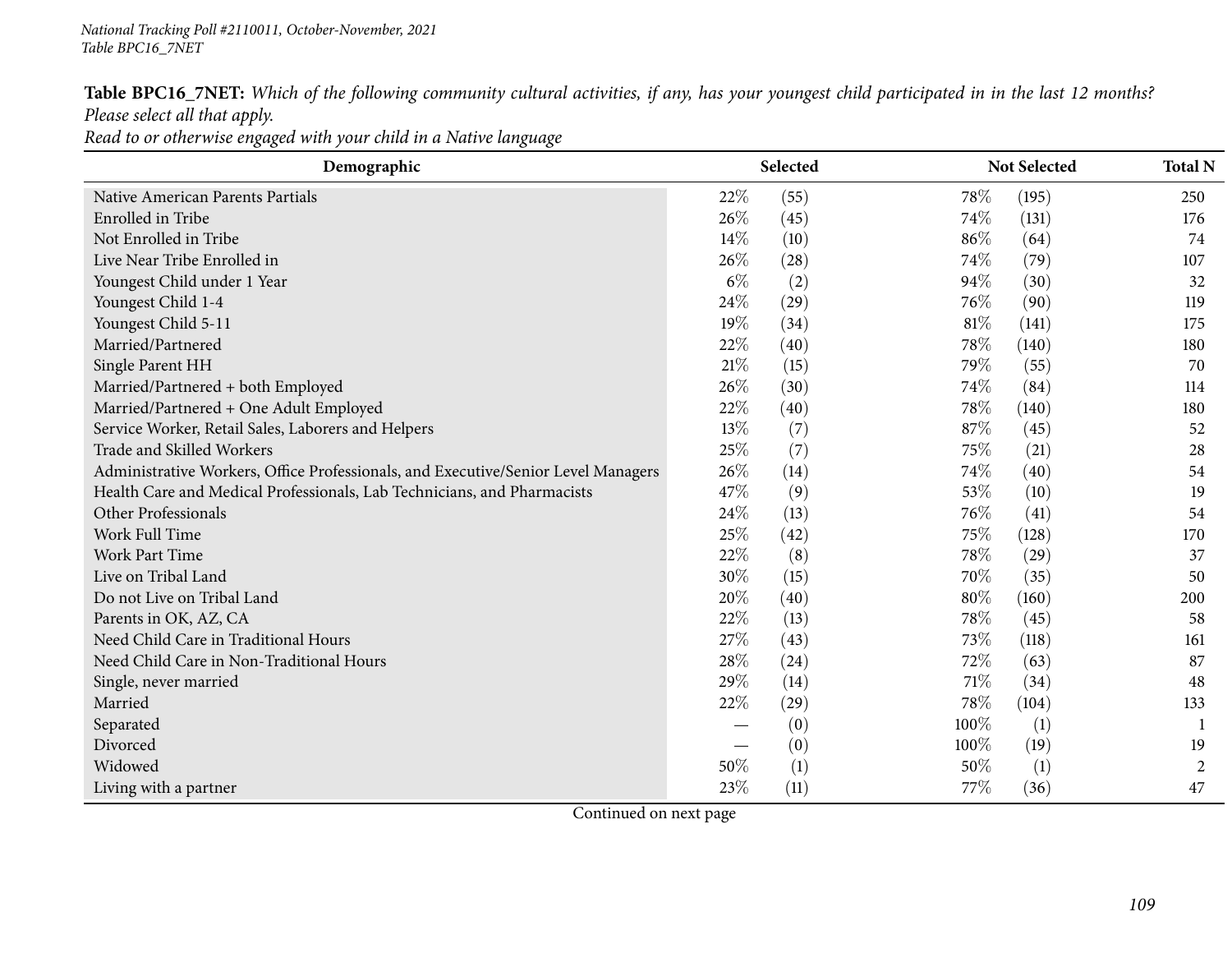Table BPC16\_7NET: Which of the following community cultural activities, if any, has your youngest child participated in in the last 12 months? *Please select all that apply.*

Read to or otherwise engaged with your child in a Native language

| Demographic                      | Selected                 |      |         | Not Selected |     | <b>Total N</b>   |
|----------------------------------|--------------------------|------|---------|--------------|-----|------------------|
| Native American Parents Partials | 22\%                     | (55) | 78\%    | (195)        |     | 250              |
| Alabama                          |                          | (0)  | 100%    | (5)          |     | 5                |
| Alaska                           | 43%                      | (3)  | 57\%    | (4)          |     |                  |
| Arizona                          | 67%                      | (4)  | 33%     | (2)          |     | 6                |
| Arkansas                         | 17%                      | (1)  | 83%     | (5)          |     | 6                |
| California                       | 24\%                     | (6)  | 76\%    | (19)         |     | 25               |
| Colorado                         | 75%                      | (3)  | $25\%$  | (1)          |     | $\overline{4}$   |
| Connecticut                      | —                        | (0)  | 100%    | (1)          |     | 1                |
| Delaware                         |                          | (0)  | 100%    | (1)          |     |                  |
| District of Columbia             | $\overline{\phantom{0}}$ | (0)  | 100%    | (1)          |     |                  |
| Florida                          | $14\%$                   | (1)  | $86\%$  | (6)          |     | 7                |
| Georgia                          | 27%                      | (3)  | 73%     | (8)          |     | $11\,$           |
| Idaho                            | $50\%$                   | (1)  | 50%     | (1)          |     | $\overline{2}$   |
| Illinois                         | 33%                      | (1)  | 67\%    | (2)          |     | $\mathfrak{Z}$   |
| Indiana                          |                          | (0)  | 100%    | (2)          |     | $\overline{2}$   |
| Iowa                             |                          | (0)  | 100%    | (1)          |     |                  |
| Kansas                           | $\overline{\phantom{0}}$ | (0)  | 100%    | (5)          |     | 5                |
| Louisiana                        | $50\%$                   | (1)  | $50\%$  | (1)          |     | $\overline{2}$   |
| Maine                            |                          | (0)  | 100%    | (2)          |     | $\overline{2}$   |
| Maryland                         |                          | (0)  | 100%    | (3)          |     | $\mathfrak{Z}$   |
| Massachusetts                    |                          | (0)  | 100%    | (1)          |     |                  |
| Michigan                         | 33%                      | (1)  | 67\%    | (2)          |     | $\mathfrak{Z}$   |
| Minnesota                        | $36\%$                   | (8)  | 64\%    | (14)         |     | $22\,$           |
| Mississippi                      |                          | (0)  | 100%    | (2)          |     | $\overline{2}$   |
| Missouri                         |                          | (0)  | 100%    | (6)          |     | 6                |
| Montana                          | $18\%$                   | (2)  | 82%     | (9)          |     | 11               |
| Nebraska                         |                          | (0)  | 100%    | (2)          |     | $\overline{2}$   |
| Nevada                           | 33%                      | (1)  | 67\%    | (2)          |     | $\mathfrak{Z}$   |
| New Mexico                       | 43%                      | (3)  | 57\%    | (4)          |     | 7                |
| New York                         | 20%                      | (2)  | $80\%$  | (8)          |     | 10               |
| North Carolina                   |                          | (0)  | $100\%$ | (13)         |     | 13               |
| North Dakota                     |                          | (0)  | 100%    | (3)          |     | 3                |
| Ohio                             | 33%                      | (1)  | $67\%$  | (2)          |     | $\mathfrak{Z}$   |
| Oklahoma                         | $11\%$                   | (3)  | $89\%$  | (24)         | 110 | 27               |
| Oregon                           |                          | (0)  | 100%    | (2)          |     | $\boldsymbol{2}$ |
| Pennsylvania                     | $20\%$                   | (1)  | $80\%$  | (4)          |     | 5                |
|                                  |                          |      |         |              |     |                  |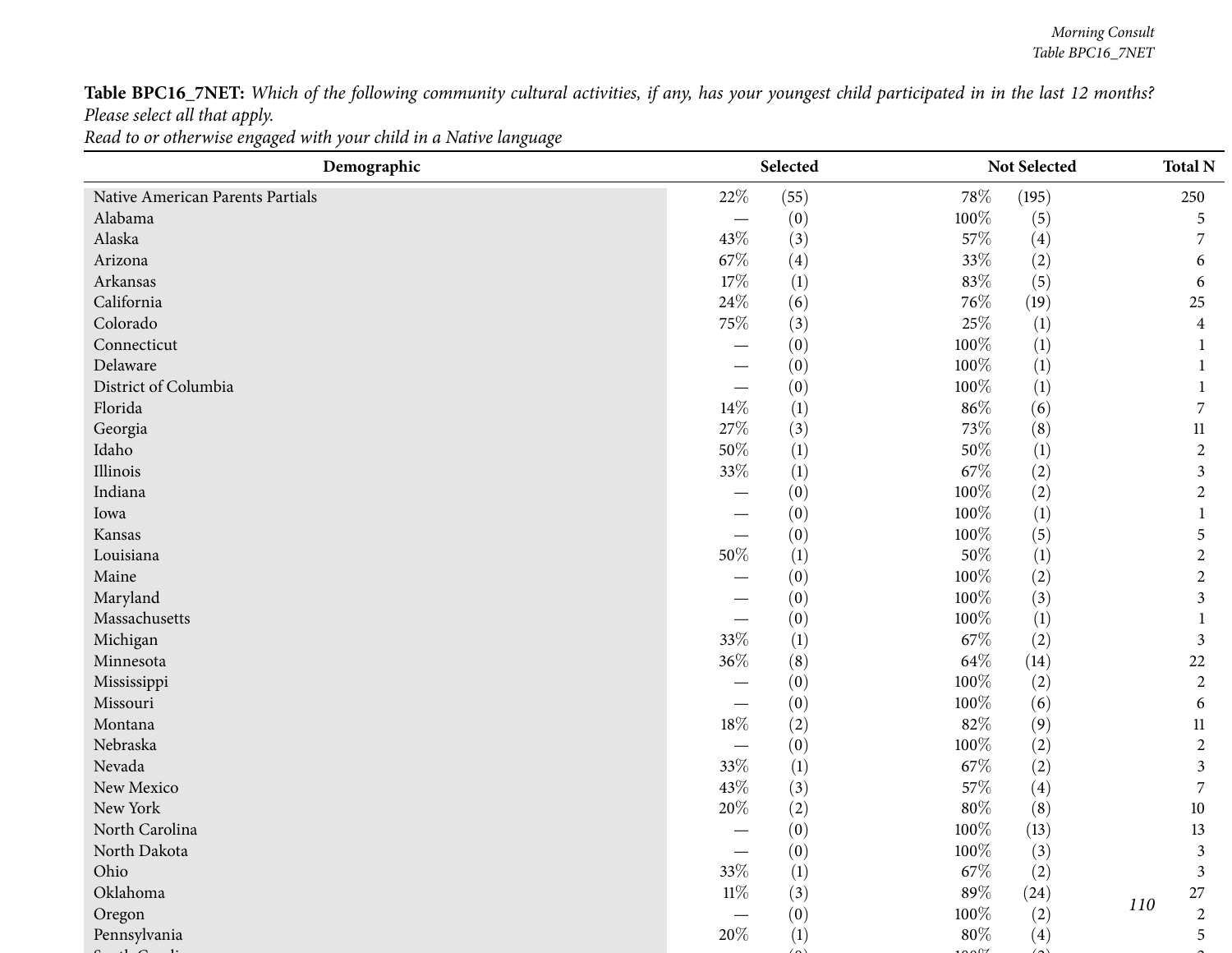| Table BPC16_8NET: Which of the following community cultural activities, if any, has your youngest child participated in in the last 12 months? |  |
|------------------------------------------------------------------------------------------------------------------------------------------------|--|
| Please select all that apply.                                                                                                                  |  |
| <b>Other</b>                                                                                                                                   |  |

| Demographic                      | Selected                        |     |         | <b>Not Selected</b> |                |
|----------------------------------|---------------------------------|-----|---------|---------------------|----------------|
| Native American Parents Partials | $2\%$                           | (5) | 98%     | (245)               | 250            |
| Gender: Male                     |                                 | (0) | 100%    | (61)                | 61             |
| Gender: Female                   | $3\%$                           | (5) | 97%     | (184)               | 189            |
| Age: 18-34                       | $3\%$                           | (4) | 97%     | (124)               | 128            |
| Age: 35-44                       | $1\%$                           | (1) | 99%     | (93)                | 94             |
| Age: 45-64                       |                                 | (0) | 100%    | (26)                | 26             |
| Age: 65+                         |                                 | (0) | 100%    | (2)                 | $\overline{2}$ |
| GenZers: 1997-2012               | $8\%$                           | (2) | 92%     | (24)                | 26             |
| Millennials: 1981-1996           | $1\%$                           | (2) | 99%     | (169)               | 171            |
| GenXers: 1965-1980               | $2\%$                           | (1) | 98%     | (48)                | 49             |
| Baby Boomers: 1946-1964          | $\hspace{0.1mm}-\hspace{0.1mm}$ | (0) | 100%    | (4)                 | 4              |
| PID: Dem (no lean)               | $1\%$                           | (1) | 99%     | (91)                | 92             |
| PID: Ind (no lean)               | $3\%$                           | (3) | 97%     | (102)               | 105            |
| PID: Rep (no lean)               | $2\%$                           | (1) | 98%     | (52)                | 53             |
| Educ: < College                  | $2\%$                           | (3) | 98%     | (170)               | 173            |
| Educ: Bachelors degree           | $5\%$                           | (2) | 95%     | (41)                | 43             |
| Educ: Post-grad                  | —                               | (0) | 100%    | (34)                | 34             |
| Income: Under 50k                | $1\%$                           | (2) | 99%     | (133)               | 135            |
| Income: 50k-100k                 | $3\%$                           | (2) | 97%     | (77)                | 79             |
| Income: 100k+                    | $3\%$                           | (1) | 97%     | (35)                | 36             |
| Ethnicity: White                 |                                 | (0) | $100\%$ | (44)                | 44             |
| Ethnicity: Hispanic              |                                 | (0) | 100%    | (34)                | 34             |
| Ethnicity: Black                 |                                 | (0) | 100%    | (11)                | 11             |
| Ethnicity: Other                 | $3\%$                           | (5) | 97%     | (190)               | 195            |
| 4-Region: Northeast              |                                 | (0) | 100%    | (19)                | 19             |
| 4-Region: Midwest                | $2\%$                           | (1) | 98%     | (54)                | 55             |
| 4-Region: South                  | $1\%$                           | (1) | 99%     | (97)                | 98             |
| 4-Region: West                   | $4\%$                           | (3) | 96%     | (75)                | 78             |
| Age: 19-34                       | $3\%$                           | (4) | 97%     | (124)               | 128            |
| Age: 35-44                       | $1\%$                           | (1) | 99%     | (93)                | 94             |
| Age: 45+                         |                                 | (0) | 100%    | (28)                | 28             |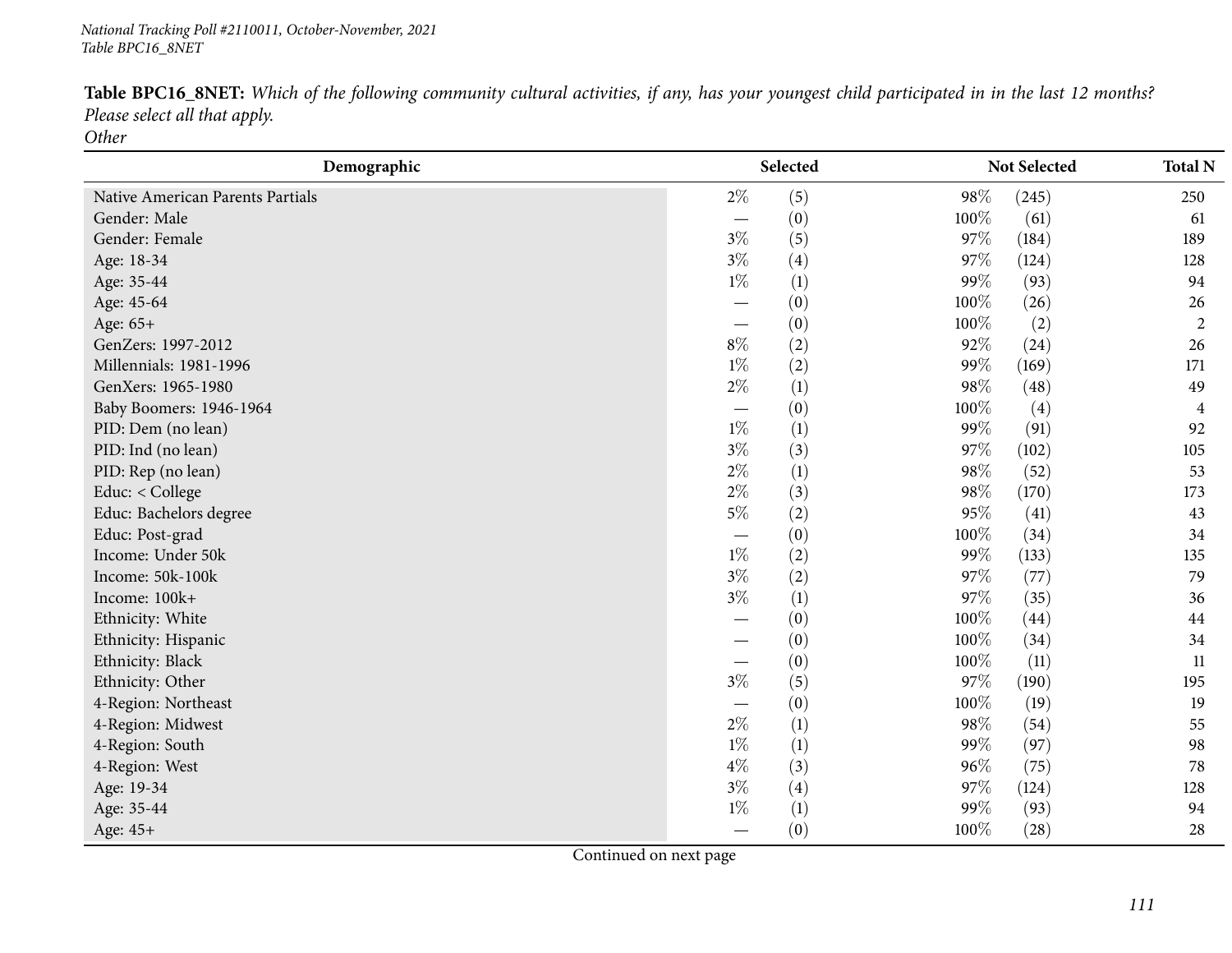Table BPC16\_8NET: Which of the following community cultural activities, if any, has your youngest child participated in in the last 12 months? *Please select all that apply. Other*

| Demographic                                                                       |                                 | Selected         |      | <b>Not Selected</b> | <b>Total N</b> |
|-----------------------------------------------------------------------------------|---------------------------------|------------------|------|---------------------|----------------|
| <b>Native American Parents Partials</b>                                           | $2\%$                           | (5)              | 98%  | (245)               | 250            |
| Enrolled in Tribe                                                                 | $3\%$                           | (5)              | 97%  | (171)               | 176            |
| Not Enrolled in Tribe                                                             |                                 | (0)              | 100% | (74)                | 74             |
| Live Near Tribe Enrolled in                                                       | $1\%$                           | (1)              | 99%  | (106)               | 107            |
| Youngest Child under 1 Year                                                       | $3\%$                           | (1)              | 97\% | (31)                | 32             |
| Youngest Child 1-4                                                                | $3\%$                           | (3)              | 97%  | (116)               | 119            |
| Youngest Child 5-11                                                               | $2\%$                           | (3)              | 98%  | (172)               | 175            |
| Married/Partnered                                                                 | $2\%$                           | (4)              | 98%  | (176)               | 180            |
| Single Parent HH                                                                  | $1\%$                           | (1)              | 99%  | (69)                | 70             |
| Married/Partnered + both Employed                                                 | $1\%$                           | (1)              | 99%  | (113)               | 114            |
| Married/Partnered + One Adult Employed                                            | $2\%$                           | (4)              | 98%  | (176)               | 180            |
| Service Worker, Retail Sales, Laborers and Helpers                                |                                 | (0)              | 100% | (52)                | 52             |
| Trade and Skilled Workers                                                         |                                 | (0)              | 100% | (28)                | 28             |
| Administrative Workers, Office Professionals, and Executive/Senior Level Managers | $4\%$                           | (2)              | 96%  | (52)                | 54             |
| Health Care and Medical Professionals, Lab Technicians, and Pharmacists           |                                 | (0)              | 100% | (19)                | 19             |
| Other Professionals                                                               |                                 | (0)              | 100% | (54)                | 54             |
| <b>Work Full Time</b>                                                             | $1\%$                           | (2)              | 99%  | (168)               | 170            |
| <b>Work Part Time</b>                                                             |                                 | (0)              | 100% | (37)                | 37             |
| Live on Tribal Land                                                               | $4\%$                           | (2)              | 96%  | (48)                | 50             |
| Do not Live on Tribal Land                                                        | $2\%$                           | (3)              | 98%  | (197)               | 200            |
| Parents in OK, AZ, CA                                                             | $\hspace{0.1mm}-\hspace{0.1mm}$ | (0)              | 100% | (58)                | 58             |
| Need Child Care in Traditional Hours                                              | $1\%$                           | (2)              | 99%  | (159)               | 161            |
| Need Child Care in Non-Traditional Hours                                          | $2\%$                           | (2)              | 98%  | (85)                | 87             |
| Single, never married                                                             |                                 | (0)              | 100% | (48)                | 48             |
| Married                                                                           | $2\%$                           | (2)              | 98%  | (131)               | 133            |
| Separated                                                                         | $\hspace{0.1mm}-\hspace{0.1mm}$ | (0)              | 100% | (1)                 |                |
| Divorced                                                                          | 5%                              | $\left(1\right)$ | 95%  | (18)                | 19             |
| Widowed                                                                           |                                 | (0)              | 100% | (2)                 | 2              |
| Living with a partner                                                             | $4\%$                           | (2)              | 96%  | (45)                | 47             |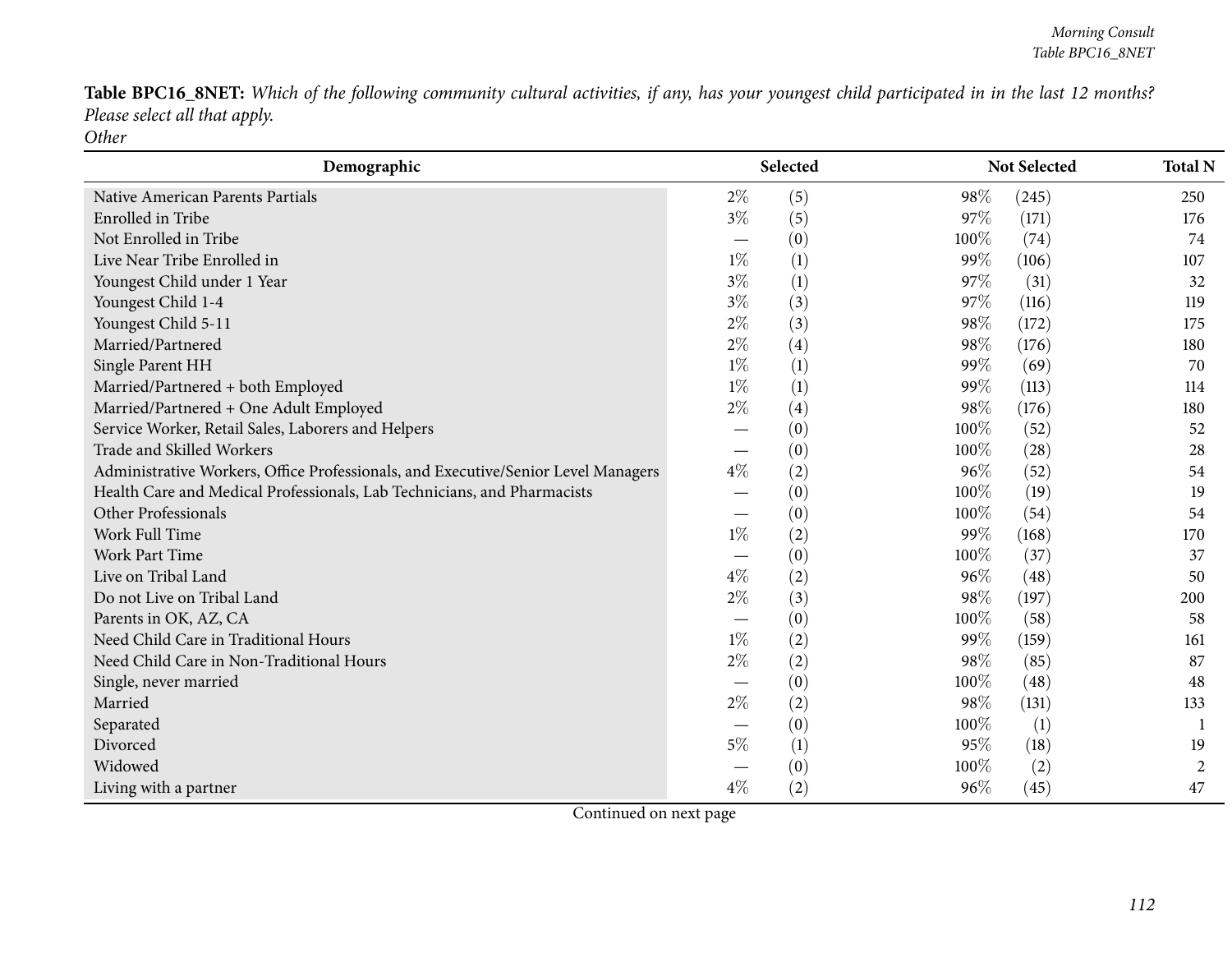*113***Demographic Selected Not Selected Total <sup>N</sup>**Native American Parents Partials 2% (5) 98% (245) 250<br>Alabama – (0) 98% (245) 5  $\mathfrak s$ Alabama $\overline{a}$  $-$  (0)  $100\%$  (5) 5<br>(0)  $100\%$  (7) 5 Alaska $\overline{a}$  and  $\overline{a}$  and  $\overline{a}$  and  $\overline{a}$  and  $\overline{a}$  and  $\overline{a}$  and  $\overline{a}$  and  $\overline{a}$  and  $\overline{a}$  and  $\overline{a}$  and  $\overline{a}$  and  $\overline{a}$  and  $\overline{a}$  and  $\overline{a}$  and  $\overline{a}$  and  $\overline{a}$  and  $\overline{a}$  and  $-$  (0)  $100\%$  (7) 7<br>(0)  $100\%$  (6) 7 Arizona $\overline{a}$  $-$  (0)  $100\%$  (6) 6<br>(0)  $100\%$  (6) 6 Arkansas — $-$  (0)  $100\%$  (6) 6<br>  $(0)$   $100\%$  (25) 5 California $\overline{a}$  and  $\overline{a}$  and  $\overline{a}$  and  $\overline{a}$  and  $\overline{a}$  and  $\overline{a}$  and  $\overline{a}$  and  $\overline{a}$  and  $\overline{a}$  and  $\overline{a}$  and  $\overline{a}$  and  $\overline{a}$  and  $\overline{a}$  and  $\overline{a}$  and  $\overline{a}$  and  $\overline{a}$  and  $\overline{a}$  and  $-$  (0)  $100\%$  (25) 25<br>(0)  $100\%$  (4)  $4$ Colorado — $-$  (0)  $100\%$  (4)  $4$ <br>  $100\%$  (1)  $1$ Connecticut $\overline{\phantom{a}}$  $-$  (0)  $100\%$  (1) 1<br>(0)  $100\%$  (1) 1 Delaware $\epsilon$  $-$  (0)  $100\%$  (1) 1<br>(0)  $100\%$  (1) 1 District of Columbia — $\begin{array}{cccc} - & & (0) & & 100\% & (1) & 1 \\ \frac{07}{2} & & (1) & & 86\% & (6) & 7 \end{array}$ Florida**a**  $14\%$  (1)  $86\%$  (6) 7  $11$ Georgia $\overline{a}$  $-$  (0)  $100\%$  (11) 11<br>  $100\%$  (1) 11 Idaho**50%** (1) 50% (1) 50% (1) 50% (1) 2 Illinois — $-$  (0)  $100\%$  (3) 3<br>  $100\%$  (2) 3 Indiana $\overline{a}$  $-$  (0)  $100\%$  (2) 2<br>(0)  $100\%$  (1) 2 Iowa $\overline{ }$  and  $\overline{ }$  and  $\overline{ }$  and  $\overline{ }$  and  $\overline{ }$  and  $\overline{ }$  and  $\overline{ }$  and  $\overline{ }$  and  $\overline{ }$  and  $\overline{ }$  and  $\overline{ }$  and  $\overline{ }$  and  $\overline{ }$  and  $\overline{ }$  and  $\overline{ }$  and  $\overline{ }$  and  $\overline{ }$  and  $\overline{ }$  and  $\overline{$  $-$  (0)  $100\%$  (1)  $1$ <br>  $100\%$  (5)  $1$ Kansas — $-$  (0)  $100\%$  (5) 5<br>(0)  $100\%$  (2) 5 Louisiana $\overline{a}$  and  $\overline{a}$  and  $\overline{a}$  and  $\overline{a}$  and  $\overline{a}$  and  $\overline{a}$  and  $\overline{a}$  and  $\overline{a}$  and  $\overline{a}$  and  $\overline{a}$  and  $\overline{a}$  and  $\overline{a}$  and  $\overline{a}$  and  $\overline{a}$  and  $\overline{a}$  and  $\overline{a}$  and  $\overline{a}$  and  $-$  (0)  $100\%$  (2) 2<br>(0)  $100\%$  (2) 2 Maine $\epsilon$  $-$  (0)  $100\%$  (2) 2<br>(0)  $100\%$  (2) 2 Maryland $\mathbf{u}$  and  $\mathbf{v}$  and  $\mathbf{v}$  and  $\mathbf{v}$  and  $\mathbf{v}$  and  $\mathbf{v}$  and  $\mathbf{v}$  and  $\mathbf{v}$  and  $\mathbf{v}$  $-$  (0)  $100\%$  (3) 3<br>
(0)  $100\%$  (1) 3 Massachusetts — $-$  (0)  $100\%$  (1) 1<br>(0)  $100\%$  (2) 2 Michigan $\frac{1}{2}$  $-$  (0)  $100\%$  (3) 3<br>  $0.5\%$  (1)  $0.5\%$  (21) 3 Minnesotaa  $5\%$  (1)  $95\%$  (21)  $22$  $\overline{2}$ Mississippi $\overline{1}$  and  $\overline{1}$  and  $\overline{1}$  and  $\overline{1}$  and  $\overline{1}$  and  $\overline{1}$  and  $\overline{1}$  and  $\overline{1}$  and  $\overline{1}$  and  $\overline{1}$  and  $\overline{1}$  and  $\overline{1}$  and  $\overline{1}$  and  $\overline{1}$  and  $\overline{1}$  and  $\overline{1}$  and  $\overline{1}$  and  $-$  (0)  $100\%$  (2) 2<br>(0)  $100\%$  (6) 2 Missouri $\overline{1}$  $-$  (0)  $100\%$  (6) 6<br>(0)  $100\%$  (11) 11 Montana $\overline{a}$  and  $\overline{b}$  and  $\overline{c}$  and  $\overline{c}$  and  $\overline{c}$  and  $\overline{c}$  and  $\overline{c}$  and  $\overline{c}$  and  $\overline{c}$  and  $\overline{c}$  and  $\overline{c}$  and  $\overline{c}$  and  $\overline{c}$  and  $\overline{c}$  and  $\overline{c}$  and  $\overline{c}$  and  $\overline{c}$  and  $-$  (0)  $100\%$  (11) 11<br>(0)  $100\%$  (2) 2 Nebraska $\overline{a}$  and  $\overline{a}$  and  $\overline{a}$  and  $\overline{a}$  and  $\overline{a}$  and  $\overline{a}$  and  $\overline{a}$  and  $\overline{a}$  and  $\overline{a}$  and  $\overline{a}$  and  $\overline{a}$  and  $\overline{a}$  and  $\overline{a}$  and  $\overline{a}$  and  $\overline{a}$  and  $\overline{a}$  and  $\overline{a}$  and  $-$  (0)  $100\%$  (2) 2<br>(0)  $100\%$  (2) 2 Nevada $\overline{a}$  $-$  (0)  $100\%$  (3) 3<br>  $\frac{3}{25}$  3 New Mexico**14%** (1)  $86\%$  (6) 7 New York $\mathcal{L}$  $-$  (0)  $100\%$  (10)  $10$ <br>
(0)  $100\%$  (12)  $13$ North Carolina — $-$  (0)  $100\%$  (13) 13<br>
(0)  $100\%$  (2) 2 North Dakota — $-$  (0)  $100\%$  (3) 3<br>(0)  $100\%$  (2) 3 Ohio — $-$  (0)  $100\%$  (3) 3<br>  $100\%$  (27) 3 Oklahoma $\overline{a}$  and  $\overline{b}$  and  $\overline{c}$  and  $\overline{c}$  and  $\overline{c}$  and  $\overline{c}$  and  $\overline{c}$  and  $\overline{c}$  and  $\overline{c}$  and  $\overline{c}$  and  $\overline{c}$  and  $\overline{c}$  and  $\overline{c}$  and  $\overline{c}$  and  $\overline{c}$  and  $\overline{c}$  and  $\overline{c}$  and  $-$  (0)  $100\%$  (27)  $113$  27 Oregonn 50% (1) 50% (1) 50% (1)  $113$  2 Pennsylvania $\overline{a}$  and  $\overline{a}$  and  $\overline{a}$  and  $\overline{a}$  and  $\overline{a}$  and  $\overline{a}$  and  $\overline{a}$  and  $\overline{a}$  and  $\overline{a}$  and  $\overline{a}$  and  $\overline{a}$  and  $\overline{a}$  and  $\overline{a}$  and  $\overline{a}$  and  $\overline{a}$  and  $\overline{a}$  and  $\overline{a}$  and  $-$  (0)  $100\%$  (5) 5

 $(0)$  100 $\mathcal{M}$  (2) 200 $\mathcal{M}$  (2)

 $\mathfrak{S}$  and  $\mathfrak{S}$  around  $\mathfrak{S}$  and  $\mathfrak{S}$  around  $\mathfrak{S}$  around  $\mathfrak{S}$  around  $\mathfrak{S}$  around  $\mathfrak{S}$  around  $\mathfrak{S}$  around  $\mathfrak{S}$  around  $\mathfrak{S}$  around  $\mathfrak{S}$  around  $\mathfrak{S}$  around  $\mathfrak{$ 

Table BPC16\_8NET: Which of the following community cultural activities, if any, has your youngest child participated in in the last 12 months? *Please select all that apply.*

*Other*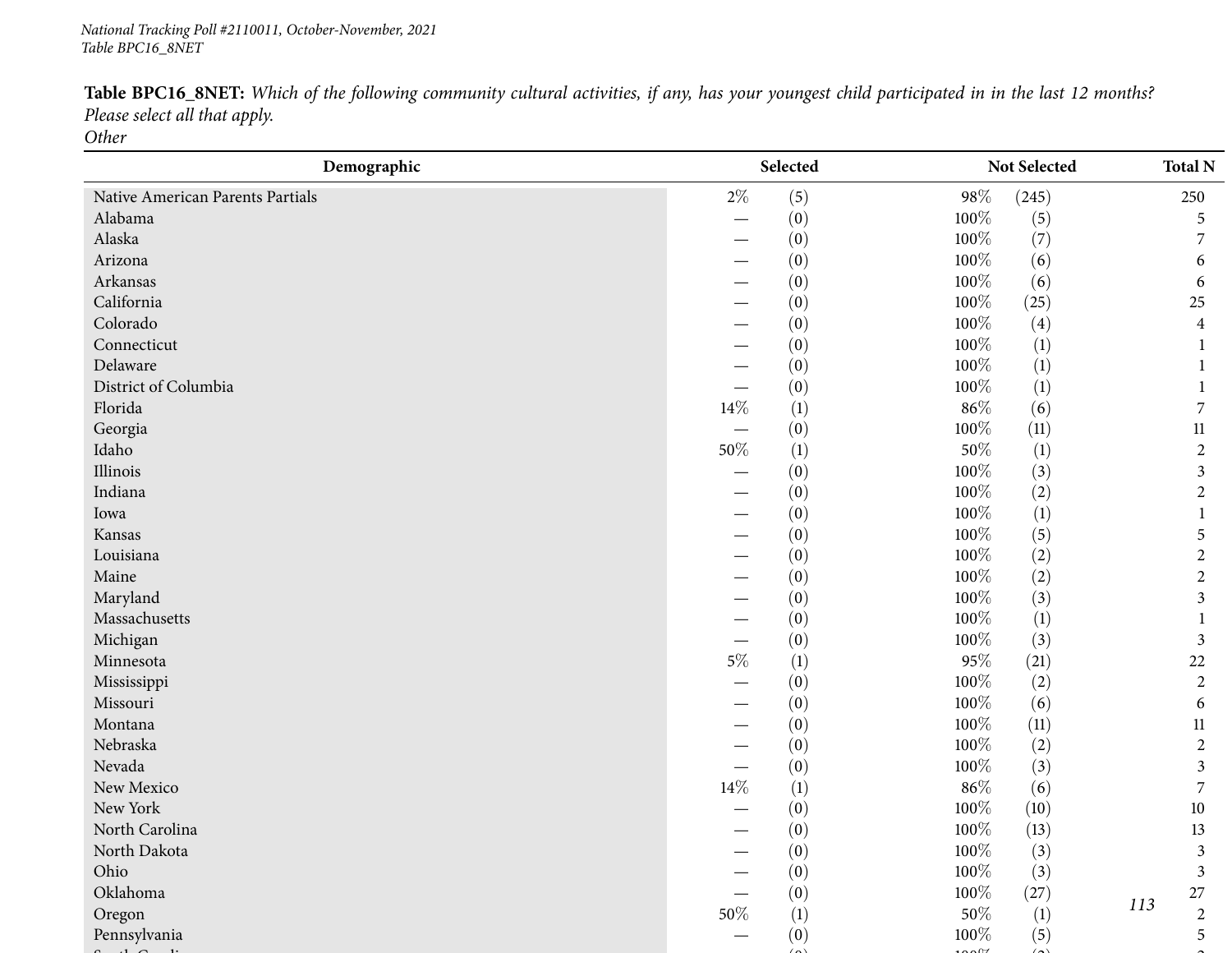Table BPC16\_9NET: Which of the following community cultural activities, if any, has your youngest child participated in in the last 12 months? *Please select all that apply. None of the above*

| Demographic                      | Selected                 |      |        | Not Selected | <b>Total N</b> |
|----------------------------------|--------------------------|------|--------|--------------|----------------|
| Native American Parents Partials | 38%                      | (95) | 62%    | (155)        | 250            |
| Gender: Male                     | 28\%                     | (17) | 72%    | (44)         | 61             |
| Gender: Female                   | 41%                      | (78) | 59%    | (111)        | 189            |
| Age: 18-34                       | 41\%                     | (52) | 59%    | (76)         | 128            |
| Age: 35-44                       | 36%                      | (34) | 64\%   | (60)         | 94             |
| Age: 45-64                       | 35%                      | (9)  | 65%    | (17)         | 26             |
| Age: 65+                         | $\overline{\phantom{0}}$ | (0)  | 100%   | (2)          | $\overline{2}$ |
| GenZers: 1997-2012               | 35%                      | (9)  | 65%    | (17)         | 26             |
| Millennials: 1981-1996           | 42%                      | (71) | 58\%   | (100)        | 171            |
| GenXers: 1965-1980               | 29%                      | (14) | 71\%   | (35)         | 49             |
| Baby Boomers: 1946-1964          | 25%                      | (1)  | 75%    | (3)          | 4              |
| PID: Dem (no lean)               | 23\%                     | (21) | 77%    | (71)         | 92             |
| PID: Ind (no lean)               | 47%                      | (49) | 53%    | (56)         | 105            |
| PID: Rep (no lean)               | 47%                      | (25) | 53%    | (28)         | 53             |
| Educ: < College                  | 42%                      | (73) | 58\%   | (100)        | 173            |
| Educ: Bachelors degree           | 40%                      | (17) | 60%    | (26)         | 43             |
| Educ: Post-grad                  | 15%                      | (5)  | 85%    | (29)         | 34             |
| Income: Under 50k                | 41\%                     | (55) | 59%    | (80)         | 135            |
| Income: 50k-100k                 | 39%                      | (31) | $61\%$ | (48)         | 79             |
| Income: 100k+                    | 25%                      | (9)  | 75%    | (27)         | 36             |
| Ethnicity: White                 | 25%                      | (11) | 75%    | (33)         | 44             |
| Ethnicity: Hispanic              | 32%                      | (11) | 68%    | (23)         | 34             |
| Ethnicity: Black                 | 27%                      | (3)  | 73%    | (8)          | 11             |
| Ethnicity: Other                 | 42%                      | (81) | 58\%   | (114)        | 195            |
| 4-Region: Northeast              | 21\%                     | (4)  | 79%    | (15)         | 19             |
| 4-Region: Midwest                | 38%                      | (21) | 62%    | (34)         | 55             |
| 4-Region: South                  | 52%                      | (51) | 48%    | (47)         | 98             |
| 4-Region: West                   | 24\%                     | (19) | 76%    | (59)         | 78             |
| Age: 19-34                       | $41\%$                   | (52) | 59%    | (76)         | 128            |
| Age: 35-44                       | 36%                      | (34) | 64%    | (60)         | 94             |
| Age: 45+                         | 32%                      | (9)  | 68%    | (19)         | 28             |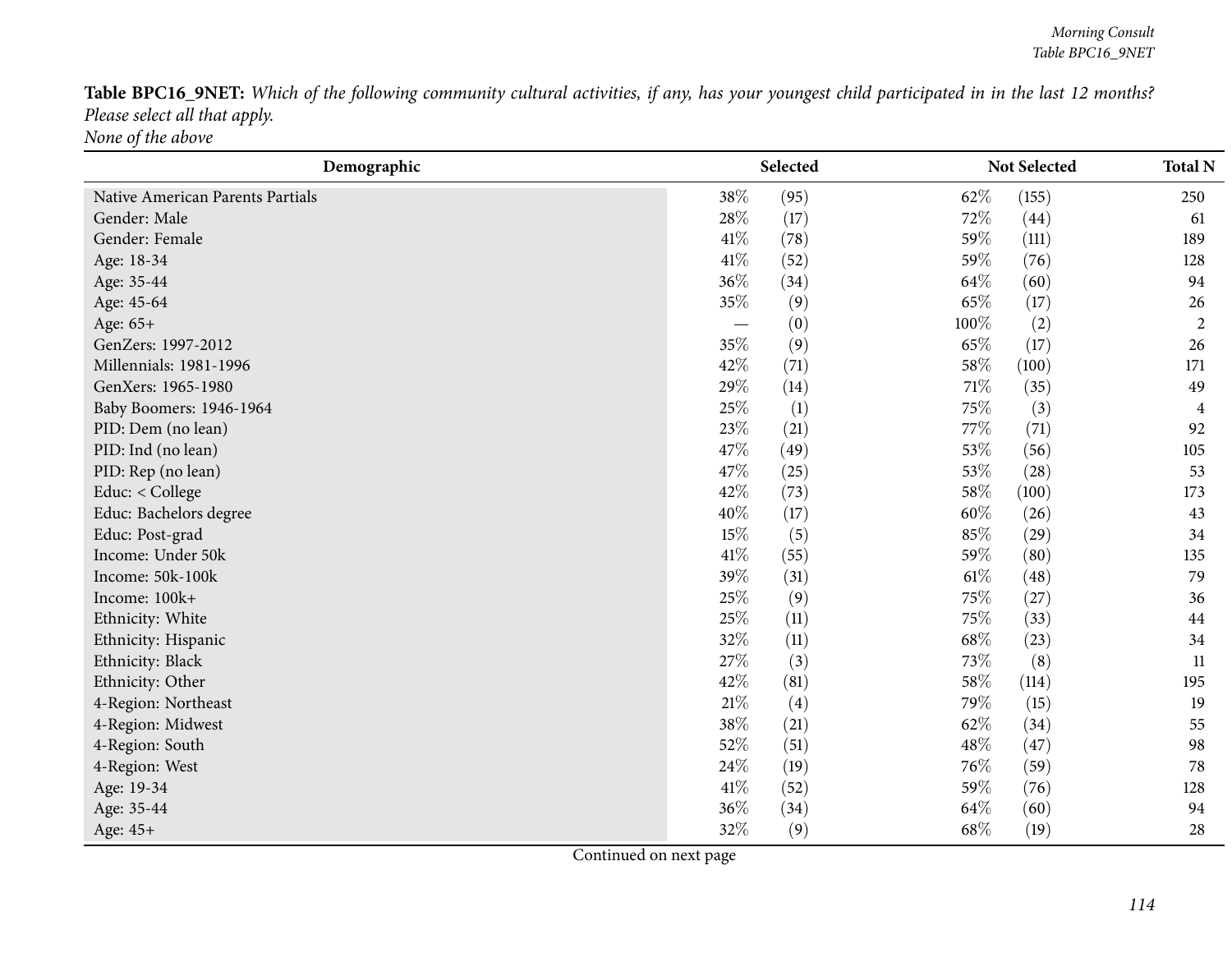| Table BPC16_9NET: Which of the following community cultural activities, if any, has your youngest child participated in in the last 12 months? |  |
|------------------------------------------------------------------------------------------------------------------------------------------------|--|
| Please select all that apply.                                                                                                                  |  |
| None of the above                                                                                                                              |  |

| Demographic                                                                       | Selected |      |        | Not Selected | <b>Total N</b> |
|-----------------------------------------------------------------------------------|----------|------|--------|--------------|----------------|
| Native American Parents Partials                                                  | 38%      | (95) | 62%    | (155)        | 250            |
| Enrolled in Tribe                                                                 | 35%      | (61) | 65%    | (115)        | 176            |
| Not Enrolled in Tribe                                                             | 46%      | (34) | 54\%   | (40)         | 74             |
| Live Near Tribe Enrolled in                                                       | 36%      | (38) | 64%    | (69)         | 107            |
| Youngest Child under 1 Year                                                       | 66\%     | (21) | 34\%   | (11)         | 32             |
| Youngest Child 1-4                                                                | 38%      | (45) | 62%    | (74)         | 119            |
| Youngest Child 5-11                                                               | 37%      | (64) | 63%    | (111)        | 175            |
| Married/Partnered                                                                 | 38%      | (69) | 62%    | (111)        | 180            |
| Single Parent HH                                                                  | 37%      | (26) | 63%    | (44)         | 70             |
| Married/Partnered + both Employed                                                 | 29%      | (33) | 71\%   | (81)         | 114            |
| Married/Partnered + One Adult Employed                                            | 38%      | (69) | 62%    | (111)        | 180            |
| Service Worker, Retail Sales, Laborers and Helpers                                | 37%      | (19) | 63%    | (33)         | 52             |
| Trade and Skilled Workers                                                         | 29%      | (8)  | $71\%$ | (20)         | 28             |
| Administrative Workers, Office Professionals, and Executive/Senior Level Managers | 33%      | (18) | 67%    | (36)         | 54             |
| Health Care and Medical Professionals, Lab Technicians, and Pharmacists           | 32%      | (6)  | 68%    | (13)         | 19             |
| Other Professionals                                                               | 33%      | (18) | 67%    | (36)         | 54             |
| Work Full Time                                                                    | 32%      | (54) | 68\%   | (116)        | 170            |
| <b>Work Part Time</b>                                                             | 41\%     | (15) | 59%    | (22)         | 37             |
| Live on Tribal Land                                                               | 28%      | (14) | 72%    | (36)         | 50             |
| Do not Live on Tribal Land                                                        | 40%      | (81) | 60%    | (119)        | 200            |
| Parents in OK, AZ, CA                                                             | 38%      | (22) | 62%    | (36)         | 58             |
| Need Child Care in Traditional Hours                                              | 29%      | (46) | 71\%   | (115)        | 161            |
| Need Child Care in Non-Traditional Hours                                          | 29%      | (25) | $71\%$ | (62)         | 87             |
| Single, never married                                                             | 44\%     | (21) | 56%    | (27)         | 48             |
| Married                                                                           | 38%      | (51) | 62%    | (82)         | 133            |
| Separated                                                                         |          | (0)  | 100%   | (1)          | $\mathbf{1}$   |
| Divorced                                                                          | 26%      | (5)  | 74%    | (14)         | 19             |
| Widowed                                                                           |          | (0)  | 100%   | (2)          | 2              |
| Living with a partner                                                             | 38%      | (18) | 62%    | (29)         | 47             |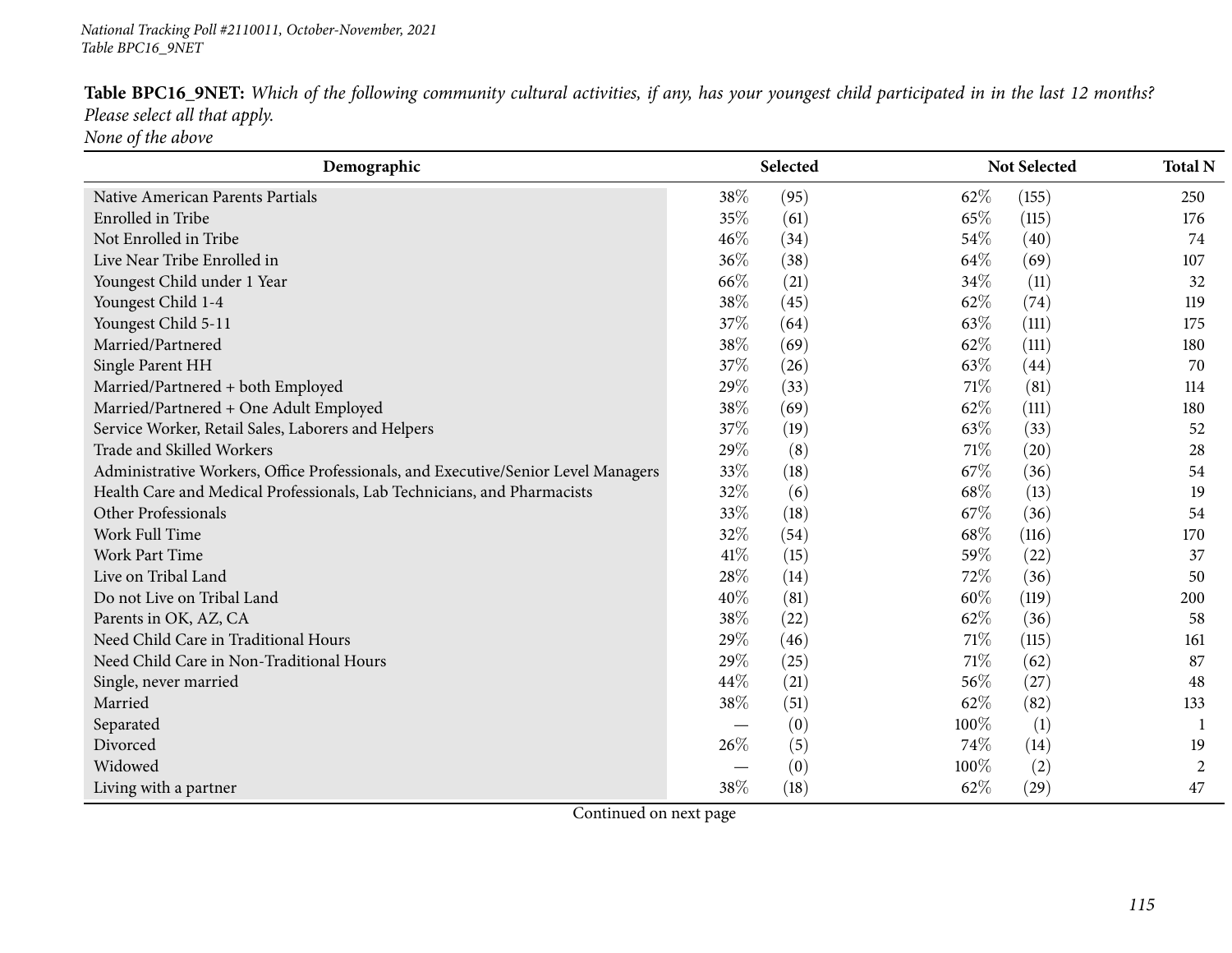Table BPC16\_9NET: Which of the following community cultural activities, if any, has your youngest child participated in in the last 12 months? *Please select all that apply. None of the above*

| Demographic                      |                                 | Selected         |         | Not Selected     |     | <b>Total N</b> |
|----------------------------------|---------------------------------|------------------|---------|------------------|-----|----------------|
| Native American Parents Partials | 38%                             | (95)             | 62\%    | (155)            |     | 250            |
| Alabama                          | 20%                             | $\left(1\right)$ | $80\%$  | (4)              |     | 5              |
| Alaska                           | 29%                             | (2)              | $71\%$  | (5)              |     | 7              |
| Arizona                          | 33%                             | (2)              | 67\%    | (4)              |     | 6              |
| Arkansas                         | 67%                             | (4)              | 33%     | (2)              |     | 6              |
| California                       | 12%                             | (3)              | $88\%$  | (22)             |     | 25             |
| Colorado                         |                                 | (0)              | 100%    | (4)              |     | $\overline{4}$ |
| Connecticut                      |                                 | (0)              | 100%    | (1)              |     |                |
| Delaware                         | 100%                            | (1)              |         | (0)              |     |                |
| District of Columbia             |                                 | (0)              | 100%    | (1)              |     |                |
| Florida                          | 43%                             | (3)              | 57\%    | (4)              |     | $\overline{7}$ |
| Georgia                          | 55%                             | (6)              | 45%     | (5)              |     | 11             |
| Idaho                            |                                 | (0)              | $100\%$ | (2)              |     | $\overline{2}$ |
| Illinois                         |                                 | (0)              | 100%    | (3)              |     | $\mathfrak{Z}$ |
| Indiana                          |                                 | (0)              | 100%    | (2)              |     | $\overline{2}$ |
| Iowa                             | 100%                            | (1)              |         | (0)              |     |                |
| Kansas                           | 40%                             | (2)              | $60\%$  | (3)              |     | 5              |
| Louisiana                        | $\overline{\phantom{0}}$        | (0)              | 100%    | (2)              |     | $\overline{2}$ |
| Maine                            | 100%                            | (2)              |         | (0)              |     | $\sqrt{2}$     |
| Maryland                         | 33%                             | (1)              | $67\%$  | (2)              |     | $\mathfrak{Z}$ |
| Massachusetts                    | $\overbrace{\phantom{13333}}$   | (0)              | $100\%$ | $\left(1\right)$ |     | 1              |
| Michigan                         | 33%                             | (1)              | $67\%$  | (2)              |     | $\mathfrak{Z}$ |
| Minnesota                        | 32%                             | (7)              | $68\%$  | (15)             |     | 22             |
| Mississippi                      | $50\%$                          | (1)              | 50%     | (1)              |     | $\overline{2}$ |
| Missouri                         | 50%                             | (3)              | 50%     | (3)              |     | 6              |
| Montana                          | 36%                             | (4)              | $64\%$  | (7)              |     | 11             |
| Nebraska                         | 100%                            | (2)              |         | (0)              |     | $\overline{2}$ |
| Nevada                           | $\hspace{0.1mm}-\hspace{0.1mm}$ | (0)              | 100%    | (3)              |     | $\mathfrak{Z}$ |
| New Mexico                       | 14%                             | $\left(1\right)$ | $86\%$  | (6)              |     | $\overline{7}$ |
| New York                         |                                 | (0)              | 100%    | (10)             |     | $10\,$         |
| North Carolina                   | 62%                             | (8)              | 38\%    | (5)              |     | 13             |
| North Dakota                     | $33\%$                          | (1)              | $67\%$  | (2)              |     | 3              |
| Ohio                             | 67%                             | (2)              | 33%     | (1)              |     | $\mathfrak{Z}$ |
| Oklahoma                         | 63\%                            | (17)             | $37\%$  | (10)             |     | $27\,$         |
| Oregon                           |                                 | (0)              | 100%    | (2)              | 116 | $\overline{2}$ |
| Pennsylvania                     | 40%                             | (2)              | 60%     | (3)              |     | 5              |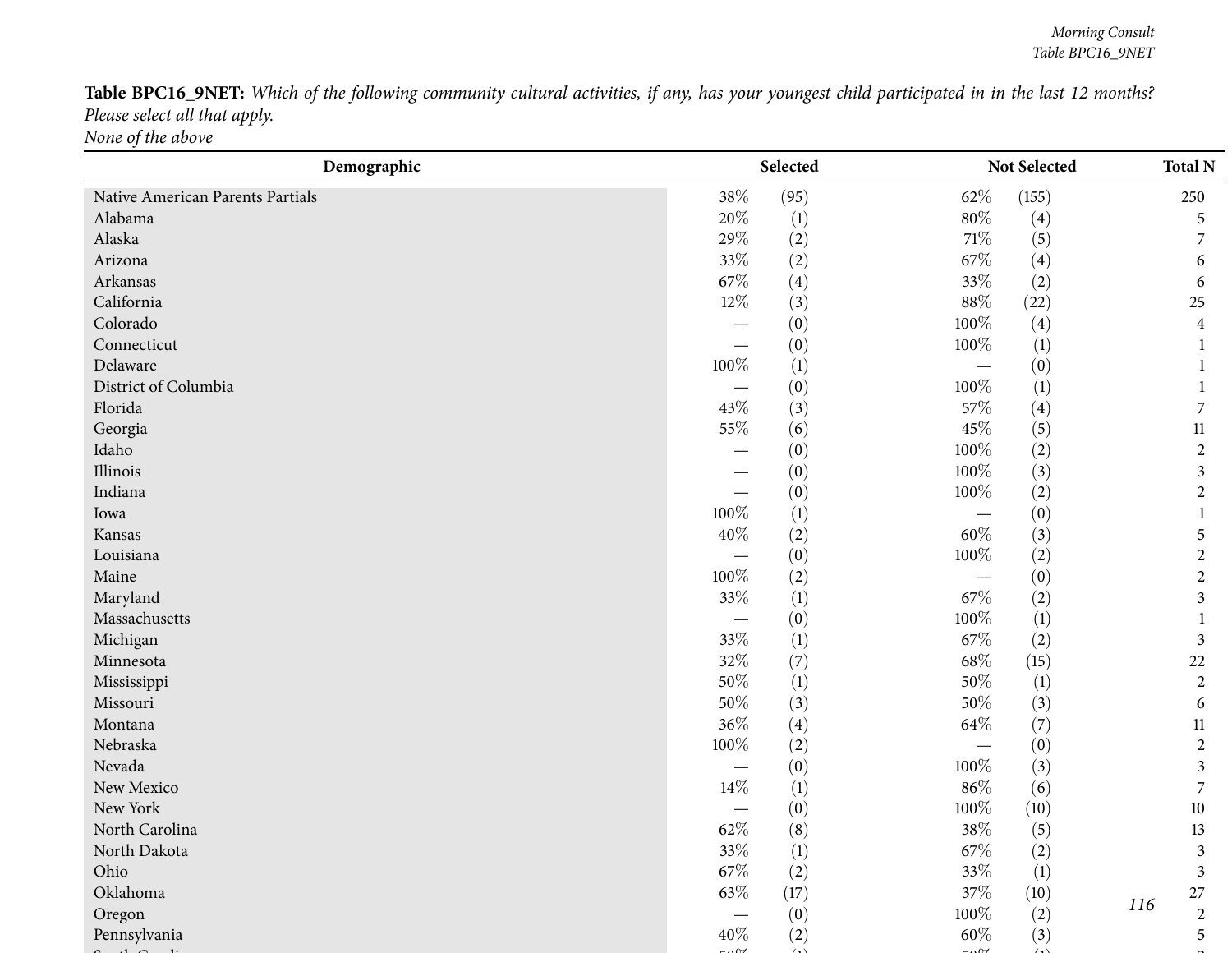*National Tracking Poll #2110011, October-November, <sup>2021</sup> Table BPC17\_1*

## **Table BPC17\_1:** *Do you have access to the following?*

*Cellphone service*

| Demographic                      |      | Yes   |                          | <b>No</b> | <b>Total N</b> |
|----------------------------------|------|-------|--------------------------|-----------|----------------|
| Native American Parents Partials | 95%  | (238) | $5\%$                    | (12)      | 250            |
| Gender: Male                     | 93%  | (57)  | $7\%$                    | (4)       | 61             |
| Gender: Female                   | 96%  | (181) | $4\%$                    | (8)       | 189            |
| Age: 18-34                       | 94%  | (120) | $6\%$                    | (8)       | 128            |
| Age: 35-44                       | 96%  | (90)  | $4\%$                    | (4)       | 94             |
| Age: 45-64                       | 100% | (26)  |                          | (0)       | 26             |
| Age: 65+                         | 100% | (2)   |                          | (0)       | $\overline{2}$ |
| GenZers: 1997-2012               | 88%  | (23)  | 12%                      | (3)       | 26             |
| Millennials: 1981-1996           | 95%  | (163) | $5\%$                    | (8)       | 171            |
| GenXers: 1965-1980               | 98%  | (48)  | $2\%$                    | (1)       | 49             |
| Baby Boomers: 1946-1964          | 100% | (4)   | $\overline{\phantom{0}}$ | (0)       | 4              |
| PID: Dem (no lean)               | 95%  | (87)  | $5\%$                    | (5)       | 92             |
| PID: Ind (no lean)               | 95%  | (100) | $5\%$                    | (5)       | 105            |
| PID: Rep (no lean)               | 96%  | (51)  | $4\%$                    | (2)       | 53             |
| Educ: < College                  | 95%  | (165) | $5\%$                    | (8)       | 173            |
| Educ: Bachelors degree           | 95%  | (41)  | $5\%$                    | (2)       | 43             |
| Educ: Post-grad                  | 94%  | (32)  | $6\%$                    | (2)       | 34             |
| Income: Under 50k                | 95%  | (128) | $5\%$                    | (7)       | 135            |
| Income: 50k-100k                 | 96%  | (76)  | $4\%$                    | (3)       | 79             |
| Income: 100k+                    | 94%  | (34)  | $6\%$                    | (2)       | 36             |
| Ethnicity: White                 | 95%  | (42)  | $5\%$                    | (2)       | 44             |
| Ethnicity: Hispanic              | 91%  | (31)  | $9\%$                    | (3)       | 34             |
| Ethnicity: Black                 | 91%  | (10)  | $9\%$                    | (1)       | 11             |
| Ethnicity: Other                 | 95%  | (186) | $5\%$                    | (9)       | 195            |
| 4-Region: Northeast              | 84\% | (16)  | $16\%$                   | (3)       | 19             |
| 4-Region: Midwest                | 93%  | (51)  | $7\%$                    | (4)       | 55             |
| 4-Region: South                  | 96%  | (94)  | $4\%$                    | (4)       | 98             |
| 4-Region: West                   | 99%  | (77)  | $1\%$                    | (1)       | 78             |
| Age: 19-34                       | 94%  | (120) | $6\%$                    | (8)       | 128            |
| Age: 35-44                       | 96%  | (90)  | $4\%$                    | (4)       | 94             |
| Age: 45+                         | 100% | (28)  |                          | (0)       | 28             |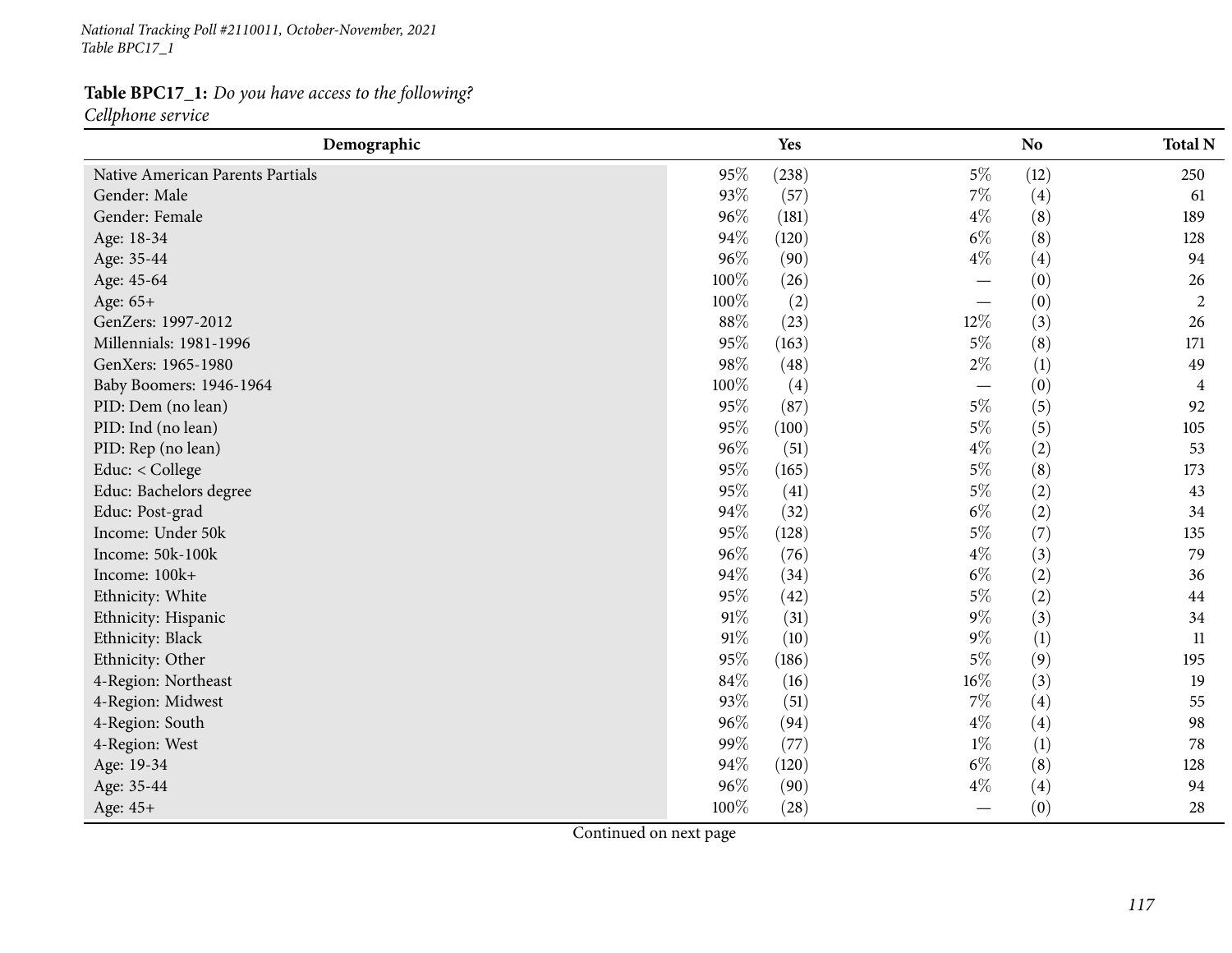# **Table BPC17\_1:** *Do you have access to the following?*

*Cellphone service*

| Demographic                                                                       |      | Yes   |        | N <sub>o</sub> | <b>Total N</b> |
|-----------------------------------------------------------------------------------|------|-------|--------|----------------|----------------|
| Native American Parents Partials                                                  | 95%  | (238) | $5\%$  | (12)           | 250            |
| Enrolled in Tribe                                                                 | 95%  | (168) | $5\%$  | (8)            | 176            |
| Not Enrolled in Tribe                                                             | 95%  | (70)  | $5\%$  | (4)            | 74             |
| Live Near Tribe Enrolled in                                                       | 95%  | (102) | $5\%$  | (5)            | 107            |
| Youngest Child under 1 Year                                                       | 100% | (32)  |        | (0)            | 32             |
| Youngest Child 1-4                                                                | 94%  | (112) | $6\%$  | (7)            | 119            |
| Youngest Child 5-11                                                               | 97%  | (170) | $3\%$  | (5)            | 175            |
| Married/Partnered                                                                 | 96%  | (173) | $4\%$  | (7)            | 180            |
| Single Parent HH                                                                  | 93%  | (65)  | $7\%$  | (5)            | 70             |
| Married/Partnered + both Employed                                                 | 96%  | (110) | $4\%$  | (4)            | 114            |
| Married/Partnered + One Adult Employed                                            | 96%  | (173) | $4\%$  | (7)            | 180            |
| Service Worker, Retail Sales, Laborers and Helpers                                | 94%  | (49)  | $6\%$  | (3)            | 52             |
| <b>Trade and Skilled Workers</b>                                                  | 86%  | (24)  | 14%    | (4)            | 28             |
| Administrative Workers, Office Professionals, and Executive/Senior Level Managers | 98%  | (53)  | $2\%$  | (1)            | 54             |
| Health Care and Medical Professionals, Lab Technicians, and Pharmacists           | 95%  | (18)  | $5\%$  | (1)            | 19             |
| Other Professionals                                                               | 96%  | (52)  | $4\%$  | (2)            | 54             |
| Work Full Time                                                                    | 96%  | (163) | $4\%$  | (7)            | 170            |
| <b>Work Part Time</b>                                                             | 89%  | (33)  | $11\%$ | (4)            | 37             |
| Live on Tribal Land                                                               | 96%  | (48)  | $4\%$  | (2)            | 50             |
| Do not Live on Tribal Land                                                        | 95%  | (190) | $5\%$  | (10)           | 200            |
| Parents in OK, AZ, CA                                                             | 98%  | (57)  | $2\%$  | (1)            | 58             |
| Need Child Care in Traditional Hours                                              | 94%  | (151) | $6\%$  | (10)           | 161            |
| Need Child Care in Non-Traditional Hours                                          | 92%  | (80)  | $8\%$  | (7)            | 87             |
| Single, never married                                                             | 94%  | (45)  | $6\%$  | (3)            | 48             |
| Married                                                                           | 95%  | (127) | $5\%$  | (6)            | 133            |
| Separated                                                                         | 100% | (1)   |        | (0)            |                |
| Divorced                                                                          | 89%  | (17)  | $11\%$ | (2)            | 19             |
| Widowed                                                                           | 100% | (2)   |        | (0)            | 2              |
| Living with a partner                                                             | 98%  | (46)  | $2\%$  | (1)            | 47             |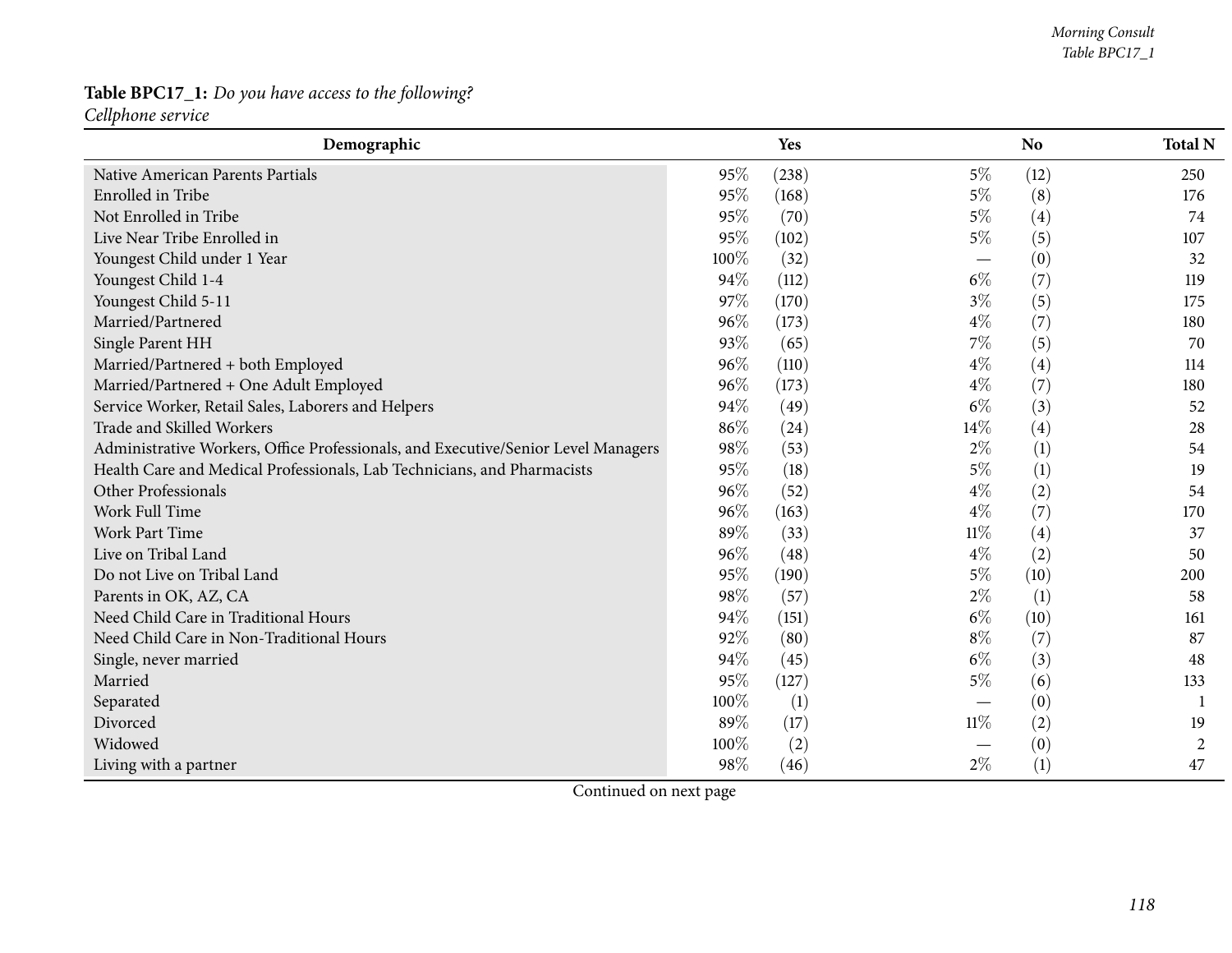*National Tracking Poll #2110011, October-November, <sup>2021</sup> Table BPC17\_1*

# **Table BPC17\_1:** *Do you have access to the following?*

*Cellphone service*

| Demographic                      |        | Yes   |                          | N <sub>o</sub>   | <b>Total N</b> |
|----------------------------------|--------|-------|--------------------------|------------------|----------------|
| Native American Parents Partials | 95%    | (238) | $5\%$                    | (12)             | 250            |
| Alabama                          | 80%    | (4)   | 20%                      | (1)              | 5              |
| Alaska                           | 100%   | (7)   | $\overline{\phantom{0}}$ | (0)              | 7              |
| Arizona                          | 100%   | (6)   |                          | (0)              | 6              |
| Arkansas                         | 100%   | (6)   | —                        | (0)              | 6              |
| California                       | 96%    | (24)  | $4\%$                    | $\left(1\right)$ | 25             |
| Colorado                         | 100%   | (4)   |                          | (0)              | $\overline{4}$ |
| Connecticut                      | 100%   | (1)   |                          | (0)              |                |
| Delaware                         | 100%   | (1)   |                          | (0)              |                |
| District of Columbia             | 100%   | (1)   |                          | (0)              |                |
| Florida                          | 100%   | (7)   |                          | (0)              | 7              |
| Georgia                          | 100%   | (11)  |                          | (0)              | $11\,$         |
| Idaho                            | 100%   | (2)   |                          | (0)              | $\overline{2}$ |
| Illinois                         | 100%   | (3)   |                          | (0)              | $\mathfrak{Z}$ |
| Indiana                          | 100%   | (2)   |                          | (0)              | $\overline{2}$ |
| Iowa                             | 100%   | (1)   |                          | (0)              |                |
| Kansas                           | 100%   | (5)   |                          | (0)              | 5              |
| Louisiana                        | 50%    | (1)   | 50%                      | (1)              | $\overline{2}$ |
| Maine                            | 50%    | (1)   | $50\%$                   | $\left(1\right)$ | $\overline{2}$ |
| Maryland                         | 100%   | (3)   |                          | (0)              | $\mathfrak{Z}$ |
| Massachusetts                    | 100%   | (1)   |                          | (0)              |                |
| Michigan                         | 100%   | (3)   |                          | (0)              | 3              |
| Minnesota                        | 100%   | (22)  |                          | (0)              | 22             |
| Mississippi                      | 100%   | (2)   |                          | (0)              | $\mathbf{2}$   |
| Missouri                         | 83%    | (5)   | $17\%$                   | $\left(1\right)$ | 6              |
| Montana                          | 100%   | (11)  |                          | (0)              | $11\,$         |
| Nebraska                         | 100%   | (2)   |                          | (0)              | $\overline{2}$ |
| Nevada                           | 100%   | (3)   |                          | (0)              | 3              |
| New Mexico                       | 100%   | (7)   |                          | (0)              | 7              |
| New York                         | $80\%$ | (8)   | 20%                      | (2)              | $10\,$         |
| North Carolina                   | 100%   | (13)  |                          | (0)              | 13             |
| North Dakota                     | $33\%$ | (1)   | $67\%$                   | (2)              | $\mathfrak{Z}$ |
| Ohio                             | 100%   | (3)   |                          | (0)              | $\mathfrak{Z}$ |
| Oklahoma                         | 100%   | (27)  |                          | (0)              | 27             |
| Oregon                           | 100%   | (2)   |                          | (0)              | $\sqrt{2}$     |
| Pennsylvania                     | 100%   | (5)   |                          | (0)              | 119<br>5       |
| South Carolina                   | 100%   | (2)   |                          | (0)              | $\overline{2}$ |
| (1, 1)                           | ∕۵۵۵   | (1)   |                          | $\Delta$         |                |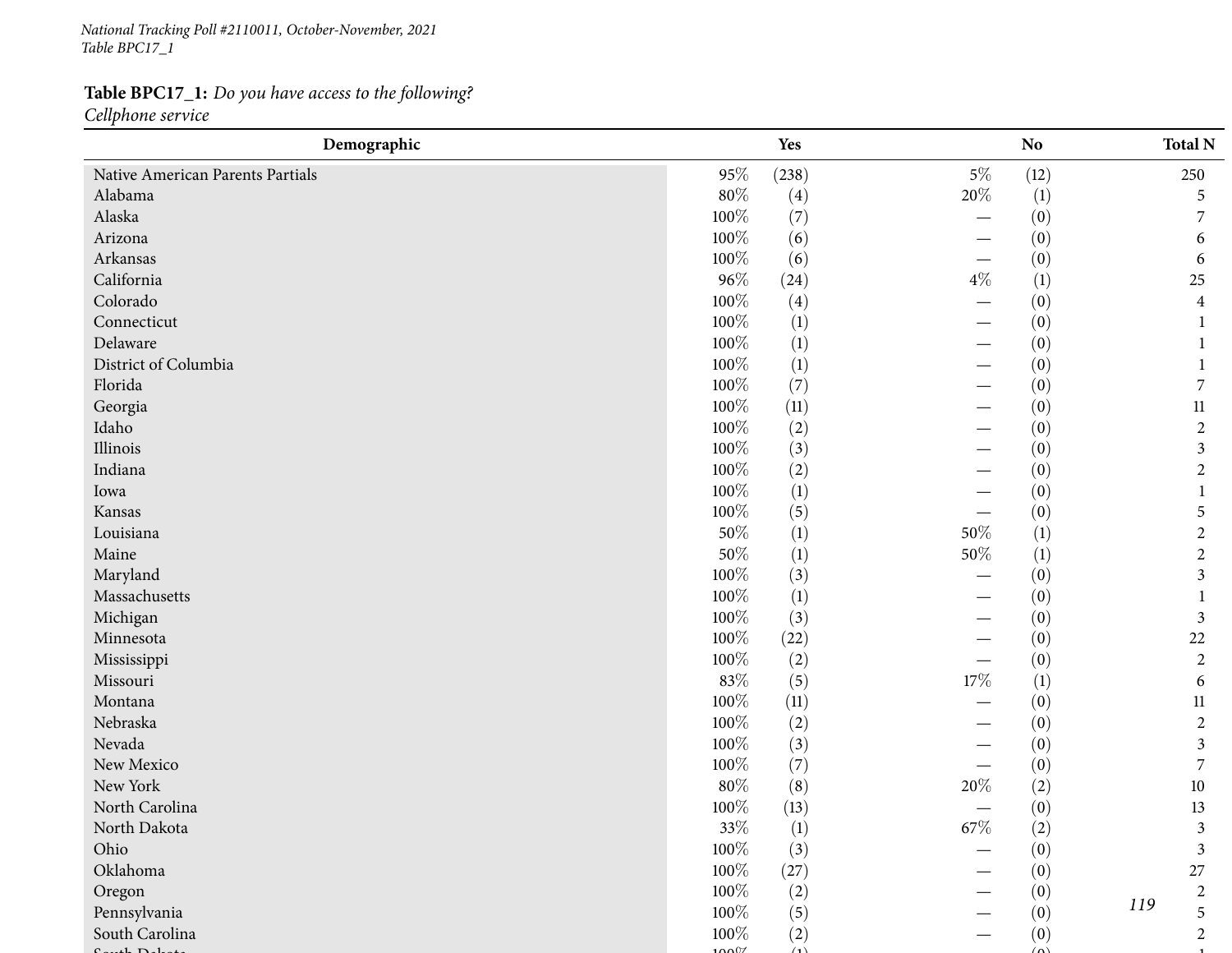## **Table BPC17\_2:** *Do you have access to the following? Broadband internet*

| Demographic                      |      | Yes   |                                 | N <sub>o</sub> | <b>Total N</b> |
|----------------------------------|------|-------|---------------------------------|----------------|----------------|
| Native American Parents Partials | 88%  | (219) | $12\%$                          | (31)           | 250            |
| Gender: Male                     | 92%  | (56)  | $8\%$                           | (5)            | 61             |
| Gender: Female                   | 86%  | (163) | $14\%$                          | (26)           | 189            |
| Age: 18-34                       | 86%  | (110) | 14\%                            | (18)           | 128            |
| Age: 35-44                       | 86%  | (81)  | $14\%$                          | (13)           | 94             |
| Age: 45-64                       | 100% | (26)  |                                 | (0)            | 26             |
| Age: 65+                         | 100% | (2)   |                                 | (0)            | $\mathbf{2}$   |
| GenZers: 1997-2012               | 88%  | (23)  | 12%                             | (3)            | 26             |
| Millennials: 1981-1996           | 85%  | (146) | 15%                             | (25)           | 171            |
| GenXers: 1965-1980               | 94%  | (46)  | $6\%$                           | (3)            | 49             |
| Baby Boomers: 1946-1964          | 100% | (4)   | $\hspace{0.1mm}-\hspace{0.1mm}$ | (0)            | 4              |
| PID: Dem (no lean)               | 91%  | (84)  | $9\%$                           | (8)            | 92             |
| PID: Ind (no lean)               | 89%  | (93)  | $11\%$                          | (12)           | 105            |
| PID: Rep (no lean)               | 79%  | (42)  | $21\%$                          | (11)           | 53             |
| Educ: < College                  | 85%  | (147) | 15%                             | (26)           | 173            |
| Educ: Bachelors degree           | 98%  | (42)  | $2\%$                           | (1)            | 43             |
| Educ: Post-grad                  | 88%  | (30)  | 12%                             | (4)            | 34             |
| Income: Under 50k                | 85%  | (115) | 15%                             | (20)           | 135            |
| Income: 50k-100k                 | 91%  | (72)  | $9\%$                           | (7)            | 79             |
| Income: 100k+                    | 89%  | (32)  | $11\%$                          | (4)            | 36             |
| Ethnicity: White                 | 84%  | (37)  | $16\%$                          | (7)            | 44             |
| Ethnicity: Hispanic              | 85%  | (29)  | 15%                             | (5)            | 34             |
| Ethnicity: Black                 | 91%  | (10)  | $9\%$                           | (1)            | 11             |
| Ethnicity: Other                 | 88%  | (172) | 12%                             | (23)           | 195            |
| 4-Region: Northeast              | 84%  | (16)  | 16%                             | (3)            | 19             |
| 4-Region: Midwest                | 89%  | (49)  | $11\%$                          | (6)            | 55             |
| 4-Region: South                  | 86%  | (84)  | 14%                             | (14)           | 98             |
| 4-Region: West                   | 90%  | (70)  | $10\%$                          | (8)            | 78             |
| Age: 19-34                       | 86%  | (110) | 14%                             | (18)           | 128            |
| Age: 35-44                       | 86%  | (81)  | 14%                             | (13)           | 94             |
| Age: 45+                         | 100% | (28)  |                                 | (0)            | 28             |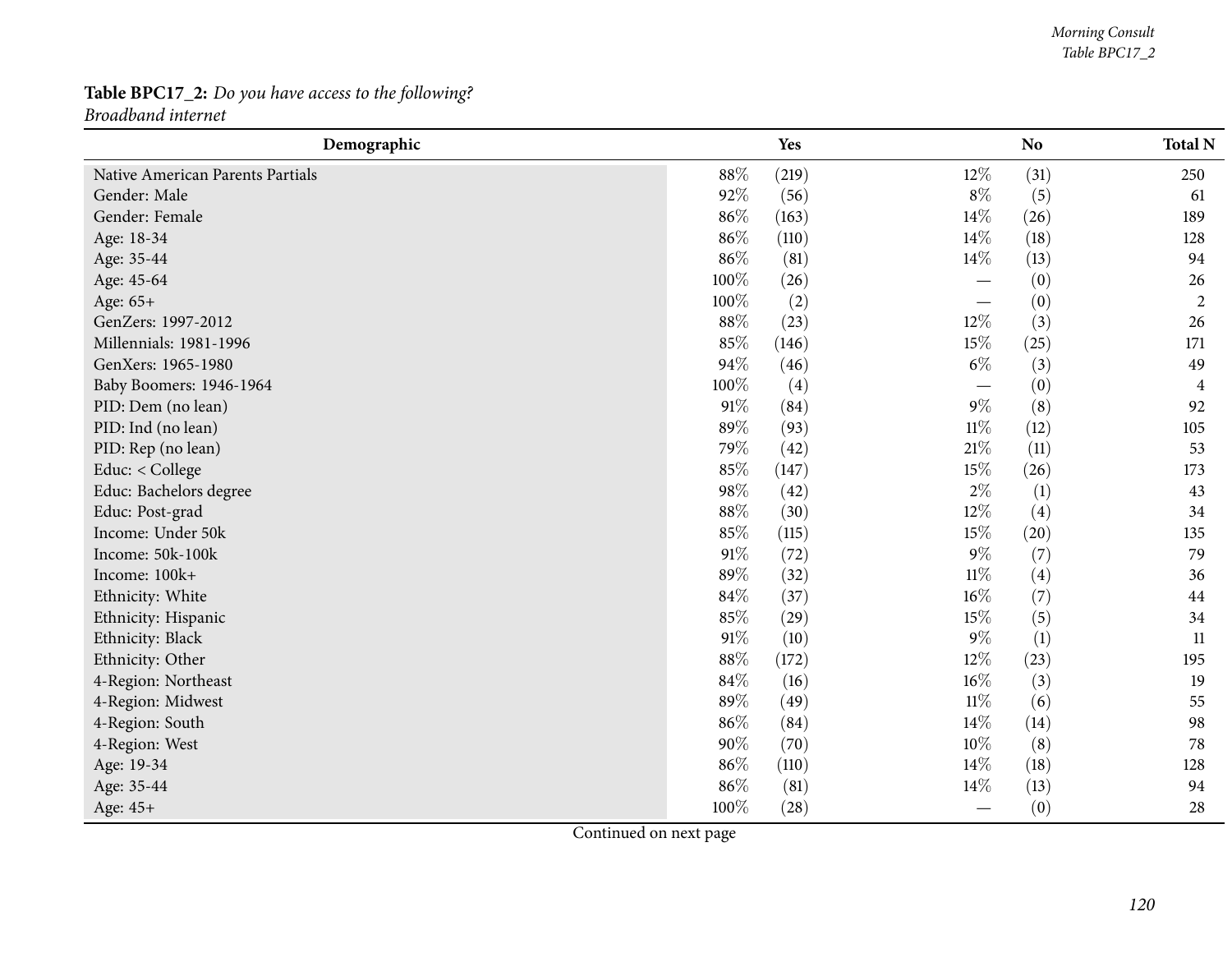*National Tracking Poll #2110011, October-November, <sup>2021</sup> Table BPC17\_2*

#### **Table BPC17\_2:** *Do you have access to the following? Broadband internet*

| Demographic                                                                       |        | Yes   |                                 | N <sub>o</sub> | <b>Total N</b> |
|-----------------------------------------------------------------------------------|--------|-------|---------------------------------|----------------|----------------|
| <b>Native American Parents Partials</b>                                           | 88%    | (219) | 12%                             | (31)           | 250            |
| <b>Enrolled</b> in Tribe                                                          | 86%    | (152) | 14\%                            | (24)           | 176            |
| Not Enrolled in Tribe                                                             | 91%    | (67)  | $9\%$                           | (7)            | 74             |
| Live Near Tribe Enrolled in                                                       | 85%    | (91)  | 15%                             | (16)           | 107            |
| Youngest Child under 1 Year                                                       | $81\%$ | (26)  | 19%                             | (6)            | 32             |
| Youngest Child 1-4                                                                | 87%    | (103) | 13%                             | (16)           | 119            |
| Youngest Child 5-11                                                               | 89%    | (156) | $11\%$                          | (19)           | 175            |
| Married/Partnered                                                                 | 87%    | (157) | 13%                             | (23)           | 180            |
| Single Parent HH                                                                  | 89%    | (62)  | $11\%$                          | (8)            | 70             |
| Married/Partnered + both Employed                                                 | 86%    | (98)  | $14\%$                          | (16)           | 114            |
| Married/Partnered + One Adult Employed                                            | 87%    | (157) | 13%                             | (23)           | 180            |
| Service Worker, Retail Sales, Laborers and Helpers                                | 90%    | (47)  | 10%                             | (5)            | 52             |
| Trade and Skilled Workers                                                         | 79%    | (22)  | 21\%                            | (6)            | 28             |
| Administrative Workers, Office Professionals, and Executive/Senior Level Managers | 94%    | (51)  | $6\%$                           | (3)            | 54             |
| Health Care and Medical Professionals, Lab Technicians, and Pharmacists           | 89%    | (17)  | $11\%$                          | (2)            | 19             |
| Other Professionals                                                               | $81\%$ | (44)  | 19%                             | (10)           | 54             |
| Work Full Time                                                                    | 88%    | (149) | 12%                             | (21)           | 170            |
| Work Part Time                                                                    | 86%    | (32)  | 14%                             | (5)            | 37             |
| Live on Tribal Land                                                               | 84%    | (42)  | $16\%$                          | (8)            | 50             |
| Do not Live on Tribal Land                                                        | 88%    | (177) | 12%                             | (23)           | 200            |
| Parents in OK, AZ, CA                                                             | 84%    | (49)  | $16\%$                          | (9)            | 58             |
| Need Child Care in Traditional Hours                                              | 87%    | (140) | 13%                             | (21)           | 161            |
| Need Child Care in Non-Traditional Hours                                          | 85%    | (74)  | 15%                             | (13)           | 87             |
| Single, never married                                                             | 88%    | (42)  | 12%                             | (6)            | 48             |
| Married                                                                           | 90%    | (120) | 10%                             | (13)           | 133            |
| Separated                                                                         | 100%   | (1)   | $\hspace{0.1mm}-\hspace{0.1mm}$ | (0)            |                |
| Divorced                                                                          | 89%    | (17)  | $11\%$                          | (2)            | 19             |
| Widowed                                                                           | 100%   | (2)   |                                 | (0)            | $\overline{2}$ |
| Living with a partner                                                             | 79%    | (37)  | 21\%                            | (10)           | 47             |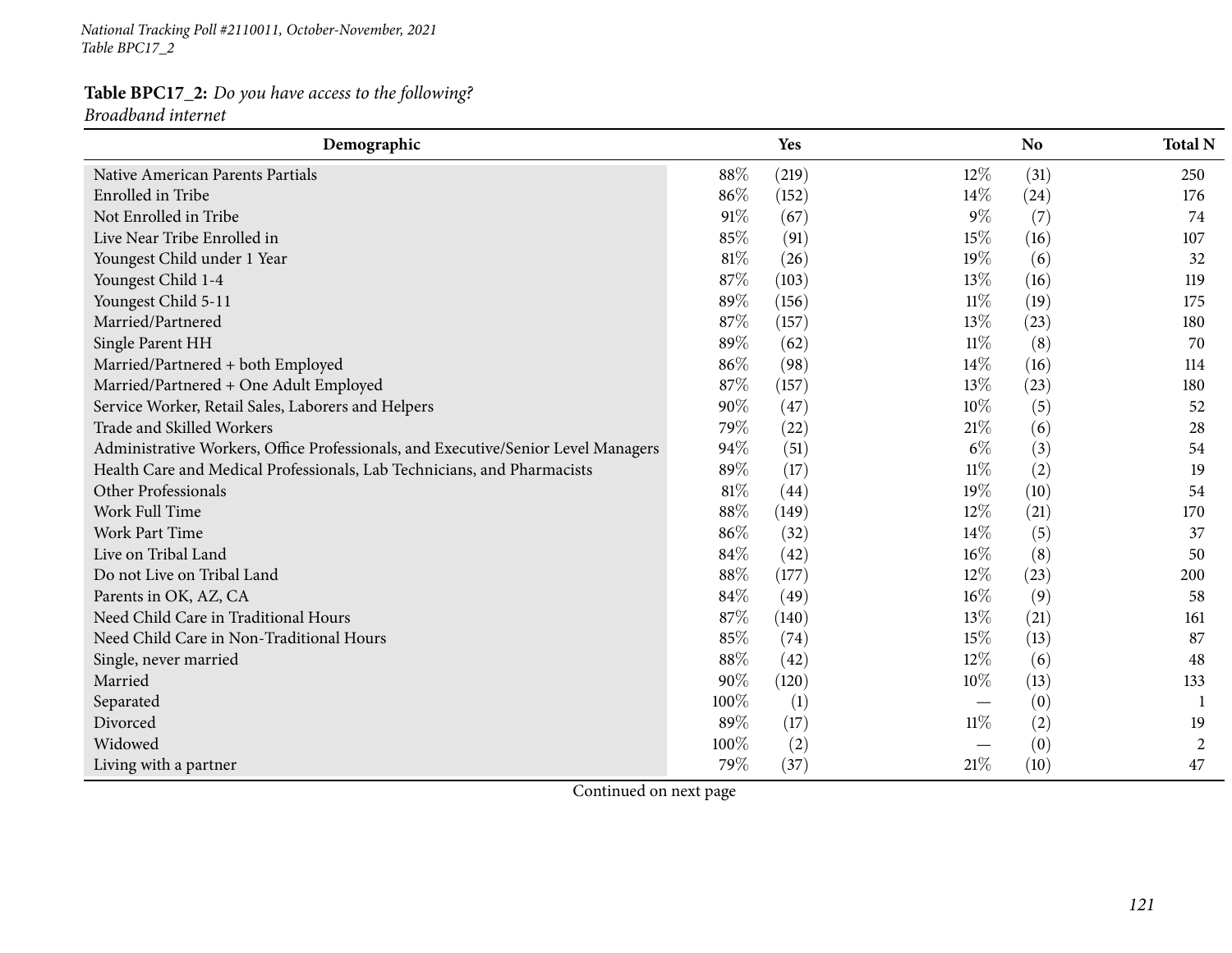## **Table BPC17\_2:** *Do you have access to the following? Broadband internet*

| Demographic                      |                 | Yes              |                                  | No               | <b>Total N</b>   |
|----------------------------------|-----------------|------------------|----------------------------------|------------------|------------------|
| Native American Parents Partials | $88\%$          | (219)            | $12\%$                           | (31)             | 250              |
| Alabama                          | 60%             | (3)              | $40\%$                           | (2)              | 5                |
| Alaska                           | 100%            | (7)              | $\overbrace{\phantom{12322111}}$ | (0)              |                  |
| Arizona                          | 100%            | (6)              |                                  | (0)              | 6                |
| Arkansas                         | 83%             | (5)              | $17\%$                           | (1)              | 6                |
| California                       | $92\%$          | (23)             | $8\%$                            | (2)              | 25               |
| Colorado                         | 100%            | (4)              |                                  | (0)              | 4                |
| Connecticut                      | 100%            | (1)              |                                  | (0)              |                  |
| Delaware                         | 100%            | (1)              |                                  | (0)              |                  |
| District of Columbia             | 100%            | (1)              |                                  | (0)              |                  |
| Florida                          | 86%             | (6)              | $14\%$                           | (1)              | 7                |
| Georgia                          | $91\%$          | (10)             | $9\%$                            | (1)              | 11               |
| Idaho                            | $50\%$          | (1)              | $50\%$                           | (1)              | $\overline{c}$   |
| Illinois                         | 67\%            | (2)              | 33%                              | $\left(1\right)$ | 3                |
| Indiana                          | 100%            | (2)              |                                  | (0)              | $\overline{c}$   |
| Iowa                             | 100%            | (1)              |                                  | (0)              |                  |
| Kansas                           | 100%            | (5)              |                                  | (0)              | 5                |
| Louisiana                        | 100%            | (2)              |                                  | (0)              | $\boldsymbol{2}$ |
| Maine                            | 100%            | (2)              |                                  | (0)              | $\overline{c}$   |
| Maryland                         | $100\%$         | (3)              |                                  | (0)              | 3                |
| Massachusetts                    | 100%            | (1)              |                                  | (0)              |                  |
| Michigan                         | 100%            | (3)              |                                  | (0)              | 3                |
| Minnesota                        | 95%             | (21)             | $5\%$                            | (1)              | 22               |
| Mississippi                      | 100%            | (2)              |                                  | (0)              | $\overline{c}$   |
| Missouri                         | 67\%            | (4)              | 33%                              | (2)              | 6                |
| Montana                          | $91\%$          | (10)             | $9\%$                            | (1)              | 11               |
| Nebraska                         | 100%            | (2)              | —                                | (0)              | $\overline{c}$   |
| Nevada                           | 67\%            | (2)              | 33%                              | (1)              | 3                |
| New Mexico                       | 86%             | (6)              | $14\%$                           | (1)              | 7                |
| New York                         | $80\%$          | (8)              | 20%                              | (2)              | $10\,$           |
| North Carolina                   | 100%            | (13)             | $\hspace{0.1mm}-\hspace{0.1mm}$  | (0)              | 13               |
| North Dakota                     | $67\%$          | (2)              | $33\%$                           | (1)              | 3                |
| Ohio                             | 100%            | (3)              |                                  | (0)              | 3                |
| Oklahoma                         | 74%             | (20)             | 26\%                             | (7)              | $27\,$           |
| Oregon                           | 50%             | $\left(1\right)$ | 50%                              | (1)              | $\boldsymbol{2}$ |
| Pennsylvania                     | $80\%$          | (4)              | 20%                              | (1)              | 122<br>5         |
| South Carolina                   | 50%             | (1)              | 50%                              | $\left(1\right)$ | $\overline{2}$   |
| $1 \nD 1$                        | 00 <sup>1</sup> | (1)              |                                  | $\Delta$         |                  |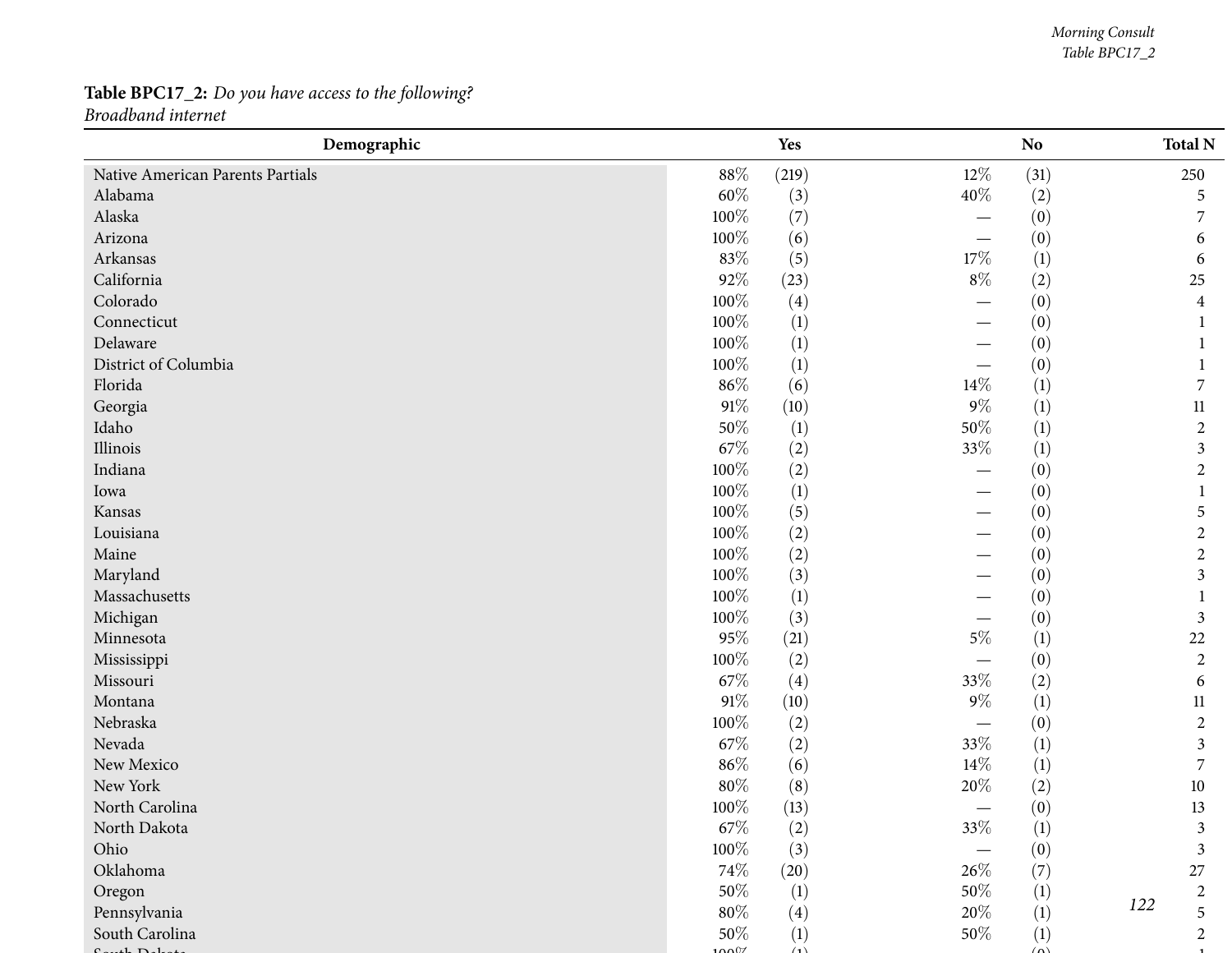*National Tracking Poll #2110011, October-November, <sup>2021</sup> Table BPC17\_3*

## **Table BPC17\_3:** *Do you have access to the following?*

*<sup>A</sup> home computer*

| Demographic                      |        | Yes   |       | N <sub>o</sub> | <b>Total N</b> |
|----------------------------------|--------|-------|-------|----------------|----------------|
| Native American Parents Partials | 75\%   | (187) | 25%   | (63)           | 250            |
| Gender: Male                     | 82%    | (50)  | 18%   | (11)           | 61             |
| Gender: Female                   | 72%    | (137) | 28%   | (52)           | 189            |
| Age: 18-34                       | 70%    | (90)  | 30%   | (38)           | 128            |
| Age: 35-44                       | 82%    | (77)  | 18%   | (17)           | 94             |
| Age: 45-64                       | 73%    | (19)  | 27%   | (7)            | 26             |
| Age: 65+                         | 50%    | (1)   | 50%   | (1)            | $\overline{2}$ |
| GenZers: 1997-2012               | 65\%   | (17)  | 35%   | (9)            | 26             |
| Millennials: 1981-1996           | 78%    | (133) | 22%   | (38)           | 171            |
| GenXers: 1965-1980               | 69%    | (34)  | 31%   | (15)           | 49             |
| Baby Boomers: 1946-1964          | 75%    | (3)   | 25%   | (1)            | 4              |
| PID: Dem (no lean)               | 72%    | (66)  | 28\%  | (26)           | 92             |
| PID: Ind (no lean)               | 73%    | (77)  | 27\%  | (28)           | 105            |
| PID: Rep (no lean)               | 83%    | (44)  | 17%   | (9)            | 53             |
| Educ: < College                  | 68\%   | (117) | 32%   | (56)           | 173            |
| Educ: Bachelors degree           | 86%    | (37)  | 14%   | (6)            | 43             |
| Educ: Post-grad                  | 97%    | (33)  | $3\%$ | (1)            | 34             |
| Income: Under 50k                | 63%    | (85)  | 37%   | (50)           | 135            |
| Income: 50k-100k                 | 87%    | (69)  | 13%   | (10)           | 79             |
| Income: 100k+                    | 92%    | (33)  | $8\%$ | (3)            | 36             |
| Ethnicity: White                 | 80%    | (35)  | 20%   | (9)            | 44             |
| Ethnicity: Hispanic              | 82%    | (28)  | 18%   | (6)            | 34             |
| Ethnicity: Black                 | 64\%   | (7)   | 36%   | (4)            | 11             |
| Ethnicity: Other                 | 74%    | (145) | 26%   | (50)           | 195            |
| 4-Region: Northeast              | 68\%   | (13)  | 32%   | (6)            | 19             |
| 4-Region: Midwest                | 75%    | (41)  | 25%   | (14)           | 55             |
| 4-Region: South                  | 69%    | (68)  | 31%   | (30)           | 98             |
| 4-Region: West                   | 83%    | (65)  | 17%   | (13)           | 78             |
| Age: 19-34                       | 70%    | (90)  | 30%   | (38)           | 128            |
| Age: 35-44                       | 82%    | (77)  | 18%   | (17)           | 94             |
| Age: 45+                         | $71\%$ | (20)  | 29%   | (8)            | 28             |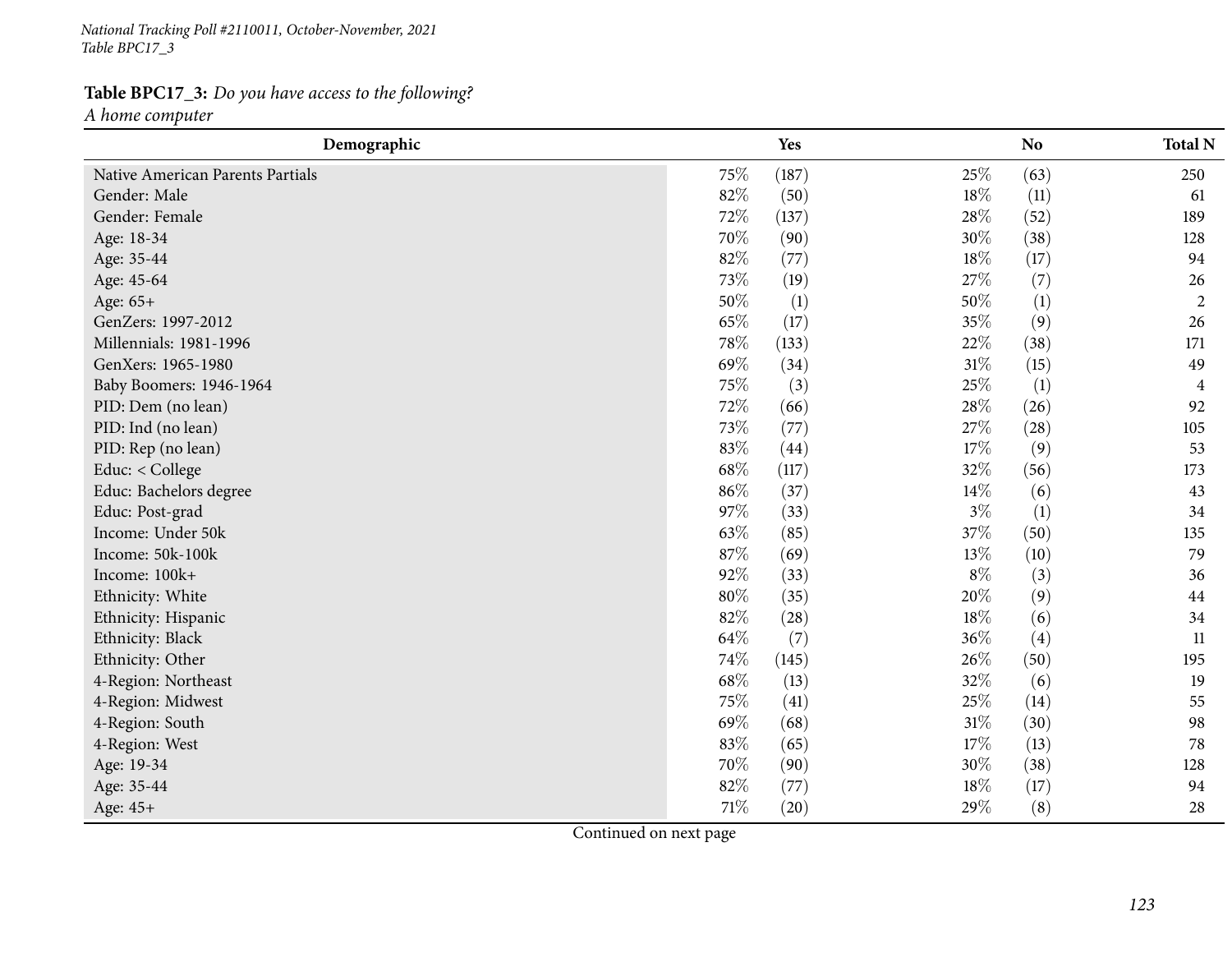## **Table BPC17\_3:** *Do you have access to the following?*

*<sup>A</sup> home computer*

| Demographic                                                                       |        | <b>Yes</b> |        | <b>No</b> | <b>Total N</b> |
|-----------------------------------------------------------------------------------|--------|------------|--------|-----------|----------------|
| Native American Parents Partials                                                  | 75\%   | (187)      | 25\%   | (63)      | 250            |
| <b>Enrolled</b> in Tribe                                                          | 77\%   | (136)      | 23%    | (40)      | 176            |
| Not Enrolled in Tribe                                                             | 69%    | (51)       | 31%    | (23)      | 74             |
| Live Near Tribe Enrolled in                                                       | 75%    | (80)       | 25%    | (27)      | 107            |
| Youngest Child under 1 Year                                                       | 66\%   | (21)       | 34%    | (11)      | 32             |
| Youngest Child 1-4                                                                | 75%    | (89)       | 25%    | (30)      | 119            |
| Youngest Child 5-11                                                               | 75%    | (131)      | 25%    | (44)      | 175            |
| Married/Partnered                                                                 | 79%    | (142)      | 21%    | (38)      | 180            |
| Single Parent HH                                                                  | 64\%   | (45)       | 36%    | (25)      | 70             |
| Married/Partnered + both Employed                                                 | 82%    | (94)       | 18%    | (20)      | 114            |
| Married/Partnered + One Adult Employed                                            | 79%    | (142)      | 21%    | (38)      | 180            |
| Service Worker, Retail Sales, Laborers and Helpers                                | 62%    | (32)       | 38%    | (20)      | 52             |
| Trade and Skilled Workers                                                         | $61\%$ | (17)       | 39%    | (11)      | 28             |
| Administrative Workers, Office Professionals, and Executive/Senior Level Managers | 91%    | (49)       | $9\%$  | (5)       | 54             |
| Health Care and Medical Professionals, Lab Technicians, and Pharmacists           | 95%    | (18)       | $5\%$  | (1)       | 19             |
| Other Professionals                                                               | 76\%   | (41)       | 24\%   | (13)      | 54             |
| Work Full Time                                                                    | 80%    | (136)      | 20%    | (34)      | 170            |
| <b>Work Part Time</b>                                                             | 57%    | (21)       | 43%    | (16)      | 37             |
| Live on Tribal Land                                                               | 76\%   | (38)       | 24\%   | (12)      | 50             |
| Do not Live on Tribal Land                                                        | 74%    | (149)      | 26\%   | (51)      | 200            |
| Parents in OK, AZ, CA                                                             | 84%    | (49)       | $16\%$ | (9)       | 58             |
| Need Child Care in Traditional Hours                                              | 75%    | (121)      | 25%    | (40)      | 161            |
| Need Child Care in Non-Traditional Hours                                          | 74%    | (64)       | 26%    | (23)      | 87             |
| Single, never married                                                             | 65%    | (31)       | 35%    | (17)      | 48             |
| Married                                                                           | 87%    | (116)      | 13%    | (17)      | 133            |
| Separated                                                                         |        | (0)        | 100%   | (1)       |                |
| Divorced                                                                          | 68%    | (13)       | 32%    | (6)       | 19             |
| Widowed                                                                           | 50%    | (1)        | 50%    | (1)       | $\overline{c}$ |
| Living with a partner                                                             | 55%    | (26)       | 45%    | (21)      | 47             |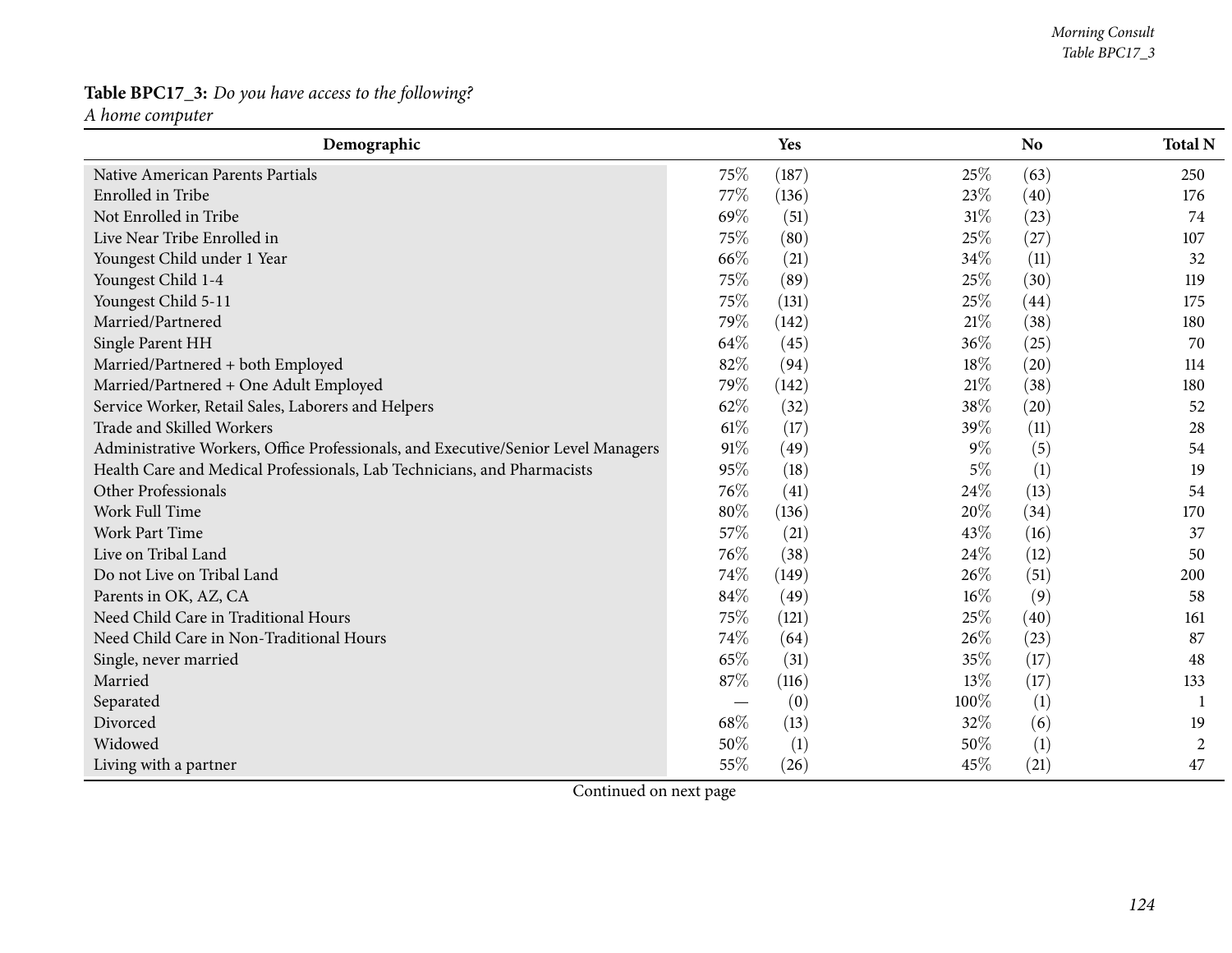*National Tracking Poll #2110011, October-November, <sup>2021</sup> Table BPC17\_3*

# **Table BPC17\_3:** *Do you have access to the following?*

*<sup>A</sup> home computer*

| Demographic                      |                 | Yes   |        | No.               | <b>Total N</b> |
|----------------------------------|-----------------|-------|--------|-------------------|----------------|
| Native American Parents Partials | 75%             | (187) | 25\%   | (63)              | 250            |
| Alabama                          | 40%             | (2)   | $60\%$ | (3)               | 5              |
| Alaska                           | 100%            | (7)   |        | (0)               | 7              |
| Arizona                          | 83%             | (5)   | 17\%   | (1)               | 6              |
| Arkansas                         | 83%             | (5)   | 17%    | (1)               | 6              |
| California                       | 92%             | (23)  | $8\%$  | (2)               | 25             |
| Colorado                         | $75\%$          | (3)   | 25\%   | (1)               | 4              |
| Connecticut                      |                 | (0)   | 100%   | (1)               |                |
| Delaware                         |                 | (0)   | 100%   | (1)               |                |
| District of Columbia             | 100%            | (1)   |        | (0)               |                |
| Florida                          | $71\%$          | (5)   | $29\%$ | (2)               | 7              |
| Georgia                          | 64\%            | (7)   | 36%    | (4)               | 11             |
| Idaho                            | 50%             | (1)   | $50\%$ | (1)               | $\overline{c}$ |
| Illinois                         | 67\%            | (2)   | $33\%$ | $\left(1\right)$  | 3              |
| Indiana                          | 100%            | (2)   |        | (0)               | $\overline{c}$ |
| Iowa                             | 100%            | (1)   |        | (0)               |                |
| Kansas                           | $80\%$          | (4)   | 20%    | $\left(1\right)$  | 5              |
| Louisiana                        | 100%            | (2)   |        | (0)               | $\overline{c}$ |
| Maine                            | 100%            | (2)   |        | (0)               | $\overline{c}$ |
| Maryland                         | 100%            | (3)   |        | (0)               | 3              |
| Massachusetts                    | 100%            | (1)   |        | (0)               |                |
| Michigan                         | 33%             | (1)   | $67\%$ | (2)               | 3              |
| Minnesota                        | $77\%$          | (17)  | 23%    | (5)               | 22             |
| Mississippi                      | 100%            | (2)   |        | (0)               | $\overline{c}$ |
| Missouri                         | 100%            | (6)   |        | (0)               | 6              |
| Montana                          | 73%             | (8)   | 27\%   | (3)               | 11             |
| Nebraska                         | 100%            | (2)   |        | (0)               | $\overline{c}$ |
| Nevada                           | 100%            | (3)   |        | (0)               | 3              |
| New Mexico                       | 86%             | (6)   | $14\%$ | (1)               | 7              |
| New York                         | $60\%$          | (6)   | 40%    | $\left( 4\right)$ | 10             |
| North Carolina                   | 54%             | (7)   | 46%    | (6)               | 13             |
| North Dakota                     | $67\%$          | (2)   | $33\%$ | (1)               | 3              |
| Ohio                             | 67\%            | (2)   | 33%    | (1)               | 3              |
| Oklahoma                         | 78\%            | (21)  | 22\%   | (6)               | 27             |
| Oregon                           | 100%            | (2)   |        | (0)               | $\overline{c}$ |
| Pennsylvania                     | $80\%$          | (4)   | 20%    | (1)               | 125<br>5       |
| South Carolina                   | 50%             | (1)   | 50%    | (1)               | $\overline{c}$ |
| 4.71                             | 00 <sup>1</sup> | (1)   |        | $\triangle$       |                |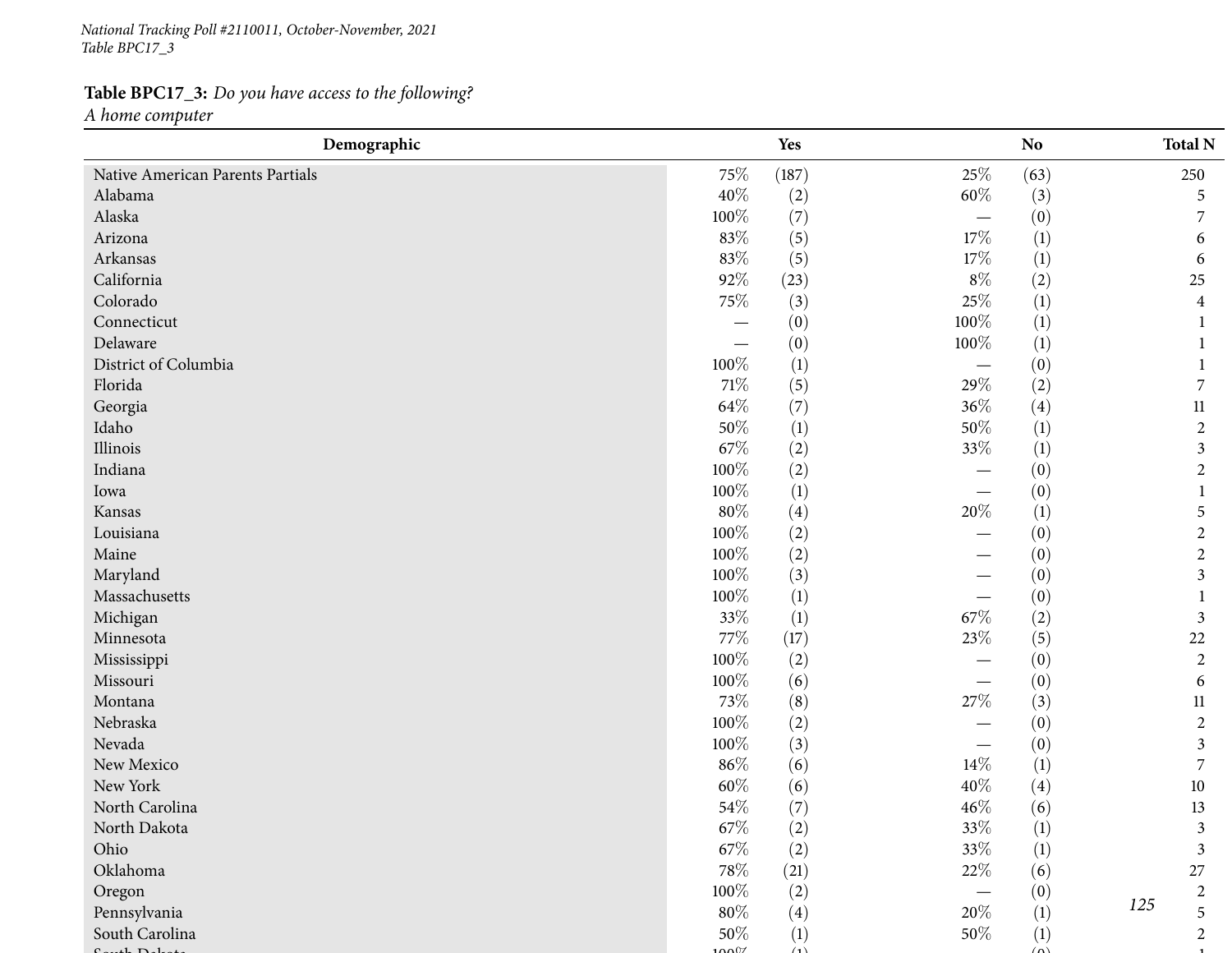*Morning Consult Table BPC18*

## Table BPC18: Which of the following best describes the current primary child care arrangement for your youngest child?

| Demographic                                                                                                                                                                                                                                                                                                                                                                                                                                                                                                                                                                                                                                                                                                                                                                                                                                                                  | Tribally-<br>Operated<br>or Spon-<br>sored<br>Child<br>Care<br>Center                                                                                                                                                                                                                                                                                                                                                                                                                                                                                                                                                                                                                                              | Tribally-<br>Operated<br>or Spon-<br>sored<br>Family<br>Child<br>Care<br>Home                                                                                                                                                                                                                                                                                                                                                                                                                                                                                                                                                                                                                           | Tribally-<br>Operated<br>or Spon-<br>sored<br>Part-day<br>Pre-K<br>Pro-<br>gram                                                                                                                                                                                                                                                                                                                                                                                                                                                                                                                                                                                                                                                                                                                                                                                                               | <b>Tribally</b><br>Oper-<br>ated or<br>Spon-<br>sored<br>Head<br><b>Start</b><br>Pro-<br>gram                                                                                                                                                                                                                                                                                                                                                                                                                                                                                                                                                                                                                                                                                                                                                                | Non-<br>Tribally<br>Oper-<br>ated<br>Child<br>Care<br>Center                                                                                                                                                                                                                                                                                                                                                                                                                                                                                                                                                                                                                                            | Non-<br><b>Tribally</b><br>Oper-<br>ated<br>Family<br>Child<br>Care<br>Home                                                                                                                                                                                                                                                                                                                                                                                                                                                                                                                                                                                                               | Non-<br><b>Tribally</b><br>Oper-<br>ated<br>Part-day<br>Pre-K<br>Pro-<br>gram                                                                                                                                                                                                                                                                                                                                                                                                                                                                                                                                                                                                                                                                                                             | Non-<br><b>Tribally</b><br>Oper-<br>ated<br>Head<br><b>Start</b><br>Pro-<br>gram                                                                                                                                                                                                                                                                                                                                                                                                                                                                                                                                                                                                                                                                                                                                                                                                     | Grandparents g                                                                                                                                                                                                                                                                                                                                                                                                                                                                                                                                                                                                                    |
|------------------------------------------------------------------------------------------------------------------------------------------------------------------------------------------------------------------------------------------------------------------------------------------------------------------------------------------------------------------------------------------------------------------------------------------------------------------------------------------------------------------------------------------------------------------------------------------------------------------------------------------------------------------------------------------------------------------------------------------------------------------------------------------------------------------------------------------------------------------------------|--------------------------------------------------------------------------------------------------------------------------------------------------------------------------------------------------------------------------------------------------------------------------------------------------------------------------------------------------------------------------------------------------------------------------------------------------------------------------------------------------------------------------------------------------------------------------------------------------------------------------------------------------------------------------------------------------------------------|---------------------------------------------------------------------------------------------------------------------------------------------------------------------------------------------------------------------------------------------------------------------------------------------------------------------------------------------------------------------------------------------------------------------------------------------------------------------------------------------------------------------------------------------------------------------------------------------------------------------------------------------------------------------------------------------------------|-----------------------------------------------------------------------------------------------------------------------------------------------------------------------------------------------------------------------------------------------------------------------------------------------------------------------------------------------------------------------------------------------------------------------------------------------------------------------------------------------------------------------------------------------------------------------------------------------------------------------------------------------------------------------------------------------------------------------------------------------------------------------------------------------------------------------------------------------------------------------------------------------|--------------------------------------------------------------------------------------------------------------------------------------------------------------------------------------------------------------------------------------------------------------------------------------------------------------------------------------------------------------------------------------------------------------------------------------------------------------------------------------------------------------------------------------------------------------------------------------------------------------------------------------------------------------------------------------------------------------------------------------------------------------------------------------------------------------------------------------------------------------|---------------------------------------------------------------------------------------------------------------------------------------------------------------------------------------------------------------------------------------------------------------------------------------------------------------------------------------------------------------------------------------------------------------------------------------------------------------------------------------------------------------------------------------------------------------------------------------------------------------------------------------------------------------------------------------------------------|-------------------------------------------------------------------------------------------------------------------------------------------------------------------------------------------------------------------------------------------------------------------------------------------------------------------------------------------------------------------------------------------------------------------------------------------------------------------------------------------------------------------------------------------------------------------------------------------------------------------------------------------------------------------------------------------|-------------------------------------------------------------------------------------------------------------------------------------------------------------------------------------------------------------------------------------------------------------------------------------------------------------------------------------------------------------------------------------------------------------------------------------------------------------------------------------------------------------------------------------------------------------------------------------------------------------------------------------------------------------------------------------------------------------------------------------------------------------------------------------------|--------------------------------------------------------------------------------------------------------------------------------------------------------------------------------------------------------------------------------------------------------------------------------------------------------------------------------------------------------------------------------------------------------------------------------------------------------------------------------------------------------------------------------------------------------------------------------------------------------------------------------------------------------------------------------------------------------------------------------------------------------------------------------------------------------------------------------------------------------------------------------------|-----------------------------------------------------------------------------------------------------------------------------------------------------------------------------------------------------------------------------------------------------------------------------------------------------------------------------------------------------------------------------------------------------------------------------------------------------------------------------------------------------------------------------------------------------------------------------------------------------------------------------------|
| Native American Parents Partials<br>Gender: Male<br>Gender: Female<br>Age: 18-34<br>Age: 35-44<br>Age: 45-64<br>Age: 65+<br>GenZers: 1997-2012<br>Millennials: 1981-1996<br>GenXers: 1965-1980<br>Baby Boomers: 1946-1964<br>PID: Dem (no lean)<br>PID: Ind (no lean)<br>PID: Rep (no lean)<br>Educ: $<$ College<br>Educ: Bachelors degree<br>Educ: Post-grad<br>Income: Under 50k<br>Income: 50k-100k<br>Income: 100k+<br>Ethnicity: White<br>Ethnicity: Hispanic<br>Ethnicity: Black<br>Ethnicity: Other<br>4-Region: Northeast<br>4-Region: Midwest<br>4-Region: South<br>4-Region: West<br>Age: 19-34<br>Age: 35-44<br>Age: $45+$<br>Enrolled in Tribe<br>Not Enrolled in Tribe<br>Live Near Tribe Enrolled in<br>Youngest Child under 1 Year<br>Youngest Child 1-4<br>Youngest Child 5-11<br>Married/Partnered<br>Single Parent HH<br>Married/Partnered + both Employed | $10\%$<br>(24)<br>13%<br>(8)<br>$8\%$<br>(16)<br>9%<br>(11)<br>11%<br>(10)<br>12%<br>(3)<br>(0)<br>$\overline{\phantom{m}}$<br>(0)<br>$10\%$<br>(17)<br>(7)<br>14%<br>(0)<br>$\overline{\phantom{m}}$<br>13%<br>(12)<br>$8\%$<br>(8)<br>$8\%$<br>(4)<br>$8\%$<br>(14)<br>$7\%$<br>(3)<br>21%<br>(7)<br>$10\%$<br>(13)<br>$6\%$<br>(5)<br>17%<br>(6)<br>$18\%$<br>(8)<br>18%<br>(6)<br>(0)<br>$\overline{\phantom{a}}$<br>$8\%$<br>(16)<br>(0)<br>$\overline{\phantom{m}}$<br>$5\%$<br>(3)<br>$8\%$<br>(8)<br>17%<br>(13)<br>$9\%$<br>(11)<br>(10)<br>11%<br>11%<br>(3)<br>12%<br>(21)<br>4%<br>(3)<br>16%<br>(17)<br>$12\%$<br>(4)<br>$9\%$<br>(11)<br>$8\%$<br>(14)<br>11%<br>(19)<br>$7\%$<br>(5)<br>17%<br>(19) | $5\%$<br>(12)<br>$5\%$<br>(3)<br>$5\%$<br>(9)<br>$5\%$<br>(7)<br>$4\%$<br>(4)<br>4%<br>(1)<br>(0)<br>$\overline{\phantom{m}}$<br>$4\%$<br>(1)<br>5%<br>(9)<br>$4\%$<br>(2)<br>(0)<br>$\overline{\phantom{m}}$<br>$10\%$<br>(9)<br>$3\%$<br>(3)<br>(0)<br>$\overline{\phantom{m}}$<br>$5\%$<br>(9)<br>2%<br>(1)<br>$6\%$<br>(2)<br>$4\%$<br>(6)<br>$6\%$<br>(5)<br>$3\%$<br>(1)<br>$7\%$<br>(3)<br>$9\%$<br>(3)<br>$9\%$<br>(1)<br>$4\%$<br>(8)<br>11%<br>(2)<br>$9\%$<br>(5)<br>$1\%$<br>(1)<br>$5\%$<br>(4)<br>$5\%$<br>(7)<br>$4\%$<br>(4)<br>$4\%$<br>(1)<br>$6\%$<br>(11)<br>$1\%$<br>(1)<br>7%<br>(7)<br>$6\%$<br>(2)<br>$7\%$<br>(8)<br>$3\%$<br>(6)<br>$4\%$<br>(7)<br>7%<br>(5)<br>$5\%$<br>(6) | $2\%$<br>(5)<br>$3\%$<br>(2)<br>$2\%$<br>(3)<br>$4\%$<br>(5)<br>(0)<br>$\overline{\phantom{m}}$<br>(0)<br>$\overline{\phantom{m}}$<br>(0)<br>$\overline{\phantom{m}}$<br>$4\%$<br>(1)<br>$2\%$<br>(4)<br>(0)<br>$\overline{\phantom{m}}$<br>(0)<br>$\overline{\phantom{m}}$<br>$2\%$<br>(2)<br>$2\%$<br>(2)<br>$2\%$<br>(1)<br>$2\%$<br>(3)<br>(0)<br>$\overline{\phantom{m}}$<br>$6\%$<br>(2)<br>$3\%$<br>(4)<br>(0)<br>$\overline{\phantom{m}}$<br>$3\%$<br>(1)<br>$2\%$<br>(1)<br>(0)<br>$\overline{\phantom{m}}$<br>9%<br>(1)<br>$2\%$<br>(3)<br>$5\%$<br>(1)<br>$2\%$<br>(1)<br>$1\%$<br>(1)<br>$3\%$<br>(2)<br>$4\%$<br>(5)<br>(0)<br>$\overline{\phantom{m}}$<br>(0)<br>$\overline{\phantom{m}}$<br>$2\%$<br>(3)<br>$3\%$<br>(2)<br>$3\%$<br>(3)<br>(0)<br>$\overline{\phantom{m}}$<br>(0)<br>$\overline{\phantom{m}}$<br>$3\%$<br>(5)<br>$2\%$<br>(4)<br>$1\%$<br>(1)<br>$3\%$<br>(3) | $4\%$ (10)<br>$2\%$<br>(1)<br>$5\%$<br>(9)<br>$8\%$<br>(10)<br>(0)<br>$\overline{\phantom{m}}$<br>(0)<br>$\overline{\phantom{m}}$<br>(0)<br>$\overline{\phantom{m}}$<br>19%<br>(5)<br>$3\%$<br>(5)<br>(0)<br>$\overline{\phantom{m}}$<br>(0)<br>$\overline{\phantom{m}}$<br>$7\%$<br>(6)<br>$2\%$<br>(2)<br>$4\%$<br>(2)<br>$3\%$<br>(5)<br>$5\%$<br>(2)<br>$9\%$<br>(3)<br>$4\%$<br>(5)<br>$4\%$<br>(3)<br>6%<br>(2)<br>$11\%$<br>(5)<br>15%<br>(5)<br>(0)<br>$\overline{\phantom{m}}$<br>$3\%$<br>(5)<br>$11\%$<br>(2)<br>$2\%$<br>$\left(1\right)$<br>$5\%$<br>(5)<br>$3\%$<br>(2)<br>$8\%$<br>(10)<br>(0)<br>$\overline{\phantom{m}}$<br>(0)<br>$\overline{\phantom{m}}$<br>$5\%$<br>(9)<br>$1\%$<br>$\left(1\right)$<br>$8\%$<br>(9)<br>(0)<br>$\overline{\phantom{m}}$<br>$7\%$<br>(8)<br>$2\%$<br>(4)<br>$4\%$<br>(7)<br>$4\%$<br>(3)<br>$4\%$<br>(5) | $11\%$ (27)<br>7%<br>(4)<br>12\%<br>(23)<br>12%<br>(16)<br>11%<br>(10)<br>$4\%$<br>(1)<br>(0)<br>$\overline{\phantom{m}}$<br>12%<br>(3)<br>13%<br>(22)<br>$4\%$<br>(2)<br>(0)<br>$\overline{\phantom{m}}$<br>9%<br>(8)<br>10%<br>(10)<br>17%<br>(9)<br>9%<br>(16)<br>$14\%$<br>(6)<br>15%<br>(5)<br>10%<br>(13)<br>13%<br>(10)<br>$11\%$<br>(4)<br>$9\%$<br>(4)<br>$3\%$<br>(1)<br>(0)<br>$\overline{\phantom{m}}$<br>12%<br>(23)<br>$11\%$<br>(2)<br>13\%<br>(7)<br>$11\%$<br>(11)<br>$9\%$<br>(7)<br>$12\%$<br>(16)<br>$11\%$<br>(10)<br>$4\%$<br>(1)<br>12%<br>(22)<br>7%<br>(5)<br>$11\%$<br>(12)<br>12%<br>(4)<br>14\%<br>(17)<br>$10\%$<br>(18)<br>$10\%$<br>(18)<br>13%<br>(9)<br>$12\%$<br>(14) | $4\%$<br>(9)<br>$8\%$<br>(5)<br>$2\%$<br>(4)<br>$3\%$<br>(4)<br>$3\%$<br>(3)<br>$4\%$<br>(1)<br>50%<br>(1)<br>$4\%$<br>(1)<br>$3\%$<br>(5)<br>$4\%$<br>(2)<br>25%<br>(1)<br>$2\%$<br>(2)<br>$4\%$<br>(4)<br>6%<br>(3)<br>$4\%$<br>(7)<br>$2\%$<br>(1)<br>$3\%$<br>(1)<br>$3\%$<br>(4)<br>$3\%$<br>(2)<br>$8\%$<br>(3)<br>(0)<br>$\overline{\phantom{m}}$<br>$6\%$<br>(2)<br>$18\%$<br>(2)<br>$4\%$<br>(7)<br>$5\%$<br>(1)<br>$2\%$<br>(1)<br>$3\%$<br>(3)<br>$5\%$<br>(4)<br>$3\%$<br>(4)<br>$3\%$<br>(3)<br>7%<br>(2)<br>$3\%$<br>(6)<br>$4\%$<br>(3)<br>$3\%$<br>(3)<br>(0)<br>$\overline{\phantom{m}}$<br>$4\%$<br>(5)<br>$3\%$<br>(6)<br>$3\%$<br>(6)<br>$4\%$<br>(3)<br>$4\%$<br>(5) | $4\%$<br>(9)<br>$7\%$<br>(4)<br>$3\%$<br>(5)<br>$2\%$<br>(3)<br>$4\%$<br>(4)<br>$8\%$<br>(2)<br>(0)<br>$\overline{\phantom{m}}$<br>(0)<br>$\overline{\phantom{m}}$<br>$4\%$<br>(6)<br>$6\%$<br>(3)<br>(0)<br>$\overline{\phantom{m}}$<br>$1\%$<br>(1)<br>$2\%$<br>(2)<br>11%<br>(6)<br>$2\%$<br>(4)<br>7%<br>(3)<br>$6\%$<br>(2)<br>$1\%$<br>(2)<br>$6\%$<br>(5)<br>$6\%$<br>(2)<br>$2\%$<br>(1)<br>$\overline{\phantom{m}}$<br>(0)<br>(0)<br>$\overline{\phantom{0}}$<br>$4\%$<br>(8)<br>$5\%$<br>(1)<br>(0)<br>$\overline{\phantom{m}}$<br>$1\%$<br>(1)<br>$9\%$<br>(7)<br>$2\%$<br>(3)<br>$4\%$<br>(4)<br>7%<br>(2)<br>$5\%$<br>(9)<br>(0)<br>$\overline{\phantom{m}}$<br>$3\%$<br>(3)<br>$3\%$<br>(1)<br>$6\%$<br>(7)<br>$3\%$<br>(6)<br>$4\%$<br>(8)<br>$1\%$<br>(1)<br>$5\%$<br>(6) | $1\%$<br>(3)<br>(0)<br>$\overline{\phantom{m}}$<br>$2\%$<br>(3)<br>(0)<br>$\overline{\phantom{m}}$<br>$2\%$<br>(2)<br>$4\%$<br>(1)<br>(0)<br>$\overline{\phantom{m}}$<br>(0)<br>$\overline{\phantom{m}}$<br>$1\%$<br>(2)<br>$2\%$<br>(1)<br>(0)<br>$\overline{\phantom{m}}$<br>$1\%$<br>(1)<br>$1\%$<br>(1)<br>$2\%$<br>(1)<br>$1\%$<br>(1)<br>(0)<br>$\overline{\phantom{m}}$<br>$6\%$<br>(2)<br>$1\%$<br>(1)<br>$3\%$<br>(2)<br>(0)<br>$2\%$<br>(1)<br>$3\%$<br>(1)<br>(0)<br>$\overline{\phantom{m}}$<br>$1\%$<br>(2)<br>(0)<br>$\overline{\phantom{0}}$<br>$4\%$<br>(2)<br>$1\%$<br>(1)<br>(0)<br>$\overline{\phantom{m}}$<br>(0)<br>$\overline{\phantom{m}}$<br>$2\%$<br>(2)<br>$4\%$<br>(1)<br>$1\%$<br>(2)<br>$1\%$<br>(1)<br>$1\%$<br>(1)<br>(0)<br>$\overline{\phantom{m}}$<br>$3\%$<br>(3)<br>$1\%$<br>(2)<br>2%<br>(3)<br>(0)<br>$\overline{\phantom{m}}$<br>$3\%$<br>(3) | 14\% (34)<br>$11\%$<br>(7)<br>$14\%$<br>(27)<br>16%<br>(20)<br>13%<br>(12)<br>$4\%$<br>(1)<br>50%<br>(1)<br>15%<br>(4)<br>14%<br>(24)<br>$10\%$<br>(5)<br>25%<br>(1)<br>11%<br>(10)<br>$18\%$<br>(19)<br>$9\%$<br>(5)<br>$16\%$<br>(27)<br>$9\%$<br>(4)<br>$9\%$<br>(3)<br>16%<br>(21)<br>10%<br>(8)<br>14%<br>(5)<br>$5\%$<br>(2)<br>$6\%$<br>(2)<br>$18\%$<br>(2)<br>15%<br>(30)<br>21%<br>(4)<br>16%<br>(9)<br>10%<br>(10)<br>14%<br>(11)<br>16%<br>(20)<br>13%<br>(12)<br>7%<br>(2)<br>$11\%$<br>(19)<br>20%<br>(15)<br>13%<br>(14)<br>22%<br>(7)<br>7%<br>(8)<br>17%<br>(29)<br>12%<br>(21)<br>19%<br>(13)<br>$11\%$<br>(13) |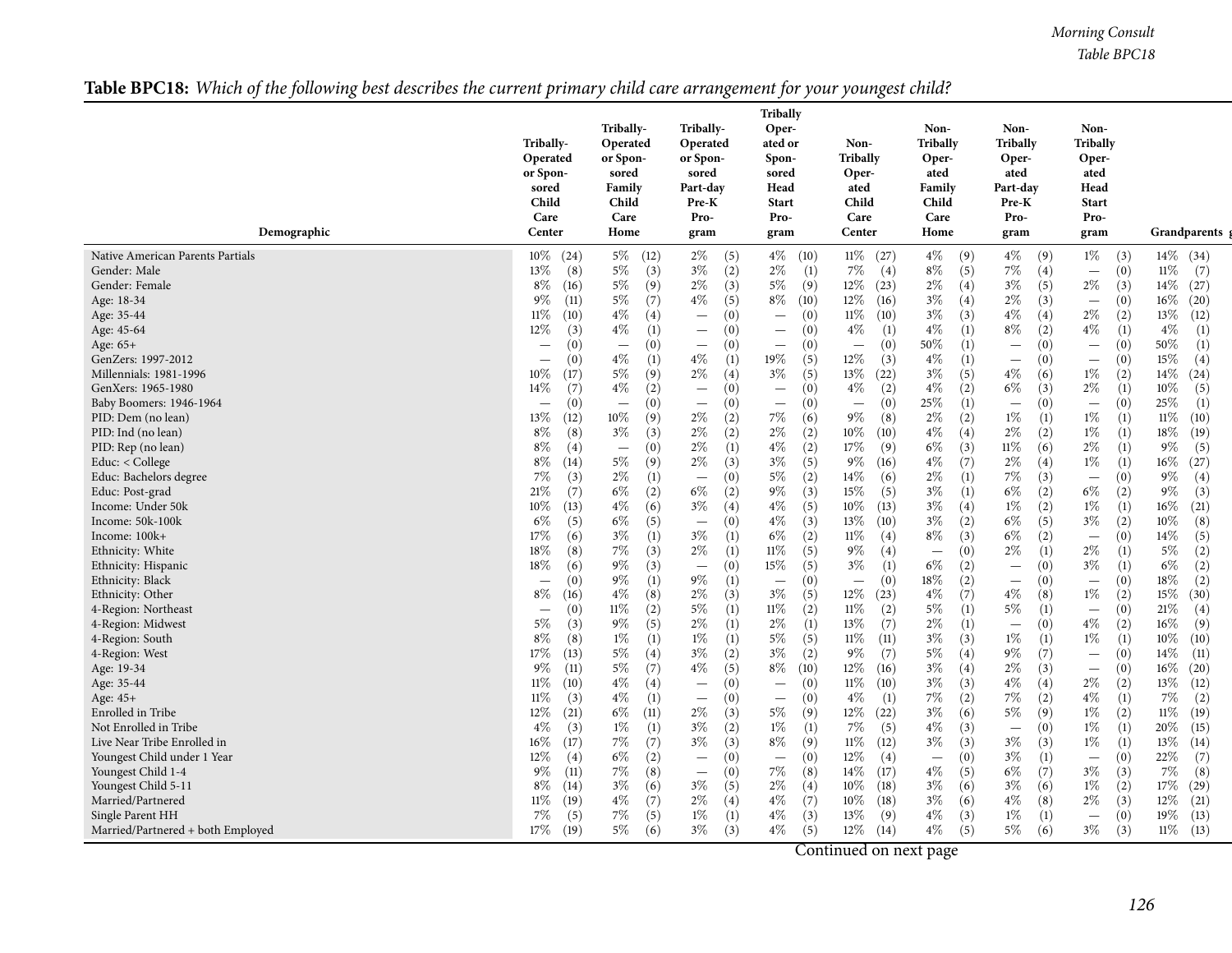### Table BPC18: Which of the following best describes the current primary child care arrangement for your youngest child?

| Non-<br>Non-<br>Tribally-<br>Tribally-<br>Non-<br>Oper-<br><b>Tribally</b><br>Tribally<br>Tribally<br>Operated<br>Non-<br>Tribally-<br>Operated<br>ated or<br>Tribally<br>Oper-<br>or Spon-<br>Oper-<br>Oper-<br>Operated<br>or Spon-<br>Spon-<br>ated<br>or Spon-<br>ated<br>sored<br>Oper-<br>ated<br>sored<br>sored<br>Family<br>Head<br>Part-day<br>Head<br>Family<br>Part-day<br>ated<br>sored<br>Child<br>Child<br>Child<br>Child<br>Pre-K<br><b>Start</b><br>Pre-K<br><b>Start</b><br>Care<br>Pro-<br>Care<br>Care<br>Care<br>Pro-<br>Pro-<br>Pro-<br>Demographic<br>Home<br>Home<br>Grandparents g<br>Center<br>Center<br>gram<br>gram<br>gram<br>gram |
|----------------------------------------------------------------------------------------------------------------------------------------------------------------------------------------------------------------------------------------------------------------------------------------------------------------------------------------------------------------------------------------------------------------------------------------------------------------------------------------------------------------------------------------------------------------------------------------------------------------------------------------------------------------|
| $10\%$<br>$5\%$<br>$2\%$<br>$14\%$<br>$4\%$ (10)<br>$11\%$ (27)<br>$4\%$<br>$4\%$<br>$1\%$<br>Native American Parents Partials<br>(24)<br>(34)<br>(12)<br>(5)<br>(9)<br>(9)<br>(3)                                                                                                                                                                                                                                                                                                                                                                                                                                                                             |
| $3\%$<br>$2\%$<br>$4\%$<br>$2\%$<br>$4\%$<br>$4\%$<br>$12\%$<br>$11\%$<br>(7)<br>(7)<br>$10\%$<br>Married/Partnered + One Adult Employed<br>(19)<br>(18)<br>(6)<br>(8)<br>(21)<br>(3)<br>(4)<br>13%<br>$8\%$                                                                                                                                                                                                                                                                                                                                                                                                                                                   |
| $4\%$<br>$4\%$<br>23%<br>(2)<br>(7)<br>$10\%$<br>(5)<br>(2)<br>Service Worker, Retail Sales, Laborers and Helpers<br>(4)<br>(12)<br>(0)<br>$\qquad \qquad -$<br>$\overline{\phantom{m}}$                                                                                                                                                                                                                                                                                                                                                                                                                                                                       |
| 7%<br>$7\%$<br>$4\%$<br>7%<br>$4\%$<br>7%<br>(2)<br>Trade and Skilled Workers<br>(1)<br>(2)<br>(2)<br>(2)<br>(0)<br>11%<br>(3)<br>(0)<br>$\hspace{0.1mm}-\hspace{0.1mm}$<br>$\hspace{0.1mm}-\hspace{0.1mm}$<br>$6\%$<br>15%<br>$2\%$                                                                                                                                                                                                                                                                                                                                                                                                                           |
| $2\%$<br>$4\%$<br>$4\%$<br>$4\%$<br>$9\%$<br>(2)<br>15%<br>(2)<br>Administrative Workers, Office Professionals, and Executive/Senior Level Managers<br>(8)<br>(2)<br>(8)<br>(5)<br>$\left(1\right)$<br>(3)<br>(1)<br>$5\%$<br>$5\%$<br>11%<br>16%<br>(3)<br>11%<br>11%<br>Health Care and Medical Professionals, Lab Technicians, and Pharmacists<br>(2)<br>(1)<br>(0)<br>(1)<br>(2)<br>(2)<br>(0)<br>(0)                                                                                                                                                                                                                                                      |
| $\overline{\phantom{a}}$<br>$\qquad \qquad \overline{\qquad \qquad }$<br>$\hspace{0.1mm}-\hspace{0.1mm}$<br>$4\%$<br>$2\%$<br>$2\%$<br>$4\%$<br>$2\%$<br>$4\%$<br>19%<br>17%<br>15%<br>(10)<br>(2)<br>(9)<br>(2)<br>Other Professionals<br>(1)<br>(1)<br>(2)<br>(8)                                                                                                                                                                                                                                                                                                                                                                                            |
| $2\%$<br>$6\%$<br>$4\%$<br>$4\%$<br>$4\%$<br>$2\%$<br>Work Full Time<br>13%<br>14%<br>(22)<br>(11)<br>(6)<br>$14\%$<br>(24)<br>(6)<br>(3)<br>(23)<br>(4)                                                                                                                                                                                                                                                                                                                                                                                                                                                                                                       |
| $3\%$<br>$8\%$<br>$8\%$<br>$5\%$<br>(2)<br>$5\%$<br>(3)<br>19%<br>(0)<br>(3)<br>(2)<br>(7)<br>Work Part Time<br>(1)<br>(0)<br>$\overline{\phantom{m}}$<br>$\qquad \qquad \overline{\qquad \qquad }$<br>$\hspace{0.1mm}-\hspace{0.1mm}$                                                                                                                                                                                                                                                                                                                                                                                                                         |
| $8\%$<br>2%<br>$2\%$<br>$2\%$<br>$18\%$<br>(9)<br>$6\%$<br>$6\%$<br>(3)<br>(1)<br>$10\%$<br>Live on Tribal Land<br>(3)<br>(5)<br>(4)<br>(1)<br>$\overline{\phantom{m}}$                                                                                                                                                                                                                                                                                                                                                                                                                                                                                        |
| $4\%$<br>$4\%$<br>$4\%$<br>$1\%$<br>$8\%$<br>$2\%$<br>$4\%$<br>(8)<br>(7)<br>$12\%$<br>(15)<br>(5)<br>(8)<br>14%<br>Do not Live on Tribal Land<br>(24)<br>(8)<br>(2)<br>(29)                                                                                                                                                                                                                                                                                                                                                                                                                                                                                   |
| $5\%$<br>$2\%$<br>$3\%$<br>$5\%$<br>(3)<br>$12\%$<br>$10\%$<br>(6)<br>(8)<br>(2)<br>(7)<br>Parents in OK, AZ, CA<br>(1)<br>(0)<br>$14\%$<br>(3)<br>(0)<br>$\qquad \qquad -$<br>$\overline{\phantom{m}}$                                                                                                                                                                                                                                                                                                                                                                                                                                                        |
| $6\%$<br>$2\%$<br>$5\%$<br>$2\%$<br>$2\%$<br>15%<br>$6\%$<br>13%<br>12%<br>(8)<br>(3)<br>Need Child Care in Traditional Hours<br>(24)<br>(10)<br>(4)<br>(10)<br>(20)<br>(21)<br>(4)                                                                                                                                                                                                                                                                                                                                                                                                                                                                            |
| $9\%$<br>$2\%$<br>$6\%$<br>$3\%$<br>$9\%$<br>$2\%$<br>13%<br>(10)<br>(8)<br>(2)<br>(8)<br>13%<br>(11)<br>(5)<br>(3)<br>Need Child Care in Non-Traditional Hours<br>11%<br>(2)<br>(11)                                                                                                                                                                                                                                                                                                                                                                                                                                                                          |
| $6\%$<br>$2\%$<br>$6\%$<br>$4\%$<br>$2\%$<br>$8\%$<br>(3)<br>12%<br>(3)<br>(6)<br>(2)<br>23\%<br>(4)<br>(1)<br>(11)<br>Single, never married<br>(0)<br>$\overline{\phantom{m}}$                                                                                                                                                                                                                                                                                                                                                                                                                                                                                |
| $4\%$<br>$3\%$<br>$4\%$<br>$5\%$<br>$12\%$<br>$4\%$<br>(5)<br>$2\%$<br>(16)<br>(5)<br>(5)<br>13%<br>(2)<br>14\%<br>(17)<br>(6)<br>Married<br>(4)<br>(18)                                                                                                                                                                                                                                                                                                                                                                                                                                                                                                       |
| 100%<br>(0)<br>(0)<br>(0)<br>(1)<br>Separated<br>(0)<br>(0)<br>(0)<br>(0)<br>$\overline{\phantom{a}}$<br>$\overline{\phantom{m}}$<br>$\overline{\phantom{a}}$<br>$\overline{\phantom{a}}$<br>$\qquad \qquad \overline{\qquad \qquad }$<br>$\overline{\phantom{m}}$<br>$\overline{\phantom{0}}$<br>$\overline{\phantom{a}}$                                                                                                                                                                                                                                                                                                                                     |
| $11\%$<br>5%<br>(1)<br>(2)<br>(2)<br>$5\%$<br>$11\%$<br>(0)<br>(1)<br>(0)<br>(0)<br>Divorced<br>(0)<br>(0)<br>$\overline{\phantom{m}}$<br>$\overline{\phantom{a}}$<br>$\hspace{0.1mm}-\hspace{0.1mm}$<br>$\qquad \qquad \overline{\qquad \qquad }$<br>$\overline{\phantom{m}}$                                                                                                                                                                                                                                                                                                                                                                                 |
| 50%<br>50%<br>Widowed<br>(0)<br>(1)<br>(0)<br>(0)<br>(0)<br>(0)<br>(1)<br>(0)<br>$\qquad \qquad \overline{\qquad \qquad }$<br>$\overline{\phantom{m}}$<br>$\qquad \qquad \overline{\qquad \qquad }$<br>$\qquad \qquad \overline{\qquad \qquad }$<br>$\overline{\phantom{0}}$<br>$\hspace{0.1mm}-\hspace{0.1mm}$<br>$\overline{\phantom{a}}$                                                                                                                                                                                                                                                                                                                    |
| $4\%$<br>$4\%$<br>$2\%$<br>2%<br>$4\%$<br>$2\%$<br>$6\%$<br>$6\%$<br>(3)<br>(2)<br>(2)<br>(3)<br>(1)<br>(1)<br>Living with a partner<br>(1)<br>$\overline{\phantom{m}}$                                                                                                                                                                                                                                                                                                                                                                                                                                                                                        |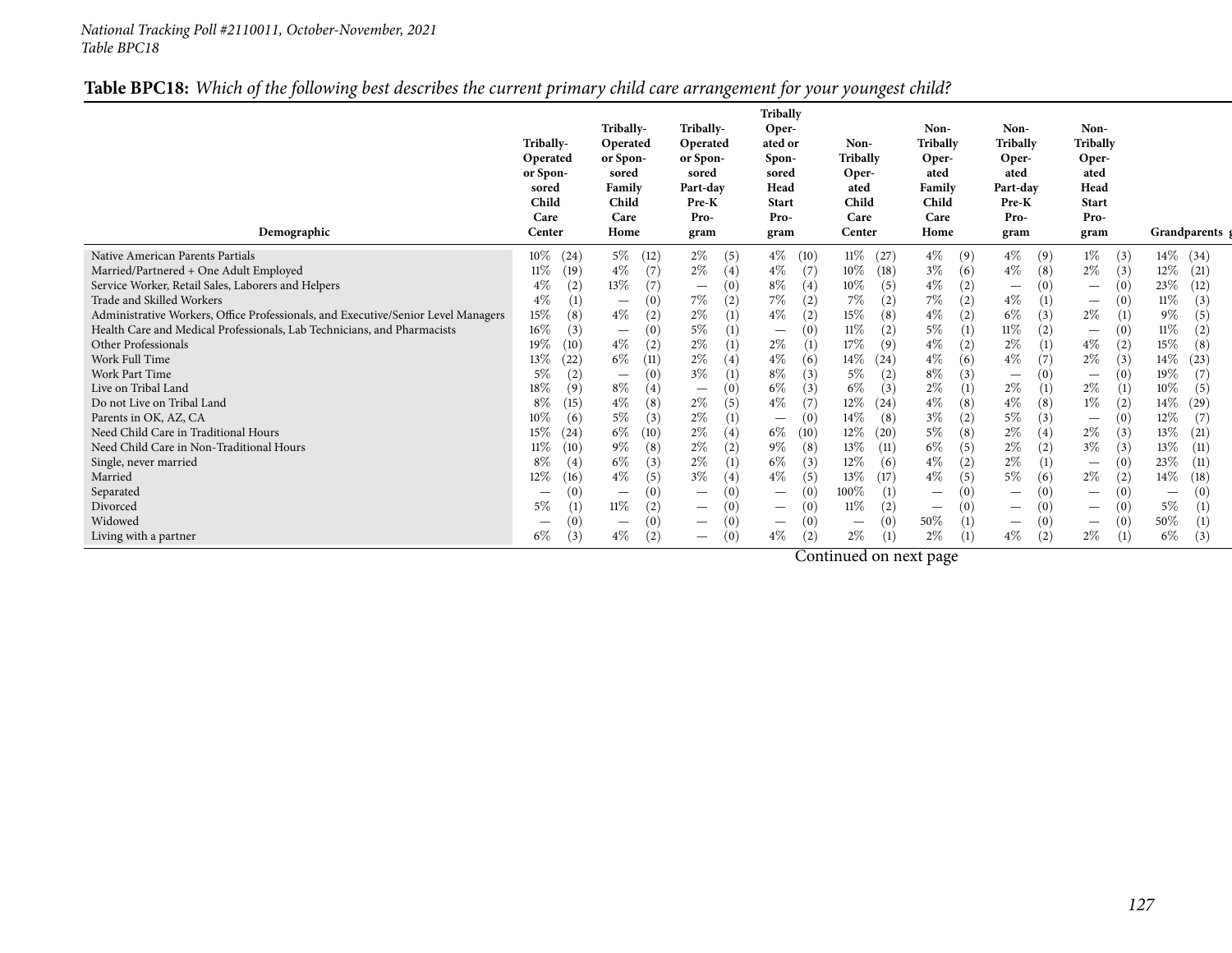*Morning Consult Table BPC18*

## Table BPC18: Which of the following best describes the current primary child care arrangement for your youngest child?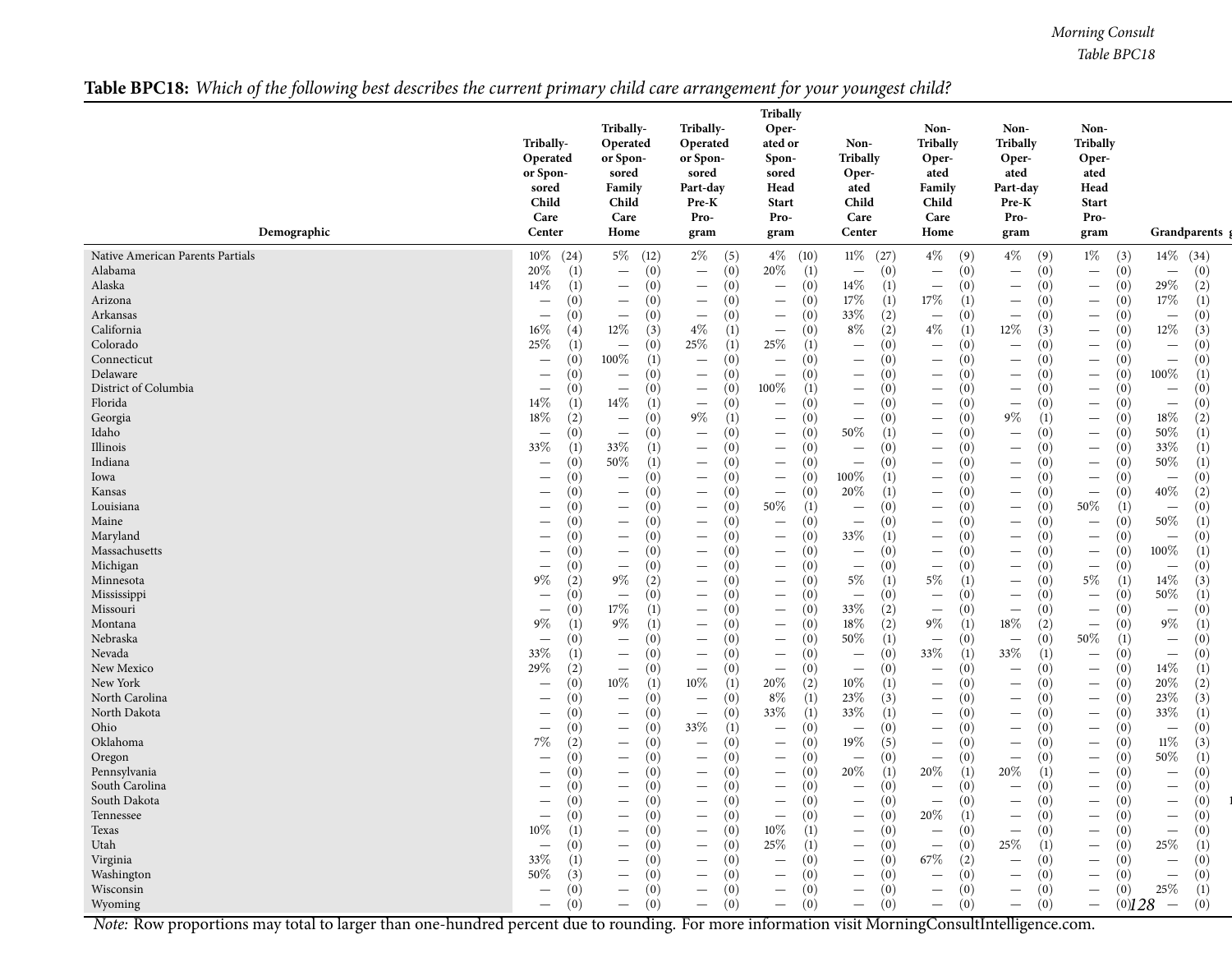#### *National Tracking Poll #2110011, October-November, <sup>2021</sup> Table BPC19*

|                                  |        |         |        |               |                                 |               |                                  |                  | Mo                       |
|----------------------------------|--------|---------|--------|---------------|---------------------------------|---------------|----------------------------------|------------------|--------------------------|
| Demographic                      |        | minutes |        | 15-30 minutes |                                 | 31-45 minutes |                                  | 46-60 minutes    |                          |
| Native American Parents Partials | 64\%   | (160)   | 26\%   | (65)          | $7\%$                           | (18)          | $2\%$                            | (5)              | $1\%$                    |
| Gender: Male                     | 57%    | (35)    | 30%    | (18)          | $10\%$                          | (6)           | $3\%$                            | (2)              |                          |
| Gender: Female                   | 66%    | (125)   | 25%    | (47)          | $6\%$                           | (12)          | $2\%$                            | (3)              | $1\%$                    |
| Age: 18-34                       | 53%    | (68)    | 33%    | (42)          | $11\%$                          | (14)          | $2\%$                            | (2)              | 2%                       |
| Age: 35-44                       | 76%    | (71)    | 19%    | (18)          | $3\%$                           | (3)           | $2\%$                            | (2)              |                          |
| Age: 45-64                       | 73%    | (19)    | 19%    | (5)           | $4\%$                           | (1)           | $4\%$                            | (1)              |                          |
| Age: 65+                         | 100%   | (2)     |        | (0)           | $\hspace{0.1mm}-\hspace{0.1mm}$ | (0)           | $\hspace{0.1mm}-\hspace{0.1mm}$  | (0)              |                          |
| GenZers: 1997-2012               | 46%    | (12)    | 42%    | (11)          | $8\%$                           | (2)           | $4\%$                            | (1)              |                          |
| Millennials: 1981-1996           | 64\%   | (110)   | 25%    | (43)          | $8\%$                           | (14)          | $1\%$                            | (2)              | $1\%$                    |
| GenXers: 1965-1980               | $71\%$ | (35)    | 20%    | (10)          | $4\%$                           | (2)           | $4\%$                            | (2)              |                          |
| Baby Boomers: 1946-1964          | 75%    | (3)     | 25%    | (1)           | $\overline{\phantom{m}}$        | (0)           | $\overbrace{\phantom{12322111}}$ | (0)              |                          |
| PID: Dem (no lean)               | 50%    | (46)    | 33%    | (30)          | 13%                             | (12)          | $3\%$                            | (3)              | $1\%$                    |
| PID: Ind (no lean)               | 75%    | (79)    | $21\%$ | (22)          | $2\%$                           | (2)           | $1\%$                            | (1)              | $1\%$                    |
| PID: Rep (no lean)               | 66%    | (35)    | 25%    | (13)          | $8\%$                           | (4)           | $2\%$                            | (1)              |                          |
| Educ: < College                  | 64\%   | (111)   | 28%    | (49)          | $6\%$                           | (10)          | $1\%$                            | (1)              | $1\%$                    |
| Educ: Bachelors degree           | 77%    | (33)    | 19%    | (8)           | $5\%$                           | (2)           |                                  | (0)              |                          |
| Educ: Post-grad                  | 47%    | (16)    | 24\%   | (8)           | $18\%$                          | (6)           | $12\%$                           | (4)              | $\overline{\phantom{0}}$ |
| Income: Under 50k                | $60\%$ | (81)    | 30%    | (40)          | $8\%$                           | (11)          | $1\%$                            | $\left(1\right)$ | $1\%$                    |
| Income: 50k-100k                 | 75%    | (59)    | 22\%   | (17)          | $3\%$                           | (2)           | $1\%$                            | (1)              |                          |
| Income: 100k+                    | 56%    | (20)    | 22%    | (8)           | 14%                             | (5)           | $8\%$                            | (3)              |                          |
| Ethnicity: White                 | 43%    | (19)    | 30%    | (13)          | 18%                             | (8)           | $9\%$                            | (4)              |                          |
| Ethnicity: Hispanic              | $50\%$ | (17)    | 32%    | (11)          | 12%                             | (4)           | $6\%$                            | (2)              |                          |
| Ethnicity: Black                 | $18\%$ | (2)     | 64\%   | (7)           | 18%                             | (2)           | $\overbrace{\phantom{12322111}}$ | (0)              |                          |
| Ethnicity: Other                 | $71\%$ | (139)   | 23%    | (45)          | $4\%$                           | (8)           | $1\%$                            | (1)              | $1\%$                    |
| 4-Region: Northeast              | 53%    | (10)    | 37%    | (7)           | $11\%$                          | (2)           | $\overline{\phantom{m}}$         | (0)              |                          |
| 4-Region: Midwest                | 78%    | (43)    | $11\%$ | (6)           | $9\%$                           | (5)           | $2\%$                            | (1)              |                          |
| 4-Region: South                  | 64\%   | (63)    | 28\%   | (27)          | $5\%$                           | (5)           | $2\%$                            | (2)              | $1\%$                    |
| 4-Region: West                   | $56\%$ | (44)    | 32%    | (25)          | $8\%$                           | (6)           | $3\%$                            | (2)              | $1\%$                    |
| Age: 19-34                       | 53%    | (68)    | 33%    | (42)          | $11\%$                          | (14)          | $2\%$                            | (2)              | 2%                       |
| Age: 35-44                       | 76%    | (71)    | 19%    | (18)          | $3\%$                           | (3)           | $2\%$                            | (2)              |                          |
| Age: 45+                         | 75%    | (21)    | 18%    | (5)           | $4\%$                           | (1)           | $4\%$                            | (1)              |                          |

Table BPC19: Approximately how much time does it typically take to transport your youngest child one-way to their primary child care arrangement?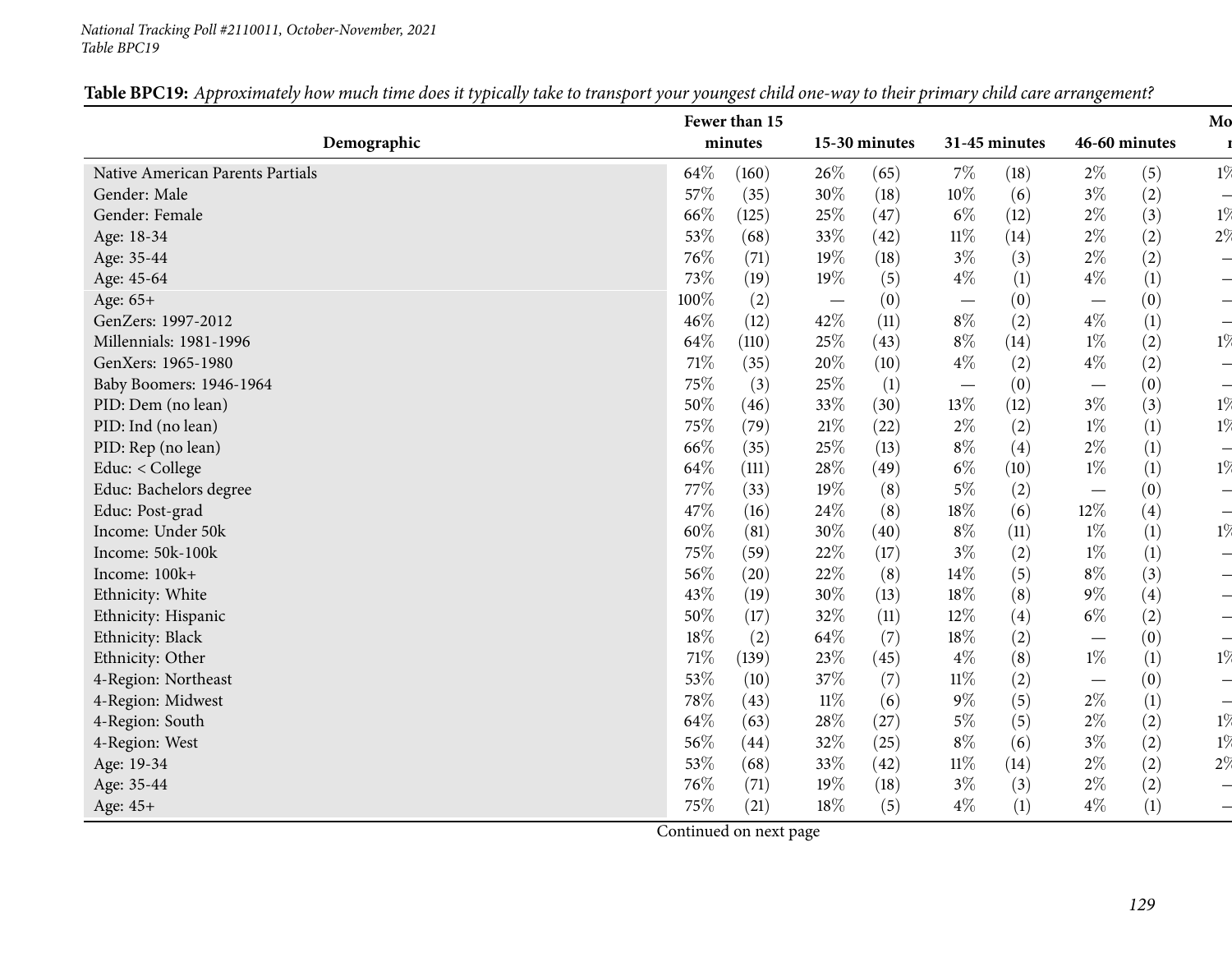*Morning Consult Table BPC19*

| Fewer than 15                                                                     |        |                  |        |               |                                 |               |                                 | Mo            |       |
|-----------------------------------------------------------------------------------|--------|------------------|--------|---------------|---------------------------------|---------------|---------------------------------|---------------|-------|
| Demographic                                                                       |        | minutes          |        | 15-30 minutes |                                 | 31-45 minutes |                                 | 46-60 minutes |       |
| Native American Parents Partials                                                  | 64%    | (160)            | $26\%$ | (65)          | $7\%$                           | (18)          | $2\%$                           | (5)           | $1\%$ |
| Enrolled in Tribe                                                                 | 63%    | (111)            | 26\%   | (46)          | $7\%$                           | (13)          | $3\%$                           | (5)           | $1\%$ |
| Not Enrolled in Tribe                                                             | 66%    | (49)             | 26\%   | (19)          | $7\%$                           | (5)           | $\hspace{0.1mm}-\hspace{0.1mm}$ | (0)           | $1\%$ |
| Live Near Tribe Enrolled in                                                       | 58\%   | (62)             | 29%    | (31)          | $8\%$                           | (9)           | $4\%$                           | (4)           | $1\%$ |
| Youngest Child under 1 Year                                                       | 69%    | (22)             | 25%    | (8)           | $6\%$                           | (2)           | $\hspace{0.1mm}-\hspace{0.1mm}$ | (0)           |       |
| Youngest Child 1-4                                                                | 63%    | (75)             | 28%    | (33)          | $6\%$                           | (7)           | $3\%$                           | (3)           | $1\%$ |
| Youngest Child 5-11                                                               | 66%    | (116)            | 25%    | (43)          | $6\%$                           | (11)          | $2\%$                           | (3)           | $1\%$ |
| Married/Partnered                                                                 | 66%    | (119)            | 23%    | (41)          | $8\%$                           | (14)          | $3\%$                           | (5)           | $1\%$ |
| Single Parent HH                                                                  | 59%    | (41)             | 34\%   | (24)          | $6\%$                           | (4)           | $\hspace{0.1mm}-\hspace{0.1mm}$ | (0)           | $1\%$ |
| Married/Partnered + both Employed                                                 | 62%    | (71)             | 23\%   | (26)          | $11\%$                          | (12)          | $4\%$                           | (4)           | $1\%$ |
| Married/Partnered + One Adult Employed                                            | 66%    | (119)            | 23%    | (41)          | $8\%$                           | (14)          | $3\%$                           | (5)           | $1\%$ |
| Service Worker, Retail Sales, Laborers and Helpers                                | 63%    | (33)             | 31%    | (16)          | $4\%$                           | (2)           | $2\%$                           | (1)           |       |
| <b>Trade and Skilled Workers</b>                                                  | 61\%   | (17)             | 21%    | (6)           | 14%                             | (4)           | $\hspace{0.1mm}-\hspace{0.1mm}$ | (0)           | $4\%$ |
| Administrative Workers, Office Professionals, and Executive/Senior Level Managers | 59%    | (32)             | 28%    | (15)          | $7\%$                           | (4)           | $4\%$                           | (2)           | $2\%$ |
| Health Care and Medical Professionals, Lab Technicians, and Pharmacists           | 58%    | (11)             | 32\%   | (6)           | $11\%$                          | (2)           | $\hspace{0.1mm}-\hspace{0.1mm}$ | (0)           |       |
| Other Professionals                                                               | 67%    | (36)             | 22%    | (12)          | $7\%$                           | (4)           | $4\%$                           | (2)           |       |
| Work Full Time                                                                    | $61\%$ | (104)            | 27%    | (46)          | $8\%$                           | (13)          | $3\%$                           | (5)           | $1\%$ |
| <b>Work Part Time</b>                                                             | 68%    | (25)             | 24\%   | (9)           | $8\%$                           | (3)           | $\hspace{0.1mm}-\hspace{0.1mm}$ | (0)           |       |
| Live on Tribal Land                                                               | 68%    | (34)             | 24\%   | (12)          | $4\%$                           | (2)           | $4\%$                           | (2)           |       |
| Do not Live on Tribal Land                                                        | 63%    | (126)            | 26\%   | (53)          | $8\%$                           | (16)          | $2\%$                           | (3)           | $1\%$ |
| Parents in OK, AZ, CA                                                             | 55%    | (32)             | 38%    | (22)          | $7\%$                           | (4)           | $\hspace{0.1mm}-\hspace{0.1mm}$ | (0)           |       |
| Need Child Care in Traditional Hours                                              | 58%    | (93)             | 30%    | (49)          | $8\%$                           | (13)          | $3\%$                           | (5)           | $1\%$ |
| Need Child Care in Non-Traditional Hours                                          | 45%    | (39)             | 40%    | (35)          | 10%                             | (9)           | $5\%$                           | (4)           |       |
| Single, never married                                                             | 48%    | (23)             | 44\%   | (21)          | $8\%$                           | (4)           | $\hspace{0.1mm}-\hspace{0.1mm}$ | (0)           |       |
| Married                                                                           | 65%    | (86)             | 22%    | (29)          | $9\%$                           | (12)          | $4\%$                           | (5)           | $1\%$ |
| Separated                                                                         | 100%   | $\left(1\right)$ |        | (0)           | $\hspace{0.05cm}$               | (0)           | $\hspace{0.05cm}$               | (0)           |       |
| Divorced                                                                          | 79%    | (15)             | 16%    | (3)           | $\hspace{0.05cm}$               | (0)           | $\hspace{0.1mm}-\hspace{0.1mm}$ | (0)           | $5\%$ |
| Widowed                                                                           | 100%   | (2)              |        | (0)           | $\hspace{0.1mm}-\hspace{0.1mm}$ | (0)           |                                 | (0)           |       |
| Living with a partner                                                             | 70%    | (33)             | 26%    | (12)          | $4\%$                           | (2)           | $\overbrace{\phantom{123321}}$  | (0)           |       |

Table BPC19: Approximately how much time does it typically take to transport your youngest child one-way to their primary child care arrangement?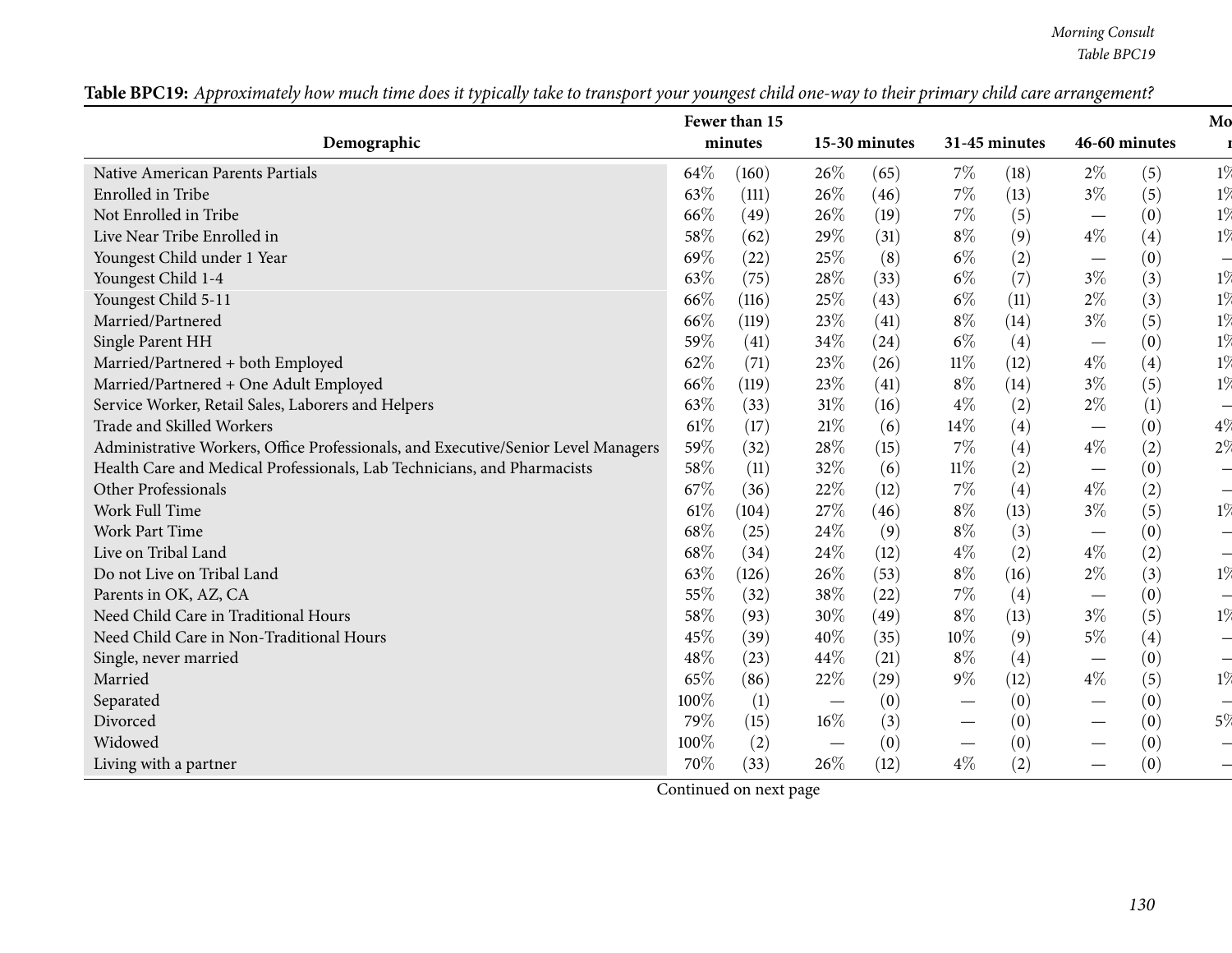#### *National Tracking Poll #2110011, October-November, <sup>2021</sup> Table BPC19*

|                                  |         | Fewer than 15 |                                 |                  |                                  |                  |                                 |               | Mo    |
|----------------------------------|---------|---------------|---------------------------------|------------------|----------------------------------|------------------|---------------------------------|---------------|-------|
| Demographic                      |         | minutes       |                                 | 15-30 minutes    |                                  | 31-45 minutes    |                                 | 46-60 minutes |       |
| Native American Parents Partials | 64\%    | (160)         | 26\%                            | (65)             | $7\%$                            | (18)             | $2\%$                           | (5)           | $1\%$ |
| Alabama                          | 40%     | (2)           | 40%                             | (2)              | $20\%$                           | (1)              |                                 | (0)           |       |
| Alaska                           | 86%     | (6)           | 14\%                            | $\left(1\right)$ | $\overline{\phantom{m}}$         | (0)              |                                 | (0)           |       |
| Arizona                          | 67%     | (4)           | 33%                             | (2)              | $\hspace{0.1mm}-\hspace{0.1mm}$  | (0)              | —                               | (0)           |       |
| Arkansas                         | 83%     | (5)           | 17\%                            | (1)              | $\hspace{0.1mm}-\hspace{0.1mm}$  | (0)              | $\overline{\phantom{0}}$        | (0)           |       |
| California                       | 40%     | (10)          | 52%                             | (13)             | $8\%$                            | (2)              |                                 | (0)           |       |
| Colorado                         | $50\%$  | (2)           | 25%                             | $\left(1\right)$ | $\hspace{0.1mm}-\hspace{0.1mm}$  | (0)              | 25%                             | (1)           |       |
| Connecticut                      |         | (0)           | 100%                            | (1)              | $\hspace{0.1mm}-\hspace{0.1mm}$  | (0)              | $\overline{\phantom{0}}$        | (0)           |       |
| Delaware                         |         | (0)           | 100%                            | (1)              | $\hspace{0.1mm}-\hspace{0.1mm}$  | (0)              | —                               | (0)           |       |
| District of Columbia             | 100%    | (1)           | $\overline{\phantom{m}}$        | (0)              | $\hspace{0.1mm}-\hspace{0.1mm}$  | (0)              | —                               | (0)           |       |
| Florida                          | 71\%    | (5)           | 29%                             | (2)              | $\hspace{0.05cm}$                | (0)              | $\hspace{0.1mm}-\hspace{0.1mm}$ | (0)           |       |
| Georgia                          | 36%     | (4)           | 36%                             | (4)              | $18\%$                           | (2)              | $\overline{\phantom{0}}$        | (0)           | $9\%$ |
| Idaho                            | $50\%$  | (1)           | $50\%$                          | $\left(1\right)$ | $\hspace{0.1mm}-\hspace{0.1mm}$  | (0)              | —                               | (0)           |       |
| Illinois                         | 33%     | (1)           | $\hspace{0.1mm}-\hspace{0.1mm}$ | (0)              | 67%                              | (2)              | $\qquad \qquad$                 | (0)           |       |
| Indiana                          | $50\%$  | (1)           | $\overline{\phantom{m}}$        | (0)              | 50%                              | $\left(1\right)$ | $\overline{\phantom{0}}$        | (0)           |       |
| Iowa                             | $100\%$ | (1)           | $\hspace{0.1mm}-\hspace{0.1mm}$ | (0)              | $\hspace{0.1mm}-\hspace{0.1mm}$  | (0)              | $\overline{\phantom{0}}$        | (0)           |       |
| Kansas                           | $80\%$  | (4)           | 20%                             | (1)              | $\hspace{0.1mm}-\hspace{0.1mm}$  | (0)              |                                 | (0)           |       |
| Louisiana                        |         | (0)           | $50\%$                          | $\left(1\right)$ | $\overbrace{\phantom{12322111}}$ | (0)              | 50%                             | (1)           |       |
| Maine                            | 100%    | (2)           | $\hspace{0.1mm}-\hspace{0.1mm}$ | (0)              | $\hspace{0.05cm}$                | (0)              |                                 | (0)           |       |
| Maryland                         | $100\%$ | (3)           | $\hspace{0.1mm}-\hspace{0.1mm}$ | (0)              | $\hspace{0.1mm}-\hspace{0.1mm}$  | (0)              |                                 | (0)           |       |
| Massachusetts                    | $100\%$ | (1)           | $\overline{\phantom{m}}$        | (0)              |                                  | (0)              | $\hspace{0.1mm}-\hspace{0.1mm}$ | (0)           |       |
| Michigan                         | 67%     | (2)           | $\overline{\phantom{m}}$        | (0)              | 33%                              | (1)              | —                               | (0)           |       |
| Minnesota                        | 95%     | (21)          | $5\%$                           | $\left(1\right)$ | $\hspace{0.1mm}-\hspace{0.1mm}$  | (0)              | $\hspace{0.1mm}-\hspace{0.1mm}$ | (0)           |       |
| Mississippi                      | $50\%$  | (1)           | $50\%$                          | $\left(1\right)$ | $\hspace{0.1mm}-\hspace{0.1mm}$  | (0)              |                                 | (0)           |       |
| Missouri                         | 83%     | (5)           | $\overline{\phantom{m}}$        | (0)              | $\hspace{0.1mm}-\hspace{0.1mm}$  | (0)              | $17\%$                          | (1)           |       |
| Montana                          | 64\%    | (7)           | 18%                             | (2)              | $9\%$                            | (1)              |                                 | (0)           | 9%    |
| Nebraska                         | $50\%$  | (1)           | $50\%$                          | $\left(1\right)$ | $\hspace{0.05cm}$                | (0)              |                                 | (0)           |       |
| Nevada                           | $67\%$  | (2)           |                                 | (0)              | 33%                              | (1)              | —                               | (0)           |       |
| New Mexico                       | $71\%$  | (5)           | 29%                             | (2)              | $\hspace{0.1mm}-\hspace{0.1mm}$  | (0)              | —                               | (0)           |       |
| New York                         | $30\%$  | (3)           | $50\%$                          | (5)              | $20\%$                           | (2)              |                                 | (0)           |       |
| North Carolina                   | 77\%    | (10)          | $23\%$                          | (3)              |                                  | (0)              |                                 | (0)           |       |
| North Dakota                     | 33\%    | (1)           | $67\%$                          | (2)              |                                  | (0)              |                                 | (0)           |       |
| Ohio                             | 33\%    | (1)           | $33\%$                          | (1)              | 33%                              | (1)              |                                 | (0)           |       |
| Oklahoma                         | $67\%$  | (18)          | 26\%                            | (7)              | $7\%$                            | (2)              |                                 | (0)           |       |
| Oregon                           | $50\%$  | (1)           |                                 | (0)              | 50%                              | (1)              |                                 | (0)           |       |
| Pennsylvania                     | $80\%$  | (4)           | 20%                             | (1)              |                                  | (0)              |                                 | $13\delta$    |       |
| South Carolina                   | 100%    | (2)           |                                 | (0)              |                                  | (0)              |                                 | (0)           |       |
| the Dalsar                       | $100\%$ | (1)           |                                 | $(\Omega)$       |                                  | $\Delta$         |                                 | (n)           |       |

### Table BPC19: Approximately how much time does it typically take to transport your youngest child one-way to their primary child care arrangement?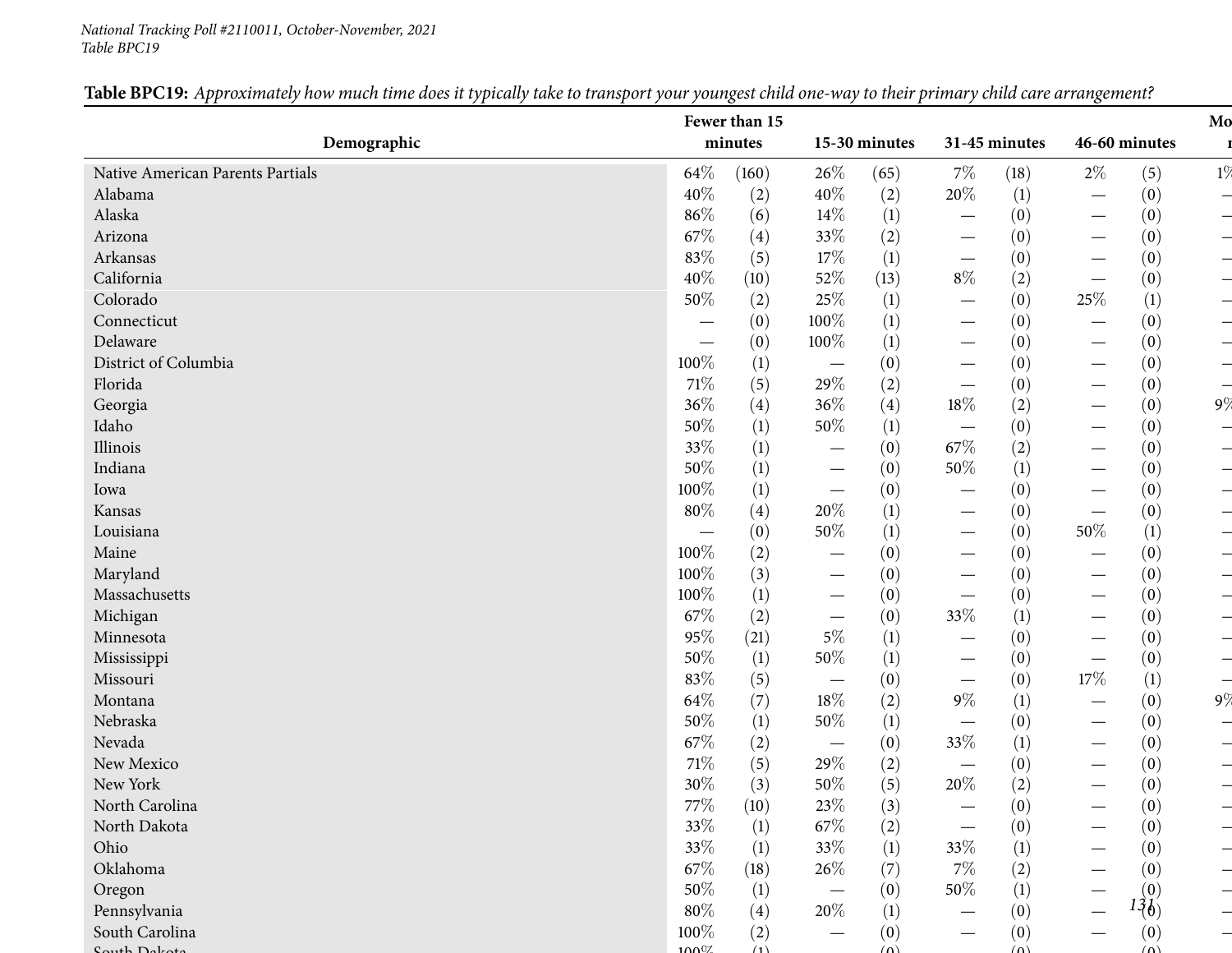Table BPC20\_1: A child-care arrangement can include centers, home-based child care, pre-k, relatives, parents, etc. In a typical week, does your family need a child care arrangement for your children under 5 so that you (or both you and your spouse/partner) can work during the following hours? *During traditional work hours (8am-6pm)*

| Demographic                      |      | Yes   |        | N <sub>o</sub> | <b>Total N</b> |
|----------------------------------|------|-------|--------|----------------|----------------|
| Native American Parents Partials | 64\% | (161) | 36%    | (89)           | 250            |
| Gender: Male                     | 62%  | (38)  | 38\%   | (23)           | 61             |
| Gender: Female                   | 65%  | (123) | 35%    | (66)           | 189            |
| Age: 18-34                       | 67\% | (86)  | 33\%   | (42)           | 128            |
| Age: 35-44                       | 65%  | (61)  | 35%    | (33)           | 94             |
| Age: 45-64                       | 50%  | (13)  | 50%    | (13)           | 26             |
| Age: 65+                         | 50%  | (1)   | 50%    | (1)            | $\overline{2}$ |
| GenZers: 1997-2012               | 54%  | (14)  | $46\%$ | (12)           | 26             |
| Millennials: 1981-1996           | 67%  | (115) | 33%    | (56)           | 171            |
| GenXers: 1965-1980               | 63\% | (31)  | 37\%   | (18)           | 49             |
| Baby Boomers: 1946-1964          | 25%  | (1)   | 75%    | (3)            | 4              |
| PID: Dem (no lean)               | 72%  | (66)  | 28\%   | (26)           | 92             |
| PID: Ind (no lean)               | 58%  | (61)  | 42\%   | (44)           | 105            |
| PID: Rep (no lean)               | 64\% | (34)  | 36%    | (19)           | 53             |
| Educ: < College                  | 62%  | (107) | 38%    | (66)           | 173            |
| Educ: Bachelors degree           | 65%  | (28)  | 35%    | (15)           | 43             |
| Educ: Post-grad                  | 76%  | (26)  | 24\%   | (8)            | 34             |
| Income: Under 50k                | 63%  | (85)  | 37%    | (50)           | 135            |
| Income: 50k-100k                 | 65%  | (51)  | 35%    | (28)           | 79             |
| Income: 100k+                    | 69%  | (25)  | $31\%$ | (11)           | 36             |
| Ethnicity: White                 | 66%  | (29)  | 34\%   | (15)           | 44             |
| Ethnicity: Hispanic              | 82%  | (28)  | 18%    | (6)            | 34             |
| Ethnicity: Black                 | 45%  | (5)   | 55%    | (6)            | 11             |
| Ethnicity: Other                 | 65%  | (127) | 35%    | (68)           | 195            |
| 4-Region: Northeast              | 68%  | (13)  | 32%    | (6)            | 19             |
| 4-Region: Midwest                | 62%  | (34)  | 38\%   | (21)           | 55             |
| 4-Region: South                  | 60%  | (59)  | 40%    | (39)           | 98             |
| 4-Region: West                   | 71\% | (55)  | 29%    | (23)           | 78             |
| Age: 19-34                       | 67%  | (86)  | 33%    | (42)           | 128            |
| Age: 35-44                       | 65%  | (61)  | 35%    | (33)           | 94             |
| Age: 45+                         | 50%  | (14)  | $50\%$ | (14)           | 28             |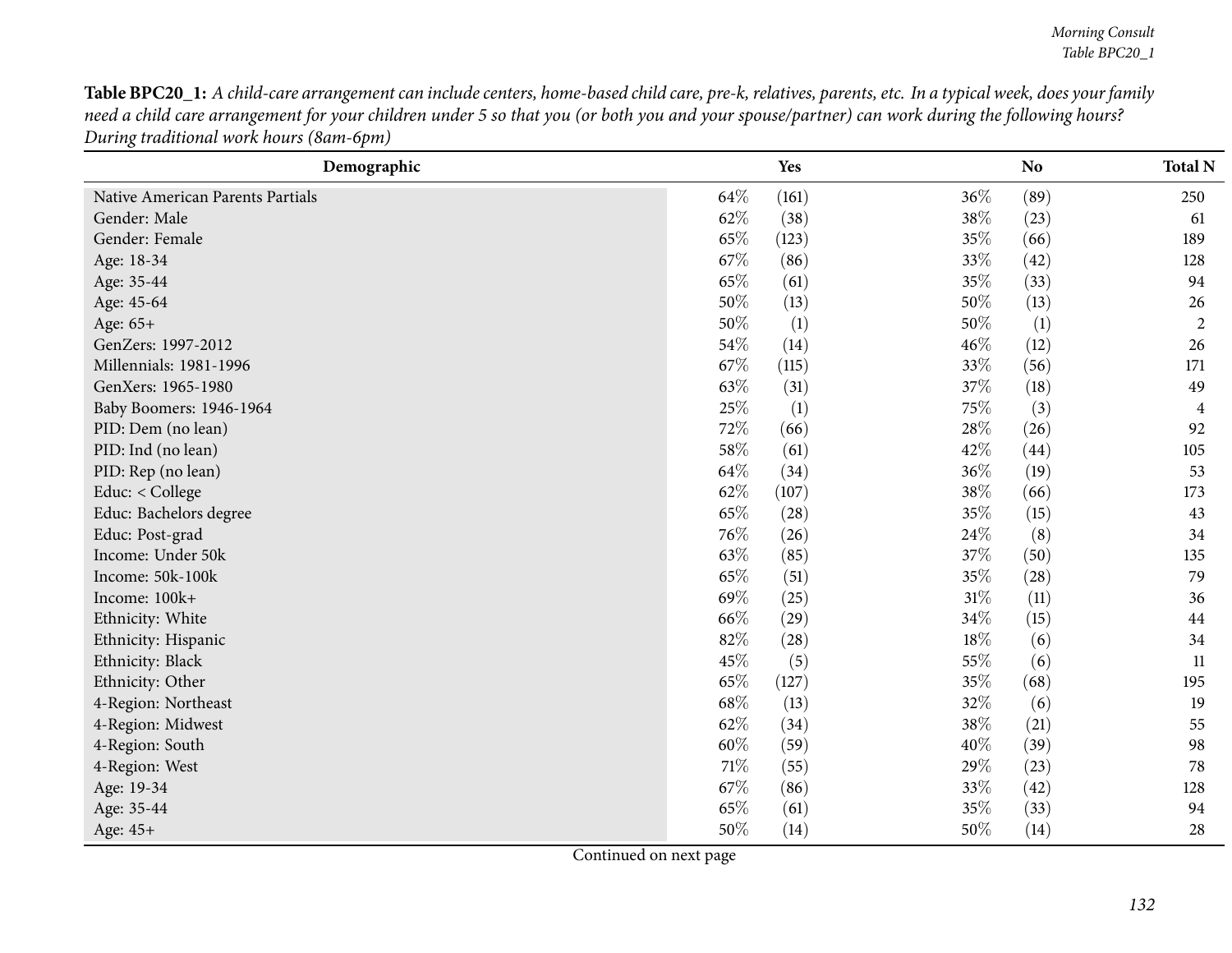Table BPC20\_1: A child-care arrangement can include centers, home-based child care, pre-k, relatives, parents, etc. In a typical week, does your family need a child care arrangement for your children under 5 so that you (or both you and your spouse/partner) can work during the following hours? *During traditional work hours (8am-6pm)*

| Demographic                                                                       |      | Yes   |        | <b>No</b>        | <b>Total N</b> |
|-----------------------------------------------------------------------------------|------|-------|--------|------------------|----------------|
| Native American Parents Partials                                                  | 64\% | (161) | 36%    | (89)             | 250            |
| Enrolled in Tribe                                                                 | 69%  | (122) | $31\%$ | (54)             | 176            |
| Not Enrolled in Tribe                                                             | 53%  | (39)  | 47%    | (35)             | 74             |
| Live Near Tribe Enrolled in                                                       | 78%  | (83)  | 22%    | (24)             | 107            |
| Youngest Child under 1 Year                                                       | 66%  | (21)  | 34\%   | (11)             | 32             |
| Youngest Child 1-4                                                                | 76%  | (91)  | 24\%   | (28)             | 119            |
| Youngest Child 5-11                                                               | 61%  | (107) | 39%    | (68)             | 175            |
| Married/Partnered                                                                 | 59%  | (107) | 41\%   | (73)             | 180            |
| Single Parent HH                                                                  | 77\% | (54)  | 23%    | (16)             | 70             |
| Married/Partnered + both Employed                                                 | 73%  | (83)  | 27%    | (31)             | 114            |
| Married/Partnered + One Adult Employed                                            | 59%  | (107) | 41\%   | (73)             | 180            |
| Service Worker, Retail Sales, Laborers and Helpers                                | 73%  | (38)  | 27%    | (14)             | 52             |
| Trade and Skilled Workers                                                         | 64%  | (18)  | 36%    | (10)             | 28             |
| Administrative Workers, Office Professionals, and Executive/Senior Level Managers | 76%  | (41)  | 24\%   | (13)             | 54             |
| Health Care and Medical Professionals, Lab Technicians, and Pharmacists           | 79%  | (15)  | $21\%$ | (4)              | 19             |
| Other Professionals                                                               | 69%  | (37)  | $31\%$ | (17)             | 54             |
| Work Full Time                                                                    | 73%  | (124) | 27%    | (46)             | 170            |
| Work Part Time                                                                    | 68%  | (25)  | 32%    | (12)             | 37             |
| Live on Tribal Land                                                               | 70%  | (35)  | 30%    | (15)             | 50             |
| Do not Live on Tribal Land                                                        | 63%  | (126) | 37\%   | (74)             | 200            |
| Parents in OK, AZ, CA                                                             | 62%  | (36)  | 38%    | (22)             | 58             |
| Need Child Care in Traditional Hours                                              | 100% | (161) |        | (0)              | 161            |
| Need Child Care in Non-Traditional Hours                                          | 89%  | (77)  | $11\%$ | (10)             | 87             |
| Single, never married                                                             | 75%  | (36)  | 25%    | (12)             | 48             |
| Married                                                                           | 60%  | (80)  | 40%    | (53)             | 133            |
| Separated                                                                         |      | (0)   | 100%   | $\left(1\right)$ | -1             |
| Divorced                                                                          | 89%  | (17)  | $11\%$ | (2)              | 19             |
| Widowed                                                                           | 50%  | (1)   | 50%    | (1)              | 2              |
| Living with a partner                                                             | 57%  | (27)  | 43%    | (20)             | 47             |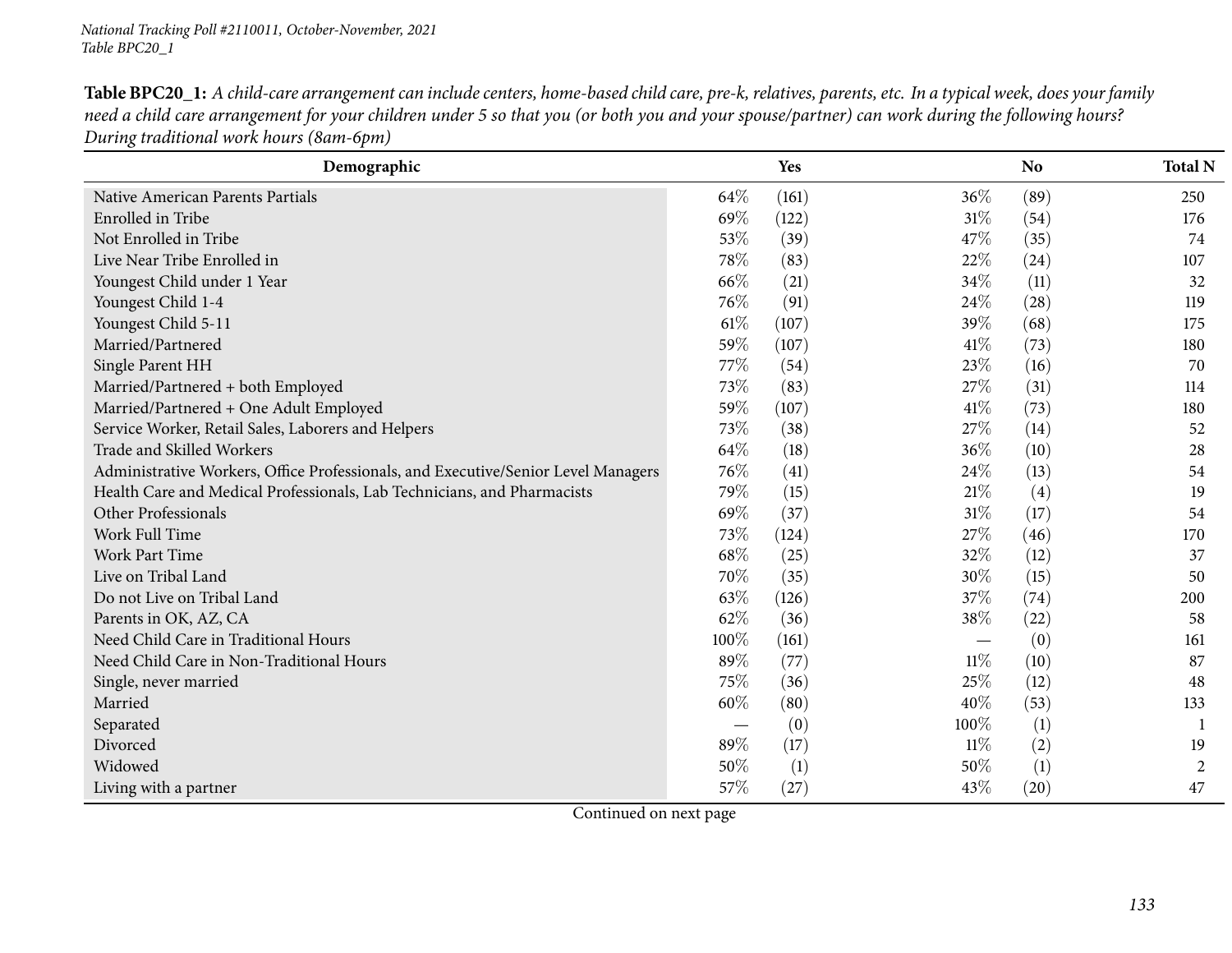Table BPC20\_1: A child-care arrangement can include centers, home-based child care, pre-k, relatives, parents, etc. In a typical week, does your family need a child care arrangement for your children under 5 so that you (or both you and your spouse/partner) can work during the following hours? *During traditional work hours (8am-6pm)*

| (161)<br>(89)<br>64\%<br>$36\%$<br>Native American Parents Partials<br>250<br>Alabama<br>80%<br>20%<br>(4)<br>$\left(1\right)$<br>5<br>Alaska<br>71\%<br>29%<br>(5)<br>(2)<br>7<br>33%<br>67%<br>Arizona<br>(2)<br>$\left( 4\right)$<br>6<br>17%<br>83%<br>(5)<br>Arkansas<br>$\left(1\right)$<br>6<br>California<br>$28\%$<br>72\%<br>(7)<br>(18)<br>25<br>75%<br>Colorado<br>25\%<br>(3)<br>$\left(1\right)$<br>4<br>100%<br>Connecticut<br>$\left(1\right)$<br>(0)<br>$\overline{\phantom{m}}$<br>100%<br>Delaware<br>(0)<br>$\left(1\right)$<br>100%<br>District of Columbia<br>$\left(1\right)$<br>(0)<br>$\overline{\phantom{m}}$<br>57\%<br>Florida<br>43\%<br>(3)<br>7<br>(4)<br>$73\%$<br>$27\%$<br>(8)<br>(3)<br>Georgia<br>11<br>$50\%$<br>$50\%$<br>Idaho<br>(1)<br>$\left(1\right)$<br>$\overline{2}$<br>$100\%$<br>Illinois<br>(3)<br>(0)<br>3<br>50%<br>$50\%$<br>Indiana<br>(1)<br>$\left(1\right)$<br>$\overline{c}$<br>100%<br>$\left(1\right)$<br>(0)<br>Iowa<br>$60\%$<br>(3)<br>40\%<br>(2)<br>Kansas<br>5<br>$100\%$<br>Louisiana<br>(2)<br>(0)<br>$\overline{c}$<br>50%<br>Maine<br>50%<br>$\left(1\right)$<br>$\left(1\right)$<br>$\overline{2}$<br>67%<br>33%<br>Maryland<br>(2)<br>$\left(1\right)$<br>$\mathfrak{Z}$<br>100%<br>Massachusetts<br>(1)<br>(0)<br>1<br>$67\%$<br>33%<br>Michigan<br>(1)<br>(2)<br>3<br>50%<br>$50\%$<br>Minnesota<br>22<br>(11)<br>(11)<br>50%<br>$50\%$<br>(1)<br>$\left(1\right)$<br>Mississippi<br>$\overline{c}$<br>100%<br>Missouri<br>(6)<br>(0)<br>6<br>64\%<br>$36\%$<br>Montana<br>(7)<br>$\left( 4\right)$<br>11<br>Nebraska<br>$50\%$<br>50%<br>$\left(1\right)$<br>$\overline{2}$<br>$\left(1\right)$<br>Nevada<br>67\%<br>33%<br>(2)<br>$\left(1\right)$<br>3<br>New Mexico<br>100%<br>(7)<br>(0)<br>7<br>New York<br>$80\%$<br>20%<br>(8)<br>(2)<br>10<br>$54\%$<br>$46\%$<br>North Carolina<br>(7)<br>(6)<br>13<br>$67\%$<br>$33\%$<br>North Dakota<br>(2)<br>(1)<br>$\mathfrak{Z}$<br>33%<br>67\%<br>$\left(1\right)$<br>(2)<br>Ohio<br>$\mathfrak{Z}$<br>$41\%$<br>Oklahoma<br>59%<br>(11)<br>(16)<br>$27\,$<br>134<br>50%<br>$50\%$<br>(1)<br>(1)<br>Oregon<br>$\overline{2}$<br>Pennsylvania<br>40%<br>(2)<br>60\%<br>(3)<br>5 | Demographic | Yes | No | <b>Total N</b> |
|-----------------------------------------------------------------------------------------------------------------------------------------------------------------------------------------------------------------------------------------------------------------------------------------------------------------------------------------------------------------------------------------------------------------------------------------------------------------------------------------------------------------------------------------------------------------------------------------------------------------------------------------------------------------------------------------------------------------------------------------------------------------------------------------------------------------------------------------------------------------------------------------------------------------------------------------------------------------------------------------------------------------------------------------------------------------------------------------------------------------------------------------------------------------------------------------------------------------------------------------------------------------------------------------------------------------------------------------------------------------------------------------------------------------------------------------------------------------------------------------------------------------------------------------------------------------------------------------------------------------------------------------------------------------------------------------------------------------------------------------------------------------------------------------------------------------------------------------------------------------------------------------------------------------------------------------------------------------------------------------------------------------------------------------------------------------------------------------------------------------------------------------------------------------------------------------------------------|-------------|-----|----|----------------|
|                                                                                                                                                                                                                                                                                                                                                                                                                                                                                                                                                                                                                                                                                                                                                                                                                                                                                                                                                                                                                                                                                                                                                                                                                                                                                                                                                                                                                                                                                                                                                                                                                                                                                                                                                                                                                                                                                                                                                                                                                                                                                                                                                                                                           |             |     |    |                |
|                                                                                                                                                                                                                                                                                                                                                                                                                                                                                                                                                                                                                                                                                                                                                                                                                                                                                                                                                                                                                                                                                                                                                                                                                                                                                                                                                                                                                                                                                                                                                                                                                                                                                                                                                                                                                                                                                                                                                                                                                                                                                                                                                                                                           |             |     |    |                |
|                                                                                                                                                                                                                                                                                                                                                                                                                                                                                                                                                                                                                                                                                                                                                                                                                                                                                                                                                                                                                                                                                                                                                                                                                                                                                                                                                                                                                                                                                                                                                                                                                                                                                                                                                                                                                                                                                                                                                                                                                                                                                                                                                                                                           |             |     |    |                |
|                                                                                                                                                                                                                                                                                                                                                                                                                                                                                                                                                                                                                                                                                                                                                                                                                                                                                                                                                                                                                                                                                                                                                                                                                                                                                                                                                                                                                                                                                                                                                                                                                                                                                                                                                                                                                                                                                                                                                                                                                                                                                                                                                                                                           |             |     |    |                |
|                                                                                                                                                                                                                                                                                                                                                                                                                                                                                                                                                                                                                                                                                                                                                                                                                                                                                                                                                                                                                                                                                                                                                                                                                                                                                                                                                                                                                                                                                                                                                                                                                                                                                                                                                                                                                                                                                                                                                                                                                                                                                                                                                                                                           |             |     |    |                |
|                                                                                                                                                                                                                                                                                                                                                                                                                                                                                                                                                                                                                                                                                                                                                                                                                                                                                                                                                                                                                                                                                                                                                                                                                                                                                                                                                                                                                                                                                                                                                                                                                                                                                                                                                                                                                                                                                                                                                                                                                                                                                                                                                                                                           |             |     |    |                |
|                                                                                                                                                                                                                                                                                                                                                                                                                                                                                                                                                                                                                                                                                                                                                                                                                                                                                                                                                                                                                                                                                                                                                                                                                                                                                                                                                                                                                                                                                                                                                                                                                                                                                                                                                                                                                                                                                                                                                                                                                                                                                                                                                                                                           |             |     |    |                |
|                                                                                                                                                                                                                                                                                                                                                                                                                                                                                                                                                                                                                                                                                                                                                                                                                                                                                                                                                                                                                                                                                                                                                                                                                                                                                                                                                                                                                                                                                                                                                                                                                                                                                                                                                                                                                                                                                                                                                                                                                                                                                                                                                                                                           |             |     |    |                |
|                                                                                                                                                                                                                                                                                                                                                                                                                                                                                                                                                                                                                                                                                                                                                                                                                                                                                                                                                                                                                                                                                                                                                                                                                                                                                                                                                                                                                                                                                                                                                                                                                                                                                                                                                                                                                                                                                                                                                                                                                                                                                                                                                                                                           |             |     |    |                |
|                                                                                                                                                                                                                                                                                                                                                                                                                                                                                                                                                                                                                                                                                                                                                                                                                                                                                                                                                                                                                                                                                                                                                                                                                                                                                                                                                                                                                                                                                                                                                                                                                                                                                                                                                                                                                                                                                                                                                                                                                                                                                                                                                                                                           |             |     |    |                |
|                                                                                                                                                                                                                                                                                                                                                                                                                                                                                                                                                                                                                                                                                                                                                                                                                                                                                                                                                                                                                                                                                                                                                                                                                                                                                                                                                                                                                                                                                                                                                                                                                                                                                                                                                                                                                                                                                                                                                                                                                                                                                                                                                                                                           |             |     |    |                |
|                                                                                                                                                                                                                                                                                                                                                                                                                                                                                                                                                                                                                                                                                                                                                                                                                                                                                                                                                                                                                                                                                                                                                                                                                                                                                                                                                                                                                                                                                                                                                                                                                                                                                                                                                                                                                                                                                                                                                                                                                                                                                                                                                                                                           |             |     |    |                |
|                                                                                                                                                                                                                                                                                                                                                                                                                                                                                                                                                                                                                                                                                                                                                                                                                                                                                                                                                                                                                                                                                                                                                                                                                                                                                                                                                                                                                                                                                                                                                                                                                                                                                                                                                                                                                                                                                                                                                                                                                                                                                                                                                                                                           |             |     |    |                |
|                                                                                                                                                                                                                                                                                                                                                                                                                                                                                                                                                                                                                                                                                                                                                                                                                                                                                                                                                                                                                                                                                                                                                                                                                                                                                                                                                                                                                                                                                                                                                                                                                                                                                                                                                                                                                                                                                                                                                                                                                                                                                                                                                                                                           |             |     |    |                |
|                                                                                                                                                                                                                                                                                                                                                                                                                                                                                                                                                                                                                                                                                                                                                                                                                                                                                                                                                                                                                                                                                                                                                                                                                                                                                                                                                                                                                                                                                                                                                                                                                                                                                                                                                                                                                                                                                                                                                                                                                                                                                                                                                                                                           |             |     |    |                |
|                                                                                                                                                                                                                                                                                                                                                                                                                                                                                                                                                                                                                                                                                                                                                                                                                                                                                                                                                                                                                                                                                                                                                                                                                                                                                                                                                                                                                                                                                                                                                                                                                                                                                                                                                                                                                                                                                                                                                                                                                                                                                                                                                                                                           |             |     |    |                |
|                                                                                                                                                                                                                                                                                                                                                                                                                                                                                                                                                                                                                                                                                                                                                                                                                                                                                                                                                                                                                                                                                                                                                                                                                                                                                                                                                                                                                                                                                                                                                                                                                                                                                                                                                                                                                                                                                                                                                                                                                                                                                                                                                                                                           |             |     |    |                |
|                                                                                                                                                                                                                                                                                                                                                                                                                                                                                                                                                                                                                                                                                                                                                                                                                                                                                                                                                                                                                                                                                                                                                                                                                                                                                                                                                                                                                                                                                                                                                                                                                                                                                                                                                                                                                                                                                                                                                                                                                                                                                                                                                                                                           |             |     |    |                |
|                                                                                                                                                                                                                                                                                                                                                                                                                                                                                                                                                                                                                                                                                                                                                                                                                                                                                                                                                                                                                                                                                                                                                                                                                                                                                                                                                                                                                                                                                                                                                                                                                                                                                                                                                                                                                                                                                                                                                                                                                                                                                                                                                                                                           |             |     |    |                |
|                                                                                                                                                                                                                                                                                                                                                                                                                                                                                                                                                                                                                                                                                                                                                                                                                                                                                                                                                                                                                                                                                                                                                                                                                                                                                                                                                                                                                                                                                                                                                                                                                                                                                                                                                                                                                                                                                                                                                                                                                                                                                                                                                                                                           |             |     |    |                |
|                                                                                                                                                                                                                                                                                                                                                                                                                                                                                                                                                                                                                                                                                                                                                                                                                                                                                                                                                                                                                                                                                                                                                                                                                                                                                                                                                                                                                                                                                                                                                                                                                                                                                                                                                                                                                                                                                                                                                                                                                                                                                                                                                                                                           |             |     |    |                |
|                                                                                                                                                                                                                                                                                                                                                                                                                                                                                                                                                                                                                                                                                                                                                                                                                                                                                                                                                                                                                                                                                                                                                                                                                                                                                                                                                                                                                                                                                                                                                                                                                                                                                                                                                                                                                                                                                                                                                                                                                                                                                                                                                                                                           |             |     |    |                |
|                                                                                                                                                                                                                                                                                                                                                                                                                                                                                                                                                                                                                                                                                                                                                                                                                                                                                                                                                                                                                                                                                                                                                                                                                                                                                                                                                                                                                                                                                                                                                                                                                                                                                                                                                                                                                                                                                                                                                                                                                                                                                                                                                                                                           |             |     |    |                |
|                                                                                                                                                                                                                                                                                                                                                                                                                                                                                                                                                                                                                                                                                                                                                                                                                                                                                                                                                                                                                                                                                                                                                                                                                                                                                                                                                                                                                                                                                                                                                                                                                                                                                                                                                                                                                                                                                                                                                                                                                                                                                                                                                                                                           |             |     |    |                |
|                                                                                                                                                                                                                                                                                                                                                                                                                                                                                                                                                                                                                                                                                                                                                                                                                                                                                                                                                                                                                                                                                                                                                                                                                                                                                                                                                                                                                                                                                                                                                                                                                                                                                                                                                                                                                                                                                                                                                                                                                                                                                                                                                                                                           |             |     |    |                |
|                                                                                                                                                                                                                                                                                                                                                                                                                                                                                                                                                                                                                                                                                                                                                                                                                                                                                                                                                                                                                                                                                                                                                                                                                                                                                                                                                                                                                                                                                                                                                                                                                                                                                                                                                                                                                                                                                                                                                                                                                                                                                                                                                                                                           |             |     |    |                |
|                                                                                                                                                                                                                                                                                                                                                                                                                                                                                                                                                                                                                                                                                                                                                                                                                                                                                                                                                                                                                                                                                                                                                                                                                                                                                                                                                                                                                                                                                                                                                                                                                                                                                                                                                                                                                                                                                                                                                                                                                                                                                                                                                                                                           |             |     |    |                |
|                                                                                                                                                                                                                                                                                                                                                                                                                                                                                                                                                                                                                                                                                                                                                                                                                                                                                                                                                                                                                                                                                                                                                                                                                                                                                                                                                                                                                                                                                                                                                                                                                                                                                                                                                                                                                                                                                                                                                                                                                                                                                                                                                                                                           |             |     |    |                |
|                                                                                                                                                                                                                                                                                                                                                                                                                                                                                                                                                                                                                                                                                                                                                                                                                                                                                                                                                                                                                                                                                                                                                                                                                                                                                                                                                                                                                                                                                                                                                                                                                                                                                                                                                                                                                                                                                                                                                                                                                                                                                                                                                                                                           |             |     |    |                |
|                                                                                                                                                                                                                                                                                                                                                                                                                                                                                                                                                                                                                                                                                                                                                                                                                                                                                                                                                                                                                                                                                                                                                                                                                                                                                                                                                                                                                                                                                                                                                                                                                                                                                                                                                                                                                                                                                                                                                                                                                                                                                                                                                                                                           |             |     |    |                |
|                                                                                                                                                                                                                                                                                                                                                                                                                                                                                                                                                                                                                                                                                                                                                                                                                                                                                                                                                                                                                                                                                                                                                                                                                                                                                                                                                                                                                                                                                                                                                                                                                                                                                                                                                                                                                                                                                                                                                                                                                                                                                                                                                                                                           |             |     |    |                |
|                                                                                                                                                                                                                                                                                                                                                                                                                                                                                                                                                                                                                                                                                                                                                                                                                                                                                                                                                                                                                                                                                                                                                                                                                                                                                                                                                                                                                                                                                                                                                                                                                                                                                                                                                                                                                                                                                                                                                                                                                                                                                                                                                                                                           |             |     |    |                |
|                                                                                                                                                                                                                                                                                                                                                                                                                                                                                                                                                                                                                                                                                                                                                                                                                                                                                                                                                                                                                                                                                                                                                                                                                                                                                                                                                                                                                                                                                                                                                                                                                                                                                                                                                                                                                                                                                                                                                                                                                                                                                                                                                                                                           |             |     |    |                |
|                                                                                                                                                                                                                                                                                                                                                                                                                                                                                                                                                                                                                                                                                                                                                                                                                                                                                                                                                                                                                                                                                                                                                                                                                                                                                                                                                                                                                                                                                                                                                                                                                                                                                                                                                                                                                                                                                                                                                                                                                                                                                                                                                                                                           |             |     |    |                |
|                                                                                                                                                                                                                                                                                                                                                                                                                                                                                                                                                                                                                                                                                                                                                                                                                                                                                                                                                                                                                                                                                                                                                                                                                                                                                                                                                                                                                                                                                                                                                                                                                                                                                                                                                                                                                                                                                                                                                                                                                                                                                                                                                                                                           |             |     |    |                |
|                                                                                                                                                                                                                                                                                                                                                                                                                                                                                                                                                                                                                                                                                                                                                                                                                                                                                                                                                                                                                                                                                                                                                                                                                                                                                                                                                                                                                                                                                                                                                                                                                                                                                                                                                                                                                                                                                                                                                                                                                                                                                                                                                                                                           |             |     |    |                |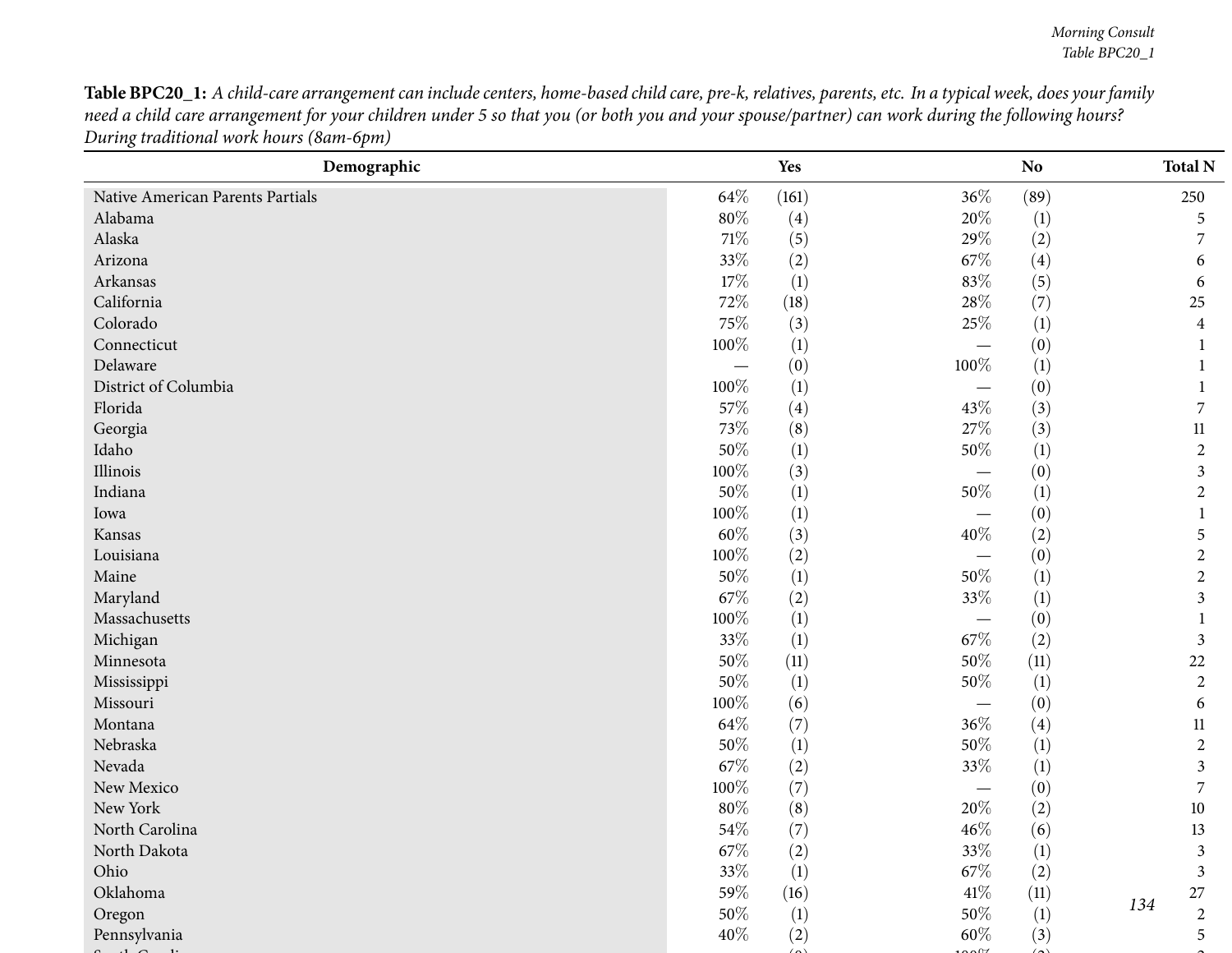| <b>Table BPC20_2:</b> A child-care arrangement can include centers, home-based child care, pre-k, relatives, parents, etc. In a typical week, does your family |  |
|----------------------------------------------------------------------------------------------------------------------------------------------------------------|--|
| need a child care arrangement for your children under 5 so that you (or both you and your spouse/partner) can work during the following hours?                 |  |
| Outside of traditional work hours (6pm-8am)                                                                                                                    |  |

| Demographic                      |        | Yes  |        | N <sub>o</sub> | <b>Total N</b> |
|----------------------------------|--------|------|--------|----------------|----------------|
| Native American Parents Partials | 35%    | (87) | 65%    | (163)          | 250            |
| Gender: Male                     | 44\%   | (27) | 56\%   | (34)           | 61             |
| Gender: Female                   | 32%    | (60) | 68\%   | (129)          | 189            |
| Age: 18-34                       | 40%    | (51) | 60%    | (77)           | 128            |
| Age: 35-44                       | 35%    | (33) | 65%    | (61)           | 94             |
| Age: 45-64                       | 12%    | (3)  | 88%    | (23)           | 26             |
| Age: 65+                         |        | (0)  | 100%   | (2)            | $\overline{2}$ |
| GenZers: 1997-2012               | 50%    | (13) | 50%    | (13)           | 26             |
| Millennials: 1981-1996           | 36%    | (62) | 64\%   | (109)          | 171            |
| GenXers: 1965-1980               | 24\%   | (12) | 76%    | (37)           | 49             |
| Baby Boomers: 1946-1964          |        | (0)  | 100%   | (4)            | 4              |
| PID: Dem (no lean)               | 38%    | (35) | 62%    | (57)           | 92             |
| PID: Ind (no lean)               | $31\%$ | (33) | 69%    | (72)           | 105            |
| PID: Rep (no lean)               | 36%    | (19) | 64\%   | (34)           | 53             |
| Educ: < College                  | $31\%$ | (54) | 69%    | (119)          | 173            |
| Educ: Bachelors degree           | 30%    | (13) | 70%    | (30)           | 43             |
| Educ: Post-grad                  | 59%    | (20) | 41\%   | (14)           | 34             |
| Income: Under 50k                | 36%    | (49) | 64\%   | (86)           | 135            |
| Income: 50k-100k                 | 32%    | (25) | 68\%   | (54)           | 79             |
| Income: 100k+                    | 36%    | (13) | 64\%   | (23)           | 36             |
| Ethnicity: White                 | 52%    | (23) | 48\%   | (21)           | 44             |
| Ethnicity: Hispanic              | 56%    | (19) | 44\%   | (15)           | 34             |
| Ethnicity: Black                 | 73%    | (8)  | 27%    | (3)            | 11             |
| Ethnicity: Other                 | 29%    | (56) | $71\%$ | (139)          | 195            |
| 4-Region: Northeast              | 47%    | (9)  | 53%    | (10)           | 19             |
| 4-Region: Midwest                | 25%    | (14) | 75%    | (41)           | 55             |
| 4-Region: South                  | 41\%   | (40) | 59%    | (58)           | 98             |
| 4-Region: West                   | $31\%$ | (24) | 69%    | (54)           | 78             |
| Age: 19-34                       | 40%    | (51) | 60%    | (77)           | 128            |
| Age: 35-44                       | 35%    | (33) | 65%    | (61)           | 94             |
| Age: 45+                         | $11\%$ | (3)  | 89%    | (25)           | 28             |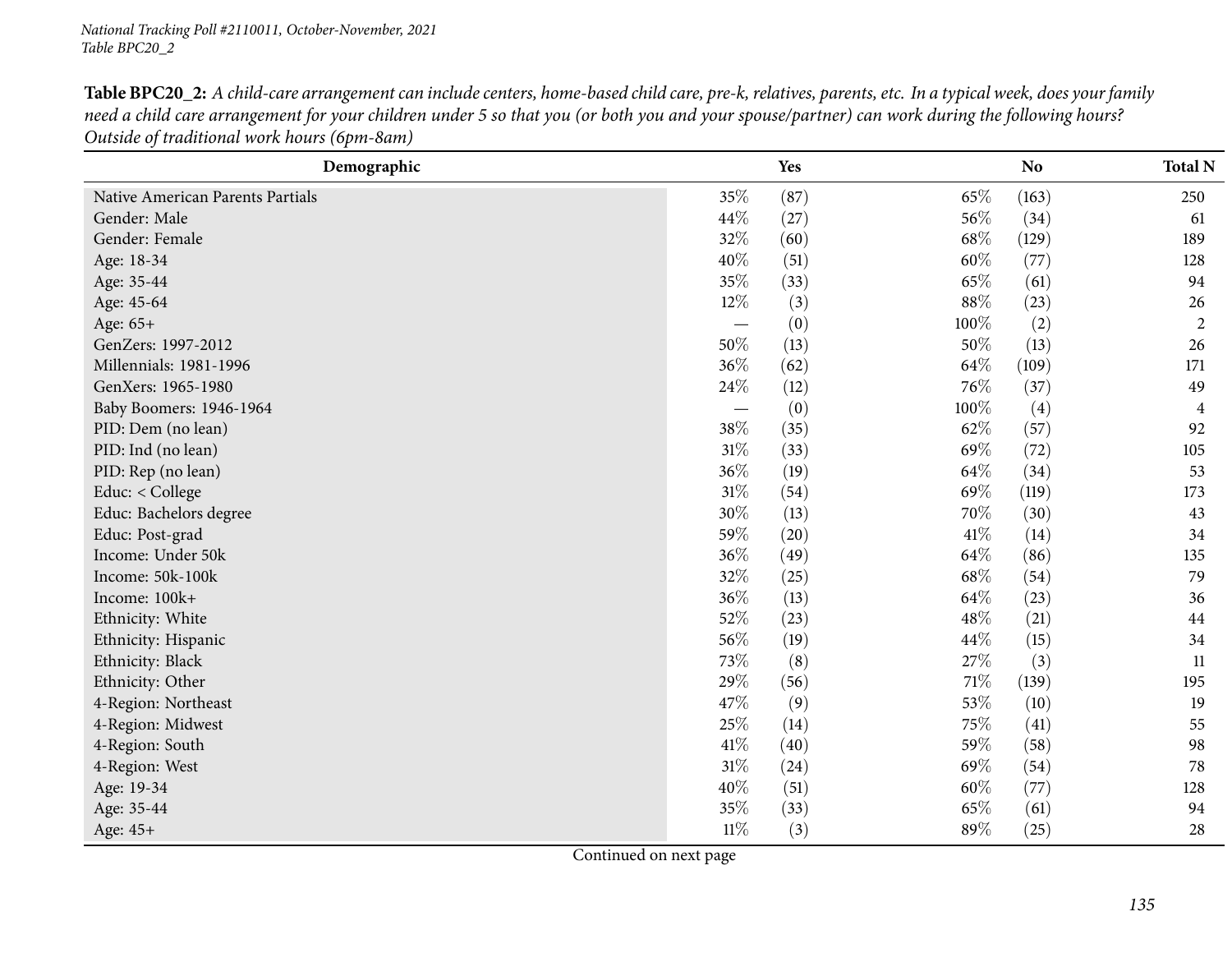Table BPC20\_2: A child-care arrangement can include centers, home-based child care, pre-k, relatives, parents, etc. In a typical week, does your family need a child care arrangement for your children under 5 so that you (or both you and your spouse/partner) can work during the following hours? *Outside of traditional work hours (6pm-8am)*

| Demographic                                                                       |      | Yes  |        | N <sub>o</sub> | <b>Total N</b> |
|-----------------------------------------------------------------------------------|------|------|--------|----------------|----------------|
| Native American Parents Partials                                                  | 35%  | (87) | 65\%   | (163)          | 250            |
| Enrolled in Tribe                                                                 | 35%  | (62) | 65%    | (114)          | 176            |
| Not Enrolled in Tribe                                                             | 34%  | (25) | 66\%   | (49)           | 74             |
| Live Near Tribe Enrolled in                                                       | 39%  | (42) | 61\%   | (65)           | 107            |
| Youngest Child under 1 Year                                                       | 38%  | (12) | 62%    | (20)           | 32             |
| Youngest Child 1-4                                                                | 40%  | (48) | 60%    | (71)           | 119            |
| Youngest Child 5-11                                                               | 34%  | (60) | 66\%   | (115)          | 175            |
| Married/Partnered                                                                 | 37%  | (66) | 63%    | (114)          | 180            |
| Single Parent HH                                                                  | 30%  | (21) | 70%    | (49)           | 70             |
| Married/Partnered + both Employed                                                 | 41\% | (47) | 59%    | (67)           | 114            |
| Married/Partnered + One Adult Employed                                            | 37%  | (66) | 63%    | (114)          | 180            |
| Service Worker, Retail Sales, Laborers and Helpers                                | 48%  | (25) | 52%    | (27)           | 52             |
| Trade and Skilled Workers                                                         | 36%  | (10) | 64%    | (18)           | 28             |
| Administrative Workers, Office Professionals, and Executive/Senior Level Managers | 41\% | (22) | 59%    | (32)           | 54             |
| Health Care and Medical Professionals, Lab Technicians, and Pharmacists           | 32%  | (6)  | 68\%   | (13)           | 19             |
| Other Professionals                                                               | 26%  | (14) | 74%    | (40)           | 54             |
| Work Full Time                                                                    | 39%  | (67) | $61\%$ | (103)          | 170            |
| Work Part Time                                                                    | 27\% | (10) | 73\%   | (27)           | 37             |
| Live on Tribal Land                                                               | 26%  | (13) | 74%    | (37)           | 50             |
| Do not Live on Tribal Land                                                        | 37%  | (74) | 63\%   | (126)          | 200            |
| Parents in OK, AZ, CA                                                             | 29%  | (17) | 71\%   | (41)           | 58             |
| Need Child Care in Traditional Hours                                              | 48%  | (77) | 52\%   | (84)           | 161            |
| Need Child Care in Non-Traditional Hours                                          | 100% | (87) |        | (0)            | 87             |
| Single, never married                                                             | 29%  | (14) | 71\%   | (34)           | 48             |
| Married                                                                           | 39%  | (52) | $61\%$ | (81)           | 133            |
| Separated                                                                         |      | (0)  | 100%   | (1)            |                |
| Divorced                                                                          | 37%  | (7)  | 63%    | (12)           | 19             |
| Widowed                                                                           |      | (0)  | 100%   | (2)            | $\overline{2}$ |
| Living with a partner                                                             | 30%  | (14) | 70%    | (33)           | 47             |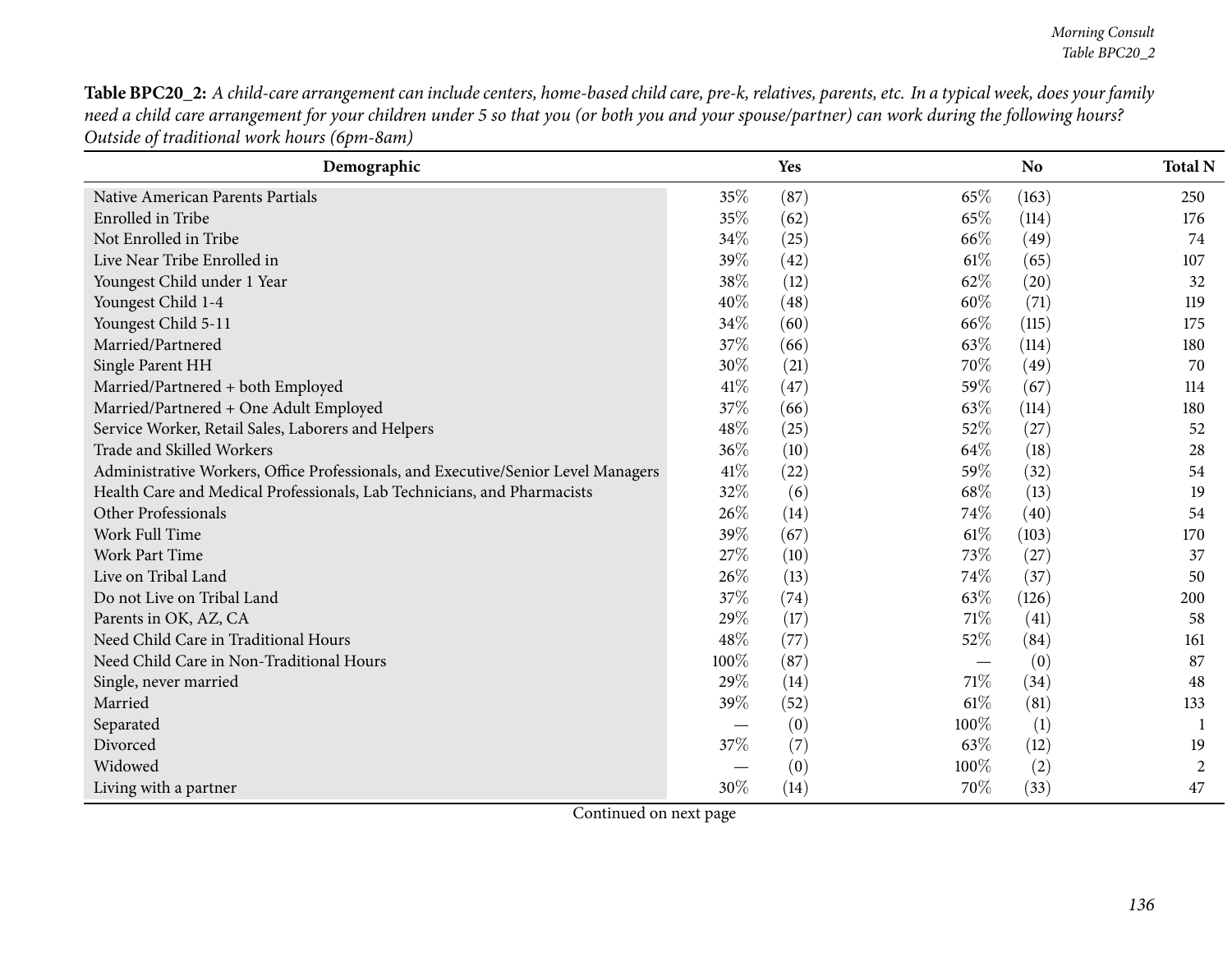Table BPC20\_2: A child-care arrangement can include centers, home-based child care, pre-k, relatives, parents, etc. In a typical week, does your family need a child care arrangement for your children under 5 so that you (or both you and your spouse/partner) can work during the following hours? *Outside of traditional work hours (6pm-8am)* **Demographic Yes NoNo TotalN** Native American Parents Partials  $35\%$   $(87)$   $65\%$   $(163)$   $250$ Alabamaa  $60\%$  (3)  $40\%$  (2)  $5$ Alaska $\overline{a}$  and  $\overline{a}$  and  $\overline{a}$  and  $\overline{a}$  and  $\overline{a}$  and  $\overline{a}$  and  $\overline{a}$  and  $\overline{a}$  and  $\overline{a}$  and  $\overline{a}$  and  $\overline{a}$  and  $\overline{a}$  and  $\overline{a}$  and  $\overline{a}$  and  $\overline{a}$  and  $\overline{a}$  and  $\overline{a}$  and  $-$  (0)  $100\%$  (7) 7<br>(0)  $100\%$  (6) 7 Arizona $\overline{a}$  (0) <sup>100</sup>% (6) <sup>6</sup> Arkansass and  $17\%$  (1)  $83\%$  (5) 6 Californiaa  $40\%$  (10)  $60\%$  (15)  $25$ 

| Native American Parents Partials | 35%                             | (87) | $65\%$                   | (163)            | 250                     |
|----------------------------------|---------------------------------|------|--------------------------|------------------|-------------------------|
| Alabama                          | $60\%$                          | (3)  | $40\%$                   | (2)              | 5                       |
| Alaska                           |                                 | (0)  | 100%                     | (7)              | $\overline{7}$          |
| Arizona                          | $\hspace{0.1mm}-\hspace{0.1mm}$ | (0)  | 100%                     | (6)              | 6                       |
| Arkansas                         | 17%                             | (1)  | $83\%$                   | (5)              | 6                       |
| California                       | 40%                             | (10) | $60\%$                   | (15)             | 25                      |
| Colorado                         | $50\%$                          | (2)  | $50\%$                   | (2)              | $\overline{\mathbf{4}}$ |
| Connecticut                      | 100%                            | (1)  |                          | (0)              | $\mathbf{1}$            |
| Delaware                         | 100%                            | (1)  |                          | (0)              | $\mathbf{1}$            |
| District of Columbia             | 100%                            | (1)  |                          | (0)              | 1                       |
| Florida                          | 43%                             | (3)  | 57%                      | (4)              | $\overline{7}$          |
| Georgia                          | 45%                             | (5)  | $55\%$                   | (6)              | $11\,$                  |
| Idaho                            | $100\%$                         | (2)  | $\overline{\phantom{0}}$ | (0)              | $\boldsymbol{2}$        |
| Illinois                         | 33%                             | (1)  | 67\%                     | (2)              | 3                       |
| Indiana                          | $50\%$                          | (1)  | $50\%$                   | (1)              | $\overline{c}$          |
| Iowa                             | $\overline{\phantom{0}}$        | (0)  | 100%                     | $\left(1\right)$ |                         |
| Kansas                           | 40%                             | (2)  | $60\%$                   | (3)              | 5                       |
| Louisiana                        | 100%                            | (2)  |                          | (0)              | $\overline{2}$          |
| Maine                            |                                 | (0)  | 100%                     | (2)              | $\overline{c}$          |
| Maryland                         | $\overline{\phantom{m}}$        | (0)  | $100\%$                  | (3)              | 3                       |
| Massachusetts                    | 100%                            | (1)  | $\overline{\phantom{0}}$ | (0)              |                         |
| Michigan                         | 33%                             | (1)  | 67\%                     | (2)              | $\mathfrak{Z}$          |
| Minnesota                        | $14\%$                          | (3)  | $86\%$                   | (19)             | 22                      |
| Mississippi                      | 50%                             | (1)  | 50%                      | $\left(1\right)$ | $\overline{2}$          |
| Missouri                         | 33%                             | (2)  | $67\%$                   | (4)              | 6                       |
| Montana                          | $18\%$                          | (2)  | $82\%$                   | (9)              | $11\,$                  |
| Nebraska                         | $50\%$                          | (1)  | 50%                      | (1)              | $\overline{2}$          |
| Nevada                           | 67\%                            | (2)  | 33%                      | (1)              | $\overline{3}$          |
| New Mexico                       | 29%                             | (2)  | $71\%$                   | (5)              | $\overline{7}$          |
| New York                         | 50%                             | (5)  | $50\%$                   | (5)              | $10\,$                  |
| North Carolina                   | $38\%$                          | (5)  | $62\%$                   | (8)              | 13                      |
| North Dakota                     | 33%                             | (1)  | 67\%                     | (2)              | $\mathfrak{Z}$          |
| Ohio                             | $\overline{\phantom{m}}$        | (0)  | $100\%$                  | (3)              | $\mathfrak{Z}$          |
| Oklahoma                         | 26\%                            | (7)  | $74\%$                   | (20)             | 27<br>137               |
| Oregon                           | 50%                             | (1)  | $50\%$                   | $\left(1\right)$ | $\sqrt{2}$              |
| Pennsylvania                     | 40%                             | (2)  | $60\%$                   | (3)              | 5                       |
|                                  |                                 |      |                          |                  |                         |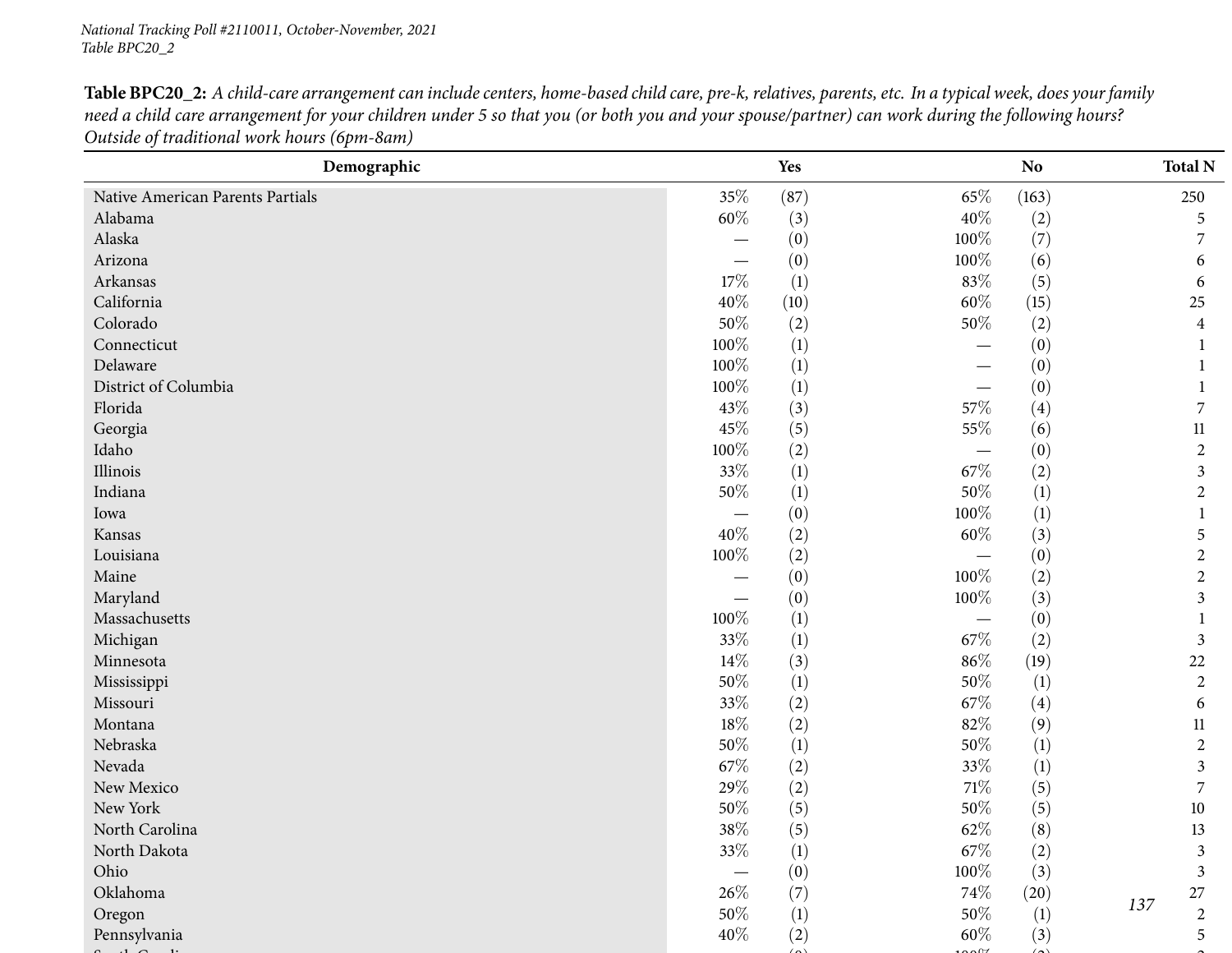Table BPC21\_1NET: You mentioned that in a typical week, your family needs a child care arrangement for your children under 5 outside of the traditional 8am-6pm work hours in order to work. Which of the following hours do you require a child care arrangement? Please select all that apply. *6pm to 8pm*

| Demographic                      |        | Selected          |        | Not Selected     | <b>Total N</b>   |
|----------------------------------|--------|-------------------|--------|------------------|------------------|
| Native American Parents Partials | 53%    | (46)              | 47%    | (41)             | 87               |
| Gender: Male                     | 44\%   | (12)              | 56\%   | (15)             | 27               |
| Gender: Female                   | 57%    | (34)              | 43%    | (26)             | 60               |
| Age: 18-34                       | 49%    | (25)              | $51\%$ | (26)             | 51               |
| Age: 35-44                       | 58%    | (19)              | 42\%   | (14)             | 33               |
| Age: 45-64                       | 67%    | (2)               | 33%    | $\left(1\right)$ | 3                |
| Age: 65+                         |        | (0)               |        | (0)              | $\boldsymbol{0}$ |
| GenZers: 1997-2012               | 54%    | (7)               | 46\%   | (6)              | 13               |
| Millennials: 1981-1996           | 50%    | (31)              | 50%    | (31)             | 62               |
| GenXers: 1965-1980               | 67%    | (8)               | 33%    | (4)              | 12               |
| Baby Boomers: 1946-1964          |        | (0)               |        | (0)              | $\boldsymbol{0}$ |
| PID: Dem (no lean)               | 40%    | (14)              | 60%    | (21)             | 35               |
| PID: Ind (no lean)               | 64%    | (21)              | 36\%   | (12)             | 33               |
| PID: Rep (no lean)               | 58%    | (11)              | 42%    | (8)              | 19               |
| Educ: < College                  | 54%    | (29)              | 46%    | (25)             | 54               |
| Educ: Bachelors degree           | 69%    | (9)               | 31%    | (4)              | 13               |
| Educ: Post-grad                  | 40%    | (8)               | 60%    | (12)             | 20               |
| Income: Under 50k                | 57%    | (28)              | 43%    | (21)             | 49               |
| Income: 50k-100k                 | 64%    | (16)              | 36%    | (9)              | 25               |
| Income: 100k+                    | $15\%$ | (2)               | 85%    | (11)             | 13               |
| Ethnicity: White                 | 35%    | (8)               | 65%    | (15)             | 23               |
| Ethnicity: Hispanic              | 42%    | (8)               | 58\%   | (11)             | 19               |
| Ethnicity: Black                 | 25%    | (2)               | 75%    | (6)              | $\,8\,$          |
| Ethnicity: Other                 | 64%    | (36)              | 36\%   | (20)             | 56               |
| 4-Region: Northeast              | 44\%   | $\left( 4\right)$ | 56\%   | (5)              | 9                |
| 4-Region: Midwest                | 50%    | (7)               | 50%    | (7)              | 14               |
| 4-Region: South                  | 50%    | (20)              | 50%    | (20)             | 40               |
| 4-Region: West                   | 62%    | (15)              | 38\%   | (9)              | 24               |
| Age: 19-34                       | 49%    | (25)              | $51\%$ | (26)             | 51               |
| Age: 35-44                       | 58%    | (19)              | 42%    | (14)             | 33               |
| Age: 45+                         | 67%    | (2)               | 33%    | (1)              | 3                |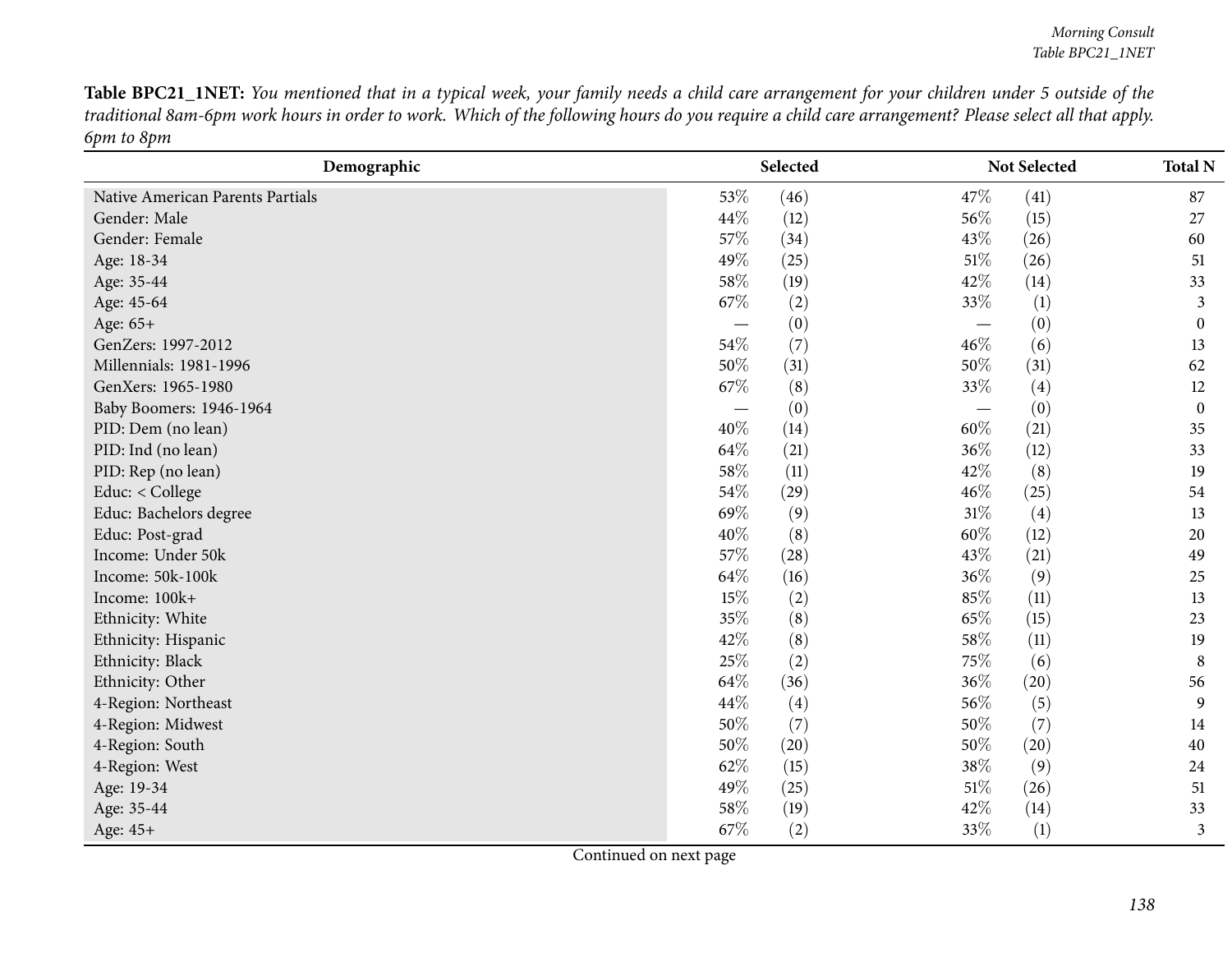Table BPC21\_1NET: You mentioned that in a typical week, your family needs a child care arrangement for your children under 5 outside of the traditional 8am-6pm work hours in order to work. Which of the following hours do you require a child care arrangement? Please select all that apply. *6pm to 8pm*

| Demographic                                                                       |      | Selected |      | Not Selected | <b>Total N</b>   |
|-----------------------------------------------------------------------------------|------|----------|------|--------------|------------------|
| Native American Parents Partials                                                  | 53%  | (46)     | 47\% | (41)         | 87               |
| Enrolled in Tribe                                                                 | 50%  | (31)     | 50%  | (31)         | 62               |
| Not Enrolled in Tribe                                                             | 60%  | (15)     | 40%  | (10)         | 25               |
| Live Near Tribe Enrolled in                                                       | 50%  | (21)     | 50%  | (21)         | 42               |
| Youngest Child under 1 Year                                                       | 67%  | (8)      | 33%  | (4)          | 12               |
| Youngest Child 1-4                                                                | 67%  | (32)     | 33%  | (16)         | 48               |
| Youngest Child 5-11                                                               | 48%  | (29)     | 52%  | (31)         | 60               |
| Married/Partnered                                                                 | 45%  | (30)     | 55%  | (36)         | 66               |
| Single Parent HH                                                                  | 76%  | (16)     | 24\% | (5)          | 21               |
| Married/Partnered + both Employed                                                 | 45%  | (21)     | 55%  | (26)         | 47               |
| Married/Partnered + One Adult Employed                                            | 45%  | (30)     | 55%  | (36)         | 66               |
| Service Worker, Retail Sales, Laborers and Helpers                                | 48%  | (12)     | 52%  | (13)         | 25               |
| Trade and Skilled Workers                                                         | 50%  | (5)      | 50%  | (5)          | 10               |
| Administrative Workers, Office Professionals, and Executive/Senior Level Managers | 59%  | (13)     | 41\% | (9)          | 22               |
| Health Care and Medical Professionals, Lab Technicians, and Pharmacists           | 67%  | (4)      | 33%  | (2)          | 6                |
| Other Professionals                                                               | 50%  | (7)      | 50%  | (7)          | 14               |
| Work Full Time                                                                    | 49%  | (33)     | 51%  | (34)         | 67               |
| Work Part Time                                                                    | 80%  | (8)      | 20%  | (2)          | 10               |
| Live on Tribal Land                                                               | 62%  | (8)      | 38%  | (5)          | 13               |
| Do not Live on Tribal Land                                                        | 51%  | (38)     | 49%  | (36)         | 74               |
| Parents in OK, AZ, CA                                                             | 53%  | (9)      | 47%  | (8)          | 17               |
| Need Child Care in Traditional Hours                                              | 55%  | (42)     | 45%  | (35)         | 77               |
| Need Child Care in Non-Traditional Hours                                          | 53%  | (46)     | 47%  | (41)         | 87               |
| Single, never married                                                             | 71\% | (10)     | 29%  | (4)          | 14               |
| Married                                                                           | 42%  | (22)     | 58\% | (30)         | 52               |
| Separated                                                                         |      | (0)      |      | (0)          | $\boldsymbol{0}$ |
| Divorced                                                                          | 86%  | (6)      | 14\% | (1)          |                  |
| Widowed                                                                           |      | (0)      |      | (0)          | $\Omega$         |
| Living with a partner                                                             | 57%  | (8)      | 43%  | (6)          | 14               |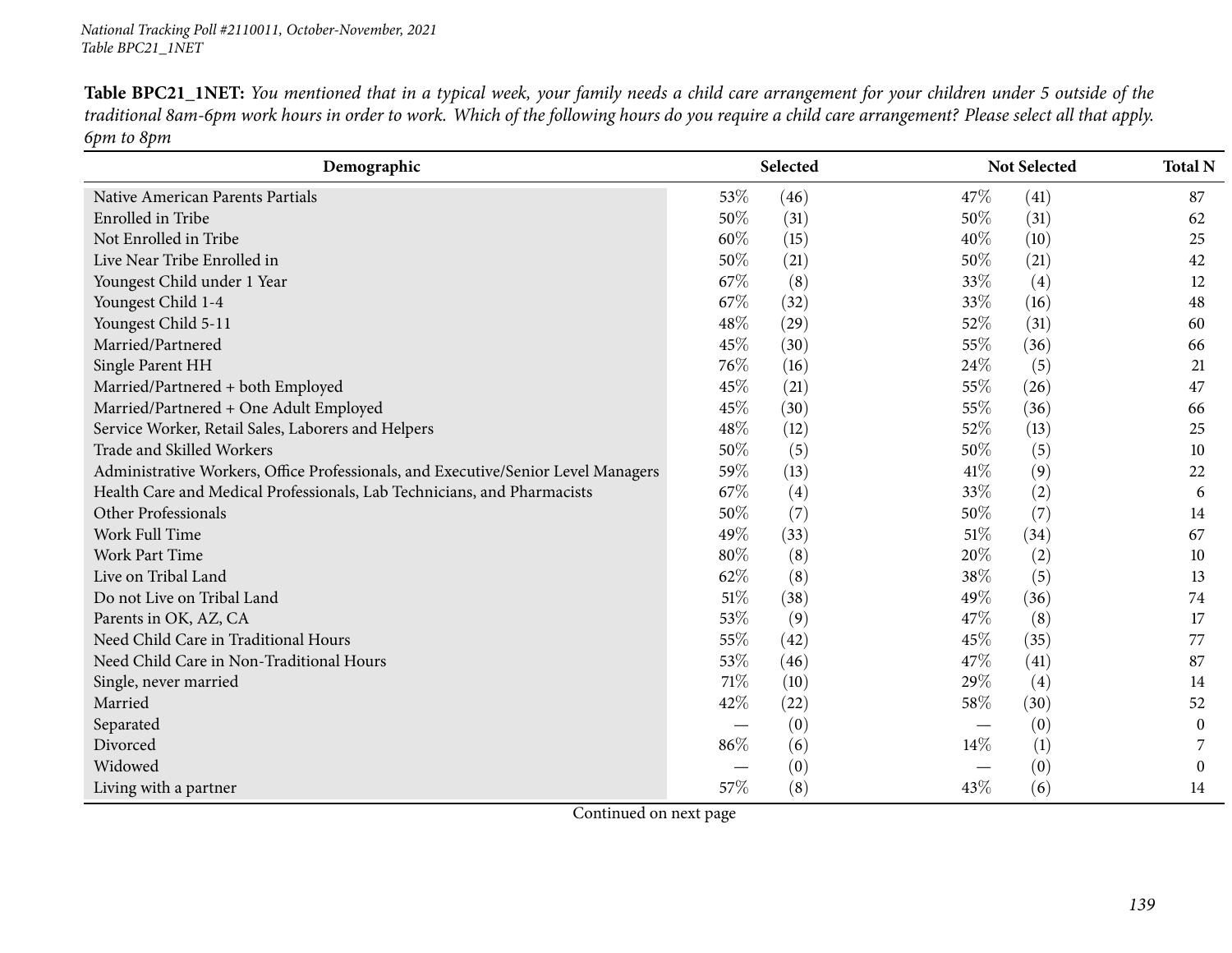Table BPC21\_INET: You mentioned that in a typical week, your family needs a child care arrangement for your children under 5 outside of the traditional 8am-6pm work hours in order to work. Which of the following hours do you require a child care arrangement? Please select all that apply. *6pm to 8pm*

| Demographic                      |         | Selected |         | Not Selected     | <b>Total N</b>        |
|----------------------------------|---------|----------|---------|------------------|-----------------------|
| Native American Parents Partials | 53%     | (46)     | 47\%    | (41)             | 87                    |
| Alabama                          | 33%     | (1)      | 67\%    | (2)              | 3                     |
| Alaska                           |         | (0)      |         | (0)              | $\theta$              |
| Arizona                          |         | (0)      |         | (0)              | $\theta$              |
| Arkansas                         | 100%    | (1)      |         | (0)              |                       |
| California                       | $50\%$  | (5)      | $50\%$  | (5)              | 10                    |
| Colorado                         |         | (0)      | 100%    | (2)              | $\overline{2}$        |
| Connecticut                      |         | (0)      | 100%    | (1)              |                       |
| Delaware                         | $100\%$ | (1)      |         | (0)              |                       |
| District of Columbia             |         | (0)      | 100%    | (1)              |                       |
| Florida                          | 67%     | (2)      | 33%     | $\left(1\right)$ | 3                     |
| Georgia                          | $40\%$  | (2)      | $60\%$  | (3)              | 5                     |
| Idaho                            | $50\%$  | (1)      | $50\%$  | (1)              | $\overline{2}$        |
| Illinois                         |         | (0)      | 100%    | (1)              |                       |
| Indiana                          |         | (0)      | 100%    | $\left(1\right)$ |                       |
| Iowa                             |         | (0)      |         | (0)              | $\boldsymbol{0}$      |
| Kansas                           | 100%    | (2)      |         | (0)              | 2                     |
| Louisiana                        | 100%    | (2)      |         | (0)              | $\overline{2}$        |
| Maine                            |         | (0)      |         | (0)              | $\boldsymbol{0}$      |
| Maryland                         |         | (0)      |         | (0)              | $\boldsymbol{0}$      |
| Massachusetts                    | 100%    | (1)      |         | (0)              |                       |
| Michigan                         | 100%    | (1)      |         | (0)              |                       |
| Minnesota                        | 67%     | (2)      | 33%     | (1)              | 3                     |
| Mississippi                      |         | (0)      | 100%    | (1)              |                       |
| Missouri                         | $50\%$  | (1)      | $50\%$  | (1)              | $\overline{c}$        |
| Montana                          | 100%    | (2)      |         | (0)              | $\overline{2}$        |
| Nebraska                         |         | (0)      | 100%    | $\left(1\right)$ |                       |
| Nevada                           | $50\%$  | (1)      | 50%     | (1)              | $\overline{2}$        |
| New Mexico                       | 100%    | (2)      |         | (0)              | $\overline{c}$        |
| New York                         | $20\%$  | (1)      | $80\%$  | (4)              | 5                     |
| North Carolina                   | 60%     | (3)      | 40%     | (2)              | 5                     |
| North Dakota                     |         | (0)      | $100\%$ | (1)              | $\mathbf{1}$          |
| Ohio                             |         | (0)      |         | (0)              | $\boldsymbol{0}$      |
| Oklahoma                         | 57%     | (4)      | 43\%    | (3)              | $\overline{7}$<br>140 |
| Oregon                           | 100%    | (1)      |         | (0)              |                       |
| Pennsylvania                     | 100%    | (2)      |         | (0)              | $\boldsymbol{2}$      |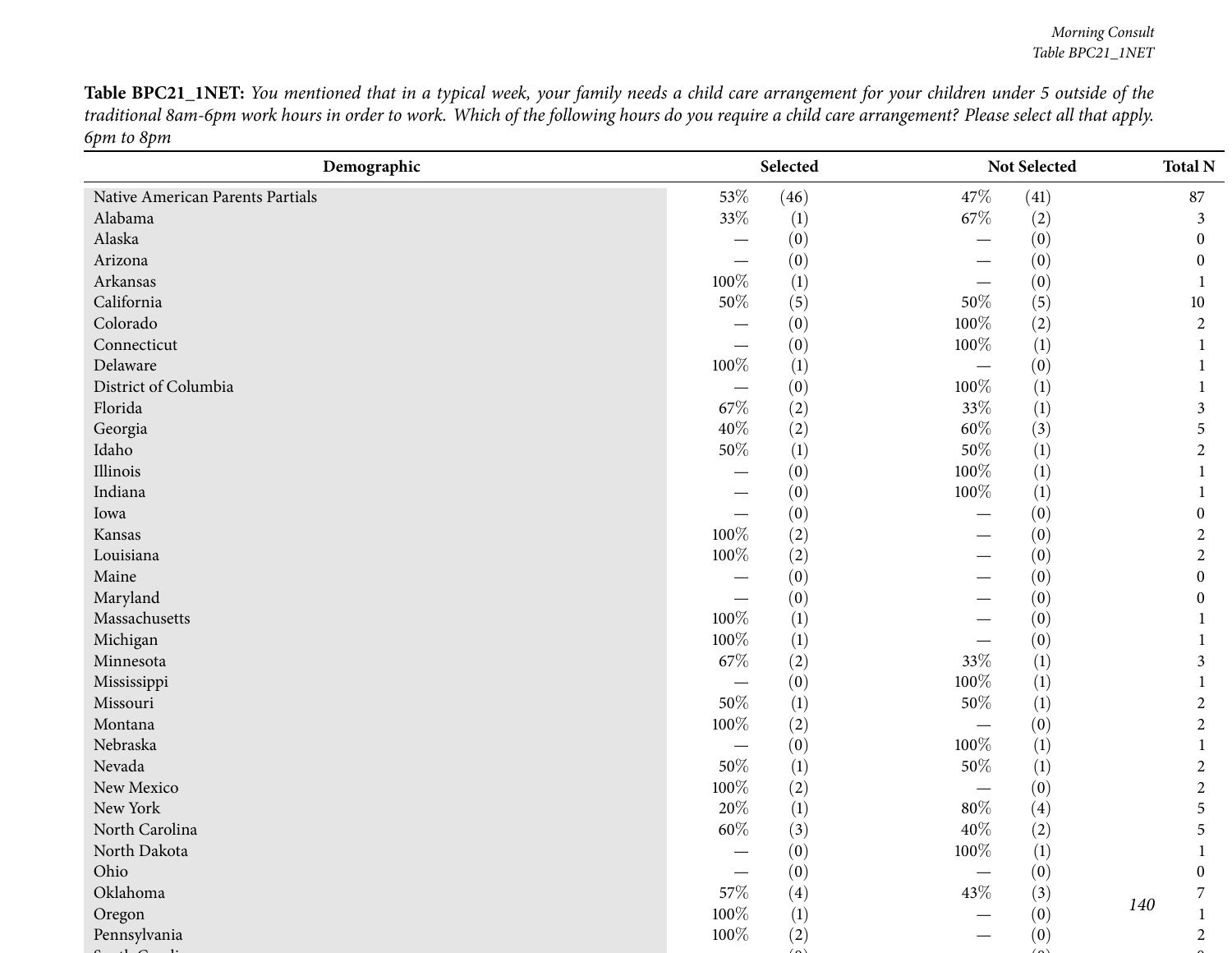Table BPC21\_2NET: You mentioned that in a typical week, your family needs a child care arrangement for your children under 5 outside of the traditional 8am-6pm work hours in order to work. Which of the following hours do you require a child care arrangement? Please select all that apply. *8pm to 10pm*

| Demographic                      |        | Selected |        | Not Selected | <b>Total N</b>   |
|----------------------------------|--------|----------|--------|--------------|------------------|
| Native American Parents Partials | 30%    | (26)     | 70%    | (61)         | 87               |
| Gender: Male                     | 30%    | (8)      | 70%    | (19)         | 27               |
| Gender: Female                   | 30%    | (18)     | 70%    | (42)         | 60               |
| Age: 18-34                       | 37%    | (19)     | 63%    | (32)         | 51               |
| Age: 35-44                       | $21\%$ | (7)      | 79%    | (26)         | 33               |
| Age: 45-64                       |        | (0)      | 100%   | (3)          | 3                |
| Age: 65+                         |        | (0)      |        | (0)          | $\mathbf{0}$     |
| GenZers: 1997-2012               | 38%    | (5)      | 62%    | (8)          | 13               |
| Millennials: 1981-1996           | $31\%$ | (19)     | 69%    | (43)         | 62               |
| GenXers: 1965-1980               | 17%    | (2)      | 83%    | (10)         | 12               |
| Baby Boomers: 1946-1964          |        | (0)      |        | (0)          | $\boldsymbol{0}$ |
| PID: Dem (no lean)               | 20%    | (7)      | $80\%$ | (28)         | 35               |
| PID: Ind (no lean)               | 33%    | (11)     | 67%    | (22)         | 33               |
| PID: Rep (no lean)               | 42%    | (8)      | 58%    | (11)         | 19               |
| Educ: < College                  | 39%    | (21)     | $61\%$ | (33)         | 54               |
| Educ: Bachelors degree           | 15%    | (2)      | 85%    | (11)         | 13               |
| Educ: Post-grad                  | 15%    | (3)      | 85%    | (17)         | 20               |
| Income: Under 50k                | 24%    | (12)     | 76\%   | (37)         | 49               |
| Income: 50k-100k                 | 40%    | (10)     | 60%    | (15)         | 25               |
| Income: 100k+                    | 31%    | (4)      | 69%    | (9)          | 13               |
| Ethnicity: White                 | 22%    | (5)      | 78%    | (18)         | 23               |
| Ethnicity: Hispanic              | 32%    | (6)      | 68%    | (13)         | 19               |
| Ethnicity: Black                 | 12%    | (1)      | 88%    | (7)          | 8                |
| Ethnicity: Other                 | 36%    | (20)     | 64\%   | (36)         | 56               |
| 4-Region: Northeast              | $11\%$ | (1)      | 89%    | (8)          | 9                |
| 4-Region: Midwest                | 43%    | (6)      | 57%    | (8)          | 14               |
| 4-Region: South                  | 32%    | (13)     | 68%    | (27)         | 40               |
| 4-Region: West                   | 25%    | (6)      | 75%    | (18)         | 24               |
| Age: 19-34                       | 37%    | (19)     | 63%    | (32)         | 51               |
| Age: 35-44                       | 21\%   | (7)      | 79%    | (26)         | 33               |
| Age: 45+                         |        | (0)      | 100%   | (3)          | 3                |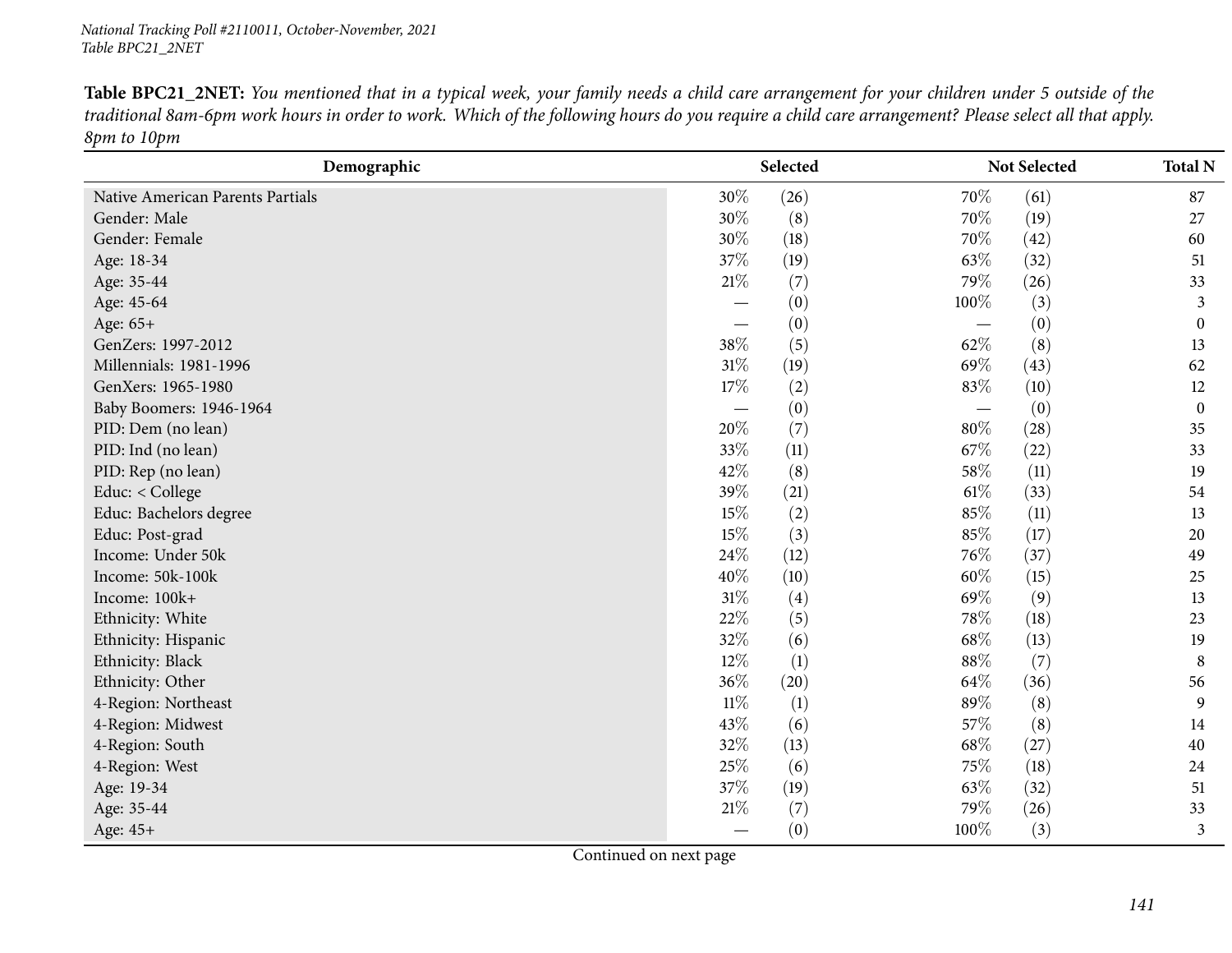Table BPC21\_2NET: You mentioned that in a typical week, your family needs a child care arrangement for your children under 5 outside of the traditional 8am-6pm work hours in order to work. Which of the following hours do you require a child care arrangement? Please select all that apply. *8pm to 10pm*

| Demographic                                                                       |     | Selected |        | Not Selected |                  |
|-----------------------------------------------------------------------------------|-----|----------|--------|--------------|------------------|
| Native American Parents Partials                                                  | 30% | (26)     | 70%    | (61)         | 87               |
| Enrolled in Tribe                                                                 | 26% | (16)     | 74\%   | (46)         | 62               |
| Not Enrolled in Tribe                                                             | 40% | (10)     | 60%    | (15)         | 25               |
| Live Near Tribe Enrolled in                                                       | 19% | (8)      | $81\%$ | (34)         | 42               |
| Youngest Child under 1 Year                                                       | 42% | (5)      | 58%    | (7)          | 12               |
| Youngest Child 1-4                                                                | 35% | (17)     | 65%    | (31)         | 48               |
| Youngest Child 5-11                                                               | 27% | (16)     | 73%    | (44)         | 60               |
| Married/Partnered                                                                 | 26% | (17)     | 74\%   | (49)         | 66               |
| Single Parent HH                                                                  | 43% | (9)      | 57%    | (12)         | 21               |
| Married/Partnered + both Employed                                                 | 19% | (9)      | 81\%   | (38)         | 47               |
| Married/Partnered + One Adult Employed                                            | 26% | (17)     | 74%    | (49)         | 66               |
| Service Worker, Retail Sales, Laborers and Helpers                                | 24% | (6)      | 76%    | (19)         | 25               |
| Trade and Skilled Workers                                                         | 40% | (4)      | 60%    | (6)          | 10               |
| Administrative Workers, Office Professionals, and Executive/Senior Level Managers | 18% | (4)      | 82%    | (18)         | 22               |
| Health Care and Medical Professionals, Lab Technicians, and Pharmacists           | 33% | (2)      | 67%    | (4)          | 6                |
| Other Professionals                                                               | 36% | (5)      | 64\%   | (9)          | 14               |
| Work Full Time                                                                    | 25% | (17)     | 75%    | (50)         | 67               |
| Work Part Time                                                                    | 40% | (4)      | 60%    | (6)          | 10               |
| Live on Tribal Land                                                               | 31% | (4)      | 69%    | (9)          | 13               |
| Do not Live on Tribal Land                                                        | 30% | (22)     | 70%    | (52)         | 74               |
| Parents in OK, AZ, CA                                                             | 18% | (3)      | 82%    | (14)         | 17               |
| Need Child Care in Traditional Hours                                              | 30% | (23)     | 70%    | (54)         | 77               |
| Need Child Care in Non-Traditional Hours                                          | 30% | (26)     | 70%    | (61)         | 87               |
| Single, never married                                                             | 50% | (7)      | 50%    | (7)          | 14               |
| Married                                                                           | 27% | (14)     | 73%    | (38)         | 52               |
| Separated                                                                         |     | (0)      |        | (0)          | $\boldsymbol{0}$ |
| Divorced                                                                          | 29% | (2)      | 71\%   | (5)          |                  |
| Widowed                                                                           |     | (0)      |        | (0)          | $\theta$         |
| Living with a partner                                                             | 21% | (3)      | 79%    | (11)         | 14               |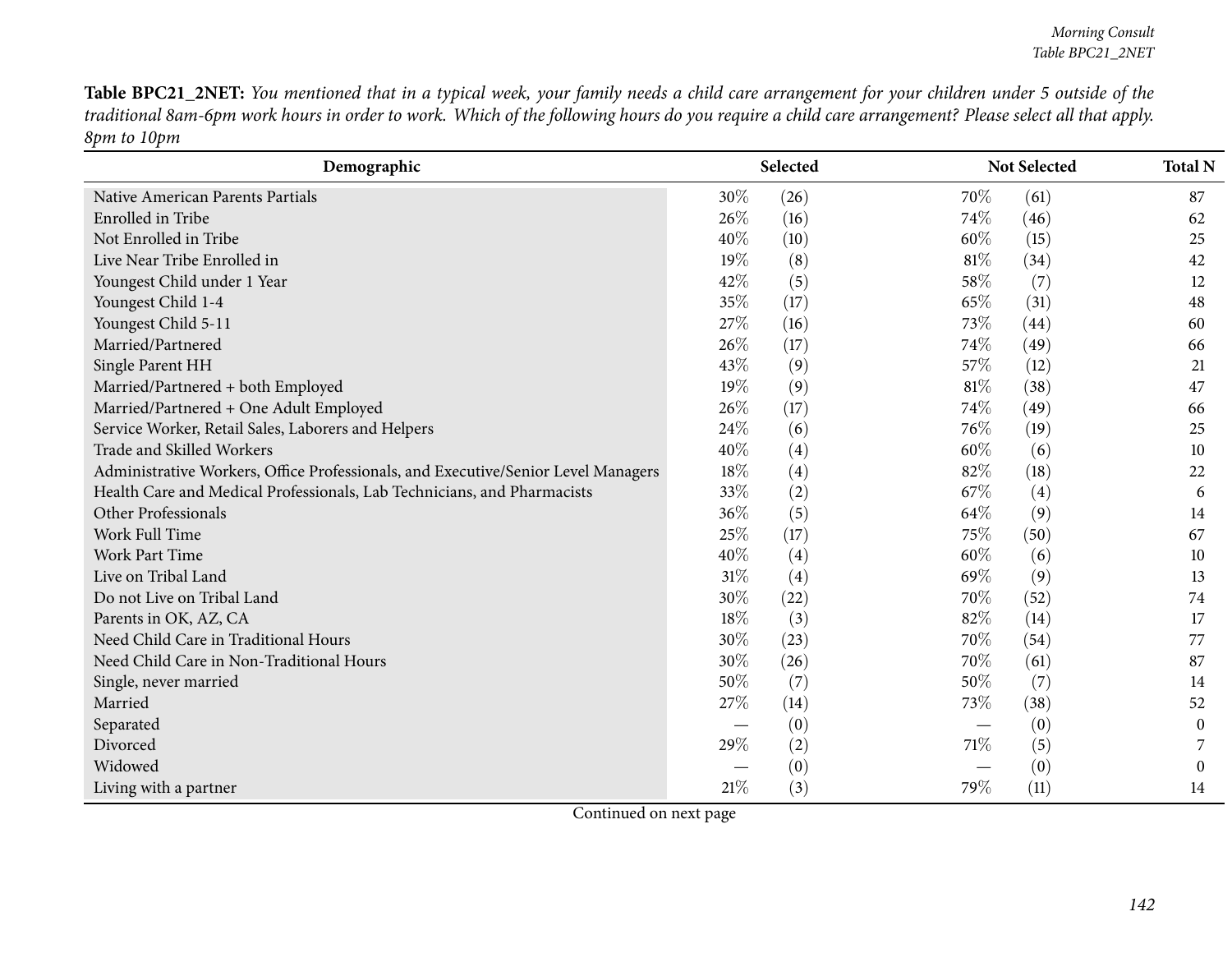Table BPC21\_2NET: You mentioned that in a typical week, your family needs a child care arrangement for your children under 5 outside of the traditional 8am-6pm work hours in order to work. Which of the following hours do you require a child care arrangement? Please select all that apply. *8pm to 10pm*

| $30\%$<br>(26)<br>70%<br>(61)<br>Native American Parents Partials | 87               |
|-------------------------------------------------------------------|------------------|
| Alabama<br>(0)<br>100%<br>(3)<br>—                                | 3                |
| Alaska<br>(0)<br>(0)<br>$\overline{\phantom{0}}$                  | $\mathbf{0}$     |
| Arizona<br>(0)<br>(0)                                             | $\mathbf{0}$     |
| Arkansas<br>100%<br>(1)<br>(0)                                    |                  |
| California<br>$10\%$<br>(1)<br>$90\%$<br>(9)                      | 10               |
| Colorado<br>100%<br>(2)<br>(0)                                    | $\overline{2}$   |
| 100%<br>Connecticut<br>$\left(1\right)$<br>(0)                    |                  |
| 100%<br>Delaware<br>(1)<br>(0)                                    |                  |
| District of Columbia<br>100%<br>(0)<br>(1)                        |                  |
| Florida<br>100%<br>(0)<br>(3)                                     | 3                |
| 60%<br>40%<br>Georgia<br>(3)<br>(2)                               | 5                |
| Idaho<br>100%<br>(2)<br>(0)                                       | $\overline{2}$   |
| Illinois<br>100%<br>(1)<br>(0)                                    | -1               |
| Indiana<br>100%<br>(0)<br>$\left(1\right)$                        |                  |
| (0)<br>(0)<br>Iowa                                                | $\boldsymbol{0}$ |
| 100%<br>(2)<br>(0)<br>Kansas                                      | $\overline{2}$   |
| $50\%$<br>50%<br>Louisiana<br>(1)<br>$\left(1\right)$             | $\overline{2}$   |
| Maine<br>(0)<br>(0)                                               | $\boldsymbol{0}$ |
| Maryland<br>(0)<br>(0)                                            | $\boldsymbol{0}$ |
| Massachusetts<br>100%<br>(0)<br>(1)                               |                  |
| 100%<br>Michigan<br>(1)<br>(0)                                    |                  |
| 100%<br>Minnesota<br>(0)<br>(3)                                   | 3                |
| 100%<br>(1)<br>Mississippi<br>(0)                                 |                  |
| 100%<br>Missouri<br>(0)<br>(2)                                    | 2                |
| $100\%$<br>Montana<br>(0)<br>(2)                                  | $\overline{2}$   |
| 100%<br>Nebraska<br>(1)<br>(0)                                    | -1               |
| Nevada<br>100%<br>(2)<br>(0)                                      | $\overline{2}$   |
| 100%<br>New Mexico<br>(2)<br>(0)                                  | $\overline{2}$   |
| New York<br>100%<br>(0)<br>(5)                                    | 5                |
| 20%<br>$80\%$<br>North Carolina<br>(1)<br>(4)                     | 5                |
| $100\%$<br>North Dakota<br>(1)<br>(0)                             | $\mathbf{1}$     |
| (0)<br>(0)<br>Ohio<br>Oklahoma                                    | $\boldsymbol{0}$ |
| $29\%$<br>$71\%$<br>(2)<br>(5)                                    | 7<br>143         |
| 100%<br>(0)<br>$\left(1\right)$<br>Oregon                         |                  |
| Pennsylvania<br>50%<br>(1)<br>50%<br>(1)                          | $\overline{2}$   |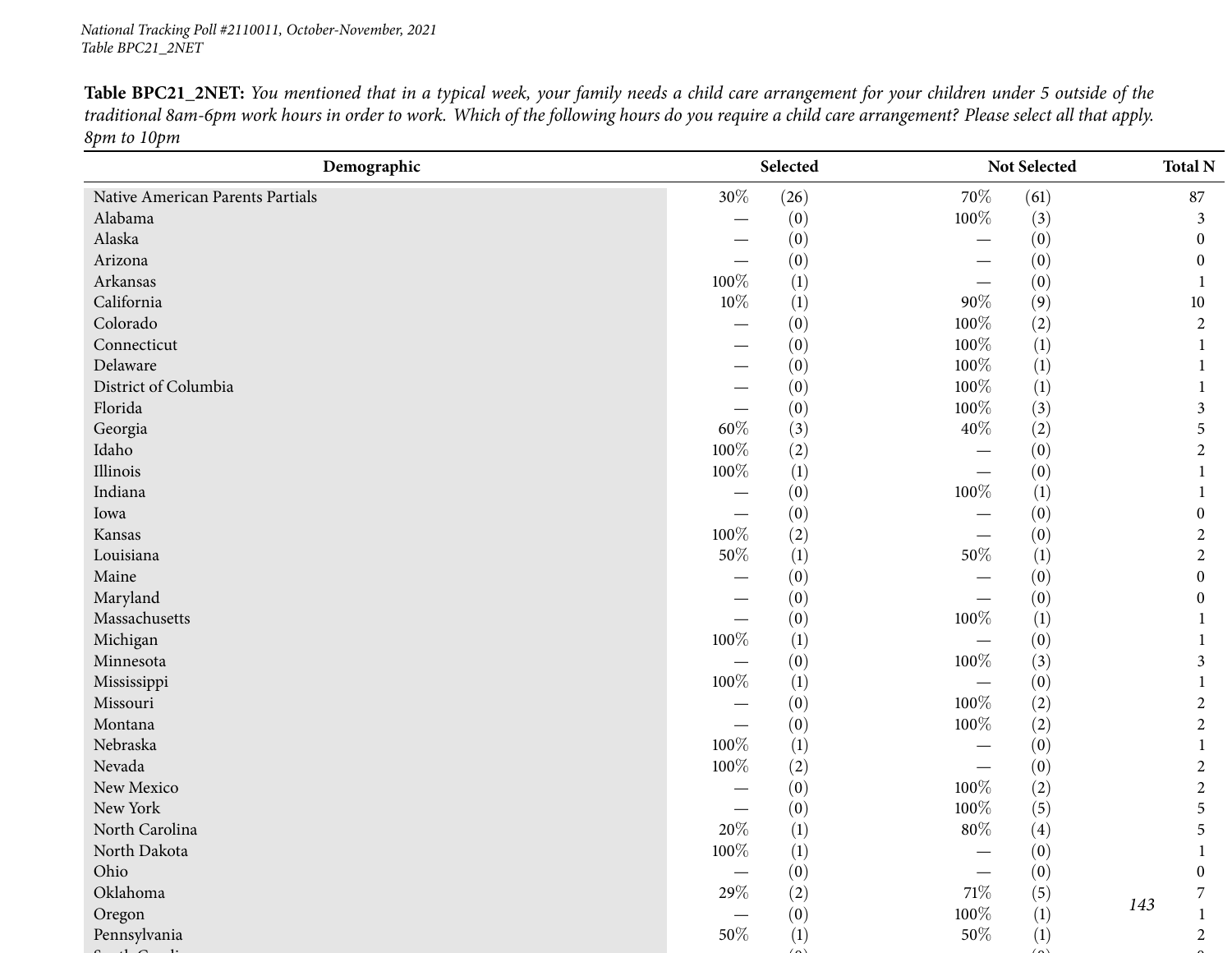Table BPC21\_3NET: You mentioned that in a typical week, your family needs a child care arrangement for your children under 5 outside of the traditional 8am-6pm work hours in order to work. Which of the following hours do you require a child care arrangement? Please select all that apply. *10pm to 12am*

| Demographic                      |      | Selected |      | Not Selected |                  |
|----------------------------------|------|----------|------|--------------|------------------|
| Native American Parents Partials | 31%  | (27)     | 69%  | (60)         | 87               |
| Gender: Male                     | 37\% | (10)     | 63\% | (17)         | 27               |
| Gender: Female                   | 28%  | (17)     | 72%  | (43)         | 60               |
| Age: 18-34                       | 33%  | (17)     | 67%  | (34)         | 51               |
| Age: 35-44                       | 27%  | (9)      | 73%  | (24)         | 33               |
| Age: 45-64                       | 33%  | (1)      | 67%  | (2)          | 3                |
| Age: 65+                         |      | (0)      |      | (0)          | $\boldsymbol{0}$ |
| GenZers: 1997-2012               | 46%  | (6)      | 54\% | (7)          | 13               |
| Millennials: 1981-1996           | 29%  | (18)     | 71\% | (44)         | 62               |
| GenXers: 1965-1980               | 25%  | (3)      | 75%  | (9)          | 12               |
| Baby Boomers: 1946-1964          |      | (0)      |      | (0)          | $\boldsymbol{0}$ |
| PID: Dem (no lean)               | 37%  | (13)     | 63\% | (22)         | 35               |
| PID: Ind (no lean)               | 27%  | (9)      | 73%  | (24)         | 33               |
| PID: Rep (no lean)               | 26%  | (5)      | 74\% | (14)         | 19               |
| Educ: < College                  | 31%  | (17)     | 69%  | (37)         | 54               |
| Educ: Bachelors degree           | 23%  | (3)      | 77\% | (10)         | 13               |
| Educ: Post-grad                  | 35%  | (7)      | 65%  | (13)         | 20               |
| Income: Under 50k                | 27%  | (13)     | 73%  | (36)         | 49               |
| Income: 50k-100k                 | 28%  | (7)      | 72%  | (18)         | 25               |
| Income: 100k+                    | 54\% | (7)      | 46\% | (6)          | 13               |
| Ethnicity: White                 | 35%  | (8)      | 65%  | (15)         | 23               |
| Ethnicity: Hispanic              | 53%  | (10)     | 47%  | (9)          | 19               |
| Ethnicity: Black                 | 38%  | (3)      | 62%  | (5)          | 8                |
| Ethnicity: Other                 | 29%  | (16)     | 71\% | (40)         | 56               |
| 4-Region: Northeast              | 33%  | (3)      | 67%  | (6)          | 9                |
| 4-Region: Midwest                | 43%  | (6)      | 57%  | (8)          | 14               |
| 4-Region: South                  | 25%  | (10)     | 75%  | (30)         | 40               |
| 4-Region: West                   | 33\% | (8)      | 67\% | (16)         | 24               |
| Age: 19-34                       | 33%  | (17)     | 67\% | (34)         | 51               |
| Age: 35-44                       | 27\% | (9)      | 73%  | (24)         | 33               |
| Age: 45+                         | 33%  | (1)      | 67%  | (2)          | 3                |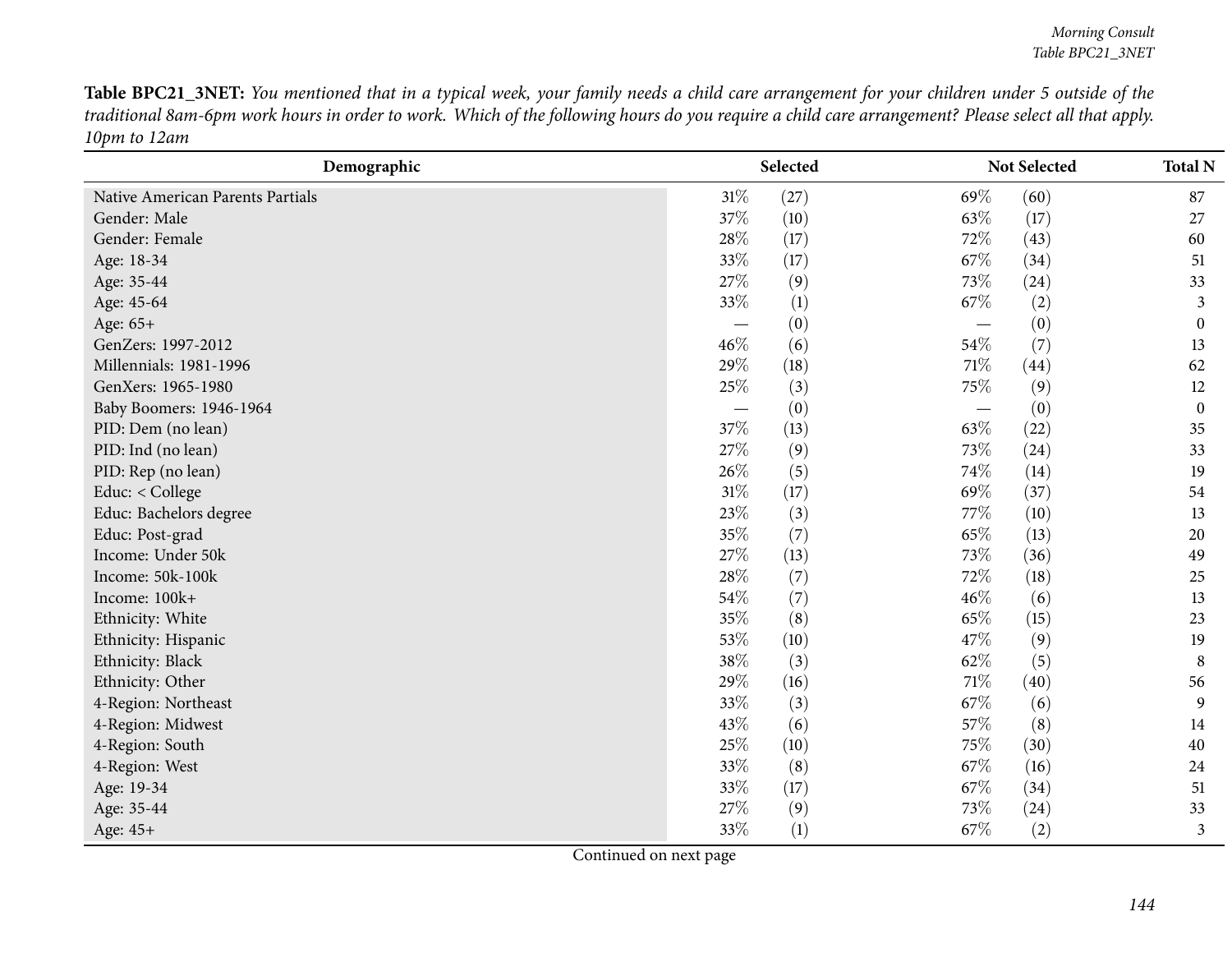Table BPC21\_3NET: You mentioned that in a typical week, your family needs a child care arrangement for your children under 5 outside of the traditional 8am-6pm work hours in order to work. Which of the following hours do you require a child care arrangement? Please select all that apply. *10pm to 12am*

| Demographic                                                                       |        | Selected |      | Not Selected | <b>Total N</b> |
|-----------------------------------------------------------------------------------|--------|----------|------|--------------|----------------|
| Native American Parents Partials                                                  | $31\%$ | (27)     | 69\% | (60)         | 87             |
| Enrolled in Tribe                                                                 | 31%    | (19)     | 69%  | (43)         | 62             |
| Not Enrolled in Tribe                                                             | 32%    | (8)      | 68\% | (17)         | 25             |
| Live Near Tribe Enrolled in                                                       | 29%    | (12)     | 71\% | (30)         | 42             |
| Youngest Child under 1 Year                                                       | 33%    | (4)      | 67\% | (8)          | 12             |
| Youngest Child 1-4                                                                | 33%    | (16)     | 67%  | (32)         | 48             |
| Youngest Child 5-11                                                               | 30%    | (18)     | 70%  | (42)         | 60             |
| Married/Partnered                                                                 | 32%    | (21)     | 68\% | (45)         | 66             |
| Single Parent HH                                                                  | 29%    | (6)      | 71\% | (15)         | 21             |
| Married/Partnered + both Employed                                                 | 36%    | (17)     | 64\% | (30)         | 47             |
| Married/Partnered + One Adult Employed                                            | 32%    | (21)     | 68\% | (45)         | 66             |
| Service Worker, Retail Sales, Laborers and Helpers                                | 40%    | (10)     | 60%  | (15)         | 25             |
| Trade and Skilled Workers                                                         | 40%    | (4)      | 60%  | (6)          | 10             |
| Administrative Workers, Office Professionals, and Executive/Senior Level Managers | 18%    | (4)      | 82%  | (18)         | 22             |
| Health Care and Medical Professionals, Lab Technicians, and Pharmacists           | 50%    | (3)      | 50%  | (3)          | 6              |
| Other Professionals                                                               | 36%    | (5)      | 64%  | (9)          | 14             |
| Work Full Time                                                                    | 34\%   | (23)     | 66\% | (44)         | 67             |
| <b>Work Part Time</b>                                                             | 30%    | (3)      | 70%  | (7)          | 10             |
| Live on Tribal Land                                                               | 31%    | (4)      | 69%  | (9)          | 13             |
| Do not Live on Tribal Land                                                        | 31%    | (23)     | 69%  | (51)         | 74             |
| Parents in OK, AZ, CA                                                             | 29%    | (5)      | 71%  | (12)         | 17             |
| Need Child Care in Traditional Hours                                              | 32%    | (25)     | 68\% | (52)         | 77             |
| Need Child Care in Non-Traditional Hours                                          | 31%    | (27)     | 69%  | (60)         | 87             |
| Single, never married                                                             | 29%    | (4)      | 71\% | (10)         | 14             |
| Married                                                                           | 35%    | (18)     | 65%  | (34)         | 52             |
| Separated                                                                         |        | (0)      |      | (0)          | $\overline{0}$ |
| Divorced                                                                          | 29%    | (2)      | 71\% | (5)          |                |
| Widowed                                                                           |        | (0)      |      | (0)          | 0              |
| Living with a partner                                                             | 21%    | (3)      | 79%  | (11)         | 14             |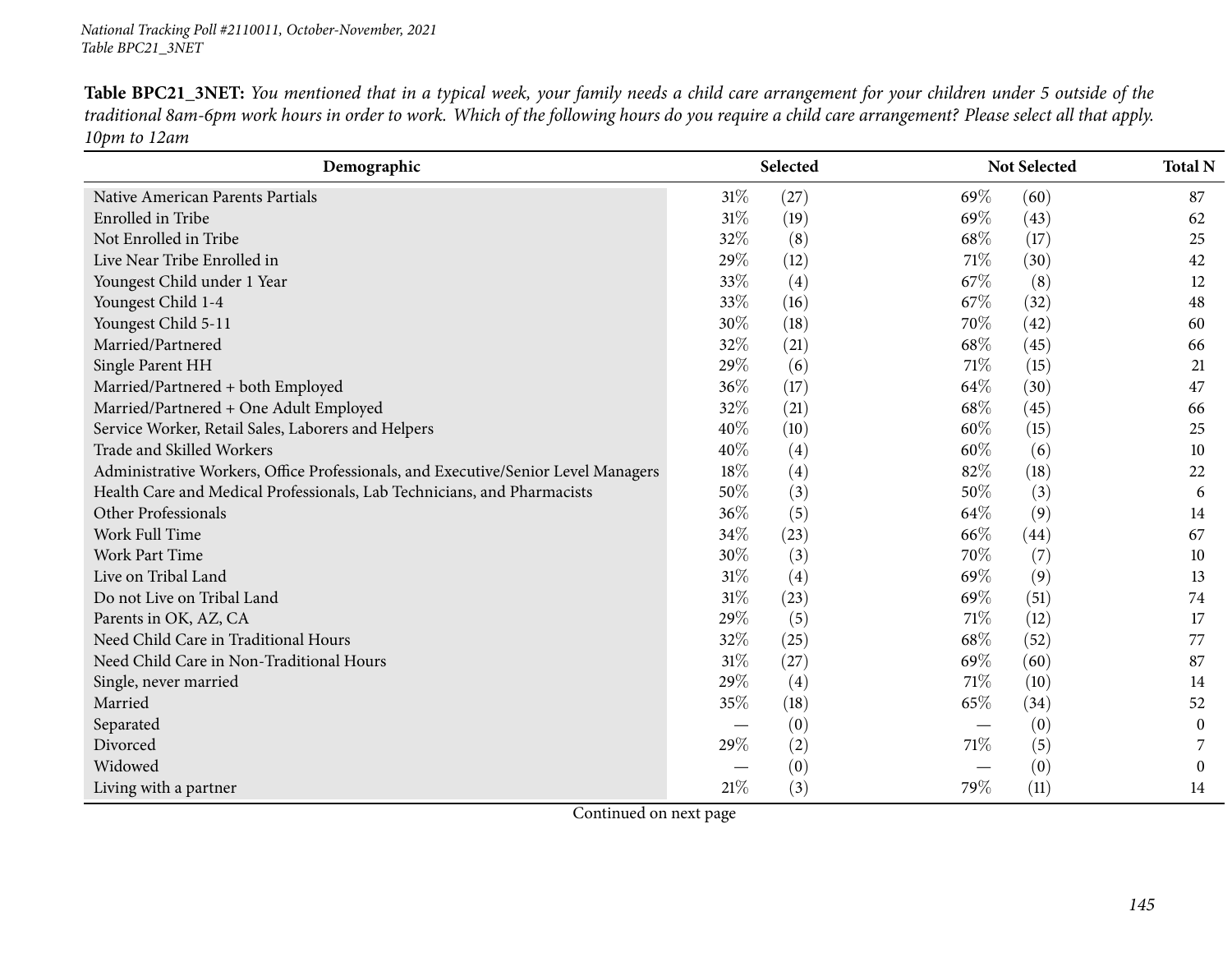Table BPC21\_3NET: You mentioned that in a typical week, your family needs a child care arrangement for your children under 5 outside of the traditional 8am-6pm work hours in order to work. Which of the following hours do you require a child care arrangement? Please select all that apply. *10pm to 12am*

| $31\%$<br>(27)<br>69%<br>(60)<br>Native American Parents Partials<br>33%<br>Alabama<br>(1)<br>67\%<br>(2)<br>Alaska | 87<br>3          |
|---------------------------------------------------------------------------------------------------------------------|------------------|
|                                                                                                                     |                  |
|                                                                                                                     |                  |
| (0)<br>(0)                                                                                                          | $\mathbf{0}$     |
| Arizona<br>(0)<br>(0)                                                                                               | $\mathbf{0}$     |
| $100\%$<br>Arkansas<br>(1)<br>(0)                                                                                   |                  |
| California<br>40%<br>$60\%$<br>(4)<br>(6)                                                                           | 10               |
| $50\%$<br>$50\%$<br>Colorado<br>$\left(1\right)$<br>(1)                                                             | $\overline{c}$   |
| $100\%$<br>Connecticut<br>(1)<br>(0)                                                                                |                  |
| 100%<br>Delaware<br>(1)<br>(0)                                                                                      |                  |
| $100\%$<br>District of Columbia<br>(1)<br>(0)                                                                       |                  |
| Florida<br>100%<br>(3)<br>(0)                                                                                       | 3                |
| $80\%$<br>20%<br>Georgia<br>(1)<br>(4)                                                                              | 5                |
| Idaho<br>100%<br>(2)<br>(0)                                                                                         | $\overline{c}$   |
| 100%<br>Illinois<br>(0)<br>(1)                                                                                      | 1                |
| $100\%$<br>Indiana<br>(1)<br>(0)                                                                                    |                  |
| (0)<br>(0)<br>Iowa                                                                                                  | 0                |
| $50\%$<br>$50\%$<br>(1)<br>(1)<br>Kansas                                                                            | 2                |
| $100\%$<br>Louisiana<br>(0)<br>(2)                                                                                  | $\overline{c}$   |
| Maine<br>(0)<br>(0)                                                                                                 | $\boldsymbol{0}$ |
| Maryland<br>(0)<br>(0)                                                                                              | 0                |
| 100%<br>Massachusetts<br>(0)<br>(1)                                                                                 |                  |
| 100%<br>Michigan<br>(1)<br>(0)                                                                                      |                  |
| 67\%<br>33%<br>Minnesota<br>(1)<br>(2)                                                                              | 3                |
| $100\%$<br>(1)<br>Mississippi<br>(0)<br>$\overline{\phantom{0}}$                                                    |                  |
| $50\%$<br>$50\%$<br>Missouri<br>(1)<br>(1)                                                                          | 2                |
| 100%<br>Montana<br>(0)<br>(2)                                                                                       | $\overline{c}$   |
| 100%<br>Nebraska<br>(1)<br>(0)<br>$\overbrace{\phantom{12322111}}$                                                  |                  |
| $50\%$<br>$50\%$<br>Nevada<br>(1)<br>(1)                                                                            | $\overline{c}$   |
| $100\%$<br>New Mexico<br>(2)<br>(0)                                                                                 | 2                |
| New York<br>$40\%$<br>$60\%$<br>(2)<br>(3)                                                                          | 5                |
| 20%<br>$80\%$<br>North Carolina<br>(1)<br>(4)                                                                       | 5                |
| $100\%$<br>$\left(1\right)$<br>(0)<br>North Dakota                                                                  | $\mathbf{1}$     |
| (0)<br>(0)<br>Ohio                                                                                                  | $\boldsymbol{0}$ |
| $14\%$<br>$86\%$<br>Oklahoma<br>(1)<br>(6)<br>146                                                                   | 7                |
| 100%<br>Oregon<br>(1)<br>(0)                                                                                        |                  |
| Pennsylvania<br>100%<br>(0)<br>(2)                                                                                  | $\overline{2}$   |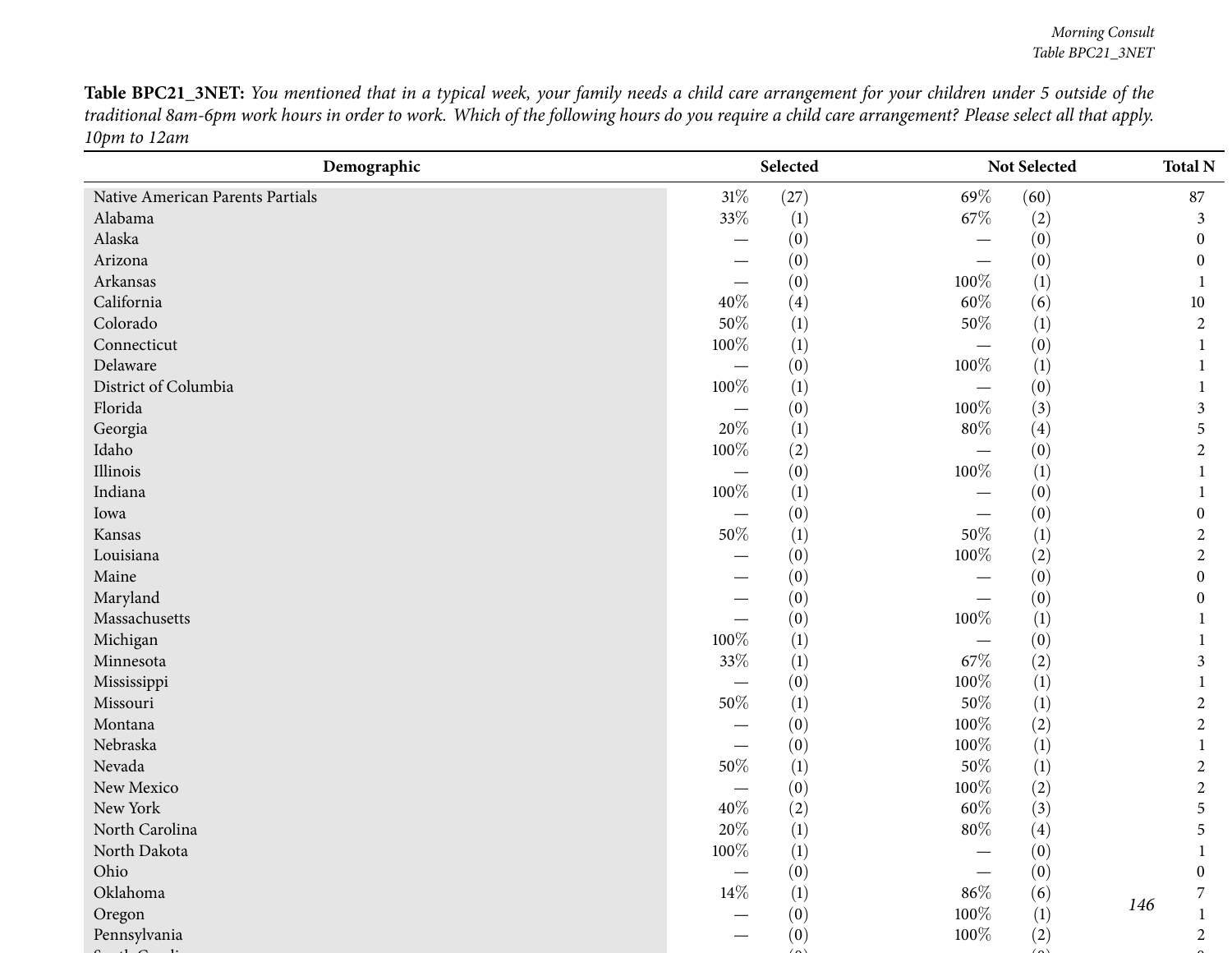Table BPC21\_4NET: You mentioned that in a typical week, your family needs a child care arrangement for your children under 5 outside of the traditional 8am-6pm work hours in order to work. Which of the following hours do you require a child care arrangement? Please select all that apply. *12am to 2am*

| Demographic                      |        | Selected |                                   | Not Selected | <b>Total N</b>   |
|----------------------------------|--------|----------|-----------------------------------|--------------|------------------|
| Native American Parents Partials | 17%    | (15)     | 83%                               | (72)         | 87               |
| Gender: Male                     | 19%    | (5)      | $81\%$                            | (22)         | 27               |
| Gender: Female                   | 17%    | (10)     | 83%                               | (50)         | 60               |
| Age: 18-34                       | $16\%$ | (8)      | 84\%                              | (43)         | 51               |
| Age: 35-44                       | $21\%$ | (7)      | 79%                               | (26)         | 33               |
| Age: 45-64                       |        | (0)      | 100%                              | (3)          | 3                |
| Age: 65+                         | —      | (0)      |                                   | (0)          | $\mathbf{0}$     |
| GenZers: 1997-2012               | $8\%$  | (1)      | $92\%$                            | (12)         | 13               |
| Millennials: 1981-1996           | $21\%$ | (13)     | 79%                               | (49)         | 62               |
| GenXers: 1965-1980               | $8\%$  | (1)      | 92%                               | (11)         | 12               |
| Baby Boomers: 1946-1964          |        | (0)      | $\overbrace{\phantom{123221111}}$ | (0)          | $\boldsymbol{0}$ |
| PID: Dem (no lean)               | 14%    | (5)      | 86%                               | (30)         | 35               |
| PID: Ind (no lean)               | $21\%$ | (7)      | 79%                               | (26)         | 33               |
| PID: Rep (no lean)               | $16\%$ | (3)      | 84\%                              | (16)         | 19               |
| Educ: < College                  | 19%    | (10)     | $81\%$                            | (44)         | 54               |
| Educ: Bachelors degree           | $8\%$  | (1)      | 92%                               | (12)         | 13               |
| Educ: Post-grad                  | 20%    | (4)      | $80\%$                            | (16)         | 20               |
| Income: Under 50k                | 14%    | (7)      | $86\%$                            | (42)         | 49               |
| Income: 50k-100k                 | 16%    | (4)      | 84%                               | (21)         | 25               |
| Income: 100k+                    | $31\%$ | (4)      | 69%                               | (9)          | 13               |
| Ethnicity: White                 | 13%    | (3)      | 87\%                              | (20)         | 23               |
| Ethnicity: Hispanic              | $16\%$ | (3)      | 84\%                              | (16)         | 19               |
| Ethnicity: Black                 | 25%    | (2)      | 75\%                              | (6)          | 8                |
| Ethnicity: Other                 | 18%    | (10)     | 82%                               | (46)         | 56               |
| 4-Region: Northeast              | $11\%$ | (1)      | 89%                               | (8)          | 9                |
| 4-Region: Midwest                | 29%    | (4)      | 71\%                              | (10)         | 14               |
| 4-Region: South                  | 18%    | (7)      | 82%                               | (33)         | 40               |
| 4-Region: West                   | $12\%$ | (3)      | $88\%$                            | (21)         | 24               |
| Age: 19-34                       | $16\%$ | (8)      | 84\%                              | (43)         | 51               |
| Age: 35-44                       | 21%    | (7)      | 79%                               | (26)         | 33               |
| Age: 45+                         |        | (0)      | 100%                              | (3)          | 3                |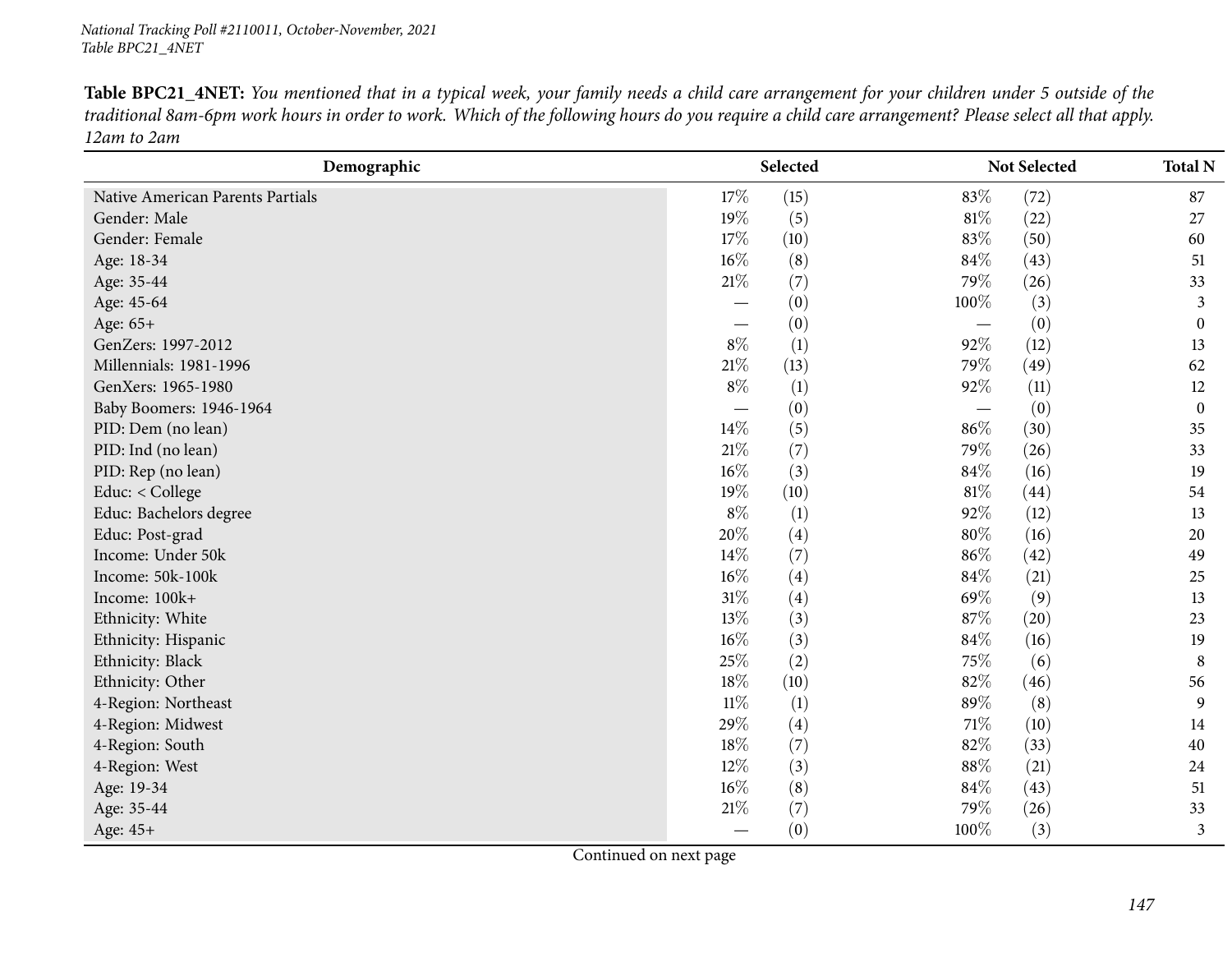Table BPC21\_4NET: You mentioned that in a typical week, your family needs a child care arrangement for your children under 5 outside of the traditional 8am-6pm work hours in order to work. Which of the following hours do you require a child care arrangement? Please select all that apply. *12am to 2am*

| Demographic                                                                       |        | Selected |        | Not Selected | <b>Total N</b>   |
|-----------------------------------------------------------------------------------|--------|----------|--------|--------------|------------------|
| Native American Parents Partials                                                  | 17\%   | (15)     | 83%    | (72)         | 87               |
| Enrolled in Tribe                                                                 | 16%    | (10)     | 84\%   | (52)         | 62               |
| Not Enrolled in Tribe                                                             | 20%    | (5)      | 80%    | (20)         | 25               |
| Live Near Tribe Enrolled in                                                       | 12%    | (5)      | 88%    | (37)         | 42               |
| Youngest Child under 1 Year                                                       | $8\%$  | (1)      | 92%    | (11)         | 12               |
| Youngest Child 1-4                                                                | 17\%   | (8)      | 83%    | (40)         | 48               |
| Youngest Child 5-11                                                               | 22%    | (13)     | 78%    | (47)         | 60               |
| Married/Partnered                                                                 | 21%    | (14)     | 79%    | (52)         | 66               |
| Single Parent HH                                                                  | $5\%$  | (1)      | 95%    | (20)         | 21               |
| Married/Partnered + both Employed                                                 | 23%    | (11)     | 77\%   | (36)         | 47               |
| Married/Partnered + One Adult Employed                                            | 21%    | (14)     | 79%    | (52)         | 66               |
| Service Worker, Retail Sales, Laborers and Helpers                                | $16\%$ | (4)      | 84\%   | (21)         | 25               |
| Trade and Skilled Workers                                                         | 20%    | (2)      | 80%    | (8)          | 10               |
| Administrative Workers, Office Professionals, and Executive/Senior Level Managers | 14%    | (3)      | 86%    | (19)         | 22               |
| Health Care and Medical Professionals, Lab Technicians, and Pharmacists           | 33%    | (2)      | 67%    | (4)          | 6                |
| Other Professionals                                                               | 21%    | (3)      | 79%    | (11)         | 14               |
| Work Full Time                                                                    | 19%    | (13)     | $81\%$ | (54)         | 67               |
| Work Part Time                                                                    | 10%    | (1)      | 90%    | (9)          | 10               |
| Live on Tribal Land                                                               | $8\%$  | (1)      | 92%    | (12)         | 13               |
| Do not Live on Tribal Land                                                        | 19%    | (14)     | 81\%   | (60)         | 74               |
| Parents in OK, AZ, CA                                                             | 12%    | (2)      | 88%    | (15)         | 17               |
| Need Child Care in Traditional Hours                                              | 18%    | (14)     | 82%    | (63)         | 77               |
| Need Child Care in Non-Traditional Hours                                          | 17\%   | (15)     | 83%    | (72)         | 87               |
| Single, never married                                                             | $7\%$  | (1)      | 93%    | (13)         | 14               |
| Married                                                                           | 21%    | (11)     | 79%    | (41)         | 52               |
| Separated                                                                         |        | (0)      |        | (0)          | $\boldsymbol{0}$ |
| Divorced                                                                          |        | (0)      | 100%   | (7)          |                  |
| Widowed                                                                           |        | (0)      |        | (0)          | $\Omega$         |
| Living with a partner                                                             | 21%    | (3)      | 79%    | (11)         | 14               |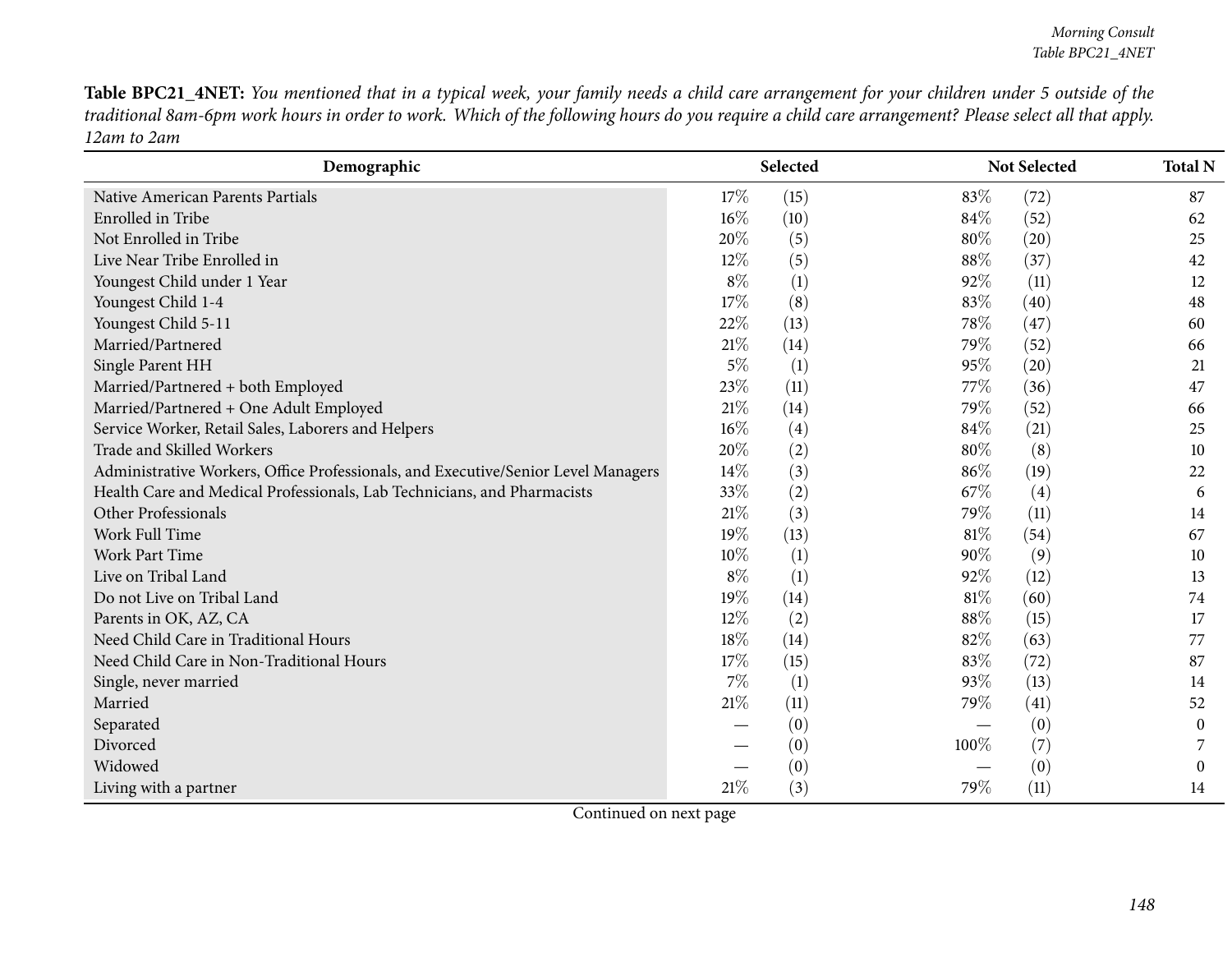Table BPC21\_4NET: You mentioned that in a typical week, your family needs a child care arrangement for your children under 5 outside of the traditional 8am-6pm work hours in order to work. Which of the following hours do you require a child care arrangement? Please select all that apply. *12am to 2am*

| $17\%$<br>83%<br>(72)<br>Native American Parents Partials<br>(15)<br>87<br>100%<br>Alabama<br>(0)<br>(3)<br>3<br>Alaska<br>(0)<br>(0)<br>$\mathbf{0}$<br>Arizona<br>(0)<br>(0)<br>$\mathbf{0}$<br>$100\%$<br>Arkansas<br>(1)<br>(0)<br>California<br>100%<br>(0)<br>(10)<br>10<br>$50\%$<br>$50\%$<br>Colorado<br>$\left(1\right)$<br>$\left(1\right)$<br>$\overline{c}$<br>100%<br>Connecticut<br>(1)<br>(0)<br>100%<br>Delaware<br>(1)<br>(0)<br>100%<br>District of Columbia<br>(1)<br>(0)<br>33%<br>$67\%$<br>Florida<br>(1)<br>(2)<br>3<br>$20\%$<br>$80\%$<br>Georgia<br>(1)<br>(4)<br>5<br>$50\%$<br>$50\%$<br>Idaho<br>(1)<br>(1)<br>$\overline{c}$<br>$100\%$<br>Illinois<br>(1)<br>(0)<br>1<br>$100\%$<br>Indiana<br>(0)<br>(1)<br>(0)<br>(0)<br>Iowa<br>0<br>$50\%$<br>$50\%$<br>(1)<br>(1)<br>Kansas<br>2<br>100%<br>Louisiana<br>(0)<br>(2)<br>$\overline{c}$<br>Maine<br>(0)<br>(0)<br>$\boldsymbol{0}$<br>Maryland<br>(0)<br>(0)<br>0<br>100%<br>Massachusetts<br>(0)<br>(1)<br>Michigan<br>100%<br>(0)<br>(1)<br>33%<br>67\%<br>Minnesota<br>(2)<br>$\left(1\right)$<br>3<br>$100\%$<br>(1)<br>Mississippi<br>(0)<br>—<br>—<br>$50\%$<br>$50\%$<br>Missouri<br>(1)<br>(1)<br>2<br>100%<br>Montana<br>(0)<br>(2)<br>$\overline{c}$<br>100%<br>Nebraska<br>(1)<br>(0)<br>$\overbrace{\phantom{12322111}}$<br>$50\%$<br>$50\%$<br>Nevada<br>(1)<br>(1)<br>2<br>$100\%$<br>New Mexico<br>(2)<br>(0)<br>2<br>New York<br>$20\%$<br>$80\%$<br>(1)<br>(4)<br>5<br>$100\%$<br>North Carolina<br>(5)<br>5<br>(0)<br>$100\%$<br>$\left(1\right)$<br>(0)<br>North Dakota<br>$\mathbf{1}$<br>(0)<br>(0)<br>Ohio<br>$\boldsymbol{0}$<br>29\%<br>$71\%$<br>Oklahoma<br>(2)<br>(5)<br>7<br>149<br>$100\%$<br>Oregon<br>(1)<br>(0) | Demographic  | Selected |      | Not Selected | <b>Total N</b> |  |
|------------------------------------------------------------------------------------------------------------------------------------------------------------------------------------------------------------------------------------------------------------------------------------------------------------------------------------------------------------------------------------------------------------------------------------------------------------------------------------------------------------------------------------------------------------------------------------------------------------------------------------------------------------------------------------------------------------------------------------------------------------------------------------------------------------------------------------------------------------------------------------------------------------------------------------------------------------------------------------------------------------------------------------------------------------------------------------------------------------------------------------------------------------------------------------------------------------------------------------------------------------------------------------------------------------------------------------------------------------------------------------------------------------------------------------------------------------------------------------------------------------------------------------------------------------------------------------------------------------------------------------------------------------------------------------------------------------------------------------|--------------|----------|------|--------------|----------------|--|
|                                                                                                                                                                                                                                                                                                                                                                                                                                                                                                                                                                                                                                                                                                                                                                                                                                                                                                                                                                                                                                                                                                                                                                                                                                                                                                                                                                                                                                                                                                                                                                                                                                                                                                                                    |              |          |      |              |                |  |
|                                                                                                                                                                                                                                                                                                                                                                                                                                                                                                                                                                                                                                                                                                                                                                                                                                                                                                                                                                                                                                                                                                                                                                                                                                                                                                                                                                                                                                                                                                                                                                                                                                                                                                                                    |              |          |      |              |                |  |
|                                                                                                                                                                                                                                                                                                                                                                                                                                                                                                                                                                                                                                                                                                                                                                                                                                                                                                                                                                                                                                                                                                                                                                                                                                                                                                                                                                                                                                                                                                                                                                                                                                                                                                                                    |              |          |      |              |                |  |
|                                                                                                                                                                                                                                                                                                                                                                                                                                                                                                                                                                                                                                                                                                                                                                                                                                                                                                                                                                                                                                                                                                                                                                                                                                                                                                                                                                                                                                                                                                                                                                                                                                                                                                                                    |              |          |      |              |                |  |
|                                                                                                                                                                                                                                                                                                                                                                                                                                                                                                                                                                                                                                                                                                                                                                                                                                                                                                                                                                                                                                                                                                                                                                                                                                                                                                                                                                                                                                                                                                                                                                                                                                                                                                                                    |              |          |      |              |                |  |
|                                                                                                                                                                                                                                                                                                                                                                                                                                                                                                                                                                                                                                                                                                                                                                                                                                                                                                                                                                                                                                                                                                                                                                                                                                                                                                                                                                                                                                                                                                                                                                                                                                                                                                                                    |              |          |      |              |                |  |
|                                                                                                                                                                                                                                                                                                                                                                                                                                                                                                                                                                                                                                                                                                                                                                                                                                                                                                                                                                                                                                                                                                                                                                                                                                                                                                                                                                                                                                                                                                                                                                                                                                                                                                                                    |              |          |      |              |                |  |
|                                                                                                                                                                                                                                                                                                                                                                                                                                                                                                                                                                                                                                                                                                                                                                                                                                                                                                                                                                                                                                                                                                                                                                                                                                                                                                                                                                                                                                                                                                                                                                                                                                                                                                                                    |              |          |      |              |                |  |
|                                                                                                                                                                                                                                                                                                                                                                                                                                                                                                                                                                                                                                                                                                                                                                                                                                                                                                                                                                                                                                                                                                                                                                                                                                                                                                                                                                                                                                                                                                                                                                                                                                                                                                                                    |              |          |      |              |                |  |
|                                                                                                                                                                                                                                                                                                                                                                                                                                                                                                                                                                                                                                                                                                                                                                                                                                                                                                                                                                                                                                                                                                                                                                                                                                                                                                                                                                                                                                                                                                                                                                                                                                                                                                                                    |              |          |      |              |                |  |
|                                                                                                                                                                                                                                                                                                                                                                                                                                                                                                                                                                                                                                                                                                                                                                                                                                                                                                                                                                                                                                                                                                                                                                                                                                                                                                                                                                                                                                                                                                                                                                                                                                                                                                                                    |              |          |      |              |                |  |
|                                                                                                                                                                                                                                                                                                                                                                                                                                                                                                                                                                                                                                                                                                                                                                                                                                                                                                                                                                                                                                                                                                                                                                                                                                                                                                                                                                                                                                                                                                                                                                                                                                                                                                                                    |              |          |      |              |                |  |
|                                                                                                                                                                                                                                                                                                                                                                                                                                                                                                                                                                                                                                                                                                                                                                                                                                                                                                                                                                                                                                                                                                                                                                                                                                                                                                                                                                                                                                                                                                                                                                                                                                                                                                                                    |              |          |      |              |                |  |
|                                                                                                                                                                                                                                                                                                                                                                                                                                                                                                                                                                                                                                                                                                                                                                                                                                                                                                                                                                                                                                                                                                                                                                                                                                                                                                                                                                                                                                                                                                                                                                                                                                                                                                                                    |              |          |      |              |                |  |
|                                                                                                                                                                                                                                                                                                                                                                                                                                                                                                                                                                                                                                                                                                                                                                                                                                                                                                                                                                                                                                                                                                                                                                                                                                                                                                                                                                                                                                                                                                                                                                                                                                                                                                                                    |              |          |      |              |                |  |
|                                                                                                                                                                                                                                                                                                                                                                                                                                                                                                                                                                                                                                                                                                                                                                                                                                                                                                                                                                                                                                                                                                                                                                                                                                                                                                                                                                                                                                                                                                                                                                                                                                                                                                                                    |              |          |      |              |                |  |
|                                                                                                                                                                                                                                                                                                                                                                                                                                                                                                                                                                                                                                                                                                                                                                                                                                                                                                                                                                                                                                                                                                                                                                                                                                                                                                                                                                                                                                                                                                                                                                                                                                                                                                                                    |              |          |      |              |                |  |
|                                                                                                                                                                                                                                                                                                                                                                                                                                                                                                                                                                                                                                                                                                                                                                                                                                                                                                                                                                                                                                                                                                                                                                                                                                                                                                                                                                                                                                                                                                                                                                                                                                                                                                                                    |              |          |      |              |                |  |
|                                                                                                                                                                                                                                                                                                                                                                                                                                                                                                                                                                                                                                                                                                                                                                                                                                                                                                                                                                                                                                                                                                                                                                                                                                                                                                                                                                                                                                                                                                                                                                                                                                                                                                                                    |              |          |      |              |                |  |
|                                                                                                                                                                                                                                                                                                                                                                                                                                                                                                                                                                                                                                                                                                                                                                                                                                                                                                                                                                                                                                                                                                                                                                                                                                                                                                                                                                                                                                                                                                                                                                                                                                                                                                                                    |              |          |      |              |                |  |
|                                                                                                                                                                                                                                                                                                                                                                                                                                                                                                                                                                                                                                                                                                                                                                                                                                                                                                                                                                                                                                                                                                                                                                                                                                                                                                                                                                                                                                                                                                                                                                                                                                                                                                                                    |              |          |      |              |                |  |
|                                                                                                                                                                                                                                                                                                                                                                                                                                                                                                                                                                                                                                                                                                                                                                                                                                                                                                                                                                                                                                                                                                                                                                                                                                                                                                                                                                                                                                                                                                                                                                                                                                                                                                                                    |              |          |      |              |                |  |
|                                                                                                                                                                                                                                                                                                                                                                                                                                                                                                                                                                                                                                                                                                                                                                                                                                                                                                                                                                                                                                                                                                                                                                                                                                                                                                                                                                                                                                                                                                                                                                                                                                                                                                                                    |              |          |      |              |                |  |
|                                                                                                                                                                                                                                                                                                                                                                                                                                                                                                                                                                                                                                                                                                                                                                                                                                                                                                                                                                                                                                                                                                                                                                                                                                                                                                                                                                                                                                                                                                                                                                                                                                                                                                                                    |              |          |      |              |                |  |
|                                                                                                                                                                                                                                                                                                                                                                                                                                                                                                                                                                                                                                                                                                                                                                                                                                                                                                                                                                                                                                                                                                                                                                                                                                                                                                                                                                                                                                                                                                                                                                                                                                                                                                                                    |              |          |      |              |                |  |
|                                                                                                                                                                                                                                                                                                                                                                                                                                                                                                                                                                                                                                                                                                                                                                                                                                                                                                                                                                                                                                                                                                                                                                                                                                                                                                                                                                                                                                                                                                                                                                                                                                                                                                                                    |              |          |      |              |                |  |
|                                                                                                                                                                                                                                                                                                                                                                                                                                                                                                                                                                                                                                                                                                                                                                                                                                                                                                                                                                                                                                                                                                                                                                                                                                                                                                                                                                                                                                                                                                                                                                                                                                                                                                                                    |              |          |      |              |                |  |
|                                                                                                                                                                                                                                                                                                                                                                                                                                                                                                                                                                                                                                                                                                                                                                                                                                                                                                                                                                                                                                                                                                                                                                                                                                                                                                                                                                                                                                                                                                                                                                                                                                                                                                                                    |              |          |      |              |                |  |
|                                                                                                                                                                                                                                                                                                                                                                                                                                                                                                                                                                                                                                                                                                                                                                                                                                                                                                                                                                                                                                                                                                                                                                                                                                                                                                                                                                                                                                                                                                                                                                                                                                                                                                                                    |              |          |      |              |                |  |
|                                                                                                                                                                                                                                                                                                                                                                                                                                                                                                                                                                                                                                                                                                                                                                                                                                                                                                                                                                                                                                                                                                                                                                                                                                                                                                                                                                                                                                                                                                                                                                                                                                                                                                                                    |              |          |      |              |                |  |
|                                                                                                                                                                                                                                                                                                                                                                                                                                                                                                                                                                                                                                                                                                                                                                                                                                                                                                                                                                                                                                                                                                                                                                                                                                                                                                                                                                                                                                                                                                                                                                                                                                                                                                                                    |              |          |      |              |                |  |
|                                                                                                                                                                                                                                                                                                                                                                                                                                                                                                                                                                                                                                                                                                                                                                                                                                                                                                                                                                                                                                                                                                                                                                                                                                                                                                                                                                                                                                                                                                                                                                                                                                                                                                                                    |              |          |      |              |                |  |
|                                                                                                                                                                                                                                                                                                                                                                                                                                                                                                                                                                                                                                                                                                                                                                                                                                                                                                                                                                                                                                                                                                                                                                                                                                                                                                                                                                                                                                                                                                                                                                                                                                                                                                                                    |              |          |      |              |                |  |
|                                                                                                                                                                                                                                                                                                                                                                                                                                                                                                                                                                                                                                                                                                                                                                                                                                                                                                                                                                                                                                                                                                                                                                                                                                                                                                                                                                                                                                                                                                                                                                                                                                                                                                                                    |              |          |      |              |                |  |
|                                                                                                                                                                                                                                                                                                                                                                                                                                                                                                                                                                                                                                                                                                                                                                                                                                                                                                                                                                                                                                                                                                                                                                                                                                                                                                                                                                                                                                                                                                                                                                                                                                                                                                                                    |              |          |      |              |                |  |
|                                                                                                                                                                                                                                                                                                                                                                                                                                                                                                                                                                                                                                                                                                                                                                                                                                                                                                                                                                                                                                                                                                                                                                                                                                                                                                                                                                                                                                                                                                                                                                                                                                                                                                                                    | Pennsylvania | (0)      | 100% | (2)          | $\overline{2}$ |  |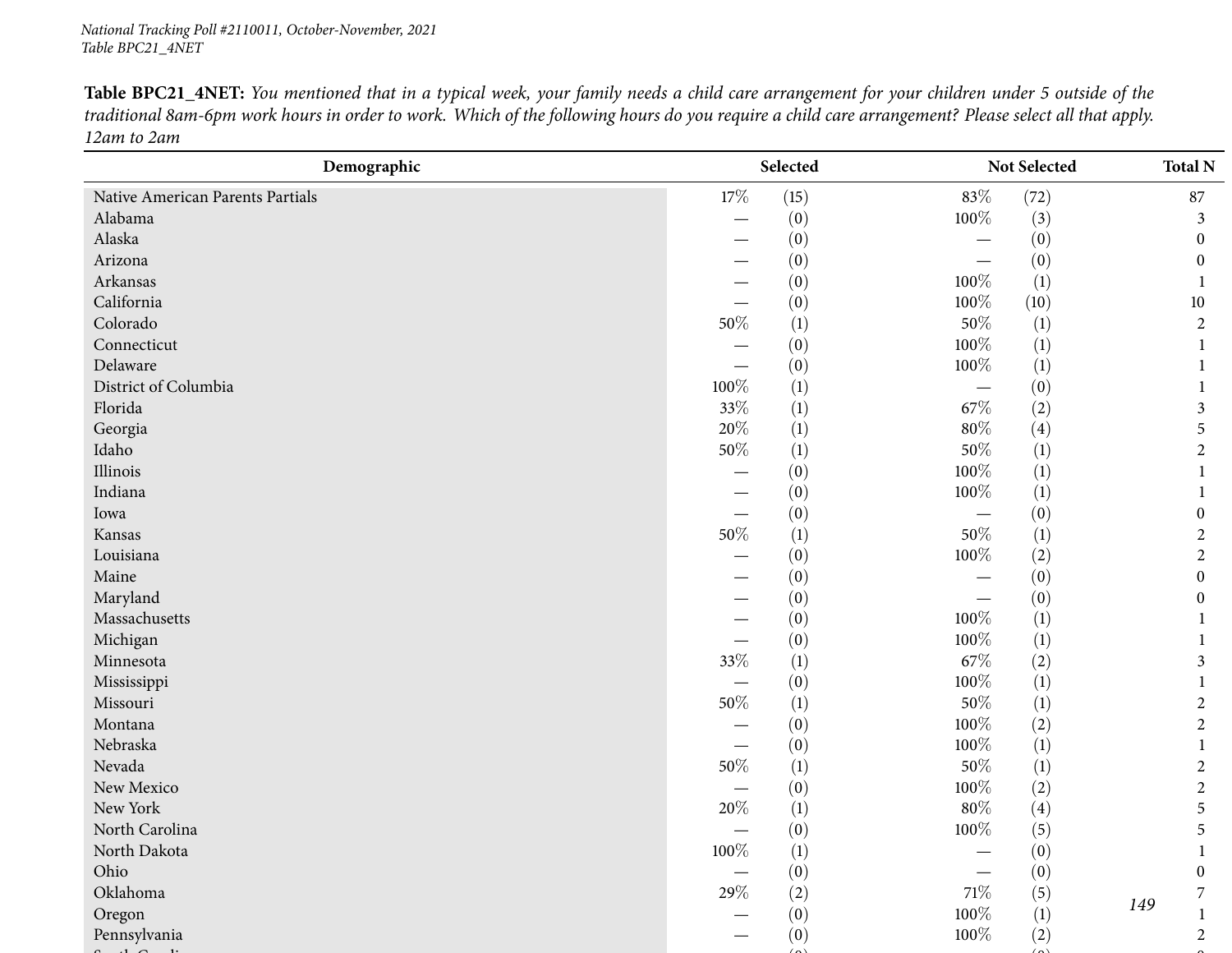Table BPC21\_5NET: You mentioned that in a typical week, your family needs a child care arrangement for your children under 5 outside of the traditional 8am-6pm work hours in order to work. Which of the following hours do you require a child care arrangement? Please select all that apply. *2am to 4am*

| Demographic                      |                          | Selected |                          | Not Selected | <b>Total N</b>   |
|----------------------------------|--------------------------|----------|--------------------------|--------------|------------------|
| Native American Parents Partials | $11\%$                   | (10)     | 89%                      | (77)         | 87               |
| Gender: Male                     | 22%                      | (6)      | 78\%                     | (21)         | 27               |
| Gender: Female                   | 7%                       | (4)      | 93%                      | (56)         | 60               |
| Age: 18-34                       | $8\%$                    | (4)      | 92%                      | (47)         | 51               |
| Age: 35-44                       | 18%                      | (6)      | 82%                      | (27)         | 33               |
| Age: 45-64                       | $\overline{\phantom{0}}$ | (0)      | 100%                     | (3)          | 3                |
| Age: 65+                         | $\overline{\phantom{0}}$ | (0)      |                          | (0)          | $\boldsymbol{0}$ |
| GenZers: 1997-2012               | $8\%$                    | (1)      | 92%                      | (12)         | 13               |
| Millennials: 1981-1996           | 13%                      | (8)      | 87%                      | (54)         | 62               |
| GenXers: 1965-1980               | $8\%$                    | (1)      | 92%                      | (11)         | 12               |
| Baby Boomers: 1946-1964          | $\overline{\phantom{0}}$ | (0)      | $\overline{\phantom{m}}$ | (0)          | $\boldsymbol{0}$ |
| PID: Dem (no lean)               | $6\%$                    | (2)      | 94%                      | (33)         | 35               |
| PID: Ind (no lean)               | 15%                      | (5)      | 85%                      | (28)         | 33               |
| PID: Rep (no lean)               | 16%                      | (3)      | 84%                      | (16)         | 19               |
| Educ: < College                  | 13%                      | (7)      | 87%                      | (47)         | 54               |
| Educ: Bachelors degree           |                          | (0)      | 100%                     | (13)         | 13               |
| Educ: Post-grad                  | 15%                      | (3)      | 85%                      | (17)         | 20               |
| Income: Under 50k                | $6\%$                    | (3)      | 94%                      | (46)         | 49               |
| Income: 50k-100k                 | 12%                      | (3)      | 88%                      | (22)         | 25               |
| Income: 100k+                    | 31%                      | (4)      | 69%                      | (9)          | 13               |
| Ethnicity: White                 | $9\%$                    | (2)      | $91\%$                   | (21)         | 23               |
| Ethnicity: Hispanic              | 16%                      | (3)      | 84%                      | (16)         | 19               |
| Ethnicity: Black                 | 25%                      | (2)      | 75%                      | (6)          | 8                |
| Ethnicity: Other                 | $11\%$                   | (6)      | 89%                      | (50)         | 56               |
| 4-Region: Northeast              |                          | (0)      | 100%                     | (9)          | 9                |
| 4-Region: Midwest                | 14%                      | (2)      | 86%                      | (12)         | 14               |
| 4-Region: South                  | 15%                      | (6)      | 85%                      | (34)         | 40               |
| 4-Region: West                   | $8\%$                    | (2)      | 92%                      | (22)         | 24               |
| Age: 19-34                       | $8\%$                    | (4)      | 92%                      | (47)         | 51               |
| Age: 35-44                       | 18%                      | (6)      | 82%                      | (27)         | 33               |
| Age: 45+                         |                          | (0)      | 100%                     | (3)          | 3                |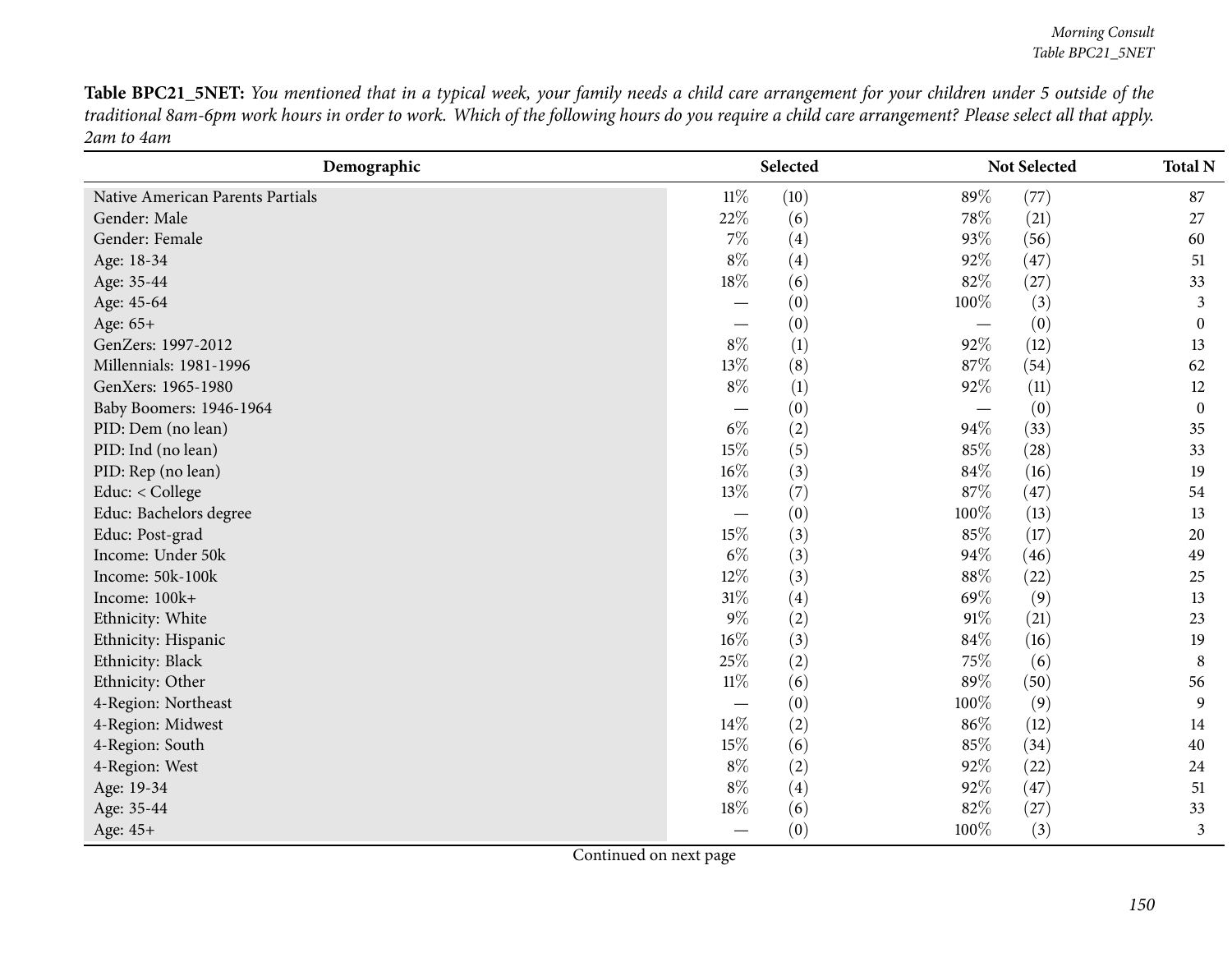Table BPC21\_5NET: You mentioned that in a typical week, your family needs a child care arrangement for your children under 5 outside of the traditional 8am-6pm work hours in order to work. Which of the following hours do you require a child care arrangement? Please select all that apply. *2am to 4am*

| Demographic                                                                       |        | Selected |        | Not Selected | <b>Total N</b>   |
|-----------------------------------------------------------------------------------|--------|----------|--------|--------------|------------------|
| Native American Parents Partials                                                  | $11\%$ | (10)     | 89%    | (77)         | 87               |
| Enrolled in Tribe                                                                 | $11\%$ | (7)      | 89%    | (55)         | 62               |
| Not Enrolled in Tribe                                                             | 12%    | (3)      | 88%    | (22)         | 25               |
| Live Near Tribe Enrolled in                                                       | $5\%$  | (2)      | 95%    | (40)         | 42               |
| Youngest Child under 1 Year                                                       | $8\%$  | (1)      | 92%    | (11)         | 12               |
| Youngest Child 1-4                                                                | 10%    | (5)      | 90%    | (43)         | 48               |
| Youngest Child 5-11                                                               | 15%    | (9)      | 85%    | (51)         | 60               |
| Married/Partnered                                                                 | 14%    | (9)      | 86%    | (57)         | 66               |
| Single Parent HH                                                                  | $5\%$  | (1)      | 95%    | (20)         | 21               |
| Married/Partnered + both Employed                                                 | 17%    | (8)      | 83%    | (39)         | 47               |
| Married/Partnered + One Adult Employed                                            | 14\%   | (9)      | 86\%   | (57)         | 66               |
| Service Worker, Retail Sales, Laborers and Helpers                                | $4\%$  | (1)      | 96%    | (24)         | 25               |
| Trade and Skilled Workers                                                         | 10%    | (1)      | $90\%$ | (9)          | 10               |
| Administrative Workers, Office Professionals, and Executive/Senior Level Managers | 14%    | (3)      | 86%    | (19)         | 22               |
| Health Care and Medical Professionals, Lab Technicians, and Pharmacists           | 50%    | (3)      | 50%    | (3)          | 6                |
| Other Professionals                                                               | 14%    | (2)      | 86%    | (12)         | 14               |
| Work Full Time                                                                    | 13%    | (9)      | 87%    | (58)         | 67               |
| Work Part Time                                                                    | 10%    | (1)      | 90%    | (9)          | 10               |
| Live on Tribal Land                                                               | $8\%$  | (1)      | 92%    | (12)         | 13               |
| Do not Live on Tribal Land                                                        | 12%    | (9)      | 88%    | (65)         | 74               |
| Parents in OK, AZ, CA                                                             | $6\%$  | (1)      | 94%    | (16)         | 17               |
| Need Child Care in Traditional Hours                                              | 13%    | (10)     | 87%    | (67)         | 77               |
| Need Child Care in Non-Traditional Hours                                          | $11\%$ | (10)     | 89%    | (77)         | 87               |
| Single, never married                                                             | $7\%$  | (1)      | 93%    | (13)         | 14               |
| Married                                                                           | 13%    | (7)      | 87%    | (45)         | 52               |
| Separated                                                                         |        | (0)      |        | (0)          | $\boldsymbol{0}$ |
| Divorced                                                                          |        | (0)      | 100%   | (7)          |                  |
| Widowed                                                                           |        | (0)      |        | (0)          | 0                |
| Living with a partner                                                             | 14%    | (2)      | 86%    | (12)         | 14               |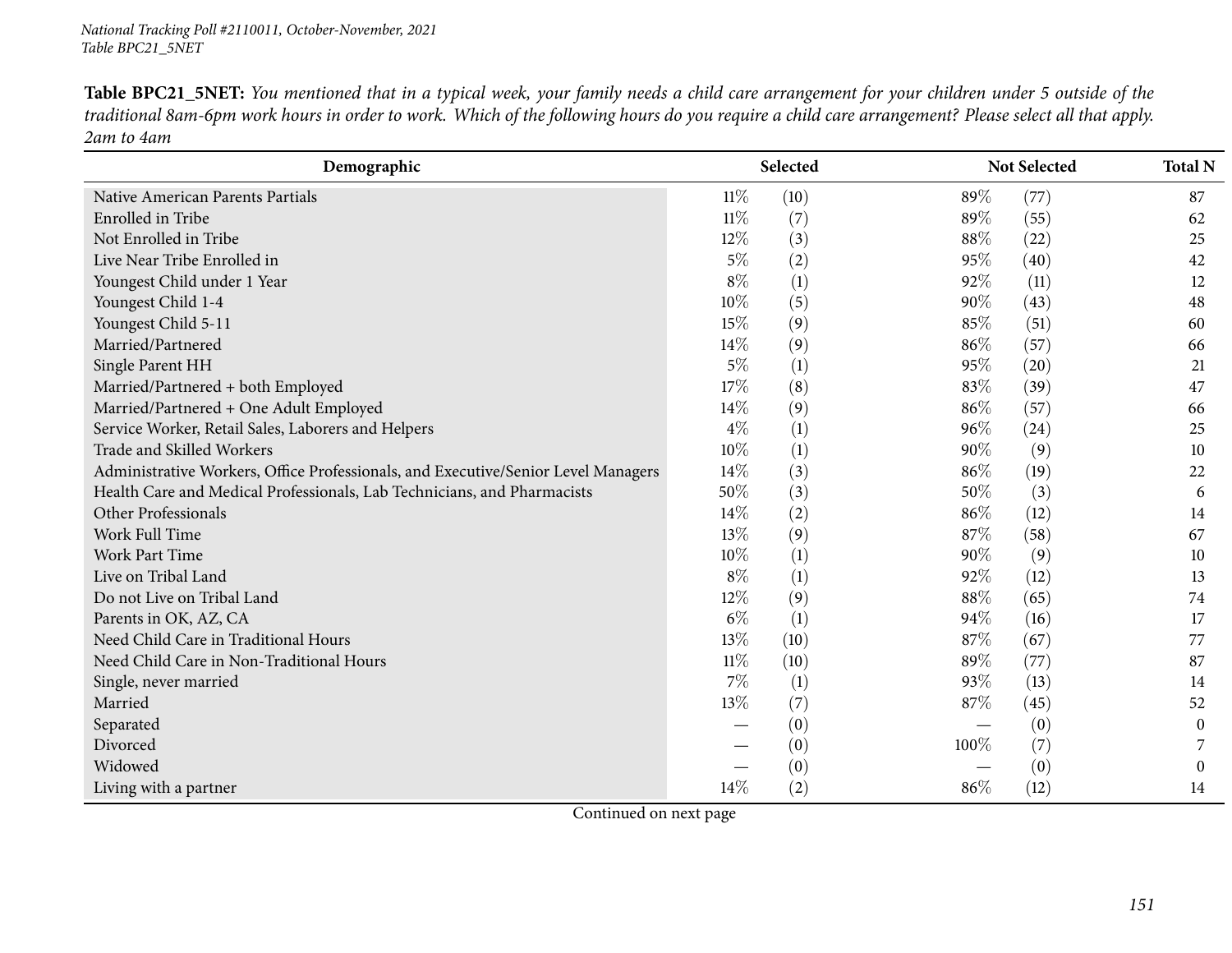Table BPC21\_5NET: You mentioned that in a typical week, your family needs a child care arrangement for your children under 5 outside of the traditional 8am-6pm work hours in order to work. Which of the following hours do you require a child care arrangement? Please select all that apply. *2am to 4am*

| Demographic                      |        | Selected         |         | Not Selected     | <b>Total N</b>   |
|----------------------------------|--------|------------------|---------|------------------|------------------|
| Native American Parents Partials | $11\%$ | (10)             | $89\%$  | (77)             | 87               |
| Alabama                          |        | (0)              | 100%    | (3)              | 3                |
| Alaska                           |        | (0)              |         | (0)              | $\theta$         |
| Arizona                          |        | (0)              |         | (0)              | $\theta$         |
| Arkansas                         |        | (0)              | 100%    | (1)              |                  |
| California                       |        | (0)              | 100%    | (10)             | 10               |
| Colorado                         |        | (0)              | 100%    | (2)              | $\overline{2}$   |
| Connecticut                      |        | (0)              | 100%    | (1)              | 1                |
| Delaware                         |        | (0)              | 100%    | (1)              |                  |
| District of Columbia             |        | (0)              | 100%    | (1)              |                  |
| Florida                          |        | (0)              | 100%    | (3)              | 3                |
| Georgia                          | 20%    | (1)              | $80\%$  | (4)              | 5                |
| Idaho                            | $50\%$ | (1)              | $50\%$  | (1)              | $\overline{c}$   |
| Illinois                         |        | (0)              | 100%    | (1)              |                  |
| Indiana                          |        | (0)              | 100%    | $\left(1\right)$ |                  |
| Iowa                             |        | (0)              |         | (0)              | $\theta$         |
| Kansas                           | $50\%$ | (1)              | 50%     | (1)              | $\overline{c}$   |
| Louisiana                        |        | (0)              | $100\%$ | (2)              | $\overline{2}$   |
| Maine                            |        | (0)              |         | (0)              | $\boldsymbol{0}$ |
| Maryland                         |        | (0)              |         | (0)              | 0                |
| Massachusetts                    |        | (0)              | 100%    | $\left(1\right)$ |                  |
| Michigan                         |        | (0)              | 100%    | $\left(1\right)$ |                  |
| Minnesota                        | 33%    | $\left(1\right)$ | 67\%    | (2)              | 3                |
| Mississippi                      |        | (0)              | 100%    | (1)              |                  |
| Missouri                         |        | (0)              | 100%    | (2)              | 2                |
| Montana                          | --     | (0)              | 100%    | (2)              | $\overline{2}$   |
| Nebraska                         |        | (0)              | 100%    | $\left(1\right)$ |                  |
| Nevada                           | $50\%$ | (1)              | $50\%$  | $\left(1\right)$ | $\overline{2}$   |
| New Mexico                       |        | (0)              | 100%    | (2)              | $\overline{c}$   |
| New York                         |        | (0)              | $100\%$ | (5)              | 5                |
| North Carolina                   |        | (0)              | 100%    | (5)              | 5                |
| North Dakota                     |        | (0)              | $100\%$ | (1)              | $\mathbf{1}$     |
| Ohio                             |        | (0)              |         | (0)              | $\boldsymbol{0}$ |
| Oklahoma                         | $14\%$ | (1)              | $86\%$  | (6)              | 7<br>152         |
| Oregon                           |        | (0)              | 100%    | (1)              |                  |
| Pennsylvania                     |        | (0)              | 100%    | (2)              | $\overline{2}$   |
|                                  |        |                  |         |                  |                  |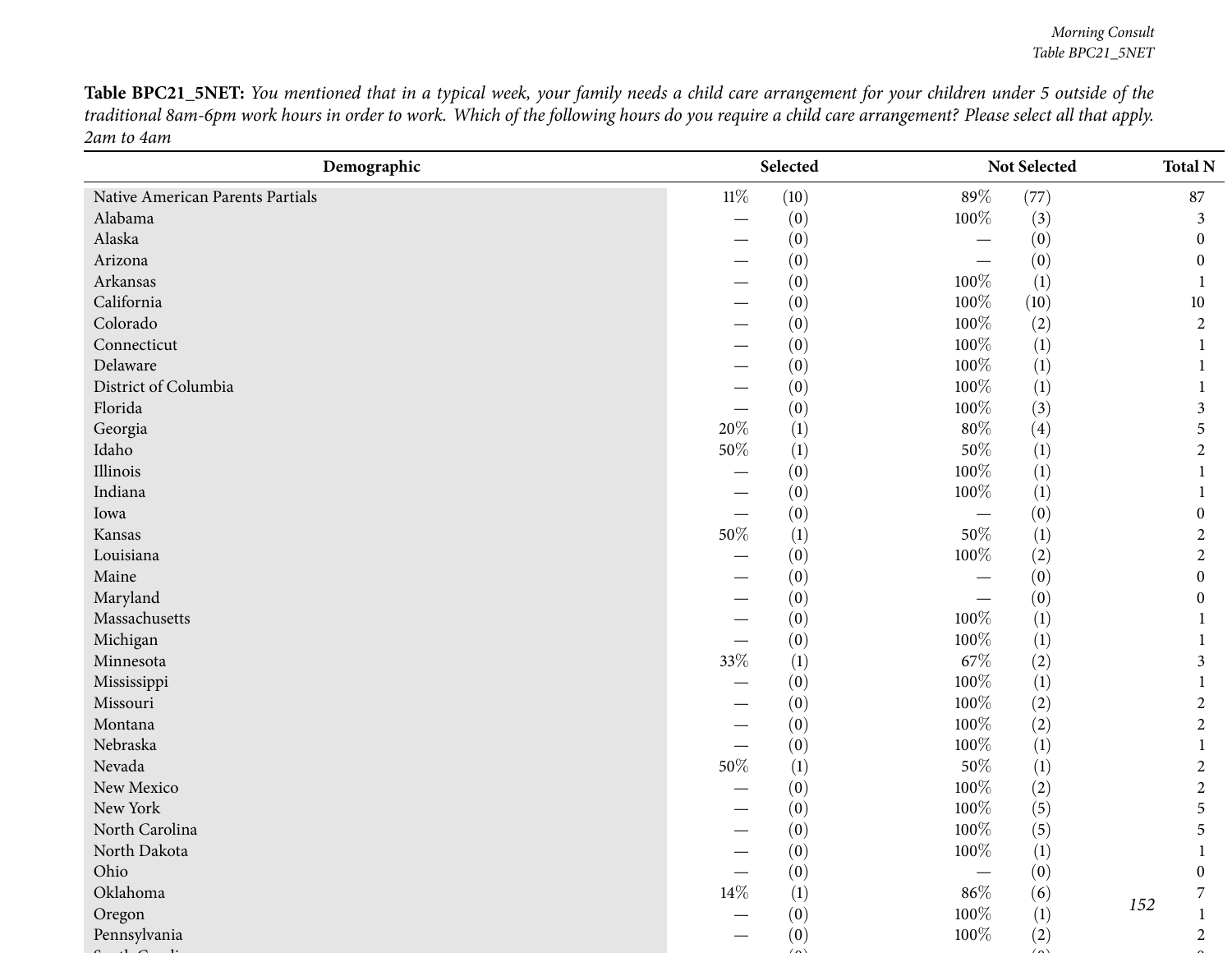Table BPC21\_6NET: You mentioned that in a typical week, your family needs a child care arrangement for your children under 5 outside of the traditional 8am-6pm work hours in order to work. Which of the following hours do you require a child care arrangement? Please select all that apply. *4am to 6am*

| Demographic                      |                          | Selected         |                                   | Not Selected | <b>Total N</b>   |
|----------------------------------|--------------------------|------------------|-----------------------------------|--------------|------------------|
| Native American Parents Partials | 10%                      | (9)              | 90%                               | (78)         | 87               |
| Gender: Male                     | $11\%$                   | (3)              | 89%                               | (24)         | 27               |
| Gender: Female                   | 10%                      | (6)              | 90%                               | (54)         | 60               |
| Age: 18-34                       | 12%                      | (6)              | 88%                               | (45)         | 51               |
| Age: 35-44                       | $9\%$                    | (3)              | $91\%$                            | (30)         | 33               |
| Age: 45-64                       |                          | (0)              | 100%                              | (3)          | 3                |
| Age: 65+                         | $\overline{\phantom{0}}$ | (0)              |                                   | (0)          | $\mathbf{0}$     |
| GenZers: 1997-2012               | $8\%$                    | (1)              | 92%                               | (12)         | 13               |
| Millennials: 1981-1996           | $13\%$                   | (8)              | 87%                               | (54)         | 62               |
| GenXers: 1965-1980               |                          | (0)              | 100%                              | (12)         | 12               |
| Baby Boomers: 1946-1964          |                          | (0)              | $\overbrace{\phantom{123221111}}$ | (0)          | $\boldsymbol{0}$ |
| PID: Dem (no lean)               | $3\%$                    | (1)              | 97%                               | (34)         | 35               |
| PID: Ind (no lean)               | 18%                      | (6)              | 82%                               | (27)         | 33               |
| PID: Rep (no lean)               | $11\%$                   | (2)              | 89%                               | (17)         | 19               |
| Educ: < College                  | 13%                      | (7)              | 87\%                              | (47)         | 54               |
| Educ: Bachelors degree           | $8\%$                    | (1)              | 92%                               | (12)         | 13               |
| Educ: Post-grad                  | $5\%$                    | (1)              | 95%                               | (19)         | 20               |
| Income: Under 50k                | $8\%$                    | (4)              | 92%                               | (45)         | 49               |
| Income: 50k-100k                 | 12%                      | (3)              | 88%                               | (22)         | 25               |
| Income: 100k+                    | 15%                      | (2)              | 85%                               | (11)         | 13               |
| Ethnicity: White                 | $4\%$                    | (1)              | 96%                               | (22)         | 23               |
| Ethnicity: Hispanic              | $11\%$                   | (2)              | 89%                               | (17)         | 19               |
| Ethnicity: Black                 | $12\%$                   | $\left(1\right)$ | 88%                               | (7)          | 8                |
| Ethnicity: Other                 | $12\%$                   | (7)              | 88%                               | (49)         | 56               |
| 4-Region: Northeast              |                          | (0)              | 100%                              | (9)          | 9                |
| 4-Region: Midwest                | 14%                      | (2)              | 86%                               | (12)         | 14               |
| 4-Region: South                  | $12\%$                   | (5)              | 88%                               | (35)         | 40               |
| 4-Region: West                   | $8\%$                    | (2)              | 92%                               | (22)         | 24               |
| Age: 19-34                       | $12\%$                   | (6)              | 88%                               | (45)         | 51               |
| Age: 35-44                       | $9\%$                    | (3)              | 91\%                              | (30)         | 33               |
| Age: 45+                         |                          | (0)              | 100%                              | (3)          | 3                |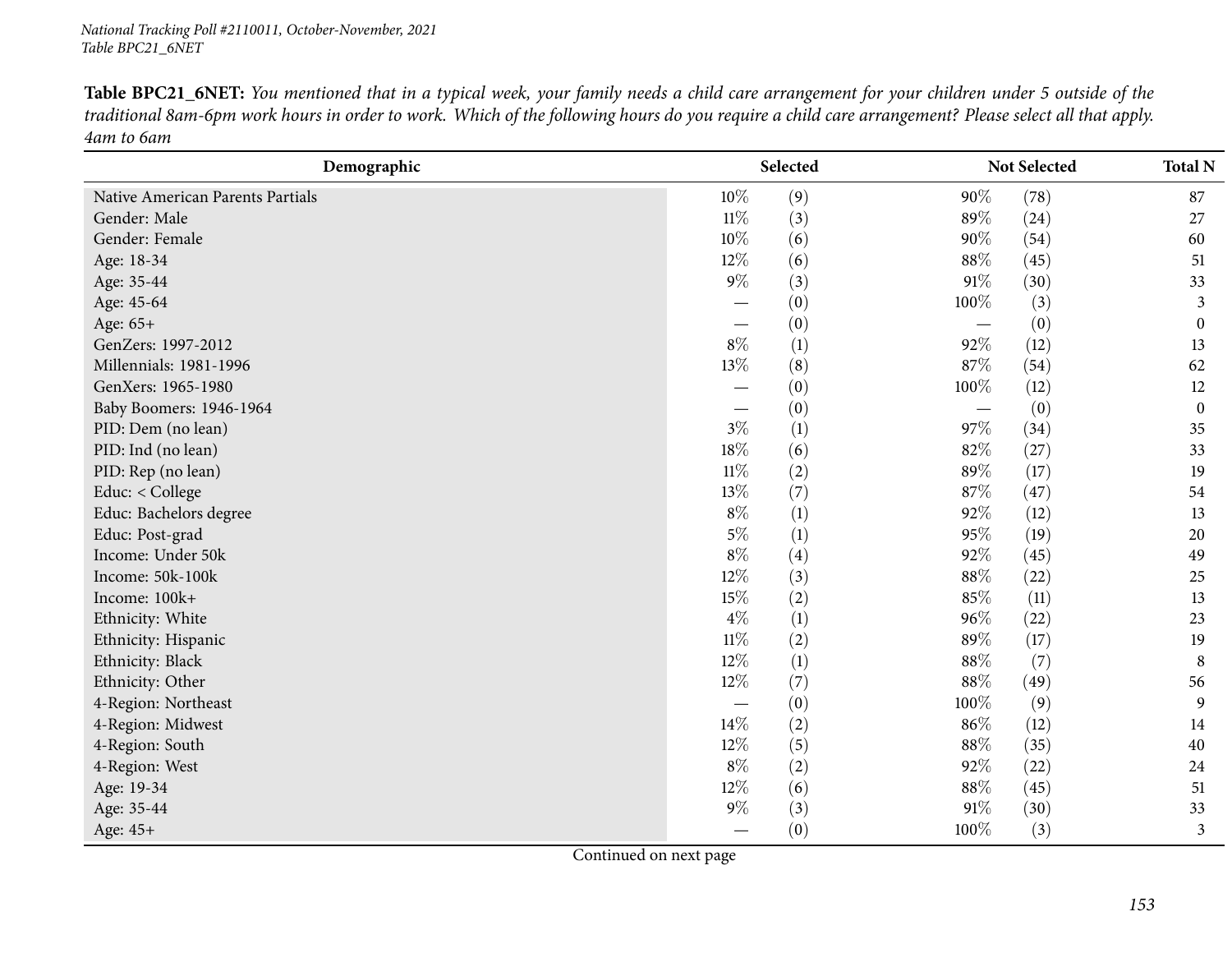Table BPC21\_6NET: You mentioned that in a typical week, your family needs a child care arrangement for your children under 5 outside of the traditional 8am-6pm work hours in order to work. Which of the following hours do you require a child care arrangement? Please select all that apply. *4am to 6am*

| Demographic                                                                       |       | Selected |      | Not Selected | <b>Total N</b>   |
|-----------------------------------------------------------------------------------|-------|----------|------|--------------|------------------|
| Native American Parents Partials                                                  | 10%   | (9)      | 90%  | (78)         | 87               |
| Enrolled in Tribe                                                                 | $8\%$ | (5)      | 92%  | (57)         | 62               |
| Not Enrolled in Tribe                                                             | 16%   | (4)      | 84%  | (21)         | 25               |
| Live Near Tribe Enrolled in                                                       | $2\%$ | (1)      | 98%  | (41)         | 42               |
| Youngest Child under 1 Year                                                       | $8\%$ | (1)      | 92%  | (11)         | 12               |
| Youngest Child 1-4                                                                | 15%   | (7)      | 85%  | (41)         | 48               |
| Youngest Child 5-11                                                               | 13%   | (8)      | 87%  | (52)         | 60               |
| Married/Partnered                                                                 | 12%   | (8)      | 88\% | (58)         | 66               |
| Single Parent HH                                                                  | $5\%$ | (1)      | 95%  | (20)         | 21               |
| Married/Partnered + both Employed                                                 | 13%   | (6)      | 87%  | (41)         | 47               |
| Married/Partnered + One Adult Employed                                            | 12%   | (8)      | 88%  | (58)         | 66               |
| Service Worker, Retail Sales, Laborers and Helpers                                | $8\%$ | (2)      | 92%  | (23)         | 25               |
| Trade and Skilled Workers                                                         | 10%   | (1)      | 90%  | (9)          | 10               |
| Administrative Workers, Office Professionals, and Executive/Senior Level Managers | $9\%$ | (2)      | 91%  | (20)         | 22               |
| Health Care and Medical Professionals, Lab Technicians, and Pharmacists           | 33%   | (2)      | 67%  | (4)          | 6                |
| Other Professionals                                                               | 14\%  | (2)      | 86%  | (12)         | 14               |
| Work Full Time                                                                    | 12%   | (8)      | 88%  | (59)         | 67               |
| Work Part Time                                                                    | 10%   | (1)      | 90%  | (9)          | 10               |
| Live on Tribal Land                                                               | $8\%$ | (1)      | 92%  | (12)         | 13               |
| Do not Live on Tribal Land                                                        | 11%   | (8)      | 89%  | (66)         | 74               |
| Parents in OK, AZ, CA                                                             | 12%   | (2)      | 88%  | (15)         | 17               |
| Need Child Care in Traditional Hours                                              | 12%   | (9)      | 88\% | (68)         | 77               |
| Need Child Care in Non-Traditional Hours                                          | 10%   | (9)      | 90%  | (78)         | 87               |
| Single, never married                                                             | 7%    | (1)      | 93%  | (13)         | 14               |
| Married                                                                           | 12%   | (6)      | 88%  | (46)         | 52               |
| Separated                                                                         |       | (0)      |      | (0)          | $\boldsymbol{0}$ |
| Divorced                                                                          |       | (0)      | 100% | (7)          |                  |
| Widowed                                                                           |       | (0)      |      | (0)          | $\theta$         |
| Living with a partner                                                             | 14%   | (2)      | 86%  | (12)         | 14               |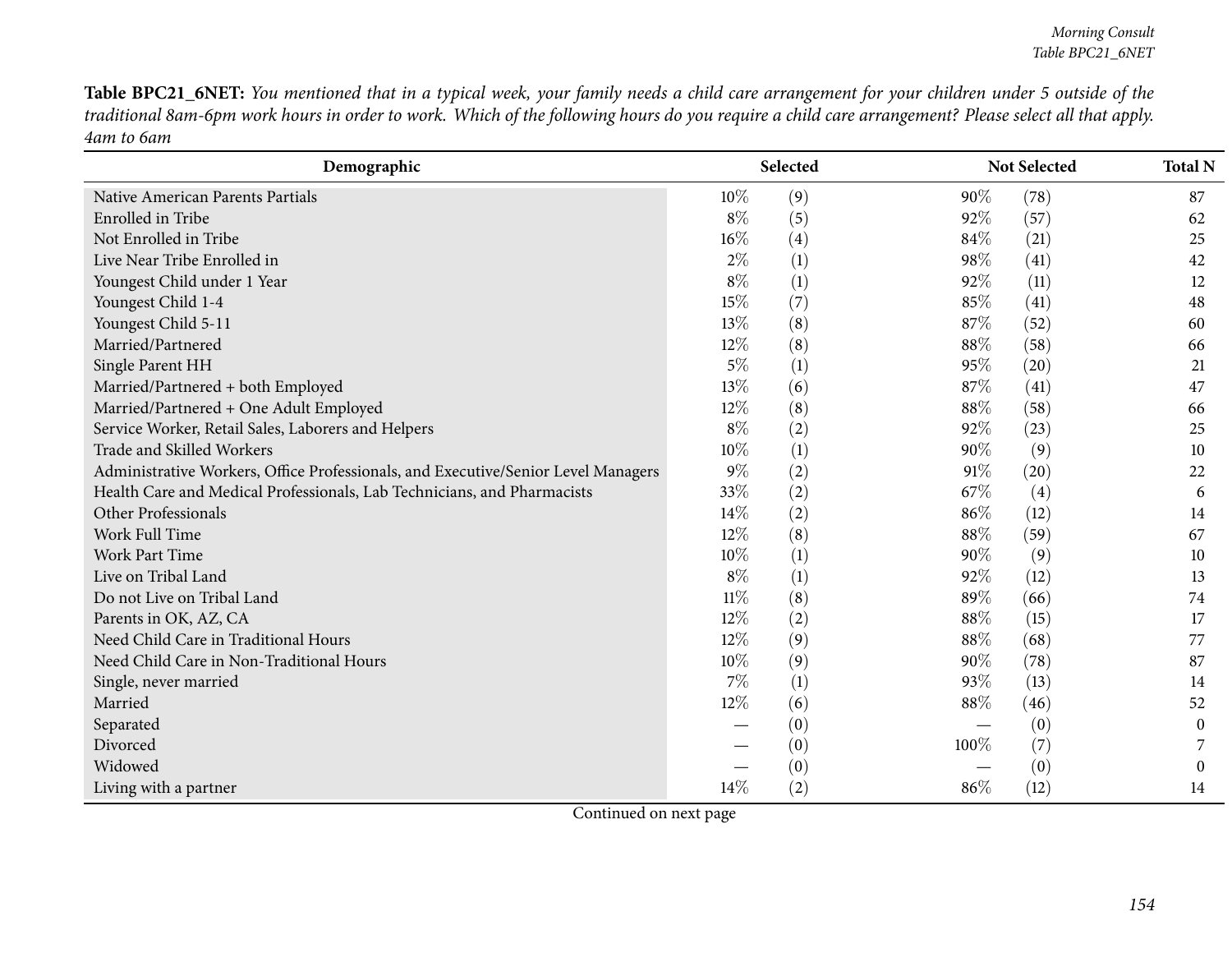Table BPC21\_6NET: You mentioned that in a typical week, your family needs a child care arrangement for your children under 5 outside of the traditional 8am-6pm work hours in order to work. Which of the following hours do you require a child care arrangement? Please select all that apply. *4am to 6am*

| Demographic                      |        | Selected         |         | Not Selected     | <b>Total N</b>   |  |
|----------------------------------|--------|------------------|---------|------------------|------------------|--|
| Native American Parents Partials | $10\%$ | (9)              | $90\%$  | (78)             | 87               |  |
| Alabama                          |        | (0)              | 100%    | (3)              | 3                |  |
| Alaska                           |        | (0)              |         | (0)              | $\theta$         |  |
| Arizona                          |        | (0)              |         | (0)              | $\theta$         |  |
| Arkansas                         |        | (0)              | 100%    | (1)              |                  |  |
| California                       |        | (0)              | 100%    | (10)             | 10               |  |
| Colorado                         |        | (0)              | 100%    | (2)              | $\overline{2}$   |  |
| Connecticut                      |        | (0)              | 100%    | $\left(1\right)$ | 1                |  |
| Delaware                         |        | (0)              | 100%    | $\left(1\right)$ |                  |  |
| District of Columbia             |        | (0)              | 100%    | (1)              |                  |  |
| Florida                          |        | (0)              | 100%    | (3)              | 3                |  |
| Georgia                          |        | (0)              | 100%    | (5)              | 5                |  |
| Idaho                            | $50\%$ | (1)              | $50\%$  | $\left(1\right)$ | $\overline{2}$   |  |
| Illinois                         |        | (0)              | 100%    | $\left(1\right)$ |                  |  |
| Indiana                          |        | (0)              | 100%    | $\left(1\right)$ |                  |  |
| Iowa                             |        | (0)              |         | (0)              | $\theta$         |  |
| Kansas                           | $50\%$ | (1)              | 50%     | $\left(1\right)$ | $\overline{c}$   |  |
| Louisiana                        |        | (0)              | $100\%$ | (2)              | $\overline{2}$   |  |
| Maine                            |        | (0)              |         | (0)              | $\boldsymbol{0}$ |  |
| Maryland                         |        | (0)              |         | (0)              | 0                |  |
| Massachusetts                    |        | (0)              | 100%    | $\left(1\right)$ |                  |  |
| Michigan                         |        | (0)              | 100%    | $\left(1\right)$ |                  |  |
| Minnesota                        | 33%    | $\left(1\right)$ | 67\%    | (2)              | 3                |  |
| Mississippi                      |        | (0)              | 100%    | (1)              |                  |  |
| Missouri                         |        | (0)              | 100%    | (2)              | 2                |  |
| Montana                          | --     | (0)              | 100%    | (2)              | $\overline{2}$   |  |
| Nebraska                         |        | (0)              | 100%    | $\left(1\right)$ |                  |  |
| Nevada                           | $50\%$ | (1)              | $50\%$  | (1)              | $\overline{2}$   |  |
| New Mexico                       |        | (0)              | 100%    | (2)              | $\overline{c}$   |  |
| New York                         |        | (0)              | $100\%$ | (5)              | 5                |  |
| North Carolina                   | 20%    | (1)              | $80\%$  | (4)              | 5                |  |
| North Dakota                     |        | (0)              | $100\%$ | (1)              | $\mathbf{1}$     |  |
| Ohio                             |        | (0)              |         | (0)              | $\boldsymbol{0}$ |  |
| Oklahoma                         | 29\%   | (2)              | $71\%$  | (5)              | 7<br>155         |  |
| Oregon                           |        | (0)              | $100\%$ | (1)              |                  |  |
| Pennsylvania                     |        | (0)              | 100%    | (2)              | $\overline{2}$   |  |
|                                  |        |                  |         |                  |                  |  |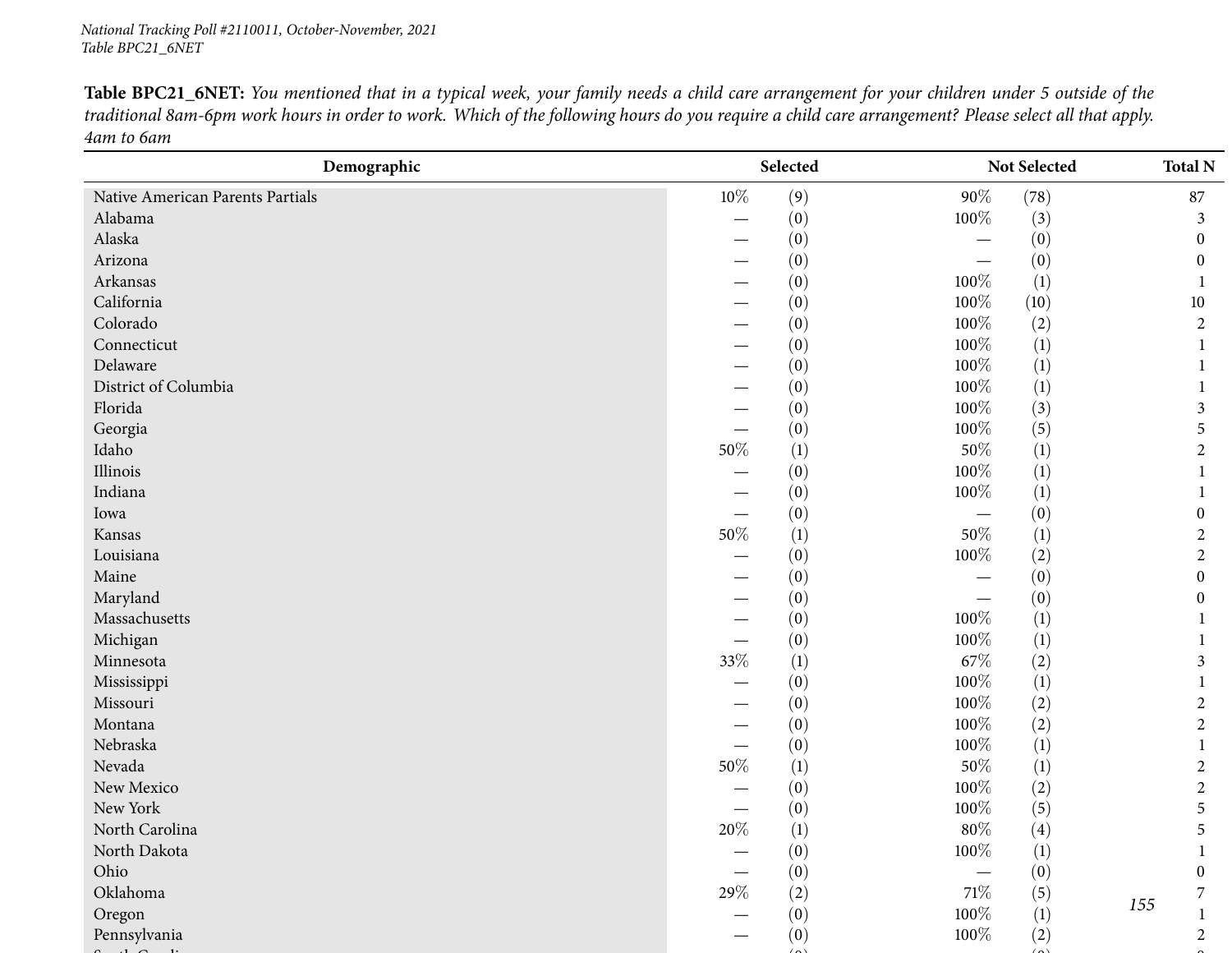Table BPC21\_7NET: You mentioned that in a typical week, your family needs a child care arrangement for your children under 5 outside of the traditional 8am-6pm work hours in order to work. Which of the following hours do you require a child care arrangement? Please select all that apply. *6am to 8am*

| Demographic                      |                          | Selected |      | Not Selected | <b>Total N</b>   |
|----------------------------------|--------------------------|----------|------|--------------|------------------|
| Native American Parents Partials | 24\%                     | (21)     | 76%  | (66)         | 87               |
| Gender: Male                     | 22\%                     | (6)      | 78\% | (21)         | 27               |
| Gender: Female                   | 25\%                     | (15)     | 75\% | (45)         | 60               |
| Age: 18-34                       | 24%                      | (12)     | 76\% | (39)         | 51               |
| Age: 35-44                       | 27%                      | (9)      | 73%  | (24)         | 33               |
| Age: 45-64                       | —                        | (0)      | 100% | (3)          | 3                |
| Age: 65+                         | $\overline{\phantom{0}}$ | (0)      |      | (0)          | $\boldsymbol{0}$ |
| GenZers: 1997-2012               | 15%                      | (2)      | 85%  | (11)         | 13               |
| Millennials: 1981-1996           | 29%                      | (18)     | 71\% | (44)         | 62               |
| GenXers: 1965-1980               | $8\%$                    | (1)      | 92%  | (11)         | 12               |
| Baby Boomers: 1946-1964          |                          | (0)      |      | (0)          | $\boldsymbol{0}$ |
| PID: Dem (no lean)               | $11\%$                   | (4)      | 89%  | (31)         | 35               |
| PID: Ind (no lean)               | 30%                      | (10)     | 70%  | (23)         | 33               |
| PID: Rep (no lean)               | 37%                      | (7)      | 63%  | (12)         | 19               |
| Educ: < College                  | 33%                      | (18)     | 67%  | (36)         | 54               |
| Educ: Bachelors degree           | 15%                      | (2)      | 85%  | (11)         | 13               |
| Educ: Post-grad                  | $5\%$                    | (1)      | 95%  | (19)         | 20               |
| Income: Under 50k                | 24%                      | (12)     | 76\% | (37)         | 49               |
| Income: 50k-100k                 | 28%                      | (7)      | 72%  | (18)         | 25               |
| Income: 100k+                    | 15%                      | (2)      | 85%  | (11)         | 13               |
| Ethnicity: White                 | 13%                      | (3)      | 87%  | (20)         | 23               |
| Ethnicity: Hispanic              | 16%                      | (3)      | 84%  | (16)         | 19               |
| Ethnicity: Black                 | 12%                      | (1)      | 88\% | (7)          | 8                |
| Ethnicity: Other                 | 30%                      | (17)     | 70%  | (39)         | 56               |
| 4-Region: Northeast              | 22%                      | (2)      | 78%  | (7)          | 9                |
| 4-Region: Midwest                | 43%                      | (6)      | 57%  | (8)          | 14               |
| 4-Region: South                  | 22%                      | (9)      | 78%  | (31)         | 40               |
| 4-Region: West                   | 17%                      | (4)      | 83%  | (20)         | 24               |
| Age: 19-34                       | 24%                      | (12)     | 76\% | (39)         | 51               |
| Age: 35-44                       | 27%                      | (9)      | 73%  | (24)         | 33               |
| Age: 45+                         |                          | (0)      | 100% | (3)          | 3                |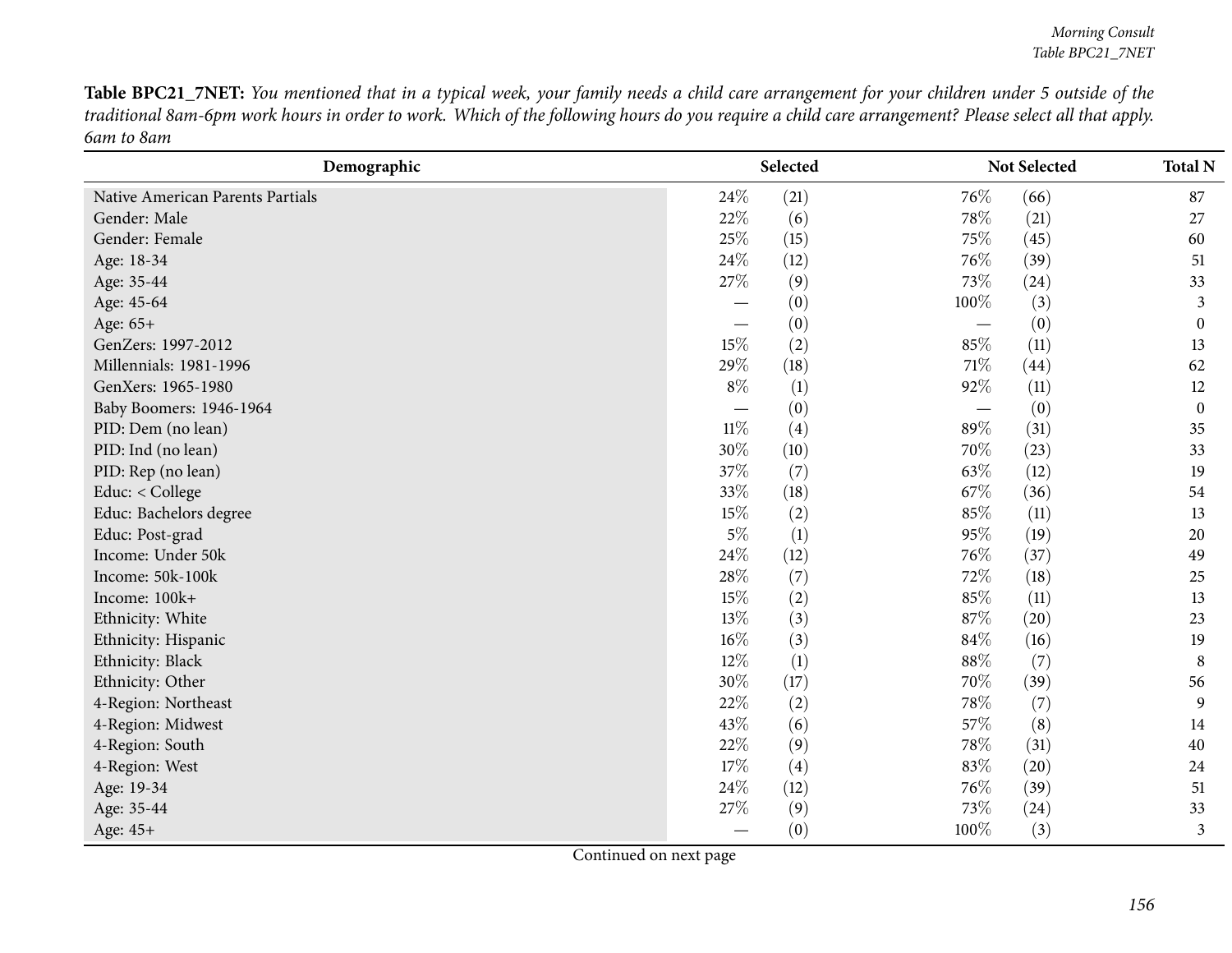Table BPC21\_7NET: You mentioned that in a typical week, your family needs a child care arrangement for your children under 5 outside of the traditional 8am-6pm work hours in order to work. Which of the following hours do you require a child care arrangement? Please select all that apply. *6am to 8am*

| Demographic                                                                       |                          | Selected |        | Not Selected | <b>Total N</b> |
|-----------------------------------------------------------------------------------|--------------------------|----------|--------|--------------|----------------|
| Native American Parents Partials                                                  | 24\%                     | (21)     | 76\%   | (66)         | 87             |
| Enrolled in Tribe                                                                 | 19%                      | (12)     | 81\%   | (50)         | 62             |
| Not Enrolled in Tribe                                                             | 36%                      | (9)      | 64\%   | (16)         | 25             |
| Live Near Tribe Enrolled in                                                       | 12%                      | (5)      | 88%    | (37)         | 42             |
| Youngest Child under 1 Year                                                       | 50%                      | (6)      | 50%    | (6)          | 12             |
| Youngest Child 1-4                                                                | 27%                      | (13)     | 73%    | (35)         | 48             |
| Youngest Child 5-11                                                               | 23%                      | (14)     | 77\%   | (46)         | 60             |
| Married/Partnered                                                                 | 23%                      | (15)     | 77%    | (51)         | 66             |
| Single Parent HH                                                                  | 29%                      | (6)      | 71%    | (15)         | 21             |
| Married/Partnered + both Employed                                                 | 19%                      | (9)      | 81%    | (38)         | 47             |
| Married/Partnered + One Adult Employed                                            | 23%                      | (15)     | 77\%   | (51)         | 66             |
| Service Worker, Retail Sales, Laborers and Helpers                                | 32%                      | (8)      | 68%    | (17)         | 25             |
| Trade and Skilled Workers                                                         | $\overline{\phantom{0}}$ | (0)      | 100%   | (10)         | 10             |
| Administrative Workers, Office Professionals, and Executive/Senior Level Managers | 23%                      | (5)      | 77%    | (17)         | 22             |
| Health Care and Medical Professionals, Lab Technicians, and Pharmacists           | 33%                      | (2)      | 67\%   | (4)          | 6              |
| Other Professionals                                                               | 29%                      | (4)      | 71\%   | (10)         | 14             |
| Work Full Time                                                                    | 25%                      | (17)     | 75%    | (50)         | 67             |
| <b>Work Part Time</b>                                                             | 20%                      | (2)      | 80%    | (8)          | 10             |
| Live on Tribal Land                                                               | 23%                      | (3)      | 77%    | (10)         | 13             |
| Do not Live on Tribal Land                                                        | 24%                      | (18)     | 76\%   | (56)         | 74             |
| Parents in OK, AZ, CA                                                             | 18\%                     | (3)      | 82%    | (14)         | 17             |
| Need Child Care in Traditional Hours                                              | 25%                      | (19)     | 75\%   | (58)         | 77             |
| Need Child Care in Non-Traditional Hours                                          | 24%                      | (21)     | 76%    | (66)         | 87             |
| Single, never married                                                             | 36%                      | (5)      | 64\%   | (9)          | 14             |
| Married                                                                           | 19%                      | (10)     | $81\%$ | (42)         | 52             |
| Separated                                                                         |                          | (0)      |        | (0)          | $\theta$       |
| Divorced                                                                          | 14%                      | (1)      | 86\%   | (6)          |                |
| Widowed                                                                           |                          | (0)      |        | (0)          | $\Omega$       |
| Living with a partner                                                             | 36%                      | (5)      | 64%    | (9)          | 14             |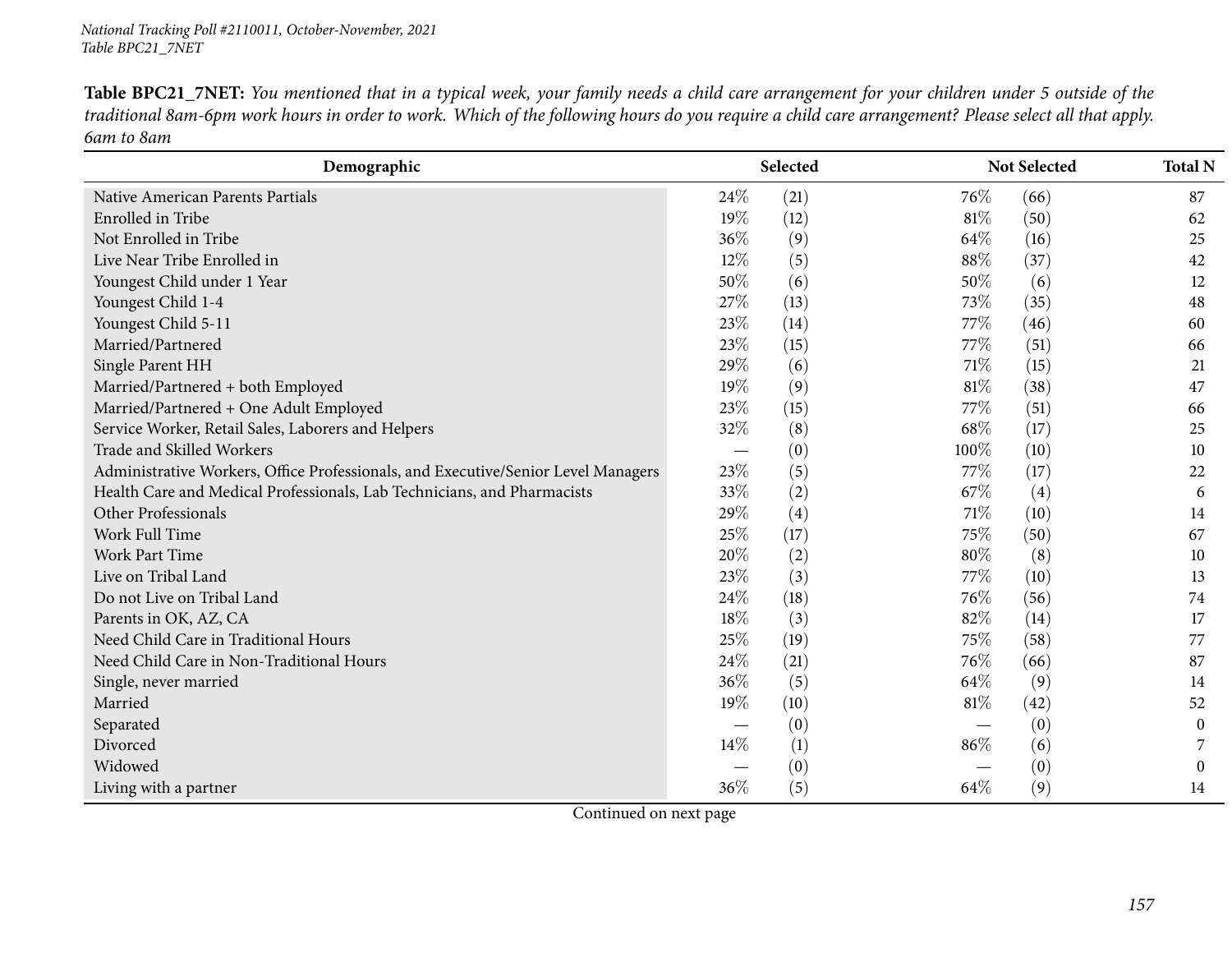Table BPC21\_7NET: You mentioned that in a typical week, your family needs a child care arrangement for your children under 5 outside of the traditional 8am-6pm work hours in order to work. Which of the following hours do you require a child care arrangement? Please select all that apply. *6am to 8am*

| (21)<br>(66)<br>24\%<br>76\%<br>87<br>Native American Parents Partials<br>Alabama<br>33%<br>(1)<br>67\%<br>(2)<br>3<br>Alaska<br>(0)<br>(0)<br>$\theta$<br>Arizona<br>(0)<br>(0)<br>$\theta$<br>Arkansas<br>100%<br>(1)<br>(0)<br>California<br>$10\%$<br>$90\%$<br>(1)<br>(9)<br>10<br>100%<br>Colorado<br>(2)<br>(0)<br>$\overline{2}$<br>100%<br>Connecticut<br>$\left(1\right)$<br>(0)<br>100%<br>Delaware<br>$\left(1\right)$<br>(0)<br>100%<br>District of Columbia<br>(1)<br>(0)<br>100%<br>Florida<br>(3)<br>(0)<br>3<br>20%<br>$80\%$<br>Georgia<br>(1)<br>(4)<br>5<br>$50\%$<br>Idaho<br>$50\%$<br>(1)<br>$\left(1\right)$<br>$\overline{2}$<br>100%<br>Illinois<br>$\left(1\right)$<br>(0)<br>1<br>100%<br>Indiana<br>(0)<br>$\left(1\right)$<br>Iowa<br>(0)<br>(0)<br>$\boldsymbol{0}$<br>$50\%$<br>50%<br>(1)<br>$\left(1\right)$<br>Kansas<br>$\overline{c}$<br>100%<br>Louisiana<br>(0)<br>(2)<br>$\overline{c}$<br>Maine<br>(0)<br>(0)<br>$\theta$<br>Maryland<br>(0)<br>(0)<br>$\theta$<br>100%<br>Massachusetts<br>$\left(1\right)$<br>(0)<br>Michigan<br>100%<br>(0)<br>$\left(1\right)$<br>100%<br>Minnesota<br>(3)<br>(0)<br>3<br>100%<br>$\left(1\right)$<br>Mississippi<br>(0)<br>$50\%$<br>$50\%$<br>Missouri<br>(1)<br>$\left(1\right)$<br>$\overline{c}$<br>100%<br>Montana<br>(0)<br>(2)<br>$\overline{2}$<br>100%<br>Nebraska<br>$\left(1\right)$<br>(0)<br>Nevada<br>$50\%$<br>$50\%$<br>(1)<br>$\left(1\right)$<br>$\overline{2}$<br>New Mexico<br>100%<br>(0)<br>(2)<br>$\overline{2}$<br>$20\%$<br>New York<br>$80\%$<br>(1)<br>(4)<br>5<br>$60\%$<br>North Carolina<br>40%<br>(2)<br>(3)<br>5<br>$100\%$<br>(0)<br>(1)<br>North Dakota<br>$\mathbf{1}$<br>(0)<br>(0)<br>Ohio<br>$\boldsymbol{0}$<br>29\%<br>$71\%$<br>Oklahoma<br>(2)<br>(5)<br>7<br>158 | Demographic | Selected |      | Not Selected | <b>Total N</b> |  |
|-------------------------------------------------------------------------------------------------------------------------------------------------------------------------------------------------------------------------------------------------------------------------------------------------------------------------------------------------------------------------------------------------------------------------------------------------------------------------------------------------------------------------------------------------------------------------------------------------------------------------------------------------------------------------------------------------------------------------------------------------------------------------------------------------------------------------------------------------------------------------------------------------------------------------------------------------------------------------------------------------------------------------------------------------------------------------------------------------------------------------------------------------------------------------------------------------------------------------------------------------------------------------------------------------------------------------------------------------------------------------------------------------------------------------------------------------------------------------------------------------------------------------------------------------------------------------------------------------------------------------------------------------------------------------------------------------------------------------------------------------------------------------------------------|-------------|----------|------|--------------|----------------|--|
|                                                                                                                                                                                                                                                                                                                                                                                                                                                                                                                                                                                                                                                                                                                                                                                                                                                                                                                                                                                                                                                                                                                                                                                                                                                                                                                                                                                                                                                                                                                                                                                                                                                                                                                                                                                           |             |          |      |              |                |  |
|                                                                                                                                                                                                                                                                                                                                                                                                                                                                                                                                                                                                                                                                                                                                                                                                                                                                                                                                                                                                                                                                                                                                                                                                                                                                                                                                                                                                                                                                                                                                                                                                                                                                                                                                                                                           |             |          |      |              |                |  |
|                                                                                                                                                                                                                                                                                                                                                                                                                                                                                                                                                                                                                                                                                                                                                                                                                                                                                                                                                                                                                                                                                                                                                                                                                                                                                                                                                                                                                                                                                                                                                                                                                                                                                                                                                                                           |             |          |      |              |                |  |
|                                                                                                                                                                                                                                                                                                                                                                                                                                                                                                                                                                                                                                                                                                                                                                                                                                                                                                                                                                                                                                                                                                                                                                                                                                                                                                                                                                                                                                                                                                                                                                                                                                                                                                                                                                                           |             |          |      |              |                |  |
|                                                                                                                                                                                                                                                                                                                                                                                                                                                                                                                                                                                                                                                                                                                                                                                                                                                                                                                                                                                                                                                                                                                                                                                                                                                                                                                                                                                                                                                                                                                                                                                                                                                                                                                                                                                           |             |          |      |              |                |  |
|                                                                                                                                                                                                                                                                                                                                                                                                                                                                                                                                                                                                                                                                                                                                                                                                                                                                                                                                                                                                                                                                                                                                                                                                                                                                                                                                                                                                                                                                                                                                                                                                                                                                                                                                                                                           |             |          |      |              |                |  |
|                                                                                                                                                                                                                                                                                                                                                                                                                                                                                                                                                                                                                                                                                                                                                                                                                                                                                                                                                                                                                                                                                                                                                                                                                                                                                                                                                                                                                                                                                                                                                                                                                                                                                                                                                                                           |             |          |      |              |                |  |
|                                                                                                                                                                                                                                                                                                                                                                                                                                                                                                                                                                                                                                                                                                                                                                                                                                                                                                                                                                                                                                                                                                                                                                                                                                                                                                                                                                                                                                                                                                                                                                                                                                                                                                                                                                                           |             |          |      |              |                |  |
|                                                                                                                                                                                                                                                                                                                                                                                                                                                                                                                                                                                                                                                                                                                                                                                                                                                                                                                                                                                                                                                                                                                                                                                                                                                                                                                                                                                                                                                                                                                                                                                                                                                                                                                                                                                           |             |          |      |              |                |  |
|                                                                                                                                                                                                                                                                                                                                                                                                                                                                                                                                                                                                                                                                                                                                                                                                                                                                                                                                                                                                                                                                                                                                                                                                                                                                                                                                                                                                                                                                                                                                                                                                                                                                                                                                                                                           |             |          |      |              |                |  |
|                                                                                                                                                                                                                                                                                                                                                                                                                                                                                                                                                                                                                                                                                                                                                                                                                                                                                                                                                                                                                                                                                                                                                                                                                                                                                                                                                                                                                                                                                                                                                                                                                                                                                                                                                                                           |             |          |      |              |                |  |
|                                                                                                                                                                                                                                                                                                                                                                                                                                                                                                                                                                                                                                                                                                                                                                                                                                                                                                                                                                                                                                                                                                                                                                                                                                                                                                                                                                                                                                                                                                                                                                                                                                                                                                                                                                                           |             |          |      |              |                |  |
|                                                                                                                                                                                                                                                                                                                                                                                                                                                                                                                                                                                                                                                                                                                                                                                                                                                                                                                                                                                                                                                                                                                                                                                                                                                                                                                                                                                                                                                                                                                                                                                                                                                                                                                                                                                           |             |          |      |              |                |  |
|                                                                                                                                                                                                                                                                                                                                                                                                                                                                                                                                                                                                                                                                                                                                                                                                                                                                                                                                                                                                                                                                                                                                                                                                                                                                                                                                                                                                                                                                                                                                                                                                                                                                                                                                                                                           |             |          |      |              |                |  |
|                                                                                                                                                                                                                                                                                                                                                                                                                                                                                                                                                                                                                                                                                                                                                                                                                                                                                                                                                                                                                                                                                                                                                                                                                                                                                                                                                                                                                                                                                                                                                                                                                                                                                                                                                                                           |             |          |      |              |                |  |
|                                                                                                                                                                                                                                                                                                                                                                                                                                                                                                                                                                                                                                                                                                                                                                                                                                                                                                                                                                                                                                                                                                                                                                                                                                                                                                                                                                                                                                                                                                                                                                                                                                                                                                                                                                                           |             |          |      |              |                |  |
|                                                                                                                                                                                                                                                                                                                                                                                                                                                                                                                                                                                                                                                                                                                                                                                                                                                                                                                                                                                                                                                                                                                                                                                                                                                                                                                                                                                                                                                                                                                                                                                                                                                                                                                                                                                           |             |          |      |              |                |  |
|                                                                                                                                                                                                                                                                                                                                                                                                                                                                                                                                                                                                                                                                                                                                                                                                                                                                                                                                                                                                                                                                                                                                                                                                                                                                                                                                                                                                                                                                                                                                                                                                                                                                                                                                                                                           |             |          |      |              |                |  |
|                                                                                                                                                                                                                                                                                                                                                                                                                                                                                                                                                                                                                                                                                                                                                                                                                                                                                                                                                                                                                                                                                                                                                                                                                                                                                                                                                                                                                                                                                                                                                                                                                                                                                                                                                                                           |             |          |      |              |                |  |
|                                                                                                                                                                                                                                                                                                                                                                                                                                                                                                                                                                                                                                                                                                                                                                                                                                                                                                                                                                                                                                                                                                                                                                                                                                                                                                                                                                                                                                                                                                                                                                                                                                                                                                                                                                                           |             |          |      |              |                |  |
|                                                                                                                                                                                                                                                                                                                                                                                                                                                                                                                                                                                                                                                                                                                                                                                                                                                                                                                                                                                                                                                                                                                                                                                                                                                                                                                                                                                                                                                                                                                                                                                                                                                                                                                                                                                           |             |          |      |              |                |  |
|                                                                                                                                                                                                                                                                                                                                                                                                                                                                                                                                                                                                                                                                                                                                                                                                                                                                                                                                                                                                                                                                                                                                                                                                                                                                                                                                                                                                                                                                                                                                                                                                                                                                                                                                                                                           |             |          |      |              |                |  |
|                                                                                                                                                                                                                                                                                                                                                                                                                                                                                                                                                                                                                                                                                                                                                                                                                                                                                                                                                                                                                                                                                                                                                                                                                                                                                                                                                                                                                                                                                                                                                                                                                                                                                                                                                                                           |             |          |      |              |                |  |
|                                                                                                                                                                                                                                                                                                                                                                                                                                                                                                                                                                                                                                                                                                                                                                                                                                                                                                                                                                                                                                                                                                                                                                                                                                                                                                                                                                                                                                                                                                                                                                                                                                                                                                                                                                                           |             |          |      |              |                |  |
|                                                                                                                                                                                                                                                                                                                                                                                                                                                                                                                                                                                                                                                                                                                                                                                                                                                                                                                                                                                                                                                                                                                                                                                                                                                                                                                                                                                                                                                                                                                                                                                                                                                                                                                                                                                           |             |          |      |              |                |  |
|                                                                                                                                                                                                                                                                                                                                                                                                                                                                                                                                                                                                                                                                                                                                                                                                                                                                                                                                                                                                                                                                                                                                                                                                                                                                                                                                                                                                                                                                                                                                                                                                                                                                                                                                                                                           |             |          |      |              |                |  |
|                                                                                                                                                                                                                                                                                                                                                                                                                                                                                                                                                                                                                                                                                                                                                                                                                                                                                                                                                                                                                                                                                                                                                                                                                                                                                                                                                                                                                                                                                                                                                                                                                                                                                                                                                                                           |             |          |      |              |                |  |
|                                                                                                                                                                                                                                                                                                                                                                                                                                                                                                                                                                                                                                                                                                                                                                                                                                                                                                                                                                                                                                                                                                                                                                                                                                                                                                                                                                                                                                                                                                                                                                                                                                                                                                                                                                                           |             |          |      |              |                |  |
|                                                                                                                                                                                                                                                                                                                                                                                                                                                                                                                                                                                                                                                                                                                                                                                                                                                                                                                                                                                                                                                                                                                                                                                                                                                                                                                                                                                                                                                                                                                                                                                                                                                                                                                                                                                           |             |          |      |              |                |  |
|                                                                                                                                                                                                                                                                                                                                                                                                                                                                                                                                                                                                                                                                                                                                                                                                                                                                                                                                                                                                                                                                                                                                                                                                                                                                                                                                                                                                                                                                                                                                                                                                                                                                                                                                                                                           |             |          |      |              |                |  |
|                                                                                                                                                                                                                                                                                                                                                                                                                                                                                                                                                                                                                                                                                                                                                                                                                                                                                                                                                                                                                                                                                                                                                                                                                                                                                                                                                                                                                                                                                                                                                                                                                                                                                                                                                                                           |             |          |      |              |                |  |
|                                                                                                                                                                                                                                                                                                                                                                                                                                                                                                                                                                                                                                                                                                                                                                                                                                                                                                                                                                                                                                                                                                                                                                                                                                                                                                                                                                                                                                                                                                                                                                                                                                                                                                                                                                                           |             |          |      |              |                |  |
|                                                                                                                                                                                                                                                                                                                                                                                                                                                                                                                                                                                                                                                                                                                                                                                                                                                                                                                                                                                                                                                                                                                                                                                                                                                                                                                                                                                                                                                                                                                                                                                                                                                                                                                                                                                           |             |          |      |              |                |  |
|                                                                                                                                                                                                                                                                                                                                                                                                                                                                                                                                                                                                                                                                                                                                                                                                                                                                                                                                                                                                                                                                                                                                                                                                                                                                                                                                                                                                                                                                                                                                                                                                                                                                                                                                                                                           |             |          |      |              |                |  |
|                                                                                                                                                                                                                                                                                                                                                                                                                                                                                                                                                                                                                                                                                                                                                                                                                                                                                                                                                                                                                                                                                                                                                                                                                                                                                                                                                                                                                                                                                                                                                                                                                                                                                                                                                                                           | Oregon      | (0)      | 100% | (1)          |                |  |
| Pennsylvania<br>$50\%$<br>$50\%$<br>(1)<br>(1)<br>$\boldsymbol{2}$                                                                                                                                                                                                                                                                                                                                                                                                                                                                                                                                                                                                                                                                                                                                                                                                                                                                                                                                                                                                                                                                                                                                                                                                                                                                                                                                                                                                                                                                                                                                                                                                                                                                                                                        |             |          |      |              |                |  |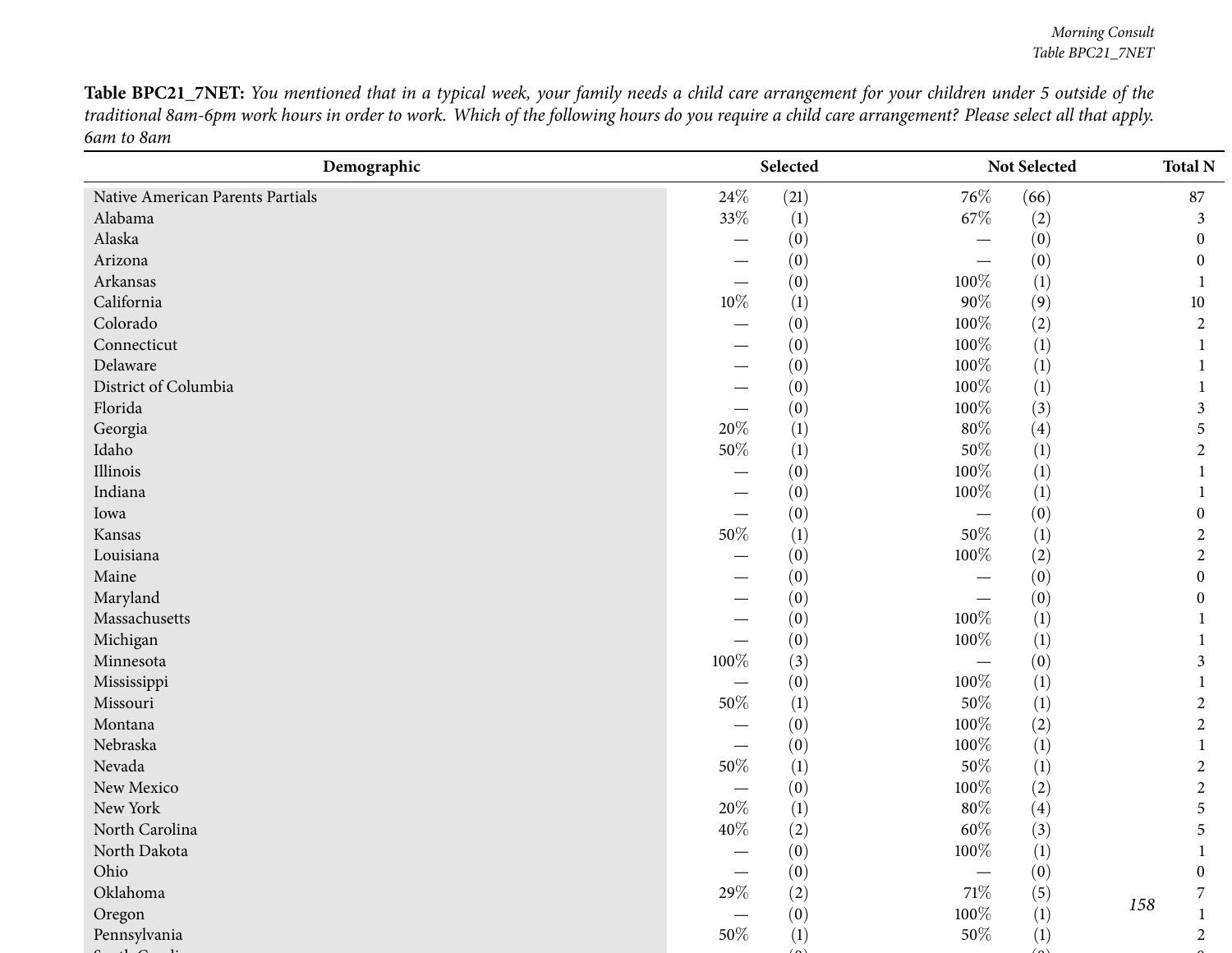#### *National Tracking Poll #2110011, October-November, <sup>2021</sup> Table BPC23*

## Table BPC23: If child care were free for your family, what type of child care arrangement would you most prefer?

| Demographic                                                                                                                                                                                                                                                                                                                                                                                                                                                                                                                                                                                                                                                                                                                                                                                                                           | Tribally-<br>Operated<br>or Spon-<br>sored<br>Child<br>Care<br>Center                                                                                                                                                                                                                                                                                                                                                                                                                                                                                                                                                                                     | Tribally-<br>Operated<br>or Spon-<br>sored<br>Family<br>Child<br>Care<br>Home                                                                                                                                                                                                                                                                                                                                                                                                                                                                                                                                                                                                   | Tribally-<br>Operated<br>or Spon-<br>sored<br>Part-day<br>Pre-K<br>Program                                                                                                                                                                                                                                                                                                                                                                                                                                                                                                                                                                                                   | Tribally<br>Operated<br>or Spon-<br>sored<br>Head<br><b>Start</b><br>Program                                                                                                                                                                                                                                                                                                                                                                                                                                                                                                                                                                                                                              | Non-<br><b>Tribally</b><br>Operated<br>Child<br>Care<br>Center                                                                                                                                                                                                                                                                                                                                                                                                                                                                                                                                                                                                                                  | Non-<br>Tribally<br>Operated<br>Family<br>Child<br>Care<br>Home                                                                                                                                                                                                                                                                                                                                                                                                                                                                                                                                                                                                                                    | Non-<br>Tribally<br>Operated<br>Part-day<br>Pre-K<br>Program                                                                                                                                                                                                                                                                                                                                                                                                                                                                                                                                                                                                                                                                                                                                                                                                                     | Non-<br><b>Tribally</b><br>Operated<br>Head<br><b>Start</b><br>Program                                                                                                                                                                                                                                                                                                                                                                                                                                                                                                                                                                                                                                                                                                                                                            | Relative<br>(e.g.<br>grand-<br>parent,<br>aunt/uncle)                                                                                                                                                                                                                                                                                                                                                                                                                                                                                                                                                                                   |
|---------------------------------------------------------------------------------------------------------------------------------------------------------------------------------------------------------------------------------------------------------------------------------------------------------------------------------------------------------------------------------------------------------------------------------------------------------------------------------------------------------------------------------------------------------------------------------------------------------------------------------------------------------------------------------------------------------------------------------------------------------------------------------------------------------------------------------------|-----------------------------------------------------------------------------------------------------------------------------------------------------------------------------------------------------------------------------------------------------------------------------------------------------------------------------------------------------------------------------------------------------------------------------------------------------------------------------------------------------------------------------------------------------------------------------------------------------------------------------------------------------------|---------------------------------------------------------------------------------------------------------------------------------------------------------------------------------------------------------------------------------------------------------------------------------------------------------------------------------------------------------------------------------------------------------------------------------------------------------------------------------------------------------------------------------------------------------------------------------------------------------------------------------------------------------------------------------|------------------------------------------------------------------------------------------------------------------------------------------------------------------------------------------------------------------------------------------------------------------------------------------------------------------------------------------------------------------------------------------------------------------------------------------------------------------------------------------------------------------------------------------------------------------------------------------------------------------------------------------------------------------------------|-----------------------------------------------------------------------------------------------------------------------------------------------------------------------------------------------------------------------------------------------------------------------------------------------------------------------------------------------------------------------------------------------------------------------------------------------------------------------------------------------------------------------------------------------------------------------------------------------------------------------------------------------------------------------------------------------------------|-------------------------------------------------------------------------------------------------------------------------------------------------------------------------------------------------------------------------------------------------------------------------------------------------------------------------------------------------------------------------------------------------------------------------------------------------------------------------------------------------------------------------------------------------------------------------------------------------------------------------------------------------------------------------------------------------|----------------------------------------------------------------------------------------------------------------------------------------------------------------------------------------------------------------------------------------------------------------------------------------------------------------------------------------------------------------------------------------------------------------------------------------------------------------------------------------------------------------------------------------------------------------------------------------------------------------------------------------------------------------------------------------------------|----------------------------------------------------------------------------------------------------------------------------------------------------------------------------------------------------------------------------------------------------------------------------------------------------------------------------------------------------------------------------------------------------------------------------------------------------------------------------------------------------------------------------------------------------------------------------------------------------------------------------------------------------------------------------------------------------------------------------------------------------------------------------------------------------------------------------------------------------------------------------------|-----------------------------------------------------------------------------------------------------------------------------------------------------------------------------------------------------------------------------------------------------------------------------------------------------------------------------------------------------------------------------------------------------------------------------------------------------------------------------------------------------------------------------------------------------------------------------------------------------------------------------------------------------------------------------------------------------------------------------------------------------------------------------------------------------------------------------------|-----------------------------------------------------------------------------------------------------------------------------------------------------------------------------------------------------------------------------------------------------------------------------------------------------------------------------------------------------------------------------------------------------------------------------------------------------------------------------------------------------------------------------------------------------------------------------------------------------------------------------------------|
| Native American Parents Partials<br>Gender: Male<br>Gender: Female<br>Age: 18-34<br>Age: 35-44<br>Age: 45-64<br>Age: 65+<br>GenZers: 1997-2012<br>Millennials: 1981-1996<br>GenXers: 1965-1980<br>Baby Boomers: 1946-1964<br>PID: Dem (no lean)<br>PID: Ind (no lean)<br>PID: Rep (no lean)<br>Educ: $<$ College<br>Educ: Bachelors degree<br>Educ: Post-grad<br>Income: Under 50k<br>Income: 50k-100k<br>Income: 100k+<br>Ethnicity: White<br>Ethnicity: Hispanic<br>Ethnicity: Black<br>Ethnicity: Other<br>4-Region: Northeast<br>4-Region: Midwest<br>4-Region: South<br>4-Region: West<br>Age: 19-34<br>Age: 35-44<br>Age: 45+<br>Enrolled in Tribe<br>Not Enrolled in Tribe<br>Live Near Tribe Enrolled in<br>Youngest Child under 1 Year<br>Youngest Child 1-4<br>Youngest Child 5-11<br>Married/Partnered<br>Single Parent HH | $18\%$ (46)<br>15%<br>(9)<br>$20\%$<br>(37)<br>17%<br>(22)<br>20%<br>(19)<br>19%<br>(5)<br>(0)<br>$\qquad \qquad -$<br>23%<br>(6)<br>$18\%$<br>(30)<br>$18\%$<br>(9)<br>25%<br>(1)<br>28 $\%$<br>(26)<br>$13\%$<br>(14)<br>$11\%$<br>(6)<br>$18\%$<br>(31)<br>19%<br>(8)<br>21%<br>(7)<br>$16\%$<br>(22)<br>$25\%$<br>(20)<br>$11\%$<br>(4)<br>$11\%$<br>(5)<br>$18\%$<br>(6)<br>$9\%$<br>(1)<br>21%<br>(40)<br>$5\%$<br>(1)<br>15%<br>(8)<br>14%<br>(14)<br>29%<br>(23)<br>17%<br>(22)<br>$20\%$<br>(19)<br>18%<br>(5)<br>22%<br>(38)<br>$11\%$<br>(8)<br>$25\%$<br>(27)<br>$19\%$<br>(6)<br>26%<br>(31)<br>$16\%$<br>(28)<br>19%<br>(34)<br>17%<br>(12) | $10\%$ (26)<br>15%<br>(9)<br>$9\%$<br>(17)<br>$9\%$<br>(11)<br>$11\%$<br>(10)<br>19%<br>(5)<br>(0)<br>$\overline{\phantom{m}}$<br>$15\%$<br>(4)<br>7%<br>(12)<br>20%<br>(10)<br>(0)<br>$\overline{\phantom{m}}$<br>13%<br>(12)<br>7%<br>(7)<br>13%<br>(7)<br>$8\%$<br>(14)<br>14\%<br>(6)<br>18%<br>(6)<br>13%<br>(17)<br>$6\%$<br>(5)<br>$11\%$<br>(4)<br>20%<br>(9)<br>12%<br>(4)<br>$9\%$<br>(1)<br>$8\%$<br>(16)<br>$16\%$<br>(3)<br>$16\%$<br>(9)<br>$9\%$<br>(9)<br>$6\%$<br>(5)<br>$9\%$<br>(11)<br>$11\%$<br>(10)<br>18%<br>(5)<br>$11\%$<br>(19)<br>$9\%$<br>(7)<br>14\%<br>(15)<br>$12\%$<br>(4)<br>$8\%$<br>(9)<br>$10\%$<br>(18)<br>$11\%$<br>(19)<br>$10\%$<br>(7) | 7%<br>(17)<br>$8\%$<br>(5)<br>$6\%$<br>(12)<br>$8\%$<br>(10)<br>$5\%$<br>(5)<br>$8\%$<br>(2)<br>(0)<br>$\overline{\phantom{m}}$<br>$4\%$<br>(1)<br>$7\%$<br>(12)<br>$8\%$<br>(4)<br>(0)<br>$\overline{\phantom{m}}$<br>$4\%$<br>(4)<br>$9\%$<br>(9)<br>$8\%$<br>(4)<br>$6\%$<br>(11)<br>7%<br>(3)<br>$9\%$<br>(3)<br>6%<br>(8)<br>$9\%$<br>(7)<br>$6\%$<br>(2)<br>14%<br>(6)<br>$3\%$<br>(1)<br>18%<br>(2)<br>$5\%$<br>(9)<br>$5\%$<br>(1)<br>$9\%$<br>(5)<br>5%<br>(5)<br>$8\%$<br>(6)<br>$8\%$<br>(10)<br>$5\%$<br>(5)<br>$7\%$<br>(2)<br>$6\%$<br>(11)<br>$8\%$<br>(6)<br>$5\%$<br>(5)<br>$3\%$<br>(1)<br>$8\%$<br>(10)<br>$6\%$<br>(11)<br>$8\%$<br>(14)<br>$4\%$<br>(3) | $6\%$<br>(15)<br>$3\%$<br>(2)<br>$7\%$<br>(13)<br>$6\%$<br>(8)<br>$7\%$<br>(7)<br>(0)<br>$\overline{\phantom{m}}$<br>(0)<br>$\overline{\phantom{m}}$<br>$8\%$<br>(2)<br>$8\%$<br>(13)<br>(0)<br>$\overline{\phantom{0}}$<br>(0)<br>$\equiv$<br>$5\%$<br>(5)<br>$7\%$<br>(7)<br>$6\%$<br>(3)<br>$5\%$<br>(8)<br>$7\%$<br>(3)<br>12%<br>(4)<br>$5\%$<br>(7)<br>$9\%$<br>(7)<br>$3\%$<br>(1)<br>$2\%$<br>(1)<br>$9\%$<br>(3)<br>$9\%$<br>(1)<br>$7\%$<br>(13)<br>16%<br>(3)<br>$4\%$<br>(2)<br>$5\%$<br>(5)<br>$6\%$<br>(5)<br>$6\%$<br>(8)<br>$7\%$<br>(7)<br>(0)<br>$\equiv$<br>$7\%$<br>(13)<br>$3\%$<br>(2)<br>$7\%$<br>(8)<br>$3\%$<br>(1)<br>9%<br>(11)<br>$7\%$<br>(12)<br>$6\%$<br>(10)<br>7%<br>(5) | $12\%$ (29)<br>$11\%$<br>(7)<br>$12\%$ (22)<br>$14\%$<br>(18)<br>$11\%$<br>(10)<br>$4\%$<br>(1)<br>(0)<br>$\overline{\phantom{m}}$<br>$4\%$<br>(1)<br>15%<br>(25)<br>$6\%$<br>(3)<br>(0)<br>$\overline{\phantom{m}}$<br>$10\%$<br>(9)<br>$10\%$<br>(11)<br>17%<br>(9)<br>$11\%$<br>(19)<br>$12\%$<br>(5)<br>15%<br>(5)<br>13%<br>(17)<br>$9\%$<br>(7)<br>$14\%$<br>(5)<br>$11\%$<br>(5)<br>$6\%$<br>(2)<br>$9\%$<br>(1)<br>$12\%$<br>(23)<br>21%<br>(4)<br>13%<br>(7)<br>$12\%$<br>(12)<br>$8\%$<br>(6)<br>$14\%$<br>(18)<br>$11\%$ (10)<br>$4\%$<br>(1)<br>$12\%$<br>(21)<br>$11\%$<br>(8)<br>$8\%$<br>(9)<br>$6\%$<br>(2)<br>$12\%$<br>(14)<br>$13\%$<br>(23)<br>$9\%$<br>(17)<br>17%<br>(12) | $3\%$<br>(8)<br>$2\%$<br>(1)<br>$4\%$<br>(7)<br>$4\%$<br>(5)<br>$1\%$<br>(1)<br>$4\%$<br>(1)<br>$50\%$<br>(1)<br>$8\%$<br>(2)<br>$2\%$<br>(3)<br>$4\%$<br>(2)<br>25\%<br>(1)<br>$2\%$<br>(2)<br>$1\%$<br>(1)<br>$9\%$<br>(5)<br>$3\%$<br>(6)<br>$2\%$<br>(1)<br>$3\%$<br>(1)<br>$4\%$<br>(5)<br>$3\%$<br>(2)<br>$3\%$<br>(1)<br>$2\%$<br>(1)<br>$9\%$<br>(3)<br>(0)<br>$\overline{\phantom{m}}$<br>$4\%$<br>(7)<br>(0)<br>$\overline{\phantom{m}}$<br>$2\%$<br>(1)<br>$4\%$<br>(4)<br>$4\%$<br>(3)<br>$4\%$<br>(5)<br>$1\%$<br>(1)<br>7%<br>(2)<br>$3\%$<br>(6)<br>$3\%$<br>(2)<br>$4\%$<br>(4)<br>(0)<br>$\overline{\phantom{m}}$<br>$5\%$<br>(6)<br>$2\%$<br>(3)<br>$3\%$<br>(5)<br>$4\%$<br>(3) | $2\%$<br>(4)<br>$2\%$<br>(1)<br>$2\%$<br>(3)<br>$2\%$<br>(2)<br>$2\%$<br>(2)<br>(0)<br>$\overline{\phantom{0}}$<br>(0)<br>$\overline{\phantom{0}}$<br>(0)<br>$\overline{\phantom{m}}$<br>$2\%$<br>(3)<br>$2\%$<br>(1)<br>(0)<br>$\overline{\phantom{m}}$<br>$2\%$<br>(2)<br>$1\%$<br>(1)<br>$2\%$<br>(1)<br>$2\%$<br>(3)<br>$2\%$<br>(1)<br>(0)<br>$\overline{\phantom{m}}$<br>$1\%$<br>(1)<br>$3\%$<br>(2)<br>$3\%$<br>(1)<br>(0)<br>$\overline{\phantom{m}}$<br>(0)<br>$\overline{\phantom{m}}$<br>(0)<br>$\overline{\phantom{m}}$<br>$2\%$<br>(4)<br>(0)<br>$\overline{\phantom{m}}$<br>$2\%$<br>(1)<br>(0)<br>$\overline{\phantom{0}}$<br>$4\%$<br>(3)<br>$2\%$<br>(2)<br>$2\%$<br>(2)<br>(0)<br>$\overline{\phantom{0}}$<br>$2\%$<br>(3)<br>$1\%$<br>(1)<br>$1\%$<br>(1)<br>(0)<br>$\overline{\phantom{m}}$<br>$2\%$<br>(2)<br>$1\%$<br>(2)<br>$2\%$<br>(3)<br>$1\%$<br>(1) | $2\%$<br>(4)<br>$2\%$<br>(1)<br>$2\%$<br>(3)<br>$2\%$<br>(2)<br>$1\%$<br>(1)<br>$4\%$<br>(1)<br>(0)<br>$\overline{\phantom{m}}$<br>(0)<br>$\overline{\phantom{0}}$<br>$2\%$<br>(3)<br>$2\%$<br>(1)<br>(0)<br>$\overline{\phantom{m}}$<br>$2\%$<br>(2)<br>$1\%$<br>(1)<br>$2\%$<br>(1)<br>$2\%$<br>(4)<br>(0)<br>$\overline{\phantom{m}}$<br>(0)<br>$\overline{\phantom{m}}$<br>$1\%$<br>(2)<br>$3\%$<br>(2)<br>(0)<br>$\overline{\phantom{m}}$<br>(0)<br>(0)<br>$\overline{\phantom{m}}$<br>(0)<br>$\overline{\phantom{m}}$<br>$2\%$<br>(4)<br>(0)<br>$\overline{\phantom{m}}$<br>$2\%$<br>(1)<br>(0)<br>$\overline{\phantom{0}}$<br>$4\%$<br>(3)<br>$2\%$<br>(2)<br>$1\%$<br>(1)<br>$4\%$<br>(1)<br>$2\%$<br>(3)<br>$1\%$<br>(1)<br>$2\%$<br>(2)<br>$3\%$<br>(1)<br>$3\%$<br>(3)<br>$1\%$<br>(2)<br>$1\%$<br>(2)<br>$3\%$<br>(2) | $15\%$ (38)<br>$16\%$<br>(10)<br>15%<br>(28)<br>13%<br>(17)<br>17%<br>(16)<br>15%<br>(4)<br>50%<br>(1)<br>$15\%$<br>(4)<br>$14\%$<br>(24)<br>16%<br>(8)<br>50%<br>(2)<br>14%<br>(13)<br>15%<br>(16)<br>17%<br>(9)<br>14%<br>(25)<br>23%<br>(10)<br>$9\%$<br>(3)<br>16%<br>(21)<br>$9\%$<br>(7)<br>28\%<br>(10)<br>$9\%$<br>(4)<br>12%<br>(4)<br>$9\%$<br>(1)<br>$17\%$<br>(33)<br>$11\%$<br>(2)<br>20%<br>(11)<br>$12\%$<br>(12)<br>$17\%$<br>(13)<br>13%<br>(17)<br>$17\%$<br>(16)<br>18%<br>(5)<br>15%<br>(26)<br>$16\%$<br>(12)<br>$16\%$<br>(17)<br>28\%<br>(9)<br>$8\%$<br>(10)<br>$18\%$<br>(32)<br>15%<br>(27)<br>$16\%$<br>(11) |
| Married/Partnered + both Employed<br>Married/Partnered + One Adult Employed                                                                                                                                                                                                                                                                                                                                                                                                                                                                                                                                                                                                                                                                                                                                                           | 21%<br>(24)<br>19%<br>(34)                                                                                                                                                                                                                                                                                                                                                                                                                                                                                                                                                                                                                                | $11\%$<br>(12)<br>$11\%$<br>(19)                                                                                                                                                                                                                                                                                                                                                                                                                                                                                                                                                                                                                                                | $8\%$<br>(9)<br>$8\%$<br>(14)                                                                                                                                                                                                                                                                                                                                                                                                                                                                                                                                                                                                                                                | $6\%$<br>(7)<br>$6\%$<br>(10)                                                                                                                                                                                                                                                                                                                                                                                                                                                                                                                                                                                                                                                                             | $12\%$<br>(14)<br>$9\%$<br>(17)                                                                                                                                                                                                                                                                                                                                                                                                                                                                                                                                                                                                                                                                 | $4\%$<br>(5)<br>$3\%$<br>(5)                                                                                                                                                                                                                                                                                                                                                                                                                                                                                                                                                                                                                                                                       | $3\%$<br>(3)<br>$2\%$<br>(3)                                                                                                                                                                                                                                                                                                                                                                                                                                                                                                                                                                                                                                                                                                                                                                                                                                                     | $1\%$<br>(1)<br>$1\%$<br>(2)                                                                                                                                                                                                                                                                                                                                                                                                                                                                                                                                                                                                                                                                                                                                                                                                      | $17\%$<br>(19)<br>15%<br>(27)                                                                                                                                                                                                                                                                                                                                                                                                                                                                                                                                                                                                           |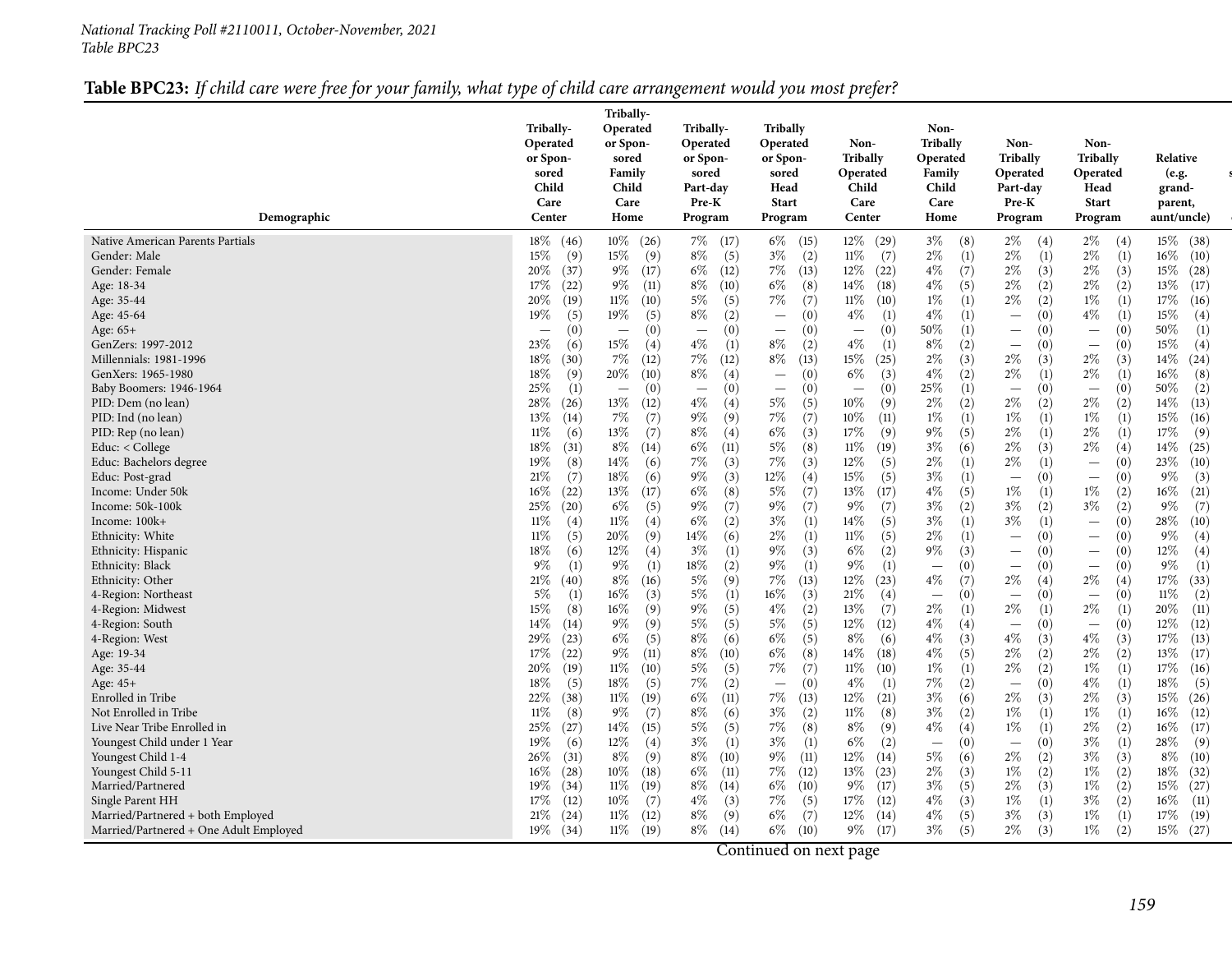*Morning Consult Table BPC23*

Table BPC23: If child care were free for your family, what type of child care arrangement would you most prefer?

| Demographic                                                                       | Tribally-<br>Operated<br>or Spon-<br>sored<br>Child<br>Care<br>Center | Tribally-<br>Operated<br>or Spon-<br>sored<br>Family<br>Child<br>Care<br>Home | Tribally-<br>Operated<br>or Spon-<br>sored<br>Part-day<br>Pre-K<br>Program | Tribally<br>Operated<br>or Spon-<br>sored<br>Head<br><b>Start</b><br>Program | Non-<br><b>Tribally</b><br>Operated<br>Child<br>Care<br>Center | Non-<br>Tribally<br>Operated<br>Family<br>Child<br>Care<br>Home | Non-<br>Tribally<br>Operated<br>Part-day<br>Pre-K<br>Program | Non-<br>Tribally<br>Operated<br>Head<br><b>Start</b><br>Program | Relative<br>(e.g.<br>grand-<br>parent,<br>aunt/uncle) |
|-----------------------------------------------------------------------------------|-----------------------------------------------------------------------|-------------------------------------------------------------------------------|----------------------------------------------------------------------------|------------------------------------------------------------------------------|----------------------------------------------------------------|-----------------------------------------------------------------|--------------------------------------------------------------|-----------------------------------------------------------------|-------------------------------------------------------|
| Native American Parents Partials                                                  | $18\%$                                                                | $10\%$                                                                        | 7%                                                                         | 6%                                                                           | 12\%                                                           | $3\%$                                                           | $2\%$                                                        | $2\%$                                                           | $15\%$                                                |
|                                                                                   | (46)                                                                  | (26)                                                                          | (17)                                                                       | (15)                                                                         | (29)                                                           | (8)                                                             | (4)                                                          | (4)                                                             | (38)                                                  |
| Service Worker, Retail Sales, Laborers and Helpers                                | 12%                                                                   | 17%                                                                           | $8\%$                                                                      | $6\%$                                                                        | 15%                                                            | 6\%                                                             | $\left( 0\right)$                                            | (0)                                                             | 21%                                                   |
|                                                                                   | (6)                                                                   | (9)                                                                           | (4)                                                                        | (3)                                                                          | (8)                                                            | (3)                                                             | $\qquad \qquad -$                                            | $\hspace{0.1mm}-\hspace{0.1mm}$                                 | (11)                                                  |
| Trade and Skilled Workers                                                         | $4\%$                                                                 | $4\%$                                                                         | $11\%$                                                                     | 7%                                                                           | 14%                                                            | $4\%$                                                           | $4\%$                                                        | $4\%$                                                           | $21\%$                                                |
|                                                                                   | (1)                                                                   | (1)                                                                           | (3)                                                                        | (2)                                                                          | (4)                                                            | (1)                                                             | (1)                                                          | (1)                                                             | (6)                                                   |
| Administrative Workers, Office Professionals, and Executive/Senior Level Managers | 19%                                                                   | 17%                                                                           | $6\%$                                                                      | $4\%$                                                                        | $17\%$                                                         | $4\%$                                                           | $4\%$                                                        | $2\%$                                                           | 13%                                                   |
|                                                                                   | (10)                                                                  | (9)                                                                           | (3)                                                                        | (2)                                                                          | (9)                                                            | (2)                                                             | (2)                                                          | (1)                                                             | (7)                                                   |
| Health Care and Medical Professionals, Lab Technicians, and Pharmacists           | 21%                                                                   | 5%                                                                            | $11\%$                                                                     | $11\%$                                                                       | 16%                                                            | 5%                                                              | $\left( 0\right)$                                            | (0)                                                             | 5%                                                    |
|                                                                                   | (4)                                                                   | (1)                                                                           | (2)                                                                        | (2)                                                                          | (3)                                                            | (1)                                                             | $\qquad \qquad -$                                            |                                                                 | (1)                                                   |
| Other Professionals                                                               | 31\%                                                                  | $4\%$                                                                         | $4\%$                                                                      | 7%                                                                           | $7\%$                                                          | $2\%$                                                           | $2\%$                                                        | $2\%$                                                           | 17%                                                   |
|                                                                                   | (17)                                                                  | (2)                                                                           | (2)                                                                        | (4)                                                                          | (4)                                                            | (1)                                                             | (1)                                                          | (1)                                                             | (9)                                                   |
| Work Full Time                                                                    | 19%                                                                   | $11\%$                                                                        | $6\%$                                                                      | 7%                                                                           | 14\%                                                           | $4\%$                                                           | $2\%$                                                        | $2\%$                                                           | 17%                                                   |
|                                                                                   | (33)                                                                  | (18)                                                                          | (11)                                                                       | (12)                                                                         | (23)                                                           | (6)                                                             | $\left(4\right)$                                             | (3)                                                             | (29)                                                  |
| Work Part Time                                                                    | (5)<br>14%                                                            | $11\%$<br>(4)                                                                 | 8%<br>(3)                                                                  | $3\%$<br>(1)                                                                 | (5)<br>14%                                                     | 5%<br>(2)                                                       | $\overline{\phantom{0}}$                                     | (0)                                                             | 14%<br>(5)                                            |
| Live on Tribal Land                                                               | 32%                                                                   | 14\%                                                                          | $2\%$                                                                      | $6\%$                                                                        | $2\%$                                                          | $2\%$                                                           | $\left( 0\right)$                                            | $2\%$                                                           | $16\%$                                                |
|                                                                                   | (16)                                                                  | (7)                                                                           | (1)                                                                        | (3)                                                                          | (1)                                                            | (1)                                                             | $\qquad \qquad -$                                            | (1)                                                             | (8)                                                   |
| Do not Live on Tribal Land                                                        | 15%                                                                   | $10\%$                                                                        | $8\%$                                                                      | $6\%$                                                                        | 14\%                                                           | $4\%$                                                           | $2\%$                                                        | $2\%$                                                           | $15\%$                                                |
|                                                                                   | (30)                                                                  | (19)                                                                          | (16)                                                                       | (12)                                                                         | (28)                                                           | (7)                                                             | $^{(4)}$                                                     | (3)                                                             | (30)                                                  |
| Parents in OK, AZ, CA                                                             | 22%                                                                   | 7%                                                                            | $9\%$                                                                      | 7%                                                                           | $9\%$                                                          | $2\%$                                                           | $2\%$                                                        | $2\%$                                                           | 14\%                                                  |
|                                                                                   | (13)                                                                  | (4)                                                                           | (5)                                                                        | (4)                                                                          | (5)                                                            | (1)                                                             | (1)                                                          | (1)                                                             | (8)                                                   |
| Need Child Care in Traditional Hours                                              | 24\%                                                                  | $10\%$                                                                        | $7\%$                                                                      | $9\%$                                                                        | 14%                                                            | $4\%$                                                           | $2\%$                                                        | $1\%$                                                           | 14\%                                                  |
|                                                                                   | (39)                                                                  | (16)                                                                          | (12)                                                                       | (14)                                                                         | (22)                                                           | (7)                                                             | $\mathfrak{z})$                                              | (2)                                                             | (22)                                                  |
| Need Child Care in Non-Traditional Hours                                          | 21%                                                                   | $16\%$                                                                        | 7%                                                                         | $8\%$                                                                        | 14%                                                            | 5%                                                              | $\left( 0\right)$                                            | (0)                                                             | 13%                                                   |
|                                                                                   | (18)                                                                  | (14)                                                                          | (6)                                                                        | (7)                                                                          | (12)                                                           | (4)                                                             | $\qquad \qquad -$                                            |                                                                 | (11)                                                  |
| Single, never married                                                             | 17%                                                                   | $10\%$                                                                        | $2\%$                                                                      | $8\%$                                                                        | (7)                                                            | $2\%$                                                           | $2\%$                                                        | $4\%$                                                           | 17%                                                   |
|                                                                                   | (8)                                                                   | (5)                                                                           | $\left(1\right)$                                                           | (4)                                                                          | 15\%                                                           | (1)                                                             | (1)                                                          | (2)                                                             | (8)                                                   |
| Married                                                                           | 17%                                                                   | $9\%$                                                                         | $9\%$                                                                      | $4\%$                                                                        | $11\%$                                                         | $3\%$                                                           | $2\%$                                                        | $1\%$                                                           | $18\%$                                                |
|                                                                                   | (22)                                                                  | (12)                                                                          | (12)                                                                       | (5)                                                                          | (15)                                                           | (4)                                                             | $\mathbf{2}$                                                 | (1)                                                             | (24)                                                  |
| Separated                                                                         | $\hspace{0.1mm}-\hspace{0.1mm}$                                       | (0)<br>$\hspace{0.1mm}-\hspace{0.1mm}$                                        | (0)<br>$\hspace{0.1mm}-\hspace{0.1mm}$                                     | (0)<br>$\hspace{0.1mm}-\hspace{0.1mm}$                                       | 100%<br>(1)                                                    | (0)<br>$\hspace{0.1mm}-\hspace{0.1mm}$                          | $\left( 0 \right)$<br>$\qquad \qquad -$                      | (0)<br>$\hspace{0.1mm}-\hspace{0.1mm}$                          | (0)<br>$\hspace{0.1mm}-\hspace{0.1mm}$                |
| Divorced                                                                          | 16%                                                                   | $11\%$                                                                        | $11\%$                                                                     | $5\%$                                                                        | 21%                                                            | $5\%$                                                           | $\left( 0\right)$                                            | (0)                                                             | 16%                                                   |
|                                                                                   | (3)                                                                   | (2)                                                                           | (2)                                                                        | (1)                                                                          | (4)                                                            | (1)                                                             | $\overline{\phantom{m}}$                                     | $\hspace{0.1mm}-\hspace{0.1mm}$                                 | (3)                                                   |
| Widowed                                                                           | 50%                                                                   | (0)                                                                           | (0)                                                                        | (0)                                                                          | (0)                                                            | 50%                                                             | $\left( 0\right)$                                            | (0)                                                             | (0)                                                   |
|                                                                                   | $\left(1\right)$                                                      | $\hspace{0.1mm}-\hspace{0.1mm}$                                               |                                                                            | $\hspace{0.1mm}-\hspace{0.1mm}$                                              | $\hspace{0.1mm}-\hspace{0.1mm}$                                | (1)                                                             | $\hspace{0.1mm}-\hspace{0.1mm}$                              | $\hspace{0.1mm}-\hspace{0.1mm}$                                 | $\hspace{0.1mm}-\hspace{0.1mm}$                       |
| Living with a partner                                                             | 26%<br>(12)                                                           | 15%<br>(7)                                                                    | $4\%$<br>(2)                                                               | 11%<br>(5)                                                                   | $4\%$<br>(2)                                                   | 2%                                                              | $2\%$<br>(1)                                                 | 2%<br>(1)                                                       | $6\%$<br>(3)                                          |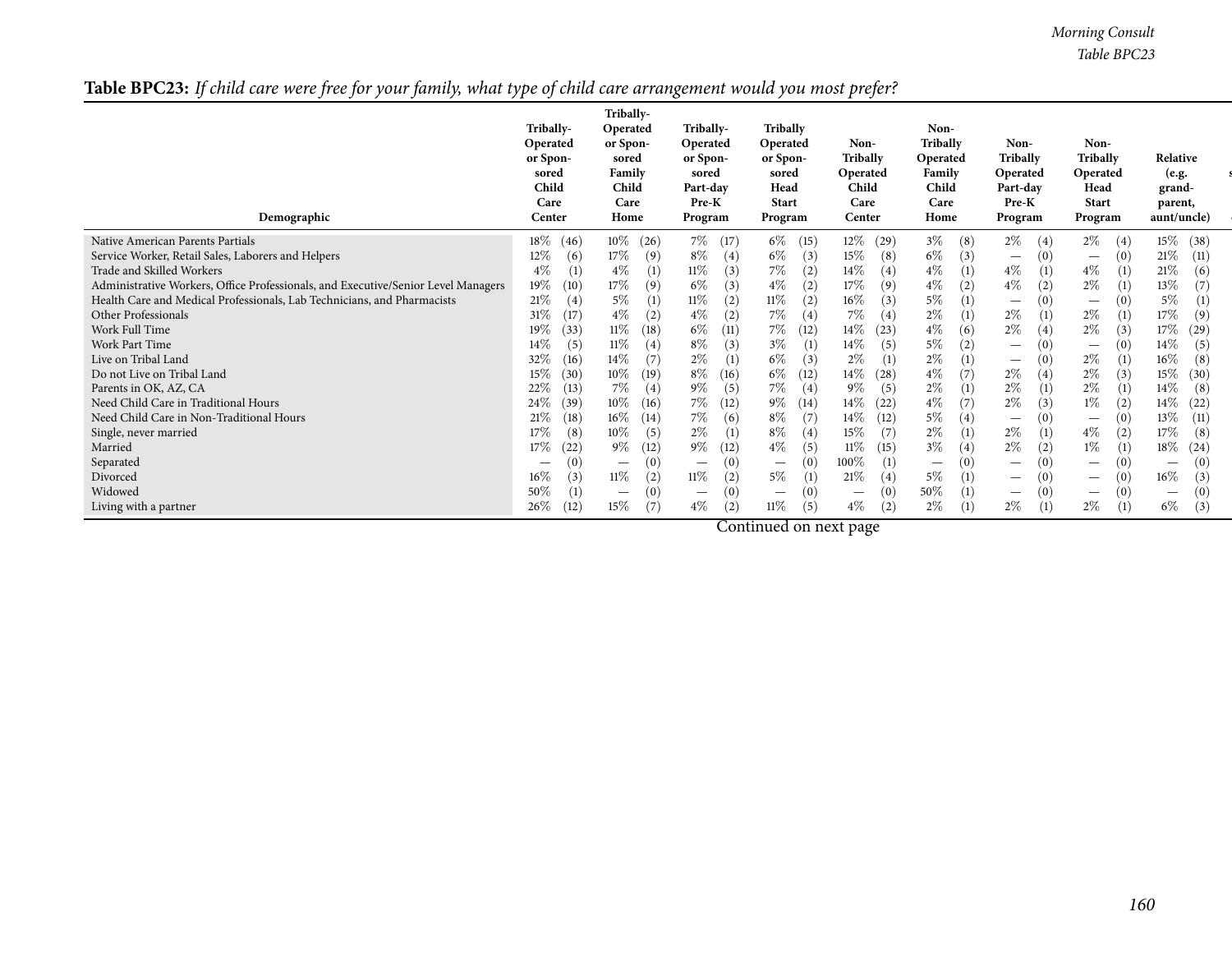#### *National Tracking Poll #2110011, October-November, <sup>2021</sup> Table BPC23*

### Table BPC23: If child care were free for your family, what type of child care arrangement would you most prefer?

| Demographic                                                                                                                                    | Tribally-<br>Operated<br>or Spon-<br>sored<br>Child<br>Care<br>Center | Tribally-<br>Operated<br>or Spon-<br>sored<br>Family<br>Child<br>Care<br>Home | Tribally-<br>Operated<br>or Spon-<br>sored<br>Part-day<br>Pre-K<br>Program | Tribally<br>Operated<br>or Spon-<br>sored<br>Head<br><b>Start</b><br>Program | Non-<br><b>Tribally</b><br>Operated<br>Child<br>Care<br>Center | Non-<br>Tribally<br>Operated<br>Family<br>Child<br>Care<br>Home    | Non-<br><b>Tribally</b><br>Operated<br>Part-day<br>Pre-K<br>Program | Non-<br><b>Tribally</b><br>Operated<br>Head<br><b>Start</b><br>Program | Relative<br>(e.g.<br>grand-<br>parent,<br>aunt/uncle) |
|------------------------------------------------------------------------------------------------------------------------------------------------|-----------------------------------------------------------------------|-------------------------------------------------------------------------------|----------------------------------------------------------------------------|------------------------------------------------------------------------------|----------------------------------------------------------------|--------------------------------------------------------------------|---------------------------------------------------------------------|------------------------------------------------------------------------|-------------------------------------------------------|
|                                                                                                                                                |                                                                       |                                                                               |                                                                            |                                                                              |                                                                |                                                                    |                                                                     |                                                                        |                                                       |
| Native American Parents Partials                                                                                                               | $18\%$ (46)                                                           | $10\%$ (26)                                                                   | 7\% (17)                                                                   | $6\%$<br>(15)                                                                | $12\%$ (29)                                                    | $3\%$<br>(8)                                                       | $2\%$<br>(4)                                                        | $2\%$<br>(4)                                                           | $15\%$ (38)                                           |
| Alabama                                                                                                                                        | 40\%                                                                  | (0)                                                                           | (0)                                                                        | 20%                                                                          | 20%                                                            | (0)                                                                | (0)                                                                 | (0)                                                                    | (0)                                                   |
|                                                                                                                                                | (2)                                                                   | $\qquad \qquad -$                                                             | $\overline{\phantom{m}}$                                                   | (1)                                                                          | (1)                                                            | $\overline{\phantom{m}}$                                           | $\overline{\phantom{m}}$                                            | $\overline{\phantom{m}}$                                               | $\overline{\phantom{m}}$                              |
| Alaska                                                                                                                                         | 57%                                                                   | (0)                                                                           | (0)                                                                        | (0)                                                                          | (0)                                                            | (0)                                                                | 14\%                                                                | (0)                                                                    | 14%                                                   |
|                                                                                                                                                | (4)                                                                   | $\overline{\phantom{m}}$                                                      | $\overline{\phantom{m}}$                                                   | $\overline{\phantom{m}}$                                                     | $\overline{\phantom{m}}$                                       | $\overline{\phantom{m}}$                                           | (1)                                                                 | $\overline{\phantom{m}}$                                               | (1)                                                   |
| Arizona                                                                                                                                        | 17%                                                                   | (0)                                                                           | (0)                                                                        | (0)                                                                          | $17\%$                                                         | (0)                                                                | (0)                                                                 | $17\%$                                                                 | 33%                                                   |
|                                                                                                                                                | (1)                                                                   | $\qquad \qquad -$                                                             | $\hspace{0.1mm}-\hspace{0.1mm}$                                            | $\overline{\phantom{m}}$                                                     | (1)                                                            | $\overline{\phantom{m}}$                                           | $\overline{\phantom{m}}$                                            | (1)                                                                    | (2)                                                   |
| Arkansas                                                                                                                                       | (0)                                                                   | (0)                                                                           | (0)                                                                        | (0)                                                                          | $17\%$                                                         | (0)                                                                | (0)                                                                 | (0)                                                                    | (0)                                                   |
|                                                                                                                                                | $\hspace{0.1mm}-\hspace{0.1mm}$                                       | $\overline{\phantom{m}}$                                                      | $\overline{\phantom{m}}$                                                   | $\overline{\phantom{m}}$                                                     | (1)                                                            | $\overline{\phantom{m}}$                                           | $\overline{\phantom{m}}$                                            | $\overline{\phantom{m}}$                                               | $\hspace{0.1mm}-\hspace{0.1mm}$                       |
| California                                                                                                                                     | 28\%                                                                  | $12\%$                                                                        | $16\%$                                                                     | 12%                                                                          | $4\%$                                                          | $4\%$                                                              | $4\%$                                                               | (0)                                                                    | $4\%$                                                 |
|                                                                                                                                                | (7)                                                                   | (3)                                                                           | (4)                                                                        | (3)                                                                          | (1)                                                            | (1)                                                                | (1)                                                                 | $\hspace{0.1mm}-\hspace{0.1mm}$                                        | (1)                                                   |
| Colorado                                                                                                                                       | (0)                                                                   | (0)                                                                           | (0)                                                                        | 25%                                                                          | (0)                                                            | 25%                                                                | (0)                                                                 | (0)                                                                    | $25\%$                                                |
|                                                                                                                                                | $\overbrace{\phantom{1232211}}$                                       |                                                                               | $\overline{\phantom{m}}$                                                   | (1)                                                                          |                                                                | (1)                                                                | $\overline{\phantom{m}}$                                            | $\qquad \qquad -$                                                      | (1)                                                   |
| Connecticut                                                                                                                                    | (0)                                                                   | 100%                                                                          | (0)                                                                        | (0)                                                                          | (0)                                                            | (0)                                                                | (0)                                                                 | (0)                                                                    | (0)                                                   |
|                                                                                                                                                |                                                                       | (1)                                                                           | $\overline{\phantom{m}}$                                                   | $\overline{\phantom{m}}$                                                     | $\qquad \qquad$                                                | $\overline{\phantom{m}}$                                           | $\qquad \qquad -$                                                   | $\overline{\phantom{m}}$                                               | $\overline{\phantom{a}}$                              |
| Delaware                                                                                                                                       | (0)                                                                   | (0)                                                                           | (0)                                                                        | (0)                                                                          | (0)                                                            | (0)                                                                | (0)                                                                 | (0)                                                                    | $100\%$                                               |
|                                                                                                                                                | $\overbrace{\phantom{1232211}}$                                       | $\qquad \qquad -$                                                             | $\hspace{0.1mm}-\hspace{0.1mm}$                                            | $\overline{\phantom{m}}$                                                     | $\qquad \qquad -$                                              | $\overline{\phantom{m}}$                                           |                                                                     | $\hspace{0.1mm}-\hspace{0.1mm}$                                        | (1)                                                   |
| District of Columbia                                                                                                                           | (0)<br>$\overbrace{\phantom{1232211}}$                                | (0)<br>$\overline{\phantom{m}}$<br>29%                                        | (0)<br>$\overline{\phantom{m}}$                                            | 100%<br>(1)                                                                  | (0)<br>$\qquad \qquad -$                                       | (0)<br>$\qquad \qquad -$                                           | (0)<br>$\qquad \qquad -$                                            | (0)<br>$\qquad \qquad -$                                               | (0)<br>$\overline{\phantom{a}}$<br>14%                |
| Florida                                                                                                                                        | 14\%<br>(1)<br>27%                                                    | (2)                                                                           | 14\%<br>(1)                                                                | (0)<br>$\overline{\phantom{m}}$<br>$9\%$                                     | (0)<br>$\overline{\phantom{m}}$                                | (0)<br>$\overline{\phantom{m}}$                                    | (0)                                                                 | (0)<br>$\hspace{0.1mm}-\hspace{0.1mm}$                                 | (1)                                                   |
| Georgia                                                                                                                                        | (3)                                                                   | $9\%$<br>(1)                                                                  | (0)<br>$\hspace{0.1mm}-\hspace{0.1mm}$                                     | (1)                                                                          | $9\%$<br>(1)                                                   | (0)<br>$\overline{\phantom{m}}$                                    | (0)<br>$\qquad \qquad -$                                            | (0)<br>$\qquad \qquad$                                                 | $18\%$<br>(2)<br>50%                                  |
| Idaho                                                                                                                                          | (0)<br>$\overbrace{\phantom{1232211}}$                                | (0)                                                                           | (0)<br>$\hspace{0.1mm}-\hspace{0.1mm}$<br>67%                              | (0)<br>$\overline{\phantom{m}}$                                              | (0)<br>$\overline{\phantom{0}}$<br>(0)                         | (0)<br>$\overline{\phantom{m}}$<br>(0)                             | (0)<br>$\qquad \qquad -$                                            | (0)<br>$\hspace{0.1mm}-\hspace{0.1mm}$                                 | (1)                                                   |
| Illinois                                                                                                                                       | (0)<br>$\overbrace{\phantom{1232211}}$<br>(0)                         | (0)<br>$\overline{\phantom{m}}$<br>$50\%$<br>(1)                              | (2)<br>(0)                                                                 | (0)<br>$\overline{\phantom{m}}$<br>(0)                                       | $\qquad \qquad$<br>(0)                                         | (0)                                                                | (0)<br>$\qquad \qquad -$                                            | (0)<br>$\hspace{0.1mm}-\hspace{0.1mm}$<br>(0)                          | 33%<br>(1)<br>50%                                     |
| Indiana                                                                                                                                        | (0)                                                                   | (0)                                                                           | $\hspace{0.1mm}-\hspace{0.1mm}$<br>$100\%$<br>(1)                          | $\hspace{0.1mm}-\hspace{0.1mm}$<br>(0)                                       | (0)                                                            | $\hspace{0.1mm}-\hspace{0.1mm}$<br>(0)<br>$\overline{\phantom{m}}$ | (0)<br>(0)                                                          | $\hspace{0.1mm}-\hspace{0.1mm}$<br>(0)                                 | (1)<br>(0)                                            |
| Iowa                                                                                                                                           | $\hspace{0.1mm}-\hspace{0.1mm}$<br>20%                                | $\overline{\phantom{m}}$<br>(0)                                               | 20%<br>(1)                                                                 | $\overline{\phantom{m}}$<br>20%                                              | $\qquad \qquad -$<br>(0)                                       | (0)                                                                | (0)                                                                 | $\hspace{0.1mm}-\hspace{0.1mm}$<br>(0)                                 | $\overline{\phantom{a}}$<br>20%                       |
| Kansas                                                                                                                                         | (1)<br>50%                                                            | $\qquad \qquad -$<br>(0)                                                      | (0)                                                                        | (1)<br>(0)                                                                   | $\qquad \qquad -$<br>(0)                                       | $\overline{\phantom{m}}$<br>50%<br>(1)                             | $\qquad \qquad -$<br>(0)                                            | $\qquad \qquad -$<br>(0)                                               | (1)<br>(0)                                            |
| Louisiana                                                                                                                                      | (1)                                                                   | $\overline{\phantom{m}}$                                                      | $\hspace{0.1mm}-\hspace{0.1mm}$                                            | $\overline{\phantom{m}}$                                                     | $\overline{\phantom{m}}$<br>50%<br>(1)                         | (0)                                                                | $\overline{\phantom{m}}$                                            | $\hspace{0.1mm}-\hspace{0.1mm}$                                        | $\hspace{0.1mm}-\hspace{0.1mm}$<br>$50\%$             |
| Maine                                                                                                                                          | (0)<br>(0)                                                            | (0)<br>$\qquad \qquad -$<br>33%                                               | (0)<br>$\hspace{0.1mm}-\hspace{0.1mm}$<br>33%<br>(1)                       | (0)<br>$\overline{\phantom{m}}$                                              | 33%<br>(1)                                                     | $\overline{\phantom{m}}$<br>(0)                                    | (0)<br>(0)                                                          | (0)<br>$\qquad \qquad$<br>(0)                                          | (1)<br>(0)                                            |
| Maryland                                                                                                                                       |                                                                       | (1)<br>(0)                                                                    |                                                                            | (0)<br>$\overline{\phantom{m}}$                                              | (0)                                                            | $\overline{\phantom{m}}$<br>(0)                                    | $\qquad \qquad$                                                     | $\qquad \qquad -$                                                      | $\overline{\phantom{a}}$<br>$100\%$                   |
| Massachusetts                                                                                                                                  | (0)<br>$\hspace{0.1mm}-\hspace{0.1mm}$                                | $\overline{\phantom{m}}$<br>33%                                               | (0)<br>$\hspace{0.1mm}-\hspace{0.1mm}$                                     | (0)<br>$\overline{\phantom{m}}$                                              | $\qquad \qquad$                                                | $\overline{\phantom{m}}$                                           | (0)<br>$\overline{\phantom{m}}$                                     | (0)<br>$\hspace{0.1mm}-\hspace{0.1mm}$<br>33%                          | (1)<br>(0)                                            |
| Michigan                                                                                                                                       | (0)<br>$\overbrace{\phantom{1232211}}$                                | (1)<br>$18\%$                                                                 | (0)<br>$\overline{\phantom{m}}$                                            | (0)<br>$\overline{\phantom{m}}$<br>$5\%$                                     | (0)<br>$\overline{\phantom{m}}$<br>$9\%$                       | (0)<br>$\overline{\phantom{m}}$                                    | (0)<br>$\overline{\phantom{m}}$                                     | (1)                                                                    | $\overline{\phantom{a}}$<br>$18\%$                    |
| Minnesota                                                                                                                                      | 27%<br>(6)                                                            | (4)                                                                           | (0)<br>$\overline{\phantom{m}}$                                            | (1)                                                                          | (2)                                                            | (0)<br>$\overline{\phantom{m}}$                                    | $5\%$<br>(1)                                                        | (0)<br>$\overline{\phantom{m}}$                                        | (4)                                                   |
| Mississippi                                                                                                                                    | (0)                                                                   | (0)                                                                           | (0)                                                                        | (0)                                                                          | (0)                                                            | (0)                                                                | (0)                                                                 | (0)                                                                    | 50%                                                   |
|                                                                                                                                                | $\overbrace{\phantom{1232211}}$                                       | $\overline{\phantom{m}}$                                                      | $\overline{\phantom{m}}$                                                   | $\overline{\phantom{m}}$                                                     | $\overline{\phantom{m}}$                                       | $\overline{\phantom{m}}$                                           | $\overline{\phantom{m}}$                                            | $\qquad \qquad -$                                                      | (1)                                                   |
| Missouri                                                                                                                                       | (0)                                                                   | $17\%$                                                                        | (0)                                                                        | (0)                                                                          | 33%                                                            | (0)                                                                | (0)                                                                 | (0)                                                                    | 17%                                                   |
|                                                                                                                                                | $\hspace{0.1mm}-\hspace{0.1mm}$                                       | (1)                                                                           | $\overline{\phantom{m}}$                                                   | $\overline{\phantom{m}}$                                                     | (2)                                                            | $\overline{\phantom{m}}$                                           | $\overline{\phantom{m}}$                                            | $\hspace{0.1mm}-\hspace{0.1mm}$                                        | (1)                                                   |
| Montana                                                                                                                                        | 27%                                                                   | $18\%$                                                                        | 18%                                                                        | (0)                                                                          | $18\%$                                                         | (0)                                                                | (0)                                                                 | (0)                                                                    | $9\%$                                                 |
|                                                                                                                                                | (3)                                                                   | (2)                                                                           | (2)                                                                        | $\overline{\phantom{m}}$                                                     | (2)                                                            | $\overline{\phantom{m}}$                                           | $\qquad \qquad$                                                     |                                                                        | (1)                                                   |
| Nebraska                                                                                                                                       | 50%                                                                   | (0)                                                                           | (0)                                                                        | (0)                                                                          | 50%                                                            | (0)                                                                | (0)                                                                 | (0)                                                                    | (0)                                                   |
|                                                                                                                                                | (1)                                                                   |                                                                               | $\overline{\phantom{m}}$                                                   | $\overline{\phantom{m}}$                                                     | (1)                                                            | $\overline{\phantom{m}}$                                           | $\overline{\phantom{m}}$                                            | $\hspace{0.1mm}-\hspace{0.1mm}$                                        | $\overline{\phantom{a}}$                              |
| Nevada                                                                                                                                         | 33%                                                                   | (0)                                                                           | (0)                                                                        | (0)                                                                          | 33%                                                            | 33%                                                                | (0)                                                                 | (0)                                                                    | (0)                                                   |
|                                                                                                                                                | (1)                                                                   | $\overline{\phantom{m}}$                                                      | $\hspace{0.1mm}-\hspace{0.1mm}$                                            | $\overline{\phantom{m}}$                                                     | (1)                                                            | (1)                                                                | $\overline{\phantom{m}}$                                            | $\hspace{0.1mm}-\hspace{0.1mm}$                                        | $\hspace{0.1mm}-\hspace{0.1mm}$                       |
| New Mexico                                                                                                                                     | 57%                                                                   | (0)                                                                           | (0)                                                                        | 14\%                                                                         | (0)                                                            | (0)                                                                | (0)                                                                 | 14%                                                                    | 14%                                                   |
|                                                                                                                                                | (4)                                                                   |                                                                               | $\overline{\phantom{m}}$                                                   | (1)                                                                          | $\overline{\phantom{m}}$                                       | $\overline{\phantom{m}}$                                           | $\qquad \qquad -$                                                   | (1)                                                                    | (1)                                                   |
| New York                                                                                                                                       | $10\%$                                                                | 20%                                                                           | (0)                                                                        | 30%                                                                          | $10\%$                                                         | (0)                                                                | (0)                                                                 | (0)                                                                    | (0)                                                   |
|                                                                                                                                                | (1)                                                                   | (2)                                                                           | $\overline{\phantom{m}}$                                                   | (3)                                                                          | (1)                                                            | $\overline{\phantom{m}}$                                           | $\overline{\phantom{m}}$                                            | $\hspace{0.1mm}-\hspace{0.1mm}$                                        | $\hspace{0.1mm}-\hspace{0.1mm}$                       |
| North Carolina                                                                                                                                 | (0)                                                                   | (0)                                                                           | (0)                                                                        | $8\%$                                                                        | 15%                                                            | $15\%$                                                             | (0)                                                                 | (0)                                                                    | $8\%$                                                 |
|                                                                                                                                                | $\hspace{0.1mm}-\hspace{0.1mm}$                                       | $\overline{\phantom{m}}$                                                      | $\hspace{0.1mm}-\hspace{0.1mm}$                                            | (1)                                                                          | (2)                                                            | (2)                                                                | $\overline{\phantom{m}}$                                            | $\overline{\phantom{m}}$                                               | (1)                                                   |
| North Dakota                                                                                                                                   | (0)                                                                   | 33%                                                                           | (0)                                                                        | (0)                                                                          | 33%                                                            | (0)                                                                | (0)                                                                 | (0)                                                                    | 33%                                                   |
|                                                                                                                                                | $\hspace{0.1mm}-\hspace{0.1mm}$                                       | (1)                                                                           | $\hspace{0.1mm}-\hspace{0.1mm}$                                            | $\overline{\phantom{m}}$                                                     | (1)                                                            | $\overline{\phantom{m}}$                                           |                                                                     | $\hspace{0.1mm}-\hspace{0.1mm}$                                        | (1)                                                   |
| Ohio                                                                                                                                           | (0)                                                                   | $33\%$                                                                        | 33%                                                                        | (0)                                                                          | (0)                                                            | (0)                                                                | (0)                                                                 | (0)                                                                    | (0)                                                   |
|                                                                                                                                                | $\hspace{0.1mm}-\hspace{0.1mm}$                                       | (1)                                                                           | (1)                                                                        | $\overline{\phantom{m}}$                                                     | $\overline{\phantom{m}}$                                       | $\overline{\phantom{m}}$                                           | $\qquad \qquad -$                                                   | $\qquad \qquad -$                                                      | $\overline{\phantom{a}}$                              |
| Oklahoma                                                                                                                                       | (5)                                                                   | $4\%$                                                                         | $4\%$                                                                      | $4\%$                                                                        | $11\%$                                                         | (0)                                                                | (0)                                                                 | (0)                                                                    | 19%                                                   |
|                                                                                                                                                | 19%                                                                   | (1)                                                                           | (1)                                                                        | (1)                                                                          | (3)                                                            | $\overline{\phantom{0}}$                                           | $\qquad \qquad -$                                                   | $\hspace{0.1mm}-\hspace{0.1mm}$                                        | (5)                                                   |
| Oregon                                                                                                                                         | (0)                                                                   | (0)                                                                           | (0)                                                                        | (0)                                                                          | (0)                                                            | (0)                                                                | (0)                                                                 | (0)                                                                    | 50%                                                   |
|                                                                                                                                                |                                                                       | $\overline{\phantom{m}}$                                                      | $\hspace{0.1mm}-\hspace{0.1mm}$                                            | $\overline{\phantom{m}}$                                                     | $\overline{\phantom{m}}$                                       | $\overline{\phantom{0}}$                                           |                                                                     | $\overline{\phantom{m}}$                                               | (1)                                                   |
| Pennsylvania                                                                                                                                   | (0)                                                                   | (0)                                                                           | 20%<br>(1)                                                                 | (0)<br>$\overline{\phantom{m}}$                                              | 40\%<br>(2)                                                    | (0)<br>$\overline{\phantom{m}}$                                    | (0)<br>$\qquad \qquad -$                                            | (0)<br>$\qquad \qquad -$                                               | (0)<br>$\overline{\phantom{m}}$                       |
| South Carolina                                                                                                                                 | $50\%$<br>(1)                                                         | (0)<br>$\overline{\phantom{m}}$                                               | (0)<br>$\overline{\phantom{m}}$                                            | (0)<br>$\overline{\phantom{m}}$                                              | (0)<br>$\overline{\phantom{m}}$                                | (0)<br>$\overline{\phantom{0}}$                                    | (0)                                                                 | (0)<br>$\overline{\phantom{m}}$                                        | (0)<br>$\hspace{0.1mm}-\hspace{0.1mm}$<br>100%        |
| South Dakota                                                                                                                                   | (0)<br>$\overline{\phantom{m}}$                                       | (0)<br>$\overline{\phantom{m}}$<br>(1)                                        | (0)<br>$\overline{\phantom{m}}$<br>(1)                                     | (0)<br>$\overline{\phantom{0}}$                                              | (0)<br>$\overline{\phantom{m}}$                                | (0)<br>$\overline{\phantom{m}}$                                    | (0)<br>(0)                                                          | (0)<br>$\overline{\phantom{m}}$                                        | (1)                                                   |
| Tennessee                                                                                                                                      | (0)<br>$\overbrace{\phantom{13333}}$                                  | $20\%$                                                                        | 20%                                                                        | (0)                                                                          | $20\%$<br>(1)                                                  | $20\%$<br>(1)                                                      |                                                                     | (0)<br>$\overline{\phantom{0}}$                                        | (0)                                                   |
| Texas                                                                                                                                          | (1)                                                                   | 20%                                                                           | (0)                                                                        | (0)                                                                          | $10\%$                                                         | (0)                                                                | (0)                                                                 | (0)                                                                    | $10\%$                                                |
|                                                                                                                                                | $10\%$                                                                | (2)                                                                           | $\hspace{0.1mm}-\hspace{0.1mm}$                                            | $\qquad \qquad -$                                                            | (1)                                                            | $\overline{\phantom{m}}$                                           | $\qquad \qquad -$                                                   | $\qquad \qquad -$                                                      | (1)                                                   |
| Utah                                                                                                                                           | $25\%$<br>(1)                                                         | (0)<br>$\overline{\phantom{m}}$<br>$33\%$                                     | (0)<br>$\overline{\phantom{m}}$                                            | (0)<br>$\qquad \qquad -$                                                     | (0)<br>$\overline{\phantom{m}}$                                | (0)<br>$\overline{\phantom{m}}$                                    | 25\%<br>(1)                                                         | 25\%<br>(1)                                                            | 25\%<br>$\left(1\right)$                              |
| Virginia                                                                                                                                       | (0)<br>$\qquad \qquad -$                                              | (1)                                                                           | $33\%$<br>$\left(1\right)$                                                 | (0)<br>$\overline{\phantom{m}}$                                              | 33%<br>(1)                                                     | (0)<br>$\overline{\phantom{m}}$                                    | (0)<br>$\overline{\phantom{m}}$                                     | (0)<br>$\overline{\phantom{m}}$                                        | (0)                                                   |
| Washington                                                                                                                                     | $33\%$                                                                | (0)                                                                           | (0)                                                                        | (0)                                                                          | 17%                                                            | (0)                                                                | (0)                                                                 | (0)                                                                    | 33%                                                   |
|                                                                                                                                                | (2)                                                                   | $\overline{\phantom{0}}$                                                      | $\overline{\phantom{m}}$                                                   | $\overline{\phantom{m}}$                                                     | (1)                                                            | $\overline{\phantom{m}}$                                           | $\overline{\phantom{m}}$                                            | $\overline{\phantom{m}}$                                               | (2)                                                   |
| Wisconsin                                                                                                                                      | (0)                                                                   | (0)                                                                           | (0)                                                                        | (0)                                                                          | 25%                                                            | 25\%                                                               | (0)                                                                 | (0)                                                                    | 25\%                                                  |
|                                                                                                                                                | $\qquad \qquad -$                                                     | $\overline{\phantom{m}}$                                                      | $\overline{\phantom{m}}$                                                   | $\overline{\phantom{0}}$                                                     | (1)                                                            | (1)                                                                | $\overline{\phantom{m}}$                                            | $\overline{\phantom{m}}$                                               | $\left(1\right)$                                      |
| Wyoming                                                                                                                                        | (0)                                                                   | (0)                                                                           | (0)                                                                        | (0)                                                                          | (0)                                                            | (0)                                                                | (0)                                                                 | (0)                                                                    | 100%                                                  |
|                                                                                                                                                | $\qquad \qquad -$                                                     | $\qquad \qquad -$                                                             | $\overline{\phantom{m}}$                                                   | $\qquad \qquad -$                                                            | $\overline{\phantom{m}}$                                       | $\overline{\phantom{m}}$                                           |                                                                     | $\qquad \qquad -$                                                      | $\left(1\right)$                                      |
| Note: Row proportions may total to larger than one-hundred percent due to rounding. For more information visit MorningConsultIntelligence.com. |                                                                       |                                                                               |                                                                            |                                                                              |                                                                |                                                                    |                                                                     |                                                                        | 76T                                                   |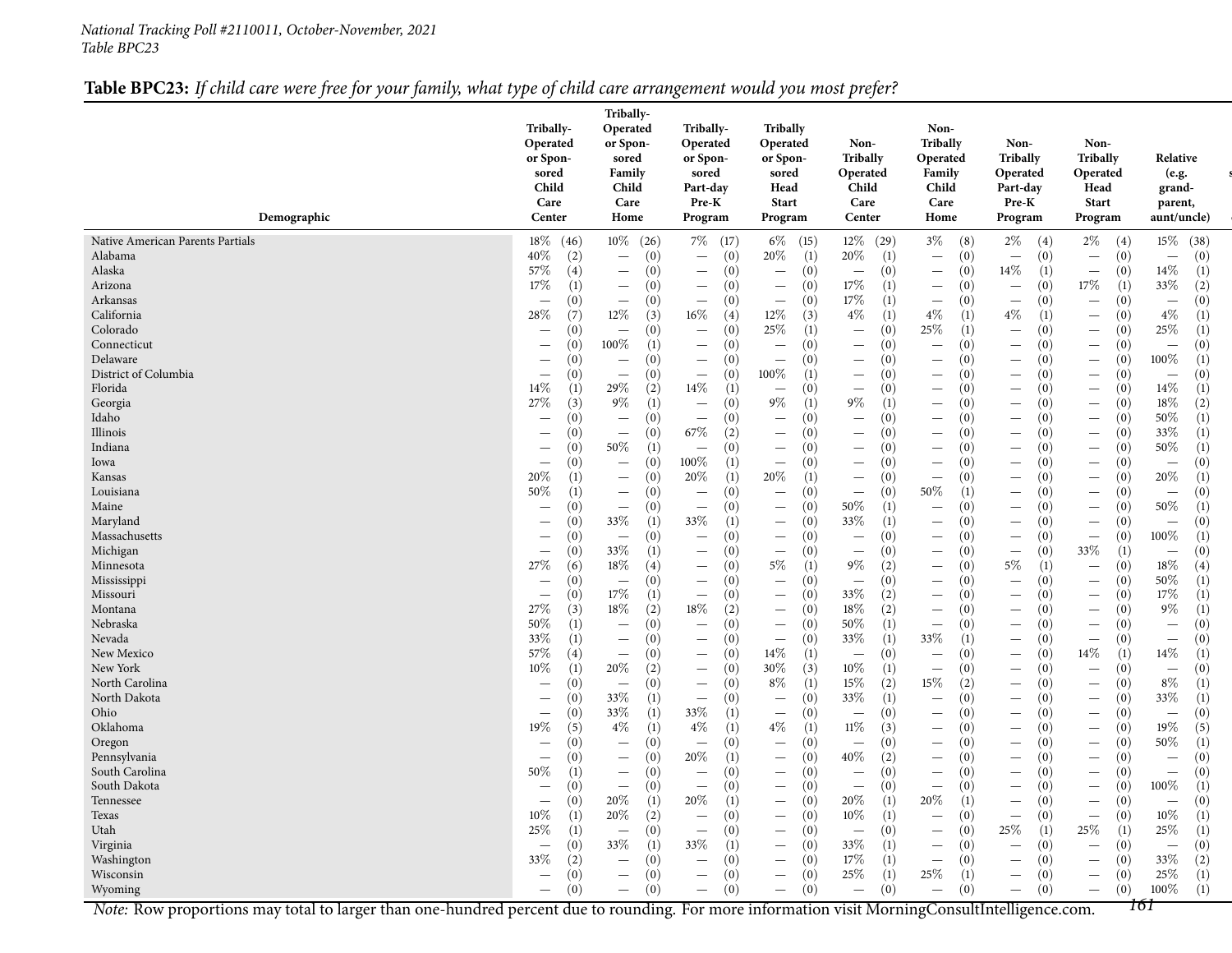*Morning Consult Table BPC25*

| Demographic                      | Open  | Closed                   | Unsure |
|----------------------------------|-------|--------------------------|--------|
| Native American Parents Partials | 54%   | 18%                      | 28%    |
|                                  | (134) | (46)                     | (70)   |
| Gender: Male                     | 66%   | 20%                      | 15%    |
|                                  | (40)  | (12)                     | (9)    |
| Gender: Female                   | 50%   | 18%                      | 32%    |
|                                  | (94)  | (34)                     | (61)   |
| Age: 18-34                       | 53%   | 19%                      | 28%    |
|                                  | (68)  | (24)                     | (36)   |
| Age: 35-44                       | 53%   | 19%                      | 28%    |
|                                  | (50)  | (18)                     | (26)   |
| Age: 45-64                       | 58%   | 15%                      | 27%    |
|                                  | (15)  | (4)                      | (7)    |
| Age: 65+                         | 50%   | (0)                      | $50\%$ |
|                                  | (1)   |                          | (1)    |
| GenZers: 1997-2012               | 54%   | 19%                      | 27%    |
|                                  | (14)  | (5)                      | (7)    |
| Millennials: 1981-1996           | 54%   | 19%                      | 27%    |
|                                  | (92)  | (32)                     | (47)   |
| GenXers: 1965-1980               | 55%   | 18%                      | 27%    |
|                                  | (27)  | (9)                      | (13)   |
| Baby Boomers: 1946-1964          | 25%   | (0)                      | 75%    |
|                                  | (1)   | $\overline{\phantom{m}}$ | (3)    |
| PID: Dem (no lean)               | 53%   | 15%                      | 32%    |
|                                  | (49)  | (14)                     | (29)   |
| PID: Ind (no lean)               | 49%   | 23%                      | 29%    |
|                                  | (51)  | (24)                     | (30)   |
| PID: Rep (no lean)               | 64%   | 15%                      | $21\%$ |
|                                  | (34)  | (8)                      | (11)   |
| Educ: < College                  | 47%   | 20%                      | 33%    |
|                                  | (82)  | (34)                     | (57)   |
| Educ: Bachelors degree           | 60%   | 14\%                     | 26%    |
|                                  | (26)  | (6)                      | (11)   |
| Educ: Post-grad                  | 76%   | 18%                      | $6\%$  |
|                                  | (26)  | (6)                      | (2)    |
| Income: Under 50k                | 47%   | 20%                      | 33%    |
|                                  | (64)  | (27)                     | (44)   |
| Income: 50k-100k                 | 58%   | 15%                      | 27\%   |
|                                  | (46)  | (12)                     | (21)   |
| Income: 100k+                    | 67%   | 19%                      | 14\%   |
|                                  | (24)  | (7)                      | (5)    |
| Ethnicity: White                 | 59%   | 25%                      | $16\%$ |
|                                  | (26)  | (11)                     | (7)    |
| Ethnicity: Hispanic              | 56%   | $21\%$                   | 24%    |
|                                  | (19)  | (7)                      | (8)    |
| Ethnicity: Black                 | 55%   | 36%                      | $9\%$  |
|                                  | (6)   | (4)                      | (1)    |
| Ethnicity: Other                 | 52%   | $16\%$                   | 32%    |
|                                  | (102) | (31)                     | (62)   |
| 4-Region: Northeast              | 32%   | 32%                      | 37%    |
|                                  | (6)   | (6)                      | (7)    |
| 4-Region: Midwest                | 53%   | 15%                      | 33%    |
|                                  | (29)  | (8)                      | (18)   |
| 4-Region: South                  | 58%   | 16%                      | 26\%   |
|                                  | (57)  | (16)                     | (25)   |
| 4-Region: West                   | 54%   | $21\%$                   | 26%    |
|                                  | (42)  | (16)                     | (20)   |
| Age: 19-34                       | 53%   | 19%                      | 28%    |
|                                  | (68)  | (24)                     | (36)   |
| Age: 35-44                       | 53%   | 19%                      | 28%    |
|                                  | (50)  | (18)                     | (26)   |
| Age: 45+                         | 57%   | 14\%                     | 29%    |
|                                  | (16)  | (4)                      | (8)    |
| <b>Enrolled</b> in Tribe         | 59%   | 16%                      | 25%    |
|                                  | (103) | (29)                     | (44)   |
| Not Enrolled in Tribe            | 42%   | 23%                      | 35%    |
|                                  | (31)  | (17)                     | (26)   |

Table BPC25: Is the primary child care arrangement you used prior to the pandemic for your youngest child currently open or closed?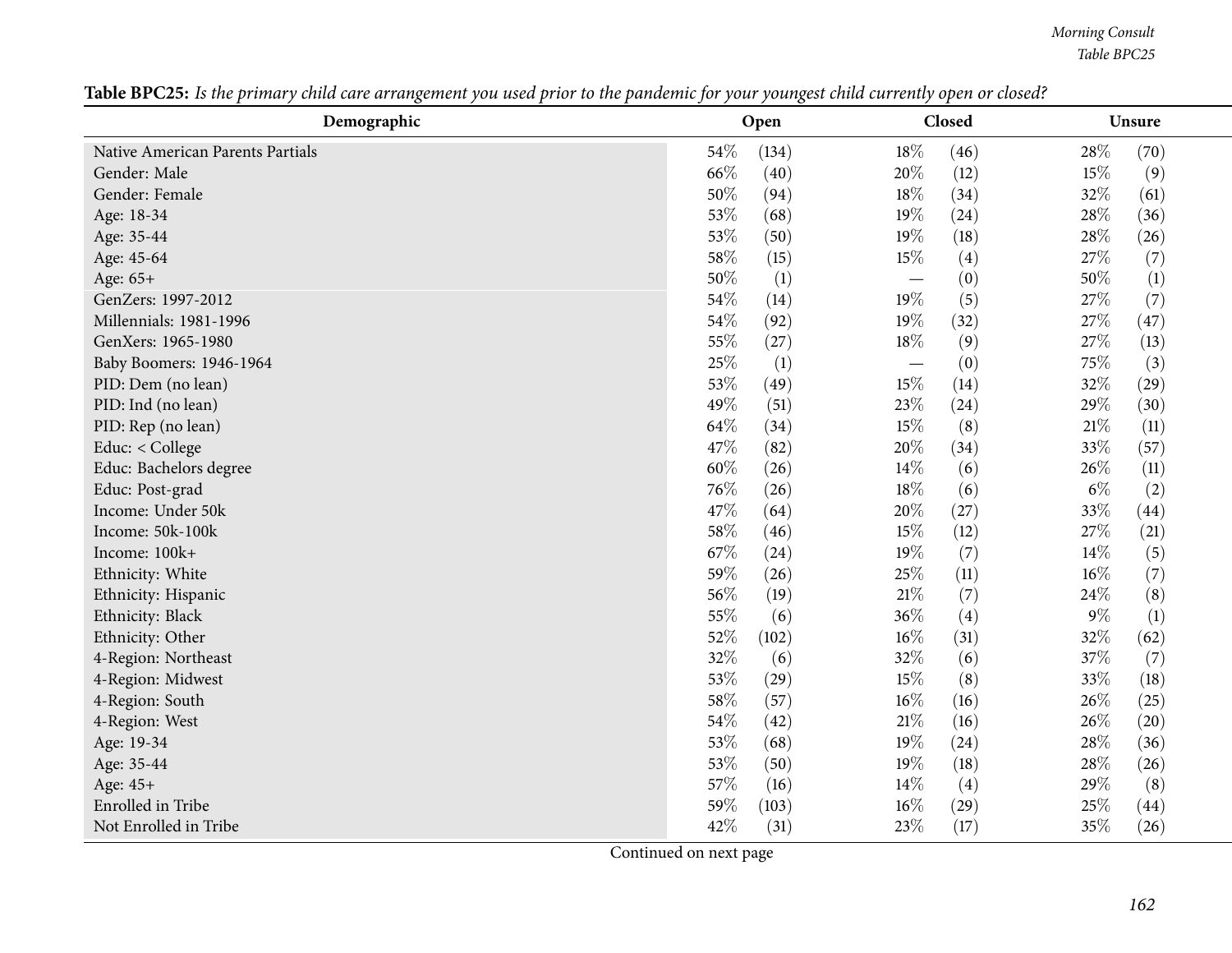| Demographic                                                                       | Open            | Closed         | <b>Unsure</b>  |  |
|-----------------------------------------------------------------------------------|-----------------|----------------|----------------|--|
| <b>Native American Parents Partials</b>                                           | $54\%$<br>(134) | 18%<br>(46)    | 28%<br>(70)    |  |
| Live Near Tribe Enrolled in                                                       | 63%<br>(67)     | 18%<br>(19)    | 20%<br>(21)    |  |
| Youngest Child under 1 Year                                                       | 53%<br>(17)     | $6\%$<br>(2)   | 41%<br>(13)    |  |
| Youngest Child 1-4                                                                | 54%<br>(64)     | 21%<br>(25)    | 25\%<br>(30)   |  |
| Youngest Child 5-11                                                               | 54\%<br>(94)    | 17%<br>(29)    | 30%<br>(52)    |  |
| Married/Partnered                                                                 | 56%<br>(101)    | $16\%$<br>(29) | 28%<br>(50)    |  |
| Single Parent HH                                                                  | 47%<br>(33)     | 24\%<br>(17)   | 29\%<br>(20)   |  |
| Married/Partnered + both Employed                                                 | 68%<br>(78)     | 19%<br>(22)    | 12%<br>(14)    |  |
| Married/Partnered + One Adult Employed                                            | 56%<br>(101)    | $16\%$<br>(29) | 28%<br>(50)    |  |
| Service Worker, Retail Sales, Laborers and Helpers                                | 46%<br>(24)     | 27\%<br>(14)   | 27\%<br>(14)   |  |
| <b>Trade and Skilled Workers</b>                                                  | 54%<br>(15)     | 25%<br>(7)     | 21%<br>(6)     |  |
| Administrative Workers, Office Professionals, and Executive/Senior Level Managers | 63%<br>(34)     | 15%<br>(8)     | 22\%<br>(12)   |  |
| Health Care and Medical Professionals, Lab Technicians, and Pharmacists           | 79%<br>(15)     | 16%<br>(3)     | $5\%$<br>(1)   |  |
| Other Professionals                                                               | 63%<br>(34)     | 17%<br>(9)     | 20%<br>(11)    |  |
| <b>Work Full Time</b>                                                             | 62%<br>(105)    | 19%<br>(32)    | 19%<br>(33)    |  |
| <b>Work Part Time</b>                                                             | 46%<br>(17)     | 24\%<br>(9)    | 30\%<br>(11)   |  |
| Live on Tribal Land                                                               | 56\%<br>(28)    | 28\%<br>(14)   | $16\%$<br>(8)  |  |
| Do not Live on Tribal Land                                                        | 53%<br>(106)    | $16\%$<br>(32) | $31\%$<br>(62) |  |
| Parents in OK, AZ, CA                                                             | 50%<br>(29)     | 22%<br>(13)    | 28\%<br>(16)   |  |
| Need Child Care in Traditional Hours                                              | 63%<br>(101)    | 21\%<br>(34)   | 16%<br>(26)    |  |
| Need Child Care in Non-Traditional Hours                                          | 57%<br>(50)     | 24%<br>(21)    | 18\%<br>(16)   |  |
| Single, never married                                                             | 44%<br>(21)     | 25%<br>(12)    | 31%<br>(15)    |  |
| Married                                                                           | 59%<br>(79)     | $14\%$<br>(19) | 26%<br>(35)    |  |
| Separated                                                                         | $100\%$<br>(1)  | (0)            | (0)            |  |
| Divorced                                                                          | 53%<br>(10)     | 26\%<br>(5)    | 21%<br>(4)     |  |
| Widowed                                                                           | 50%<br>(1)      | (0)            | (1)<br>50%     |  |
| Living with a partner                                                             | 47%<br>(22)     | 21%<br>(10)    | 32%<br>(15)    |  |

Table BPC25: Is the primary child care arrangement you used prior to the pandemic for your youngest child currently open or closed?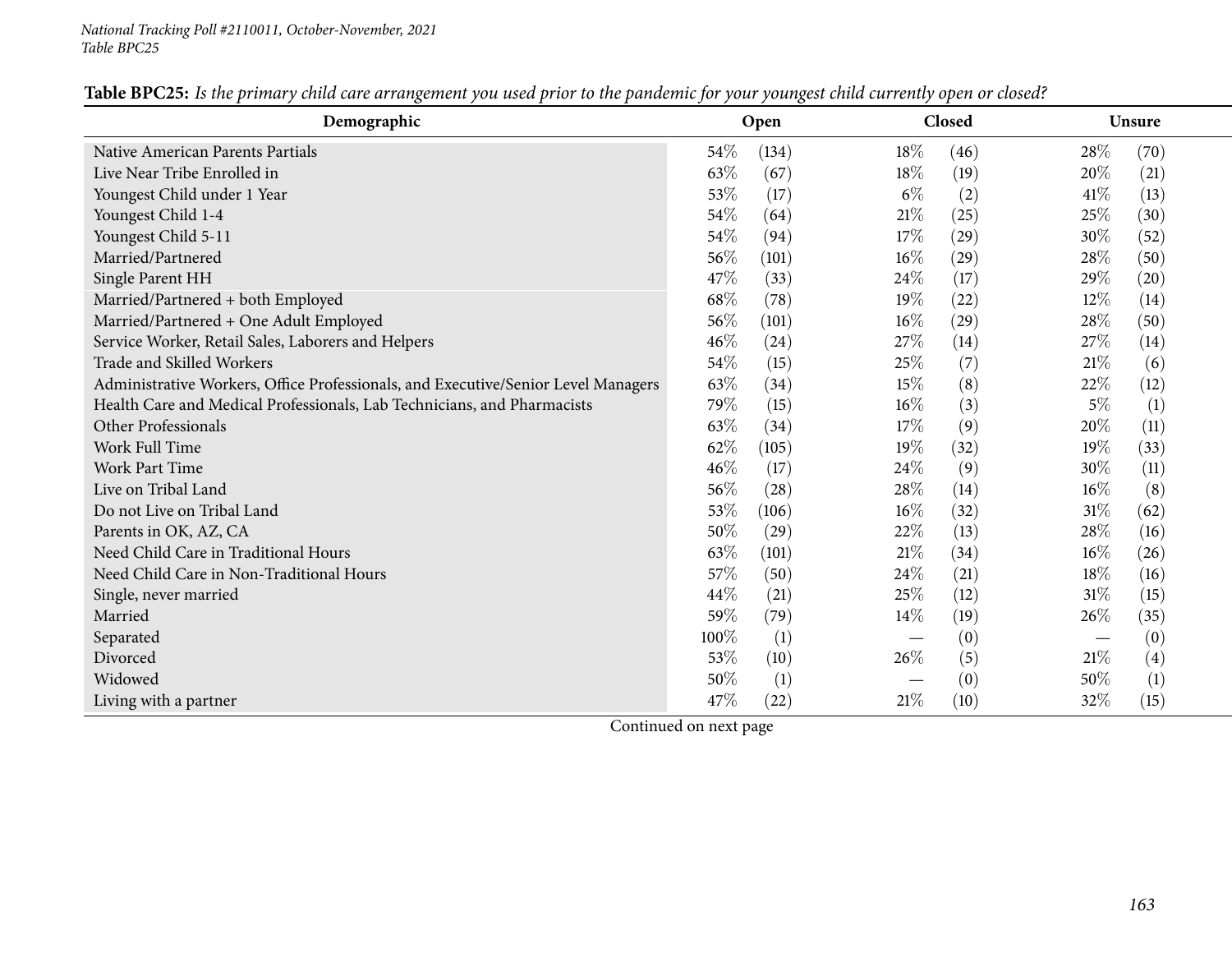*Morning Consult Table BPC25*

| Demographic                      |                 | Open     |                               | Closed | Unsure                  |
|----------------------------------|-----------------|----------|-------------------------------|--------|-------------------------|
| Native American Parents Partials | $54\%$          | (134)    | $18\%$                        | (46)   | $28\%$<br>(70)          |
| Alabama                          | 40%             | (2)      | 20%                           | (1)    | 40\%<br>(2)             |
| Alaska                           | $71\%$          | (5)      | 14%                           | (1)    | 14\%<br>(1)             |
| Arizona                          | 50%             | (3)      |                               | (0)    | 50%<br>(3)              |
| Arkansas                         | $50\%$          | (3)      | $17\%$                        | (1)    | 33%<br>(2)              |
| California                       | 44\%            | (11)     | 32%                           | (8)    | 24%<br>(6)              |
| Colorado                         | 75%             | (3)      | 25%                           | (1)    | (0)<br>—                |
| Connecticut                      |                 | (0)      | $100\%$                       | (1)    | (0)                     |
| Delaware                         | 100%            | (1)      |                               | (0)    | (0)                     |
| District of Columbia             | 100%            | (1)      |                               | (0)    | (0)                     |
| Florida                          | $71\%$          | (5)      | $14\%$                        | (1)    | 14%<br>$\left(1\right)$ |
| Georgia                          | 55%             | (6)      | $18\%$                        | (2)    | (3)<br>$27\%$           |
| Idaho                            | 100%            | (2)      |                               | (0)    | (0)                     |
| Illinois                         | 67\%            | (2)      | 33%                           | (1)    | (0)                     |
| Indiana                          | 50%             | (1)      | $50\%$                        | (1)    | (0)                     |
| Iowa                             | 100%            | (1)      |                               | (0)    | (0)                     |
| Kansas                           | 40%             | (2)      |                               | (0)    | $60\%$<br>(3)           |
| Louisiana                        | 50%             | (1)      | 50%                           | (1)    | (0)                     |
| Maine                            |                 | (0)      |                               | (0)    | 100%<br>(2)             |
| Maryland                         | 100%            | (3)      |                               | (0)    | (0)                     |
| Massachusetts                    |                 | (0)      | 100%                          | (1)    | (0)                     |
| Michigan                         | 33%             | (1)      |                               | (0)    | 67%<br>(2)              |
| Minnesota                        | 50%             | (11)     | 14\%                          | (3)    | 36%<br>(8)              |
| Mississippi                      | $50\%$          | (1)      | $50\%$                        | (1)    | (0)                     |
| Missouri                         | 67\%            | (4)      | 17%                           | (1)    | 17%<br>$\left(1\right)$ |
| Montana                          | $55\%$          | (6)      | $18\%$                        | (2)    | $27\%$<br>(3)           |
| Nebraska                         | 100%            | (2)      |                               | (0)    | (0)<br>—                |
| Nevada                           | 100%            | (3)      | $\overbrace{\phantom{13333}}$ | (0)    | (0)                     |
| New Mexico                       | 43%             | (3)      | 43%                           | (3)    | 14%<br>$\left(1\right)$ |
| New York                         | 60%             | (6)      | $30\%$                        | (3)    | $10\%$<br>(1)           |
| North Carolina                   | 62%             | (8)      | $8\%$                         | (1)    | $31\%$<br>(4)           |
| North Dakota                     |                 | (0)      | $33\%$                        | (1)    | $67\%$<br>(2)           |
| Ohio                             | 33%             | (1)      | 33%                           | (1)    | $\left(1\right)$<br>33% |
| Oklahoma                         | 56%             | (15)     | 19%                           | (5)    | (7)<br>26\%             |
| Oregon                           | 50%             | (1)      |                               | (0)    | (1)<br>50%              |
| Pennsylvania                     |                 | (0)      | 20%                           | (1)    | $80\%$<br>(4)           |
| South Carolina                   | 50%             | (1)      |                               | (0)    | $164_1$<br>50%          |
| South Dakota                     | 100%            | (1)      |                               | (0)    | (0)                     |
|                                  | 10 <sup>7</sup> | $\Delta$ | 2007                          | (1)    | 4007<br>$\Delta$        |

Table BPC25: Is the primary child care arrangement you used prior to the pandemic for your youngest child currently open or closed?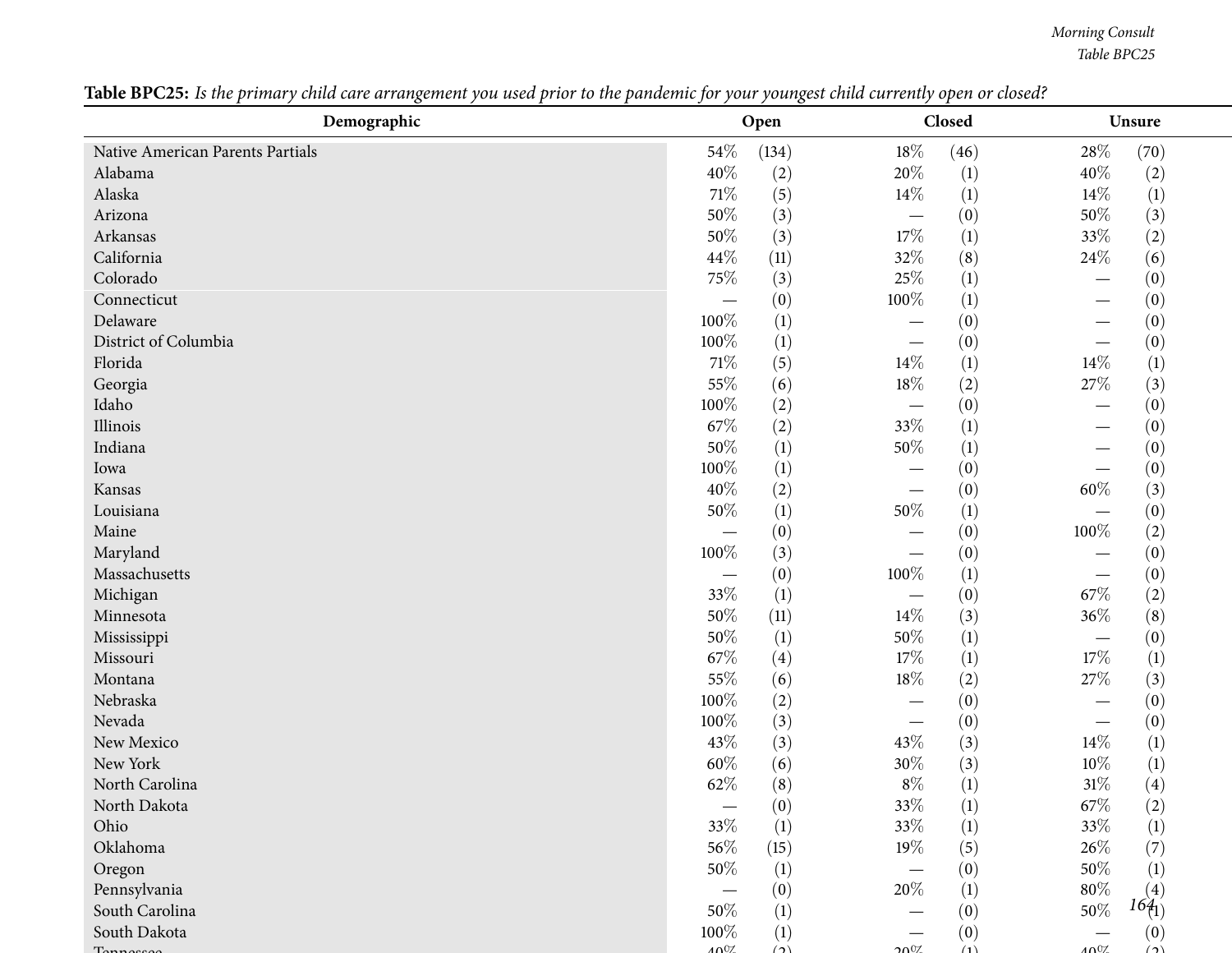*National Tracking Poll #2110011, October-November, <sup>2021</sup> Table BPC26*

| Demographic                      |                          | Yes  |        | <b>No</b> |        | Unsure           |  |
|----------------------------------|--------------------------|------|--------|-----------|--------|------------------|--|
| Native American Parents Partials | 55\%                     | (54) | 29%    | (29)      | $16\%$ | (16)             |  |
| Gender: Male                     | 63%                      | (17) | 22%    | (6)       | $15\%$ | (4)              |  |
| Gender: Female                   | $51\%$                   | (37) | 32%    | (23)      | 17%    | (12)             |  |
| Age: 18-34                       | 50%                      | (28) | 36%    | (20)      | $14\%$ | (8)              |  |
| Age: 35-44                       | 58\%                     | (19) | $21\%$ | (7)       | $21\%$ | (7)              |  |
| Age: 45-64                       | 78\%                     | (7)  | $11\%$ | (1)       | $11\%$ | $\left(1\right)$ |  |
| Age: 65+                         |                          | (0)  | 100%   | (1)       |        | (0)              |  |
| GenZers: 1997-2012               | 55%                      | (6)  | 27%    | (3)       | 18%    | (2)              |  |
| Millennials: 1981-1996           | $51\%$                   | (36) | 33%    | (23)      | 16%    | (11)             |  |
| GenXers: 1965-1980               | 71%                      | (12) | 12%    | (2)       | 18%    | (3)              |  |
| Baby Boomers: 1946-1964          | $\overline{\phantom{0}}$ | (0)  | 100%   | (1)       |        | (0)              |  |
| PID: Dem (no lean)               | 61\%                     | (25) | 29%    | (12)      | 10%    | (4)              |  |
| PID: Ind (no lean)               | 38%                      | (12) | 34%    | (11)      | 28%    | (9)              |  |
| PID: Rep (no lean)               | 65%                      | (17) | 23%    | (6)       | 12%    | (3)              |  |
| Educ: < College                  | $51\%$                   | (30) | 32%    | (19)      | 17%    | (10)             |  |
| Educ: Bachelors degree           | 56%                      | (9)  | 25%    | (4)       | 19%    | (3)              |  |
| Educ: Post-grad                  | 62%                      | (15) | 25%    | (6)       | 12%    | (3)              |  |
| Income: Under 50k                | 48%                      | (23) | 27%    | (13)      | 25%    | (12)             |  |
| Income: 50k-100k                 | 56%                      | (18) | 34%    | (11)      | $9\%$  | (3)              |  |
| Income: 100k+                    | 68%                      | (13) | 26%    | (5)       | $5\%$  | (1)              |  |
| Ethnicity: White                 | 65%                      | (15) | 35%    | (8)       |        | (0)              |  |
| Ethnicity: Hispanic              | 72%                      | (13) | 22%    | (4)       | $6\%$  | $\left(1\right)$ |  |
| Ethnicity: Black                 | 75%                      | (3)  | 25%    | (1)       |        | (0)              |  |
| Ethnicity: Other                 | 50%                      | (36) | 28\%   | (20)      | 22%    | (16)             |  |
| 4-Region: Northeast              | 56%                      | (5)  | 22%    | (2)       | 22%    | (2)              |  |
| 4-Region: Midwest                | 30%                      | (6)  | 50%    | (10)      | 20%    | (4)              |  |
| 4-Region: South                  | 58%                      | (18) | 26%    | (8)       | 16%    | (5)              |  |
| 4-Region: West                   | 64%                      | (25) | 23%    | (9)       | 13\%   | (5)              |  |
| Age: 19-34                       | 50%                      | (28) | 36%    | (20)      | 14\%   | (8)              |  |
| Age: 35-44                       | 58%                      | (19) | $21\%$ | (7)       | 21%    | (7)              |  |
| Age: 45+                         | 70%                      | (7)  | 20%    | (2)       | 10%    | (1)              |  |

Table BPC26: Is your current child care provider experiencing any employee shortages? This could include not having enough caregivers to open, having to reduce classroom size, or having limited availability because they do not have enough staff.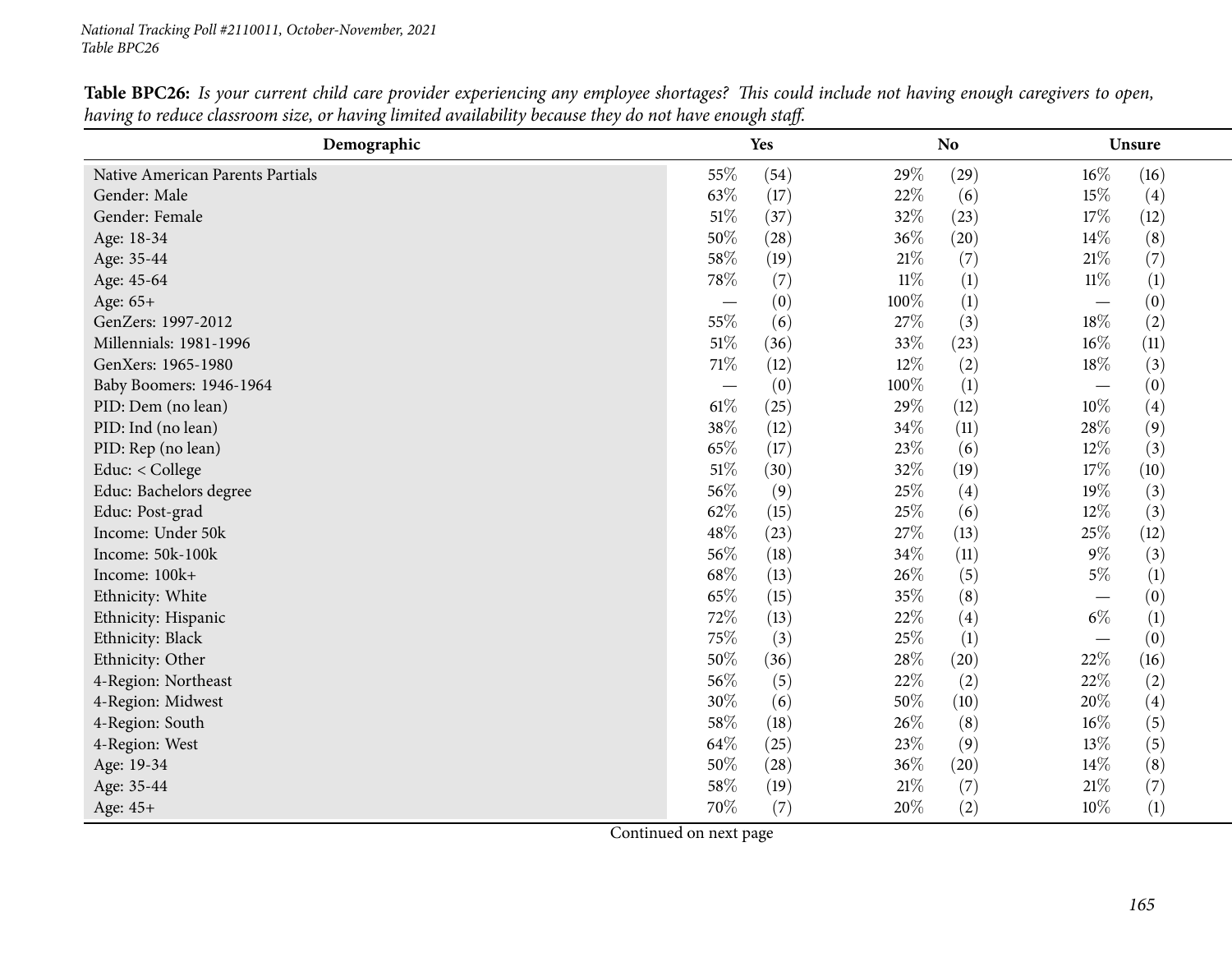| <b>Table BPC26:</b> Is your current child care provider experiencing any employee shortages? This could include not having enough caregivers to open, |  |
|-------------------------------------------------------------------------------------------------------------------------------------------------------|--|
| having to reduce classroom size, or having limited availability because they do not have enough staff.                                                |  |

| Demographic                                                                       |        | <b>Yes</b> |        | <b>No</b> |        | Unsure |  |
|-----------------------------------------------------------------------------------|--------|------------|--------|-----------|--------|--------|--|
| Native American Parents Partials                                                  | 55%    | (54)       | 29%    | (29)      | 16%    | (16)   |  |
| Enrolled in Tribe                                                                 | 55%    | (46)       | 29%    | (24)      | $16\%$ | (13)   |  |
| Not Enrolled in Tribe                                                             | 50%    | (8)        | $31\%$ | (5)       | $19\%$ | (3)    |  |
| Live Near Tribe Enrolled in                                                       | 67%    | (37)       | 24%    | (13)      | $9\%$  | (5)    |  |
| Youngest Child under 1 Year                                                       | 55%    | (6)        | 18%    | (2)       | 27\%   | (3)    |  |
| Youngest Child 1-4                                                                | 53%    | (31)       | 27%    | (16)      | 20%    | (12)   |  |
| Youngest Child 5-11                                                               | 48%    | (29)       | 34%    | (21)      | 18%    | (11)   |  |
| Married/Partnered                                                                 | 56%    | (40)       | 26%    | (19)      | 18%    | (13)   |  |
| Single Parent HH                                                                  | 52%    | (14)       | 37%    | (10)      | $11\%$ | (3)    |  |
| Married/Partnered + both Employed                                                 | $61\%$ | (37)       | 30%    | (18)      | $10\%$ | (6)    |  |
| Married/Partnered + One Adult Employed                                            | 56%    | (40)       | 26%    | (19)      | 18%    | (13)   |  |
| Service Worker, Retail Sales, Laborers and Helpers                                | 55%    | (11)       | 25\%   | (5)       | 20%    | (4)    |  |
| Trade and Skilled Workers                                                         | 70%    | (7)        | 20%    | (2)       | 10%    | (1)    |  |
| Administrative Workers, Office Professionals, and Executive/Senior Level Managers | 59%    | (16)       | 26\%   | (7)       | $15\%$ | (4)    |  |
| Health Care and Medical Professionals, Lab Technicians, and Pharmacists           | 44%    | (4)        | 33%    | (3)       | 22\%   | (2)    |  |
| Other Professionals                                                               | 50%    | (14)       | 39%    | (11)      | $11\%$ | (3)    |  |
| Work Full Time                                                                    | 57%    | (47)       | 29%    | (24)      | 14\%   | (12)   |  |
| <b>Work Part Time</b>                                                             | 45%    | (5)        | 36%    | (4)       | 18%    | (2)    |  |
| Live on Tribal Land                                                               | 55%    | (12)       | 32%    | (7)       | 14%    | (3)    |  |
| Do not Live on Tribal Land                                                        | 55%    | (42)       | 29%    | (22)      | 17%    | (13)   |  |
| Parents in OK, AZ, CA                                                             | 57%    | (13)       | 22%    | (5)       | 22%    | (5)    |  |
| Need Child Care in Traditional Hours                                              | 59%    | (49)       | 25%    | (21)      | $16\%$ | (13)   |  |
| Need Child Care in Non-Traditional Hours                                          | 57%    | (28)       | 24%    | (12)      | 18\%   | (9)    |  |
| Single, never married                                                             | 55%    | (11)       | 30%    | (6)       | 15%    | (3)    |  |
| Married                                                                           | 58%    | (35)       | 28%    | (17)      | 13\%   | (8)    |  |
| Separated                                                                         |        | (0)        | 100%   | (1)       |        | (0)    |  |
| Divorced                                                                          | 60%    | (3)        | 40%    | (2)       |        | (0)    |  |
| Widowed                                                                           |        | (0)        | 100%   | (1)       |        | (0)    |  |
| Living with a partner                                                             | 42%    | (5)        | 17\%   | (2)       | 42%    | (5)    |  |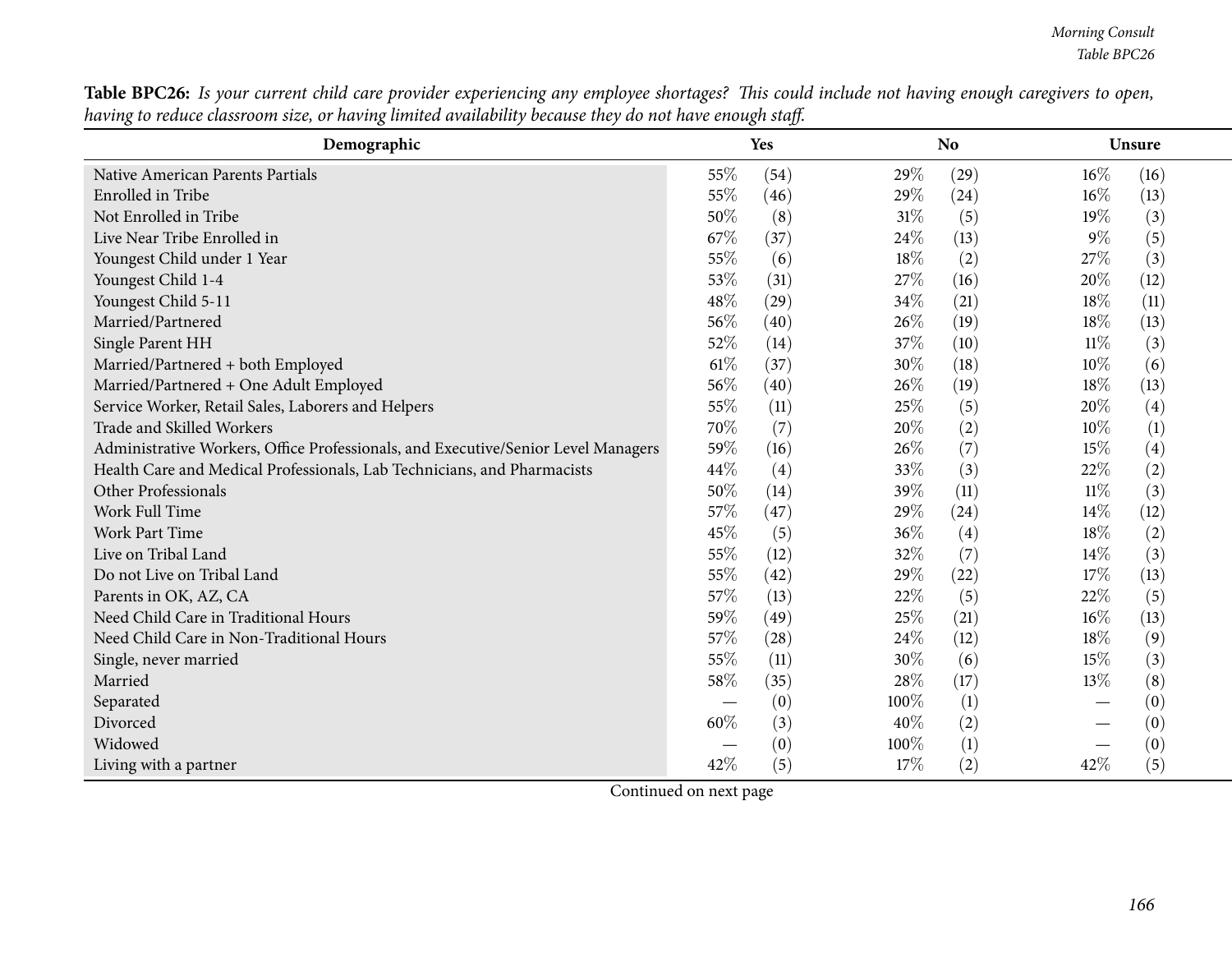*National Tracking Poll #2110011, October-November, <sup>2021</sup> Table BPC26*

| Demographic                      |                          | Yes  |                          | No               | Unsure                                    |
|----------------------------------|--------------------------|------|--------------------------|------------------|-------------------------------------------|
| Native American Parents Partials | 55%                      | (54) | $29\%$                   | (29)             | $16\%$<br>(16)                            |
| Alabama                          | $100\%$                  | (2)  |                          | (0)              | (0)<br>$\overline{\phantom{0}}$           |
| Alaska                           | 100%                     | (2)  |                          | (0)              | (0)                                       |
| Arizona                          | $50\%$                   | (1)  | 50%                      | $\left(1\right)$ | (0)                                       |
| Arkansas                         |                          | (0)  | 100%                     | (2)              | (0)                                       |
| California                       | 64%                      | (9)  | $14\%$                   | (2)              | (3)<br>$21\%$                             |
| Colorado                         | 33%                      | (1)  | 67\%                     | (2)              | (0)<br>$\overline{\phantom{0}}$           |
| Connecticut                      |                          | (0)  | 100%                     | (1)              | (0)                                       |
| Delaware                         | $\overline{\phantom{0}}$ | (0)  |                          | (0)              | (0)                                       |
| District of Columbia             | 100%                     | (1)  |                          | (0)              | (0)                                       |
| Florida                          | 100%                     | (2)  |                          | (0)              | (0)                                       |
| Georgia                          | 50%                      | (2)  | 25%                      | (1)              | 25%<br>$\left(1\right)$                   |
| Idaho                            |                          | (0)  |                          | (0)              | 100%<br>$\left(1\right)$                  |
| Illinois                         |                          | (0)  | 100%                     | (2)              | (0)                                       |
| Indiana                          |                          | (0)  | $\overline{\phantom{m}}$ | (0)              | (1)<br>100%                               |
| Iowa                             | $\overline{\phantom{0}}$ | (0)  | 100%                     | (1)              | (0)                                       |
| Kansas                           | 100%                     | (1)  |                          | (0)              | (0)                                       |
| Louisiana                        | 100%                     | (2)  |                          | (0)              | (0)                                       |
| Maine                            |                          | (0)  |                          | (0)              | (0)                                       |
| Maryland                         |                          | (0)  |                          | (0)              | 100%<br>$\left(1\right)$                  |
| Massachusetts                    |                          | (0)  |                          | (0)              | (0)                                       |
| Michigan                         |                          | (0)  |                          | (0)              | (0)                                       |
| Minnesota                        | 43%                      | (3)  | 29%                      | (2)              | 29\%<br>(2)                               |
| Mississippi                      |                          | (0)  |                          | (0)              | (0)                                       |
| Missouri                         | 33%                      | (1)  | $67\%$                   | (2)              | (0)<br>$\overline{\phantom{0}}$           |
| Montana                          | 57%                      | (4)  | 29%                      | (2)              | $14\%$<br>$\left(1\right)$                |
| Nebraska                         | $\overline{\phantom{m}}$ | (0)  | 100%                     | (2)              | (0)                                       |
| Nevada                           | 67\%                     | (2)  | 33%                      | $\left(1\right)$ | (0)                                       |
| New Mexico                       | 50%                      | (1)  | 50%                      | (1)              | (0)                                       |
| New York                         | 100%                     | (5)  |                          | (0)              | (0)                                       |
| North Carolina                   | $50\%$                   | (2)  | 25\%                     | (1)              | 25%<br>(1)                                |
| North Dakota                     | $50\%$                   | (1)  |                          | (0)              | $50\%$<br>(1)                             |
| Ohio                             |                          | (0)  | 100%                     | $\left(1\right)$ | $\begin{array}{c} (0) \\ (2) \end{array}$ |
| Oklahoma                         | 43%                      | (3)  | 29%                      | (2)              | $29\%$                                    |
| Oregon                           |                          | (0)  |                          | (0)              | $16^{(0)}_{(2)}$                          |
| Pennsylvania                     |                          | (0)  | 33%                      | (1)              | $67\%$                                    |
| South Carolina                   |                          | (0)  |                          | (0)              | (0)                                       |
| 4.71                             |                          |      |                          | (n)              | $\sqrt{2}$                                |

Table BPC26: Is your current child care provider experiencing any employee shortages? This could include not having enough caregivers to open, having to reduce classroom size, or having limited availability because they do not have enough staff.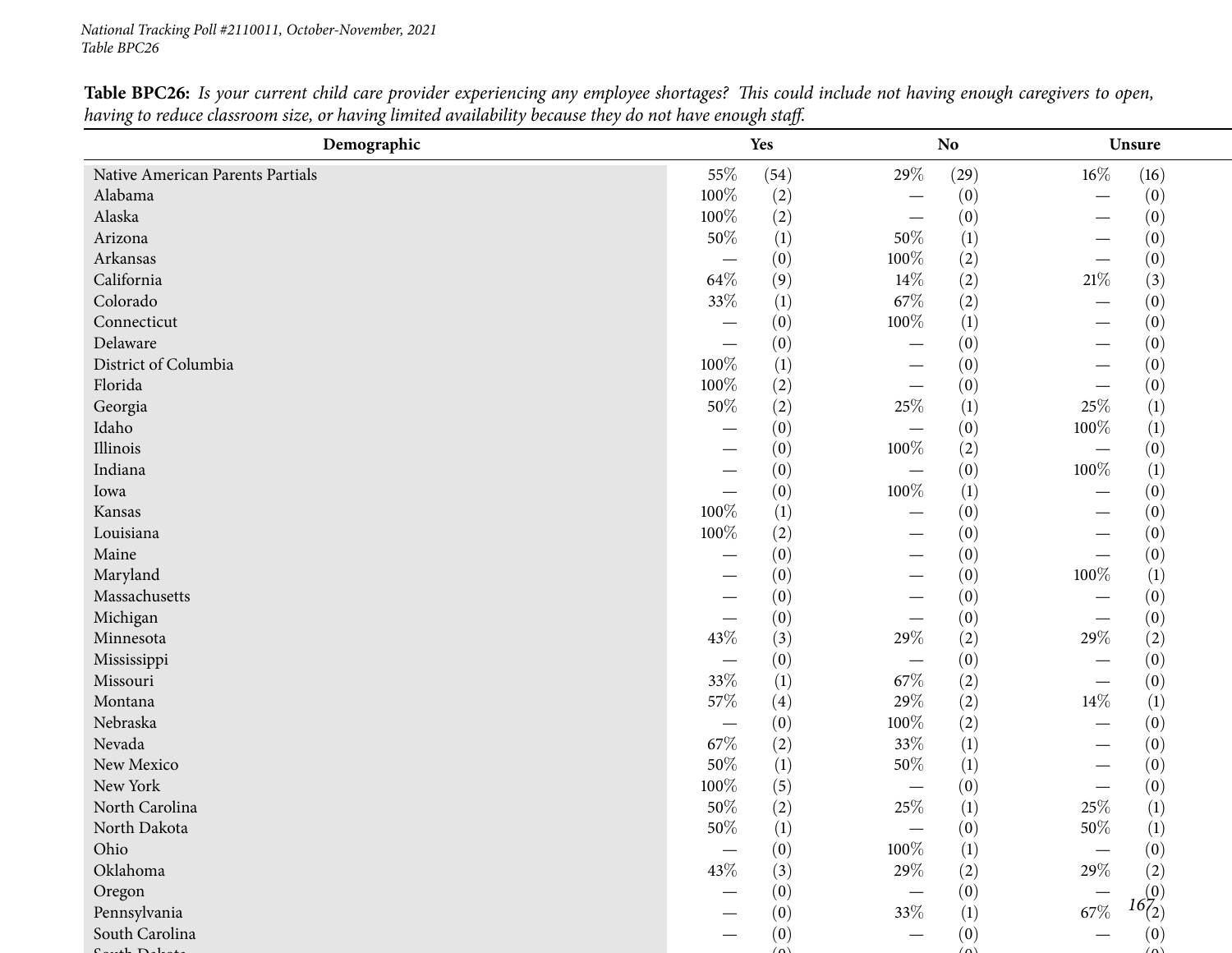*Morning Consult Table BPC28*

| Table BPC28: Are you currently paying for child care for any of your children under the age of 5? |
|---------------------------------------------------------------------------------------------------|
|---------------------------------------------------------------------------------------------------|

| $5\%$<br>(8)<br>48\<br>30%<br>13%<br>$3\%$<br>Native American Parents Partials<br>(76)<br>(33)<br>(12)<br>48%<br>13%<br>$2\%$<br>(1)<br>$5\%$<br>Gender: Male<br>(8)<br>(3)<br>33%<br>(29)<br>$6\%$<br>$3\%$<br>(5)<br>$25\%$<br>(11)<br>(47)<br>13\%<br>(25)<br>53%<br>Gender: Female<br>(3)<br>$6\%$<br>$2\%$<br>33%<br>18%<br>(8)<br>Age: 18-34<br>(42)<br>(23)<br>41%<br>31%<br>$3\%$<br>$3\%$<br>$5\%$<br>(3)<br>(3)<br>57%<br>(5)<br>Age: 35-44<br>(29)<br>19%<br>$8\%$<br>19%<br>(5)<br>(0)<br>(2)<br>54%<br>Age: 45-64<br>(5)<br>$\hspace{0.1mm}-\hspace{0.1mm}$<br>50%<br>(1)<br>(0)<br>(0)<br>50%<br>(0)<br>Age: 65+<br>$\overbrace{\phantom{123221111}}$<br>$31\%$<br>15%<br>15%<br>$4\%$<br>(4)<br>(4)<br>$\left(1\right)$<br>35%<br>GenZers: 1997-2012<br>(8)<br>30%<br>$3\%$<br>13%<br>$4\%$<br>(5)<br>Millennials: 1981-1996<br>(23)<br>(6)<br>50%<br>(52)<br>31%<br>$2\%$<br>(1)<br>$4\%$<br>(2)<br>GenXers: 1965-1980<br>(15)<br>12\%<br>(6)<br>51%<br>$25\%$<br>25%<br>(1)<br>(1)<br>(0)<br>50%<br>Baby Boomers: 1946-1964<br>(0)<br>$\overline{\phantom{m}}$<br>$\overline{\phantom{m}}$<br>34%<br>18%<br>$7\%$<br>$2\%$<br>39%<br>(6)<br>(2)<br>PID: Dem (no lean)<br>(17)<br>(31)<br>$4\%$<br>$5\%$<br>26%<br>$9\%$<br>57% |                    |
|-------------------------------------------------------------------------------------------------------------------------------------------------------------------------------------------------------------------------------------------------------------------------------------------------------------------------------------------------------------------------------------------------------------------------------------------------------------------------------------------------------------------------------------------------------------------------------------------------------------------------------------------------------------------------------------------------------------------------------------------------------------------------------------------------------------------------------------------------------------------------------------------------------------------------------------------------------------------------------------------------------------------------------------------------------------------------------------------------------------------------------------------------------------------------------------------------------------------------------------------------|--------------------|
|                                                                                                                                                                                                                                                                                                                                                                                                                                                                                                                                                                                                                                                                                                                                                                                                                                                                                                                                                                                                                                                                                                                                                                                                                                                 |                    |
|                                                                                                                                                                                                                                                                                                                                                                                                                                                                                                                                                                                                                                                                                                                                                                                                                                                                                                                                                                                                                                                                                                                                                                                                                                                 |                    |
|                                                                                                                                                                                                                                                                                                                                                                                                                                                                                                                                                                                                                                                                                                                                                                                                                                                                                                                                                                                                                                                                                                                                                                                                                                                 |                    |
|                                                                                                                                                                                                                                                                                                                                                                                                                                                                                                                                                                                                                                                                                                                                                                                                                                                                                                                                                                                                                                                                                                                                                                                                                                                 |                    |
|                                                                                                                                                                                                                                                                                                                                                                                                                                                                                                                                                                                                                                                                                                                                                                                                                                                                                                                                                                                                                                                                                                                                                                                                                                                 |                    |
|                                                                                                                                                                                                                                                                                                                                                                                                                                                                                                                                                                                                                                                                                                                                                                                                                                                                                                                                                                                                                                                                                                                                                                                                                                                 |                    |
|                                                                                                                                                                                                                                                                                                                                                                                                                                                                                                                                                                                                                                                                                                                                                                                                                                                                                                                                                                                                                                                                                                                                                                                                                                                 |                    |
|                                                                                                                                                                                                                                                                                                                                                                                                                                                                                                                                                                                                                                                                                                                                                                                                                                                                                                                                                                                                                                                                                                                                                                                                                                                 |                    |
|                                                                                                                                                                                                                                                                                                                                                                                                                                                                                                                                                                                                                                                                                                                                                                                                                                                                                                                                                                                                                                                                                                                                                                                                                                                 |                    |
|                                                                                                                                                                                                                                                                                                                                                                                                                                                                                                                                                                                                                                                                                                                                                                                                                                                                                                                                                                                                                                                                                                                                                                                                                                                 |                    |
|                                                                                                                                                                                                                                                                                                                                                                                                                                                                                                                                                                                                                                                                                                                                                                                                                                                                                                                                                                                                                                                                                                                                                                                                                                                 |                    |
|                                                                                                                                                                                                                                                                                                                                                                                                                                                                                                                                                                                                                                                                                                                                                                                                                                                                                                                                                                                                                                                                                                                                                                                                                                                 |                    |
| (5)<br>(9)<br>(4)<br>(27)                                                                                                                                                                                                                                                                                                                                                                                                                                                                                                                                                                                                                                                                                                                                                                                                                                                                                                                                                                                                                                                                                                                                                                                                                       | PID: Ind (no lean) |
| (1)<br>34\%<br>$4\%$<br>(2)<br>$2\%$<br>13%<br>(7)<br>47\<br>PID: Rep (no lean)<br>(18)                                                                                                                                                                                                                                                                                                                                                                                                                                                                                                                                                                                                                                                                                                                                                                                                                                                                                                                                                                                                                                                                                                                                                         |                    |
| 24\%<br>$5\%$<br>(9)<br>$4\%$<br>$14\%$<br>(7)<br>53\<br>Educ: < College<br>(24)<br>(41)                                                                                                                                                                                                                                                                                                                                                                                                                                                                                                                                                                                                                                                                                                                                                                                                                                                                                                                                                                                                                                                                                                                                                        |                    |
| 35%<br>$7\%$<br>(3)<br>Educ: Bachelors degree<br>$7\%$<br>(3)<br>(0)<br>(15)<br>51%                                                                                                                                                                                                                                                                                                                                                                                                                                                                                                                                                                                                                                                                                                                                                                                                                                                                                                                                                                                                                                                                                                                                                             |                    |
| (1)<br>59%<br>$3\%$<br>18%<br>(6)<br>(0)<br>Educ: Post-grad<br>(20)<br>21%<br>$\overline{\phantom{m}}$                                                                                                                                                                                                                                                                                                                                                                                                                                                                                                                                                                                                                                                                                                                                                                                                                                                                                                                                                                                                                                                                                                                                          |                    |
| $6\%$<br>$3\%$<br>27%<br>15%<br>(8)<br>(4)<br>50%<br>Income: Under 50k<br>(20)<br>(36)                                                                                                                                                                                                                                                                                                                                                                                                                                                                                                                                                                                                                                                                                                                                                                                                                                                                                                                                                                                                                                                                                                                                                          |                    |
| 29%<br>$5\%$<br>$4\%$<br>(3)<br>Income: 50k-100k<br>$11\%$<br>(9)<br>(4)<br>51%<br>(23)                                                                                                                                                                                                                                                                                                                                                                                                                                                                                                                                                                                                                                                                                                                                                                                                                                                                                                                                                                                                                                                                                                                                                         |                    |
| 47%<br>$3\%$<br>(1)<br>$11\%$<br>(4)<br>(0)<br>39%<br>(17)<br>Income: 100k+<br>$\hspace{0.1mm}-\hspace{0.1mm}$                                                                                                                                                                                                                                                                                                                                                                                                                                                                                                                                                                                                                                                                                                                                                                                                                                                                                                                                                                                                                                                                                                                                  |                    |
| 43%<br>$2\%$<br>(1)<br>$2\%$<br>$16\%$<br>(7)<br>(1)<br>36%<br>Ethnicity: White<br>(19)                                                                                                                                                                                                                                                                                                                                                                                                                                                                                                                                                                                                                                                                                                                                                                                                                                                                                                                                                                                                                                                                                                                                                         |                    |
| $6\%$<br>53%<br>$9\%$<br>$6\%$<br>(2)<br>(3)<br>(2)<br>(18)<br>26%<br>Ethnicity: Hispanic                                                                                                                                                                                                                                                                                                                                                                                                                                                                                                                                                                                                                                                                                                                                                                                                                                                                                                                                                                                                                                                                                                                                                       |                    |
| $9\%$<br>(1)<br>36%<br>(2)<br>18%<br>(2)<br>(4)<br>18%<br>18%<br>Ethnicity: Black                                                                                                                                                                                                                                                                                                                                                                                                                                                                                                                                                                                                                                                                                                                                                                                                                                                                                                                                                                                                                                                                                                                                                               |                    |
| 27%<br>$5\%$<br>$3\%$<br>(5)<br>12%<br>53%<br>Ethnicity: Other<br>(53)<br>(24)<br>(10)                                                                                                                                                                                                                                                                                                                                                                                                                                                                                                                                                                                                                                                                                                                                                                                                                                                                                                                                                                                                                                                                                                                                                          |                    |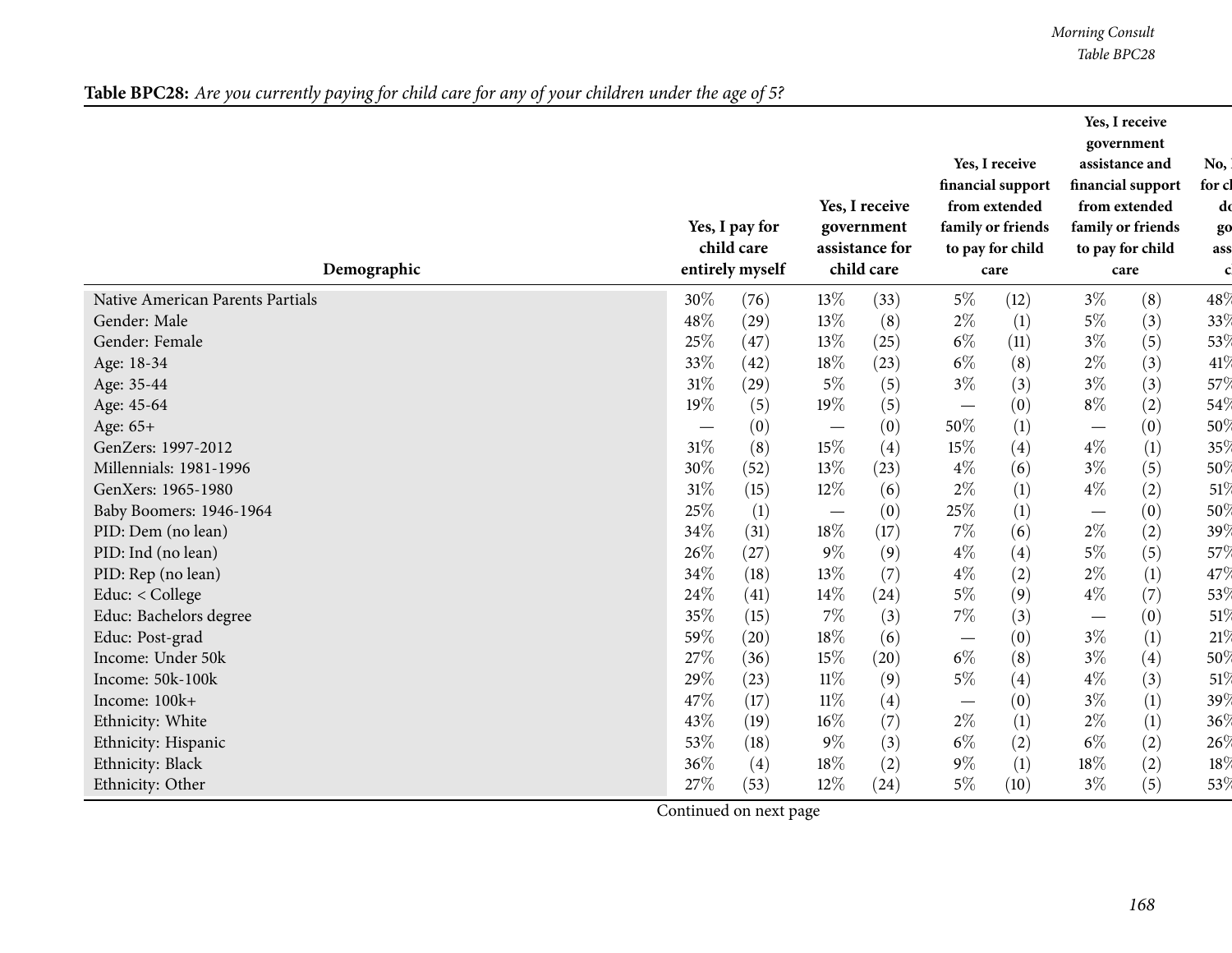## Table BPC28: Are you currently paying for child care for any of your children under the age of 5?

| Demographic                                                                       |        | Yes, I pay for<br>child care<br>entirely myself |        | Yes, I receive<br>government<br>assistance for<br>child care |        | Yes, I receive<br>financial support<br>from extended<br>family or friends<br>to pay for child<br>care |        | Yes, I receive<br>government<br>assistance and<br>financial support<br>from extended<br>family or friends<br>to pay for child<br>care | No,<br>for cl<br>dd<br>go<br>ass<br>$\mathbf c$ |
|-----------------------------------------------------------------------------------|--------|-------------------------------------------------|--------|--------------------------------------------------------------|--------|-------------------------------------------------------------------------------------------------------|--------|---------------------------------------------------------------------------------------------------------------------------------------|-------------------------------------------------|
| Native American Parents Partials                                                  | 30%    | (76)                                            | 13%    | (33)                                                         | $5\%$  | (12)                                                                                                  | $3\%$  | (8)                                                                                                                                   | 48%                                             |
| 4-Region: Northeast                                                               | 32%    | (6)                                             | $11\%$ | (2)                                                          | $5\%$  | (1)                                                                                                   |        | (0)                                                                                                                                   | 53%                                             |
| 4-Region: Midwest                                                                 | 20%    | (11)                                            | 13%    | (7)                                                          | $9\%$  | (5)                                                                                                   | $2\%$  | (1)                                                                                                                                   | 56%                                             |
| 4-Region: South                                                                   | 29%    | (28)                                            | 13%    | (13)                                                         | $5\%$  | (5)                                                                                                   | $4\%$  | (4)                                                                                                                                   | 49%                                             |
| 4-Region: West                                                                    | 40%    | (31)                                            | 14%    | (11)                                                         | $1\%$  | (1)                                                                                                   | $4\%$  | (3)                                                                                                                                   | 41%                                             |
| Age: 19-34                                                                        | 33%    | (42)                                            | 18%    | (23)                                                         | $6\%$  | (8)                                                                                                   | $2\%$  | (3)                                                                                                                                   | 41%                                             |
| Age: 35-44                                                                        | $31\%$ | (29)                                            | $5\%$  | (5)                                                          | $3\%$  | (3)                                                                                                   | $3\%$  | (3)                                                                                                                                   | 57%                                             |
| Age: 45+                                                                          | $18\%$ | (5)                                             | 18%    | (5)                                                          | $4\%$  | (1)                                                                                                   | 7%     | (2)                                                                                                                                   | 54%                                             |
| Enrolled in Tribe                                                                 | 31%    | (54)                                            | 15%    | (27)                                                         | $6\%$  | (10)                                                                                                  | $4\%$  | (7)                                                                                                                                   | 44%                                             |
| Not Enrolled in Tribe                                                             | 30%    | (22)                                            | $8\%$  | (6)                                                          | $3\%$  | (2)                                                                                                   | $1\%$  | (1)                                                                                                                                   | 58 <sup>0</sup>                                 |
| Live Near Tribe Enrolled in                                                       | 35%    | (37)                                            | 17%    | (18)                                                         | $5\%$  | (5)                                                                                                   | $5\%$  | (5)                                                                                                                                   | $39\%$                                          |
| Youngest Child under 1 Year                                                       | 19%    | (6)                                             | 16%    | (5)                                                          | $9\%$  | (3)                                                                                                   | $3\%$  | (1)                                                                                                                                   | 53%                                             |
| Youngest Child 1-4                                                                | 39%    | (47)                                            | 17%    | (20)                                                         | $5\%$  | (6)                                                                                                   | $3\%$  | (3)                                                                                                                                   | $36\%$                                          |
| Youngest Child 5-11                                                               | 27%    | (47)                                            | 12%    | (21)                                                         | $3\%$  | (5)                                                                                                   | $4\%$  | (7)                                                                                                                                   | 54%                                             |
| Married/Partnered                                                                 | $28\%$ | (51)                                            | $11\%$ | (19)                                                         | $4\%$  | (7)                                                                                                   | $3\%$  | (5)                                                                                                                                   | 54%                                             |
| Single Parent HH                                                                  | 36%    | (25)                                            | 20%    | (14)                                                         | 7%     | (5)                                                                                                   | $4\%$  | (3)                                                                                                                                   | 33%                                             |
| Married/Partnered + both Employed                                                 | 38%    | (43)                                            | 13%    | (15)                                                         | $4\%$  | (4)                                                                                                   | $4\%$  | (4)                                                                                                                                   | 42%                                             |
| Married/Partnered + One Adult Employed                                            | 28%    | (51)                                            | $11\%$ | (19)                                                         | $4\%$  | (7)                                                                                                   | $3\%$  | (5)                                                                                                                                   | 54%                                             |
| Service Worker, Retail Sales, Laborers and Helpers                                | 37%    | (19)                                            | 13%    | (7)                                                          | $8\%$  | (4)                                                                                                   | $2\%$  | (1)                                                                                                                                   | $40\%$                                          |
| Trade and Skilled Workers                                                         | 32%    | (9)                                             | $11\%$ | (3)                                                          | $7\%$  | (2)                                                                                                   | $11\%$ | (3)                                                                                                                                   | 39%                                             |
| Administrative Workers, Office Professionals, and Executive/Senior Level Managers | 39%    | (21)                                            | 20%    | (11)                                                         |        | (0)                                                                                                   | $2\%$  | (1)                                                                                                                                   | 39%                                             |
| Health Care and Medical Professionals, Lab Technicians, and Pharmacists           | 47%    | (9)                                             | $11\%$ | (2)                                                          | 16%    | (3)                                                                                                   |        | (0)                                                                                                                                   | 26%                                             |
| Other Professionals                                                               | 30%    | (16)                                            | 17%    | (9)                                                          | $2\%$  | (1)                                                                                                   | $4\%$  | (2)                                                                                                                                   | 48%                                             |
| Work Full Time                                                                    | 39%    | (66)                                            | $16\%$ | (28)                                                         | $4\%$  | (6)                                                                                                   | $4\%$  | (6)                                                                                                                                   | $38\%$                                          |
| <b>Work Part Time</b>                                                             | $22\%$ | (8)                                             | $11\%$ | (4)                                                          | $11\%$ | (4)                                                                                                   | $3\%$  | (1)                                                                                                                                   | 54\                                             |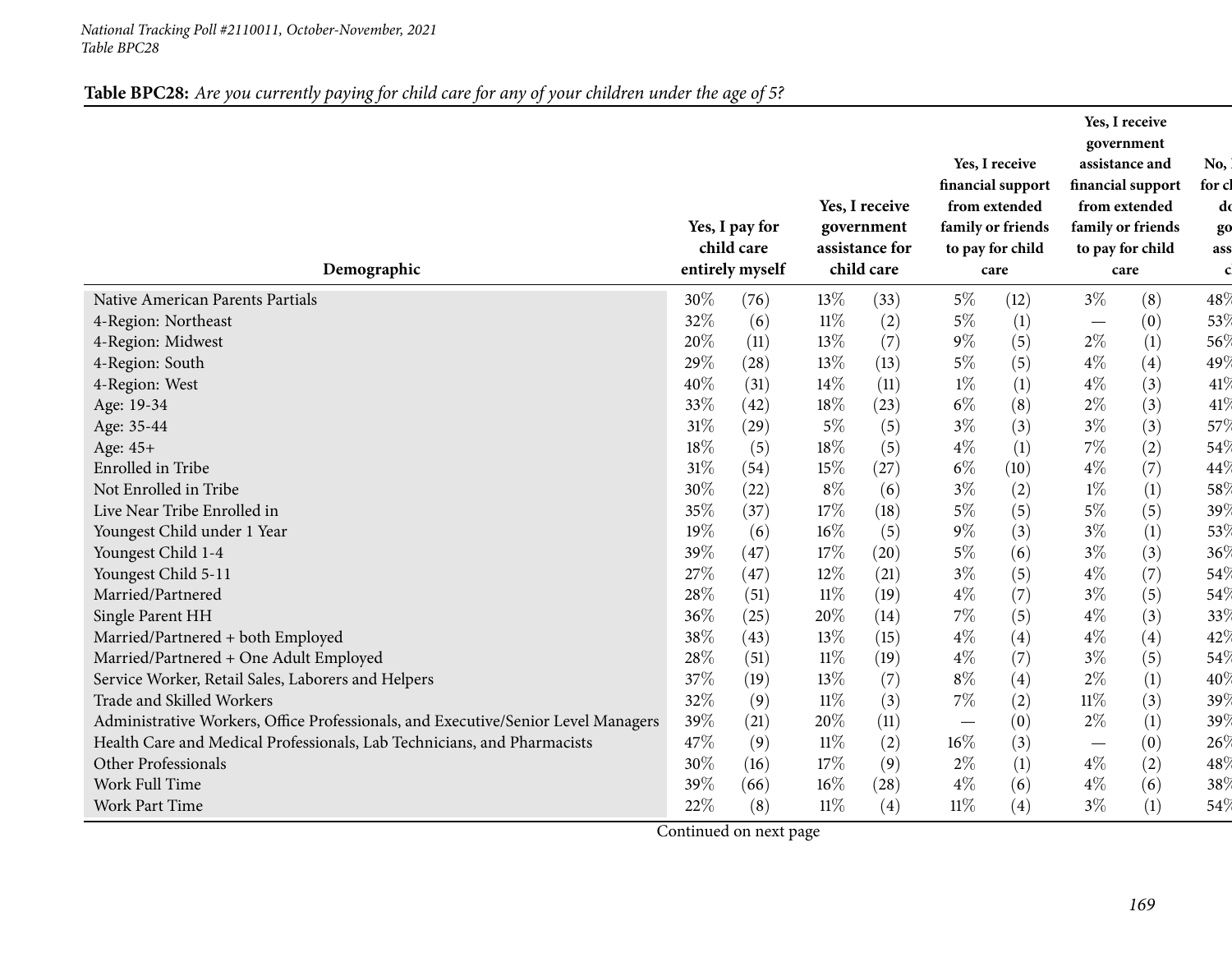*Morning Consult Table BPC28*

| Table BPC28: Are you currently paying for child care for any of your children under the age of 5? |
|---------------------------------------------------------------------------------------------------|
|---------------------------------------------------------------------------------------------------|

| Demographic                              |        | Yes, I pay for<br>child care<br>entirely myself |                                 | Yes, I receive<br>government<br>assistance for<br>child care |       | Yes, I receive<br>financial support<br>from extended<br>family or friends<br>to pay for child<br>care |       | Yes, I receive<br>government<br>assistance and<br>financial support<br>from extended<br>family or friends<br>to pay for child<br>care | No,<br>for cl<br>dd<br>go<br>ass |
|------------------------------------------|--------|-------------------------------------------------|---------------------------------|--------------------------------------------------------------|-------|-------------------------------------------------------------------------------------------------------|-------|---------------------------------------------------------------------------------------------------------------------------------------|----------------------------------|
| Native American Parents Partials         | $30\%$ | (76)                                            | $13\%$                          | (33)                                                         | 5%    | (12)                                                                                                  | $3\%$ | (8)                                                                                                                                   | 48%                              |
| Live on Tribal Land                      | 30%    | (15)                                            | $16\%$                          | (8)                                                          | $4\%$ | (2)                                                                                                   | $2\%$ | (1)                                                                                                                                   | 48%                              |
| Do not Live on Tribal Land               | 30%    | (61)                                            | $12\%$                          | (25)                                                         | $5\%$ | (10)                                                                                                  | $4\%$ | (7)                                                                                                                                   | 48%                              |
| Parents in OK, AZ, CA                    | 40\%   | (23)                                            | $14\%$                          | (8)                                                          |       | (0)                                                                                                   | $3\%$ | (2)                                                                                                                                   | 43%                              |
| Need Child Care in Traditional Hours     | $41\%$ | (66)                                            | $16\%$                          | (25)                                                         | $6\%$ | (10)                                                                                                  | $5\%$ | (8)                                                                                                                                   | 32%                              |
| Need Child Care in Non-Traditional Hours | 39%    | (34)                                            | $18\%$                          | (16)                                                         | $8\%$ | (7)                                                                                                   | $6\%$ | (5)                                                                                                                                   | 29%                              |
| Single, never married                    | 35\%   | (17)                                            | 19%                             | (9)                                                          | $6\%$ | (3)                                                                                                   | $4\%$ | (2)                                                                                                                                   | 35%                              |
| Married                                  | 33\%   | (44)                                            | 11%                             | (14)                                                         | $3\%$ | (4)                                                                                                   | $3\%$ | (4)                                                                                                                                   | 50%                              |
| Separated                                |        | (0)                                             | 100%                            | $\left(1\right)$                                             |       | (0)                                                                                                   |       | (0)                                                                                                                                   |                                  |
| Divorced                                 | 37\%   | (7)                                             | 21%                             | (4)                                                          | $5\%$ | (1)                                                                                                   | $5\%$ | (1)                                                                                                                                   | 32%                              |
| Widowed                                  | 50%    | (1)                                             | $\hspace{0.1mm}-\hspace{0.1mm}$ | (0)                                                          | 50%   | (1)                                                                                                   |       | (0)                                                                                                                                   |                                  |
| Living with a partner                    | $15\%$ | (7)                                             | $11\%$                          | (5)                                                          | $6\%$ | (3)                                                                                                   | $2\%$ | (1)                                                                                                                                   | 66%                              |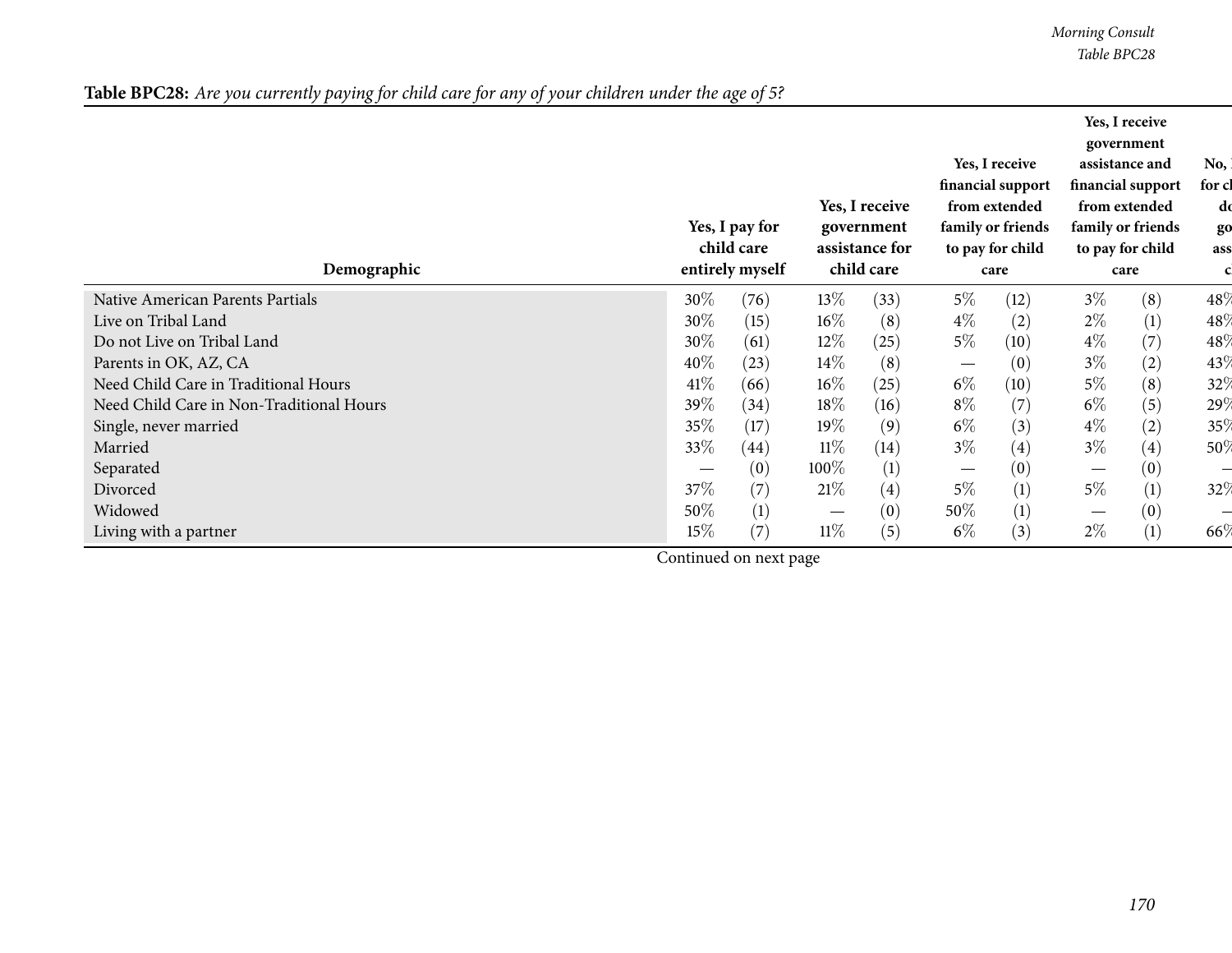# Table BPC28: Are you currently paying for child care for any of your children under the age of 5?

| Demographic                      |        | Yes, I pay for<br>child care<br>entirely myself |                                 | Yes, I receive<br>government<br>assistance for<br>child care |                                  | Yes, I receive<br>financial support<br>from extended<br>family or friends<br>to pay for child |                          | Yes, I receive<br>government<br>assistance and<br>financial support<br>from extended<br>family or friends<br>to pay for child | No,<br>for cl<br>do<br>go<br>ass |
|----------------------------------|--------|-------------------------------------------------|---------------------------------|--------------------------------------------------------------|----------------------------------|-----------------------------------------------------------------------------------------------|--------------------------|-------------------------------------------------------------------------------------------------------------------------------|----------------------------------|
|                                  |        |                                                 |                                 |                                                              |                                  | care                                                                                          |                          | care                                                                                                                          | $\mathbf c$                      |
| Native American Parents Partials | $30\%$ | (76)                                            | 13%                             | (33)                                                         | $5\%$                            | (12)                                                                                          | $3\%$                    | (8)                                                                                                                           | 48%                              |
| Alabama                          |        | (0)                                             | 20%                             | $\left(1\right)$                                             | 20%                              | (1)                                                                                           | 20%                      | $\left(1\right)$                                                                                                              | 40%                              |
| Alaska                           | 29%    | (2)                                             | 43%                             | (3)                                                          | $\overline{\phantom{0}}$         | (0)                                                                                           | $\overline{\phantom{0}}$ | (0)                                                                                                                           | 29%                              |
| Arizona                          | 17%    | (1)                                             | 17%                             | (1)                                                          | $\overline{\phantom{0}}$         | (0)                                                                                           | $\overline{\phantom{0}}$ | (0)                                                                                                                           | 67%                              |
| Arkansas                         |        | (0)                                             | 17%                             | (1)                                                          | $\overbrace{\phantom{12322111}}$ | (0)                                                                                           | $\overline{\phantom{m}}$ | (0)                                                                                                                           | 83%                              |
| California                       | 56%    | (14)                                            | $8\%$                           | (2)                                                          | $\overline{\phantom{0}}$         | (0)                                                                                           | $4\%$                    | $\left(1\right)$                                                                                                              | 32%                              |
| Colorado                         | 75%    | (3)                                             | 25%                             | (1)                                                          | $\overline{\phantom{0}}$         | (0)                                                                                           |                          | (0)                                                                                                                           |                                  |
| Connecticut                      |        | (0)                                             | —                               | (0)                                                          | 100%                             | (1)                                                                                           |                          | (0)                                                                                                                           |                                  |
| Delaware                         | 100%   | (1)                                             | —                               | (0)                                                          | $\overline{\phantom{0}}$         | (0)                                                                                           |                          | (0)                                                                                                                           |                                  |
| District of Columbia             | 100%   | (1)                                             |                                 | (0)                                                          | $\overline{\phantom{0}}$         | (0)                                                                                           | $\overline{\phantom{0}}$ | (0)                                                                                                                           |                                  |
| Florida                          | 29%    | (2)                                             | 14%                             | (1)                                                          | $\overline{\phantom{0}}$         | (0)                                                                                           |                          | (0)                                                                                                                           | 57%                              |
| Georgia                          | 45%    | (5)                                             | $\overline{\phantom{0}}$        | (0)                                                          | $9\%$                            | (1)                                                                                           | $\overline{\phantom{0}}$ | (0)                                                                                                                           | 45%                              |
| Idaho                            | 50%    | (1)                                             | $\qquad \qquad -$               | (0)                                                          | $50\%$                           | (1)                                                                                           |                          | (0)                                                                                                                           |                                  |
| Illinois                         |        | (0)                                             | 33%                             | (1)                                                          |                                  | (0)                                                                                           |                          | (0)                                                                                                                           | 67%                              |
| Indiana                          |        | (0)                                             | $\overline{\phantom{0}}$        | (0)                                                          | 50%                              | (1)                                                                                           |                          | (0)                                                                                                                           | 50%                              |
| Iowa                             | 100%   | (1)                                             | $\hspace{0.1mm}-\hspace{0.1mm}$ | (0)                                                          |                                  | (0)                                                                                           | $\overline{\phantom{0}}$ | (0)                                                                                                                           |                                  |
| Kansas                           | 20%    | (1)                                             | 20%                             | (1)                                                          | $\overbrace{\phantom{12322111}}$ | (0)                                                                                           | $\overline{\phantom{0}}$ | (0)                                                                                                                           | 60%                              |
| Louisiana                        | 50%    | (1)                                             |                                 | (0)                                                          | 50%                              | (1)                                                                                           |                          | (0)                                                                                                                           |                                  |
| Maine                            |        | (0)                                             |                                 | (0)                                                          | $\overline{\phantom{0}}$         | (0)                                                                                           | $\overline{\phantom{0}}$ | (0)                                                                                                                           | 100%                             |
| Maryland                         | 67%    | (2)                                             |                                 | (0)                                                          | $\overline{\phantom{0}}$         | (0)                                                                                           | $\overline{\phantom{0}}$ | (0)                                                                                                                           | 33%                              |
| Massachusetts                    | 100%   | (1)                                             |                                 | (0)                                                          | $\overline{\phantom{0}}$         | (0)                                                                                           | $\overline{\phantom{0}}$ | (0)                                                                                                                           |                                  |
| Michigan                         | 33%    | (1)                                             | $\overline{\phantom{0}}$        | (0)                                                          | $\overline{\phantom{0}}$         | (0)                                                                                           |                          | (0)                                                                                                                           | 67%                              |
| Minnesota                        | $18\%$ | (4)                                             | 14\%                            | (3)                                                          | —                                | (0)                                                                                           | $5\%$                    | (1)                                                                                                                           | 64\                              |
| Mississippi                      |        | (0)                                             |                                 | (0)                                                          |                                  | (0)                                                                                           | $50\%$                   | (1)                                                                                                                           | $50\%$                           |
| Missouri                         | $33\%$ | (2)                                             |                                 | (0)                                                          | 17%                              | (1)                                                                                           |                          | (0)                                                                                                                           | 50%                              |
| Montana                          | 36%    | $\left( 4\right)$                               | 18%                             | (2)                                                          |                                  | (0)                                                                                           |                          | (0)                                                                                                                           | 45%                              |
| Nebraska                         | 50%    | (1)                                             | $50\%$                          | (1)                                                          |                                  | (0)                                                                                           |                          | (0)                                                                                                                           |                                  |
| Nevada                           | 33%    | (1)                                             | 33\%                            | (1)                                                          |                                  | (0)                                                                                           | 33\%                     | (1)                                                                                                                           |                                  |
| New Mexico                       | 14%    | (1)                                             |                                 | (0)                                                          |                                  | (0)                                                                                           | $\overline{\phantom{0}}$ | (0)                                                                                                                           | 86%                              |
| New York                         | 50%    | (5)                                             | $10\%$                          | (1)                                                          |                                  | (0)                                                                                           |                          | 176)                                                                                                                          | $40\%$                           |
| North Carolina                   | 31%    | (4)                                             | 15\%                            | (2)                                                          | $8\%$                            | (1)                                                                                           |                          | (0)                                                                                                                           | 46%                              |
| Noth Delvet                      | 2207   | (1)                                             |                                 | $(\Omega)$                                                   | 2207                             | (1)                                                                                           |                          | (n)                                                                                                                           | 220                              |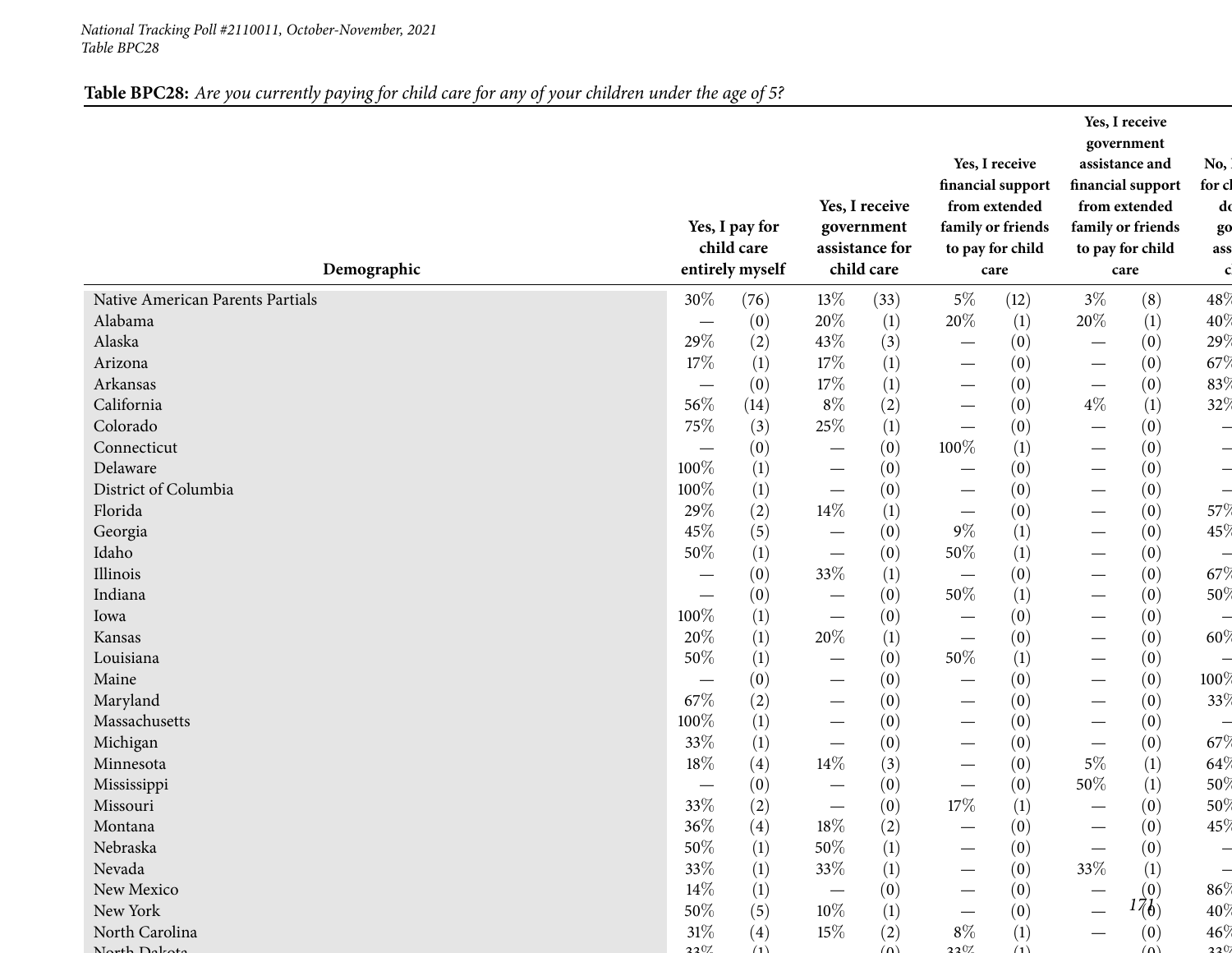*Morning Consult Table BPCdem1*

|  |  |  | Table BPCdem1: Do either you or your spouse/partner claim American Indian/Alaska Native blood? |
|--|--|--|------------------------------------------------------------------------------------------------|
|--|--|--|------------------------------------------------------------------------------------------------|

| Demographic                      | Yes, I claim American<br>Indian/Alaska Native<br>blood | Yes, my spouse/partner<br>claims American<br>Indian/Alaska Native<br>blood | Yes, both my<br>spouse/partner and I<br>claim American<br><b>Indian/Alaska Native</b><br>blood |
|----------------------------------|--------------------------------------------------------|----------------------------------------------------------------------------|------------------------------------------------------------------------------------------------|
| Native American Parents Partials | 74%                                                    | $7\%$                                                                      | 19%                                                                                            |
|                                  | (184)                                                  | (18)                                                                       | (48)                                                                                           |
| Gender: Male                     | 75%                                                    | 10%                                                                        | 15%                                                                                            |
|                                  | (46)                                                   | (6)                                                                        | (9)                                                                                            |
| Gender: Female                   | 73%                                                    | $6\%$                                                                      | $21\%$                                                                                         |
|                                  | (138)                                                  | (12)                                                                       | (39)                                                                                           |
| Age: 18-34                       | 73\%                                                   | $7\%$                                                                      | 20%                                                                                            |
|                                  | (93)                                                   | (9)                                                                        | (26)                                                                                           |
| Age: 35-44                       | 71%                                                    | $9\%$                                                                      | 20%                                                                                            |
|                                  | (67)                                                   | (8)                                                                        | (19)                                                                                           |
| Age: 45-64                       | 88%                                                    | $4\%$                                                                      | $8\%$                                                                                          |
|                                  | (23)                                                   | (1)                                                                        | (2)                                                                                            |
| Age: 65+                         | 50%                                                    | (0)                                                                        | 50%                                                                                            |
|                                  | (1)                                                    |                                                                            | (1)                                                                                            |
| GenZers: 1997-2012               | 62%                                                    | $4\%$                                                                      | 35%                                                                                            |
|                                  | (16)                                                   | (1)                                                                        | (9)                                                                                            |
| Millennials: 1981-1996           | 74%                                                    | $8\%$                                                                      | 18%                                                                                            |
|                                  | (126)                                                  | (14)                                                                       | (31)                                                                                           |
| GenXers: 1965-1980               | 80%                                                    | $6\%$                                                                      | 14\%                                                                                           |
|                                  | (39)                                                   | (3)                                                                        | (7)                                                                                            |
| Baby Boomers: 1946-1964          | 75%                                                    | (0)                                                                        | 25%                                                                                            |
|                                  | (3)                                                    |                                                                            | (1)                                                                                            |
| PID: Dem (no lean)               | 75%                                                    | $8\%$                                                                      | 17%                                                                                            |
|                                  | (69)                                                   | (7)                                                                        | (16)                                                                                           |
| PID: Ind (no lean)               | 74%                                                    | $7\%$                                                                      | 19%                                                                                            |
|                                  | (78)                                                   | (7)                                                                        | (20)                                                                                           |
| PID: Rep (no lean)               | 70%                                                    | $8\%$                                                                      | 23%                                                                                            |
|                                  | (37)                                                   | (4)                                                                        | (12)                                                                                           |
| Educ: < College                  | 70%                                                    | $8\%$                                                                      | 23%                                                                                            |
|                                  | (121)                                                  | (13)                                                                       | (39)                                                                                           |
| Educ: Bachelors degree           | 91%                                                    | $2\%$                                                                      | $7\%$                                                                                          |
|                                  | (39)                                                   | (1)                                                                        | (3)                                                                                            |
| Educ: Post-grad                  | 71%                                                    | 12%                                                                        | 18%                                                                                            |
|                                  | (24)                                                   | (4)                                                                        | (6)                                                                                            |
| Income: Under 50k                | 72%                                                    | 10%                                                                        | 19%                                                                                            |
|                                  | (97)                                                   | (13)                                                                       | (25)                                                                                           |
| Income: 50k-100k                 | 76%                                                    | $5\%$                                                                      | 19%                                                                                            |
|                                  | (60)                                                   | (4)                                                                        | (15)                                                                                           |
| Income: 100k+                    | 75%                                                    | $3\%$                                                                      | 22%                                                                                            |
|                                  | (27)                                                   | (1)                                                                        | (8)                                                                                            |
| Ethnicity: White                 | 70%                                                    | 20%                                                                        | $9\%$                                                                                          |
|                                  | (31)                                                   | (9)                                                                        | (4)                                                                                            |
| Ethnicity: Hispanic              | 76%                                                    | 12%                                                                        | 12%                                                                                            |
|                                  | (26)                                                   | (4)                                                                        | (4)                                                                                            |
| Ethnicity: Black                 | 64%                                                    | 27%                                                                        | $9\%$                                                                                          |
|                                  | (7)                                                    | (3)                                                                        | (1)                                                                                            |
| Ethnicity: Other                 | 75%                                                    | $3\%$                                                                      | 22%                                                                                            |
|                                  | (146)                                                  | (6)                                                                        | (43)                                                                                           |
| 4-Region: Northeast              | 84%                                                    | 16%                                                                        | (0)                                                                                            |
|                                  | (16)                                                   | (3)                                                                        | $\overline{\phantom{m}}$                                                                       |
| 4-Region: Midwest                | 80%                                                    | $7\%$                                                                      | 13%                                                                                            |
|                                  | (44)                                                   | (4)                                                                        | (7)                                                                                            |
| 4-Region: South                  | 72%                                                    | $7\%$                                                                      | 20%                                                                                            |
|                                  | (71)                                                   | (7)                                                                        | (20)                                                                                           |
| 4-Region: West                   | 68%                                                    | $5\%$                                                                      | 27%                                                                                            |
|                                  | (53)                                                   | (4)                                                                        | (21)                                                                                           |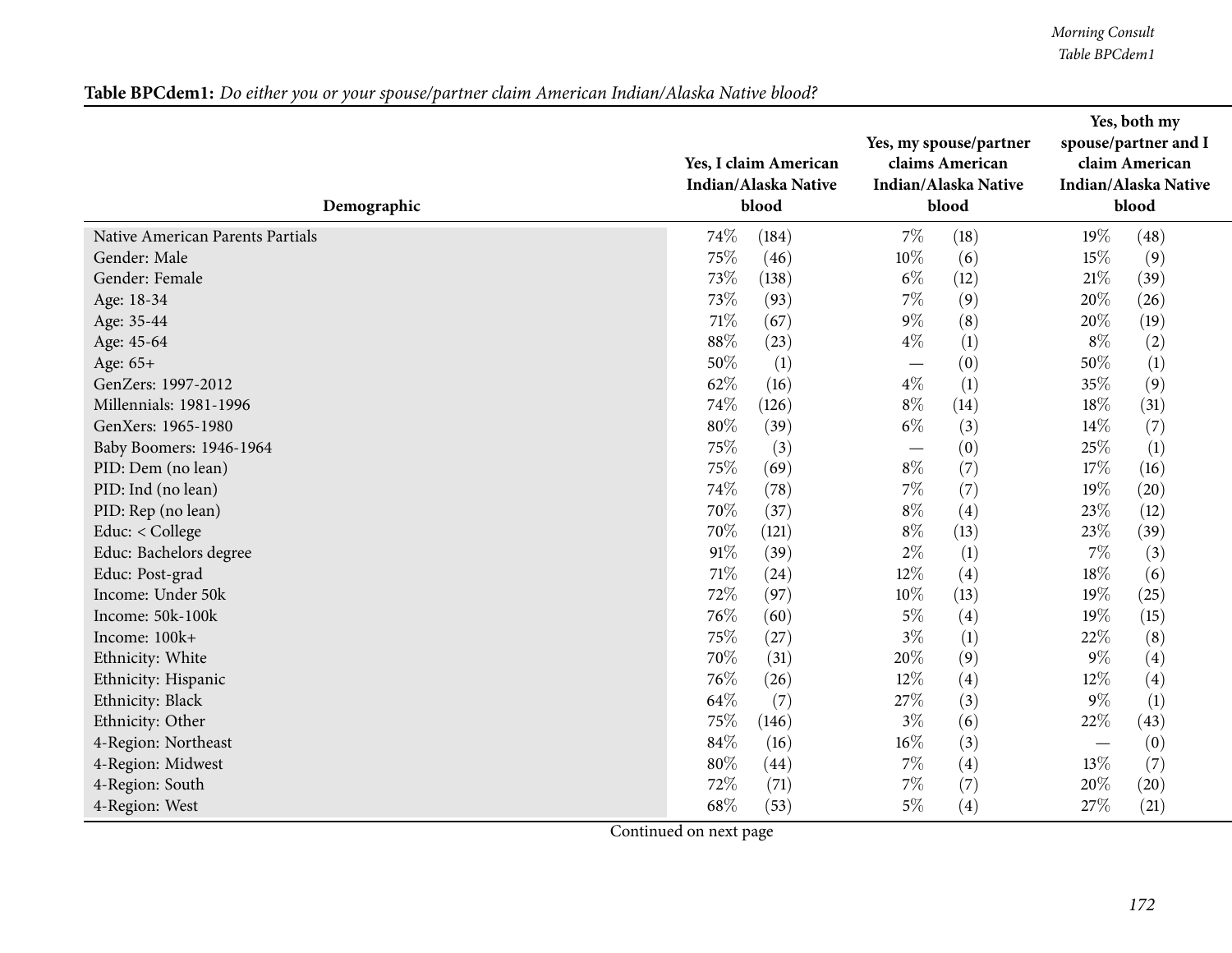| Table BPCdem1: Do either you or your spouse/partner claim American Indian/Alaska Native blood? |
|------------------------------------------------------------------------------------------------|
|------------------------------------------------------------------------------------------------|

| Demographic                                                                       | Yes, I claim American<br>Indian/Alaska Native<br>blood | Yes, my spouse/partner<br>claims American<br>Indian/Alaska Native<br>blood | Yes, both my<br>spouse/partner and I<br>claim American<br>Indian/Alaska Native<br>blood |
|-----------------------------------------------------------------------------------|--------------------------------------------------------|----------------------------------------------------------------------------|-----------------------------------------------------------------------------------------|
| Native American Parents Partials                                                  | 74%                                                    | $7\%$                                                                      | 19%                                                                                     |
|                                                                                   | (184)                                                  | (18)                                                                       | (48)                                                                                    |
| Age: 19-34                                                                        | 73%                                                    | $7\%$                                                                      | 20%                                                                                     |
|                                                                                   | (93)                                                   | (9)                                                                        | (26)                                                                                    |
| Age: 35-44                                                                        | 71%                                                    | $9\%$                                                                      | 20%                                                                                     |
|                                                                                   | (67)                                                   | (8)                                                                        | (19)                                                                                    |
| Age: 45+                                                                          | 86%                                                    | $4\%$                                                                      | $11\%$                                                                                  |
|                                                                                   | (24)                                                   | (1)                                                                        | (3)                                                                                     |
| Enrolled in Tribe                                                                 | 70%                                                    | $6\%$                                                                      | 23%                                                                                     |
|                                                                                   | (124)                                                  | (11)                                                                       | (41)                                                                                    |
| Not Enrolled in Tribe                                                             | 81%                                                    | $9\%$                                                                      | $9\%$                                                                                   |
|                                                                                   | (60)                                                   | (7)                                                                        | (7)                                                                                     |
| Live Near Tribe Enrolled in                                                       | 64%                                                    | $7\%$                                                                      | 29%                                                                                     |
|                                                                                   | (68)                                                   | (8)                                                                        | (31)                                                                                    |
| Youngest Child under 1 Year                                                       | 75%                                                    | $3\%$                                                                      | 22\%                                                                                    |
|                                                                                   | (24)                                                   | (1)                                                                        | (7)                                                                                     |
| Youngest Child 1-4                                                                | 72%                                                    | $8\%$                                                                      | 20%                                                                                     |
|                                                                                   | (86)                                                   | (9)                                                                        | (24)                                                                                    |
| Youngest Child 5-11                                                               | 74%                                                    | $7\%$                                                                      | 19%                                                                                     |
|                                                                                   | (130)                                                  | (12)                                                                       | (33)                                                                                    |
| Married/Partnered                                                                 | 68%                                                    | $8\%$                                                                      | 24\%                                                                                    |
|                                                                                   | (122)                                                  | (15)                                                                       | (43)                                                                                    |
| Single Parent HH                                                                  | 89%                                                    | $4\%$                                                                      | 7%                                                                                      |
|                                                                                   | (62)                                                   | (3)                                                                        | (5)                                                                                     |
| Married/Partnered + both Employed                                                 | 72%                                                    | 10%                                                                        | 18%                                                                                     |
|                                                                                   | (82)                                                   | (11)                                                                       | (21)                                                                                    |
| Married/Partnered + One Adult Employed                                            | 68%                                                    | $8\%$                                                                      | 24\%                                                                                    |
|                                                                                   | (122)                                                  | (15)                                                                       | (43)                                                                                    |
| Service Worker, Retail Sales, Laborers and Helpers                                | 79%                                                    | $8\%$                                                                      | 13\%                                                                                    |
|                                                                                   | (41)                                                   | (4)                                                                        | (7)                                                                                     |
| Trade and Skilled Workers                                                         | 79%                                                    | 7%                                                                         | (4)                                                                                     |
|                                                                                   | (22)                                                   | (2)                                                                        | $14\%$                                                                                  |
| Administrative Workers, Office Professionals, and Executive/Senior Level Managers | 76%                                                    | $9\%$                                                                      | 15%                                                                                     |
|                                                                                   | (41)                                                   | (5)                                                                        | (8)                                                                                     |
| Health Care and Medical Professionals, Lab Technicians, and Pharmacists           | 84%                                                    | (0)                                                                        | (3)                                                                                     |
|                                                                                   | (16)                                                   |                                                                            | $16\%$                                                                                  |
| Other Professionals                                                               | 69%                                                    | 7%                                                                         | 24\%                                                                                    |
|                                                                                   | (37)                                                   | (4)                                                                        | (13)                                                                                    |
| Work Full Time                                                                    | 75%                                                    | $7\%$                                                                      | 18%                                                                                     |
|                                                                                   | (128)                                                  | (12)                                                                       | (30)                                                                                    |
| <b>Work Part Time</b>                                                             | 78%                                                    | $8\%$                                                                      | $14\%$                                                                                  |
|                                                                                   | (29)                                                   | (3)                                                                        | (5)                                                                                     |
| Live on Tribal Land                                                               | 74%                                                    | $4\%$                                                                      | 22%                                                                                     |
|                                                                                   | (37)                                                   | (2)                                                                        | (11)                                                                                    |
| Do not Live on Tribal Land                                                        | 74%                                                    | $8\%$                                                                      | 18\%                                                                                    |
|                                                                                   | (147)                                                  | (16)                                                                       | (37)                                                                                    |
| Parents in OK, AZ, CA                                                             | 72%                                                    | 7%                                                                         | 21%                                                                                     |
|                                                                                   | (42)                                                   | (4)                                                                        | (12)                                                                                    |
| Need Child Care in Traditional Hours                                              | 76%                                                    | $8\%$                                                                      | 16%                                                                                     |
|                                                                                   | (122)                                                  | (13)                                                                       | (26)                                                                                    |
| Need Child Care in Non-Traditional Hours                                          | 76%                                                    | 11%                                                                        | $13\%$                                                                                  |
|                                                                                   | (66)                                                   | (10)                                                                       | (11)                                                                                    |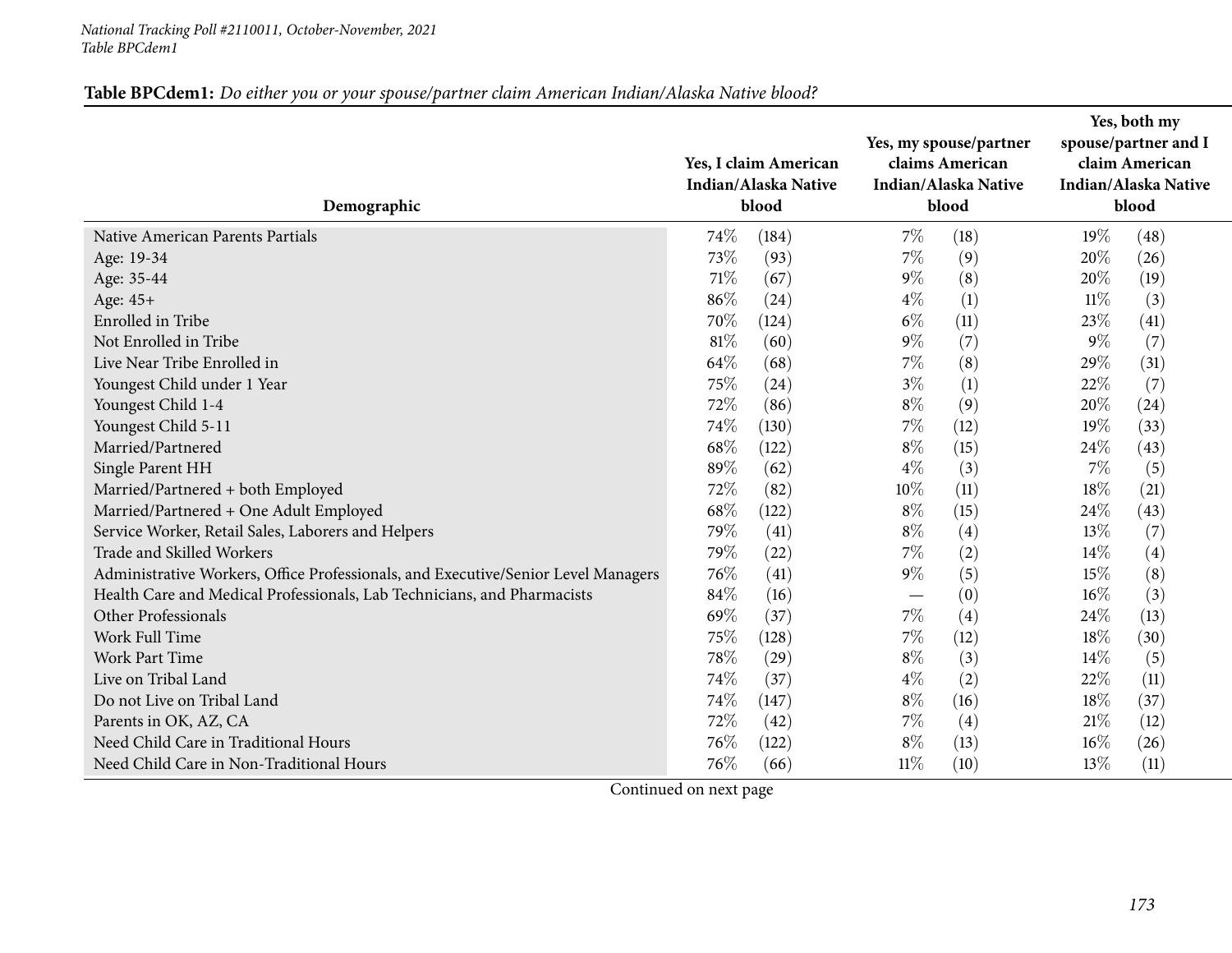*Morning Consult Table BPCdem1*

## Table BPCdem1: Do either you or your spouse/partner claim American Indian/Alaska Native blood?

| Demographic                      | Yes, I claim American<br>Indian/Alaska Native<br>blood | Yes, my spouse/partner<br>claims American<br>Indian/Alaska Native<br>blood | Yes, both my<br>spouse/partner and I<br>claim American<br>Indian/Alaska Native<br>blood |
|----------------------------------|--------------------------------------------------------|----------------------------------------------------------------------------|-----------------------------------------------------------------------------------------|
| Native American Parents Partials | 74\%                                                   | $7\%$                                                                      | $19\%$                                                                                  |
|                                  | (184)                                                  | (18)                                                                       | (48)                                                                                    |
| Single, never married            | 88\%                                                   | $6\%$                                                                      | $6\%$                                                                                   |
|                                  | (42)                                                   | (3)                                                                        | (3)                                                                                     |
| Married                          | 72\%                                                   | $8\%$                                                                      | 20%                                                                                     |
|                                  | (96)                                                   | (11)                                                                       | (26)                                                                                    |
| Separated                        | 100\%                                                  | (0)                                                                        | (0)                                                                                     |
|                                  | (1)                                                    |                                                                            | —                                                                                       |
| Divorced                         | 89%                                                    | (0)                                                                        | $11\%$                                                                                  |
|                                  | (17)                                                   | $\hspace{0.05cm}$                                                          | (2)                                                                                     |
| Widowed                          | 100\%                                                  | (0)                                                                        | (0)                                                                                     |
|                                  | (2)                                                    |                                                                            | —                                                                                       |
| Living with a partner            | 55\%                                                   | $9\%$                                                                      | 36%                                                                                     |
|                                  | (26)                                                   | (4)                                                                        | (17)                                                                                    |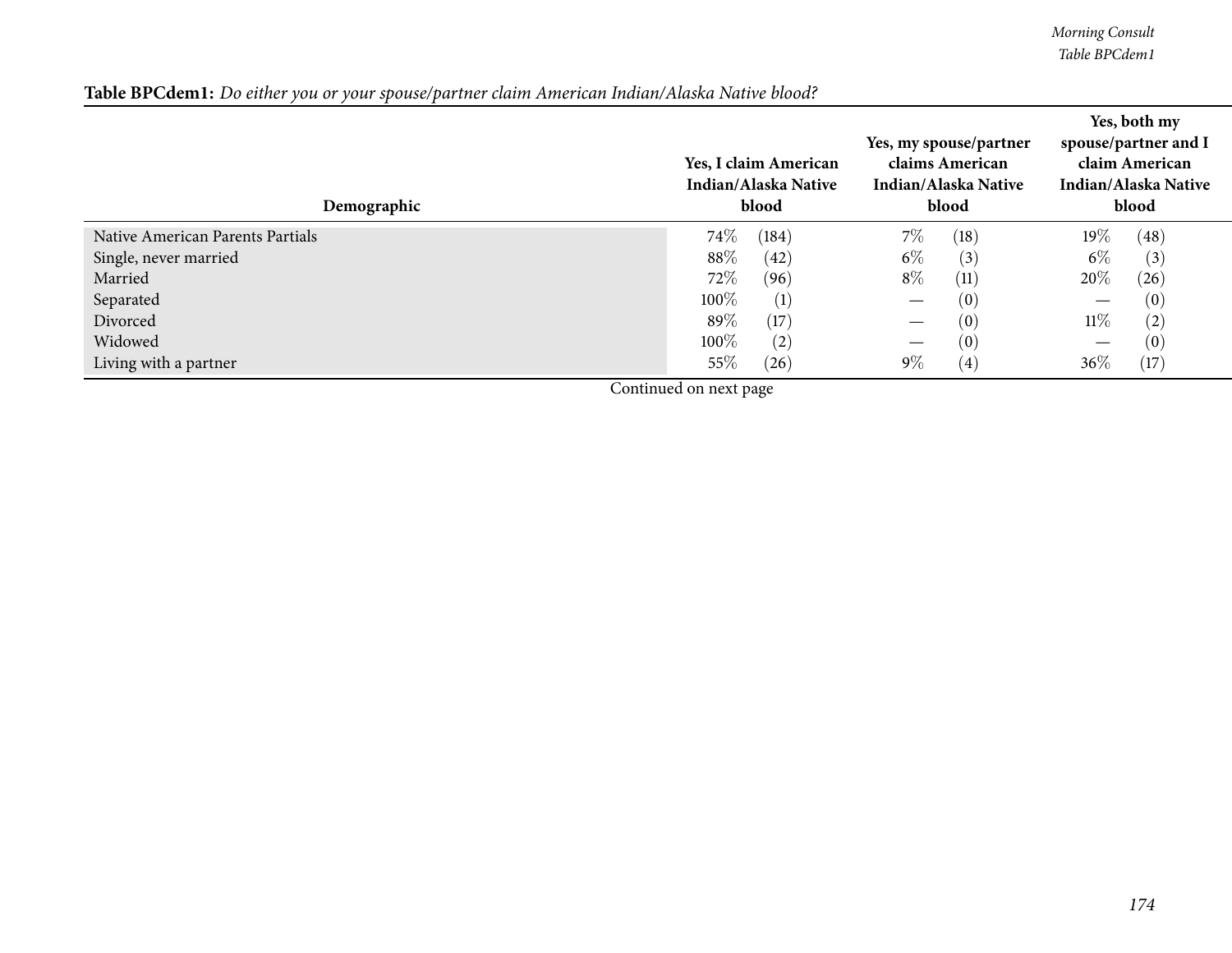#### *National Tracking Poll #2110011, October-November, <sup>2021</sup> Table BPCdem1*

## Table BPCdem1: Do either you or your spouse/partner claim American Indian/Alaska Native blood?

| Demographic                      | Yes, I claim American<br>Indian/Alaska Native<br>blood | Yes, my spouse/partner<br>claims American<br>Indian/Alaska Native<br>blood | Yes, both my<br>spouse/partner and I<br>claim American<br>Indian/Alaska Native<br>blood |
|----------------------------------|--------------------------------------------------------|----------------------------------------------------------------------------|-----------------------------------------------------------------------------------------|
| Native American Parents Partials | 74%<br>(184)                                           | $7\%$<br>(18)                                                              | 19%<br>(48)                                                                             |
| Alabama                          | 40%<br>(2)                                             | (0)                                                                        | 60%<br>(3)                                                                              |
| Alaska                           | 57%<br>(4)                                             | (0)<br>$\overbrace{\phantom{123321}}$                                      | 43\%<br>(3)                                                                             |
| Arizona                          | 83%<br>(5)                                             | (0)                                                                        | 17%<br>$\left(1\right)$                                                                 |
| Arkansas                         | 100%<br>(6)                                            | (0)                                                                        | (0)<br>$\hspace{0.1mm}-\hspace{0.1mm}$                                                  |
| California                       | 76%<br>(19)                                            | $8\%$<br>(2)                                                               | $16\%$<br>(4)                                                                           |
| Colorado                         | 75%<br>(3)                                             | (0)                                                                        | 25%<br>$\left(1\right)$                                                                 |
| Connecticut                      | 100%<br>(1)                                            | (0)                                                                        | (0)<br>—                                                                                |
| Delaware                         | (1)<br>100%                                            | (0)                                                                        | (0)<br>—                                                                                |
| District of Columbia             | (1)<br>100%                                            | (0)                                                                        | (0)                                                                                     |
| Florida                          | $71\%$<br>(5)                                          | 29%<br>(2)                                                                 | (0)                                                                                     |
| Georgia                          | 91%<br>(10)                                            | (0)                                                                        | $9\%$<br>$\left(1\right)$                                                               |
| Idaho                            | 100%<br>(2)                                            | (0)                                                                        | (0)                                                                                     |
| Illinois                         | 67\%<br>(2)                                            | 33%<br>(1)                                                                 | (0)                                                                                     |
| Indiana                          | 100%<br>(2)                                            | (0)                                                                        | (0)                                                                                     |
| Iowa                             | (1)<br>100%                                            | (0)                                                                        | (0)                                                                                     |
| Kansas                           | $80\%$<br>(4)                                          | (0)                                                                        | 20%<br>(1)                                                                              |
| Louisiana                        | 100%<br>(2)                                            | (0)                                                                        | (0)                                                                                     |
| Maine                            | 100%<br>(2)                                            | (0)                                                                        | (0)                                                                                     |
| Maryland                         | 67\%<br>(2)                                            | (0)                                                                        | 33%<br>$\left(1\right)$                                                                 |
| Massachusetts                    | (1)<br>100%                                            | (0)                                                                        | (0)<br>$\overline{\phantom{0}}$                                                         |
| Michigan                         | 100%<br>(3)                                            | (0)                                                                        | (0)<br>—                                                                                |
| Minnesota                        | 77\%<br>(17)                                           | $9\%$<br>(2)                                                               | 14\%<br>(3)                                                                             |
| Mississippi                      | 50%<br>(1)                                             | $50\%$<br>(1)                                                              | (0)                                                                                     |
| Missouri                         | 67\%<br>(4)                                            | 17%<br>(1)                                                                 | (1)<br>17%                                                                              |
| Montana                          | 45%<br>(5)                                             | $9\%$<br>$\left(1\right)$                                                  | 45%<br>(5)                                                                              |
| Nebraska                         | 100%<br>(2)                                            | (0)                                                                        | (0)<br>$\overline{\phantom{0}}$                                                         |
| Nevada                           | 67%<br>(2)                                             | (0)                                                                        | 33%<br>(1)                                                                              |
| New Mexico                       | 29%<br>(2)                                             | $14\%$<br>$\left(1\right)$                                                 | 57%<br>$\left( 4\right)$                                                                |
| New York                         | 90%<br>(9)                                             | 10%<br>(1)                                                                 | (0)                                                                                     |
| North Carolina                   | 62\%<br>(8)                                            | $8\%$<br>$\left(1\right)$                                                  | $31\%$<br>(4)                                                                           |
| North Dakota                     | 33\%<br>(1)                                            | (0)                                                                        | 67\%                                                                                    |
| Ohio                             | 100%<br>(3)                                            | (0)                                                                        | $17^{(2)}_{(0)}$                                                                        |
| Oklahoma                         | 67\%<br>(18)                                           | $7\%$<br>(2)                                                               | $26\%$<br>(7)                                                                           |
|                                  | $E\Omega$ <sup>07</sup><br>(1)                         | (n)                                                                        | $\mathsf{F}\Omega$<br>(1)                                                               |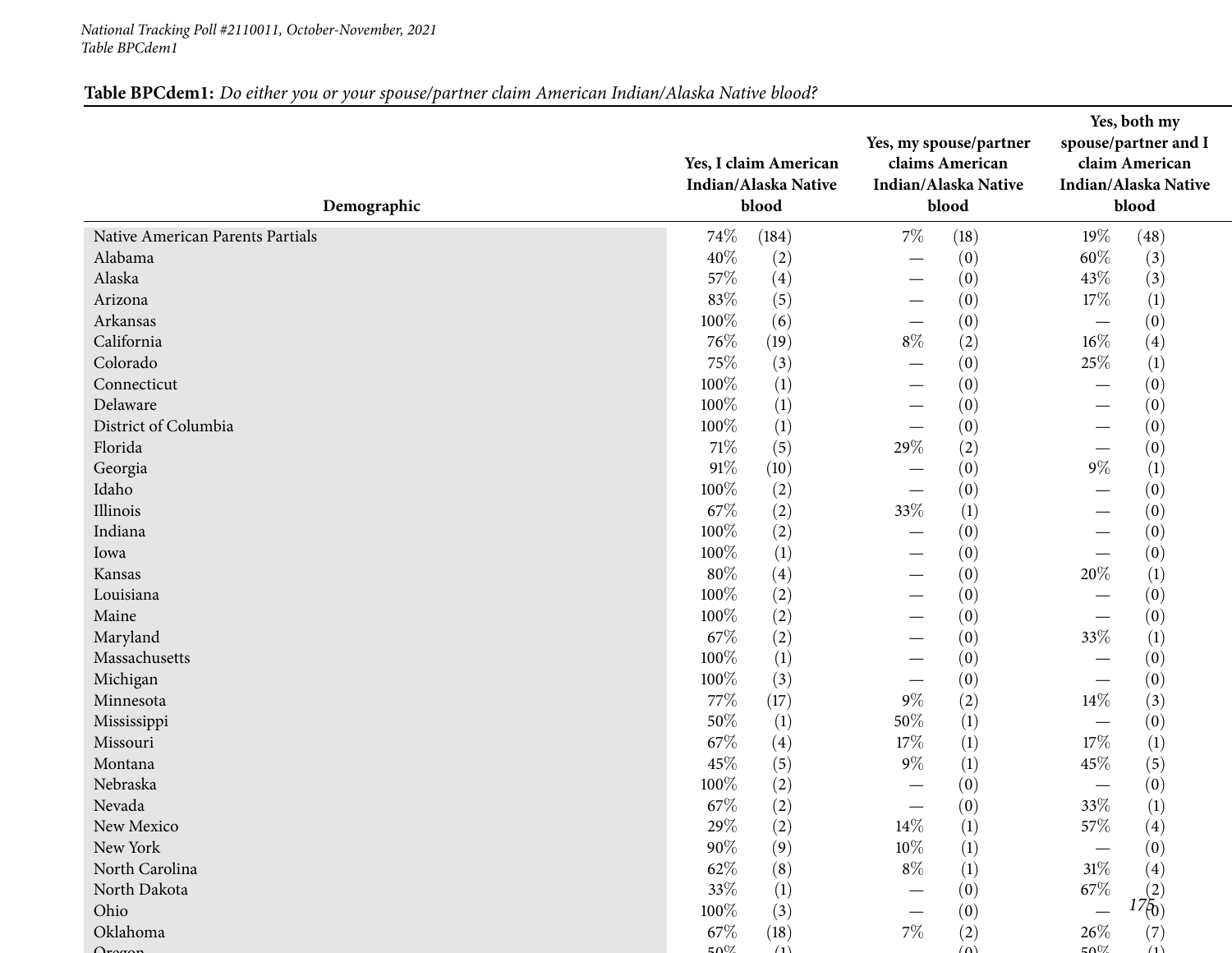*Morning Consult Table BPCdem2*

| Demographic                      |        | Yes, I am enrolled<br>in a Tribe |        | Yes, my<br>spouse/partner is<br>enrolled in a Tribe |        | Yes, both my<br>spouse/partner<br>and I are enrolled<br>in a Tribe | No, neither<br>spouse/part<br>nor I are enr | in a Trib      |
|----------------------------------|--------|----------------------------------|--------|-----------------------------------------------------|--------|--------------------------------------------------------------------|---------------------------------------------|----------------|
| Native American Parents Partials | 45%    | (113)                            | $8\%$  | (21)                                                | 17\%   | (42)                                                               | 30%                                         | (74)           |
| Gender: Male                     | 36%    | (22)                             | 10%    | (6)                                                 | 16%    | (10)                                                               | 38%                                         | (23)           |
| Gender: Female                   | 48%    | (91)                             | $8\%$  | (15)                                                | 17%    | (32)                                                               | 27%                                         | (51)           |
| Age: 18-34                       | 47%    | (60)                             | $9\%$  | (11)                                                | 16%    | (21)                                                               | 28\%                                        | (36)           |
| Age: 35-44                       | 44%    | (41)                             | $9\%$  | (8)                                                 | 17%    | (16)                                                               | $31\%$                                      | (29)           |
| Age: 45-64                       | 42%    | (11)                             | $8\%$  | (2)                                                 | 15%    | (4)                                                                | 35%                                         | (9)            |
| Age: 65+                         | 50%    | $\left(1\right)$                 |        | (0)                                                 | 50%    | (1)                                                                | $\overline{\phantom{m}}$                    | $\mathfrak{g}$ |
| GenZers: 1997-2012               | 42%    | (11)                             | 12%    | (3)                                                 | 19%    | (5)                                                                | 27%                                         | (7)            |
| Millennials: 1981-1996           | 47%    | (80)                             | $8\%$  | (14)                                                | 16%    | (28)                                                               | 29%                                         | (49            |
| GenXers: 1965-1980               | 41\%   | (20)                             | $6\%$  | (3)                                                 | 16%    | (8)                                                                | 37%                                         | (18)           |
| Baby Boomers: 1946-1964          | 50%    | (2)                              | 25%    | (1)                                                 | 25%    | $\left(1\right)$                                                   | $\overline{\phantom{m}}$                    | (0)            |
| PID: Dem (no lean)               | 45%    | (41)                             | $8\%$  | (7)                                                 | 23%    | (21)                                                               | 25%                                         | (23)           |
| PID: Ind (no lean)               | 45%    | (47)                             | 7%     | (7)                                                 | 10%    | (11)                                                               | 38%                                         | (40)           |
| PID: Rep (no lean)               | 47%    | (25)                             | 13%    | (7)                                                 | 19%    | (10)                                                               | $21\%$                                      | (11)           |
| Educ: < College                  | 41\%   | (71)                             | $9\%$  | (15)                                                | 17%    | (30)                                                               | 33%                                         | (57)           |
| Educ: Bachelors degree           | $60\%$ | (26)                             | $5\%$  | (2)                                                 | $9\%$  | (4)                                                                | $26\%$                                      | (11)           |
| Educ: Post-grad                  | 47%    | (16)                             | $12\%$ | (4)                                                 | 24%    | (8)                                                                | $18\%$                                      | (6)            |
| Income: Under 50k                | 45%    | (61)                             | $6\%$  | (8)                                                 | 18%    | (24)                                                               | $31\%$                                      | (42)           |
| Income: 50k-100k                 | 49%    | (39)                             | $11\%$ | (9)                                                 | 10%    | (8)                                                                | 29%                                         | (23)           |
| Income: 100k+                    | 36%    | (13)                             | $11\%$ | (4)                                                 | 28%    | (10)                                                               | 25%                                         | (9)            |
| Ethnicity: White                 | 34%    | (15)                             | 18%    | (8)                                                 | 14%    | (6)                                                                | 34%                                         | (15            |
| Ethnicity: Hispanic              | 26%    | (9)                              | $21\%$ | (7)                                                 | 18%    | (6)                                                                | $35\%$                                      | (12)           |
| Ethnicity: Black                 | $9\%$  | (1)                              | 18%    | (2)                                                 | 18%    | (2)                                                                | 55%                                         | (6)            |
| Ethnicity: Other                 | 50%    | (97)                             | $6\%$  | (11)                                                | 17%    | (34)                                                               | 27\%                                        | (53)           |
| 4-Region: Northeast              | 32%    | (6)                              |        | (0)                                                 | 21%    | (4)                                                                | 47%                                         | (9)            |
| 4-Region: Midwest                | 51%    | (28)                             | $9\%$  | (5)                                                 | $11\%$ | (6)                                                                | 29%                                         | (16)           |
| 4-Region: South                  | 48%    | (47)                             | 10%    | (10)                                                | $9\%$  | (9)                                                                | $33\%$                                      | (32)           |
| 4-Region: West                   | 41\%   | (32)                             | $8\%$  | (6)                                                 | 29%    | (23)                                                               | 22%                                         | (17)           |

Table BPCdem2: Are either you or your spouse/partner enrolled in a Tribe?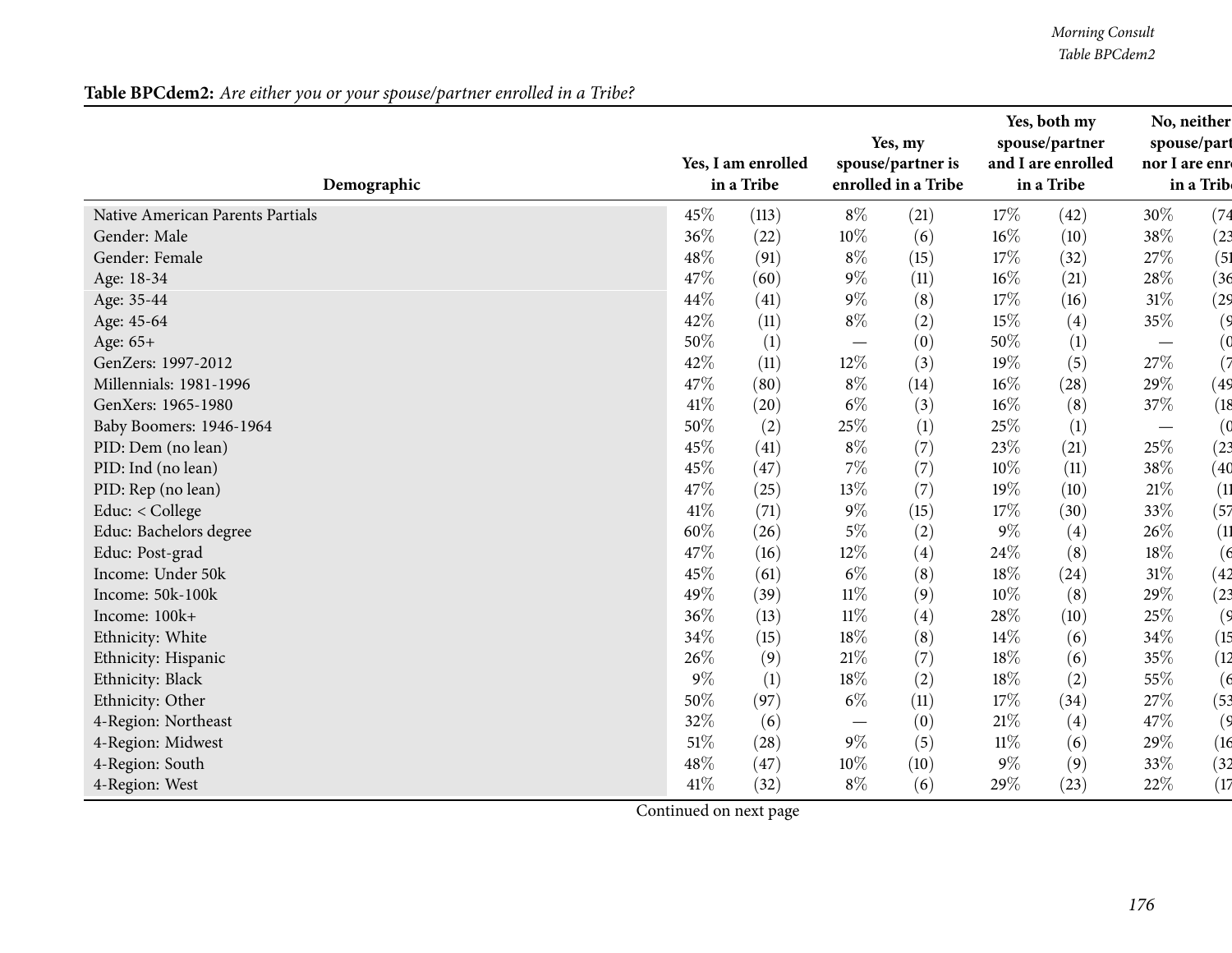#### *National Tracking Poll #2110011, October-November, <sup>2021</sup> Table BPCdem2*

## Table BPCdem2: Are either you or your spouse/partner enrolled in a Tribe?

| Demographic                                                                       |      | Yes, I am enrolled<br>in a Tribe | Yes, my<br>spouse/partner is<br>enrolled in a Tribe |      | Yes, both my<br>spouse/partner<br>and I are enrolled<br>in a Tribe |      | No, neither<br>spouse/part<br>nor I are enre<br>in a Trib |      |
|-----------------------------------------------------------------------------------|------|----------------------------------|-----------------------------------------------------|------|--------------------------------------------------------------------|------|-----------------------------------------------------------|------|
| Native American Parents Partials                                                  | 45%  | (113)                            | $8\%$                                               | (21) | 17\%                                                               | (42) | 30%                                                       | (74) |
| Age: 19-34                                                                        | 47%  | (60)                             | $9\%$                                               | (11) | $16\%$                                                             | (21) | 28%                                                       | (36) |
| Age: 35-44                                                                        | 44%  | (41)                             | $9\%$                                               | (8)  | 17%                                                                | (16) | $31\%$                                                    | (29  |
| Age: 45+                                                                          | 43%  | (12)                             | 7%                                                  | (2)  | 18%                                                                | (5)  | $32\%$                                                    | (9)  |
| Enrolled in Tribe                                                                 | 64\% | (113)                            | 12%                                                 | (21) | 24\%                                                               | (42) |                                                           | (0   |
| Not Enrolled in Tribe                                                             |      | (0)                              | $\hspace{0.1mm}-\hspace{0.1mm}$                     | (0)  |                                                                    | (0)  | 100%                                                      | (74  |
| Live Near Tribe Enrolled in                                                       | 57%  | (61)                             | 12%                                                 | (13) | $31\%$                                                             | (33) |                                                           | (0   |
| Youngest Child under 1 Year                                                       | 53%  | (17)                             | $6\%$                                               | (2)  | 12%                                                                | (4)  | 28\%                                                      | (9)  |
| Youngest Child 1-4                                                                | 45%  | (54)                             | $9\%$                                               | (11) | 18%                                                                | (22) | 27%                                                       | (32) |
| Youngest Child 5-11                                                               | 48%  | (84)                             | $8\%$                                               | (14) | 15%                                                                | (27) | 29%                                                       | (50  |
| Married/Partnered                                                                 | 43%  | (77)                             | $9\%$                                               | (17) | 20%                                                                | (36) | 28%                                                       | (50  |
| Single Parent HH                                                                  | 51%  | (36)                             | $6\%$                                               | (4)  | $9\%$                                                              | (6)  | 34%                                                       | (24  |
| Married/Partnered + both Employed                                                 | 45%  | (51)                             | $9\%$                                               | (10) | 23%                                                                | (26) | 24%                                                       | (27) |
| Married/Partnered + One Adult Employed                                            | 43%  | (77)                             | $9\%$                                               | (17) | 20%                                                                | (36) | 28%                                                       | (50  |
| Service Worker, Retail Sales, Laborers and Helpers                                | 52%  | (27)                             | $6\%$                                               | (3)  | 17%                                                                | (9)  | 25%                                                       | (13) |
| Trade and Skilled Workers                                                         | 36%  | (10)                             | $4\%$                                               | (1)  | 18%                                                                | (5)  | 43%                                                       | (12) |
| Administrative Workers, Office Professionals, and Executive/Senior Level Managers | 44%  | (24)                             | $11\%$                                              | (6)  | 20%                                                                | (11) | 24%                                                       | (13) |
| Health Care and Medical Professionals, Lab Technicians, and Pharmacists           | 63%  | (12)                             | $5\%$                                               | (1)  | $11\%$                                                             | (2)  | $21\%$                                                    | (4   |
| Other Professionals                                                               | 44%  | (24)                             | 7%                                                  | (4)  | 22%                                                                | (12) | 26%                                                       | (14  |
| Work Full Time                                                                    | 49%  | (84)                             | $8\%$                                               | (13) | 19%                                                                | (33) | 24%                                                       | (40  |
| <b>Work Part Time</b>                                                             | 35%  | (13)                             | $5\%$                                               | (2)  | 16%                                                                | (6)  | 43%                                                       | (16) |
| Live on Tribal Land                                                               | 54%  | (27)                             | 12%                                                 | (6)  | 24\%                                                               | (12) | 10%                                                       | (5   |
| Do not Live on Tribal Land                                                        | 43%  | (86)                             | $8\%$                                               | (15) | 15%                                                                | (30) | 34%                                                       | (69) |
| Parents in OK, AZ, CA                                                             | 55%  | (32)                             | $9\%$                                               | (5)  | 17%                                                                | (10) | 19%                                                       | (11) |
| Need Child Care in Traditional Hours                                              | 48%  | (77)                             | $9\%$                                               | (14) | 19%                                                                | (31) | 24%                                                       | (39) |
| Need Child Care in Non-Traditional Hours                                          | 45%  | (39)                             | 10%                                                 | (9)  | 16%                                                                | (14) | 29%                                                       | (25  |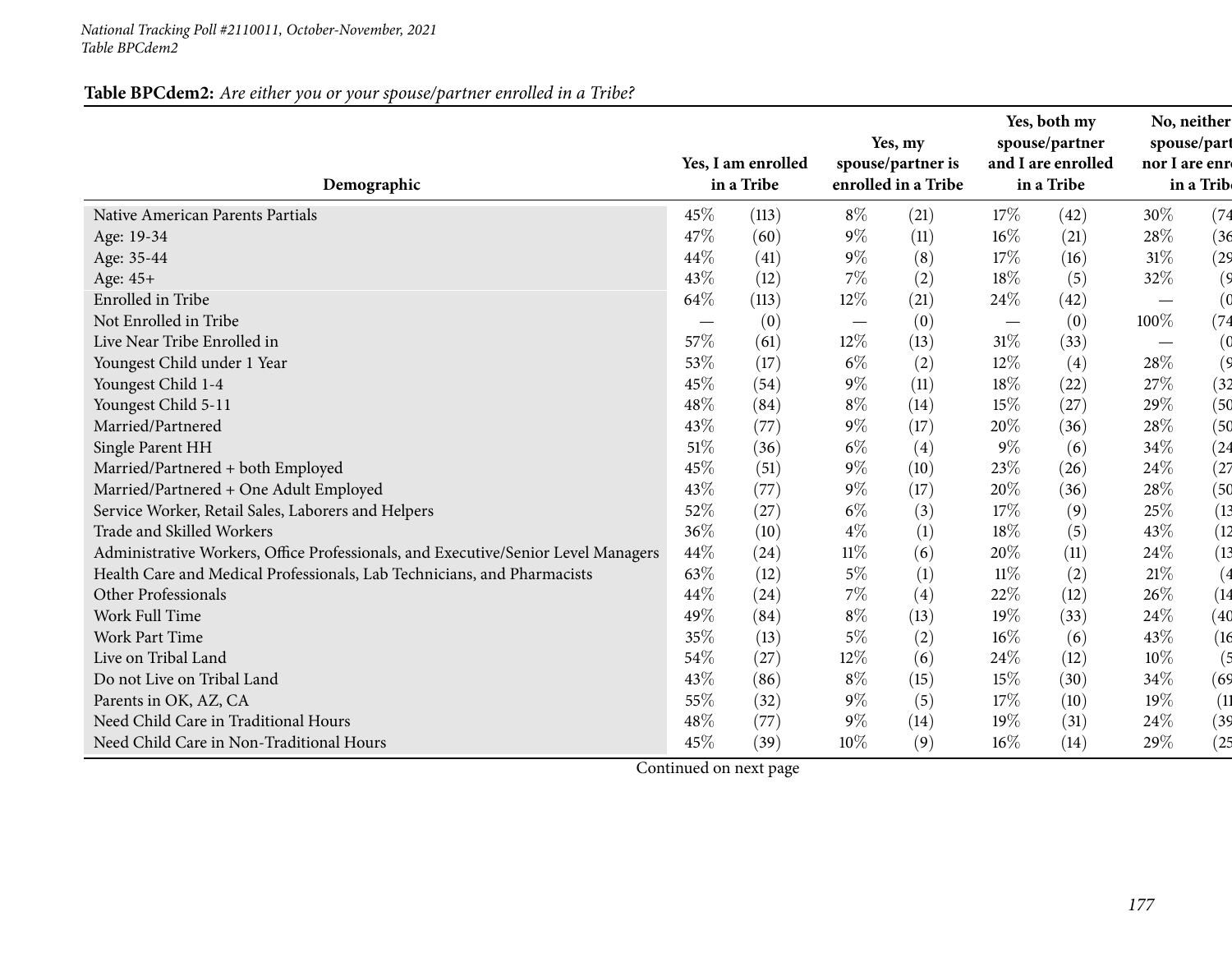*Morning Consult Table BPCdem2*

| Demographic                      | Yes, I am enrolled<br>in a Tribe |       | Yes, my<br>spouse/partner is<br>enrolled in a Tribe |      | Yes, both my<br>spouse/partner<br>and I are enrolled<br>in a Tribe |      | spouse/part<br>nor I are enre | No, neither<br>in a Trib |
|----------------------------------|----------------------------------|-------|-----------------------------------------------------|------|--------------------------------------------------------------------|------|-------------------------------|--------------------------|
| Native American Parents Partials | 45\%                             | (113) | $8\%$                                               | (21) | $17\%$                                                             | (42) | 30%                           | (74)                     |
| Single, never married            | 48\%                             | (23)  | $8\%$                                               | (4)  | $6\%$                                                              | (3)  | 38\%                          | (18                      |
| Married                          | 42\%                             | (56)  | $11\%$                                              | (14) | $19\%$                                                             | (25) | 29%                           | (38                      |
| Separated                        | $100\%$                          | (1)   |                                                     | (0)  |                                                                    | (0)  |                               |                          |
| Divorced                         | 53\%                             | (10)  | $\overbrace{\phantom{13333}}$                       | (0)  | $16\%$                                                             | (3)  | 32\%                          | 6                        |
| Widowed                          | 100%                             | (2)   | $\hspace{0.05cm}$                                   | (0)  |                                                                    | (0)  | $\overline{\phantom{0}}$      |                          |
| Living with a partner            | 45%                              | (21)  | $6\%$                                               | (3)  | $23\%$                                                             | (11) | 26\%                          | 12                       |

Table BPCdem2: Are either you or your spouse/partner enrolled in a Tribe?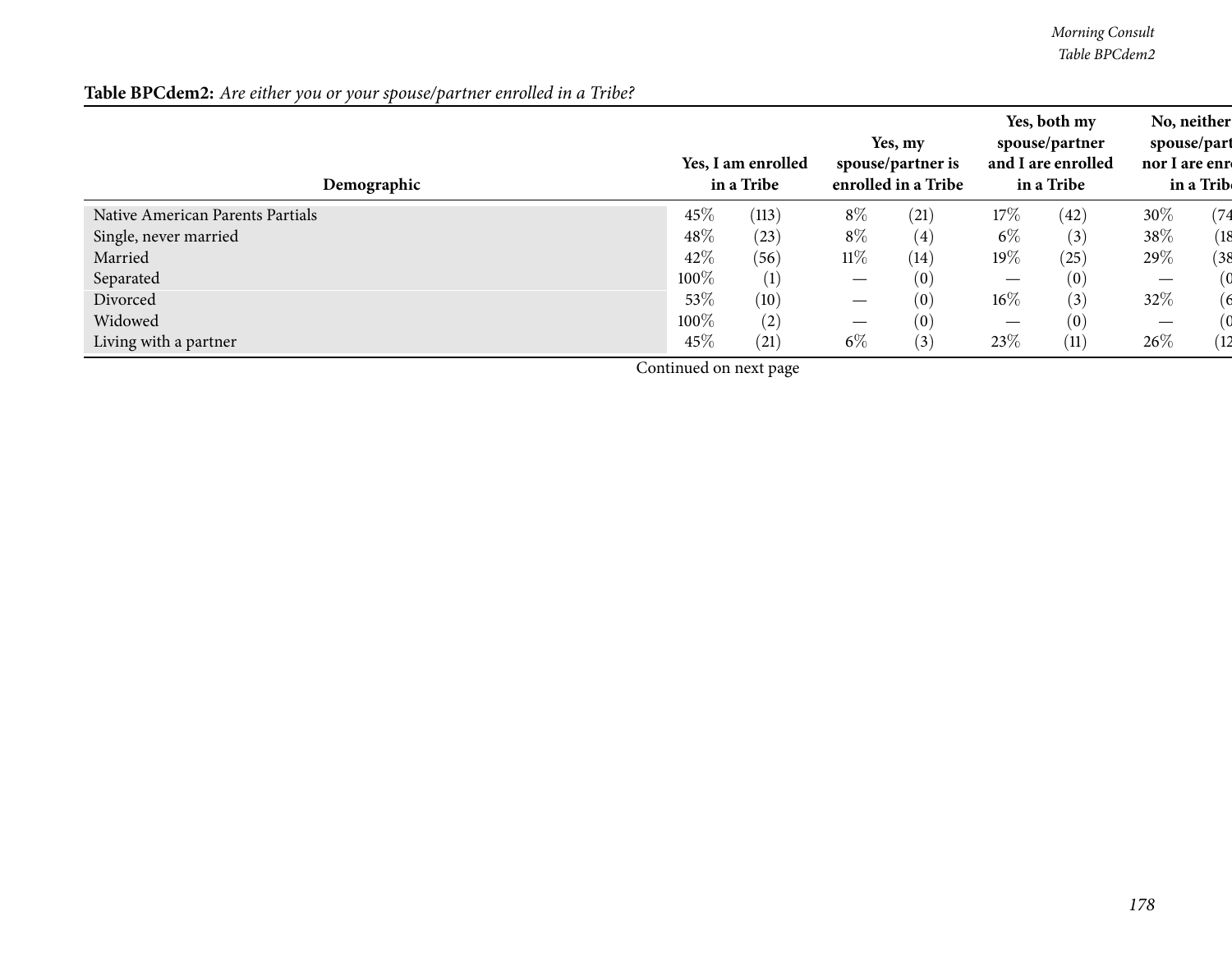#### *National Tracking Poll #2110011, October-November, <sup>2021</sup> Table BPCdem2*

## Table BPCdem2: Are either you or your spouse/partner enrolled in a Tribe?

| Demographic                      |                               | Yes, I am enrolled<br>in a Tribe |                                  | Yes, my<br>spouse/partner is<br>enrolled in a Tribe |                          | Yes, both my<br>spouse/partner<br>and I are enrolled<br>in a Tribe | No, neither<br>spouse/part<br>nor I are enre | in a Trib      |
|----------------------------------|-------------------------------|----------------------------------|----------------------------------|-----------------------------------------------------|--------------------------|--------------------------------------------------------------------|----------------------------------------------|----------------|
| Native American Parents Partials | 45\%                          | (113)                            | $8\%$                            | (21)                                                | 17%                      | (42)                                                               | 30%                                          | (74)           |
| Alabama                          | 40%                           | (2)                              | $20\%$                           | (1)                                                 | 20%                      | (1)                                                                | $20\%$                                       |                |
| Alaska                           | 57\%                          | (4)                              |                                  | (0)                                                 | 29%                      | (2)                                                                | $14\%$                                       |                |
| Arizona                          | 67\%                          | (4)                              |                                  | (0)                                                 | 17%                      | (1)                                                                | $17\%$                                       |                |
| Arkansas                         | 50%                           | (3)                              | $\hspace{0.1mm}-\hspace{0.1mm}$  | (0)                                                 |                          | (0)                                                                | 50%                                          | (3             |
| California                       | 40\%                          | (10)                             | $8\%$                            | (2)                                                 | $20\%$                   | (5)                                                                | 32\%                                         | (8)            |
| Colorado                         | 25%                           | $\left(1\right)$                 | $\hspace{0.1mm}-\hspace{0.1mm}$  | (0)                                                 | 75\%                     | (3)                                                                | $\hspace{0.1mm}-\hspace{0.1mm}$              | 0)             |
| Connecticut                      | 100%                          | (1)                              |                                  | (0)                                                 |                          | (0)                                                                | $\overline{\phantom{m}}$                     | (0             |
| Delaware                         |                               | (0)                              | $\overline{\phantom{0}}$         | (0)                                                 |                          | (0)                                                                | 100%                                         |                |
| District of Columbia             | 100%                          | (1)                              | $\overline{\phantom{0}}$         | (0)                                                 |                          | (0)                                                                | $\overbrace{\phantom{13333}}$                | (0             |
| Florida                          | 43%                           | (3)                              | 14\%                             | (1)                                                 | 14\%                     | (1)                                                                | 29%                                          | $\overline{2}$ |
| Georgia                          | 36%                           | (4)                              | —                                | (0)                                                 |                          | (0)                                                                | 64\%                                         |                |
| Idaho                            | $50\%$                        | (1)                              | $\overbrace{\phantom{12322111}}$ | (0)                                                 |                          | (0)                                                                | $50\%$                                       |                |
| Illinois                         | 33%                           | (1)                              | 33%                              | (1)                                                 |                          | (0)                                                                | 33%                                          |                |
| Indiana                          | $50\%$                        | (1)                              | $\overline{\phantom{0}}$         | (0)                                                 |                          | (0)                                                                | 50%                                          |                |
| Iowa                             | 100%                          | (1)                              | $\hspace{0.1mm}-\hspace{0.1mm}$  | (0)                                                 | $\overline{\phantom{m}}$ | (0)                                                                | $\hspace{0.1mm}-\hspace{0.1mm}$              |                |
| Kansas                           | 80%                           | (4)                              |                                  | (0)                                                 | 20%                      | $\left(1\right)$                                                   |                                              | 0)             |
| Louisiana                        | $50\%$                        | (1)                              |                                  | (0)                                                 | 50%                      | (1)                                                                |                                              | 0)             |
| Maine                            | 50%                           | (1)                              |                                  | (0)                                                 |                          | (0)                                                                | 50%                                          |                |
| Maryland                         | 33\%                          | (1)                              |                                  | (0)                                                 | 33%                      | (1)                                                                | 33%                                          |                |
| Massachusetts                    |                               | (0)                              |                                  | (0)                                                 |                          | (0)                                                                | 100%                                         |                |
| Michigan                         | 33%                           | (1)                              |                                  | (0)                                                 |                          | (0)                                                                | 67%                                          | $\overline{c}$ |
| Minnesota                        | 55%                           | (12)                             | $9\%$                            | (2)                                                 | $9\%$                    | (2)                                                                | $27\%$                                       | (6)            |
| Mississippi                      | 50%                           | (1)                              | $\overline{\phantom{0}}$         | (0)                                                 |                          | (0)                                                                | 50%                                          |                |
| Missouri                         | 33%                           | (2)                              | $17\%$                           | (1)                                                 | 17%                      | (1)                                                                | 33%                                          |                |
| Montana                          | 36%                           | (4)                              |                                  | (0)                                                 | 55%                      | (6)                                                                | $9\%$                                        |                |
| Nebraska                         | 50%                           | (1)                              | $\overbrace{\phantom{13333}}$    | (0)                                                 |                          | (0)                                                                | $50\%$                                       |                |
| Nevada                           | $\overbrace{\phantom{13333}}$ | (0)                              | 33%                              | (1)                                                 | 33%                      | (1)                                                                | 33%                                          |                |
| New Mexico                       | $14\%$                        | $\left(1\right)$                 | $29\%$                           | (2)                                                 | 57\%                     | (4)                                                                |                                              |                |
| New York                         | $30\%$                        | (3)                              |                                  | (0)                                                 | 30\%                     | (3)                                                                | $40\%$                                       |                |
| North Carolina                   | $62\%$                        | (8)                              | $\overline{\phantom{0}}$         | (0)                                                 | $8\%$                    | $\left(1\right)$                                                   | $31\%$                                       |                |
| North Dakota                     |                               | (0)                              | 33%                              | (1)                                                 | 67\%                     | (2)                                                                |                                              |                |
| Ohio                             | 33\%                          | (1)                              |                                  | (0)                                                 |                          | (0)                                                                | $67\%$                                       |                |
| Oklahoma                         | $67\%$                        | (18)                             | $11\%$                           | (3)                                                 | 15\%                     | (4)                                                                | $179\%$                                      |                |
| Oregon                           |                               | (0)                              | 50%                              | (1)                                                 |                          | (0)                                                                | 50%                                          |                |
|                                  | 2007                          | (1)                              |                                  | $(\Omega)$                                          | 2007                     | (1)                                                                | $\epsilon$ 07                                |                |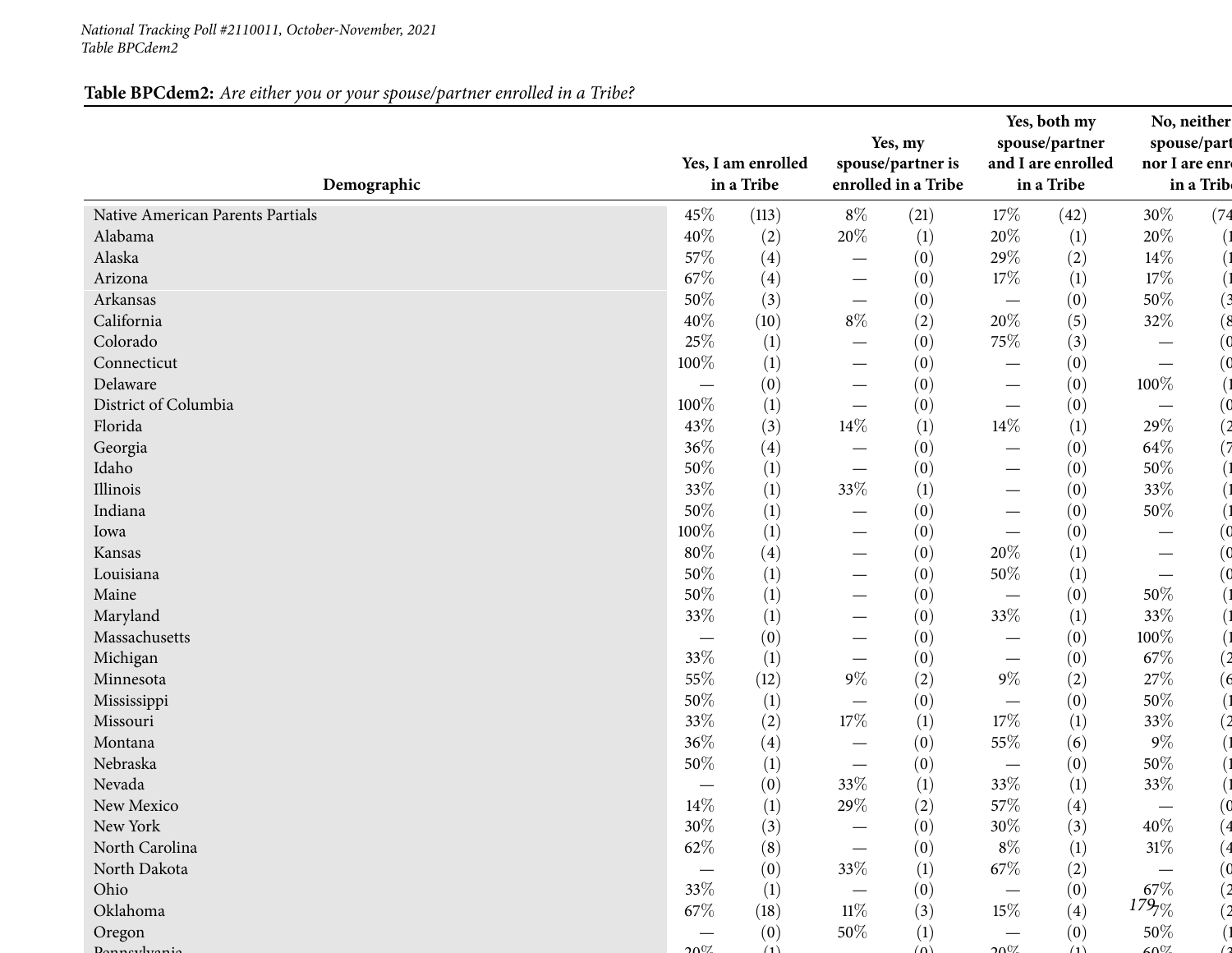*Morning Consult Table BPCdem5*

Table BPCdem5: Do you live near the tribe that you or your spouse/partner are enrolled in?

| Demographic                      |        | Yes              |        | N <sub>o</sub>   | <b>Total N</b>   |
|----------------------------------|--------|------------------|--------|------------------|------------------|
| Native American Parents Partials | $61\%$ | (107)            | 39%    | (69)             | 176              |
| Gender: Male                     | 55%    | (21)             | 45%    | (17)             | 38               |
| Gender: Female                   | 62%    | (86)             | 38\%   | (52)             | 138              |
| Age: 18-34                       | 63%    | (58)             | 37%    | (34)             | 92               |
| Age: 35-44                       | 55%    | (36)             | 45%    | (29)             | 65               |
| Age: 45-64                       | 71\%   | (12)             | 29%    | (5)              | 17               |
| Age: 65+                         | 50%    | $\left(1\right)$ | 50%    | $\left(1\right)$ | $\overline{2}$   |
| GenZers: 1997-2012               | 79%    | (15)             | $21\%$ | (4)              | 19               |
| Millennials: 1981-1996           | 56%    | (68)             | 44\%   | (54)             | 122              |
| GenXers: 1965-1980               | $71\%$ | (22)             | 29%    | (9)              | 31               |
| Baby Boomers: 1946-1964          | $50\%$ | (2)              | $50\%$ | (2)              | $\overline{4}$   |
| PID: Dem (no lean)               | 65%    | (45)             | 35%    | (24)             | 69               |
| PID: Ind (no lean)               | 52%    | (34)             | $48\%$ | (31)             | 65               |
| PID: Rep (no lean)               | 67\%   | (28)             | 33%    | (14)             | 42               |
| Educ: < College                  | 64\%   | (74)             | 36%    | (42)             | 116              |
| Educ: Bachelors degree           | 44\%   | (14)             | 56%    | (18)             | 32               |
| Educ: Post-grad                  | 68\%   | (19)             | 32%    | (9)              | 28               |
| Income: Under 50k                | 65%    | (60)             | 35%    | (33)             | 93               |
| Income: 50k-100k                 | $61\%$ | (34)             | 39%    | (22)             | 56               |
| Income: 100k+                    | 48%    | (13)             | 52%    | (14)             | 27               |
| Ethnicity: White                 | 79%    | (23)             | $21\%$ | (6)              | 29               |
| Ethnicity: Hispanic              | 86%    | (19)             | 14%    | (3)              | 22               |
| Ethnicity: Black                 | 60%    | (3)              | 40%    | (2)              | 5                |
| Ethnicity: Other                 | 57%    | (81)             | 43%    | (61)             | 142              |
| 4-Region: Northeast              | 60%    | (6)              | 40%    | (4)              | 10               |
| 4-Region: Midwest                | $41\%$ | (16)             | 59%    | (23)             | 39               |
| 4-Region: South                  | 65%    | (43)             | 35%    | (23)             | 66               |
| 4-Region: West                   | 69%    | (42)             | $31\%$ | (19)             | 61               |
| Age: 19-34                       | 63%    | (58)             | $37\%$ | (34)             | 92               |
| Age: 35-44                       | 55%    | (36)             | 45%    | (29)             | 65               |
| Age: 45+                         | 68\%   | (13)             | 32%    | (6)              | 19               |
| Enrolled in Tribe                | $61\%$ | (107)            | 39%    | (69)             | 176              |
| Not Enrolled in Tribe            |        | (0)              |        | (0)              | $\boldsymbol{0}$ |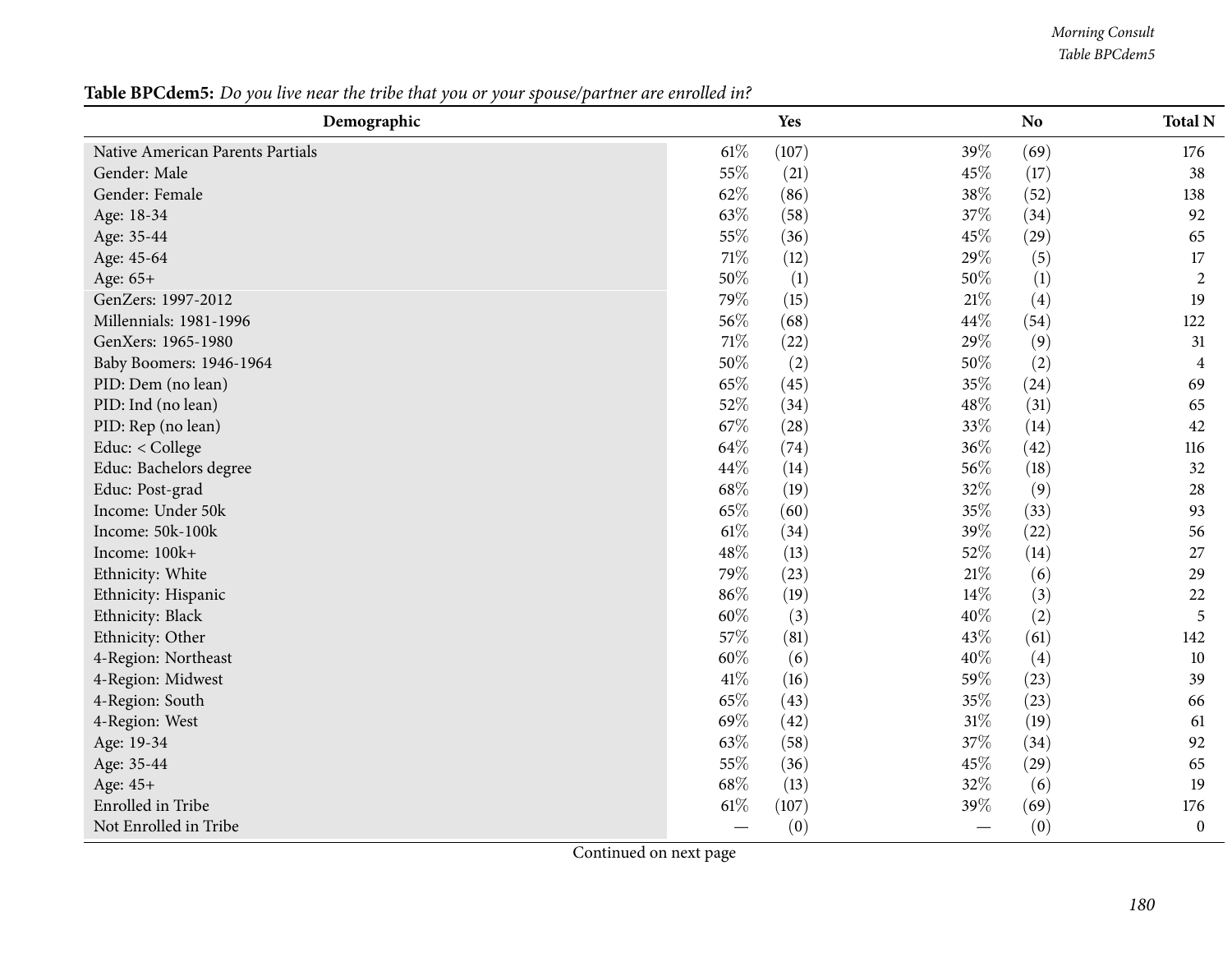#### Table BPCdem5: Do you live near the tribe that you or your spouse/partner are enrolled in?

| Demographic                                                                       |        | Yes               |        | <b>No</b> | <b>Total N</b> |
|-----------------------------------------------------------------------------------|--------|-------------------|--------|-----------|----------------|
| Native American Parents Partials                                                  | $61\%$ | (107)             | 39\%   | (69)      | 176            |
| Live Near Tribe Enrolled in                                                       | 100%   | (107)             |        | (0)       | 107            |
| Youngest Child under 1 Year                                                       | 48%    | (11)              | 52%    | (12)      | 23             |
| Youngest Child 1-4                                                                | 64%    | (56)              | 36%    | (31)      | 87             |
| Youngest Child 5-11                                                               | 58%    | (73)              | 42%    | (52)      | 125            |
| Married/Partnered                                                                 | 63%    | (82)              | 37\%   | (48)      | 130            |
| Single Parent HH                                                                  | 54%    | (25)              | 46\%   | (21)      | 46             |
| Married/Partnered + both Employed                                                 | 67\%   | (58)              | 33%    | (29)      | 87             |
| Married/Partnered + One Adult Employed                                            | 63\%   | (82)              | 37\%   | (48)      | 130            |
| Service Worker, Retail Sales, Laborers and Helpers                                | 72%    | (28)              | 28\%   | (11)      | 39             |
| Trade and Skilled Workers                                                         | 56%    | (9)               | 44%    | (7)       | 16             |
| Administrative Workers, Office Professionals, and Executive/Senior Level Managers | 66\%   | (27)              | 34\%   | (14)      | 41             |
| Health Care and Medical Professionals, Lab Technicians, and Pharmacists           | 40%    | (6)               | $60\%$ | (9)       | 15             |
| Other Professionals                                                               | 65%    | (26)              | 35%    | (14)      | 40             |
| Work Full Time                                                                    | 65%    | (84)              | 35%    | (46)      | 130            |
| <b>Work Part Time</b>                                                             | 57%    | (12)              | 43\%   | (9)       | 21             |
| Live on Tribal Land                                                               | 89%    | (40)              | $11\%$ | (5)       | 45             |
| Do not Live on Tribal Land                                                        | 51%    | (67)              | 49%    | (64)      | 131            |
| Parents in OK, AZ, CA                                                             | 72%    | (34)              | 28\%   | (13)      | 47             |
| Need Child Care in Traditional Hours                                              | 68%    | (83)              | 32%    | (39)      | 122            |
| Need Child Care in Non-Traditional Hours                                          | 68%    | (42)              | 32\%   | (20)      | 62             |
| Single, never married                                                             | 70%    | (21)              | 30%    | (9)       | 30             |
| Married                                                                           | 63%    | (60)              | 37%    | (35)      | 95             |
| Separated                                                                         |        | (0)               | 100%   | (1)       |                |
| Divorced                                                                          | $31\%$ | $\left( 4\right)$ | 69%    | (9)       | 13             |
| Widowed                                                                           |        | (0)               | 100%   | (2)       | 2              |
| Living with a partner                                                             | 63%    | (22)              | 37\%   | (13)      | 35             |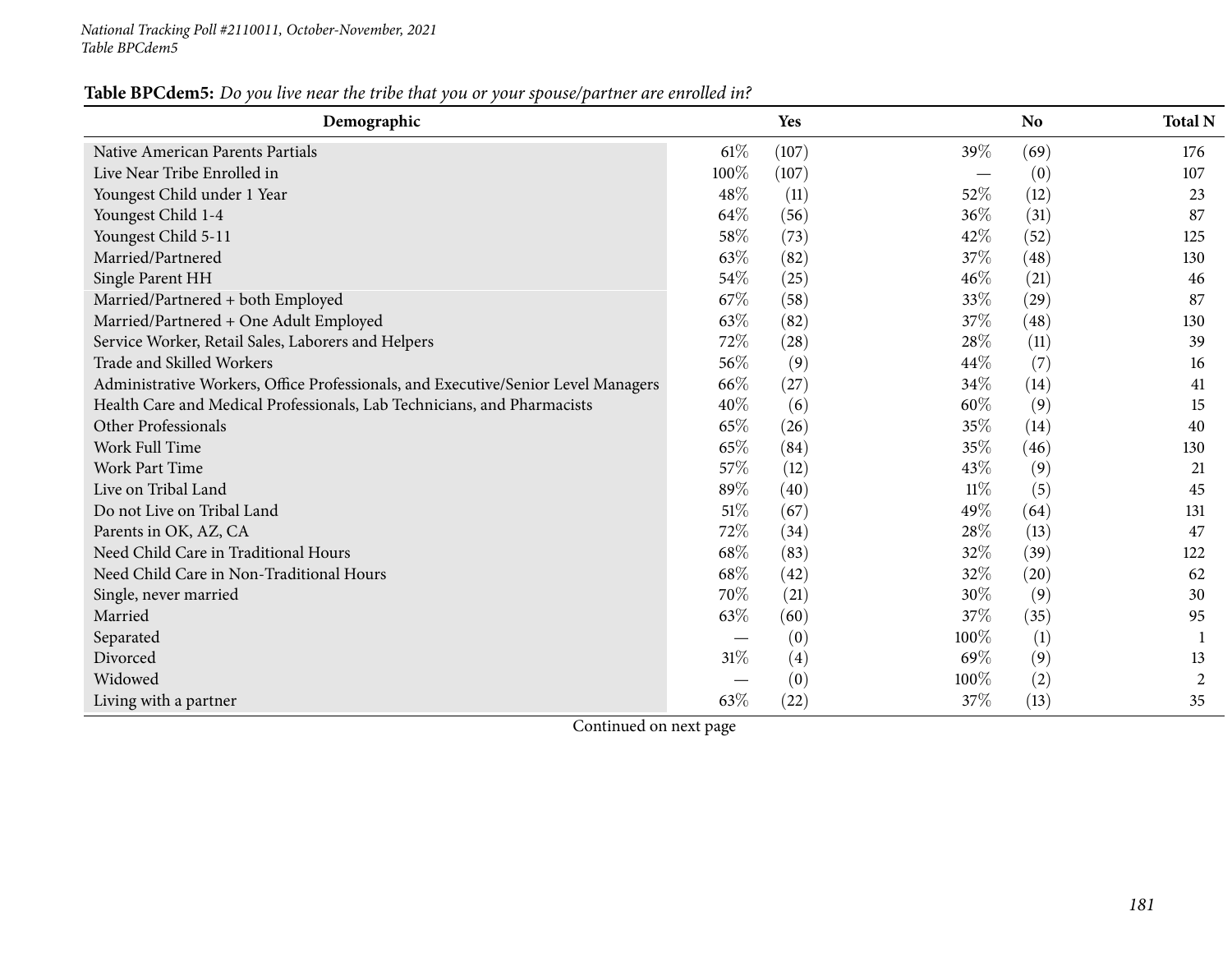*Morning Consult Table BPCdem5*

## Table BPCdem5: Do you live near the tribe that you or your spouse/partner are enrolled in?

| Demographic                      |                                 | Yes              |                                  | N <sub>o</sub>   | <b>Total N</b>   |
|----------------------------------|---------------------------------|------------------|----------------------------------|------------------|------------------|
| Native American Parents Partials | $61\%$                          | (107)            | 39%                              | (69)             | 176              |
| Alabama                          | 75%                             | (3)              | $25\%$                           | (1)              | 4                |
| Alaska                           | $83\%$                          | (5)              | 17%                              | $(1)$            | 6                |
| Arizona                          | $40\%$                          | (2)              | $60\%$                           | (3)              | 5                |
| Arkansas                         | $33\%$                          | (1)              | 67\%                             | (2)              | $\mathfrak{Z}$   |
| California                       | 59%                             | (10)             | $41\%$                           | (7)              | 17               |
| Colorado                         | 100%                            | (4)              | $\overbrace{\phantom{12321111}}$ | (0)              | 4                |
| Connecticut                      | 100%                            | $\left(1\right)$ | —                                | (0)              |                  |
| Delaware                         | $\overbrace{\phantom{123331}}$  | (0)              |                                  | (0)              | $\mathbf{0}$     |
| District of Columbia             | 100%                            | (1)              |                                  | (0)              |                  |
| Florida                          | $20\%$                          | (1)              | $80\%$                           | (4)              | 5                |
| Georgia                          | $25\%$                          | $\left(1\right)$ | 75%                              | (3)              | 4                |
| Idaho                            |                                 | (0)              | $100\%$                          | (1)              |                  |
| Illinois                         | $100\%$                         | (2)              | $\overbrace{\phantom{123331}}$   | (0)              | 2                |
| Indiana                          |                                 | (0)              | 100%                             | $(1)$            | 1                |
| Iowa                             | $\hspace{0.1mm}-\hspace{0.1mm}$ | (0)              | 100%                             | (1)              |                  |
| Kansas                           | $40\%$                          | (2)              | $60\%$                           | (3)              | 5                |
| Louisiana                        | 100%                            | (2)              | $\qquad \qquad -$                | (0)              | 2                |
| Maine                            |                                 | (0)              | 100%                             | $(1)$            |                  |
| Maryland                         |                                 | (0)              | $100\%$                          | (2)              | $\overline{2}$   |
| Massachusetts                    |                                 | (0)              | $\qquad \qquad -$                | (0)              | $\boldsymbol{0}$ |
| Michigan                         | 100%                            | (1)              |                                  | (0)              | -1               |
| Minnesota                        | $31\%$                          | (5)              | 69%                              | (11)             | 16               |
| Mississippi                      |                                 | (0)              | 100%                             | (1)              | -1               |
| Missouri                         | $50\%$                          | (2)              | $50\%$                           | (2)              | 4                |
| Montana                          | $90\%$                          | (9)              | $10\%$                           | $(1)$            | 10               |
| Nebraska                         | 100%                            | (1)              | $\overbrace{\phantom{123331}}$   | (0)              | -1               |
| Nevada                           | $50\%$                          | (1)              | $50\%$                           | (1)              | $\overline{2}$   |
| New Mexico                       | $100\%$                         | (7)              | $\qquad \qquad -$                | (0)              | $\overline{7}$   |
| New York                         | $67\%$                          | (4)              | $33\%$                           | (2)              | 6                |
| North Carolina                   | $78\%$                          | (7)              | $22\%$                           | (2)              | 9                |
| North Dakota                     | $100\%$                         | (3)              |                                  | (0)              | $\mathbf{c}$     |
| Ohio                             |                                 | (0)              | $100\%$                          | $(1)$            |                  |
| Oklahoma                         | $88\%$                          | (22)             | $12\%$                           | (3)              | 25               |
| Oregon                           |                                 | (0)              | 100%                             | $(1)$            |                  |
| Pennsylvania                     | 50%                             | $\left(1\right)$ | 50%                              | $\left(1\right)$ | $\overline{2}$   |
| South Carolina                   | 100%                            | $\left(1\right)$ |                                  | (0)              | 182              |
| South Dakota                     |                                 | (0)              | 100%                             | $(1)$            |                  |
|                                  |                                 | $\omega$         | $100\%$                          | $\Delta$         |                  |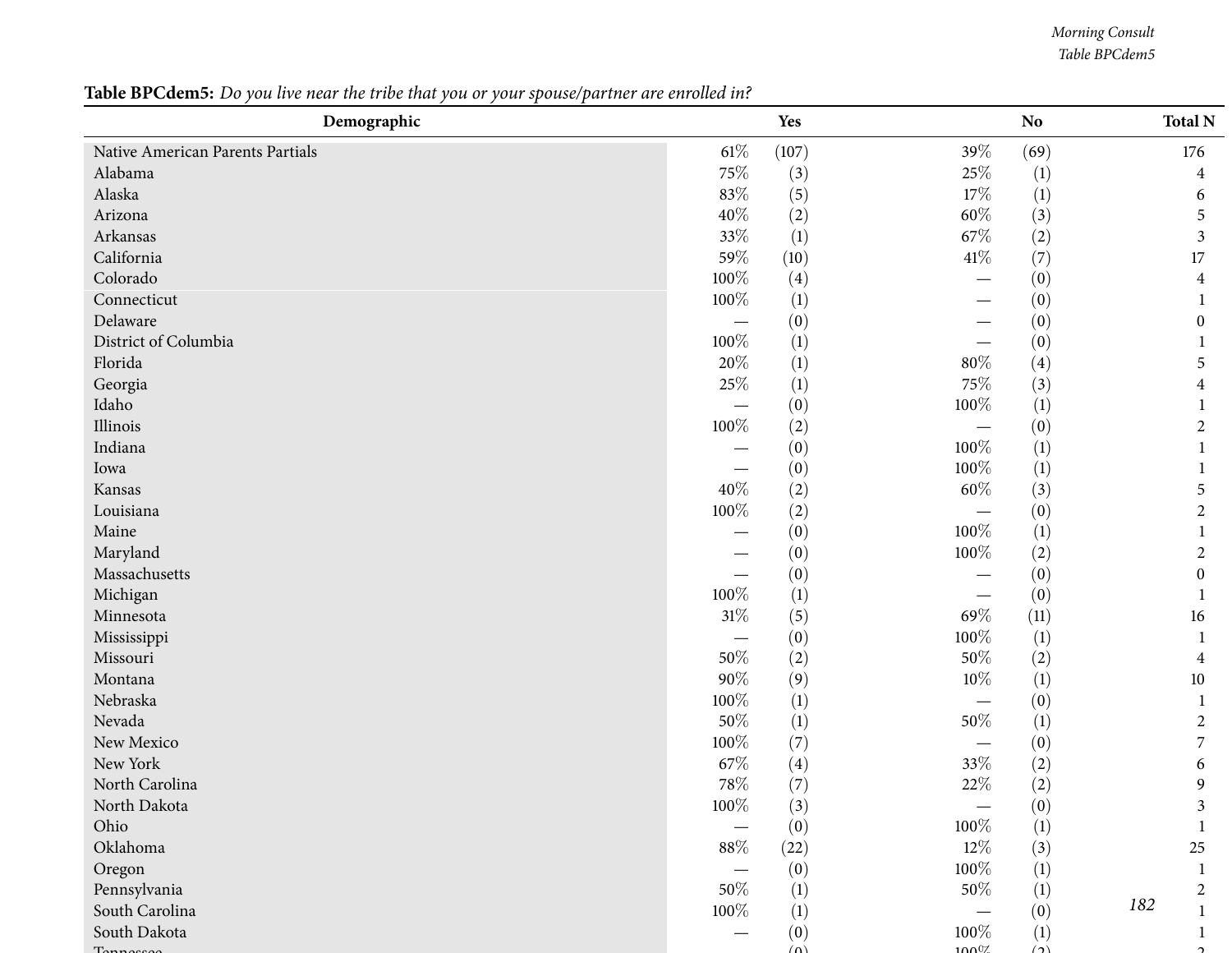#### Table BPCdem6: How many children under the age of 12 are you a parent or guardian to?

| Demographic                      |        | $\mathbf{1}$ |                          | $\overline{2}$ |        | $\mathbf{3}$ |                          | 4   | 5 <sup>1</sup> |
|----------------------------------|--------|--------------|--------------------------|----------------|--------|--------------|--------------------------|-----|----------------|
| Native American Parents Partials | 49%    | (122)        | 35%                      | (87)           | 10%    | (25)         | $3\%$                    | (8) | 3%             |
| Gender: Male                     | 56%    | (34)         | 30%                      | (18)           | 10%    | (6)          |                          | (0) | $5\%$          |
| Gender: Female                   | 47%    | (88)         | 37%                      | (69)           | 10%    | (19)         | $4\%$                    | (8) | $3\%$          |
| Age: 18-34                       | 50%    | (64)         | 37%                      | (47)           | $9\%$  | (12)         | $2\%$                    | (3) | 2 <sup>0</sup> |
| Age: 35-44                       | 45%    | (42)         | 33%                      | (31)           | 12%    | (11)         | $5\%$                    | (5) | $5\%$          |
| Age: 45-64                       | 58%    | (15)         | 35%                      | (9)            | $4\%$  | (1)          |                          | (0) | 4%             |
| Age: 65+                         | 50%    | (1)          | $\overline{\phantom{m}}$ | (0)            | 50%    | (1)          |                          | (0) |                |
| GenZers: 1997-2012               | 62%    | (16)         | 31%                      | (8)            | $4\%$  | (1)          | $4\%$                    | (1) |                |
| Millennials: 1981-1996           | 43%    | (73)         | 39%                      | (66)           | $11\%$ | (19)         | $4\%$                    | (6) | $4\%$          |
| GenXers: 1965-1980               | 65%    | (32)         | 24\%                     | (12)           | $8\%$  | (4)          | $2\%$                    | (1) |                |
| Baby Boomers: 1946-1964          | 25%    | (1)          | 25%                      | (1)            | 25%    | (1)          | $\overline{\phantom{m}}$ | (0) | 25%            |
| PID: Dem (no lean)               | 49%    | (45)         | 38%                      | (35)           | $4\%$  | (4)          | $5\%$                    | (5) | $3\%$          |
| PID: Ind (no lean)               | 48%    | (50)         | 33%                      | (35)           | $15\%$ | (16)         | $1\%$                    | (1) | $3\%$          |
| PID: Rep (no lean)               | $51\%$ | (27)         | 32%                      | (17)           | $9\%$  | (5)          | $4\%$                    | (2) | $4\%$          |
| Educ: < College                  | 46%    | (79)         | 39%                      | (67)           | $9\%$  | (16)         | $3\%$                    | (6) | $3\%$          |
| Educ: Bachelors degree           | 60%    | (26)         | 26%                      | (11)           | $9\%$  | (4)          |                          | (0) | 5%             |
| Educ: Post-grad                  | 50%    | (17)         | 26%                      | (9)            | 15%    | (5)          | $6\%$                    | (2) | $3\%$          |
| Income: Under 50k                | 47%    | (63)         | 36%                      | (49)           | $11\%$ | (15)         | $4\%$                    | (6) | $1\%$          |
| Income: 50k-100k                 | 52%    | (41)         | 33%                      | (26)           | $8\%$  | (6)          | $3\%$                    | (2) | $5\%$          |
| Income: 100k+                    | 50%    | (18)         | 33%                      | (12)           | $11\%$ | (4)          |                          | (0) | $6\%$          |
| Ethnicity: White                 | 50%    | (22)         | 34%                      | (15)           | $9\%$  | (4)          | $5\%$                    | (2) | $2\%$          |
| Ethnicity: Hispanic              | 44%    | (15)         | 47%                      | (16)           | $3\%$  | (1)          | $3\%$                    | (1) | 3%             |
| Ethnicity: Black                 | 82%    | (9)          | 18%                      | (2)            |        | (0)          |                          | (0) |                |
| Ethnicity: Other                 | 47%    | (91)         | 36%                      | (70)           | $11\%$ | (21)         | $3\%$                    | (6) | $4\%$          |
| 4-Region: Northeast              | 58%    | (11)         | 42%                      | (8)            |        | (0)          |                          | (0) |                |
| 4-Region: Midwest                | 40%    | (22)         | 35%                      | (19)           | $15\%$ | (8)          | $5\%$                    | (3) | $5\%$          |
| 4-Region: South                  | 59%    | (58)         | 28%                      | (27)           | $8\%$  | (8)          | $3\%$                    | (3) | $2\%$          |
| 4-Region: West                   | 40%    | (31)         | 42%                      | (33)           | 12%    | (9)          | $3\%$                    | (2) | $4\%$          |
| Age: 19-34                       | 50%    | (64)         | 37%                      | (47)           | $9\%$  | (12)         | $2\%$                    | (3) | $2\%$          |
| Age: 35-44                       | 45%    | (42)         | 33%                      | (31)           | 12%    | (11)         | $5\%$                    | (5) | 5%             |
| Age: 45+                         | 57%    | (16)         | 32%                      | (9)            | $7\%$  | (2)          | $\overline{\phantom{m}}$ | (0) | $4\%$          |
| Enrolled in Tribe                | 46%    | (81)         | 35%                      | (62)           | $11\%$ | (20)         | $3\%$                    | (6) | $4\%$          |
| Not Enrolled in Tribe            | 55%    | (41)         | 34%                      | (25)           | $7\%$  | (5)          | $3\%$                    | (2) | $1\%$          |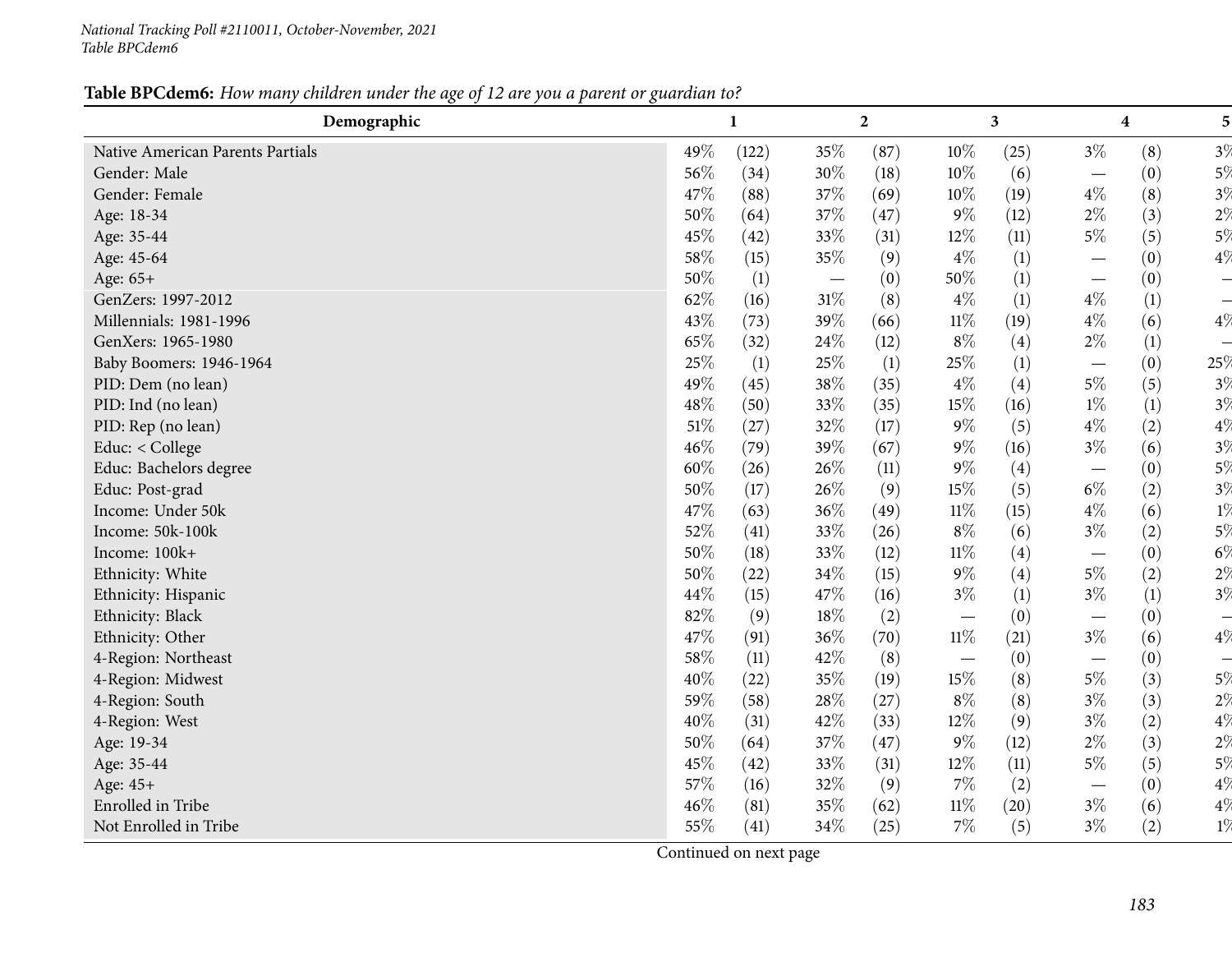*Morning Consult Table BPCdem6*

|--|

| Demographic                                                                       |        |       |        | $\boldsymbol{2}$ |                   | 3    |                                 | 4   | 5 <sub>l</sub> |
|-----------------------------------------------------------------------------------|--------|-------|--------|------------------|-------------------|------|---------------------------------|-----|----------------|
| Native American Parents Partials                                                  | 49%    | (122) | 35%    | (87)             | $10\%$            | (25) | $3\%$                           | (8) | 3%             |
| Live Near Tribe Enrolled in                                                       | 50%    | (54)  | 28%    | (30)             | $12\%$            | (13) | $5\%$                           | (5) | $5\%$          |
| Youngest Child under 1 Year                                                       | 28%    | (9)   | 50%    | (16)             | $6\%$             | (2)  | $6\%$                           | (2) | 9 <sup>0</sup> |
| Youngest Child 1-4                                                                | 39%    | (46)  | 36%    | (43)             | 15%               | (18) | $4\%$                           | (5) | $6\%$          |
| Youngest Child 5-11                                                               | 38\%   | (67)  | 39%    | (68)             | 14\%              | (24) | $5\%$                           | (8) | $5\%$          |
| Married/Partnered                                                                 | 49%    | (88)  | 34%    | (62)             | $10\%$            | (18) | $3\%$                           | (5) | $4\%$          |
| Single Parent HH                                                                  | 49%    | (34)  | 36%    | (25)             | 10%               | (7)  | $4\%$                           | (3) | $1\%$          |
| Married/Partnered + both Employed                                                 | 54%    | (62)  | 31%    | (35)             | 10%               | (11) | $3\%$                           | (3) | $3\%$          |
| Married/Partnered + One Adult Employed                                            | 49%    | (88)  | 34%    | (62)             | 10%               | (18) | $3\%$                           | (5) | $4\%$          |
| Service Worker, Retail Sales, Laborers and Helpers                                | 50%    | (26)  | 31%    | (16)             | 15%               | (8)  | $2\%$                           | (1) | $2\%$          |
| Trade and Skilled Workers                                                         | 57%    | (16)  | 36%    | (10)             | $4\%$             | (1)  | $4\%$                           | (1) |                |
| Administrative Workers, Office Professionals, and Executive/Senior Level Managers | 54%    | (29)  | $31\%$ | (17)             | $9\%$             | (5)  | $2\%$                           | (1) | 4%             |
| Health Care and Medical Professionals, Lab Technicians, and Pharmacists           | 63%    | (12)  | 21\%   | (4)              | $11\%$            | (2)  |                                 | (0) | $5\%$          |
| Other Professionals                                                               | 35%    | (19)  | 35%    | (19)             | $15\%$            | (8)  | $9\%$                           | (5) | $6\%$          |
| Work Full Time                                                                    | 45%    | (76)  | 35%    | (60)             | 13\%              | (22) | $4\%$                           | (6) | $4\%$          |
| <b>Work Part Time</b>                                                             | 70%    | (26)  | 16%    | (6)              | $5\%$             | (2)  | $5\%$                           | (2) | $3\%$          |
| Live on Tribal Land                                                               | 36%    | (18)  | 38%    | (19)             | 16%               | (8)  | $6\%$                           | (3) | $4\%$          |
| Do not Live on Tribal Land                                                        | 52\%   | (104) | 34%    | (68)             | $8\%$             | (17) | $2\%$                           | (5) | $3\%$          |
| Parents in OK, AZ, CA                                                             | 45%    | (26)  | 36%    | (21)             | 12%               | (7)  | $5\%$                           | (3) | $2\%$          |
| Need Child Care in Traditional Hours                                              | 48\%   | (78)  | 34%    | (54)             | $11\%$            | (17) | $5\%$                           | (8) | $2\%$          |
| Need Child Care in Non-Traditional Hours                                          | 48\%   | (42)  | 33%    | (29)             | $10\%$            | (9)  | $6\%$                           | (5) | $2\%$          |
| Single, never married                                                             | 52%    | (25)  | 35%    | (17)             | 10%               | (5)  | $\hspace{0.1mm}-\hspace{0.1mm}$ | (0) | $2\%$          |
| Married                                                                           | $51\%$ | (68)  | 32%    | (42)             | $11\%$            | (14) | $4\%$                           | (5) | $3\%$          |
| Separated                                                                         |        | (0)   | 100%   | (1)              | $\hspace{0.05cm}$ | (0)  |                                 | (0) |                |
| Divorced                                                                          | 37%    | (7)   | 37%    | (7)              | $11\%$            | (2)  | $16\%$                          | (3) |                |
| Widowed                                                                           | 100%   | (2)   |        | (0)              |                   | (0)  | $\overline{\phantom{0}}$        | (0) |                |
| Living with a partner                                                             | 43%    | (20)  | 43%    | (20)             | $9\%$             | (4)  | $\overline{\phantom{0}}$        | (0) | $6\%$          |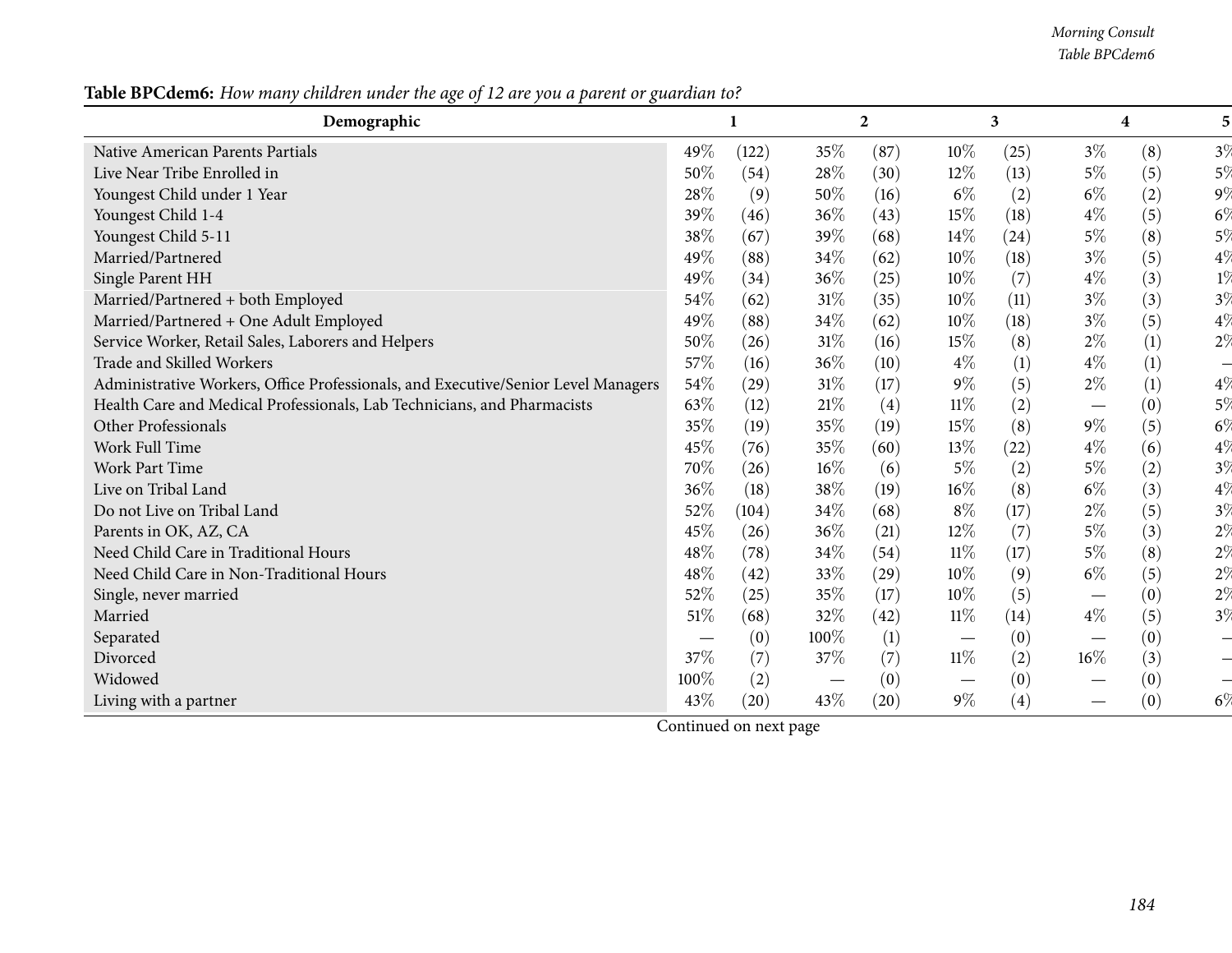*National Tracking Poll #2110011, October-November, <sup>2021</sup> Table BPCdem6*

## Table BPCdem6: How many children under the age of 12 are you a parent or guardian to?

| Demographic                      |         | $\mathbf{1}$ |                                 | $\boldsymbol{2}$ |                                  | $\mathbf{3}$     |                                  | 4                                             | 5 <sup>1</sup> |
|----------------------------------|---------|--------------|---------------------------------|------------------|----------------------------------|------------------|----------------------------------|-----------------------------------------------|----------------|
| Native American Parents Partials | 49%     | (122)        | 35%                             | (87)             | $10\%$                           | (25)             | $3\%$                            | (8)                                           | 3%             |
| Alabama                          | 40%     | (2)          | 60%                             | (3)              |                                  | (0)              |                                  | (0)                                           |                |
| Alaska                           | 57%     | (4)          | 43%                             | (3)              | $\overline{\phantom{m}}$         | (0)              |                                  | (0)                                           |                |
| Arizona                          | 67%     | (4)          | 17%                             | (1)              | 17%                              | $\left(1\right)$ |                                  | (0)                                           |                |
| Arkansas                         | 67%     | (4)          | 33%                             | (2)              |                                  | (0)              |                                  | (0)                                           |                |
| California                       | 40%     | (10)         | 56%                             | (14)             | $4\%$                            | (1)              |                                  | (0)                                           |                |
| Colorado                         | 25%     | (1)          | 50%                             | (2)              | $\overline{\phantom{0}}$         | (0)              | 25\%                             | $\left(1\right)$                              |                |
| Connecticut                      | 100%    | (1)          |                                 | (0)              | $\overline{\phantom{0}}$         | (0)              |                                  | (0)                                           |                |
| Delaware                         | $100\%$ | (1)          |                                 | (0)              |                                  | (0)              |                                  | (0)                                           |                |
| District of Columbia             | 100%    | (1)          |                                 | (0)              | $\overline{\phantom{0}}$         | (0)              |                                  | (0)                                           |                |
| Florida                          | 86%     | (6)          | 14%                             | $\left(1\right)$ | $\hspace{0.1mm}-\hspace{0.1mm}$  | (0)              |                                  | (0)                                           |                |
| Georgia                          | 73%     | (8)          | 18%                             | (2)              | $9\%$                            | (1)              |                                  | (0)                                           |                |
| Idaho                            |         | (0)          | 50%                             | (1)              | $50\%$                           | (1)              |                                  | (0)                                           |                |
| Illinois                         | 33%     | (1)          | 33%                             | (1)              | 33%                              | (1)              |                                  | (0)                                           |                |
| Indiana                          |         | (0)          | 100%                            | (2)              | $\overline{\phantom{0}}$         | (0)              |                                  | (0)                                           |                |
| Iowa                             | 100%    | (1)          |                                 | (0)              | $\overbrace{\phantom{13333}}$    | (0)              |                                  | (0)                                           |                |
| Kansas                           | 40%     | (2)          | 20%                             | (1)              | $\overline{\phantom{0}}$         | (0)              | $\hspace{0.1mm}-\hspace{0.1mm}$  | (0)                                           | 40%            |
| Louisiana                        | 100%    | (2)          | $\overline{\phantom{m}}$        | (0)              |                                  | (0)              |                                  | (0)                                           |                |
| Maine                            | 50%     | (1)          | 50%                             | (1)              | $\overline{\phantom{0}}$         | (0)              |                                  | (0)                                           |                |
| Maryland                         | 67%     | (2)          | 33%                             | (1)              |                                  | (0)              | $\hspace{0.1mm}-\hspace{0.1mm}$  | (0)                                           |                |
| Massachusetts                    |         | (0)          | 100%                            | (1)              | $\overline{\phantom{0}}$         | (0)              |                                  | (0)                                           |                |
| Michigan                         |         | (0)          | 67\%                            | (2)              | $\overbrace{\phantom{12322111}}$ | (0)              | 33%                              | (1)                                           |                |
| Minnesota                        | 36%     | (8)          | 36%                             | (8)              | 23%                              | (5)              |                                  | (0)                                           | 5%             |
| Mississippi                      | 50%     | (1)          | 50%                             | (1)              | $\overline{\phantom{0}}$         | (0)              | $\hspace{0.1mm}-\hspace{0.1mm}$  | (0)                                           |                |
| Missouri                         | 67%     | (4)          | 33%                             | (2)              | $\hspace{0.05cm}$                | (0)              | $\overbrace{\phantom{12322111}}$ | (0)                                           |                |
| Montana                          | 36%     | (4)          | 27%                             | (3)              | $18\%$                           | (2)              | $9\%$                            | (1)                                           | 9%             |
| Nebraska                         |         | (0)          | $\overline{\phantom{m}}$        | (0)              | 50%                              | (1)              | $50\%$                           | (1)                                           |                |
| Nevada                           | 33%     | (1)          | 67\%                            | (2)              | $\overline{\phantom{0}}$         | (0)              |                                  | (0)                                           |                |
| New Mexico                       | 14%     | (1)          | 29%                             | (2)              | 29%                              | (2)              |                                  | (0)                                           | 29%            |
| New York                         | $70\%$  | (7)          | 30%                             | (3)              | $\overline{\phantom{m}}$         | (0)              | $\hspace{0.1mm}-\hspace{0.1mm}$  | (0)                                           |                |
| North Carolina                   | 46%     | (6)          | 38%                             | (5)              | $15\%$                           | (2)              | —                                | (0)                                           |                |
| North Dakota                     | $33\%$  | (1)          | $33\%$                          | (1)              | $33\%$                           | (1)              |                                  | (0)                                           |                |
| Ohio                             | $67\%$  | (2)          | 33%                             | $\left(1\right)$ |                                  | (0)              |                                  | (0)                                           |                |
| Oklahoma                         | 44\%    | (12)         | 22%                             | (6)              | 19%                              | (5)              | $11\%$                           | (3)                                           | $4\%$          |
| Oregon                           |         | (0)          | 50%                             | (1)              | 50%                              | (1)              |                                  | (0)                                           |                |
| Pennsylvania                     | 40%     | (2)          | 60%                             | (3)              |                                  | (0)              |                                  |                                               |                |
| South Carolina                   | 50%     | (1)          | $\hspace{0.1mm}-\hspace{0.1mm}$ | (0)              |                                  | (0)              |                                  | $l \begin{pmatrix} 0 \\ \theta \end{pmatrix}$ | 50%            |
| South Dakota                     |         | (0)          | 100%                            | (1)              |                                  | (0)              |                                  | (0)                                           |                |
|                                  | 0.07    | (1)          | 2007                            | (1)              |                                  | (n)              |                                  | (n)                                           |                |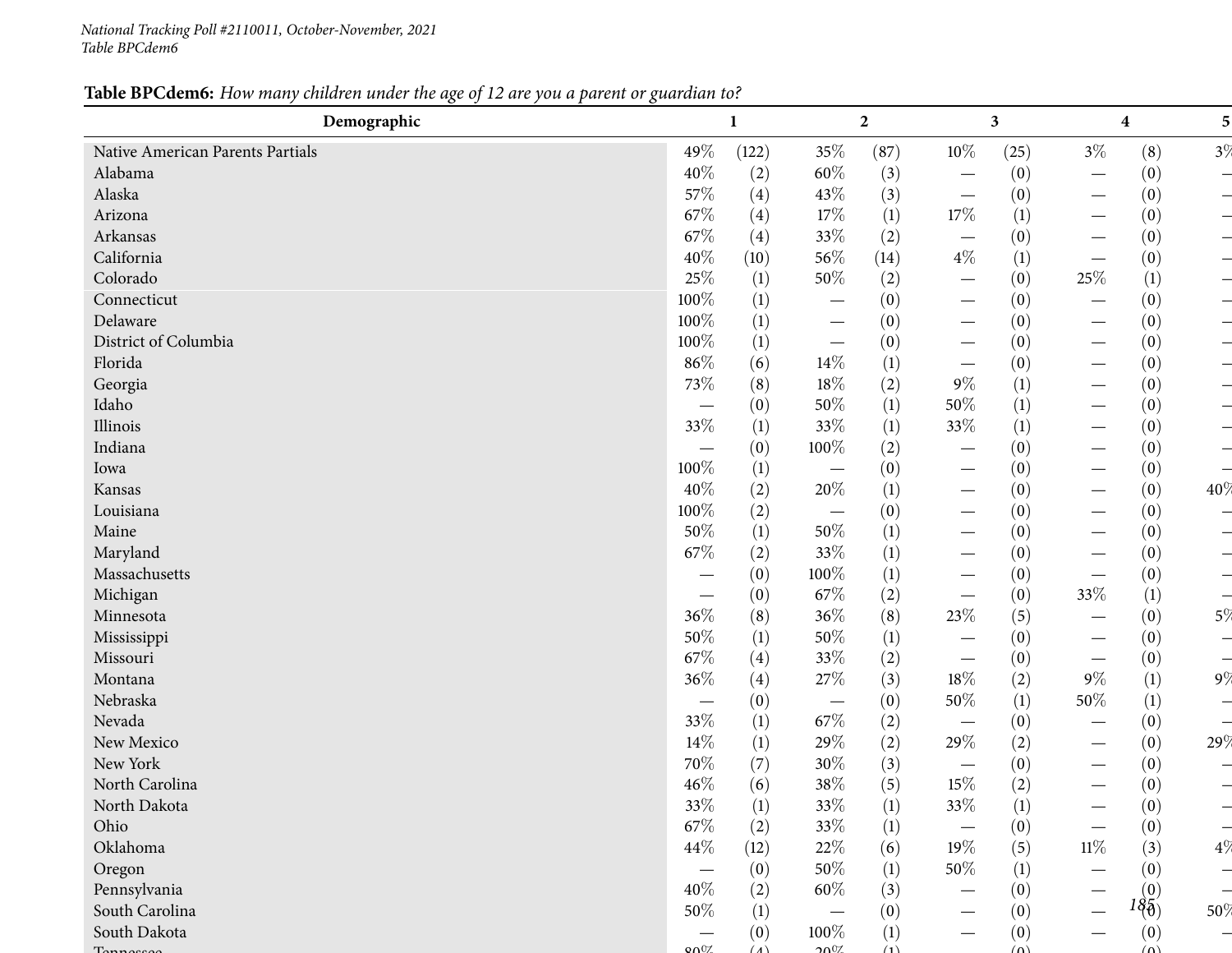### Table BPCdem7\_1: What are the ages of your children at home under 12? *Age of child <sup>1</sup>*

| Demographic                                                                       | Under 1                  |                          | $\overline{2}$           | 3                        | 4                               | 5                        | 6                        | 7                        | 8                        |
|-----------------------------------------------------------------------------------|--------------------------|--------------------------|--------------------------|--------------------------|---------------------------------|--------------------------|--------------------------|--------------------------|--------------------------|
| Native American Parents Partials                                                  | $9\%$ (23)               | $10\%$ (25)              | $8\%$<br>(21)            | $9\%$ (23)               | $8\%$ (20)                      | $8\%$ (19)               | $6\%$ (16)               | $10\%$ (25)              | $6\%$<br>(14)            |
| Gender: Male                                                                      | $2\%$                    | $10\%$                   | $8\%$                    | $5\%$                    | $5\%$                           | $8\%$                    | $5\%$                    | 15%                      | $8\%$                    |
|                                                                                   | (1)                      | (6)                      | (5)                      | (3)                      | (3)                             | (5)                      | (3)                      | (9)                      | (5)                      |
| Gender: Female                                                                    | $12\%$                   | $10\%$                   | $8\%$                    | $11\%$                   | 9%                              | 7%                       | 7%                       | $8\%$                    | $5\%$                    |
|                                                                                   | (22)                     | (19)                     | (16)                     | (20)                     | (17)                            | (14)                     | (13)                     | (16)                     | (9)                      |
| Age: 18-34                                                                        | $12\%$                   | 13%                      | $9\%$                    | $10\%$                   | $9\%$                           | $8\%$                    | $6\%$                    | 9%                       | $5\%$                    |
|                                                                                   | (15)                     | (17)                     | (11)                     | (13)                     | (12)                            | (10)                     | (8)                      | (12)                     | (6)                      |
| Age: 35-44                                                                        | $6\%$                    | $5\%$                    | $10\%$                   | 10%                      | $5\%$                           | 7%                       | $5\%$                    | $11\%$                   | 7%                       |
|                                                                                   | (6)                      | (5)                      | (9)                      | (9)                      | (5)                             | (7)                      | (5)                      | (10)                     | (7)                      |
| Age: 45-64                                                                        | $8\%$                    | $12\%$                   | $4\%$                    | $4\%$                    | $8\%$                           | $8\%$                    | $8\%$                    | 12%                      | $4\%$                    |
|                                                                                   | (2)                      | (3)                      | (1)                      | (1)                      | (2)                             | (2)                      | (2)                      | (3)                      | (1)                      |
| Age: 65+                                                                          | (0)                      | (0)                      | (0)                      | (0)                      | $50\%$                          | (0)                      | 50%                      | (0)                      | (0)                      |
|                                                                                   | $\qquad \qquad$          | $\overline{\phantom{m}}$ |                          | $\overline{\phantom{m}}$ | (1)                             | $\overline{\phantom{m}}$ | (1)                      | $\overline{\phantom{m}}$ | $\overline{\phantom{m}}$ |
| GenZers: 1997-2012                                                                | 12%                      | 15%                      | 23%                      | 15%                      | $15\%$                          | $8\%$                    | $4\%$                    | $4\%$                    | (0)                      |
|                                                                                   | (3)                      | (4)                      | (6)                      | (4)                      | (4)                             | (2)                      | (1)                      | (1)                      | $\overline{\phantom{m}}$ |
| Millennials: 1981-1996                                                            | $9\%$                    | $10\%$                   | $6\%$                    | $9\%$                    | $6\%$                           | $7\%$                    | $6\%$                    | $12\%$                   | $8\%$                    |
|                                                                                   | (16)                     | (17)                     | (11)                     | (15)                     | (11)                            | (12)                     | (10)                     | (20)                     | (13)                     |
| GenXers: 1965-1980                                                                | $8\%$                    | $8\%$                    | $8\%$                    | 8%                       | $8\%$                           | 6%                       | $8\%$                    | $8\%$                    | $2\%$                    |
|                                                                                   | (4)                      | (4)                      | (4)                      | (4)                      | (4)                             | (3)                      | (4)                      | (4)                      | (1)                      |
| Baby Boomers: 1946-1964                                                           | (0)                      | (0)                      | (0)                      | (0)                      | 25%                             | 50%                      | 25%                      | (0)                      | (0)                      |
|                                                                                   | $\overline{\phantom{m}}$ | $\overline{\phantom{m}}$ |                          | $\overline{\phantom{m}}$ | (1)                             | (2)                      | (1)                      | $\overline{\phantom{m}}$ | $\overline{\phantom{m}}$ |
| PID: Dem (no lean)                                                                | 11%                      | $9\%$                    | $5\%$                    | $14\%$                   | 7%                              | $10\%$                   | $4\%$                    | 13%                      | $3\%$                    |
|                                                                                   | (10)                     | (8)                      | (5)                      | (13)                     | (6)                             | (9)                      | (4)                      | (12)                     | (3)                      |
| PID: Ind (no lean)                                                                | 7%                       | $10\%$                   | $9\%$                    | 5%                       | $8\%$                           | 7%                       | 9%                       | $9\%$                    | $8\%$                    |
|                                                                                   | (7)                      | (10)                     | (9)                      | (5)                      | (8)                             | (7)                      | (9)                      | (9)                      | (8)                      |
| PID: Rep (no lean)                                                                | 11%                      | 13%                      | 13%                      | 9%                       | 11%                             | $6\%$                    | $6\%$                    | $8\%$                    | $6\%$                    |
|                                                                                   | (6)                      | (7)                      | (7)                      | (5)                      | (6)                             | (3)                      | (3)                      | (4)                      | (3)                      |
| Educ: $<$ College                                                                 | $9\%$                    | $11\%$                   | $10\%$                   | $9\%$                    | $8\%$                           | $8\%$                    | $5\%$                    | $9\%$                    | $6\%$                    |
|                                                                                   | (16)                     | (19)                     | (17)                     | (15)                     | (14)                            | (13)                     | (9)                      | (16)                     | (11)                     |
| Educ: Bachelors degree                                                            | 12%                      | $2\%$                    | 5%                       | 16%                      | $12\%$                          | $9\%$                    | $5\%$                    | $7\%$                    | $5\%$                    |
|                                                                                   | (5)                      | $\left(1\right)$         | (2)                      | (7)                      | (5)                             | (4)                      | (2)                      | (3)                      | (2)                      |
| Educ: Post-grad                                                                   | $6\%$                    | 15%                      | $6\%$                    | $3\%$                    | $3\%$                           | 6%                       | 15%                      | $18\%$                   | $3\%$                    |
|                                                                                   | (2)                      | (5)                      | (2)                      | (1)                      | (1)                             | (2)                      | (5)                      | (6)                      | (1)                      |
| Income: Under 50k                                                                 | 11%                      | 13%                      | $8\%$                    | 7%                       | $8\%$                           | $8\%$                    | $5\%$                    | $12\%$                   | $6\%$                    |
|                                                                                   | (15)                     | (17)                     | (11)                     | (9)                      | (11)                            | (11)                     | (7)                      | (16)                     | (8)                      |
| Income: 50k-100k                                                                  | $8\%$                    | $9\%$                    | $8\%$                    | $16\%$                   | $10\%$                          | $6\%$                    | $9\%$                    | $6\%$                    | $5\%$                    |
|                                                                                   | (6)                      | (7)                      | (6)                      | (13)                     | (8)                             | (5)                      | (7)                      | (5)                      | (4)                      |
| Income: 100k+                                                                     | $6\%$                    | $3\%$                    | $11\%$                   | $3\%$                    | $3\%$                           | $8\%$                    | $6\%$                    | $11\%$                   | $6\%$                    |
|                                                                                   | (2)                      | (1)                      | (4)                      | (1)                      | (1)                             | (3)                      | (2)                      | (4)                      | (2)                      |
| Ethnicity: White                                                                  | $5\%$                    | 14\%                     | $11\%$                   | $5\%$                    | 7%                              | $9\%$                    | $5\%$                    | 7%                       | 7%                       |
|                                                                                   | (2)                      | (6)                      | (5)                      | (2)                      | (3)                             | (4)                      | (2)                      | (3)                      | (3)                      |
| Ethnicity: Hispanic                                                               | $9\%$                    | 21%                      | $9\%$                    | 12%                      | 9%                              | $3\%$                    | $12\%$                   | $3\%$                    | $9\%$                    |
|                                                                                   | (3)                      | (7)                      | (3)                      | (4)                      | (3)                             | (1)                      | (4)                      | (1)                      | (3)                      |
| Ethnicity: Black                                                                  | $9\%$                    | $9\%$                    | (0)                      | (0)                      | (0)                             | 27\%                     | (0)                      | $18\%$                   | $9\%$                    |
|                                                                                   | (1)                      | (1)                      | $\equiv$                 | $\overline{\phantom{m}}$ | $\overbrace{\phantom{1232211}}$ | (3)                      | $\overline{\phantom{m}}$ | (2)                      | (1)                      |
| Ethnicity: Other                                                                  | $10\%$                   | $9\%$                    | $8\%$                    | $11\%$                   | $9\%$                           | $6\%$                    | 7%                       | $10\%$                   | $5\%$                    |
|                                                                                   | (20)                     | (18)                     | (16)                     | (21)                     | (17)                            | (12)                     | (14)                     | (20)                     | (10)                     |
| 4-Region: Northeast                                                               | 5%                       | $11\%$                   | 21%                      | (0)                      | $5\%$                           | 16\%                     | $16\%$                   | $16\%$                   | (0)                      |
|                                                                                   | (1)                      | (2)                      | (4)                      | $\overline{\phantom{m}}$ | (1)                             | (3)                      | (3)                      | (3)                      | $\overline{\phantom{m}}$ |
| 4-Region: Midwest                                                                 | $7\%$                    | $9\%$                    | $2\%$                    | $4\%$                    | $4\%$                           | $11\%$                   | $4\%$                    | 20%                      | $5\%$                    |
|                                                                                   | (4)                      | (5)                      | (1)                      | (2)                      | (2)                             | (6)                      | (2)                      | (11)                     | (3)                      |
| 4-Region: South                                                                   | 11%                      | $9\%$                    | $9\%$                    | $10\%$                   | $8\%$                           | $6\%$                    | $6\%$                    | 7%                       | $9\%$                    |
|                                                                                   | (11)                     | (9)                      | (9)                      | (10)                     | (8)                             | (6)                      | (6)                      | (7)                      | (9)                      |
| 4-Region: West                                                                    | $9\%$                    | 12%                      | $9\%$                    | 14%                      | 12%                             | $5\%$                    | $6\%$                    | $5\%$                    | $3\%$                    |
|                                                                                   | (7)                      | (9)                      | (7)                      | (11)                     | (9)                             | (4)                      | (5)                      | (4)                      | (2)                      |
| Age: 19-34                                                                        | 12%                      | 13%                      | $9\%$                    | $10\%$                   | $9\%$                           | $8\%$                    | $6\%$                    | $9\%$                    | $5\%$                    |
|                                                                                   | (15)                     | (17)                     | (11)                     | (13)                     | (12)                            | (10)                     | (8)                      | (12)                     | (6)                      |
| Age: 35-44                                                                        | $6\%$                    | $5\%$                    | $10\%$                   | $10\%$                   | $5\%$                           | 7%                       | $5\%$                    | $11\%$                   | 7%                       |
|                                                                                   | (6)                      | (5)                      | (9)                      | (9)                      | (5)                             | (7)                      | (5)                      | (10)                     | (7)                      |
| Age: 45+                                                                          | $7\%$                    | $11\%$                   | $4\%$                    | $4\%$                    | $11\%$                          | 7%                       | $11\%$                   | $11\%$                   | $4\%$                    |
|                                                                                   | (2)                      | (3)                      | (1)                      | (1)                      | (3)                             | (2)                      | (3)                      | (3)                      | (1)                      |
| Enrolled in Tribe                                                                 | $9\%$                    | $9\%$                    | $8\%$                    | $11\%$                   | $9\%$                           | 7%                       | $7\%$                    | $10\%$                   | $5\%$                    |
|                                                                                   | (15)                     | (15)                     | (14)                     | (20)                     | (15)                            | (12)                     | (13)                     | (18)                     | (9)                      |
| Not Enrolled in Tribe                                                             | 11%                      | $14\%$                   | $9\%$                    | $4\%$                    | 7%                              | $9\%$                    | $4\%$                    | $9\%$                    | 7%                       |
|                                                                                   | (8)                      | (10)                     | (7)                      | (3)                      | (5)                             | (7)                      | (3)                      | (7)                      | (5)                      |
| Live Near Tribe Enrolled in                                                       | $8\%$                    | $9\%$                    | $8\%$                    | $14\%$                   | $8\%$                           | $7\%$                    | $7\%$                    | $7\%$                    | $6\%$                    |
|                                                                                   | (9)                      | (10)                     | (9)                      | (15)                     | (9)                             | (7)                      | (8)                      | (8)                      | (6)                      |
| Youngest Child under 1 Year                                                       | 72\%                     | $3\%$                    | $3\%$                    | $3\%$                    | $6\%$                           | $3\%$                    | (0)                      | $3\%$                    | (0)                      |
|                                                                                   | (23)                     | (1)                      | (1)                      | (1)                      | (2)                             | (1)                      | $\qquad \qquad -$        | (1)                      | $\overline{\phantom{m}}$ |
| Youngest Child 1-4                                                                | $6\%$                    | 21%                      | $18\%$                   | 19%                      | 17%                             | $3\%$                    | $3\%$                    | $3\%$                    | $3\%$                    |
|                                                                                   | (7)                      | (25)                     | (21)                     | (23)                     | (20)                            | (3)                      | (3)                      | (4)                      | (4)                      |
| Youngest Child 5-11                                                               | $5\%$                    | $3\%$                    | 5%                       | $5\%$                    | $4\%$                           | $11\%$                   | 9%                       | $14\%$                   | $8\%$                    |
|                                                                                   | (9)                      | (5)                      | (8)                      | (8)                      | (7)                             | (19)                     | (16)                     | (25)                     | (14)                     |
| Married/Partnered                                                                 | $9\%$                    | $12\%$                   | $8\%$                    | 7%                       | $6\%$                           | $9\%$                    | $6\%$                    | $12\%$                   | $5\%$                    |
|                                                                                   | (16)                     | (21)                     | (15)                     | (13)                     | (11)                            | (16)                     | (10)                     | (21)                     | (9)                      |
| Single Parent HH                                                                  | (7)                      | $6\%$                    | $9\%$                    | 14%                      | 13%                             | $4\%$                    | $9\%$                    | $6\%$                    | $7\%$                    |
|                                                                                   | $10\%$                   | (4)                      | (6)                      | (10)                     | (9)                             | (3)                      | (6)                      | (4)                      | (5)                      |
| Married/Partnered + both Employed                                                 | $9\%$                    | $9\%$                    | $6\%$                    | $8\%$                    | $8\%$                           | $11\%$                   | 7%                       | $8\%$                    | $4\%$                    |
|                                                                                   | (10)                     | (10)                     | (7)                      | (9)                      | (9)                             | (13)                     | (8)                      | (9)                      | (5)                      |
| Married/Partnered + One Adult Employed                                            | 9%                       | 12%                      | $8\%$                    | 7%                       | $6\%$                           | $9\%$                    | 6%                       | 12%                      | $5\%$                    |
|                                                                                   | (16)                     | (21)                     | (15)                     | (13)                     | (11)                            | (16)                     | (10)                     | (21)                     | (9)                      |
| Service Worker, Retail Sales, Laborers and Helpers                                | 12%                      | $6\%$                    | $10\%$                   | $6\%$                    | $4\%$                           | $10\%$                   | $8\%$                    | 13\%                     | $6\%$                    |
|                                                                                   | (6)                      | (3)                      | (5)                      | (3)                      | (2)                             | (5)                      | (4)                      | (7)                      | (3)                      |
| Trade and Skilled Workers                                                         | $4\%$                    | $11\%$                   | (0)                      | $11\%$                   | 7%                              | 7%                       | 7%                       | $11\%$                   | $11\%$                   |
|                                                                                   | (1)                      | (3)                      | $\overline{\phantom{m}}$ | (3)                      | (2)                             | (2)                      | (2)                      | (3)                      | (3)                      |
| Administrative Workers, Office Professionals, and Executive/Senior Level Managers | 7%                       | $9\%$                    | $9\%$                    | 15%                      | $11\%$                          | 7%                       | $4\%$                    | $2\%$                    | $7\%$                    |
|                                                                                   | (4)                      | (5)                      | (5)                      | (8)                      | (6)                             | (4)                      | (2)                      | (1)                      | (4)                      |
| Health Care and Medical Professionals, Lab Technicians, and Pharmacists           | 11%                      | $16\%$                   | $5\%$                    | 21\%                     | $11\%$                          | $11\%$                   | (0)                      | 5%                       | $5\%$                    |
|                                                                                   | (2)                      | (3)                      | (1)                      | (4)                      | (2)                             | (2)                      | $\overline{\phantom{m}}$ | (1)                      | (1)                      |
| Other Professionals                                                               | $11\%$                   | $6\%$                    | $9\%$                    | $4\%$                    | $13\%$                          | 7%                       | 13%                      | $9\%$                    | $2\%$                    |
|                                                                                   | (6)                      | (3)                      | (5)                      | (2)                      | (7)                             | (4)                      | (7)                      | (5)                      | (1)                      |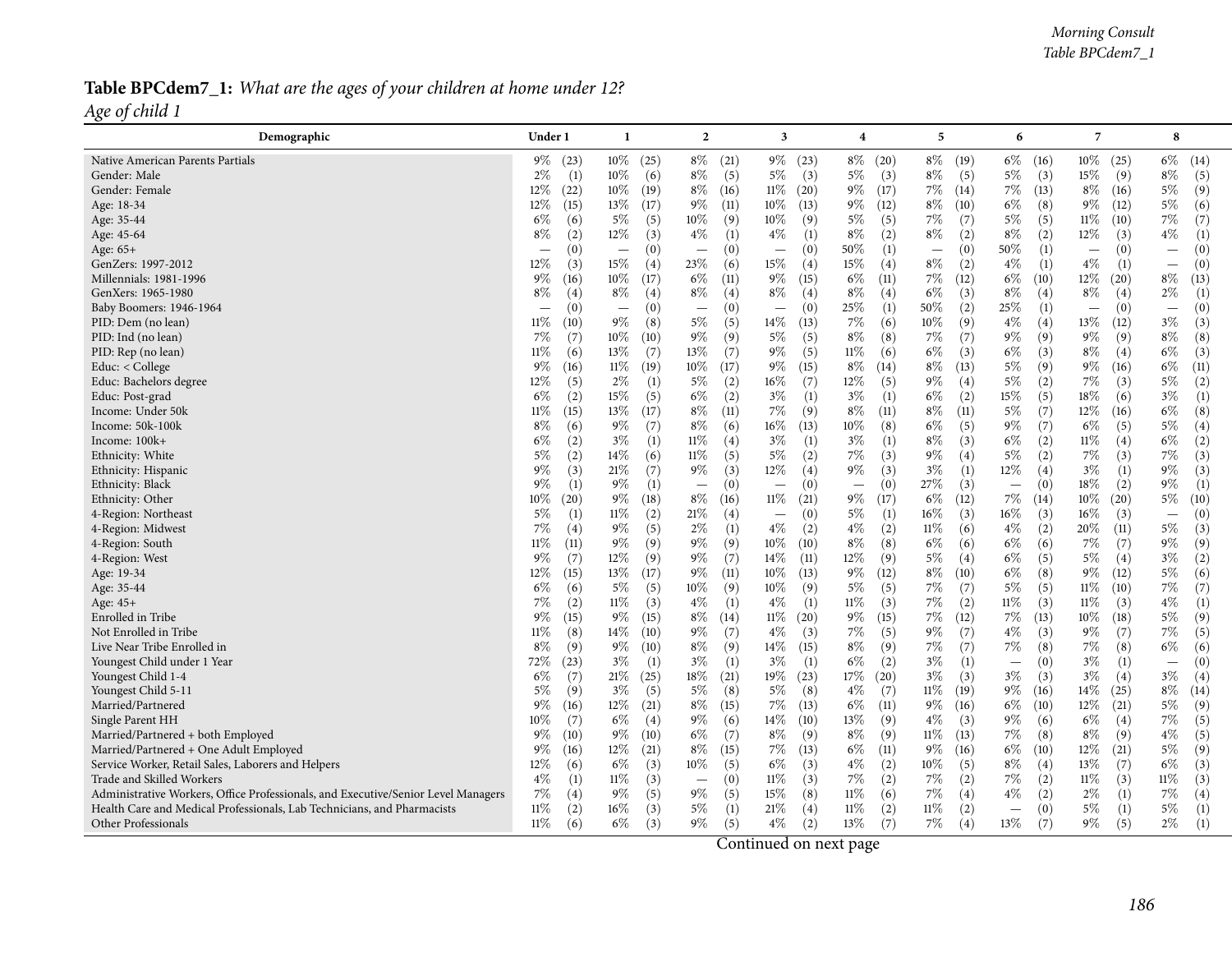#### Table BPCdem7\_1: What are the ages of your children at home under 12? *Age of child <sup>1</sup>*

**Demographicc c 1 D**<sub>**der1 1 2 2 3 4 1 5 6 6 7 8**</sub> Native American Parents Partials <sup>9</sup>% (23) <sup>10</sup>% (25) <sup>8</sup>% (21) <sup>9</sup>% (23) <sup>8</sup>% (20) <sup>8</sup>% (19) <sup>6</sup>% (16) <sup>10</sup>% (25) <sup>6</sup>% (14) <sup>5</sup>% (12) <sup>6</sup>% (16) <sup>14</sup>% (36) <sup>250</sup>Work Full Time 8% (13) 9% (13) 9% (16) 7% (12) 11% (18) 7% (12) 9% (15) 8% (14) 9% (15) 7% (12) Work Part Time 16% (6)  $\frac{16\%}{10}$  (6)  $\frac{3\%}{10}$  (1)  $\frac{11\%}{10}$  (4)  $\frac{5\%}{10}$  (7)  $\frac{5\%}{10}$  (2)  $\frac{3\%}{10}$  (1)  $\frac{5\%}{10}$  (2)  $\frac{1}{2}$  $-$  (0)<br> $\alpha$  (4) Live on Tribal Land $\frac{1}{2\%}\begin{bmatrix} 1 \end{bmatrix}$  16%  $\begin{bmatrix} 8 \end{bmatrix}$  8%  $\begin{bmatrix} 4 \end{bmatrix}$  16%  $\begin{bmatrix} 8 \end{bmatrix}$  6%  $\begin{bmatrix} 3 \end{bmatrix}$  6%  $\begin{bmatrix} 4 \end{bmatrix}$  6%  $\begin{bmatrix} 4 \end{bmatrix}$  6%  $\begin{bmatrix} 3 \end{bmatrix}$  8%  $\begin{bmatrix} 4 \end{bmatrix}$ Do not Live on Tribal Land $11\%$  (22)  $8\%$  (17)  $8\%$  (17)  $8\%$  (15)  $8\%$  (17)  $8\%$  (16)  $6\%$  (12)  $11\%$  (22)  $5\%$  (10) Parents in OK, AZ, CA<br>Need Child Care in Traditional Hours  $\mathcal{A}$   $\mathcal{I}\%$  (4)  $\mathcal{I}\%$  (4)  $\mathcal{I}\%$  (10)  $\mathcal{I}\%$  (5)  $\mathcal{I}\%$  (8)  $\mathcal{I}\%$  (3)  $\mathcal{I}\%$  (4)  $\mathcal{I}\%$  (2)  $\mathcal{I}\%$  (3)  $\mathcal{I}\%$  (4)  $\mathcal{I}\%$  (3)  $\mathcal{I}\%$  (4) Need Child Care in Traditional Hours 11 11% (18) 11% (17) 8% (13) 13% (21) 11% (17) 8% (13) 6% (10) 8% (13) 4% Need Child Care in Non-Traditional Hours 9% (8) 13% (11) 9% (8) 15% (13) 6% (5) 9% (8) 5% (4) 10% (9) 3% (3)<br>Single, never married 10% (5) 10% (5) 8% (4) 12% (6) 10% (5) 12% (6) 6% (3) 8% (4) 6% (3) 10% (5) Single, never married $10\%$  (5)  $8\%$  (4)  $12\%$  (6)  $10\%$  (5)  $12\%$  (6)  $6\%$  (3)  $8\%$  (4)  $6\%$  (3)  $10\%$  (5) Married <sup>5</sup>% (7) <sup>11</sup>% (14) <sup>7</sup>% (9) <sup>7</sup>% (9) <sup>8</sup>% (10) <sup>11</sup>% (14) <sup>7</sup>% (9) <sup>13</sup>% (17) <sup>5</sup>% (6) <sup>5</sup>% (7) <sup>8</sup>% (10) <sup>16</sup>% (21) <sup>133</sup> Separated — (0) — (0) — (0) — (0) — (0) — (0) <sup>100</sup>% (1) — (0) — (0) — (0) — (0) — (0) <sup>1</sup> Divorced $11\%$  (2)  $(-\t(0)$   $(0)$   $26\%$   $(5)$   $11\%$   $(2)$   $(0)$   $5\%$   $(1)$   $5\%$   $(1)$   $(0)$ <br>  $(0)$   $(0)$   $(0)$   $(0)$ Widowed $\frac{1}{2}$  (0) — (0) — (0) — (0) <sup>50</sup>% (1) — (0) — (0) — (0) — (0) — (0) — (0) <sup>50</sup>% (1) <sup>2</sup> Living with a partner 19% (1) 19% (9) 15% (7) 13% (6) 9% (4) 2% (1) 4% (2) 2% (1) 9% (4) 6% (3)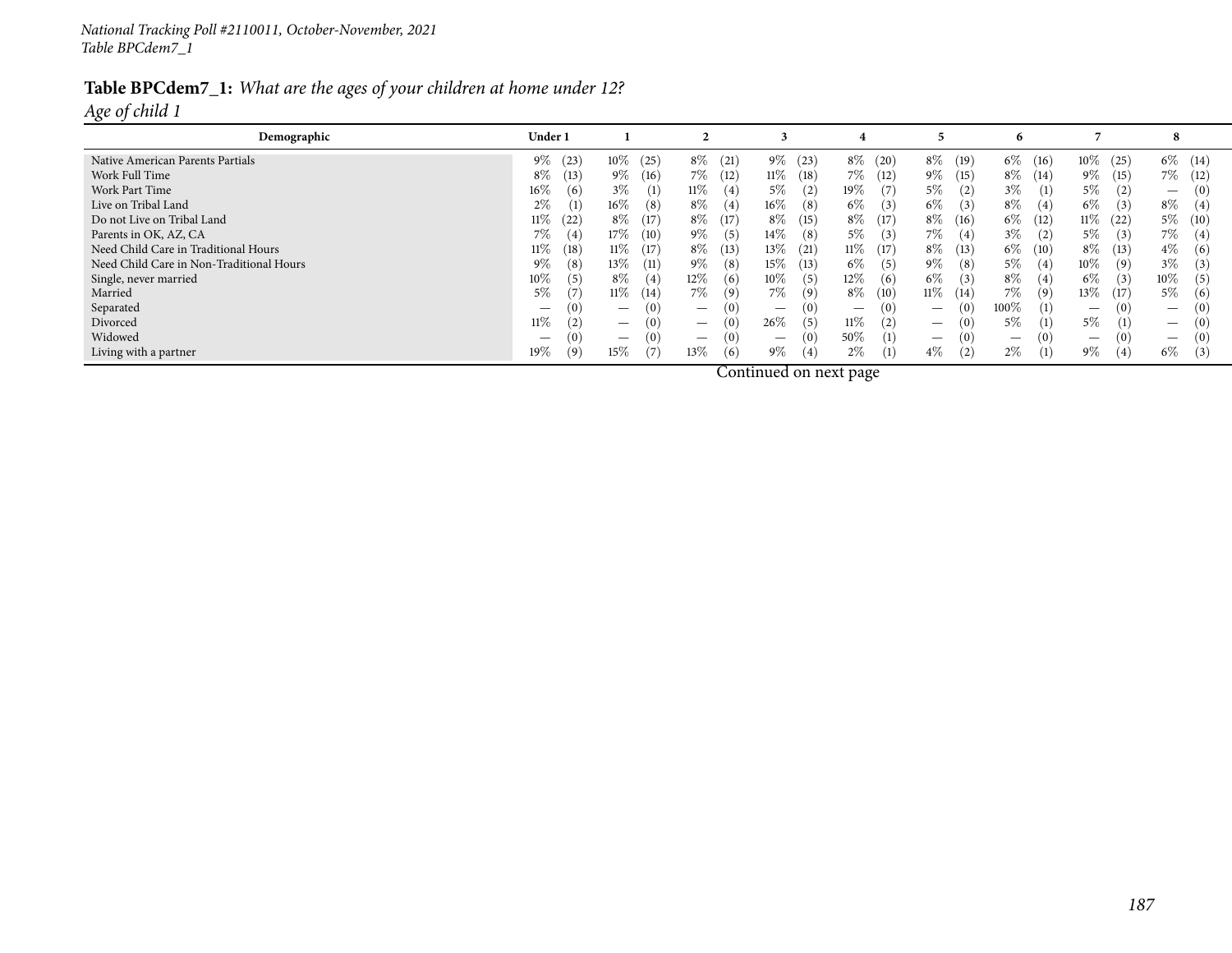#### Table BPCdem7\_1: What are the ages of your children at home under 12? *Age of child <sup>1</sup>*

| $10\%$ (25)<br>$6\%$<br>$10\%$ (25)<br>$8\%$<br>$9\%$<br>(14)<br>$9\%$ (23)<br>$8\%$ (20)<br>$8\%$<br>$6\%$<br>(16)<br>(21)<br>(23)<br>(19)<br>$20\%$<br>20%<br>20%<br>$20\%$<br>$\left(1\right)$<br>$20\%$<br>(0)<br>(0)<br>(1)<br>(1)<br>(1)<br>(1)<br>(0)<br>(0)<br>$\overline{\phantom{m}}$<br>$\overline{\phantom{m}}$<br>$\overline{\phantom{m}}$<br>$\overline{\phantom{m}}$<br>29%<br>14\%<br>29\%<br>(2)<br>(1)<br>$14\%$<br>(0)<br>(0)<br>(2)<br>(0)<br>(1)<br>(0)<br>(0)<br>$\overline{\phantom{m}}$<br>$\overline{\phantom{m}}$<br>$\overline{\phantom{m}}$<br>$\overline{\phantom{m}}$<br>$\hspace{0.1mm}-\hspace{0.1mm}$<br>$17\%$<br>$17\%$<br>$17\%$<br>17%<br>(1)<br>(1)<br>(1)<br>(0)<br>(1)<br>(0)<br>(0)<br>(0)<br>(0)<br>$\overline{\phantom{m}}$<br>$\overline{\phantom{m}}$<br>$\overline{\phantom{m}}$<br>$\overline{\phantom{m}}$<br>$\overline{\phantom{m}}$<br>$17\%$<br>17%<br>$17\%$<br>17%<br>17%<br>(0)<br>(1)<br>(1)<br>(1)<br>(0)<br>(0)<br>(1)<br>(1)<br>(0)<br>$\overline{\phantom{a}}$<br>$\overline{\phantom{m}}$<br>$\qquad \qquad -$<br>$8\%$<br>$8\%$<br>$4\%$<br>$4\%$<br>20%<br>$4\%$<br>12%<br>$8\%$<br>$8\%$<br>(5)<br>(1)<br>(3)<br>(2)<br>(2)<br>(2)<br>(2)<br>(1)<br>(1)<br>25%<br>25%<br>25%<br>(1)<br>(1)<br>(1)<br>(0)<br>(0)<br>(0)<br>(0)<br>(0)<br>(0)<br>$\overline{\phantom{m}}$<br>$\overline{\phantom{m}}$<br>$\equiv$<br>$\overline{\phantom{m}}$<br>$\overline{\phantom{m}}$<br>100%<br>(0)<br>(0)<br>(0)<br>(1)<br>(0)<br>(0)<br>(0)<br>(0)<br>(0)<br>$\overline{\phantom{m}}$<br>$\overline{\phantom{m}}$<br>$\qquad \qquad -$<br>$\overline{\phantom{m}}$<br>$\overline{\phantom{m}}$<br>$\overline{\phantom{m}}$<br>$\overline{\phantom{m}}$<br>$\overline{\phantom{m}}$<br>100%<br>(1)<br>(0)<br>(0)<br>(0)<br>(0)<br>(0)<br>(0)<br>(0)<br>(0)<br>$\overline{\phantom{0}}$<br>$\overline{\phantom{m}}$<br>$\overbrace{\phantom{1232211}}$<br>$\overline{\phantom{m}}$<br>$\overbrace{\phantom{12322111}}$<br>$\overline{\phantom{m}}$<br>$\overline{\phantom{m}}$<br>$\overbrace{\phantom{12332}}$<br>$100\%$<br>(0)<br>(0)<br>(0)<br>(0)<br>(0)<br>(0)<br>(0)<br>(1)<br>(0)<br>$\overline{\phantom{m}}$<br>$\qquad \qquad$<br>$\overline{\phantom{0}}$<br>$\qquad \qquad$<br>$\overline{\phantom{m}}$<br>$\overline{\phantom{m}}$<br>-<br>$14\%$<br>$14\%$<br>29%<br>14\%<br>(1)<br>(0)<br>(2)<br>(1)<br>(0)<br>(1)<br>(0)<br>(0)<br>(0)<br>$\overline{\phantom{m}}$<br>$\overline{\phantom{m}}$<br>$\qquad \qquad$<br>18%<br>9%<br>$9\%$<br>18%<br>(2)<br>9%<br>(0)<br>(1)<br>(2)<br>(1)<br>(0)<br>(1)<br>(0)<br>(0)<br>$\overline{\phantom{m}}$<br>$\overbrace{\phantom{12322111}}$<br>$\overline{\phantom{m}}$<br>$\overline{\phantom{0}}$<br>$50\%$<br>50%<br>(0)<br>(1)<br>(1)<br>(0)<br>(0)<br>(0)<br>(0)<br>(0)<br>(0)<br>$\overline{\phantom{m}}$<br>$\qquad \qquad -$<br>$\qquad \qquad$<br>$\overline{\phantom{m}}$<br>$\overline{\phantom{m}}$<br>$\overbrace{\phantom{12332}}$<br>33%<br>(0)<br>(0)<br>(0)<br>(0)<br>(0)<br>(0)<br>(0)<br>(0)<br>(1)<br>$\overline{\phantom{m}}$<br>$\overline{\phantom{m}}$<br>$\overline{\phantom{a}}$<br>$\overline{\phantom{0}}$<br>$\overline{\phantom{m}}$<br>50%<br>50%<br>(0)<br>(0)<br>(0)<br>(0)<br>(1)<br>(0)<br>(0)<br>(1)<br>(0)<br>$\qquad \qquad -$<br>$\qquad \qquad -$<br>$\qquad \qquad -$<br>$\overbrace{\phantom{12332}}$<br>$\overline{\phantom{m}}$<br>$\hspace{0.1mm}-\hspace{0.1mm}$<br>100%<br>(0)<br>(0)<br>(1)<br>(0)<br>(0)<br>(0)<br>(0)<br>(0)<br>(0)<br>$\overline{\phantom{m}}$<br>$\overline{\phantom{m}}$<br>$\overline{\phantom{m}}$<br>$\overbrace{\phantom{12322111}}$<br>$\overline{\phantom{0}}$<br>$\qquad \qquad -$<br>$\overline{\phantom{m}}$<br>40%<br>20%<br>20%<br>(0)<br>(1)<br>(2)<br>(1)<br>(0)<br>(0)<br>(0)<br>(0)<br>(0)<br>$\overline{\phantom{m}}$<br>$\overline{\phantom{m}}$<br>$\overline{\phantom{0}}$<br>$\qquad \qquad$<br>50%<br>50%<br>(1)<br>(1)<br>(0)<br>(0)<br>(0)<br>(0)<br>(0)<br>(0)<br>(0)<br>$\overline{\phantom{m}}$<br>$\qquad \qquad -$<br>$\qquad \qquad -$<br>$\qquad \qquad$<br>$\qquad \qquad -$<br>50%<br>50%<br>(1)<br>(1)<br>(0)<br>(0)<br>(0)<br>(0)<br>(0)<br>(0)<br>(0)<br>$\qquad \qquad -$<br>$\overline{\phantom{m}}$<br>$\overbrace{\phantom{1232211}}$<br>$\overline{\phantom{m}}$<br>$\qquad \qquad -$<br>$\qquad \qquad -$<br>$\overline{\phantom{m}}$<br>33%<br>33%<br>33%<br>(1)<br>(0)<br>(0)<br>(1)<br>(0)<br>(0)<br>(1)<br>(0)<br>(0)<br>$\overline{\phantom{m}}$<br>$\qquad \qquad -$<br>$\overline{\phantom{m}}$<br>$\qquad \qquad -$<br>$\overline{\phantom{m}}$<br>$\overline{\phantom{m}}$<br>(0)<br>(0)<br>(0)<br>(0)<br>(0)<br>(0)<br>(0)<br>(0)<br>(0)<br>$\overline{\phantom{m}}$<br>$\qquad \qquad -$<br>$\overline{\phantom{m}}$<br>$\overline{\phantom{m}}$<br>$\overline{\phantom{0}}$<br>$\overline{\phantom{m}}$<br>$\overbrace{\phantom{12322111}}$<br>33%<br>33%<br>33\%<br>(1)<br>(0)<br>(0)<br>(0)<br>(1)<br>(0)<br>(0)<br>(0)<br>(1)<br>$\overline{\phantom{m}}$<br>$\overline{\phantom{m}}$<br>$\qquad \qquad -$<br>$\qquad \qquad$<br>$\overline{\phantom{m}}$<br>$5\%$<br>$18\%$<br>$9\%$<br>$9\%$<br>5%<br>14%<br>$9\%$<br>(2)<br>(2)<br>(1)<br>(3)<br>(2)<br>(0)<br>(1)<br>(0)<br>(4)<br>$\overline{\phantom{0}}$<br>$50\%$<br>(0)<br>(0)<br>(0)<br>(0)<br>(0)<br>(0)<br>(1)<br>(0)<br>(0)<br>$\overline{\phantom{m}}$<br>$\overline{\phantom{m}}$<br>$\overline{\phantom{a}}$<br>$\overline{\phantom{m}}$<br>$\overline{\phantom{m}}$<br>$\overline{\phantom{m}}$<br>$\overline{\phantom{m}}$<br>$\qquad \qquad -$<br>$17\%$<br>17%<br>(0)<br>(0)<br>(0)<br>(1)<br>(0)<br>(1)<br>(0)<br>(0)<br>(0)<br>$\qquad \qquad -$<br>$\overline{\phantom{m}}$<br>$\overline{\phantom{m}}$<br>$\overline{\phantom{m}}$<br>$\overline{\phantom{m}}$<br>$\qquad \qquad -$<br>$18\%$<br>$9\%$<br>$9\%$<br>18%<br>$9\%$<br>$9\%$<br>(1)<br>(1)<br>(2)<br>(2)<br>$\left(1\right)$<br>(0)<br>(1)<br>(0)<br>(0)<br>$\qquad \qquad -$<br>$\overline{\phantom{m}}$<br>50%<br>$\left(0\right)$<br>(0)<br>(0)<br>(0)<br>(0)<br>(0)<br>(1)<br>(0)<br>(0)<br>$\overline{\phantom{m}}$<br>$\overline{\phantom{m}}$<br>$\overline{\phantom{m}}$<br>$\overline{\phantom{0}}$<br>$\qquad \qquad$<br>$\overline{\phantom{m}}$<br>$\hspace{0.1mm}-\hspace{0.1mm}$<br>33%<br>(0)<br>(0)<br>(1)<br>(0)<br>(0)<br>(0)<br>(0)<br>(0)<br>(0)<br>$\overline{\phantom{m}}$<br>$\overline{\phantom{m}}$<br>$\overline{\phantom{m}}$<br>$\qquad \qquad -$<br>$\overline{\phantom{m}}$<br>$\overline{\phantom{m}}$<br>$\overbrace{\phantom{1232211}}$<br>29%<br>14%<br>14%<br>14\%<br>$14\%$<br>(0)<br>(1)<br>(2)<br>(1)<br>(0)<br>(1)<br>(1)<br>(0)<br>(0)<br>$\overline{\phantom{m}}$<br>$\overline{\phantom{m}}$<br>$\overline{\phantom{0}}$<br>$\overline{\phantom{m}}$<br>$10\%$<br>$30\%$<br>$30\%$<br>$10\%$<br>$10\%$<br>(1)<br>(3)<br>(1)<br>(3)<br>(0)<br>(0)<br>(0)<br>(1)<br>(0)<br>$\overline{\phantom{m}}$<br>$\overline{\phantom{0}}$<br>$\overline{\phantom{m}}$<br>8%<br>8%<br>$8\%$<br>$8\%$<br>15%<br>23\%<br>$8\%$<br>(1)<br>(1)<br>(0)<br>(1)<br>(2)<br>(3)<br>(0)<br>(1)<br>(1)<br>$\overline{\phantom{m}}$<br>$\overbrace{\phantom{1232211}}$<br>33%<br>33%<br>(1)<br>(0)<br>(0)<br>(1)<br>(0)<br>(0)<br>(0)<br>(0)<br>(0)<br>$\overline{\phantom{m}}$<br>$\overline{\phantom{m}}$<br>$\overline{\phantom{m}}$<br>$\overline{\phantom{m}}$<br>$\overline{\phantom{m}}$<br>$\overline{\phantom{m}}$<br>$\hspace{0.1mm}-\hspace{0.1mm}$<br>33%<br>33%<br>33%<br>(0)<br>(1)<br>$\left(1\right)$<br>(0)<br>(0)<br>(0)<br>(1)<br>(0)<br>(0)<br>$\qquad \qquad -$<br>$\overline{\phantom{m}}$<br>$\overline{\phantom{m}}$<br>$\overline{\phantom{m}}$<br>$\overline{\phantom{m}}$<br>$\overline{\phantom{m}}$<br>$7\%$<br>15%<br>15%<br>$4\%$<br>$7\%$<br>(2)<br>$11\%$<br>$4\%$<br>$11\%$<br>(3)<br>(1)<br>(2)<br>(3)<br>(4)<br>(4)<br>(0)<br>(1)<br>$\overline{\phantom{m}}$<br>$50\%$<br>50%<br>(0)<br>(0)<br>(1)<br>(0)<br>(0)<br>(0)<br>(0)<br>(1)<br>(0)<br>$\overline{\phantom{m}}$<br>$\overline{\phantom{m}}$<br>$\qquad \qquad -$<br>$\overline{\phantom{m}}$<br>$\overline{\phantom{0}}$<br>20%<br>40%<br>20%<br>20%<br>(1)<br>(1)<br>(2)<br>(1)<br>(0)<br>(0)<br>(0)<br>(0)<br>(0)<br>$\overline{\phantom{m}}$<br>$\overline{\phantom{m}}$<br>$\overline{\phantom{0}}$<br>$\overline{\phantom{m}}$<br>-<br>50%<br>(1)<br>(0)<br>(0)<br>(0)<br>(0)<br>(0)<br>(0)<br>(0)<br>(0)<br>$\overline{\phantom{m}}$<br>$\overline{\phantom{m}}$<br>$\overline{\phantom{m}}$<br>$\qquad \qquad$<br>$\qquad \qquad -$<br>$\overline{\phantom{m}}$<br>-<br>100%<br>(1)<br>(0)<br>(0)<br>(0)<br>(0)<br>(0)<br>(0)<br>(0)<br>(0)<br>$\overline{\phantom{m}}$<br>$\overline{\phantom{m}}$<br>$\overbrace{\phantom{12322111}}$<br>$\overbrace{\phantom{12322111}}$<br>$\overline{\phantom{m}}$<br>$\overline{\phantom{m}}$<br>$\overline{\phantom{m}}$<br>20%<br>20%<br>20%<br>20%<br>(1)<br>(1)<br>(1)<br>(0)<br>(1)<br>(0)<br>(0)<br>(0)<br>(0)<br>$\overline{\phantom{m}}$<br>$\qquad \qquad -$<br>$\overline{\phantom{m}}$<br>$\overline{\phantom{m}}$<br>$\overline{\phantom{m}}$<br>20%<br>$10\%$<br>$10\%$<br>$10\%$<br>20%<br>20%<br>(2)<br>(2)<br>(0)<br>(0)<br>(2)<br>(0)<br>(1)<br>(1)<br>(1)<br>$\overline{\phantom{m}}$<br>$\qquad \qquad -$<br>$\overline{\phantom{0}}$<br>25\%<br>25%<br>(0)<br>(0)<br>(1)<br>(0)<br>(0)<br>(1)<br>(0)<br>(0)<br>(0)<br>$\overline{\phantom{m}}$<br>$\overline{\phantom{m}}$<br>$\overline{\phantom{a}}$<br>$\overline{\phantom{m}}$<br>$\qquad \qquad -$<br>$\overline{\phantom{m}}$<br>$\overbrace{\phantom{12322111}}$<br>33%<br>(0)<br>(0)<br>(0)<br>(0)<br>(0)<br>(0)<br>(0)<br>(0)<br>(1)<br>$\overline{\phantom{0}}$<br>$\overline{\phantom{m}}$<br>$\overline{\phantom{m}}$<br>$\overline{\phantom{0}}$<br>$\overline{\phantom{0}}$<br>$\overline{\phantom{m}}$<br>17%<br>17%<br>50%<br>(1)<br>(3)<br>(0)<br>(1)<br>(0)<br>(0)<br>(0)<br>(0)<br>(0)<br>$\overline{\phantom{m}}$<br>$\overline{\phantom{m}}$<br>$\qquad \qquad -$<br>$\overline{\phantom{a}}$<br>$\overline{\phantom{m}}$<br>$\overline{\phantom{m}}$<br>25%<br>(0)<br>(0)<br>(0)<br>(0)<br>(0)<br>(0)<br>(0)<br>(0)<br>(1)<br>$\qquad \qquad$<br>$\overline{\phantom{m}}$<br>$\qquad \qquad -$<br>$\hspace{0.1mm}-\hspace{0.1mm}$<br>$\hspace{0.1mm}-\hspace{0.1mm}$<br>(0)<br>(0)<br>(0)<br>(0)<br>(0)<br>(0)<br>(0)<br>(0)<br>(0)<br>$\overline{\phantom{m}}$<br>$\qquad \qquad -$<br>$\qquad \qquad -$<br>$\overline{\phantom{0}}$<br>$\overline{\phantom{m}}$<br>$\overline{\phantom{m}}$<br>—<br>Note: Row proportions may total to larger than one-hundred percent due to rounding. For more information visit MorningConsultIntelligence.com. | Demographic                      | Under 1 | -1 | $\overline{2}$ | 3 | 4 | 5 | 6 | 7 | 8 |
|----------------------------------------------------------------------------------------------------------------------------------------------------------------------------------------------------------------------------------------------------------------------------------------------------------------------------------------------------------------------------------------------------------------------------------------------------------------------------------------------------------------------------------------------------------------------------------------------------------------------------------------------------------------------------------------------------------------------------------------------------------------------------------------------------------------------------------------------------------------------------------------------------------------------------------------------------------------------------------------------------------------------------------------------------------------------------------------------------------------------------------------------------------------------------------------------------------------------------------------------------------------------------------------------------------------------------------------------------------------------------------------------------------------------------------------------------------------------------------------------------------------------------------------------------------------------------------------------------------------------------------------------------------------------------------------------------------------------------------------------------------------------------------------------------------------------------------------------------------------------------------------------------------------------------------------------------------------------------------------------------------------------------------------------------------------------------------------------------------------------------------------------------------------------------------------------------------------------------------------------------------------------------------------------------------------------------------------------------------------------------------------------------------------------------------------------------------------------------------------------------------------------------------------------------------------------------------------------------------------------------------------------------------------------------------------------------------------------------------------------------------------------------------------------------------------------------------------------------------------------------------------------------------------------------------------------------------------------------------------------------------------------------------------------------------------------------------------------------------------------------------------------------------------------------------------------------------------------------------------------------------------------------------------------------------------------------------------------------------------------------------------------------------------------------------------------------------------------------------------------------------------------------------------------------------------------------------------------------------------------------------------------------------------------------------------------------------------------------------------------------------------------------------------------------------------------------------------------------------------------------------------------------------------------------------------------------------------------------------------------------------------------------------------------------------------------------------------------------------------------------------------------------------------------------------------------------------------------------------------------------------------------------------------------------------------------------------------------------------------------------------------------------------------------------------------------------------------------------------------------------------------------------------------------------------------------------------------------------------------------------------------------------------------------------------------------------------------------------------------------------------------------------------------------------------------------------------------------------------------------------------------------------------------------------------------------------------------------------------------------------------------------------------------------------------------------------------------------------------------------------------------------------------------------------------------------------------------------------------------------------------------------------------------------------------------------------------------------------------------------------------------------------------------------------------------------------------------------------------------------------------------------------------------------------------------------------------------------------------------------------------------------------------------------------------------------------------------------------------------------------------------------------------------------------------------------------------------------------------------------------------------------------------------------------------------------------------------------------------------------------------------------------------------------------------------------------------------------------------------------------------------------------------------------------------------------------------------------------------------------------------------------------------------------------------------------------------------------------------------------------------------------------------------------------------------------------------------------------------------------------------------------------------------------------------------------------------------------------------------------------------------------------------------------------------------------------------------------------------------------------------------------------------------------------------------------------------------------------------------------------------------------------------------------------------------------------------------------------------------------------------------------------------------------------------------------------------------------------------------------------------------------------------------------------------------------------------------------------------------------------------------------------------------------------------------------------------------------------------------------------------------------------------------------------------------------------------------------------------------------------------------------------------------------------------------------------------------------------------------------------------------------------------------------------------------------------------------------------------------------------------------------------------------------------------------------------------------------------------------------------------------------------------------------------------------------------------------------------------------------------------------------------------------------------------------------------------------------------------------------------------------------------------------------------------------------------------------------------------------------------------------------------------------------------------------------------------------------------------------------------------------------------------------------------------------------------------------------------------------------------------------------------------------------------------------------------------------------------------------------------------------------------------------------------------------------------------------------------------------------------------------------------------------------------------------------------------------------------------------------------------------------------------------------------------------------------------------------------------------------------------------------------------------------------------------------------------------------------------------------------------------------------------------------------------------------------------------------------------------------------------------------------------------------------------------------------------------------------------------------------------------------------------------------------------------------------------------------------------------------------------------------------------------------------------------------------------------------------------------------------------------------------------------------------------------------------------------------------------------------------------------------------------------------------------------------------------------------------------------------------------------------------------------------------------------------------------------------------------------------------------------------------------------------------------------------------------------------------------------------------------------------------------------------------------------------------------------------------------------------------------------------------------------------------------------------------------------------------------------------------------------------------------------------------------------------------------------------------------------------------------------------------------------------------------------------------------------------------------------------------------------------------------------------------------------|----------------------------------|---------|----|----------------|---|---|---|---|---|---|
|                                                                                                                                                                                                                                                                                                                                                                                                                                                                                                                                                                                                                                                                                                                                                                                                                                                                                                                                                                                                                                                                                                                                                                                                                                                                                                                                                                                                                                                                                                                                                                                                                                                                                                                                                                                                                                                                                                                                                                                                                                                                                                                                                                                                                                                                                                                                                                                                                                                                                                                                                                                                                                                                                                                                                                                                                                                                                                                                                                                                                                                                                                                                                                                                                                                                                                                                                                                                                                                                                                                                                                                                                                                                                                                                                                                                                                                                                                                                                                                                                                                                                                                                                                                                                                                                                                                                                                                                                                                                                                                                                                                                                                                                                                                                                                                                                                                                                                                                                                                                                                                                                                                                                                                                                                                                                                                                                                                                                                                                                                                                                                                                                                                                                                                                                                                                                                                                                                                                                                                                                                                                                                                                                                                                                                                                                                                                                                                                                                                                                                                                                                                                                                                                                                                                                                                                                                                                                                                                                                                                                                                                                                                                                                                                                                                                                                                                                                                                                                                                                                                                                                                                                                                                                                                                                                                                                                                                                                                                                                                                                                                                                                                                                                                                                                                                                                                                                                                                                                                                                                                                                                                                                                                                                                                                                                                                                                                                                                                                                                                                                                                                                                                                                                                                                                                                                                                                                                                                                                                                                                                                                                                                                                                                                                                                                                                                                                                                                                                                                                                                                                                                                                                                                                                                                                                                                                                                                                                                                                                                                                                                                                                                                                                                                        | Native American Parents Partials |         |    |                |   |   |   |   |   |   |
|                                                                                                                                                                                                                                                                                                                                                                                                                                                                                                                                                                                                                                                                                                                                                                                                                                                                                                                                                                                                                                                                                                                                                                                                                                                                                                                                                                                                                                                                                                                                                                                                                                                                                                                                                                                                                                                                                                                                                                                                                                                                                                                                                                                                                                                                                                                                                                                                                                                                                                                                                                                                                                                                                                                                                                                                                                                                                                                                                                                                                                                                                                                                                                                                                                                                                                                                                                                                                                                                                                                                                                                                                                                                                                                                                                                                                                                                                                                                                                                                                                                                                                                                                                                                                                                                                                                                                                                                                                                                                                                                                                                                                                                                                                                                                                                                                                                                                                                                                                                                                                                                                                                                                                                                                                                                                                                                                                                                                                                                                                                                                                                                                                                                                                                                                                                                                                                                                                                                                                                                                                                                                                                                                                                                                                                                                                                                                                                                                                                                                                                                                                                                                                                                                                                                                                                                                                                                                                                                                                                                                                                                                                                                                                                                                                                                                                                                                                                                                                                                                                                                                                                                                                                                                                                                                                                                                                                                                                                                                                                                                                                                                                                                                                                                                                                                                                                                                                                                                                                                                                                                                                                                                                                                                                                                                                                                                                                                                                                                                                                                                                                                                                                                                                                                                                                                                                                                                                                                                                                                                                                                                                                                                                                                                                                                                                                                                                                                                                                                                                                                                                                                                                                                                                                                                                                                                                                                                                                                                                                                                                                                                                                                                                                                                        | Alabama                          |         |    |                |   |   |   |   |   |   |
|                                                                                                                                                                                                                                                                                                                                                                                                                                                                                                                                                                                                                                                                                                                                                                                                                                                                                                                                                                                                                                                                                                                                                                                                                                                                                                                                                                                                                                                                                                                                                                                                                                                                                                                                                                                                                                                                                                                                                                                                                                                                                                                                                                                                                                                                                                                                                                                                                                                                                                                                                                                                                                                                                                                                                                                                                                                                                                                                                                                                                                                                                                                                                                                                                                                                                                                                                                                                                                                                                                                                                                                                                                                                                                                                                                                                                                                                                                                                                                                                                                                                                                                                                                                                                                                                                                                                                                                                                                                                                                                                                                                                                                                                                                                                                                                                                                                                                                                                                                                                                                                                                                                                                                                                                                                                                                                                                                                                                                                                                                                                                                                                                                                                                                                                                                                                                                                                                                                                                                                                                                                                                                                                                                                                                                                                                                                                                                                                                                                                                                                                                                                                                                                                                                                                                                                                                                                                                                                                                                                                                                                                                                                                                                                                                                                                                                                                                                                                                                                                                                                                                                                                                                                                                                                                                                                                                                                                                                                                                                                                                                                                                                                                                                                                                                                                                                                                                                                                                                                                                                                                                                                                                                                                                                                                                                                                                                                                                                                                                                                                                                                                                                                                                                                                                                                                                                                                                                                                                                                                                                                                                                                                                                                                                                                                                                                                                                                                                                                                                                                                                                                                                                                                                                                                                                                                                                                                                                                                                                                                                                                                                                                                                                                                                        | Alaska                           |         |    |                |   |   |   |   |   |   |
|                                                                                                                                                                                                                                                                                                                                                                                                                                                                                                                                                                                                                                                                                                                                                                                                                                                                                                                                                                                                                                                                                                                                                                                                                                                                                                                                                                                                                                                                                                                                                                                                                                                                                                                                                                                                                                                                                                                                                                                                                                                                                                                                                                                                                                                                                                                                                                                                                                                                                                                                                                                                                                                                                                                                                                                                                                                                                                                                                                                                                                                                                                                                                                                                                                                                                                                                                                                                                                                                                                                                                                                                                                                                                                                                                                                                                                                                                                                                                                                                                                                                                                                                                                                                                                                                                                                                                                                                                                                                                                                                                                                                                                                                                                                                                                                                                                                                                                                                                                                                                                                                                                                                                                                                                                                                                                                                                                                                                                                                                                                                                                                                                                                                                                                                                                                                                                                                                                                                                                                                                                                                                                                                                                                                                                                                                                                                                                                                                                                                                                                                                                                                                                                                                                                                                                                                                                                                                                                                                                                                                                                                                                                                                                                                                                                                                                                                                                                                                                                                                                                                                                                                                                                                                                                                                                                                                                                                                                                                                                                                                                                                                                                                                                                                                                                                                                                                                                                                                                                                                                                                                                                                                                                                                                                                                                                                                                                                                                                                                                                                                                                                                                                                                                                                                                                                                                                                                                                                                                                                                                                                                                                                                                                                                                                                                                                                                                                                                                                                                                                                                                                                                                                                                                                                                                                                                                                                                                                                                                                                                                                                                                                                                                                                                        | Arizona                          |         |    |                |   |   |   |   |   |   |
|                                                                                                                                                                                                                                                                                                                                                                                                                                                                                                                                                                                                                                                                                                                                                                                                                                                                                                                                                                                                                                                                                                                                                                                                                                                                                                                                                                                                                                                                                                                                                                                                                                                                                                                                                                                                                                                                                                                                                                                                                                                                                                                                                                                                                                                                                                                                                                                                                                                                                                                                                                                                                                                                                                                                                                                                                                                                                                                                                                                                                                                                                                                                                                                                                                                                                                                                                                                                                                                                                                                                                                                                                                                                                                                                                                                                                                                                                                                                                                                                                                                                                                                                                                                                                                                                                                                                                                                                                                                                                                                                                                                                                                                                                                                                                                                                                                                                                                                                                                                                                                                                                                                                                                                                                                                                                                                                                                                                                                                                                                                                                                                                                                                                                                                                                                                                                                                                                                                                                                                                                                                                                                                                                                                                                                                                                                                                                                                                                                                                                                                                                                                                                                                                                                                                                                                                                                                                                                                                                                                                                                                                                                                                                                                                                                                                                                                                                                                                                                                                                                                                                                                                                                                                                                                                                                                                                                                                                                                                                                                                                                                                                                                                                                                                                                                                                                                                                                                                                                                                                                                                                                                                                                                                                                                                                                                                                                                                                                                                                                                                                                                                                                                                                                                                                                                                                                                                                                                                                                                                                                                                                                                                                                                                                                                                                                                                                                                                                                                                                                                                                                                                                                                                                                                                                                                                                                                                                                                                                                                                                                                                                                                                                                                                                        | Arkansas                         |         |    |                |   |   |   |   |   |   |
|                                                                                                                                                                                                                                                                                                                                                                                                                                                                                                                                                                                                                                                                                                                                                                                                                                                                                                                                                                                                                                                                                                                                                                                                                                                                                                                                                                                                                                                                                                                                                                                                                                                                                                                                                                                                                                                                                                                                                                                                                                                                                                                                                                                                                                                                                                                                                                                                                                                                                                                                                                                                                                                                                                                                                                                                                                                                                                                                                                                                                                                                                                                                                                                                                                                                                                                                                                                                                                                                                                                                                                                                                                                                                                                                                                                                                                                                                                                                                                                                                                                                                                                                                                                                                                                                                                                                                                                                                                                                                                                                                                                                                                                                                                                                                                                                                                                                                                                                                                                                                                                                                                                                                                                                                                                                                                                                                                                                                                                                                                                                                                                                                                                                                                                                                                                                                                                                                                                                                                                                                                                                                                                                                                                                                                                                                                                                                                                                                                                                                                                                                                                                                                                                                                                                                                                                                                                                                                                                                                                                                                                                                                                                                                                                                                                                                                                                                                                                                                                                                                                                                                                                                                                                                                                                                                                                                                                                                                                                                                                                                                                                                                                                                                                                                                                                                                                                                                                                                                                                                                                                                                                                                                                                                                                                                                                                                                                                                                                                                                                                                                                                                                                                                                                                                                                                                                                                                                                                                                                                                                                                                                                                                                                                                                                                                                                                                                                                                                                                                                                                                                                                                                                                                                                                                                                                                                                                                                                                                                                                                                                                                                                                                                                                                        | California                       |         |    |                |   |   |   |   |   |   |
|                                                                                                                                                                                                                                                                                                                                                                                                                                                                                                                                                                                                                                                                                                                                                                                                                                                                                                                                                                                                                                                                                                                                                                                                                                                                                                                                                                                                                                                                                                                                                                                                                                                                                                                                                                                                                                                                                                                                                                                                                                                                                                                                                                                                                                                                                                                                                                                                                                                                                                                                                                                                                                                                                                                                                                                                                                                                                                                                                                                                                                                                                                                                                                                                                                                                                                                                                                                                                                                                                                                                                                                                                                                                                                                                                                                                                                                                                                                                                                                                                                                                                                                                                                                                                                                                                                                                                                                                                                                                                                                                                                                                                                                                                                                                                                                                                                                                                                                                                                                                                                                                                                                                                                                                                                                                                                                                                                                                                                                                                                                                                                                                                                                                                                                                                                                                                                                                                                                                                                                                                                                                                                                                                                                                                                                                                                                                                                                                                                                                                                                                                                                                                                                                                                                                                                                                                                                                                                                                                                                                                                                                                                                                                                                                                                                                                                                                                                                                                                                                                                                                                                                                                                                                                                                                                                                                                                                                                                                                                                                                                                                                                                                                                                                                                                                                                                                                                                                                                                                                                                                                                                                                                                                                                                                                                                                                                                                                                                                                                                                                                                                                                                                                                                                                                                                                                                                                                                                                                                                                                                                                                                                                                                                                                                                                                                                                                                                                                                                                                                                                                                                                                                                                                                                                                                                                                                                                                                                                                                                                                                                                                                                                                                                                                        | Colorado                         |         |    |                |   |   |   |   |   |   |
|                                                                                                                                                                                                                                                                                                                                                                                                                                                                                                                                                                                                                                                                                                                                                                                                                                                                                                                                                                                                                                                                                                                                                                                                                                                                                                                                                                                                                                                                                                                                                                                                                                                                                                                                                                                                                                                                                                                                                                                                                                                                                                                                                                                                                                                                                                                                                                                                                                                                                                                                                                                                                                                                                                                                                                                                                                                                                                                                                                                                                                                                                                                                                                                                                                                                                                                                                                                                                                                                                                                                                                                                                                                                                                                                                                                                                                                                                                                                                                                                                                                                                                                                                                                                                                                                                                                                                                                                                                                                                                                                                                                                                                                                                                                                                                                                                                                                                                                                                                                                                                                                                                                                                                                                                                                                                                                                                                                                                                                                                                                                                                                                                                                                                                                                                                                                                                                                                                                                                                                                                                                                                                                                                                                                                                                                                                                                                                                                                                                                                                                                                                                                                                                                                                                                                                                                                                                                                                                                                                                                                                                                                                                                                                                                                                                                                                                                                                                                                                                                                                                                                                                                                                                                                                                                                                                                                                                                                                                                                                                                                                                                                                                                                                                                                                                                                                                                                                                                                                                                                                                                                                                                                                                                                                                                                                                                                                                                                                                                                                                                                                                                                                                                                                                                                                                                                                                                                                                                                                                                                                                                                                                                                                                                                                                                                                                                                                                                                                                                                                                                                                                                                                                                                                                                                                                                                                                                                                                                                                                                                                                                                                                                                                                                                        | Connecticut                      |         |    |                |   |   |   |   |   |   |
|                                                                                                                                                                                                                                                                                                                                                                                                                                                                                                                                                                                                                                                                                                                                                                                                                                                                                                                                                                                                                                                                                                                                                                                                                                                                                                                                                                                                                                                                                                                                                                                                                                                                                                                                                                                                                                                                                                                                                                                                                                                                                                                                                                                                                                                                                                                                                                                                                                                                                                                                                                                                                                                                                                                                                                                                                                                                                                                                                                                                                                                                                                                                                                                                                                                                                                                                                                                                                                                                                                                                                                                                                                                                                                                                                                                                                                                                                                                                                                                                                                                                                                                                                                                                                                                                                                                                                                                                                                                                                                                                                                                                                                                                                                                                                                                                                                                                                                                                                                                                                                                                                                                                                                                                                                                                                                                                                                                                                                                                                                                                                                                                                                                                                                                                                                                                                                                                                                                                                                                                                                                                                                                                                                                                                                                                                                                                                                                                                                                                                                                                                                                                                                                                                                                                                                                                                                                                                                                                                                                                                                                                                                                                                                                                                                                                                                                                                                                                                                                                                                                                                                                                                                                                                                                                                                                                                                                                                                                                                                                                                                                                                                                                                                                                                                                                                                                                                                                                                                                                                                                                                                                                                                                                                                                                                                                                                                                                                                                                                                                                                                                                                                                                                                                                                                                                                                                                                                                                                                                                                                                                                                                                                                                                                                                                                                                                                                                                                                                                                                                                                                                                                                                                                                                                                                                                                                                                                                                                                                                                                                                                                                                                                                                                                        | Delaware                         |         |    |                |   |   |   |   |   |   |
|                                                                                                                                                                                                                                                                                                                                                                                                                                                                                                                                                                                                                                                                                                                                                                                                                                                                                                                                                                                                                                                                                                                                                                                                                                                                                                                                                                                                                                                                                                                                                                                                                                                                                                                                                                                                                                                                                                                                                                                                                                                                                                                                                                                                                                                                                                                                                                                                                                                                                                                                                                                                                                                                                                                                                                                                                                                                                                                                                                                                                                                                                                                                                                                                                                                                                                                                                                                                                                                                                                                                                                                                                                                                                                                                                                                                                                                                                                                                                                                                                                                                                                                                                                                                                                                                                                                                                                                                                                                                                                                                                                                                                                                                                                                                                                                                                                                                                                                                                                                                                                                                                                                                                                                                                                                                                                                                                                                                                                                                                                                                                                                                                                                                                                                                                                                                                                                                                                                                                                                                                                                                                                                                                                                                                                                                                                                                                                                                                                                                                                                                                                                                                                                                                                                                                                                                                                                                                                                                                                                                                                                                                                                                                                                                                                                                                                                                                                                                                                                                                                                                                                                                                                                                                                                                                                                                                                                                                                                                                                                                                                                                                                                                                                                                                                                                                                                                                                                                                                                                                                                                                                                                                                                                                                                                                                                                                                                                                                                                                                                                                                                                                                                                                                                                                                                                                                                                                                                                                                                                                                                                                                                                                                                                                                                                                                                                                                                                                                                                                                                                                                                                                                                                                                                                                                                                                                                                                                                                                                                                                                                                                                                                                                                                                        | District of Columbia             |         |    |                |   |   |   |   |   |   |
|                                                                                                                                                                                                                                                                                                                                                                                                                                                                                                                                                                                                                                                                                                                                                                                                                                                                                                                                                                                                                                                                                                                                                                                                                                                                                                                                                                                                                                                                                                                                                                                                                                                                                                                                                                                                                                                                                                                                                                                                                                                                                                                                                                                                                                                                                                                                                                                                                                                                                                                                                                                                                                                                                                                                                                                                                                                                                                                                                                                                                                                                                                                                                                                                                                                                                                                                                                                                                                                                                                                                                                                                                                                                                                                                                                                                                                                                                                                                                                                                                                                                                                                                                                                                                                                                                                                                                                                                                                                                                                                                                                                                                                                                                                                                                                                                                                                                                                                                                                                                                                                                                                                                                                                                                                                                                                                                                                                                                                                                                                                                                                                                                                                                                                                                                                                                                                                                                                                                                                                                                                                                                                                                                                                                                                                                                                                                                                                                                                                                                                                                                                                                                                                                                                                                                                                                                                                                                                                                                                                                                                                                                                                                                                                                                                                                                                                                                                                                                                                                                                                                                                                                                                                                                                                                                                                                                                                                                                                                                                                                                                                                                                                                                                                                                                                                                                                                                                                                                                                                                                                                                                                                                                                                                                                                                                                                                                                                                                                                                                                                                                                                                                                                                                                                                                                                                                                                                                                                                                                                                                                                                                                                                                                                                                                                                                                                                                                                                                                                                                                                                                                                                                                                                                                                                                                                                                                                                                                                                                                                                                                                                                                                                                                                                        | Florida                          |         |    |                |   |   |   |   |   |   |
|                                                                                                                                                                                                                                                                                                                                                                                                                                                                                                                                                                                                                                                                                                                                                                                                                                                                                                                                                                                                                                                                                                                                                                                                                                                                                                                                                                                                                                                                                                                                                                                                                                                                                                                                                                                                                                                                                                                                                                                                                                                                                                                                                                                                                                                                                                                                                                                                                                                                                                                                                                                                                                                                                                                                                                                                                                                                                                                                                                                                                                                                                                                                                                                                                                                                                                                                                                                                                                                                                                                                                                                                                                                                                                                                                                                                                                                                                                                                                                                                                                                                                                                                                                                                                                                                                                                                                                                                                                                                                                                                                                                                                                                                                                                                                                                                                                                                                                                                                                                                                                                                                                                                                                                                                                                                                                                                                                                                                                                                                                                                                                                                                                                                                                                                                                                                                                                                                                                                                                                                                                                                                                                                                                                                                                                                                                                                                                                                                                                                                                                                                                                                                                                                                                                                                                                                                                                                                                                                                                                                                                                                                                                                                                                                                                                                                                                                                                                                                                                                                                                                                                                                                                                                                                                                                                                                                                                                                                                                                                                                                                                                                                                                                                                                                                                                                                                                                                                                                                                                                                                                                                                                                                                                                                                                                                                                                                                                                                                                                                                                                                                                                                                                                                                                                                                                                                                                                                                                                                                                                                                                                                                                                                                                                                                                                                                                                                                                                                                                                                                                                                                                                                                                                                                                                                                                                                                                                                                                                                                                                                                                                                                                                                                                                        | Georgia                          |         |    |                |   |   |   |   |   |   |
|                                                                                                                                                                                                                                                                                                                                                                                                                                                                                                                                                                                                                                                                                                                                                                                                                                                                                                                                                                                                                                                                                                                                                                                                                                                                                                                                                                                                                                                                                                                                                                                                                                                                                                                                                                                                                                                                                                                                                                                                                                                                                                                                                                                                                                                                                                                                                                                                                                                                                                                                                                                                                                                                                                                                                                                                                                                                                                                                                                                                                                                                                                                                                                                                                                                                                                                                                                                                                                                                                                                                                                                                                                                                                                                                                                                                                                                                                                                                                                                                                                                                                                                                                                                                                                                                                                                                                                                                                                                                                                                                                                                                                                                                                                                                                                                                                                                                                                                                                                                                                                                                                                                                                                                                                                                                                                                                                                                                                                                                                                                                                                                                                                                                                                                                                                                                                                                                                                                                                                                                                                                                                                                                                                                                                                                                                                                                                                                                                                                                                                                                                                                                                                                                                                                                                                                                                                                                                                                                                                                                                                                                                                                                                                                                                                                                                                                                                                                                                                                                                                                                                                                                                                                                                                                                                                                                                                                                                                                                                                                                                                                                                                                                                                                                                                                                                                                                                                                                                                                                                                                                                                                                                                                                                                                                                                                                                                                                                                                                                                                                                                                                                                                                                                                                                                                                                                                                                                                                                                                                                                                                                                                                                                                                                                                                                                                                                                                                                                                                                                                                                                                                                                                                                                                                                                                                                                                                                                                                                                                                                                                                                                                                                                                                                        | Idaho                            |         |    |                |   |   |   |   |   |   |
|                                                                                                                                                                                                                                                                                                                                                                                                                                                                                                                                                                                                                                                                                                                                                                                                                                                                                                                                                                                                                                                                                                                                                                                                                                                                                                                                                                                                                                                                                                                                                                                                                                                                                                                                                                                                                                                                                                                                                                                                                                                                                                                                                                                                                                                                                                                                                                                                                                                                                                                                                                                                                                                                                                                                                                                                                                                                                                                                                                                                                                                                                                                                                                                                                                                                                                                                                                                                                                                                                                                                                                                                                                                                                                                                                                                                                                                                                                                                                                                                                                                                                                                                                                                                                                                                                                                                                                                                                                                                                                                                                                                                                                                                                                                                                                                                                                                                                                                                                                                                                                                                                                                                                                                                                                                                                                                                                                                                                                                                                                                                                                                                                                                                                                                                                                                                                                                                                                                                                                                                                                                                                                                                                                                                                                                                                                                                                                                                                                                                                                                                                                                                                                                                                                                                                                                                                                                                                                                                                                                                                                                                                                                                                                                                                                                                                                                                                                                                                                                                                                                                                                                                                                                                                                                                                                                                                                                                                                                                                                                                                                                                                                                                                                                                                                                                                                                                                                                                                                                                                                                                                                                                                                                                                                                                                                                                                                                                                                                                                                                                                                                                                                                                                                                                                                                                                                                                                                                                                                                                                                                                                                                                                                                                                                                                                                                                                                                                                                                                                                                                                                                                                                                                                                                                                                                                                                                                                                                                                                                                                                                                                                                                                                                                                        | Illinois                         |         |    |                |   |   |   |   |   |   |
|                                                                                                                                                                                                                                                                                                                                                                                                                                                                                                                                                                                                                                                                                                                                                                                                                                                                                                                                                                                                                                                                                                                                                                                                                                                                                                                                                                                                                                                                                                                                                                                                                                                                                                                                                                                                                                                                                                                                                                                                                                                                                                                                                                                                                                                                                                                                                                                                                                                                                                                                                                                                                                                                                                                                                                                                                                                                                                                                                                                                                                                                                                                                                                                                                                                                                                                                                                                                                                                                                                                                                                                                                                                                                                                                                                                                                                                                                                                                                                                                                                                                                                                                                                                                                                                                                                                                                                                                                                                                                                                                                                                                                                                                                                                                                                                                                                                                                                                                                                                                                                                                                                                                                                                                                                                                                                                                                                                                                                                                                                                                                                                                                                                                                                                                                                                                                                                                                                                                                                                                                                                                                                                                                                                                                                                                                                                                                                                                                                                                                                                                                                                                                                                                                                                                                                                                                                                                                                                                                                                                                                                                                                                                                                                                                                                                                                                                                                                                                                                                                                                                                                                                                                                                                                                                                                                                                                                                                                                                                                                                                                                                                                                                                                                                                                                                                                                                                                                                                                                                                                                                                                                                                                                                                                                                                                                                                                                                                                                                                                                                                                                                                                                                                                                                                                                                                                                                                                                                                                                                                                                                                                                                                                                                                                                                                                                                                                                                                                                                                                                                                                                                                                                                                                                                                                                                                                                                                                                                                                                                                                                                                                                                                                                                                        | Indiana                          |         |    |                |   |   |   |   |   |   |
|                                                                                                                                                                                                                                                                                                                                                                                                                                                                                                                                                                                                                                                                                                                                                                                                                                                                                                                                                                                                                                                                                                                                                                                                                                                                                                                                                                                                                                                                                                                                                                                                                                                                                                                                                                                                                                                                                                                                                                                                                                                                                                                                                                                                                                                                                                                                                                                                                                                                                                                                                                                                                                                                                                                                                                                                                                                                                                                                                                                                                                                                                                                                                                                                                                                                                                                                                                                                                                                                                                                                                                                                                                                                                                                                                                                                                                                                                                                                                                                                                                                                                                                                                                                                                                                                                                                                                                                                                                                                                                                                                                                                                                                                                                                                                                                                                                                                                                                                                                                                                                                                                                                                                                                                                                                                                                                                                                                                                                                                                                                                                                                                                                                                                                                                                                                                                                                                                                                                                                                                                                                                                                                                                                                                                                                                                                                                                                                                                                                                                                                                                                                                                                                                                                                                                                                                                                                                                                                                                                                                                                                                                                                                                                                                                                                                                                                                                                                                                                                                                                                                                                                                                                                                                                                                                                                                                                                                                                                                                                                                                                                                                                                                                                                                                                                                                                                                                                                                                                                                                                                                                                                                                                                                                                                                                                                                                                                                                                                                                                                                                                                                                                                                                                                                                                                                                                                                                                                                                                                                                                                                                                                                                                                                                                                                                                                                                                                                                                                                                                                                                                                                                                                                                                                                                                                                                                                                                                                                                                                                                                                                                                                                                                                                                        | Iowa                             |         |    |                |   |   |   |   |   |   |
|                                                                                                                                                                                                                                                                                                                                                                                                                                                                                                                                                                                                                                                                                                                                                                                                                                                                                                                                                                                                                                                                                                                                                                                                                                                                                                                                                                                                                                                                                                                                                                                                                                                                                                                                                                                                                                                                                                                                                                                                                                                                                                                                                                                                                                                                                                                                                                                                                                                                                                                                                                                                                                                                                                                                                                                                                                                                                                                                                                                                                                                                                                                                                                                                                                                                                                                                                                                                                                                                                                                                                                                                                                                                                                                                                                                                                                                                                                                                                                                                                                                                                                                                                                                                                                                                                                                                                                                                                                                                                                                                                                                                                                                                                                                                                                                                                                                                                                                                                                                                                                                                                                                                                                                                                                                                                                                                                                                                                                                                                                                                                                                                                                                                                                                                                                                                                                                                                                                                                                                                                                                                                                                                                                                                                                                                                                                                                                                                                                                                                                                                                                                                                                                                                                                                                                                                                                                                                                                                                                                                                                                                                                                                                                                                                                                                                                                                                                                                                                                                                                                                                                                                                                                                                                                                                                                                                                                                                                                                                                                                                                                                                                                                                                                                                                                                                                                                                                                                                                                                                                                                                                                                                                                                                                                                                                                                                                                                                                                                                                                                                                                                                                                                                                                                                                                                                                                                                                                                                                                                                                                                                                                                                                                                                                                                                                                                                                                                                                                                                                                                                                                                                                                                                                                                                                                                                                                                                                                                                                                                                                                                                                                                                                                                                        | Kansas                           |         |    |                |   |   |   |   |   |   |
|                                                                                                                                                                                                                                                                                                                                                                                                                                                                                                                                                                                                                                                                                                                                                                                                                                                                                                                                                                                                                                                                                                                                                                                                                                                                                                                                                                                                                                                                                                                                                                                                                                                                                                                                                                                                                                                                                                                                                                                                                                                                                                                                                                                                                                                                                                                                                                                                                                                                                                                                                                                                                                                                                                                                                                                                                                                                                                                                                                                                                                                                                                                                                                                                                                                                                                                                                                                                                                                                                                                                                                                                                                                                                                                                                                                                                                                                                                                                                                                                                                                                                                                                                                                                                                                                                                                                                                                                                                                                                                                                                                                                                                                                                                                                                                                                                                                                                                                                                                                                                                                                                                                                                                                                                                                                                                                                                                                                                                                                                                                                                                                                                                                                                                                                                                                                                                                                                                                                                                                                                                                                                                                                                                                                                                                                                                                                                                                                                                                                                                                                                                                                                                                                                                                                                                                                                                                                                                                                                                                                                                                                                                                                                                                                                                                                                                                                                                                                                                                                                                                                                                                                                                                                                                                                                                                                                                                                                                                                                                                                                                                                                                                                                                                                                                                                                                                                                                                                                                                                                                                                                                                                                                                                                                                                                                                                                                                                                                                                                                                                                                                                                                                                                                                                                                                                                                                                                                                                                                                                                                                                                                                                                                                                                                                                                                                                                                                                                                                                                                                                                                                                                                                                                                                                                                                                                                                                                                                                                                                                                                                                                                                                                                                                                        | Louisiana                        |         |    |                |   |   |   |   |   |   |
|                                                                                                                                                                                                                                                                                                                                                                                                                                                                                                                                                                                                                                                                                                                                                                                                                                                                                                                                                                                                                                                                                                                                                                                                                                                                                                                                                                                                                                                                                                                                                                                                                                                                                                                                                                                                                                                                                                                                                                                                                                                                                                                                                                                                                                                                                                                                                                                                                                                                                                                                                                                                                                                                                                                                                                                                                                                                                                                                                                                                                                                                                                                                                                                                                                                                                                                                                                                                                                                                                                                                                                                                                                                                                                                                                                                                                                                                                                                                                                                                                                                                                                                                                                                                                                                                                                                                                                                                                                                                                                                                                                                                                                                                                                                                                                                                                                                                                                                                                                                                                                                                                                                                                                                                                                                                                                                                                                                                                                                                                                                                                                                                                                                                                                                                                                                                                                                                                                                                                                                                                                                                                                                                                                                                                                                                                                                                                                                                                                                                                                                                                                                                                                                                                                                                                                                                                                                                                                                                                                                                                                                                                                                                                                                                                                                                                                                                                                                                                                                                                                                                                                                                                                                                                                                                                                                                                                                                                                                                                                                                                                                                                                                                                                                                                                                                                                                                                                                                                                                                                                                                                                                                                                                                                                                                                                                                                                                                                                                                                                                                                                                                                                                                                                                                                                                                                                                                                                                                                                                                                                                                                                                                                                                                                                                                                                                                                                                                                                                                                                                                                                                                                                                                                                                                                                                                                                                                                                                                                                                                                                                                                                                                                                                                                        | Maine                            |         |    |                |   |   |   |   |   |   |
|                                                                                                                                                                                                                                                                                                                                                                                                                                                                                                                                                                                                                                                                                                                                                                                                                                                                                                                                                                                                                                                                                                                                                                                                                                                                                                                                                                                                                                                                                                                                                                                                                                                                                                                                                                                                                                                                                                                                                                                                                                                                                                                                                                                                                                                                                                                                                                                                                                                                                                                                                                                                                                                                                                                                                                                                                                                                                                                                                                                                                                                                                                                                                                                                                                                                                                                                                                                                                                                                                                                                                                                                                                                                                                                                                                                                                                                                                                                                                                                                                                                                                                                                                                                                                                                                                                                                                                                                                                                                                                                                                                                                                                                                                                                                                                                                                                                                                                                                                                                                                                                                                                                                                                                                                                                                                                                                                                                                                                                                                                                                                                                                                                                                                                                                                                                                                                                                                                                                                                                                                                                                                                                                                                                                                                                                                                                                                                                                                                                                                                                                                                                                                                                                                                                                                                                                                                                                                                                                                                                                                                                                                                                                                                                                                                                                                                                                                                                                                                                                                                                                                                                                                                                                                                                                                                                                                                                                                                                                                                                                                                                                                                                                                                                                                                                                                                                                                                                                                                                                                                                                                                                                                                                                                                                                                                                                                                                                                                                                                                                                                                                                                                                                                                                                                                                                                                                                                                                                                                                                                                                                                                                                                                                                                                                                                                                                                                                                                                                                                                                                                                                                                                                                                                                                                                                                                                                                                                                                                                                                                                                                                                                                                                                                                        | Maryland                         |         |    |                |   |   |   |   |   |   |
|                                                                                                                                                                                                                                                                                                                                                                                                                                                                                                                                                                                                                                                                                                                                                                                                                                                                                                                                                                                                                                                                                                                                                                                                                                                                                                                                                                                                                                                                                                                                                                                                                                                                                                                                                                                                                                                                                                                                                                                                                                                                                                                                                                                                                                                                                                                                                                                                                                                                                                                                                                                                                                                                                                                                                                                                                                                                                                                                                                                                                                                                                                                                                                                                                                                                                                                                                                                                                                                                                                                                                                                                                                                                                                                                                                                                                                                                                                                                                                                                                                                                                                                                                                                                                                                                                                                                                                                                                                                                                                                                                                                                                                                                                                                                                                                                                                                                                                                                                                                                                                                                                                                                                                                                                                                                                                                                                                                                                                                                                                                                                                                                                                                                                                                                                                                                                                                                                                                                                                                                                                                                                                                                                                                                                                                                                                                                                                                                                                                                                                                                                                                                                                                                                                                                                                                                                                                                                                                                                                                                                                                                                                                                                                                                                                                                                                                                                                                                                                                                                                                                                                                                                                                                                                                                                                                                                                                                                                                                                                                                                                                                                                                                                                                                                                                                                                                                                                                                                                                                                                                                                                                                                                                                                                                                                                                                                                                                                                                                                                                                                                                                                                                                                                                                                                                                                                                                                                                                                                                                                                                                                                                                                                                                                                                                                                                                                                                                                                                                                                                                                                                                                                                                                                                                                                                                                                                                                                                                                                                                                                                                                                                                                                                                                        | Massachusetts                    |         |    |                |   |   |   |   |   |   |
|                                                                                                                                                                                                                                                                                                                                                                                                                                                                                                                                                                                                                                                                                                                                                                                                                                                                                                                                                                                                                                                                                                                                                                                                                                                                                                                                                                                                                                                                                                                                                                                                                                                                                                                                                                                                                                                                                                                                                                                                                                                                                                                                                                                                                                                                                                                                                                                                                                                                                                                                                                                                                                                                                                                                                                                                                                                                                                                                                                                                                                                                                                                                                                                                                                                                                                                                                                                                                                                                                                                                                                                                                                                                                                                                                                                                                                                                                                                                                                                                                                                                                                                                                                                                                                                                                                                                                                                                                                                                                                                                                                                                                                                                                                                                                                                                                                                                                                                                                                                                                                                                                                                                                                                                                                                                                                                                                                                                                                                                                                                                                                                                                                                                                                                                                                                                                                                                                                                                                                                                                                                                                                                                                                                                                                                                                                                                                                                                                                                                                                                                                                                                                                                                                                                                                                                                                                                                                                                                                                                                                                                                                                                                                                                                                                                                                                                                                                                                                                                                                                                                                                                                                                                                                                                                                                                                                                                                                                                                                                                                                                                                                                                                                                                                                                                                                                                                                                                                                                                                                                                                                                                                                                                                                                                                                                                                                                                                                                                                                                                                                                                                                                                                                                                                                                                                                                                                                                                                                                                                                                                                                                                                                                                                                                                                                                                                                                                                                                                                                                                                                                                                                                                                                                                                                                                                                                                                                                                                                                                                                                                                                                                                                                                                                        | Michigan                         |         |    |                |   |   |   |   |   |   |
|                                                                                                                                                                                                                                                                                                                                                                                                                                                                                                                                                                                                                                                                                                                                                                                                                                                                                                                                                                                                                                                                                                                                                                                                                                                                                                                                                                                                                                                                                                                                                                                                                                                                                                                                                                                                                                                                                                                                                                                                                                                                                                                                                                                                                                                                                                                                                                                                                                                                                                                                                                                                                                                                                                                                                                                                                                                                                                                                                                                                                                                                                                                                                                                                                                                                                                                                                                                                                                                                                                                                                                                                                                                                                                                                                                                                                                                                                                                                                                                                                                                                                                                                                                                                                                                                                                                                                                                                                                                                                                                                                                                                                                                                                                                                                                                                                                                                                                                                                                                                                                                                                                                                                                                                                                                                                                                                                                                                                                                                                                                                                                                                                                                                                                                                                                                                                                                                                                                                                                                                                                                                                                                                                                                                                                                                                                                                                                                                                                                                                                                                                                                                                                                                                                                                                                                                                                                                                                                                                                                                                                                                                                                                                                                                                                                                                                                                                                                                                                                                                                                                                                                                                                                                                                                                                                                                                                                                                                                                                                                                                                                                                                                                                                                                                                                                                                                                                                                                                                                                                                                                                                                                                                                                                                                                                                                                                                                                                                                                                                                                                                                                                                                                                                                                                                                                                                                                                                                                                                                                                                                                                                                                                                                                                                                                                                                                                                                                                                                                                                                                                                                                                                                                                                                                                                                                                                                                                                                                                                                                                                                                                                                                                                                                                        | Minnesota                        |         |    |                |   |   |   |   |   |   |
|                                                                                                                                                                                                                                                                                                                                                                                                                                                                                                                                                                                                                                                                                                                                                                                                                                                                                                                                                                                                                                                                                                                                                                                                                                                                                                                                                                                                                                                                                                                                                                                                                                                                                                                                                                                                                                                                                                                                                                                                                                                                                                                                                                                                                                                                                                                                                                                                                                                                                                                                                                                                                                                                                                                                                                                                                                                                                                                                                                                                                                                                                                                                                                                                                                                                                                                                                                                                                                                                                                                                                                                                                                                                                                                                                                                                                                                                                                                                                                                                                                                                                                                                                                                                                                                                                                                                                                                                                                                                                                                                                                                                                                                                                                                                                                                                                                                                                                                                                                                                                                                                                                                                                                                                                                                                                                                                                                                                                                                                                                                                                                                                                                                                                                                                                                                                                                                                                                                                                                                                                                                                                                                                                                                                                                                                                                                                                                                                                                                                                                                                                                                                                                                                                                                                                                                                                                                                                                                                                                                                                                                                                                                                                                                                                                                                                                                                                                                                                                                                                                                                                                                                                                                                                                                                                                                                                                                                                                                                                                                                                                                                                                                                                                                                                                                                                                                                                                                                                                                                                                                                                                                                                                                                                                                                                                                                                                                                                                                                                                                                                                                                                                                                                                                                                                                                                                                                                                                                                                                                                                                                                                                                                                                                                                                                                                                                                                                                                                                                                                                                                                                                                                                                                                                                                                                                                                                                                                                                                                                                                                                                                                                                                                                                                        | Mississippi                      |         |    |                |   |   |   |   |   |   |
|                                                                                                                                                                                                                                                                                                                                                                                                                                                                                                                                                                                                                                                                                                                                                                                                                                                                                                                                                                                                                                                                                                                                                                                                                                                                                                                                                                                                                                                                                                                                                                                                                                                                                                                                                                                                                                                                                                                                                                                                                                                                                                                                                                                                                                                                                                                                                                                                                                                                                                                                                                                                                                                                                                                                                                                                                                                                                                                                                                                                                                                                                                                                                                                                                                                                                                                                                                                                                                                                                                                                                                                                                                                                                                                                                                                                                                                                                                                                                                                                                                                                                                                                                                                                                                                                                                                                                                                                                                                                                                                                                                                                                                                                                                                                                                                                                                                                                                                                                                                                                                                                                                                                                                                                                                                                                                                                                                                                                                                                                                                                                                                                                                                                                                                                                                                                                                                                                                                                                                                                                                                                                                                                                                                                                                                                                                                                                                                                                                                                                                                                                                                                                                                                                                                                                                                                                                                                                                                                                                                                                                                                                                                                                                                                                                                                                                                                                                                                                                                                                                                                                                                                                                                                                                                                                                                                                                                                                                                                                                                                                                                                                                                                                                                                                                                                                                                                                                                                                                                                                                                                                                                                                                                                                                                                                                                                                                                                                                                                                                                                                                                                                                                                                                                                                                                                                                                                                                                                                                                                                                                                                                                                                                                                                                                                                                                                                                                                                                                                                                                                                                                                                                                                                                                                                                                                                                                                                                                                                                                                                                                                                                                                                                                                                        | Missouri                         |         |    |                |   |   |   |   |   |   |
|                                                                                                                                                                                                                                                                                                                                                                                                                                                                                                                                                                                                                                                                                                                                                                                                                                                                                                                                                                                                                                                                                                                                                                                                                                                                                                                                                                                                                                                                                                                                                                                                                                                                                                                                                                                                                                                                                                                                                                                                                                                                                                                                                                                                                                                                                                                                                                                                                                                                                                                                                                                                                                                                                                                                                                                                                                                                                                                                                                                                                                                                                                                                                                                                                                                                                                                                                                                                                                                                                                                                                                                                                                                                                                                                                                                                                                                                                                                                                                                                                                                                                                                                                                                                                                                                                                                                                                                                                                                                                                                                                                                                                                                                                                                                                                                                                                                                                                                                                                                                                                                                                                                                                                                                                                                                                                                                                                                                                                                                                                                                                                                                                                                                                                                                                                                                                                                                                                                                                                                                                                                                                                                                                                                                                                                                                                                                                                                                                                                                                                                                                                                                                                                                                                                                                                                                                                                                                                                                                                                                                                                                                                                                                                                                                                                                                                                                                                                                                                                                                                                                                                                                                                                                                                                                                                                                                                                                                                                                                                                                                                                                                                                                                                                                                                                                                                                                                                                                                                                                                                                                                                                                                                                                                                                                                                                                                                                                                                                                                                                                                                                                                                                                                                                                                                                                                                                                                                                                                                                                                                                                                                                                                                                                                                                                                                                                                                                                                                                                                                                                                                                                                                                                                                                                                                                                                                                                                                                                                                                                                                                                                                                                                                                                                        | Montana                          |         |    |                |   |   |   |   |   |   |
|                                                                                                                                                                                                                                                                                                                                                                                                                                                                                                                                                                                                                                                                                                                                                                                                                                                                                                                                                                                                                                                                                                                                                                                                                                                                                                                                                                                                                                                                                                                                                                                                                                                                                                                                                                                                                                                                                                                                                                                                                                                                                                                                                                                                                                                                                                                                                                                                                                                                                                                                                                                                                                                                                                                                                                                                                                                                                                                                                                                                                                                                                                                                                                                                                                                                                                                                                                                                                                                                                                                                                                                                                                                                                                                                                                                                                                                                                                                                                                                                                                                                                                                                                                                                                                                                                                                                                                                                                                                                                                                                                                                                                                                                                                                                                                                                                                                                                                                                                                                                                                                                                                                                                                                                                                                                                                                                                                                                                                                                                                                                                                                                                                                                                                                                                                                                                                                                                                                                                                                                                                                                                                                                                                                                                                                                                                                                                                                                                                                                                                                                                                                                                                                                                                                                                                                                                                                                                                                                                                                                                                                                                                                                                                                                                                                                                                                                                                                                                                                                                                                                                                                                                                                                                                                                                                                                                                                                                                                                                                                                                                                                                                                                                                                                                                                                                                                                                                                                                                                                                                                                                                                                                                                                                                                                                                                                                                                                                                                                                                                                                                                                                                                                                                                                                                                                                                                                                                                                                                                                                                                                                                                                                                                                                                                                                                                                                                                                                                                                                                                                                                                                                                                                                                                                                                                                                                                                                                                                                                                                                                                                                                                                                                                                                        | Nebraska                         |         |    |                |   |   |   |   |   |   |
|                                                                                                                                                                                                                                                                                                                                                                                                                                                                                                                                                                                                                                                                                                                                                                                                                                                                                                                                                                                                                                                                                                                                                                                                                                                                                                                                                                                                                                                                                                                                                                                                                                                                                                                                                                                                                                                                                                                                                                                                                                                                                                                                                                                                                                                                                                                                                                                                                                                                                                                                                                                                                                                                                                                                                                                                                                                                                                                                                                                                                                                                                                                                                                                                                                                                                                                                                                                                                                                                                                                                                                                                                                                                                                                                                                                                                                                                                                                                                                                                                                                                                                                                                                                                                                                                                                                                                                                                                                                                                                                                                                                                                                                                                                                                                                                                                                                                                                                                                                                                                                                                                                                                                                                                                                                                                                                                                                                                                                                                                                                                                                                                                                                                                                                                                                                                                                                                                                                                                                                                                                                                                                                                                                                                                                                                                                                                                                                                                                                                                                                                                                                                                                                                                                                                                                                                                                                                                                                                                                                                                                                                                                                                                                                                                                                                                                                                                                                                                                                                                                                                                                                                                                                                                                                                                                                                                                                                                                                                                                                                                                                                                                                                                                                                                                                                                                                                                                                                                                                                                                                                                                                                                                                                                                                                                                                                                                                                                                                                                                                                                                                                                                                                                                                                                                                                                                                                                                                                                                                                                                                                                                                                                                                                                                                                                                                                                                                                                                                                                                                                                                                                                                                                                                                                                                                                                                                                                                                                                                                                                                                                                                                                                                                                                        | Nevada                           |         |    |                |   |   |   |   |   |   |
|                                                                                                                                                                                                                                                                                                                                                                                                                                                                                                                                                                                                                                                                                                                                                                                                                                                                                                                                                                                                                                                                                                                                                                                                                                                                                                                                                                                                                                                                                                                                                                                                                                                                                                                                                                                                                                                                                                                                                                                                                                                                                                                                                                                                                                                                                                                                                                                                                                                                                                                                                                                                                                                                                                                                                                                                                                                                                                                                                                                                                                                                                                                                                                                                                                                                                                                                                                                                                                                                                                                                                                                                                                                                                                                                                                                                                                                                                                                                                                                                                                                                                                                                                                                                                                                                                                                                                                                                                                                                                                                                                                                                                                                                                                                                                                                                                                                                                                                                                                                                                                                                                                                                                                                                                                                                                                                                                                                                                                                                                                                                                                                                                                                                                                                                                                                                                                                                                                                                                                                                                                                                                                                                                                                                                                                                                                                                                                                                                                                                                                                                                                                                                                                                                                                                                                                                                                                                                                                                                                                                                                                                                                                                                                                                                                                                                                                                                                                                                                                                                                                                                                                                                                                                                                                                                                                                                                                                                                                                                                                                                                                                                                                                                                                                                                                                                                                                                                                                                                                                                                                                                                                                                                                                                                                                                                                                                                                                                                                                                                                                                                                                                                                                                                                                                                                                                                                                                                                                                                                                                                                                                                                                                                                                                                                                                                                                                                                                                                                                                                                                                                                                                                                                                                                                                                                                                                                                                                                                                                                                                                                                                                                                                                                                                        | New Mexico                       |         |    |                |   |   |   |   |   |   |
|                                                                                                                                                                                                                                                                                                                                                                                                                                                                                                                                                                                                                                                                                                                                                                                                                                                                                                                                                                                                                                                                                                                                                                                                                                                                                                                                                                                                                                                                                                                                                                                                                                                                                                                                                                                                                                                                                                                                                                                                                                                                                                                                                                                                                                                                                                                                                                                                                                                                                                                                                                                                                                                                                                                                                                                                                                                                                                                                                                                                                                                                                                                                                                                                                                                                                                                                                                                                                                                                                                                                                                                                                                                                                                                                                                                                                                                                                                                                                                                                                                                                                                                                                                                                                                                                                                                                                                                                                                                                                                                                                                                                                                                                                                                                                                                                                                                                                                                                                                                                                                                                                                                                                                                                                                                                                                                                                                                                                                                                                                                                                                                                                                                                                                                                                                                                                                                                                                                                                                                                                                                                                                                                                                                                                                                                                                                                                                                                                                                                                                                                                                                                                                                                                                                                                                                                                                                                                                                                                                                                                                                                                                                                                                                                                                                                                                                                                                                                                                                                                                                                                                                                                                                                                                                                                                                                                                                                                                                                                                                                                                                                                                                                                                                                                                                                                                                                                                                                                                                                                                                                                                                                                                                                                                                                                                                                                                                                                                                                                                                                                                                                                                                                                                                                                                                                                                                                                                                                                                                                                                                                                                                                                                                                                                                                                                                                                                                                                                                                                                                                                                                                                                                                                                                                                                                                                                                                                                                                                                                                                                                                                                                                                                                                                        | New York                         |         |    |                |   |   |   |   |   |   |
|                                                                                                                                                                                                                                                                                                                                                                                                                                                                                                                                                                                                                                                                                                                                                                                                                                                                                                                                                                                                                                                                                                                                                                                                                                                                                                                                                                                                                                                                                                                                                                                                                                                                                                                                                                                                                                                                                                                                                                                                                                                                                                                                                                                                                                                                                                                                                                                                                                                                                                                                                                                                                                                                                                                                                                                                                                                                                                                                                                                                                                                                                                                                                                                                                                                                                                                                                                                                                                                                                                                                                                                                                                                                                                                                                                                                                                                                                                                                                                                                                                                                                                                                                                                                                                                                                                                                                                                                                                                                                                                                                                                                                                                                                                                                                                                                                                                                                                                                                                                                                                                                                                                                                                                                                                                                                                                                                                                                                                                                                                                                                                                                                                                                                                                                                                                                                                                                                                                                                                                                                                                                                                                                                                                                                                                                                                                                                                                                                                                                                                                                                                                                                                                                                                                                                                                                                                                                                                                                                                                                                                                                                                                                                                                                                                                                                                                                                                                                                                                                                                                                                                                                                                                                                                                                                                                                                                                                                                                                                                                                                                                                                                                                                                                                                                                                                                                                                                                                                                                                                                                                                                                                                                                                                                                                                                                                                                                                                                                                                                                                                                                                                                                                                                                                                                                                                                                                                                                                                                                                                                                                                                                                                                                                                                                                                                                                                                                                                                                                                                                                                                                                                                                                                                                                                                                                                                                                                                                                                                                                                                                                                                                                                                                                                        | North Carolina                   |         |    |                |   |   |   |   |   |   |
|                                                                                                                                                                                                                                                                                                                                                                                                                                                                                                                                                                                                                                                                                                                                                                                                                                                                                                                                                                                                                                                                                                                                                                                                                                                                                                                                                                                                                                                                                                                                                                                                                                                                                                                                                                                                                                                                                                                                                                                                                                                                                                                                                                                                                                                                                                                                                                                                                                                                                                                                                                                                                                                                                                                                                                                                                                                                                                                                                                                                                                                                                                                                                                                                                                                                                                                                                                                                                                                                                                                                                                                                                                                                                                                                                                                                                                                                                                                                                                                                                                                                                                                                                                                                                                                                                                                                                                                                                                                                                                                                                                                                                                                                                                                                                                                                                                                                                                                                                                                                                                                                                                                                                                                                                                                                                                                                                                                                                                                                                                                                                                                                                                                                                                                                                                                                                                                                                                                                                                                                                                                                                                                                                                                                                                                                                                                                                                                                                                                                                                                                                                                                                                                                                                                                                                                                                                                                                                                                                                                                                                                                                                                                                                                                                                                                                                                                                                                                                                                                                                                                                                                                                                                                                                                                                                                                                                                                                                                                                                                                                                                                                                                                                                                                                                                                                                                                                                                                                                                                                                                                                                                                                                                                                                                                                                                                                                                                                                                                                                                                                                                                                                                                                                                                                                                                                                                                                                                                                                                                                                                                                                                                                                                                                                                                                                                                                                                                                                                                                                                                                                                                                                                                                                                                                                                                                                                                                                                                                                                                                                                                                                                                                                                                                        | North Dakota                     |         |    |                |   |   |   |   |   |   |
|                                                                                                                                                                                                                                                                                                                                                                                                                                                                                                                                                                                                                                                                                                                                                                                                                                                                                                                                                                                                                                                                                                                                                                                                                                                                                                                                                                                                                                                                                                                                                                                                                                                                                                                                                                                                                                                                                                                                                                                                                                                                                                                                                                                                                                                                                                                                                                                                                                                                                                                                                                                                                                                                                                                                                                                                                                                                                                                                                                                                                                                                                                                                                                                                                                                                                                                                                                                                                                                                                                                                                                                                                                                                                                                                                                                                                                                                                                                                                                                                                                                                                                                                                                                                                                                                                                                                                                                                                                                                                                                                                                                                                                                                                                                                                                                                                                                                                                                                                                                                                                                                                                                                                                                                                                                                                                                                                                                                                                                                                                                                                                                                                                                                                                                                                                                                                                                                                                                                                                                                                                                                                                                                                                                                                                                                                                                                                                                                                                                                                                                                                                                                                                                                                                                                                                                                                                                                                                                                                                                                                                                                                                                                                                                                                                                                                                                                                                                                                                                                                                                                                                                                                                                                                                                                                                                                                                                                                                                                                                                                                                                                                                                                                                                                                                                                                                                                                                                                                                                                                                                                                                                                                                                                                                                                                                                                                                                                                                                                                                                                                                                                                                                                                                                                                                                                                                                                                                                                                                                                                                                                                                                                                                                                                                                                                                                                                                                                                                                                                                                                                                                                                                                                                                                                                                                                                                                                                                                                                                                                                                                                                                                                                                                                                        | Ohio                             |         |    |                |   |   |   |   |   |   |
|                                                                                                                                                                                                                                                                                                                                                                                                                                                                                                                                                                                                                                                                                                                                                                                                                                                                                                                                                                                                                                                                                                                                                                                                                                                                                                                                                                                                                                                                                                                                                                                                                                                                                                                                                                                                                                                                                                                                                                                                                                                                                                                                                                                                                                                                                                                                                                                                                                                                                                                                                                                                                                                                                                                                                                                                                                                                                                                                                                                                                                                                                                                                                                                                                                                                                                                                                                                                                                                                                                                                                                                                                                                                                                                                                                                                                                                                                                                                                                                                                                                                                                                                                                                                                                                                                                                                                                                                                                                                                                                                                                                                                                                                                                                                                                                                                                                                                                                                                                                                                                                                                                                                                                                                                                                                                                                                                                                                                                                                                                                                                                                                                                                                                                                                                                                                                                                                                                                                                                                                                                                                                                                                                                                                                                                                                                                                                                                                                                                                                                                                                                                                                                                                                                                                                                                                                                                                                                                                                                                                                                                                                                                                                                                                                                                                                                                                                                                                                                                                                                                                                                                                                                                                                                                                                                                                                                                                                                                                                                                                                                                                                                                                                                                                                                                                                                                                                                                                                                                                                                                                                                                                                                                                                                                                                                                                                                                                                                                                                                                                                                                                                                                                                                                                                                                                                                                                                                                                                                                                                                                                                                                                                                                                                                                                                                                                                                                                                                                                                                                                                                                                                                                                                                                                                                                                                                                                                                                                                                                                                                                                                                                                                                                                                        | Oklahoma                         |         |    |                |   |   |   |   |   |   |
|                                                                                                                                                                                                                                                                                                                                                                                                                                                                                                                                                                                                                                                                                                                                                                                                                                                                                                                                                                                                                                                                                                                                                                                                                                                                                                                                                                                                                                                                                                                                                                                                                                                                                                                                                                                                                                                                                                                                                                                                                                                                                                                                                                                                                                                                                                                                                                                                                                                                                                                                                                                                                                                                                                                                                                                                                                                                                                                                                                                                                                                                                                                                                                                                                                                                                                                                                                                                                                                                                                                                                                                                                                                                                                                                                                                                                                                                                                                                                                                                                                                                                                                                                                                                                                                                                                                                                                                                                                                                                                                                                                                                                                                                                                                                                                                                                                                                                                                                                                                                                                                                                                                                                                                                                                                                                                                                                                                                                                                                                                                                                                                                                                                                                                                                                                                                                                                                                                                                                                                                                                                                                                                                                                                                                                                                                                                                                                                                                                                                                                                                                                                                                                                                                                                                                                                                                                                                                                                                                                                                                                                                                                                                                                                                                                                                                                                                                                                                                                                                                                                                                                                                                                                                                                                                                                                                                                                                                                                                                                                                                                                                                                                                                                                                                                                                                                                                                                                                                                                                                                                                                                                                                                                                                                                                                                                                                                                                                                                                                                                                                                                                                                                                                                                                                                                                                                                                                                                                                                                                                                                                                                                                                                                                                                                                                                                                                                                                                                                                                                                                                                                                                                                                                                                                                                                                                                                                                                                                                                                                                                                                                                                                                                                                                        | Oregon                           |         |    |                |   |   |   |   |   |   |
|                                                                                                                                                                                                                                                                                                                                                                                                                                                                                                                                                                                                                                                                                                                                                                                                                                                                                                                                                                                                                                                                                                                                                                                                                                                                                                                                                                                                                                                                                                                                                                                                                                                                                                                                                                                                                                                                                                                                                                                                                                                                                                                                                                                                                                                                                                                                                                                                                                                                                                                                                                                                                                                                                                                                                                                                                                                                                                                                                                                                                                                                                                                                                                                                                                                                                                                                                                                                                                                                                                                                                                                                                                                                                                                                                                                                                                                                                                                                                                                                                                                                                                                                                                                                                                                                                                                                                                                                                                                                                                                                                                                                                                                                                                                                                                                                                                                                                                                                                                                                                                                                                                                                                                                                                                                                                                                                                                                                                                                                                                                                                                                                                                                                                                                                                                                                                                                                                                                                                                                                                                                                                                                                                                                                                                                                                                                                                                                                                                                                                                                                                                                                                                                                                                                                                                                                                                                                                                                                                                                                                                                                                                                                                                                                                                                                                                                                                                                                                                                                                                                                                                                                                                                                                                                                                                                                                                                                                                                                                                                                                                                                                                                                                                                                                                                                                                                                                                                                                                                                                                                                                                                                                                                                                                                                                                                                                                                                                                                                                                                                                                                                                                                                                                                                                                                                                                                                                                                                                                                                                                                                                                                                                                                                                                                                                                                                                                                                                                                                                                                                                                                                                                                                                                                                                                                                                                                                                                                                                                                                                                                                                                                                                                                                                        | Pennsylvania                     |         |    |                |   |   |   |   |   |   |
|                                                                                                                                                                                                                                                                                                                                                                                                                                                                                                                                                                                                                                                                                                                                                                                                                                                                                                                                                                                                                                                                                                                                                                                                                                                                                                                                                                                                                                                                                                                                                                                                                                                                                                                                                                                                                                                                                                                                                                                                                                                                                                                                                                                                                                                                                                                                                                                                                                                                                                                                                                                                                                                                                                                                                                                                                                                                                                                                                                                                                                                                                                                                                                                                                                                                                                                                                                                                                                                                                                                                                                                                                                                                                                                                                                                                                                                                                                                                                                                                                                                                                                                                                                                                                                                                                                                                                                                                                                                                                                                                                                                                                                                                                                                                                                                                                                                                                                                                                                                                                                                                                                                                                                                                                                                                                                                                                                                                                                                                                                                                                                                                                                                                                                                                                                                                                                                                                                                                                                                                                                                                                                                                                                                                                                                                                                                                                                                                                                                                                                                                                                                                                                                                                                                                                                                                                                                                                                                                                                                                                                                                                                                                                                                                                                                                                                                                                                                                                                                                                                                                                                                                                                                                                                                                                                                                                                                                                                                                                                                                                                                                                                                                                                                                                                                                                                                                                                                                                                                                                                                                                                                                                                                                                                                                                                                                                                                                                                                                                                                                                                                                                                                                                                                                                                                                                                                                                                                                                                                                                                                                                                                                                                                                                                                                                                                                                                                                                                                                                                                                                                                                                                                                                                                                                                                                                                                                                                                                                                                                                                                                                                                                                                                                                        | South Carolina                   |         |    |                |   |   |   |   |   |   |
|                                                                                                                                                                                                                                                                                                                                                                                                                                                                                                                                                                                                                                                                                                                                                                                                                                                                                                                                                                                                                                                                                                                                                                                                                                                                                                                                                                                                                                                                                                                                                                                                                                                                                                                                                                                                                                                                                                                                                                                                                                                                                                                                                                                                                                                                                                                                                                                                                                                                                                                                                                                                                                                                                                                                                                                                                                                                                                                                                                                                                                                                                                                                                                                                                                                                                                                                                                                                                                                                                                                                                                                                                                                                                                                                                                                                                                                                                                                                                                                                                                                                                                                                                                                                                                                                                                                                                                                                                                                                                                                                                                                                                                                                                                                                                                                                                                                                                                                                                                                                                                                                                                                                                                                                                                                                                                                                                                                                                                                                                                                                                                                                                                                                                                                                                                                                                                                                                                                                                                                                                                                                                                                                                                                                                                                                                                                                                                                                                                                                                                                                                                                                                                                                                                                                                                                                                                                                                                                                                                                                                                                                                                                                                                                                                                                                                                                                                                                                                                                                                                                                                                                                                                                                                                                                                                                                                                                                                                                                                                                                                                                                                                                                                                                                                                                                                                                                                                                                                                                                                                                                                                                                                                                                                                                                                                                                                                                                                                                                                                                                                                                                                                                                                                                                                                                                                                                                                                                                                                                                                                                                                                                                                                                                                                                                                                                                                                                                                                                                                                                                                                                                                                                                                                                                                                                                                                                                                                                                                                                                                                                                                                                                                                                                                        | South Dakota                     |         |    |                |   |   |   |   |   |   |
|                                                                                                                                                                                                                                                                                                                                                                                                                                                                                                                                                                                                                                                                                                                                                                                                                                                                                                                                                                                                                                                                                                                                                                                                                                                                                                                                                                                                                                                                                                                                                                                                                                                                                                                                                                                                                                                                                                                                                                                                                                                                                                                                                                                                                                                                                                                                                                                                                                                                                                                                                                                                                                                                                                                                                                                                                                                                                                                                                                                                                                                                                                                                                                                                                                                                                                                                                                                                                                                                                                                                                                                                                                                                                                                                                                                                                                                                                                                                                                                                                                                                                                                                                                                                                                                                                                                                                                                                                                                                                                                                                                                                                                                                                                                                                                                                                                                                                                                                                                                                                                                                                                                                                                                                                                                                                                                                                                                                                                                                                                                                                                                                                                                                                                                                                                                                                                                                                                                                                                                                                                                                                                                                                                                                                                                                                                                                                                                                                                                                                                                                                                                                                                                                                                                                                                                                                                                                                                                                                                                                                                                                                                                                                                                                                                                                                                                                                                                                                                                                                                                                                                                                                                                                                                                                                                                                                                                                                                                                                                                                                                                                                                                                                                                                                                                                                                                                                                                                                                                                                                                                                                                                                                                                                                                                                                                                                                                                                                                                                                                                                                                                                                                                                                                                                                                                                                                                                                                                                                                                                                                                                                                                                                                                                                                                                                                                                                                                                                                                                                                                                                                                                                                                                                                                                                                                                                                                                                                                                                                                                                                                                                                                                                                                                        | Tennessee                        |         |    |                |   |   |   |   |   |   |
|                                                                                                                                                                                                                                                                                                                                                                                                                                                                                                                                                                                                                                                                                                                                                                                                                                                                                                                                                                                                                                                                                                                                                                                                                                                                                                                                                                                                                                                                                                                                                                                                                                                                                                                                                                                                                                                                                                                                                                                                                                                                                                                                                                                                                                                                                                                                                                                                                                                                                                                                                                                                                                                                                                                                                                                                                                                                                                                                                                                                                                                                                                                                                                                                                                                                                                                                                                                                                                                                                                                                                                                                                                                                                                                                                                                                                                                                                                                                                                                                                                                                                                                                                                                                                                                                                                                                                                                                                                                                                                                                                                                                                                                                                                                                                                                                                                                                                                                                                                                                                                                                                                                                                                                                                                                                                                                                                                                                                                                                                                                                                                                                                                                                                                                                                                                                                                                                                                                                                                                                                                                                                                                                                                                                                                                                                                                                                                                                                                                                                                                                                                                                                                                                                                                                                                                                                                                                                                                                                                                                                                                                                                                                                                                                                                                                                                                                                                                                                                                                                                                                                                                                                                                                                                                                                                                                                                                                                                                                                                                                                                                                                                                                                                                                                                                                                                                                                                                                                                                                                                                                                                                                                                                                                                                                                                                                                                                                                                                                                                                                                                                                                                                                                                                                                                                                                                                                                                                                                                                                                                                                                                                                                                                                                                                                                                                                                                                                                                                                                                                                                                                                                                                                                                                                                                                                                                                                                                                                                                                                                                                                                                                                                                                                                        | Texas                            |         |    |                |   |   |   |   |   |   |
|                                                                                                                                                                                                                                                                                                                                                                                                                                                                                                                                                                                                                                                                                                                                                                                                                                                                                                                                                                                                                                                                                                                                                                                                                                                                                                                                                                                                                                                                                                                                                                                                                                                                                                                                                                                                                                                                                                                                                                                                                                                                                                                                                                                                                                                                                                                                                                                                                                                                                                                                                                                                                                                                                                                                                                                                                                                                                                                                                                                                                                                                                                                                                                                                                                                                                                                                                                                                                                                                                                                                                                                                                                                                                                                                                                                                                                                                                                                                                                                                                                                                                                                                                                                                                                                                                                                                                                                                                                                                                                                                                                                                                                                                                                                                                                                                                                                                                                                                                                                                                                                                                                                                                                                                                                                                                                                                                                                                                                                                                                                                                                                                                                                                                                                                                                                                                                                                                                                                                                                                                                                                                                                                                                                                                                                                                                                                                                                                                                                                                                                                                                                                                                                                                                                                                                                                                                                                                                                                                                                                                                                                                                                                                                                                                                                                                                                                                                                                                                                                                                                                                                                                                                                                                                                                                                                                                                                                                                                                                                                                                                                                                                                                                                                                                                                                                                                                                                                                                                                                                                                                                                                                                                                                                                                                                                                                                                                                                                                                                                                                                                                                                                                                                                                                                                                                                                                                                                                                                                                                                                                                                                                                                                                                                                                                                                                                                                                                                                                                                                                                                                                                                                                                                                                                                                                                                                                                                                                                                                                                                                                                                                                                                                                                                        | Utah                             |         |    |                |   |   |   |   |   |   |
|                                                                                                                                                                                                                                                                                                                                                                                                                                                                                                                                                                                                                                                                                                                                                                                                                                                                                                                                                                                                                                                                                                                                                                                                                                                                                                                                                                                                                                                                                                                                                                                                                                                                                                                                                                                                                                                                                                                                                                                                                                                                                                                                                                                                                                                                                                                                                                                                                                                                                                                                                                                                                                                                                                                                                                                                                                                                                                                                                                                                                                                                                                                                                                                                                                                                                                                                                                                                                                                                                                                                                                                                                                                                                                                                                                                                                                                                                                                                                                                                                                                                                                                                                                                                                                                                                                                                                                                                                                                                                                                                                                                                                                                                                                                                                                                                                                                                                                                                                                                                                                                                                                                                                                                                                                                                                                                                                                                                                                                                                                                                                                                                                                                                                                                                                                                                                                                                                                                                                                                                                                                                                                                                                                                                                                                                                                                                                                                                                                                                                                                                                                                                                                                                                                                                                                                                                                                                                                                                                                                                                                                                                                                                                                                                                                                                                                                                                                                                                                                                                                                                                                                                                                                                                                                                                                                                                                                                                                                                                                                                                                                                                                                                                                                                                                                                                                                                                                                                                                                                                                                                                                                                                                                                                                                                                                                                                                                                                                                                                                                                                                                                                                                                                                                                                                                                                                                                                                                                                                                                                                                                                                                                                                                                                                                                                                                                                                                                                                                                                                                                                                                                                                                                                                                                                                                                                                                                                                                                                                                                                                                                                                                                                                                                                        | Virginia                         |         |    |                |   |   |   |   |   |   |
|                                                                                                                                                                                                                                                                                                                                                                                                                                                                                                                                                                                                                                                                                                                                                                                                                                                                                                                                                                                                                                                                                                                                                                                                                                                                                                                                                                                                                                                                                                                                                                                                                                                                                                                                                                                                                                                                                                                                                                                                                                                                                                                                                                                                                                                                                                                                                                                                                                                                                                                                                                                                                                                                                                                                                                                                                                                                                                                                                                                                                                                                                                                                                                                                                                                                                                                                                                                                                                                                                                                                                                                                                                                                                                                                                                                                                                                                                                                                                                                                                                                                                                                                                                                                                                                                                                                                                                                                                                                                                                                                                                                                                                                                                                                                                                                                                                                                                                                                                                                                                                                                                                                                                                                                                                                                                                                                                                                                                                                                                                                                                                                                                                                                                                                                                                                                                                                                                                                                                                                                                                                                                                                                                                                                                                                                                                                                                                                                                                                                                                                                                                                                                                                                                                                                                                                                                                                                                                                                                                                                                                                                                                                                                                                                                                                                                                                                                                                                                                                                                                                                                                                                                                                                                                                                                                                                                                                                                                                                                                                                                                                                                                                                                                                                                                                                                                                                                                                                                                                                                                                                                                                                                                                                                                                                                                                                                                                                                                                                                                                                                                                                                                                                                                                                                                                                                                                                                                                                                                                                                                                                                                                                                                                                                                                                                                                                                                                                                                                                                                                                                                                                                                                                                                                                                                                                                                                                                                                                                                                                                                                                                                                                                                                                                        | Washington                       |         |    |                |   |   |   |   |   |   |
|                                                                                                                                                                                                                                                                                                                                                                                                                                                                                                                                                                                                                                                                                                                                                                                                                                                                                                                                                                                                                                                                                                                                                                                                                                                                                                                                                                                                                                                                                                                                                                                                                                                                                                                                                                                                                                                                                                                                                                                                                                                                                                                                                                                                                                                                                                                                                                                                                                                                                                                                                                                                                                                                                                                                                                                                                                                                                                                                                                                                                                                                                                                                                                                                                                                                                                                                                                                                                                                                                                                                                                                                                                                                                                                                                                                                                                                                                                                                                                                                                                                                                                                                                                                                                                                                                                                                                                                                                                                                                                                                                                                                                                                                                                                                                                                                                                                                                                                                                                                                                                                                                                                                                                                                                                                                                                                                                                                                                                                                                                                                                                                                                                                                                                                                                                                                                                                                                                                                                                                                                                                                                                                                                                                                                                                                                                                                                                                                                                                                                                                                                                                                                                                                                                                                                                                                                                                                                                                                                                                                                                                                                                                                                                                                                                                                                                                                                                                                                                                                                                                                                                                                                                                                                                                                                                                                                                                                                                                                                                                                                                                                                                                                                                                                                                                                                                                                                                                                                                                                                                                                                                                                                                                                                                                                                                                                                                                                                                                                                                                                                                                                                                                                                                                                                                                                                                                                                                                                                                                                                                                                                                                                                                                                                                                                                                                                                                                                                                                                                                                                                                                                                                                                                                                                                                                                                                                                                                                                                                                                                                                                                                                                                                                                                        | Wisconsin                        |         |    |                |   |   |   |   |   |   |
|                                                                                                                                                                                                                                                                                                                                                                                                                                                                                                                                                                                                                                                                                                                                                                                                                                                                                                                                                                                                                                                                                                                                                                                                                                                                                                                                                                                                                                                                                                                                                                                                                                                                                                                                                                                                                                                                                                                                                                                                                                                                                                                                                                                                                                                                                                                                                                                                                                                                                                                                                                                                                                                                                                                                                                                                                                                                                                                                                                                                                                                                                                                                                                                                                                                                                                                                                                                                                                                                                                                                                                                                                                                                                                                                                                                                                                                                                                                                                                                                                                                                                                                                                                                                                                                                                                                                                                                                                                                                                                                                                                                                                                                                                                                                                                                                                                                                                                                                                                                                                                                                                                                                                                                                                                                                                                                                                                                                                                                                                                                                                                                                                                                                                                                                                                                                                                                                                                                                                                                                                                                                                                                                                                                                                                                                                                                                                                                                                                                                                                                                                                                                                                                                                                                                                                                                                                                                                                                                                                                                                                                                                                                                                                                                                                                                                                                                                                                                                                                                                                                                                                                                                                                                                                                                                                                                                                                                                                                                                                                                                                                                                                                                                                                                                                                                                                                                                                                                                                                                                                                                                                                                                                                                                                                                                                                                                                                                                                                                                                                                                                                                                                                                                                                                                                                                                                                                                                                                                                                                                                                                                                                                                                                                                                                                                                                                                                                                                                                                                                                                                                                                                                                                                                                                                                                                                                                                                                                                                                                                                                                                                                                                                                                                                        | Wyoming                          |         |    |                |   |   |   |   |   |   |
|                                                                                                                                                                                                                                                                                                                                                                                                                                                                                                                                                                                                                                                                                                                                                                                                                                                                                                                                                                                                                                                                                                                                                                                                                                                                                                                                                                                                                                                                                                                                                                                                                                                                                                                                                                                                                                                                                                                                                                                                                                                                                                                                                                                                                                                                                                                                                                                                                                                                                                                                                                                                                                                                                                                                                                                                                                                                                                                                                                                                                                                                                                                                                                                                                                                                                                                                                                                                                                                                                                                                                                                                                                                                                                                                                                                                                                                                                                                                                                                                                                                                                                                                                                                                                                                                                                                                                                                                                                                                                                                                                                                                                                                                                                                                                                                                                                                                                                                                                                                                                                                                                                                                                                                                                                                                                                                                                                                                                                                                                                                                                                                                                                                                                                                                                                                                                                                                                                                                                                                                                                                                                                                                                                                                                                                                                                                                                                                                                                                                                                                                                                                                                                                                                                                                                                                                                                                                                                                                                                                                                                                                                                                                                                                                                                                                                                                                                                                                                                                                                                                                                                                                                                                                                                                                                                                                                                                                                                                                                                                                                                                                                                                                                                                                                                                                                                                                                                                                                                                                                                                                                                                                                                                                                                                                                                                                                                                                                                                                                                                                                                                                                                                                                                                                                                                                                                                                                                                                                                                                                                                                                                                                                                                                                                                                                                                                                                                                                                                                                                                                                                                                                                                                                                                                                                                                                                                                                                                                                                                                                                                                                                                                                                                                                        |                                  |         |    |                |   |   |   |   |   |   |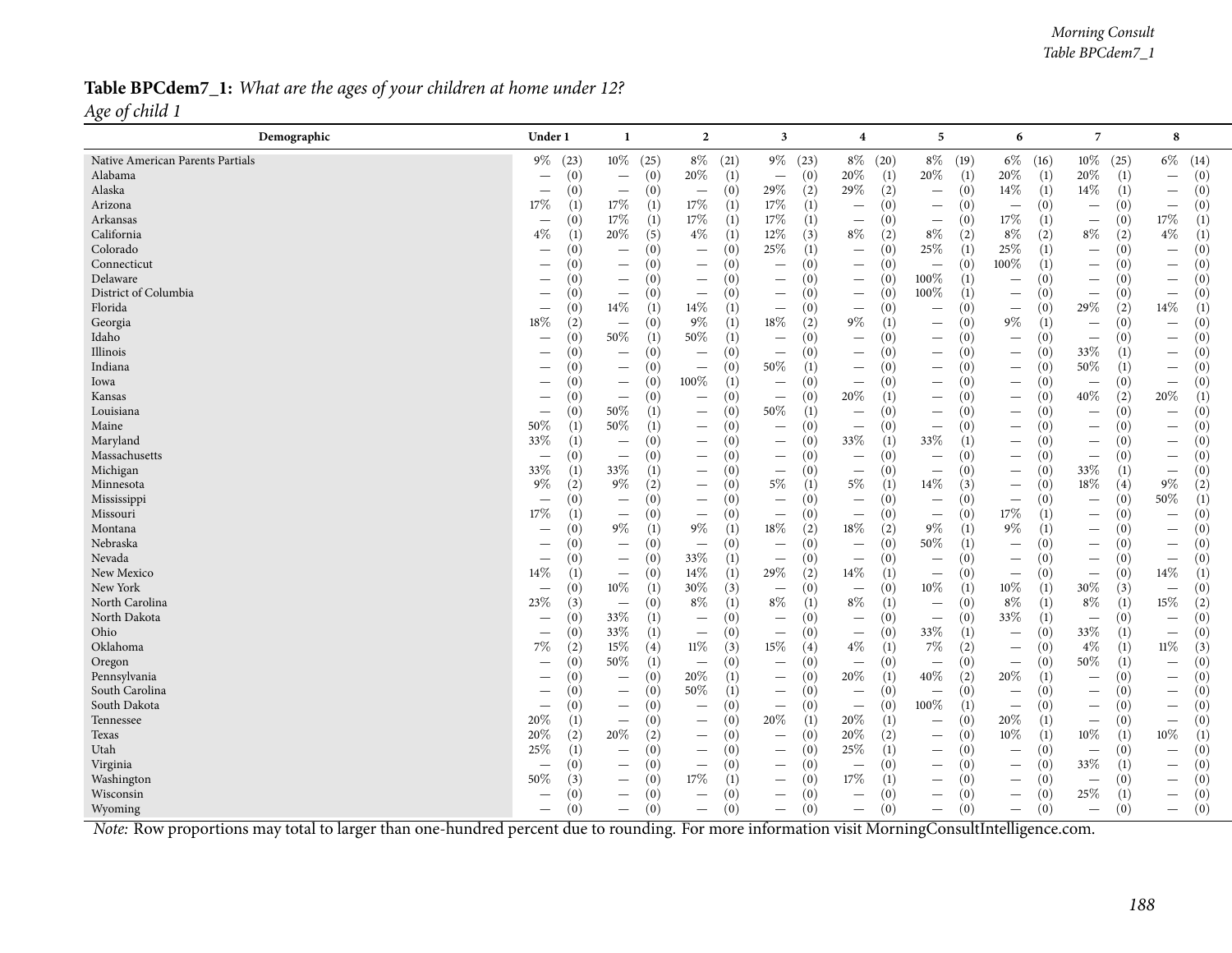#### Table BPCdem7\_2: What are the ages of your children at home under 12? *Age of child <sup>2</sup>*

| Demographic                                                                       | Under 1                  | $\mathbf{1}$             | $\overline{2}$           | 3                               | $\overline{\bf{4}}$      | 5                               | 6                               | 7                                | 8                               |
|-----------------------------------------------------------------------------------|--------------------------|--------------------------|--------------------------|---------------------------------|--------------------------|---------------------------------|---------------------------------|----------------------------------|---------------------------------|
| Native American Parents Partials                                                  | 5%<br>(6)                | $6\%$<br>(8)             | $8\%$ (10)               | 7%<br>(9)                       | 7%<br>(9)                | $8\%$<br>(10)                   | $6\%$<br>(8)                    | $10\%$<br>(13)                   | 12%<br>(16)                     |
| Gender: Male                                                                      | (0)                      | $4\%$                    | (0)                      | $7\%$                           | (0)                      | 7%                              | $4\%$                           | $11\%$                           | 19%                             |
|                                                                                   |                          | (1)                      |                          | (2)                             | $\overline{\phantom{m}}$ | (2)                             | (1)                             | (3)                              | (5)                             |
| Gender: Female                                                                    | $6\%$                    | 7%                       | $10\%$                   | 7%                              | $9\%$                    | $8\%$                           | 7%                              | $10\%$                           | $11\%$                          |
|                                                                                   | (6)                      | (7)                      | (10)                     | (7)                             | (9)                      | (8)                             | (7)                             | (10)                             | (11)                            |
| Age: 18-34                                                                        | $5\%$                    | $9\%$                    | 12%                      | $8\%$                           | $9\%$                    | 9%                              | $6\%$                           | $11\%$                           | $5\%$                           |
|                                                                                   | (3)                      | (6)                      | (8)                      | (5)                             | (6)                      | (6)                             | (4)                             | (7)                              | (3)                             |
| Age: 35-44                                                                        | $4\%$                    | $2\%$                    | $2\%$                    | $8\%$                           | 2%                       | $8\%$                           | $8\%$                           | 12\%                             | 17%                             |
|                                                                                   | (2)                      | (1)                      | (1)                      | (4)                             | (1)                      | (4)                             | (4)                             | (6)                              | (9)                             |
| Age: 45-64                                                                        | 9%                       | $9\%$                    | 9%                       | (0)                             | 18%                      | (0)                             | (0)                             | (0)                              | 27%                             |
|                                                                                   | (1)                      | (1)                      | (1)                      | $\overline{\phantom{0}}$        | (2)                      | $\overbrace{\phantom{1232211}}$ | $\overbrace{\phantom{1232211}}$ | $\overbrace{\phantom{12322111}}$ | (3)                             |
| Age: $65+$                                                                        | (0)                      | (0)                      | (0)                      | (0)                             | (0)                      | (0)                             | (0)                             | (0)                              | $100\%$                         |
|                                                                                   | $\overline{\phantom{0}}$ | $\overline{\phantom{m}}$ | $\overline{\phantom{m}}$ | $\hspace{0.1mm}-\hspace{0.1mm}$ | $\overline{\phantom{a}}$ | $\overbrace{\phantom{1232211}}$ | $\overline{\phantom{m}}$        | $\qquad \qquad -$                | (1)                             |
| GenZers: 1997-2012                                                                | 20%                      | 20%                      | 20%                      | 20%                             | $10\%$                   | (0)                             | (0)                             | (0)                              | (0)                             |
|                                                                                   | (2)                      | (2)                      | (2)                      | (2)                             | (1)                      | $\overline{\phantom{m}}$        | $\overline{\phantom{m}}$        | $\hspace{0.1mm}-\hspace{0.1mm}$  | $\hspace{0.1mm}-\hspace{0.1mm}$ |
| Millennials: 1981-1996                                                            | $2\%$                    | $4\%$                    | $7\%$                    | 7%                              | $6\%$                    | $9\%$                           | $8\%$                           | $11\%$                           | 12%                             |
|                                                                                   | (2)                      | (4)                      | (7)                      | (7)                             | (6)                      | (9)                             | (8)                             | (11)                             | (12)                            |
| GenXers: 1965-1980                                                                | $6\%$                    | 12%                      | $6\%$                    | (0)                             | $12\%$                   | 6%                              | (0)                             | $12\%$                           | 12%                             |
|                                                                                   | (1)                      | (2)                      | (1)                      | $\overbrace{\phantom{1232211}}$ | (2)                      | (1)                             | $\overline{\phantom{m}}$        | (2)                              | (2)                             |
| Baby Boomers: 1946-1964                                                           | 33\%                     | (0)                      | (0)                      | (0)                             | (0)                      | (0)                             | (0)                             | (0)                              | 67\%                            |
|                                                                                   | (1)                      | $\overline{\phantom{m}}$ | $\overline{\phantom{m}}$ | $\overline{\phantom{a}}$        | $\overline{\phantom{m}}$ | $\overline{\phantom{m}}$        | $\overline{\phantom{m}}$        | $\overline{\phantom{m}}$         | (2)                             |
| PID: Dem (no lean)                                                                | $9\%$                    | $6\%$                    | $9\%$                    | $2\%$                           | $6\%$                    | $11\%$                          | $6\%$                           | $6\%$                            | 15%                             |
|                                                                                   | (4)                      | (3)                      | (4)                      | (1)                             | (3)                      | (5)                             | (3)                             | (3)                              | (7)                             |
| PID: Ind (no lean)                                                                | $2\%$                    | $5\%$                    | 7%                       | $11\%$                          | 7%                       | $4\%$                           | $9\%$                           | 13%                              | 13%                             |
|                                                                                   | (1)                      | (3)                      | (4)                      | (6)                             | (4)                      | (2)                             | (5)                             | (7)                              | (7)                             |
| PID: Rep (no lean)                                                                | $4\%$                    | $8\%$                    | $8\%$                    | $8\%$                           | $8\%$                    | 12%                             | (0)                             | 12%                              | $8\%$                           |
|                                                                                   | (1)                      | (2)                      | (2)                      | (2)                             | (2)                      | (3)                             | $\overline{\phantom{m}}$        | (3)                              | (2)                             |
| Educ: $<$ College                                                                 | $4\%$                    | $9\%$                    | 7%                       | 7%                              | 6%                       | 6%                              | $6\%$                           | $9\%$                            | 12%                             |
|                                                                                   | (4)                      | (8)                      | (7)                      | (7)                             | (6)                      | (6)                             | (6)                             | (8)                              | (11)                            |
| Educ: Bachelors degree                                                            | 12%                      | (0)                      | (0)                      | $6\%$                           | $12\%$                   | $18\%$                          | $6\%$                           | 18%                              | 12%                             |
|                                                                                   | (2)                      | $\overline{\phantom{m}}$ | $\overline{\phantom{m}}$ | (1)                             | (2)                      | (3)                             | (1)                             | (3)                              | (2)                             |
| Educ: Post-grad                                                                   | (0)                      | (0)                      | $18\%$                   | $6\%$                           | $6\%$                    | $6\%$                           | $6\%$                           | 12\%                             | $18\%$                          |
|                                                                                   | $\overline{\phantom{0}}$ | $\overline{\phantom{m}}$ | (3)                      | (1)                             | (1)                      | (1)                             | (1)                             | (2)                              | (3)                             |
| Income: Under 50k                                                                 | $8\%$                    | 7%                       | $8\%$                    | 10%                             | 10%                      | $6\%$                           | $6\%$                           | $6\%$                            | 10%                             |
|                                                                                   | (6)                      | (5)                      | (6)                      | (7)                             | (7)                      | (4)                             | (4)                             | (4)                              | (7)                             |
| Income: 50k-100k                                                                  | (0)                      | $8\%$                    | $5\%$                    | $3\%$                           | $5\%$                    | 13%                             | $8\%$                           | $11\%$                           | 21%                             |
|                                                                                   |                          | (3)                      | (2)                      | (1)                             | (2)                      | (5)                             | (3)                             | (4)                              | (8)                             |
| Income: 100k+                                                                     | (0)                      | (0)                      | $11\%$                   | $6\%$                           | (0)                      | $6\%$                           | $6\%$                           | 28\%                             | $6\%$                           |
|                                                                                   | $\overline{\phantom{0}}$ | $\overline{\phantom{m}}$ | (2)                      | (1)                             | $\overline{\phantom{m}}$ | (1)                             | (1)                             | (5)                              | (1)                             |
| Ethnicity: White                                                                  | (0)                      | (0)                      | $5\%$                    | 14%                             | $5\%$                    | $9\%$                           | (0)                             | $5\%$                            | $5\%$                           |
|                                                                                   |                          | $\overline{\phantom{m}}$ | (1)                      | (3)                             | (1)                      | (2)                             | $\overline{\phantom{m}}$        | (1)                              | (1)                             |
| Ethnicity: Hispanic                                                               | $5\%$                    | $16\%$                   | 16%                      | $11\%$                          | 5%                       | 5%                              | $5\%$                           | 5%                               | (0)                             |
|                                                                                   | (1)                      | (3)                      | (3)                      | (2)                             | (1)                      | (1)                             | (1)                             | (1)                              | $\overline{\phantom{m}}$        |
| Ethnicity: Black                                                                  | (0)                      | (0)                      | (0)                      | (0)                             | (0)                      | (0)                             | (0)                             | (0)                              | (0)                             |
|                                                                                   | -                        | $\overline{\phantom{m}}$ | $\overline{\phantom{m}}$ | $\overline{\phantom{m}}$        | $\overline{\phantom{m}}$ | $\overbrace{\phantom{1232211}}$ | $\qquad \qquad -$               | $\overline{\phantom{m}}$         | $\overline{\phantom{m}}$        |
| Ethnicity: Other                                                                  | $6\%$                    | $8\%$                    | $9\%$                    | $6\%$                           | $8\%$                    | $8\%$                           | $8\%$                           | 12%                              | $14\%$                          |
|                                                                                   | (6)                      | (8)                      | (9)                      | (6)                             | (8)                      | (8)                             | (8)                             | (12)                             | (15)                            |
| 4-Region: Northeast                                                               | (0)                      | (0)                      | $12\%$                   | (0)                             | $12\%$                   | (0)                             | 12%                             | 12%                              | 12%                             |
|                                                                                   | $\overline{\phantom{0}}$ | $\overline{\phantom{m}}$ | (1)                      | $\overline{\phantom{0}}$        | (1)                      | $\equiv$                        | (1)                             | (1)                              | (1)                             |
| 4-Region: Midwest                                                                 | $6\%$                    | $9\%$                    | $3\%$                    | $9\%$                           | $9\%$                    | 6%                              | $9\%$                           | $6\%$                            | $15\%$                          |
|                                                                                   | (2)                      | (3)                      | (1)                      | (3)                             | (3)                      | (2)                             | (3)                             | (2)                              | (5)                             |
| 4-Region: South                                                                   | $5\%$                    | (0)                      | $8\%$                    | 12%                             | 8%                       | 12%                             | (0)                             | $12\%$                           | $8\%$                           |
|                                                                                   | (2)                      | $\overline{\phantom{m}}$ | (3)                      | (5)                             | (3)                      | (5)                             | $\overline{\phantom{m}}$        | (5)                              | (3)                             |
| 4-Region: West                                                                    | $4\%$                    | $11\%$                   | $11\%$                   | $2\%$                           | $4\%$                    | 6%                              | $9\%$                           | $11\%$                           | $15\%$                          |
|                                                                                   | (2)                      | (5)                      | (5)                      | (1)                             | (2)                      | (3)                             | (4)                             | (5)                              | (7)                             |
| Age: 19-34                                                                        | $5\%$                    | $9\%$                    | 12%                      | $8\%$                           | $9\%$                    | $9\%$                           | $6\%$                           | $11\%$                           | $5\%$                           |
|                                                                                   | (3)                      | (6)                      | (8)                      | (5)                             | (6)                      | (6)                             | (4)                             | (7)                              | (3)                             |
| Age: 35-44                                                                        | $4\%$                    | $2\%$                    | $2\%$                    | $8\%$                           | $2\%$                    | $8\%$                           | $8\%$                           | 12%                              | $17\%$                          |
|                                                                                   | (2)                      | (1)                      | (1)                      | (4)                             | (1)                      | (4)                             | (4)                             | (6)                              | (9)                             |
| Age: 45+                                                                          | $8\%$                    | $8\%$                    | $8\%$                    | (0)                             | 17%                      | (0)                             | (0)                             | (0)                              | 33%                             |
|                                                                                   | (1)                      | (1)                      | (1)                      | $\overline{\phantom{a}}$        | (2)                      | $\hspace{0.1mm}-\hspace{0.1mm}$ | $\qquad \qquad -$               | $\overline{\phantom{m}}$         | (4)                             |
| Enrolled in Tribe                                                                 | $5\%$                    | $5\%$                    | $9\%$                    | 5%                              | $8\%$                    | $6\%$                           | 7%                              | $12\%$                           | $14\%$                          |
|                                                                                   | (5)                      | (5)                      | (9)                      | (5)                             | (8)                      | (6)                             | (7)                             | (11)                             | (13)                            |
| Not Enrolled in Tribe                                                             | $3\%$                    | $9\%$                    | $3\%$                    | 12%                             | $3\%$                    | $12\%$                          | $3\%$                           | $6\%$                            | $9\%$                           |
|                                                                                   | (1)                      | (3)                      | (1)                      | (4)                             | (1)                      | (4)                             | (1)                             | (2)                              | (3)                             |
| Live Near Tribe Enrolled in                                                       | $2\%$                    | $8\%$                    | $9\%$                    | $2\%$                           | $9\%$                    | $4\%$                           | $6\%$                           | 13%                              | 19%                             |
|                                                                                   | (1)                      | (4)                      | (5)                      | (1)                             | (5)                      | (2)                             | (3)                             | (7)                              | (10)                            |
| Youngest Child under 1 Year                                                       | 26\%                     | (0)                      | $4\%$                    | 22%                             | $9\%$                    | $4\%$                           | (0)                             | $9\%$                            | $4\%$                           |
|                                                                                   | (6)                      | $\overline{\phantom{m}}$ | (1)                      | (5)                             | (2)                      | (1)                             | $\overline{\phantom{m}}$        | (2)                              | (1)                             |
| Youngest Child 1-4                                                                | $5\%$                    | $11\%$                   | 14\%                     | 12%                             | $12\%$                   | 7%                              | $8\%$                           | $8\%$                            | $8\%$                           |
|                                                                                   | (4)                      | (8)                      | (10)                     | (9)                             | (9)                      | (5)                             | (6)                             | (6)                              | (6)                             |
| Youngest Child 5-11                                                               | $3\%$                    | $4\%$                    | $6\%$                    | $3\%$                           | $5\%$                    | $9\%$                           | $7\%$                           | 12%                              | 15%                             |
|                                                                                   | (3)                      | (4)                      | (7)                      | (3)                             | (5)                      | (10)                            | (8)                             | (13)                             | (16)                            |
| Married/Partnered                                                                 | $5\%$                    | 5%                       | $9\%$                    | $4\%$                           | $7\%$                    | $11\%$                          | $8\%$                           | $9\%$                            | $13\%$                          |
|                                                                                   | (5)                      | (5)                      | (8)                      | (4)                             | (6)                      | (10)                            | (7)                             | (8)                              | (12)                            |
| Single Parent HH                                                                  | $3\%$                    | $8\%$                    | $6\%$                    | 14%                             | $8\%$                    | (0)                             | $3\%$                           | $14\%$                           | $11\%$                          |
|                                                                                   | (1)                      | (3)                      | (2)                      | (5)                             | (3)                      | $\overline{\phantom{m}}$        | (1)                             | (5)                              | (4)                             |
| Married/Partnered + both Employed                                                 | $2\%$                    | $8\%$                    | $8\%$                    | (0)                             | $4\%$                    | $10\%$                          | 12%                             | 12%                              | $12\%$                          |
|                                                                                   | (1)                      | (4)                      | (4)                      | $\overline{\phantom{a}}$        | (2)                      | (5)                             | (6)                             | (6)                              | (6)                             |
| Married/Partnered + One Adult Employed                                            | 5%                       | $5\%$                    | $9\%$                    | $4\%$                           | 7%                       | $11\%$                          | $8\%$                           | $9\%$                            | 13\%                            |
|                                                                                   | (5)                      | (5)                      | (8)                      | (4)                             | (6)                      | (10)                            | (7)                             | (8)                              | (12)                            |
| Service Worker, Retail Sales, Laborers and Helpers                                | $8\%$                    | $12\%$                   | $15\%$                   | $4\%$                           | $15\%$                   | (0)                             | $8\%$                           | $4\%$                            | (0)                             |
|                                                                                   | (2)                      | (3)                      | (4)                      | (1)                             | (4)                      | $\overline{\phantom{m}}$        | (2)                             | (1)                              | $\overline{\phantom{m}}$        |
| Trade and Skilled Workers                                                         | (0)                      | (0)                      | (0)                      | 17%                             | (0)                      | 17%                             | (0)                             | 8%                               | $8\%$                           |
|                                                                                   | $\qquad \qquad$          | $\qquad \qquad -$        | $\qquad \qquad -$        | (2)                             | $\overline{\phantom{m}}$ | (2)                             | $\overline{\phantom{0}}$        | (1)                              | (1)                             |
| Administrative Workers, Office Professionals, and Executive/Senior Level Managers | (0)                      | 12%                      | (0)                      | $4\%$                           | $4\%$                    | $8\%$                           | $4\%$                           | 12\%                             | $16\%$                          |
|                                                                                   |                          | (3)                      | $\qquad \qquad -$        | (1)                             | (1)                      | (2)                             | (1)                             | (3)                              | (4)                             |
| Health Care and Medical Professionals, Lab Technicians, and Pharmacists           | (0)                      | (0)                      | (0)                      | 14%                             | 14\%                     | $14\%$                          | $14\%$                          | 29\%                             | (0)                             |
|                                                                                   | $\overline{\phantom{0}}$ | $\overline{\phantom{0}}$ |                          | (1)                             | (1)                      | (1)                             | (1)                             | (2)                              | $\overline{\phantom{m}}$        |
| Other Professionals                                                               | (0)                      | $3\%$                    | 9%                       | $6\%$                           | $6\%$                    | 9%                              | $9\%$                           | $11\%$                           | 26\%                            |
|                                                                                   | $\qquad \qquad$          | (1)                      | (3)                      | (2)                             | (2)                      | (3)                             | (3)                             | (4)                              | (9)                             |
|                                                                                   |                          |                          |                          |                                 |                          |                                 |                                 |                                  |                                 |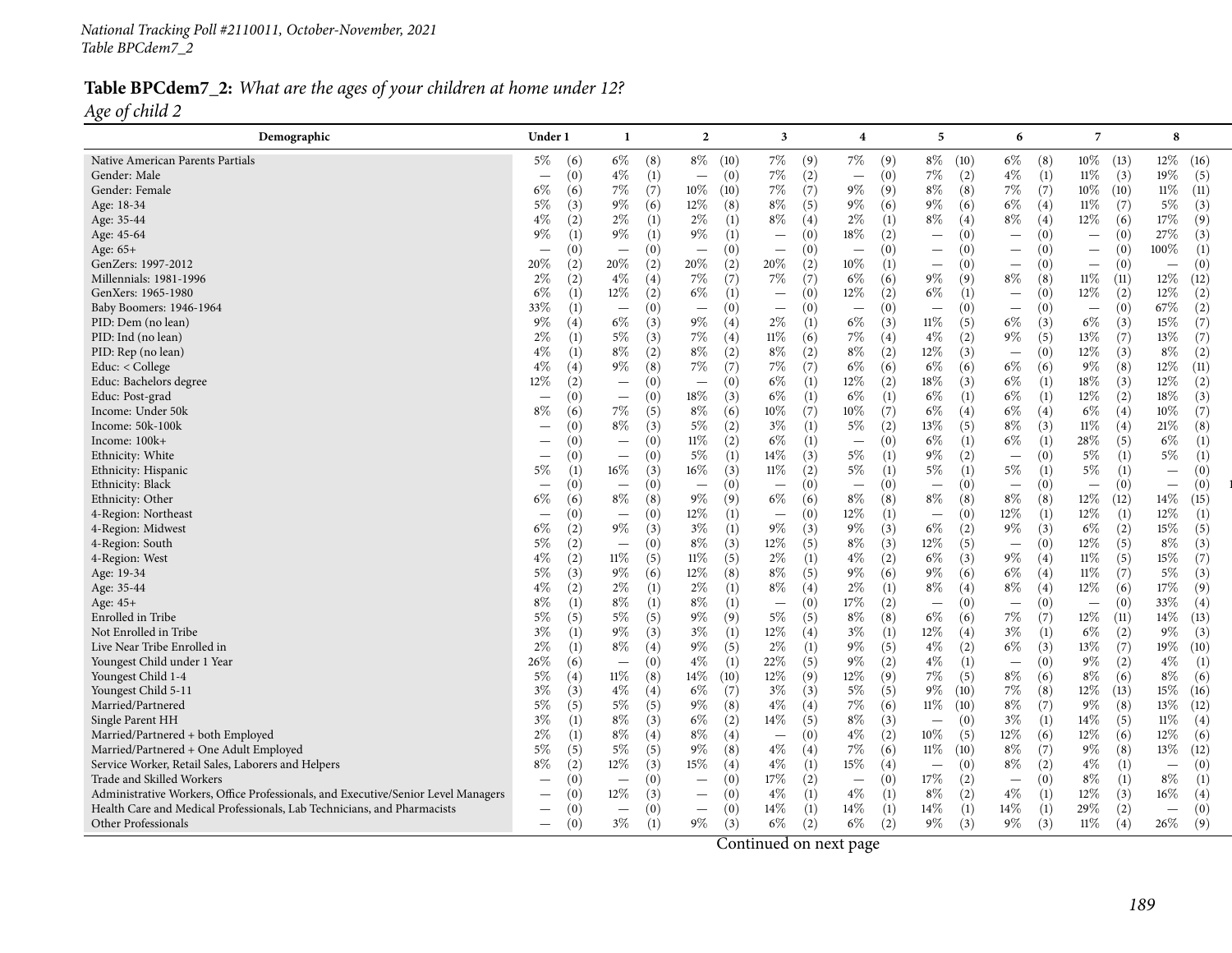#### *Morning Consult Table BPCdem7\_2*

# Table BPCdem7\_2: What are the ages of your children at home under 12?

*Age of child <sup>2</sup>*

| Demographic                              | Under 1      |                           |                                        |                                        |               |                                 | n                               |                                        | $\Omega$                 |
|------------------------------------------|--------------|---------------------------|----------------------------------------|----------------------------------------|---------------|---------------------------------|---------------------------------|----------------------------------------|--------------------------|
| Native American Parents Partials         | 5%<br>(6)    | $6\%$<br>$\left(8\right)$ | $8\%$<br>(10)                          | 7%<br>(9)                              | 7%<br>(9)     | $8\%$<br>(10)                   | $6\%$<br>(8)                    | $10\%$<br>(13)                         | $12\%$ (16)              |
| Work Full Time                           | 1%           | 7%                        | 7%<br>(7)                              | 6%<br>(6)                              | $9\%$<br>(8)  | 9%<br>(8)                       | $6\%$<br>(6)                    | $12\%$<br>(11)                         | $14\%$ (13)              |
| Work Part Time                           | $9\%$        | $\overline{\phantom{0}}$  | (0)                                    | $9\%$<br>(1)                           |               | (0)<br>$\overline{\phantom{0}}$ | $9\%$<br>(1)                    | (0)<br>$\overline{\phantom{0}}$        | $9\%$<br>(1)             |
| Live on Tribal Land                      | $3\%$        | $9\%$<br>.51              | $16\%$<br>(5)                          | $6\%$<br>(2)                           | $3\%$<br>(1)  | $3\%$<br>$\left(1\right)$       | $9\%$<br>(3)                    | $9\%$<br>(3)                           | 19%<br>(6)               |
| Do not Live on Tribal Land               | $5\%$<br>(5) | $5\%$<br>5)               | 5%<br>(5)                              | 7%<br>(7)                              | $8\%$<br>(8)  | $9\%$<br>(9)                    | $5\%$<br>(5)                    | $10\%$<br>(10)                         | $10\%$ (10)              |
| Parents in OK, AZ, CA                    | $3\%$        | $6\%$                     | $6\%$<br>(2)                           | $3\%$<br>(1)                           | $6\%$<br>(2)  | 9%<br>(3)                       | (O)<br>$\qquad \qquad$          | $16\%$<br>(5)                          | 22\%                     |
| Need Child Care in Traditional Hours     | $2\%$        | $8\%$                     | 10%<br>(8)                             | $6\%$<br>(5)                           | $8\%$<br>(7)  | 7%<br>(6)                       | 7%<br>(6)                       | $10\%$<br>(8)                          | $10\%$<br>(8)            |
| Need Child Care in Non-Traditional Hours | 7%<br>(3)    | $4\%$                     | $4\%$<br>(2)                           | $9\%$<br>(4)                           | $11\%$<br>(5) | 13%<br>(6)                      | (0)<br>$\qquad \qquad -$        | 7%<br>(3)                              | $4\%$<br>$2^{\circ}$     |
| Single, never married                    | (0)          | $9\%$<br>(2)              | $9\%$<br>(2)                           | 22\%<br>(5)                            | $9\%$<br>(2)  | (0)<br>$\overline{\phantom{0}}$ | $4\%$<br>(1)                    | $17\%$<br>(4)                          | $4\%$<br>(1)             |
| Married                                  | 5%<br>(3)    | $5\%$<br>3)               | $11\%$<br>(7)                          | 5%<br>(3)                              | $6\%$<br>(4)  | $9\%$<br>(6)                    | $2\%$                           | $11\%$                                 | 17\%<br>(11)             |
| Separated                                |              | $\overline{\phantom{0}}$  | (0)                                    | (0)                                    |               | (0)<br>$\overline{\phantom{0}}$ |                                 | (0)<br>$\hspace{0.1mm}-\hspace{0.1mm}$ | $\overline{\phantom{0}}$ |
| Divorced                                 | $8\%$        | $8\%$<br>$\left(1\right)$ | (0)                                    | (0)                                    | $8\%$<br>(1)  | $\overline{\phantom{0}}$        | $\overline{\phantom{0}}$        | 8%                                     | 25%<br>3                 |
| Widowed                                  | (0)          | $\overline{\phantom{0}}$  | (0)<br>$\hspace{0.1mm}-\hspace{0.1mm}$ | (0)<br>$\hspace{0.1mm}-\hspace{0.1mm}$ |               | (0)<br>$\overline{\phantom{0}}$ | (0)<br>$\overline{\phantom{0}}$ | (0)                                    | $\overline{\phantom{0}}$ |
| Living with a partner                    | 7%           | 7%<br>[2]                 | $4\%$<br>(1)                           | 4%<br>(1)                              | 7%<br>(2)     | 15%<br>(4)                      | 22%<br>(6)                      | $4\%$                                  | $4\%$<br>(1)             |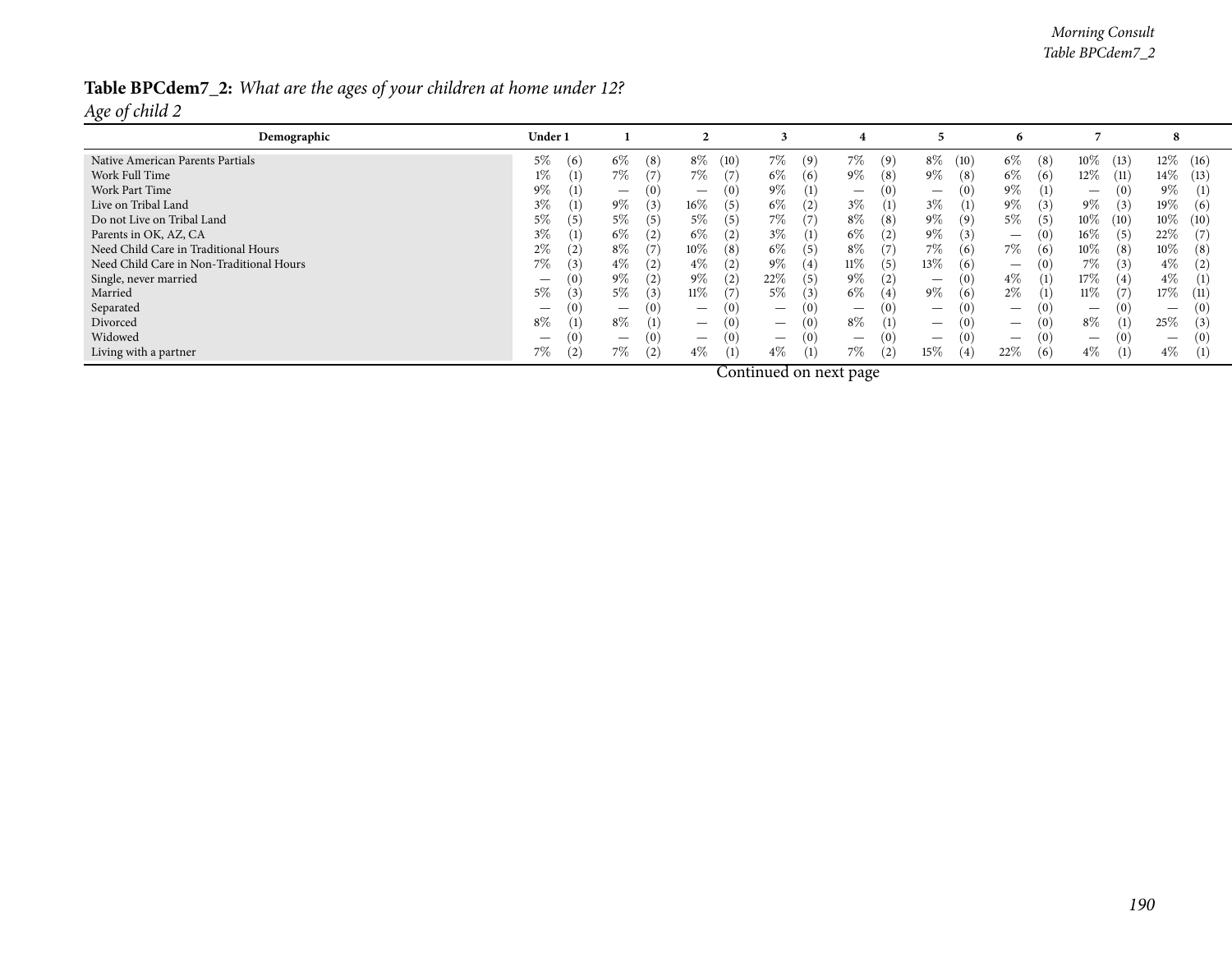#### Table BPCdem7\_2: What are the ages of your children at home under 12? *Age of child <sup>2</sup>*

| Demographic                                                                                                                                    | Under 1                         | $\mathbf{1}$                         | $\overline{2}$                   | $\overline{\mathbf{3}}$         | $\overline{4}$                  | 5                               | 6                                      | $\overline{7}$                  | 8                               |
|------------------------------------------------------------------------------------------------------------------------------------------------|---------------------------------|--------------------------------------|----------------------------------|---------------------------------|---------------------------------|---------------------------------|----------------------------------------|---------------------------------|---------------------------------|
| Native American Parents Partials                                                                                                               | $5\%$<br>(6)                    | $6\%$<br>(8)                         | $8\%$<br>(10)                    | $7\%$<br>(9)                    | $7\%$<br>(9)                    | $8\%$ (10)                      | $6\%$<br>(8)                           | $10\%$<br>(13)                  | $12\%$<br>(16)                  |
| Alabama                                                                                                                                        | 33%                             | (0)                                  | 67%                              | (0)                             | (0)                             | (0)                             | (0)                                    | (0)                             | (0)                             |
|                                                                                                                                                | (1)                             | $\overline{\phantom{m}}$             | (2)                              | $\overline{\phantom{m}}$        | $\overline{\phantom{m}}$        |                                 | $\overline{\phantom{m}}$               | $\qquad \qquad -$               | $\overline{\phantom{m}}$        |
| Alaska                                                                                                                                         | 33%                             | $33\%$                               | 33%                              | (0)                             | (0)                             | (0)                             | (0)                                    | (0)                             | (0)                             |
|                                                                                                                                                | (1)                             | (1)                                  | (1)                              |                                 | $\hspace{0.1mm}-\hspace{0.1mm}$ | $\qquad \qquad -$               | $\overline{\phantom{m}}$               | $\qquad \qquad -$               | $\overline{\phantom{m}}$        |
| Arizona                                                                                                                                        | (0)                             | (0)                                  | $50\%$                           | (0)                             | (0)                             | (0)                             | (0)                                    | 50%                             | (0)                             |
|                                                                                                                                                | $\overline{\phantom{m}}$        | $\overline{\phantom{m}}$             | (1)                              |                                 | $\overline{\phantom{m}}$        | $\overline{\phantom{0}}$        | $\overline{\phantom{m}}$               | (1)                             | $\overline{\phantom{m}}$        |
| Arkansas                                                                                                                                       | (0)                             | (0)                                  | (0)                              | 50%                             | (0)                             | (0)                             | (0)                                    | (0)                             | (0)                             |
|                                                                                                                                                | $\overline{\phantom{m}}$        | $\overline{\phantom{m}}$             |                                  | (1)                             | $\overline{\phantom{m}}$        | $\overline{\phantom{m}}$        | $\overline{\phantom{m}}$               |                                 | $\overline{\phantom{m}}$        |
| California                                                                                                                                     | (0)                             | $13\%$                               | (0)                              | (0)                             | $7\%$                           | 7%                              | (0)                                    | 7%                              | 27%                             |
|                                                                                                                                                |                                 | (2)                                  | $\overline{\phantom{m}}$         | $\overbrace{\phantom{1232211}}$ | (1)                             | (1)                             | $\overline{\phantom{m}}$               | (1)                             | (4)                             |
| Colorado                                                                                                                                       | (0)                             | (0)                                  | $67\%$                           | (0)                             | (0)                             | (0)                             | (0)                                    | (0)                             | (0)                             |
|                                                                                                                                                | $\overline{\phantom{m}}$        | $\equiv$                             | (2)                              | $\overbrace{\phantom{1232211}}$ | $\overline{\phantom{m}}$        | $\equiv$                        | $\overline{\phantom{0}}$               | $\equiv$                        | $\overline{\phantom{m}}$        |
| Connecticut                                                                                                                                    | (0)                             | (0)                                  | (0)                              | (0)                             | (0)                             | (0)                             | (0)                                    | (0)                             | (0)                             |
|                                                                                                                                                |                                 | $\overline{\phantom{0}}$             | $\overbrace{\phantom{1232211}}$  | $\overline{\phantom{m}}$        | $\overline{\phantom{m}}$        | $\overline{\phantom{0}}$        | $\overline{\phantom{m}}$               |                                 | $\overline{\phantom{m}}$        |
| Delaware                                                                                                                                       | (0)                             | (0)                                  | (0)                              | (0)                             | (0)                             | (0)                             | (0)                                    | (0)                             | (0)                             |
|                                                                                                                                                | $\hspace{0.05cm}$               | $\overline{\phantom{0}}$             | $\qquad \qquad -$                |                                 |                                 | $\overline{\phantom{0}}$        | $\overline{\phantom{m}}$               | $\overline{\phantom{0}}$        | $\qquad \qquad -$               |
| District of Columbia                                                                                                                           | (0)                             | (0)                                  | (0)                              | (0)                             | (0)                             | (0)                             | (0)                                    | (0)                             | (0)                             |
|                                                                                                                                                |                                 | $\overline{\phantom{0}}$             | $\hspace{0.1mm}-\hspace{0.1mm}$  | $\overline{\phantom{0}}$        | $\overline{\phantom{m}}$        | $\overline{\phantom{0}}$        | $\overbrace{\phantom{1232211}}$        | —                               | $\qquad \qquad -$               |
| Florida                                                                                                                                        | (0)                             | (0)                                  | (0)                              | (0)                             | (0)                             | (0)                             | (0)                                    | (0)                             | (0)                             |
|                                                                                                                                                | -                               | $\overbrace{\phantom{12333}}$        | $\overline{\phantom{m}}$         | $\overline{\phantom{m}}$        | $\overline{\phantom{m}}$        | $\overline{\phantom{0}}$        | $\overline{\phantom{m}}$               | $\qquad \qquad$                 | $\qquad \qquad -$               |
| Georgia                                                                                                                                        | (0)                             | (0)                                  | (0)                              | 33%                             | (0)                             | (0)                             | (0)                                    | 33%                             | (0)                             |
|                                                                                                                                                |                                 | $\overbrace{\phantom{12333}}$        | $\overline{\phantom{m}}$         | (1)                             | $\qquad \qquad -$               | $\overline{\phantom{m}}$        |                                        | (1)                             | $\overline{\phantom{m}}$        |
| Idaho                                                                                                                                          | $50\%$                          | (0)                                  | (0)                              | (0)                             | (0)                             | 50%                             | (0)                                    | (0)                             | (0)                             |
|                                                                                                                                                | (1)                             | $\overline{\phantom{0}}$             | $\overline{\phantom{m}}$         | $\overline{\phantom{0}}$        | $\overline{\phantom{m}}$        | (1)                             | $\overline{\phantom{m}}$               |                                 | $\overline{\phantom{m}}$        |
| Illinois                                                                                                                                       | (0)                             | (0)                                  | (0)                              | (0)                             | (0)                             | (0)                             | (0)                                    | (0)                             | (0)                             |
|                                                                                                                                                | $\overline{\phantom{m}}$        | $\overline{\phantom{0}}$             | $\overline{\phantom{m}}$         | $\overline{\phantom{0}}$        | $\overline{\phantom{m}}$        | $\overbrace{\phantom{1232211}}$ | $\overline{\phantom{m}}$               | $\overline{\phantom{0}}$        | $\overline{\phantom{m}}$        |
| Indiana                                                                                                                                        | 50%                             | (0)                                  | (0)                              | (0)                             | (0)                             | (0)                             | (0)                                    | (0)                             | (0)                             |
|                                                                                                                                                | (1)                             |                                      | $\qquad \qquad -$                | $\overline{\phantom{m}}$        | $\overline{\phantom{m}}$        | $\qquad \qquad -$               | $\overline{\phantom{m}}$               | $\qquad \qquad -$               | $\overline{\phantom{m}}$        |
| Iowa                                                                                                                                           | (0)                             | (0)                                  | (0)                              | (0)                             | (0)                             | (0)                             | (0)                                    | (0)                             | (0)                             |
|                                                                                                                                                | $\overline{\phantom{m}}$        | $\overline{\phantom{0}}$             | $\overbrace{\phantom{12322111}}$ | $\overline{\phantom{m}}$        | $\overline{\phantom{m}}$        | $\overline{\phantom{m}}$        | $\overline{\phantom{m}}$               | $\qquad \qquad -$               | $\overline{\phantom{m}}$        |
| Kansas                                                                                                                                         | (0)                             | (0)                                  | (0)                              | (0)                             | 33%                             | (0)                             | (0)                                    | (0)                             | 33%                             |
|                                                                                                                                                | $\overline{\phantom{m}}$        | $\overline{\phantom{0}}$             |                                  |                                 | (1)                             |                                 | $\overline{\phantom{0}}$               | $\qquad \qquad -$               | (1)                             |
| Louisiana                                                                                                                                      | (0)                             | (0)<br>$\overbrace{\phantom{13333}}$ | (0)                              | (0)                             | (0)<br>$\overline{\phantom{m}}$ | (0)<br>$\overline{\phantom{0}}$ | (0)<br>$\overline{\phantom{0}}$        | (0)<br>—                        | (0)                             |
|                                                                                                                                                | (0)                             | (0)                                  | (0)                              | (0)                             | (0)                             | (0)                             | (0)                                    | (0)                             | (0)                             |
| Maine                                                                                                                                          |                                 |                                      |                                  |                                 | $\overline{\phantom{0}}$        |                                 | $\overline{\phantom{0}}$               |                                 | $\overline{\phantom{m}}$        |
| Maryland                                                                                                                                       | (0)                             | (0)                                  | (0)                              | (0)                             | (0)                             | 100%                            | (0)                                    | (0)                             | (0)                             |
|                                                                                                                                                |                                 | $\overbrace{\phantom{13333}}$        | $\overline{\phantom{m}}$         | $\overline{\phantom{m}}$        | $\overline{\phantom{m}}$        | (1)                             | $\overline{\phantom{m}}$               | $\qquad \qquad -$               | $\overline{\phantom{m}}$        |
| Massachusetts                                                                                                                                  | (0)                             | (0)                                  | (0)                              | (0)                             | (0)                             | (0)                             | (0)                                    | (0)                             | (0)                             |
|                                                                                                                                                |                                 |                                      | $\overline{\phantom{m}}$         | $\overline{\phantom{m}}$        | $\overline{\phantom{m}}$        | $\overline{\phantom{0}}$        | $\qquad \qquad$                        | $\qquad \qquad -$               | $\overline{\phantom{m}}$        |
| Michigan                                                                                                                                       | 33%                             | (0)                                  | (0)                              | 33%                             | (0)                             | (0)                             | (0)                                    | 33%                             | (0)                             |
|                                                                                                                                                | (1)                             | $\overline{\phantom{m}}$             | $\overline{\phantom{m}}$         | (1)                             | $\overline{\phantom{m}}$        |                                 | $\overline{\phantom{m}}$               | (1)                             | $\overline{\phantom{m}}$        |
| Minnesota                                                                                                                                      | (0)                             | $21\%$                               | (0)                              | 7%                              | 7%                              | $7\%$                           | 14%                                    | 7%                              | $21\%$                          |
|                                                                                                                                                |                                 | (3)                                  | $\overline{\phantom{m}}$         | (1)                             | (1)                             | (1)                             | (2)                                    | (1)                             | (3)                             |
| Mississippi                                                                                                                                    | (0)                             | (0)                                  | (0)                              | (0)                             | (0)                             | (0)                             | (0)                                    | (0)                             | (0)                             |
|                                                                                                                                                | $\overline{\phantom{m}}$        | $\overline{\phantom{m}}$             | $\overline{\phantom{m}}$         | $\overbrace{\phantom{1232211}}$ | $\overline{\phantom{m}}$        | $\qquad \qquad -$               | $\overline{\phantom{m}}$               | $\qquad \qquad -$               | $\overline{\phantom{m}}$        |
| Missouri                                                                                                                                       | (0)                             | (0)                                  | $50\%$                           | (0)                             | (0)                             | (0)                             | (0)                                    | (0)                             | (0)                             |
|                                                                                                                                                |                                 |                                      | (1)                              | $\overline{\phantom{0}}$        | $\overline{\phantom{m}}$        | $\overline{\phantom{m}}$        | $\overline{\phantom{m}}$               | $\qquad \qquad -$               | $\overline{\phantom{m}}$        |
| Montana                                                                                                                                        | (0)                             | (0)                                  | (0)                              | (0)                             | 14%                             | (0)                             | 14%                                    | 43%                             | (0)                             |
|                                                                                                                                                | -                               | $\overline{\phantom{m}}$             |                                  | $\overline{\phantom{m}}$        | (1)                             |                                 | (1)                                    | (3)                             | $\qquad \qquad -$               |
| Nebraska                                                                                                                                       | (0)                             | (0)                                  | (0)                              | (0)                             | $50\%$                          | 50%                             | (0)                                    | (0)                             | (0)                             |
|                                                                                                                                                | $\hspace{0.1mm}-\hspace{0.1mm}$ | $\qquad \qquad -$                    | $\overline{\phantom{m}}$         | $\qquad \qquad -$               | (1)                             | (1)                             | $\overline{\phantom{m}}$               | $\qquad \qquad -$               | $\overline{\phantom{m}}$        |
| Nevada                                                                                                                                         | (0)                             | $50\%$                               | (0)                              | (0)                             | (0)                             | (0)                             | (0)                                    | (0)                             | (0)                             |
|                                                                                                                                                | $\overbrace{\phantom{1232211}}$ | (1)                                  | $\qquad \qquad -$                | $\overline{\phantom{m}}$        | $\qquad \qquad -$               | $\overline{\phantom{0}}$        | $\overline{\phantom{m}}$               | $\qquad \qquad -$               | $\overline{\phantom{m}}$        |
| New Mexico                                                                                                                                     | (0)                             | (0)                                  | (0)                              | (0)                             | (0)                             | (0)                             | 50%                                    | (0)                             | 50%                             |
|                                                                                                                                                | $\overbrace{\phantom{12332}}$   | $\equiv$                             | $\qquad \qquad -$                | $\overbrace{\phantom{1232211}}$ | $\overline{\phantom{m}}$        | $\equiv$                        | (3)                                    | $\equiv$                        | (3)                             |
| New York                                                                                                                                       | (0)                             | (0)                                  | (0)                              | (0)                             | 33%                             | (0)                             | 33%                                    | (0)                             | (0)                             |
|                                                                                                                                                | $\overline{\phantom{m}}$        |                                      | $\qquad \qquad -$                | $\overline{\phantom{m}}$        | (1)                             | $\overline{\phantom{m}}$        | (1)                                    | $\qquad \qquad -$               | $\overline{\phantom{m}}$        |
| North Carolina                                                                                                                                 | (0)                             | (0)                                  | (0)                              | (0)                             | 29%                             | $14\%$                          | (0)                                    | 14%                             | (0)                             |
|                                                                                                                                                |                                 | $\overline{\phantom{0}}$             | $\overbrace{\phantom{12322111}}$ |                                 | (2)                             | (1)                             | $\overline{\phantom{m}}$               | (1)                             | $\overline{\phantom{m}}$        |
| North Dakota                                                                                                                                   | (0)                             | (0)                                  | (0)                              | 50%                             | (0)                             | (0)                             | (0)                                    | (0)                             | 50%                             |
|                                                                                                                                                | -                               | $\overbrace{\phantom{12333}}$        |                                  | (1)                             | $\overline{\phantom{m}}$        |                                 |                                        |                                 | (1)                             |
| Ohio                                                                                                                                           | (0)                             | (0)                                  | (0)                              | (0)                             | (0)                             | (0)                             | 100%                                   | (0)                             | (0)                             |
|                                                                                                                                                |                                 | $\overbrace{\phantom{12333}}$        |                                  | $\overline{\phantom{0}}$        | $\overline{\phantom{m}}$        |                                 | (1)                                    | $\qquad \qquad -$               | $\overline{\phantom{m}}$        |
| Oklahoma                                                                                                                                       | 7%                              | (0)                                  | $7\%$                            | 7%                              | 7%                              | 13%                             | (0)                                    | 20%                             | 20%                             |
|                                                                                                                                                | (1)                             | $\qquad \qquad -$                    | (1)                              | (1)                             | (1)                             | (2)                             | $\overline{\phantom{0}}$               | (3)                             | (3)                             |
| Oregon                                                                                                                                         | (0)                             | 50%                                  | (0)                              | (0)                             | (0)                             | 50%                             | (0)                                    | (0)                             | (0)                             |
|                                                                                                                                                | $\overline{\phantom{0}}$        | (1)                                  | $\overline{\phantom{m}}$         | $\overbrace{\phantom{1232211}}$ | $\overline{\phantom{m}}$        | (1)                             | $\overline{\phantom{m}}$               | $\qquad \qquad -$               | $\overline{\phantom{m}}$        |
| Pennsylvania                                                                                                                                   | (0)                             | (0)                                  | 33%                              | (0)                             | (0)                             | (0)                             | (0)                                    | 33%                             | 33%                             |
|                                                                                                                                                |                                 | $\overline{\phantom{m}}$             | (1)                              |                                 | $\overline{\phantom{m}}$        | $\overbrace{\phantom{1232211}}$ | $\overline{\phantom{m}}$               | (1)                             | (1)                             |
| South Carolina                                                                                                                                 | (0)                             | (0)                                  | (0)                              | $100\%$                         | (0)                             | (0)                             | (0)                                    | (0)                             | (0)                             |
|                                                                                                                                                | $\hspace{0.1mm}-\hspace{0.1mm}$ | $\qquad \qquad -$                    | $\overline{\phantom{m}}$         | (1)                             | $\hspace{0.1mm}-\hspace{0.1mm}$ | $\overline{\phantom{m}}$        | $\overline{\phantom{m}}$               | $\qquad \qquad -$               | $\overline{\phantom{m}}$        |
| South Dakota                                                                                                                                   | (0)                             | (0)                                  | (0)                              | (0)                             | (0)                             | (0)                             | (0)                                    | (0)                             | (0)                             |
|                                                                                                                                                |                                 |                                      | $\qquad \qquad -$                | $\overline{\phantom{0}}$        |                                 | $\overline{\phantom{m}}$        | $\overline{\phantom{m}}$               |                                 | $\overline{\phantom{m}}$        |
| Tennessee                                                                                                                                      | (0)                             | (0)<br>$\overbrace{\phantom{12333}}$ | (0)<br>$\overline{\phantom{m}}$  | $100\%$<br>(1)                  | (0)<br>$\qquad \qquad -$        | (0)<br>$\overline{\phantom{m}}$ | (0)<br>$\overline{\phantom{m}}$        | (0)<br>—                        | (0)                             |
| Texas                                                                                                                                          | (0)                             | (0)                                  | (0)<br>$\overline{\phantom{m}}$  | (0)<br>$\overline{\phantom{0}}$ | (0)<br>$\overline{\phantom{m}}$ | $25\%$<br>(1)                   | (0)<br>$\overline{\phantom{m}}$        | (0)<br>$\overline{\phantom{0}}$ | $\overline{\phantom{m}}$<br>(0) |
|                                                                                                                                                | (0)                             | (0)                                  | (0)                              | (0)                             | (0)                             | (0)                             |                                        | (0)                             | $\overline{\phantom{m}}$<br>(0) |
| Utah                                                                                                                                           | $\overline{\phantom{0}}$        | $\overline{\phantom{0}}$             | $\overline{\phantom{m}}$         | $\overbrace{\phantom{1232211}}$ |                                 | $\equiv$                        | (0)<br>$\overbrace{\phantom{1232211}}$ | $\overline{\phantom{0}}$        | $\qquad \qquad -$               |
| Virginia                                                                                                                                       | (0)                             | (0)                                  | (0)                              | (0)                             | (0)                             | (0)                             | (0)                                    | (0)                             | (0)                             |
|                                                                                                                                                | -                               | $\overline{\phantom{0}}$             | $\overline{\phantom{m}}$         | $\overline{\phantom{m}}$        | $\overline{\phantom{m}}$        | $\overline{\phantom{0}}$        | $\overline{\phantom{m}}$               |                                 | $\qquad \qquad -$               |
| Washington                                                                                                                                     | (0)                             | (0)                                  | 25%                              | 25%                             | (0)                             | (0)                             | (0)                                    | (0)                             | (0)                             |
|                                                                                                                                                | $\overline{\phantom{m}}$        | $\qquad \qquad -$                    | (1)                              | (1)                             | $\overline{\phantom{m}}$        | $\overline{\phantom{m}}$        | $\overline{\phantom{m}}$               | $\qquad \qquad -$               | $\overline{\phantom{m}}$        |
| Wisconsin                                                                                                                                      | (0)                             | (0)                                  | (0)                              | (0)                             | (0)                             | (0)                             | (0)                                    | (0)                             | (0)                             |
|                                                                                                                                                | $\qquad \qquad -$               | $\overline{\phantom{0}}$             |                                  | $\overline{\phantom{0}}$        |                                 | $\overbrace{\phantom{1232211}}$ | $\overline{\phantom{0}}$               |                                 | $\overline{\phantom{m}}$        |
| Wyoming                                                                                                                                        | (0)                             | (0)                                  | (0)                              | (0)                             | (0)                             | (0)                             | (0)                                    | (0)                             | (0)                             |
|                                                                                                                                                | $\qquad \qquad -$               |                                      |                                  |                                 |                                 | $\qquad \qquad -$               | $\overline{\phantom{m}}$               | $\qquad \qquad -$               |                                 |
| Note: Row proportions may total to larger than one-hundred percent due to rounding. For more information visit MorningConsultIntelligence.com. |                                 |                                      |                                  |                                 |                                 |                                 |                                        |                                 |                                 |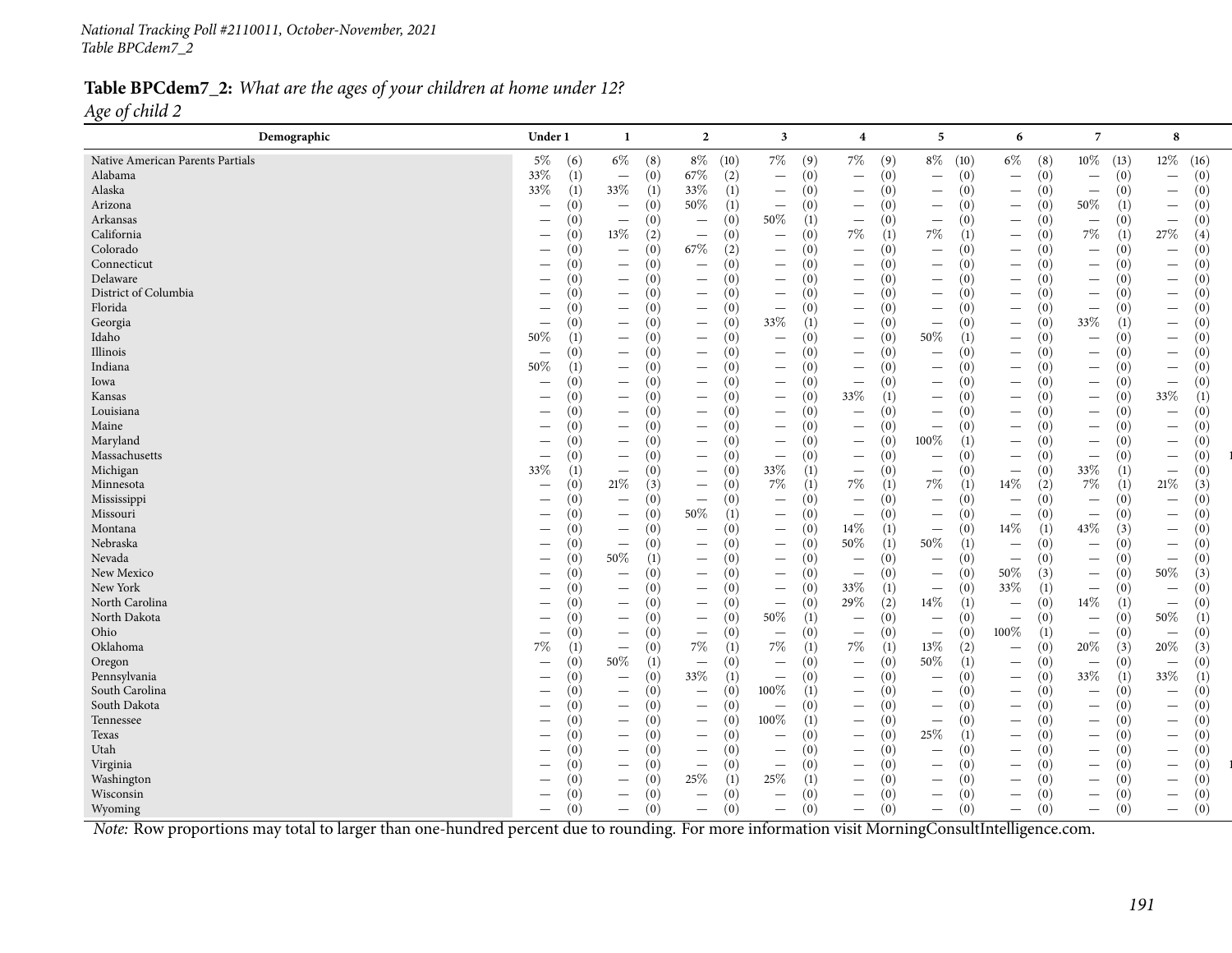### Table BPCdem7\_3: What are the ages of your children at home under 12? *Age of child <sup>3</sup>*

| Demographic                                                                       | Under 1                          | -1                              | $\overline{2}$                  | 3                               | 4                                        | 5                               | 6                               | 7                        | 8                                      |
|-----------------------------------------------------------------------------------|----------------------------------|---------------------------------|---------------------------------|---------------------------------|------------------------------------------|---------------------------------|---------------------------------|--------------------------|----------------------------------------|
| Native American Parents Partials                                                  | $2\%$                            | $10\%$                          | $5\%$                           | 12%                             | $5\%$                                    | 7%                              | 7%                              | 7%                       | 7%                                     |
|                                                                                   | (1)                              | (4)                             | (2)                             | (5)                             | (2)                                      | (3)                             | (3)                             | (3)                      | (3)                                    |
| Gender: Male                                                                      | (0)                              | (0)                             | (0)                             | 22%                             | (0)                                      | (0)                             | 33%                             | $11\%$                   | (0)                                    |
|                                                                                   | $\overbrace{\phantom{12322111}}$ | $\overline{\phantom{0}}$        | $\overline{\phantom{m}}$        | (2)                             |                                          | $\equiv$                        | (3)                             | (1)                      | $\overline{\phantom{m}}$               |
| Gender: Female                                                                    | $3\%$                            | $12\%$                          | $6\%$                           | 9%                              | 6%                                       | $9\%$                           | (0)                             | $6\%$                    | $9\%$                                  |
|                                                                                   | (1)                              | (4)                             | (2)                             | (3)                             | (2)                                      | (3)                             | $\overline{\phantom{m}}$        | (2)                      | (3)                                    |
| Age: 18-34                                                                        | $6\%$                            | 18%                             | $12\%$                          | 12%                             | (0)                                      | $12\%$                          | (0)                             | $6\%$                    | $6\%$                                  |
|                                                                                   | (1)                              | (3)                             | (2)                             | (2)                             | $\overline{\phantom{0}}$                 | (2)                             | $\overline{\phantom{m}}$        | (1)                      | (1)                                    |
| Age: 35-44                                                                        | (0)                              | 5%                              | (0)                             | 14%                             | $10\%$                                   | 5%                              | 14\%                            | $5\%$                    | $10\%$                                 |
|                                                                                   | $\hspace{0.1mm}-\hspace{0.1mm}$  | (1)                             | $\qquad \qquad -$               | (3)                             | (2)                                      | (1)                             | (3)                             | (1)                      | (2)                                    |
| Age: 45-64                                                                        | (0)                              | (0)                             | (0)                             | (0)                             | (0)                                      | (0)                             | (0)                             | 50%                      | (0)                                    |
|                                                                                   |                                  | $\overline{\phantom{0}}$        | $\qquad \qquad -$               | $\overline{\phantom{a}}$        | $\overline{\phantom{0}}$                 | $\overline{\phantom{m}}$        | $\overline{\phantom{0}}$        | (1)                      | $\overline{\phantom{m}}$               |
| Age: 65+                                                                          | (0)                              | (0)<br>$\overline{\phantom{m}}$ | (0)<br>$\qquad \qquad$          | (0)<br>$\overline{\phantom{0}}$ | (0)<br>$\overline{\phantom{0}}$          | (0)<br>$\overline{\phantom{m}}$ | (0)<br>$\qquad \qquad$          | (0)                      | (0)<br>$\overline{\phantom{m}}$        |
| GenZers: 1997-2012                                                                | (0)                              | $100\%$                         | (0)                             | (0)                             | (0)                                      | (0)                             | (0)                             | (0)                      | (0)                                    |
|                                                                                   | $\overline{\phantom{0}}$         | (2)                             | $\qquad \qquad -$               | $\overline{\phantom{m}}$        | $\overline{\phantom{m}}$                 | $\overline{\phantom{m}}$        |                                 | $\overline{\phantom{m}}$ | $\overline{\phantom{m}}$               |
| Millennials: 1981-1996                                                            | $3\%$                            | $6\%$                           | $6\%$                           | $16\%$                          | $3\%$                                    | 9%                              | $6\%$                           | 6%                       | $6\%$                                  |
|                                                                                   | (1)                              | (2)                             | (2)                             | (5)                             | (1)                                      | (3)                             | (2)                             | (2)                      | (2)                                    |
| GenXers: 1965-1980                                                                | (0)                              | (0)                             | (0)                             | (0)                             | 20%                                      | (0)                             | 20%                             | 20%                      | 20%                                    |
|                                                                                   | $\overbrace{\phantom{12332}}$    | $\overline{\phantom{m}}$        | $\qquad \qquad -$               | $\overline{\phantom{m}}$        | (1)                                      | $\overline{\phantom{m}}$        | (1)                             | (1)                      | (1)                                    |
| Baby Boomers: 1946-1964                                                           | (0)                              | (0)                             | (0)                             | (0)                             | (0)                                      | (0)                             | (0)                             | (0)                      | (0)                                    |
|                                                                                   |                                  | $\hspace{0.1mm}-\hspace{0.1mm}$ | $\qquad \qquad -$               | $\overline{\phantom{m}}$        | $\overline{\phantom{m}}$                 | $\overline{\phantom{m}}$        | $\overline{\phantom{m}}$        | $\qquad \qquad -$        | $\overline{\phantom{m}}$               |
| PID: Dem (no lean)                                                                | (0)                              | $17\%$                          | (0)                             | (0)                             | $8\%$                                    | $17\%$                          | (0)                             | (0)                      | $8\%$                                  |
|                                                                                   | $\overbrace{\phantom{123221}}$   | (2)                             | $\qquad \qquad -$               | $\overline{\phantom{m}}$        | (1)                                      | (2)                             |                                 | $\overline{\phantom{m}}$ | (1)                                    |
| PID: Ind (no lean)                                                                | $5\%$                            | $5\%$                           | $5\%$                           | 25%                             | $5\%$                                    | 5%                              | $10\%$                          | 5%                       | $10\%$                                 |
|                                                                                   | (1)                              | (1)                             | (1)                             | (5)                             | (1)                                      | (1)                             | (2)                             | (1)                      | (2)                                    |
| PID: Rep (no lean)                                                                | (0)                              | $11\%$                          | $11\%$                          | (0)                             | (0)                                      | (0)                             | $11\%$                          | 22%                      | (0)                                    |
|                                                                                   | $\hspace{0.1mm}-\hspace{0.1mm}$  | (1)                             | (1)                             | $\overline{\phantom{m}}$        | $\overline{\phantom{m}}$                 | $\overline{\phantom{m}}$        | (1)                             | (2)                      | $\overline{\phantom{m}}$               |
| Educ: < College                                                                   | $4\%$                            | $7\%$                           | $7\%$                           | 7%                              | 7%                                       | 7%                              | $4\%$                           | $11\%$                   | $7\%$                                  |
|                                                                                   | (1)                              | (2)                             | (2)                             | (2)                             | (2)                                      | (2)                             | (1)                             | (3)                      | (2)                                    |
| Educ: Bachelors degree                                                            | (0)                              | (0)                             | (0)                             | 33%                             | (0)                                      | (0)                             | 17%                             | (0)                      | (0)                                    |
|                                                                                   | $\overline{\phantom{m}}$         | $\overline{\phantom{m}}$        | $\overline{\phantom{m}}$        | (2)                             | $\overline{\phantom{0}}$                 | $\overline{\phantom{m}}$        | (1)                             | $\overline{\phantom{m}}$ | $\overline{\phantom{m}}$               |
| Educ: Post-grad                                                                   | (0)                              | 25%                             | (0)                             | 12%                             | (0)                                      | 12%                             | 12%                             | (0)                      | 12%                                    |
|                                                                                   | $\hspace{0.1mm}-\hspace{0.1mm}$  | (2)                             | $\overline{\phantom{m}}$        | (1)                             | $\overline{\phantom{m}}$                 | (1)                             | (1)                             | $\overline{\phantom{a}}$ | (1)                                    |
| Income: Under 50k                                                                 | $4\%$                            | $4\%$                           | $4\%$                           | 13%                             | $4\%$                                    | 13%                             | $4\%$                           | 13%                      | $9\%$                                  |
|                                                                                   | (1)                              | (1)                             | (1)                             | (3)                             | (1)                                      | (3)                             | (1)                             | (3)                      | (2)                                    |
| Income: 50k-100k                                                                  | (0)                              | 17%                             | $8\%$                           | $8\%$                           | (0)                                      | (0)                             | $8\%$                           | (0)                      | (0)                                    |
|                                                                                   | $\overline{\phantom{0}}$         | (2)                             | (1)                             | (1)                             | $\overbrace{\phantom{12322111}}$         | $\overbrace{\phantom{1232211}}$ | (1)                             | $\overline{\phantom{m}}$ | $\overline{\phantom{m}}$               |
| Income: 100k+                                                                     | (0)                              | $17\%$                          | (0)                             | $17\%$                          | 17%                                      | (0)                             | $17\%$                          | (0)                      | $17\%$                                 |
|                                                                                   | $\hspace{0.1mm}-\hspace{0.1mm}$  | (1)                             | $\overline{\phantom{m}}$        | (1)                             | (1)                                      | $\overline{\phantom{m}}$        | (1)                             | $\overline{\phantom{m}}$ | (1)                                    |
| Ethnicity: White                                                                  | (0)                              | 14%<br>(1)                      | 14\%<br>(1)                     | 14%<br>(1)                      | (0)<br>$\overbrace{\phantom{123221111}}$ | (0)<br>$\overline{\phantom{a}}$ | (0)<br>$\overline{\phantom{0}}$ | 14%<br>(1)               | (0)<br>$\overbrace{\phantom{1232211}}$ |
| Ethnicity: Hispanic                                                               | (0)                              | $67\%$                          | (0)                             | (0)                             | (0)                                      | 33%                             | (0)                             | (0)                      | (0)                                    |
|                                                                                   | $\hspace{0.1mm}-\hspace{0.1mm}$  | (2)                             | $\qquad \qquad -$               | $\hspace{0.1mm}-\hspace{0.1mm}$ |                                          | (1)                             | $\qquad \qquad -$               | $\overline{\phantom{m}}$ | $\hspace{0.1mm}-\hspace{0.1mm}$        |
| Ethnicity: Black                                                                  | (0)                              | (0)                             | (0)                             | (0)                             | (0)                                      | (0)                             | (0)                             | (0)                      | (0)                                    |
|                                                                                   |                                  | $\overline{\phantom{m}}$        | $\overline{\phantom{m}}$        | $\overline{\phantom{m}}$        |                                          | $\overbrace{\phantom{1232211}}$ | $\qquad \qquad -$               | $\overline{\phantom{m}}$ | $\overline{\phantom{m}}$               |
| Ethnicity: Other                                                                  | $3\%$                            | $9\%$<br>(3)                    | $3\%$<br>(1)                    | $12\%$<br>(4)                   | $6\%$<br>(2)                             | $9\%$<br>(3)                    | $9\%$<br>(3)                    | $6\%$<br>(2)             | 9%<br>(3)                              |
| 4-Region: Northeast                                                               | (0)                              | (0)                             | (0)                             | (0)                             | (0)                                      | (0)                             | (0)                             | (0)                      | (0)                                    |
|                                                                                   | $\overline{\phantom{0}}$         | $\overline{\phantom{0}}$        | $\overline{\phantom{m}}$        | $\overline{\phantom{0}}$        | $\overline{\phantom{0}}$                 | $\overbrace{\phantom{1232211}}$ | $\overline{\phantom{0}}$        | $\qquad \qquad =$        | $\overline{\phantom{m}}$               |
| 4-Region: Midwest                                                                 | $7\%$                            | 7%                              | $7\%$                           | $14\%$                          | 7%                                       | (0)                             | $7\%$                           | $7\%$                    | 7%                                     |
|                                                                                   | (1)                              | (1)                             | (1)                             | (2)                             | (1)                                      | $\overline{\phantom{m}}$        | (1)                             | (1)                      | (1)                                    |
| 4-Region: South                                                                   | (0)                              | $8\%$                           | $8\%$                           | 23%                             | (0)                                      | 8%                              | (0)                             | $8\%$                    | $8\%$                                  |
|                                                                                   |                                  | (1)                             | (1)                             | (3)                             | $\overbrace{\phantom{1232211}}$          | (1)                             | $\overline{\phantom{m}}$        | (1)                      | (1)                                    |
| 4-Region: West                                                                    | (0)                              | 14\%                            | (0)                             | (0)                             | 7%                                       | 14%                             | $14\%$                          | 7%                       | $7\%$                                  |
|                                                                                   | $\hspace{0.1mm}-\hspace{0.1mm}$  | (2)                             | $\overline{\phantom{m}}$        | $\overline{\phantom{m}}$        | (1)                                      | (2)                             | (2)                             | (1)                      | (1)                                    |
| Age: 19-34                                                                        | 6%                               | $18\%$                          | 12%                             | $12\%$                          | (0)                                      | 12%                             | (0)                             | 6%                       | $6\%$                                  |
|                                                                                   | (1)                              | (3)                             | (2)                             | (2)                             | $\overbrace{\phantom{12322111}}$         | (2)                             | $\overline{\phantom{m}}$        | (1)                      | (1)                                    |
| Age: 35-44                                                                        | (0)                              | $5\%$                           | (0)                             | $14\%$                          | 10%                                      | 5%                              | $14\%$                          | $5\%$                    | $10\%$                                 |
|                                                                                   | $\overline{\phantom{0}}$         | (1)                             | $\overline{\phantom{m}}$        | (3)                             | (2)                                      | (1)                             | (3)                             | (1)                      | (2)                                    |
| Age: 45+                                                                          | (0)                              | (0)                             | (0)                             | (0)                             | (0)                                      | (0)                             | (0)                             | 33%                      | (0)                                    |
|                                                                                   | $\overline{\phantom{m}}$         | $\overline{\phantom{0}}$        | $\overline{\phantom{m}}$        | $\overline{\phantom{m}}$        | $\overbrace{\phantom{12322111}}$         | $\overline{\phantom{m}}$        | $\overline{\phantom{m}}$        | (1)                      | $\overline{\phantom{m}}$               |
| Enrolled in Tribe                                                                 | $3\%$                            | $9\%$                           | $6\%$                           | 12%                             | $3\%$                                    | 6%                              | $6\%$                           | $9\%$                    | $6\%$                                  |
|                                                                                   | (1)                              | (3)                             | (2)                             | (4)                             | (1)                                      | (2)                             | (2)                             | (3)                      | (2)                                    |
| Not Enrolled in Tribe                                                             | (0)                              | 12%                             | (0)                             | 12%                             | 12%                                      | 12%                             | 12%                             | (0)                      | $12\%$                                 |
|                                                                                   | $\overline{\phantom{0}}$         | (1)                             | $\overline{\phantom{m}}$        | (1)                             | (1)                                      | (1)                             | (1)                             | $\overline{\phantom{m}}$ | (1)                                    |
| Live Near Tribe Enrolled in                                                       | (0)                              | 13%                             | $9\%$                           | $9\%$                           | $4\%$                                    | 9%                              | $4\%$                           | $9\%$                    | $9\%$                                  |
|                                                                                   | $\overline{\phantom{m}}$         | (3)                             | (2)                             | (2)                             | (1)                                      | (2)                             | (1)                             | (2)                      | (2)                                    |
| Youngest Child under 1 Year                                                       | $14\%$                           | (0)                             | (0)                             | 14%                             | $14\%$                                   | $14\%$                          | (0)                             | (0)                      | 14\%                                   |
|                                                                                   | (1)                              | $\overline{\phantom{m}}$        | $\overline{\phantom{m}}$        | (1)                             | (1)                                      | (1)                             | $\overline{\phantom{0}}$        | $\overline{\phantom{m}}$ | (1)                                    |
| Youngest Child 1-4                                                                | $3\%$                            | 13%                             | 7%                              | 17%                             | 7%                                       | $10\%$                          | $7\%$                           | $3\%$                    | $3\%$                                  |
|                                                                                   | (1)                              | (4)                             | (2)                             | (5)                             | (2)                                      | (3)                             | (2)                             | (1)                      | (1)                                    |
| Youngest Child 5-11                                                               | $2\%$                            | $8\%$                           | $5\%$                           | 12%                             | $5\%$                                    | 8%                              | $8\%$                           | $8\%$                    | $8\%$                                  |
|                                                                                   | (1)                              | (3)                             | (2)                             | (5)                             | (2)                                      | (3)                             | (3)                             | (3)                      | (3)                                    |
| Married/Partnered                                                                 | (0)                              | 13%                             | $3\%$                           | 10%                             | $3\%$                                    | 10%                             | $10\%$                          | 7%                       | $7\%$                                  |
|                                                                                   | $\overline{\phantom{m}}$         | (4)                             | (1)                             | (3)                             | (1)                                      | (3)                             | (3)                             | (2)                      | (2)                                    |
| Single Parent HH                                                                  | $9\%$                            | (0)                             | $9\%$                           | $18\%$                          | $9\%$                                    | (0)                             | (0)                             | $9\%$                    | $9\%$                                  |
|                                                                                   | (1)                              | $\overline{\phantom{m}}$        | (1)                             | (2)                             | (1)                                      | $\overline{\phantom{m}}$        | $\overline{\phantom{m}}$        | (1)                      | (1)                                    |
| Married/Partnered + both Employed                                                 | (0)                              | 12%                             | $6\%$                           | 6%                              | 6%                                       | 12%                             | $6\%$                           | 6%                       | $6\%$                                  |
|                                                                                   | $\overline{\phantom{0}}$         | (2)                             | (1)                             | (1)                             | (1)                                      | (2)                             | (1)                             | (1)                      | (1)                                    |
| Married/Partnered + One Adult Employed                                            | (0)                              | $13\%$                          | $3\%$                           | 10%                             | $3\%$                                    | $10\%$                          | $10\%$                          | $7\%$                    | $7\%$                                  |
|                                                                                   |                                  | (4)                             | (1)                             | (3)                             | (1)                                      | (3)                             | (3)                             | (2)                      | (2)                                    |
| Service Worker, Retail Sales, Laborers and Helpers                                | (0)                              | (0)                             | 20%                             | 20%                             | 20%                                      | 10%                             | (0)                             | $10\%$                   | (0)                                    |
|                                                                                   | $\overline{\phantom{m}}$         | $\overline{\phantom{m}}$        | (2)                             | (2)                             | (2)                                      | (1)                             | $\overline{\phantom{m}}$        | (1)                      | $\overline{\phantom{m}}$               |
| Trade and Skilled Workers                                                         | (0)                              | (0)                             | (0)                             | (0)                             | (0)                                      | (0)                             | 50%                             | 50%                      | (0)                                    |
|                                                                                   | $\overbrace{\phantom{12332}}$    | $\overbrace{\phantom{1232211}}$ |                                 | $\overline{\phantom{m}}$        |                                          | $\overline{\phantom{m}}$        | (1)                             | (1)                      | $\overline{\phantom{m}}$               |
| Administrative Workers, Office Professionals, and Executive/Senior Level Managers | (0)                              | (0)                             | (0)                             | 25%                             | (0)                                      | 12%                             | (0)                             | 12%                      | 25\%                                   |
|                                                                                   |                                  |                                 | $\qquad \qquad -$               | (2)                             |                                          | (1)                             | $\overline{\phantom{m}}$        | (1)                      | (2)                                    |
| Health Care and Medical Professionals, Lab Technicians, and Pharmacists           | (0)                              | (0)                             | (0)                             | (0)                             | (0)                                      | (0)                             | 33\%                            | (0)                      | (0)                                    |
|                                                                                   | $\hspace{0.1mm}-\hspace{0.1mm}$  |                                 | $\overbrace{\phantom{1232211}}$ | $\overline{\phantom{m}}$        | $\overline{\phantom{0}}$                 | $\overline{\phantom{m}}$        | (1)                             | $\overline{\phantom{m}}$ | $\overline{\phantom{m}}$               |
| Other Professionals                                                               | $6\%$                            | 19%<br>(3)                      | (0)<br>$\qquad \qquad$          | $6\%$<br>(1)                    | (0)<br>-                                 | $6\%$<br>(1)                    | $6\%$<br>(1)                    | (0)<br>$\qquad \qquad -$ | $6\%$<br>(1)                           |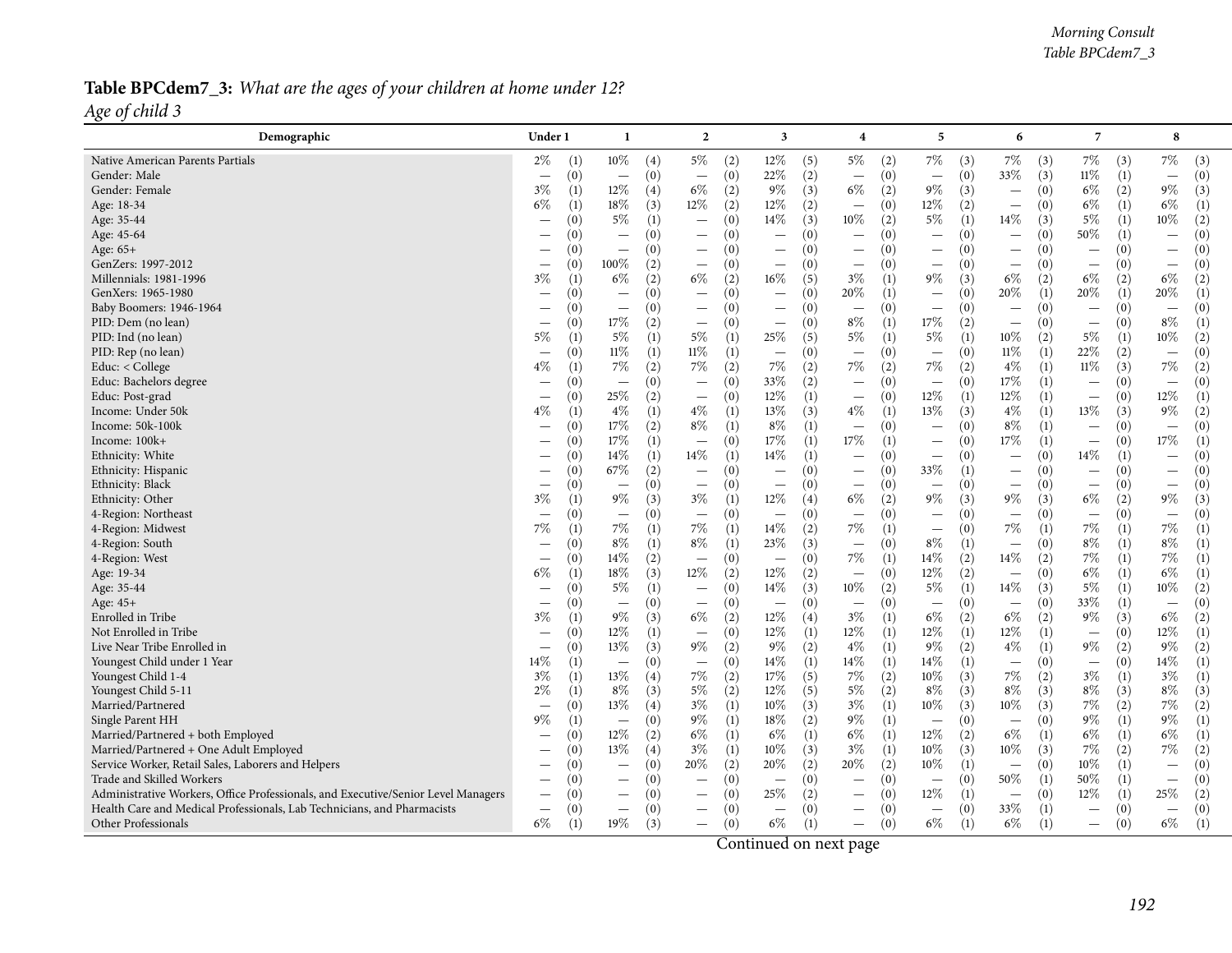## Table BPCdem7\_3: What are the ages of your children at home under 12?

*Age of child <sup>3</sup>*

| $7\%$<br>$2\%$<br>12%<br>7%<br>(3)<br>5%<br>(2)<br>$5\%$<br>(2)<br>7%<br>Native American Parents Partials<br>10%<br>(5)<br>7%<br>(3)<br>$\mathfrak{B}$<br>(3)<br>$3\%$<br>$9\%$<br>9%<br>3%<br>$9\%$<br>$6\%$<br>Work Full Time<br>15%<br>$3\%$<br>9%<br>(5)<br>(1)<br>(3)<br>$\left(1\right)$<br>$\left(3\right)$<br>(3)<br>20%<br>20%<br>Work Part Time<br>20%<br>(0)<br>(1)<br>(0)<br>$\left(1\right)$<br>(0)<br>(0)<br>$\mathbf{0}$<br>$\overline{\phantom{a}}$<br>$\overline{\phantom{0}}$<br>$\overline{\phantom{0}}$<br>$\overline{\phantom{0}}$<br>$\overline{\phantom{0}}$<br>$8\%$<br>$8\%$<br>8%<br>$8\%$<br>$8\%$<br>Live on Tribal Land<br>(0)<br>15%<br>(1)<br>(1)<br>(1)<br>(0)<br>(0)<br>$\qquad \qquad$<br>$\qquad \qquad \overline{\qquad \qquad }$<br>$\overline{\phantom{m}}$<br>7%<br>18%<br>$4\%$<br>$11\%$<br>7%<br>7%<br>7%<br>7%<br>(5)<br>Do not Live on Tribal Land<br>(2)<br>(1)<br>(2)<br>(3)<br>(0)<br>(2)<br>(2)<br>∠<br>9%<br>$9\%$<br>9%<br>$9\%$<br>Parents in OK, AZ, CA<br>$18\%$<br>(1)<br>(1)<br>(0)<br>(0)<br>(2)<br>(1)<br>(0)<br>$\left( 0\right)$<br>$3\%$<br>7%<br>$7\%$<br>7%<br>3%<br>$7\%$<br>14%<br>10%<br>(2)<br>Need Child Care in Traditional Hours<br>(3)<br>10%<br>(2)<br>(3)<br>(2)<br>(1)<br>(2)<br>$6\%$<br>$6\%$<br>12%<br>$12\%$<br>Need Child Care in Non-Traditional Hours<br>$6\%$<br>$6\%$<br>6%<br>12%<br>(2)<br>(1)<br>(1)<br>$\left(1\right)$<br>(2)<br>$\theta$ )<br>$\overline{\phantom{0}}$<br>17%<br>17%<br>17%<br>Single, never married<br>(1)<br>(0)<br>(1<br>( U )<br>$\mathbf{0}$<br>$\overline{\phantom{0}}$<br>4%<br>$9\%$<br>9%<br>13\%<br>$4\%$<br>$4\%$<br>17%<br>(2)<br>(0)<br>(3)<br>Married<br>(0)<br>$\left(1\right)$<br>(2)<br>(1)<br>(1)<br>$\overline{\phantom{0}}$<br>Separated<br>(0)<br>(0)<br>(0)<br>(0)<br>(0)<br>$\overline{\phantom{0}}$<br>$\overline{\phantom{0}}$<br>$\hspace{0.1mm}-\hspace{0.1mm}$<br>$\qquad \qquad$<br>$\overline{\phantom{0}}$<br>$\overline{\phantom{0}}$<br>20%<br>20%<br>20%<br>(1)<br>(1)<br>20%<br>(0)<br>(0)<br>Divorced<br>(0)<br>(0)<br>$\overline{\phantom{0}}$<br>$\overline{\phantom{0}}$<br>$\overline{\phantom{0}}$<br>Widowed<br>(0)<br>(0)<br>(0)<br>$\Omega$<br>$\hspace{0.1mm}-\hspace{0.1mm}$<br>$\overline{\phantom{0}}$<br>$\hspace{0.1mm}-\hspace{0.1mm}$ | Demographic           | Under 1 |                          |                                 |               |            |               | ĥ                               |            | - 8           |
|---------------------------------------------------------------------------------------------------------------------------------------------------------------------------------------------------------------------------------------------------------------------------------------------------------------------------------------------------------------------------------------------------------------------------------------------------------------------------------------------------------------------------------------------------------------------------------------------------------------------------------------------------------------------------------------------------------------------------------------------------------------------------------------------------------------------------------------------------------------------------------------------------------------------------------------------------------------------------------------------------------------------------------------------------------------------------------------------------------------------------------------------------------------------------------------------------------------------------------------------------------------------------------------------------------------------------------------------------------------------------------------------------------------------------------------------------------------------------------------------------------------------------------------------------------------------------------------------------------------------------------------------------------------------------------------------------------------------------------------------------------------------------------------------------------------------------------------------------------------------------------------------------------------------------------------------------------------------------------------------------------------------------------------------------------------------------------------------------------------------------------------------------------------------------------------------------------------------------------------------------------------------------------------------------|-----------------------|---------|--------------------------|---------------------------------|---------------|------------|---------------|---------------------------------|------------|---------------|
|                                                                                                                                                                                                                                                                                                                                                                                                                                                                                                                                                                                                                                                                                                                                                                                                                                                                                                                                                                                                                                                                                                                                                                                                                                                                                                                                                                                                                                                                                                                                                                                                                                                                                                                                                                                                                                                                                                                                                                                                                                                                                                                                                                                                                                                                                                   |                       |         |                          |                                 |               |            |               |                                 |            |               |
|                                                                                                                                                                                                                                                                                                                                                                                                                                                                                                                                                                                                                                                                                                                                                                                                                                                                                                                                                                                                                                                                                                                                                                                                                                                                                                                                                                                                                                                                                                                                                                                                                                                                                                                                                                                                                                                                                                                                                                                                                                                                                                                                                                                                                                                                                                   |                       |         |                          |                                 |               |            |               |                                 |            |               |
|                                                                                                                                                                                                                                                                                                                                                                                                                                                                                                                                                                                                                                                                                                                                                                                                                                                                                                                                                                                                                                                                                                                                                                                                                                                                                                                                                                                                                                                                                                                                                                                                                                                                                                                                                                                                                                                                                                                                                                                                                                                                                                                                                                                                                                                                                                   |                       |         |                          |                                 |               |            |               |                                 |            |               |
|                                                                                                                                                                                                                                                                                                                                                                                                                                                                                                                                                                                                                                                                                                                                                                                                                                                                                                                                                                                                                                                                                                                                                                                                                                                                                                                                                                                                                                                                                                                                                                                                                                                                                                                                                                                                                                                                                                                                                                                                                                                                                                                                                                                                                                                                                                   |                       |         |                          |                                 |               |            |               |                                 |            |               |
|                                                                                                                                                                                                                                                                                                                                                                                                                                                                                                                                                                                                                                                                                                                                                                                                                                                                                                                                                                                                                                                                                                                                                                                                                                                                                                                                                                                                                                                                                                                                                                                                                                                                                                                                                                                                                                                                                                                                                                                                                                                                                                                                                                                                                                                                                                   |                       |         |                          |                                 |               |            |               |                                 |            |               |
|                                                                                                                                                                                                                                                                                                                                                                                                                                                                                                                                                                                                                                                                                                                                                                                                                                                                                                                                                                                                                                                                                                                                                                                                                                                                                                                                                                                                                                                                                                                                                                                                                                                                                                                                                                                                                                                                                                                                                                                                                                                                                                                                                                                                                                                                                                   |                       |         |                          |                                 |               |            |               |                                 |            |               |
|                                                                                                                                                                                                                                                                                                                                                                                                                                                                                                                                                                                                                                                                                                                                                                                                                                                                                                                                                                                                                                                                                                                                                                                                                                                                                                                                                                                                                                                                                                                                                                                                                                                                                                                                                                                                                                                                                                                                                                                                                                                                                                                                                                                                                                                                                                   |                       |         |                          |                                 |               |            |               |                                 |            |               |
|                                                                                                                                                                                                                                                                                                                                                                                                                                                                                                                                                                                                                                                                                                                                                                                                                                                                                                                                                                                                                                                                                                                                                                                                                                                                                                                                                                                                                                                                                                                                                                                                                                                                                                                                                                                                                                                                                                                                                                                                                                                                                                                                                                                                                                                                                                   |                       |         |                          |                                 |               |            |               |                                 |            |               |
|                                                                                                                                                                                                                                                                                                                                                                                                                                                                                                                                                                                                                                                                                                                                                                                                                                                                                                                                                                                                                                                                                                                                                                                                                                                                                                                                                                                                                                                                                                                                                                                                                                                                                                                                                                                                                                                                                                                                                                                                                                                                                                                                                                                                                                                                                                   |                       |         |                          |                                 |               |            |               |                                 |            |               |
|                                                                                                                                                                                                                                                                                                                                                                                                                                                                                                                                                                                                                                                                                                                                                                                                                                                                                                                                                                                                                                                                                                                                                                                                                                                                                                                                                                                                                                                                                                                                                                                                                                                                                                                                                                                                                                                                                                                                                                                                                                                                                                                                                                                                                                                                                                   |                       |         |                          |                                 |               |            |               |                                 |            |               |
|                                                                                                                                                                                                                                                                                                                                                                                                                                                                                                                                                                                                                                                                                                                                                                                                                                                                                                                                                                                                                                                                                                                                                                                                                                                                                                                                                                                                                                                                                                                                                                                                                                                                                                                                                                                                                                                                                                                                                                                                                                                                                                                                                                                                                                                                                                   |                       |         |                          |                                 |               |            |               |                                 |            |               |
|                                                                                                                                                                                                                                                                                                                                                                                                                                                                                                                                                                                                                                                                                                                                                                                                                                                                                                                                                                                                                                                                                                                                                                                                                                                                                                                                                                                                                                                                                                                                                                                                                                                                                                                                                                                                                                                                                                                                                                                                                                                                                                                                                                                                                                                                                                   |                       |         |                          |                                 |               |            |               |                                 |            |               |
|                                                                                                                                                                                                                                                                                                                                                                                                                                                                                                                                                                                                                                                                                                                                                                                                                                                                                                                                                                                                                                                                                                                                                                                                                                                                                                                                                                                                                                                                                                                                                                                                                                                                                                                                                                                                                                                                                                                                                                                                                                                                                                                                                                                                                                                                                                   |                       |         |                          |                                 |               |            |               |                                 |            |               |
|                                                                                                                                                                                                                                                                                                                                                                                                                                                                                                                                                                                                                                                                                                                                                                                                                                                                                                                                                                                                                                                                                                                                                                                                                                                                                                                                                                                                                                                                                                                                                                                                                                                                                                                                                                                                                                                                                                                                                                                                                                                                                                                                                                                                                                                                                                   | Living with a partner | (0)     | $\overline{\phantom{0}}$ | (0)<br>$\overline{\phantom{a}}$ | $14\%$<br>(1) | 14%<br>(1) | $14\%$<br>(1) | (0)<br>$\overline{\phantom{0}}$ | 14%<br>(1) | $14\%$<br>(1) |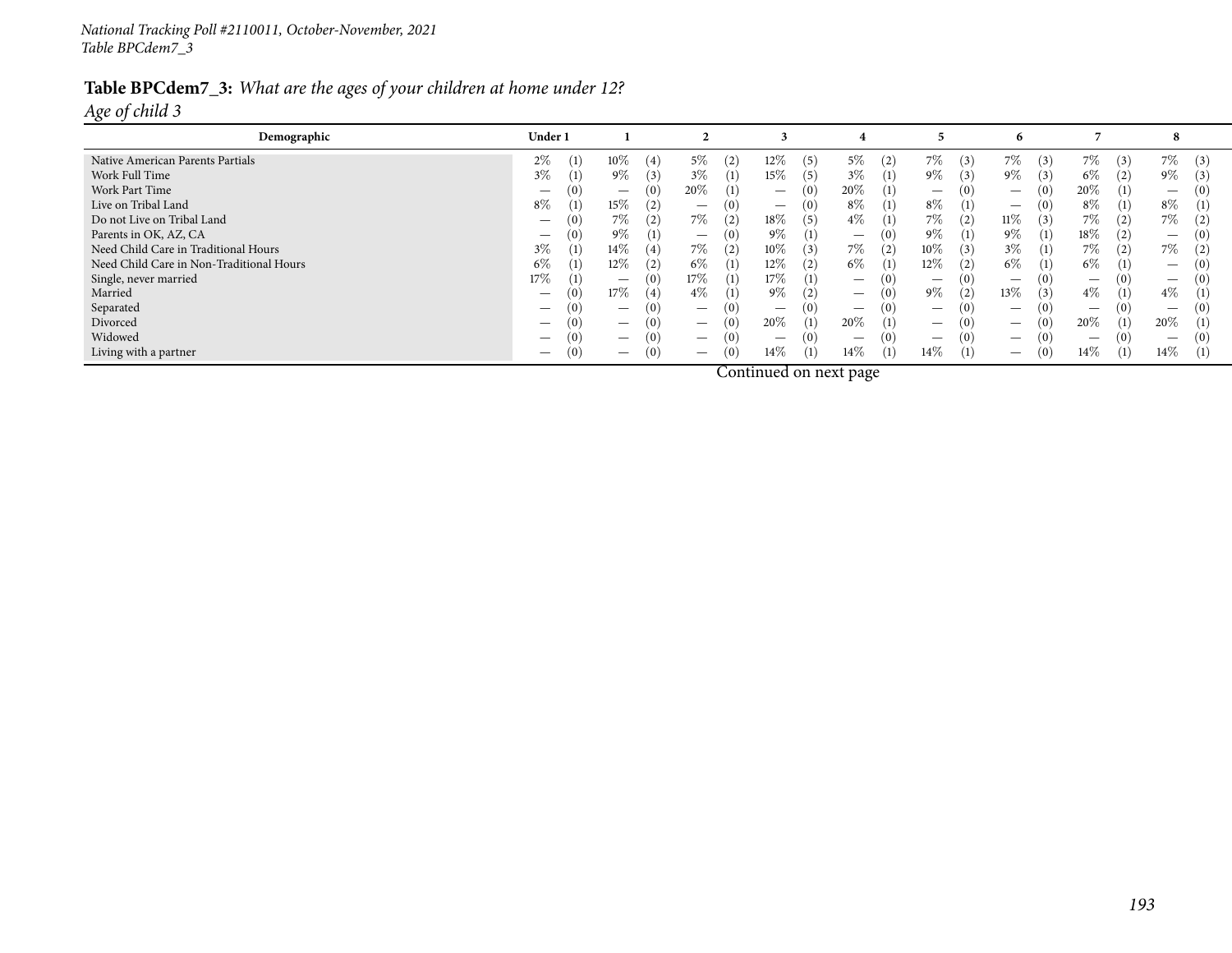#### Table BPCdem7\_3: What are the ages of your children at home under 12? *Age of child <sup>3</sup>*

| Demographic                                                                                                                                    | Under 1                       | -1                                      | $\overline{2}$                          | 3                                      | $\overline{4}$                           | 5                                      | 6                                      | $\overline{7}$                          | 8                                      |
|------------------------------------------------------------------------------------------------------------------------------------------------|-------------------------------|-----------------------------------------|-----------------------------------------|----------------------------------------|------------------------------------------|----------------------------------------|----------------------------------------|-----------------------------------------|----------------------------------------|
| Native American Parents Partials                                                                                                               | $2\%$                         | $10\%$                                  | $5\%$                                   | 12%                                    | $5\%$                                    | $7\%$                                  | $7\%$                                  | $7\%$                                   | $7\%$                                  |
|                                                                                                                                                | (1)                           | (4)                                     | (2)                                     | (5)                                    | (2)                                      | (3)                                    | (3)                                    | (3)                                     | (3)                                    |
| Alabama                                                                                                                                        | (0)                           | (0)                                     | (0)                                     | (0)                                    | (0)                                      | (0)                                    | (0)                                    | (0)                                     | (0)                                    |
|                                                                                                                                                | $\qquad \qquad -$             | $\overline{\phantom{m}}$                |                                         | $\overline{\phantom{m}}$               | $\overline{\phantom{0}}$                 | $\overline{\phantom{m}}$               | $\overline{\phantom{m}}$               | $\overline{\phantom{m}}$                | $\overline{\phantom{m}}$               |
| Alaska                                                                                                                                         | (0)                           | (0)                                     | (0)                                     | (0)                                    | (0)                                      | (0)                                    | (0)                                    | (0)                                     | (0)                                    |
|                                                                                                                                                | $\overline{\phantom{0}}$      | $\qquad \qquad -$                       | $\qquad \qquad -$                       | $\overline{\phantom{m}}$               | $\overline{\phantom{m}}$                 | $\overline{\phantom{m}}$               | $\overline{\phantom{m}}$               | $\overline{\phantom{m}}$                | $\overline{\phantom{m}}$               |
| Arizona                                                                                                                                        | (0)                           | (0)                                     | (0)                                     | (0)                                    | (0)                                      | (0)                                    | 100%                                   | (0)                                     | (0)                                    |
|                                                                                                                                                | $\overline{\phantom{0}}$      | $\overline{\phantom{m}}$                | $\qquad \qquad -$                       | $\overline{\phantom{m}}$               | $\overline{\phantom{m}}$                 | $\qquad \qquad -$                      | (1)                                    | $\overline{\phantom{m}}$                | $\overline{\phantom{m}}$               |
| Arkansas                                                                                                                                       | (0)                           | (0)                                     | (0)                                     | (0)                                    | (0)                                      | (0)                                    | (0)                                    | (0)                                     | (0)                                    |
|                                                                                                                                                | $\overline{\phantom{0}}$      | $\overline{\phantom{m}}$                | $\qquad \qquad -$                       | $\overline{\phantom{m}}$               | $\overline{\phantom{0}}$                 | $\overbrace{\phantom{1232211}}$        | $\qquad \qquad -$                      | $\overline{\phantom{m}}$                | $\overline{\phantom{m}}$               |
| California                                                                                                                                     | (0)                           | (0)                                     | (0)                                     | (0)                                    | (0)                                      | (0)                                    | (0)                                    | 100%                                    | (0)                                    |
|                                                                                                                                                | $\overline{\phantom{m}}$      | $\overline{\phantom{m}}$                | $\qquad \qquad -$                       | $\overline{\phantom{m}}$               | $\overline{\phantom{0}}$                 | $\overline{\phantom{m}}$               | $\overline{\phantom{0}}$               | (1)                                     | $\overline{\phantom{m}}$               |
| Colorado                                                                                                                                       | (0)                           | $100\%$                                 | (0)                                     | (0)                                    | (0)                                      | (0)                                    | (0)                                    | (0)                                     | (0)                                    |
|                                                                                                                                                | $\overbrace{\phantom{12332}}$ | (1)                                     | $\overbrace{\phantom{1232211}}$         | $\overline{\phantom{m}}$               | $\overline{\phantom{0}}$                 | $\overline{\phantom{0}}$               | $\qquad \qquad -$                      |                                         | $\overline{\phantom{m}}$               |
| Connecticut                                                                                                                                    | (0)                           | (0)                                     | (0)                                     | (0)                                    | (0)                                      | (0)                                    | (0)                                    | (0)                                     | (0)                                    |
|                                                                                                                                                |                               | $\overbrace{\phantom{1232211}}$         | $\qquad \qquad -$                       | $\overline{\phantom{m}}$               | $\overline{\phantom{0}}$                 |                                        | $\overline{\phantom{0}}$               |                                         | $\overline{\phantom{m}}$               |
| Delaware                                                                                                                                       | (0)                           | (0)                                     | (0)                                     | (0)                                    | (0)                                      | (0)                                    | (0)                                    | (0)                                     | (0)                                    |
|                                                                                                                                                |                               | $\hspace{0.1mm}-\hspace{0.1mm}$         |                                         | $\overline{\phantom{a}}$               | $\overline{\phantom{0}}$                 | $\overline{\phantom{0}}$               | $\overline{\phantom{0}}$               | -                                       | $\overline{\phantom{m}}$               |
| District of Columbia                                                                                                                           | (0)                           | (0)<br>$\overbrace{\phantom{1232211}}$  | (0)<br>$\overbrace{\phantom{12322111}}$ | (0)                                    | (0)<br>$\overline{\phantom{0}}$          | (0)                                    | (0)<br>$\overline{\phantom{0}}$        | (0)<br>$\overline{\phantom{0}}$         | (0)<br>$\overline{\phantom{m}}$        |
| Florida                                                                                                                                        | (0)                           | (0)                                     | (0)                                     | (0)                                    | (0)                                      | (0)                                    | (0)                                    | (0)                                     | (0)                                    |
|                                                                                                                                                | $\overbrace{\phantom{12332}}$ | $\overline{\phantom{m}}$                | $\qquad \qquad -$                       | $\overline{\phantom{m}}$               | $\overline{\phantom{m}}$                 | $\overline{\phantom{m}}$               | $\qquad \qquad$                        | $\qquad \qquad -$                       |                                        |
| Georgia                                                                                                                                        | (0)                           | (0)<br>$\overline{\phantom{m}}$         | (0)<br>$\qquad \qquad -$                | (0)<br>$\overline{\phantom{m}}$        | (0)<br>$\overline{\phantom{0}}$          | (0)<br>$\overline{\phantom{m}}$        | (0)<br>$\overline{\phantom{0}}$        | (0)<br>$\qquad \qquad -$                | $100\%$<br>(1)                         |
| Idaho                                                                                                                                          | (0)                           | (0)<br>$\overline{\phantom{m}}$         | (0)<br>$\qquad \qquad -$                | (0)<br>$\overline{\phantom{m}}$        | (0)<br>$\overline{\phantom{0}}$          | (0)<br>$\overbrace{\phantom{1232211}}$ | 100%<br>(1)                            | (0)<br>$\overline{\phantom{m}}$         | (0)<br>$\overbrace{\phantom{1232211}}$ |
| Illinois                                                                                                                                       | (0)                           | (0)<br>$\overline{\phantom{m}}$         | $100\%$<br>(1)                          | (0)<br>$\overline{\phantom{m}}$        | (0)<br>-                                 | (0)<br>$\overline{\phantom{m}}$        | (0)<br>$\overline{\phantom{0}}$        | (0)<br>$\overline{\phantom{m}}$         | (0)<br>$\overline{\phantom{m}}$        |
| Indiana                                                                                                                                        | (0)                           | (0)                                     | (0)                                     | (0)                                    | (0)                                      | (0)                                    | (0)                                    | (0)                                     | (0)                                    |
|                                                                                                                                                |                               | $\overline{\phantom{m}}$                | $\overbrace{\phantom{12322111}}$        | $\overline{\phantom{m}}$               | $\overline{\phantom{0}}$                 | $\overline{\phantom{m}}$               | $\overbrace{\phantom{1232211}}$        |                                         | $\overline{\phantom{m}}$               |
| Iowa                                                                                                                                           | (0)                           | (0)                                     | (0)                                     | (0)                                    | (0)                                      | (0)                                    | (0)                                    | (0)                                     | (0)                                    |
|                                                                                                                                                |                               | $\overline{\phantom{m}}$                | $\qquad \qquad$                         | $\overline{\phantom{m}}$               | $\overline{\phantom{0}}$                 | $\overbrace{\phantom{12322111}}$       | $\qquad \qquad$                        | $\overline{\phantom{0}}$                | $\overline{\phantom{m}}$               |
| Kansas                                                                                                                                         | (0)                           | (0)<br>$\overline{\phantom{m}}$         | (0)                                     | (0)<br>$\overline{\phantom{m}}$        | (0)<br>$\overline{\phantom{0}}$          | (0)<br>$\overline{\phantom{0}}$        | $50\%$<br>(1)                          | (0)<br>$\overline{\phantom{0}}$         | (0)<br>$\overline{\phantom{m}}$        |
| Louisiana                                                                                                                                      | (0)                           | (0)                                     | (0)                                     | (0)                                    | (0)                                      | (0)                                    | (0)                                    | (0)                                     | (0)                                    |
|                                                                                                                                                |                               | $\overline{\phantom{m}}$                | $\qquad \qquad -$                       | $\overline{\phantom{m}}$               | $\overline{\phantom{0}}$                 | $\overline{\phantom{m}}$               | $\overbrace{\phantom{1232211}}$        |                                         | $\overline{\phantom{m}}$               |
| Maine                                                                                                                                          | (0)                           | (0)                                     | (0)                                     | (0)                                    | (0)                                      | (0)                                    | (0)                                    | (0)                                     | (0)                                    |
|                                                                                                                                                |                               |                                         | $\qquad \qquad -$                       | $\overline{\phantom{m}}$               | $\overline{\phantom{0}}$                 | $\overline{\phantom{m}}$               | $\qquad \qquad$                        |                                         |                                        |
| Maryland                                                                                                                                       | (0)                           | (0)                                     | (0)                                     | (0)                                    | (0)                                      | (0)                                    | (0)                                    | (0)                                     | (0)                                    |
|                                                                                                                                                |                               |                                         | $\qquad \qquad -$                       | $\overline{\phantom{m}}$               | $\overline{\phantom{0}}$                 | $\overline{\phantom{m}}$               | $\overline{\phantom{0}}$               |                                         |                                        |
| Massachusetts                                                                                                                                  | (0)                           | (0)                                     | (0)                                     | (0)                                    | (0)                                      | (0)                                    | (0)                                    | (0)                                     | (0)                                    |
|                                                                                                                                                |                               | $\overline{\phantom{m}}$                | $\qquad \qquad -$                       | $\overline{\phantom{m}}$               | $\overline{\phantom{0}}$                 | $\overline{\phantom{m}}$               | $\overline{\phantom{0}}$               | $\overline{\phantom{0}}$                | $\overline{\phantom{m}}$               |
| Michigan                                                                                                                                       | (0)                           | (0)                                     | (0)                                     | (0)                                    | 100%                                     | (0)                                    | (0)                                    | (0)                                     | (0)                                    |
|                                                                                                                                                | $\overline{\phantom{0}}$      | $\hspace{0.1mm}-\hspace{0.1mm}$         | $\qquad \qquad -$                       | $\overline{\phantom{m}}$               | (1)                                      | $\overline{\phantom{0}}$               |                                        |                                         | $\overline{\phantom{m}}$               |
| Minnesota                                                                                                                                      | 17%                           | (0)                                     | (0)                                     | 17%                                    | (0)                                      | (0)                                    | (0)                                    | (0)                                     | 17%                                    |
|                                                                                                                                                | (1)                           | $\overline{\phantom{m}}$                | $\qquad \qquad -$                       | (1)                                    | $\overline{\phantom{0}}$                 | $\overline{\phantom{0}}$               | $\overline{\phantom{0}}$               | $\overline{\phantom{0}}$                | (1)                                    |
| Mississippi                                                                                                                                    | (0)                           | (0)<br>$\overline{\phantom{m}}$         | (0)<br>$\qquad \qquad -$                | (0)<br>$\overline{\phantom{m}}$        | (0)                                      | (0)<br>$\overline{\phantom{m}}$        | (0)<br>$\qquad \qquad$                 | (0)<br>$\qquad \qquad -$                | (0)<br>$\overline{\phantom{m}}$        |
| Missouri                                                                                                                                       | (0)                           | (0)                                     | (0)                                     | (0)                                    | (0)                                      | (0)                                    | (0)                                    | (0)                                     | (0)                                    |
|                                                                                                                                                | $\overline{\phantom{m}}$      | $\overline{\phantom{m}}$                | $\qquad \qquad -$                       | $\overline{\phantom{m}}$               | $\overline{\phantom{0}}$                 | $\overline{\phantom{m}}$               | $\overline{\phantom{0}}$               |                                         | $\overline{\phantom{m}}$               |
| Montana                                                                                                                                        | (0)                           | 25%                                     | (0)                                     | (0)                                    | (0)                                      | (0)                                    | (0)                                    | (0)                                     | $25\%$                                 |
|                                                                                                                                                | $\overbrace{\phantom{12332}}$ | (1)                                     | $\qquad \qquad -$                       | $\overline{\phantom{m}}$               |                                          | $\overline{\phantom{m}}$               | $\overline{\phantom{0}}$               |                                         | (1)                                    |
| Nebraska                                                                                                                                       | (0)                           | $50\%$                                  | (0)                                     | 50%                                    | (0)                                      | (0)                                    | (0)                                    | (0)                                     | (0)                                    |
|                                                                                                                                                | $\overline{\phantom{0}}$      | (1)                                     | $\qquad \qquad -$                       | (1)                                    | $\overbrace{\phantom{12322111}}$         | $\overbrace{\phantom{12332}}$          | $\qquad \qquad -$                      | $\overbrace{\phantom{1232211}}$         | $\overline{\phantom{m}}$               |
| Nevada                                                                                                                                         | (0)                           | (0)                                     | (0)                                     | (0)                                    | (0)                                      | (0)                                    | (0)                                    | (0)                                     | (0)                                    |
|                                                                                                                                                | $\overline{\phantom{0}}$      | $\overline{\phantom{m}}$                | $\qquad \qquad -$                       | $\overline{\phantom{m}}$               | $\overline{\phantom{m}}$                 | $\qquad \qquad -$                      | $\qquad \qquad$                        |                                         | $\overline{\phantom{m}}$               |
| New Mexico                                                                                                                                     | (0)                           | (0)<br>$\overline{\phantom{m}}$         | (0)<br>$\qquad \qquad -$                | (0)<br>$\overline{\phantom{0}}$        | 25%<br>(1)                               | 25%<br>(1)                             | (0)<br>$\qquad \qquad$                 | (0)<br>—                                | (0)<br>$\overline{\phantom{m}}$        |
| New York                                                                                                                                       | (0)                           | (0)<br>$\overline{\phantom{m}}$         | (0)<br>$\qquad \qquad -$                | (0)<br>$\overline{\phantom{m}}$        | (0)<br>$\overbrace{\phantom{123221111}}$ | (0)<br>$\overbrace{\phantom{1232211}}$ | (0)<br>$\overbrace{\phantom{1232211}}$ | (0)<br>$\overline{\phantom{0}}$         | (0)<br>$\overline{\phantom{m}}$        |
| North Carolina                                                                                                                                 | (0)                           | (0)                                     | 50%                                     | 50%                                    | (0)                                      | (0)                                    | (0)                                    | (0)                                     | (0)                                    |
|                                                                                                                                                |                               |                                         | (1)                                     | (1)                                    |                                          | $\overline{\phantom{m}}$               | $\qquad \qquad$                        | —                                       |                                        |
| North Dakota                                                                                                                                   | (0)                           | (0)                                     | (0)                                     | (0)                                    | (0)                                      | (0)                                    | (0)                                    | (0)                                     | (0)                                    |
|                                                                                                                                                | $\overbrace{\phantom{12332}}$ | $\qquad \qquad -$                       |                                         | $\overline{\phantom{m}}$               | $\overline{\phantom{0}}$                 | $\overline{\phantom{m}}$               | $\qquad \qquad -$                      |                                         | $\overline{\phantom{m}}$               |
| Ohio                                                                                                                                           | (0)                           | (0)                                     | (0)                                     | (0)                                    | (0)                                      | (0)                                    | (0)                                    | (0)                                     | (0)                                    |
|                                                                                                                                                |                               |                                         | $\qquad \qquad -$                       | $\overline{\phantom{m}}$               | $\overline{\phantom{m}}$                 | $\overline{\phantom{m}}$               | $\qquad \qquad$                        | $\overline{\phantom{m}}$                |                                        |
| Oklahoma                                                                                                                                       | (0)                           | $11\%$                                  | (0)                                     | $11\%$                                 | (0)                                      | $11\%$                                 | (0)                                    | $11\%$                                  | (0)                                    |
|                                                                                                                                                | -                             | (1)                                     | $\qquad \qquad -$                       | (1)                                    |                                          | (1)                                    | $\qquad \qquad$                        | (1)                                     | $\overline{\phantom{m}}$               |
| Oregon                                                                                                                                         | (0)                           | (0)<br>$\overbrace{\phantom{12322111}}$ | (0)<br>$\qquad \qquad -$                | (0)                                    | (0)<br>$\overline{\phantom{0}}$          | 100%<br>(1)                            | (0)<br>$\overline{\phantom{0}}$        | (0)<br>$\overbrace{\phantom{12322111}}$ | (0)<br>$\overline{\phantom{m}}$        |
| Pennsylvania                                                                                                                                   | (0)                           | (0)                                     | (0)                                     | (0)                                    | (0)                                      | (0)                                    | (0)                                    | (0)                                     | (0)                                    |
|                                                                                                                                                |                               | $\overline{\phantom{m}}$                | $\qquad \qquad -$                       | $\overline{\phantom{m}}$               | $\overline{\phantom{m}}$                 | $\overline{\phantom{0}}$               | $\qquad \qquad$                        | $\qquad \qquad -$                       | $\overline{\phantom{m}}$               |
| South Carolina                                                                                                                                 | (0)                           | (0)                                     | (0)                                     | $100\%$                                | (0)                                      | (0)                                    | (0)                                    | (0)                                     | (0)                                    |
|                                                                                                                                                | -                             | $\overline{\phantom{m}}$                | $\qquad \qquad -$                       | (1)                                    | $\overbrace{\phantom{12322111}}$         | $\overbrace{\phantom{1232211}}$        |                                        | $\overbrace{\phantom{1232211}}$         | $\overline{\phantom{m}}$               |
| South Dakota                                                                                                                                   | (0)                           | (0)<br>$\overline{\phantom{m}}$         | (0)<br>$\qquad \qquad -$                | (0)<br>$\overbrace{\phantom{1232211}}$ | (0)<br>$\overline{\phantom{0}}$          | (0)<br>$\overline{\phantom{0}}$        | (0)<br>$\overline{\phantom{0}}$        | (0)<br>—                                | (0)<br>$\overline{\phantom{m}}$        |
| Tennessee                                                                                                                                      | (0)                           | (0)                                     | (0)                                     | (0)                                    | (0)                                      | (0)                                    | (0)                                    | (0)                                     | (0)                                    |
|                                                                                                                                                |                               | $\hspace{0.1mm}-\hspace{0.1mm}$         | $\qquad \qquad -$                       | $\overline{\phantom{a}}$               |                                          |                                        | $\overline{\phantom{0}}$               | $\overline{\phantom{m}}$                | $\overline{\phantom{m}}$               |
| Texas                                                                                                                                          | (0)                           | (0)                                     | (0)                                     | (0)                                    | (0)                                      | (0)                                    | (0)                                    | (0)                                     | (0)                                    |
|                                                                                                                                                |                               | $\overline{\phantom{m}}$                |                                         | $\overline{\phantom{m}}$               | $\overline{\phantom{0}}$                 | $\overline{\phantom{0}}$               | $\qquad \qquad$                        | $\overline{\phantom{0}}$                | $\overline{\phantom{m}}$               |
| Utah                                                                                                                                           | (0)                           | (0)                                     | (0)                                     | (0)                                    | (0)                                      | (0)                                    | (0)                                    | (0)                                     | (0)                                    |
|                                                                                                                                                | -                             | $\overline{\phantom{m}}$                | $\qquad \qquad -$                       | $\overline{\phantom{m}}$               | $\overbrace{\phantom{123331}}$           | $\overline{\phantom{0}}$               | $\qquad \qquad$                        |                                         | $\overline{\phantom{m}}$               |
| Virginia                                                                                                                                       | (0)                           | (0)<br>$\overline{\phantom{m}}$         | (0)<br>$\qquad \qquad -$                | (0)<br>$\overline{\phantom{m}}$        | (0)<br>$\overline{\phantom{0}}$          | (0)                                    | (0)<br>$\overline{\phantom{0}}$        | (0)                                     | (0)<br>$\overline{\phantom{m}}$        |
| Washington                                                                                                                                     | (0)                           | (0)                                     | (0)                                     | (0)                                    | (0)                                      | (0)                                    | (0)                                    | (0)                                     | (0)                                    |
|                                                                                                                                                | $\overline{\phantom{m}}$      | $\overline{\phantom{m}}$                | $\qquad \qquad -$                       | $\overline{\phantom{m}}$               | $\overline{\phantom{0}}$                 | $\overline{\phantom{m}}$               | $\qquad \qquad -$                      | $\hspace{0.1mm}-\hspace{0.1mm}$         | $\overline{\phantom{m}}$               |
| Wisconsin                                                                                                                                      | (0)                           | (0)                                     | (0)                                     | (0)                                    | (0)                                      | (0)                                    | (0)                                    | 100%                                    | (0)                                    |
|                                                                                                                                                | $\overline{\phantom{m}}$      | $\overline{\phantom{m}}$                | $\qquad \qquad -$                       | $\overline{\phantom{m}}$               | $\overline{\phantom{0}}$                 | $\overline{\phantom{0}}$               | $\overline{\phantom{0}}$               | (1)                                     | $\overline{\phantom{0}}$               |
| Wyoming                                                                                                                                        | (0)                           | (0)                                     | (0)                                     | (0)                                    | (0)                                      | (0)                                    | (0)                                    | (0)                                     | (0)                                    |
|                                                                                                                                                | $\qquad \qquad -$             | $\overline{\phantom{m}}$                | $\qquad \qquad -$                       | $\overline{\phantom{m}}$               | —                                        |                                        | $\overline{\phantom{0}}$               | $\overline{\phantom{m}}$                | $\overline{\phantom{0}}$               |
|                                                                                                                                                |                               |                                         |                                         |                                        |                                          |                                        |                                        |                                         |                                        |
| Note: Row proportions may total to larger than one-hundred percent due to rounding. For more information visit MorningConsultIntelligence.com. |                               |                                         |                                         |                                        |                                          |                                        |                                        |                                         |                                        |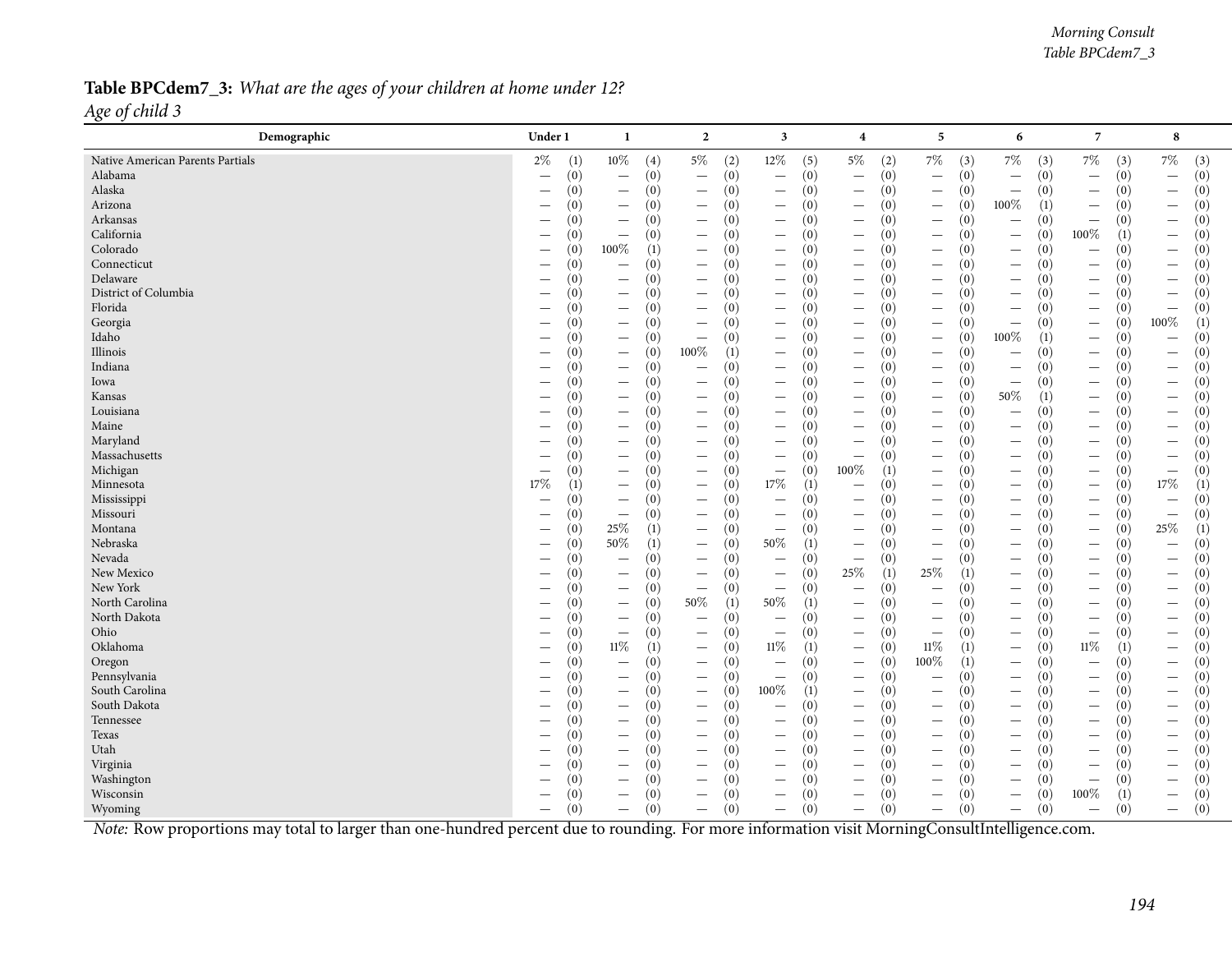*National Tracking Poll #2110011, October-November, <sup>2021</sup> Table BPCdem7\_4*

#### Table BPCdem7\_4: What are the ages of your children at home under 12? *Age of child <sup>4</sup>*

| Demographic                      | Under 1                  |     | 1                                |                  | $\mathbf{3}$                    |     | 5                             |     | 10                            |     |
|----------------------------------|--------------------------|-----|----------------------------------|------------------|---------------------------------|-----|-------------------------------|-----|-------------------------------|-----|
| Native American Parents Partials | $19\%$                   | (3) | $12\%$                           | (2)              | $6\%$                           | (1) | 19%                           | (3) | $6\%$                         | (1) |
| Gender: Male                     | 33%                      | (1) | $\overline{\phantom{m}}$         | (0)              | $\hspace{0.1mm}-\hspace{0.1mm}$ | (0) | 33%                           | (1) | $\overline{\phantom{0}}$      | (0) |
| Gender: Female                   | $15\%$                   | (2) | 15%                              | (2)              | $8\%$                           | (1) | 15%                           | (2) | $8\%$                         | (1) |
| Age: 18-34                       | 20%                      | (1) | 20%                              | (1)              | $\hspace{0.1mm}-\hspace{0.1mm}$ | (0) | 20%                           | (1) | $\overbrace{\phantom{12333}}$ | (0) |
| Age: 35-44                       | 20%                      | (2) | 10%                              | (1)              | $10\%$                          | (1) | $20\%$                        | (2) | $10\%$                        | (1) |
| Age: 45-64                       |                          | (0) |                                  | (0)              | $\hspace{0.1mm}-\hspace{0.1mm}$ | (0) |                               | (0) | $\overbrace{\phantom{12333}}$ | (0) |
| Age: 65+                         |                          | (0) |                                  | (0)              | $\hspace{0.1mm}-\hspace{0.1mm}$ | (0) |                               | (0) | $\overbrace{\phantom{12333}}$ | (0) |
| GenZers: 1997-2012               |                          | (0) | $\overline{\phantom{m}}$         | (0)              | $\hspace{0.1mm}-\hspace{0.1mm}$ | (0) |                               | (0) |                               | (0) |
| Millennials: 1981-1996           | 23%                      | (3) | 15%                              | (2)              | $8\%$                           | (1) | 15%                           | (2) | $8\%$                         | (1) |
| GenXers: 1965-1980               | $\overline{\phantom{0}}$ | (0) | $\hspace{0.1mm}-\hspace{0.1mm}$  | (0)              | $\hspace{0.1mm}-\hspace{0.1mm}$ | (0) | 100%                          | (1) | $\overline{\phantom{m}}$      | (0) |
| Baby Boomers: 1946-1964          | —                        | (0) | $\hspace{0.1mm}-\hspace{0.1mm}$  | (0)              | $\hspace{0.1mm}-\hspace{0.1mm}$ | (0) | $\overline{\phantom{m}}$      | (0) |                               | (0) |
| PID: Dem (no lean)               |                          | (0) | 25%                              | (2)              | $\hspace{0.1mm}-\hspace{0.1mm}$ | (0) | $12\%$                        | (1) | $12\%$                        | (1) |
| PID: Ind (no lean)               | $50\%$                   | (2) | $\hspace{0.1mm}-\hspace{0.1mm}$  | (0)              | $25\%$                          | (1) |                               | (0) |                               | (0) |
| PID: Rep (no lean)               | 25%                      | (1) | $\hspace{0.1mm}-\hspace{0.1mm}$  | (0)              | $\hspace{0.1mm}-\hspace{0.1mm}$ | (0) | $50\%$                        | (2) | $\overline{\phantom{m}}$      | (0) |
| Educ: < College                  | $9\%$                    | (1) | $18\%$                           | (2)              | $9\%$                           | (1) | 18%                           | (2) | $9\%$                         | (1) |
| Educ: Bachelors degree           | 100%                     | (2) | $\overbrace{\phantom{12322111}}$ | (0)              |                                 | (0) | $\overline{\phantom{m}}$      | (0) |                               | (0) |
| Educ: Post-grad                  |                          | (0) | $\hspace{0.1mm}-\hspace{0.1mm}$  | (0)              | $\hspace{0.1mm}-\hspace{0.1mm}$ | (0) | 33%                           | (1) |                               | (0) |
| Income: Under 50k                | —                        | (0) | 12%                              | $\left(1\right)$ | $\overline{\phantom{m}}$        | (0) | 25%                           | (2) | $12\%$                        | (1) |
| Income: 50k-100k                 | 33%                      | (2) | 17%                              | $\left(1\right)$ | $\hspace{0.1mm}-\hspace{0.1mm}$ | (0) | 17%                           | (1) |                               | (0) |
| Income: 100k+                    | 50%                      | (1) | $\overline{\phantom{m}}$         | (0)              | $50\%$                          | (1) | $\overbrace{\phantom{aaaaa}}$ | (0) |                               | (0) |
| Ethnicity: White                 | 33%                      | (1) | $\hspace{0.1mm}-\hspace{0.1mm}$  | (0)              |                                 | (0) |                               | (0) |                               | (0) |
| Ethnicity: Hispanic              | $\overline{\phantom{0}}$ | (0) | $50\%$                           | $\left(1\right)$ | $\hspace{0.1mm}-\hspace{0.1mm}$ | (0) |                               | (0) | $\qquad \qquad$               | (0) |
| Ethnicity: Black                 |                          | (0) | $\overline{\phantom{m}}$         | (0)              | $\overline{\phantom{m}}$        | (0) |                               | (0) |                               | (0) |
| Ethnicity: Other                 | 15%                      | (2) | 15%                              | (2)              | $8\%$                           | (1) | 23%                           | (3) | $8\%$                         | (1) |
| 4-Region: Northeast              |                          | (0) | $\overline{\phantom{m}}$         | (0)              |                                 | (0) |                               | (0) | $\overline{\phantom{m}}$      | (0) |
| 4-Region: Midwest                | 17%                      | (1) | 17%                              | (1)              |                                 | (0) | $50\%$                        | (3) |                               | (0) |
| 4-Region: South                  | 20%                      | (1) | $\overline{\phantom{m}}$         | (0)              | $\overline{\phantom{m}}$        | (0) |                               | (0) | 20%                           | (1) |
| 4-Region: West                   | 20%                      | (1) | 20%                              | (1)              | 20%                             | (1) |                               | (0) |                               | (0) |
| Age: 19-34                       | 20%                      | (1) | 20%                              | (1)              |                                 | (0) | 20%                           | (1) |                               | (0) |
| Age: 35-44                       | 20%                      | (2) | 10%                              | (1)              | $10\%$                          | (1) | 20%                           | (2) | $10\%$                        | (1) |
| Age: 45+                         |                          | (0) | $\overbrace{\phantom{12322111}}$ | (0)              |                                 | (0) | $\overbrace{\phantom{aaaaa}}$ | (0) |                               | (0) |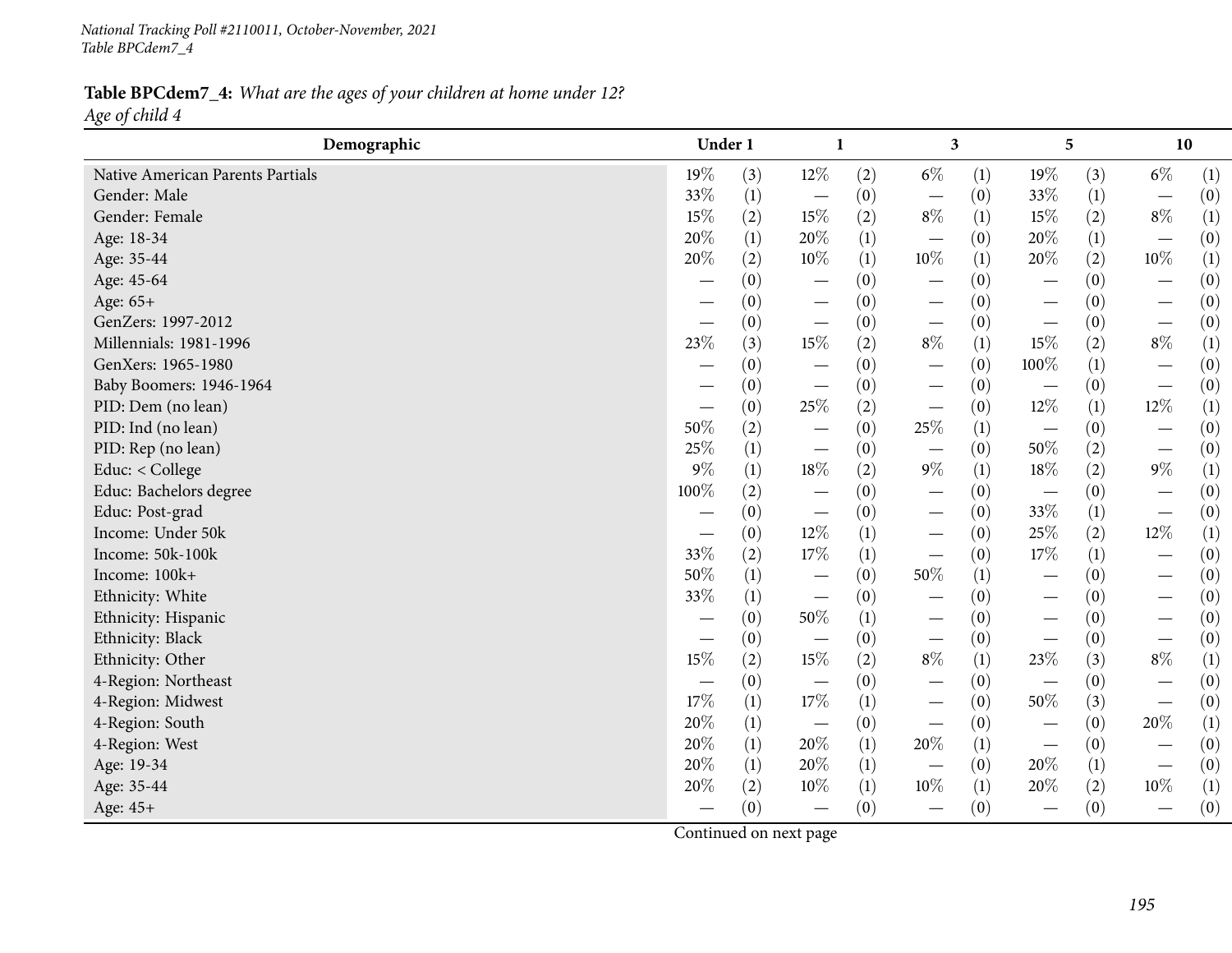#### Table BPCdem7\_4: What are the ages of your children at home under 12? *Age of child <sup>4</sup>*

| Demographic                                                                       | Under 1                  |     |                                 |                  | 3                               |                  | 5                             |     | 10                              |     |
|-----------------------------------------------------------------------------------|--------------------------|-----|---------------------------------|------------------|---------------------------------|------------------|-------------------------------|-----|---------------------------------|-----|
| Native American Parents Partials                                                  | 19%                      | (3) | 12%                             | (2)              | $6\%$                           | (1)              | $19\%$                        | (3) | $6\%$                           | (1) |
| Enrolled in Tribe                                                                 | 15%                      | (2) | $8\%$                           | (1)              | $8\%$                           | (1)              | 15%                           | (2) | $8\%$                           | (1) |
| Not Enrolled in Tribe                                                             | 33%                      | (1) | 33%                             | (1)              |                                 | (0)              | 33%                           | (1) |                                 | (0) |
| Live Near Tribe Enrolled in                                                       | 10%                      | (1) | 10%                             | (1)              | $10\%$                          | (1)              | 10%                           | (1) | $10\%$                          | (1) |
| Youngest Child under 1 Year                                                       | 60%                      | (3) | $\hspace{0.1mm}-\hspace{0.1mm}$ | (0)              | $\hspace{0.1mm}-\hspace{0.1mm}$ | (0)              | $20\%$                        | (1) | $\overline{\phantom{m}}$        | (0) |
| Youngest Child 1-4                                                                | 25%                      | (3) | 17%                             | (2)              | $8\%$                           | (1)              | 17%                           | (2) | $8\%$                           | (1) |
| Youngest Child 5-11                                                               | 19%                      | (3) | 12%                             | (2)              | $6\%$                           | (1)              | 19%                           | (3) | $6\%$                           | (1) |
| Married/Partnered                                                                 | 25%                      | (3) | 17%                             | (2)              | $8\%$                           | (1)              | $8\%$                         | (1) | $\overbrace{\phantom{12333}}$   | (0) |
| Single Parent HH                                                                  |                          | (0) | $\hspace{0.1mm}-\hspace{0.1mm}$ | (0)              | $\hspace{0.1mm}-\hspace{0.1mm}$ | (0)              | 50%                           | (2) | 25%                             | (1) |
| Married/Partnered + both Employed                                                 | 17%                      | (1) | 33%                             | (2)              | 17%                             | (1)              |                               | (0) |                                 | (0) |
| Married/Partnered + One Adult Employed                                            | 25%                      | (3) | 17%                             | (2)              | $8\%$                           | (1)              | $8\%$                         | (1) |                                 | (0) |
| Service Worker, Retail Sales, Laborers and Helpers                                |                          | (0) | $\hspace{0.1mm}-\hspace{0.1mm}$ | (0)              | 50%                             | (1)              | 50%                           | (1) |                                 | (0) |
| Trade and Skilled Workers                                                         |                          | (0) | $\hspace{0.05cm}$               | (0)              |                                 | (0)              | 100%                          | (1) | $\hspace{0.1mm}-\hspace{0.1mm}$ | (0) |
| Administrative Workers, Office Professionals, and Executive/Senior Level Managers | 33%                      | (1) | 33%                             | (1)              |                                 | (0)              |                               | (0) | $\overbrace{\phantom{13333}}$   | (0) |
| Health Care and Medical Professionals, Lab Technicians, and Pharmacists           | $\overline{\phantom{0}}$ | (0) | $\hspace{0.1mm}-\hspace{0.1mm}$ | (0)              |                                 | (0)              | $\overbrace{\phantom{aaaaa}}$ | (0) | 100%                            | (1) |
| Other Professionals                                                               | 12%                      | (1) | 12%                             | (1)              | $\hspace{0.1mm}-\hspace{0.1mm}$ | (0)              | $12\%$                        | (1) | $\overline{\phantom{m}}$        | (0) |
| Work Full Time                                                                    | 17%                      | (2) | 17%                             | (2)              | $8\%$                           | (1)              | $8\%$                         | (1) | $8\%$                           | (1) |
| <b>Work Part Time</b>                                                             |                          | (0) |                                 | (0)              |                                 | (0)              | 67%                           | (2) |                                 | (0) |
| Live on Tribal Land                                                               |                          | (0) | 20%                             | $\left(1\right)$ | 20%                             | (1)              |                               | (0) | $\overline{\phantom{m}}$        | (0) |
| Do not Live on Tribal Land                                                        | 27%                      | (3) | $9\%$                           | (1)              | $\overbrace{\phantom{123321}}$  | (0)              | 27%                           | (3) | $9\%$                           | (1) |
| Parents in OK, AZ, CA                                                             |                          | (0) | $\overline{\phantom{m}}$        | (0)              | $\hspace{0.1mm}-\hspace{0.1mm}$ | (0)              | $\overline{\phantom{m}}$      | (0) | 25%                             | (1) |
| Need Child Care in Traditional Hours                                              | $8\%$                    | (1) | 17%                             | (2)              | $8\%$                           | $\left(1\right)$ | 17%                           | (2) | $8\%$                           | (1) |
| Need Child Care in Non-Traditional Hours                                          | 14%                      | (1) | 14%                             | (1)              |                                 | (0)              | 14%                           | (1) | 14%                             | (1) |
| Single, never married                                                             |                          | (0) | $\hspace{0.1mm}-\hspace{0.1mm}$ | (0)              |                                 | (0)              |                               | (0) | 100%                            | (1) |
| Married                                                                           | 22%                      | (2) | $11\%$                          | (1)              |                                 | (0)              | $11\%$                        | (1) | $\hspace{0.1mm}-\hspace{0.1mm}$ | (0) |
| Separated                                                                         |                          | (0) | $\hspace{0.1mm}-\hspace{0.1mm}$ | (0)              |                                 | (0)              | $\overline{\phantom{m}}$      | (0) | $\overline{\phantom{m}}$        | (0) |
| Divorced                                                                          |                          | (0) |                                 | (0)              |                                 | (0)              | 67%                           | (2) |                                 | (0) |
| Widowed                                                                           |                          | (0) |                                 | (0)              |                                 | (0)              |                               | (0) |                                 | (0) |
| Living with a partner                                                             | 33%                      | (1) | 33%                             | (1)              | 33\%                            | (1)              |                               | (0) |                                 | (0) |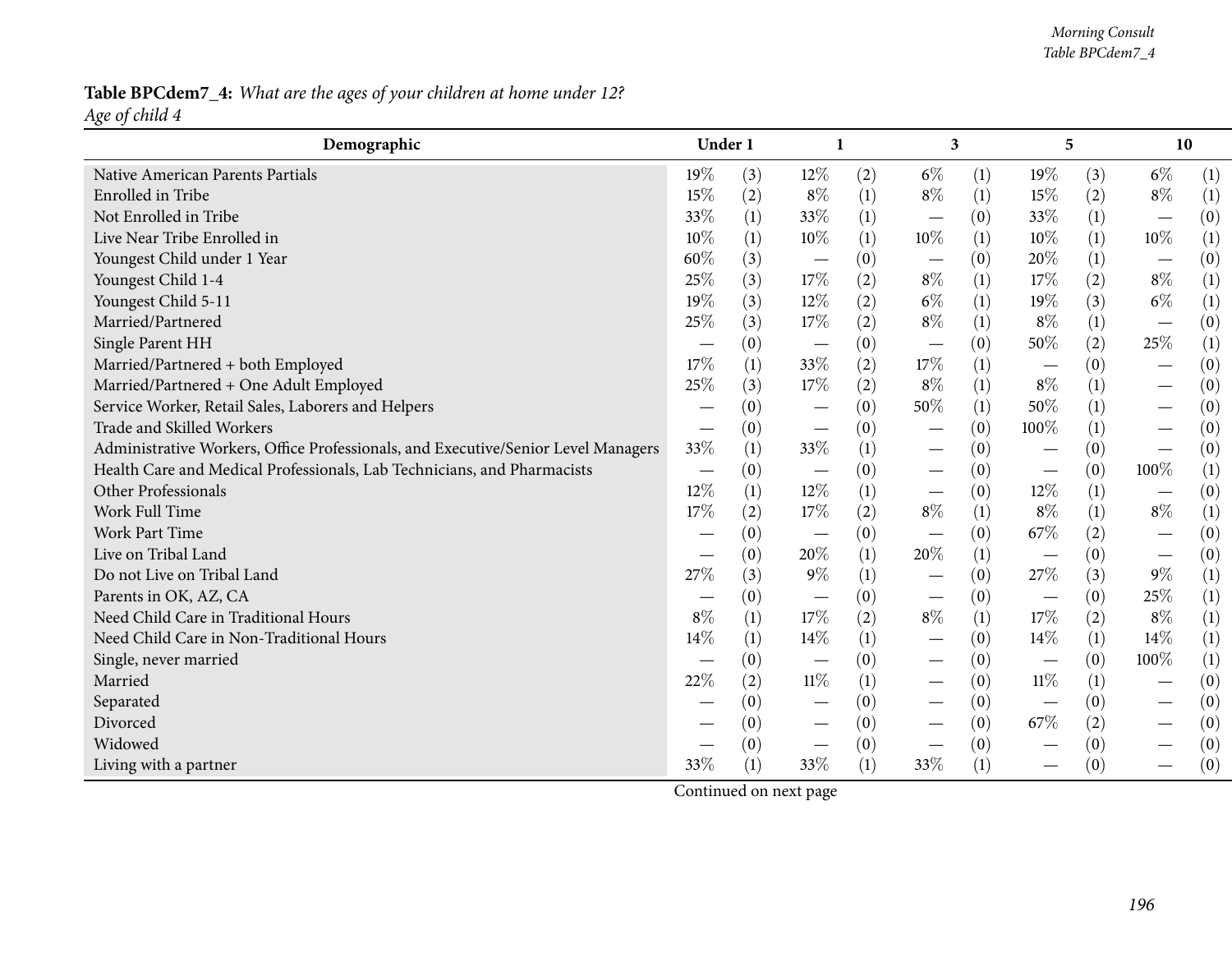*National Tracking Poll #2110011, October-November, <sup>2021</sup> Table BPCdem7\_4*

### Table BPCdem7\_4: What are the ages of your children at home under 12? *Age of child <sup>4</sup>*

| Demographic                      | Under 1                       |                            |                                 |                  | 3                               |                  |                                 | 5   |                                 | 10  |
|----------------------------------|-------------------------------|----------------------------|---------------------------------|------------------|---------------------------------|------------------|---------------------------------|-----|---------------------------------|-----|
| Native American Parents Partials | 19%                           | (3)                        | $12\%$                          | (2)              | $6\%$                           | $\left(1\right)$ | $19\%$                          | (3) | $6\%$                           | (1) |
| Alabama                          |                               | (0)                        | $\hspace{0.1mm}-\hspace{0.1mm}$ | (0)              | $\hspace{0.1mm}-\hspace{0.1mm}$ | (0)              |                                 | (0) |                                 | (0) |
| Alaska                           |                               | (0)                        | $\hspace{0.1mm}-\hspace{0.1mm}$ | (0)              | $\hspace{0.1mm}-\hspace{0.1mm}$ | (0)              |                                 | (0) | $\overline{\phantom{m}}$        | (0) |
| Arizona                          |                               | (0)                        | $\overline{\phantom{m}}$        | (0)              | $\hspace{0.1mm}-\hspace{0.1mm}$ | (0)              | $\overline{\phantom{m}}$        | (0) | $\overline{\phantom{m}}$        | (0) |
| Arkansas                         | $\overbrace{\phantom{13333}}$ | (0)                        | $\hspace{0.1mm}-\hspace{0.1mm}$ | (0)              | $\hspace{0.1mm}-\hspace{0.1mm}$ | (0)              | $\hspace{0.1mm}-\hspace{0.1mm}$ | (0) | $\overbrace{\phantom{13333}}$   | (0) |
| California                       |                               | (0)                        | $\hspace{0.1mm}-\hspace{0.1mm}$ | (0)              | $\hspace{0.1mm}-\hspace{0.1mm}$ | (0)              |                                 | (0) | $\qquad \qquad$                 | (0) |
| Colorado                         |                               | (0)                        | $\overline{\phantom{m}}$        | (0)              | $\hspace{0.1mm}-\hspace{0.1mm}$ | (0)              | $\hspace{0.1mm}-\hspace{0.1mm}$ | (0) | $\overline{\phantom{m}}$        | (0) |
| Connecticut                      |                               | (0)                        | $\hspace{0.1mm}-\hspace{0.1mm}$ | (0)              | $\hspace{0.1mm}-\hspace{0.1mm}$ | (0)              | $\overline{\phantom{m}}$        | (0) | $\hspace{0.1mm}-\hspace{0.1mm}$ | (0) |
| Delaware                         |                               | (0)                        | $\hspace{0.1mm}-\hspace{0.1mm}$ | (0)              | $\hspace{0.1mm}-\hspace{0.1mm}$ | (0)              |                                 | (0) | $\hspace{0.1mm}-\hspace{0.1mm}$ | (0) |
| District of Columbia             |                               | (0)                        | $\hspace{0.1mm}-\hspace{0.1mm}$ | (0)              | $\hspace{0.1mm}-\hspace{0.1mm}$ | (0)              |                                 | (0) | $\hspace{0.1mm}-\hspace{0.1mm}$ | (0) |
| Florida                          |                               | (0)                        | $\hspace{0.1mm}-\hspace{0.1mm}$ | (0)              | $\hspace{0.1mm}-\hspace{0.1mm}$ | (0)              | $\hspace{0.1mm}-\hspace{0.1mm}$ | (0) | $\hspace{0.1mm}-\hspace{0.1mm}$ | (0) |
| Georgia                          |                               | (0)                        | $\overline{\phantom{m}}$        | (0)              | $\hspace{0.1mm}-\hspace{0.1mm}$ | (0)              | $\overline{\phantom{m}}$        | (0) | $\qquad \qquad -$               | (0) |
| Idaho                            |                               | (0)                        | $\hspace{0.1mm}-\hspace{0.1mm}$ | (0)              | $\hspace{0.1mm}-\hspace{0.1mm}$ | (0)              | $\hspace{0.1mm}-\hspace{0.1mm}$ | (0) | $\qquad \qquad$                 | (0) |
| Illinois                         |                               | (0)                        | $\hspace{0.1mm}-\hspace{0.1mm}$ | (0)              |                                 | (0)              |                                 | (0) | $\overline{\phantom{m}}$        | (0) |
| Indiana                          |                               | (0)                        | $\hspace{0.1mm}-\hspace{0.1mm}$ | (0)              | $\hspace{0.05cm}$               | (0)              | $\hspace{0.05cm}$               | (0) | $\overline{\phantom{m}}$        | (0) |
| Iowa                             |                               | (0)                        | $\hspace{0.1mm}-\hspace{0.1mm}$ | (0)              | $\hspace{0.1mm}-\hspace{0.1mm}$ | (0)              | $\overbrace{\phantom{13333}}$   | (0) | $\qquad \qquad$                 | (0) |
| Kansas                           | 50%                           | (1)                        |                                 | (0)              | $\hspace{0.1mm}-\hspace{0.1mm}$ | (0)              | $50\%$                          | (1) |                                 | (0) |
| Louisiana                        |                               | (0)                        | $\overline{\phantom{m}}$        | (0)              |                                 | (0)              |                                 | (0) |                                 | (0) |
| Maine                            |                               | (0)                        | $\hspace{0.1mm}-\hspace{0.1mm}$ | (0)              | $\overline{\phantom{m}}$        | (0)              | $\hspace{0.1mm}-\hspace{0.1mm}$ | (0) | $\overline{\phantom{m}}$        | (0) |
| Maryland                         | $\overbrace{\phantom{aaaaa}}$ | (0)                        | $\overline{\phantom{m}}$        | (0)              | $\hspace{0.1mm}-\hspace{0.1mm}$ | (0)              |                                 | (0) | $\qquad \qquad -$               | (0) |
| Massachusetts                    |                               | (0)                        | $\hspace{0.1mm}-\hspace{0.1mm}$ | (0)              | $\hspace{0.1mm}-\hspace{0.1mm}$ | (0)              |                                 | (0) |                                 | (0) |
| Michigan                         |                               | (0)                        | $\overline{\phantom{m}}$        | (0)              | $\hspace{0.1mm}-\hspace{0.1mm}$ | (0)              | 100%                            | (1) |                                 | (0) |
| Minnesota                        |                               | (0)                        | $\hspace{0.1mm}-\hspace{0.1mm}$ | (0)              |                                 | (0)              |                                 | (0) |                                 | (0) |
| Mississippi                      |                               | (0)                        |                                 | (0)              | $\hspace{0.1mm}-\hspace{0.1mm}$ | (0)              |                                 | (0) | $\hspace{0.1mm}-\hspace{0.1mm}$ | (0) |
| Missouri                         |                               | (0)                        |                                 | (0)              |                                 | (0)              |                                 | (0) |                                 | (0) |
| Montana                          | 50%                           | (1)                        | $\overline{\phantom{m}}$        | (0)              | $\overline{\phantom{m}}$        | (0)              |                                 | (0) | $\hspace{0.1mm}-\hspace{0.1mm}$ | (0) |
| Nebraska                         | $\overbrace{\phantom{aaaaa}}$ | (0)                        | 100%                            | $\left(1\right)$ | $\hspace{0.1mm}-\hspace{0.1mm}$ | (0)              |                                 | (0) | $\hspace{0.1mm}-\hspace{0.1mm}$ | (0) |
| Nevada                           |                               | (0)                        | $\overline{\phantom{m}}$        | (0)              | $\hspace{0.1mm}-\hspace{0.1mm}$ | (0)              |                                 | (0) | $\qquad \qquad$                 | (0) |
| New Mexico                       |                               | (0)                        | $50\%$                          | (1)              | 50%                             | $\left(1\right)$ |                                 | (0) |                                 | (0) |
| New York                         |                               | (0)                        |                                 | (0)              |                                 | (0)              |                                 | (0) | $\hspace{0.1mm}-\hspace{0.1mm}$ | (0) |
| North Carolina                   |                               | (0)                        | $\hspace{0.1mm}-\hspace{0.1mm}$ | (0)              | $\hspace{0.1mm}-\hspace{0.1mm}$ | (0)              | $\hspace{0.1mm}-\hspace{0.1mm}$ | (0) | $\qquad \qquad$                 | (0) |
| North Dakota                     |                               | (0)                        |                                 | (0)              |                                 | (0)              |                                 | (0) |                                 | (0) |
| Ohio                             |                               | (0)                        | $\overline{\phantom{0}}$        | (0)              |                                 | (0)              |                                 | (0) |                                 | (0) |
| Oklahoma                         |                               | (0)                        |                                 | (0)              |                                 | (0)              |                                 | (0) | 25\%                            | (1) |
| Oregon                           |                               | (0)                        |                                 | (0)              |                                 | (0)              |                                 | (0) |                                 | (0) |
| Pennsylvania                     |                               | (0)                        |                                 | (0)              |                                 | (0)              |                                 | (0) | $197 -$                         | (0) |
| South Carolina                   | 100%                          | (1)                        |                                 | (0)              |                                 | (0)              |                                 | (0) |                                 | (0) |
| 1.71                             |                               | $\left( \mathbf{a}\right)$ |                                 |                  |                                 |                  |                                 |     |                                 | (0) |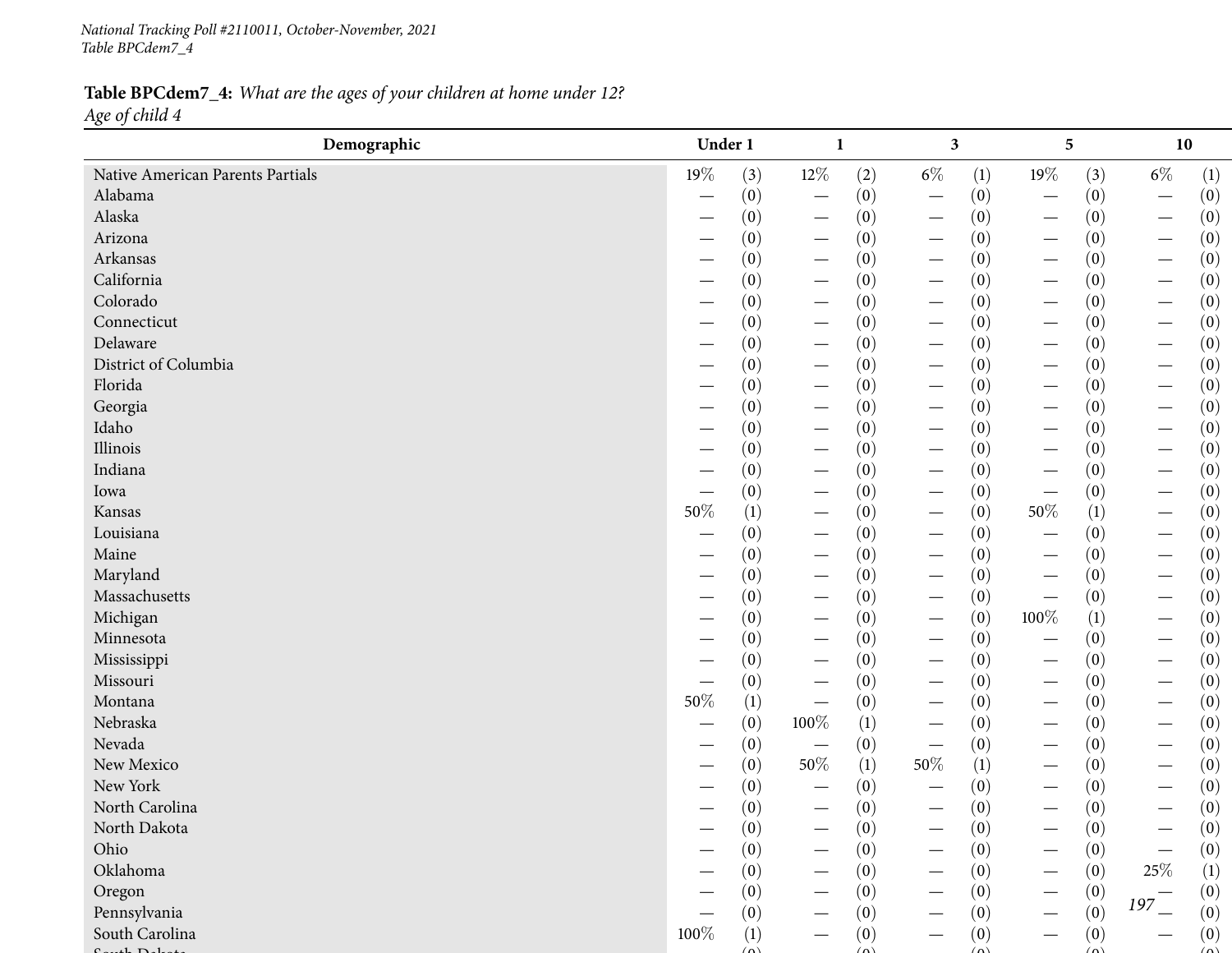| Table BPCdem7_5: What are the ages of your children at home under 12? |  |  |  |  |
|-----------------------------------------------------------------------|--|--|--|--|
| Age of child 5                                                        |  |  |  |  |

| Demographic                      |                          | Under 1 |        | $\mathbf{1}$ |                               | 11  |  |
|----------------------------------|--------------------------|---------|--------|--------------|-------------------------------|-----|--|
| Native American Parents Partials | 25%                      | (2)     | 38%    | (3)          | 38%                           | (3) |  |
| Gender: Male                     |                          | (0)     | $33\%$ | (1)          | 67\%                          | (2) |  |
| Gender: Female                   | 40%                      | (2)     | 40%    | (2)          | 20%                           | (1) |  |
| Age: 18-34                       | 50%                      | (1)     | $50\%$ | (1)          | $\overbrace{\phantom{12332}}$ | (0) |  |
| Age: 35-44                       | 20%                      | (1)     | 40%    | (2)          | 40%                           | (2) |  |
| Age: 45-64                       |                          | (0)     |        | (0)          | 100%                          | (1) |  |
| Age: 65+                         |                          | (0)     |        | (0)          |                               | (0) |  |
| GenZers: 1997-2012               |                          | (0)     |        | (0)          |                               | (0) |  |
| Millennials: 1981-1996           | 29%                      | (2)     | 43%    | (3)          | 29%                           | (2) |  |
| GenXers: 1965-1980               |                          | (0)     |        | (0)          |                               | (0) |  |
| Baby Boomers: 1946-1964          |                          | (0)     |        | (0)          | 100%                          | (1) |  |
| PID: Dem (no lean)               |                          | (0)     | 33%    | (1)          | 67%                           | (2) |  |
| PID: Ind (no lean)               | 33%                      | (1)     | 33%    | (1)          | 33%                           | (1) |  |
| PID: Rep (no lean)               | 50%                      | (1)     | 50%    | (1)          |                               | (0) |  |
| Educ: < College                  | 20%                      | (1)     | 40%    | (2)          | 40%                           | (2) |  |
| Educ: Bachelors degree           | 50%                      | (1)     |        | (0)          | 50%                           | (1) |  |
| Educ: Post-grad                  |                          | (0)     | 100%   | (1)          |                               | (0) |  |
| Income: Under 50k                | $\overline{\phantom{0}}$ | (0)     | 50%    | (1)          | 50%                           | (1) |  |
| Income: 50k-100k                 | 50%                      | (2)     | 25%    | (1)          | 25%                           | (1) |  |
| Income: 100k+                    |                          | (0)     | $50\%$ | (1)          | 50%                           | (1) |  |
| Ethnicity: White                 |                          | (0)     |        | (0)          | 100%                          | (1) |  |
| Ethnicity: Hispanic              |                          | (0)     | 100%   | (1)          |                               | (0) |  |
| Ethnicity: Black                 | $\overline{\phantom{0}}$ | (0)     |        | (0)          |                               | (0) |  |
| Ethnicity: Other                 | 29%                      | (2)     | 43%    | (3)          | 29%                           | (2) |  |
| 4-Region: Northeast              |                          | (0)     |        | (0)          |                               | (0) |  |
| 4-Region: Midwest                | 33%                      | (1)     | 33%    | (1)          | 33%                           | (1) |  |
| 4-Region: South                  |                          | (0)     |        | (0)          | 100%                          | (2) |  |
| 4-Region: West                   | 33%                      | (1)     | 67%    | (2)          |                               | (0) |  |
| Age: 19-34                       | 50%                      | (1)     | 50%    | (1)          |                               | (0) |  |
| Age: 35-44                       | 20%                      | (1)     | 40%    | (2)          | 40%                           | (2) |  |
| Age: 45+                         |                          | (0)     |        | (0)          | 100%                          | (1) |  |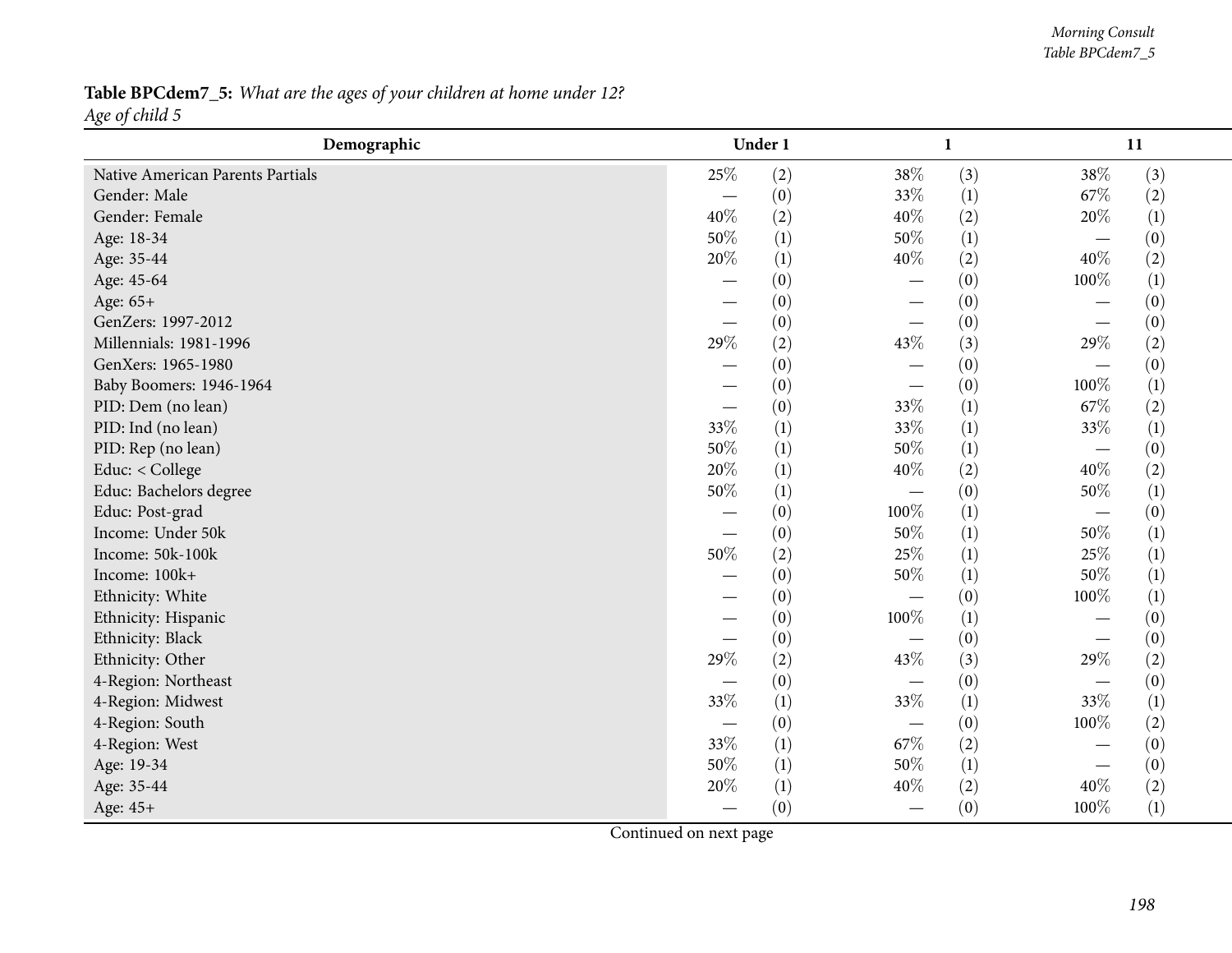*National Tracking Poll #2110011, October-November, <sup>2021</sup> Table BPCdem7\_5*

Table BPCdem7\_5: What are the ages of your children at home under 12? *Age of child <sup>5</sup>*

| Demographic                                                                       |                               | Under 1          |                               | 1   |      | 11  |  |
|-----------------------------------------------------------------------------------|-------------------------------|------------------|-------------------------------|-----|------|-----|--|
| Native American Parents Partials                                                  | 25\%                          | (2)              | 38%                           | (3) | 38%  | (3) |  |
| Enrolled in Tribe                                                                 | 29%                           | (2)              | 43\%                          | (3) | 29%  | (2) |  |
| Not Enrolled in Tribe                                                             |                               | (0)              |                               | (0) | 100% | (1) |  |
| Live Near Tribe Enrolled in                                                       | 20%                           | (1)              | 60%                           | (3) | 20%  | (1) |  |
| Youngest Child under 1 Year                                                       | 67\%                          | (2)              |                               | (0) | 33%  | (1) |  |
| Youngest Child 1-4                                                                | 29%                           | (2)              | 43%                           | (3) | 29%  | (2) |  |
| Youngest Child 5-11                                                               | 25%                           | (2)              | 38%                           | (3) | 38%  | (3) |  |
| Married/Partnered                                                                 | 29%                           | (2)              | 43%                           | (3) | 29%  | (2) |  |
| Single Parent HH                                                                  |                               | (0)              |                               | (0) | 100% | (1) |  |
| Married/Partnered + both Employed                                                 | 33%                           | (1)              | 67\%                          | (2) |      | (0) |  |
| Married/Partnered + One Adult Employed                                            | 29%                           | (2)              | 43%                           | (3) | 29%  | (2) |  |
| Service Worker, Retail Sales, Laborers and Helpers                                |                               | (0)              | 100%                          | (1) |      | (0) |  |
| Trade and Skilled Workers                                                         |                               | (0)              |                               | (0) |      | (0) |  |
| Administrative Workers, Office Professionals, and Executive/Senior Level Managers | $\overline{\phantom{0}}$      | (0)              | 50%                           | (1) | 50%  | (1) |  |
| Health Care and Medical Professionals, Lab Technicians, and Pharmacists           |                               | (0)              |                               | (0) | 100% | (1) |  |
| Other Professionals                                                               | 33%                           | (1)              | 33%                           | (1) | 33%  | (1) |  |
| Work Full Time                                                                    | 17%                           | (1)              | 50%                           | (3) | 33%  | (2) |  |
| <b>Work Part Time</b>                                                             |                               | (0)              |                               | (0) | 100% | (1) |  |
| Live on Tribal Land                                                               |                               | (0)              | 100%                          | (2) | —    | (0) |  |
| Do not Live on Tribal Land                                                        | 33%                           | (2)              | 17%                           | (1) | 50%  | (3) |  |
| Parents in OK, AZ, CA                                                             | $\overbrace{\phantom{aaaaa}}$ | (0)              | $\overbrace{\phantom{aaaaa}}$ | (0) | 100% | (1) |  |
| Need Child Care in Traditional Hours                                              | 25\%                          | (1)              | 50%                           | (2) | 25%  | (1) |  |
| Need Child Care in Non-Traditional Hours                                          | 50%                           | (1)              |                               | (0) | 50%  | (1) |  |
| Single, never married                                                             |                               | (0)              |                               | (0) | 100% | (1) |  |
| Married                                                                           | 25%                           | (1)              | 25%                           | (1) | 50%  | (2) |  |
| Separated                                                                         |                               | $\left(0\right)$ |                               | (0) |      | (0) |  |
| Divorced                                                                          |                               | (0)              |                               | (0) |      | (0) |  |
| Widowed                                                                           |                               | (0)              |                               | (0) |      | (0) |  |
| Living with a partner                                                             | 33%                           | (1)              | 67\%                          | (2) |      | (0) |  |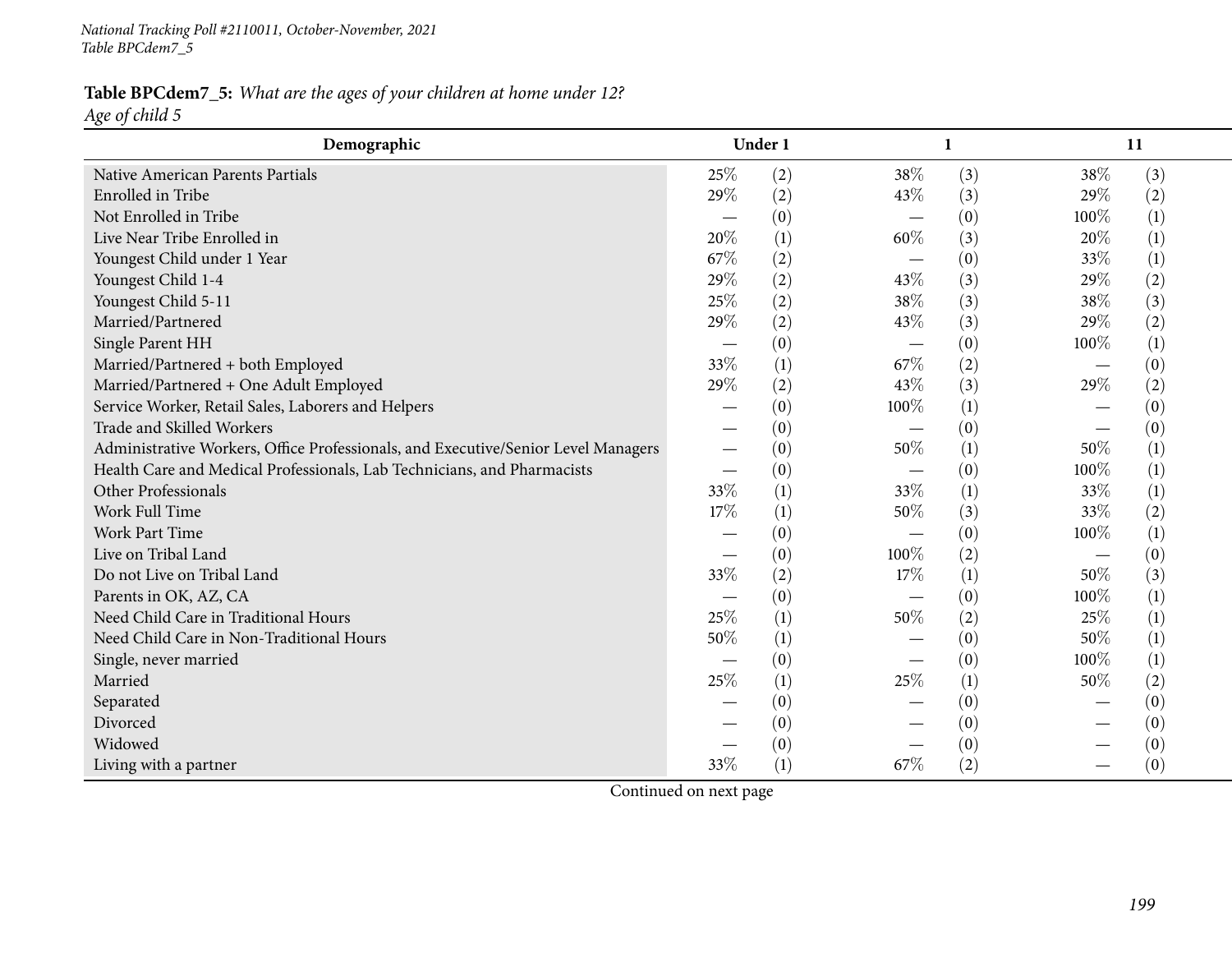#### *Morning Consult Table BPCdem7\_5*

### Table BPCdem7\_5: What are the ages of your children at home under 12? *Age of child <sup>5</sup>*

| Demographic                      |         | Under 1  | $\mathbf{1}$                  |                                 | 11               |
|----------------------------------|---------|----------|-------------------------------|---------------------------------|------------------|
| Native American Parents Partials | $25\%$  | (2)      | 38\%                          | $38\%$<br>(3)                   | (3)              |
| Alabama                          |         | (0)      |                               | (0)<br>$\overline{\phantom{0}}$ | (0)              |
| Alaska                           |         | (0)      |                               | (0)                             | (0)              |
| Arizona                          |         | (0)      |                               | (0)                             | (0)              |
| Arkansas                         |         | (0)      |                               | (0)                             | (0)              |
| California                       |         | (0)      |                               | (0)                             | (0)              |
| Colorado                         |         | (0)      |                               | (0)<br>—                        | (0)              |
| Connecticut                      |         | (0)      |                               | (0)                             | (0)              |
| Delaware                         |         | (0)      |                               | (0)                             | (0)              |
| District of Columbia             |         | (0)      |                               | (0)                             | (0)              |
| Florida                          |         | (0)      |                               | (0)                             | (0)              |
| Georgia                          |         | (0)      |                               | (0)                             | (0)              |
| Idaho                            |         | (0)      |                               | (0)                             | (0)              |
| Illinois                         |         | (0)      |                               | (0)                             | (0)              |
| Indiana                          |         | (0)      |                               | (0)                             | (0)              |
| Iowa                             |         | (0)      | $\overbrace{\phantom{aaaaa}}$ | (0)                             | (0)              |
| Kansas                           | $50\%$  | (1)      | $50\%$                        | (1)                             | (0)              |
| Louisiana                        |         | (0)      | $\overbrace{\phantom{aaaaa}}$ | (0)                             | (0)              |
| Maine                            | —       | (0)      |                               | (0)                             | (0)              |
| Maryland                         |         | (0)      |                               | (0)                             | (0)              |
| Massachusetts                    |         | (0)      |                               | (0)                             | (0)              |
| Michigan                         |         | (0)      |                               | (0)                             | (0)              |
| Minnesota                        |         | (0)      |                               | $100\%$<br>(0)                  | $\left(1\right)$ |
| Mississippi                      |         | (0)      |                               | (0)                             | (0)              |
| Missouri                         |         | (0)      |                               | (0)                             | (0)              |
| Montana                          | $100\%$ | (1)      |                               | (0)                             | (0)              |
| Nebraska                         |         | (0)      |                               | (0)                             | (0)              |
| Nevada                           |         | (0)      |                               | (0)                             | (0)              |
| New Mexico                       |         | (0)      | $100\%$                       | (2)                             | (0)              |
| New York                         |         | (0)      |                               | (0)                             | (0)              |
| North Carolina                   |         | (0)      |                               | (0)                             | (0)              |
| North Dakota                     |         | (0)      |                               | (0)                             | (0)              |
| Ohio                             |         | (0)      |                               | (0)                             | (0)              |
| Oklahoma                         |         | (0)      |                               | $100\%$<br>(0)                  | $(1)$            |
| Oregon                           |         | (0)      |                               | (0)                             | $20^{(0)}_{(0)}$ |
| Pennsylvania                     |         | (0)      |                               | (0)                             |                  |
| South Carolina                   |         | (0)      |                               | $100\%$<br>(0)                  | (1)              |
| 4.5.1                            |         | $\wedge$ |                               |                                 | $\Delta$         |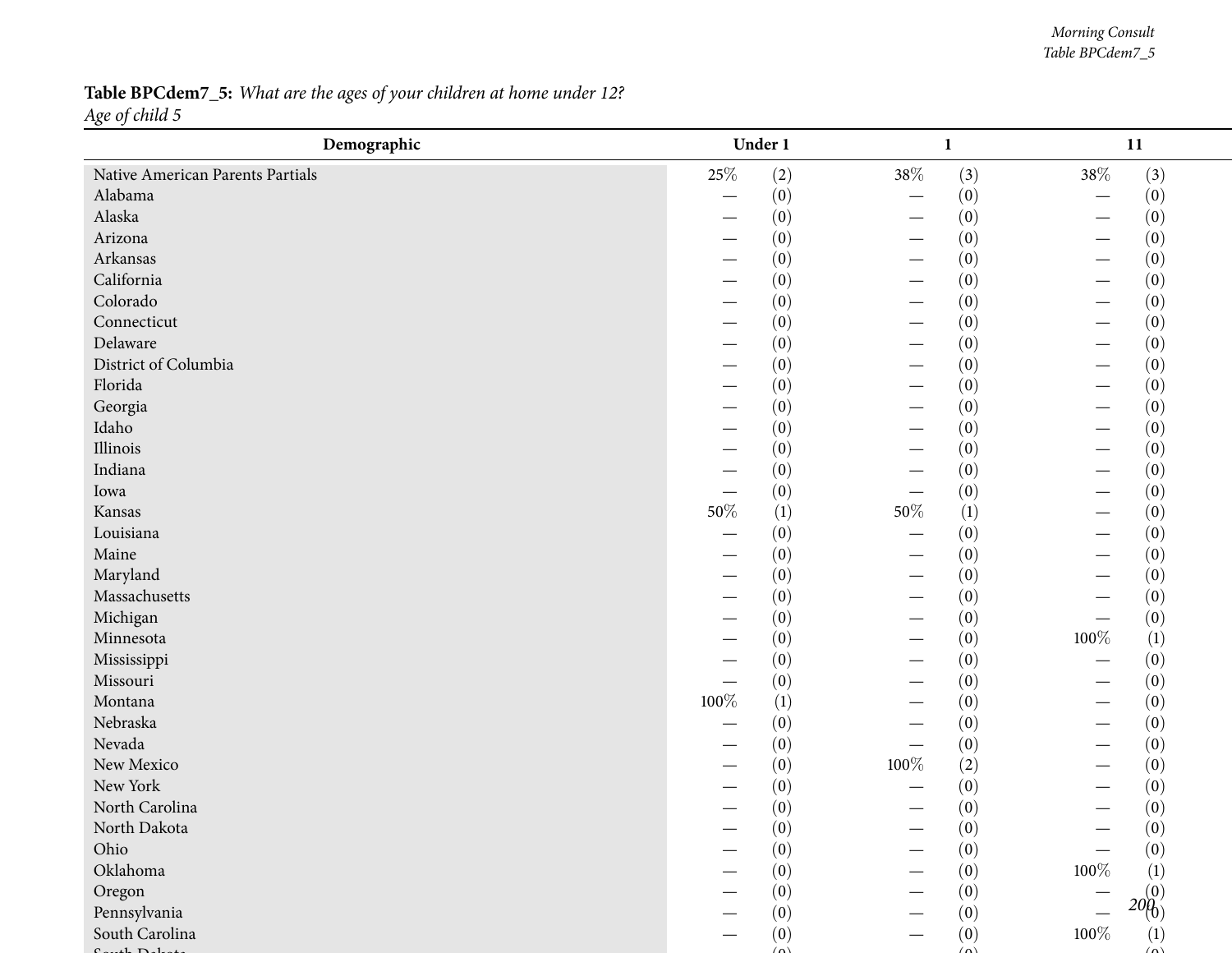#### *National Tracking Poll #2110011, October-November, <sup>2021</sup> Table BPCdem8*

#### **Table BPCdem8:** *How would you describe your present employment situation?*

|                                  | Employed<br>and | Employed<br>and paid<br>hourly<br>(including | Self-          |                                 |                                      |                                          |
|----------------------------------|-----------------|----------------------------------------------|----------------|---------------------------------|--------------------------------------|------------------------------------------|
| Demographic                      | salaried        | gig work)                                    | Employed       | Homemaker                       | Student                              | Retired                                  |
| Native American Parents Partials | 35% (88)        | 38\% (94)                                    | $10\%$ (25)    | $11\%$ (28)                     | $1\%$<br>(2)                         | (1)<br>$\overline{\phantom{m}}$          |
| Gender: Male                     | 54\% (33)       | $31\%$ (19)                                  | $10\%$<br>(6)  | (0)<br>$\qquad \qquad -$        | (0)<br>$\overline{\phantom{m}}$      | $2\%$<br>(1)                             |
| Gender: Female                   | 29% (55)        | $40\%$ (75)                                  | $10\%$<br>(19) | $15\%$ (28)                     | $1\%$<br>(2)                         | (0)                                      |
| Age: 18-34                       | $31\%$ (40)     | 45\% (57)                                    | $7\%$<br>(9)   | $12\%$<br>(16)                  | (0)                                  | (0)                                      |
| Age: 35-44                       | $40\%$<br>(38)  | $31\% (29)$                                  | 13%<br>(12)    | $12\%$<br>(11)                  | $2\%$<br>(2)                         | (0)                                      |
| Age: 45-64                       | 35%<br>(9)      | $31\%$<br>(8)                                | $12\%$<br>(3)  | $4\%$<br>(1)                    | (0)<br>$\overline{\phantom{0}}$      | $4\%$<br>(1)                             |
| Age: 65+                         | 50%<br>(1)      | (0)<br>$\overline{\phantom{m}}$              | 50%<br>(1)     | (0)<br>$\overline{\phantom{0}}$ | (0)<br>$\overline{\phantom{m}}$      | (0)<br>$\overbrace{\phantom{123221111}}$ |
| GenZers: 1997-2012               | 27%<br>(7)      | $31\%$<br>(8)                                | 12%<br>(3)     | $12\%$<br>(3)                   | (0)<br>$\overline{\phantom{m}}$      | (0)                                      |
| Millennials: 1981-1996           | 37\%<br>(63)    | $37\%$ (63)                                  | $10\%$<br>(17) | $14\%$ (24)                     | $1\%$<br>(1)                         | (0)<br>$\overline{\phantom{m}}$          |
| GenXers: 1965-1980               | 35\%<br>(17)    | $45\%$ (22)                                  | $8\%$<br>(4)   | $2\%$<br>(1)                    | $2\%$<br>(1)                         | $2\%$<br>(1)                             |
| Baby Boomers: 1946-1964          | $25\%$<br>(1)   | 25\%<br>(1)                                  | 25%<br>(1)     | (0)<br>$\qquad \qquad -$        | (0)<br>$\overline{\phantom{m}}$      | (0)<br>$\overline{\phantom{m}}$          |
| PID: Dem (no lean)               | $36\%$<br>(33)  | 42\% (39)                                    | $7\%$<br>(6)   | $9\%$<br>(8)                    | $1\%$<br>(1)                         | (0)                                      |
| PID: Ind (no lean)               | 35\% (37)       | $39\%$ (41)                                  | 10%<br>(11)    | $13\%$<br>(14)                  | (0)<br>$\overline{\phantom{0}}$      | $1\%$<br>(1)                             |
| PID: Rep (no lean)               | 34\%<br>(18)    | $26\%$ (14)                                  | 15%<br>(8)     | $11\%$<br>(6)                   | $2\%$<br>(1)                         | (0)                                      |
| Educ: < College                  | $24\%$<br>(41)  | 43\% (74)                                    | $11\%$<br>(19) | $16\%$ (27)                     | (0)                                  | $1\%$<br>(1)                             |
| Educ: Bachelors degree           | 49\%<br>(21)    | $35\%$ (15)                                  | $7\%$<br>(3)   | $2\%$<br>(1)                    | 5%<br>(2)                            | (0)                                      |
| Educ: Post-grad                  | $76\%$ (26)     | $15\%$<br>(5)                                | $9\%$<br>(3)   | (0)<br>$\qquad \qquad -$        | (0)<br>$\overline{\phantom{m}}$      | (0)<br>$\overline{\phantom{m}}$          |
| Income: Under 50k                | 23\%<br>(31)    | $47\%$ (64)                                  | $12\%$<br>(16) | $10\%$<br>(14)                  | $1\%$<br>(1)                         | (0)<br>$\overline{\phantom{m}}$          |
| Income: 50k-100k                 | $41\%$<br>(32)  | $32\%$ (25)                                  | $8\%$<br>(6)   | $15\%$<br>(12)                  | $1\%$<br>(1)                         | $1\%$<br>(1)                             |
| Income: 100k+                    | $69\%$ (25)     | $14\%$<br>(5)                                | $8\%$<br>(3)   | $6\%$<br>(2)                    | (0)                                  | (0)                                      |
| Ethnicity: White                 | $41\%$<br>(18)  | $32\%$ (14)                                  | 14%<br>(6)     | $9\%$<br>(4)                    | (0)                                  | (0)                                      |
| Ethnicity: Hispanic              | 50%<br>(17)     | 26\%<br>(9)                                  | $18\%$<br>(6)  | (0)<br>$\qquad \qquad -$        | (0)                                  | (0)<br>$\overline{\phantom{0}}$          |
| Ethnicity: Black                 | 82%<br>(9)      | $18\%$<br>(2)                                | (0)            | (0)<br>$\overline{\phantom{0}}$ | (0)<br>$\overbrace{\phantom{12333}}$ | (0)<br>$\overline{\phantom{0}}$          |
| Ethnicity: Other                 | $31\%$<br>(61)  | $40\%$ (78)                                  | $10\%$<br>(19) | $12\%$ (24)                     | $1\%$<br>(2)                         | $1\%$<br>(1)                             |
| 4-Region: Northeast              | 42%<br>(8)      | $21\%$<br>(4)                                | $11\%$<br>(2)  | $11\%$<br>(2)                   | (0)<br>$\overline{\phantom{m}}$      | (0)<br>$\overline{\phantom{m}}$          |
| 4-Region: Midwest                | 27\%<br>(15)    | 49\% (27)                                    | 15%<br>(8)     | $9\%$<br>(5)                    | (0)                                  | (0)                                      |
| 4-Region: South                  | $35\%$ (34)     | $32\%$ (31)                                  | $10\%$<br>(10) | $16\%$<br>(16)                  | (0)<br>$\overline{\phantom{m}}$      | (0)<br>$\overline{\phantom{0}}$          |
| 4-Region: West                   | $40\%$<br>(31)  | $41\%$ (32)                                  | $6\%$<br>(5)   | $6\%$<br>(5)                    | $3\%$<br>(2)                         | $1\%$<br>(1)                             |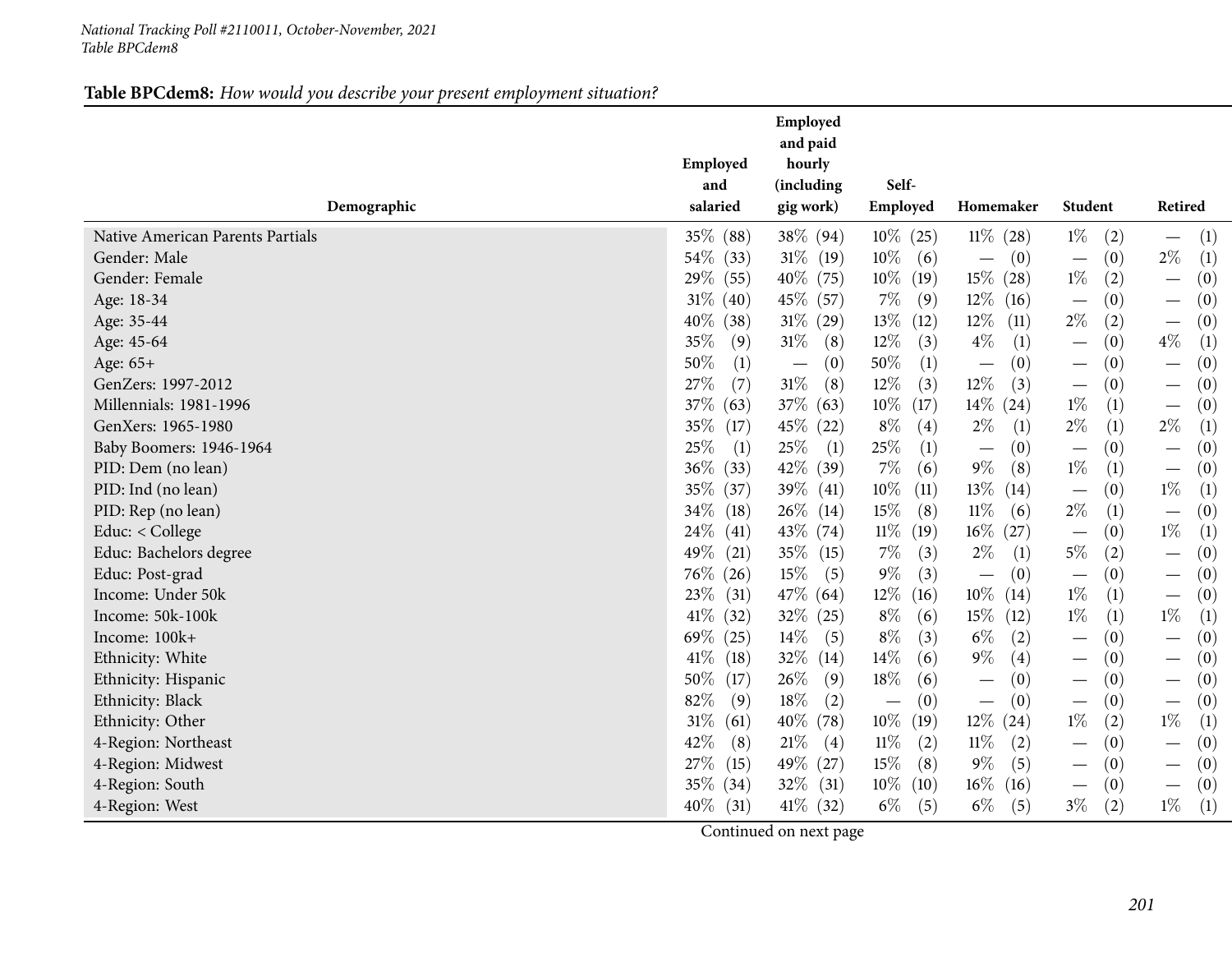| Table BPCdem8: How would you describe your present employment situation? |
|--------------------------------------------------------------------------|
|--------------------------------------------------------------------------|

| Employed<br>hourly<br>Self-<br>(including<br>and                                                                                                                                                                          |
|---------------------------------------------------------------------------------------------------------------------------------------------------------------------------------------------------------------------------|
| Student<br>Demographic<br>salaried<br>Employed<br>Homemaker<br>Retired<br>gig work)                                                                                                                                       |
| $1\%$<br>Native American Parents Partials<br>35% (88)<br>$38\%$ (94)<br>$11\%$ (28)<br>(1)<br>$10\%$ (25)<br>(2)<br>$\overline{\phantom{m}}$                                                                              |
| $31\%$ (40)<br>45\% (57)<br>$7\%$<br>$12\%$ (16)<br>(0)<br>(0)<br>Age: 19-34<br>(9)<br>$\overline{\phantom{m}}$                                                                                                           |
| $2\%$<br>$13\%$<br>$31\%$ (29)<br>$12\%$<br>(11)<br>(2)<br>(0)<br>$40\%$<br>(38)<br>(12)<br>Age: 35-44<br>$\overline{\phantom{m}}$                                                                                        |
| $4\%$<br>29\%<br>$14\%$<br>$4\%$<br>(1)<br>(0)<br>(1)<br>$36\%$<br>(10)<br>(8)<br>Age: 45+<br>(4)<br>$\overline{\phantom{m}}$                                                                                             |
| $9\%$<br>Enrolled in Tribe<br>39\% (68)<br>37\% (65)<br>$10\%$<br>$1\%$<br>(2)<br>(0)<br>(18)<br>(16)<br>$\overline{\phantom{m}}$                                                                                         |
| $1\%$<br>27\% (20)<br>39% (29)<br>$9\%$<br>(7)<br>$16\%$<br>(1)<br>Not Enrolled in Tribe<br>(12)<br>(0)                                                                                                                   |
| $2\%$<br>Live Near Tribe Enrolled in<br>$8\%$<br>(9)<br>$6\%$<br>(2)<br>(0)<br>38\%<br>(41)<br>$43\%$ (46)<br>(6)<br>$\overline{\phantom{m}}$                                                                             |
| $3\%$<br>$50\%$ (16)<br>$3\%$<br>$16\%$<br>19%<br>(1)<br>(5)<br>(1)<br>(0)<br>Youngest Child under 1 Year<br>(6)<br>$\overline{\phantom{m}}$                                                                              |
| $9\%$<br>$1\%$<br>35% (42)<br>$12\%$ (14)<br>(1)<br>Youngest Child 1-4<br>$37\%$ (44)<br>(11)<br>(0)<br>$\overline{\phantom{m}}$                                                                                          |
| $1\%$<br>(2)<br>$1\%$<br>(1)<br>Youngest Child 5-11<br>38\% (66)<br>$38\%$ (66)<br>$10\%$<br>$9\%$ (16)<br>(18)                                                                                                           |
| $1\%$<br>$1\%$<br>Married/Partnered<br>$34\%$<br>33\% (59)<br>$9\%$<br>$16\%$ (28)<br>(61)<br>(2)<br>(1)<br>(17)                                                                                                          |
| $11\%$<br>Single Parent HH<br>$50\%$ (35)<br>(8)<br>(0)<br>$39\%$ (27)<br>(0)<br>(0)                                                                                                                                      |
| Married/Partnered + both Employed<br>46\% (52)<br>$41\%$ (47)<br>$13\%$<br>(0)<br>(0)<br>(15)<br>(0)<br>$\hspace{0.1mm}-\hspace{0.1mm}$<br>$\overline{\phantom{m}}$                                                       |
| $34\%$<br>$9\%$<br>$1\%$<br>(2)<br>$1\%$<br>Married/Partnered + One Adult Employed<br>$33\%$ (59)<br>(17)<br>$16\%$ (28)<br>(1)<br>(61)                                                                                   |
| $8\%$<br>Service Worker, Retail Sales, Laborers and Helpers<br>$62\%$ (32)<br>(0)<br>$31\%$<br>(4)<br>(0)<br>(16)<br>(0)<br>$\overbrace{\phantom{12322111}}$<br>$\overline{\phantom{m}}$                                  |
| Trade and Skilled Workers<br>$21\%$<br>39\%<br>(11)<br>$39\%$ (11)<br>(6)<br>(0)<br>(0)<br>(0)<br>$\overline{\phantom{m}}$<br>$\overline{\phantom{m}}$                                                                    |
| Administrative Workers, Office Professionals, and Executive/Senior Level Managers<br>57\%<br>$9\%$<br>$33\%$ (18)<br>(0)<br>(31)<br>(5)<br>(0)<br>(0)<br>$\hspace{0.1mm}-\hspace{0.1mm}$<br>—<br>$\overline{\phantom{m}}$ |
| $11\%$<br>32%<br>Health Care and Medical Professionals, Lab Technicians, and Pharmacists<br>58\%<br>(6)<br>(2)<br>(0)<br>(0)<br>(11)<br>(0)<br>—<br>$\overline{\phantom{m}}$                                              |
| $15\%$<br>(8)<br>Other Professionals<br>35\% (19)<br>$50\%$ (27)<br>(0)<br>(0)<br>(0)<br>$\hspace{0.1mm}-\hspace{0.1mm}$<br>—                                                                                             |
| $9\%$<br>Work Full Time<br>49\% (84)<br>42\% (71)<br>(15)<br>(0)<br>(0)<br>(0)<br>$\overline{\phantom{m}}$<br>$\overline{\phantom{m}}$<br>—                                                                               |
| <b>Work Part Time</b><br>$11\%$<br>$62\%$ (23)<br>27\%<br>(0)<br>(0)<br>(0)<br>(4)<br>(10)<br>$\overline{\phantom{m}}$<br>$\overline{\phantom{m}}$                                                                        |
| $8\%$<br>$2\%$<br>(1)<br>Live on Tribal Land<br>$10\%$<br>(4)<br>$26\%$<br>(13)<br>$50\%$ (25)<br>(5)<br>(0)                                                                                                              |
| $10\%$<br>$12\%$ (24)<br>$1\%$<br>Do not Live on Tribal Land<br>38\%<br>(75)<br>$34\%$ (69)<br>(2)<br>(0)<br>(20)<br>$\overline{\phantom{m}}$                                                                             |
| 36%<br>$12\%$<br>$9\%$<br>(5)<br>Parents in OK, AZ, CA<br>(21)<br>$36\%$ (21)<br>(0)<br>(7)<br>(0)<br>$\hspace{0.1mm}-\hspace{0.1mm}$                                                                                     |
| $4\%$<br>$1\%$<br>Need Child Care in Traditional Hours<br>42\% (67)<br>$41\%$ (66)<br>$10\%$ (16)<br>(7)<br>(1)<br>(0)<br>$\hspace{0.05cm}$                                                                               |
| Need Child Care in Non-Traditional Hours<br>$48\%$ (42)<br>$8\%$<br>$8\%$<br>$1\%$<br>$32\%$ (28)<br>(7)<br>(7)<br>(1)<br>(0)                                                                                             |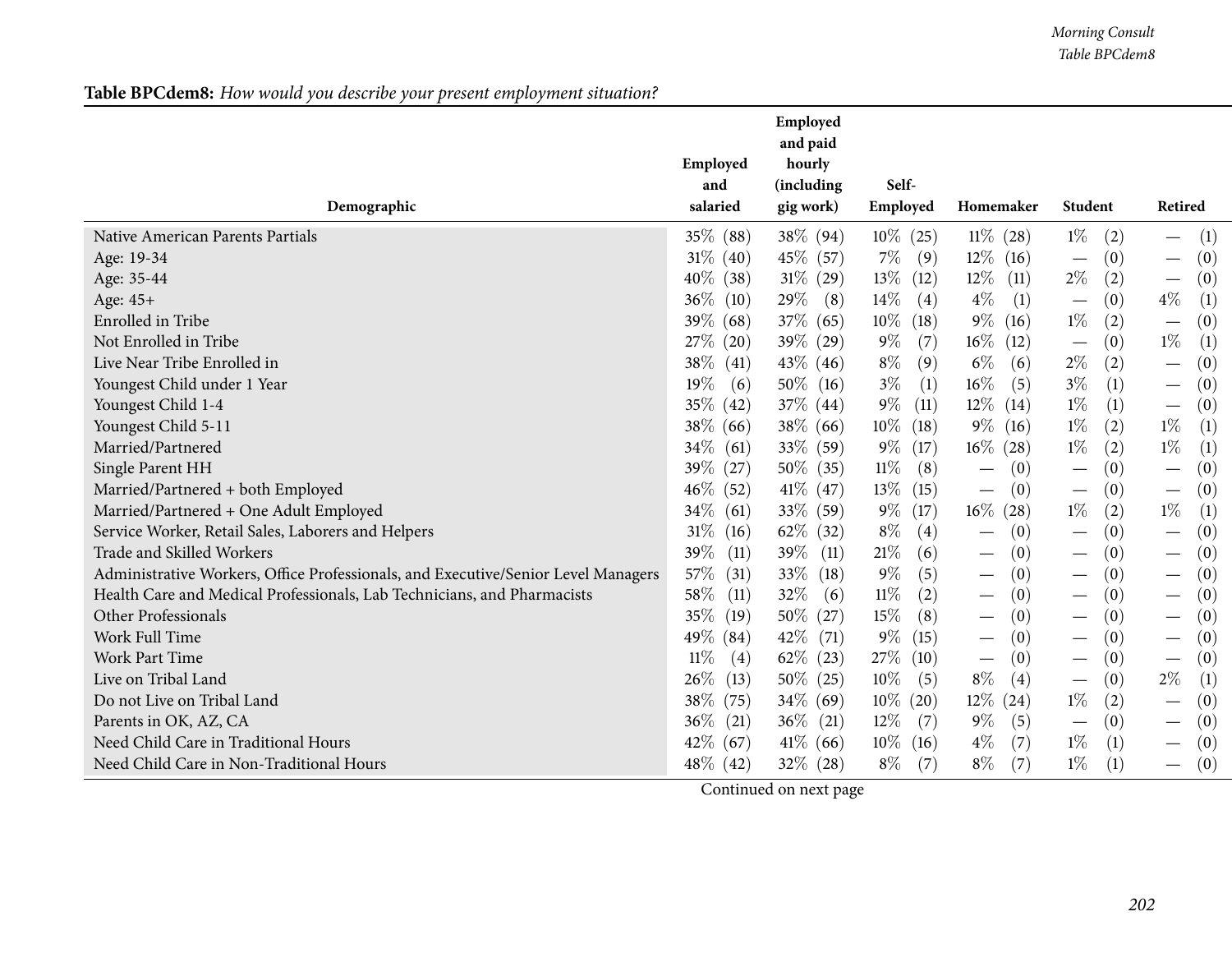#### *National Tracking Poll #2110011, October-November, <sup>2021</sup> Table BPCdem8*

#### **Table BPCdem8:** *How would you describe your present employment situation?*

| Demographic                      | Employed<br>and<br>salaried            | Employed<br>and paid<br>hourly<br>(including<br>gig work) | Self-<br>Employed                      | Homemaker                              | Student                                | Retired                                |
|----------------------------------|----------------------------------------|-----------------------------------------------------------|----------------------------------------|----------------------------------------|----------------------------------------|----------------------------------------|
| Native American Parents Partials | 35\% (88)                              | 38\% (94)                                                 | $10\%$ (25)                            | $11\%$<br>(28)                         | $1\%$<br>(2)                           | (1)<br>$\hspace{0.1mm}-\hspace{0.1mm}$ |
| Single, never married            | $35\%$ (17)                            | $56\%$ (27)                                               | $8\%$<br>$\left( 4\right)$             | (0)<br>$\hspace{0.1mm}-\hspace{0.1mm}$ | (0)<br>$\hspace{0.1mm}-\hspace{0.1mm}$ | (0)<br>$\overline{\phantom{m}}$        |
| Married                          | $41\%$ (54)                            | $31\%$<br>(41)                                            | $11\%$<br>(15)                         | $12\%$<br>(16)                         | $1\%$<br>(1)                           | $1\%$<br>(1)                           |
| Separated                        | (0)<br>$\hspace{0.1mm}-\hspace{0.1mm}$ | $100\%$<br>(1)                                            | (0)<br>$\hspace{0.1mm}-\hspace{0.1mm}$ | (0)<br>$\hspace{0.1mm}-\hspace{0.1mm}$ | (0)<br>$\hspace{0.1mm}-\hspace{0.1mm}$ | (0)<br>$\hspace{0.1mm}-\hspace{0.1mm}$ |
| Divorced                         | 47\%<br>(9)                            | 37\%<br>(7)                                               | $16\%$<br>(3)                          | (0)<br>$\qquad \qquad -$               | (0)<br>$\hspace{0.1mm}-\hspace{0.1mm}$ | (0)<br>$\hspace{0.1mm}-\hspace{0.1mm}$ |
| Widowed                          | $50\%$<br>(1)                          | (0)                                                       | $50\%$<br>(1)                          | (0)<br>$\qquad \qquad -$               | (0)<br>$\hspace{0.1mm}-\hspace{0.1mm}$ | (0)<br>$\hspace{0.1mm}-\hspace{0.1mm}$ |
| Living with a partner            | $15\%$<br>(7)                          | 38\%<br>(18)                                              | $4\%$<br>(2)                           | $26\%$<br>(12)                         | $2\%$<br>$\left(1\right)$              | (0)<br>$\hspace{0.1mm}-\hspace{0.1mm}$ |
|                                  |                                        |                                                           |                                        |                                        |                                        |                                        |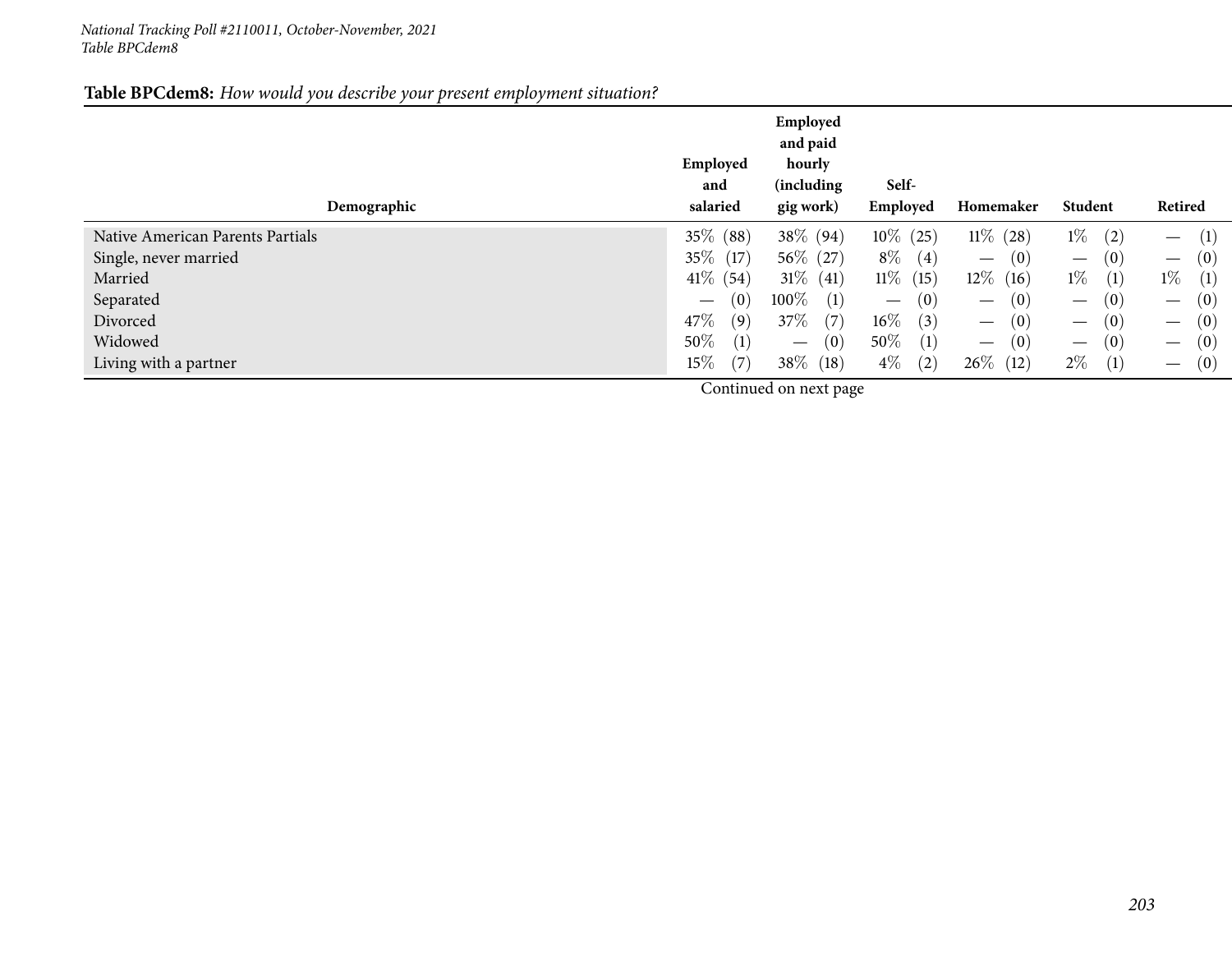## **Table BPCdem8:** *How would you describe your present employment situation?*

|                                  | Employed<br>and               | Employed<br>and paid<br>hourly<br>(including | Self-                           |                                             |                                 |                                 |
|----------------------------------|-------------------------------|----------------------------------------------|---------------------------------|---------------------------------------------|---------------------------------|---------------------------------|
| Demographic                      | salaried                      | gig work)                                    | Employed                        | Homemaker                                   | Student                         | Retired                         |
| Native American Parents Partials | 35% (88)                      | 38% (94)                                     | $10\%$ (25)                     | $11\% (28)$                                 | $1\%$<br>(2)                    | (1)<br>$\overline{\phantom{m}}$ |
| Alabama                          | 20%                           | 60\%                                         | (0)                             | (0)                                         | (0)                             | (0)                             |
|                                  | $\left(1\right)$              | (3)                                          | $\overline{\phantom{m}}$        | $\overline{\phantom{0}}$                    | $\overbrace{\phantom{13333}}$   | $\overline{\phantom{m}}$        |
| Alaska                           | 29%                           | 43%                                          | (0)                             | $14\%$                                      | (0)                             | $14\%$                          |
|                                  | (2)                           | (3)                                          | $\overline{\phantom{m}}$        | (1)                                         |                                 | (1)                             |
| Arizona                          | $17\%$                        | 33%                                          | $17\%$                          | $17\%$                                      | (0)                             | (0)                             |
|                                  | (1)                           | (2)                                          | (1)                             | (1)                                         |                                 | $\overline{\phantom{m}}$        |
| Arkansas                         | 17%                           | 33%                                          | $17\%$                          | $17\%$                                      | (0)                             | (0)                             |
|                                  | (1)                           | (2)                                          | (1)                             | $\left(1\right)$                            |                                 |                                 |
| California                       | $60\%$                        | 28\%                                         | $8\%$                           | (0)                                         | (0)                             | (0)                             |
|                                  | (15)                          | (7)                                          | (2)                             | $\qquad \qquad -$                           |                                 | $\overline{\phantom{m}}$        |
| Colorado                         | 25%                           | 50%                                          | 25\%                            | (0)                                         | (0)                             | (0)                             |
|                                  | (1)                           | (2)                                          | (1)                             | $\qquad \qquad$                             |                                 |                                 |
| Connecticut                      | 100%                          | (0)                                          | (0)                             | (0)                                         | (0)                             | (0)                             |
|                                  | (1)                           | $\overline{\phantom{m}}$                     | $\overline{\phantom{m}}$        | $\overline{\phantom{m}}$                    | $\hspace{0.1mm}-\hspace{0.1mm}$ |                                 |
| Delaware                         | 100%                          | (0)                                          | (0)                             | (0)                                         | (0)                             | (0)                             |
|                                  | (1)                           | $\hspace{0.1mm}-\hspace{0.1mm}$              | $\overline{\phantom{m}}$        | $\overline{\phantom{m}}$                    | $\hspace{0.1mm}-\hspace{0.1mm}$ | $\overline{\phantom{m}}$        |
| District of Columbia             | 100%                          | (0)                                          | (0)                             | (0)                                         | (0)                             | (0)                             |
|                                  | (1)                           | $\hspace{0.1mm}-\hspace{0.1mm}$              | $\overline{\phantom{m}}$        |                                             |                                 |                                 |
| Florida                          | 43%                           | (0)                                          | 14\%                            | 29%                                         | (0)                             | (0)                             |
|                                  | (3)                           | $\hspace{0.1mm}-\hspace{0.1mm}$              | (1)                             | (2)                                         |                                 | $\overline{\phantom{m}}$        |
| Georgia                          | 45%                           | $27\%$                                       | $9\%$                           | $18\%$                                      | (0)                             | (0)                             |
|                                  | (5)                           | (3)                                          | (1)                             | (2)                                         | $\overbrace{\phantom{13333}}$   | $\overline{\phantom{m}}$        |
| Idaho                            | (0)                           | 50%                                          | (0)                             | 50%                                         | (0)                             | (0)                             |
|                                  | $\hspace{0.05cm}$             | (1)                                          | $\overline{\phantom{m}}$        | (1)                                         | $\overbrace{\phantom{13333}}$   | $\overline{\phantom{m}}$        |
| Illinois                         | (0)                           | 67%                                          | (0)                             | 33%                                         | (0)                             | (0)                             |
|                                  | $\hspace{0.05cm}$             | (2)                                          | $\hspace{0.1mm}-\hspace{0.1mm}$ | (1)                                         | $\hspace{0.1mm}-\hspace{0.1mm}$ | $\hspace{0.1mm}-\hspace{0.1mm}$ |
| Indiana                          | 50%                           | $50\%$                                       | (0)                             | (0)                                         | (0)                             | (0)                             |
|                                  | (1)                           | (1)                                          | $\hspace{0.1mm}-\hspace{0.1mm}$ | $\overline{\phantom{m}}$                    | $\hspace{0.1mm}-\hspace{0.1mm}$ |                                 |
| Iowa                             | 100%                          | (0)                                          | (0)                             | (0)                                         | (0)                             | (0)                             |
|                                  | (1)                           | $\overline{\phantom{0}}$                     |                                 |                                             | $\overline{\phantom{0}}$        |                                 |
| Kansas                           | 40%                           | $60\%$                                       | (0)                             | (0)                                         | (0)                             | (0)                             |
|                                  | (2)                           | (3)                                          |                                 | $\overbrace{\phantom{13333}}$               |                                 |                                 |
| Louisiana                        | 50%                           | (0)                                          | (0)                             | 50%                                         | (0)                             | (0)                             |
|                                  | (1)                           |                                              |                                 | (1)                                         | —                               |                                 |
| Maine                            | (0)                           | $50\%$                                       | $50\%$                          | (0)                                         | (0)                             | (0)                             |
|                                  | $\overbrace{\phantom{13333}}$ | (1)                                          | (1)                             | $\overline{\phantom{m}}$                    | $\overbrace{\phantom{13333}}$   | $\overline{\phantom{m}}$        |
| Maryland                         | 67\%                          | 33%                                          | (0)                             | (0)                                         | (0)                             | (0)                             |
|                                  | (2)                           | (1)                                          | $\overline{\phantom{m}}$        |                                             | $\overbrace{\phantom{13333}}$   | $\overline{\phantom{m}}$        |
| Massachusetts                    | 100%                          | (0)                                          | (0)                             | (0)                                         | (0)                             | (0)                             |
|                                  | (1)                           |                                              | $\overline{\phantom{m}}$        |                                             | $\overline{\phantom{0}}$        |                                 |
| Michigan                         | (0)                           | 100%                                         | (0)                             | (0)                                         | (0)                             | (0)                             |
|                                  |                               | (3)                                          |                                 | $\overbrace{\phantom{12333}}$               | —                               | $\hspace{0.1mm}-\hspace{0.1mm}$ |
| Minnesota                        | 23%                           | 59%                                          | $5\%$                           | $14\%$                                      | (0)                             | (0)                             |
|                                  | (5)                           | (13)                                         | (1)                             | (3)                                         |                                 |                                 |
| Mississippi                      | 50%                           | (0)                                          | 50%                             | (0)                                         | (0)                             | (0)                             |
|                                  | (1)                           | $\overline{\phantom{m}}$                     | (1)                             | $\overline{\phantom{m}}$                    |                                 |                                 |
| Missouri                         | 50%                           | $17\%$                                       | 33%                             | (0)                                         | (0)                             | (0)                             |
|                                  | (3)                           | (1)                                          | (2)                             | $\qquad \qquad$                             |                                 | $\overline{\phantom{m}}$        |
| Montana                          | 36%                           | 45%                                          | (0)                             | (0)                                         | $18\%$                          | (0)                             |
|                                  | (4)                           | (5)                                          | $\overline{\phantom{m}}$        | $\hspace{0.1mm}-\hspace{0.1mm}$             | (2)                             | $\hspace{0.1mm}-\hspace{0.1mm}$ |
| Nebraska                         | 50%                           | (0)                                          | $50\%$                          | (0)                                         | (0)                             | (0)                             |
|                                  | (1)                           | $\overline{\phantom{m}}$                     | (1)                             | $\hspace{0.1mm}-\hspace{0.1mm}$             |                                 |                                 |
| Nevada                           | $33\%$<br>(1)<br>$\lambda$    | 33\%<br>(1)<br>$\lambda$                     | 33%<br>(1)                      | (0)                                         | (0)                             | (0)                             |
| New Mexico                       | 57\%                          | 43%                                          | (0)                             | (0)                                         | (0)                             | (0)                             |
|                                  | $\left( 4\right)$             | (3)                                          | —                               | $\qquad \qquad$                             |                                 |                                 |
| New York                         | $50\%$<br>(5)                 | $20\%$<br>(2)                                | (0)<br>$\overline{\phantom{m}}$ | $10\%$<br>(1)                               | (0)                             | (0)                             |
| North Carolina                   | $38\%$                        | $46\%$                                       | (0)                             | $8\%$                                       | (0)                             | (0)                             |
|                                  | (5)                           | (6)                                          | $\overline{\phantom{m}}$        | (1)                                         |                                 |                                 |
| North Dakota                     | 33%<br>(1)                    | 33\%<br>(1)                                  | 33%<br>(1)                      | (0)                                         | (0)<br>$\overline{\phantom{0}}$ | (0)                             |
| Ohio                             | $33\%$                        | (0)                                          | 33\%                            | 33\%                                        | (0)                             | 204                             |
|                                  | (1)                           | $\overline{\phantom{m}}$                     | (1)                             | (1)                                         |                                 | (0)                             |
| Oklahoma                         | 19%<br>(5)                    | 44\% (12)                                    | $15\%$<br>$\left( 4\right)$     | $15\%$<br>(4)                               | (0)                             | (0)                             |
|                                  | $(\Omega)$                    | $\mathsf{L}\Omega$                           | $(\Delta)$                      | $E\Omega$ <sup><math>07</math></sup><br>(1) | (0)                             | $(\Omega)$                      |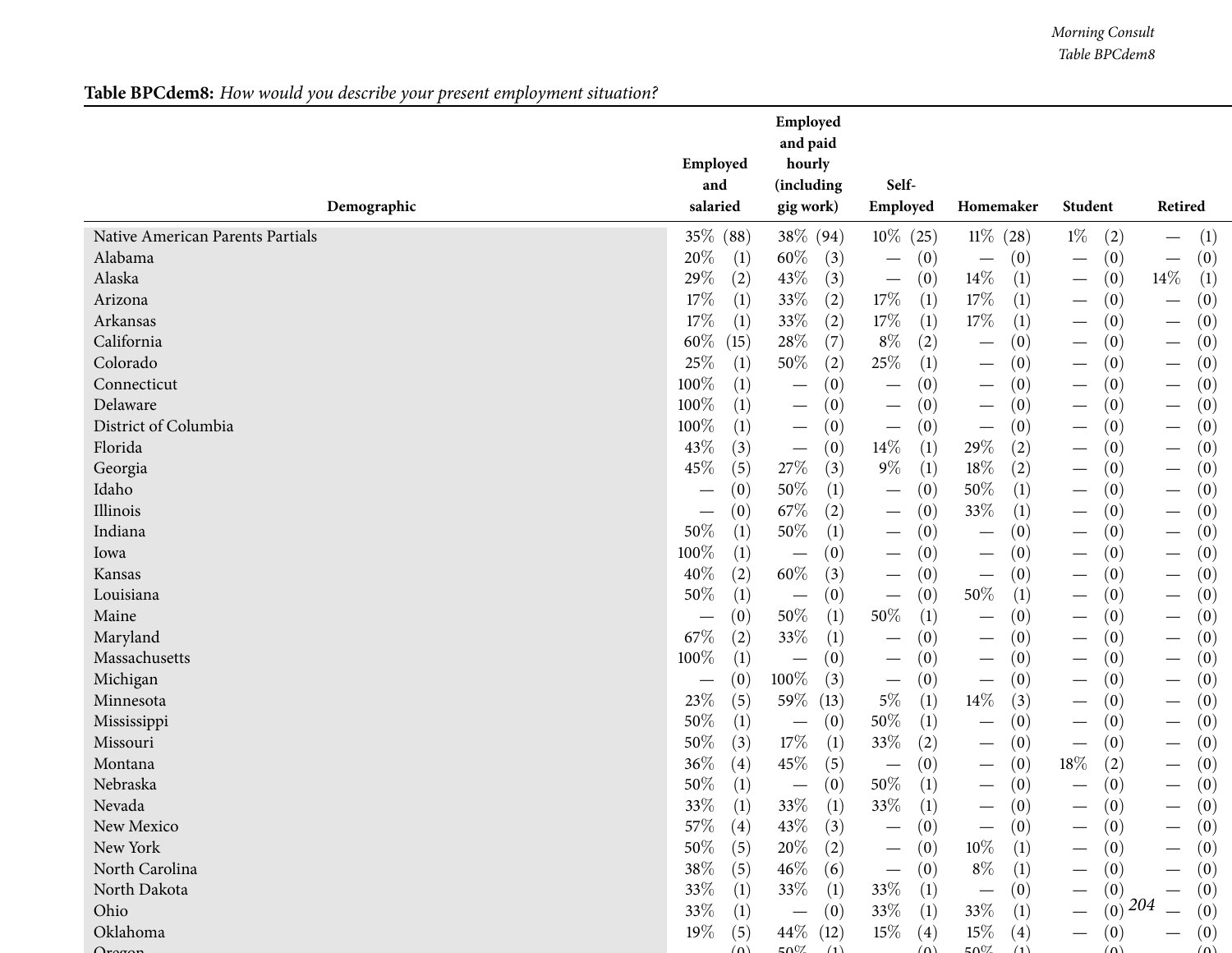| salaried<br>Employed<br>Homemaker<br>Student<br>Retired<br>Demographic<br>gig work)<br>$1\%$<br>$1\%$<br>(1)<br>33% (59)<br>46\% (83)<br>$8\%$ (15)<br>$6\%$ (10)<br>Native American Parents Partials<br>(2)<br>$6\%$<br>$2\%$<br>$46\%$ (22)<br>$23\%$ (11)<br>(3)<br>$15\%$<br>(7)<br>(1)<br>(0)<br>Gender: Male<br>$\overline{\phantom{m}}$<br>$1\%$<br>(1)<br>$9\%$<br>$2\%$<br>(1)<br>$1\%$<br>Gender: Female<br>28\% (37)<br>55\% (72)<br>(12)<br>(3)<br>$1\%$<br>48\% (42)<br>$7\%$<br>$3\%$<br>37\% (32)<br>(3)<br>(1)<br>(0)<br>Age: 18-34<br>(6)<br>$\overline{\phantom{m}}$<br>$10\%$<br>$7\%$<br>$1\%$<br>32\%<br>$42\%$ (30)<br>(7)<br>(5)<br>(1)<br>(23)<br>(0)<br>Age: 35-44<br>$\overline{\phantom{m}}$<br>10%<br>$10\%$<br>Age: 45-64<br>20%<br>$55\%$<br>(2)<br>(2)<br>(0)<br>(0)<br>(4)<br>(11)<br>$\overline{\phantom{m}}$<br>(0)<br>(0)<br>100%<br>(0)<br>(0)<br>(0)<br>(1)<br>Age: 65+<br>$\overline{\phantom{0}}$<br>$67\%$ (12)<br>$6\%$<br>28%<br>(5)<br>(0)<br>(1)<br>(0)<br>GenZers: 1997-2012<br>(0)<br>$\overline{\phantom{m}}$<br>$\overline{\phantom{m}}$<br>$\qquad \qquad \longleftarrow$<br>$6\%$<br>$41\%$ (50)<br>$9\%$<br>(7)<br>$1\%$<br>37% (46)<br>(1)<br>(0)<br>Millennials: 1981-1996<br>(11)<br>$\overline{\phantom{m}}$<br>$3\%$<br>$11\%$<br>$3\%$<br>22%<br>$56\%$ (20)<br>(0)<br>GenXers: 1965-1980<br>(8)<br>(4)<br>(1)<br>(1)<br>$\overline{\phantom{m}}$<br>33%<br>33%<br>33\%<br>Baby Boomers: 1946-1964<br>(1)<br>(0)<br>(1)<br>(0)<br>(1)<br>(0)<br>$\overline{\phantom{m}}$<br>$\qquad \qquad -$<br>$2\%$<br>$41\%$ (26)<br>$6\%$<br>$5\%$<br>43\%<br>(3)<br>(1)<br>PID: Dem (no lean)<br>(27)<br>(4)<br>(0)<br>$\overbrace{\phantom{12333}}$<br>$8\%$<br>15%<br>$3\%$<br>PID: Ind (no lean)<br>$19\%$<br>(14)<br>$50\%$ (36)<br>(11)<br>(6)<br>(2)<br>(0)<br>$2\%$<br>(0)<br>PID: Rep (no lean)<br>47\% (21)<br>(0)<br>(1)<br>(0)<br>$40\%$<br>(18)<br>$\overline{\phantom{m}}$<br>$\overline{\phantom{m}}$<br>$\overline{\phantom{m}}$<br>$6\%$<br>$2\%$<br>$53\%$ (63)<br>$8\%$<br>(7)<br>(2)<br>Educ: < College<br>25%<br>(10)<br>(0)<br>(29)<br>$\overline{\phantom{m}}$<br>$3\%$<br>Educ: Bachelors degree<br>39%<br>45\% (14)<br>$6\%$<br>(2)<br>(0)<br>(12)<br>(1)<br>(0)<br>$\overline{\phantom{m}}$<br>$6\%$<br>$19\%$<br>10%<br>$3\%$<br>Educ: Post-grad<br>58\%<br>(3)<br>(2)<br>(0)<br>(1)<br>(18)<br>(6)<br>$8\%$<br>$2\%$<br>$48\%$<br>$11\%$<br>(7)<br>(0)<br>Income: Under 50k<br>21%<br>(9)<br>(2)<br>(18)<br>(41)<br>$3\%$<br>$9\%$<br>$2\%$<br>Income: 50k-100k<br>$48\%$ (31)<br>(6)<br>(2)<br>(0)<br>(1)<br>$36\%$<br>(23)<br>$3\%$<br>Income: 100k+<br>35%<br>(0)<br>(1)<br>(0)<br>58\%<br>(18)<br>(11)<br>(0)<br>$\overline{\phantom{m}}$<br>$\overline{\phantom{m}}$<br>$8\%$<br>$8\%$<br>(22)<br>22\%<br>(3)<br>(3)<br>(0)<br>Ethnicity: White<br>$59\%$<br>(8)<br>(0)<br>$\overline{\phantom{m}}$<br>$48\%$<br>$8\%$<br>$4\%$<br>36%<br>(9)<br>(2)<br>(1)<br>(0)<br>Ethnicity: Hispanic<br>(12)<br>(0)<br>$\overline{\phantom{0}}$<br>25%<br>75%<br>(6)<br>(0)<br>(0)<br>(0)<br>Ethnicity: Black<br>(2)<br>(0)<br>$\overline{\phantom{m}}$<br>$\overbrace{\phantom{12333}}$<br>$\overline{\phantom{m}}$<br>$5\%$<br>$1\%$<br>$1\%$<br>54\% (73)<br>$9\%$<br>23\%<br>(12)<br>(7)<br>(2)<br>(1)<br>Ethnicity: Other<br>(31)<br>33\%<br>(0)<br>(6)<br>(4)<br>(0)<br>(0)<br>(0)<br>4-Region: Northeast<br>$50\%$<br>$\overline{\phantom{m}}$<br>$\overline{\phantom{m}}$<br>$\overbrace{\phantom{12333}}$<br>$\overline{\phantom{m}}$<br>$11\%$<br>$3\%$<br>$43\%$ (15)<br>$11\%$<br>(1)<br>29\%<br>(10)<br>(4)<br>(4)<br>(0)<br>4-Region: Midwest<br>$\qquad \qquad -$ | Employed<br>and | Employed<br>and paid<br>hourly<br>(including | Self- |  |  |
|------------------------------------------------------------------------------------------------------------------------------------------------------------------------------------------------------------------------------------------------------------------------------------------------------------------------------------------------------------------------------------------------------------------------------------------------------------------------------------------------------------------------------------------------------------------------------------------------------------------------------------------------------------------------------------------------------------------------------------------------------------------------------------------------------------------------------------------------------------------------------------------------------------------------------------------------------------------------------------------------------------------------------------------------------------------------------------------------------------------------------------------------------------------------------------------------------------------------------------------------------------------------------------------------------------------------------------------------------------------------------------------------------------------------------------------------------------------------------------------------------------------------------------------------------------------------------------------------------------------------------------------------------------------------------------------------------------------------------------------------------------------------------------------------------------------------------------------------------------------------------------------------------------------------------------------------------------------------------------------------------------------------------------------------------------------------------------------------------------------------------------------------------------------------------------------------------------------------------------------------------------------------------------------------------------------------------------------------------------------------------------------------------------------------------------------------------------------------------------------------------------------------------------------------------------------------------------------------------------------------------------------------------------------------------------------------------------------------------------------------------------------------------------------------------------------------------------------------------------------------------------------------------------------------------------------------------------------------------------------------------------------------------------------------------------------------------------------------------------------------------------------------------------------------------------------------------------------------------------------------------------------------------------------------------------------------------------------------------------------------------------------------------------------------------------------------------------------------------------------------------------------------------------------------------------------------------------------------------------------------------------------------------|-----------------|----------------------------------------------|-------|--|--|
|                                                                                                                                                                                                                                                                                                                                                                                                                                                                                                                                                                                                                                                                                                                                                                                                                                                                                                                                                                                                                                                                                                                                                                                                                                                                                                                                                                                                                                                                                                                                                                                                                                                                                                                                                                                                                                                                                                                                                                                                                                                                                                                                                                                                                                                                                                                                                                                                                                                                                                                                                                                                                                                                                                                                                                                                                                                                                                                                                                                                                                                                                                                                                                                                                                                                                                                                                                                                                                                                                                                                                                                                                                                      |                 |                                              |       |  |  |
|                                                                                                                                                                                                                                                                                                                                                                                                                                                                                                                                                                                                                                                                                                                                                                                                                                                                                                                                                                                                                                                                                                                                                                                                                                                                                                                                                                                                                                                                                                                                                                                                                                                                                                                                                                                                                                                                                                                                                                                                                                                                                                                                                                                                                                                                                                                                                                                                                                                                                                                                                                                                                                                                                                                                                                                                                                                                                                                                                                                                                                                                                                                                                                                                                                                                                                                                                                                                                                                                                                                                                                                                                                                      |                 |                                              |       |  |  |
|                                                                                                                                                                                                                                                                                                                                                                                                                                                                                                                                                                                                                                                                                                                                                                                                                                                                                                                                                                                                                                                                                                                                                                                                                                                                                                                                                                                                                                                                                                                                                                                                                                                                                                                                                                                                                                                                                                                                                                                                                                                                                                                                                                                                                                                                                                                                                                                                                                                                                                                                                                                                                                                                                                                                                                                                                                                                                                                                                                                                                                                                                                                                                                                                                                                                                                                                                                                                                                                                                                                                                                                                                                                      |                 |                                              |       |  |  |
|                                                                                                                                                                                                                                                                                                                                                                                                                                                                                                                                                                                                                                                                                                                                                                                                                                                                                                                                                                                                                                                                                                                                                                                                                                                                                                                                                                                                                                                                                                                                                                                                                                                                                                                                                                                                                                                                                                                                                                                                                                                                                                                                                                                                                                                                                                                                                                                                                                                                                                                                                                                                                                                                                                                                                                                                                                                                                                                                                                                                                                                                                                                                                                                                                                                                                                                                                                                                                                                                                                                                                                                                                                                      |                 |                                              |       |  |  |
|                                                                                                                                                                                                                                                                                                                                                                                                                                                                                                                                                                                                                                                                                                                                                                                                                                                                                                                                                                                                                                                                                                                                                                                                                                                                                                                                                                                                                                                                                                                                                                                                                                                                                                                                                                                                                                                                                                                                                                                                                                                                                                                                                                                                                                                                                                                                                                                                                                                                                                                                                                                                                                                                                                                                                                                                                                                                                                                                                                                                                                                                                                                                                                                                                                                                                                                                                                                                                                                                                                                                                                                                                                                      |                 |                                              |       |  |  |
|                                                                                                                                                                                                                                                                                                                                                                                                                                                                                                                                                                                                                                                                                                                                                                                                                                                                                                                                                                                                                                                                                                                                                                                                                                                                                                                                                                                                                                                                                                                                                                                                                                                                                                                                                                                                                                                                                                                                                                                                                                                                                                                                                                                                                                                                                                                                                                                                                                                                                                                                                                                                                                                                                                                                                                                                                                                                                                                                                                                                                                                                                                                                                                                                                                                                                                                                                                                                                                                                                                                                                                                                                                                      |                 |                                              |       |  |  |
|                                                                                                                                                                                                                                                                                                                                                                                                                                                                                                                                                                                                                                                                                                                                                                                                                                                                                                                                                                                                                                                                                                                                                                                                                                                                                                                                                                                                                                                                                                                                                                                                                                                                                                                                                                                                                                                                                                                                                                                                                                                                                                                                                                                                                                                                                                                                                                                                                                                                                                                                                                                                                                                                                                                                                                                                                                                                                                                                                                                                                                                                                                                                                                                                                                                                                                                                                                                                                                                                                                                                                                                                                                                      |                 |                                              |       |  |  |
|                                                                                                                                                                                                                                                                                                                                                                                                                                                                                                                                                                                                                                                                                                                                                                                                                                                                                                                                                                                                                                                                                                                                                                                                                                                                                                                                                                                                                                                                                                                                                                                                                                                                                                                                                                                                                                                                                                                                                                                                                                                                                                                                                                                                                                                                                                                                                                                                                                                                                                                                                                                                                                                                                                                                                                                                                                                                                                                                                                                                                                                                                                                                                                                                                                                                                                                                                                                                                                                                                                                                                                                                                                                      |                 |                                              |       |  |  |
|                                                                                                                                                                                                                                                                                                                                                                                                                                                                                                                                                                                                                                                                                                                                                                                                                                                                                                                                                                                                                                                                                                                                                                                                                                                                                                                                                                                                                                                                                                                                                                                                                                                                                                                                                                                                                                                                                                                                                                                                                                                                                                                                                                                                                                                                                                                                                                                                                                                                                                                                                                                                                                                                                                                                                                                                                                                                                                                                                                                                                                                                                                                                                                                                                                                                                                                                                                                                                                                                                                                                                                                                                                                      |                 |                                              |       |  |  |
|                                                                                                                                                                                                                                                                                                                                                                                                                                                                                                                                                                                                                                                                                                                                                                                                                                                                                                                                                                                                                                                                                                                                                                                                                                                                                                                                                                                                                                                                                                                                                                                                                                                                                                                                                                                                                                                                                                                                                                                                                                                                                                                                                                                                                                                                                                                                                                                                                                                                                                                                                                                                                                                                                                                                                                                                                                                                                                                                                                                                                                                                                                                                                                                                                                                                                                                                                                                                                                                                                                                                                                                                                                                      |                 |                                              |       |  |  |
|                                                                                                                                                                                                                                                                                                                                                                                                                                                                                                                                                                                                                                                                                                                                                                                                                                                                                                                                                                                                                                                                                                                                                                                                                                                                                                                                                                                                                                                                                                                                                                                                                                                                                                                                                                                                                                                                                                                                                                                                                                                                                                                                                                                                                                                                                                                                                                                                                                                                                                                                                                                                                                                                                                                                                                                                                                                                                                                                                                                                                                                                                                                                                                                                                                                                                                                                                                                                                                                                                                                                                                                                                                                      |                 |                                              |       |  |  |
|                                                                                                                                                                                                                                                                                                                                                                                                                                                                                                                                                                                                                                                                                                                                                                                                                                                                                                                                                                                                                                                                                                                                                                                                                                                                                                                                                                                                                                                                                                                                                                                                                                                                                                                                                                                                                                                                                                                                                                                                                                                                                                                                                                                                                                                                                                                                                                                                                                                                                                                                                                                                                                                                                                                                                                                                                                                                                                                                                                                                                                                                                                                                                                                                                                                                                                                                                                                                                                                                                                                                                                                                                                                      |                 |                                              |       |  |  |
|                                                                                                                                                                                                                                                                                                                                                                                                                                                                                                                                                                                                                                                                                                                                                                                                                                                                                                                                                                                                                                                                                                                                                                                                                                                                                                                                                                                                                                                                                                                                                                                                                                                                                                                                                                                                                                                                                                                                                                                                                                                                                                                                                                                                                                                                                                                                                                                                                                                                                                                                                                                                                                                                                                                                                                                                                                                                                                                                                                                                                                                                                                                                                                                                                                                                                                                                                                                                                                                                                                                                                                                                                                                      |                 |                                              |       |  |  |
|                                                                                                                                                                                                                                                                                                                                                                                                                                                                                                                                                                                                                                                                                                                                                                                                                                                                                                                                                                                                                                                                                                                                                                                                                                                                                                                                                                                                                                                                                                                                                                                                                                                                                                                                                                                                                                                                                                                                                                                                                                                                                                                                                                                                                                                                                                                                                                                                                                                                                                                                                                                                                                                                                                                                                                                                                                                                                                                                                                                                                                                                                                                                                                                                                                                                                                                                                                                                                                                                                                                                                                                                                                                      |                 |                                              |       |  |  |
|                                                                                                                                                                                                                                                                                                                                                                                                                                                                                                                                                                                                                                                                                                                                                                                                                                                                                                                                                                                                                                                                                                                                                                                                                                                                                                                                                                                                                                                                                                                                                                                                                                                                                                                                                                                                                                                                                                                                                                                                                                                                                                                                                                                                                                                                                                                                                                                                                                                                                                                                                                                                                                                                                                                                                                                                                                                                                                                                                                                                                                                                                                                                                                                                                                                                                                                                                                                                                                                                                                                                                                                                                                                      |                 |                                              |       |  |  |
|                                                                                                                                                                                                                                                                                                                                                                                                                                                                                                                                                                                                                                                                                                                                                                                                                                                                                                                                                                                                                                                                                                                                                                                                                                                                                                                                                                                                                                                                                                                                                                                                                                                                                                                                                                                                                                                                                                                                                                                                                                                                                                                                                                                                                                                                                                                                                                                                                                                                                                                                                                                                                                                                                                                                                                                                                                                                                                                                                                                                                                                                                                                                                                                                                                                                                                                                                                                                                                                                                                                                                                                                                                                      |                 |                                              |       |  |  |
|                                                                                                                                                                                                                                                                                                                                                                                                                                                                                                                                                                                                                                                                                                                                                                                                                                                                                                                                                                                                                                                                                                                                                                                                                                                                                                                                                                                                                                                                                                                                                                                                                                                                                                                                                                                                                                                                                                                                                                                                                                                                                                                                                                                                                                                                                                                                                                                                                                                                                                                                                                                                                                                                                                                                                                                                                                                                                                                                                                                                                                                                                                                                                                                                                                                                                                                                                                                                                                                                                                                                                                                                                                                      |                 |                                              |       |  |  |
|                                                                                                                                                                                                                                                                                                                                                                                                                                                                                                                                                                                                                                                                                                                                                                                                                                                                                                                                                                                                                                                                                                                                                                                                                                                                                                                                                                                                                                                                                                                                                                                                                                                                                                                                                                                                                                                                                                                                                                                                                                                                                                                                                                                                                                                                                                                                                                                                                                                                                                                                                                                                                                                                                                                                                                                                                                                                                                                                                                                                                                                                                                                                                                                                                                                                                                                                                                                                                                                                                                                                                                                                                                                      |                 |                                              |       |  |  |
|                                                                                                                                                                                                                                                                                                                                                                                                                                                                                                                                                                                                                                                                                                                                                                                                                                                                                                                                                                                                                                                                                                                                                                                                                                                                                                                                                                                                                                                                                                                                                                                                                                                                                                                                                                                                                                                                                                                                                                                                                                                                                                                                                                                                                                                                                                                                                                                                                                                                                                                                                                                                                                                                                                                                                                                                                                                                                                                                                                                                                                                                                                                                                                                                                                                                                                                                                                                                                                                                                                                                                                                                                                                      |                 |                                              |       |  |  |
|                                                                                                                                                                                                                                                                                                                                                                                                                                                                                                                                                                                                                                                                                                                                                                                                                                                                                                                                                                                                                                                                                                                                                                                                                                                                                                                                                                                                                                                                                                                                                                                                                                                                                                                                                                                                                                                                                                                                                                                                                                                                                                                                                                                                                                                                                                                                                                                                                                                                                                                                                                                                                                                                                                                                                                                                                                                                                                                                                                                                                                                                                                                                                                                                                                                                                                                                                                                                                                                                                                                                                                                                                                                      |                 |                                              |       |  |  |
|                                                                                                                                                                                                                                                                                                                                                                                                                                                                                                                                                                                                                                                                                                                                                                                                                                                                                                                                                                                                                                                                                                                                                                                                                                                                                                                                                                                                                                                                                                                                                                                                                                                                                                                                                                                                                                                                                                                                                                                                                                                                                                                                                                                                                                                                                                                                                                                                                                                                                                                                                                                                                                                                                                                                                                                                                                                                                                                                                                                                                                                                                                                                                                                                                                                                                                                                                                                                                                                                                                                                                                                                                                                      |                 |                                              |       |  |  |
|                                                                                                                                                                                                                                                                                                                                                                                                                                                                                                                                                                                                                                                                                                                                                                                                                                                                                                                                                                                                                                                                                                                                                                                                                                                                                                                                                                                                                                                                                                                                                                                                                                                                                                                                                                                                                                                                                                                                                                                                                                                                                                                                                                                                                                                                                                                                                                                                                                                                                                                                                                                                                                                                                                                                                                                                                                                                                                                                                                                                                                                                                                                                                                                                                                                                                                                                                                                                                                                                                                                                                                                                                                                      |                 |                                              |       |  |  |
|                                                                                                                                                                                                                                                                                                                                                                                                                                                                                                                                                                                                                                                                                                                                                                                                                                                                                                                                                                                                                                                                                                                                                                                                                                                                                                                                                                                                                                                                                                                                                                                                                                                                                                                                                                                                                                                                                                                                                                                                                                                                                                                                                                                                                                                                                                                                                                                                                                                                                                                                                                                                                                                                                                                                                                                                                                                                                                                                                                                                                                                                                                                                                                                                                                                                                                                                                                                                                                                                                                                                                                                                                                                      |                 |                                              |       |  |  |
|                                                                                                                                                                                                                                                                                                                                                                                                                                                                                                                                                                                                                                                                                                                                                                                                                                                                                                                                                                                                                                                                                                                                                                                                                                                                                                                                                                                                                                                                                                                                                                                                                                                                                                                                                                                                                                                                                                                                                                                                                                                                                                                                                                                                                                                                                                                                                                                                                                                                                                                                                                                                                                                                                                                                                                                                                                                                                                                                                                                                                                                                                                                                                                                                                                                                                                                                                                                                                                                                                                                                                                                                                                                      |                 |                                              |       |  |  |
|                                                                                                                                                                                                                                                                                                                                                                                                                                                                                                                                                                                                                                                                                                                                                                                                                                                                                                                                                                                                                                                                                                                                                                                                                                                                                                                                                                                                                                                                                                                                                                                                                                                                                                                                                                                                                                                                                                                                                                                                                                                                                                                                                                                                                                                                                                                                                                                                                                                                                                                                                                                                                                                                                                                                                                                                                                                                                                                                                                                                                                                                                                                                                                                                                                                                                                                                                                                                                                                                                                                                                                                                                                                      |                 |                                              |       |  |  |
|                                                                                                                                                                                                                                                                                                                                                                                                                                                                                                                                                                                                                                                                                                                                                                                                                                                                                                                                                                                                                                                                                                                                                                                                                                                                                                                                                                                                                                                                                                                                                                                                                                                                                                                                                                                                                                                                                                                                                                                                                                                                                                                                                                                                                                                                                                                                                                                                                                                                                                                                                                                                                                                                                                                                                                                                                                                                                                                                                                                                                                                                                                                                                                                                                                                                                                                                                                                                                                                                                                                                                                                                                                                      |                 |                                              |       |  |  |
|                                                                                                                                                                                                                                                                                                                                                                                                                                                                                                                                                                                                                                                                                                                                                                                                                                                                                                                                                                                                                                                                                                                                                                                                                                                                                                                                                                                                                                                                                                                                                                                                                                                                                                                                                                                                                                                                                                                                                                                                                                                                                                                                                                                                                                                                                                                                                                                                                                                                                                                                                                                                                                                                                                                                                                                                                                                                                                                                                                                                                                                                                                                                                                                                                                                                                                                                                                                                                                                                                                                                                                                                                                                      |                 |                                              |       |  |  |
| 47\% (36)<br>$11\%$<br>$5\%$<br>$3\%$<br>$29\%$<br>(22)<br>(8)<br>(2)<br>(0)<br>4-Region: South<br>(4)                                                                                                                                                                                                                                                                                                                                                                                                                                                                                                                                                                                                                                                                                                                                                                                                                                                                                                                                                                                                                                                                                                                                                                                                                                                                                                                                                                                                                                                                                                                                                                                                                                                                                                                                                                                                                                                                                                                                                                                                                                                                                                                                                                                                                                                                                                                                                                                                                                                                                                                                                                                                                                                                                                                                                                                                                                                                                                                                                                                                                                                                                                                                                                                                                                                                                                                                                                                                                                                                                                                                               |                 |                                              |       |  |  |
| $4\%$<br>37\%<br>49\% (28)<br>$5\%$<br>(0)<br>4-Region: West<br>(21)<br>(3)<br>(2)<br>(0)<br>—<br>$\overbrace{\phantom{12333}}$                                                                                                                                                                                                                                                                                                                                                                                                                                                                                                                                                                                                                                                                                                                                                                                                                                                                                                                                                                                                                                                                                                                                                                                                                                                                                                                                                                                                                                                                                                                                                                                                                                                                                                                                                                                                                                                                                                                                                                                                                                                                                                                                                                                                                                                                                                                                                                                                                                                                                                                                                                                                                                                                                                                                                                                                                                                                                                                                                                                                                                                                                                                                                                                                                                                                                                                                                                                                                                                                                                                      |                 |                                              |       |  |  |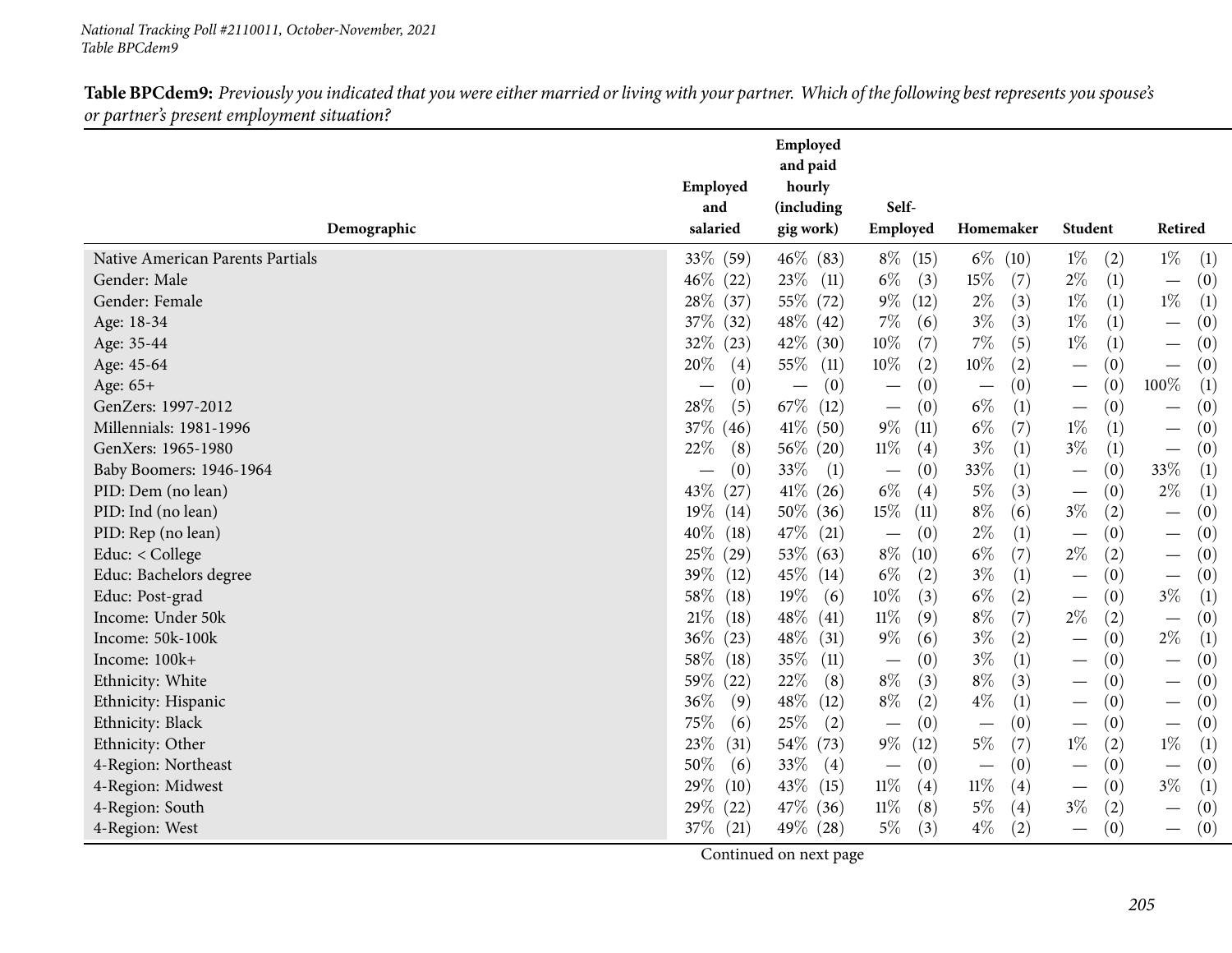| Demographic                                                                       | Employed<br>and<br>salaried | Employed<br>and paid<br>hourly<br>(including<br>gig work) | Self-<br>Employed               | Homemaker                            | Student                              | Retired                         |
|-----------------------------------------------------------------------------------|-----------------------------|-----------------------------------------------------------|---------------------------------|--------------------------------------|--------------------------------------|---------------------------------|
| Native American Parents Partials                                                  | 33% (59)                    | $46\%$ (83)                                               | $8\%$ (15)                      | $6\%$ (10)                           | $1\%$<br>(2)                         | $1\%$<br>(1)                    |
| Age: 19-34                                                                        | $37\%$ (32)                 | $48\%$ (42)                                               | $7\%$<br>(6)                    | $3\%$<br>(3)                         | $1\%$<br>(1)                         | (0)                             |
| Age: 35-44                                                                        | $32\%$ (23)                 | $42\%$ (30)                                               | $10\%$<br>(7)                   | $7\%$<br>(5)                         | $1\%$<br>(1)                         | (0)<br>$\overline{\phantom{m}}$ |
| Age: 45+                                                                          | $19\%$<br>(4)               | $52\%$ (11)                                               | 10%<br>(2)                      | $10\%$<br>(2)                        | (0)                                  | $5\%$<br>(1)                    |
| Enrolled in Tribe                                                                 | 35\%<br>(45)                | 44\% (57)                                                 | $8\%$<br>(10)                   | $6\%$<br>(8)                         | $2\%$<br>(2)                         | $1\%$<br>(1)                    |
| Not Enrolled in Tribe                                                             | $28\%$<br>(14)              | $52\%$ (26)                                               | $10\%$<br>(5)                   | $4\%$<br>(2)                         | (0)<br>$\overline{\phantom{m}}$      | (0)<br>$\overline{\phantom{m}}$ |
| Live Near Tribe Enrolled in                                                       | 39\% (32)                   | $41\%$ (34)                                               | $4\%$<br>(3)                    | $7\%$<br>(6)                         | $2\%$<br>(2)                         | $1\%$<br>(1)                    |
| Youngest Child under 1 Year                                                       | 21%<br>(5)                  | $62\%$ (15)                                               | $4\%$<br>(1)                    | $4\%$<br>(1)                         | (0)                                  | (0)                             |
| Youngest Child 1-4                                                                | $35\%$ (28)                 | $41\%$ (32)                                               | $8\%$<br>(6)                    | $8\%$<br>(6)                         | $3\%$<br>(2)                         | (0)                             |
| Youngest Child 5-11                                                               | $30\%$ (38)                 | 44\% (56)                                                 | $9\%$<br>(12)                   | $8\%$<br>(10)                        | $1\%$<br>(1)                         | $1\%$<br>(1)                    |
| Married/Partnered                                                                 | 33\%<br>(59)                | $46\%$ (83)                                               | $8\%$<br>(15)                   | $6\%$<br>(10)                        | $1\%$<br>(2)                         | $1\%$<br>(1)                    |
| Single Parent HH                                                                  | (0)                         | (0)<br>$\overline{\phantom{m}}$                           | (0)<br>$\overline{\phantom{m}}$ | (0)                                  | (0)                                  | (0)                             |
| Married/Partnered + both Employed                                                 | $40\%$ (46)                 | 49\% (56)                                                 | $11\%$<br>(12)                  | (0)<br>$\overbrace{\phantom{13333}}$ | (0)<br>$\overbrace{\phantom{12333}}$ | (0)<br>$\overline{\phantom{m}}$ |
| Married/Partnered + One Adult Employed                                            | 33\% (59)                   | $46\%$ (83)                                               | $8\%$<br>(15)                   | $6\%$<br>(10)                        | $1\%$<br>(2)                         | $1\%$<br>(1)                    |
| Service Worker, Retail Sales, Laborers and Helpers                                | $31\%$<br>(10)              | $53\%$ (17)                                               | (0)<br>$\overline{\phantom{m}}$ | $6\%$<br>(2)                         | $3\%$<br>(1)                         | (0)                             |
| Trade and Skilled Workers                                                         | 26\%<br>(5)                 | 42\%<br>(8)                                               | $5\%$<br>(1)                    | $11\%$<br>(2)                        | $5\%$<br>(1)                         | (0)                             |
| Administrative Workers, Office Professionals, and Executive/Senior Level Managers | 53%<br>(19)                 | 22%<br>(8)                                                | $8\%$<br>(3)                    | $6\%$<br>(2)                         | (0)                                  | (0)                             |
| Health Care and Medical Professionals, Lab Technicians, and Pharmacists           | 38%<br>(5)                  | $31\%$<br>(4)                                             | 15%<br>(2)                      | $8\%$<br>(1)                         | (0)                                  | (0)<br>$\overline{\phantom{m}}$ |
| Other Professionals                                                               | 19%<br>(7)                  | $51\%$ (19)                                               | $16\%$<br>(6)                   | $8\%$<br>(3)                         | (0)<br>$\overline{\phantom{m}}$      | $3\%$<br>(1)                    |
| Work Full Time                                                                    | $36\%$<br>(42)              | $38\%$ (45)                                               | $8\%$<br>(9)                    | $8\%$<br>(9)                         | $2\%$<br>(2)                         | $1\%$<br>(1)                    |
| Work Part Time                                                                    | 21\%<br>(4)                 | 58\%<br>(11)                                              | $16\%$<br>(3)                   | $5\%$<br>(1)                         | (0)<br>$\overline{\phantom{m}}$      | (0)<br>$\overline{\phantom{m}}$ |
| Live on Tribal Land                                                               | 27\%<br>(10)                | 49\% (18)                                                 | $8\%$<br>(3)                    | $11\%$<br>(4)                        | $3\%$<br>(1)                         | $3\%$<br>(1)                    |
| Do not Live on Tribal Land                                                        | 34\% (49)                   | $45\%$ (65)                                               | $8\%$<br>(12)                   | $4\%$<br>(6)                         | $1\%$<br>(1)                         | (0)                             |
| Parents in OK, AZ, CA                                                             | 33\%<br>(15)                | 42\% (19)                                                 | $7\%$<br>(3)                    | $4\%$<br>(2)                         | $2\%$<br>(1)                         | (0)                             |
| Need Child Care in Traditional Hours                                              | $40\%$ (43)                 | $43\%$ (46)                                               | $6\%$<br>(6)                    | $3\%$<br>(3)                         | $2\%$<br>(2)                         | (0)                             |
| Need Child Care in Non-Traditional Hours                                          | $45\%$ (30)                 | $36\%$ (24)                                               | $5\%$<br>(3)                    | $5\%$<br>(3)                         | $2\%$<br>(1)                         | (0)                             |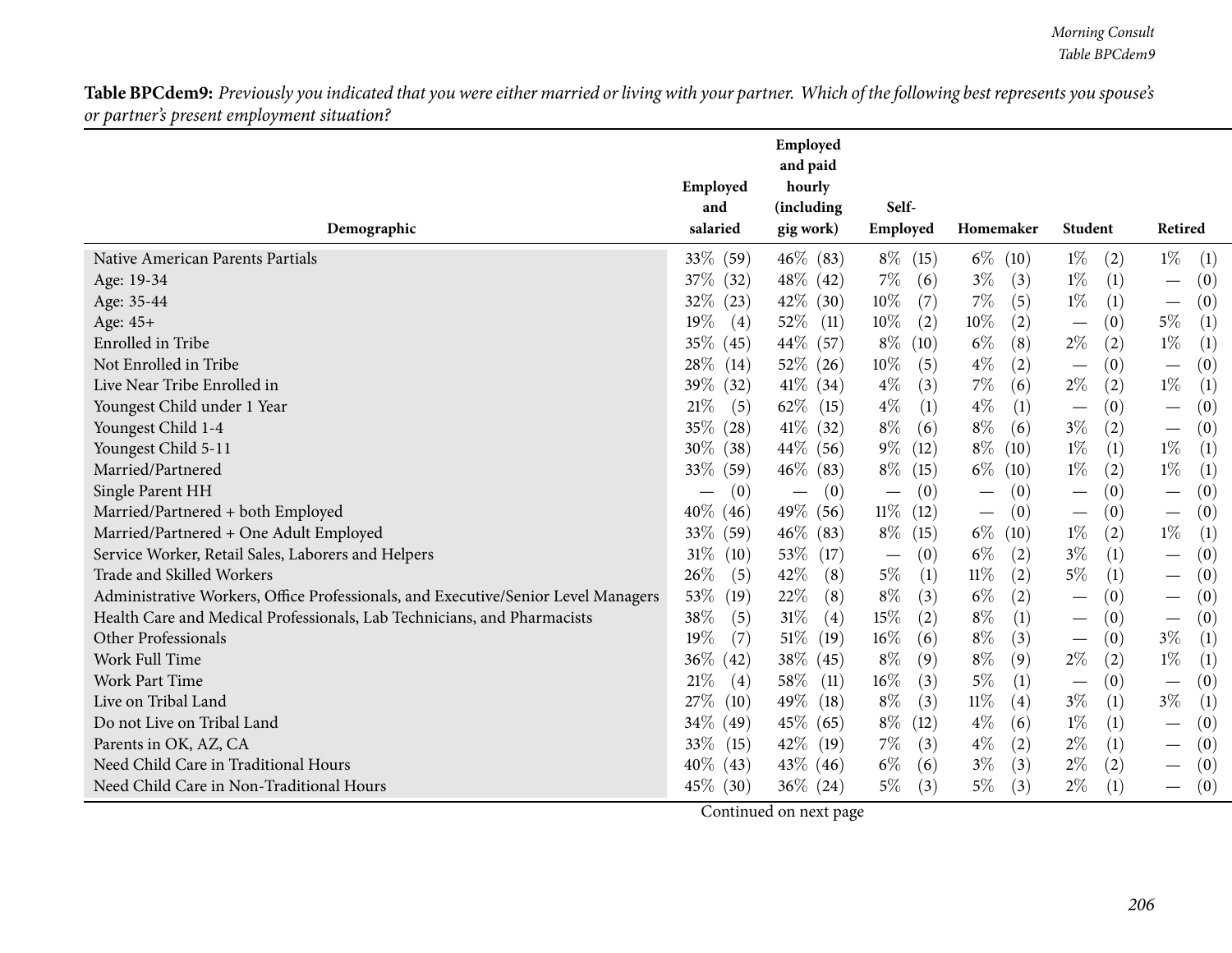| Demographic                      | Employed<br>and<br>salaried            | Employed<br>and paid<br>hourly<br>(including<br>gig work) | Self-<br>Employed                      | Homemaker                              | Student                                | Retired                                |
|----------------------------------|----------------------------------------|-----------------------------------------------------------|----------------------------------------|----------------------------------------|----------------------------------------|----------------------------------------|
| Native American Parents Partials | 33\% (59)                              | $46\%$ (83)                                               | $8\%$<br>(15)                          | $6\%$<br>(10)                          | $1\%$<br>(2)                           | $1\%$<br>(1)                           |
| Single, never married            | (0)<br>$\overline{\phantom{0}}$        | (0)<br>$\overbrace{\phantom{13333}}$                      | (0)<br>$\qquad \qquad$                 | (0)<br>$\hspace{0.1mm}-\hspace{0.1mm}$ | (0)<br>$\hspace{0.1mm}-\hspace{0.1mm}$ | (0)<br>$\hspace{0.1mm}-\hspace{0.1mm}$ |
| Married                          | $34\%$ (45)                            | 43\% (57)                                                 | $9\%$<br>(12)                          | $6\%$<br>(8)                           | $2\%$<br>(2)                           | $1\%$<br>(1)                           |
| Separated                        | (0)<br>$\hspace{0.1mm}-\hspace{0.1mm}$ | (0)<br>$\hspace{0.1mm}-\hspace{0.1mm}$                    | (0)<br>$\hspace{0.1mm}-\hspace{0.1mm}$ | (0)<br>$\overline{\phantom{0}}$        | (0)<br>$\hspace{0.1mm}-\hspace{0.1mm}$ | (0)<br>$\overline{\phantom{m}}$        |
| Divorced                         | (0)<br>$\overline{\phantom{m}}$        | (0)<br>$\hspace{0.1mm}-\hspace{0.1mm}$                    | (0)<br>$\qquad \qquad -$               | (0)<br>$\overline{\phantom{m}}$        | (0)<br>$\hspace{0.1mm}-\hspace{0.1mm}$ | (0)<br>$\hspace{0.1mm}-\hspace{0.1mm}$ |
| Widowed                          | (0)<br>$\hspace{0.05cm}$               | (0)<br>$\hspace{0.1mm}-\hspace{0.1mm}$                    | (0)<br>$\qquad \qquad$                 | (0)<br>$\hspace{0.1mm}-\hspace{0.1mm}$ | (0)<br>$\hspace{0.1mm}-\hspace{0.1mm}$ | (0)<br>$\overline{\phantom{m}}$        |
| Living with a partner            | 30\%<br>(14)                           | $55\%$ (26)                                               | $6\%$<br>(3)                           | $4\%$<br>(2)                           | (0)<br>$\hspace{0.1mm}-\hspace{0.1mm}$ | (0)<br>$\hspace{0.1mm}-\hspace{0.1mm}$ |
|                                  | the contract of the contract of the    |                                                           |                                        |                                        |                                        |                                        |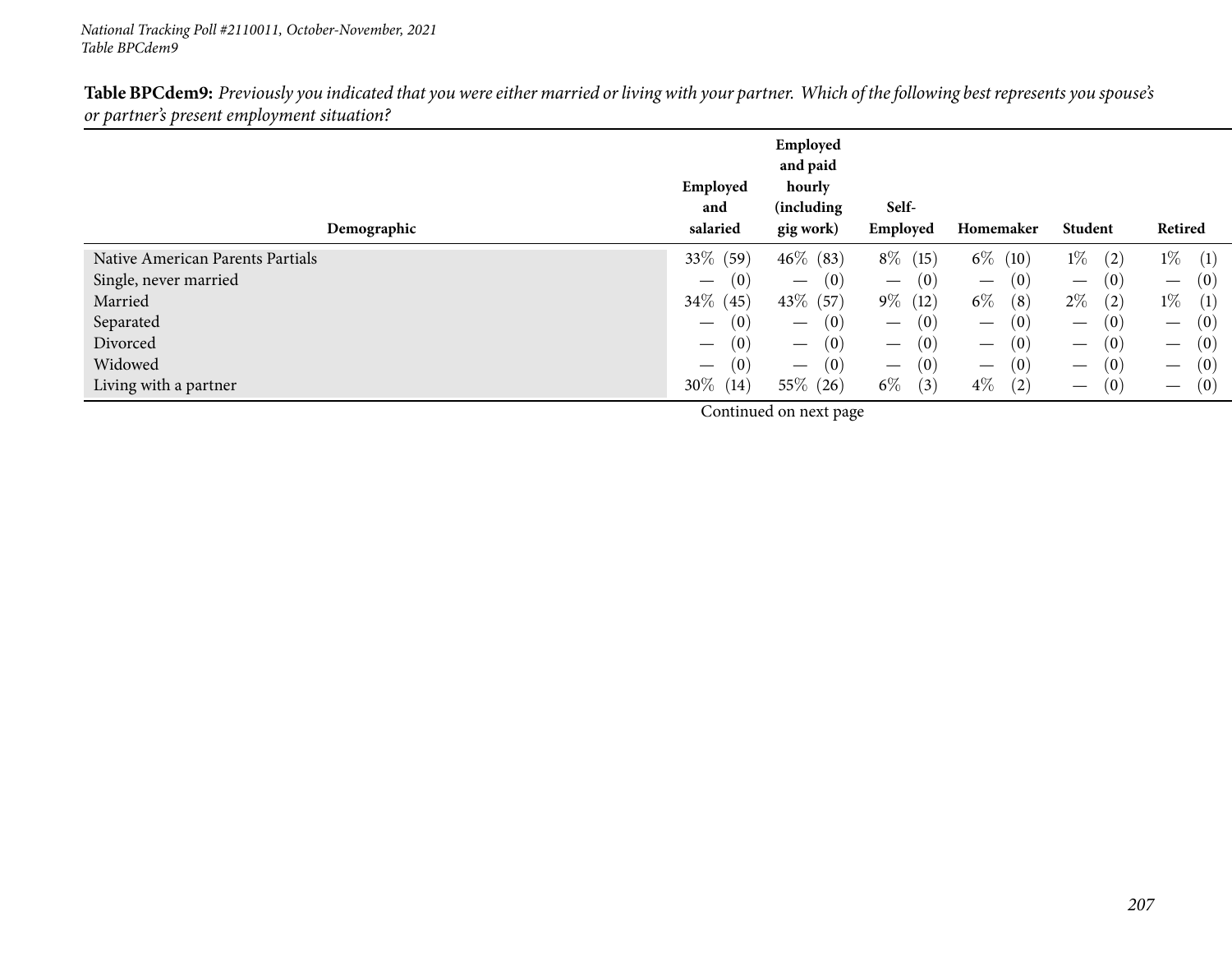|                                  | Employed<br>and                        | Employed<br>and paid<br>hourly<br>(including | Self-                                   |                                        |        |                                 |                  |                                 |     |
|----------------------------------|----------------------------------------|----------------------------------------------|-----------------------------------------|----------------------------------------|--------|---------------------------------|------------------|---------------------------------|-----|
| Demographic                      | salaried                               | gig work)                                    | Employed                                | Homemaker                              |        | Student                         |                  | Retired                         |     |
| Native American Parents Partials | 33% (59)                               | $46\%$ (83)                                  | $8\%$<br>(15)                           | $6\%$ (10)                             |        | $1\%$                           | (2)              | $1\%$                           | (1) |
| Alabama                          | (0)                                    | 100%<br>$\left( 4\right)$                    | $\overline{\phantom{m}}$                | (0)<br>$\qquad \qquad$                 | (0)    |                                 | (0)              | $\overline{\phantom{m}}$        | (0) |
| Alaska                           | 25%<br>(1)                             | 75%<br>(3)                                   | $\overline{\phantom{m}}$                | (0)                                    | (0)    |                                 | (0)              | $\overline{\phantom{m}}$        | (0) |
| Arizona                          | 67\%<br>(2)                            | 33%<br>(1)                                   | $\overline{\phantom{m}}$                | (0)<br>$\qquad \qquad$                 | (0)    |                                 | (0)              | $\hspace{0.1mm}-\hspace{0.1mm}$ | (0) |
| Arkansas                         | (0)                                    | $60\%$<br>(3)                                | 40%                                     | (2)<br>$\qquad \qquad$                 | (0)    |                                 | (0)              | $\overline{\phantom{m}}$        | (0) |
| California                       | 45%<br>(9)                             | 35%<br>(7)                                   | $5\%$                                   | (1)<br>$\overline{\phantom{m}}$        | (0)    |                                 | (0)              | $\overline{\phantom{m}}$        | (0) |
| Colorado                         | 25%<br>(1)                             | 50%<br>(2)                                   | $\overline{\phantom{m}}$                | $25\%$<br>(0)                          | (1)    |                                 | (0)              |                                 | (0) |
| Connecticut                      | (0)                                    | (0)<br>$\overline{\phantom{m}}$              | $\overline{\phantom{m}}$                | (0)<br>$\qquad \qquad -$               | (0)    |                                 | (0)              | $\hspace{0.1mm}-\hspace{0.1mm}$ | (0) |
| Delaware                         | 100%<br>(1)                            | (0)<br>$\overline{\phantom{m}}$              | $\hspace{0.1mm}-\hspace{0.1mm}$         | (0)<br>$\qquad \qquad$                 | (0)    |                                 | (0)              | $\overline{\phantom{m}}$        | (0) |
| District of Columbia             | 100%<br>(1)                            | (0)<br>$\hspace{0.1mm}-\hspace{0.1mm}$       | $\hspace{0.1mm}-\hspace{0.1mm}$         | (0)<br>$\hspace{0.1mm}-\hspace{0.1mm}$ | (0)    |                                 | (0)              | $\overline{\phantom{m}}$        | (0) |
| Florida                          | 67\%<br>(4)                            | $17\%$<br>(1)                                | $17\%$                                  | (1)<br>$\overbrace{\phantom{13333}}$   | (0)    | $\overline{\phantom{0}}$        | (0)              | $\overline{\phantom{m}}$        | (0) |
| Georgia                          | 50%<br>(3)                             | $50\%$<br>(3)                                | $\overline{\phantom{m}}$                | (0)<br>$\overbrace{\phantom{13333}}$   | (0)    |                                 | (0)              | $\hspace{0.1mm}-\hspace{0.1mm}$ | (0) |
| Idaho                            | (0)<br>$\hspace{0.05cm}$               | 50%<br>(1)                                   | $\hspace{0.1mm}-\hspace{0.1mm}$         | $50\%$<br>(0)                          | (1)    | $\hspace{0.1mm}-\hspace{0.1mm}$ | (0)              | $\hspace{0.1mm}-\hspace{0.1mm}$ | (0) |
| Illinois                         | 100%<br>(3)                            | (0)                                          | $\hspace{0.1mm}-\hspace{0.1mm}$         | (0)<br>$\overline{\phantom{m}}$        | (0)    | $\hspace{0.1mm}-\hspace{0.1mm}$ | (0)              |                                 | (0) |
| Indiana                          | (0)<br>$\overline{\phantom{m}}$        | $100\%$<br>(2)                               | $\hspace{0.1mm}-\hspace{0.1mm}$         | (0)<br>$\overline{\phantom{m}}$        | (0)    |                                 | (0)              | $\overline{\phantom{m}}$        | (0) |
| lowa                             | 100%<br>(1)                            | (0)                                          | $\hspace{0.1mm}-\hspace{0.1mm}$         | (0)<br>$\qquad \qquad -$               | (0)    |                                 | (0)              |                                 | (0) |
| Kansas                           | (0)<br>$\hspace{0.1mm}-\hspace{0.1mm}$ | $33\%$<br>(1)                                | $\hspace{0.1mm}-\hspace{0.1mm}$         | $67\%$<br>(0)                          | (2)    |                                 | (0)              | $\overline{\phantom{m}}$        | (0) |
| Louisiana                        | 100%<br>(2)                            | (0)<br>$\overline{\phantom{m}}$              | $\hspace{0.1mm}-\hspace{0.1mm}$         | (0)<br>$\hspace{0.1mm}-\hspace{0.1mm}$ | (0)    | $\overbrace{\phantom{13333}}$   | (0)              | $\overline{\phantom{m}}$        | (0) |
| Maine                            | (0)                                    | (0)<br>$\overline{\phantom{m}}$              |                                         | (0)<br>$\overbrace{\phantom{13333}}$   | (0)    | $\overline{\phantom{0}}$        | (0)              |                                 | (0) |
| Maryland                         | (0)<br>$\hspace{0.05cm}$               | $50\%$<br>(1)                                |                                         | (0)                                    | (0)    | —                               | (0)              |                                 | (0) |
| Massachusetts                    | (0)<br>$\hspace{0.05cm}$               | (0)                                          | $\overline{\phantom{m}}$                | (0)<br>$\overline{\phantom{m}}$        | (0)    |                                 | (0)              | $\overline{\phantom{m}}$        | (0) |
| Michigan                         | (0)                                    | $100\%$<br>(1)                               | $\overline{\phantom{m}}$                | (0)<br>$\overline{\phantom{m}}$        | (0)    |                                 | (0)              | $\overline{\phantom{m}}$        | (0) |
| Minnesota                        | 21%<br>(3)                             | 57%<br>(8)                                   | $7\%$                                   | $14\%$<br>(1)                          | (2)    |                                 | (0)              |                                 | (0) |
| Mississippi                      | (0)                                    | $100\%$<br>(1)                               | $\overline{\phantom{m}}$                | (0)                                    | (0)    |                                 | (0)              | $\hspace{0.1mm}-\hspace{0.1mm}$ | (0) |
| Missouri                         | 75%<br>(3)                             | 25\%<br>(1)                                  | $\hspace{0.1mm}-\hspace{0.1mm}$         | (0)<br>$\overline{\phantom{m}}$        | (0)    |                                 | (0)              | $\overline{\phantom{m}}$        | (0) |
| Montana                          | 43%<br>(3)                             | 43\%<br>(3)                                  | $14\%$                                  | (1)<br>$\overbrace{\phantom{13333}}$   | (0)    | —                               | (0)              |                                 | (0) |
| Nebraska                         | (0)<br>$\hspace{0.05cm}$               | (0)<br>$\hspace{0.1mm}-\hspace{0.1mm}$       | $100\%$                                 | (1)<br>$\hspace{0.1mm}-\hspace{0.1mm}$ | (0)    | $\overline{\phantom{0}}$        | (0)              |                                 | (0) |
| Nevada                           | $33\%$<br>$\left(1\right)$             | $67\%$<br>(2)                                |                                         | (0)                                    | (0)    |                                 | (0)              |                                 | (0) |
| New Mexico                       | $60\%$<br>(3)                          | $40\%$<br>(2)                                |                                         | (0)                                    | (0)    | —                               | (0)              |                                 | (0) |
| New York                         | $50\%$<br>(4)                          | $38\%$<br>(3)                                |                                         | (0)<br>$\overbrace{\phantom{13333}}$   | (0)    |                                 | (0)              |                                 | (0) |
| North Carolina                   | 20%<br>(2)                             | 50%<br>(5)                                   | $\hspace{0.1mm}-\hspace{0.1mm}$         | $10\%$<br>(0)                          | (1)    | $10\%$                          | $\left(1\right)$ |                                 | (0) |
| North Dakota                     | (0)                                    | (0)                                          |                                         | (0)                                    | (0)    |                                 | (0)              | $208_{0\%}$                     | (1) |
| Ohio                             | (0)                                    | 50%<br>(1)                                   | $50\%$                                  | (1)<br>$\hspace{0.1mm}-\hspace{0.1mm}$ | (0)    |                                 | (0)              |                                 | (0) |
| $\Omega_{11}$                    | $\cap$                                 | $F \cap \mathbb{C}$                          | $\alpha$ <sup><math>\alpha</math></sup> | ∩∩≁                                    | $\sim$ | $-01$                           |                  |                                 | (0) |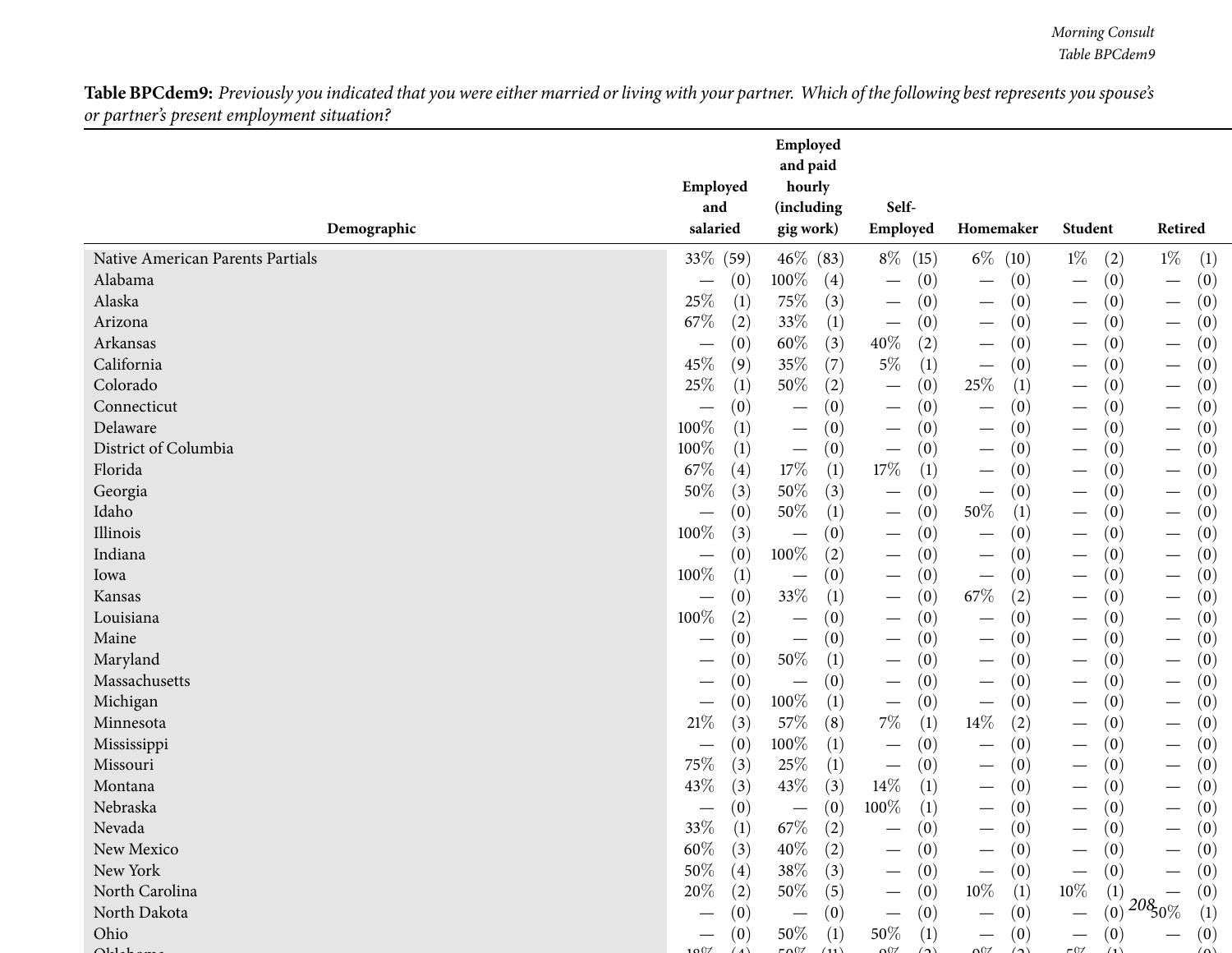| Table BPCdem10: And, would you consider your spouse's or partner's present job full-time or part-time? |
|--------------------------------------------------------------------------------------------------------|
|--------------------------------------------------------------------------------------------------------|

| Demographic                      |        | <b>Full-time</b> |        | Part-time | <b>Total N</b>   |
|----------------------------------|--------|------------------|--------|-----------|------------------|
| Native American Parents Partials | 85%    | (133)            | 15%    | (24)      | 157              |
| Gender: Male                     | 83%    | (30)             | 17%    | (6)       | 36               |
| Gender: Female                   | 85%    | (103)            | 15%    | (18)      | 121              |
| Age: 18-34                       | 84\%   | (67)             | $16\%$ | (13)      | 80               |
| Age: 35-44                       | 87%    | (52)             | 13%    | (8)       | 60               |
| Age: 45-64                       | 82%    | (14)             | 18%    | (3)       | 17               |
| Age: 65+                         |        | (0)              |        | (0)       | $\boldsymbol{0}$ |
| GenZers: 1997-2012               | 82%    | (14)             | $18\%$ | (3)       | 17               |
| Millennials: 1981-1996           | 88%    | (94)             | 12%    | (13)      | 107              |
| GenXers: 1965-1980               | 75%    | (24)             | $25\%$ | (8)       | 32               |
| Baby Boomers: 1946-1964          | 100%   | $\left(1\right)$ |        | (0)       | 1                |
| PID: Dem (no lean)               | 89%    | (51)             | $11\%$ | (6)       | 57               |
| PID: Ind (no lean)               | 79%    | (48)             | $21\%$ | (13)      | 61               |
| PID: Rep (no lean)               | 87%    | (34)             | 13%    | (5)       | 39               |
| Educ: < College                  | 83%    | (85)             | 17%    | (17)      | 102              |
| Educ: Bachelors degree           | 82%    | (23)             | $18\%$ | (5)       | 28               |
| Educ: Post-grad                  | 93%    | (25)             | $7\%$  | (2)       | 27               |
| Income: Under 50k                | 75%    | (51)             | 25%    | (17)      | 68               |
| Income: 50k-100k                 | 93%    | (56)             | $7\%$  | (4)       | 60               |
| Income: 100k+                    | 90%    | (26)             | $10\%$ | (3)       | 29               |
| Ethnicity: White                 | 82%    | (27)             | $18\%$ | (6)       | 33               |
| Ethnicity: Hispanic              | 83%    | (19)             | $17\%$ | (4)       | 23               |
| Ethnicity: Black                 | 88%    | (7)              | $12\%$ | (1)       | $\, 8$           |
| Ethnicity: Other                 | 85%    | (99)             | 15%    | (17)      | 116              |
| 4-Region: Northeast              | 70%    | (7)              | 30%    | (3)       | 10               |
| 4-Region: Midwest                | 83%    | (24)             | 17%    | (5)       | 29               |
| 4-Region: South                  | 85%    | (56)             | 15%    | (10)      | 66               |
| 4-Region: West                   | $88\%$ | (46)             | $12\%$ | (6)       | 52               |
| Age: 19-34                       | 84%    | (67)             | $16\%$ | (13)      | 80               |
| Age: 35-44                       | 87%    | (52)             | 13%    | (8)       | 60               |
| Age: 45+                         | 82%    | (14)             | 18%    | (3)       | 17               |
| Enrolled in Tribe                | 86%    | (96)             | 14\%   | (16)      | 112              |
| Not Enrolled in Tribe            | 82%    | (37)             | 18%    | (8)       | 45               |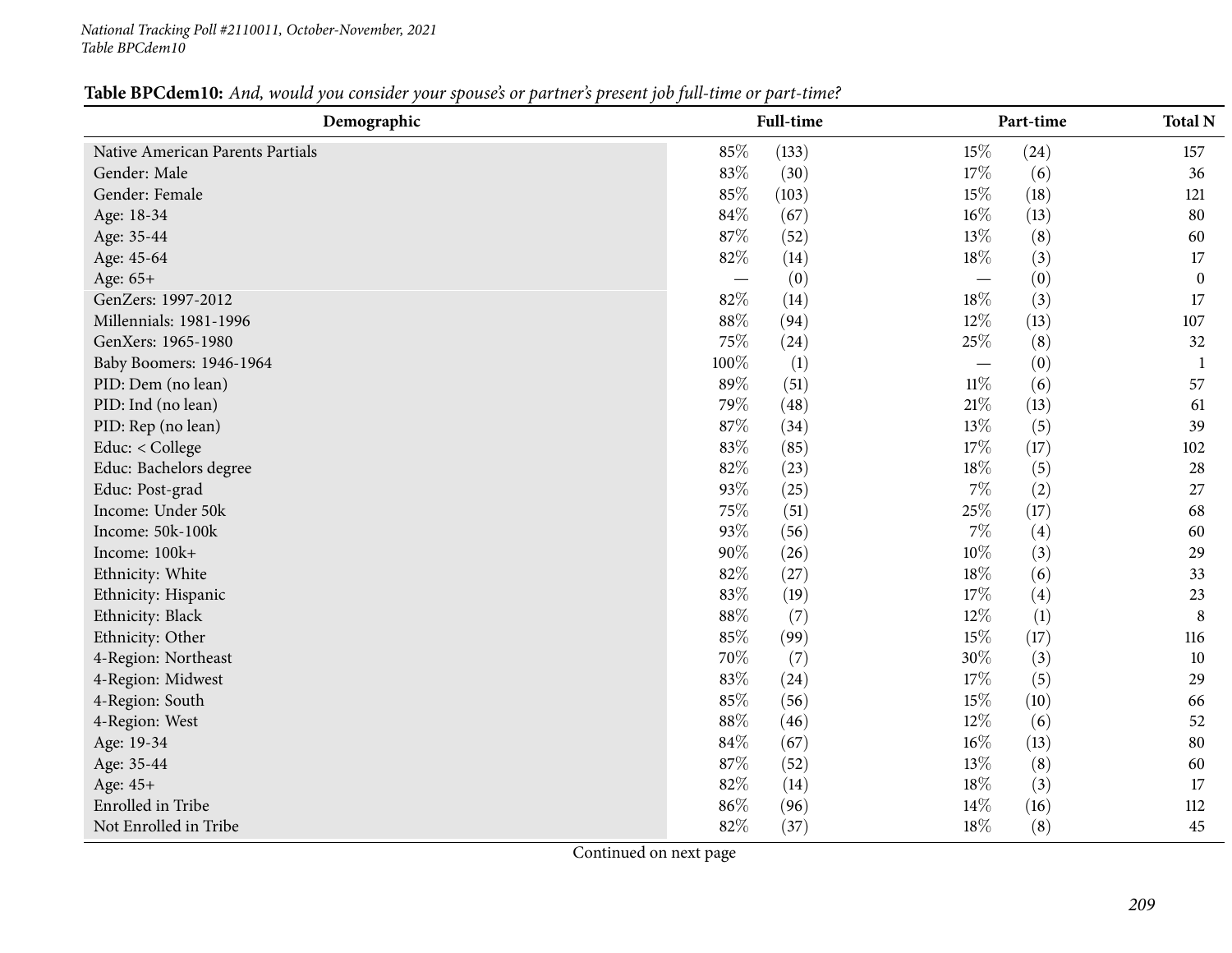*Morning Consult Table BPCdem10*

| Demographic                                                                       |      | <b>Full-time</b> |        | Part-time          | <b>Total N</b> |
|-----------------------------------------------------------------------------------|------|------------------|--------|--------------------|----------------|
| Native American Parents Partials                                                  | 85%  | (133)            | 15%    | (24)               | 157            |
| Live Near Tribe Enrolled in                                                       | 84\% | (58)             | $16\%$ | (11)               | 69             |
| Youngest Child under 1 Year                                                       | 90%  | (19)             | $10\%$ | (2)                | 21             |
| Youngest Child 1-4                                                                | 89%  | (59)             | $11\%$ | (7)                | 66             |
| Youngest Child 5-11                                                               | 83%  | (88)             | 17%    | (18)               | 106            |
| Married/Partnered                                                                 | 85%  | (133)            | 15\%   | $\left( 24\right)$ | 157            |
| Single Parent HH                                                                  |      | (0)              |        | (0)                | $\theta$       |
| Married/Partnered + both Employed                                                 | 84%  | (96)             | $16\%$ | (18)               | 114            |
| Married/Partnered + One Adult Employed                                            | 85%  | (133)            | 15%    | (24)               | 157            |
| Service Worker, Retail Sales, Laborers and Helpers                                | 78%  | (21)             | 22%    | (6)                | 27             |
| Trade and Skilled Workers                                                         | 79%  | (11)             | 21%    | (3)                | 14             |
| Administrative Workers, Office Professionals, and Executive/Senior Level Managers | 90%  | (27)             | $10\%$ | (3)                | 30             |
| Health Care and Medical Professionals, Lab Technicians, and Pharmacists           | 82%  | (9)              | 18%    | (2)                | 11             |
| Other Professionals                                                               | 88%  | (28)             | 12%    | $\left( 4\right)$  | 32             |
| Work Full Time                                                                    | 89%  | (85)             | $11\%$ | (11)               | 96             |
| <b>Work Part Time</b>                                                             | 61%  | (11)             | 39%    | (7)                | 18             |
| Live on Tribal Land                                                               | 84%  | (26)             | 16%    | (5)                | 31             |
| Do not Live on Tribal Land                                                        | 85%  | (107)            | 15%    | (19)               | 126            |
| Parents in OK, AZ, CA                                                             | 81%  | (30)             | 19%    | (7)                | 37             |
| Need Child Care in Traditional Hours                                              | 87%  | (83)             | 13\%   | (12)               | 95             |
| Need Child Care in Non-Traditional Hours                                          | 89%  | (51)             | 11%    | (6)                | 57             |
| Single, never married                                                             |      | (0)              |        | (0)                | $\theta$       |
| Married                                                                           | 85%  | (97)             | 15%    | (17)               | 114            |
| Separated                                                                         |      | (0)              |        | (0)                | $\Omega$       |
| Divorced                                                                          |      | (0)              |        | (0)                | 0              |
| Widowed                                                                           |      | (0)              |        | (0)                | $\Omega$       |
| Living with a partner                                                             | 84%  | (36)             | $16\%$ | (7)                | 43             |

Table BPCdem10: And, would you consider your spouse's or partner's present job full-time or part-time?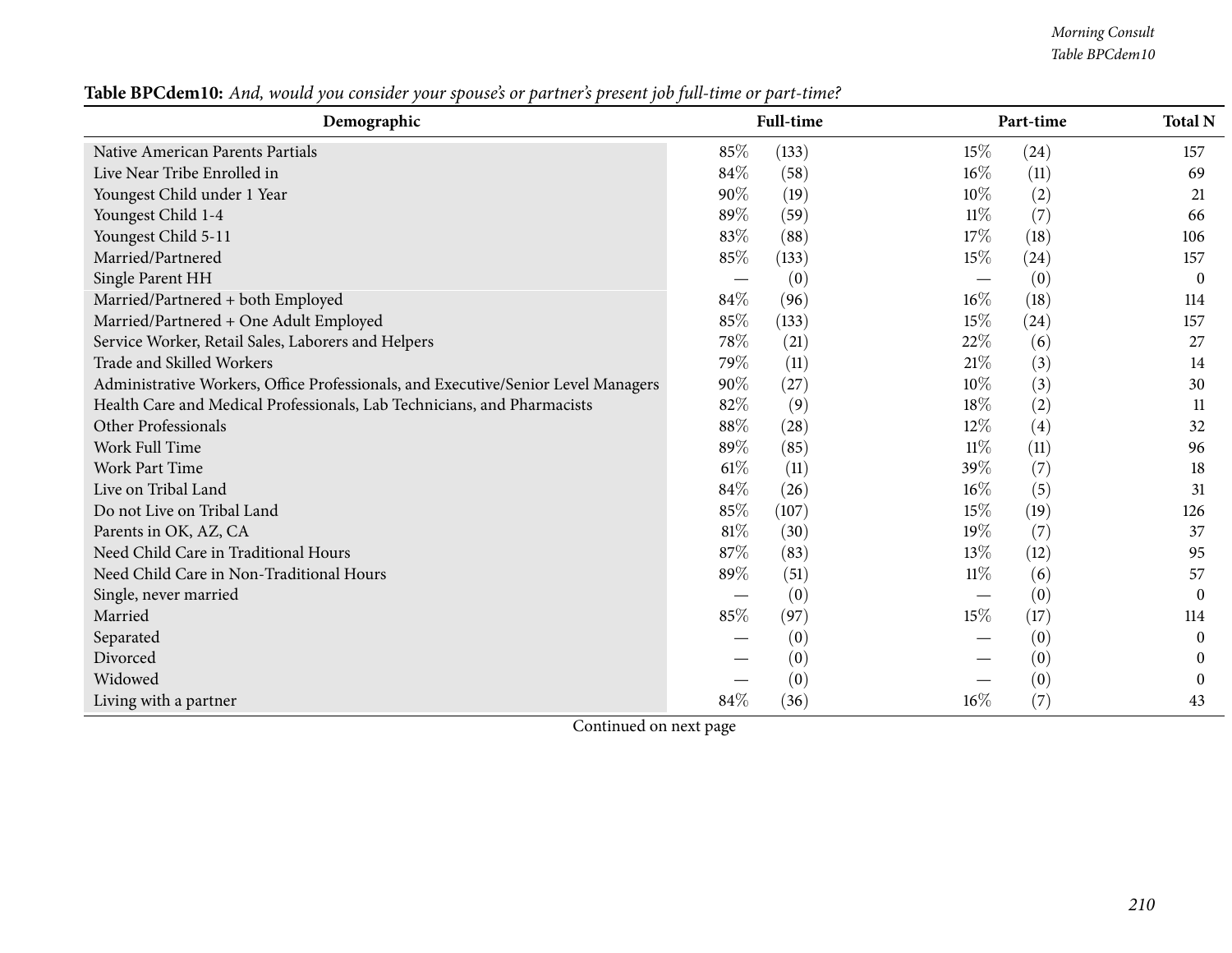#### Table BPCdem10: And, would you consider your spouse's or partner's present job full-time or part-time?

| Demographic                      |         | Full-time        |         | Part-time        | <b>Total N</b> |
|----------------------------------|---------|------------------|---------|------------------|----------------|
| Native American Parents Partials | $85\%$  | (133)            | $15\%$  | (24)             | 157            |
| Alabama                          | 100%    | (4)              |         | (0)              | 4              |
| Alaska                           | 100%    | (4)              |         | (0)              | 4              |
| Arizona                          | 67\%    | (2)              | 33%     | (1)              | 3              |
| Arkansas                         | $80\%$  | (4)              | $20\%$  | $\left(1\right)$ | 5              |
| California                       | $82\%$  | (14)             | $18\%$  | (3)              | $17\,$         |
| Colorado                         | 67\%    | (2)              | 33%     | (1)              | 3              |
| Connecticut                      |         | (0)              |         | (0)              | $\Omega$       |
| Delaware                         | 100%    | $\left(1\right)$ |         | (0)              |                |
| District of Columbia             | 100%    | $\left(1\right)$ |         | (0)              |                |
| Florida                          | 100%    | (6)              |         | (0)              | 6              |
| Georgia                          | 67\%    | (4)              | 33%     | (2)              | 6              |
| Idaho                            | 100%    | (1)              |         | (0)              |                |
| Illinois                         | $67\%$  | (2)              | 33%     | (1)              | 3              |
| Indiana                          |         | (0)              | $100\%$ | (2)              | 2              |
| Iowa                             | 100%    | (1)              |         | (0)              |                |
| Kansas                           | 100%    | (1)              |         | (0)              |                |
| Louisiana                        | 100%    | (2)              |         | (0)              | $\overline{c}$ |
| Maine                            |         | (0)              |         | (0)              | $\overline{0}$ |
| Maryland                         |         | (0)              | 100%    | $\left(1\right)$ |                |
| Massachusetts                    |         | (0)              |         | (0)              | 0              |
| Michigan                         |         | (0)              | $100\%$ | (1)              |                |
| Minnesota                        | 92%     | (11)             | $8\%$   | (1)              | 12             |
| Mississippi                      | 100%    | (1)              |         | (0)              |                |
| Missouri                         | 100%    | (4)              |         | (0)              | 4              |
| Montana                          | 100%    | (7)              |         | (0)              | 7              |
| Nebraska                         | 100%    | (1)              |         | (0)              |                |
| Nevada                           | 67%     | (2)              | 33%     | $\left(1\right)$ | 3              |
| New Mexico                       | 100%    | (5)              |         | (0)              | 5              |
| New York                         | $86\%$  | (6)              | $14\%$  | (1)              |                |
| North Carolina                   | $100\%$ | (7)              |         | (0)              | 7              |
| North Dakota                     |         | (0)              |         | (0)              | 0              |
| Ohio                             | 100%    | (2)              |         | (0)              | $\overline{2}$ |
| Oklahoma                         | $82\%$  | (14)             | $18\%$  | (3)              | $17\,$         |
| Oregon                           | 100%    | (2)              |         | (0)              | $\overline{2}$ |
| Pennsylvania                     | 33%     | (1)              | 67\%    | (2)              | 3              |
| South Carolina                   | 100%    | $\left(1\right)$ |         | (0)              | 211            |
| South Dakota                     |         | (0)              |         | (0)              |                |
|                                  | 1707    | $\Delta$         | 2207    | (1)              |                |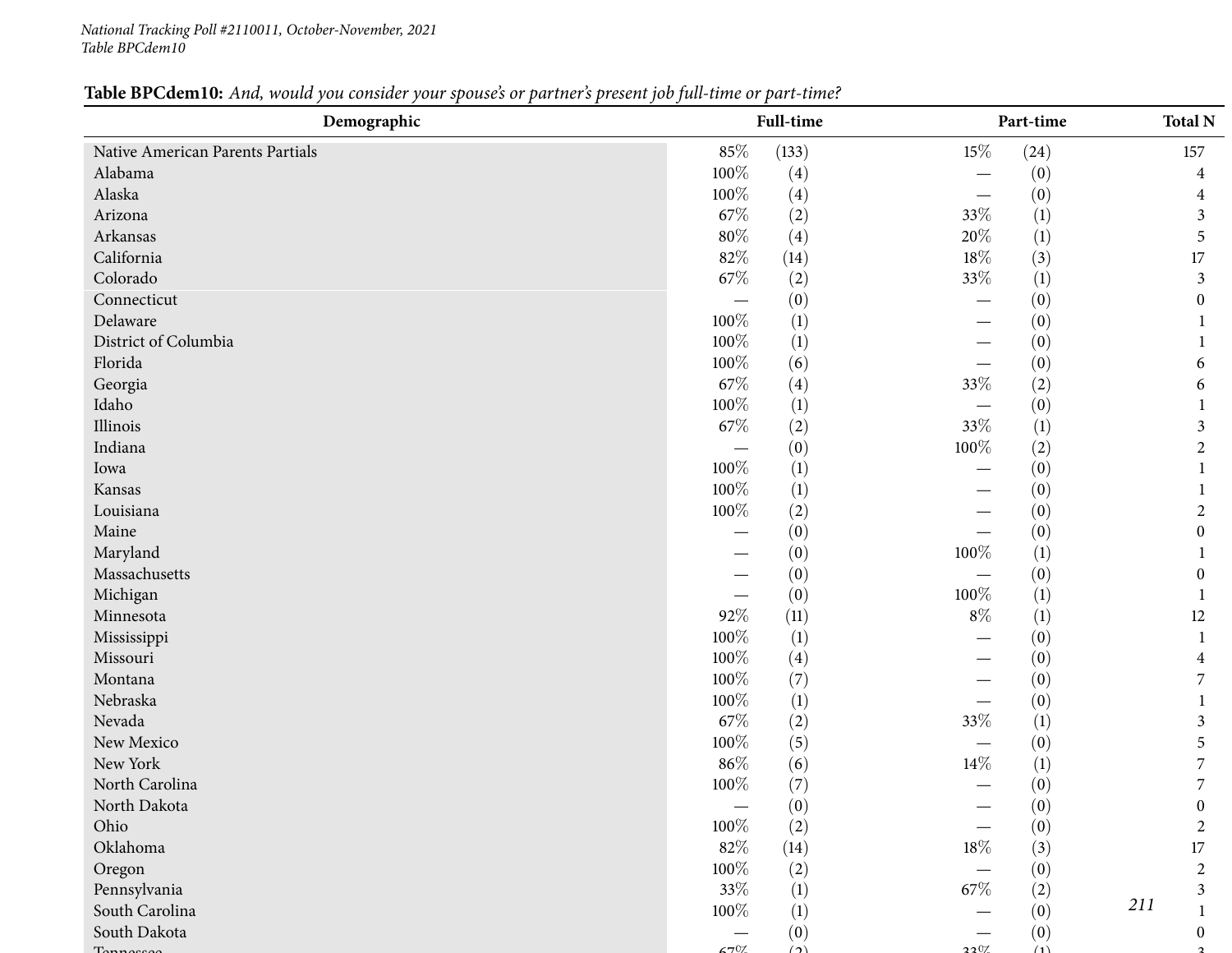*Morning Consult Table BPCdem11*

Table BPCdem11: Which of the following categories best describes your current job?

|                                  |      | Service Worker,<br><b>Retail Sales,</b><br>Laborers and<br>Helpers: Jobs<br>include hotel and<br>restaurant<br>workers and<br>managers; retail<br>workers and<br>managers;<br>bankers; cooks;<br>bakers;<br>bartenders;<br>hairdressers; nail<br>technicians;<br>janitors; freight<br>movers;<br>butchers; bus |                          | <b>Trade and</b><br><b>Skilled Workers:</b><br>Jobs include<br>construction<br>workers; welder;<br>home inspector;<br>factory workers;<br>auto mechanics; |                          | Administrative<br>Workers, Office<br>Professionals,<br>and<br><b>Executive/Senior</b><br><b>Level Managers:</b><br>Jobs include<br>administrative<br>assistants;<br>secretaries;<br>paralegals;<br>general office<br>clerks;<br>accountants;<br>insurance and<br>real-estate<br>agents; lawyers;<br>and financial |                          | <b>Health Care and</b><br>Medical<br>Professionals,<br>Lab Technicians,<br>and Pharmacists:<br>Jobs include<br>doctors;<br>surgeons;<br>physician<br>assistants; nurses<br>and nurse<br>practitioners;<br>dentists and<br>dental<br>hygienists;<br>emergency<br>medical<br>technicians; lab | Pro<br>Jol<br>tea<br>$\mathbf{s}$<br>prin<br>care<br>dire<br>vers<br>prof |
|----------------------------------|------|----------------------------------------------------------------------------------------------------------------------------------------------------------------------------------------------------------------------------------------------------------------------------------------------------------------|--------------------------|-----------------------------------------------------------------------------------------------------------------------------------------------------------|--------------------------|-------------------------------------------------------------------------------------------------------------------------------------------------------------------------------------------------------------------------------------------------------------------------------------------------------------------|--------------------------|---------------------------------------------------------------------------------------------------------------------------------------------------------------------------------------------------------------------------------------------------------------------------------------------|---------------------------------------------------------------------------|
| Demographic                      |      | drivers; painters;<br>and roofers.                                                                                                                                                                                                                                                                             |                          | farmers; and<br>plumbers.                                                                                                                                 |                          | service<br>professionals.                                                                                                                                                                                                                                                                                         |                          | technicians; and<br>pharmacists.                                                                                                                                                                                                                                                            | pilot                                                                     |
| Native American Parents Partials | 25%  | (52)                                                                                                                                                                                                                                                                                                           | $14\%$                   | (28)                                                                                                                                                      | 26%                      | (54)                                                                                                                                                                                                                                                                                                              | $9\%$                    | (19)                                                                                                                                                                                                                                                                                        | 26%                                                                       |
| Gender: Male                     | 19%  | (11)                                                                                                                                                                                                                                                                                                           | 29%                      | (17)                                                                                                                                                      | 28%                      | (16)                                                                                                                                                                                                                                                                                                              | $9\%$                    | (5)                                                                                                                                                                                                                                                                                         | 16%                                                                       |
| Gender: Female                   | 28%  | (41)                                                                                                                                                                                                                                                                                                           | $7\%$                    | (11)                                                                                                                                                      | 26%                      | (38)                                                                                                                                                                                                                                                                                                              | 9%                       | (14)                                                                                                                                                                                                                                                                                        | $30\%$                                                                    |
| Age: 18-34                       | 28%  | (30)                                                                                                                                                                                                                                                                                                           | 13%                      | (14)                                                                                                                                                      | 27%                      | (29)                                                                                                                                                                                                                                                                                                              | 7%                       | (7)                                                                                                                                                                                                                                                                                         | 25%                                                                       |
| Age: 35-44                       | 25%  | (20)                                                                                                                                                                                                                                                                                                           | 13\%                     | (10)                                                                                                                                                      | 22%                      | (17)                                                                                                                                                                                                                                                                                                              | 14\%                     | (11)                                                                                                                                                                                                                                                                                        | 27%                                                                       |
| Age: 45-64                       | 10%  | (2)                                                                                                                                                                                                                                                                                                            | 20%                      | (4)                                                                                                                                                       | 40%                      | (8)                                                                                                                                                                                                                                                                                                               | $5\%$                    | (1)                                                                                                                                                                                                                                                                                         | 25%                                                                       |
| Age: 65+                         |      | (0)                                                                                                                                                                                                                                                                                                            | $\overline{\phantom{m}}$ | (0)                                                                                                                                                       | $\overline{\phantom{m}}$ | (0)                                                                                                                                                                                                                                                                                                               | $\overline{\phantom{m}}$ | (0)                                                                                                                                                                                                                                                                                         | 100%                                                                      |
| GenZers: 1997-2012               | 50%  | (9)                                                                                                                                                                                                                                                                                                            | $6\%$                    | (1)                                                                                                                                                       | 17%                      | (3)                                                                                                                                                                                                                                                                                                               | $11\%$                   | (2)                                                                                                                                                                                                                                                                                         | 17%                                                                       |
| Millennials: 1981-1996           | 24%  | (34)                                                                                                                                                                                                                                                                                                           | 13%                      | (19)                                                                                                                                                      | 26%                      | (37)                                                                                                                                                                                                                                                                                                              | 10%                      | (14)                                                                                                                                                                                                                                                                                        | 27%                                                                       |
| GenXers: 1965-1980               | 21\% | (9)                                                                                                                                                                                                                                                                                                            | 19%                      | (8)                                                                                                                                                       | 33%                      | (14)                                                                                                                                                                                                                                                                                                              | 7%                       | (3)                                                                                                                                                                                                                                                                                         | 21%                                                                       |
| Baby Boomers: 1946-1964          |      | (0)                                                                                                                                                                                                                                                                                                            |                          | (0)                                                                                                                                                       | $\overline{\phantom{m}}$ | (0)                                                                                                                                                                                                                                                                                                               | $\overline{\phantom{m}}$ | (0)                                                                                                                                                                                                                                                                                         | 100%                                                                      |
| PID: Dem (no lean)               | 26%  | (20)                                                                                                                                                                                                                                                                                                           | 12\%                     | (9)                                                                                                                                                       | 27%                      | (21)                                                                                                                                                                                                                                                                                                              | $8\%$                    | (6)                                                                                                                                                                                                                                                                                         | 28 <sup>0</sup>                                                           |
| PID: Ind (no lean)               | 31%  | (28)                                                                                                                                                                                                                                                                                                           | $12\%$                   | (11)                                                                                                                                                      | 22%                      | (20)                                                                                                                                                                                                                                                                                                              | 7%                       | (6)                                                                                                                                                                                                                                                                                         | 27%                                                                       |
| PID: Rep (no lean)               | 10%  | (4)                                                                                                                                                                                                                                                                                                            | 20%                      | (8)                                                                                                                                                       | 32%                      | (13)                                                                                                                                                                                                                                                                                                              | 18%                      | (7)                                                                                                                                                                                                                                                                                         | 20%                                                                       |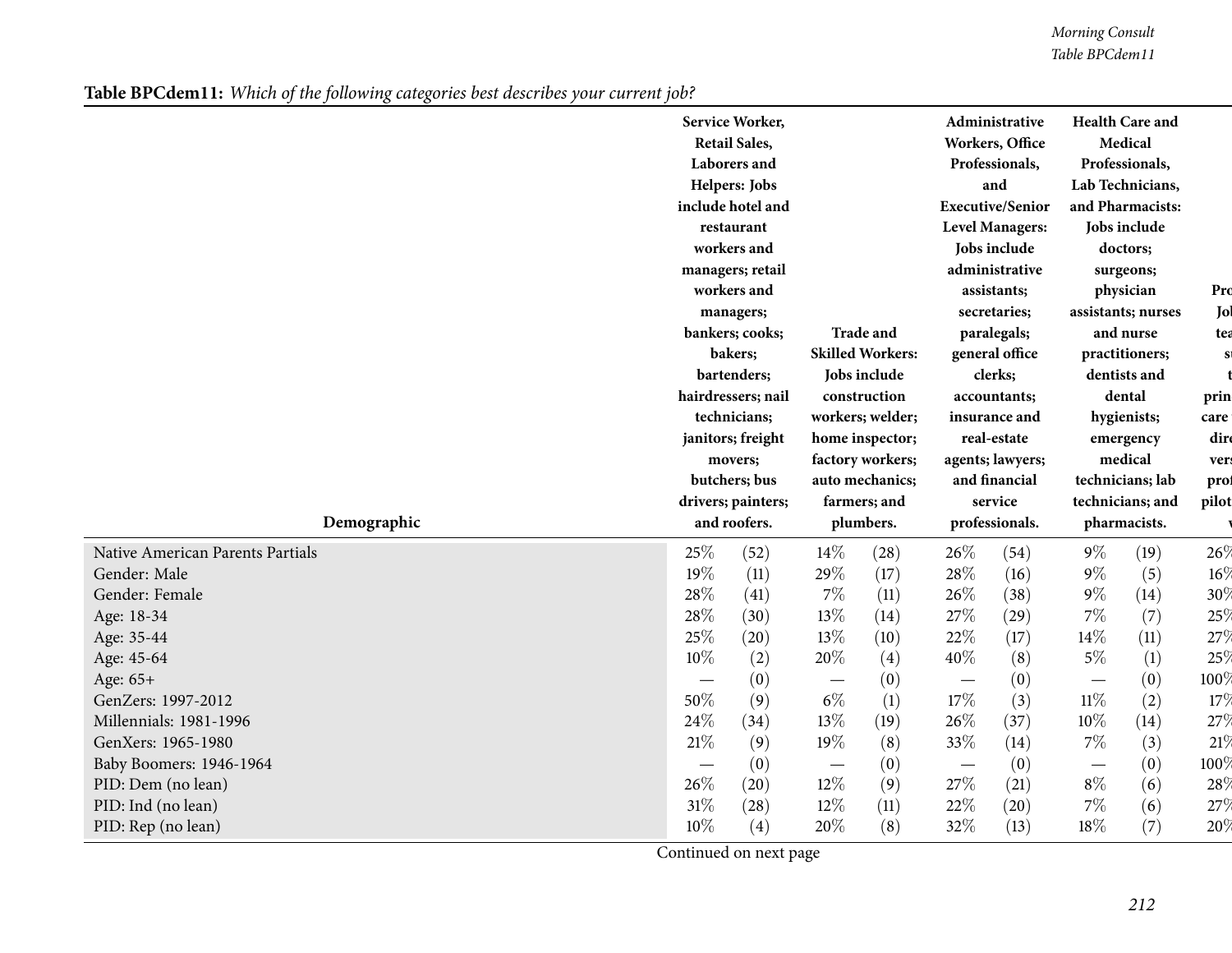|--|

| Demographic                      |     | Service Worker,<br><b>Retail Sales,</b><br>Laborers and<br>Helpers: Jobs<br>include hotel and<br>restaurant<br>workers and<br>managers; retail<br>workers and<br>managers;<br>bankers; cooks;<br>bakers;<br>bartenders;<br>hairdressers; nail<br>technicians;<br>janitors; freight<br>movers;<br>butchers; bus<br>drivers; painters;<br>and roofers. |        | <b>Trade and</b><br><b>Skilled Workers:</b><br>Jobs include<br>construction<br>workers; welder;<br>home inspector;<br>factory workers;<br>auto mechanics;<br>farmers; and<br>plumbers. |       | Administrative<br>Workers, Office<br>Professionals,<br>and<br><b>Executive/Senior</b><br><b>Level Managers:</b><br>Jobs include<br>administrative<br>assistants;<br>secretaries;<br>paralegals;<br>general office<br>clerks;<br>accountants;<br>insurance and<br>real-estate<br>agents; lawyers;<br>and financial<br>service<br>professionals. |        | <b>Health Care and</b><br>Medical<br>Professionals,<br>Lab Technicians,<br>and Pharmacists:<br>Jobs include<br>doctors;<br>surgeons;<br>physician<br>assistants; nurses<br>and nurse<br>practitioners;<br>dentists and<br>dental<br>hygienists;<br>emergency<br>medical<br>technicians; lab<br>technicians; and<br>pharmacists. | Pro<br>Jol<br>tea<br>$\mathbf{s}$<br>prin<br>care<br>dire<br>ver:<br>prof<br>pilot |
|----------------------------------|-----|------------------------------------------------------------------------------------------------------------------------------------------------------------------------------------------------------------------------------------------------------------------------------------------------------------------------------------------------------|--------|----------------------------------------------------------------------------------------------------------------------------------------------------------------------------------------|-------|------------------------------------------------------------------------------------------------------------------------------------------------------------------------------------------------------------------------------------------------------------------------------------------------------------------------------------------------|--------|---------------------------------------------------------------------------------------------------------------------------------------------------------------------------------------------------------------------------------------------------------------------------------------------------------------------------------|------------------------------------------------------------------------------------|
| Native American Parents Partials | 25% | (52)                                                                                                                                                                                                                                                                                                                                                 | $14\%$ | (28)                                                                                                                                                                                   | 26%   | (54)                                                                                                                                                                                                                                                                                                                                           | $9\%$  | (19)                                                                                                                                                                                                                                                                                                                            | 26%                                                                                |
| Educ: < College                  | 32% | (43)                                                                                                                                                                                                                                                                                                                                                 | 17%    | (23)                                                                                                                                                                                   | 20%   | (27)                                                                                                                                                                                                                                                                                                                                           | $8\%$  | (11)                                                                                                                                                                                                                                                                                                                            | 22%                                                                                |
| Educ: Bachelors degree           | 13% | (5)                                                                                                                                                                                                                                                                                                                                                  | $8\%$  | (3)                                                                                                                                                                                    | 41\%  | (16)                                                                                                                                                                                                                                                                                                                                           | 15%    | (6)                                                                                                                                                                                                                                                                                                                             | 23%                                                                                |
| Educ: Post-grad                  | 12% | (4)                                                                                                                                                                                                                                                                                                                                                  | $6\%$  | (2)                                                                                                                                                                                    | 32%   | (11)                                                                                                                                                                                                                                                                                                                                           | $6\%$  | (2)                                                                                                                                                                                                                                                                                                                             | 44\                                                                                |
| Income: Under 50k                | 36% | (40)                                                                                                                                                                                                                                                                                                                                                 | 15%    | (17)                                                                                                                                                                                   | 18%   | (20)                                                                                                                                                                                                                                                                                                                                           | $9\%$  | (10)                                                                                                                                                                                                                                                                                                                            | 22%                                                                                |
| Income: 50k-100k                 | 13% | (8)                                                                                                                                                                                                                                                                                                                                                  | 10%    | (6)                                                                                                                                                                                    | 32%   | (20)                                                                                                                                                                                                                                                                                                                                           | $11\%$ | (7)                                                                                                                                                                                                                                                                                                                             | 35%                                                                                |
| Income: 100k+                    | 12% | (4)                                                                                                                                                                                                                                                                                                                                                  | 15%    | (5)                                                                                                                                                                                    | 42%   | (14)                                                                                                                                                                                                                                                                                                                                           | $6\%$  | (2)                                                                                                                                                                                                                                                                                                                             | 24%                                                                                |
| Ethnicity: White                 | 26% | (10)                                                                                                                                                                                                                                                                                                                                                 | $11\%$ | (4)                                                                                                                                                                                    | 39%   | (15)                                                                                                                                                                                                                                                                                                                                           | $5\%$  | (2)                                                                                                                                                                                                                                                                                                                             | 18 <sup>°</sup>                                                                    |
| Ethnicity: Hispanic              | 25% | (8)                                                                                                                                                                                                                                                                                                                                                  | 19%    | (6)                                                                                                                                                                                    | 28\%  | (9)                                                                                                                                                                                                                                                                                                                                            | $3\%$  | (1)                                                                                                                                                                                                                                                                                                                             | 25%                                                                                |
| Ethnicity: Black                 | 27% | (3)                                                                                                                                                                                                                                                                                                                                                  | 27\%   | (3)                                                                                                                                                                                    | $9\%$ | (1)                                                                                                                                                                                                                                                                                                                                            | 36%    | (4)                                                                                                                                                                                                                                                                                                                             |                                                                                    |
| Ethnicity: Other                 | 25% | (39)                                                                                                                                                                                                                                                                                                                                                 | 13\%   | (21)                                                                                                                                                                                   | 24\%  | (38)                                                                                                                                                                                                                                                                                                                                           | $8\%$  | (13)                                                                                                                                                                                                                                                                                                                            | 30%                                                                                |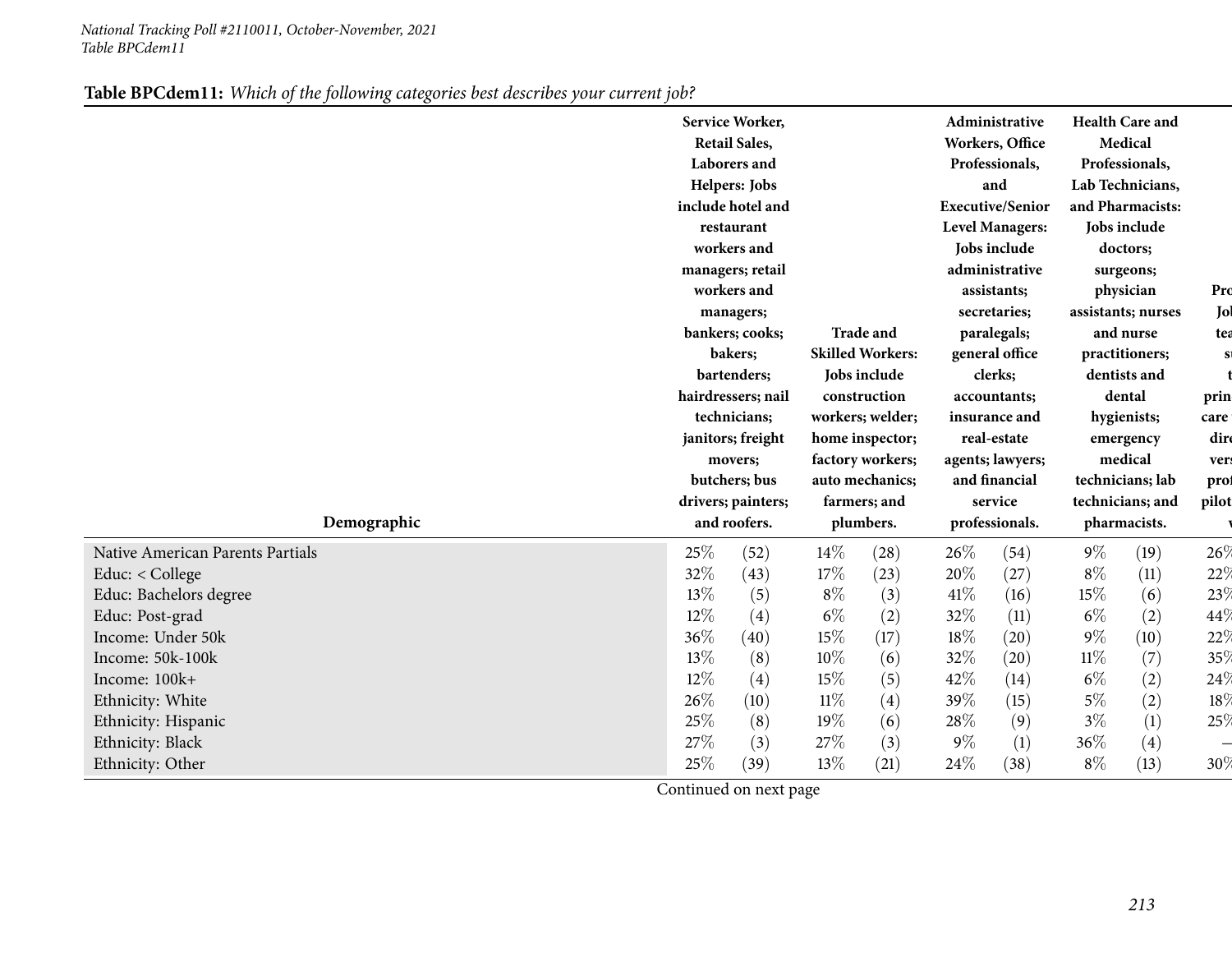*Morning Consult Table BPCdem11*

Table BPCdem11: Which of the following categories best describes your current job?

|                                  |                                    | Service Worker,<br><b>Retail Sales,</b><br>Laborers and<br>Helpers: Jobs<br>include hotel and<br>restaurant<br>workers and<br>managers; retail<br>workers and<br>managers;<br>bankers; cooks;<br>bakers;<br>bartenders;<br>hairdressers; nail<br>technicians;<br>janitors; freight<br>movers;<br>butchers; bus |                           | <b>Trade and</b><br><b>Skilled Workers:</b><br>Jobs include<br>construction<br>workers; welder;<br>home inspector;<br>factory workers;<br>auto mechanics; |                           | Administrative<br>Workers, Office<br>Professionals,<br>and<br><b>Executive/Senior</b><br><b>Level Managers:</b><br>Jobs include<br>administrative<br>assistants;<br>secretaries;<br>paralegals;<br>general office<br>clerks;<br>accountants;<br>insurance and<br>real-estate<br>agents; lawyers;<br>and financial |                                  | <b>Health Care and</b><br>Medical<br>Professionals,<br>Lab Technicians,<br>and Pharmacists:<br>Jobs include<br>doctors;<br>surgeons;<br>physician<br>assistants; nurses<br>and nurse<br>practitioners;<br>dentists and<br>dental<br>hygienists;<br>emergency<br>medical<br>technicians; lab | Pro<br>Jol<br>tea<br>$\mathbf{s}$<br>prin<br>care<br>dire<br>vers<br>prof |
|----------------------------------|------------------------------------|----------------------------------------------------------------------------------------------------------------------------------------------------------------------------------------------------------------------------------------------------------------------------------------------------------------|---------------------------|-----------------------------------------------------------------------------------------------------------------------------------------------------------|---------------------------|-------------------------------------------------------------------------------------------------------------------------------------------------------------------------------------------------------------------------------------------------------------------------------------------------------------------|----------------------------------|---------------------------------------------------------------------------------------------------------------------------------------------------------------------------------------------------------------------------------------------------------------------------------------------|---------------------------------------------------------------------------|
| Demographic                      | drivers; painters;<br>and roofers. |                                                                                                                                                                                                                                                                                                                | farmers; and<br>plumbers. |                                                                                                                                                           | service<br>professionals. |                                                                                                                                                                                                                                                                                                                   | technicians; and<br>pharmacists. |                                                                                                                                                                                                                                                                                             | pilot                                                                     |
| Native American Parents Partials | 25%                                | (52)                                                                                                                                                                                                                                                                                                           | $14\%$                    | (28)                                                                                                                                                      | 26%                       | (54)                                                                                                                                                                                                                                                                                                              | $9\%$                            | (19)                                                                                                                                                                                                                                                                                        | 26%                                                                       |
| 4-Region: Northeast              | 50%                                | (7)                                                                                                                                                                                                                                                                                                            | $21\%$                    | (3)                                                                                                                                                       | $7\%$                     | (1)                                                                                                                                                                                                                                                                                                               |                                  | (0)                                                                                                                                                                                                                                                                                         | 21%                                                                       |
| 4-Region: Midwest                | 34%                                | (17)                                                                                                                                                                                                                                                                                                           | $8\%$                     | (4)                                                                                                                                                       | 18%                       | (9)                                                                                                                                                                                                                                                                                                               | $8\%$                            | (4)                                                                                                                                                                                                                                                                                         | 32%                                                                       |
| 4-Region: South                  | 19%                                | (14)                                                                                                                                                                                                                                                                                                           | $21\%$                    | (16)                                                                                                                                                      | 25%                       | (19)                                                                                                                                                                                                                                                                                                              | 13%                              | (10)                                                                                                                                                                                                                                                                                        | 21%                                                                       |
| 4-Region: West                   | $21\%$                             | (14)                                                                                                                                                                                                                                                                                                           | 7%                        | (5)                                                                                                                                                       | 37%                       | (25)                                                                                                                                                                                                                                                                                                              | $7\%$                            | (5)                                                                                                                                                                                                                                                                                         | 28 <sup>0</sup>                                                           |
| Age: 19-34                       | 28%                                | (30)                                                                                                                                                                                                                                                                                                           | 13%                       | (14)                                                                                                                                                      | 27%                       | (29)                                                                                                                                                                                                                                                                                                              | $7\%$                            | (7)                                                                                                                                                                                                                                                                                         | 25%                                                                       |
| Age: 35-44                       | 25%                                | (20)                                                                                                                                                                                                                                                                                                           | 13%                       | (10)                                                                                                                                                      | 22%                       | (17)                                                                                                                                                                                                                                                                                                              | 14\%                             | (11)                                                                                                                                                                                                                                                                                        | 27%                                                                       |
| Age: 45+                         | $9\%$                              | (2)                                                                                                                                                                                                                                                                                                            | 18%                       | (4)                                                                                                                                                       | 36%                       | (8)                                                                                                                                                                                                                                                                                                               | $5\%$                            | (1)                                                                                                                                                                                                                                                                                         | 32 <sup>0</sup>                                                           |
| Enrolled in Tribe                | 26%                                | (39)                                                                                                                                                                                                                                                                                                           | $11\%$                    | (16)                                                                                                                                                      | 27%                       | (41)                                                                                                                                                                                                                                                                                                              | $10\%$                           | (15)                                                                                                                                                                                                                                                                                        | 26%                                                                       |
| Not Enrolled in Tribe            | 23%                                | (13)                                                                                                                                                                                                                                                                                                           | $21\%$                    | (12)                                                                                                                                                      | 23%                       | (13)                                                                                                                                                                                                                                                                                                              | $7\%$                            | (4)                                                                                                                                                                                                                                                                                         | 25%                                                                       |
| Live Near Tribe Enrolled in      | 29%                                | (28)                                                                                                                                                                                                                                                                                                           | $9\%$                     | (9)                                                                                                                                                       | 28%                       | (27)                                                                                                                                                                                                                                                                                                              | $6\%$                            | (6)                                                                                                                                                                                                                                                                                         | 27%                                                                       |
| Youngest Child under 1 Year      | 30%                                | (7)                                                                                                                                                                                                                                                                                                            | $4\%$                     | (1)                                                                                                                                                       | 22%                       | (5)                                                                                                                                                                                                                                                                                                               | $9\%$                            | (2)                                                                                                                                                                                                                                                                                         | 35%                                                                       |
| Youngest Child 1-4               | 25%                                | (24)                                                                                                                                                                                                                                                                                                           | $9\%$                     | (9)                                                                                                                                                       | 30%                       | (29)                                                                                                                                                                                                                                                                                                              | 10%                              | (10)                                                                                                                                                                                                                                                                                        | $26^{\circ}$                                                              |
| Youngest Child 5-11              | 27%                                | (40)                                                                                                                                                                                                                                                                                                           | 13%                       | (20)                                                                                                                                                      | 24%                       | (36)                                                                                                                                                                                                                                                                                                              | $8\%$                            | (12)                                                                                                                                                                                                                                                                                        | 28 <sup>0</sup>                                                           |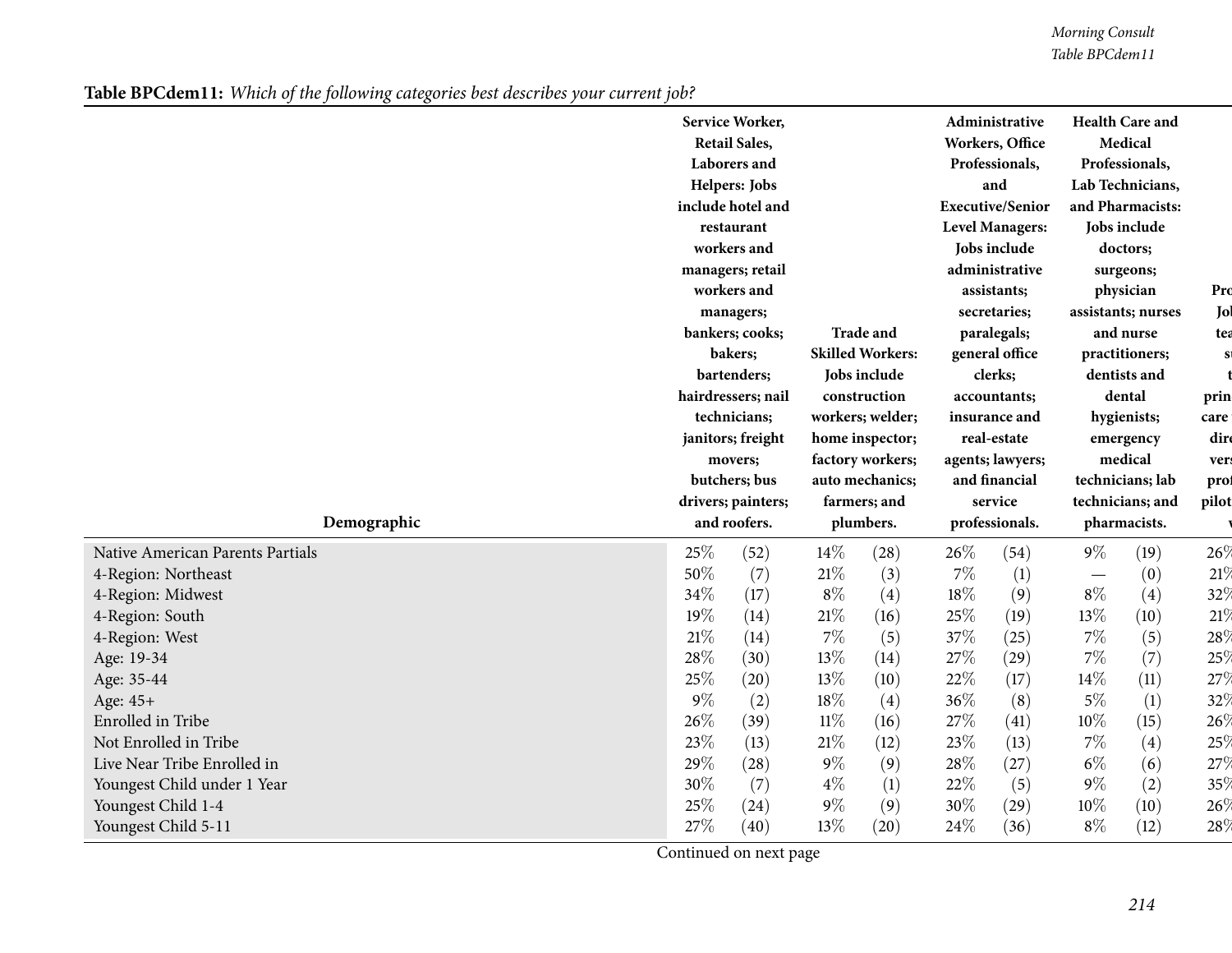| Medical<br><b>Retail Sales,</b><br>Workers, Office<br>Laborers and<br>Professionals,<br>Professionals,<br>Helpers: Jobs<br>Lab Technicians,<br>and<br><b>Executive/Senior</b><br>include hotel and<br>and Pharmacists:<br><b>Level Managers:</b><br>Jobs include<br>restaurant<br>workers and<br>Jobs include<br>doctors;<br>administrative<br>managers; retail<br>surgeons;<br>workers and<br>physician<br>assistants;<br>secretaries;<br>assistants; nurses<br>managers;<br><b>Trade and</b><br>bankers; cooks;<br>paralegals;<br>and nurse<br><b>Skilled Workers:</b><br>bakers;<br>general office<br>practitioners;<br>bartenders;<br>Jobs include<br>clerks;<br>dentists and<br>hairdressers; nail<br>construction<br>dental<br>accountants;<br>technicians;<br>workers; welder;<br>insurance and<br>hygienists;<br>janitors; freight<br>home inspector;<br>real-estate<br>emergency<br>medical<br>factory workers;<br>agents; lawyers;<br>movers;<br>and financial<br>butchers; bus<br>auto mechanics;<br>technicians; lab<br>drivers; painters;<br>farmers; and<br>service<br>technicians; and<br>Demographic<br>and roofers.<br>plumbers.<br>professionals.<br>pharmacists.<br>25%<br>$9\%$<br>14%<br>26\%<br>(19)<br>(52)<br>(28)<br>(54)<br>23%<br>26%<br>$9\%$<br>14%<br>(13)<br>(32)<br>(19)<br>(36)<br>29%<br>$9\%$<br>13%<br>26%<br>(18)<br>(6)<br>(20)<br>(9)<br>24%<br>12%<br>26%<br>$10\%$<br>(11)<br>(27)<br>(30)<br>(14)<br>23%<br>14%<br>26%<br>$9\%$<br>(13)<br>(32)<br>(19)<br>(36)<br>100%<br>(0)<br>(52)<br>(0)<br>(0)<br>$\overbrace{\phantom{123221111}}$<br>100%<br>(0)<br>(0)<br>(28)<br>(0)<br>100%<br>(0)<br>(0)<br>(54)<br>(0)<br>100%<br>(19)<br>(0)<br>(0)<br>(0)<br>$\overline{\phantom{0}}$<br>(0)<br>(0)<br>(0)<br>(0)<br>22%<br>14\%<br>28%<br>$9\%$<br>(38)<br>(48)<br>(24)<br>(16)<br>38%<br>$11\%$<br>$8\%$<br>$16\%$<br>(6)<br>(3)<br>(14)<br>$\left( 4\right)$<br>19%<br>7%<br>28%<br>$5\%$<br>(2)<br>(8)<br>(3)<br>(12)<br>27%<br>26%<br>10%<br>22%<br>15%<br>(17)<br>Do not Live on Tribal Land<br>(44)<br>(25)<br>(42) |                                                                                   |  | Service Worker, |  |  |  | Administrative |  | <b>Health Care and</b> |                          |
|---------------------------------------------------------------------------------------------------------------------------------------------------------------------------------------------------------------------------------------------------------------------------------------------------------------------------------------------------------------------------------------------------------------------------------------------------------------------------------------------------------------------------------------------------------------------------------------------------------------------------------------------------------------------------------------------------------------------------------------------------------------------------------------------------------------------------------------------------------------------------------------------------------------------------------------------------------------------------------------------------------------------------------------------------------------------------------------------------------------------------------------------------------------------------------------------------------------------------------------------------------------------------------------------------------------------------------------------------------------------------------------------------------------------------------------------------------------------------------------------------------------------------------------------------------------------------------------------------------------------------------------------------------------------------------------------------------------------------------------------------------------------------------------------------------------------------------------------------------------------------------------------------------------------------------------------------------------------------------------------------------------------------------------------------------------------|-----------------------------------------------------------------------------------|--|-----------------|--|--|--|----------------|--|------------------------|--------------------------|
|                                                                                                                                                                                                                                                                                                                                                                                                                                                                                                                                                                                                                                                                                                                                                                                                                                                                                                                                                                                                                                                                                                                                                                                                                                                                                                                                                                                                                                                                                                                                                                                                                                                                                                                                                                                                                                                                                                                                                                                                                                                                     |                                                                                   |  |                 |  |  |  |                |  |                        |                          |
|                                                                                                                                                                                                                                                                                                                                                                                                                                                                                                                                                                                                                                                                                                                                                                                                                                                                                                                                                                                                                                                                                                                                                                                                                                                                                                                                                                                                                                                                                                                                                                                                                                                                                                                                                                                                                                                                                                                                                                                                                                                                     |                                                                                   |  |                 |  |  |  |                |  |                        |                          |
|                                                                                                                                                                                                                                                                                                                                                                                                                                                                                                                                                                                                                                                                                                                                                                                                                                                                                                                                                                                                                                                                                                                                                                                                                                                                                                                                                                                                                                                                                                                                                                                                                                                                                                                                                                                                                                                                                                                                                                                                                                                                     |                                                                                   |  |                 |  |  |  |                |  |                        |                          |
|                                                                                                                                                                                                                                                                                                                                                                                                                                                                                                                                                                                                                                                                                                                                                                                                                                                                                                                                                                                                                                                                                                                                                                                                                                                                                                                                                                                                                                                                                                                                                                                                                                                                                                                                                                                                                                                                                                                                                                                                                                                                     |                                                                                   |  |                 |  |  |  |                |  |                        |                          |
|                                                                                                                                                                                                                                                                                                                                                                                                                                                                                                                                                                                                                                                                                                                                                                                                                                                                                                                                                                                                                                                                                                                                                                                                                                                                                                                                                                                                                                                                                                                                                                                                                                                                                                                                                                                                                                                                                                                                                                                                                                                                     |                                                                                   |  |                 |  |  |  |                |  |                        |                          |
|                                                                                                                                                                                                                                                                                                                                                                                                                                                                                                                                                                                                                                                                                                                                                                                                                                                                                                                                                                                                                                                                                                                                                                                                                                                                                                                                                                                                                                                                                                                                                                                                                                                                                                                                                                                                                                                                                                                                                                                                                                                                     |                                                                                   |  |                 |  |  |  |                |  |                        |                          |
|                                                                                                                                                                                                                                                                                                                                                                                                                                                                                                                                                                                                                                                                                                                                                                                                                                                                                                                                                                                                                                                                                                                                                                                                                                                                                                                                                                                                                                                                                                                                                                                                                                                                                                                                                                                                                                                                                                                                                                                                                                                                     |                                                                                   |  |                 |  |  |  |                |  |                        |                          |
|                                                                                                                                                                                                                                                                                                                                                                                                                                                                                                                                                                                                                                                                                                                                                                                                                                                                                                                                                                                                                                                                                                                                                                                                                                                                                                                                                                                                                                                                                                                                                                                                                                                                                                                                                                                                                                                                                                                                                                                                                                                                     |                                                                                   |  |                 |  |  |  |                |  |                        | Pro                      |
|                                                                                                                                                                                                                                                                                                                                                                                                                                                                                                                                                                                                                                                                                                                                                                                                                                                                                                                                                                                                                                                                                                                                                                                                                                                                                                                                                                                                                                                                                                                                                                                                                                                                                                                                                                                                                                                                                                                                                                                                                                                                     |                                                                                   |  |                 |  |  |  |                |  |                        | Jol                      |
|                                                                                                                                                                                                                                                                                                                                                                                                                                                                                                                                                                                                                                                                                                                                                                                                                                                                                                                                                                                                                                                                                                                                                                                                                                                                                                                                                                                                                                                                                                                                                                                                                                                                                                                                                                                                                                                                                                                                                                                                                                                                     |                                                                                   |  |                 |  |  |  |                |  |                        | tea                      |
|                                                                                                                                                                                                                                                                                                                                                                                                                                                                                                                                                                                                                                                                                                                                                                                                                                                                                                                                                                                                                                                                                                                                                                                                                                                                                                                                                                                                                                                                                                                                                                                                                                                                                                                                                                                                                                                                                                                                                                                                                                                                     |                                                                                   |  |                 |  |  |  |                |  |                        | S                        |
|                                                                                                                                                                                                                                                                                                                                                                                                                                                                                                                                                                                                                                                                                                                                                                                                                                                                                                                                                                                                                                                                                                                                                                                                                                                                                                                                                                                                                                                                                                                                                                                                                                                                                                                                                                                                                                                                                                                                                                                                                                                                     |                                                                                   |  |                 |  |  |  |                |  |                        |                          |
|                                                                                                                                                                                                                                                                                                                                                                                                                                                                                                                                                                                                                                                                                                                                                                                                                                                                                                                                                                                                                                                                                                                                                                                                                                                                                                                                                                                                                                                                                                                                                                                                                                                                                                                                                                                                                                                                                                                                                                                                                                                                     |                                                                                   |  |                 |  |  |  |                |  |                        | prin                     |
|                                                                                                                                                                                                                                                                                                                                                                                                                                                                                                                                                                                                                                                                                                                                                                                                                                                                                                                                                                                                                                                                                                                                                                                                                                                                                                                                                                                                                                                                                                                                                                                                                                                                                                                                                                                                                                                                                                                                                                                                                                                                     |                                                                                   |  |                 |  |  |  |                |  |                        | care                     |
|                                                                                                                                                                                                                                                                                                                                                                                                                                                                                                                                                                                                                                                                                                                                                                                                                                                                                                                                                                                                                                                                                                                                                                                                                                                                                                                                                                                                                                                                                                                                                                                                                                                                                                                                                                                                                                                                                                                                                                                                                                                                     |                                                                                   |  |                 |  |  |  |                |  |                        | dire                     |
|                                                                                                                                                                                                                                                                                                                                                                                                                                                                                                                                                                                                                                                                                                                                                                                                                                                                                                                                                                                                                                                                                                                                                                                                                                                                                                                                                                                                                                                                                                                                                                                                                                                                                                                                                                                                                                                                                                                                                                                                                                                                     |                                                                                   |  |                 |  |  |  |                |  |                        | vers                     |
|                                                                                                                                                                                                                                                                                                                                                                                                                                                                                                                                                                                                                                                                                                                                                                                                                                                                                                                                                                                                                                                                                                                                                                                                                                                                                                                                                                                                                                                                                                                                                                                                                                                                                                                                                                                                                                                                                                                                                                                                                                                                     |                                                                                   |  |                 |  |  |  |                |  |                        | prof                     |
|                                                                                                                                                                                                                                                                                                                                                                                                                                                                                                                                                                                                                                                                                                                                                                                                                                                                                                                                                                                                                                                                                                                                                                                                                                                                                                                                                                                                                                                                                                                                                                                                                                                                                                                                                                                                                                                                                                                                                                                                                                                                     |                                                                                   |  |                 |  |  |  |                |  |                        | pilot                    |
|                                                                                                                                                                                                                                                                                                                                                                                                                                                                                                                                                                                                                                                                                                                                                                                                                                                                                                                                                                                                                                                                                                                                                                                                                                                                                                                                                                                                                                                                                                                                                                                                                                                                                                                                                                                                                                                                                                                                                                                                                                                                     |                                                                                   |  |                 |  |  |  |                |  |                        |                          |
|                                                                                                                                                                                                                                                                                                                                                                                                                                                                                                                                                                                                                                                                                                                                                                                                                                                                                                                                                                                                                                                                                                                                                                                                                                                                                                                                                                                                                                                                                                                                                                                                                                                                                                                                                                                                                                                                                                                                                                                                                                                                     |                                                                                   |  |                 |  |  |  |                |  |                        |                          |
|                                                                                                                                                                                                                                                                                                                                                                                                                                                                                                                                                                                                                                                                                                                                                                                                                                                                                                                                                                                                                                                                                                                                                                                                                                                                                                                                                                                                                                                                                                                                                                                                                                                                                                                                                                                                                                                                                                                                                                                                                                                                     | Native American Parents Partials                                                  |  |                 |  |  |  |                |  |                        | 26%                      |
|                                                                                                                                                                                                                                                                                                                                                                                                                                                                                                                                                                                                                                                                                                                                                                                                                                                                                                                                                                                                                                                                                                                                                                                                                                                                                                                                                                                                                                                                                                                                                                                                                                                                                                                                                                                                                                                                                                                                                                                                                                                                     | Married/Partnered                                                                 |  |                 |  |  |  |                |  |                        | 27%                      |
|                                                                                                                                                                                                                                                                                                                                                                                                                                                                                                                                                                                                                                                                                                                                                                                                                                                                                                                                                                                                                                                                                                                                                                                                                                                                                                                                                                                                                                                                                                                                                                                                                                                                                                                                                                                                                                                                                                                                                                                                                                                                     | Single Parent HH                                                                  |  |                 |  |  |  |                |  |                        | 24%                      |
|                                                                                                                                                                                                                                                                                                                                                                                                                                                                                                                                                                                                                                                                                                                                                                                                                                                                                                                                                                                                                                                                                                                                                                                                                                                                                                                                                                                                                                                                                                                                                                                                                                                                                                                                                                                                                                                                                                                                                                                                                                                                     | Married/Partnered + both Employed                                                 |  |                 |  |  |  |                |  |                        | 28 <sup>0</sup>          |
|                                                                                                                                                                                                                                                                                                                                                                                                                                                                                                                                                                                                                                                                                                                                                                                                                                                                                                                                                                                                                                                                                                                                                                                                                                                                                                                                                                                                                                                                                                                                                                                                                                                                                                                                                                                                                                                                                                                                                                                                                                                                     | Married/Partnered + One Adult Employed                                            |  |                 |  |  |  |                |  |                        | 27%                      |
|                                                                                                                                                                                                                                                                                                                                                                                                                                                                                                                                                                                                                                                                                                                                                                                                                                                                                                                                                                                                                                                                                                                                                                                                                                                                                                                                                                                                                                                                                                                                                                                                                                                                                                                                                                                                                                                                                                                                                                                                                                                                     | Service Worker, Retail Sales, Laborers and Helpers                                |  |                 |  |  |  |                |  |                        | $\overline{\phantom{0}}$ |
|                                                                                                                                                                                                                                                                                                                                                                                                                                                                                                                                                                                                                                                                                                                                                                                                                                                                                                                                                                                                                                                                                                                                                                                                                                                                                                                                                                                                                                                                                                                                                                                                                                                                                                                                                                                                                                                                                                                                                                                                                                                                     | Trade and Skilled Workers                                                         |  |                 |  |  |  |                |  |                        | $\overline{\phantom{0}}$ |
|                                                                                                                                                                                                                                                                                                                                                                                                                                                                                                                                                                                                                                                                                                                                                                                                                                                                                                                                                                                                                                                                                                                                                                                                                                                                                                                                                                                                                                                                                                                                                                                                                                                                                                                                                                                                                                                                                                                                                                                                                                                                     | Administrative Workers, Office Professionals, and Executive/Senior Level Managers |  |                 |  |  |  |                |  |                        | $\overline{\phantom{0}}$ |
|                                                                                                                                                                                                                                                                                                                                                                                                                                                                                                                                                                                                                                                                                                                                                                                                                                                                                                                                                                                                                                                                                                                                                                                                                                                                                                                                                                                                                                                                                                                                                                                                                                                                                                                                                                                                                                                                                                                                                                                                                                                                     | Health Care and Medical Professionals, Lab Technicians, and Pharmacists           |  |                 |  |  |  |                |  |                        | $\frac{1}{2}$            |
|                                                                                                                                                                                                                                                                                                                                                                                                                                                                                                                                                                                                                                                                                                                                                                                                                                                                                                                                                                                                                                                                                                                                                                                                                                                                                                                                                                                                                                                                                                                                                                                                                                                                                                                                                                                                                                                                                                                                                                                                                                                                     | Other Professionals                                                               |  |                 |  |  |  |                |  |                        | 100 $\%$                 |
|                                                                                                                                                                                                                                                                                                                                                                                                                                                                                                                                                                                                                                                                                                                                                                                                                                                                                                                                                                                                                                                                                                                                                                                                                                                                                                                                                                                                                                                                                                                                                                                                                                                                                                                                                                                                                                                                                                                                                                                                                                                                     | Work Full Time                                                                    |  |                 |  |  |  |                |  |                        | 26%                      |
|                                                                                                                                                                                                                                                                                                                                                                                                                                                                                                                                                                                                                                                                                                                                                                                                                                                                                                                                                                                                                                                                                                                                                                                                                                                                                                                                                                                                                                                                                                                                                                                                                                                                                                                                                                                                                                                                                                                                                                                                                                                                     | Work Part Time                                                                    |  |                 |  |  |  |                |  |                        | 27%                      |
|                                                                                                                                                                                                                                                                                                                                                                                                                                                                                                                                                                                                                                                                                                                                                                                                                                                                                                                                                                                                                                                                                                                                                                                                                                                                                                                                                                                                                                                                                                                                                                                                                                                                                                                                                                                                                                                                                                                                                                                                                                                                     | Live on Tribal Land                                                               |  |                 |  |  |  |                |  |                        | 42%                      |

|  | Table BPCdem11: Which of the following categories best describes your current job? |  |  |  |  |  |
|--|------------------------------------------------------------------------------------|--|--|--|--|--|
|--|------------------------------------------------------------------------------------|--|--|--|--|--|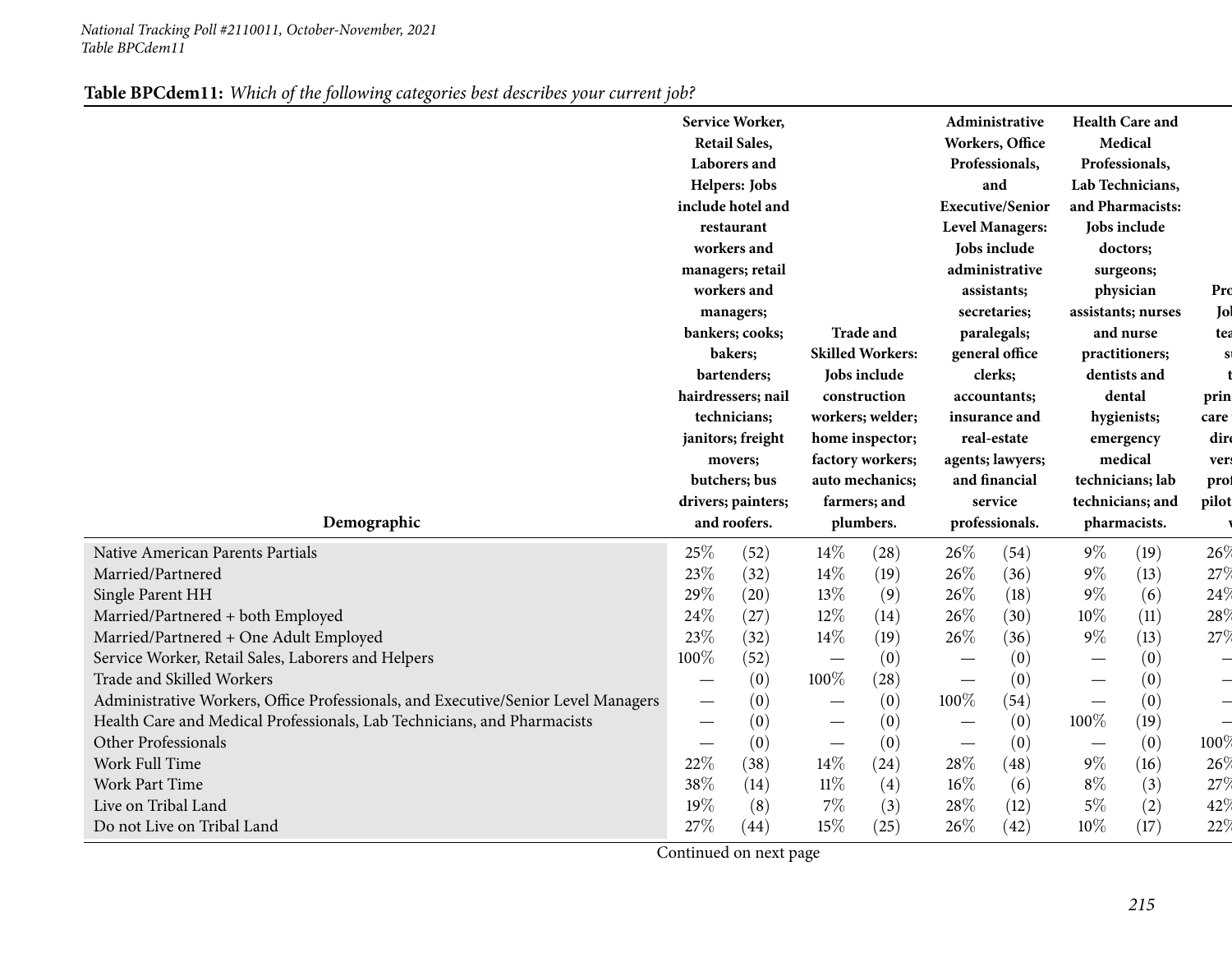*Morning Consult Table BPCdem11*

Table BPCdem11: Which of the following categories best describes your current job?

|                                          |                                         | Service Worker,      |                                 |                  |                                            | Administrative          |                                              | <b>Health Care and</b> |                 |
|------------------------------------------|-----------------------------------------|----------------------|---------------------------------|------------------|--------------------------------------------|-------------------------|----------------------------------------------|------------------------|-----------------|
|                                          |                                         | <b>Retail Sales,</b> |                                 |                  |                                            | Workers, Office         |                                              | Medical                |                 |
|                                          |                                         | Laborers and         |                                 |                  |                                            | Professionals,          |                                              | Professionals,         |                 |
|                                          |                                         | Helpers: Jobs        |                                 |                  |                                            | and                     |                                              | Lab Technicians,       |                 |
|                                          |                                         | include hotel and    |                                 |                  |                                            | <b>Executive/Senior</b> |                                              | and Pharmacists:       |                 |
|                                          |                                         | restaurant           |                                 |                  |                                            | <b>Level Managers:</b>  |                                              | Jobs include           |                 |
|                                          |                                         | workers and          |                                 |                  |                                            | Jobs include            |                                              | doctors;               |                 |
|                                          | managers; retail                        |                      |                                 |                  |                                            | administrative          |                                              | surgeons;              |                 |
|                                          |                                         | workers and          |                                 |                  | assistants;<br>secretaries;<br>paralegals; |                         | physician<br>assistants; nurses<br>and nurse |                        | Pro             |
|                                          | managers;<br>bankers; cooks;<br>bakers; |                      |                                 |                  |                                            |                         |                                              |                        | Jol             |
|                                          |                                         |                      |                                 | <b>Trade and</b> |                                            |                         |                                              |                        | tea             |
|                                          |                                         |                      | <b>Skilled Workers:</b>         |                  | general office                             |                         | practitioners;                               |                        | S               |
|                                          |                                         | bartenders;          |                                 | Jobs include     |                                            | clerks;                 |                                              | dentists and           |                 |
|                                          |                                         | hairdressers; nail   |                                 | construction     |                                            | accountants;            |                                              | dental                 | prin            |
|                                          |                                         | technicians;         |                                 | workers; welder; |                                            | insurance and           |                                              | hygienists;            | care            |
|                                          |                                         | janitors; freight    |                                 | home inspector;  |                                            | real-estate             |                                              | emergency              | dire            |
|                                          |                                         | movers;              |                                 | factory workers; |                                            | agents; lawyers;        |                                              | medical                | ver:            |
|                                          |                                         | butchers; bus        |                                 | auto mechanics;  |                                            | and financial           |                                              | technicians; lab       | prof            |
|                                          |                                         | drivers; painters;   |                                 | farmers; and     |                                            | service                 |                                              | technicians; and       | pilot           |
| Demographic                              | and roofers.                            |                      | plumbers.                       |                  | professionals.                             |                         | pharmacists.                                 |                        |                 |
| Native American Parents Partials         | 25\%                                    | (52)                 | $14\%$                          | (28)             | 26%                                        | (54)                    | $9\%$                                        | (19)                   | 26%             |
| Parents in OK, AZ, CA                    | 20%                                     | (10)                 | $16\%$                          | (8)              | 31%                                        | (15)                    | 14%                                          | (7)                    | 18%             |
| Need Child Care in Traditional Hours     | 26%                                     | (38)                 | 12%                             | (18)             | 28%                                        | (41)                    | 10%                                          | (15)                   | 25%             |
| Need Child Care in Non-Traditional Hours | 32%                                     | (25)                 | 13\%                            | (10)             | 29%                                        | (22)                    | $8\%$                                        | (6)                    | 18 <sup>0</sup> |
|                                          |                                         |                      |                                 |                  |                                            |                         |                                              |                        |                 |
| Single, never married                    | $31\%$                                  | (15)                 | $10\%$                          | (5)              | 21%                                        | (10)                    | 12%                                          | (6)                    | 25%             |
| Married                                  | 21%                                     | (23)                 | 15%                             | (17)             | 25%                                        | (27)                    | $9\%$                                        | (10)                   | 30%             |
| Separated                                | —                                       | (0)                  | $\hspace{0.1mm}-\hspace{0.1mm}$ | (0)              |                                            | (0)                     | $\hspace{0.1mm}-\hspace{0.1mm}$              | (0)                    | 100%            |
| Divorced                                 | 26%                                     | (5)                  | 21%                             | (4)              | 42\%                                       | (8)                     | $\overline{\phantom{0}}$                     | (0)                    | $11\%$          |
| Widowed                                  | 33%                                     | (0)                  | $7\%$                           | (0)              | 33%                                        | (0)<br>(9)              | $11\%$                                       | (0)<br>(3)             | 100%            |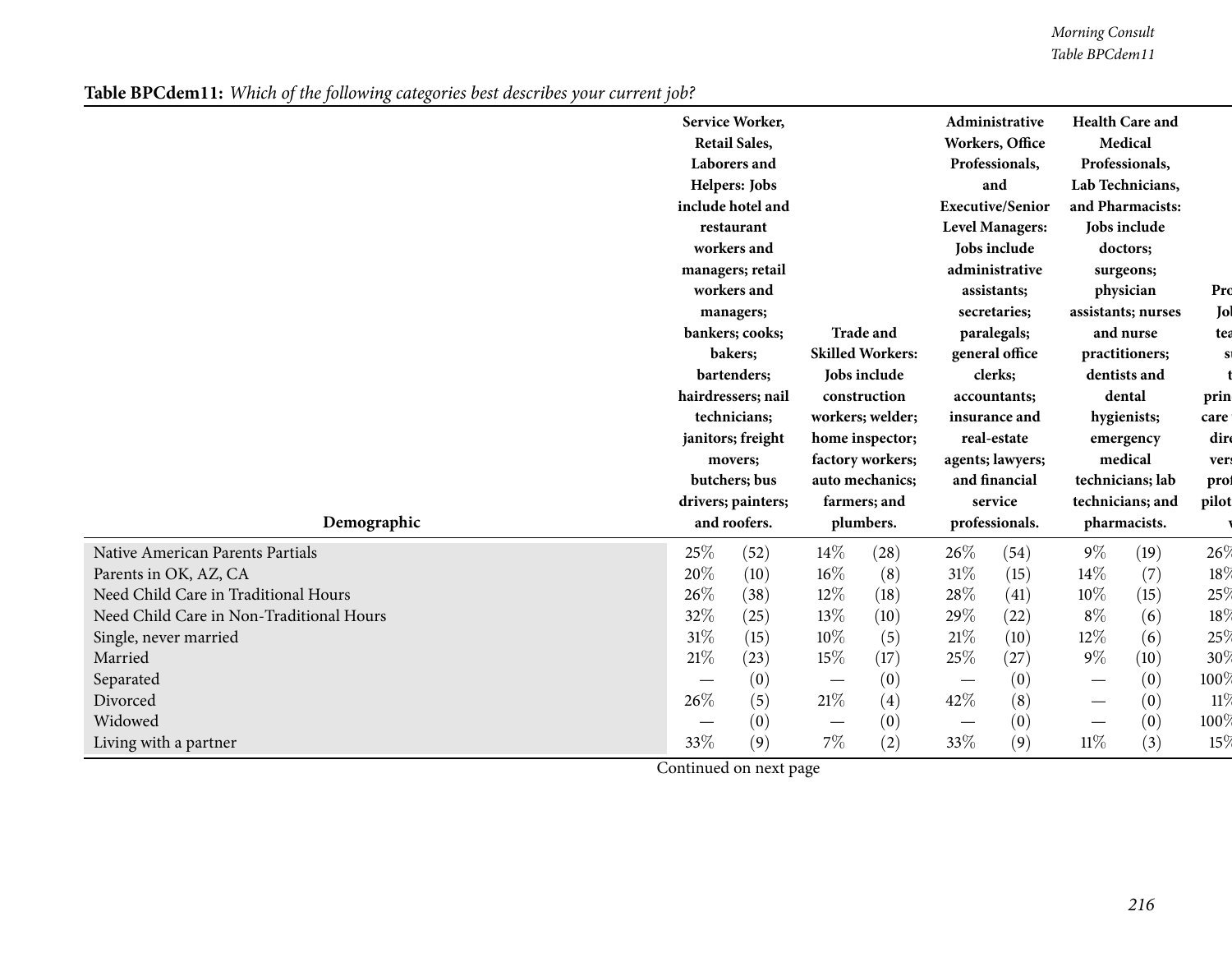|--|

|                                  |                                    | Service Worker,<br><b>Retail Sales,</b><br>Laborers and<br>Helpers: Jobs<br>include hotel and<br>restaurant<br>workers and<br>managers; retail<br>workers and<br>managers;<br>bankers; cooks;<br>bakers;<br>bartenders;<br>hairdressers; nail<br>technicians;<br>janitors; freight<br>movers;<br>butchers; bus | <b>Trade and</b><br><b>Skilled Workers:</b><br>Jobs include<br>construction<br>workers; welder;<br>home inspector;<br>factory workers;<br>auto mechanics; |      | Administrative<br>Workers, Office<br>Professionals,<br>and<br><b>Executive/Senior</b><br><b>Level Managers:</b><br>Jobs include<br>administrative<br>assistants;<br>secretaries;<br>paralegals;<br>general office<br>clerks;<br>accountants;<br>insurance and<br>real-estate<br>agents; lawyers;<br>and financial |                  | <b>Health Care and</b><br>Medical<br>Professionals,<br>Lab Technicians,<br>and Pharmacists:<br>Jobs include<br>doctors;<br>surgeons;<br>physician<br>assistants; nurses<br>and nurse<br>practitioners;<br>dentists and<br>dental<br>hygienists;<br>emergency<br>medical<br>technicians; lab |                  | Pro<br>Jol<br>tea<br>$\mathbf{s}$<br>prin<br>care<br>dire<br>ver:<br>prof |
|----------------------------------|------------------------------------|----------------------------------------------------------------------------------------------------------------------------------------------------------------------------------------------------------------------------------------------------------------------------------------------------------------|-----------------------------------------------------------------------------------------------------------------------------------------------------------|------|-------------------------------------------------------------------------------------------------------------------------------------------------------------------------------------------------------------------------------------------------------------------------------------------------------------------|------------------|---------------------------------------------------------------------------------------------------------------------------------------------------------------------------------------------------------------------------------------------------------------------------------------------|------------------|---------------------------------------------------------------------------|
| Demographic                      | drivers; painters;<br>and roofers. |                                                                                                                                                                                                                                                                                                                | farmers; and<br>plumbers.                                                                                                                                 |      | service<br>professionals.                                                                                                                                                                                                                                                                                         |                  | technicians; and<br>pharmacists.                                                                                                                                                                                                                                                            |                  | pilot                                                                     |
| Native American Parents Partials | 25%                                | (52)                                                                                                                                                                                                                                                                                                           | $14\%$                                                                                                                                                    | (28) | 26\%                                                                                                                                                                                                                                                                                                              | (54)             | $9\%$                                                                                                                                                                                                                                                                                       | (19)             | 26%                                                                       |
| Alabama                          | 50%                                | (2)                                                                                                                                                                                                                                                                                                            | 50%                                                                                                                                                       | (2)  |                                                                                                                                                                                                                                                                                                                   | (0)              | —                                                                                                                                                                                                                                                                                           | (0)              |                                                                           |
| Alaska                           | $\overline{\phantom{0}}$           | (0)                                                                                                                                                                                                                                                                                                            |                                                                                                                                                           | (0)  | 60%                                                                                                                                                                                                                                                                                                               | (3)              | 20%                                                                                                                                                                                                                                                                                         | (1)              | 20%                                                                       |
| Arizona                          | 25%                                | (1)                                                                                                                                                                                                                                                                                                            | 25\%                                                                                                                                                      | (1)  | $50\%$                                                                                                                                                                                                                                                                                                            | (2)              |                                                                                                                                                                                                                                                                                             | (0)              | $\overline{\phantom{0}}$                                                  |
| Arkansas                         |                                    | (0)                                                                                                                                                                                                                                                                                                            | 25%                                                                                                                                                       | (1)  |                                                                                                                                                                                                                                                                                                                   | (0)              |                                                                                                                                                                                                                                                                                             | (0)              | 75%                                                                       |
| California                       | 17%                                | (4)                                                                                                                                                                                                                                                                                                            | $17\%$                                                                                                                                                    | (4)  | 42\%                                                                                                                                                                                                                                                                                                              | (10)             | $12\%$                                                                                                                                                                                                                                                                                      | (3)              | 12%                                                                       |
| Colorado                         | 50%                                | (2)                                                                                                                                                                                                                                                                                                            |                                                                                                                                                           | (0)  | $\hspace{0.1mm}-\hspace{0.1mm}$                                                                                                                                                                                                                                                                                   | (0)              | $\overline{\phantom{m}}$                                                                                                                                                                                                                                                                    | (0)              | 50%                                                                       |
| Connecticut                      | 100%                               | (1)                                                                                                                                                                                                                                                                                                            |                                                                                                                                                           | (0)  | $\hspace{0.1mm}-\hspace{0.1mm}$                                                                                                                                                                                                                                                                                   | (0)              |                                                                                                                                                                                                                                                                                             | (0)              | $\overline{\phantom{0}}$                                                  |
| Delaware                         | 100%                               | (1)                                                                                                                                                                                                                                                                                                            | $\overbrace{\phantom{12321111}}$                                                                                                                          | (0)  | $\hspace{0.1mm}-\hspace{0.1mm}$                                                                                                                                                                                                                                                                                   | (0)              |                                                                                                                                                                                                                                                                                             | (0)              | $\overline{\phantom{0}}$                                                  |
| District of Columbia             |                                    | (0)                                                                                                                                                                                                                                                                                                            | 100%                                                                                                                                                      | (1)  |                                                                                                                                                                                                                                                                                                                   | (0)              |                                                                                                                                                                                                                                                                                             | (0)              | $\overline{\phantom{0}}$                                                  |
| Florida                          | 25%                                | (1)                                                                                                                                                                                                                                                                                                            |                                                                                                                                                           | (0)  | $50\%$                                                                                                                                                                                                                                                                                                            | (2)              | $25\%$                                                                                                                                                                                                                                                                                      | (1)              | $\overline{\phantom{0}}$                                                  |
| Georgia                          |                                    | (0)                                                                                                                                                                                                                                                                                                            | 33\%                                                                                                                                                      | (3)  | $11\%$                                                                                                                                                                                                                                                                                                            | (1)              | 33%                                                                                                                                                                                                                                                                                         | (3)              | 22%                                                                       |
| Idaho                            |                                    | (0)                                                                                                                                                                                                                                                                                                            |                                                                                                                                                           | (0)  |                                                                                                                                                                                                                                                                                                                   | (0)              | $100\%$                                                                                                                                                                                                                                                                                     | (1)              |                                                                           |
| Illinois                         | 50%                                | (1)                                                                                                                                                                                                                                                                                                            |                                                                                                                                                           | (0)  |                                                                                                                                                                                                                                                                                                                   | (0)              |                                                                                                                                                                                                                                                                                             | (0)              | 50%                                                                       |
| Indiana                          | 100%                               | (2)                                                                                                                                                                                                                                                                                                            |                                                                                                                                                           | (0)  |                                                                                                                                                                                                                                                                                                                   | (0)              |                                                                                                                                                                                                                                                                                             | (0)              |                                                                           |
| Iowa                             |                                    | (0)                                                                                                                                                                                                                                                                                                            |                                                                                                                                                           | (0)  |                                                                                                                                                                                                                                                                                                                   | (0)              |                                                                                                                                                                                                                                                                                             | (0)              | 100%                                                                      |
| Kansas                           | 40%                                | (2)                                                                                                                                                                                                                                                                                                            |                                                                                                                                                           | (0)  |                                                                                                                                                                                                                                                                                                                   | (0)              |                                                                                                                                                                                                                                                                                             | (0)              | 60%                                                                       |
| Louisiana                        |                                    | (0)                                                                                                                                                                                                                                                                                                            |                                                                                                                                                           | (0)  | 100%                                                                                                                                                                                                                                                                                                              | $\left(1\right)$ |                                                                                                                                                                                                                                                                                             | $2I_0^2$         |                                                                           |
| Maine                            | 50%                                | (1)                                                                                                                                                                                                                                                                                                            | 50\%                                                                                                                                                      | (1)  |                                                                                                                                                                                                                                                                                                                   | (0)              |                                                                                                                                                                                                                                                                                             | $\left(0\right)$ |                                                                           |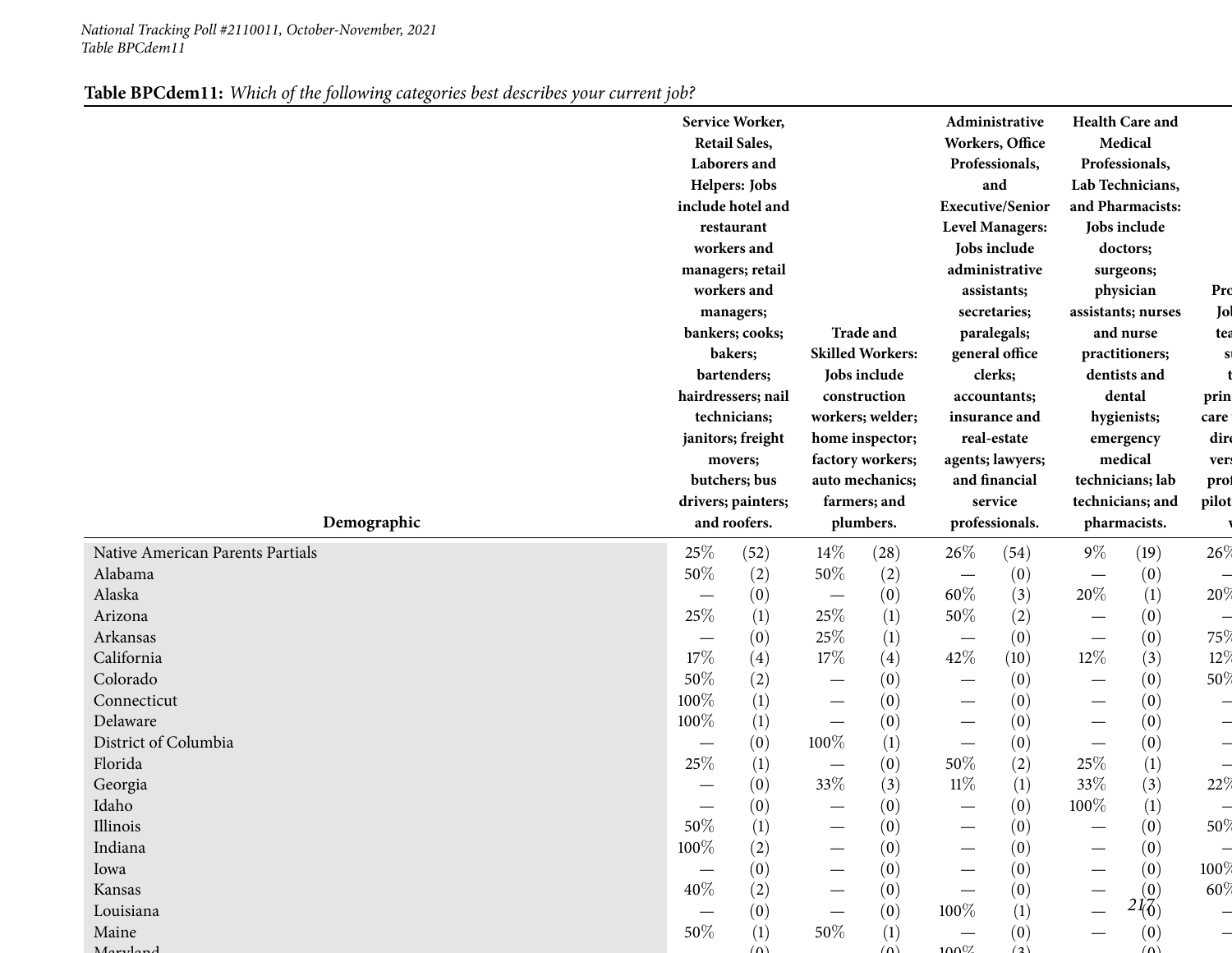| Demographic                      |                          | Yes               |        | <b>No</b> | Unsure                          |
|----------------------------------|--------------------------|-------------------|--------|-----------|---------------------------------|
| Native American Parents Partials | 27%                      | (56)              | 70%    | (145)     | $3\%$<br>(6)                    |
| Gender: Male                     | 26%                      | (15)              | 74%    | (43)      | (0)                             |
| Gender: Female                   | 28%                      | (41)              | 68\%   | (102)     | $4\%$<br>(6)                    |
| Age: 18-34                       | 25%                      | (27)              | 72\%   | (76)      | $3\%$<br>(3)                    |
| Age: 35-44                       | 30%                      | (24)              | 66%    | (52)      | $4\%$<br>(3)                    |
| Age: 45-64                       | 25%                      | (5)               | 75\%   | (15)      | (0)                             |
| Age: 65+                         | $\overline{\phantom{m}}$ | (0)               | 100%   | (2)       | (0)                             |
| GenZers: 1997-2012               | 39%                      | (7)               | $61\%$ | (11)      | (0)                             |
| Millennials: 1981-1996           | 24\%                     | (35)              | $71\%$ | (102)     | $4\%$<br>(6)                    |
| GenXers: 1965-1980               | 33%                      | (14)              | 67%    | (29)      | (0)                             |
| Baby Boomers: 1946-1964          |                          | (0)               | 100%   | (3)       | (0)                             |
| PID: Dem (no lean)               | 38%                      | (30)              | 58%    | (45)      | $4\%$<br>(3)                    |
| PID: Ind (no lean)               | 17%                      | (15)              | $80\%$ | (71)      | $3\%$<br>(3)                    |
| PID: Rep (no lean)               | 28\%                     | (11)              | 72%    | (29)      | (0)<br>$\overline{\phantom{m}}$ |
| Educ: < College                  | 23%                      | (31)              | 72%    | (97)      | $4\%$<br>(6)                    |
| Educ: Bachelors degree           | 23%                      | (9)               | 77%    | (30)      | (0)<br>$\overline{\phantom{0}}$ |
| Educ: Post-grad                  | 47%                      | (16)              | 53%    | (18)      | (0)                             |
| Income: Under 50k                | 25%                      | (28)              | 72%    | (80)      | $3\%$<br>(3)                    |
| Income: 50k-100k                 | 27%                      | (17)              | 70%    | (44)      | $3\%$<br>(2)                    |
| Income: 100k+                    | 33%                      | (11)              | 64\%   | (21)      | (1)<br>$3\%$                    |
| Ethnicity: White                 | 42%                      | (16)              | 58%    | (22)      | (0)<br>$\overline{\phantom{m}}$ |
| Ethnicity: Hispanic              | 56%                      | (18)              | 41\%   | (13)      | $3\%$<br>$\left(1\right)$       |
| Ethnicity: Black                 | 36%                      | $\left( 4\right)$ | 64\%   | (7)       | (0)                             |
| Ethnicity: Other                 | 23%                      | (36)              | 73\%   | (116)     | $4\%$<br>(6)                    |
| 4-Region: Northeast              | 50%                      | (7)               | $50\%$ | (7)       | (0)                             |
| 4-Region: Midwest                | 20%                      | (10)              | 76%    | (38)      | $4\%$<br>(2)                    |
| 4-Region: South                  | 24\%                     | (18)              | 75%    | (56)      | $1\%$<br>(1)                    |
| 4-Region: West                   | $31\%$                   | (21)              | 65%    | (44)      | $4\%$<br>(3)                    |
| Age: 19-34                       | $25\%$                   | (27)              | 72%    | (76)      | $3\%$<br>(3)                    |
| Age: 35-44                       | 30%                      | (24)              | 66%    | (52)      | $4\%$<br>(3)                    |
| Age: 45+                         | 23%                      | (5)               | 77%    | (17)      | (0)                             |
| Enrolled in Tribe                | 34%                      | (52)              | 62%    | (94)      | $3\%$<br>(5)                    |
| Not Enrolled in Tribe            | 7%                       | (4)               | 91%    | (51)      | $2\%$<br>(1)                    |

Table BPCdem12: Are you employed by a tribe or working with a federal agency working with a tribe (BIA, Indian Health Service, etc.)?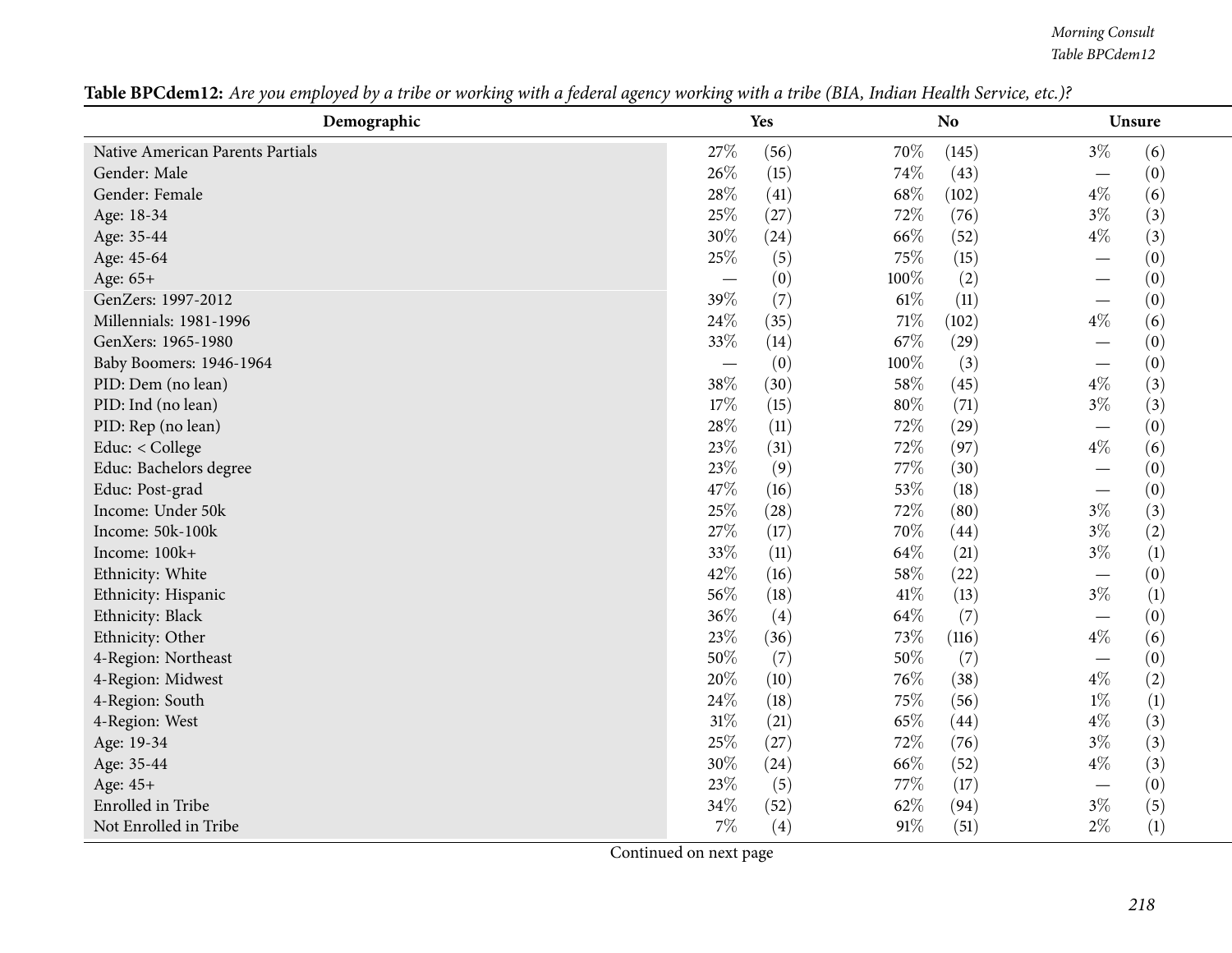| Demographic                                                                       |        | Yes  |        | N <sub>o</sub> |       | <b>Unsure</b> |  |  |
|-----------------------------------------------------------------------------------|--------|------|--------|----------------|-------|---------------|--|--|
| Native American Parents Partials                                                  | 27%    | (56) | 70%    | (145)          | $3\%$ | (6)           |  |  |
| Live Near Tribe Enrolled in                                                       | 48%    | (46) | 50%    | (48)           | $2\%$ | (2)           |  |  |
| Youngest Child under 1 Year                                                       | 22%    | (5)  | 74%    | (17)           | $4\%$ | (1)           |  |  |
| Youngest Child 1-4                                                                | 29%    | (28) | 66\%   | (64)           | $5\%$ | (5)           |  |  |
| Youngest Child 5-11                                                               | 24%    | (36) | 74%    | (111)          | $2\%$ | (3)           |  |  |
| Married/Partnered                                                                 | 31%    | (43) | 66\%   | (91)           | $2\%$ | (3)           |  |  |
| Single Parent HH                                                                  | 19%    | (13) | 77\%   | (54)           | $4\%$ | (3)           |  |  |
| Married/Partnered + both Employed                                                 | 33%    | (38) | 64\%   | (73)           | $3\%$ | (3)           |  |  |
| Married/Partnered + One Adult Employed                                            | 31%    | (43) | 66\%   | (91)           | $2\%$ | (3)           |  |  |
| Service Worker, Retail Sales, Laborers and Helpers                                | 21%    | (11) | 77\%   | (40)           | $2\%$ | (1)           |  |  |
| Trade and Skilled Workers                                                         | 25%    | (7)  | 75%    | (21)           |       | (0)           |  |  |
| Administrative Workers, Office Professionals, and Executive/Senior Level Managers | 30%    | (16) | 67%    | (36)           | $4\%$ | (2)           |  |  |
| Health Care and Medical Professionals, Lab Technicians, and Pharmacists           | 21%    | (4)  | 79%    | (15)           |       | (0)           |  |  |
| Other Professionals                                                               | 33%    | (18) | $61\%$ | (33)           | $6\%$ | (3)           |  |  |
| Work Full Time                                                                    | 31%    | (53) | 66%    | (112)          | $3\%$ | (5)           |  |  |
| <b>Work Part Time</b>                                                             | $8\%$  | (3)  | 89%    | (33)           | $3\%$ | (1)           |  |  |
| Live on Tribal Land                                                               | 58%    | (25) | 35%    | (15)           | 7%    | (3)           |  |  |
| Do not Live on Tribal Land                                                        | 19%    | (31) | 79%    | (130)          | $2\%$ | (3)           |  |  |
| Parents in OK, AZ, CA                                                             | 31%    | (15) | 65%    | (32)           | $4\%$ | (2)           |  |  |
| Need Child Care in Traditional Hours                                              | 32%    | (48) | 64\%   | (95)           | $4\%$ | (6)           |  |  |
| Need Child Care in Non-Traditional Hours                                          | 39%    | (30) | 60%    | (46)           | $1\%$ | (1)           |  |  |
| Single, never married                                                             | 23%    | (11) | 73\%   | (35)           | $4\%$ | (2)           |  |  |
| Married                                                                           | 32%    | (35) | 65\%   | (72)           | $3\%$ | (3)           |  |  |
| Separated                                                                         |        | (0)  | 100%   | (1)            |       | (0)           |  |  |
| Divorced                                                                          | $11\%$ | (2)  | 84%    | (16)           | $5\%$ | (1)           |  |  |
| Widowed                                                                           |        | (0)  | 100%   | (2)            |       | (0)           |  |  |
| Living with a partner                                                             | 30%    | (8)  | 70\%   | (19)           |       | (0)           |  |  |

Table BPCdem12: Are you employed by a tribe or working with a federal agency working with a tribe (BIA, Indian Health Service, etc.)?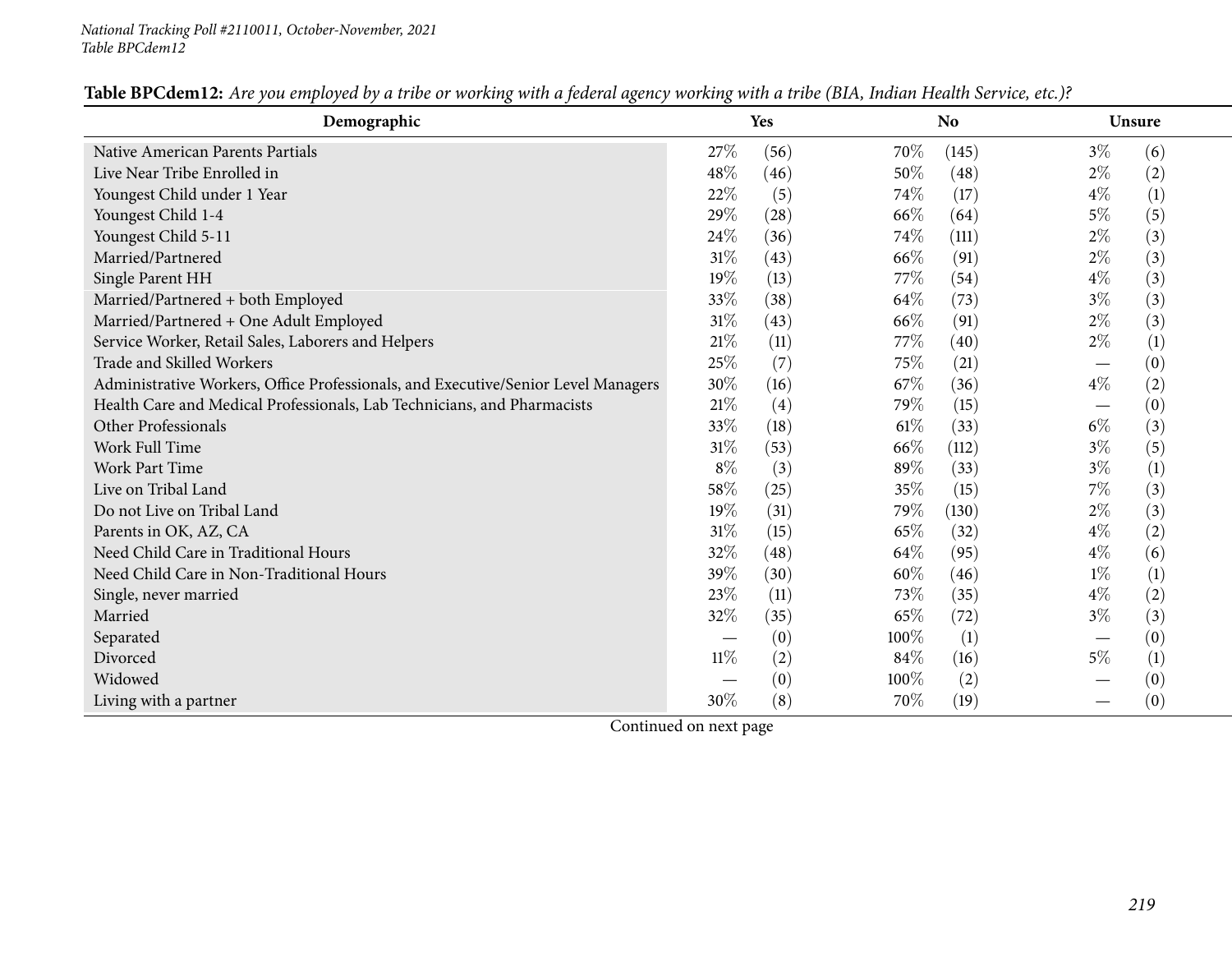| Demographic                      |                                   | Yes              |         | <b>No</b>        | Unsure                    |
|----------------------------------|-----------------------------------|------------------|---------|------------------|---------------------------|
| Native American Parents Partials | 27%                               | (56)             | 70%     | (145)            | $3\%$<br>(6)              |
| Alabama                          | 25%                               | (1)              | 75\%    | (3)              | (0)                       |
| Alaska                           | 20%                               | (1)              | $80\%$  | (4)              | (0)                       |
| Arizona                          | —                                 | (0)              | 100%    | (4)              | (0)                       |
| Arkansas                         | $\overbrace{\phantom{123221111}}$ | (0)              | 100%    | (4)              | (0)                       |
| California                       | 42%                               | (10)             | 54%     | (13)             | $4\%$<br>(1)              |
| Colorado                         | 25%                               | (1)              | 75%     | (3)              | (0)                       |
| Connecticut                      | 100%                              | (1)              |         | (0)              | (0)                       |
| Delaware                         |                                   | (0)              | 100%    | (1)              | (0)                       |
| District of Columbia             | 100%                              | (1)              |         | (0)              | (0)                       |
| Florida                          | 50%                               | (2)              | 50%     | (2)              | (0)                       |
| Georgia                          | $22\%$                            | (2)              | $78\%$  | (7)              | (0)                       |
| Idaho                            |                                   | (0)              | 100%    | (1)              | (0)                       |
| Illinois                         |                                   | (0)              | 100%    | (2)              | (0)                       |
| Indiana                          |                                   | (0)              | $50\%$  | (1)              | $50\%$<br>(1)             |
| Iowa                             |                                   | (0)              | 100%    | (1)              | (0)                       |
| Kansas                           | $\overline{\phantom{0}}$          | (0)              | 100%    | (5)              | (0)                       |
| Louisiana                        | $100\%$                           | (1)              |         | (0)              | (0)                       |
| Maine                            |                                   | (0)              | 100%    | (2)              | (0)                       |
| Maryland                         |                                   | (0)              | 100%    | (3)              | (0)                       |
| Massachusetts                    | $\overline{\phantom{0}}$          | (0)              | 100%    | $\left(1\right)$ | (0)                       |
| Michigan                         | 33%                               | (1)              | 67\%    | (2)              | (0)                       |
| Minnesota                        | 32%                               | (6)              | 63\%    | (12)             | $5\%$<br>$\left(1\right)$ |
| Mississippi                      | $\overline{\phantom{m}}$          | (0)              | 100%    | (2)              | (0)                       |
| Missouri                         | 17%                               | (1)              | 83%     | (5)              | (0)                       |
| Montana                          | 22%                               | (2)              | 78\%    | (7)              | (0)                       |
| Nebraska                         | $\overbrace{\phantom{aaaaa}}$     | (0)              | 100%    | (2)              | (0)                       |
| Nevada                           |                                   | (0)              | 100%    | (3)              | (0)                       |
| New Mexico                       | $71\%$                            | (5)              | 14%     | (1)              | 14\%<br>$\left(1\right)$  |
| New York                         | 71%                               | (5)              | 29%     | (2)              | (0)                       |
| North Carolina                   | $9\%$                             | (1)              | $91\%$  | (10)             | (0)                       |
| North Dakota                     | 33\%                              | $\left(1\right)$ | 67%     | (2)              | (0)                       |
| Ohio                             |                                   | (0)              | 100%    | (2)              | (0)                       |
| Oklahoma                         | 24\%                              | (5)              | $71\%$  | (15)             | $5\%$<br>(1)              |
| Oregon                           | $\overline{\phantom{m}}$          | (0)              | 100%    | (1)              | (0)                       |
| Pennsylvania                     | 33%                               | (1)              | 67\%    | (2)              | (0)                       |
| South Carolina                   |                                   | (0)              | 100%    | (1)              | 220 <sub>0</sub>          |
| South Dakota                     | 100%                              | (1)              |         | (0)              | (0)                       |
|                                  |                                   | $\omega$         | $100\%$ | (2)              | $(\Omega)$                |

Table BPCdem12: Are you employed by a tribe or working with a federal agency working with a tribe (BIA, Indian Health Service, etc.)?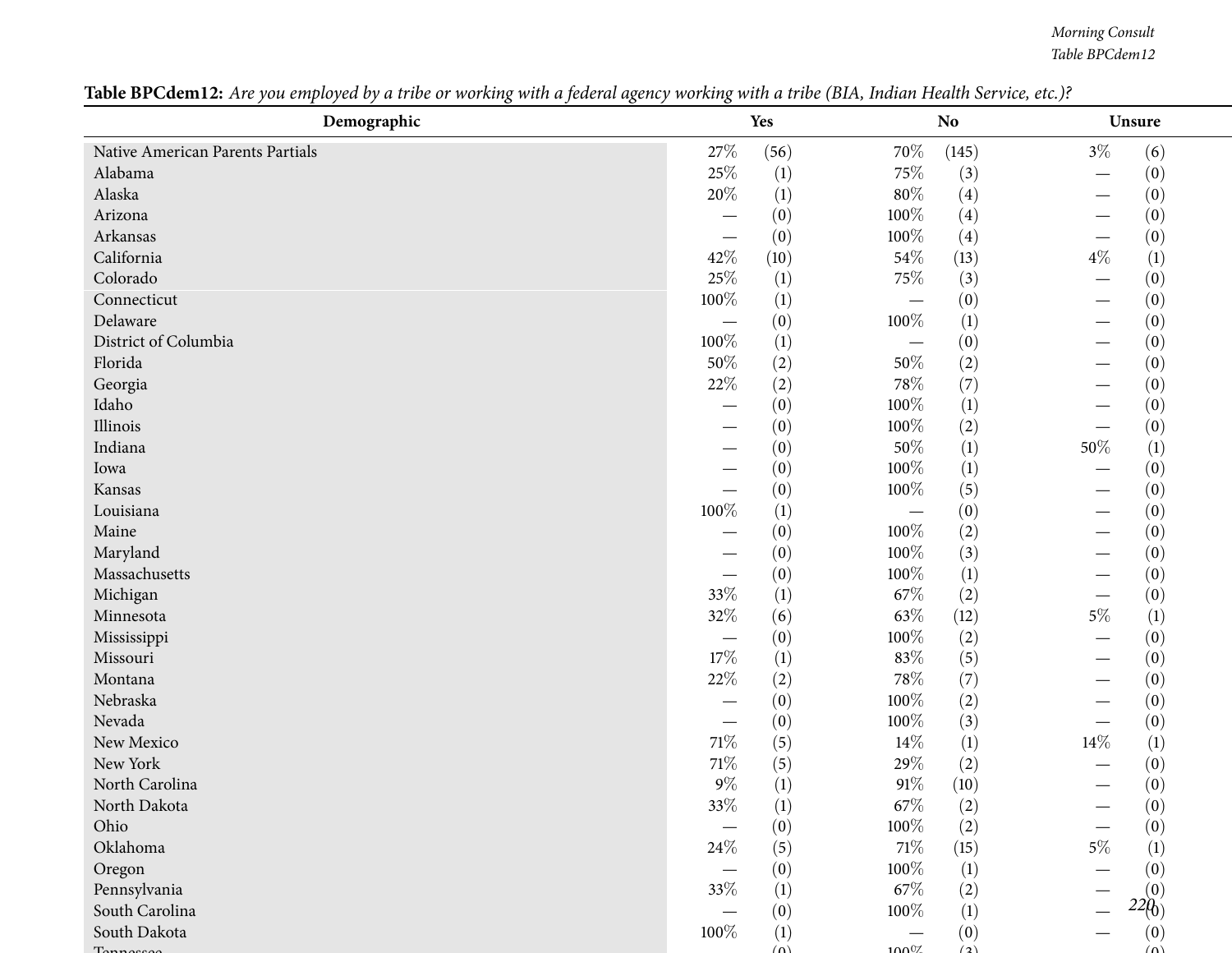|                                  |                                 | Service Worker,<br><b>Retail Sales,</b><br>Laborers and<br>Helpers: Jobs<br>include hotel and<br>restaurant<br>workers and<br>managers; retail<br>workers and<br>managers;<br>bankers; cooks;<br>bakers;<br>bartenders;<br>hairdressers; nail<br>technicians;<br>janitors; freight<br>movers;<br>butchers; bus<br>drivers; painters; |                           | <b>Trade and</b><br><b>Skilled Workers:</b><br>Jobs include<br>construction<br>workers; welder;<br>home inspector;<br>factory workers;<br>auto mechanics; |                          | Administrative<br>Workers, Office<br>Professionals,<br>and<br><b>Executive/Senior</b><br><b>Level Managers:</b><br>Jobs include<br>administrative<br>assistants;<br>secretaries;<br>paralegals;<br>general office<br>clerks;<br>accountants;<br>insurance and<br>real-estate<br>agents; lawyers;<br>and financial<br>service | <b>Health Care and</b><br>Medical<br>Professionals,<br>Lab Technicians,<br>and Pharmacists:<br>Jobs include<br>doctors;<br>surgeons;<br>physician<br>assistants; nurses<br>and nurse<br>practitioners;<br>dentists and<br>dental<br>hygienists;<br>emergency<br>medical<br>technicians; lab<br>technicians; and<br>pharmacists. |            | Pro<br>Jol<br>tea<br>S<br>prin<br>care<br>dire<br>vers<br>prof<br>pilot |
|----------------------------------|---------------------------------|--------------------------------------------------------------------------------------------------------------------------------------------------------------------------------------------------------------------------------------------------------------------------------------------------------------------------------------|---------------------------|-----------------------------------------------------------------------------------------------------------------------------------------------------------|--------------------------|------------------------------------------------------------------------------------------------------------------------------------------------------------------------------------------------------------------------------------------------------------------------------------------------------------------------------|---------------------------------------------------------------------------------------------------------------------------------------------------------------------------------------------------------------------------------------------------------------------------------------------------------------------------------|------------|-------------------------------------------------------------------------|
| Demographic                      | and roofers.                    |                                                                                                                                                                                                                                                                                                                                      | farmers; and<br>plumbers. |                                                                                                                                                           | professionals.           |                                                                                                                                                                                                                                                                                                                              |                                                                                                                                                                                                                                                                                                                                 |            |                                                                         |
| Native American Parents Partials | 24\%                            | (37)                                                                                                                                                                                                                                                                                                                                 | 39%                       | (61)                                                                                                                                                      | 15%                      | (23)                                                                                                                                                                                                                                                                                                                         | $8\%$                                                                                                                                                                                                                                                                                                                           | (12)       | 15%                                                                     |
| Gender: Male<br>Gender: Female   | 22%<br>24%                      | (8)<br>(29)                                                                                                                                                                                                                                                                                                                          | $8\%$<br>48\%             | (3)                                                                                                                                                       | 33%<br>$9\%$             | (12)<br>(11)                                                                                                                                                                                                                                                                                                                 | $17\%$<br>$5\%$                                                                                                                                                                                                                                                                                                                 | (6)        | 19 $\%$<br>14%                                                          |
| Age: 18-34                       | 26%                             | (21)                                                                                                                                                                                                                                                                                                                                 | 39%                       | (58)<br>(31)                                                                                                                                              | 15%                      | (12)                                                                                                                                                                                                                                                                                                                         | $6\%$                                                                                                                                                                                                                                                                                                                           | (6)<br>(5) | 14%                                                                     |
| Age: 35-44                       | 22%                             | (13)                                                                                                                                                                                                                                                                                                                                 | 38%                       | (23)                                                                                                                                                      | 15%                      | (9)                                                                                                                                                                                                                                                                                                                          | $8\%$                                                                                                                                                                                                                                                                                                                           | (5)        | 17%                                                                     |
| Age: 45-64                       | 18%                             | (3)                                                                                                                                                                                                                                                                                                                                  | $41\%$                    | (7)                                                                                                                                                       | 12%                      | (2)                                                                                                                                                                                                                                                                                                                          | 12%                                                                                                                                                                                                                                                                                                                             | (2)        | 18 $\%$                                                                 |
| Age: 65+                         | $\hspace{0.1mm}-\hspace{0.1mm}$ | (0)                                                                                                                                                                                                                                                                                                                                  |                           | (0)                                                                                                                                                       | $\overline{\phantom{m}}$ | (0)                                                                                                                                                                                                                                                                                                                          | $\overline{\phantom{m}}$                                                                                                                                                                                                                                                                                                        | (0)        | $\overline{\phantom{0}}$                                                |
| GenZers: 1997-2012               | 29%                             | (5)                                                                                                                                                                                                                                                                                                                                  | 47\%                      | (8)                                                                                                                                                       | 12%                      | (2)                                                                                                                                                                                                                                                                                                                          | $\overline{\phantom{0}}$                                                                                                                                                                                                                                                                                                        | (0)        | 12%                                                                     |
| Millennials: 1981-1996           | 24%                             | (26)                                                                                                                                                                                                                                                                                                                                 | 38%                       | (41)                                                                                                                                                      | 15%                      | (16)                                                                                                                                                                                                                                                                                                                         | $7\%$                                                                                                                                                                                                                                                                                                                           | (8)        | 15%                                                                     |
| GenXers: 1965-1980               | 19%                             | (6)                                                                                                                                                                                                                                                                                                                                  | 34\%                      | (11)                                                                                                                                                      | $16\%$                   | (5)                                                                                                                                                                                                                                                                                                                          | 12%                                                                                                                                                                                                                                                                                                                             | (4)        | 19%                                                                     |
| Baby Boomers: 1946-1964          |                                 | (0)                                                                                                                                                                                                                                                                                                                                  | 100%                      | (1)                                                                                                                                                       |                          | (0)                                                                                                                                                                                                                                                                                                                          | $\overbrace{\phantom{13333}}$                                                                                                                                                                                                                                                                                                   | (0)        |                                                                         |
| PID: Dem (no lean)               | 23%                             | (13)                                                                                                                                                                                                                                                                                                                                 | 35%                       | (20)                                                                                                                                                      | $18\%$                   | (10)                                                                                                                                                                                                                                                                                                                         | $7\%$                                                                                                                                                                                                                                                                                                                           | (4)        | 18 $\%$                                                                 |
| PID: Ind (no lean)               | 26%                             | (16)                                                                                                                                                                                                                                                                                                                                 | 41\%                      | (25)                                                                                                                                                      | 15%                      | (9)                                                                                                                                                                                                                                                                                                                          | $8\%$                                                                                                                                                                                                                                                                                                                           | (5)        | 10 <sup>o</sup>                                                         |
| PID: Rep (no lean)               | 21\%                            | (8)                                                                                                                                                                                                                                                                                                                                  | 41\%                      | (16)                                                                                                                                                      | $10\%$                   | (4)                                                                                                                                                                                                                                                                                                                          | $8\%$                                                                                                                                                                                                                                                                                                                           | (3)        | 21%                                                                     |

|  | Table BPCdem13: Which of the following categories best describes your spouse's or partner's current job? |  |  |  |  |  |  |  |
|--|----------------------------------------------------------------------------------------------------------|--|--|--|--|--|--|--|
|--|----------------------------------------------------------------------------------------------------------|--|--|--|--|--|--|--|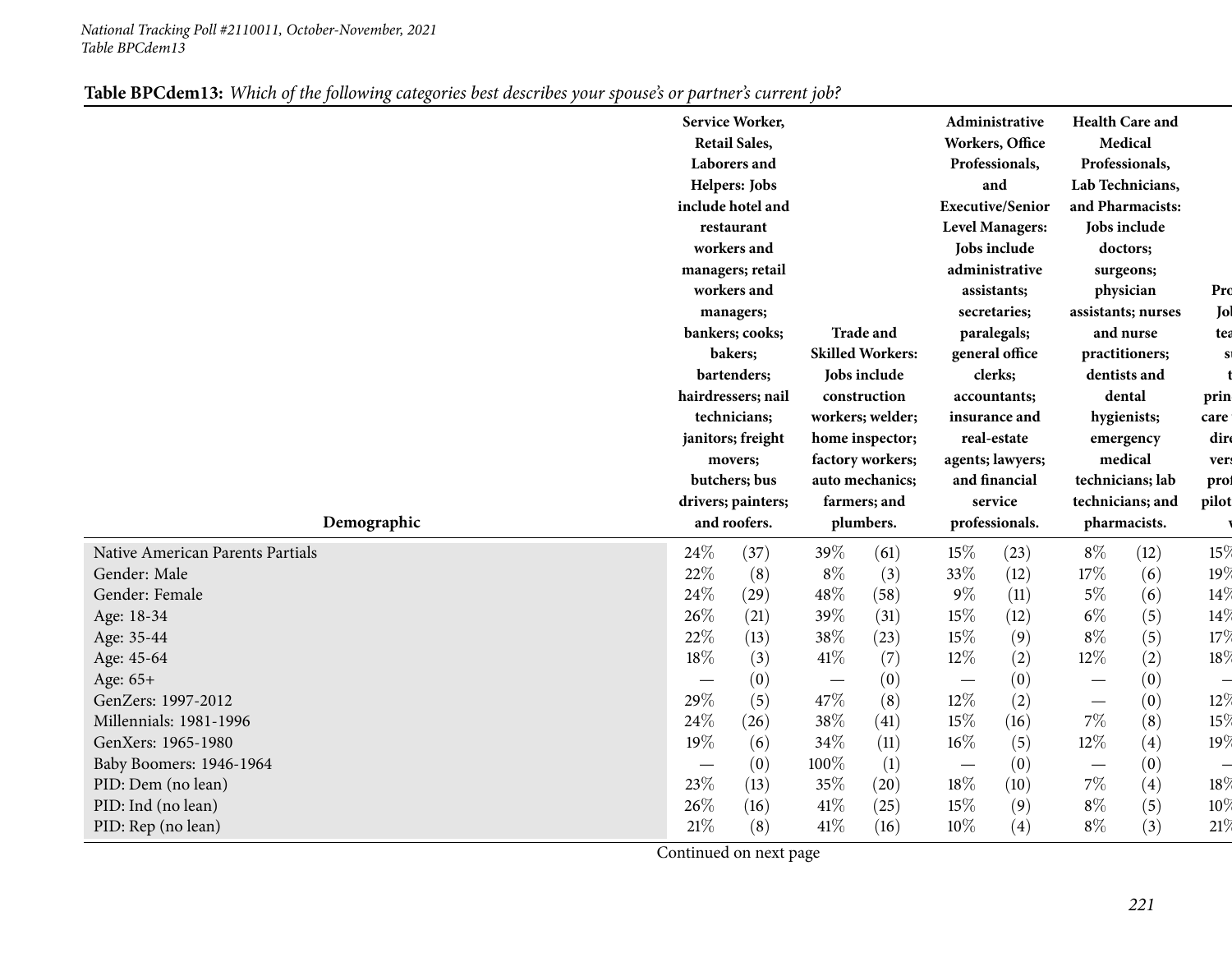|                                  |                                                              | Service Worker,<br><b>Retail Sales,</b><br>Laborers and<br>Helpers: Jobs<br>include hotel and<br>restaurant<br>workers and<br>managers; retail<br>workers and<br>managers;<br>bankers; cooks; |                           | <b>Trade and</b><br><b>Skilled Workers:</b>      |                                          | Administrative<br>Workers, Office<br>Professionals,<br>and<br><b>Executive/Senior</b><br><b>Level Managers:</b><br>Jobs include<br>administrative<br>assistants;<br>secretaries;<br>paralegals;<br>general office |                                                         | <b>Health Care and</b><br>Medical<br>Professionals,<br>Lab Technicians,<br>and Pharmacists:<br>Jobs include<br>doctors;<br>surgeons;<br>physician<br>assistants; nurses<br>and nurse | Pro<br>Jol<br>tea<br><b>SI</b> |
|----------------------------------|--------------------------------------------------------------|-----------------------------------------------------------------------------------------------------------------------------------------------------------------------------------------------|---------------------------|--------------------------------------------------|------------------------------------------|-------------------------------------------------------------------------------------------------------------------------------------------------------------------------------------------------------------------|---------------------------------------------------------|--------------------------------------------------------------------------------------------------------------------------------------------------------------------------------------|--------------------------------|
|                                  | bakers;<br>bartenders;<br>hairdressers; nail<br>technicians; |                                                                                                                                                                                               |                           | Jobs include<br>construction<br>workers; welder; | clerks;<br>accountants;<br>insurance and |                                                                                                                                                                                                                   | practitioners;<br>dentists and<br>dental<br>hygienists; |                                                                                                                                                                                      | prin<br>care                   |
|                                  |                                                              | janitors; freight<br>movers;                                                                                                                                                                  |                           | home inspector;<br>factory workers;              |                                          | real-estate<br>agents; lawyers;                                                                                                                                                                                   |                                                         | emergency<br>medical                                                                                                                                                                 | dire<br>ver:                   |
|                                  |                                                              | butchers; bus                                                                                                                                                                                 |                           | auto mechanics;                                  |                                          | and financial<br>service                                                                                                                                                                                          |                                                         | technicians; lab                                                                                                                                                                     | prof<br>pilot                  |
| Demographic                      | drivers; painters;<br>and roofers.                           |                                                                                                                                                                                               | farmers; and<br>plumbers. |                                                  | professionals.                           |                                                                                                                                                                                                                   | technicians; and<br>pharmacists.                        |                                                                                                                                                                                      |                                |
| Native American Parents Partials | 24%                                                          | (37)                                                                                                                                                                                          | 39%                       | (61)                                             | $15\%$                                   | (23)                                                                                                                                                                                                              | $8\%$                                                   | (12)                                                                                                                                                                                 | 15%                            |
| Educ: $<$ College                | $21\%$                                                       | (21)                                                                                                                                                                                          | 50%                       | (51)                                             | 10%                                      | (10)                                                                                                                                                                                                              | $4\%$                                                   | (4)                                                                                                                                                                                  | $16\%$                         |
| Educ: Bachelors degree           | 29%                                                          | (8)                                                                                                                                                                                           | 25%                       | (7)                                              | 25%                                      | (7)                                                                                                                                                                                                               | $11\%$                                                  | (3)                                                                                                                                                                                  | 11%                            |
| Educ: Post-grad                  | 30%                                                          | (8)                                                                                                                                                                                           | $11\%$                    | (3)                                              | 22\%                                     | (6)                                                                                                                                                                                                               | 19%                                                     | (5)                                                                                                                                                                                  | 19%                            |
| Income: Under 50k                | 28\%                                                         | (19)                                                                                                                                                                                          | 47%                       | (32)                                             | $9\%$                                    | (6)                                                                                                                                                                                                               | $3\%$                                                   | (2)                                                                                                                                                                                  | 13%                            |
| Income: 50k-100k                 | 20%                                                          | (12)                                                                                                                                                                                          | 38%                       | (23)                                             | 18%                                      | (11)                                                                                                                                                                                                              | 10%                                                     | (6)                                                                                                                                                                                  | 13%                            |
| Income: 100k+                    | $21\%$                                                       | (6)                                                                                                                                                                                           | 21%                       | (6)                                              | $21\%$                                   | (6)                                                                                                                                                                                                               | 14\%                                                    | (4)                                                                                                                                                                                  | 24%                            |
| Ethnicity: White                 | 21\%                                                         | (7)                                                                                                                                                                                           | 33%                       | (11)                                             | 18%                                      | (6)                                                                                                                                                                                                               | $9\%$                                                   | (3)                                                                                                                                                                                  | 18 $\%$                        |
| Ethnicity: Hispanic              | 35%                                                          | (8)                                                                                                                                                                                           | 26%                       | (6)                                              | 17%                                      | (4)                                                                                                                                                                                                               | 13%                                                     | (3)                                                                                                                                                                                  | $9\%$                          |
| Ethnicity: Black                 | 38%                                                          | (3)                                                                                                                                                                                           | 12%                       | (1)                                              | 25%                                      | (2)                                                                                                                                                                                                               | 12%                                                     | (1)                                                                                                                                                                                  | 12%                            |
| Ethnicity: Other                 | 23%                                                          | (27)                                                                                                                                                                                          | 42%                       | (49)                                             | 13%                                      | (15)                                                                                                                                                                                                              | $7\%$                                                   | (8)                                                                                                                                                                                  | 15\%                           |

Table BPCdem13: Which of the following categories best describes your spouse's or partner's current job?

Continued on next page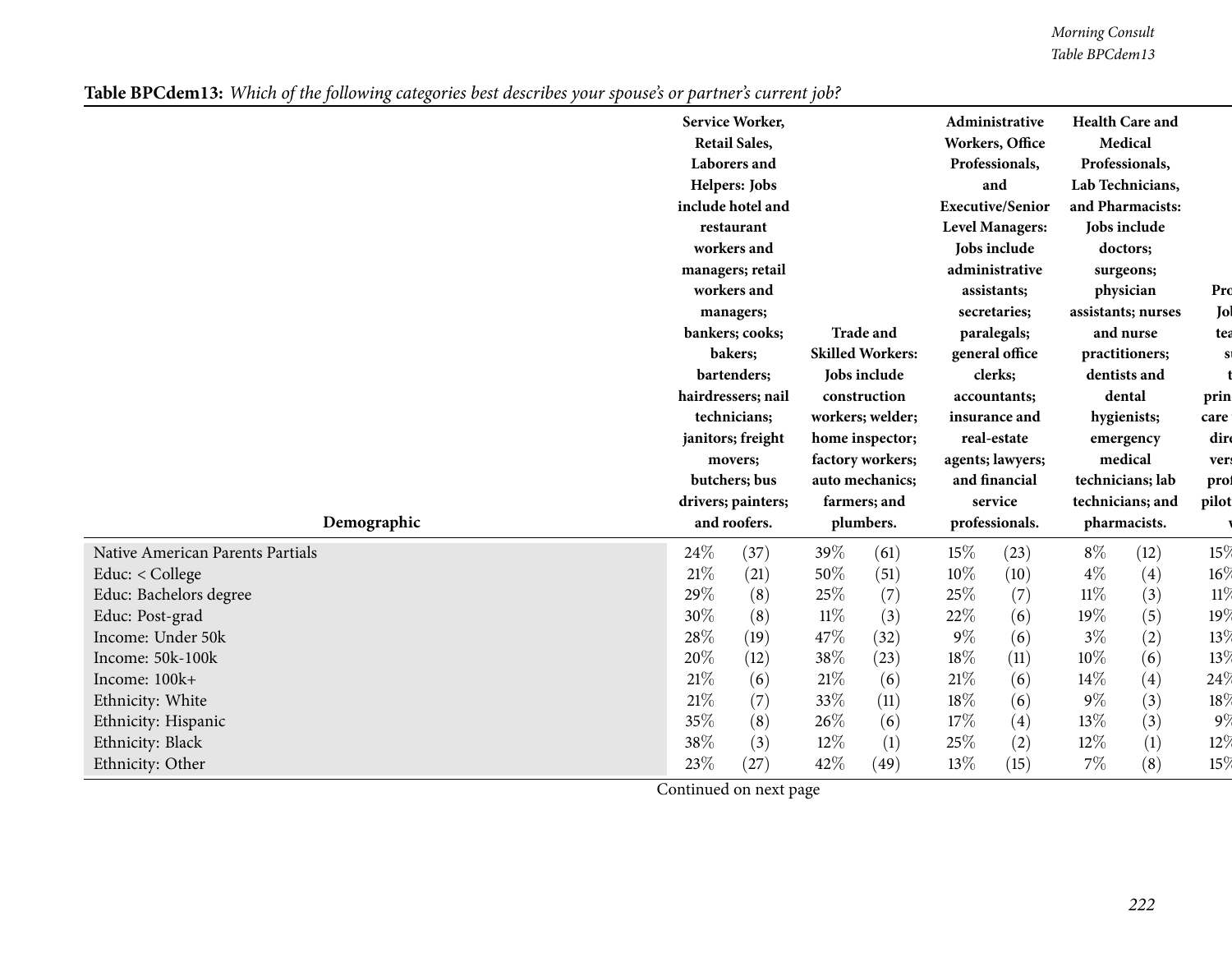|                                  |                                    | Service Worker,<br><b>Retail Sales,</b><br>Laborers and<br>Helpers: Jobs<br>include hotel and<br>restaurant<br>workers and<br>managers; retail<br>workers and<br>managers;<br>bankers; cooks;<br>bakers;<br>bartenders;<br>hairdressers; nail<br>technicians;<br>janitors; freight<br>movers;<br>butchers; bus |                           | <b>Trade and</b><br><b>Skilled Workers:</b><br>Jobs include<br>construction<br>workers; welder;<br>home inspector;<br>factory workers;<br>auto mechanics; |                           | Administrative<br>Workers, Office<br>Professionals,<br>and<br><b>Executive/Senior</b><br><b>Level Managers:</b><br>Jobs include<br>administrative<br>assistants;<br>secretaries;<br>paralegals;<br>general office<br>clerks;<br>accountants;<br>insurance and<br>real-estate<br>agents; lawyers;<br>and financial |                                   | <b>Health Care and</b><br>Medical<br>Professionals,<br>Lab Technicians,<br>and Pharmacists:<br>Jobs include<br>doctors;<br>surgeons;<br>physician<br>assistants; nurses<br>and nurse<br>practitioners;<br>dentists and<br>dental<br>hygienists;<br>emergency<br>medical<br>technicians; lab |                 |
|----------------------------------|------------------------------------|----------------------------------------------------------------------------------------------------------------------------------------------------------------------------------------------------------------------------------------------------------------------------------------------------------------|---------------------------|-----------------------------------------------------------------------------------------------------------------------------------------------------------|---------------------------|-------------------------------------------------------------------------------------------------------------------------------------------------------------------------------------------------------------------------------------------------------------------------------------------------------------------|-----------------------------------|---------------------------------------------------------------------------------------------------------------------------------------------------------------------------------------------------------------------------------------------------------------------------------------------|-----------------|
| Demographic                      | drivers; painters;<br>and roofers. |                                                                                                                                                                                                                                                                                                                | farmers; and<br>plumbers. |                                                                                                                                                           | service<br>professionals. |                                                                                                                                                                                                                                                                                                                   | technicians; and<br>pharmacists.  |                                                                                                                                                                                                                                                                                             | pilot           |
| Native American Parents Partials | 24\%                               | (37)                                                                                                                                                                                                                                                                                                           | 39%                       | (61)                                                                                                                                                      | 15%                       | (23)                                                                                                                                                                                                                                                                                                              | $8\%$                             | (12)                                                                                                                                                                                                                                                                                        | 15%             |
| 4-Region: Northeast              | 30%                                | (3)                                                                                                                                                                                                                                                                                                            | 50%                       | (5)                                                                                                                                                       | $\overline{\phantom{m}}$  | (0)                                                                                                                                                                                                                                                                                                               |                                   | (0)                                                                                                                                                                                                                                                                                         | 20%             |
| 4-Region: Midwest                | 28%                                | (8)                                                                                                                                                                                                                                                                                                            | 34%                       | (10)                                                                                                                                                      | 10%                       | (3)                                                                                                                                                                                                                                                                                                               | $7\%$                             | (2)                                                                                                                                                                                                                                                                                         | 21%             |
| 4-Region: South                  | 20%                                | (13)                                                                                                                                                                                                                                                                                                           | 44\%                      | (29)                                                                                                                                                      | 15%                       | (10)                                                                                                                                                                                                                                                                                                              | $6\%$                             | (4)                                                                                                                                                                                                                                                                                         | 15%             |
| 4-Region: West                   | 25%                                | (13)                                                                                                                                                                                                                                                                                                           | 33%                       | (17)                                                                                                                                                      | 19%                       | (10)                                                                                                                                                                                                                                                                                                              | $12\%$                            | (6)                                                                                                                                                                                                                                                                                         | 12%             |
| Age: 19-34                       | 26%                                | (21)                                                                                                                                                                                                                                                                                                           | 39%                       | (31)                                                                                                                                                      | 15%                       | (12)                                                                                                                                                                                                                                                                                                              | $6\%$                             | (5)                                                                                                                                                                                                                                                                                         | 14%             |
| Age: 35-44                       | 22%                                | (13)                                                                                                                                                                                                                                                                                                           | 38%                       | (23)                                                                                                                                                      | 15%                       | (9)                                                                                                                                                                                                                                                                                                               | $8\%$                             | (5)                                                                                                                                                                                                                                                                                         | 17%             |
| Age: 45+                         | 18%                                | (3)                                                                                                                                                                                                                                                                                                            | 41\%                      | (7)                                                                                                                                                       | 12%                       | (2)                                                                                                                                                                                                                                                                                                               | 12%                               | (2)                                                                                                                                                                                                                                                                                         | 18 <sup>°</sup> |
| Enrolled in Tribe                | 21%                                | (23)                                                                                                                                                                                                                                                                                                           | 37%                       | (41)                                                                                                                                                      | 18%                       | (20)                                                                                                                                                                                                                                                                                                              | $9\%$                             | (10)                                                                                                                                                                                                                                                                                        | 16%             |
| Not Enrolled in Tribe            | 31%                                | (14)                                                                                                                                                                                                                                                                                                           | 44\%                      | (20)                                                                                                                                                      | $7\%$                     | (3)                                                                                                                                                                                                                                                                                                               | $4\%$                             | (2)                                                                                                                                                                                                                                                                                         | 13%             |
| Live Near Tribe Enrolled in      | 22%                                | (15)                                                                                                                                                                                                                                                                                                           | 35%                       | (24)                                                                                                                                                      | $16\%$                    | (11)                                                                                                                                                                                                                                                                                                              | $7\%$                             | (5)                                                                                                                                                                                                                                                                                         | 20%             |
| Youngest Child under 1 Year      | 14%                                | (3)                                                                                                                                                                                                                                                                                                            | 57\%                      | (12)                                                                                                                                                      | 14%                       | (3)                                                                                                                                                                                                                                                                                                               | $\overbrace{\phantom{123221111}}$ | (0)                                                                                                                                                                                                                                                                                         | 14%             |
| Youngest Child 1-4               | 23%                                | (15)                                                                                                                                                                                                                                                                                                           | 42%                       | (28)                                                                                                                                                      | $14\%$                    | (9)                                                                                                                                                                                                                                                                                                               | $6\%$                             | (4)                                                                                                                                                                                                                                                                                         | 15%             |
| Youngest Child 5-11              | 25%                                | (26)                                                                                                                                                                                                                                                                                                           | 39%                       | (41)                                                                                                                                                      | 14%                       | (15)                                                                                                                                                                                                                                                                                                              | $8\%$                             | (9)                                                                                                                                                                                                                                                                                         | 14%             |

|--|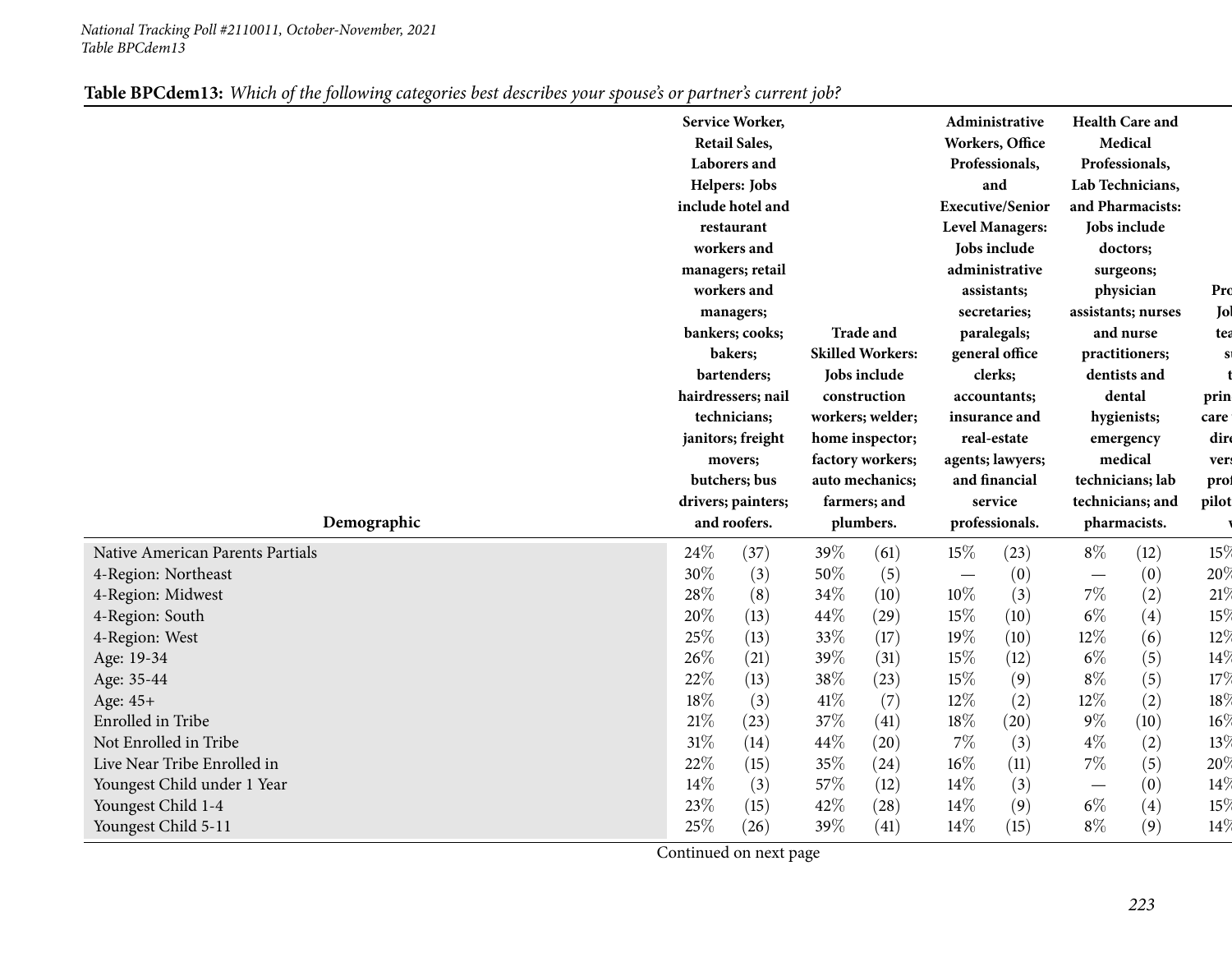|                                                                                   |              | Service Worker,<br><b>Retail Sales,</b><br>Laborers and<br>Helpers: Jobs<br>include hotel and<br>restaurant<br>workers and<br>managers; retail<br>workers and<br>managers;<br>bankers; cooks;<br>bakers;<br>bartenders;<br>hairdressers; nail<br>technicians;<br>janitors; freight<br>movers;<br>butchers; bus<br>drivers; painters; |           | <b>Trade and</b><br><b>Skilled Workers:</b><br>Jobs include<br>construction<br>workers; welder;<br>home inspector;<br>factory workers;<br>auto mechanics;<br>farmers; and |                           | <b>Administrative</b><br>Workers, Office<br>Professionals,<br>and<br><b>Executive/Senior</b><br><b>Level Managers:</b><br>Jobs include<br>administrative<br>assistants;<br>secretaries;<br>paralegals;<br>general office<br>clerks;<br>accountants;<br>insurance and<br>real-estate<br>agents; lawyers;<br>and financial |                                  | <b>Health Care and</b><br>Medical<br>Professionals,<br>Lab Technicians,<br>and Pharmacists:<br>Jobs include<br>doctors;<br>surgeons;<br>physician<br>assistants; nurses<br>and nurse<br>practitioners;<br>dentists and<br>dental<br>hygienists;<br>emergency<br>medical<br>technicians; lab |                          |
|-----------------------------------------------------------------------------------|--------------|--------------------------------------------------------------------------------------------------------------------------------------------------------------------------------------------------------------------------------------------------------------------------------------------------------------------------------------|-----------|---------------------------------------------------------------------------------------------------------------------------------------------------------------------------|---------------------------|--------------------------------------------------------------------------------------------------------------------------------------------------------------------------------------------------------------------------------------------------------------------------------------------------------------------------|----------------------------------|---------------------------------------------------------------------------------------------------------------------------------------------------------------------------------------------------------------------------------------------------------------------------------------------|--------------------------|
| Demographic                                                                       | and roofers. |                                                                                                                                                                                                                                                                                                                                      | plumbers. |                                                                                                                                                                           | service<br>professionals. |                                                                                                                                                                                                                                                                                                                          | technicians; and<br>pharmacists. |                                                                                                                                                                                                                                                                                             | pilot                    |
| <b>Native American Parents Partials</b>                                           | 24\%         | (37)                                                                                                                                                                                                                                                                                                                                 | 39%       | (61)                                                                                                                                                                      | 15%                       | (23)                                                                                                                                                                                                                                                                                                                     | $8\%$                            | (12)                                                                                                                                                                                                                                                                                        | 15%                      |
| Married/Partnered                                                                 | 24%          | (37)                                                                                                                                                                                                                                                                                                                                 | 39%       | (61)                                                                                                                                                                      | $15\%$                    | (23)                                                                                                                                                                                                                                                                                                                     | $8\%$                            | (12)                                                                                                                                                                                                                                                                                        | 15%                      |
| Single Parent HH                                                                  |              | (0)                                                                                                                                                                                                                                                                                                                                  |           | (0)                                                                                                                                                                       |                           | (0)                                                                                                                                                                                                                                                                                                                      | $\overline{\phantom{m}}$         | (0)                                                                                                                                                                                                                                                                                         | $\overline{\phantom{0}}$ |
| Married/Partnered + both Employed                                                 | 27%          | (31)                                                                                                                                                                                                                                                                                                                                 | 26\%      | (30)                                                                                                                                                                      | 19%                       | (22)                                                                                                                                                                                                                                                                                                                     | $9\%$                            | (10)                                                                                                                                                                                                                                                                                        | 18%                      |
| Married/Partnered + One Adult Employed                                            | 24%          | (37)                                                                                                                                                                                                                                                                                                                                 | 39%       | (61)                                                                                                                                                                      | $15\%$                    | (23)                                                                                                                                                                                                                                                                                                                     | $8\%$                            | (12)                                                                                                                                                                                                                                                                                        | 15%                      |
| Service Worker, Retail Sales, Laborers and Helpers                                | 41\%         | (11)                                                                                                                                                                                                                                                                                                                                 | 30%       | (8)                                                                                                                                                                       | $7\%$                     | (2)                                                                                                                                                                                                                                                                                                                      | $7\%$                            | (2)                                                                                                                                                                                                                                                                                         | 15%                      |
| Trade and Skilled Workers                                                         | 21\%         | (3)                                                                                                                                                                                                                                                                                                                                  | 29%       | (4)                                                                                                                                                                       | $7\%$                     | (1)                                                                                                                                                                                                                                                                                                                      | $21\%$                           | (3)                                                                                                                                                                                                                                                                                         | 21%                      |
| Administrative Workers, Office Professionals, and Executive/Senior Level Managers | 17%          | (5)                                                                                                                                                                                                                                                                                                                                  | 23%       | (7)                                                                                                                                                                       | 40%                       | (12)                                                                                                                                                                                                                                                                                                                     | $10\%$                           | (3)                                                                                                                                                                                                                                                                                         | 10%                      |
| Health Care and Medical Professionals, Lab Technicians, and Pharmacists           | 18%          | (2)                                                                                                                                                                                                                                                                                                                                  | 45%       | (5)                                                                                                                                                                       | 18%                       | (2)                                                                                                                                                                                                                                                                                                                      | $9\%$                            | (1)                                                                                                                                                                                                                                                                                         | 9%                       |
| Other Professionals                                                               | 31%          | (10)                                                                                                                                                                                                                                                                                                                                 | 19%       | (6)                                                                                                                                                                       | $16\%$                    | (5)                                                                                                                                                                                                                                                                                                                      | $3\%$                            | (1)                                                                                                                                                                                                                                                                                         | 31%                      |
| Work Full Time                                                                    | 26%          | (25)                                                                                                                                                                                                                                                                                                                                 | 24%       | (23)                                                                                                                                                                      | 21%                       | (20)                                                                                                                                                                                                                                                                                                                     | 10%                              | (10)                                                                                                                                                                                                                                                                                        | 19%                      |
| Work Part Time                                                                    | 33%          | (6)                                                                                                                                                                                                                                                                                                                                  | 39%       | (7)                                                                                                                                                                       | $11\%$                    | (2)                                                                                                                                                                                                                                                                                                                      | $\hspace{0.1mm}-\hspace{0.1mm}$  | (0)                                                                                                                                                                                                                                                                                         | 17%                      |
| Live on Tribal Land                                                               | $23\%$       | (7)                                                                                                                                                                                                                                                                                                                                  | 39%       | (12)                                                                                                                                                                      | $16\%$                    | (5)                                                                                                                                                                                                                                                                                                                      | $6\%$                            | (2)                                                                                                                                                                                                                                                                                         | $16\%$                   |
| Do not Live on Tribal Land                                                        | 24%          | (30)                                                                                                                                                                                                                                                                                                                                 | 39%       | (49)                                                                                                                                                                      | $14\%$                    | (18)                                                                                                                                                                                                                                                                                                                     | $8\%$                            | (10)                                                                                                                                                                                                                                                                                        | 15%                      |

Table BPCdem13: Which of the following categories best describes your spouse's or partner's current job?

Continued on next page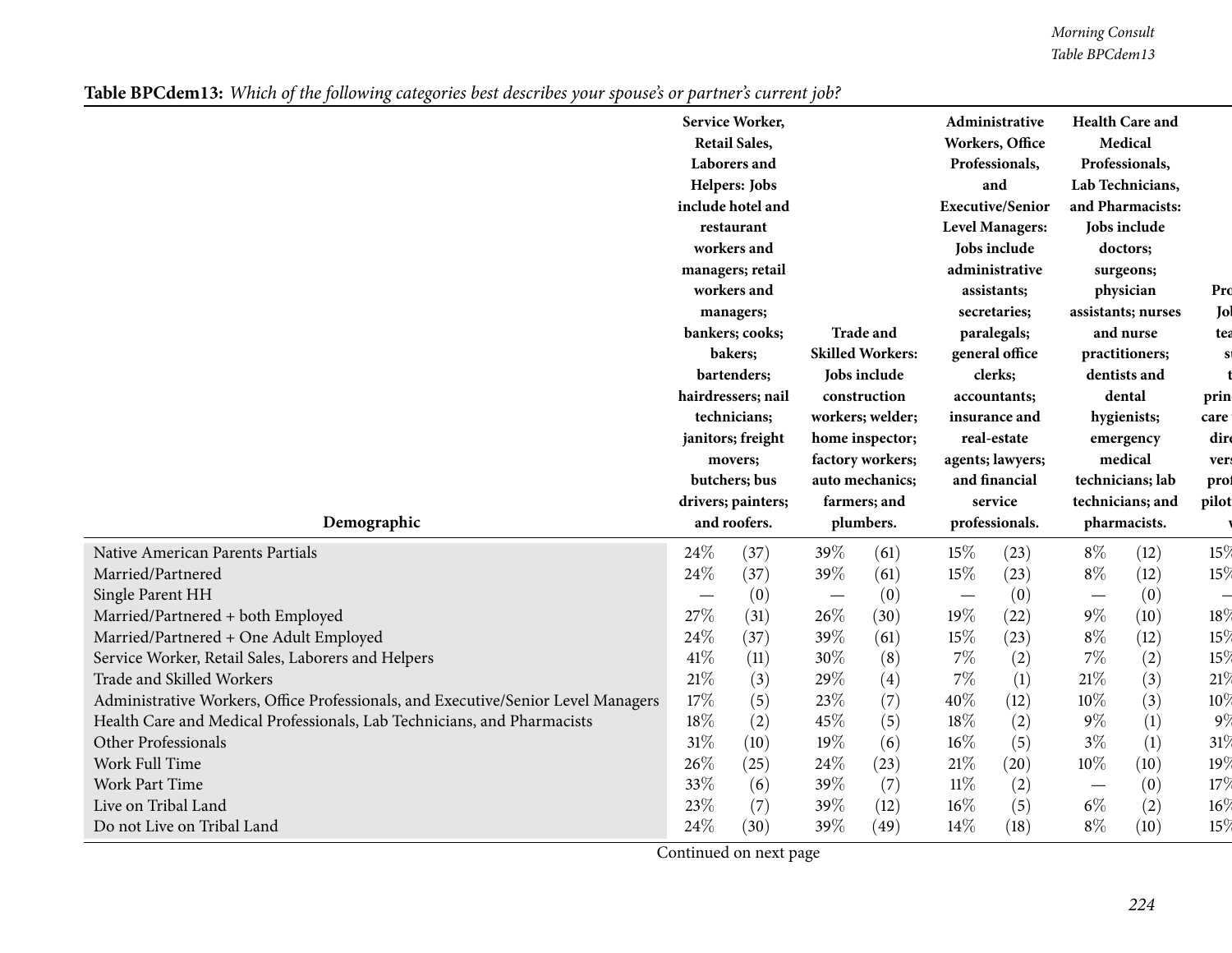| Service Worker,<br><b>Health Care and</b><br>Administrative<br><b>Retail Sales,</b><br>Medical<br>Workers, Office<br>Professionals,<br>Professionals,<br>Laborers and<br>Lab Technicians,<br>Helpers: Jobs<br>and<br>include hotel and<br><b>Executive/Senior</b><br>and Pharmacists:<br><b>Level Managers:</b><br>Jobs include<br>restaurant<br>workers and<br>Jobs include<br>doctors;<br>administrative<br>managers; retail<br>surgeons;<br>workers and<br>assistants;<br>physician<br>assistants; nurses<br>secretaries;<br>managers;<br>Trade and<br>bankers; cooks;<br>paralegals;<br>and nurse<br><b>Skilled Workers:</b><br>bakers;<br>general office<br>practitioners;<br>bartenders;<br>Jobs include<br>clerks;<br>dentists and<br>hairdressers; nail<br>construction<br>dental<br>accountants;<br>technicians;<br>workers; welder;<br>insurance and<br>hygienists;<br>janitors; freight<br>real-estate<br>home inspector;<br>emergency<br>medical<br>factory workers;<br>agents; lawyers;<br>movers;<br>technicians; lab<br>butchers; bus<br>auto mechanics;<br>and financial<br>service<br>drivers; painters;<br>technicians; and<br>farmers; and | Pro<br>Jol<br>tea<br>S<br>prin<br>care<br>dire<br>ver:<br>prof<br>pilot |
|---------------------------------------------------------------------------------------------------------------------------------------------------------------------------------------------------------------------------------------------------------------------------------------------------------------------------------------------------------------------------------------------------------------------------------------------------------------------------------------------------------------------------------------------------------------------------------------------------------------------------------------------------------------------------------------------------------------------------------------------------------------------------------------------------------------------------------------------------------------------------------------------------------------------------------------------------------------------------------------------------------------------------------------------------------------------------------------------------------------------------------------------------------------|-------------------------------------------------------------------------|
| Demographic<br>and roofers.<br>plumbers.<br>professionals.<br>pharmacists.                                                                                                                                                                                                                                                                                                                                                                                                                                                                                                                                                                                                                                                                                                                                                                                                                                                                                                                                                                                                                                                                                    |                                                                         |
| $8\%$<br>24\%<br>39%<br>(61)<br>15%<br>(23)<br>(12)<br>Native American Parents Partials<br>(37)<br>30%<br>24\%<br>19%<br>$11\%$<br>(4)<br>(7)<br>Parents in OK, AZ, CA<br>(11)<br>(9)                                                                                                                                                                                                                                                                                                                                                                                                                                                                                                                                                                                                                                                                                                                                                                                                                                                                                                                                                                         | 15%<br>$16\%$                                                           |
| 23%<br>$8\%$<br>Need Child Care in Traditional Hours<br>32%<br>$16\%$<br>(8)<br>(22)<br>(30)<br>(15)                                                                                                                                                                                                                                                                                                                                                                                                                                                                                                                                                                                                                                                                                                                                                                                                                                                                                                                                                                                                                                                          | 21%                                                                     |
| 28\%<br>(7)<br>26\%<br>$16\%$<br>12%<br>Need Child Care in Non-Traditional Hours<br>(9)<br>(16)<br>(15)                                                                                                                                                                                                                                                                                                                                                                                                                                                                                                                                                                                                                                                                                                                                                                                                                                                                                                                                                                                                                                                       | 18%                                                                     |
| (0)<br>(0)<br>(0)<br>(0)<br>Single, never married<br>$\overline{\phantom{m}}$<br>$\hspace{0.1mm}-\hspace{0.1mm}$<br>$\hspace{0.1mm}-\hspace{0.1mm}$                                                                                                                                                                                                                                                                                                                                                                                                                                                                                                                                                                                                                                                                                                                                                                                                                                                                                                                                                                                                           | $\overline{\phantom{0}}$                                                |
| 18%<br>22%<br>32%<br>$11\%$<br>(12)<br>(25)<br>(20)<br>Married<br>(36)                                                                                                                                                                                                                                                                                                                                                                                                                                                                                                                                                                                                                                                                                                                                                                                                                                                                                                                                                                                                                                                                                        | 18%                                                                     |
| (0)<br>(0)<br>(0)<br>Separated<br>(0)<br>$\overline{\phantom{m}}$                                                                                                                                                                                                                                                                                                                                                                                                                                                                                                                                                                                                                                                                                                                                                                                                                                                                                                                                                                                                                                                                                             | $\overline{\phantom{0}}$                                                |
| (0)<br>Divorced<br>(0)<br>(0)<br>(0)                                                                                                                                                                                                                                                                                                                                                                                                                                                                                                                                                                                                                                                                                                                                                                                                                                                                                                                                                                                                                                                                                                                          | $\overline{\phantom{0}}$                                                |
| (0)<br>Widowed<br>(0)<br>(0)<br>(0)<br>$\hspace{0.1mm}-\hspace{0.1mm}$                                                                                                                                                                                                                                                                                                                                                                                                                                                                                                                                                                                                                                                                                                                                                                                                                                                                                                                                                                                                                                                                                        | $\overline{\phantom{0}}$                                                |
| 7%<br>28%<br>58\%<br>(3)<br>(0)<br>(12)<br>(25)<br>Living with a partner<br>$\overline{\phantom{0}}$                                                                                                                                                                                                                                                                                                                                                                                                                                                                                                                                                                                                                                                                                                                                                                                                                                                                                                                                                                                                                                                          | 7%                                                                      |

|--|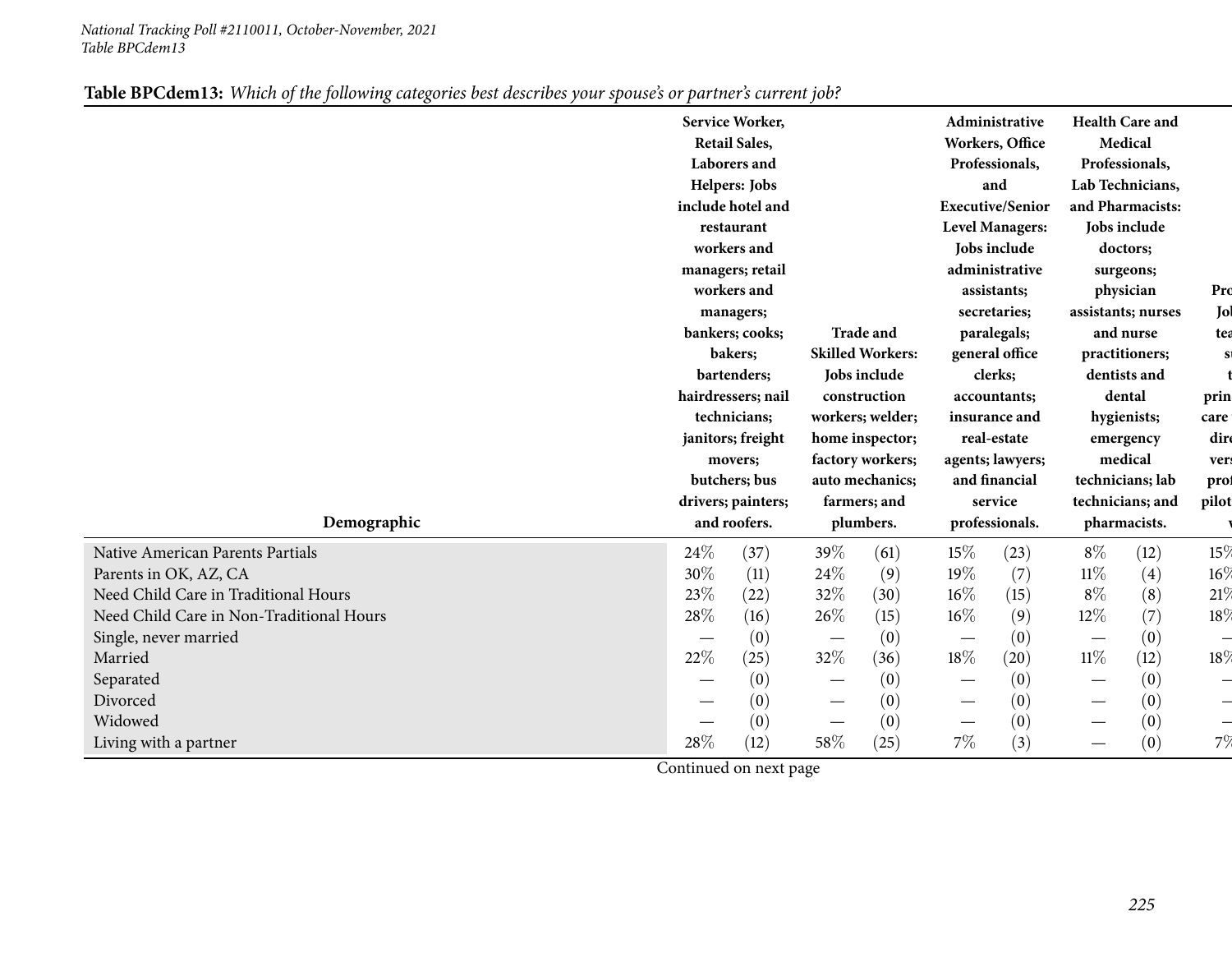|                                  |             |  |      | Service Worker,      |                   |                         |                                  | Administrative          |                          | <b>Health Care and</b> |                          |
|----------------------------------|-------------|--|------|----------------------|-------------------|-------------------------|----------------------------------|-------------------------|--------------------------|------------------------|--------------------------|
|                                  |             |  |      | <b>Retail Sales,</b> |                   |                         |                                  | Workers, Office         |                          | Medical                |                          |
|                                  |             |  |      | Laborers and         |                   |                         |                                  | Professionals,          |                          | Professionals,         |                          |
|                                  |             |  |      | Helpers: Jobs        |                   |                         |                                  | and                     |                          | Lab Technicians,       |                          |
|                                  |             |  |      | include hotel and    |                   |                         |                                  | <b>Executive/Senior</b> |                          | and Pharmacists:       |                          |
|                                  |             |  |      | restaurant           |                   |                         |                                  | <b>Level Managers:</b>  |                          | Jobs include           |                          |
|                                  |             |  |      | workers and          |                   |                         |                                  | Jobs include            |                          | doctors;               |                          |
|                                  |             |  |      | managers; retail     |                   |                         |                                  | administrative          |                          | surgeons;              |                          |
|                                  |             |  |      | workers and          |                   |                         |                                  | assistants;             |                          | physician              | Pro                      |
|                                  |             |  |      | managers;            |                   |                         |                                  | secretaries;            |                          | assistants; nurses     | Jol                      |
|                                  |             |  |      | bankers; cooks;      |                   | <b>Trade and</b>        |                                  | paralegals;             |                          | and nurse              | tea                      |
|                                  |             |  |      | bakers;              |                   | <b>Skilled Workers:</b> |                                  | general office          |                          | practitioners;         |                          |
|                                  |             |  |      | bartenders;          |                   | Jobs include            |                                  | clerks;                 |                          | dentists and           |                          |
|                                  |             |  |      | hairdressers; nail   |                   | construction            |                                  | accountants;            |                          | dental                 | prin                     |
|                                  |             |  |      | technicians;         |                   | workers; welder;        |                                  | insurance and           |                          | hygienists;            | care                     |
|                                  |             |  |      | janitors; freight    |                   | home inspector;         |                                  | real-estate             |                          | emergency              | dire                     |
|                                  |             |  |      | movers;              |                   | factory workers;        |                                  | agents; lawyers;        |                          | medical                | ver:                     |
|                                  |             |  |      | butchers; bus        |                   | auto mechanics;         |                                  | and financial           |                          | technicians; lab       | prof                     |
|                                  |             |  |      | drivers; painters;   |                   | farmers; and            |                                  | service                 |                          | technicians; and       | pilot                    |
|                                  | Demographic |  |      | and roofers.         |                   | plumbers.               |                                  | professionals.          |                          | pharmacists.           |                          |
| Native American Parents Partials |             |  | 24\% | (37)                 | 39%               | (61)                    | 15%                              | (23)                    | $8\%$                    | (12)                   | 15%                      |
| Alabama                          |             |  |      | (0)                  | 75%               | (3)                     | $\overbrace{\phantom{12322111}}$ | (0)                     |                          | (0)                    | 25%                      |
| Alaska                           |             |  | —    | (0)                  | 25\%              | (1)                     | 50%                              | (2)                     | 25%                      | (1)                    | $\overline{\phantom{0}}$ |
| Arizona                          |             |  | 33%  | (1)                  | 33\%              | (1)                     |                                  | (0)                     | 33%                      | (1)                    |                          |
| Arkansas                         |             |  | 20%  | (1)                  | 60\%              | (3)                     | 20%                              | (1)                     | $\overline{\phantom{m}}$ | (0)                    | $\overline{\phantom{0}}$ |
| California                       |             |  | 29%  | (5)                  | $12\%$            | (2)                     | 24%                              | (4)                     | $18\%$                   | (3)                    | 18%                      |
| Colorado                         |             |  | 33%  | (1)                  | 33\%              | (1)                     |                                  | (0)                     | $\overline{\phantom{0}}$ | (0)                    | 33%                      |
| Connecticut                      |             |  |      | (0)                  |                   | (0)                     | $\overbrace{\phantom{13333}}$    | (0)                     |                          | (0)                    |                          |
| Delaware                         |             |  |      | (0)                  | $\hspace{0.05cm}$ | (0)                     |                                  | (0)                     |                          | (0)                    | $100\%$                  |
| District of Columbia             |             |  | 100% | (1)                  |                   | (0)                     |                                  | (0)                     | $\overline{\phantom{0}}$ | (0)                    |                          |
| Florida                          |             |  | 17%  | (1)                  | $50\%$            | (3)                     | 17%                              | $\left(1\right)$        | —                        | (0)                    | 17%                      |
| Georgia                          |             |  | 17%  | (1)                  | 50\%              | (3)                     | 17%                              | (1)                     |                          | (0)                    | 17%                      |
| Idaho                            |             |  |      | (0)                  | $100\%$           | (1)                     |                                  | (0)                     |                          | (0)                    |                          |
| Illinois                         |             |  |      | (0)                  | 67\%              | (2)                     |                                  | (0)                     |                          | (0)                    | 33%                      |
| Indiana                          |             |  | 50%  | (1)                  |                   | (0)                     | 50%                              | (1)                     |                          | (0)                    |                          |
| Iowa                             |             |  |      | (0)                  |                   | (0)                     |                                  | (0)                     |                          | (0)                    | 100 $\%$                 |
| Kansas                           |             |  |      | (0)                  |                   | (0)                     |                                  | (0)                     |                          | (0)                    | $100\%$                  |
|                                  |             |  |      | (0)                  |                   | (0)                     |                                  | (0)                     |                          | 226                    | $100\%$                  |
| Louisiana<br>Maine               |             |  |      | $\left(0\right)$     |                   | (0)                     |                                  | (0)                     |                          | (0)                    |                          |

Table BPCdem13: Which of the following categories best describes your spouse's or partner's current job?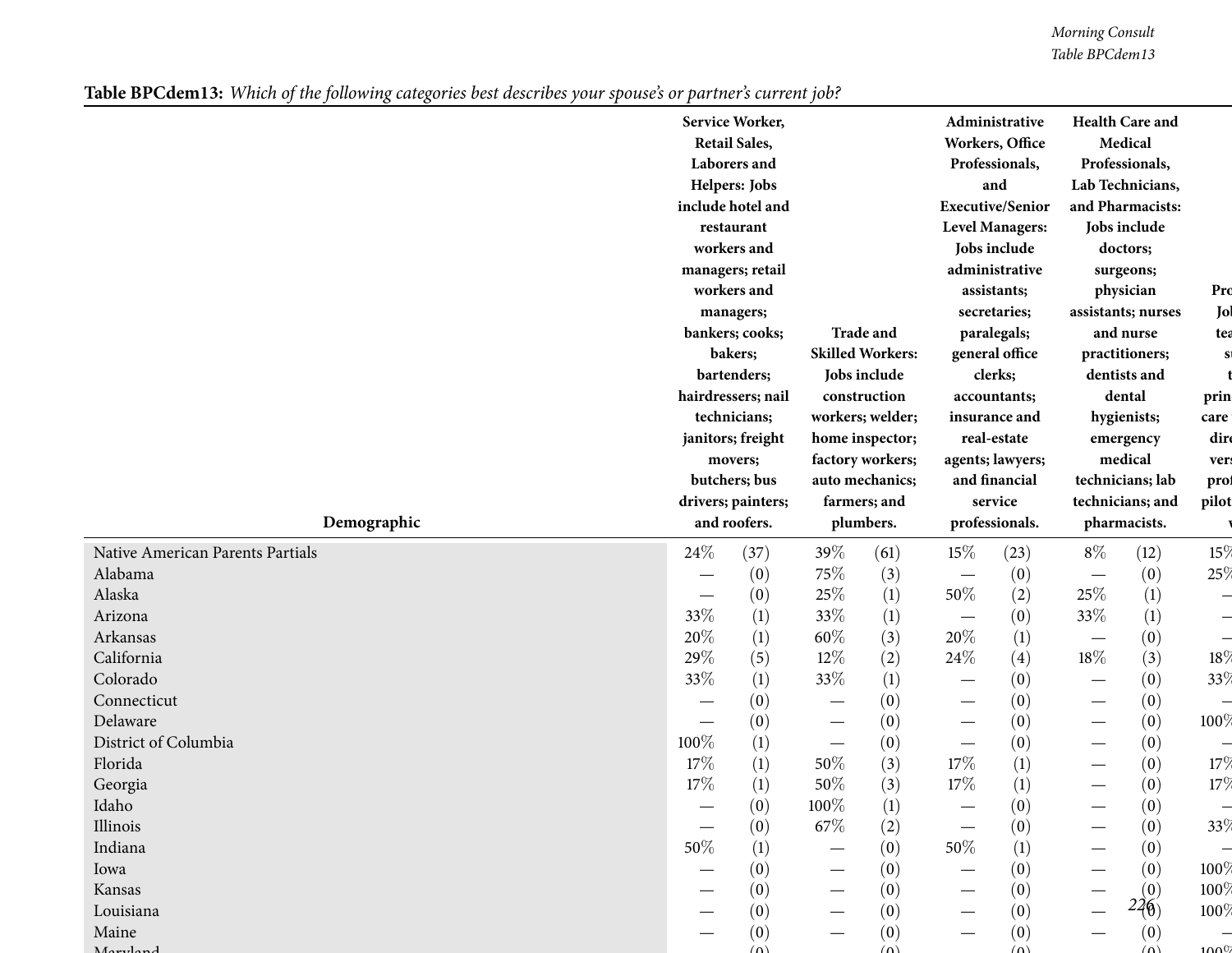**Demographic Yes NoNo Unsure** Native American Parents Partials  $23\%$   $(36)$   $75\%$   $(117)$   $3\%$   $(4)$ <br>Gender: Male  $31\%$   $(11)$   $69\%$   $(25)$   $(25)$   $(10)$ Gender: Male  $31\%$  (11)  $69\%$  (25) —  $\frac{1}{\sqrt{2}}$  (0) Gender: Female 21% (25)  $21\%$  (25)  $76\%$  (92)  $3\%$  (4) Age: 18-34 20% (16)  $20\%$  (16)  $75\%$  (60)  $5\%$  (4) Age: 35-44 28% (17)  $28\%$  (17)  $72\%$  (43)  $-$  (0)  $(0)$ Age: 45-64  $18\%$  (3)  $82\%$  (14)  $-$  (0)  $(0)$ Age: 65+<br>GenZers: 1997-2012  $\tau$  , the contract of the contract of the contract of the contract of the contract of  $\tau$  $-$  (0)  $-$  (0)  $-$  (0)<br>  $\frac{07}{2}$  (1)  $\frac{07}{2}$  (1)  $\frac{07}{2}$  (1) GenZers: 1997-2012  $12\%$  (2)  $82\%$  (14)  $6\%$  (1) Millennials: 1981-1996  $23\%$   $(25)$   $74\%$   $(79)$   $3\%$   $(3)$ GenXers: 1965-1980  $-$  28% (9)  $72\%$  (23)  $-$  (0)  $(0)$ Baby Boomers: 1946-1964 —  $-$  1964 —  $39\%$  $-$  (0)  $100\%$  (1)  $-$  (0)<br>  $\frac{60\%}{400}$  (23)  $\frac{60\%}{400}$  (24)  $\frac{20\%}{400}$  (1) PID: Dem (no lean)  $39\%$   $(22)$   $60\%$   $(34)$   $2\%$   $(1)$ PID: Ind (no lean)  $8\%$  (5)  $8\%$  (54)  $3\%$  (2) PID: Rep (no lean)  $23\%$  (9)  $74\%$  (29)  $3\%$  (1) Educ: < College  $18\%$  (18)  $78\%$  (80)  $4\%$  (4) Educ: Bachelors degree  $\begin{array}{cccc} 18\% & (5) & 82\% & (23) & - \\ \text{Educ: Post-grad} & 48\% & (13) & 52\% & (14) & - \end{array}$  $-$  (0)  $(0)$ Educ: Post-gradd  $48\%$  (13)  $52\%$  (14)  $\frac{1}{20}$  (0) Income: Under 50k**24%** (16) 71% (48) 6% (4) Income: 50k-100k**20%** (12)  $80\%$  (48)  $-$  (0)  $(0)$ Income: 100k+<br>Ethnicity: White  $+$  28% (8)  $72\%$  (21)  $\frac{1}{20}$  (0) Ethnicity: White  $33\%$  (11)  $64\%$  (21)  $3\%$  (1) Ethnicity: Hispanic  $48\%$  (11)  $48\%$  (11)  $48\%$  (11)  $4\%$  (1) Ethnicity: Black**k**  $50\%$  (4)  $50\%$  (4)  $\frac{1}{\alpha}$  (0) Ethnicity: Other 18% (21)  $79\%$  (92)  $3\%$  (3) 4-Region: Northeast  $50\%$  (5)  $50\%$  (5)  $50\%$  (5)  $-$  (0)  $(0)$ 4-Region: Midwest  $10\%$  (3)  $90\%$  (26)  $\frac{1}{\alpha}$  (0) 4-Region: South**h**  $21\%$   $(14)$   $74\%$   $(49)$   $5\%$   $(3)$ 4-Region: West 27% (14)  $27\%$  (14)  $71\%$  (37)  $2\%$  (1) Age: 19-34 20% (16)  $20\%$  (16)  $75\%$  (60)  $5\%$  (4) Age: 35-44 28% (17)  $28\%$  (17)  $72\%$  (43)  $-$  (0)  $(0)$ Age: 45+ $18\%$  (3)  $82\%$  (14)  $-$  (0)

Table BPCdem14: Is your spouse or partner currently employed by a tribe or working with a federal agency working with a tribe (BIA, Indian Health *Service, etc.)?*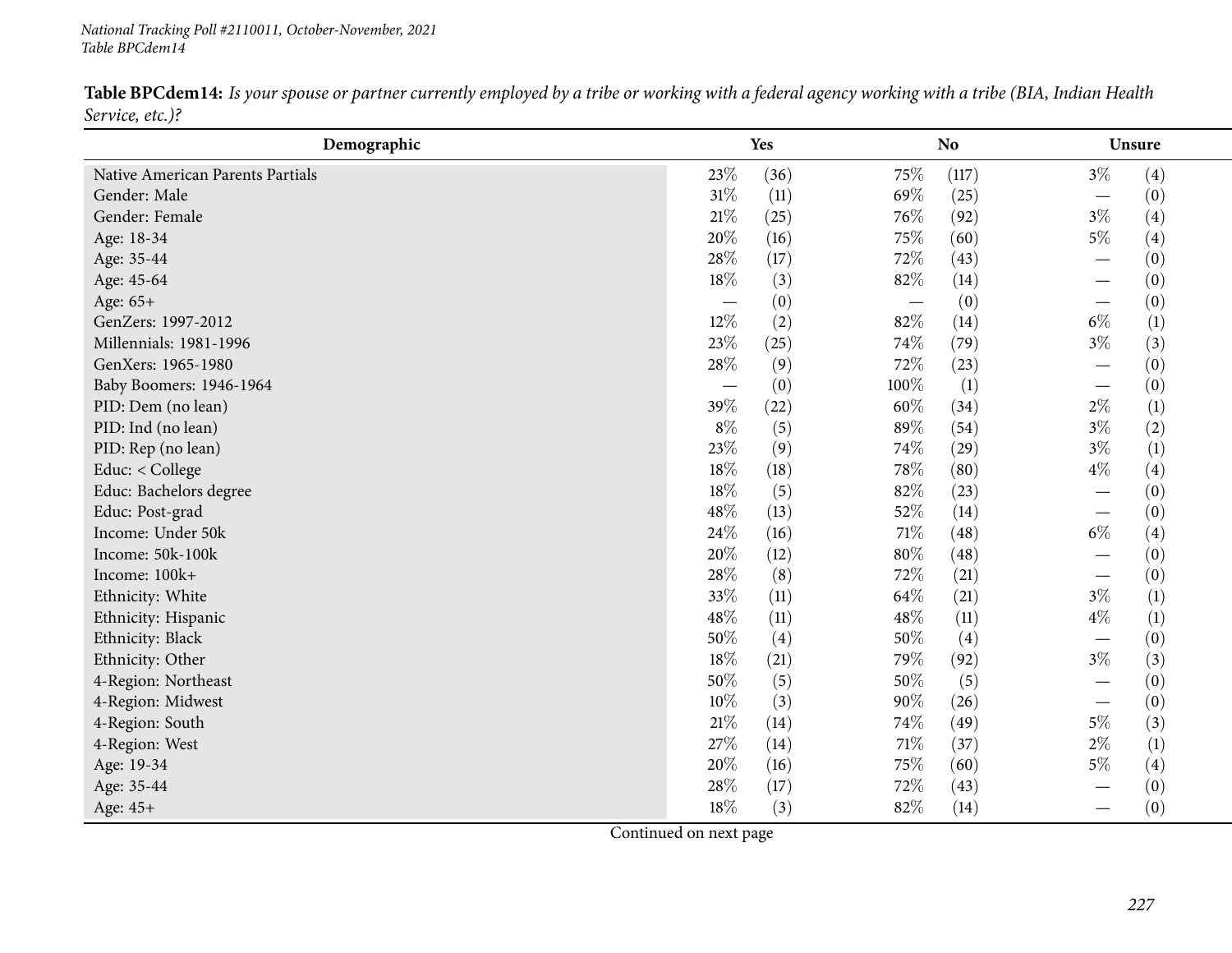Table BPCdem14: Is your spouse or partner currently employed by a tribe or working with a federal agency working with a tribe (BIA, Indian Health *Service, etc.)?*

| Demographic                                                                       |        | Yes  |      | <b>No</b> | <b>Unsure</b> |     |
|-----------------------------------------------------------------------------------|--------|------|------|-----------|---------------|-----|
| Native American Parents Partials                                                  | 23%    | (36) | 75%  | (117)     | $3\%$         | (4) |
| Enrolled in Tribe                                                                 | 31%    | (35) | 68%  | (76)      | $1\%$         | (1) |
| Not Enrolled in Tribe                                                             | $2\%$  | (1)  | 91%  | (41)      | 7%            | (3) |
| Live Near Tribe Enrolled in                                                       | 46%    | (32) | 52%  | (36)      | $1\%$         | (1) |
| Youngest Child under 1 Year                                                       | 10%    | (2)  | 81\% | (17)      | 10%           | (2) |
| Youngest Child 1-4                                                                | 27%    | (18) | 71\% | (47)      | $2\%$         | (1) |
| Youngest Child 5-11                                                               | 19%    | (20) | 80%  | (85)      | $1\%$         | (1) |
| Married/Partnered                                                                 | 23\%   | (36) | 75%  | (117)     | $3\%$         | (4) |
| Single Parent HH                                                                  |        | (0)  |      | (0)       |               | (0) |
| Married/Partnered + both Employed                                                 | 28%    | (32) | 71\% | (81)      | $1\%$         | (1) |
| Married/Partnered + One Adult Employed                                            | 23%    | (36) | 75%  | (117)     | $3\%$         | (4) |
| Service Worker, Retail Sales, Laborers and Helpers                                | 37%    | (10) | 63%  | (17)      | —             | (0) |
| Trade and Skilled Workers                                                         | 36%    | (5)  | 64%  | (9)       |               | (0) |
| Administrative Workers, Office Professionals, and Executive/Senior Level Managers | 27%    | (8)  | 73%  | (22)      |               | (0) |
| Health Care and Medical Professionals, Lab Technicians, and Pharmacists           | 18%    | (2)  | 82%  | (9)       |               | (0) |
| Other Professionals                                                               | 22%    | (7)  | 75%  | (24)      | $3\%$         | (1) |
| Work Full Time                                                                    | 30%    | (29) | 69%  | (66)      | $1\%$         | (1) |
| Work Part Time                                                                    | 17%    | (3)  | 83%  | (15)      |               | (0) |
| Live on Tribal Land                                                               | 39%    | (12) | 61\% | (19)      |               | (0) |
| Do not Live on Tribal Land                                                        | 19%    | (24) | 78%  | (98)      | $3\%$         | (4) |
| Parents in OK, AZ, CA                                                             | 27%    | (10) | 73%  | (27)      |               | (0) |
| Need Child Care in Traditional Hours                                              | 35%    | (33) | 63%  | (60)      | $2\%$         | (2) |
| Need Child Care in Non-Traditional Hours                                          | 44\%   | (25) | 54%  | (31)      | $2\%$         | (1) |
| Single, never married                                                             |        | (0)  |      | (0)       |               | (0) |
| Married                                                                           | 27\%   | (31) | 71\% | (81)      | $2\%$         | (2) |
| Separated                                                                         |        | (0)  |      | (0)       |               | (0) |
| Divorced                                                                          |        | (0)  |      | (0)       |               | (0) |
| Widowed                                                                           |        | (0)  |      | (0)       |               | (0) |
| Living with a partner                                                             | $12\%$ | (5)  | 84%  | (36)      | $5\%$         | (2) |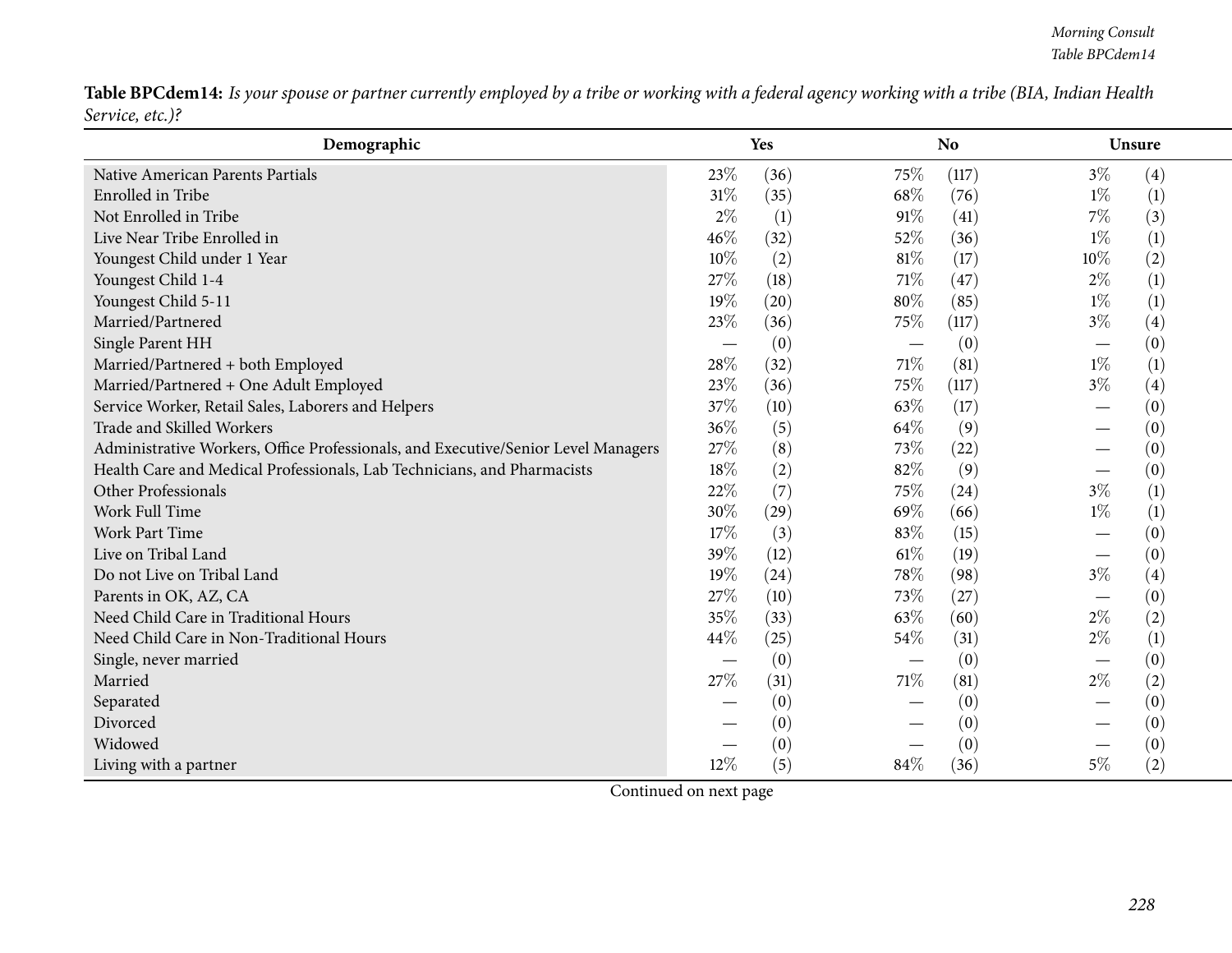*National Tracking Poll #2110011, October-November, <sup>2021</sup> Table BPCdem14*

*229* **Demographic Yes NoNo Unsure** Native American Parents Partials **23%** (36) 75% (117) 3% (4)<br>Alabama 25% (1) 75% (3) - (0) Alabamaa and  $25\%$  (1)  $75\%$  (3)  $-$  (0)  $(0)$ Alaska $\overline{a}$  and  $\overline{a}$  and  $\overline{a}$  and  $\overline{a}$  and  $\overline{a}$  and  $\overline{a}$  and  $\overline{a}$  and  $\overline{a}$  and  $\overline{a}$  and  $\overline{a}$  and  $\overline{a}$  and  $\overline{a}$  and  $\overline{a}$  and  $\overline{a}$  and  $\overline{a}$  and  $\overline{a}$  and  $\overline{a}$  and  $-$  (0)  $100\%$  (4)  $-$  (0)  $100\%$  (2)  $-$  (0) Arizona $\overline{a}$  and  $\overline{a}$  and  $\overline{a}$  and  $\overline{a}$  and  $\overline{a}$  and  $\overline{a}$  and  $\overline{a}$  and  $\overline{a}$  and  $\overline{a}$  and  $\overline{a}$  and  $\overline{a}$  and  $\overline{a}$  and  $\overline{a}$  and  $\overline{a}$  and  $\overline{a}$  and  $\overline{a}$  and  $\overline{a}$  and  $-$  (0)  $100\%$  (3)  $-$  (0)  $100\%$  (5)  $-$  (0) Arkansas $\overline{\phantom{a}}$  $\begin{array}{cccc} - & (0) & 100\% & (5) & - & (0) \\ \frac{07}{2} & (7) & 50\% & (10) & (10) \end{array}$ Californiaa  $41\%$  (7)  $59\%$  (10)  $-$  (0)  $(0)$ Colorado**b**  $33\%$  (1)  $67\%$  (2)  $-$  (0)  $(0)$ Connecticut $\overline{ }$  $-$  (0)  $-$  (0)  $-$  (0)  $-$  (0) Delaware $\epsilon$  and  $\epsilon$  and  $\epsilon$  and  $\epsilon$  and  $\epsilon$  and  $\epsilon$  and  $\epsilon$  and  $\epsilon$  and  $\epsilon$  and  $\epsilon$  and  $\epsilon$  and  $\epsilon$  and  $\epsilon$  and  $\epsilon$  and  $\epsilon$  and  $\epsilon$  and  $\epsilon$  and  $\epsilon$  and  $\epsilon$  and  $\epsilon$  and  $\epsilon$  and  $\epsilon$  and  $\epsilon$  and  $\epsilon$  and  $\epsilon$   $\begin{array}{cccc} - & (0) & 100\% & (1) & - & (0) \\ \frac{07}{2} & (1) & (0) & (0) & - & (0) \end{array}$ District of Columbia  $\begin{array}{ccc}\n100\% & (1) & - \\
\end{array}$ <br>
Florida  $\begin{array}{ccc}\n33\% & (2) & 67\% \\
\end{array}$  $\begin{array}{cccc} - & (0) & - & (0) \\ \frac{07}{2} & (4) & (1) & (1) \end{array}$ Floridaa and  $33\%$  (2) 67% (4)  $\frac{1}{2}$  (0) Georgiaa  $33\%$  (2)  $50\%$  (3)  $17\%$  (1) Idaho — $\begin{array}{cccc} - & (0) & 100\% & (1) & - & (0) \\ \frac{67}{2} & (1) & 67\% & (2) & (1) \end{array}$ Illinoiss  $33\%$  (1)  $(2)$   $67\%$   $(2)$   $-$  (0)  $(0)$ Indianaa  $50\%$  (1)  $50\%$  (1)  $-$  (0)  $(0)$ Iowa $\overline{a}$  and  $\overline{b}$  and  $\overline{c}$  and  $\overline{a}$  and  $\overline{a}$  and  $\overline{a}$  and  $\overline{a}$  and  $\overline{a}$  and  $\overline{a}$  and  $\overline{a}$  and  $\overline{a}$  and  $\overline{a}$  and  $\overline{a}$  and  $\overline{a}$  and  $\overline{a}$  and  $\overline{a}$  and  $\overline{a}$  and  $-$  (0)  $100\%$  (1)  $-$  (0)  $(0)$  100<sup>07</sup> (1)  $-$  (0) Kansas $\sim$   $\begin{array}{cccc} - & (0) & 100\% & (1) & - & (0) \\ \frac{07}{2} & (2) & (0) & (0) & - & (0) \end{array}$ Louisianaa and  $100\%$  (2)  $-$  (0)  $-$  (0)  $-$  (0) Maine $\epsilon$  $-$  (0)  $-$  (0)  $-$  (0)  $-$  (0) Maryland $\mathbf{u}$  and  $\mathbf{v}$  and  $\mathbf{v}$  and  $\mathbf{v}$  and  $\mathbf{v}$  and  $\mathbf{v}$  and  $\mathbf{v}$  and  $\mathbf{v}$  $-$  (0) 100\% (1)  $-$  (0)  $(0)$ Massachusetts $\sim$   $-$  (0)  $-$  (0)  $-$  (0)  $-$  (0) Michigan $\frac{1}{2}$  and  $\frac{1}{2}$  and  $\frac{1}{2}$  and  $\frac{1}{2}$  and  $\frac{1}{2}$  and  $\frac{1}{2}$  and  $\frac{1}{2}$  and  $\frac{1}{2}$  and  $\frac{1}{2}$  and  $\frac{1}{2}$  and  $\frac{1}{2}$  and  $\frac{1}{2}$  and  $\frac{1}{2}$  and  $\frac{1}{2}$  and  $\frac{1}{2}$  and  $\frac{1}{2}$  a  $-$  (0)  $100\%$  (1)  $-$  (0)  $(0)$  100<sup>07</sup> (12)  $-$  (0) Minnesota $\overline{a}$  and  $\overline{a}$  and  $\overline{a}$  and  $\overline{a}$  and  $\overline{a}$  and  $\overline{a}$  and  $\overline{a}$  and  $\overline{a}$  and  $\overline{a}$  and  $\overline{a}$  and  $\overline{a}$  and  $\overline{a}$  and  $\overline{a}$  and  $\overline{a}$  and  $\overline{a}$  and  $\overline{a}$  and  $\overline{a}$  and  $-$  (0)  $100\%$  (12)  $-$  (0)  $(0)$   $100\%$  (1)  $(1)$   $(0)$ Mississippi $\overline{1}$  and  $\overline{1}$  and  $\overline{1}$  and  $\overline{1}$  and  $\overline{1}$  and  $\overline{1}$  and  $\overline{1}$  and  $\overline{1}$  and  $\overline{1}$  and  $\overline{1}$  and  $\overline{1}$  and  $\overline{1}$  and  $\overline{1}$  and  $\overline{1}$  and  $\overline{1}$  and  $\overline{1}$  and  $\overline{1}$  and  $\begin{array}{cccc} - & (0) & 100\% & (1) & - & (0) \\ \frac{07}{2} & (1) & 75\% & (3) & (1) \end{array}$ Missourii and the contract of the contract of the contract of  $25\%$  (1)  $75\%$  (3) —  $-$  (0)  $(0)$ Montanaa and  $29\%$  (2)  $71\%$  (5)  $-$  (0)  $(0)$ Nebraska $\overline{a}$  and  $\overline{a}$  and  $\overline{a}$  and  $\overline{a}$  and  $\overline{a}$  and  $\overline{a}$  and  $\overline{a}$  and  $\overline{a}$  and  $\overline{a}$  and  $\overline{a}$  and  $\overline{a}$  and  $\overline{a}$  and  $\overline{a}$  and  $\overline{a}$  and  $\overline{a}$  and  $\overline{a}$  and  $\overline{a}$  and  $\begin{array}{cccc} - & (0) & 100\% & (1) & - & (0) \\ \frac{07}{2} & (1) & 67\% & (2) & \end{array}$ Nevadaa a  $33\%$  (1)  $67\%$  (2)  $-$  (0)  $(0)$ New Mexico**60**% (3)  $40\%$  (2)  $-$  (0)  $(0)$ New York<br>North Carolina k  $(4)$   $43\%$   $(3)$   $-$  (0)  $(0)$ North Carolina  $14\%$  (1)  $86\%$  (6) —  $-$  (0)  $(0)$ North Dakota — $-$  (0)  $-$  (0)  $-$  (0)  $-$  (0) Ohio $\sim$   $\begin{array}{cccc} - & (0) & 100\% & (2) & - & (0) \\ \frac{07}{2} & (3) & 83\% & (14) & (0) \end{array}$ Oklahomaa a  $18\%$  (3)  $82\%$  (14)  $-$  (0)  $(0)$ Oregon $\frac{1}{2}$  $\begin{array}{cccc} - & (0) & 100\% & (2) & - & (0) \\ \frac{07}{2} & (1) & 67\% & (3) & - & 22\% \end{array}$ Pennsylvaniaa  $33\%$  (1)  $67\%$  (2)  $22(0)$ South Carolina — $-$  (0) 100\% (1)  $-$  (0)  $(0)$ 

 $\langle 0 \rangle$   $\langle 0 \rangle$   $\langle 0 \rangle$ 

 $S = \{1, D, 1, \ldots, N\}$ 

Table BPCdem14: Is your spouse or partner currently employed by a tribe or working with a federal agency working with a tribe (BIA, Indian Health *Service, etc.)?*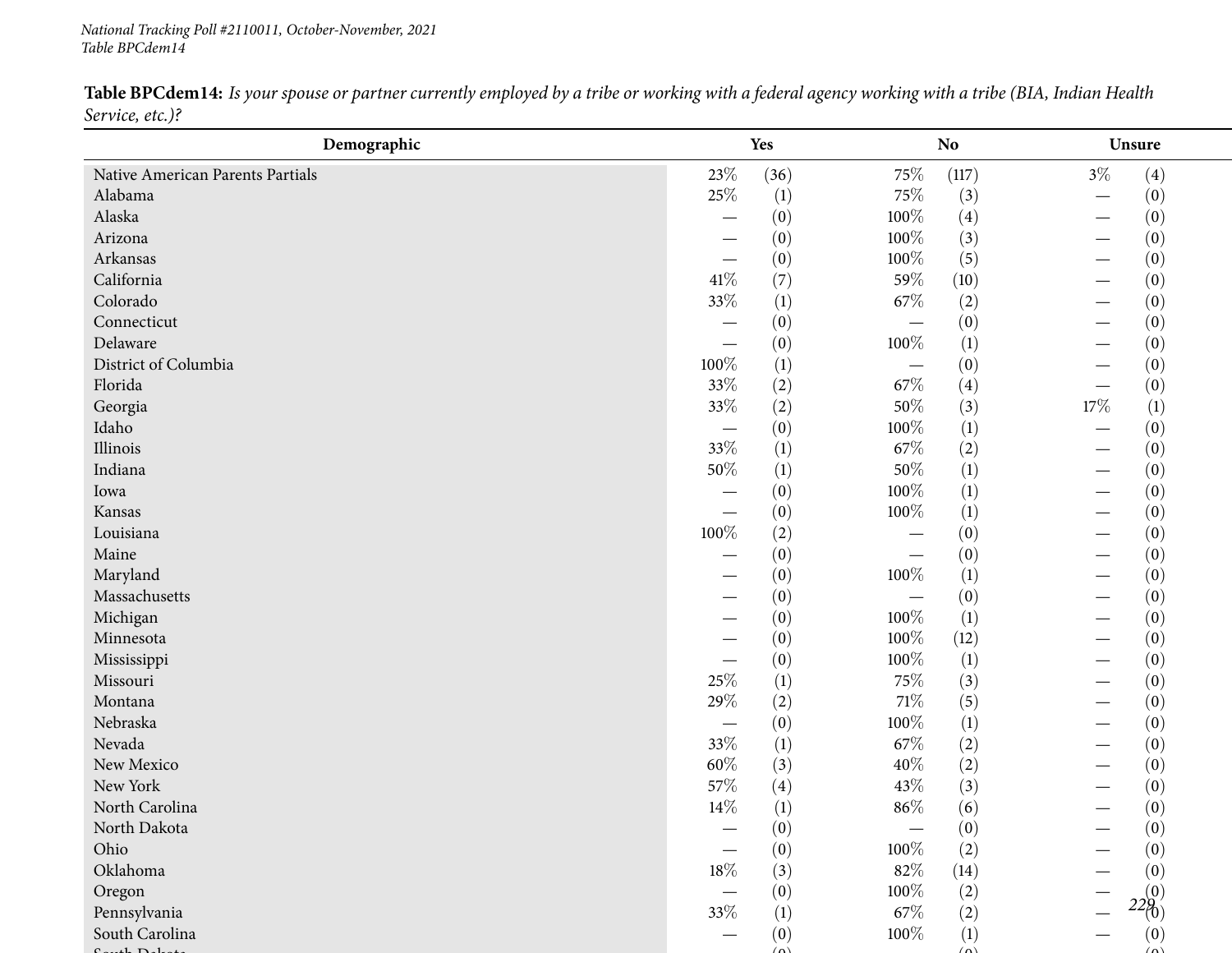Table BPCdem15: Which of the following best describes where you now live? A large city, a suburb near a large city, a small city or town, a rural area, *or <sup>a</sup> tribal land?*

| Demographic                      |        | A large city, not<br>on tribal lands |                                 | A suburb near<br>a large city, not<br>on tribal lands |        | A small city or<br>town, not on<br>tribal lands |        | A rural area,<br>not on tribal<br>lands | A t    |
|----------------------------------|--------|--------------------------------------|---------------------------------|-------------------------------------------------------|--------|-------------------------------------------------|--------|-----------------------------------------|--------|
| Native American Parents Partials | 20%    | (51)                                 | 22%                             | (55)                                                  | 17\%   | (43)                                            | 20%    | (51)                                    | 20%    |
| Gender: Male                     | $20\%$ | (12)                                 | 25%                             | (15)                                                  | 16%    | (10)                                            | 21%    | (13)                                    | 18%    |
| Gender: Female                   | 21%    | (39)                                 | 21%                             | (40)                                                  | 17%    | (33)                                            | 20%    | (38)                                    | 21%    |
| Age: 18-34                       | 23%    | (30)                                 | 21%                             | (27)                                                  | 15%    | (19)                                            | 23%    | (30)                                    | 17%    |
| Age: 35-44                       | 19%    | (18)                                 | 21\%                            | (20)                                                  | 24%    | (23)                                            | 14%    | (13)                                    | 21%    |
| Age: 45-64                       | $8\%$  | (2)                                  | $31\%$                          | (8)                                                   | $4\%$  | $\left(1\right)$                                | $31\%$ | (8)                                     | 27%    |
| Age: 65+                         | 50%    | (1)                                  | $\hspace{0.1mm}-\hspace{0.1mm}$ | (0)                                                   |        | (0)                                             |        | (0)                                     | 50%    |
| GenZers: 1997-2012               | 27%    | (7)                                  | 19%                             | (5)                                                   | 19%    | (5)                                             | 19%    | (5)                                     | 15%    |
| Millennials: 1981-1996           | 20%    | (35)                                 | 22%                             | (38)                                                  | 19%    | (32)                                            | 21%    | (36)                                    | $18\%$ |
| GenXers: 1965-1980               | 16%    | (8)                                  | 24%                             | (12)                                                  | 10%    | (5)                                             | 18%    | (9)                                     | 31%    |
| Baby Boomers: 1946-1964          | 25%    | (1)                                  | $\overline{\phantom{m}}$        | (0)                                                   | 25%    | (1)                                             | 25%    | (1)                                     | 25%    |
| PID: Dem (no lean)               | 27%    | (25)                                 | 15%                             | (14)                                                  | 16%    | (15)                                            | 20%    | (18)                                    | 22%    |
| PID: Ind (no lean)               | 14%    | (15)                                 | 30%                             | (31)                                                  | 16%    | (17)                                            | 17%    | (18)                                    | 23%    |
| PID: Rep (no lean)               | 21%    | (11)                                 | 19%                             | (10)                                                  | 21\%   | (11)                                            | 28%    | (15)                                    | $11\%$ |
| Educ: < College                  | 17%    | (29)                                 | 21%                             | (36)                                                  | 17%    | (29)                                            | 24%    | (41)                                    | 22%    |
| Educ: Bachelors degree           | 26%    | (11)                                 | 30%                             | (13)                                                  | 21%    | (9)                                             | 12%    | (5)                                     | 12%    |
| Educ: Post-grad                  | 32%    | (11)                                 | 18%                             | (6)                                                   | 15%    | (5)                                             | 15%    | (5)                                     | 21%    |
| Income: Under 50k                | 18%    | (24)                                 | 23%                             | (31)                                                  | $21\%$ | (28)                                            | 19%    | (26)                                    | 19%    |
| Income: 50k-100k                 | 18%    | (14)                                 | 22%                             | (17)                                                  | 15%    | (12)                                            | 23%    | (18)                                    | 23%    |
| Income: 100k+                    | 36%    | (13)                                 | 19%                             | (7)                                                   | $8\%$  | (3)                                             | 19%    | (7)                                     | 17%    |
| Ethnicity: White                 | 27%    | (12)                                 | 23%                             | (10)                                                  | $5\%$  | (2)                                             | 23%    | (10)                                    | 23%    |
| Ethnicity: Hispanic              | 21%    | (7)                                  | 24\%                            | (8)                                                   | 24%    | (8)                                             | 9%     | (3)                                     | 24%    |
| Ethnicity: Black                 | 9%     | (1)                                  | 27%                             | (3)                                                   | 27%    | (3)                                             | 27%    | (3)                                     | $9\%$  |
| Ethnicity: Other                 | 19%    | (38)                                 | 22%                             | (42)                                                  | 19%    | (38)                                            | $19\%$ | (38)                                    | 20%    |
| 4-Region: Northeast              | 37%    | (7)                                  | 32%                             | (6)                                                   | $11\%$ | (2)                                             | 21%    | (4)                                     |        |
| 4-Region: Midwest                | 29%    | (16)                                 | 22%                             | (12)                                                  | 13%    | (7)                                             | 13%    | (7)                                     | 24%    |
| 4-Region: South                  | 16%    | (16)                                 | 22%                             | (22)                                                  | 15%    | (15)                                            | 29%    | (28)                                    | 17%    |
| 4-Region: West                   | 15%    | (12)                                 | 19%                             | (15)                                                  | 24%    | (19)                                            | 15%    | (12)                                    | 26%    |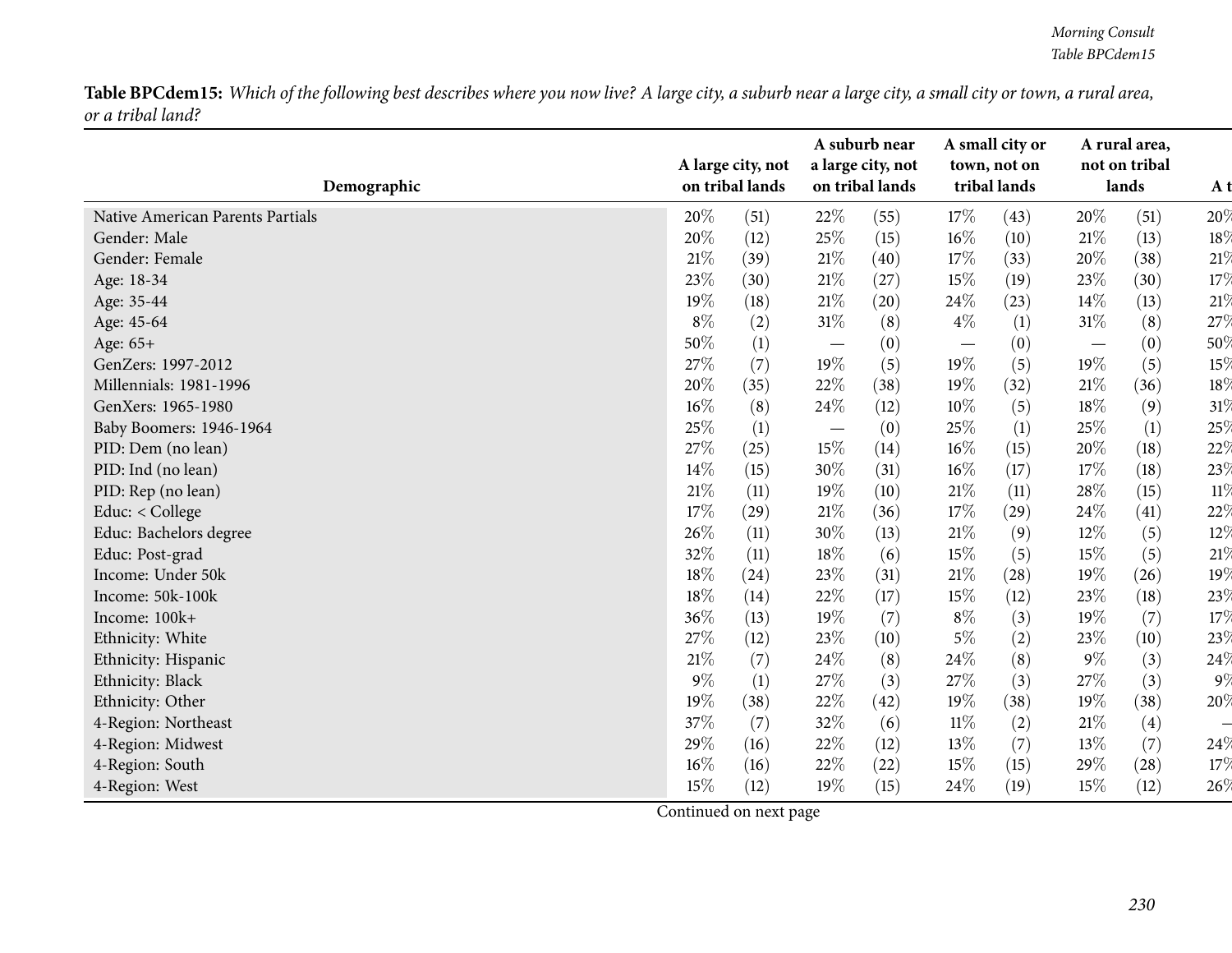Table BPCdem15: Which of the following best describes where you now live? A large city, a suburb near a large city, a small city or town, a rural area, *or <sup>a</sup> tribal land?*

| Demographic                                                                       |        | A large city, not<br>on tribal lands |       | A suburb near<br>a large city, not<br>on tribal lands |                                 | A small city or<br>town, not on<br>tribal lands |                          | A rural area,<br>not on tribal<br>lands | A t     |
|-----------------------------------------------------------------------------------|--------|--------------------------------------|-------|-------------------------------------------------------|---------------------------------|-------------------------------------------------|--------------------------|-----------------------------------------|---------|
| Native American Parents Partials                                                  | 20%    | (51)                                 | 22%   | (55)                                                  | 17%                             | (43)                                            | 20%                      | (51)                                    | 20%     |
| Age: 19-34                                                                        | 23%    | (30)                                 | 21%   | (27)                                                  | 15%                             | (19)                                            | 23%                      | (30)                                    | 17%     |
| Age: 35-44                                                                        | 19%    | (18)                                 | 21%   | (20)                                                  | 24\%                            | (23)                                            | 14%                      | (13)                                    | 21%     |
| Age: 45+                                                                          | $11\%$ | (3)                                  | 29%   | (8)                                                   | $4\%$                           | (1)                                             | 29%                      | (8)                                     | 29%     |
| <b>Enrolled</b> in Tribe                                                          | 20%    | (36)                                 | 19%   | (33)                                                  | $17\%$                          | (30)                                            | $18\%$                   | (32)                                    | 26%     |
| Not Enrolled in Tribe                                                             | 20%    | (15)                                 | 30%   | (22)                                                  | 18%                             | (13)                                            | 26%                      | (19)                                    | 7%      |
| Live Near Tribe Enrolled in                                                       | 15%    | (16)                                 | 10%   | (11)                                                  | 18%                             | (19)                                            | 20%                      | (21)                                    | 37%     |
| Youngest Child under 1 Year                                                       | 19%    | (6)                                  | 28%   | (9)                                                   | 25\%                            | (8)                                             | 19%                      | (6)                                     | $9\%$   |
| Youngest Child 1-4                                                                | 18%    | (22)                                 | 24\%  | (28)                                                  | $17\%$                          | (20)                                            | $16\%$                   | (19)                                    | 25%     |
| Youngest Child 5-11                                                               | 20%    | (35)                                 | 21%   | (36)                                                  | 19%                             | (34)                                            | 21%                      | (36)                                    | 19%     |
| Married/Partnered                                                                 | 19%    | (35)                                 | 22%   | (40)                                                  | $16\%$                          | (28)                                            | 22%                      | (40)                                    | 21%     |
| Single Parent HH                                                                  | 23%    | (16)                                 | 21%   | (15)                                                  | 21%                             | (15)                                            | $16\%$                   | (11)                                    | 19%     |
| Married/Partnered + both Employed                                                 | 25\%   | (28)                                 | 21%   | (24)                                                  | 14\%                            | (16)                                            | 19%                      | (22)                                    | 21%     |
| Married/Partnered + One Adult Employed                                            | 19%    | (35)                                 | 22%   | (40)                                                  | $16\%$                          | (28)                                            | 22%                      | (40)                                    | 21%     |
| Service Worker, Retail Sales, Laborers and Helpers                                | $21\%$ | (11)                                 | 27%   | (14)                                                  | 13\%                            | (7)                                             | 23%                      | (12)                                    | 15%     |
| Trade and Skilled Workers                                                         | 32%    | (9)                                  | 11%   | (3)                                                   | 18\%                            | (5)                                             | 29%                      | (8)                                     | $11\%$  |
| Administrative Workers, Office Professionals, and Executive/Senior Level Managers | 13%    | (7)                                  | 33%   | (18)                                                  | 13%                             | (7)                                             | 19%                      | (10)                                    | 22%     |
| Health Care and Medical Professionals, Lab Technicians, and Pharmacists           | 26%    | (5)                                  | 21\%  | (4)                                                   | 26\%                            | (5)                                             | 16%                      | (3)                                     | 11%     |
| Other Professionals                                                               | 24%    | (13)                                 | $9\%$ | (5)                                                   | 22%                             | (12)                                            | $11\%$                   | (6)                                     | 33%     |
| Work Full Time                                                                    | 19%    | (33)                                 | 20%   | (34)                                                  | 18%                             | (30)                                            | 19%                      | (32)                                    | 24%     |
| Work Part Time                                                                    | 32%    | (12)                                 | 27\%  | (10)                                                  | 16%                             | (6)                                             | 19%                      | (7)                                     | $5\%$   |
| Live on Tribal Land                                                               |        | (0)                                  |       | (0)                                                   | $\hspace{0.1mm}-\hspace{0.1mm}$ | (0)                                             | $\overline{\phantom{m}}$ | (0)                                     | $100\%$ |
| Do not Live on Tribal Land                                                        | 26%    | (51)                                 | 28%   | (55)                                                  | 22\%                            | (43)                                            | $26\%$                   | (51)                                    |         |
| Parents in OK, AZ, CA                                                             | 21\%   | (12)                                 | 19%   | (11)                                                  | $16\%$                          | (9)                                             | 14%                      | (8)                                     | $31\%$  |
| Need Child Care in Traditional Hours                                              | 23%    | (37)                                 | 21%   | (34)                                                  | 17%                             | (27)                                            | 17%                      | (28)                                    | 22%     |
| Need Child Care in Non-Traditional Hours                                          | 28\%   | (24)                                 | 18%   | (16)                                                  | 17%                             | (15)                                            | 22%                      | (19)                                    | 15%     |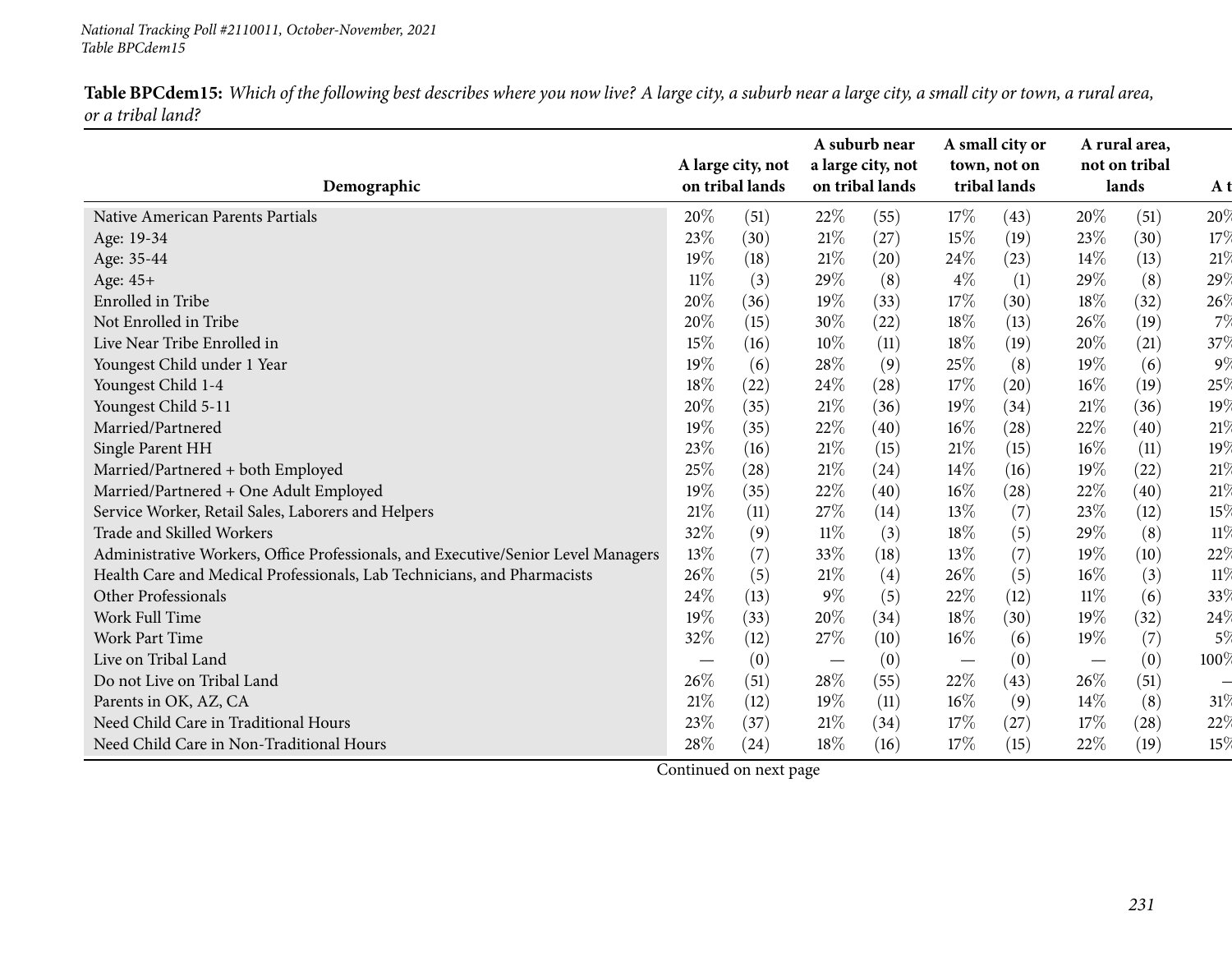Table BPCdem15: Which of the following best describes where you now live? A large city, a suburb near a large city, a small city or town, a rural area, *or <sup>a</sup> tribal land?*

| Demographic                      |                                 | A large city, not<br>on tribal lands |        | A suburb near<br>a large city, not<br>on tribal lands |         | A small city or<br>town, not on<br>tribal lands |                          | A rural area,<br>not on tribal<br>lands | A t |
|----------------------------------|---------------------------------|--------------------------------------|--------|-------------------------------------------------------|---------|-------------------------------------------------|--------------------------|-----------------------------------------|-----|
| Native American Parents Partials | 20%                             | (51)                                 | 22%    | (55)                                                  | 17%     | (43)                                            | 20%                      | (51)                                    | 20% |
| Single, never married            | 21%                             | (10)                                 | 25\%   | (12)                                                  | 15%     | (7)                                             | 17%                      | (8)                                     | 23% |
| Married                          | 20%                             | (26)                                 | 20%    | (27)                                                  | 17\%    | (22)                                            | 22%                      | (29)                                    | 22% |
| Separated                        | $\hspace{0.1mm}-\hspace{0.1mm}$ | (0)                                  |        | (0)                                                   | $100\%$ | (1)                                             | $\overline{\phantom{0}}$ | (0)                                     |     |
| Divorced                         | 21%                             | $\left( 4\right)$                    | $16\%$ | (3)                                                   | 37%     | (7)                                             | 16%                      | (3)                                     | 11% |
| Widowed                          | 100%                            | (2)                                  |        | (0)                                                   |         | (0)                                             |                          | (0)                                     |     |
| Living with a partner            | $19\%$                          | (9)                                  | 28\%   | (13)                                                  | 13%     | (6)                                             | 23\%                     | (11)                                    | 17% |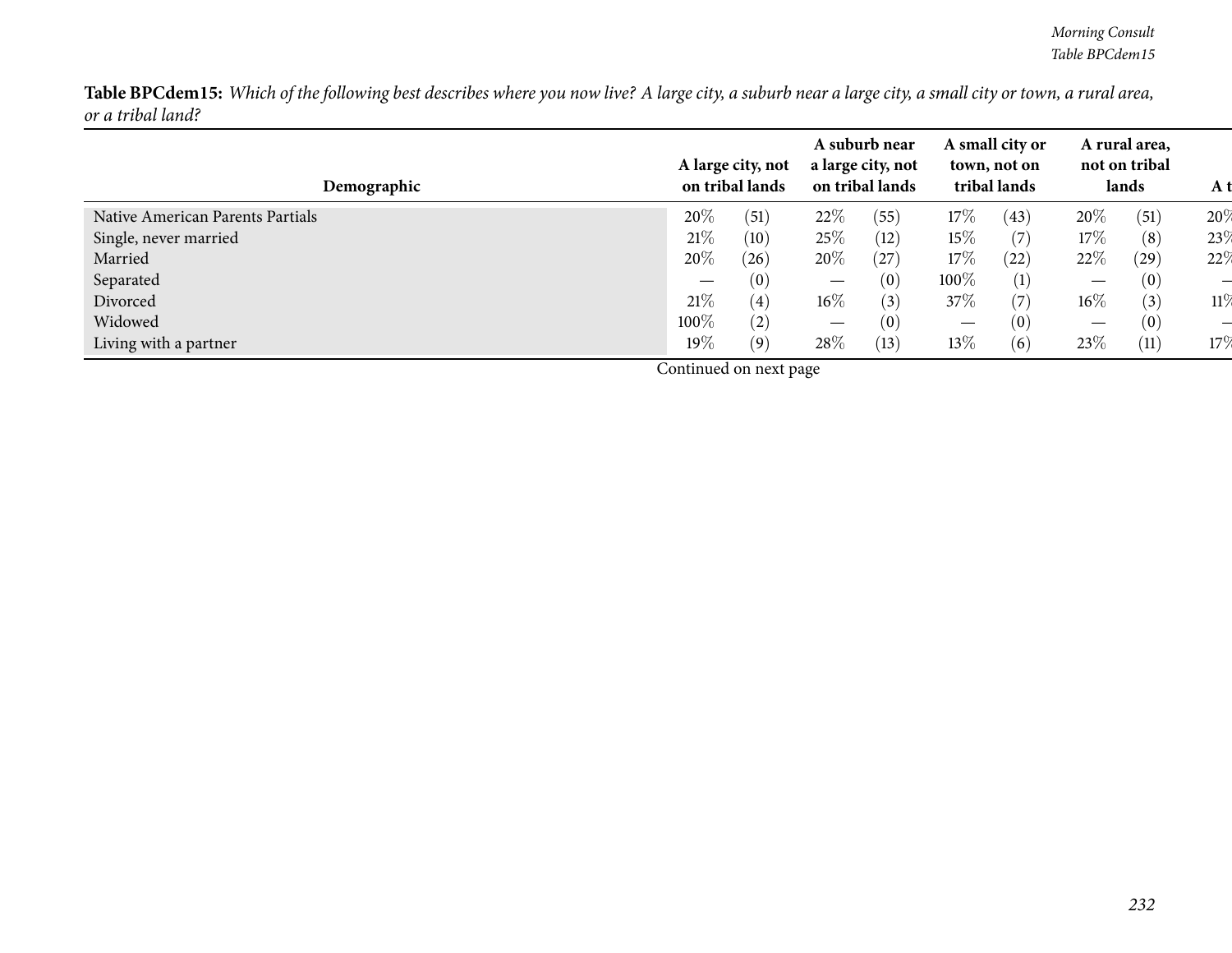#### *National Tracking Poll #2110011, October-November, <sup>2021</sup> Table BPCdem15*

Table BPCdem15: Which of the following best describes where you now live? A large city, a suburb near a large city, a small city or town, a rural area, *or <sup>a</sup> tribal land?*

| Demographic                      |                                 | A large city, not<br>on tribal lands |                                 | A suburb near<br>a large city, not<br>on tribal lands |                                   | A small city or<br>town, not on<br>tribal lands |                                 | A rural area,<br>not on tribal<br>lands | A t  |
|----------------------------------|---------------------------------|--------------------------------------|---------------------------------|-------------------------------------------------------|-----------------------------------|-------------------------------------------------|---------------------------------|-----------------------------------------|------|
|                                  |                                 |                                      |                                 |                                                       |                                   |                                                 |                                 |                                         |      |
| Native American Parents Partials | $20\%$                          | (51)                                 | 22%                             | (55)                                                  | 17\%                              | (43)                                            | 20%                             | (51)                                    | 20%  |
| Alabama                          |                                 | (0)                                  | $60\%$                          | (3)                                                   | 20%                               | $\left(1\right)$                                | $\overline{\phantom{m}}$        | (0)                                     | 20%  |
| Alaska                           |                                 | (0)                                  | $\overline{\phantom{m}}$        | (0)                                                   | 29%                               | (2)                                             | 29%                             | (2)                                     | 43%  |
| Arizona                          | 33%                             | (2)                                  | 50%                             | (3)                                                   | 17%                               | (1)                                             | $\hspace{0.1mm}-\hspace{0.1mm}$ | (0)                                     |      |
| Arkansas                         |                                 | (0)                                  | 17%                             | (1)                                                   | $17\%$                            | (1)                                             | 67%                             | (4)                                     |      |
| California                       | 32%                             | (8)                                  | 24%                             | (6)                                                   | $16\%$                            | (4)                                             | $12\%$                          | (3)                                     | 16%  |
| Colorado                         | 25%                             | (1)                                  | —                               | (0)                                                   | $\hspace{0.1mm}-\hspace{0.1mm}$   | (0)                                             | $25\%$                          | (1)                                     | 50%  |
| Connecticut                      |                                 | (0)                                  |                                 | (0)                                                   |                                   | (0)                                             | $100\%$                         | (1)                                     |      |
| Delaware                         |                                 | (0)                                  | $\hspace{0.1mm}-\hspace{0.1mm}$ | (0)                                                   | $100\%$                           | $\left(1\right)$                                |                                 | (0)                                     |      |
| District of Columbia             | 100%                            | (1)                                  | $\hspace{0.1mm}-\hspace{0.1mm}$ | (0)                                                   | $\overbrace{\phantom{123221111}}$ | (0)                                             |                                 | (0)                                     |      |
| Florida                          | 29%                             | (2)                                  | 29%                             | (2)                                                   | $29\%$                            | (2)                                             | 14%                             | (1)                                     |      |
| Georgia                          | 45%                             | (5)                                  | $9\%$                           | (1)                                                   | $9\%$                             | (1)                                             | $36\%$                          | (4)                                     |      |
| Idaho                            |                                 | (0)                                  | $\overline{\phantom{m}}$        | (0)                                                   | $50\%$                            | (1)                                             |                                 | (0)                                     | 50%  |
| Illinois                         | 33%                             | (1)                                  | 33%                             | (1)                                                   | $\hspace{0.1mm}-\hspace{0.1mm}$   | (0)                                             |                                 | (0)                                     | 33%  |
| Indiana                          |                                 | (0)                                  |                                 | (0)                                                   | $50\%$                            | (1)                                             | 50%                             | (1)                                     |      |
| Iowa                             |                                 | (0)                                  | $\hspace{0.1mm}-\hspace{0.1mm}$ | (0)                                                   | $\hspace{0.1mm}-\hspace{0.1mm}$   | (0)                                             | 100%                            | (1)                                     |      |
| Kansas                           | $60\%$                          | (3)                                  |                                 | (0)                                                   | 40%                               | (2)                                             |                                 | (0)                                     |      |
| Louisiana                        |                                 | (0)                                  |                                 | (0)                                                   | $\hspace{0.05cm}$                 | (0)                                             | $\overline{\phantom{m}}$        | (0)                                     | 100% |
| Maine                            |                                 | (0)                                  | 50%                             | (1)                                                   | $\hspace{0.1mm}-\hspace{0.1mm}$   | (0)                                             | 50%                             | (1)                                     |      |
| Maryland                         |                                 | (0)                                  | 67\%                            | (2)                                                   | $\hspace{0.05cm}$                 | (0)                                             | 33%                             | (1)                                     |      |
| Massachusetts                    |                                 | (0)                                  | $\hspace{0.1mm}-\hspace{0.1mm}$ | (0)                                                   | 100%                              | $\left(1\right)$                                |                                 | (0)                                     |      |
| Michigan                         | 67%                             | (2)                                  | $\overline{\phantom{m}}$        | (0)                                                   | $\overline{\phantom{m}}$          | (0)                                             |                                 | (0)                                     | 33%  |
| Minnesota                        | 23%                             | (5)                                  | 23\%                            | (5)                                                   | $5\%$                             | (1)                                             | 14%                             | (3)                                     | 36%  |
| Mississippi                      |                                 | (0)                                  | $\hspace{0.1mm}-\hspace{0.1mm}$ | (0)                                                   | 50%                               | (1)                                             | 50%                             | (1)                                     |      |
| Missouri                         | 33%                             | (2)                                  | 33%                             | (2)                                                   | 17%                               | (1)                                             | 17%                             | (1)                                     |      |
| Montana                          |                                 | (0)                                  | $\hspace{0.1mm}-\hspace{0.1mm}$ | (0)                                                   | 73%                               | (8)                                             | $9\%$                           | (1)                                     | 18%  |
| Nebraska                         | $50\%$                          | (1)                                  | $\overline{\phantom{m}}$        | (0)                                                   | 50%                               | (1)                                             |                                 | (0)                                     |      |
| Nevada                           | 33%                             | (1)                                  | 33%                             | $\left(1\right)$                                      | $\hspace{0.1mm}-\hspace{0.1mm}$   | (0)                                             |                                 | (0)                                     | 33%  |
| New Mexico                       | $\hspace{0.1mm}-\hspace{0.1mm}$ | (0)                                  | $\hspace{0.1mm}-\hspace{0.1mm}$ | (0)                                                   | $\hspace{0.1mm}-\hspace{0.1mm}$   | (0)                                             |                                 | (0)                                     | 100% |
| New York                         | $60\%$                          | (6)                                  | $20\%$                          | (2)                                                   | $10\%$                            | (1)                                             | $10\%$                          | (1)                                     |      |
| North Carolina                   |                                 | (0)                                  | $31\%$                          | (4)                                                   | 15%                               | (2)                                             | 54\%                            | (7)                                     |      |
| North Dakota                     |                                 | (0)                                  | 33%                             |                                                       |                                   | (0)                                             |                                 |                                         | 67%  |
| Ohio                             |                                 | (0)                                  | 100%                            | (1)                                                   |                                   |                                                 |                                 | (0)                                     |      |
| Oklahoma                         | $7\%$                           |                                      | $7\%$                           | (3)                                                   | $15\%$                            | (0)                                             | $19\%$                          | $2\frac{1}{3}$                          | 52%  |
|                                  |                                 | (2)                                  |                                 | (2)                                                   |                                   | (4)                                             |                                 |                                         |      |
| Oregon                           |                                 | (0)<br>(1)                           | $\sim 0$                        | (0)<br>$\big(\mathbf{a}\big)$                         | 50%                               | (1)<br>$\bigtriangleup$                         | 50%<br>∠0∆د                     | (1)<br>(1)                              |      |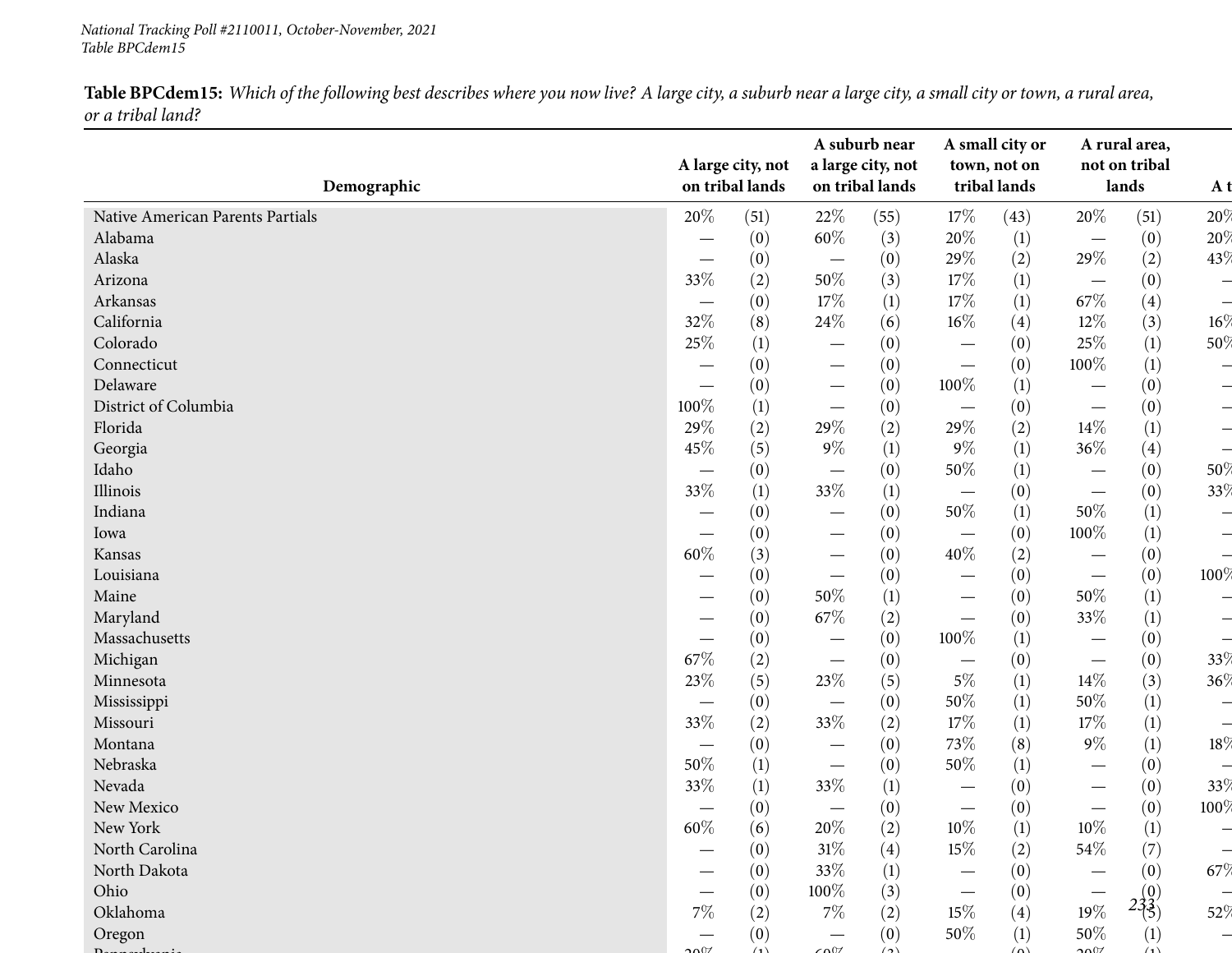## **Respondent Demographics Summary**

| Demographic      | Group                                                                                                             | Frequency                                | Percentage                  |
|------------------|-------------------------------------------------------------------------------------------------------------------|------------------------------------------|-----------------------------|
| xdemAll          | Native American Parents Partials                                                                                  | 250                                      | $100\%$                     |
| xdemGender       | Gender: Male<br>Gender: Female<br>$\boldsymbol{N}$                                                                | 61<br>189<br>250                         | 24\%<br>76\%                |
| age              | Age: 18-34<br>Age: 35-44<br>Age: 45-64<br>Age: 65+<br>$\boldsymbol{N}$                                            | 128<br>94<br>26<br>$\overline{2}$<br>250 | 51%<br>38%<br>10%<br>$1\%$  |
| demAgeGeneration | GenZers: 1997-2012<br>Millennials: 1981-1996<br>GenXers: 1965-1980<br>Baby Boomers: 1946-1964<br>$\boldsymbol{N}$ | 26<br>171<br>49<br>4<br>250              | 10%<br>68\%<br>20%<br>$2\%$ |
| xpid3            | PID: Dem (no lean)<br>PID: Ind (no lean)<br>PID: Rep (no lean)<br>$\overline{N}$                                  | 92<br>105<br>53<br>250                   | 37%<br>42%<br>21%           |
| xeduc3           | Educ: < College<br>Educ: Bachelors degree<br>Educ: Post-grad<br>$\boldsymbol{N}$                                  | 173<br>43<br>34<br>250                   | 69%<br>17%<br>14%           |
| xdemInc3         | Income: Under 50k<br>Income: 50k-100k<br>Income: 100k+<br>$\overline{N}$                                          | 135<br>79<br>36<br>250                   | 54%<br>32%<br>$14\%$        |
| xdemWhite        | Ethnicity: White                                                                                                  | 44                                       | $18\%$                      |
| xdemHispBin      | Ethnicity: Hispanic                                                                                               | 34                                       | $14\%$                      |
| demBlackBin      | Ethnicity: Black                                                                                                  | 11                                       | $4\%$                       |
| demRaceOther     | Ethnicity: Other                                                                                                  | 195                                      | $78\%$                      |

### **Summary Statistics of Survey Respondent Demographics**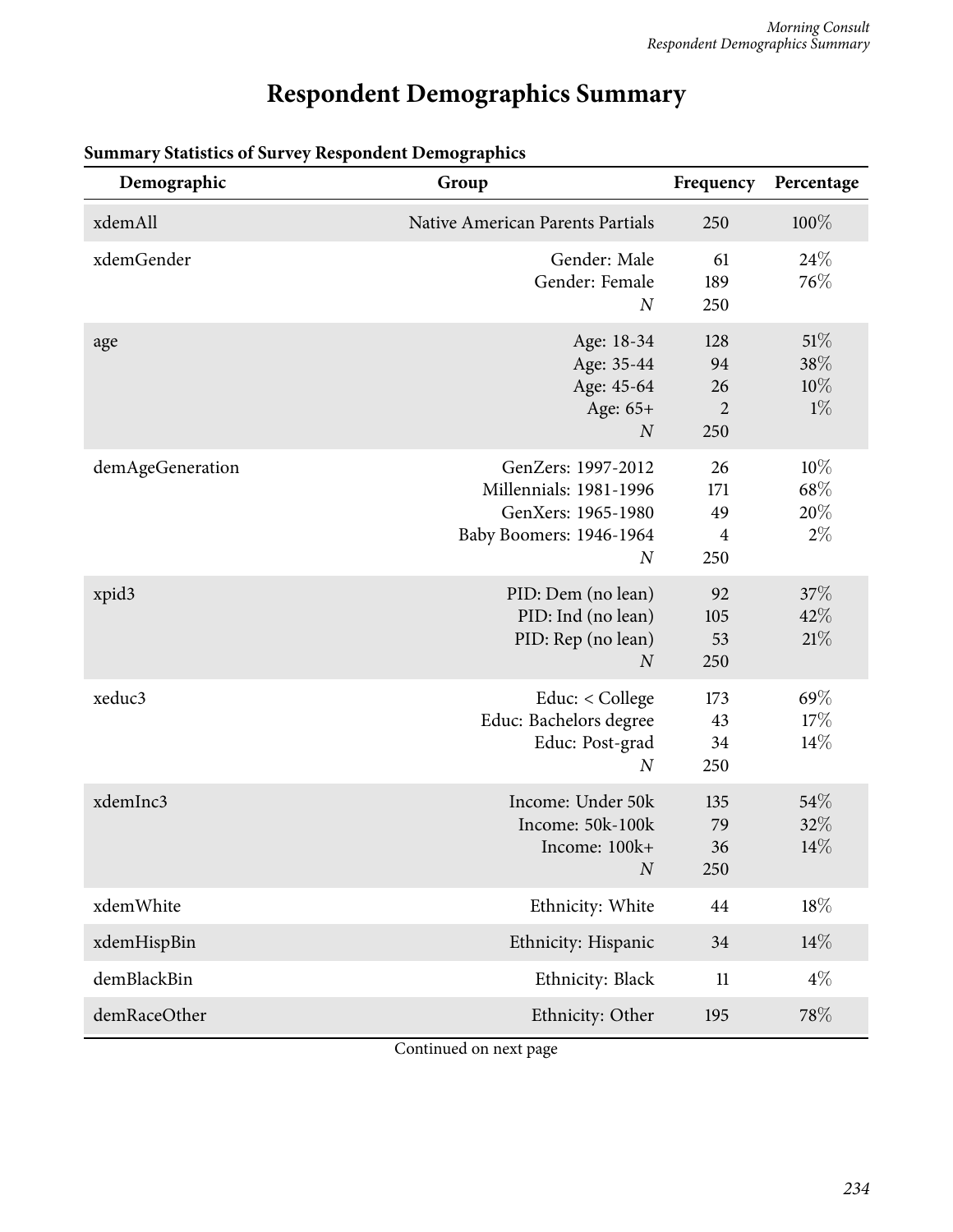| Demographic | Group                                                                                                                                                                                                                                                                                                          | Frequency                         | Percentage                            |
|-------------|----------------------------------------------------------------------------------------------------------------------------------------------------------------------------------------------------------------------------------------------------------------------------------------------------------------|-----------------------------------|---------------------------------------|
| xreg4       | 4-Region: Northeast<br>4-Region: Midwest<br>4-Region: South<br>4-Region: West<br>$\boldsymbol{N}$                                                                                                                                                                                                              | 19<br>55<br>98<br>78<br>250       | $8\%$<br>22%<br>39%<br>31%            |
| BPCxdem1    | Age: 19-34<br>Age: 35-44<br>Age: 45+<br>$\boldsymbol{N}$                                                                                                                                                                                                                                                       | 128<br>94<br>28<br>250            | 51%<br>38%<br>11%                     |
| BPCxdem2    | Enrolled in Tribe<br>Not Enrolled in Tribe<br>$\boldsymbol{N}$                                                                                                                                                                                                                                                 | 176<br>74<br>250                  | 70\%<br>30%                           |
| BPCxdem3    | Live Near Tribe Enrolled in                                                                                                                                                                                                                                                                                    | 107                               | 43%                                   |
| BPCxdem4    | Youngest Child under 1 Year                                                                                                                                                                                                                                                                                    | 32                                | 13%                                   |
| BPCxdem5    | Youngest Child 1-4                                                                                                                                                                                                                                                                                             | 119                               | 48%                                   |
| BPCxdem6    | Youngest Child 5-11                                                                                                                                                                                                                                                                                            | 175                               | 70%                                   |
| BPCxdem7    | Married/Partnered<br>Single Parent HH<br>$\overline{N}$                                                                                                                                                                                                                                                        | 180<br>70<br>250                  | 72%<br>28%                            |
| BPCxdem8    | Married/Partnered + both Employed                                                                                                                                                                                                                                                                              | 114                               | 46%                                   |
| BPCxdem9    | Married/Partnered + One Adult Employed                                                                                                                                                                                                                                                                         | 180                               | 72%                                   |
| BPCxdem10   | Service Worker, Retail Sales, Laborers and Helpers<br>Trade and Skilled Workers<br>Administrative Workers, Office Professionals, and<br><b>Executive/Senior Level Managers</b><br>Health Care and Medical Professionals, Lab<br>Technicians, and Pharmacists<br><b>Other Professionals</b><br>$\boldsymbol{N}$ | 52<br>28<br>54<br>19<br>54<br>207 | 21%<br>$11\%$<br>22\%<br>$8\%$<br>22% |
|             |                                                                                                                                                                                                                                                                                                                |                                   |                                       |
| BPCxdem11   | Work Full Time<br><b>Work Part Time</b><br>$\boldsymbol{N}$                                                                                                                                                                                                                                                    | 170<br>37<br>207                  | 68%<br>15%                            |
| BPCxdem12   | Live on Tribal Land<br>Do not Live on Tribal Land<br>$\boldsymbol{N}$                                                                                                                                                                                                                                          | 50<br>200<br>250                  | 20%<br>$80\%$                         |

#### **Summary Statistics of Survey Respondent Demographics**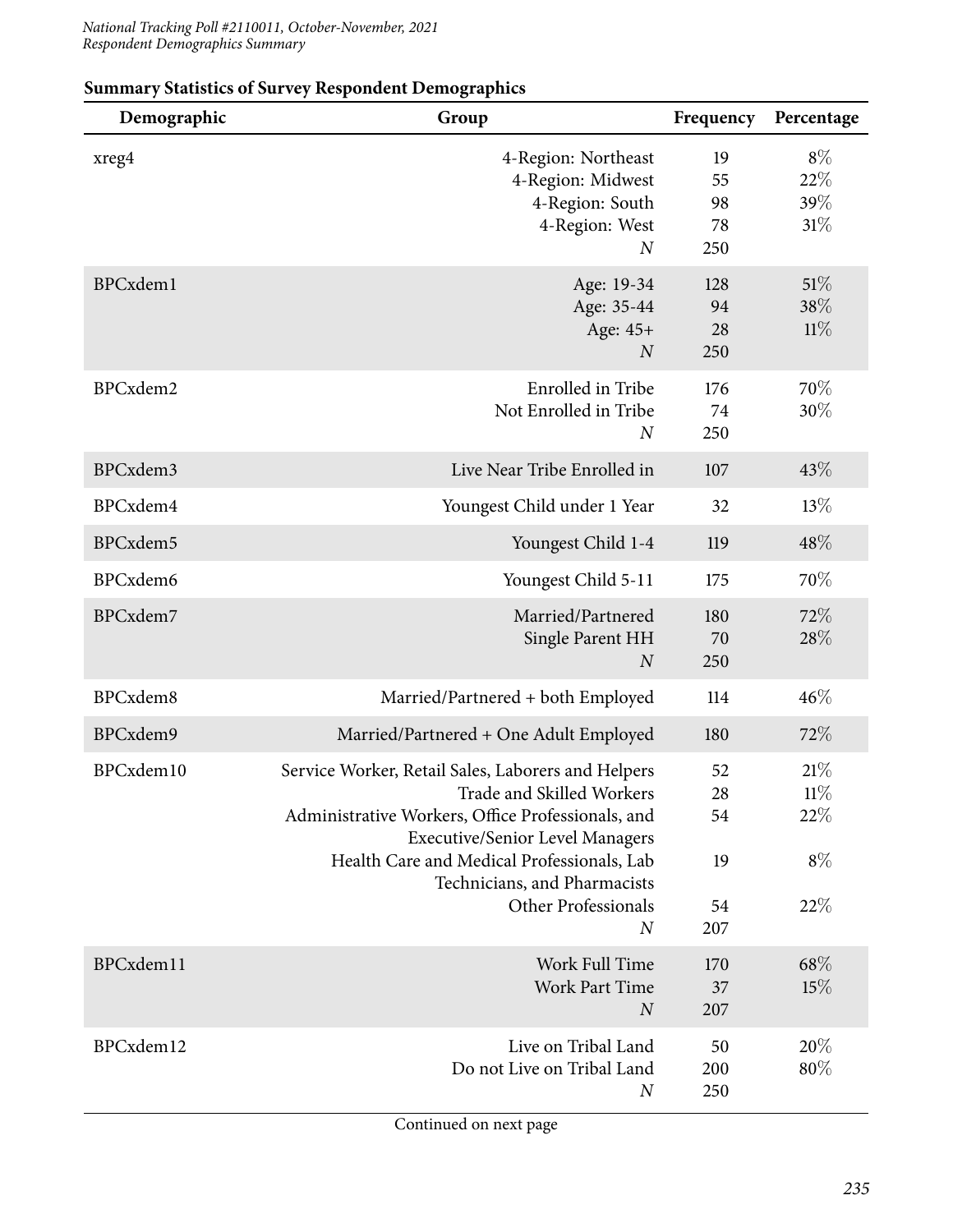| Demographic | Group                                                                                                           | Frequency                         | Percentage                                    |
|-------------|-----------------------------------------------------------------------------------------------------------------|-----------------------------------|-----------------------------------------------|
| BPCxdem13   | Parents in OK, AZ, CA                                                                                           | 58                                | 23\%                                          |
| BPCxdem14   | Need Child Care in Traditional Hours                                                                            | 161                               | 64\%                                          |
| BPCxdem15   | Need Child Care in Non-Traditional Hours                                                                        | 87                                | 35%                                           |
| demMarital  | Single, never married<br>Married<br>Separated<br>Divorced<br>Widowed<br>Living with a partner<br>$\overline{N}$ | 48<br>133<br>19<br>2<br>47<br>250 | 19%<br>53\%<br>$0\%$<br>$8\%$<br>$1\%$<br>19% |

### **Summary Statistics of Survey Respondent Demographics**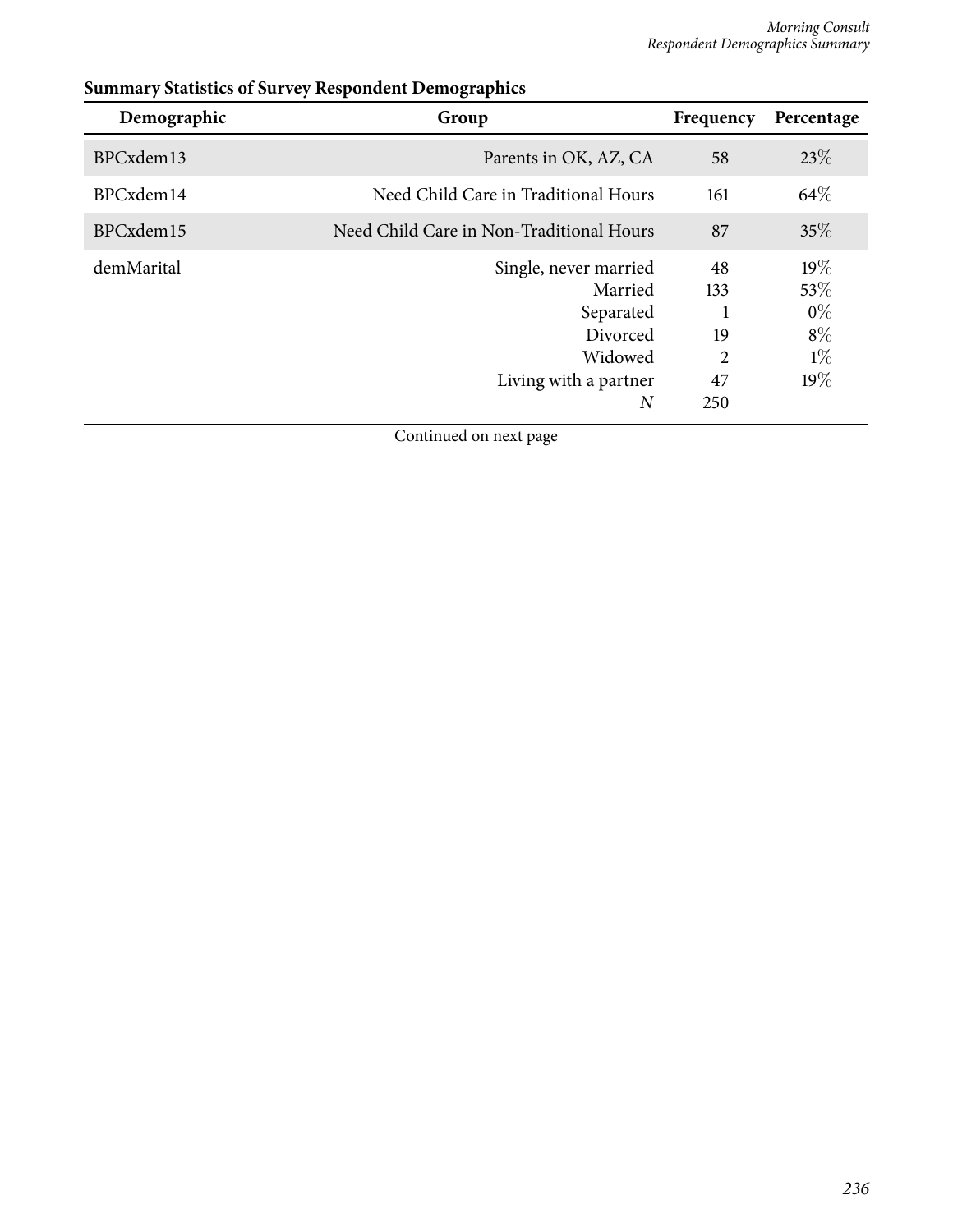| Demographic | Group                | Frequency               | Percentage     |
|-------------|----------------------|-------------------------|----------------|
| demState    | Alabama              | 5                       | $2\%$          |
|             | Alaska               | 7                       | $3\%$          |
|             | Arizona              | 6                       | $2\%$          |
|             | Arkansas             | 6                       | $2\%$          |
|             | California           | 25                      | $10\%$         |
|             | Colorado             | $\overline{4}$          | $2\%$          |
|             | Connecticut          | $\mathbf{1}$            | $0\%$          |
|             | Delaware             | $\mathbf{1}$            | $0\%$          |
|             | District of Columbia | $\mathbf{1}$            | $0\%$          |
|             | Florida              | 7                       | $3\%$          |
|             | Georgia              | 11                      | $4\%$          |
|             | Idaho                | $\overline{2}$          | $1\%$          |
|             | Illinois             | $\overline{\mathbf{3}}$ | $1\%$          |
|             | Indiana              | $\overline{2}$          | $1\%$          |
|             | Iowa                 | $\mathbf{1}$            | $0\%$          |
|             | Kansas               | 5                       | $2\%$          |
|             | Louisiana            | $\overline{2}$          | $1\%$          |
|             | Maine                | $\overline{2}$          | $1\%$          |
|             | Maryland             | $\overline{3}$          | $1\%$          |
|             | Massachusetts        | $\mathbf{1}$            | $0\%$          |
|             | Michigan             | $\overline{\mathbf{3}}$ | $1\%$          |
|             | Minnesota            | 22                      | $9\%$          |
|             | Mississippi          | $\overline{2}$          | $1\%$          |
|             | Missouri             | 6                       | $2\%$          |
|             | Montana<br>Nebraska  | 11<br>$\overline{2}$    | $4\%$<br>$1\%$ |
|             | Nevada               | $\overline{\mathbf{3}}$ | $1\%$          |
|             | New Mexico           | 7                       | $3\%$          |
|             | New York             | 10                      | $4\%$          |
|             | North Carolina       | 13                      | $5\%$          |
|             | North Dakota         | $\overline{\mathbf{3}}$ | $1\%$          |
|             | Ohio                 | $\overline{3}$          | $1\%$          |
|             | Oklahoma             | 27                      | $11\%$         |
|             | Oregon               | $\overline{2}$          | $1\%$          |
|             | Pennsylvania         | 5                       | $2\%$          |
|             | South Carolina       | $\overline{2}$          | $1\%$          |
|             | South Dakota         | $\mathbf{1}$            | $0\%$          |
|             | Tennessee            | 5                       | $2\%$          |
|             | Texas                | 10                      | $4\%$          |
|             | Utah                 | $\overline{4}$          | $2\%$          |
|             | Virginia             | $\overline{\mathbf{3}}$ | $1\%$          |
|             | Washington           | 6                       | $2\%$          |
|             | Wisconsin            | $\overline{4}$          | $2\%$          |
|             | Wyoming              | $\mathbf{1}$            | $0\%$          |
|             | $\cal N$             | 250                     |                |

#### **Summary Statistics of Survey Respondent Demographics**